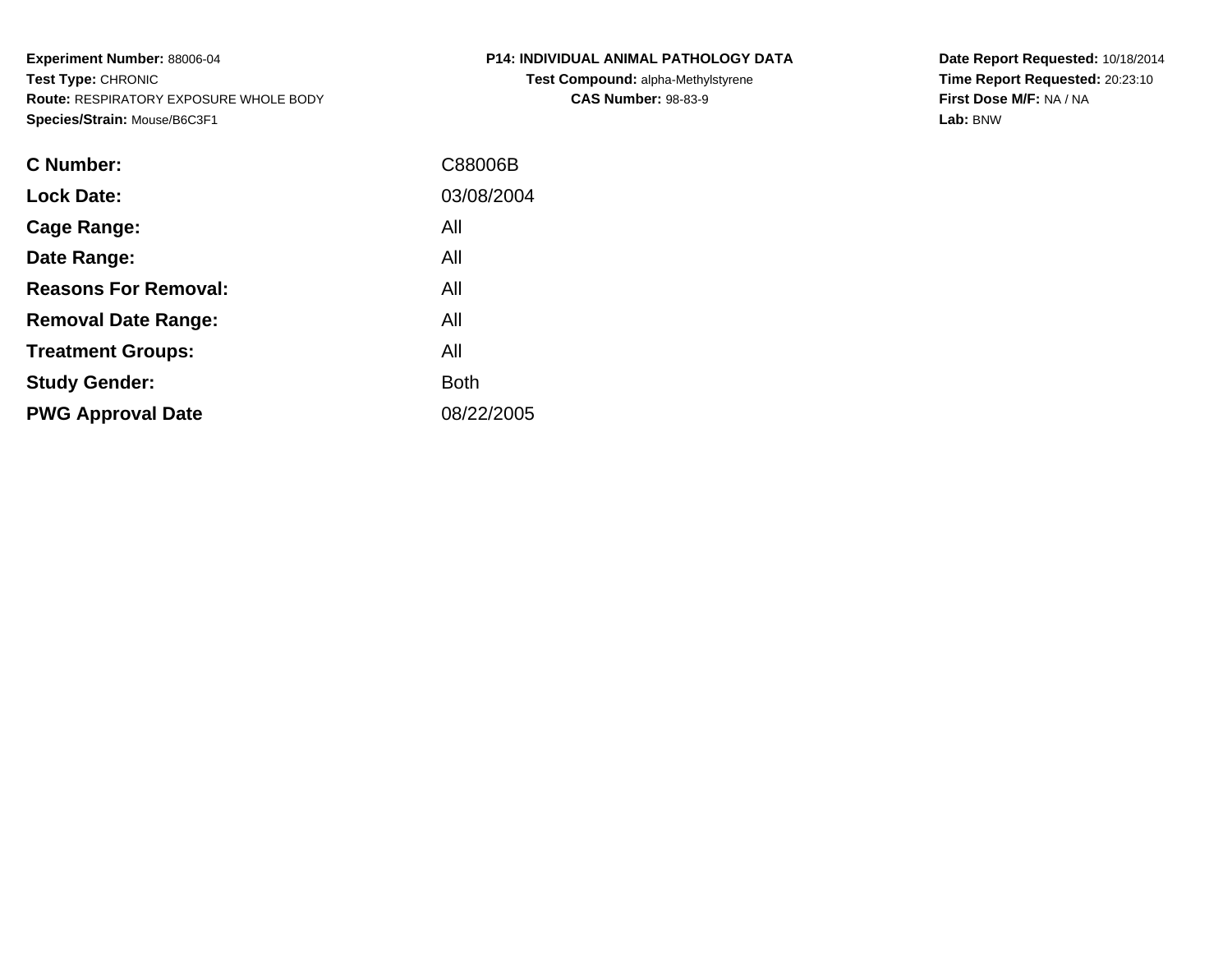| Experiment Number: 88006-04                   |                          |  | <b>P14: INDIVIDUAL ANIMAL PATHOLOGY DATA</b> |                           | Date Report Requested: 10/18/2014 |
|-----------------------------------------------|--------------------------|--|----------------------------------------------|---------------------------|-----------------------------------|
| Test Type: CHRONIC                            |                          |  | Test Compound: alpha-Methylstyrene           |                           | Time Report Requested: 20:23:10   |
| <b>Route: RESPIRATORY EXPOSURE WHOLE BODY</b> |                          |  | <b>CAS Number: 98-83-9</b>                   |                           | First Dose M/F: NA / NA           |
| Species/Strain: Mouse/B6C3F1                  |                          |  |                                              | Lab: BNW                  |                                   |
| <b>ANIMAL ID: 1</b>                           | <b>TRT#: 1</b>           |  | <b>SEX: Male</b>                             | DAY ON TEST: 730          |                                   |
|                                               | <b>DOSE: CONTROL</b>     |  | <b>DISP: Terminal Sacrifice</b>              | <b>HISTO: 47549</b>       |                                   |
|                                               |                          |  | ORGAN AND ACCOUNTABLE SITE STATUS            |                           |                                   |
| <b>NORMAL</b>                                 |                          |  |                                              |                           |                                   |
| * Bone                                        | * Bone Marrow            |  | * Brain                                      | * Epididymis              |                                   |
| * Esophagus                                   | * Eye                    |  | * Gallbladder                                | * Harderian Gland         |                                   |
| * Heart                                       | * Intestine Large, Cecum |  | * Intestine Large, Colon                     | * Intestine Large, Rectum |                                   |
| * Intestine Small, Duodenum                   | * Intestine Small, Ileum |  | * Intestine Small, Jejunum                   | * Islets, Pancreatic      |                                   |
| * Larynx                                      | * Lymph Node, Bronchial  |  | * Lymph Node, Mandibular                     | * Lymph Node, Mesenteric  |                                   |
| * Nose                                        | * Pancreas               |  | * Parathyroid Gland                          | * Pituitary Gland         |                                   |
| * Preputial Gland                             | * Prostate               |  | * Salivary Glands                            | * Seminal Vesicle         |                                   |
| * Skin                                        | * Spleen                 |  | * Stomach, Forestomach                       | * Stomach, Glandular      |                                   |
| * Testes                                      | * Thymus                 |  | * Trachea                                    | * Urinary Bladder         |                                   |
| <b>MISSING</b>                                |                          |  |                                              |                           |                                   |
| * Lymph Node, Mediastinal                     | * Mammary Gland          |  |                                              |                           |                                   |
| <b>OBSERVATIONS</b>                           |                          |  |                                              |                           |                                   |
| * Adrenal Cortex                              |                          |  | Hypertrophy                                  | Mild                      |                                   |
| * Adrenal Medulla                             |                          |  | Hyperplasia                                  | Mild                      |                                   |
| * Kidney                                      |                          |  | Nephropathy                                  | Minimal                   |                                   |
| * Liver                                       |                          |  | <b>Clear Cell Focus</b>                      |                           |                                   |
| * Lung                                        |                          |  | Alveolar/Bronchiolar Adenoma                 |                           |                                   |
| * Thyroid Gland                               | <b>Follicular Cel</b>    |  | Hyperplasia                                  | Minimal                   |                                   |
| PRIMARY CAUSE OF DEATH                        |                          |  |                                              |                           |                                   |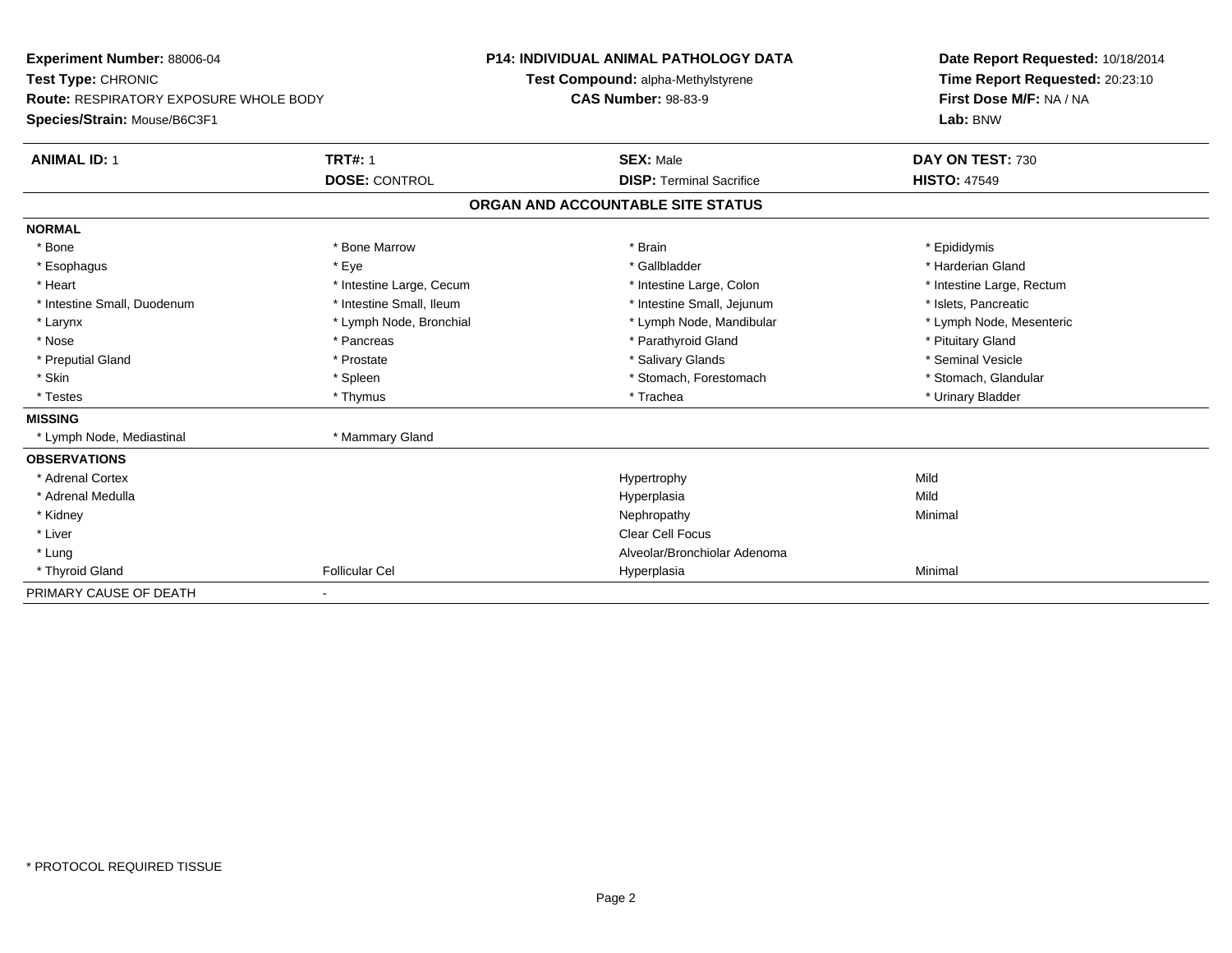| Experiment Number: 88006-04                   |                           | <b>P14: INDIVIDUAL ANIMAL PATHOLOGY DATA</b> | Date Report Requested: 10/18/2014 |
|-----------------------------------------------|---------------------------|----------------------------------------------|-----------------------------------|
| Test Type: CHRONIC                            |                           | Test Compound: alpha-Methylstyrene           | Time Report Requested: 20:23:10   |
| <b>Route: RESPIRATORY EXPOSURE WHOLE BODY</b> |                           | <b>CAS Number: 98-83-9</b>                   | First Dose M/F: NA / NA           |
| Species/Strain: Mouse/B6C3F1                  |                           |                                              | Lab: BNW                          |
| <b>ANIMAL ID: 2</b>                           | <b>TRT#: 1</b>            | <b>SEX: Male</b>                             | DAY ON TEST: 730                  |
|                                               | <b>DOSE: CONTROL</b>      | <b>DISP: Terminal Sacrifice</b>              | <b>HISTO: 47550</b>               |
|                                               |                           | ORGAN AND ACCOUNTABLE SITE STATUS            |                                   |
| <b>NORMAL</b>                                 |                           |                                              |                                   |
| * Adrenal Cortex                              | * Adrenal Medulla         | * Bone                                       | * Bone Marrow                     |
| * Brain                                       | * Epididymis              | * Esophagus                                  | * Eye                             |
| * Gallbladder                                 | * Harderian Gland         | * Heart                                      | * Intestine Large, Cecum          |
| * Intestine Large, Colon                      | * Intestine Large, Rectum | * Intestine Small, Duodenum                  | * Intestine Small, Ileum          |
| * Intestine Small, Jejunum                    | * Islets, Pancreatic      | * Larynx                                     | * Lymph Node, Bronchial           |
| * Lymph Node, Mandibular                      | * Lymph Node, Mesenteric  | * Nose                                       | * Pancreas                        |
| * Parathyroid Gland                           | * Pituitary Gland         | * Preputial Gland                            | * Prostate                        |
| * Salivary Glands                             | * Seminal Vesicle         | * Skin                                       | * Spleen                          |
| * Stomach, Forestomach                        | * Stomach, Glandular      | * Thymus                                     | * Trachea                         |
| * Urinary Bladder                             |                           |                                              |                                   |
| <b>MISSING</b>                                |                           |                                              |                                   |
| * Lymph Node, Mediastinal                     | * Mammary Gland           |                                              |                                   |
| <b>OBSERVATIONS</b>                           |                           |                                              |                                   |
| * Kidney                                      |                           | Cyst                                         |                                   |
| * Liver                                       |                           | Hepatocellular Adenoma                       | Multiple                          |
|                                               |                           | <b>Tension Lipidosis</b>                     | Mild                              |
| [ Hepatocellular Adenoma TGLS = 1,2-6+5 ]     |                           |                                              |                                   |
| * Lung                                        |                           | Alveolar/Bronchiolar Adenoma                 |                                   |
| [ Alveolar/Bronchiolar Adenoma TGLS = 4-4 ]   |                           |                                              |                                   |
| * Testes                                      |                           | Atrophy                                      | Mild                              |
| * Thyroid Gland                               | <b>Follicular Cel</b>     | Adenoma                                      |                                   |
| [Adenoma TGLS = $3-3$ ]                       |                           |                                              |                                   |
| PRIMARY CAUSE OF DEATH                        | $\sim$                    |                                              |                                   |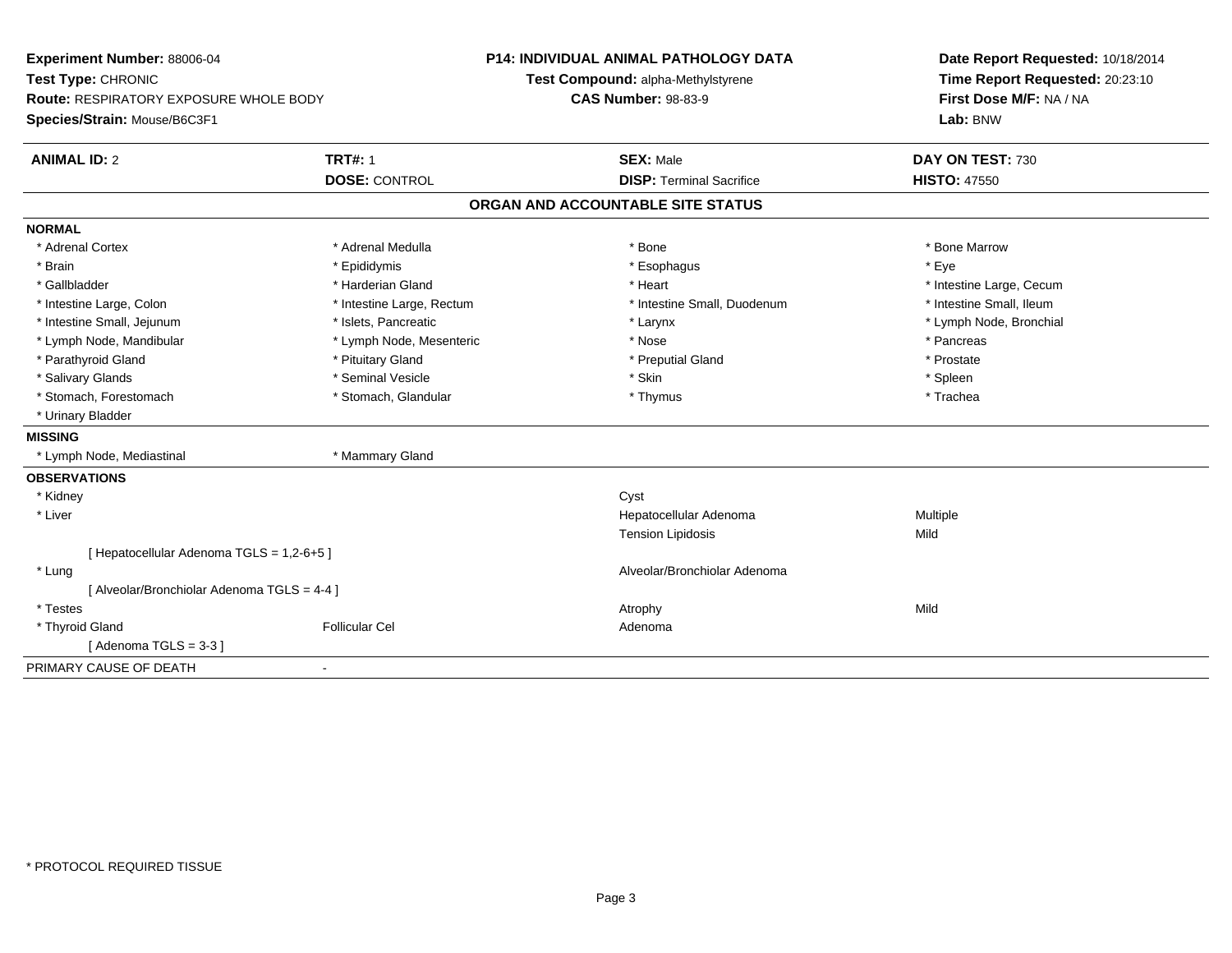| Experiment Number: 88006-04                    |                          | <b>P14: INDIVIDUAL ANIMAL PATHOLOGY DATA</b> | Date Report Requested: 10/18/2014 |
|------------------------------------------------|--------------------------|----------------------------------------------|-----------------------------------|
| Test Type: CHRONIC                             |                          | Test Compound: alpha-Methylstyrene           | Time Report Requested: 20:23:10   |
| Route: RESPIRATORY EXPOSURE WHOLE BODY         |                          | <b>CAS Number: 98-83-9</b>                   | First Dose M/F: NA / NA           |
| Species/Strain: Mouse/B6C3F1                   |                          |                                              | Lab: BNW                          |
| <b>ANIMAL ID: 3</b>                            | <b>TRT#: 1</b>           | <b>SEX: Male</b>                             | DAY ON TEST: 730                  |
|                                                | <b>DOSE: CONTROL</b>     | <b>DISP: Terminal Sacrifice</b>              | <b>HISTO: 47551</b>               |
|                                                |                          | ORGAN AND ACCOUNTABLE SITE STATUS            |                                   |
| <b>NORMAL</b>                                  |                          |                                              |                                   |
| * Adrenal Medulla                              | * Bone                   | * Bone Marrow                                | * Brain                           |
| * Epididymis                                   | * Esophagus              | * Eye                                        | * Harderian Gland                 |
| * Heart                                        | * Intestine Large, Cecum | * Intestine Large, Colon                     | * Intestine Large, Rectum         |
| * Intestine Small, Duodenum                    | * Intestine Small, Ileum | * Intestine Small, Jejunum                   | * Islets, Pancreatic              |
| * Larynx                                       | * Lymph Node, Bronchial  | * Lymph Node, Mandibular                     | * Lymph Node, Mediastinal         |
| * Lymph Node, Mesenteric                       | * Nose                   | * Pancreas                                   | * Pituitary Gland                 |
| * Preputial Gland                              | * Prostate               | * Salivary Glands                            | * Seminal Vesicle                 |
| * Skin                                         | * Spleen                 | * Stomach, Forestomach                       | * Stomach, Glandular              |
| * Testes                                       | * Thymus                 | * Thyroid Gland                              | * Trachea                         |
| * Urinary Bladder                              |                          |                                              |                                   |
| <b>MISSING</b>                                 |                          |                                              |                                   |
| * Gallbladder                                  | * Mammary Gland          | * Parathyroid Gland                          |                                   |
| <b>OBSERVATIONS</b>                            |                          |                                              |                                   |
| * Adrenal Cortex                               |                          | Hypertrophy                                  | Mild                              |
| * Kidney                                       |                          | Nephropathy                                  | Minimal                           |
| * Liver                                        |                          | Clear Cell Focus                             |                                   |
|                                                |                          | Eosinophilic Focus                           |                                   |
|                                                |                          | Hepatocellular Adenoma                       | Multiple                          |
| [Clear Cell Focus TGLS = 2-12]                 |                          |                                              |                                   |
| [Eosinophilic Focus TGLS = 2-5]                |                          |                                              |                                   |
| [ Hepatocellular Adenoma TGLS = 1,3,4-6+5+12 ] |                          |                                              |                                   |
| * Lung                                         | Alveolar Epith           | Hyperplasia                                  | Minimal                           |
| Mesentery                                      | Fat                      | <b>Necrosis</b>                              | Mild                              |
| [ Necrosis TGLS = $5-6$ ]                      |                          |                                              |                                   |
| PRIMARY CAUSE OF DEATH<br>$\blacksquare$       |                          |                                              |                                   |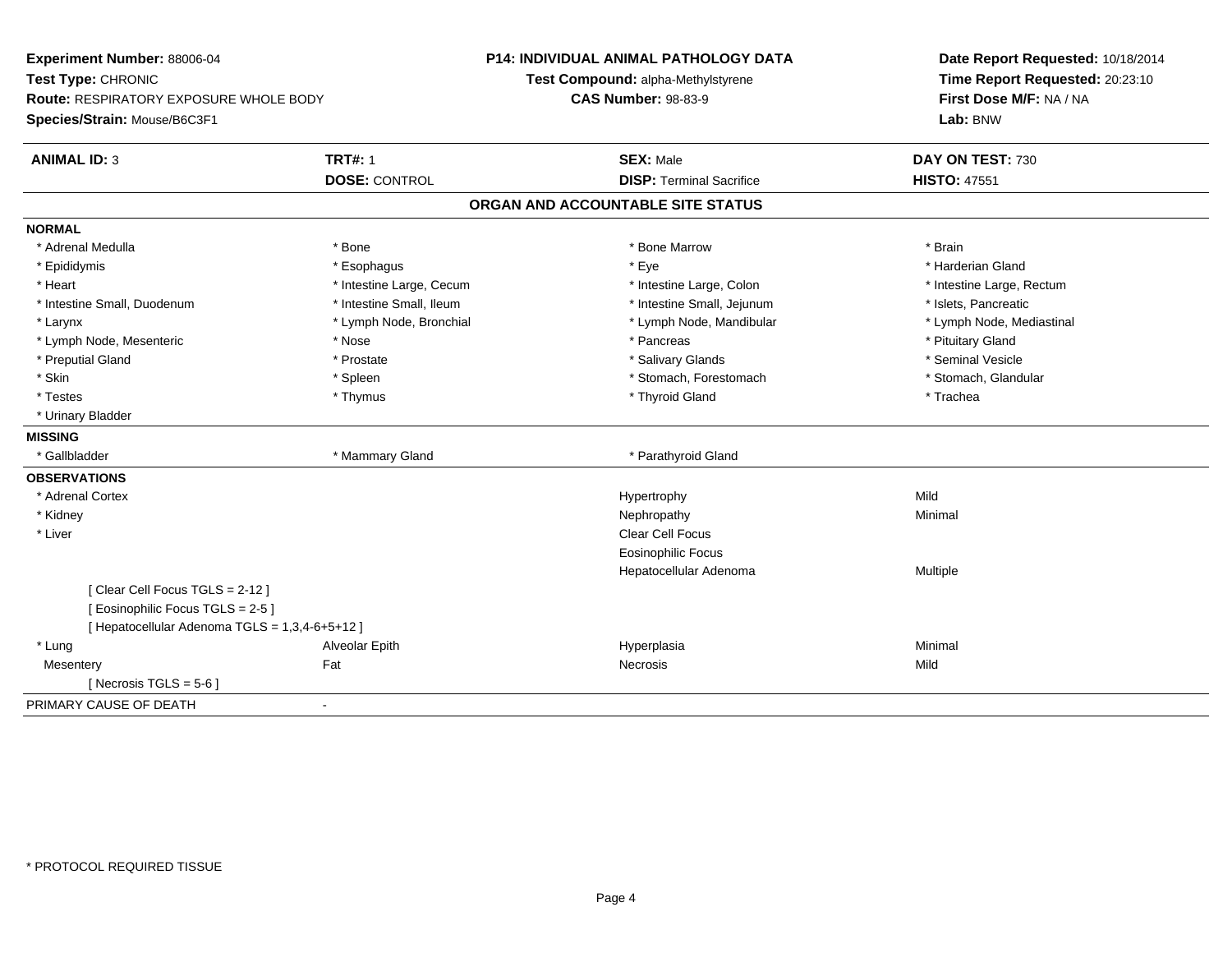| Experiment Number: 88006-04                   |                          | P14: INDIVIDUAL ANIMAL PATHOLOGY DATA | Date Report Requested: 10/18/2014 |
|-----------------------------------------------|--------------------------|---------------------------------------|-----------------------------------|
| Test Type: CHRONIC                            |                          | Test Compound: alpha-Methylstyrene    | Time Report Requested: 20:23:10   |
| <b>Route: RESPIRATORY EXPOSURE WHOLE BODY</b> |                          | <b>CAS Number: 98-83-9</b>            | First Dose M/F: NA / NA           |
| Species/Strain: Mouse/B6C3F1                  |                          |                                       | Lab: BNW                          |
| <b>ANIMAL ID: 4</b>                           | <b>TRT#: 1</b>           | <b>SEX: Male</b>                      | DAY ON TEST: 730                  |
|                                               | <b>DOSE: CONTROL</b>     | <b>DISP: Terminal Sacrifice</b>       | <b>HISTO: 47552</b>               |
|                                               |                          | ORGAN AND ACCOUNTABLE SITE STATUS     |                                   |
| <b>NORMAL</b>                                 |                          |                                       |                                   |
| * Adrenal Medulla                             | * Bone                   | * Bone Marrow                         | * Brain                           |
| * Epididymis                                  | * Esophagus              | * Eye                                 | * Gallbladder                     |
| * Heart                                       | * Intestine Large, Cecum | * Intestine Large, Colon              | * Intestine Large, Rectum         |
| * Intestine Small, Duodenum                   | * Intestine Small, Ileum | * Intestine Small, Jejunum            | * Islets, Pancreatic              |
| * Larynx                                      | * Lung                   | * Lymph Node, Bronchial               | * Lymph Node, Mediastinal         |
| * Lymph Node, Mesenteric                      | * Nose                   | * Pancreas                            | * Parathyroid Gland               |
| * Pituitary Gland                             | * Preputial Gland        | * Prostate                            | * Salivary Glands                 |
| * Seminal Vesicle                             | * Skin                   | * Spleen                              | * Stomach, Forestomach            |
| * Stomach, Glandular                          | * Testes                 | * Thymus                              | * Trachea                         |
| * Urinary Bladder                             |                          |                                       |                                   |
| <b>MISSING</b>                                |                          |                                       |                                   |
| * Lymph Node, Mandibular                      | * Mammary Gland          |                                       |                                   |
| <b>OBSERVATIONS</b>                           |                          |                                       |                                   |
| * Adrenal Cortex                              |                          | Hypertrophy                           | Mild                              |
| * Harderian Gland                             |                          | Adenoma                               |                                   |
| * Kidney                                      |                          | Nephropathy                           | Minimal                           |
| * Liver                                       |                          | <b>Basophilic Focus</b>               |                                   |
|                                               |                          | <b>Tension Lipidosis</b>              | Mild                              |
| [Basophilic Focus TGLS = 1-5]                 |                          |                                       |                                   |
| * Thyroid Gland                               | <b>Follicular Cel</b>    | Adenoma                               |                                   |
| PRIMARY CAUSE OF DEATH                        |                          |                                       |                                   |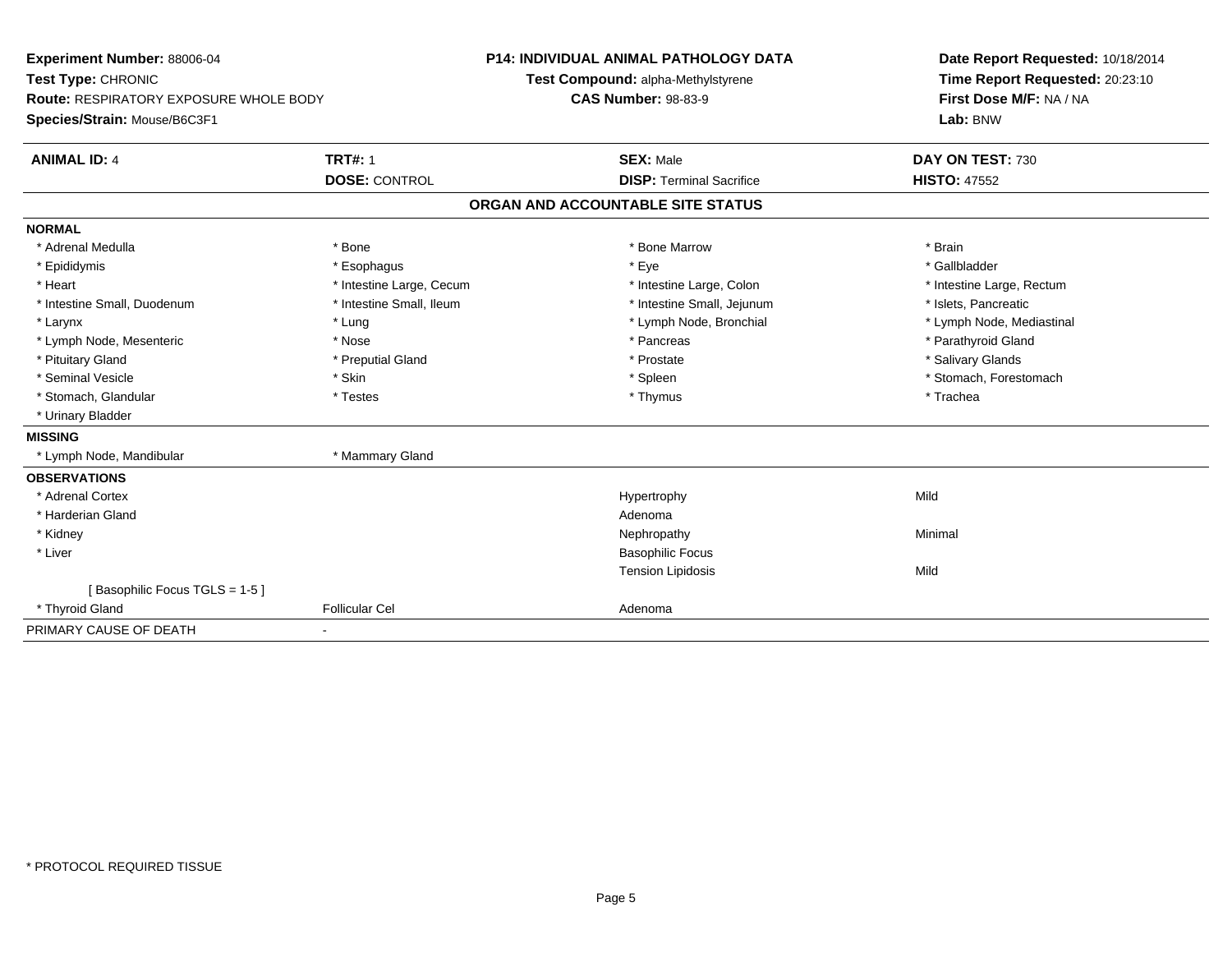| Experiment Number: 88006-04                   |                             | <b>P14: INDIVIDUAL ANIMAL PATHOLOGY DATA</b> | Date Report Requested: 10/18/2014 |
|-----------------------------------------------|-----------------------------|----------------------------------------------|-----------------------------------|
| Test Type: CHRONIC                            |                             | Test Compound: alpha-Methylstyrene           | Time Report Requested: 20:23:10   |
| <b>Route: RESPIRATORY EXPOSURE WHOLE BODY</b> |                             | <b>CAS Number: 98-83-9</b>                   | First Dose M/F: NA / NA           |
| Species/Strain: Mouse/B6C3F1                  |                             |                                              | Lab: BNW                          |
| <b>ANIMAL ID: 5</b>                           | <b>TRT#: 1</b>              | <b>SEX: Male</b>                             | DAY ON TEST: 729                  |
|                                               | <b>DOSE: CONTROL</b>        | <b>DISP: Terminal Sacrifice</b>              | <b>HISTO: 47553</b>               |
|                                               |                             | ORGAN AND ACCOUNTABLE SITE STATUS            |                                   |
| <b>NORMAL</b>                                 |                             |                                              |                                   |
| * Adrenal Medulla                             | * Bone                      | * Bone Marrow                                | * Brain                           |
| * Epididymis                                  | * Esophagus                 | * Eye                                        | * Gallbladder                     |
| * Harderian Gland                             | * Heart                     | * Intestine Large, Cecum                     | * Intestine Large, Colon          |
| * Intestine Large, Rectum                     | * Intestine Small, Duodenum | * Intestine Small, Ileum                     | * Intestine Small, Jejunum        |
| * Islets, Pancreatic                          | * Larynx                    | * Lung                                       | * Lymph Node, Bronchial           |
| * Lymph Node, Mandibular                      | * Lymph Node, Mesenteric    | * Nose                                       | * Pancreas                        |
| * Parathyroid Gland                           | * Pituitary Gland           | * Preputial Gland                            | * Prostate                        |
| * Salivary Glands                             | * Seminal Vesicle           | * Skin                                       | * Spleen                          |
| * Stomach, Forestomach                        | * Stomach, Glandular        | * Thymus                                     | * Thyroid Gland                   |
| * Trachea                                     | * Urinary Bladder           |                                              |                                   |
| <b>MISSING</b>                                |                             |                                              |                                   |
| * Lymph Node, Mediastinal                     | * Mammary Gland             |                                              |                                   |
| <b>OBSERVATIONS</b>                           |                             |                                              |                                   |
| * Adrenal Cortex                              |                             | Hypertrophy                                  | Mild                              |
| * Kidney                                      |                             | Infarct                                      | Minimal                           |
|                                               |                             | Nephropathy                                  | Minimal                           |
| * Liver                                       |                             | <b>Clear Cell Focus</b>                      |                                   |
| [Clear Cell Focus TGLS = 1,2-6+5]             |                             |                                              |                                   |
| * Testes                                      |                             | Atrophy                                      | Mild                              |
| PRIMARY CAUSE OF DEATH                        |                             |                                              |                                   |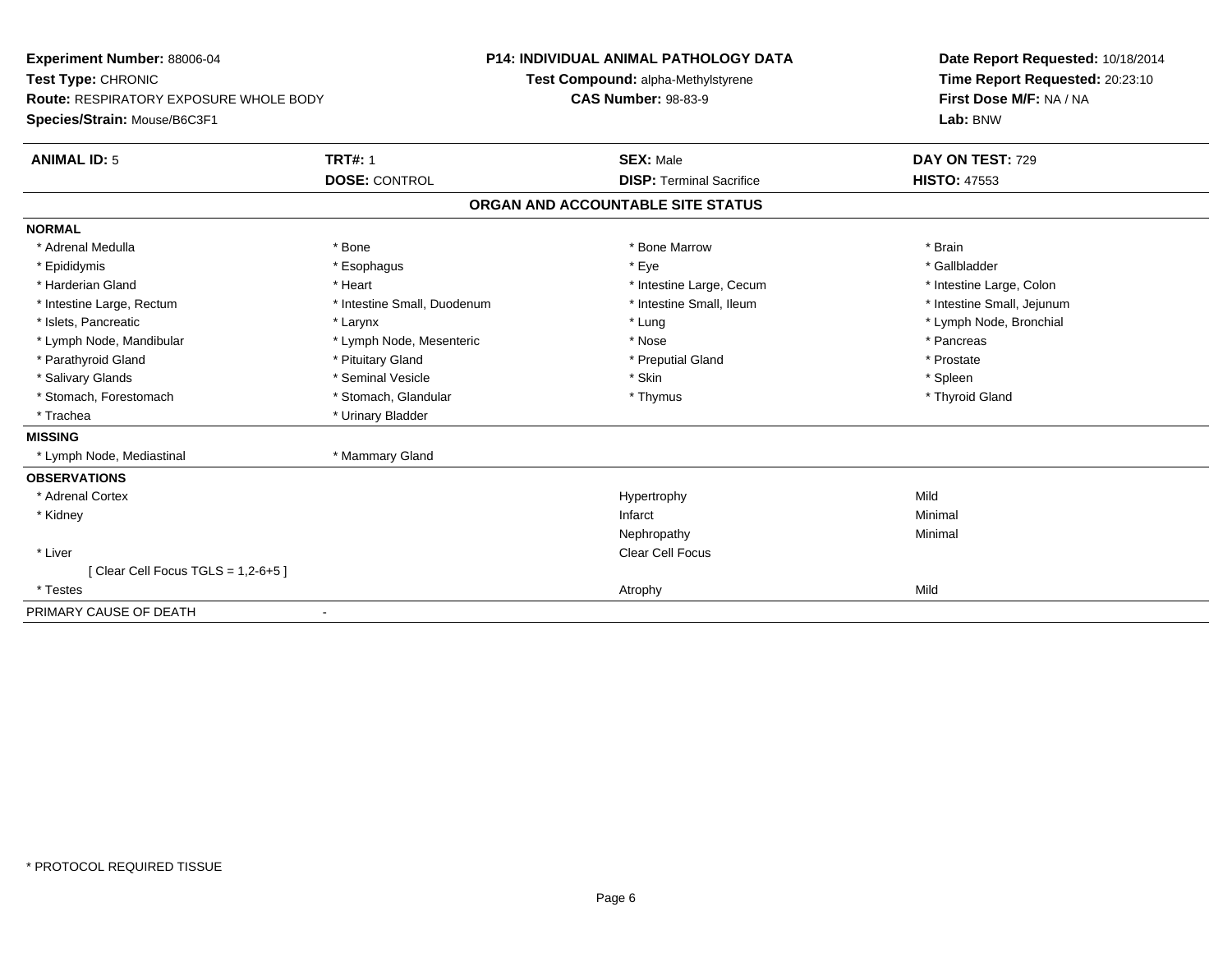| <b>Experiment Number: 88006-04</b><br>Test Type: CHRONIC<br>Route: RESPIRATORY EXPOSURE WHOLE BODY<br>Species/Strain: Mouse/B6C3F1<br><b>TRT#: 1</b><br><b>ANIMAL ID: 6</b> |                          | <b>P14: INDIVIDUAL ANIMAL PATHOLOGY DATA</b><br>Test Compound: alpha-Methylstyrene<br><b>CAS Number: 98-83-9</b><br><b>SEX: Male</b> | Date Report Requested: 10/18/2014<br>Time Report Requested: 20:23:10<br>First Dose M/F: NA / NA<br>Lab: BNW<br>DAY ON TEST: 730 |
|-----------------------------------------------------------------------------------------------------------------------------------------------------------------------------|--------------------------|--------------------------------------------------------------------------------------------------------------------------------------|---------------------------------------------------------------------------------------------------------------------------------|
|                                                                                                                                                                             | <b>DOSE: CONTROL</b>     | <b>DISP: Terminal Sacrifice</b>                                                                                                      | <b>HISTO: 47554</b>                                                                                                             |
|                                                                                                                                                                             |                          | ORGAN AND ACCOUNTABLE SITE STATUS                                                                                                    |                                                                                                                                 |
| <b>NORMAL</b>                                                                                                                                                               |                          |                                                                                                                                      |                                                                                                                                 |
| * Adrenal Medulla                                                                                                                                                           | * Bone                   | * Bone Marrow                                                                                                                        | * Brain                                                                                                                         |
| * Epididymis                                                                                                                                                                | * Esophagus              | * Eye                                                                                                                                | * Harderian Gland                                                                                                               |
| * Heart                                                                                                                                                                     | * Intestine Large, Cecum | * Intestine Large, Colon                                                                                                             | * Intestine Large, Rectum                                                                                                       |
| * Intestine Small, Duodenum                                                                                                                                                 | * Intestine Small, Ileum | * Intestine Small, Jejunum                                                                                                           | * Islets, Pancreatic                                                                                                            |
| * Larynx                                                                                                                                                                    | * Liver                  | * Lung                                                                                                                               | * Lymph Node, Bronchial                                                                                                         |
| * Lymph Node, Mediastinal                                                                                                                                                   | * Lymph Node, Mesenteric | * Nose                                                                                                                               | * Pancreas                                                                                                                      |
| * Parathyroid Gland                                                                                                                                                         | * Pituitary Gland        | * Preputial Gland                                                                                                                    | * Prostate                                                                                                                      |
| * Salivary Glands                                                                                                                                                           | * Seminal Vesicle        | * Skin                                                                                                                               | * Spleen                                                                                                                        |
| * Stomach. Forestomach                                                                                                                                                      | * Stomach, Glandular     | * Testes                                                                                                                             | * Thymus                                                                                                                        |
| * Thyroid Gland                                                                                                                                                             | * Trachea                | * Urinary Bladder                                                                                                                    |                                                                                                                                 |
| <b>MISSING</b>                                                                                                                                                              |                          |                                                                                                                                      |                                                                                                                                 |
| * Lymph Node, Mandibular                                                                                                                                                    | * Mammary Gland          |                                                                                                                                      |                                                                                                                                 |
| <b>INSUFFICIENT TISSUE</b>                                                                                                                                                  |                          |                                                                                                                                      |                                                                                                                                 |
| * Gallbladder                                                                                                                                                               |                          |                                                                                                                                      |                                                                                                                                 |
| <b>OBSERVATIONS</b>                                                                                                                                                         |                          |                                                                                                                                      |                                                                                                                                 |
| * Adrenal Cortex                                                                                                                                                            |                          | Hypertrophy                                                                                                                          | Mild                                                                                                                            |
| * Kidney                                                                                                                                                                    |                          | Cyst                                                                                                                                 |                                                                                                                                 |
|                                                                                                                                                                             |                          | Nephropathy                                                                                                                          | Minimal                                                                                                                         |
| PRIMARY CAUSE OF DEATH                                                                                                                                                      |                          |                                                                                                                                      |                                                                                                                                 |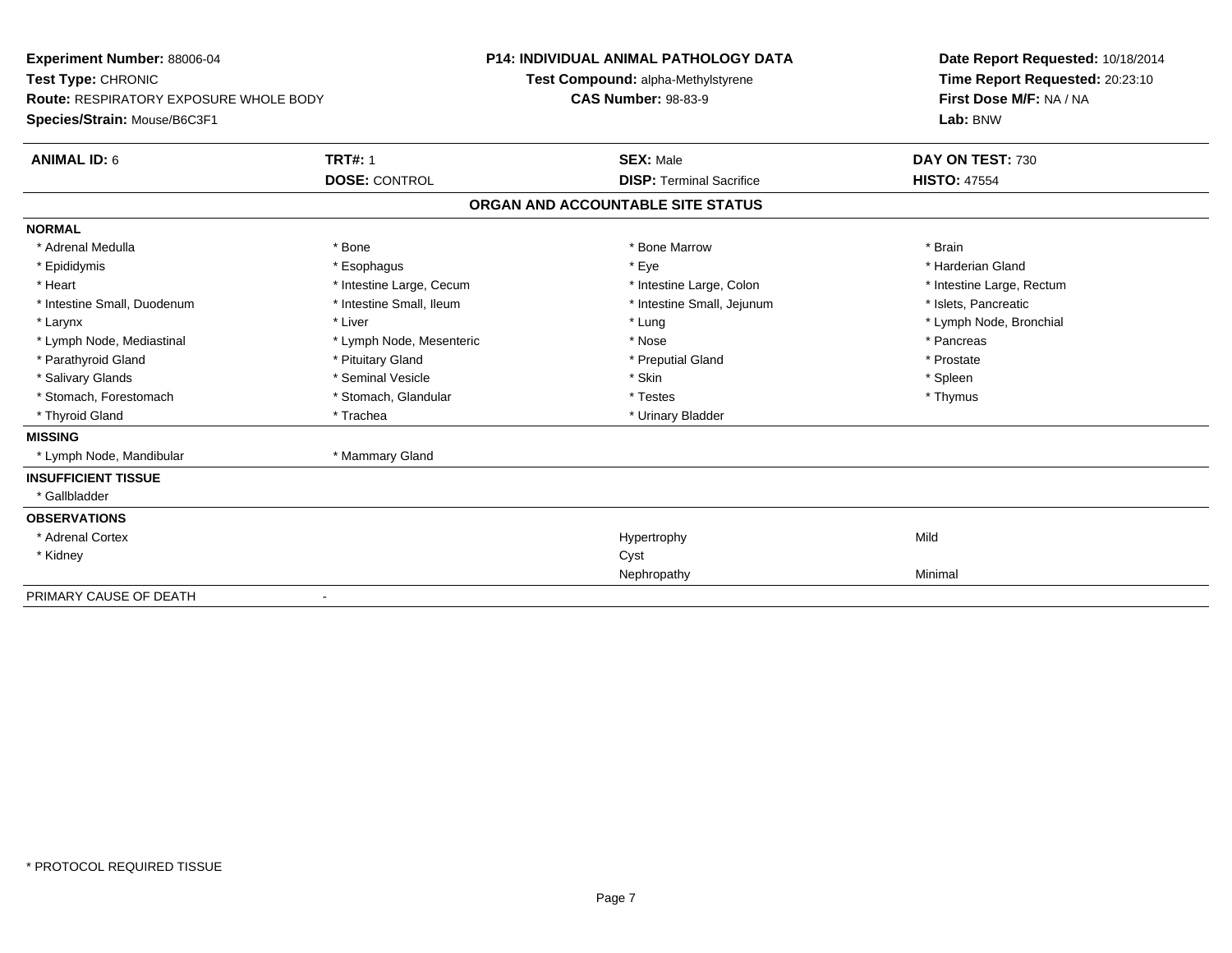| <b>Experiment Number: 88006-04</b>            |                            | <b>P14: INDIVIDUAL ANIMAL PATHOLOGY DATA</b> |                                    |  | Date Report Requested: 10/18/2014 |
|-----------------------------------------------|----------------------------|----------------------------------------------|------------------------------------|--|-----------------------------------|
| Test Type: CHRONIC                            |                            |                                              | Test Compound: alpha-Methylstyrene |  | Time Report Requested: 20:23:10   |
| <b>Route: RESPIRATORY EXPOSURE WHOLE BODY</b> |                            | <b>CAS Number: 98-83-9</b>                   |                                    |  | First Dose M/F: NA / NA           |
| Species/Strain: Mouse/B6C3F1                  |                            |                                              |                                    |  | Lab: BNW                          |
| <b>ANIMAL ID: 7</b>                           | <b>TRT#: 1</b>             |                                              | <b>SEX: Male</b>                   |  | DAY ON TEST: 730                  |
|                                               | <b>DOSE: CONTROL</b>       |                                              | <b>DISP: Terminal Sacrifice</b>    |  | <b>HISTO: 47555</b>               |
|                                               |                            |                                              | ORGAN AND ACCOUNTABLE SITE STATUS  |  |                                   |
| <b>NORMAL</b>                                 |                            |                                              |                                    |  |                                   |
| * Adrenal Cortex                              | * Adrenal Medulla          |                                              | * Bone                             |  | * Bone Marrow                     |
| * Brain                                       | * Esophagus                |                                              | * Gallbladder                      |  | * Heart                           |
| * Intestine Large, Cecum                      | * Intestine Large, Colon   |                                              | * Intestine Large, Rectum          |  | * Intestine Small, Duodenum       |
| * Intestine Small, Ileum                      | * Intestine Small, Jejunum |                                              | * Islets, Pancreatic               |  | * Larynx                          |
| * Lung                                        | * Lymph Node, Bronchial    |                                              | * Lymph Node, Mediastinal          |  | * Lymph Node, Mesenteric          |
| * Pancreas                                    | * Parathyroid Gland        |                                              | * Pituitary Gland                  |  | * Preputial Gland                 |
| * Prostate                                    | * Salivary Glands          |                                              | * Seminal Vesicle                  |  | * Skin                            |
| * Spleen                                      | * Stomach, Forestomach     |                                              | * Stomach, Glandular               |  | * Testes                          |
| * Thymus                                      | * Thyroid Gland            |                                              | * Trachea                          |  | * Urinary Bladder                 |
| <b>MISSING</b>                                |                            |                                              |                                    |  |                                   |
| * Lymph Node, Mandibular                      | * Mammary Gland            |                                              |                                    |  |                                   |
| <b>OBSERVATIONS</b>                           |                            |                                              |                                    |  |                                   |
| * Epididymis                                  |                            |                                              | Granuloma Sperm                    |  | Marked                            |
| [Granuloma Sperm TGLS = 4-8]                  |                            |                                              |                                    |  |                                   |
| * Eye                                         | Cornea                     |                                              | Hyperplasia                        |  | Squamous, Minimal                 |
| * Harderian Gland                             |                            |                                              | Adenoma                            |  |                                   |
| [ Adenoma TGLS = $1-11$ ]                     |                            |                                              |                                    |  |                                   |
| * Kidney                                      |                            |                                              | Nephropathy                        |  | Minimal                           |
| * Liver                                       |                            |                                              | <b>Eosinophilic Focus</b>          |  |                                   |
| [Eosinophilic Focus TGLS = 2-5]               |                            |                                              |                                    |  |                                   |
| Mesentery                                     | Fat                        |                                              | Necrosis                           |  | Mild                              |
| [ Necrosis TGLS = $3-6$ ]                     |                            |                                              |                                    |  |                                   |
| * Nose                                        | Olfactory Epi              |                                              | Metaplasia                         |  | Minimal                           |
| PRIMARY CAUSE OF DEATH                        |                            |                                              |                                    |  |                                   |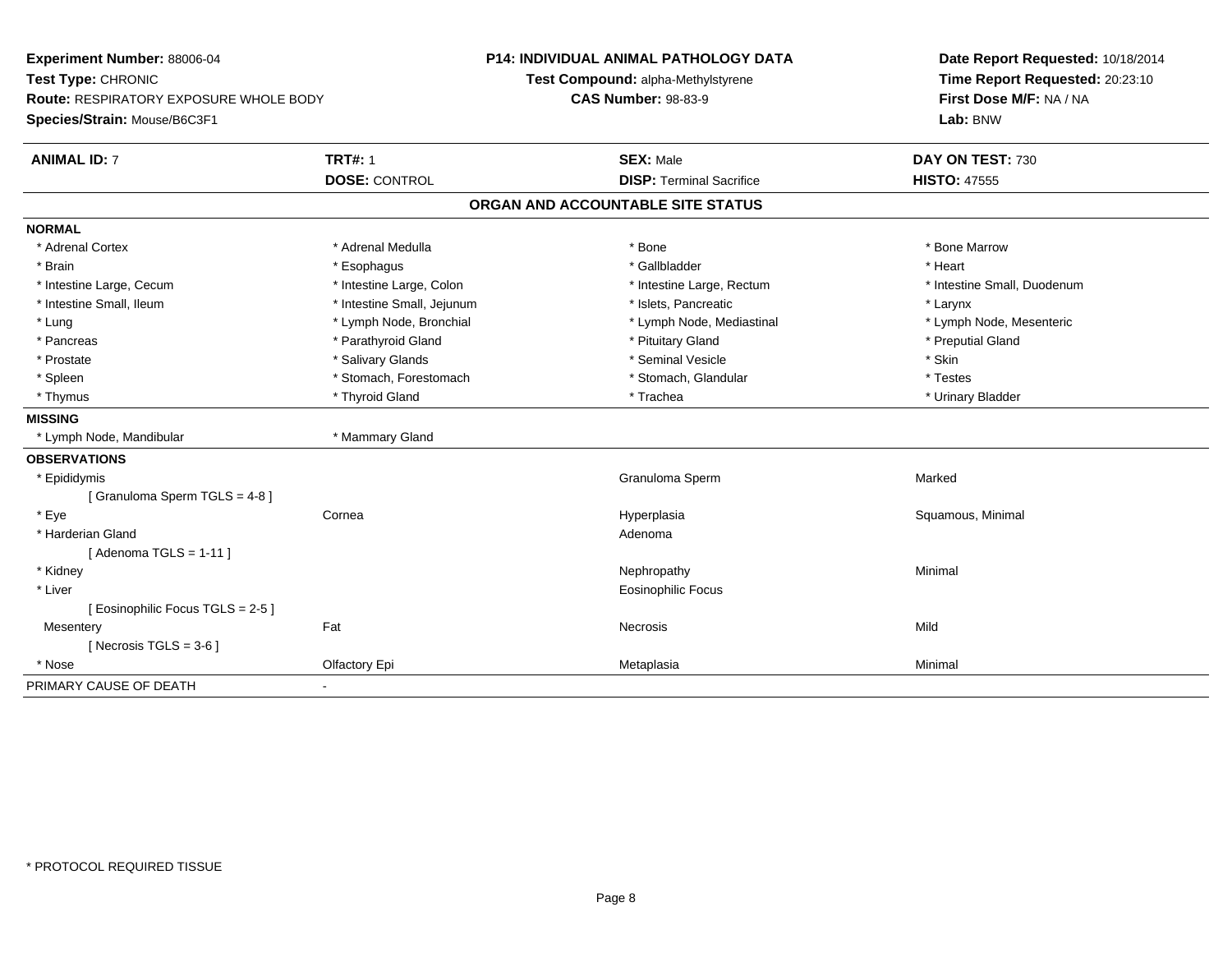| Experiment Number: 88006-04                   |                                  | <b>P14: INDIVIDUAL ANIMAL PATHOLOGY DATA</b> | Date Report Requested: 10/18/2014 |
|-----------------------------------------------|----------------------------------|----------------------------------------------|-----------------------------------|
| Test Type: CHRONIC                            |                                  | Test Compound: alpha-Methylstyrene           | Time Report Requested: 20:23:10   |
| <b>Route: RESPIRATORY EXPOSURE WHOLE BODY</b> |                                  | <b>CAS Number: 98-83-9</b>                   | First Dose M/F: NA / NA           |
| Species/Strain: Mouse/B6C3F1                  |                                  |                                              | Lab: BNW                          |
| <b>ANIMAL ID: 8</b>                           | <b>TRT#: 1</b>                   | <b>SEX: Male</b>                             | DAY ON TEST: 690                  |
|                                               | <b>DOSE: CONTROL</b>             | <b>DISP: Natural Death</b>                   | <b>HISTO: 47556</b>               |
|                                               |                                  | ORGAN AND ACCOUNTABLE SITE STATUS            |                                   |
| <b>NORMAL</b>                                 |                                  |                                              |                                   |
| * Adrenal Cortex                              | * Adrenal Medulla                | * Bone                                       | * Bone Marrow                     |
| * Brain                                       | * Epididymis                     | * Esophagus                                  | * Eye                             |
| * Gallbladder                                 | * Harderian Gland                | * Heart                                      | * Intestine Large, Cecum          |
| * Intestine Small, Jejunum                    | * Islets, Pancreatic             | * Larynx                                     | * Lymph Node, Mediastinal         |
| * Nose                                        | * Pancreas                       | * Parathyroid Gland                          | * Pituitary Gland                 |
| * Preputial Gland                             | * Prostate                       | * Salivary Glands                            | * Seminal Vesicle                 |
| * Skin                                        | * Spleen                         | * Stomach, Forestomach                       | * Stomach, Glandular              |
| * Testes                                      | * Thyroid Gland                  | * Trachea                                    | * Urinary Bladder                 |
| <b>MISSING</b>                                |                                  |                                              |                                   |
| * Lymph Node, Bronchial                       | * Lymph Node, Mandibular         | * Lymph Node, Mesenteric                     | * Mammary Gland                   |
| * Thymus                                      |                                  |                                              |                                   |
| <b>AUTO PRECLUDES DIAG.</b>                   |                                  |                                              |                                   |
| * Intestine Large, Colon                      | * Intestine Large, Rectum        | * Intestine Small, Duodenum                  | * Intestine Small, Ileum          |
| <b>OBSERVATIONS</b>                           |                                  |                                              |                                   |
| * Kidney                                      |                                  | Nephropathy                                  | Marked                            |
| * Liver                                       |                                  | Hepatocellular Carcinoma                     | Multiple                          |
| [ Hepatocellular Carcinoma TGLS = 1,2-5+12 ]  |                                  |                                              |                                   |
| * Lung                                        |                                  | Hepatocellular Carcinoma                     | Metastatic (Liver)                |
|                                               |                                  | Thrombosis                                   | Mild                              |
| [ Hepatocellular Carcinoma TGLS = 3-4 ]       |                                  |                                              |                                   |
| PRIMARY CAUSE OF DEATH                        | - Liver Hepatocellular Carcinoma |                                              |                                   |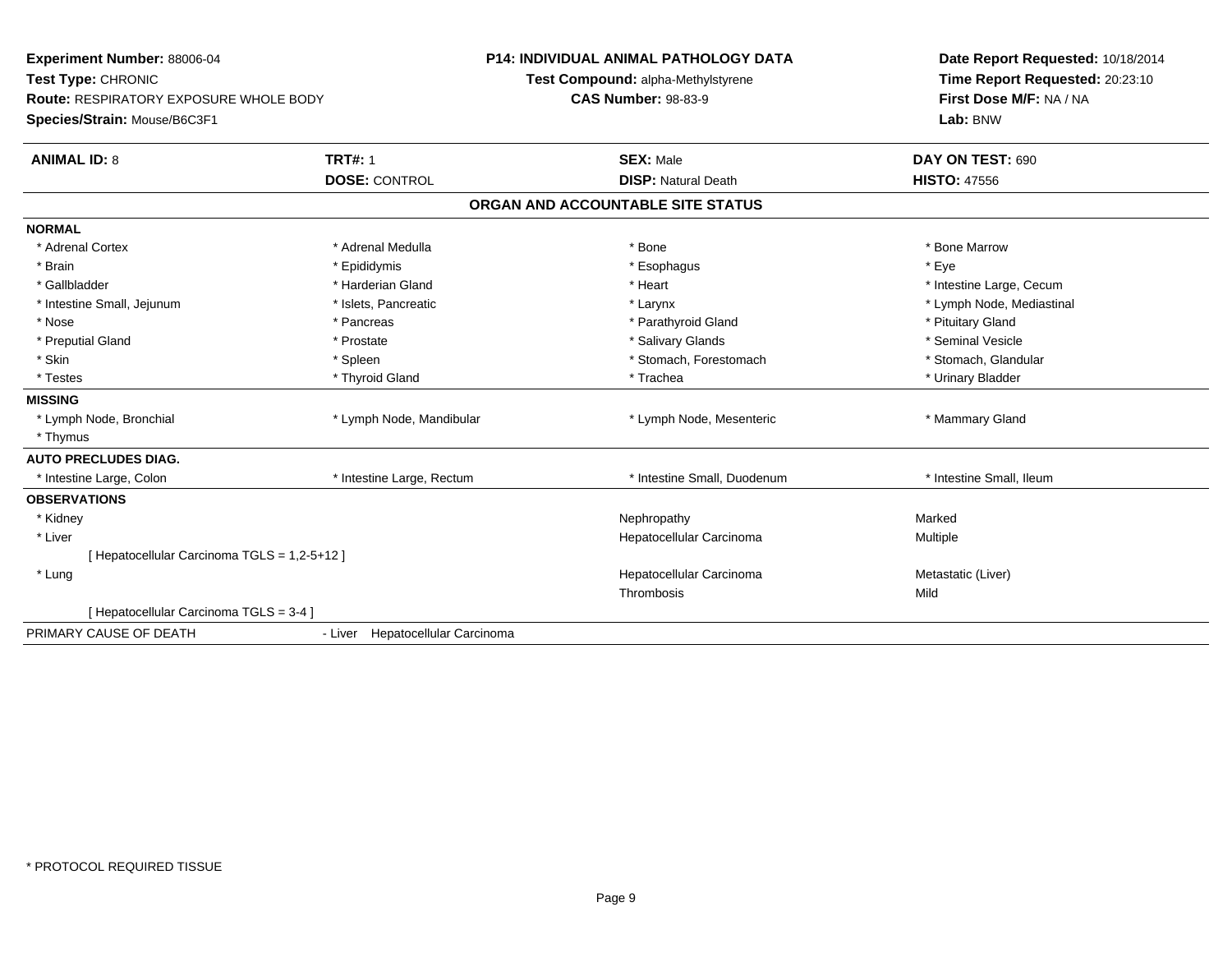| Experiment Number: 88006-04<br>Test Type: CHRONIC<br>Route: RESPIRATORY EXPOSURE WHOLE BODY<br>Species/Strain: Mouse/B6C3F1 |                             | <b>P14: INDIVIDUAL ANIMAL PATHOLOGY DATA</b><br>Test Compound: alpha-Methylstyrene<br><b>CAS Number: 98-83-9</b> |                                   | Date Report Requested: 10/18/2014<br>Time Report Requested: 20:23:10<br>First Dose M/F: NA / NA<br>Lab: BNW |
|-----------------------------------------------------------------------------------------------------------------------------|-----------------------------|------------------------------------------------------------------------------------------------------------------|-----------------------------------|-------------------------------------------------------------------------------------------------------------|
|                                                                                                                             |                             |                                                                                                                  |                                   |                                                                                                             |
| <b>ANIMAL ID: 9</b>                                                                                                         | <b>TRT#: 1</b>              |                                                                                                                  | <b>SEX: Male</b>                  | DAY ON TEST: 730                                                                                            |
|                                                                                                                             | <b>DOSE: CONTROL</b>        |                                                                                                                  | <b>DISP: Terminal Sacrifice</b>   | <b>HISTO: 47557</b>                                                                                         |
|                                                                                                                             |                             |                                                                                                                  | ORGAN AND ACCOUNTABLE SITE STATUS |                                                                                                             |
| <b>NORMAL</b>                                                                                                               |                             |                                                                                                                  |                                   |                                                                                                             |
| * Adrenal Medulla                                                                                                           | * Bone                      |                                                                                                                  | * Bone Marrow                     | * Brain                                                                                                     |
| * Epididymis                                                                                                                | * Esophagus                 |                                                                                                                  | * Eye                             | * Gallbladder                                                                                               |
| * Harderian Gland                                                                                                           | * Heart                     |                                                                                                                  | * Intestine Large, Cecum          | * Intestine Large, Colon                                                                                    |
| * Intestine Large, Rectum                                                                                                   | * Intestine Small, Duodenum |                                                                                                                  | * Intestine Small. Ileum          | * Intestine Small, Jejunum                                                                                  |
| * Islets, Pancreatic                                                                                                        | * Larynx                    |                                                                                                                  | * Lymph Node, Mediastinal         | * Lymph Node, Mesenteric                                                                                    |
| * Mammary Gland                                                                                                             | * Nose                      |                                                                                                                  | * Pancreas                        | * Parathyroid Gland                                                                                         |
| * Pituitary Gland                                                                                                           | * Preputial Gland           |                                                                                                                  | * Prostate                        | * Salivary Glands                                                                                           |
| * Seminal Vesicle                                                                                                           | * Skin                      |                                                                                                                  | * Spleen                          | * Stomach, Forestomach                                                                                      |
| * Stomach, Glandular                                                                                                        | * Testes                    |                                                                                                                  | * Thymus                          | * Thyroid Gland                                                                                             |
| * Trachea                                                                                                                   | * Urinary Bladder           |                                                                                                                  |                                   |                                                                                                             |
| <b>MISSING</b>                                                                                                              |                             |                                                                                                                  |                                   |                                                                                                             |
| * Lymph Node, Bronchial                                                                                                     | * Lymph Node, Mandibular    |                                                                                                                  |                                   |                                                                                                             |
| <b>OBSERVATIONS</b>                                                                                                         |                             |                                                                                                                  |                                   |                                                                                                             |
| * Adrenal Cortex                                                                                                            |                             |                                                                                                                  | Hypertrophy                       | Mild                                                                                                        |
| * Kidney                                                                                                                    |                             |                                                                                                                  | Nephropathy                       | Minimal                                                                                                     |
| * Liver                                                                                                                     |                             |                                                                                                                  | Hepatocellular Adenoma            |                                                                                                             |
| Hepatocellular Adenoma TGLS = 1-5 ]                                                                                         |                             |                                                                                                                  |                                   |                                                                                                             |
| * Lung                                                                                                                      |                             |                                                                                                                  | Alveolar/Bronchiolar Adenoma      |                                                                                                             |
| PRIMARY CAUSE OF DEATH                                                                                                      |                             |                                                                                                                  |                                   |                                                                                                             |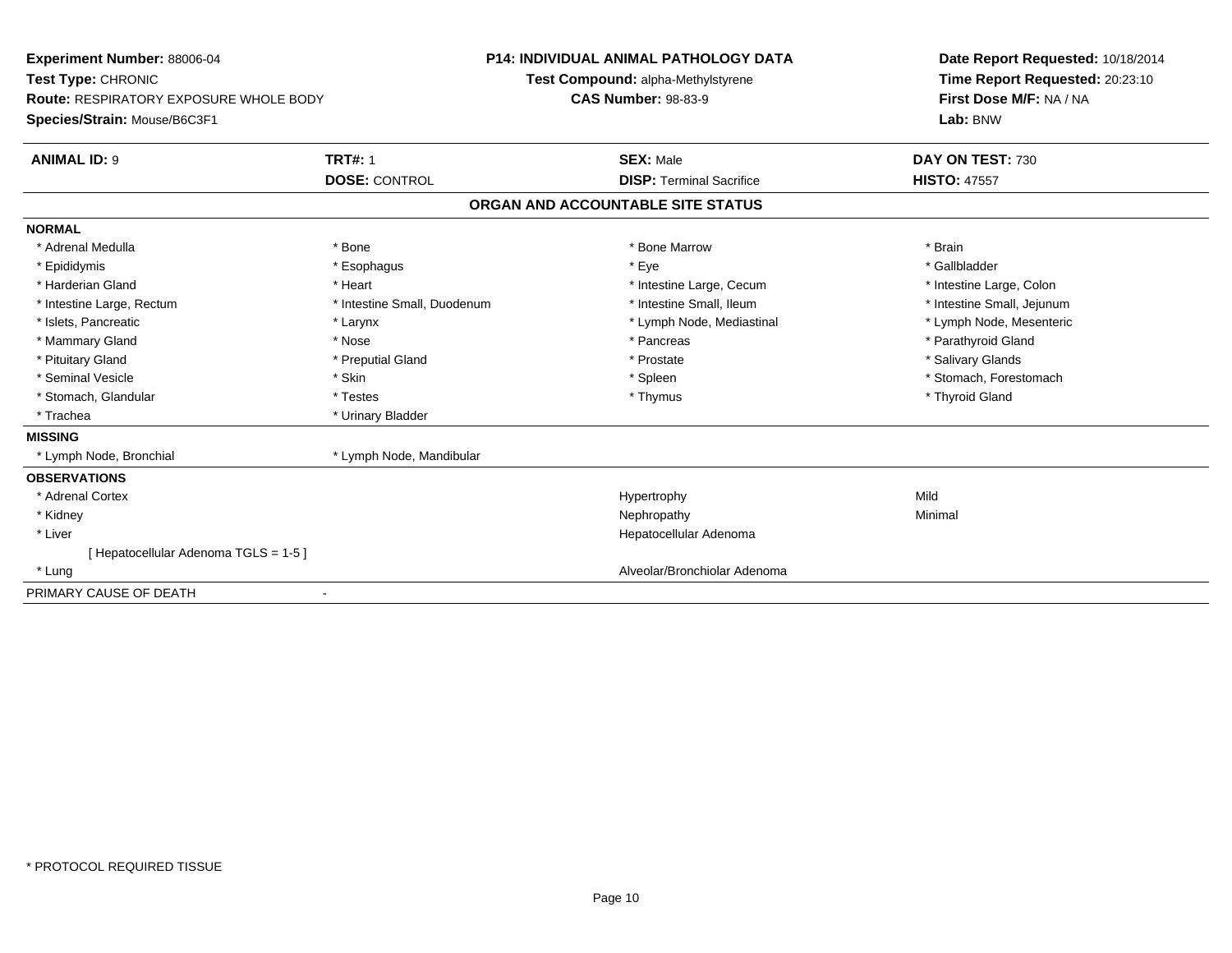| Experiment Number: 88006-04                   | <b>P14: INDIVIDUAL ANIMAL PATHOLOGY DATA</b> |                                    | Date Report Requested: 10/18/2014 |
|-----------------------------------------------|----------------------------------------------|------------------------------------|-----------------------------------|
| Test Type: CHRONIC                            |                                              | Test Compound: alpha-Methylstyrene | Time Report Requested: 20:23:10   |
| <b>Route: RESPIRATORY EXPOSURE WHOLE BODY</b> |                                              | <b>CAS Number: 98-83-9</b>         | First Dose M/F: NA / NA           |
| Species/Strain: Mouse/B6C3F1                  |                                              |                                    | Lab: BNW                          |
| <b>ANIMAL ID: 10</b>                          | <b>TRT#: 1</b>                               | <b>SEX: Male</b>                   | DAY ON TEST: 730                  |
|                                               | <b>DOSE: CONTROL</b>                         | <b>DISP: Terminal Sacrifice</b>    | <b>HISTO: 47558</b>               |
|                                               |                                              | ORGAN AND ACCOUNTABLE SITE STATUS  |                                   |
| <b>NORMAL</b>                                 |                                              |                                    |                                   |
| * Adrenal Cortex                              | * Adrenal Medulla                            | * Bone                             | * Bone Marrow                     |
| * Brain                                       | * Epididymis                                 | * Esophagus                        | * Eye                             |
| * Gallbladder                                 | * Harderian Gland                            | * Heart                            | * Intestine Large, Cecum          |
| * Intestine Large, Colon                      | * Intestine Large, Rectum                    | * Intestine Small, Duodenum        | * Intestine Small. Ileum          |
| * Intestine Small, Jejunum                    | * Islets, Pancreatic                         | * Larynx                           | * Lymph Node, Bronchial           |
| * Lymph Node, Mediastinal                     | * Lymph Node, Mesenteric                     | * Pancreas                         | * Parathyroid Gland               |
| * Pituitary Gland                             | * Preputial Gland                            | * Prostate                         | * Salivary Glands                 |
| * Seminal Vesicle                             | * Skin                                       | * Spleen                           | * Stomach, Forestomach            |
| * Stomach, Glandular                          | * Testes                                     | * Thyroid Gland                    | * Trachea                         |
| * Urinary Bladder                             |                                              |                                    |                                   |
| <b>MISSING</b>                                |                                              |                                    |                                   |
| * Lymph Node, Mandibular                      | * Mammary Gland                              | * Thymus                           |                                   |
| <b>OBSERVATIONS</b>                           |                                              |                                    |                                   |
| * Kidney                                      |                                              | Nephropathy                        | Minimal                           |
| * Liver                                       |                                              | Hepatocellular Adenoma             | <b>Multiple</b>                   |
| [ Hepatocellular Adenoma TGLS = 1,2-5+6 ]     |                                              |                                    |                                   |
| * Lung                                        | <b>Bronchiole</b>                            | Hyperplasia                        | Moderate                          |
| * Nose                                        | Glands, Olfactory Epi                        | Hyperplasia                        | Minimal                           |
|                                               | Olfactory Epi                                | Metaplasia                         | Minimal                           |
| PRIMARY CAUSE OF DEATH                        |                                              |                                    |                                   |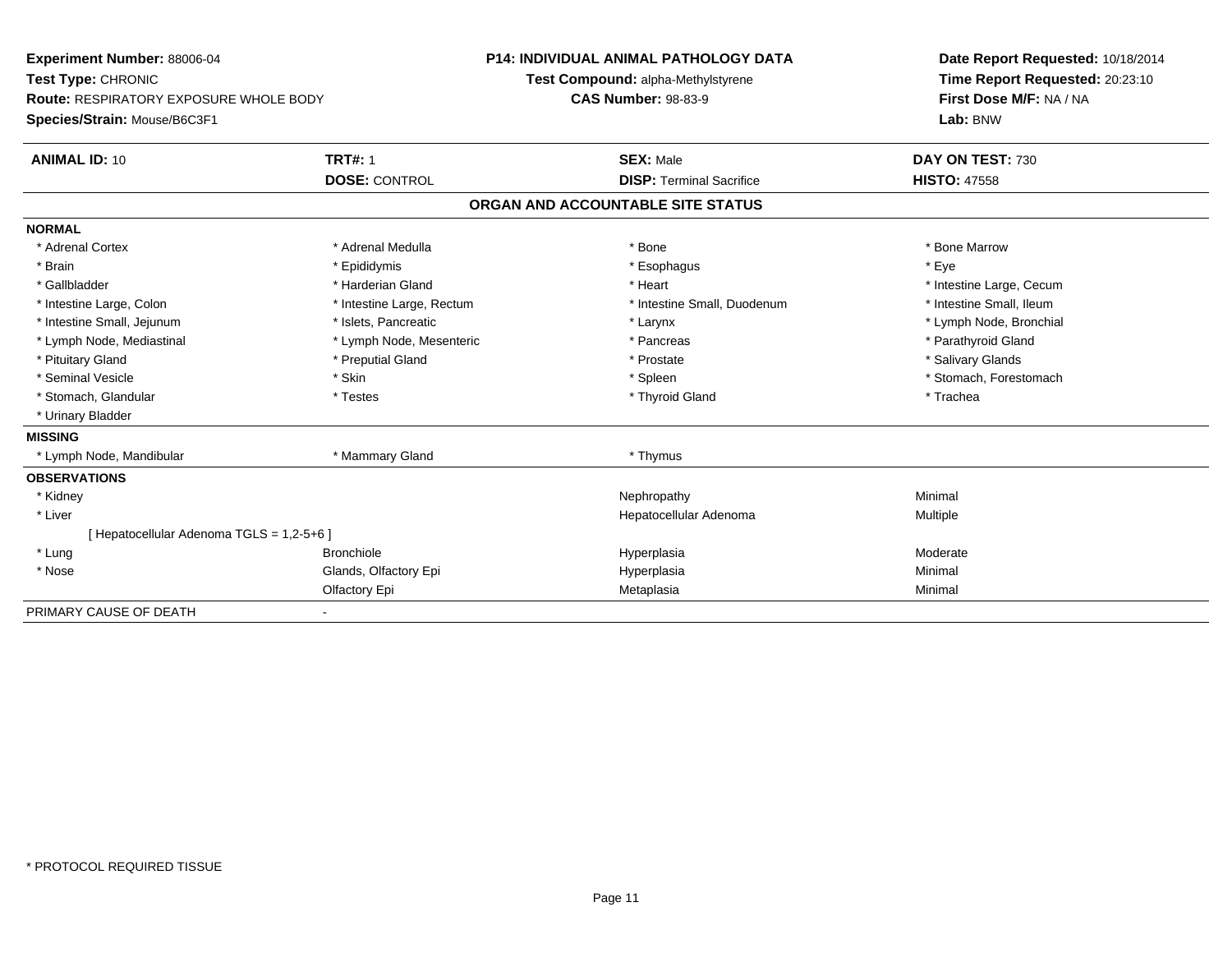| Experiment Number: 88006-04              |                          | <b>P14: INDIVIDUAL ANIMAL PATHOLOGY DATA</b> |         | Date Report Requested: 10/18/2014 |
|------------------------------------------|--------------------------|----------------------------------------------|---------|-----------------------------------|
| Test Type: CHRONIC                       |                          | Test Compound: alpha-Methylstyrene           |         | Time Report Requested: 20:23:11   |
| Route: RESPIRATORY EXPOSURE WHOLE BODY   |                          | <b>CAS Number: 98-83-9</b>                   |         | First Dose M/F: NA / NA           |
| Species/Strain: Mouse/B6C3F1             |                          |                                              |         | Lab: BNW                          |
| <b>ANIMAL ID: 11</b>                     | <b>TRT#: 1</b>           | <b>SEX: Male</b>                             |         | DAY ON TEST: 729                  |
|                                          | <b>DOSE: CONTROL</b>     | <b>DISP: Terminal Sacrifice</b>              |         | <b>HISTO: 47559</b>               |
|                                          |                          | ORGAN AND ACCOUNTABLE SITE STATUS            |         |                                   |
| <b>NORMAL</b>                            |                          |                                              |         |                                   |
| * Adrenal Medulla                        | * Bone                   | * Bone Marrow                                | * Brain |                                   |
| * Epididymis                             | * Esophagus              | * Eye                                        |         | * Gallbladder                     |
| * Heart                                  | * Intestine Large, Cecum | * Intestine Large, Colon                     |         | * Intestine Large, Rectum         |
| * Intestine Small, Duodenum              | * Intestine Small, Ileum | * Intestine Small, Jejunum                   |         | * Islets, Pancreatic              |
| * Larynx                                 | * Lung                   | * Lymph Node, Bronchial                      |         | * Lymph Node, Mandibular          |
| * Lymph Node, Mesenteric                 | * Nose                   | * Pancreas                                   |         | * Parathyroid Gland               |
| * Preputial Gland                        | * Prostate               | * Salivary Glands                            |         | * Seminal Vesicle                 |
| * Skin                                   | * Spleen                 | * Stomach, Forestomach                       |         | * Stomach, Glandular              |
| * Testes                                 | * Thymus                 | * Trachea                                    |         | * Urinary Bladder                 |
| <b>MISSING</b>                           |                          |                                              |         |                                   |
| * Lymph Node, Mediastinal                | * Mammary Gland          |                                              |         |                                   |
| <b>INSUFFICIENT TISSUE</b>               |                          |                                              |         |                                   |
| * Pituitary Gland                        |                          |                                              |         |                                   |
| <b>OBSERVATIONS</b>                      |                          |                                              |         |                                   |
| * Adrenal Cortex                         |                          | Hyperplasia                                  | Mild    |                                   |
|                                          |                          | Hypertrophy                                  | Mild    |                                   |
| * Harderian Gland                        |                          | Adenoma                                      |         |                                   |
| [Adenoma TGLS = $4-11$ ]                 |                          |                                              |         |                                   |
| * Kidney                                 |                          | Nephropathy                                  | Minimal |                                   |
| * Liver                                  |                          | Clear Cell Focus                             |         |                                   |
| [ Clear Cell Focus TGLS = 1,2,3-12+6+5 ] |                          |                                              |         |                                   |
| * Thyroid Gland                          | <b>Follicular Cel</b>    | Hyperplasia                                  | Mild    |                                   |
| PRIMARY CAUSE OF DEATH                   | $\blacksquare$           |                                              |         |                                   |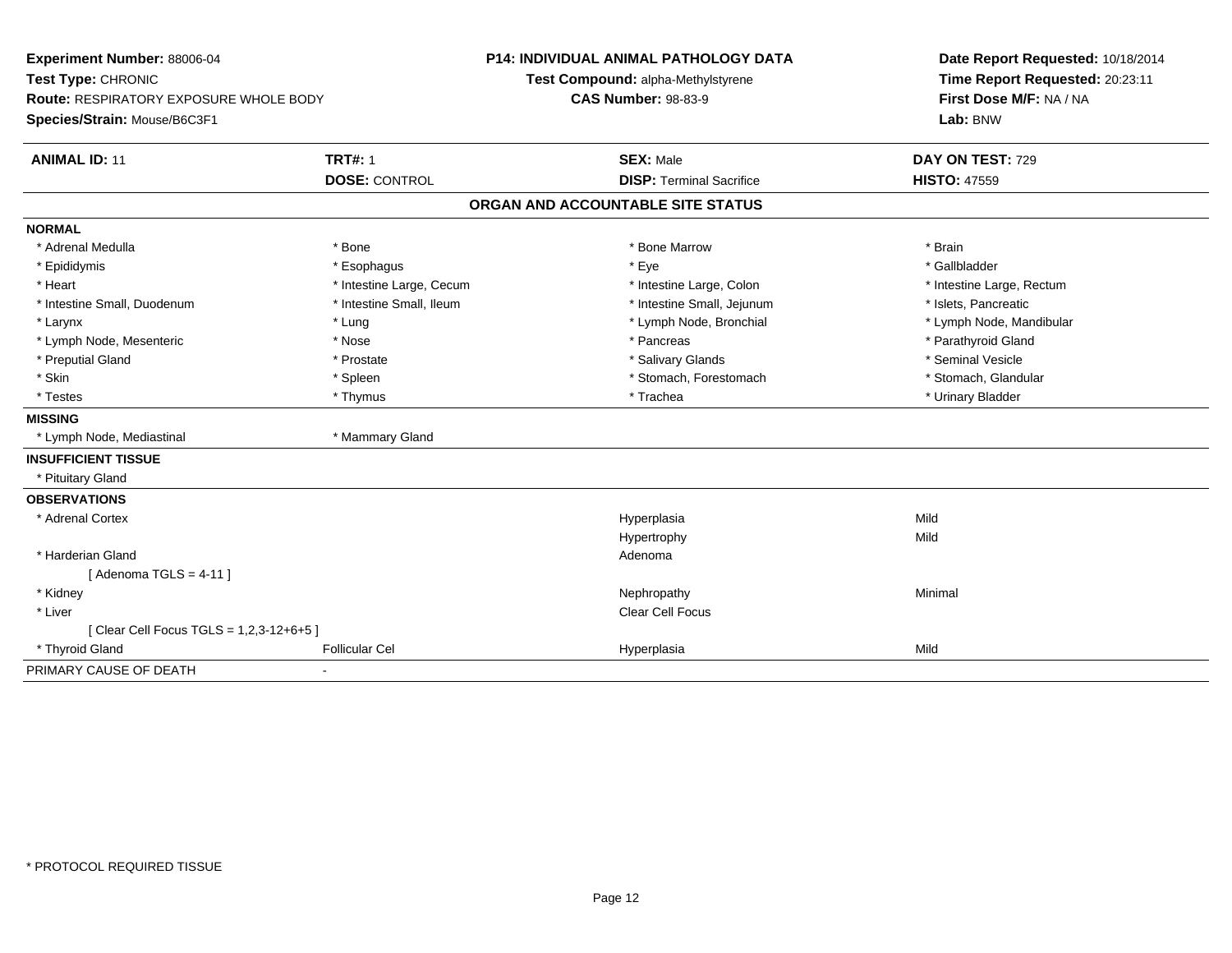| <b>Experiment Number: 88006-04</b>            |                           | <b>P14: INDIVIDUAL ANIMAL PATHOLOGY DATA</b> | Date Report Requested: 10/18/2014 |  |  |
|-----------------------------------------------|---------------------------|----------------------------------------------|-----------------------------------|--|--|
| Test Type: CHRONIC                            |                           | Test Compound: alpha-Methylstyrene           | Time Report Requested: 20:23:11   |  |  |
| <b>Route: RESPIRATORY EXPOSURE WHOLE BODY</b> |                           | <b>CAS Number: 98-83-9</b>                   | First Dose M/F: NA / NA           |  |  |
| Species/Strain: Mouse/B6C3F1                  |                           |                                              | Lab: BNW                          |  |  |
| <b>ANIMAL ID: 12</b>                          | <b>TRT#: 1</b>            | <b>SEX: Male</b>                             | DAY ON TEST: 729                  |  |  |
|                                               | <b>DOSE: CONTROL</b>      | <b>DISP: Terminal Sacrifice</b>              | <b>HISTO: 47560</b>               |  |  |
|                                               |                           | ORGAN AND ACCOUNTABLE SITE STATUS            |                                   |  |  |
| <b>NORMAL</b>                                 |                           |                                              |                                   |  |  |
| * Adrenal Medulla                             | * Bone                    | * Bone Marrow                                | * Brain                           |  |  |
| * Epididymis                                  | * Esophagus               | * Eye                                        | * Gallbladder                     |  |  |
| * Heart                                       | * Intestine Large, Cecum  | * Intestine Large, Colon                     | * Intestine Large, Rectum         |  |  |
| * Intestine Small, Duodenum                   | * Intestine Small, Ileum  | * Intestine Small, Jejunum                   | * Islets, Pancreatic              |  |  |
| * Larynx                                      | * Liver                   | * Lung                                       | * Lymph Node, Bronchial           |  |  |
| * Lymph Node, Mandibular                      | * Lymph Node, Mediastinal | * Lymph Node, Mesenteric                     | * Nose                            |  |  |
| * Pancreas                                    | * Pituitary Gland         | * Preputial Gland                            | * Prostate                        |  |  |
| * Salivary Glands                             | * Seminal Vesicle         | * Skin                                       | * Spleen                          |  |  |
| * Stomach, Glandular                          | * Testes                  | * Thymus                                     | * Thyroid Gland                   |  |  |
| * Trachea                                     | * Urinary Bladder         |                                              |                                   |  |  |
| <b>MISSING</b>                                |                           |                                              |                                   |  |  |
| * Mammary Gland                               | * Parathyroid Gland       |                                              |                                   |  |  |
| <b>OBSERVATIONS</b>                           |                           |                                              |                                   |  |  |
| * Adrenal Cortex                              |                           | Hyperplasia                                  | Mild                              |  |  |
|                                               |                           | Hypertrophy                                  | Mild                              |  |  |
| * Harderian Gland                             |                           | Adenoma                                      |                                   |  |  |
| [Adenoma TGLS = $1-11$ ]                      |                           |                                              |                                   |  |  |
| * Kidney                                      |                           | Nephropathy                                  | Minimal                           |  |  |
| * Stomach, Forestomach                        |                           | Ulcer                                        | Mild                              |  |  |
| PRIMARY CAUSE OF DEATH                        |                           |                                              |                                   |  |  |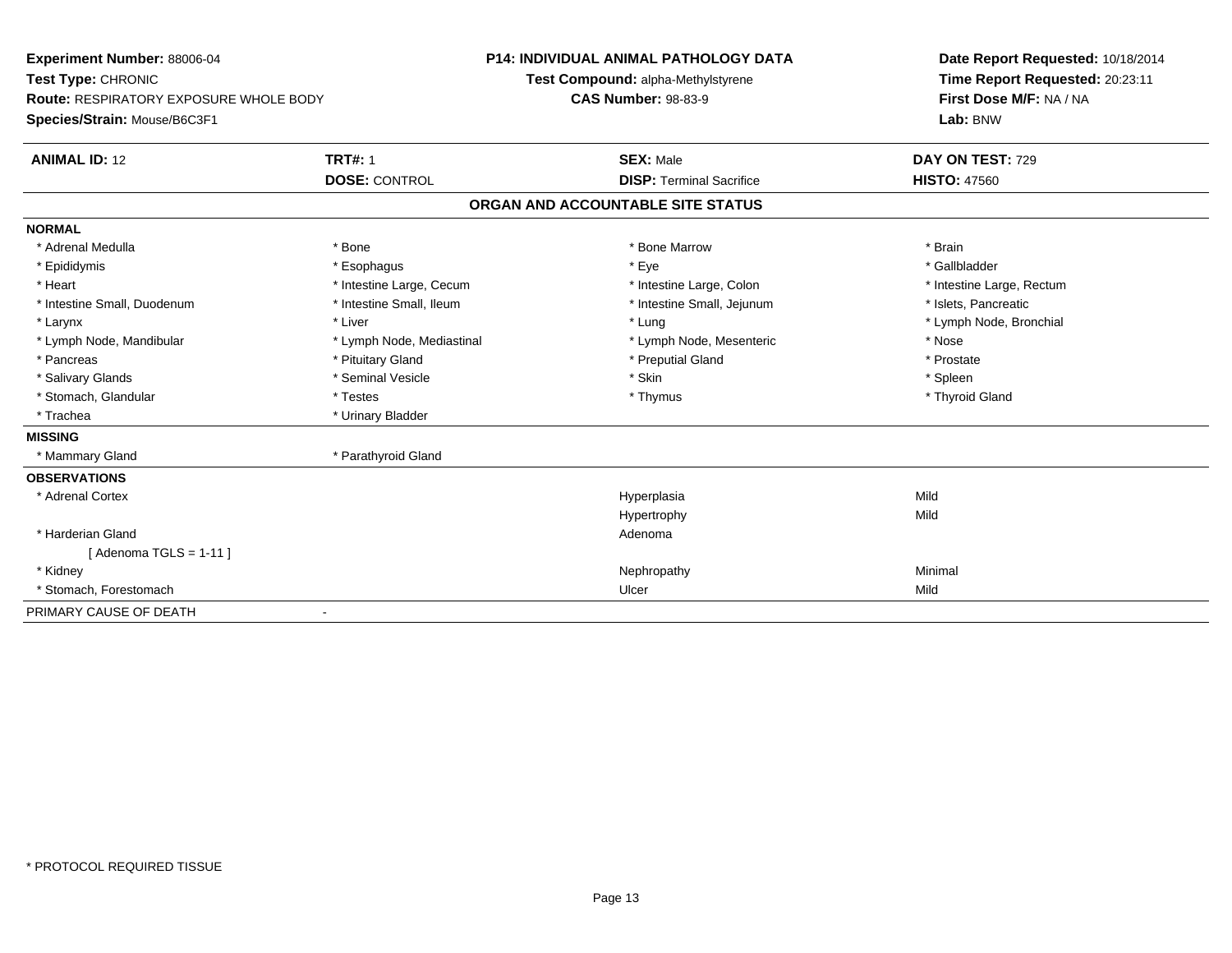| Experiment Number: 88006-04                   |                            | P14: INDIVIDUAL ANIMAL PATHOLOGY DATA | Date Report Requested: 10/18/2014                          |  |  |
|-----------------------------------------------|----------------------------|---------------------------------------|------------------------------------------------------------|--|--|
| Test Type: CHRONIC                            |                            | Test Compound: alpha-Methylstyrene    | Time Report Requested: 20:23:11<br>First Dose M/F: NA / NA |  |  |
| <b>Route: RESPIRATORY EXPOSURE WHOLE BODY</b> |                            | <b>CAS Number: 98-83-9</b>            |                                                            |  |  |
| Species/Strain: Mouse/B6C3F1                  |                            |                                       | Lab: BNW                                                   |  |  |
| <b>ANIMAL ID: 13</b>                          | <b>TRT#: 1</b>             | <b>SEX: Male</b>                      | DAY ON TEST: 684                                           |  |  |
|                                               | <b>DOSE: CONTROL</b>       | <b>DISP:</b> Moribund Sacrifice       | <b>HISTO: 47561</b>                                        |  |  |
|                                               |                            | ORGAN AND ACCOUNTABLE SITE STATUS     |                                                            |  |  |
| <b>NORMAL</b>                                 |                            |                                       |                                                            |  |  |
| * Adrenal Medulla                             | * Bone                     | * Bone Marrow                         | * Brain                                                    |  |  |
| * Epididymis                                  | * Esophagus                | * Gallbladder                         | * Heart                                                    |  |  |
| * Intestine Large, Cecum                      | * Intestine Large, Colon   | * Intestine Large, Rectum             | * Intestine Small, Duodenum                                |  |  |
| * Intestine Small, Ileum                      | * Intestine Small, Jejunum | * Islets, Pancreatic                  | * Larynx                                                   |  |  |
| * Lung                                        | * Lymph Node, Bronchial    | * Lymph Node, Mediastinal             | * Lymph Node, Mesenteric                                   |  |  |
| * Pancreas                                    | * Parathyroid Gland        | * Pituitary Gland                     | * Preputial Gland                                          |  |  |
| * Prostate                                    | * Salivary Glands          | * Seminal Vesicle                     | * Spleen                                                   |  |  |
| * Stomach, Forestomach                        | * Stomach, Glandular       | * Testes                              | * Thyroid Gland                                            |  |  |
| * Trachea                                     | * Urinary Bladder          |                                       |                                                            |  |  |
| <b>MISSING</b>                                |                            |                                       |                                                            |  |  |
| * Lymph Node, Mandibular                      | * Mammary Gland            | * Thymus                              |                                                            |  |  |
| <b>OBSERVATIONS</b>                           |                            |                                       |                                                            |  |  |
| * Adrenal Cortex                              |                            | Hyperplasia                           | Mild                                                       |  |  |
| * Eye                                         |                            | Degeneration                          | Marked                                                     |  |  |
| * Harderian Gland                             |                            | Adenoma                               |                                                            |  |  |
| [Adenoma TGLS = $1-11$ ]                      |                            |                                       |                                                            |  |  |
| * Kidney                                      |                            | Infarct                               | Mild                                                       |  |  |
|                                               |                            | Metaplasia                            | Osseous, Minimal                                           |  |  |
|                                               |                            | Nephropathy                           | Minimal                                                    |  |  |
| * Liver                                       |                            | <b>Basophilic Focus</b>               |                                                            |  |  |
|                                               |                            | Hepatocellular Adenoma                |                                                            |  |  |
| [ Hepatocellular Adenoma TGLS = 2-5 ]         |                            |                                       |                                                            |  |  |
| * Nose                                        | Glands, Olfactory Epi      | Hyperplasia                           | Minimal                                                    |  |  |
|                                               | Olfactory Epi              | Metaplasia                            | Minimal                                                    |  |  |
| * Skin                                        |                            | Inflammation                          | Chronic Active, Marked                                     |  |  |
| [Inflammation TGLS = $4-12$ ]                 |                            |                                       |                                                            |  |  |
| PRIMARY CAUSE OF DEATH                        | - Skin Inflammation        |                                       |                                                            |  |  |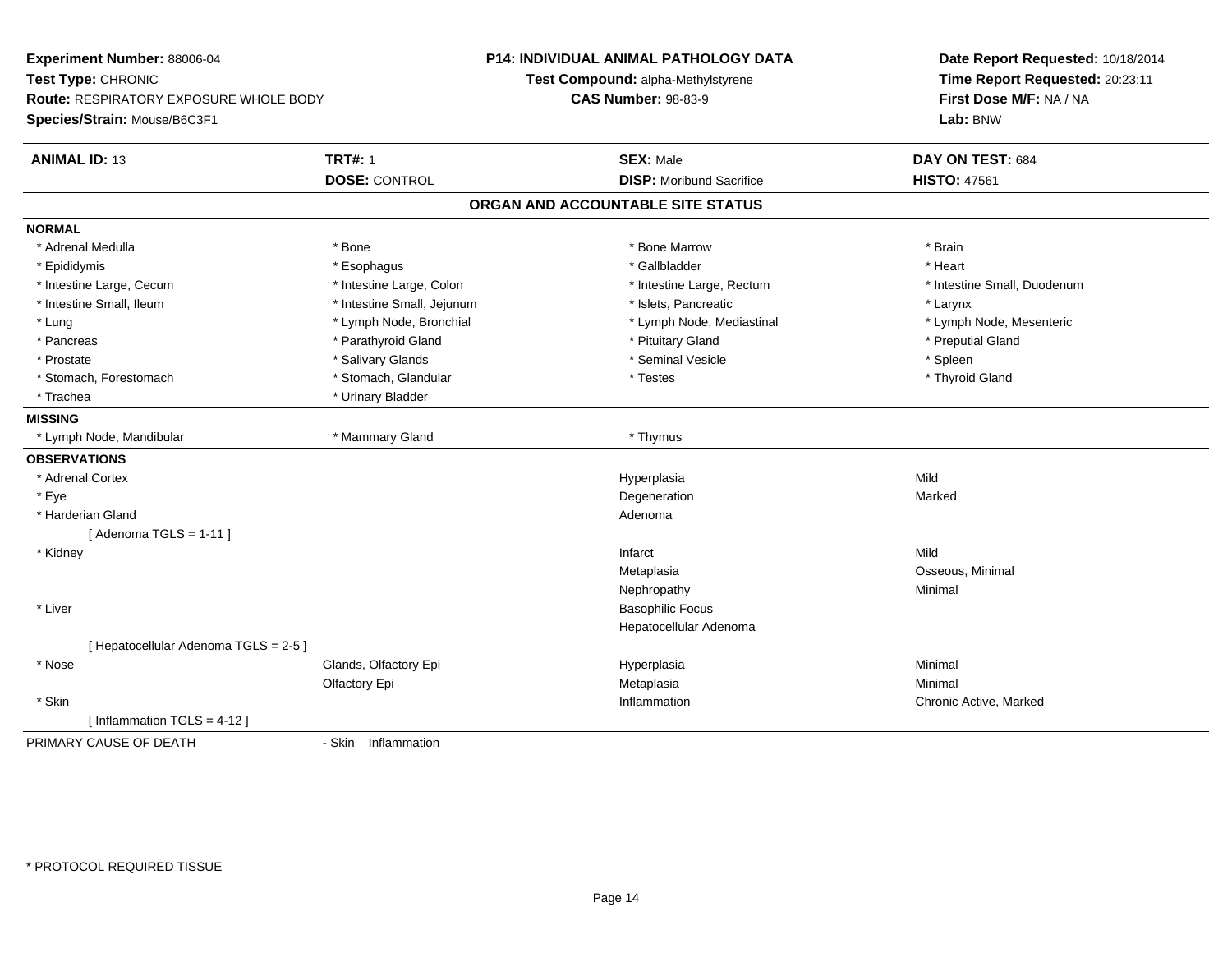| Experiment Number: 88006-04<br>Test Type: CHRONIC<br>Route: RESPIRATORY EXPOSURE WHOLE BODY<br>Species/Strain: Mouse/B6C3F1 |                             | P14: INDIVIDUAL ANIMAL PATHOLOGY DATA<br>Test Compound: alpha-Methylstyrene<br><b>CAS Number: 98-83-9</b> | Date Report Requested: 10/18/2014<br>Time Report Requested: 20:23:11<br>First Dose M/F: NA / NA<br>Lab: BNW |  |
|-----------------------------------------------------------------------------------------------------------------------------|-----------------------------|-----------------------------------------------------------------------------------------------------------|-------------------------------------------------------------------------------------------------------------|--|
| <b>ANIMAL ID: 14</b>                                                                                                        | <b>TRT#: 1</b>              | <b>SEX: Male</b>                                                                                          | DAY ON TEST: 729                                                                                            |  |
|                                                                                                                             | <b>DOSE: CONTROL</b>        | <b>DISP: Terminal Sacrifice</b>                                                                           | <b>HISTO: 47562</b>                                                                                         |  |
|                                                                                                                             |                             | ORGAN AND ACCOUNTABLE SITE STATUS                                                                         |                                                                                                             |  |
| <b>NORMAL</b>                                                                                                               |                             |                                                                                                           |                                                                                                             |  |
| * Adrenal Cortex                                                                                                            | * Adrenal Medulla           | * Bone                                                                                                    | * Bone Marrow                                                                                               |  |
| * Brain                                                                                                                     | * Epididymis                | * Esophagus                                                                                               | * Eve                                                                                                       |  |
| * Gallbladder                                                                                                               | * Heart                     | * Intestine Large, Cecum                                                                                  | * Intestine Large, Colon                                                                                    |  |
| * Intestine Large, Rectum                                                                                                   | * Intestine Small, Duodenum | * Intestine Small, Ileum                                                                                  | * Intestine Small, Jejunum                                                                                  |  |
| * Islets, Pancreatic                                                                                                        | * Larynx                    | * Lymph Node, Bronchial                                                                                   | * Lymph Node, Mandibular                                                                                    |  |
| * Lymph Node, Mediastinal                                                                                                   | * Lymph Node, Mesenteric    | * Nose                                                                                                    | * Pancreas                                                                                                  |  |
| * Parathyroid Gland                                                                                                         | * Pituitary Gland           | * Preputial Gland                                                                                         | * Prostate                                                                                                  |  |
| * Salivary Glands                                                                                                           | * Seminal Vesicle           | * Skin                                                                                                    | * Spleen                                                                                                    |  |
| * Stomach, Forestomach                                                                                                      | * Stomach, Glandular        | * Testes                                                                                                  | * Thymus                                                                                                    |  |
| * Trachea                                                                                                                   | * Urinary Bladder           |                                                                                                           |                                                                                                             |  |
| <b>MISSING</b>                                                                                                              |                             |                                                                                                           |                                                                                                             |  |
| * Mammary Gland                                                                                                             |                             |                                                                                                           |                                                                                                             |  |
| <b>OBSERVATIONS</b>                                                                                                         |                             |                                                                                                           |                                                                                                             |  |
| * Harderian Gland                                                                                                           |                             | Adenoma                                                                                                   |                                                                                                             |  |
| [Adenoma TGLS = $1-11$ ]                                                                                                    |                             |                                                                                                           |                                                                                                             |  |
| * Kidney                                                                                                                    |                             | Nephropathy                                                                                               | Minimal                                                                                                     |  |
| * Liver                                                                                                                     |                             | Clear Cell Focus                                                                                          |                                                                                                             |  |
|                                                                                                                             |                             | <b>Eosinophilic Focus</b>                                                                                 |                                                                                                             |  |
|                                                                                                                             |                             | Infarct                                                                                                   | Mild                                                                                                        |  |
| [Eosinophilic Focus TGLS = 3-5]<br>[Infarct TGLS = $2-5$ ]                                                                  |                             |                                                                                                           |                                                                                                             |  |
| * Lung                                                                                                                      |                             | Alveolar/Bronchiolar Adenoma                                                                              |                                                                                                             |  |
| * Thyroid Gland                                                                                                             | <b>Follicular Cel</b>       | Hyperplasia                                                                                               | Moderate                                                                                                    |  |
| PRIMARY CAUSE OF DEATH                                                                                                      | $\blacksquare$              |                                                                                                           |                                                                                                             |  |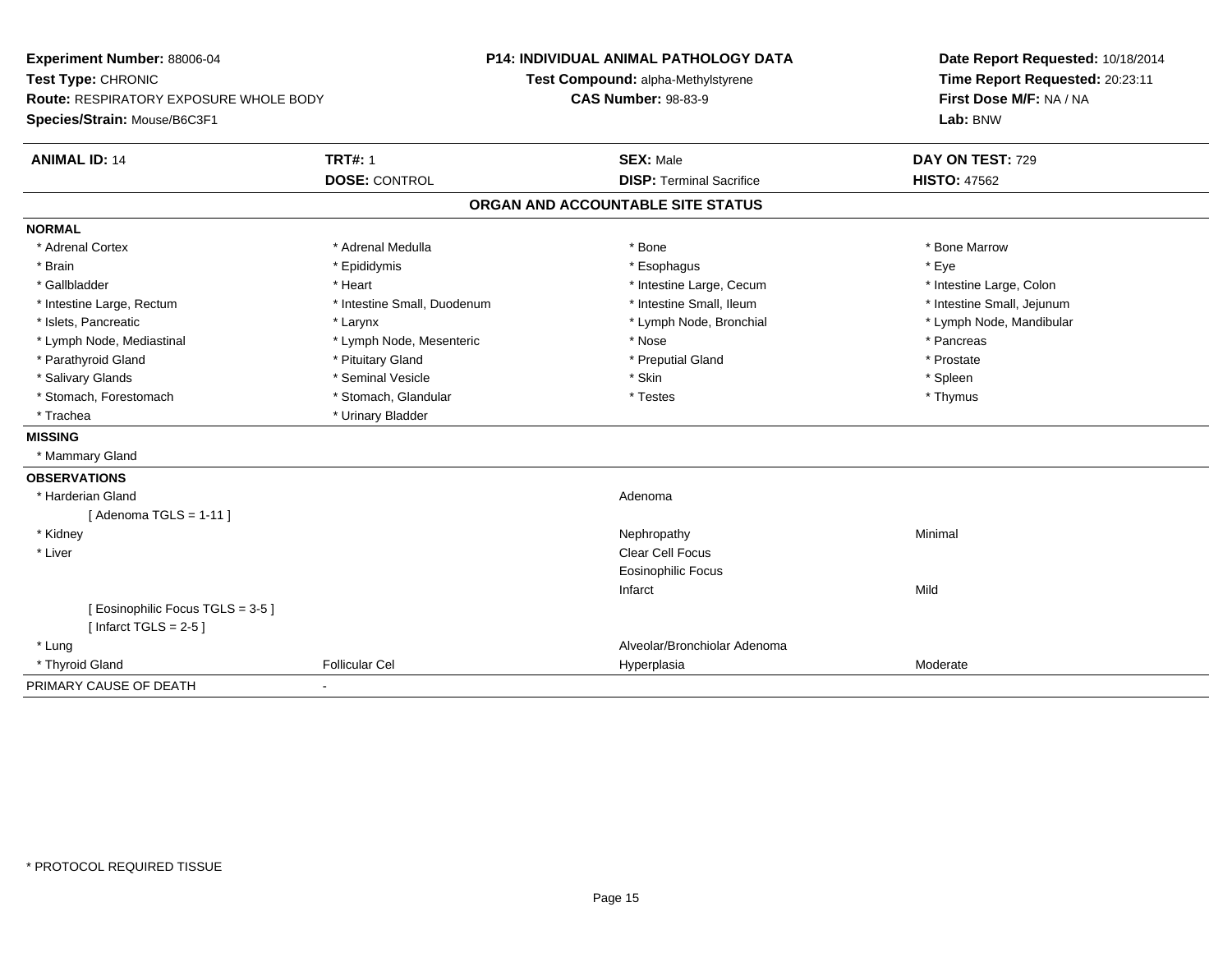| Experiment Number: 88006-04<br><b>Test Type: CHRONIC</b><br><b>Route: RESPIRATORY EXPOSURE WHOLE BODY</b><br>Species/Strain: Mouse/B6C3F1 |                           | <b>P14: INDIVIDUAL ANIMAL PATHOLOGY DATA</b><br>Test Compound: alpha-Methylstyrene<br><b>CAS Number: 98-83-9</b> | Date Report Requested: 10/18/2014<br>Time Report Requested: 20:23:11<br>First Dose M/F: NA / NA<br>Lab: BNW |  |
|-------------------------------------------------------------------------------------------------------------------------------------------|---------------------------|------------------------------------------------------------------------------------------------------------------|-------------------------------------------------------------------------------------------------------------|--|
| <b>ANIMAL ID: 15</b>                                                                                                                      | <b>TRT#: 1</b>            | <b>SEX: Male</b>                                                                                                 | DAY ON TEST: 731                                                                                            |  |
|                                                                                                                                           | <b>DOSE: CONTROL</b>      | <b>DISP: Terminal Sacrifice</b>                                                                                  | <b>HISTO: 47563</b>                                                                                         |  |
|                                                                                                                                           |                           | ORGAN AND ACCOUNTABLE SITE STATUS                                                                                |                                                                                                             |  |
| <b>NORMAL</b>                                                                                                                             |                           |                                                                                                                  |                                                                                                             |  |
| * Adrenal Cortex                                                                                                                          | * Adrenal Medulla         | * Bone                                                                                                           | * Bone Marrow                                                                                               |  |
| * Brain                                                                                                                                   | * Epididymis              | * Esophagus                                                                                                      | * Eye                                                                                                       |  |
| * Gallbladder                                                                                                                             | * Harderian Gland         | * Heart                                                                                                          | * Intestine Large, Cecum                                                                                    |  |
| * Intestine Large, Colon                                                                                                                  | * Intestine Large, Rectum | * Intestine Small, Duodenum                                                                                      | * Intestine Small, Ileum                                                                                    |  |
| * Intestine Small, Jejunum                                                                                                                | * Islets, Pancreatic      | * Larynx                                                                                                         | * Lung                                                                                                      |  |
| * Lymph Node, Bronchial                                                                                                                   | * Lymph Node, Mediastinal | * Lymph Node, Mesenteric                                                                                         | * Nose                                                                                                      |  |
| * Pancreas                                                                                                                                | * Parathyroid Gland       | * Pituitary Gland                                                                                                | * Preputial Gland                                                                                           |  |
| * Prostate                                                                                                                                | * Salivary Glands         | * Seminal Vesicle                                                                                                | * Skin                                                                                                      |  |
| * Spleen                                                                                                                                  | * Stomach, Forestomach    | * Stomach, Glandular                                                                                             | * Testes                                                                                                    |  |
| * Thymus                                                                                                                                  | * Thyroid Gland           | * Trachea                                                                                                        | * Urinary Bladder                                                                                           |  |
| <b>MISSING</b>                                                                                                                            |                           |                                                                                                                  |                                                                                                             |  |
| * Lymph Node, Mandibular                                                                                                                  | * Mammary Gland           |                                                                                                                  |                                                                                                             |  |
| <b>OBSERVATIONS</b>                                                                                                                       |                           |                                                                                                                  |                                                                                                             |  |
| * Kidney                                                                                                                                  |                           | Nephropathy                                                                                                      | Minimal                                                                                                     |  |
| * Liver                                                                                                                                   |                           | <b>Clear Cell Focus</b>                                                                                          |                                                                                                             |  |
| [Clear Cell Focus TGLS = 1-6]                                                                                                             |                           |                                                                                                                  |                                                                                                             |  |
| PRIMARY CAUSE OF DEATH                                                                                                                    |                           |                                                                                                                  |                                                                                                             |  |
|                                                                                                                                           |                           |                                                                                                                  |                                                                                                             |  |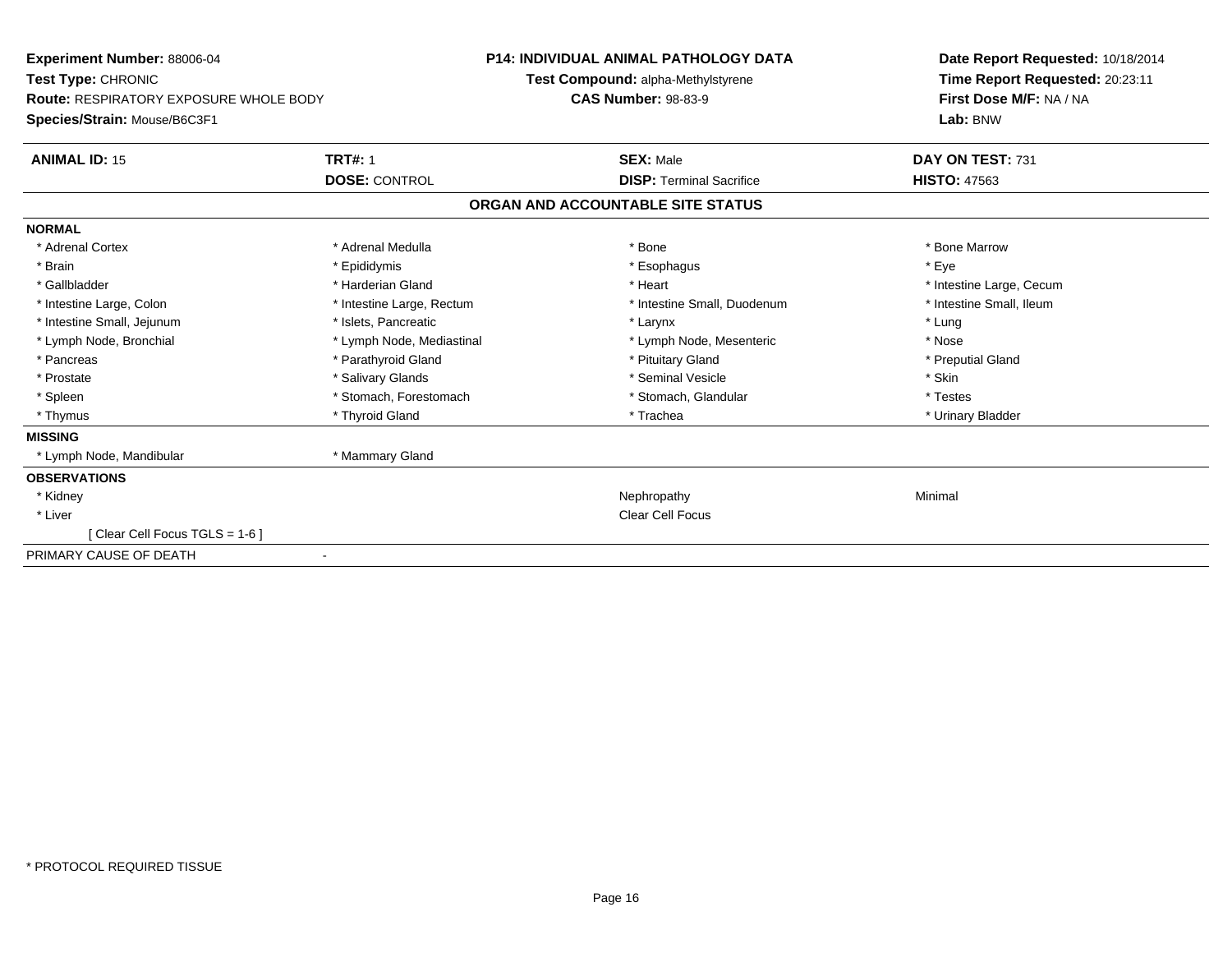| <b>Experiment Number: 88006-04</b><br>Test Type: CHRONIC<br><b>Route: RESPIRATORY EXPOSURE WHOLE BODY</b><br>Species/Strain: Mouse/B6C3F1<br><b>TRT#: 1</b><br><b>ANIMAL ID: 16</b> |                             | <b>P14: INDIVIDUAL ANIMAL PATHOLOGY DATA</b><br>Test Compound: alpha-Methylstyrene<br><b>CAS Number: 98-83-9</b><br><b>SEX: Male</b><br><b>DISP: Terminal Sacrifice</b> |                                   | Date Report Requested: 10/18/2014<br>Time Report Requested: 20:23:11<br>First Dose M/F: NA / NA<br>Lab: BNW<br>DAY ON TEST: 729<br><b>HISTO: 47564</b> |
|-------------------------------------------------------------------------------------------------------------------------------------------------------------------------------------|-----------------------------|-------------------------------------------------------------------------------------------------------------------------------------------------------------------------|-----------------------------------|--------------------------------------------------------------------------------------------------------------------------------------------------------|
|                                                                                                                                                                                     | <b>DOSE: CONTROL</b>        |                                                                                                                                                                         |                                   |                                                                                                                                                        |
|                                                                                                                                                                                     |                             |                                                                                                                                                                         | ORGAN AND ACCOUNTABLE SITE STATUS |                                                                                                                                                        |
| <b>NORMAL</b>                                                                                                                                                                       |                             |                                                                                                                                                                         |                                   |                                                                                                                                                        |
| * Adrenal Medulla                                                                                                                                                                   | * Bone                      |                                                                                                                                                                         | * Bone Marrow                     | * Brain                                                                                                                                                |
| * Epididymis                                                                                                                                                                        | * Esophagus                 |                                                                                                                                                                         | * Eye                             | * Gallbladder                                                                                                                                          |
| * Harderian Gland                                                                                                                                                                   | * Heart                     |                                                                                                                                                                         | * Intestine Large, Cecum          | * Intestine Large, Colon                                                                                                                               |
| * Intestine Large, Rectum                                                                                                                                                           | * Intestine Small, Duodenum |                                                                                                                                                                         | * Intestine Small, Ileum          | * Intestine Small, Jejunum                                                                                                                             |
| * Islets, Pancreatic                                                                                                                                                                | * Kidney                    |                                                                                                                                                                         | * Larynx                          | * Lung                                                                                                                                                 |
| * Lymph Node, Bronchial                                                                                                                                                             | * Lymph Node, Mandibular    |                                                                                                                                                                         | * Lymph Node, Mediastinal         | * Lymph Node, Mesenteric                                                                                                                               |
| * Nose                                                                                                                                                                              | * Pancreas                  |                                                                                                                                                                         | * Pituitary Gland                 | * Preputial Gland                                                                                                                                      |
| * Prostate                                                                                                                                                                          | * Salivary Glands           |                                                                                                                                                                         | * Seminal Vesicle                 | * Skin                                                                                                                                                 |
| * Spleen                                                                                                                                                                            | * Stomach, Forestomach      |                                                                                                                                                                         | * Stomach, Glandular              | * Thymus                                                                                                                                               |
| * Thyroid Gland                                                                                                                                                                     | * Trachea                   |                                                                                                                                                                         | * Urinary Bladder                 |                                                                                                                                                        |
| <b>MISSING</b>                                                                                                                                                                      |                             |                                                                                                                                                                         |                                   |                                                                                                                                                        |
| * Mammary Gland                                                                                                                                                                     | * Parathyroid Gland         |                                                                                                                                                                         |                                   |                                                                                                                                                        |
| <b>OBSERVATIONS</b>                                                                                                                                                                 |                             |                                                                                                                                                                         |                                   |                                                                                                                                                        |
| * Adrenal Cortex                                                                                                                                                                    |                             |                                                                                                                                                                         | Hypertrophy                       | Mild                                                                                                                                                   |
| * Liver                                                                                                                                                                             |                             |                                                                                                                                                                         | Hepatocellular Adenoma            | Multiple                                                                                                                                               |
| [Hepatocellular Adenoma TGLS = 1-5]                                                                                                                                                 |                             |                                                                                                                                                                         |                                   |                                                                                                                                                        |
| $*$ Testes                                                                                                                                                                          |                             |                                                                                                                                                                         | Atrophy                           | Marked                                                                                                                                                 |
| [Atrophy TGLS = $2-8$ ]                                                                                                                                                             |                             |                                                                                                                                                                         |                                   |                                                                                                                                                        |
| PRIMARY CAUSE OF DEATH                                                                                                                                                              |                             |                                                                                                                                                                         |                                   |                                                                                                                                                        |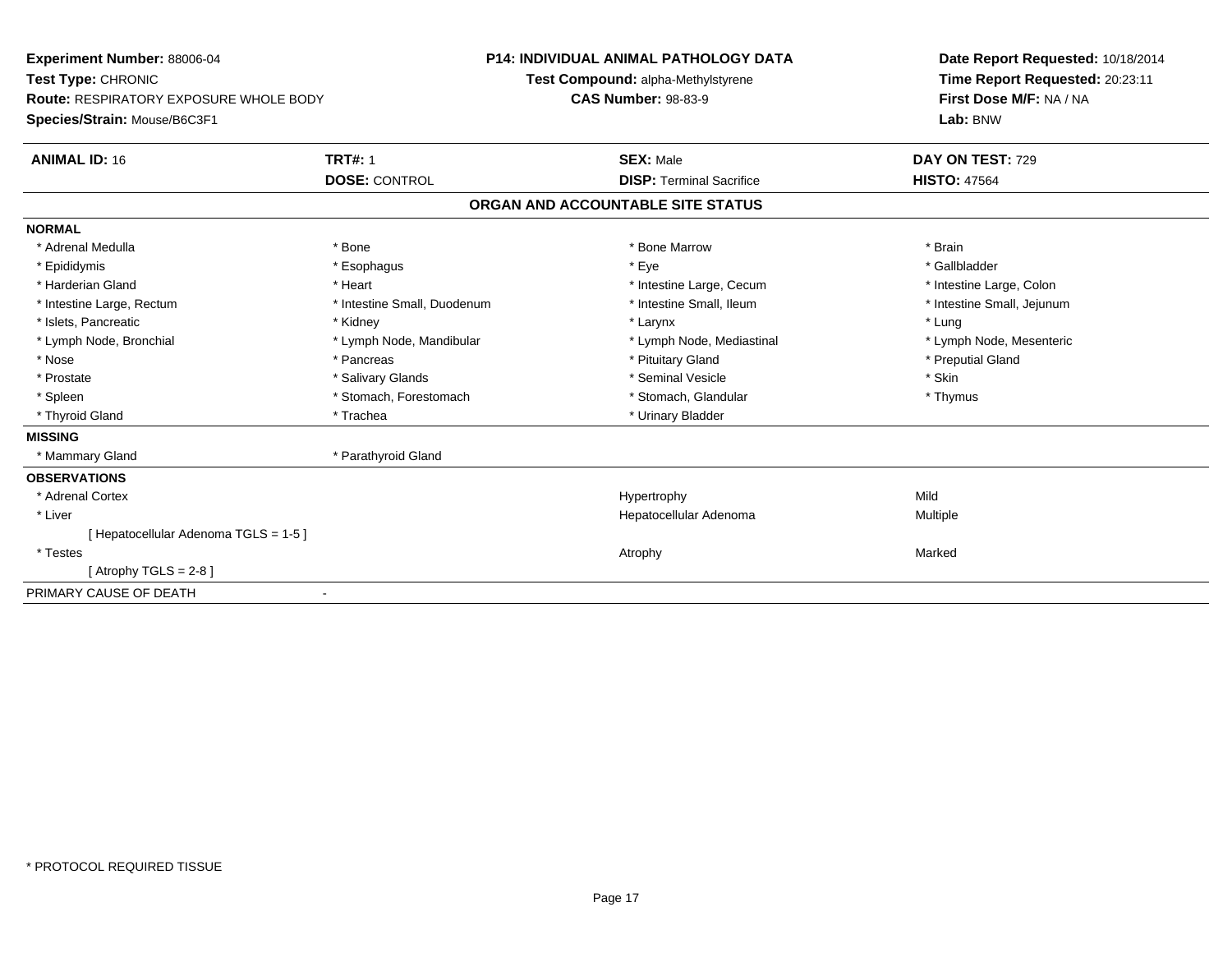| Experiment Number: 88006-04<br>Test Type: CHRONIC                      |                                       | <b>P14: INDIVIDUAL ANIMAL PATHOLOGY DATA</b><br>Test Compound: alpha-Methylstyrene | Date Report Requested: 10/18/2014<br>Time Report Requested: 20:23:11 |  |
|------------------------------------------------------------------------|---------------------------------------|------------------------------------------------------------------------------------|----------------------------------------------------------------------|--|
| Route: RESPIRATORY EXPOSURE WHOLE BODY<br>Species/Strain: Mouse/B6C3F1 |                                       | <b>CAS Number: 98-83-9</b>                                                         | First Dose M/F: NA / NA<br>Lab: BNW                                  |  |
| <b>ANIMAL ID: 17</b>                                                   | <b>TRT#: 1</b>                        | <b>SEX: Male</b>                                                                   | DAY ON TEST: 579                                                     |  |
|                                                                        | <b>DOSE: CONTROL</b>                  | <b>DISP:</b> Moribund Sacrifice                                                    | <b>HISTO: 47565</b>                                                  |  |
|                                                                        |                                       | ORGAN AND ACCOUNTABLE SITE STATUS                                                  |                                                                      |  |
| <b>NORMAL</b>                                                          |                                       |                                                                                    |                                                                      |  |
| * Adrenal Cortex                                                       | * Adrenal Medulla                     | * Bone                                                                             | * Bone Marrow                                                        |  |
| * Brain                                                                | * Epididymis                          | * Esophagus                                                                        | * Eye                                                                |  |
| * Gallbladder                                                          | * Harderian Gland                     | * Intestine Large, Cecum                                                           | * Intestine Large, Colon                                             |  |
| * Intestine Large, Rectum                                              | * Intestine Small, Duodenum           | * Intestine Small, Ileum                                                           | * Intestine Small, Jejunum                                           |  |
| * Islets, Pancreatic                                                   | * Larynx                              | * Lymph Node, Bronchial                                                            | * Lymph Node, Mandibular                                             |  |
| * Lymph Node, Mediastinal                                              | * Lymph Node, Mesenteric              | * Nose                                                                             | * Pancreas                                                           |  |
| * Parathyroid Gland                                                    | * Pituitary Gland                     | * Preputial Gland                                                                  | * Prostate                                                           |  |
| * Salivary Glands                                                      | * Seminal Vesicle                     | * Spleen                                                                           | * Stomach, Forestomach                                               |  |
| * Stomach, Glandular                                                   | * Testes                              | * Thymus                                                                           | * Thyroid Gland                                                      |  |
| * Trachea                                                              | * Urinary Bladder                     |                                                                                    |                                                                      |  |
| <b>MISSING</b>                                                         |                                       |                                                                                    |                                                                      |  |
| * Mammary Gland                                                        |                                       |                                                                                    |                                                                      |  |
| <b>OBSERVATIONS</b>                                                    |                                       |                                                                                    |                                                                      |  |
| * Heart                                                                | Artery                                | Inflammation                                                                       | Chronic Active, Moderate                                             |  |
| * Kidney                                                               |                                       | Nephropathy                                                                        | Minimal                                                              |  |
| * Liver                                                                |                                       | Hepatocellular Adenoma                                                             | Multiple                                                             |  |
| [ Hepatocellular Adenoma TGLS = 5,6-5+12 ]                             |                                       |                                                                                    |                                                                      |  |
| * Lung                                                                 |                                       | Alveolar/Bronchiolar Carcinoma                                                     |                                                                      |  |
| [Alveolar/Bronchiolar Carcinoma TGLS = 2-4]                            |                                       |                                                                                    |                                                                      |  |
| * Skin                                                                 |                                       | Inflammation                                                                       | Chronic Active, Moderate                                             |  |
| [ Inflammation TGLS = $1,4-8+12$ ]                                     |                                       |                                                                                    |                                                                      |  |
| PRIMARY CAUSE OF DEATH                                                 | - Lung Alveolar/Bronchiolar Carcinoma |                                                                                    |                                                                      |  |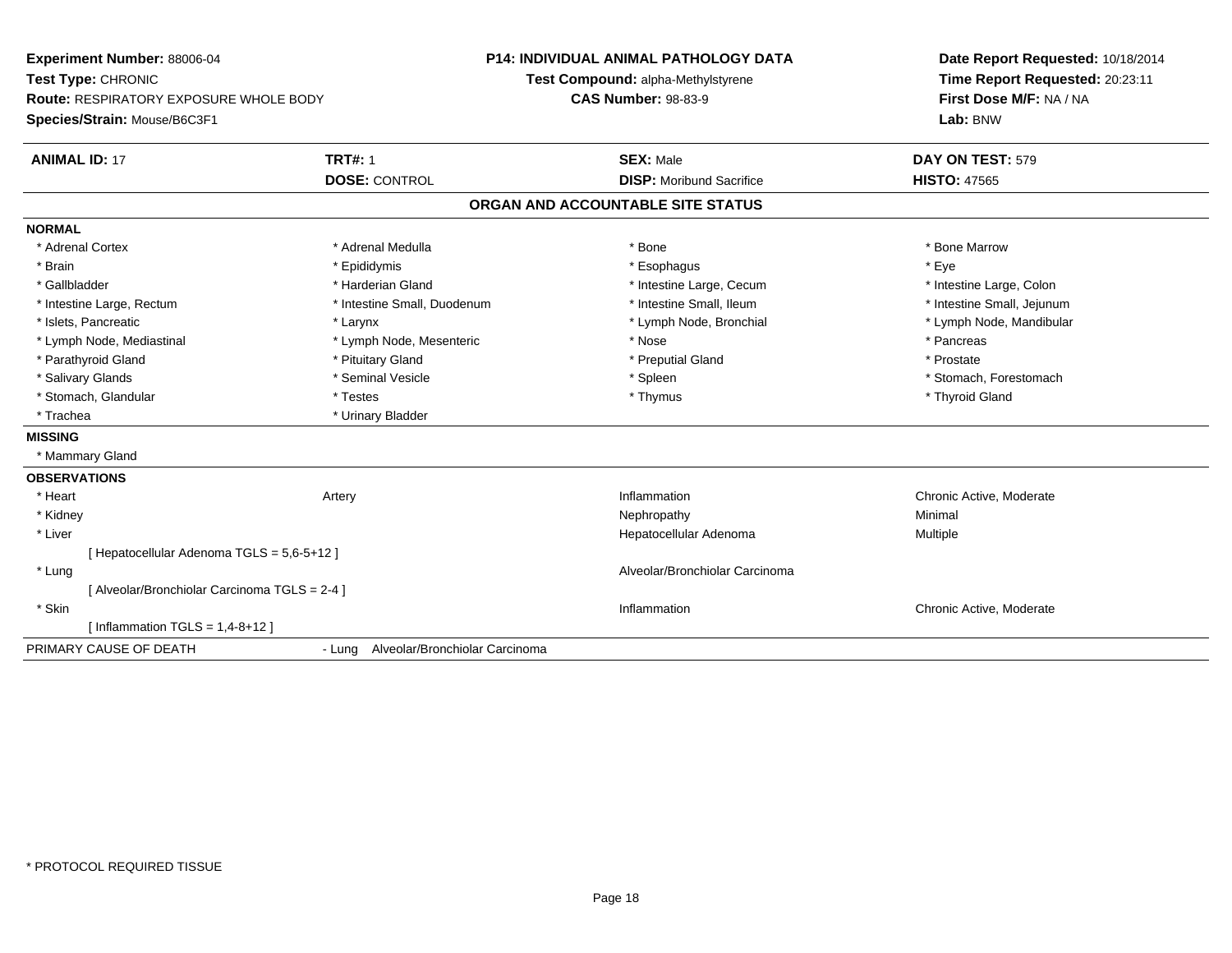| Experiment Number: 88006-04                   |                             | <b>P14: INDIVIDUAL ANIMAL PATHOLOGY DATA</b> | Date Report Requested: 10/18/2014                                      |  |
|-----------------------------------------------|-----------------------------|----------------------------------------------|------------------------------------------------------------------------|--|
| Test Type: CHRONIC                            |                             | Test Compound: alpha-Methylstyrene           | Time Report Requested: 20:23:11<br>First Dose M/F: NA / NA<br>Lab: BNW |  |
| <b>Route: RESPIRATORY EXPOSURE WHOLE BODY</b> |                             | <b>CAS Number: 98-83-9</b>                   |                                                                        |  |
| Species/Strain: Mouse/B6C3F1                  |                             |                                              |                                                                        |  |
| <b>ANIMAL ID: 18</b>                          | <b>TRT#: 1</b>              | <b>SEX: Male</b>                             | DAY ON TEST: 730                                                       |  |
|                                               | <b>DOSE: CONTROL</b>        | <b>DISP: Terminal Sacrifice</b>              | <b>HISTO: 47566</b>                                                    |  |
|                                               |                             | ORGAN AND ACCOUNTABLE SITE STATUS            |                                                                        |  |
| <b>NORMAL</b>                                 |                             |                                              |                                                                        |  |
| * Adrenal Medulla                             | * Bone                      | * Bone Marrow                                | * Brain                                                                |  |
| * Epididymis                                  | * Esophagus                 | * Eye                                        | * Gallbladder                                                          |  |
| * Harderian Gland                             | * Heart                     | * Intestine Large, Cecum                     | * Intestine Large, Colon                                               |  |
| * Intestine Large, Rectum                     | * Intestine Small, Duodenum | * Intestine Small, Ileum                     | * Intestine Small, Jejunum                                             |  |
| * Islets, Pancreatic                          | * Larynx                    | * Lung                                       | * Lymph Node, Bronchial                                                |  |
| * Lymph Node, Mediastinal                     | * Lymph Node, Mesenteric    | * Nose                                       | * Pancreas                                                             |  |
| * Pituitary Gland                             | * Preputial Gland           | * Prostate                                   | * Salivary Glands                                                      |  |
| * Skin                                        | * Spleen                    | * Stomach, Forestomach                       | * Stomach, Glandular                                                   |  |
| * Testes                                      | * Thymus                    | * Thyroid Gland                              | * Trachea                                                              |  |
| * Urinary Bladder                             |                             |                                              |                                                                        |  |
| <b>MISSING</b>                                |                             |                                              |                                                                        |  |
| * Lymph Node, Mandibular                      | * Mammary Gland             | * Parathyroid Gland                          |                                                                        |  |
| <b>OBSERVATIONS</b>                           |                             |                                              |                                                                        |  |
| * Adrenal Cortex                              |                             | Hyperplasia                                  | Mild                                                                   |  |
|                                               |                             | Hypertrophy                                  | Mild                                                                   |  |
| * Kidney                                      |                             | Cyst                                         |                                                                        |  |
|                                               |                             | Nephropathy                                  | Minimal                                                                |  |
| [ $Cyst TGLS = 5-12$ ]                        |                             |                                              |                                                                        |  |
| * Liver                                       |                             | <b>Clear Cell Focus</b>                      |                                                                        |  |
|                                               |                             | Hepatocellular Adenoma                       | Multiple                                                               |  |
| [ Hepatocellular Adenoma TGLS = 3,4-5+6+12 ]  |                             |                                              |                                                                        |  |
| * Seminal Vesicle                             |                             | Inflammation                                 | Chronic, Moderate                                                      |  |
| [ Inflammation $TGLS = 1-9$ ]                 |                             |                                              |                                                                        |  |
| PRIMARY CAUSE OF DEATH                        |                             |                                              |                                                                        |  |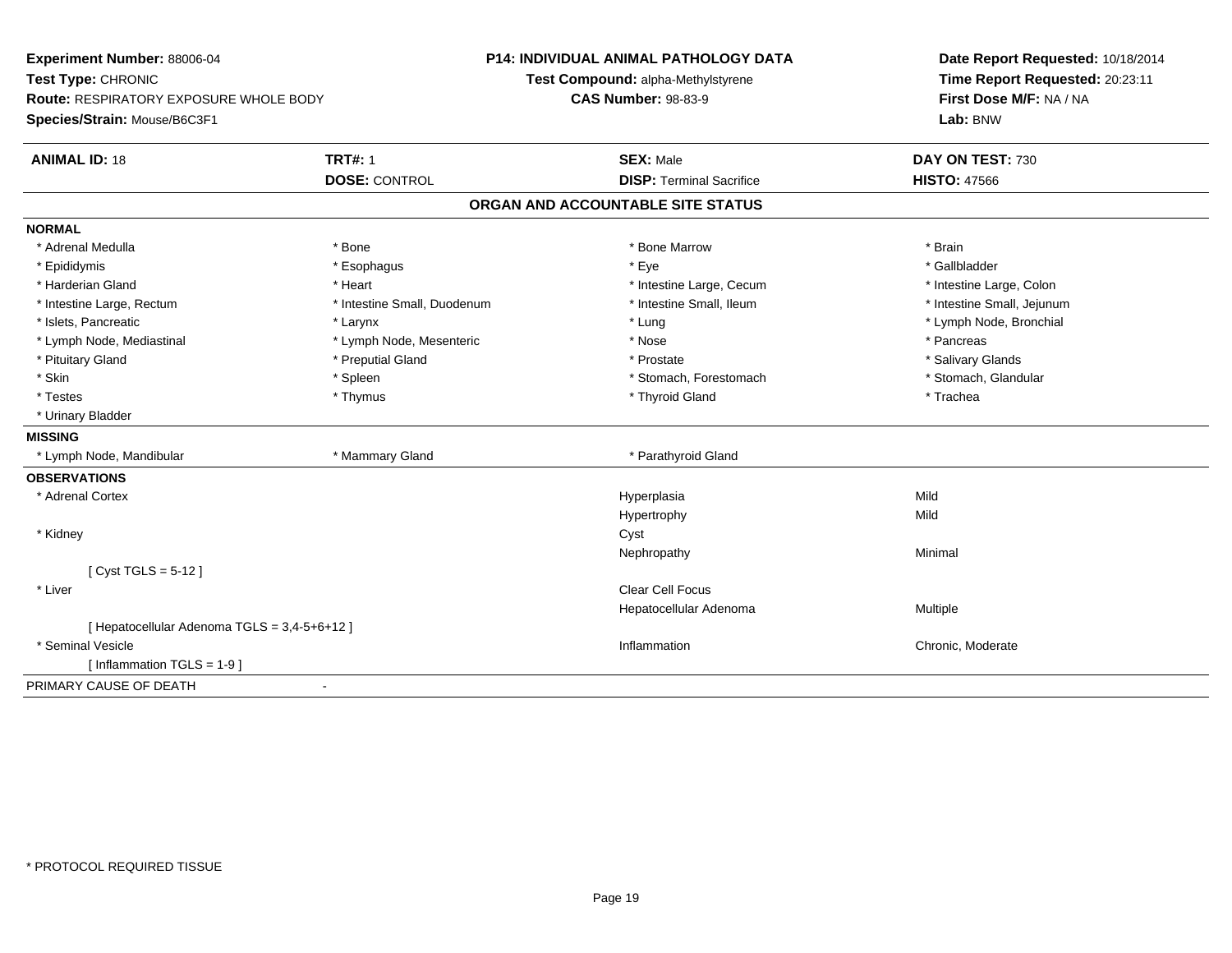| Experiment Number: 88006-04                   |                             | <b>P14: INDIVIDUAL ANIMAL PATHOLOGY DATA</b> | Date Report Requested: 10/18/2014 |  |
|-----------------------------------------------|-----------------------------|----------------------------------------------|-----------------------------------|--|
| Test Type: CHRONIC                            |                             | Test Compound: alpha-Methylstyrene           | Time Report Requested: 20:23:11   |  |
| <b>Route: RESPIRATORY EXPOSURE WHOLE BODY</b> |                             | <b>CAS Number: 98-83-9</b>                   | First Dose M/F: NA / NA           |  |
| Species/Strain: Mouse/B6C3F1                  |                             |                                              | Lab: BNW                          |  |
| <b>ANIMAL ID: 19</b>                          | <b>TRT#: 1</b>              | <b>SEX: Male</b>                             | DAY ON TEST: 729                  |  |
|                                               | <b>DOSE: CONTROL</b>        | <b>DISP: Terminal Sacrifice</b>              | <b>HISTO: 47567</b>               |  |
|                                               |                             | ORGAN AND ACCOUNTABLE SITE STATUS            |                                   |  |
| <b>NORMAL</b>                                 |                             |                                              |                                   |  |
| * Adrenal Medulla                             | * Bone                      | * Bone Marrow                                | * Brain                           |  |
| * Epididymis                                  | * Esophagus                 | * Eye                                        | * Gallbladder                     |  |
| * Harderian Gland                             | * Heart                     | * Intestine Large, Cecum                     | * Intestine Large, Colon          |  |
| * Intestine Large, Rectum                     | * Intestine Small, Duodenum | * Intestine Small, Ileum                     | * Intestine Small, Jejunum        |  |
| * Larynx                                      | * Lung                      | * Lymph Node, Bronchial                      | * Lymph Node, Mandibular          |  |
| * Lymph Node, Mediastinal                     | * Lymph Node, Mesenteric    | * Nose                                       | * Pancreas                        |  |
| * Parathyroid Gland                           | * Pituitary Gland           | * Preputial Gland                            | * Prostate                        |  |
| * Salivary Glands                             | * Seminal Vesicle           | * Skin                                       | * Spleen                          |  |
| * Stomach, Forestomach                        | * Stomach, Glandular        | * Testes                                     | * Thymus                          |  |
| * Thyroid Gland                               | * Trachea                   | * Urinary Bladder                            |                                   |  |
| <b>MISSING</b>                                |                             |                                              |                                   |  |
| * Mammary Gland                               |                             |                                              |                                   |  |
| <b>OBSERVATIONS</b>                           |                             |                                              |                                   |  |
| * Adrenal Cortex                              |                             | Hypertrophy                                  | Mild                              |  |
| * Islets, Pancreatic                          |                             | Carcinoma                                    |                                   |  |
| [Carcinoma TGLS = $2-7$ ]                     |                             |                                              |                                   |  |
| * Kidney                                      |                             | Nephropathy                                  | Minimal                           |  |
| * Liver                                       |                             | <b>Clear Cell Focus</b>                      |                                   |  |
|                                               |                             | <b>Tension Lipidosis</b>                     | Mild                              |  |
| [Clear Cell Focus TGLS = 1-6]                 |                             |                                              |                                   |  |
| PRIMARY CAUSE OF DEATH                        | ٠                           |                                              |                                   |  |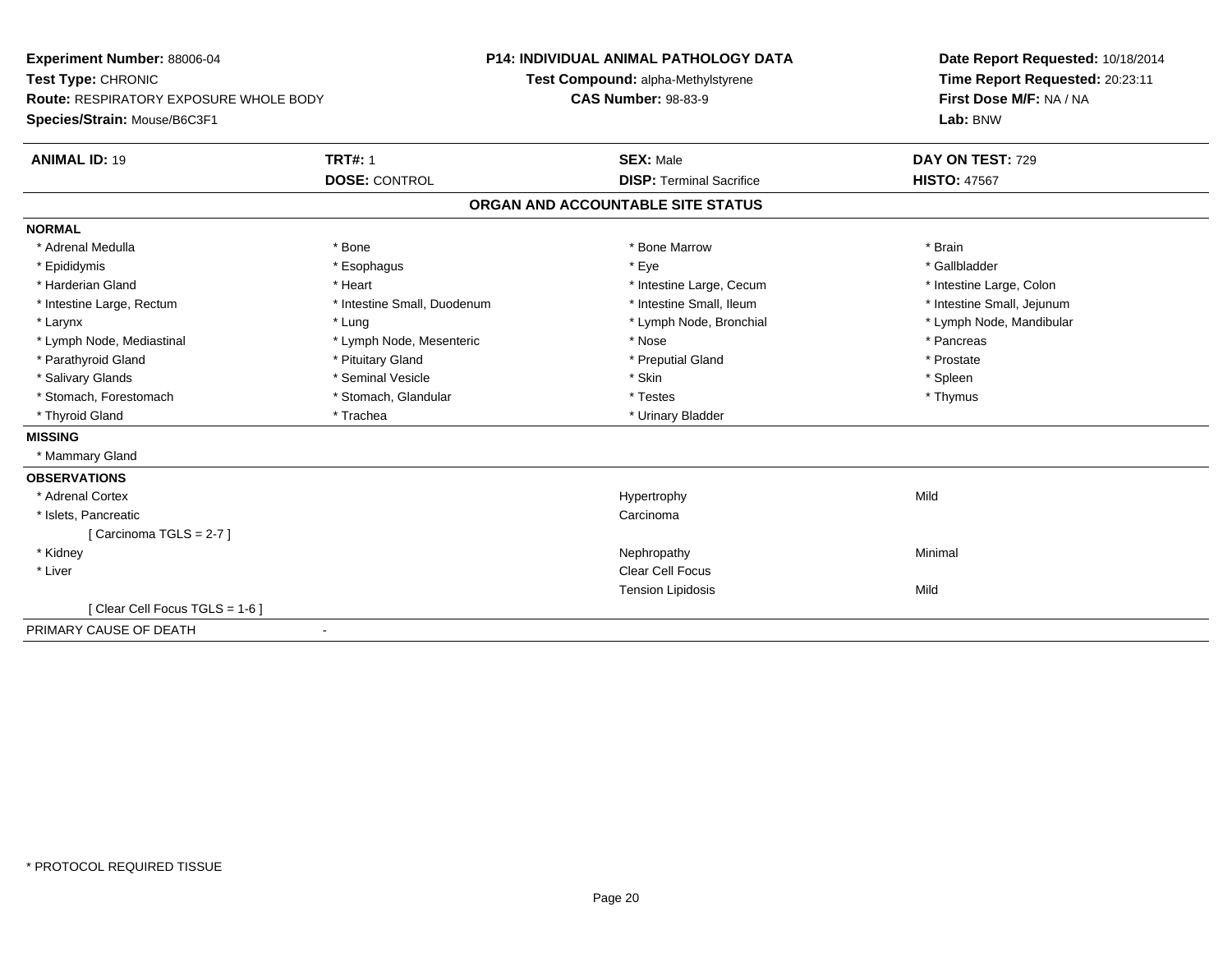| Experiment Number: 88006-04                   |                             | <b>P14: INDIVIDUAL ANIMAL PATHOLOGY DATA</b> | Date Report Requested: 10/18/2014 |
|-----------------------------------------------|-----------------------------|----------------------------------------------|-----------------------------------|
| Test Type: CHRONIC                            |                             | Test Compound: alpha-Methylstyrene           | Time Report Requested: 20:23:11   |
| <b>Route: RESPIRATORY EXPOSURE WHOLE BODY</b> |                             | <b>CAS Number: 98-83-9</b>                   | First Dose M/F: NA / NA           |
| Species/Strain: Mouse/B6C3F1                  |                             |                                              | Lab: BNW                          |
| <b>ANIMAL ID: 20</b>                          | <b>TRT#: 1</b>              | <b>SEX: Male</b>                             | DAY ON TEST: 730                  |
|                                               | <b>DOSE: CONTROL</b>        | <b>DISP: Terminal Sacrifice</b>              | <b>HISTO: 47568</b>               |
|                                               |                             | ORGAN AND ACCOUNTABLE SITE STATUS            |                                   |
| <b>NORMAL</b>                                 |                             |                                              |                                   |
| * Adrenal Medulla                             | * Bone                      | * Bone Marrow                                | * Brain                           |
| * Epididymis                                  | * Esophagus                 | * Eye                                        | * Gallbladder                     |
| * Harderian Gland                             | * Heart                     | * Intestine Large, Cecum                     | * Intestine Large, Colon          |
| * Intestine Large, Rectum                     | * Intestine Small, Duodenum | * Intestine Small, Ileum                     | * Intestine Small, Jejunum        |
| * Islets, Pancreatic                          | * Larynx                    | * Lung                                       | * Lymph Node, Bronchial           |
| * Lymph Node, Mediastinal                     | * Lymph Node, Mesenteric    | * Nose                                       | * Pancreas                        |
| * Pituitary Gland                             | * Preputial Gland           | * Prostate                                   | * Salivary Glands                 |
| * Seminal Vesicle                             | * Skin                      | * Spleen                                     | * Stomach, Forestomach            |
| * Stomach, Glandular                          | * Testes                    | * Thymus                                     | * Trachea                         |
| * Urinary Bladder                             |                             |                                              |                                   |
| <b>MISSING</b>                                |                             |                                              |                                   |
| * Lymph Node, Mandibular                      | * Mammary Gland             | * Parathyroid Gland                          |                                   |
| <b>OBSERVATIONS</b>                           |                             |                                              |                                   |
| * Adrenal Cortex                              |                             | Hypertrophy                                  | Mild                              |
| * Kidney                                      |                             | Nephropathy                                  | Minimal                           |
| * Liver                                       |                             | <b>Basophilic Focus</b>                      |                                   |
|                                               |                             | Hepatocellular Adenoma                       |                                   |
| [Basophilic Focus TGLS = 2-5]                 |                             |                                              |                                   |
| [Hepatocellular Adenoma TGLS = 1-5]           |                             |                                              |                                   |
| * Thyroid Gland                               | <b>Follicular Cel</b>       | Hyperplasia                                  | Minimal                           |
| PRIMARY CAUSE OF DEATH                        |                             |                                              |                                   |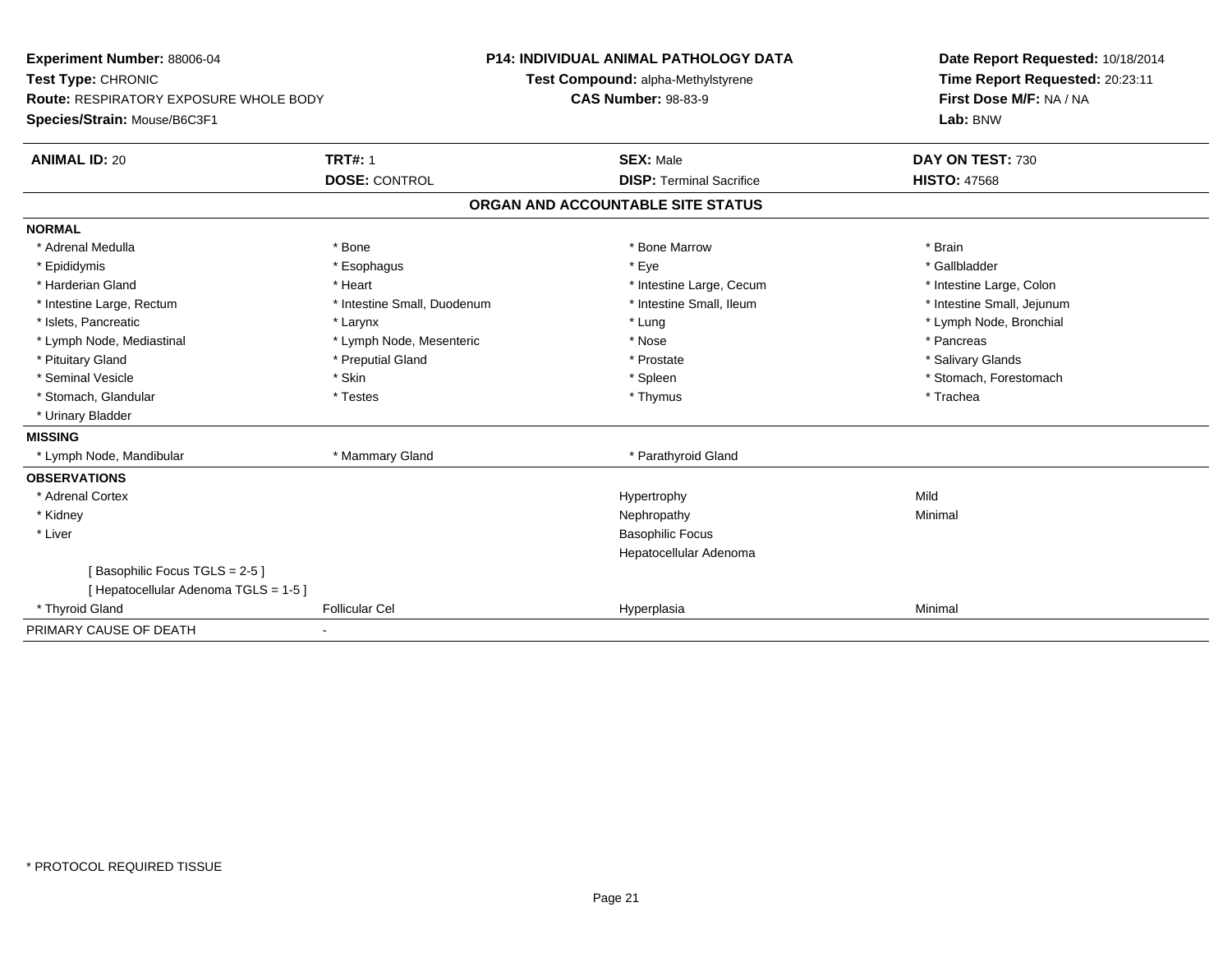| Experiment Number: 88006-04               |                             | <b>P14: INDIVIDUAL ANIMAL PATHOLOGY DATA</b> |                                 | Date Report Requested: 10/18/2014 |
|-------------------------------------------|-----------------------------|----------------------------------------------|---------------------------------|-----------------------------------|
| Test Type: CHRONIC                        |                             | Test Compound: alpha-Methylstyrene           |                                 | Time Report Requested: 20:23:11   |
| Route: RESPIRATORY EXPOSURE WHOLE BODY    |                             | <b>CAS Number: 98-83-9</b>                   |                                 | First Dose M/F: NA / NA           |
| Species/Strain: Mouse/B6C3F1              |                             |                                              |                                 | Lab: BNW                          |
| <b>ANIMAL ID: 21</b>                      | <b>TRT#: 1</b>              | <b>SEX: Male</b>                             |                                 | DAY ON TEST: 729                  |
|                                           | <b>DOSE: CONTROL</b>        |                                              | <b>DISP: Terminal Sacrifice</b> | <b>HISTO: 47569</b>               |
|                                           |                             | ORGAN AND ACCOUNTABLE SITE STATUS            |                                 |                                   |
| <b>NORMAL</b>                             |                             |                                              |                                 |                                   |
| * Adrenal Cortex                          | * Bone                      |                                              | * Bone Marrow                   | * Brain                           |
| * Epididymis                              | * Esophagus                 | * Eye                                        |                                 | * Gallbladder                     |
| * Harderian Gland                         | * Heart                     |                                              | * Intestine Large, Cecum        | * Intestine Large, Colon          |
| * Intestine Large, Rectum                 | * Intestine Small, Duodenum |                                              | * Intestine Small, Ileum        | * Intestine Small, Jejunum        |
| * Islets, Pancreatic                      | * Larynx                    |                                              | * Lymph Node, Bronchial         | * Lymph Node, Mandibular          |
| * Lymph Node, Mediastinal                 | * Lymph Node, Mesenteric    | * Nose                                       |                                 | * Pancreas                        |
| * Pituitary Gland                         | * Preputial Gland           | * Prostate                                   |                                 | * Salivary Glands                 |
| * Seminal Vesicle                         | * Spleen                    |                                              | * Stomach, Forestomach          | * Stomach, Glandular              |
| * Testes                                  | * Thymus                    | * Trachea                                    |                                 | * Urinary Bladder                 |
| <b>MISSING</b>                            |                             |                                              |                                 |                                   |
| * Mammary Gland                           | * Parathyroid Gland         |                                              |                                 |                                   |
| <b>OBSERVATIONS</b>                       |                             |                                              |                                 |                                   |
| * Adrenal Medulla                         |                             | Hyperplasia                                  |                                 | Mild                              |
| * Kidney                                  |                             | Nephropathy                                  |                                 | Minimal                           |
| * Liver                                   |                             |                                              | Ito Cell Tumor Malignant        |                                   |
| [ Ito Cell Tumor Malignant TGLS = 2-5 ]   |                             |                                              |                                 |                                   |
| * Lung                                    |                             |                                              | Alveolar/Bronchiolar Adenoma    |                                   |
| [Alveolar/Bronchiolar Adenoma TGLS = 3-4] |                             |                                              |                                 |                                   |
| * Skin                                    |                             |                                              | Cyst Epithelial Inclusion       |                                   |
| [ Cyst Epithelial Inclusion TGLS = 1-6 ]  |                             |                                              |                                 |                                   |
| * Thyroid Gland                           | <b>Follicular Cel</b>       | Hyperplasia                                  |                                 | Moderate                          |
| PRIMARY CAUSE OF DEATH                    |                             |                                              |                                 |                                   |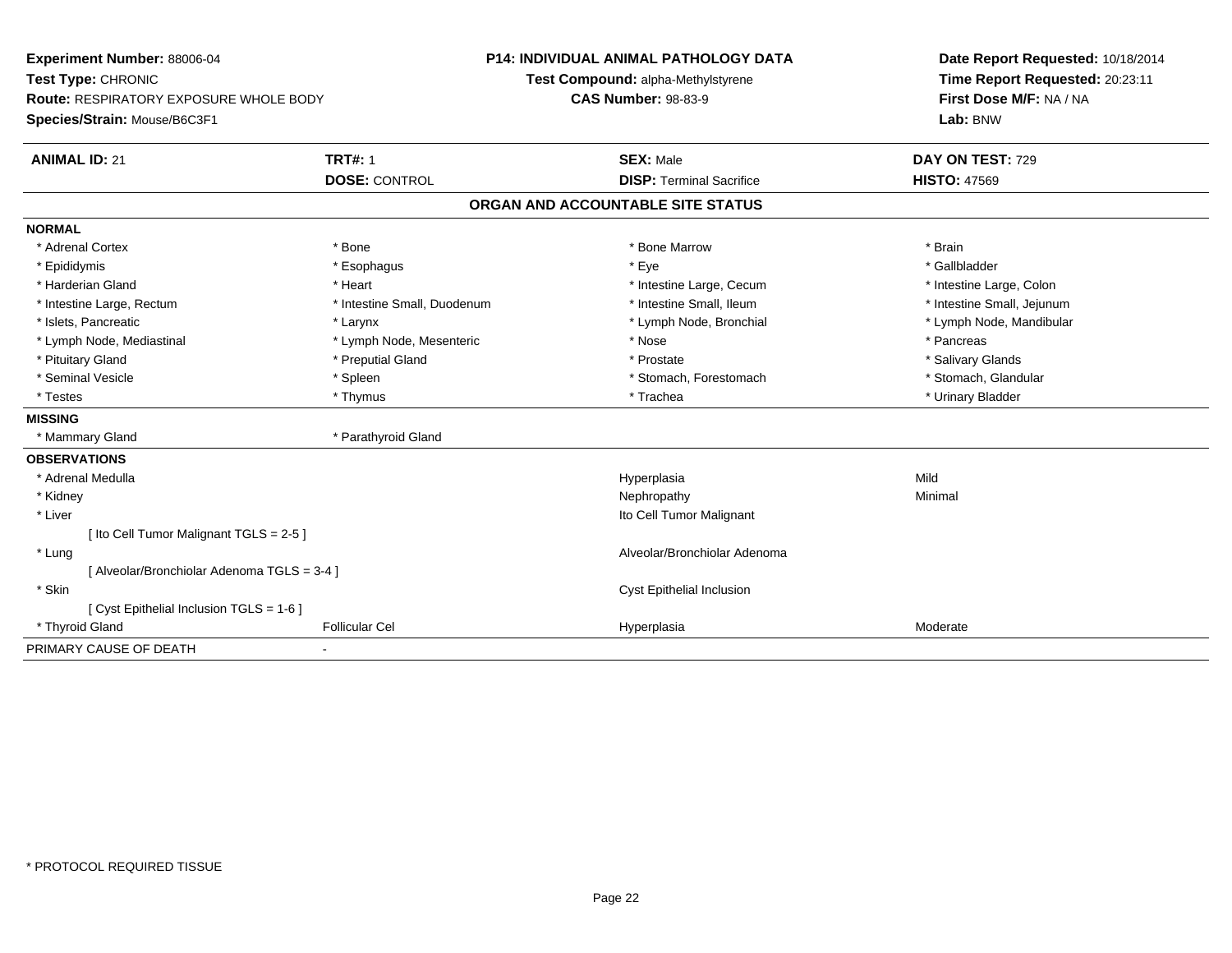| Experiment Number: 88006-04<br>Test Type: CHRONIC<br>Route: RESPIRATORY EXPOSURE WHOLE BODY<br>Species/Strain: Mouse/B6C3F1 |                                  | P14: INDIVIDUAL ANIMAL PATHOLOGY DATA<br>Test Compound: alpha-Methylstyrene<br><b>CAS Number: 98-83-9</b> | Date Report Requested: 10/18/2014<br>Time Report Requested: 20:23:11<br>First Dose M/F: NA / NA<br>Lab: BNW |
|-----------------------------------------------------------------------------------------------------------------------------|----------------------------------|-----------------------------------------------------------------------------------------------------------|-------------------------------------------------------------------------------------------------------------|
| <b>ANIMAL ID: 22</b>                                                                                                        | <b>TRT#: 1</b>                   | <b>SEX: Male</b>                                                                                          | DAY ON TEST: 555                                                                                            |
|                                                                                                                             | <b>DOSE: CONTROL</b>             | <b>DISP: Natural Death</b>                                                                                | <b>HISTO: 47570</b>                                                                                         |
|                                                                                                                             |                                  | ORGAN AND ACCOUNTABLE SITE STATUS                                                                         |                                                                                                             |
| <b>NORMAL</b>                                                                                                               |                                  |                                                                                                           |                                                                                                             |
| * Adrenal Medulla                                                                                                           | * Bone                           | * Bone Marrow                                                                                             | * Brain                                                                                                     |
| * Epididymis                                                                                                                | * Esophagus                      | * Eye                                                                                                     | * Heart                                                                                                     |
| * Intestine Large, Colon                                                                                                    | * Intestine Large, Rectum        | * Intestine Small, Duodenum                                                                               | * Islets, Pancreatic                                                                                        |
| * Larynx                                                                                                                    | * Lymph Node, Bronchial          | * Lymph Node, Mediastinal                                                                                 | * Lymph Node, Mesenteric                                                                                    |
| * Nose                                                                                                                      | * Pancreas                       | * Parathyroid Gland                                                                                       | * Pituitary Gland                                                                                           |
| * Preputial Gland                                                                                                           | * Prostate                       | * Salivary Glands                                                                                         | * Seminal Vesicle                                                                                           |
| * Skin                                                                                                                      | * Spleen                         | * Stomach, Forestomach                                                                                    | * Stomach, Glandular                                                                                        |
| * Testes                                                                                                                    | * Thymus                         | * Thyroid Gland                                                                                           | * Trachea                                                                                                   |
| * Urinary Bladder                                                                                                           |                                  |                                                                                                           |                                                                                                             |
| <b>MISSING</b>                                                                                                              |                                  |                                                                                                           |                                                                                                             |
| * Lymph Node, Mandibular                                                                                                    | * Mammary Gland                  |                                                                                                           |                                                                                                             |
| <b>AUTO PRECLUDES DIAG.</b>                                                                                                 |                                  |                                                                                                           |                                                                                                             |
| * Gallbladder                                                                                                               | * Intestine Large, Cecum         | * Intestine Small, Ileum                                                                                  | * Intestine Small, Jejunum                                                                                  |
| <b>OBSERVATIONS</b>                                                                                                         |                                  |                                                                                                           |                                                                                                             |
| * Adrenal Cortex                                                                                                            |                                  | Hypertrophy                                                                                               | Mild                                                                                                        |
| * Harderian Gland                                                                                                           |                                  | Carcinoma                                                                                                 |                                                                                                             |
| [Carcinoma TGLS = 3-12]                                                                                                     |                                  |                                                                                                           |                                                                                                             |
| * Kidney                                                                                                                    |                                  | Nephropathy                                                                                               | Minimal                                                                                                     |
| * Liver                                                                                                                     |                                  | Clear Cell Focus                                                                                          |                                                                                                             |
|                                                                                                                             |                                  | Hepatocellular Adenoma                                                                                    |                                                                                                             |
|                                                                                                                             |                                  | Hepatocellular Carcinoma                                                                                  |                                                                                                             |
| [ Hepatocellular Adenoma TGLS = 6-5 ]                                                                                       |                                  |                                                                                                           |                                                                                                             |
| [ Hepatocellular Carcinoma TGLS = 5-5 ]                                                                                     |                                  |                                                                                                           |                                                                                                             |
| * Lung                                                                                                                      |                                  | Alveolar/Bronchiolar Carcinoma                                                                            |                                                                                                             |
| [ Alveolar/Bronchiolar Carcinoma TGLS = 2-4 ]                                                                               |                                  |                                                                                                           |                                                                                                             |
| Mesentery                                                                                                                   | Fat                              | Necrosis                                                                                                  | Mild                                                                                                        |
| [ Necrosis TGLS = $4-13$ ]                                                                                                  |                                  |                                                                                                           |                                                                                                             |
| PRIMARY CAUSE OF DEATH                                                                                                      | - Liver Hepatocellular Carcinoma |                                                                                                           |                                                                                                             |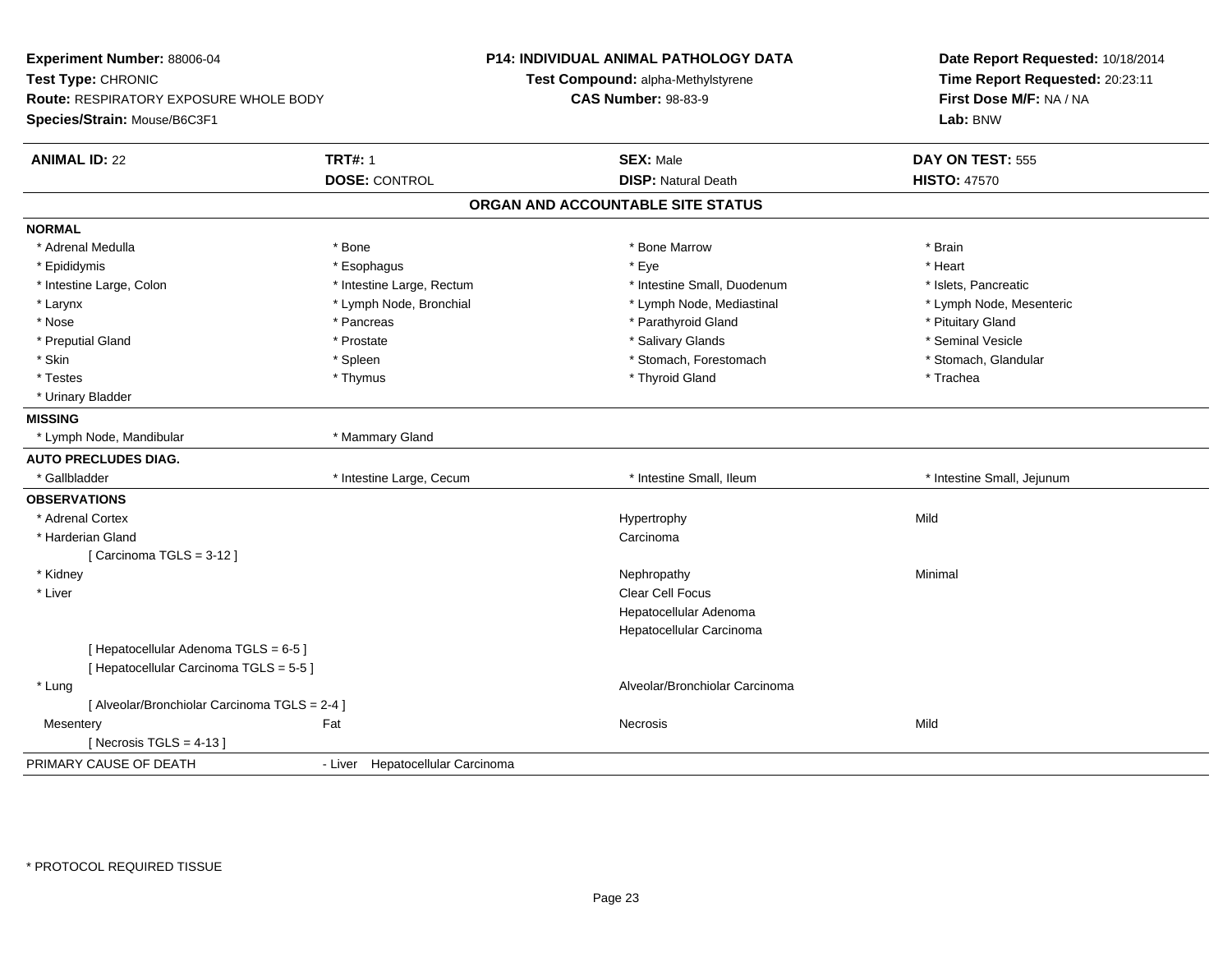| Experiment Number: 88006-04<br>Test Type: CHRONIC<br><b>Route: RESPIRATORY EXPOSURE WHOLE BODY</b><br>Species/Strain: Mouse/B6C3F1 |                             | <b>P14: INDIVIDUAL ANIMAL PATHOLOGY DATA</b><br>Test Compound: alpha-Methylstyrene<br><b>CAS Number: 98-83-9</b> |                                   | Date Report Requested: 10/18/2014<br>Time Report Requested: 20:23:11<br>First Dose M/F: NA / NA<br>Lab: BNW |  |
|------------------------------------------------------------------------------------------------------------------------------------|-----------------------------|------------------------------------------------------------------------------------------------------------------|-----------------------------------|-------------------------------------------------------------------------------------------------------------|--|
| <b>ANIMAL ID: 23</b>                                                                                                               | <b>TRT#: 1</b>              |                                                                                                                  | <b>SEX: Male</b>                  | DAY ON TEST: 456                                                                                            |  |
|                                                                                                                                    | <b>DOSE: CONTROL</b>        |                                                                                                                  | <b>DISP: Natural Death</b>        | <b>HISTO: 47571</b>                                                                                         |  |
|                                                                                                                                    |                             |                                                                                                                  | ORGAN AND ACCOUNTABLE SITE STATUS |                                                                                                             |  |
| <b>NORMAL</b>                                                                                                                      |                             |                                                                                                                  |                                   |                                                                                                             |  |
| * Adrenal Cortex                                                                                                                   | * Adrenal Medulla           |                                                                                                                  | * Bone                            | * Bone Marrow                                                                                               |  |
| * Brain                                                                                                                            | * Epididymis                |                                                                                                                  | * Esophagus                       | * Eye                                                                                                       |  |
| * Gallbladder                                                                                                                      | * Harderian Gland           |                                                                                                                  | * Heart                           | * Intestine Large, Colon                                                                                    |  |
| * Intestine Large, Rectum                                                                                                          | * Intestine Small, Jejunum  |                                                                                                                  | * Islets, Pancreatic              | * Larynx                                                                                                    |  |
| * Lung                                                                                                                             | * Lymph Node, Bronchial     |                                                                                                                  | * Lymph Node, Mandibular          | * Lymph Node, Mediastinal                                                                                   |  |
| * Lymph Node, Mesenteric                                                                                                           | * Nose                      |                                                                                                                  | * Pancreas                        | * Parathyroid Gland                                                                                         |  |
| * Pituitary Gland                                                                                                                  | * Preputial Gland           |                                                                                                                  | * Prostate                        | * Salivary Glands                                                                                           |  |
| * Seminal Vesicle                                                                                                                  | * Skin                      |                                                                                                                  | * Stomach, Forestomach            | * Testes                                                                                                    |  |
| * Thymus                                                                                                                           | * Thyroid Gland             |                                                                                                                  | * Trachea                         | * Urinary Bladder                                                                                           |  |
| <b>MISSING</b>                                                                                                                     |                             |                                                                                                                  |                                   |                                                                                                             |  |
| * Mammary Gland                                                                                                                    |                             |                                                                                                                  |                                   |                                                                                                             |  |
| <b>AUTO PRECLUDES DIAG.</b>                                                                                                        |                             |                                                                                                                  |                                   |                                                                                                             |  |
| * Intestine Large, Cecum                                                                                                           | * Intestine Small, Duodenum |                                                                                                                  | * Intestine Small, Ileum          |                                                                                                             |  |
| <b>OBSERVATIONS</b>                                                                                                                |                             |                                                                                                                  |                                   |                                                                                                             |  |
| * Kidney                                                                                                                           |                             |                                                                                                                  | Nephropathy                       | Minimal                                                                                                     |  |
| * Liver                                                                                                                            |                             |                                                                                                                  | Hemangiosarcoma                   |                                                                                                             |  |
| [Hemangiosarcoma TGLS = 3-5]                                                                                                       |                             |                                                                                                                  |                                   |                                                                                                             |  |
| * Spleen                                                                                                                           |                             |                                                                                                                  | Hematopoietic Cell Proliferation  | Moderate                                                                                                    |  |
| [ Hematopoietic Cell Proliferation TGLS = 2-5 ]                                                                                    |                             |                                                                                                                  |                                   |                                                                                                             |  |
| * Stomach, Glandular                                                                                                               |                             |                                                                                                                  | Necrosis                          | Mild                                                                                                        |  |
| [ Necrosis TGLS = $4-12$ ]                                                                                                         |                             |                                                                                                                  |                                   |                                                                                                             |  |
| PRIMARY CAUSE OF DEATH                                                                                                             | - Liver Hemangiosarcoma     |                                                                                                                  |                                   |                                                                                                             |  |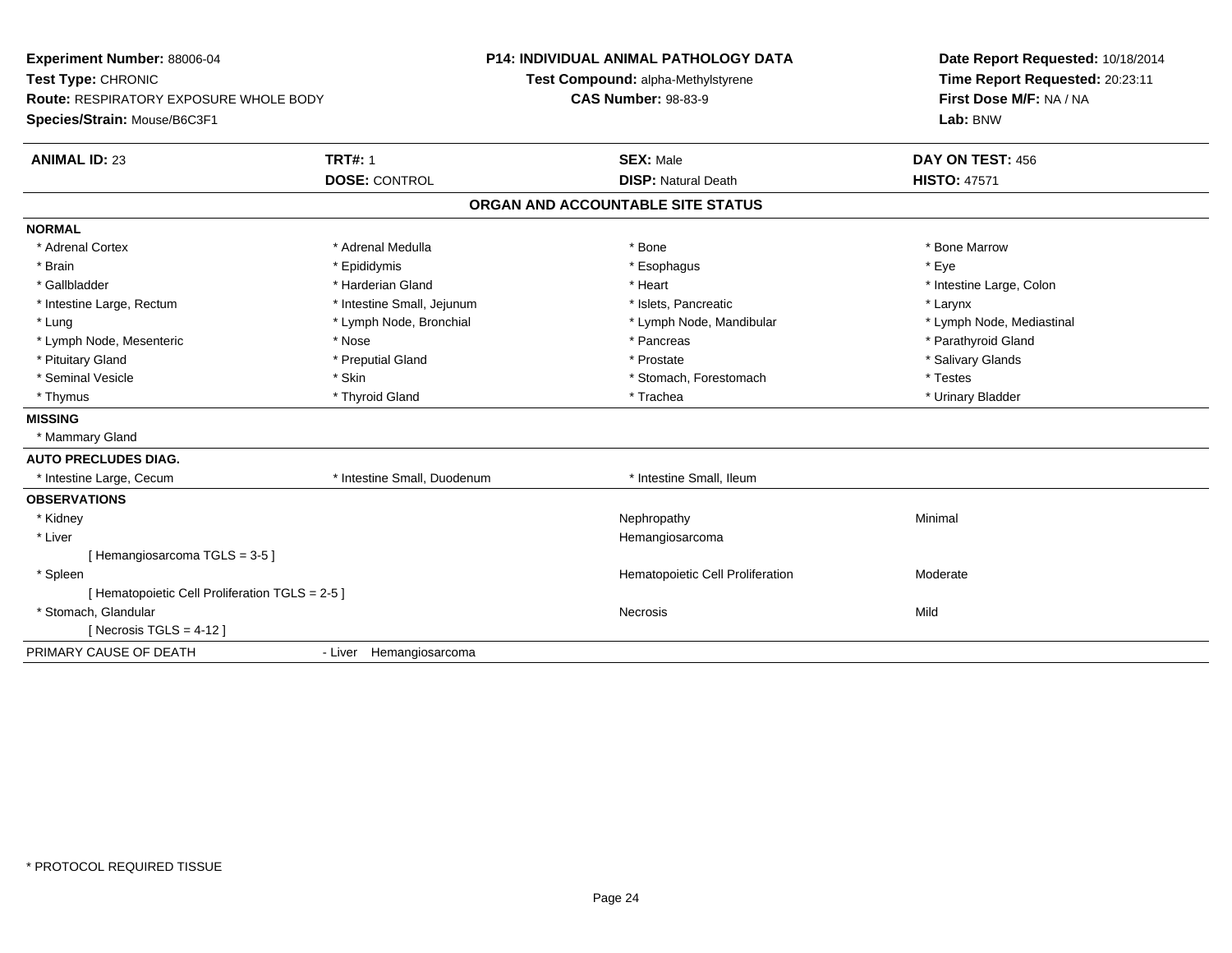| Experiment Number: 88006-04<br>Test Type: CHRONIC<br>Route: RESPIRATORY EXPOSURE WHOLE BODY<br>Species/Strain: Mouse/B6C3F1 |                            | <b>P14: INDIVIDUAL ANIMAL PATHOLOGY DATA</b><br>Test Compound: alpha-Methylstyrene<br><b>CAS Number: 98-83-9</b> | Date Report Requested: 10/18/2014<br>Time Report Requested: 20:23:11<br>First Dose M/F: NA / NA<br>Lab: BNW |
|-----------------------------------------------------------------------------------------------------------------------------|----------------------------|------------------------------------------------------------------------------------------------------------------|-------------------------------------------------------------------------------------------------------------|
| <b>ANIMAL ID: 24</b>                                                                                                        | <b>TRT#: 1</b>             | <b>SEX: Male</b>                                                                                                 | DAY ON TEST: 715                                                                                            |
|                                                                                                                             | <b>DOSE: CONTROL</b>       | <b>DISP: Natural Death</b>                                                                                       | <b>HISTO: 47572</b>                                                                                         |
|                                                                                                                             |                            | ORGAN AND ACCOUNTABLE SITE STATUS                                                                                |                                                                                                             |
| <b>NORMAL</b>                                                                                                               |                            |                                                                                                                  |                                                                                                             |
| * Adrenal Medulla                                                                                                           | * Bone                     | * Bone Marrow                                                                                                    | * Brain                                                                                                     |
| * Epididymis                                                                                                                | * Esophagus                | * Eye                                                                                                            | * Gallbladder                                                                                               |
| * Harderian Gland                                                                                                           | * Intestine Large, Cecum   | * Intestine Large, Colon                                                                                         | * Intestine Large, Rectum                                                                                   |
| * Intestine Small, Ileum                                                                                                    | * Islets, Pancreatic       | * Kidney                                                                                                         | * Larynx                                                                                                    |
| * Lymph Node, Mediastinal                                                                                                   | * Lymph Node, Mesenteric   | * Nose                                                                                                           | * Pancreas                                                                                                  |
| * Parathyroid Gland                                                                                                         | * Pituitary Gland          | * Preputial Gland                                                                                                | * Prostate                                                                                                  |
| * Salivary Glands                                                                                                           | * Seminal Vesicle          | * Skin                                                                                                           | * Stomach, Glandular                                                                                        |
| * Testes                                                                                                                    | * Thyroid Gland            | * Trachea                                                                                                        | * Urinary Bladder                                                                                           |
| <b>MISSING</b>                                                                                                              |                            |                                                                                                                  |                                                                                                             |
| * Lymph Node, Bronchial                                                                                                     | * Lymph Node, Mandibular   | * Mammary Gland                                                                                                  | * Thymus                                                                                                    |
| <b>AUTO PRECLUDES DIAG.</b>                                                                                                 |                            |                                                                                                                  |                                                                                                             |
| * Intestine Small, Duodenum                                                                                                 | * Intestine Small, Jejunum |                                                                                                                  |                                                                                                             |
| <b>OBSERVATIONS</b>                                                                                                         |                            |                                                                                                                  |                                                                                                             |
| * Adrenal Cortex                                                                                                            |                            | Hypertrophy                                                                                                      | Mild                                                                                                        |
| * Heart                                                                                                                     |                            | Hemangiosarcoma                                                                                                  |                                                                                                             |
| [Hemangiosarcoma TGLS = 6-5]                                                                                                |                            |                                                                                                                  |                                                                                                             |
| * Liver                                                                                                                     |                            | <b>Eosinophilic Focus</b>                                                                                        |                                                                                                             |
|                                                                                                                             | Hepatocyte                 | Erythrophagocytosis                                                                                              | Mild                                                                                                        |
|                                                                                                                             |                            | Hemangiosarcoma                                                                                                  |                                                                                                             |
|                                                                                                                             |                            | Hepatocellular Adenoma                                                                                           |                                                                                                             |
|                                                                                                                             |                            | <b>Necrosis</b>                                                                                                  | Moderate                                                                                                    |
| [Eosinophilic Focus TGLS = 5-5]                                                                                             |                            |                                                                                                                  |                                                                                                             |
| [Hemangiosarcoma TGLS = 4-6]                                                                                                |                            |                                                                                                                  |                                                                                                             |
| [ Hepatocellular Adenoma TGLS = 3-5 ]                                                                                       |                            |                                                                                                                  |                                                                                                             |
| * Lung                                                                                                                      |                            | Alveolar/Bronchiolar Adenoma                                                                                     |                                                                                                             |
|                                                                                                                             |                            | Hemangiosarcoma                                                                                                  |                                                                                                             |
| [Hemangiosarcoma TGLS = 2-4]                                                                                                |                            |                                                                                                                  |                                                                                                             |
| * Spleen                                                                                                                    |                            | Hemangiosarcoma                                                                                                  |                                                                                                             |
| * Stomach, Forestomach                                                                                                      |                            | Ulcer                                                                                                            | Mild                                                                                                        |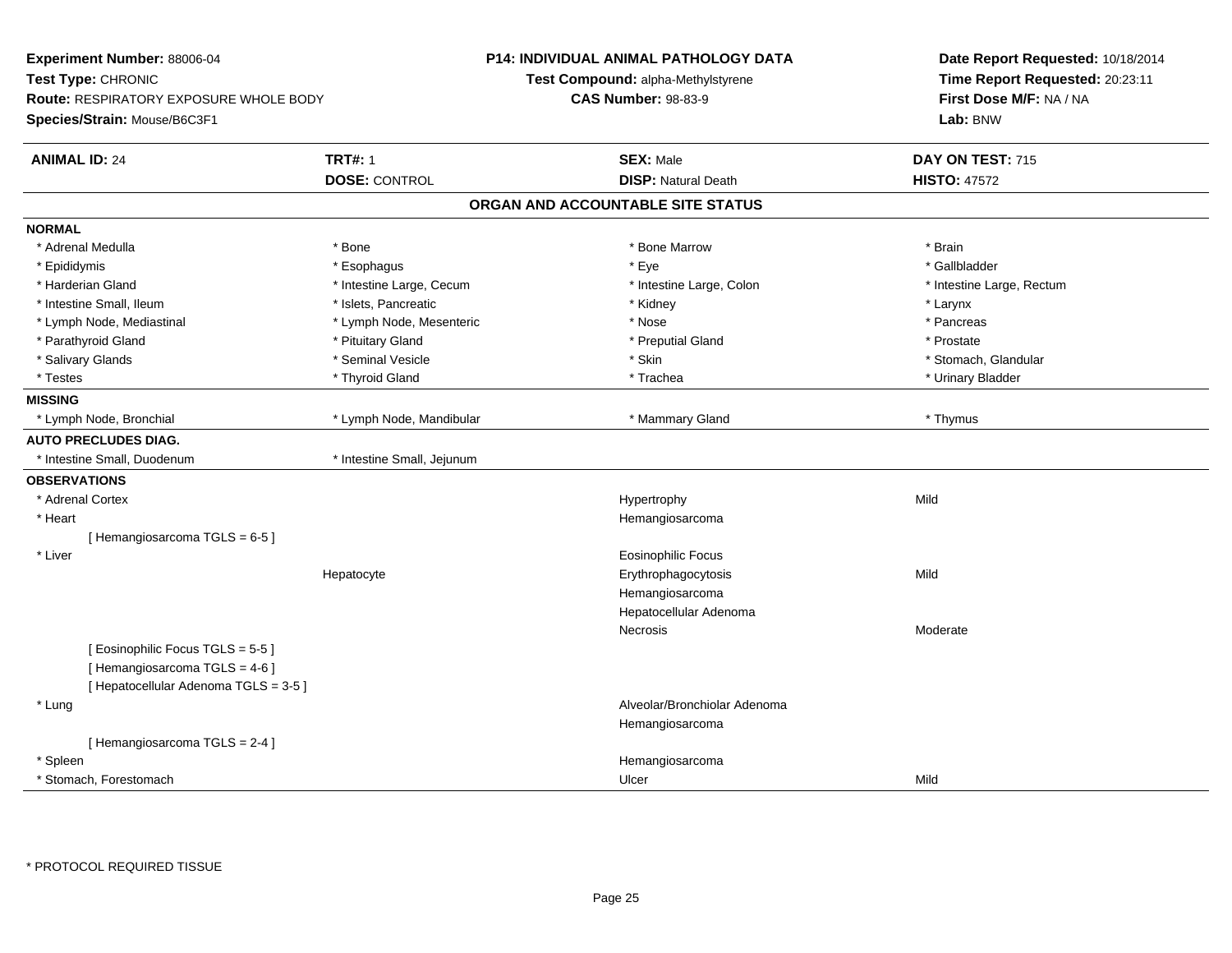| <b>Experiment Number: 88006-04</b><br>Test Type: CHRONIC<br><b>Route: RESPIRATORY EXPOSURE WHOLE BODY</b> |                          | <b>P14: INDIVIDUAL ANIMAL PATHOLOGY DATA</b><br>Test Compound: alpha-Methylstyrene<br><b>CAS Number: 98-83-9</b> | Date Report Requested: 10/18/2014<br>Time Report Requested: 20:23:11 |
|-----------------------------------------------------------------------------------------------------------|--------------------------|------------------------------------------------------------------------------------------------------------------|----------------------------------------------------------------------|
|                                                                                                           |                          |                                                                                                                  | First Dose M/F: NA / NA                                              |
| Species/Strain: Mouse/B6C3F1                                                                              |                          |                                                                                                                  | Lab: BNW                                                             |
| <b>ANIMAL ID: 24</b>                                                                                      | <b>TRT#: 1</b>           | <b>SEX: Male</b>                                                                                                 | DAY ON TEST: 715                                                     |
|                                                                                                           | <b>DOSE: CONTROL</b>     | <b>DISP: Natural Death</b>                                                                                       | <b>HISTO: 47572</b>                                                  |
|                                                                                                           |                          | ORGAN AND ACCOUNTABLE SITE STATUS                                                                                |                                                                      |
| PRIMARY CAUSE OF DEATH                                                                                    | - Spleen Hemangiosarcoma |                                                                                                                  |                                                                      |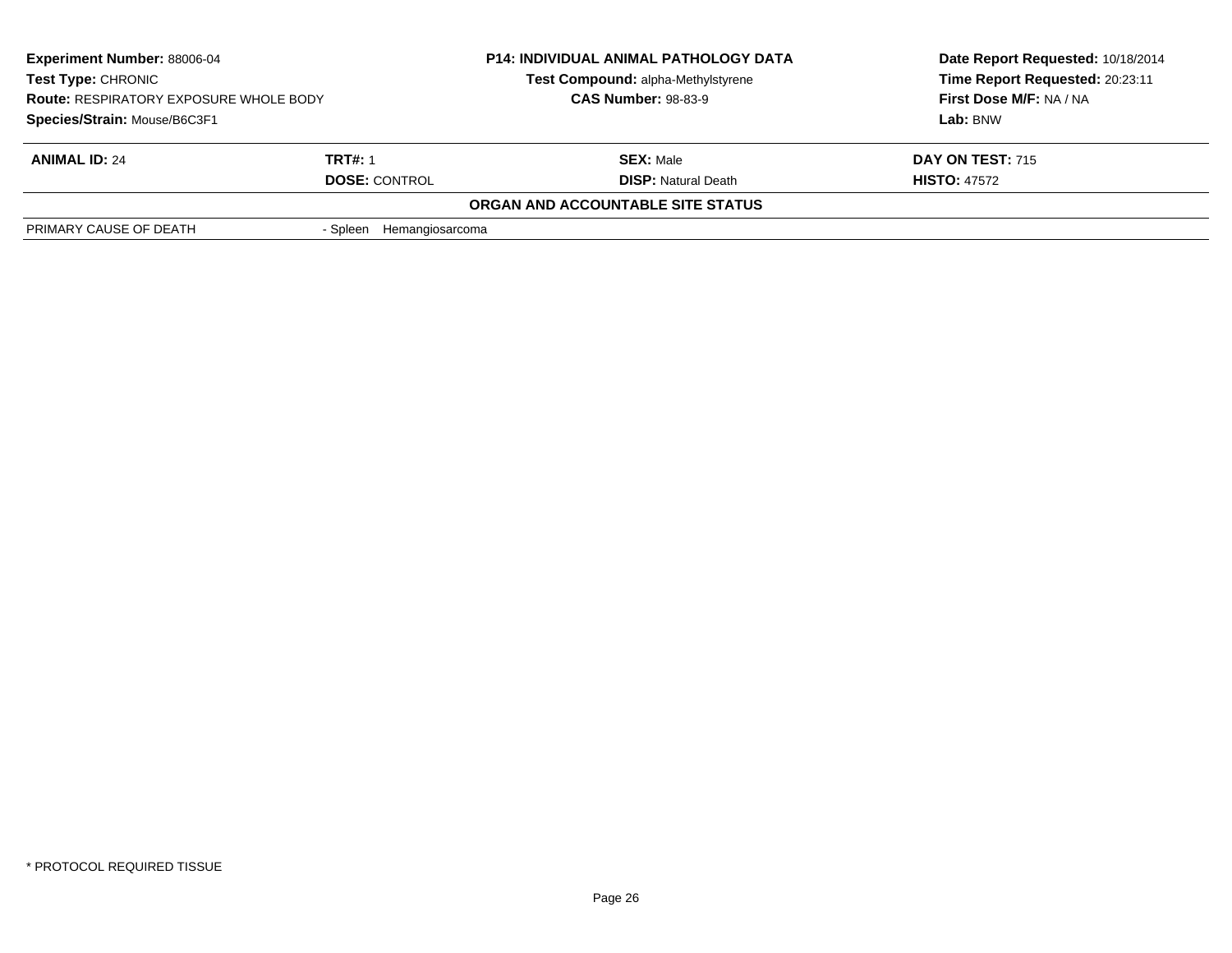| Experiment Number: 88006-04<br>Test Type: CHRONIC<br><b>Route: RESPIRATORY EXPOSURE WHOLE BODY</b><br>Species/Strain: Mouse/B6C3F1 |                             | P14: INDIVIDUAL ANIMAL PATHOLOGY DATA<br>Test Compound: alpha-Methylstyrene<br><b>CAS Number: 98-83-9</b> | Date Report Requested: 10/18/2014<br>Time Report Requested: 20:23:11<br>First Dose M/F: NA / NA<br>Lab: BNW |  |
|------------------------------------------------------------------------------------------------------------------------------------|-----------------------------|-----------------------------------------------------------------------------------------------------------|-------------------------------------------------------------------------------------------------------------|--|
| <b>ANIMAL ID: 25</b>                                                                                                               | <b>TRT#: 1</b>              | <b>SEX: Male</b>                                                                                          | DAY ON TEST: 729                                                                                            |  |
|                                                                                                                                    | <b>DOSE: CONTROL</b>        | <b>DISP: Terminal Sacrifice</b>                                                                           | <b>HISTO: 47573</b>                                                                                         |  |
|                                                                                                                                    |                             | ORGAN AND ACCOUNTABLE SITE STATUS                                                                         |                                                                                                             |  |
| <b>NORMAL</b>                                                                                                                      |                             |                                                                                                           |                                                                                                             |  |
| * Adrenal Cortex                                                                                                                   | * Adrenal Medulla           | * Bone                                                                                                    | * Bone Marrow                                                                                               |  |
| * Brain                                                                                                                            | * Epididymis                | * Esophagus                                                                                               | * Eye                                                                                                       |  |
| * Gallbladder                                                                                                                      | * Heart                     | * Intestine Large, Cecum                                                                                  | * Intestine Large, Colon                                                                                    |  |
| * Intestine Large, Rectum                                                                                                          | * Intestine Small, Duodenum | * Intestine Small, Ileum                                                                                  | * Intestine Small, Jejunum                                                                                  |  |
| * Islets, Pancreatic                                                                                                               | * Larynx                    | * Lymph Node, Bronchial                                                                                   | * Lymph Node, Mediastinal                                                                                   |  |
| * Lymph Node, Mesenteric                                                                                                           | * Nose                      | * Parathyroid Gland                                                                                       | * Pituitary Gland                                                                                           |  |
| * Preputial Gland                                                                                                                  | * Prostate                  | * Salivary Glands                                                                                         | * Seminal Vesicle                                                                                           |  |
| * Stomach, Forestomach                                                                                                             | * Testes                    | * Thymus                                                                                                  | * Trachea                                                                                                   |  |
| * Urinary Bladder                                                                                                                  |                             |                                                                                                           |                                                                                                             |  |
| <b>MISSING</b>                                                                                                                     |                             |                                                                                                           |                                                                                                             |  |
| * Lymph Node, Mandibular                                                                                                           | * Mammary Gland             |                                                                                                           |                                                                                                             |  |
| <b>OBSERVATIONS</b>                                                                                                                |                             |                                                                                                           |                                                                                                             |  |
| * Harderian Gland                                                                                                                  |                             | Hyperplasia                                                                                               | Minimal                                                                                                     |  |
| * Kidney                                                                                                                           |                             | Nephropathy                                                                                               | Minimal                                                                                                     |  |
| * Liver                                                                                                                            |                             | Hemangiosarcoma                                                                                           |                                                                                                             |  |
|                                                                                                                                    |                             | Vacuolization Cytoplasmic                                                                                 | Focal, Moderate                                                                                             |  |
| [Hemangiosarcoma TGLS = 6-5]<br>[Vacuolization Cytoplasmic TGLS = 4,5-5]                                                           |                             |                                                                                                           |                                                                                                             |  |
| * Lung                                                                                                                             |                             | Alveolar/Bronchiolar Carcinoma                                                                            |                                                                                                             |  |
| [ Alveolar/Bronchiolar Carcinoma TGLS = 3-4 ]                                                                                      |                             |                                                                                                           |                                                                                                             |  |
| * Pancreas                                                                                                                         |                             | Atrophy                                                                                                   | Mild                                                                                                        |  |
| * Skin                                                                                                                             | <b>Subcut Tiss</b>          | Hemangiosarcoma                                                                                           |                                                                                                             |  |
| [Hemangiosarcoma TGLS = 7-6]                                                                                                       |                             |                                                                                                           |                                                                                                             |  |
| * Spleen                                                                                                                           |                             | Hematopoietic Cell Proliferation                                                                          | Mild                                                                                                        |  |
| [ Hematopoietic Cell Proliferation TGLS = 1-5 ]                                                                                    |                             |                                                                                                           |                                                                                                             |  |
| * Stomach, Glandular                                                                                                               |                             | Hyperplasia                                                                                               | Moderate                                                                                                    |  |
| [ Hyperplasia TGLS = 8-9 ]                                                                                                         |                             |                                                                                                           |                                                                                                             |  |
| * Thyroid Gland                                                                                                                    | <b>Follicular Cel</b>       | Hyperplasia                                                                                               | Mild                                                                                                        |  |
| PRIMARY CAUSE OF DEATH                                                                                                             |                             |                                                                                                           |                                                                                                             |  |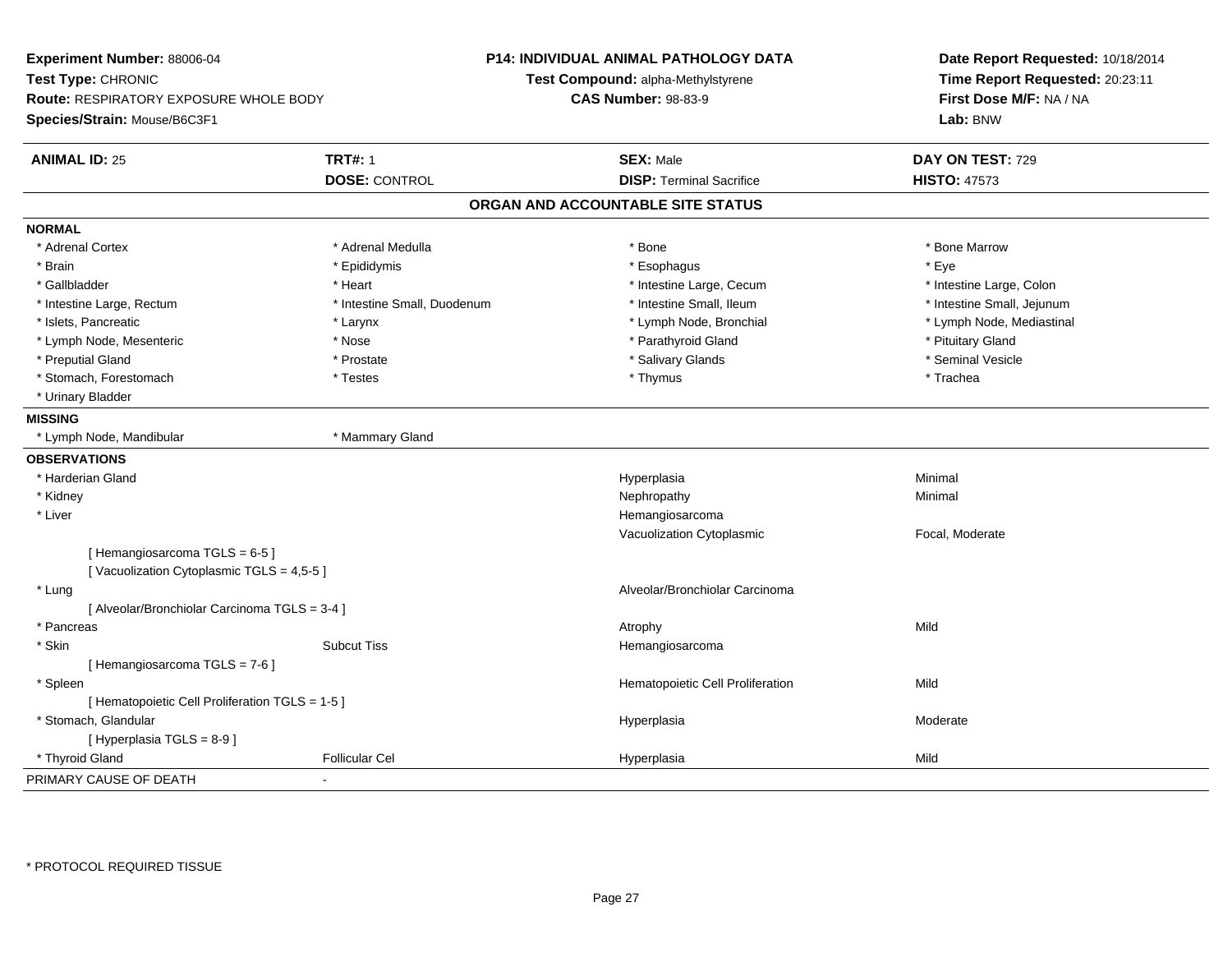| Experiment Number: 88006-04<br>Test Type: CHRONIC<br><b>Route: RESPIRATORY EXPOSURE WHOLE BODY</b><br>Species/Strain: Mouse/B6C3F1 |                                        | <b>P14: INDIVIDUAL ANIMAL PATHOLOGY DATA</b><br>Test Compound: alpha-Methylstyrene<br><b>CAS Number: 98-83-9</b> | Date Report Requested: 10/18/2014<br>Time Report Requested: 20:23:11<br>First Dose M/F: NA / NA<br>Lab: BNW |
|------------------------------------------------------------------------------------------------------------------------------------|----------------------------------------|------------------------------------------------------------------------------------------------------------------|-------------------------------------------------------------------------------------------------------------|
| <b>ANIMAL ID: 26</b>                                                                                                               | <b>TRT#: 1</b><br><b>DOSE: CONTROL</b> | <b>SEX: Male</b><br><b>DISP: Terminal Sacrifice</b>                                                              | DAY ON TEST: 729<br><b>HISTO: 47574</b>                                                                     |
|                                                                                                                                    |                                        |                                                                                                                  |                                                                                                             |
|                                                                                                                                    |                                        | ORGAN AND ACCOUNTABLE SITE STATUS                                                                                |                                                                                                             |
| <b>NORMAL</b>                                                                                                                      |                                        |                                                                                                                  |                                                                                                             |
| * Adrenal Medulla                                                                                                                  | * Bone                                 | * Bone Marrow                                                                                                    | * Brain                                                                                                     |
| * Epididymis                                                                                                                       | * Esophagus                            | * Eye                                                                                                            | * Gallbladder                                                                                               |
| * Harderian Gland                                                                                                                  | * Heart                                | * Intestine Large, Cecum                                                                                         | * Intestine Large, Colon                                                                                    |
| * Intestine Large, Rectum                                                                                                          | * Intestine Small, Duodenum            | * Intestine Small, Ileum                                                                                         | * Intestine Small, Jejunum                                                                                  |
| * Larynx                                                                                                                           | * Lung                                 | * Lymph Node, Bronchial                                                                                          | * Lymph Node, Mesenteric                                                                                    |
| * Nose                                                                                                                             | * Pancreas                             | * Preputial Gland                                                                                                | * Prostate                                                                                                  |
| * Salivary Glands                                                                                                                  | * Seminal Vesicle                      | * Skin                                                                                                           | * Spleen                                                                                                    |
| * Stomach, Forestomach                                                                                                             | * Stomach, Glandular                   | * Testes                                                                                                         | * Thymus                                                                                                    |
| * Trachea                                                                                                                          | * Urinary Bladder                      |                                                                                                                  |                                                                                                             |
| <b>MISSING</b>                                                                                                                     |                                        |                                                                                                                  |                                                                                                             |
| * Lymph Node, Mandibular                                                                                                           | * Lymph Node, Mediastinal              | * Mammary Gland                                                                                                  | * Parathyroid Gland                                                                                         |
| <b>INSUFFICIENT TISSUE</b>                                                                                                         |                                        |                                                                                                                  |                                                                                                             |
| * Pituitary Gland                                                                                                                  |                                        |                                                                                                                  |                                                                                                             |
| <b>OBSERVATIONS</b>                                                                                                                |                                        |                                                                                                                  |                                                                                                             |
| * Adrenal Cortex                                                                                                                   |                                        | Hypertrophy                                                                                                      | Marked                                                                                                      |
| * Islets, Pancreatic                                                                                                               |                                        | Hyperplasia                                                                                                      | Mild                                                                                                        |
| * Kidney                                                                                                                           |                                        | Nephropathy                                                                                                      | Minimal                                                                                                     |
| * Liver                                                                                                                            |                                        | <b>Clear Cell Focus</b>                                                                                          |                                                                                                             |
|                                                                                                                                    |                                        | Hepatocellular Adenoma                                                                                           |                                                                                                             |
| [Clear Cell Focus TGLS = 2-6]                                                                                                      |                                        |                                                                                                                  |                                                                                                             |
| [ Hepatocellular Adenoma TGLS = 1-5 ]                                                                                              |                                        |                                                                                                                  |                                                                                                             |
| * Thyroid Gland                                                                                                                    | <b>Follicular Cel</b>                  | Hyperplasia                                                                                                      | Mild                                                                                                        |
| PRIMARY CAUSE OF DEATH                                                                                                             | ٠                                      |                                                                                                                  |                                                                                                             |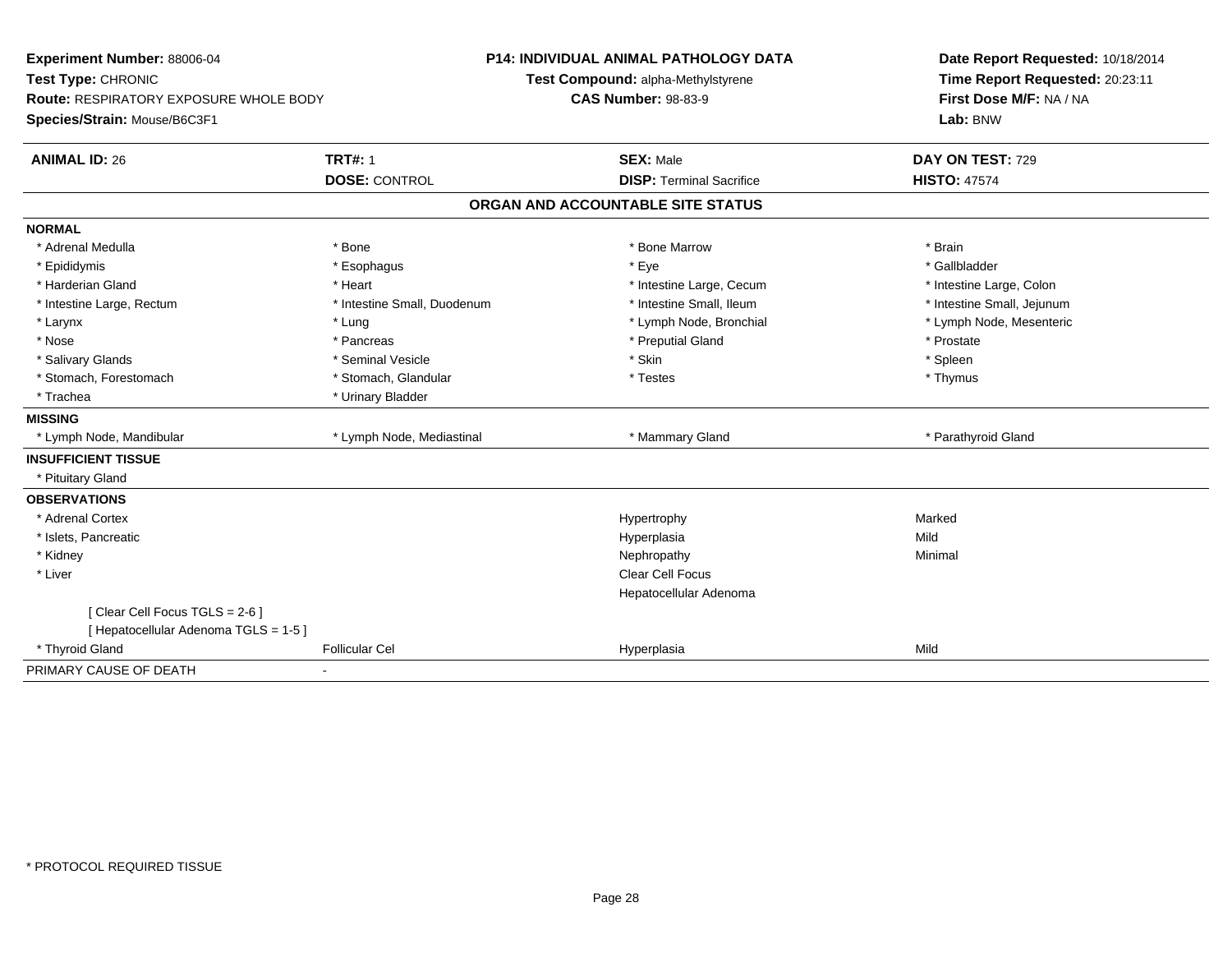| Experiment Number: 88006-04<br>Test Type: CHRONIC |                             | P14: INDIVIDUAL ANIMAL PATHOLOGY DATA<br>Test Compound: alpha-Methylstyrene | Date Report Requested: 10/18/2014<br>Time Report Requested: 20:23:11 |  |
|---------------------------------------------------|-----------------------------|-----------------------------------------------------------------------------|----------------------------------------------------------------------|--|
| <b>Route: RESPIRATORY EXPOSURE WHOLE BODY</b>     |                             | <b>CAS Number: 98-83-9</b>                                                  | First Dose M/F: NA / NA                                              |  |
| Species/Strain: Mouse/B6C3F1                      |                             |                                                                             | Lab: BNW                                                             |  |
| <b>ANIMAL ID: 27</b>                              | <b>TRT#: 1</b>              | <b>SEX: Male</b>                                                            | DAY ON TEST: 730                                                     |  |
|                                                   | <b>DOSE: CONTROL</b>        | <b>DISP: Terminal Sacrifice</b>                                             | <b>HISTO: 47575</b>                                                  |  |
|                                                   |                             | ORGAN AND ACCOUNTABLE SITE STATUS                                           |                                                                      |  |
| <b>NORMAL</b>                                     |                             |                                                                             |                                                                      |  |
| * Adrenal Medulla                                 | * Bone                      | * Bone Marrow                                                               | * Brain                                                              |  |
| * Epididymis                                      | * Esophagus                 | * Eye                                                                       | * Gallbladder                                                        |  |
| * Harderian Gland                                 | * Heart                     | * Intestine Large, Cecum                                                    | * Intestine Large, Colon                                             |  |
| * Intestine Large, Rectum                         | * Intestine Small, Duodenum | * Intestine Small, Ileum                                                    | * Intestine Small, Jejunum                                           |  |
| * Islets, Pancreatic                              | * Kidney                    | * Larynx                                                                    | * Lymph Node, Bronchial                                              |  |
| * Lymph Node, Mediastinal                         | * Nose                      | * Pancreas                                                                  | * Parathyroid Gland                                                  |  |
| * Pituitary Gland                                 | * Preputial Gland           | * Prostate                                                                  | * Salivary Glands                                                    |  |
| * Seminal Vesicle                                 | * Skin                      | * Spleen                                                                    | * Stomach, Forestomach                                               |  |
| * Stomach, Glandular                              | * Testes                    | * Thymus                                                                    | * Thyroid Gland                                                      |  |
| * Trachea                                         | * Urinary Bladder           |                                                                             |                                                                      |  |
| <b>MISSING</b>                                    |                             |                                                                             |                                                                      |  |
| * Lymph Node, Mandibular                          | * Mammary Gland             |                                                                             |                                                                      |  |
| <b>INSUFFICIENT TISSUE</b>                        |                             |                                                                             |                                                                      |  |
| * Lymph Node, Mesenteric                          |                             |                                                                             |                                                                      |  |
| <b>OBSERVATIONS</b>                               |                             |                                                                             |                                                                      |  |
| * Adrenal Cortex                                  |                             | Hyperplasia                                                                 | Mild                                                                 |  |
|                                                   |                             | Hypertrophy                                                                 | Mild                                                                 |  |
| * Liver                                           |                             | <b>Basophilic Focus</b>                                                     |                                                                      |  |
|                                                   |                             | <b>Eosinophilic Focus</b>                                                   |                                                                      |  |
|                                                   |                             | Hepatocellular Adenoma                                                      |                                                                      |  |
| [Basophilic Focus TGLS = 4-5]                     |                             |                                                                             |                                                                      |  |
| [ Eosinophilic Focus TGLS = 2-12 ]                |                             |                                                                             |                                                                      |  |
| [ Hepatocellular Adenoma TGLS = 1-6 ]             |                             |                                                                             |                                                                      |  |
| * Lung                                            |                             | Alveolar/Bronchiolar Carcinoma                                              |                                                                      |  |
| [ Alveolar/Bronchiolar Carcinoma TGLS = 5-4 ]     |                             |                                                                             |                                                                      |  |
| Mesentery                                         | Fat                         | Necrosis                                                                    | Mild                                                                 |  |
| [Necrosis TGLS = $3-12$ ]                         |                             |                                                                             |                                                                      |  |
| PRIMARY CAUSE OF DEATH                            | $\blacksquare$              |                                                                             |                                                                      |  |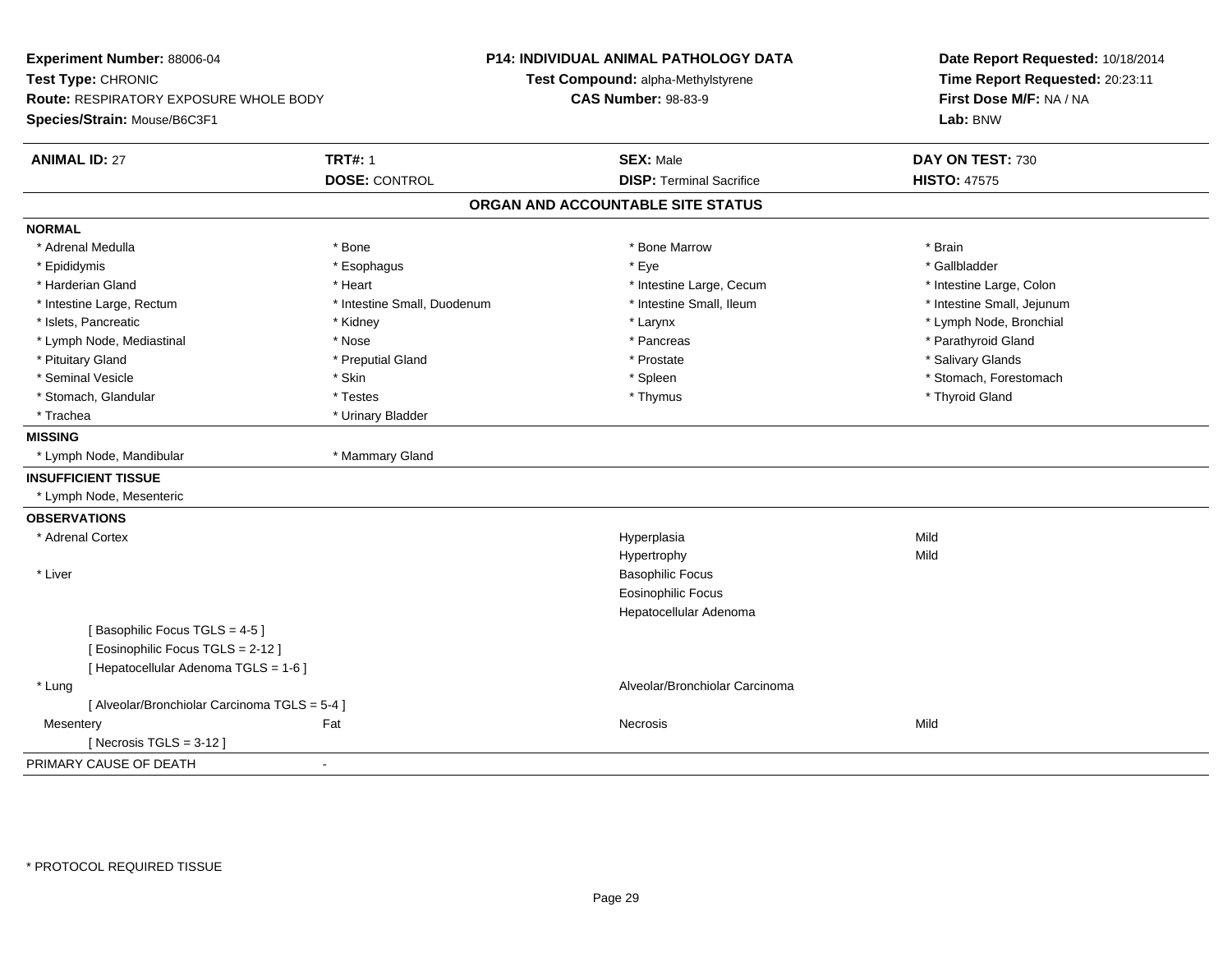| Experiment Number: 88006-04                   |                             | <b>P14: INDIVIDUAL ANIMAL PATHOLOGY DATA</b> | Date Report Requested: 10/18/2014 |  |
|-----------------------------------------------|-----------------------------|----------------------------------------------|-----------------------------------|--|
| Test Type: CHRONIC                            |                             | Test Compound: alpha-Methylstyrene           | Time Report Requested: 20:23:11   |  |
| <b>Route: RESPIRATORY EXPOSURE WHOLE BODY</b> |                             | <b>CAS Number: 98-83-9</b>                   | First Dose M/F: NA / NA           |  |
| Species/Strain: Mouse/B6C3F1                  |                             |                                              | Lab: BNW                          |  |
| <b>ANIMAL ID: 28</b>                          | <b>TRT#: 1</b>              | <b>SEX: Male</b>                             | DAY ON TEST: 731                  |  |
|                                               | <b>DOSE: CONTROL</b>        | <b>DISP: Terminal Sacrifice</b>              | <b>HISTO: 47576</b>               |  |
|                                               |                             | ORGAN AND ACCOUNTABLE SITE STATUS            |                                   |  |
| <b>NORMAL</b>                                 |                             |                                              |                                   |  |
| * Adrenal Cortex                              | * Adrenal Medulla           | * Bone                                       | * Bone Marrow                     |  |
| * Brain                                       | * Epididymis                | * Esophagus                                  | * Eye                             |  |
| * Gallbladder                                 | * Heart                     | * Intestine Large, Cecum                     | * Intestine Large, Colon          |  |
| * Intestine Large, Rectum                     | * Intestine Small, Duodenum | * Intestine Small. Ileum                     | * Intestine Small, Jejunum        |  |
| * Islets, Pancreatic                          | * Kidney                    | * Larynx                                     | * Lymph Node, Bronchial           |  |
| * Lymph Node, Mandibular                      | * Lymph Node, Mediastinal   | * Lymph Node, Mesenteric                     | * Nose                            |  |
| * Pancreas                                    | * Pituitary Gland           | * Preputial Gland                            | * Prostate                        |  |
| * Salivary Glands                             | * Seminal Vesicle           | * Skin                                       | * Spleen                          |  |
| * Stomach, Forestomach                        | * Stomach, Glandular        | * Testes                                     | * Thymus                          |  |
| * Thyroid Gland                               | * Trachea                   | * Urinary Bladder                            |                                   |  |
| <b>MISSING</b>                                |                             |                                              |                                   |  |
| * Mammary Gland                               | * Parathyroid Gland         |                                              |                                   |  |
| <b>OBSERVATIONS</b>                           |                             |                                              |                                   |  |
| * Harderian Gland                             |                             | Adenoma                                      |                                   |  |
| [Adenoma TGLS = $1-11$ ]                      |                             |                                              |                                   |  |
| * Liver                                       |                             | <b>Eosinophilic Focus</b>                    |                                   |  |
|                                               |                             | Hepatocellular Carcinoma                     |                                   |  |
| [ Hepatocellular Carcinoma TGLS = 2-12 ]      |                             |                                              |                                   |  |
| * Lung                                        |                             | Hepatocellular Carcinoma                     | Metastatic (Liver)                |  |
| PRIMARY CAUSE OF DEATH                        |                             |                                              |                                   |  |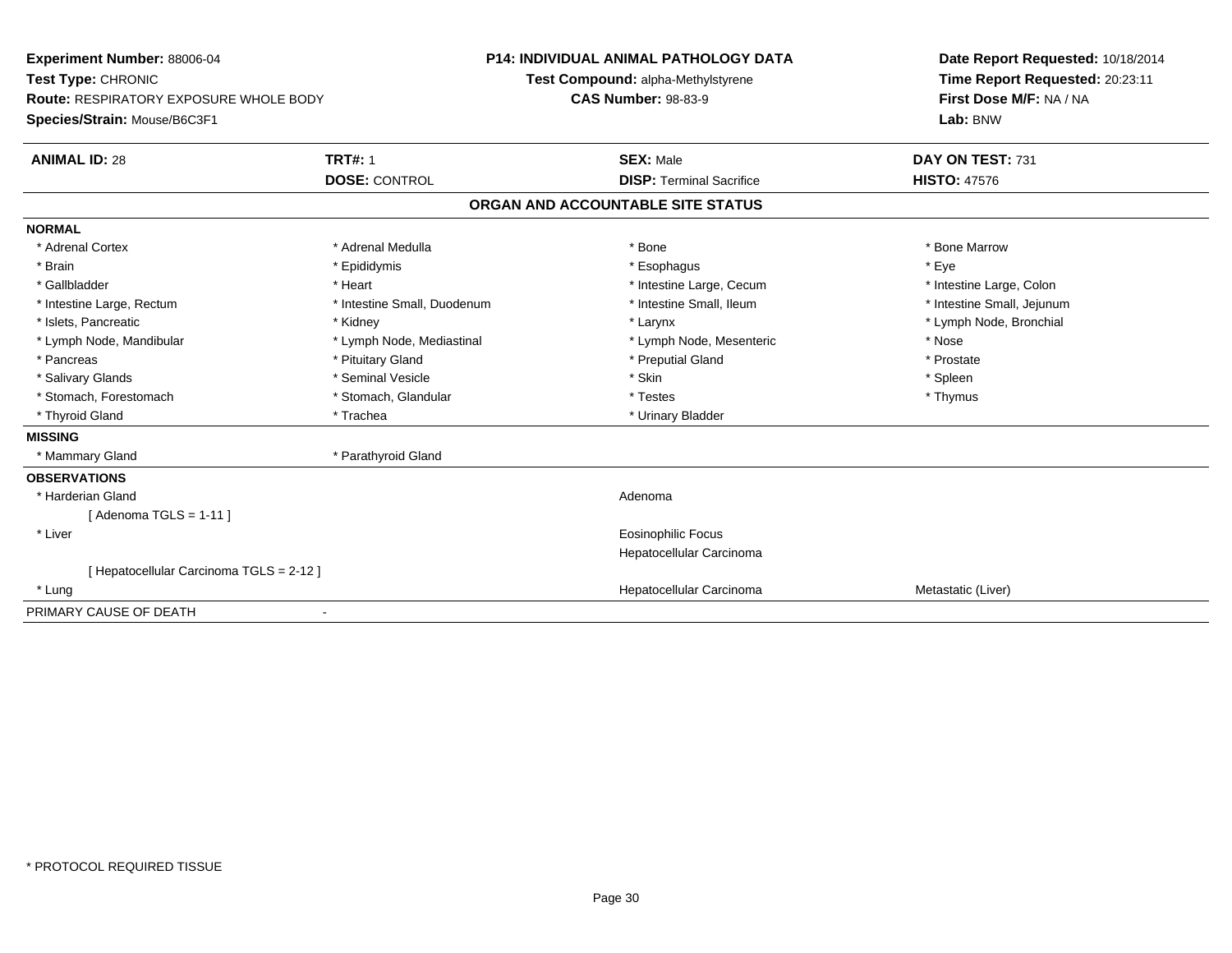| <b>Experiment Number: 88006-04</b><br>Test Type: CHRONIC<br><b>Route: RESPIRATORY EXPOSURE WHOLE BODY</b> |                             | <b>P14: INDIVIDUAL ANIMAL PATHOLOGY DATA</b> | Date Report Requested: 10/18/2014<br>Time Report Requested: 20:23:11 |  |
|-----------------------------------------------------------------------------------------------------------|-----------------------------|----------------------------------------------|----------------------------------------------------------------------|--|
|                                                                                                           |                             | Test Compound: alpha-Methylstyrene           |                                                                      |  |
|                                                                                                           |                             | <b>CAS Number: 98-83-9</b>                   | First Dose M/F: NA / NA                                              |  |
| Species/Strain: Mouse/B6C3F1                                                                              |                             |                                              | Lab: BNW                                                             |  |
| <b>ANIMAL ID: 29</b>                                                                                      | <b>TRT#: 1</b>              | <b>SEX: Male</b>                             | DAY ON TEST: 729                                                     |  |
|                                                                                                           | <b>DOSE: CONTROL</b>        | <b>DISP: Terminal Sacrifice</b>              | <b>HISTO: 47577</b>                                                  |  |
|                                                                                                           |                             | ORGAN AND ACCOUNTABLE SITE STATUS            |                                                                      |  |
| <b>NORMAL</b>                                                                                             |                             |                                              |                                                                      |  |
| * Adrenal Medulla                                                                                         | * Bone                      | * Bone Marrow                                | * Brain                                                              |  |
| * Epididymis                                                                                              | * Esophagus                 | * Eye                                        | * Gallbladder                                                        |  |
| * Harderian Gland                                                                                         | * Heart                     | * Intestine Large, Cecum                     | * Intestine Large, Colon                                             |  |
| * Intestine Large, Rectum                                                                                 | * Intestine Small, Duodenum | * Intestine Small, Ileum                     | * Intestine Small, Jejunum                                           |  |
| * Islets, Pancreatic                                                                                      | * Larynx                    | * Liver                                      | * Lymph Node, Bronchial                                              |  |
| * Lymph Node, Mediastinal                                                                                 | * Lymph Node, Mesenteric    | * Pancreas                                   | * Parathyroid Gland                                                  |  |
| * Pituitary Gland                                                                                         | * Preputial Gland           | * Prostate                                   | * Salivary Glands                                                    |  |
| * Seminal Vesicle                                                                                         | * Skin                      | * Spleen                                     | * Stomach, Forestomach                                               |  |
| * Stomach, Glandular                                                                                      | * Testes                    | * Thymus                                     | * Thyroid Gland                                                      |  |
| * Trachea                                                                                                 | * Urinary Bladder           |                                              |                                                                      |  |
| <b>MISSING</b>                                                                                            |                             |                                              |                                                                      |  |
| * Lymph Node, Mandibular                                                                                  | * Mammary Gland             |                                              |                                                                      |  |
| <b>OBSERVATIONS</b>                                                                                       |                             |                                              |                                                                      |  |
| * Adrenal Cortex                                                                                          |                             | Hypertrophy                                  | Mild                                                                 |  |
| * Kidney                                                                                                  |                             | Nephropathy                                  | Minimal                                                              |  |
| * Lung                                                                                                    | Alveolar Epith              | Hyperplasia                                  | Mild                                                                 |  |
| * Nose                                                                                                    | Olfactory Epi               | Metaplasia                                   | Mild                                                                 |  |
| PRIMARY CAUSE OF DEATH                                                                                    |                             |                                              |                                                                      |  |
| Animal Note: TGL 1 = NCL (No Corresponding Lesion)                                                        |                             |                                              |                                                                      |  |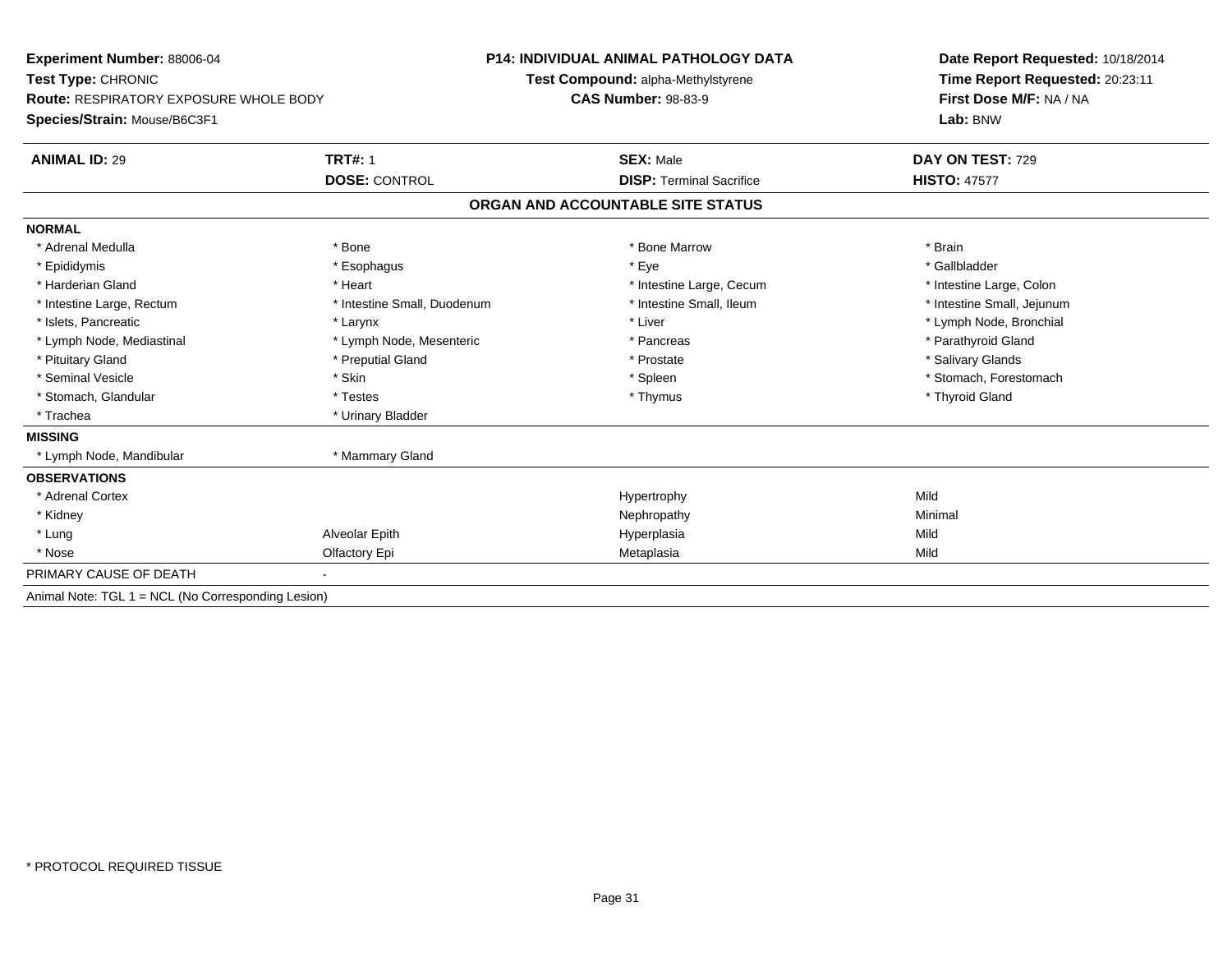| Experiment Number: 88006-04                   |                          | <b>P14: INDIVIDUAL ANIMAL PATHOLOGY DATA</b> | Date Report Requested: 10/18/2014 |  |
|-----------------------------------------------|--------------------------|----------------------------------------------|-----------------------------------|--|
| Test Type: CHRONIC                            |                          | Test Compound: alpha-Methylstyrene           | Time Report Requested: 20:23:11   |  |
| <b>Route: RESPIRATORY EXPOSURE WHOLE BODY</b> |                          | <b>CAS Number: 98-83-9</b>                   | First Dose M/F: NA / NA           |  |
| Species/Strain: Mouse/B6C3F1                  |                          |                                              | Lab: BNW                          |  |
| <b>ANIMAL ID: 30</b>                          | <b>TRT#: 1</b>           | <b>SEX: Male</b>                             | DAY ON TEST: 731                  |  |
|                                               | <b>DOSE: CONTROL</b>     | <b>DISP: Terminal Sacrifice</b>              | <b>HISTO: 47578</b>               |  |
|                                               |                          | ORGAN AND ACCOUNTABLE SITE STATUS            |                                   |  |
| <b>NORMAL</b>                                 |                          |                                              |                                   |  |
| * Adrenal Medulla                             | * Bone                   | * Bone Marrow                                | * Brain                           |  |
| * Epididymis                                  | * Esophagus              | * Eye                                        | * Gallbladder                     |  |
| * Heart                                       | * Intestine Large, Cecum | * Intestine Large, Colon                     | * Intestine Large, Rectum         |  |
| * Intestine Small, Duodenum                   | * Intestine Small, Ileum | * Intestine Small, Jejunum                   | * Islets. Pancreatic              |  |
| * Larynx                                      | * Lymph Node, Bronchial  | * Lymph Node, Mediastinal                    | * Lymph Node, Mesenteric          |  |
| * Nose                                        | * Pancreas               | * Pituitary Gland                            | * Preputial Gland                 |  |
| * Prostate                                    | * Salivary Glands        | * Seminal Vesicle                            | * Skin                            |  |
| * Spleen                                      | * Stomach, Forestomach   | * Stomach, Glandular                         | * Testes                          |  |
| * Thymus                                      | * Thyroid Gland          | * Trachea                                    | * Urinary Bladder                 |  |
| <b>MISSING</b>                                |                          |                                              |                                   |  |
| * Lymph Node, Mandibular                      | * Mammary Gland          | * Parathyroid Gland                          |                                   |  |
| <b>OBSERVATIONS</b>                           |                          |                                              |                                   |  |
| * Adrenal Cortex                              |                          | Hyperplasia                                  | Mild                              |  |
|                                               |                          | Hypertrophy                                  | Mild                              |  |
| * Harderian Gland                             |                          | Hyperplasia                                  | Minimal                           |  |
| * Kidney                                      |                          | Nephropathy                                  | Minimal                           |  |
| * Liver                                       |                          | Hepatocellular Adenoma                       | Multiple                          |  |
| [ Hepatocellular Adenoma TGLS = 1,2-5+6 ]     |                          |                                              |                                   |  |
| * Lung                                        | Alveolar Epith           | Hyperplasia                                  | Minimal                           |  |
| PRIMARY CAUSE OF DEATH                        |                          |                                              |                                   |  |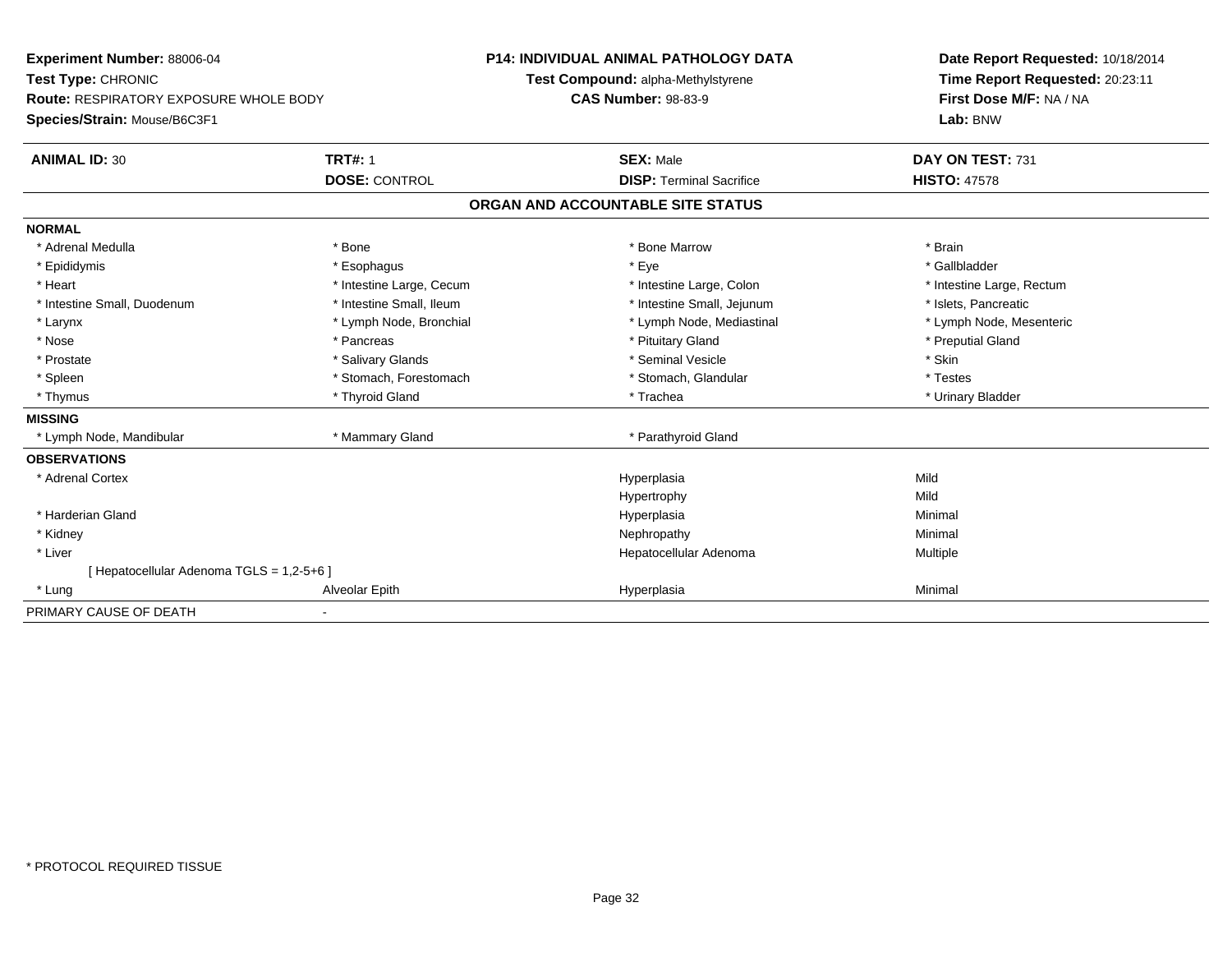| Experiment Number: 88006-04<br>Test Type: CHRONIC |                             | <b>P14: INDIVIDUAL ANIMAL PATHOLOGY DATA</b> | Date Report Requested: 10/18/2014<br>Time Report Requested: 20:23:11 |
|---------------------------------------------------|-----------------------------|----------------------------------------------|----------------------------------------------------------------------|
|                                                   |                             | Test Compound: alpha-Methylstyrene           |                                                                      |
| <b>Route: RESPIRATORY EXPOSURE WHOLE BODY</b>     |                             | <b>CAS Number: 98-83-9</b>                   | First Dose M/F: NA / NA                                              |
| Species/Strain: Mouse/B6C3F1                      |                             |                                              | Lab: BNW                                                             |
| <b>ANIMAL ID: 31</b>                              | <b>TRT#: 1</b>              | <b>SEX: Male</b>                             | DAY ON TEST: 730                                                     |
|                                                   | <b>DOSE: CONTROL</b>        | <b>DISP: Terminal Sacrifice</b>              | <b>HISTO: 47579</b>                                                  |
|                                                   |                             | ORGAN AND ACCOUNTABLE SITE STATUS            |                                                                      |
| <b>NORMAL</b>                                     |                             |                                              |                                                                      |
| * Adrenal Medulla                                 | * Bone                      | * Bone Marrow                                | * Brain                                                              |
| * Epididymis                                      | * Esophagus                 | * Eye                                        | * Gallbladder                                                        |
| * Harderian Gland                                 | * Heart                     | * Intestine Large, Cecum                     | * Intestine Large, Colon                                             |
| * Intestine Large, Rectum                         | * Intestine Small, Duodenum | * Intestine Small, Ileum                     | * Intestine Small, Jejunum                                           |
| * Islets, Pancreatic                              | * Larynx                    | * Lymph Node, Bronchial                      | * Lymph Node, Mediastinal                                            |
| * Lymph Node, Mesenteric                          | * Nose                      | * Pancreas                                   | * Parathyroid Gland                                                  |
| * Pituitary Gland                                 | * Preputial Gland           | * Prostate                                   | * Salivary Glands                                                    |
| * Seminal Vesicle                                 | * Skin                      | * Spleen                                     | * Stomach, Forestomach                                               |
| * Stomach, Glandular                              | * Testes                    | * Thymus                                     | * Thyroid Gland                                                      |
| * Trachea                                         | * Urinary Bladder           |                                              |                                                                      |
| <b>MISSING</b>                                    |                             |                                              |                                                                      |
| * Lymph Node, Mandibular                          | * Mammary Gland             |                                              |                                                                      |
| <b>OBSERVATIONS</b>                               |                             |                                              |                                                                      |
| * Adrenal Cortex                                  |                             | Hyperplasia                                  | Mild                                                                 |
|                                                   |                             | Hypertrophy                                  | Mild                                                                 |
| * Kidney                                          |                             | Nephropathy                                  | Minimal                                                              |
| * Liver                                           |                             | Hepatocellular Adenoma                       |                                                                      |
|                                                   |                             | Hepatocellular Carcinoma                     |                                                                      |
| [ Hepatocellular Adenoma TGLS = 3-5 ]             |                             |                                              |                                                                      |
| [ Hepatocellular Carcinoma TGLS = 4-6 ]           |                             |                                              |                                                                      |
| * Lung                                            |                             | Hepatocellular Carcinoma                     | Metastatic (Liver)                                                   |
|                                                   | Alveolar Epith              | Hyperplasia                                  | Marked                                                               |
| [ Hyperplasia TGLS = 1-4 ]                        |                             |                                              |                                                                      |
| PRIMARY CAUSE OF DEATH                            | $\blacksquare$              |                                              |                                                                      |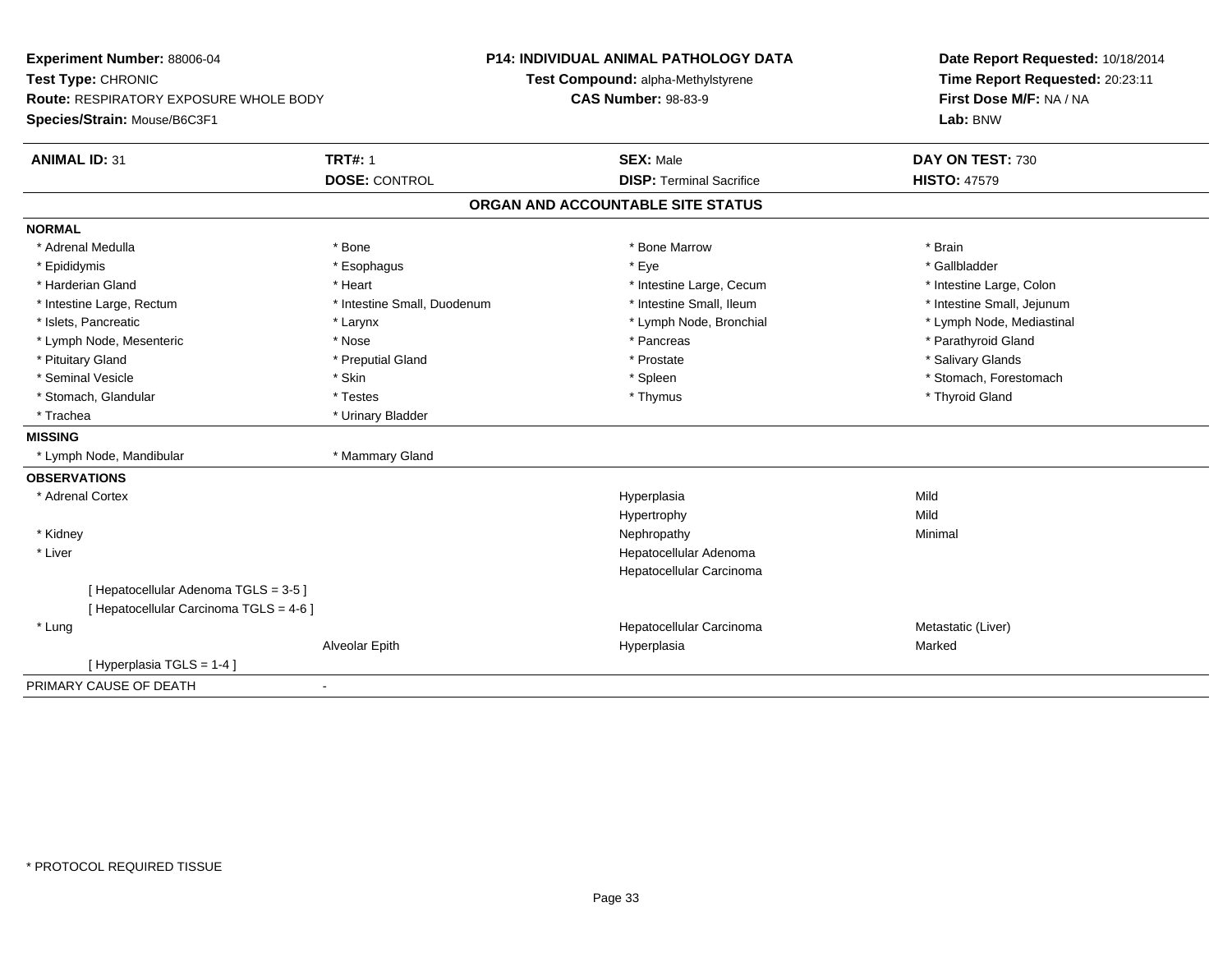| Experiment Number: 88006-04<br>Test Type: CHRONIC<br>Route: RESPIRATORY EXPOSURE WHOLE BODY<br>Species/Strain: Mouse/B6C3F1 |                          | <b>P14: INDIVIDUAL ANIMAL PATHOLOGY DATA</b><br>Test Compound: alpha-Methylstyrene<br><b>CAS Number: 98-83-9</b> | Date Report Requested: 10/18/2014<br>Time Report Requested: 20:23:11<br>First Dose M/F: NA / NA<br>Lab: BNW |
|-----------------------------------------------------------------------------------------------------------------------------|--------------------------|------------------------------------------------------------------------------------------------------------------|-------------------------------------------------------------------------------------------------------------|
| <b>ANIMAL ID: 32</b>                                                                                                        | <b>TRT#: 1</b>           | <b>SEX: Male</b>                                                                                                 | DAY ON TEST: 659                                                                                            |
|                                                                                                                             | <b>DOSE: CONTROL</b>     | <b>DISP: Natural Death</b>                                                                                       | <b>HISTO: 47580</b>                                                                                         |
|                                                                                                                             |                          | ORGAN AND ACCOUNTABLE SITE STATUS                                                                                |                                                                                                             |
| <b>NORMAL</b>                                                                                                               |                          |                                                                                                                  |                                                                                                             |
| * Adrenal Medulla                                                                                                           | * Bone                   | * Bone Marrow                                                                                                    | * Brain                                                                                                     |
| * Epididymis                                                                                                                | * Esophagus              | * Eye                                                                                                            | * Harderian Gland                                                                                           |
| * Heart                                                                                                                     | * Intestine Large, Colon | * Intestine Large, Rectum                                                                                        | * Intestine Small, Duodenum                                                                                 |
| * Intestine Small, Ileum                                                                                                    | * Islets, Pancreatic     | * Larynx                                                                                                         | * Liver                                                                                                     |
| * Lung                                                                                                                      | * Lymph Node, Bronchial  | * Lymph Node, Mediastinal                                                                                        | * Lymph Node, Mesenteric                                                                                    |
| * Nose                                                                                                                      | * Pancreas               | * Parathyroid Gland                                                                                              | * Pituitary Gland                                                                                           |
| * Preputial Gland                                                                                                           | * Salivary Glands        | * Seminal Vesicle                                                                                                | * Spleen                                                                                                    |
| * Stomach, Glandular                                                                                                        | * Testes                 | * Thymus                                                                                                         | * Thyroid Gland                                                                                             |
| * Trachea                                                                                                                   | * Urinary Bladder        |                                                                                                                  |                                                                                                             |
| <b>MISSING</b>                                                                                                              |                          |                                                                                                                  |                                                                                                             |
| * Lymph Node, Mandibular                                                                                                    | * Mammary Gland          |                                                                                                                  |                                                                                                             |
| <b>AUTO PRECLUDES DIAG.</b>                                                                                                 |                          |                                                                                                                  |                                                                                                             |
| * Gallbladder                                                                                                               | * Intestine Large, Cecum | * Intestine Small, Jejunum                                                                                       |                                                                                                             |
| <b>OBSERVATIONS</b>                                                                                                         |                          |                                                                                                                  |                                                                                                             |
| * Adrenal Cortex                                                                                                            |                          | Hypertrophy                                                                                                      | Mild                                                                                                        |
| * Kidney                                                                                                                    | <b>Renal Tubule</b>      | <b>Necrosis</b>                                                                                                  | Minimal                                                                                                     |
|                                                                                                                             |                          | Nephropathy                                                                                                      | Minimal                                                                                                     |
| [ Necrosis TGLS = $3-6$ ]                                                                                                   |                          |                                                                                                                  |                                                                                                             |
| * Prostate                                                                                                                  |                          | Inflammation                                                                                                     | Suppurative, Marked                                                                                         |
| * Skin                                                                                                                      |                          | Inflammation                                                                                                     | Chronic Active, Moderate                                                                                    |
| [ Inflammation $TGLS = 1-6$ ]                                                                                               |                          |                                                                                                                  |                                                                                                             |
| * Stomach. Forestomach                                                                                                      |                          | Ulcer                                                                                                            | Moderate                                                                                                    |
| PRIMARY CAUSE OF DEATH                                                                                                      | - Skin Inflammation      |                                                                                                                  |                                                                                                             |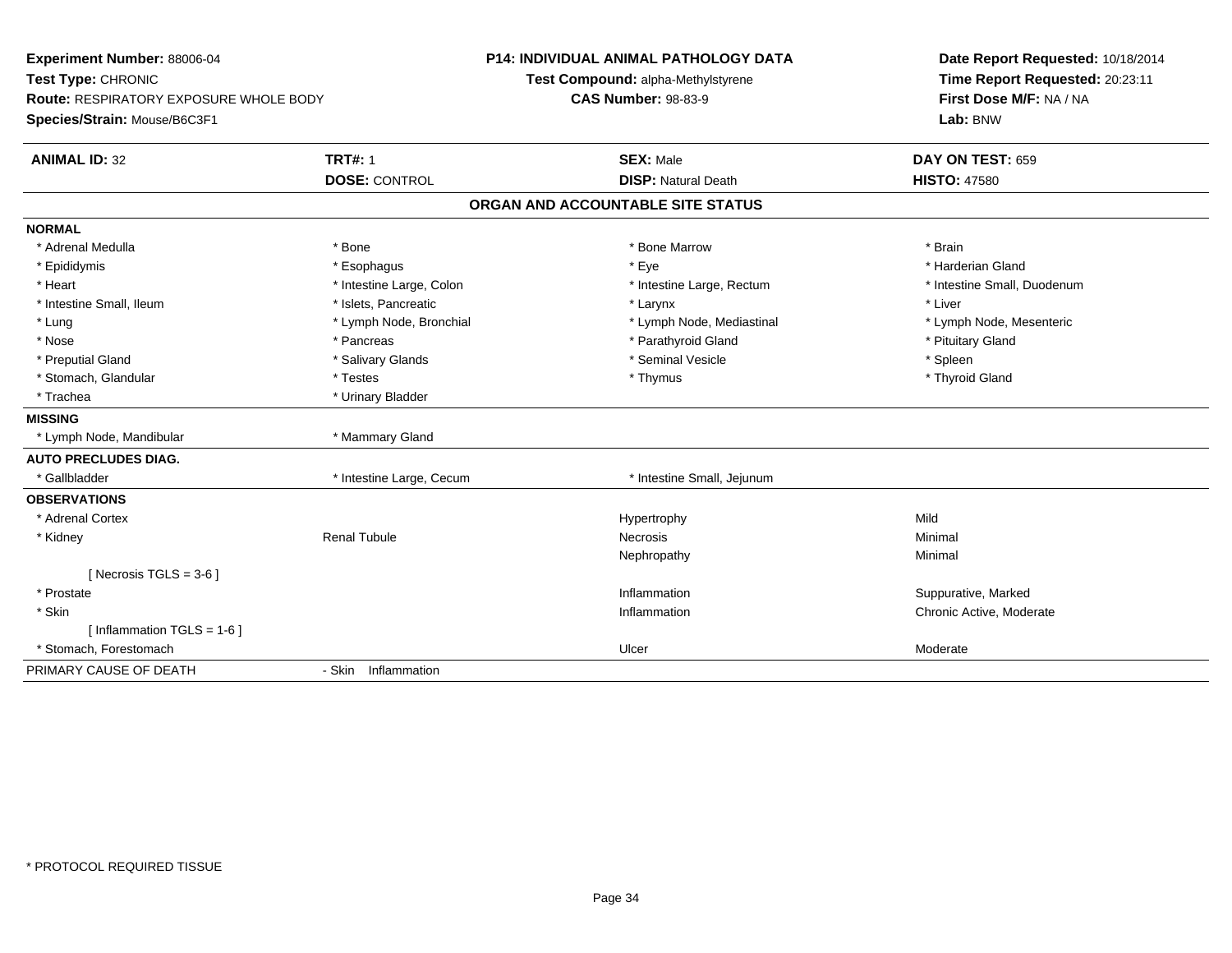| Experiment Number: 88006-04<br>Test Type: CHRONIC<br>Route: RESPIRATORY EXPOSURE WHOLE BODY |                           | <b>P14: INDIVIDUAL ANIMAL PATHOLOGY DATA</b><br>Test Compound: alpha-Methylstyrene<br><b>CAS Number: 98-83-9</b> | Date Report Requested: 10/18/2014<br>Time Report Requested: 20:23:11<br>First Dose M/F: NA / NA |
|---------------------------------------------------------------------------------------------|---------------------------|------------------------------------------------------------------------------------------------------------------|-------------------------------------------------------------------------------------------------|
| Species/Strain: Mouse/B6C3F1                                                                |                           |                                                                                                                  | Lab: BNW                                                                                        |
| <b>ANIMAL ID: 33</b>                                                                        | <b>TRT#: 1</b>            | <b>SEX: Male</b>                                                                                                 | DAY ON TEST: 729                                                                                |
|                                                                                             | <b>DOSE: CONTROL</b>      | <b>DISP: Terminal Sacrifice</b>                                                                                  | <b>HISTO: 47581</b>                                                                             |
|                                                                                             |                           | ORGAN AND ACCOUNTABLE SITE STATUS                                                                                |                                                                                                 |
| <b>NORMAL</b>                                                                               |                           |                                                                                                                  |                                                                                                 |
| * Adrenal Cortex                                                                            | * Adrenal Medulla         | * Bone                                                                                                           | * Bone Marrow                                                                                   |
| * Brain                                                                                     | * Epididymis              | * Esophagus                                                                                                      | * Eye                                                                                           |
| * Gallbladder                                                                               | * Harderian Gland         | * Heart                                                                                                          | * Intestine Large, Cecum                                                                        |
| * Intestine Large, Colon                                                                    | * Intestine Large, Rectum | * Intestine Small, Duodenum                                                                                      | * Intestine Small. Ileum                                                                        |
| * Intestine Small, Jejunum                                                                  | * Islets, Pancreatic      | * Larynx                                                                                                         | * Lung                                                                                          |
| * Lymph Node, Bronchial                                                                     | * Lymph Node, Mandibular  | * Lymph Node, Mediastinal                                                                                        | * Lymph Node, Mesenteric                                                                        |
| * Nose                                                                                      | * Pancreas                | * Parathyroid Gland                                                                                              | * Pituitary Gland                                                                               |
| * Preputial Gland                                                                           | * Prostate                | * Salivary Glands                                                                                                | * Seminal Vesicle                                                                               |
| * Spleen                                                                                    | * Stomach, Forestomach    | * Stomach, Glandular                                                                                             | * Testes                                                                                        |
| * Thymus                                                                                    | * Thyroid Gland           | * Trachea                                                                                                        | * Urinary Bladder                                                                               |
| <b>MISSING</b>                                                                              |                           |                                                                                                                  |                                                                                                 |
| * Mammary Gland                                                                             |                           |                                                                                                                  |                                                                                                 |
| <b>OBSERVATIONS</b>                                                                         |                           |                                                                                                                  |                                                                                                 |
| * Kidney                                                                                    |                           | Nephropathy                                                                                                      | Minimal                                                                                         |
| * Liver                                                                                     |                           | <b>Basophilic Focus</b>                                                                                          |                                                                                                 |
| * Skin                                                                                      |                           | Inflammation                                                                                                     | Chronic Active, Marked                                                                          |
| [Inflammation TGLS = $1-8$ ]                                                                |                           |                                                                                                                  |                                                                                                 |
| PRIMARY CAUSE OF DEATH                                                                      |                           |                                                                                                                  |                                                                                                 |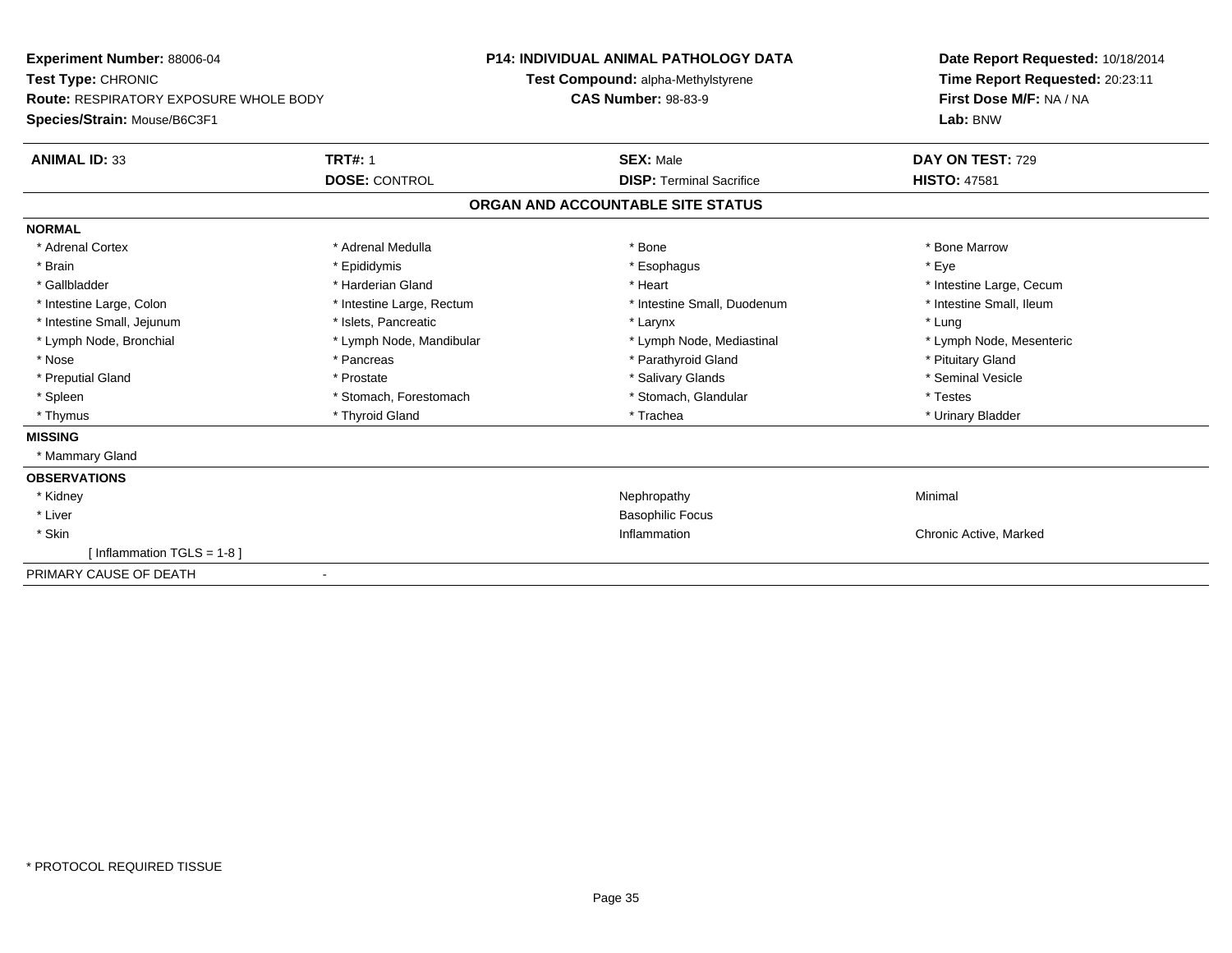| <b>Experiment Number: 88006-04</b><br>Test Type: CHRONIC<br><b>Route: RESPIRATORY EXPOSURE WHOLE BODY</b><br>Species/Strain: Mouse/B6C3F1 |                            | <b>P14: INDIVIDUAL ANIMAL PATHOLOGY DATA</b><br>Test Compound: alpha-Methylstyrene<br><b>CAS Number: 98-83-9</b> |                                   | Date Report Requested: 10/18/2014<br>Time Report Requested: 20:23:11<br>First Dose M/F: NA / NA<br>Lab: BNW |
|-------------------------------------------------------------------------------------------------------------------------------------------|----------------------------|------------------------------------------------------------------------------------------------------------------|-----------------------------------|-------------------------------------------------------------------------------------------------------------|
| <b>ANIMAL ID: 34</b>                                                                                                                      | <b>TRT#: 1</b>             |                                                                                                                  | <b>SEX: Male</b>                  | DAY ON TEST: 694                                                                                            |
|                                                                                                                                           | <b>DOSE: CONTROL</b>       |                                                                                                                  | <b>DISP: Natural Death</b>        | <b>HISTO: 47582</b>                                                                                         |
|                                                                                                                                           |                            |                                                                                                                  | ORGAN AND ACCOUNTABLE SITE STATUS |                                                                                                             |
| <b>NORMAL</b>                                                                                                                             |                            |                                                                                                                  |                                   |                                                                                                             |
| * Adrenal Cortex                                                                                                                          | * Adrenal Medulla          |                                                                                                                  | * Bone                            | * Bone Marrow                                                                                               |
| * Brain                                                                                                                                   | * Epididymis               |                                                                                                                  | * Esophagus                       | * Harderian Gland                                                                                           |
| * Heart                                                                                                                                   | * Intestine Large, Colon   |                                                                                                                  | * Intestine Large, Rectum         | * Islets, Pancreatic                                                                                        |
| * Kidney                                                                                                                                  | * Larynx                   |                                                                                                                  | * Lung                            | * Lymph Node, Mandibular                                                                                    |
| * Lymph Node, Mesenteric                                                                                                                  | * Nose                     |                                                                                                                  | * Pancreas                        | * Parathyroid Gland                                                                                         |
| * Pituitary Gland                                                                                                                         | * Preputial Gland          |                                                                                                                  | * Prostate                        | * Salivary Glands                                                                                           |
| * Seminal Vesicle                                                                                                                         | * Skin                     |                                                                                                                  | * Spleen                          | * Stomach, Forestomach                                                                                      |
| * Testes                                                                                                                                  | * Thymus                   |                                                                                                                  | * Thyroid Gland                   | * Urinary Bladder                                                                                           |
| <b>MISSING</b>                                                                                                                            |                            |                                                                                                                  |                                   |                                                                                                             |
| * Mammary Gland                                                                                                                           |                            |                                                                                                                  |                                   |                                                                                                             |
| <b>AUTO PRECLUDES DIAG.</b>                                                                                                               |                            |                                                                                                                  |                                   |                                                                                                             |
| * Eye                                                                                                                                     | * Gallbladder              |                                                                                                                  | * Intestine Large, Cecum          | * Intestine Small, Duodenum                                                                                 |
| * Intestine Small, Ileum                                                                                                                  | * Intestine Small, Jejunum |                                                                                                                  | * Lymph Node, Bronchial           | * Lymph Node, Mediastinal                                                                                   |
| * Stomach, Glandular                                                                                                                      | * Trachea                  |                                                                                                                  |                                   |                                                                                                             |
| <b>OBSERVATIONS</b>                                                                                                                       |                            |                                                                                                                  |                                   |                                                                                                             |
| * Liver                                                                                                                                   |                            |                                                                                                                  | Hemangiosarcoma                   |                                                                                                             |
|                                                                                                                                           |                            |                                                                                                                  | <b>Necrosis</b>                   | Marked                                                                                                      |
| [Hemangiosarcoma TGLS = 1-5+12]                                                                                                           |                            |                                                                                                                  |                                   |                                                                                                             |
| PRIMARY CAUSE OF DEATH                                                                                                                    | - Liver Hemangiosarcoma    |                                                                                                                  |                                   |                                                                                                             |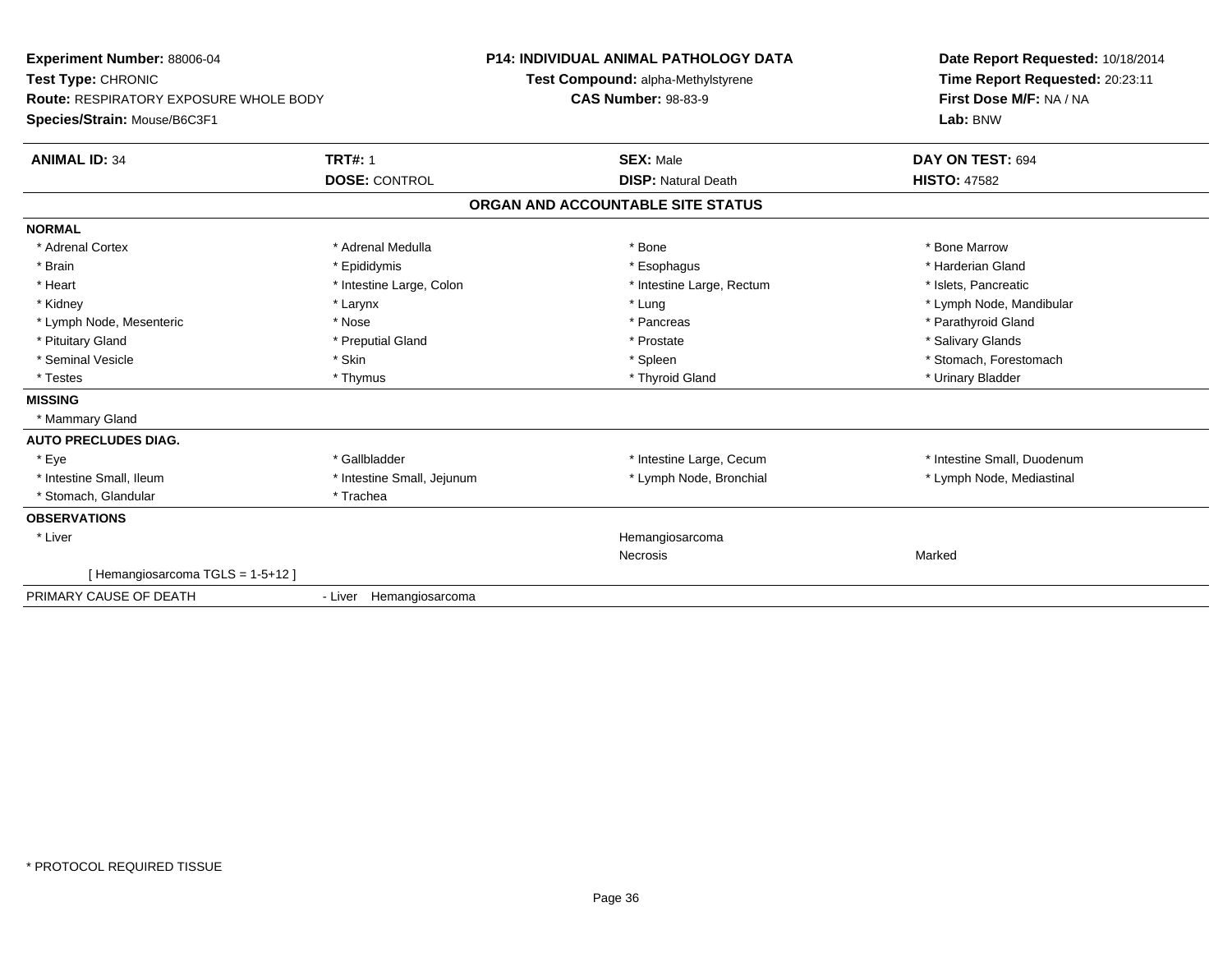| Experiment Number: 88006-04<br>Test Type: CHRONIC                             |                             | <b>P14: INDIVIDUAL ANIMAL PATHOLOGY DATA</b><br>Test Compound: alpha-Methylstyrene | Date Report Requested: 10/18/2014<br>Time Report Requested: 20:23:11 |  |
|-------------------------------------------------------------------------------|-----------------------------|------------------------------------------------------------------------------------|----------------------------------------------------------------------|--|
| <b>Route: RESPIRATORY EXPOSURE WHOLE BODY</b><br>Species/Strain: Mouse/B6C3F1 |                             | <b>CAS Number: 98-83-9</b>                                                         | First Dose M/F: NA / NA<br>Lab: BNW                                  |  |
| <b>ANIMAL ID: 35</b>                                                          | <b>TRT#: 1</b>              | <b>SEX: Male</b>                                                                   | DAY ON TEST: 729                                                     |  |
|                                                                               | <b>DOSE: CONTROL</b>        | <b>DISP: Terminal Sacrifice</b>                                                    | <b>HISTO: 47583</b>                                                  |  |
|                                                                               |                             | ORGAN AND ACCOUNTABLE SITE STATUS                                                  |                                                                      |  |
| <b>NORMAL</b>                                                                 |                             |                                                                                    |                                                                      |  |
| * Adrenal Medulla                                                             | * Bone                      | * Bone Marrow                                                                      | * Brain                                                              |  |
| * Epididymis                                                                  | * Esophagus                 | * Eye                                                                              | * Gallbladder                                                        |  |
| * Harderian Gland                                                             | * Heart                     | * Intestine Large, Cecum                                                           | * Intestine Large, Colon                                             |  |
| * Intestine Large, Rectum                                                     | * Intestine Small, Duodenum | * Intestine Small, Ileum                                                           | * Intestine Small, Jejunum                                           |  |
| * Islets, Pancreatic                                                          | * Larynx                    | * Lung                                                                             | * Lymph Node, Bronchial                                              |  |
| * Lymph Node, Mediastinal                                                     | * Lymph Node, Mesenteric    | * Nose                                                                             | * Pancreas                                                           |  |
| * Parathyroid Gland                                                           | * Pituitary Gland           | * Preputial Gland                                                                  | * Prostate                                                           |  |
| * Salivary Glands                                                             | * Seminal Vesicle           | * Skin                                                                             | * Spleen                                                             |  |
| * Stomach, Forestomach                                                        | * Stomach, Glandular        | * Testes                                                                           | * Thymus                                                             |  |
| * Thyroid Gland                                                               | * Trachea                   | * Urinary Bladder                                                                  |                                                                      |  |
| <b>MISSING</b>                                                                |                             |                                                                                    |                                                                      |  |
| * Lymph Node, Mandibular                                                      | * Mammary Gland             |                                                                                    |                                                                      |  |
| <b>OBSERVATIONS</b>                                                           |                             |                                                                                    |                                                                      |  |
| * Adrenal Cortex                                                              |                             | Hypertrophy                                                                        | Mild                                                                 |  |
| * Kidney                                                                      |                             | Nephropathy                                                                        | Minimal                                                              |  |
| * Liver                                                                       |                             | <b>Clear Cell Focus</b>                                                            |                                                                      |  |
|                                                                               |                             | <b>Eosinophilic Focus</b>                                                          |                                                                      |  |
|                                                                               |                             | Hepatocellular Adenoma                                                             |                                                                      |  |
|                                                                               |                             | <b>Mixed Cell Focus</b>                                                            |                                                                      |  |
| [Clear Cell Focus TGLS = 2-5]                                                 |                             |                                                                                    |                                                                      |  |
| [ Hepatocellular Adenoma TGLS = 3-6 ]                                         |                             |                                                                                    |                                                                      |  |
| [Mixed Cell Focus TGLS = 1-5]                                                 |                             |                                                                                    |                                                                      |  |
| PRIMARY CAUSE OF DEATH                                                        |                             |                                                                                    |                                                                      |  |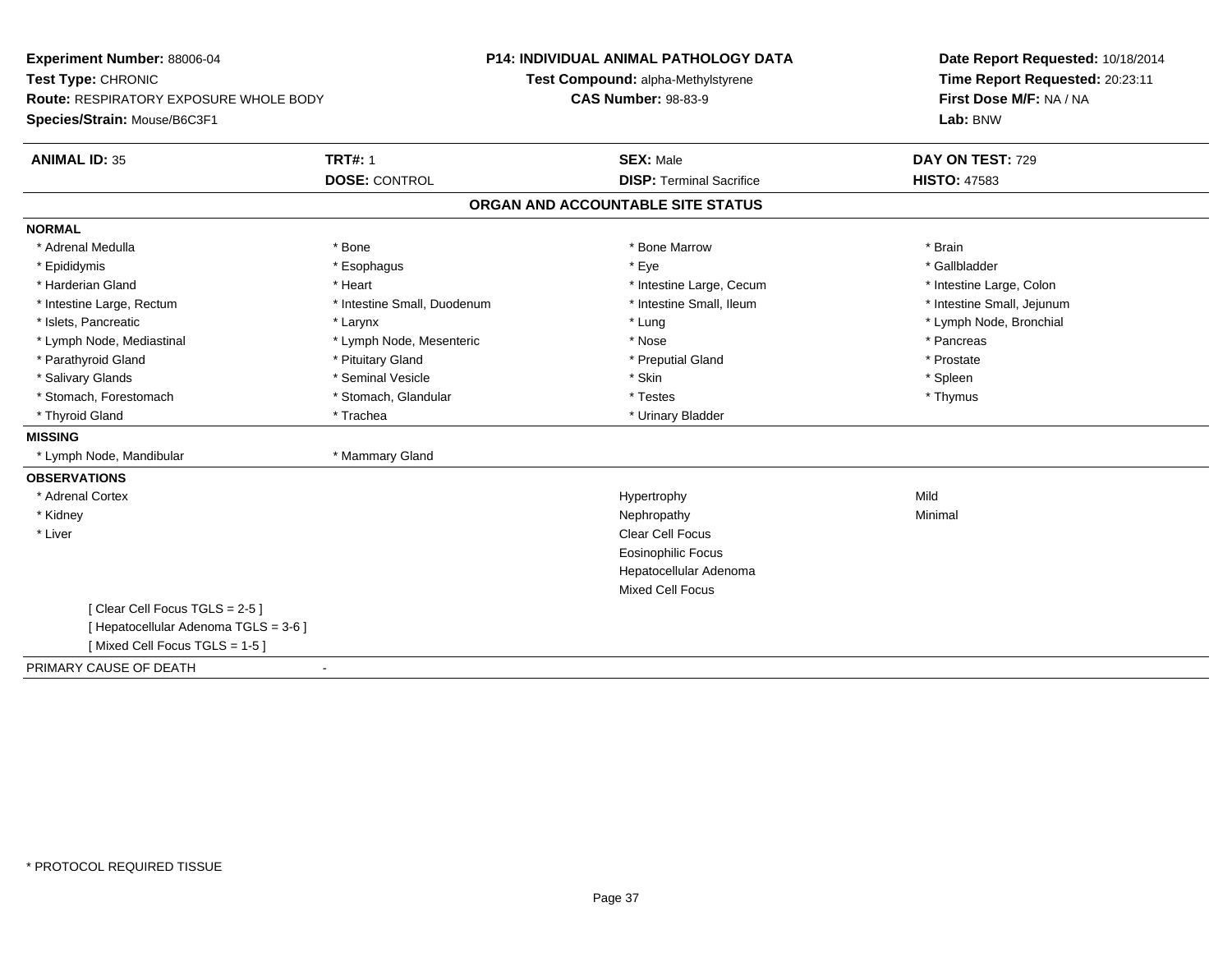| Experiment Number: 88006-04                   |                                  | <b>P14: INDIVIDUAL ANIMAL PATHOLOGY DATA</b> | Date Report Requested: 10/18/2014 |  |
|-----------------------------------------------|----------------------------------|----------------------------------------------|-----------------------------------|--|
| Test Type: CHRONIC                            |                                  | Test Compound: alpha-Methylstyrene           | Time Report Requested: 20:23:11   |  |
| <b>Route: RESPIRATORY EXPOSURE WHOLE BODY</b> |                                  | <b>CAS Number: 98-83-9</b>                   | First Dose M/F: NA / NA           |  |
| Species/Strain: Mouse/B6C3F1                  |                                  |                                              | Lab: BNW                          |  |
| <b>ANIMAL ID: 36</b>                          | <b>TRT#: 1</b>                   | <b>SEX: Male</b>                             | DAY ON TEST: 570                  |  |
|                                               | <b>DOSE: CONTROL</b>             | <b>DISP:</b> Moribund Sacrifice              | <b>HISTO: 47584</b>               |  |
|                                               |                                  | ORGAN AND ACCOUNTABLE SITE STATUS            |                                   |  |
| <b>NORMAL</b>                                 |                                  |                                              |                                   |  |
| * Adrenal Cortex                              | * Adrenal Medulla                | * Bone                                       | * Bone Marrow                     |  |
| * Brain                                       | * Epididymis                     | * Esophagus                                  | * Eye                             |  |
| * Gallbladder                                 | * Harderian Gland                | * Heart                                      | * Intestine Large, Cecum          |  |
| * Intestine Large, Colon                      | * Intestine Large, Rectum        | * Intestine Small, Duodenum                  | * Intestine Small, Ileum          |  |
| * Intestine Small, Jejunum                    | * Islets, Pancreatic             | * Kidney                                     | * Larynx                          |  |
| * Lung                                        | * Lymph Node, Bronchial          | * Lymph Node, Mandibular                     | * Lymph Node, Mediastinal         |  |
| * Lymph Node, Mesenteric                      | * Nose                           | * Pancreas                                   | * Parathyroid Gland               |  |
| * Pituitary Gland                             | * Preputial Gland                | * Prostate                                   | * Salivary Glands                 |  |
| * Seminal Vesicle                             | * Spleen                         | * Stomach, Forestomach                       | * Stomach, Glandular              |  |
| * Testes                                      | * Thymus                         | * Thyroid Gland                              | * Trachea                         |  |
| * Urinary Bladder                             |                                  |                                              |                                   |  |
| <b>MISSING</b>                                |                                  |                                              |                                   |  |
| * Mammary Gland                               |                                  |                                              |                                   |  |
| <b>OBSERVATIONS</b>                           |                                  |                                              |                                   |  |
| * Liver                                       |                                  | Hepatocellular Carcinoma                     | Multiple                          |  |
| [ Hepatocellular Carcinoma TGLS = 1,2-13+12 ] |                                  |                                              |                                   |  |
| * Skin                                        |                                  | Inflammation                                 | Chronic Active, Marked            |  |
| [Inflammation TGLS = $3-12$ ]                 |                                  |                                              |                                   |  |
| PRIMARY CAUSE OF DEATH                        | - Liver Hepatocellular Carcinoma |                                              |                                   |  |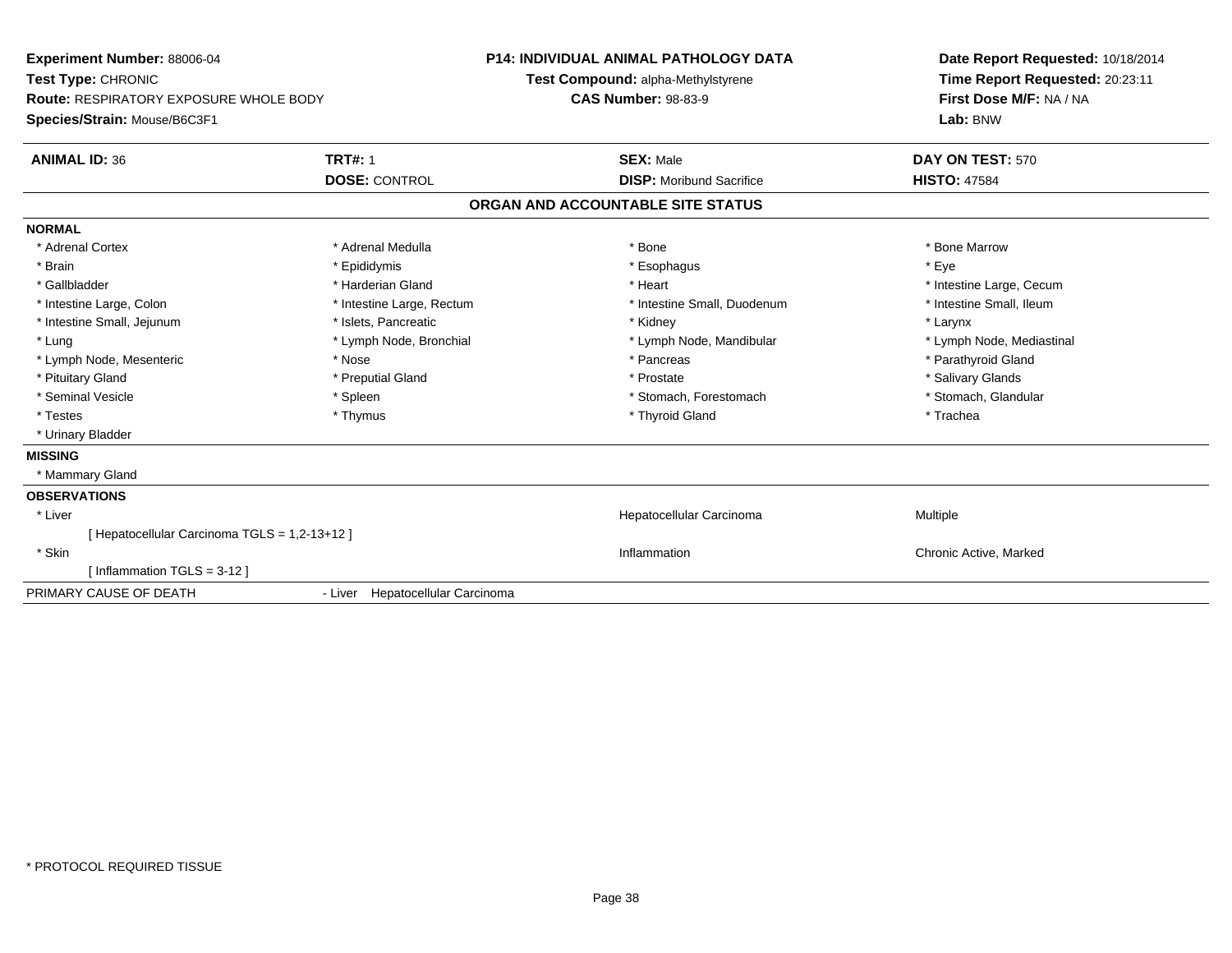| Experiment Number: 88006-04                   |                           | <b>P14: INDIVIDUAL ANIMAL PATHOLOGY DATA</b> |                                    |  | Date Report Requested: 10/18/2014                          |  |
|-----------------------------------------------|---------------------------|----------------------------------------------|------------------------------------|--|------------------------------------------------------------|--|
| Test Type: CHRONIC                            |                           |                                              | Test Compound: alpha-Methylstyrene |  | Time Report Requested: 20:23:11<br>First Dose M/F: NA / NA |  |
| <b>Route: RESPIRATORY EXPOSURE WHOLE BODY</b> |                           |                                              | <b>CAS Number: 98-83-9</b>         |  |                                                            |  |
| Species/Strain: Mouse/B6C3F1                  |                           |                                              |                                    |  | Lab: BNW                                                   |  |
| <b>ANIMAL ID: 37</b>                          | <b>TRT#: 1</b>            |                                              | <b>SEX: Male</b>                   |  | DAY ON TEST: 729                                           |  |
|                                               | <b>DOSE: CONTROL</b>      |                                              | <b>DISP: Terminal Sacrifice</b>    |  | <b>HISTO: 47585</b>                                        |  |
|                                               |                           |                                              | ORGAN AND ACCOUNTABLE SITE STATUS  |  |                                                            |  |
| <b>NORMAL</b>                                 |                           |                                              |                                    |  |                                                            |  |
| * Adrenal Cortex                              | * Adrenal Medulla         |                                              | * Bone                             |  | * Bone Marrow                                              |  |
| * Brain                                       | * Epididymis              |                                              | * Esophagus                        |  | * Eye                                                      |  |
| * Gallbladder                                 | * Harderian Gland         |                                              | * Heart                            |  | * Intestine Large, Cecum                                   |  |
| * Intestine Large, Colon                      | * Intestine Large, Rectum |                                              | * Intestine Small, Duodenum        |  | * Intestine Small, Ileum                                   |  |
| * Intestine Small, Jejunum                    | * Islets, Pancreatic      |                                              | * Larynx                           |  | * Lung                                                     |  |
| * Lymph Node, Bronchial                       | * Lymph Node, Mandibular  |                                              | * Lymph Node, Mediastinal          |  | * Lymph Node, Mesenteric                                   |  |
| * Nose                                        | * Pancreas                |                                              | * Pituitary Gland                  |  | * Preputial Gland                                          |  |
| * Prostate                                    | * Salivary Glands         |                                              | * Seminal Vesicle                  |  | * Skin                                                     |  |
| * Spleen                                      | * Stomach, Forestomach    |                                              | * Stomach, Glandular               |  | * Thymus                                                   |  |
| * Trachea                                     | * Urinary Bladder         |                                              |                                    |  |                                                            |  |
| <b>MISSING</b>                                |                           |                                              |                                    |  |                                                            |  |
| * Mammary Gland                               |                           |                                              |                                    |  |                                                            |  |
| <b>INSUFFICIENT TISSUE</b>                    |                           |                                              |                                    |  |                                                            |  |
| * Parathyroid Gland                           |                           |                                              |                                    |  |                                                            |  |
| <b>OBSERVATIONS</b>                           |                           |                                              |                                    |  |                                                            |  |
| * Kidney                                      |                           |                                              | Metaplasia                         |  | Osseous, Minimal                                           |  |
|                                               |                           |                                              | Nephropathy                        |  | Minimal                                                    |  |
| * Liver                                       |                           |                                              | <b>Basophilic Focus</b>            |  |                                                            |  |
|                                               |                           |                                              | Hepatocellular Adenoma             |  |                                                            |  |
| [ Hepatocellular Adenoma TGLS = 1-6 ]         |                           |                                              |                                    |  |                                                            |  |
| * Testes                                      |                           |                                              | Atrophy                            |  | Mild                                                       |  |
| * Thyroid Gland                               | <b>Follicular Cel</b>     |                                              | Hyperplasia                        |  | Minimal                                                    |  |
| PRIMARY CAUSE OF DEATH                        |                           |                                              |                                    |  |                                                            |  |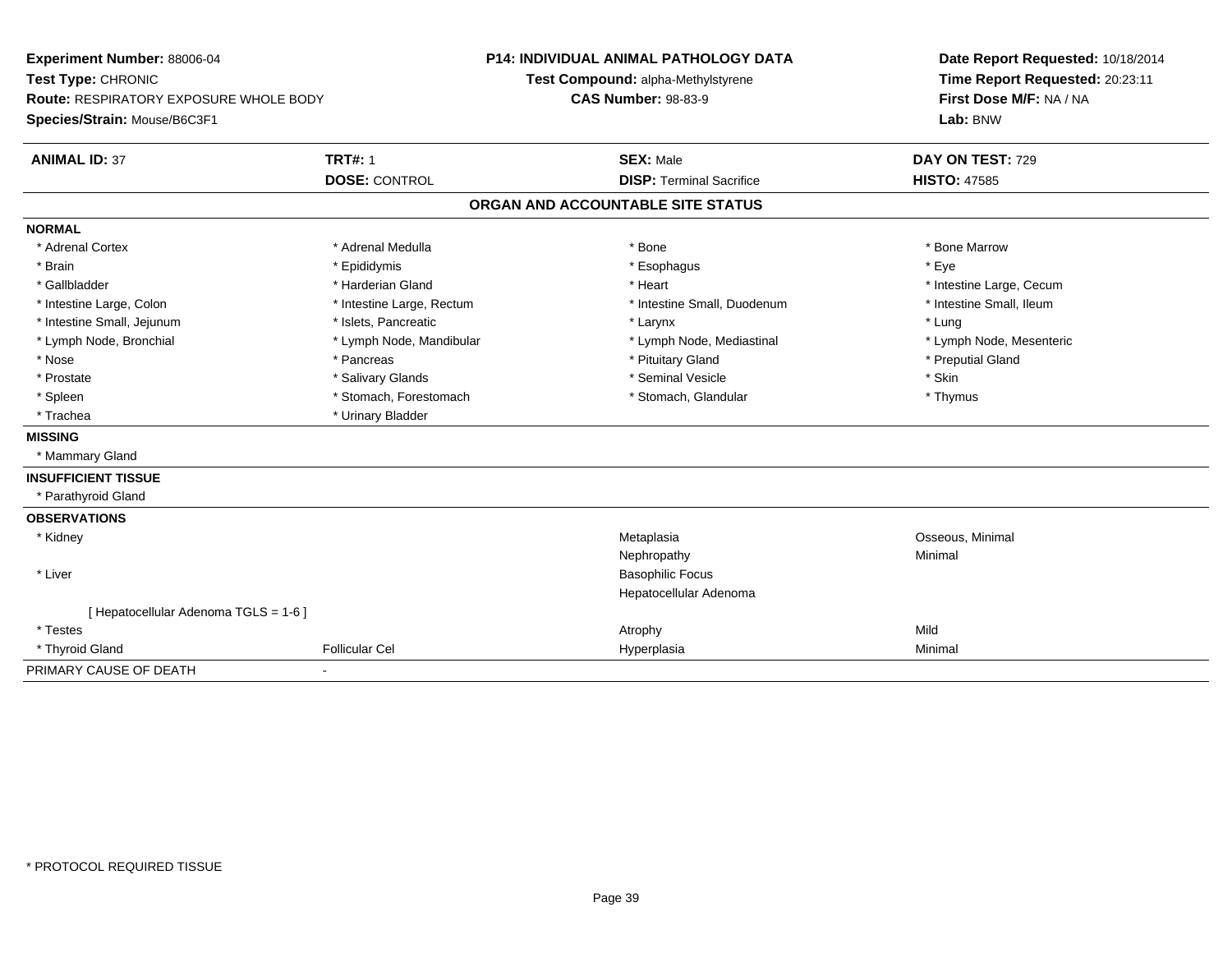| Experiment Number: 88006-04                   |                            | <b>P14: INDIVIDUAL ANIMAL PATHOLOGY DATA</b> | Date Report Requested: 10/18/2014 |
|-----------------------------------------------|----------------------------|----------------------------------------------|-----------------------------------|
| Test Type: CHRONIC                            |                            | Test Compound: alpha-Methylstyrene           | Time Report Requested: 20:23:11   |
| <b>Route: RESPIRATORY EXPOSURE WHOLE BODY</b> |                            | <b>CAS Number: 98-83-9</b>                   | First Dose M/F: NA / NA           |
| Species/Strain: Mouse/B6C3F1                  |                            |                                              | Lab: BNW                          |
| <b>ANIMAL ID: 38</b>                          | <b>TRT#: 1</b>             | <b>SEX: Male</b>                             | DAY ON TEST: 730                  |
|                                               | <b>DOSE: CONTROL</b>       | <b>DISP: Terminal Sacrifice</b>              | <b>HISTO: 47586</b>               |
|                                               |                            | ORGAN AND ACCOUNTABLE SITE STATUS            |                                   |
| <b>NORMAL</b>                                 |                            |                                              |                                   |
| * Adrenal Medulla                             | * Bone                     | * Bone Marrow                                | * Brain                           |
| * Epididymis                                  | * Esophagus                | * Gallbladder                                | * Heart                           |
| * Intestine Large, Cecum                      | * Intestine Large, Colon   | * Intestine Large, Rectum                    | * Intestine Small, Duodenum       |
| * Intestine Small, Ileum                      | * Intestine Small, Jejunum | * Islets, Pancreatic                         | * Larynx                          |
| * Lung                                        | * Lymph Node, Bronchial    | * Lymph Node, Mandibular                     | * Lymph Node, Mediastinal         |
| * Lymph Node, Mesenteric                      | * Nose                     | * Pancreas                                   | * Pituitary Gland                 |
| * Preputial Gland                             | * Prostate                 | * Salivary Glands                            | * Seminal Vesicle                 |
| * Skin                                        | * Spleen                   | * Stomach, Forestomach                       | * Stomach, Glandular              |
| * Testes                                      | * Thyroid Gland            | * Trachea                                    | * Urinary Bladder                 |
| <b>MISSING</b>                                |                            |                                              |                                   |
| * Mammary Gland                               | * Parathyroid Gland        | * Thymus                                     |                                   |
| <b>OBSERVATIONS</b>                           |                            |                                              |                                   |
| * Adrenal Cortex                              |                            | Hypertrophy                                  | Minimal                           |
| * Eye                                         | Cornea                     | Inflammation                                 | Chronic Active, Mild              |
| * Harderian Gland                             |                            | Adenoma                                      |                                   |
| [ Adenoma TGLS = 1-11 ]                       |                            |                                              |                                   |
| * Kidney                                      |                            | Nephropathy                                  | Minimal                           |
| * Liver                                       |                            | <b>Clear Cell Focus</b>                      |                                   |
|                                               |                            | <b>Eosinophilic Focus</b>                    |                                   |
| PRIMARY CAUSE OF DEATH                        |                            |                                              |                                   |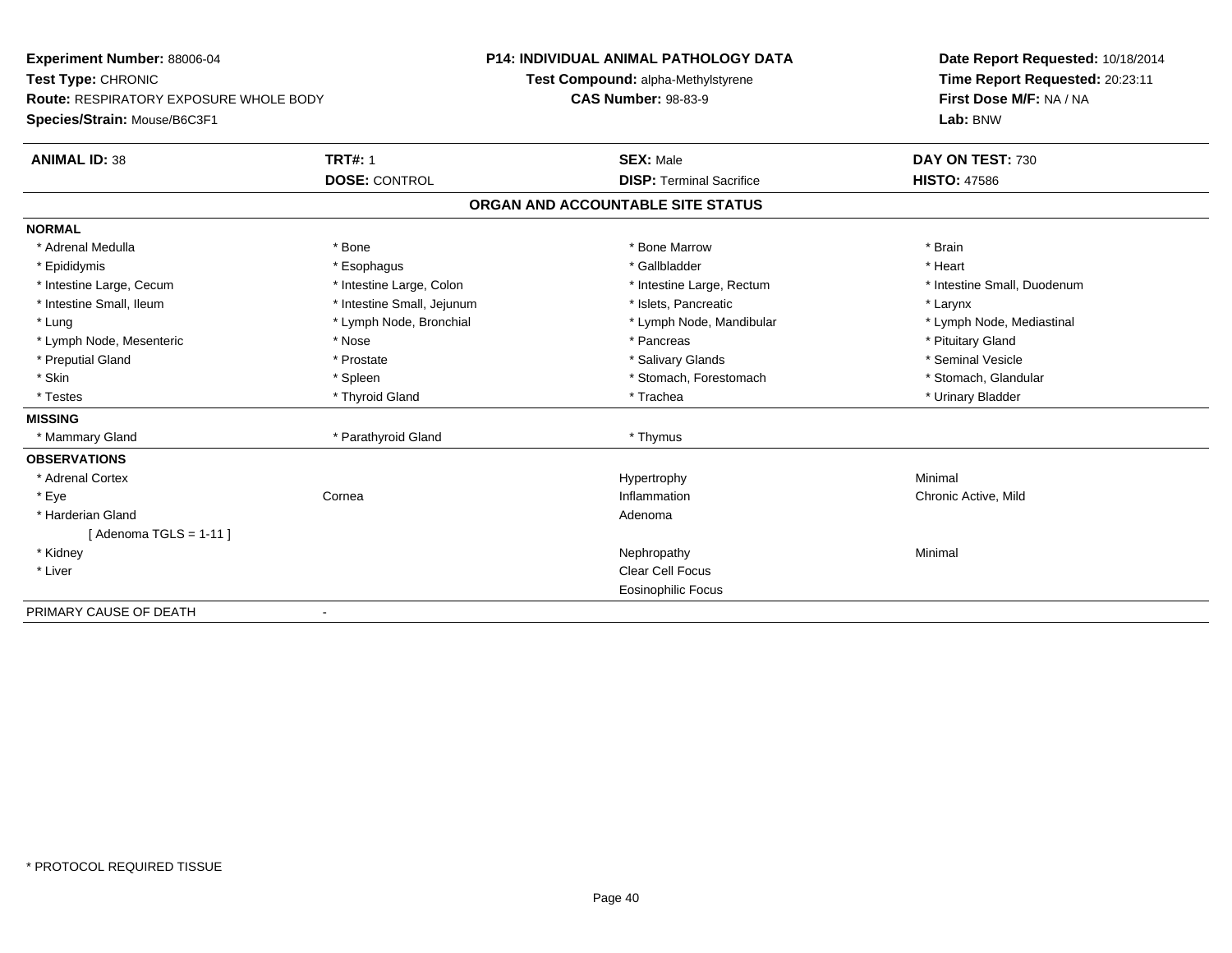| Experiment Number: 88006-04                   |                             | <b>P14: INDIVIDUAL ANIMAL PATHOLOGY DATA</b> | Date Report Requested: 10/18/2014 |  |
|-----------------------------------------------|-----------------------------|----------------------------------------------|-----------------------------------|--|
| Test Type: CHRONIC                            |                             | Test Compound: alpha-Methylstyrene           | Time Report Requested: 20:23:11   |  |
| Route: RESPIRATORY EXPOSURE WHOLE BODY        |                             | <b>CAS Number: 98-83-9</b>                   | First Dose M/F: NA / NA           |  |
| Species/Strain: Mouse/B6C3F1                  |                             |                                              | Lab: BNW                          |  |
| <b>ANIMAL ID: 39</b>                          | <b>TRT#: 1</b>              | <b>SEX: Male</b>                             | DAY ON TEST: 730                  |  |
|                                               | <b>DOSE: CONTROL</b>        | <b>DISP: Terminal Sacrifice</b>              | <b>HISTO: 47587</b>               |  |
|                                               |                             | ORGAN AND ACCOUNTABLE SITE STATUS            |                                   |  |
| <b>NORMAL</b>                                 |                             |                                              |                                   |  |
| * Adrenal Medulla                             | * Bone                      | * Bone Marrow                                | * Brain                           |  |
| * Epididymis                                  | * Esophagus                 | * Eye                                        | * Gallbladder                     |  |
| * Harderian Gland                             | * Heart                     | * Intestine Large, Cecum                     | * Intestine Large, Colon          |  |
| * Intestine Large, Rectum                     | * Intestine Small, Duodenum | * Intestine Small, Ileum                     | * Intestine Small, Jejunum        |  |
| * Islets, Pancreatic                          | * Larynx                    | * Lymph Node, Bronchial                      | * Lymph Node, Mediastinal         |  |
| * Nose                                        | * Pancreas                  | * Parathyroid Gland                          | * Pituitary Gland                 |  |
| * Preputial Gland                             | * Salivary Glands           | * Seminal Vesicle                            | * Spleen                          |  |
| * Stomach, Forestomach                        | * Stomach, Glandular        | * Testes                                     | * Thymus                          |  |
| * Trachea                                     | * Urinary Bladder           |                                              |                                   |  |
| <b>MISSING</b>                                |                             |                                              |                                   |  |
| * Lymph Node, Mandibular                      | * Mammary Gland             |                                              |                                   |  |
| <b>OBSERVATIONS</b>                           |                             |                                              |                                   |  |
| * Adrenal Cortex                              |                             | Hypertrophy                                  | Mild                              |  |
| * Kidney                                      |                             | Metaplasia                                   | Osseous, Mild                     |  |
|                                               |                             | Nephropathy                                  | Minimal                           |  |
| * Liver                                       |                             | <b>Eosinophilic Focus</b>                    |                                   |  |
| * Lung                                        |                             | Alveolar/Bronchiolar Carcinoma               |                                   |  |
|                                               | Alveolar Epith              | Hyperplasia                                  | Mild                              |  |
| [ Alveolar/Bronchiolar Carcinoma TGLS = 2-4 ] |                             |                                              |                                   |  |
| * Lymph Node, Mesenteric                      |                             | Hyperplasia                                  | Lymphoid, Moderate                |  |
| [ Hyperplasia TGLS = 4-7 ]                    |                             |                                              |                                   |  |
| * Prostate                                    |                             | Inflammation                                 | Suppurative, Mild                 |  |
| * Skin                                        |                             | Inflammation                                 | Chronic Active, Marked            |  |
| [Inflammation TGLS = 1-8]                     |                             |                                              |                                   |  |
| * Thyroid Gland                               | Follicular Cel              | Hyperplasia                                  | Minimal                           |  |
| PRIMARY CAUSE OF DEATH                        |                             |                                              |                                   |  |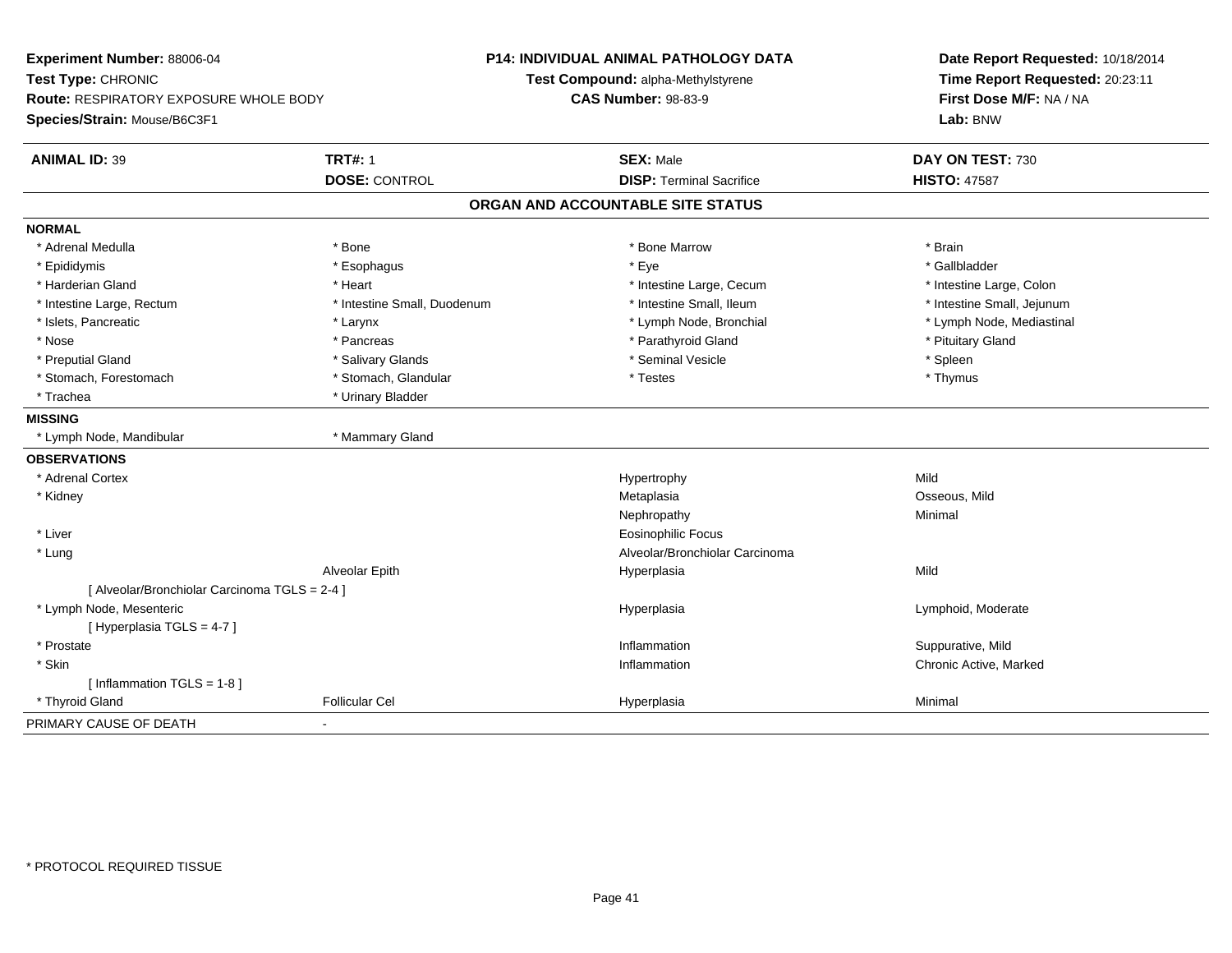| <b>Experiment Number: 88006-04</b>            | <b>P14: INDIVIDUAL ANIMAL PATHOLOGY DATA</b> |                                    |                                 | Date Report Requested: 10/18/2014 |
|-----------------------------------------------|----------------------------------------------|------------------------------------|---------------------------------|-----------------------------------|
| Test Type: CHRONIC                            |                                              | Test Compound: alpha-Methylstyrene |                                 | Time Report Requested: 20:23:11   |
| <b>Route: RESPIRATORY EXPOSURE WHOLE BODY</b> |                                              | <b>CAS Number: 98-83-9</b>         |                                 | First Dose M/F: NA / NA           |
| Species/Strain: Mouse/B6C3F1                  |                                              |                                    |                                 | Lab: BNW                          |
| <b>ANIMAL ID: 40</b>                          | <b>TRT#: 1</b>                               | <b>SEX: Male</b>                   |                                 | DAY ON TEST: 730                  |
|                                               | <b>DOSE: CONTROL</b>                         |                                    | <b>DISP: Terminal Sacrifice</b> | <b>HISTO: 47588</b>               |
|                                               |                                              | ORGAN AND ACCOUNTABLE SITE STATUS  |                                 |                                   |
| <b>NORMAL</b>                                 |                                              |                                    |                                 |                                   |
| * Adrenal Cortex                              | * Adrenal Medulla                            | * Bone                             |                                 | * Brain                           |
| * Epididymis                                  | * Esophagus                                  | * Eye                              |                                 | * Gallbladder                     |
| * Harderian Gland                             | * Heart                                      |                                    | * Intestine Large, Cecum        | * Intestine Large, Colon          |
| * Intestine Large, Rectum                     | * Intestine Small, Duodenum                  |                                    | * Intestine Small, Ileum        | * Intestine Small, Jejunum        |
| * Islets, Pancreatic                          | * Larynx                                     | * Liver                            |                                 | * Lung                            |
| * Lymph Node, Bronchial                       | * Lymph Node, Mesenteric                     |                                    | * Pancreas                      | * Parathyroid Gland               |
| * Preputial Gland                             | * Prostate                                   |                                    | * Salivary Glands               | * Seminal Vesicle                 |
| * Skin                                        | * Spleen                                     |                                    | * Stomach, Forestomach          | * Stomach, Glandular              |
| * Testes                                      | * Thymus                                     |                                    | * Trachea                       | * Urinary Bladder                 |
| <b>MISSING</b>                                |                                              |                                    |                                 |                                   |
| * Lymph Node, Mandibular                      | * Lymph Node, Mediastinal                    |                                    | * Mammary Gland                 |                                   |
| <b>OBSERVATIONS</b>                           |                                              |                                    |                                 |                                   |
| * Bone Marrow                                 |                                              | Angiectasis                        |                                 | Moderate                          |
| * Kidney                                      | Pelvis                                       | <b>Dilatation</b>                  |                                 | Moderate                          |
|                                               |                                              |                                    | Nephropathy                     | Minimal                           |
| [ Dilatation TGLS = 1-6 ]                     |                                              |                                    |                                 |                                   |
| * Nose                                        | Glands, Olfactory Epi                        | Hyperplasia                        |                                 | Minimal                           |
|                                               | Olfactory Epi                                | Metaplasia                         |                                 | Minimal                           |
| * Pituitary Gland                             | Pars Intermed                                | Adenoma                            |                                 |                                   |
| * Thyroid Gland                               | <b>Follicular Cel</b>                        | Hyperplasia                        |                                 | Mild                              |
| PRIMARY CAUSE OF DEATH                        |                                              |                                    |                                 |                                   |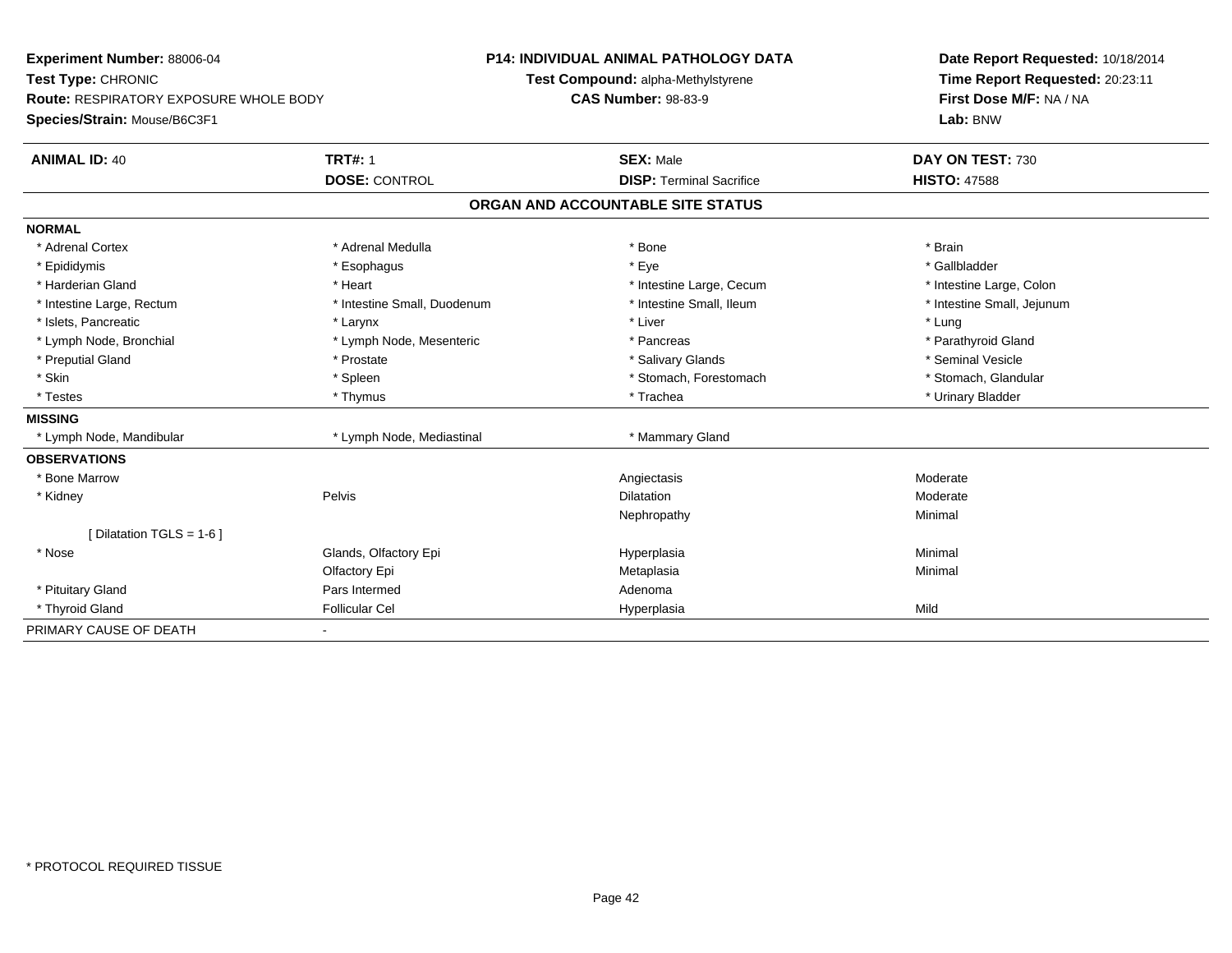| Experiment Number: 88006-04<br>Test Type: CHRONIC<br><b>Route: RESPIRATORY EXPOSURE WHOLE BODY</b><br>Species/Strain: Mouse/B6C3F1 |                                        | <b>P14: INDIVIDUAL ANIMAL PATHOLOGY DATA</b><br>Test Compound: alpha-Methylstyrene<br><b>CAS Number: 98-83-9</b> | Date Report Requested: 10/18/2014<br>Time Report Requested: 20:23:11<br>First Dose M/F: NA / NA<br>Lab: BNW |
|------------------------------------------------------------------------------------------------------------------------------------|----------------------------------------|------------------------------------------------------------------------------------------------------------------|-------------------------------------------------------------------------------------------------------------|
| <b>ANIMAL ID: 41</b>                                                                                                               | <b>TRT#: 1</b><br><b>DOSE: CONTROL</b> | <b>SEX: Male</b><br><b>DISP: Natural Death</b>                                                                   | DAY ON TEST: 683<br><b>HISTO: 47589</b>                                                                     |
|                                                                                                                                    |                                        |                                                                                                                  |                                                                                                             |
|                                                                                                                                    |                                        | ORGAN AND ACCOUNTABLE SITE STATUS                                                                                |                                                                                                             |
| <b>NORMAL</b>                                                                                                                      |                                        |                                                                                                                  |                                                                                                             |
| * Adrenal Cortex                                                                                                                   | * Adrenal Medulla                      | * Bone                                                                                                           | * Bone Marrow                                                                                               |
| * Brain                                                                                                                            | * Epididymis                           | * Esophagus                                                                                                      | * Heart                                                                                                     |
| * Intestine Large, Colon                                                                                                           | * Intestine Large, Rectum              | * Islets, Pancreatic                                                                                             | * Larynx                                                                                                    |
| * Lymph Node, Mesenteric                                                                                                           | * Nose                                 | * Pancreas                                                                                                       | * Parathyroid Gland                                                                                         |
| * Pituitary Gland                                                                                                                  | * Preputial Gland                      | * Prostate                                                                                                       | * Salivary Glands                                                                                           |
| * Seminal Vesicle                                                                                                                  | * Skin                                 | * Spleen                                                                                                         | * Stomach, Forestomach                                                                                      |
| * Testes                                                                                                                           | * Thyroid Gland                        | * Trachea                                                                                                        | * Urinary Bladder                                                                                           |
| <b>MISSING</b>                                                                                                                     |                                        |                                                                                                                  |                                                                                                             |
| * Lymph Node, Bronchial                                                                                                            | * Lymph Node, Mandibular               | * Lymph Node, Mediastinal                                                                                        | * Mammary Gland                                                                                             |
| * Thymus                                                                                                                           |                                        |                                                                                                                  |                                                                                                             |
| <b>AUTO PRECLUDES DIAG.</b>                                                                                                        |                                        |                                                                                                                  |                                                                                                             |
| * Eve                                                                                                                              | * Gallbladder                          | * Intestine Large, Cecum                                                                                         | * Intestine Small, Duodenum                                                                                 |
| * Intestine Small, Ileum                                                                                                           | * Intestine Small, Jejunum             | * Stomach, Glandular                                                                                             |                                                                                                             |
| <b>OBSERVATIONS</b>                                                                                                                |                                        |                                                                                                                  |                                                                                                             |
| * Harderian Gland                                                                                                                  |                                        | Adenoma                                                                                                          |                                                                                                             |
| [Adenoma TGLS = $1-11$ ]                                                                                                           |                                        |                                                                                                                  |                                                                                                             |
| * Kidney                                                                                                                           |                                        | Nephropathy                                                                                                      | Minimal                                                                                                     |
| * Liver                                                                                                                            |                                        | Hepatocellular Adenoma                                                                                           | Multiple                                                                                                    |
|                                                                                                                                    |                                        | Hepatocellular Carcinoma                                                                                         |                                                                                                             |
| [ Hepatocellular Adenoma TGLS = 4,5-5 ]                                                                                            |                                        |                                                                                                                  |                                                                                                             |
| [ Hepatocellular Carcinoma TGLS = 3-12 ]                                                                                           |                                        |                                                                                                                  |                                                                                                             |
| * Lung                                                                                                                             |                                        | Hepatocellular Carcinoma                                                                                         | Metastatic (Liver)                                                                                          |
| PRIMARY CAUSE OF DEATH                                                                                                             | - Liver Hepatocellular Carcinoma       |                                                                                                                  |                                                                                                             |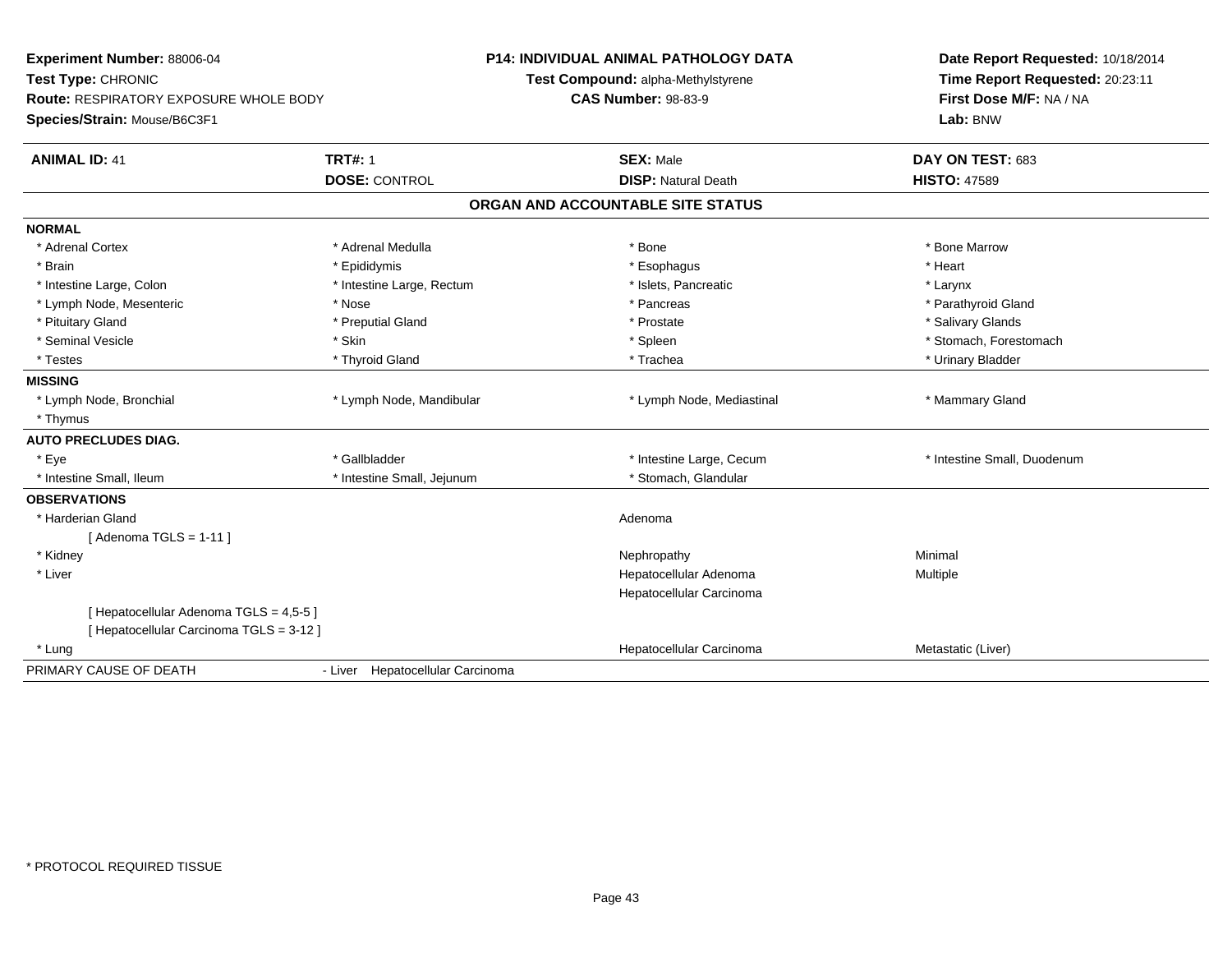| Experiment Number: 88006-04<br>Test Type: CHRONIC<br><b>Route: RESPIRATORY EXPOSURE WHOLE BODY</b><br>Species/Strain: Mouse/B6C3F1 |                           | P14: INDIVIDUAL ANIMAL PATHOLOGY DATA<br>Test Compound: alpha-Methylstyrene<br><b>CAS Number: 98-83-9</b> | Date Report Requested: 10/18/2014<br>Time Report Requested: 20:23:11<br>First Dose M/F: NA / NA<br>Lab: BNW |  |
|------------------------------------------------------------------------------------------------------------------------------------|---------------------------|-----------------------------------------------------------------------------------------------------------|-------------------------------------------------------------------------------------------------------------|--|
| <b>ANIMAL ID: 42</b>                                                                                                               | <b>TRT#: 1</b>            | <b>SEX: Male</b>                                                                                          | DAY ON TEST: 730                                                                                            |  |
|                                                                                                                                    | <b>DOSE: CONTROL</b>      | <b>DISP: Terminal Sacrifice</b>                                                                           | <b>HISTO: 47590</b>                                                                                         |  |
|                                                                                                                                    |                           | ORGAN AND ACCOUNTABLE SITE STATUS                                                                         |                                                                                                             |  |
| <b>NORMAL</b>                                                                                                                      |                           |                                                                                                           |                                                                                                             |  |
| * Adrenal Cortex                                                                                                                   | * Adrenal Medulla         | * Bone                                                                                                    | * Bone Marrow                                                                                               |  |
| * Brain                                                                                                                            | * Epididymis              | * Esophagus                                                                                               | * Eye                                                                                                       |  |
| * Gallbladder                                                                                                                      | * Harderian Gland         | * Heart                                                                                                   | * Intestine Large, Cecum                                                                                    |  |
| * Intestine Large, Colon                                                                                                           | * Intestine Large, Rectum | * Intestine Small, Duodenum                                                                               | * Intestine Small, Ileum                                                                                    |  |
| * Intestine Small, Jejunum                                                                                                         | * Islets, Pancreatic      | * Larynx                                                                                                  | * Lymph Node, Bronchial                                                                                     |  |
| * Lymph Node, Mandibular                                                                                                           | * Lymph Node, Mediastinal | * Lymph Node, Mesenteric                                                                                  | * Pancreas                                                                                                  |  |
| * Pituitary Gland                                                                                                                  | * Preputial Gland         | * Prostate                                                                                                | * Salivary Glands                                                                                           |  |
| * Seminal Vesicle                                                                                                                  | * Spleen                  | * Stomach, Forestomach                                                                                    | * Stomach, Glandular                                                                                        |  |
| * Testes                                                                                                                           | * Thymus                  | * Trachea                                                                                                 | * Urinary Bladder                                                                                           |  |
| <b>MISSING</b>                                                                                                                     |                           |                                                                                                           |                                                                                                             |  |
| * Mammary Gland                                                                                                                    | * Parathyroid Gland       |                                                                                                           |                                                                                                             |  |
| <b>OBSERVATIONS</b>                                                                                                                |                           |                                                                                                           |                                                                                                             |  |
| * Kidney                                                                                                                           |                           | Nephropathy                                                                                               | Minimal                                                                                                     |  |
| * Liver                                                                                                                            |                           | Hepatocellular Adenoma                                                                                    |                                                                                                             |  |
|                                                                                                                                    |                           | Hepatocellular Carcinoma                                                                                  |                                                                                                             |  |
| [ Hepatocellular Adenoma TGLS = 5-6 ]                                                                                              |                           |                                                                                                           |                                                                                                             |  |
| [ Hepatocellular Carcinoma TGLS = 4-12 ]                                                                                           |                           |                                                                                                           |                                                                                                             |  |
| * Lung                                                                                                                             |                           | Alveolar/Bronchiolar Adenoma                                                                              | Multiple                                                                                                    |  |
|                                                                                                                                    | Alveolar Epith            | Hyperplasia                                                                                               | Minimal                                                                                                     |  |
| [ Alveolar/Bronchiolar Adenoma TGLS = 2-4 ]                                                                                        |                           |                                                                                                           |                                                                                                             |  |
| * Nose                                                                                                                             | Glands, Olfactory Epi     | Hyperplasia                                                                                               | Minimal                                                                                                     |  |
|                                                                                                                                    | Olfactory Epi             | Metaplasia                                                                                                | Minimal                                                                                                     |  |
| * Skin                                                                                                                             |                           | Inflammation                                                                                              | Chronic Active, Mild                                                                                        |  |
| [Inflammation TGLS = $1-8$ ]                                                                                                       |                           |                                                                                                           |                                                                                                             |  |
| * Thyroid Gland                                                                                                                    | <b>Follicular Cel</b>     | Hyperplasia                                                                                               | Mild                                                                                                        |  |
| PRIMARY CAUSE OF DEATH                                                                                                             |                           |                                                                                                           |                                                                                                             |  |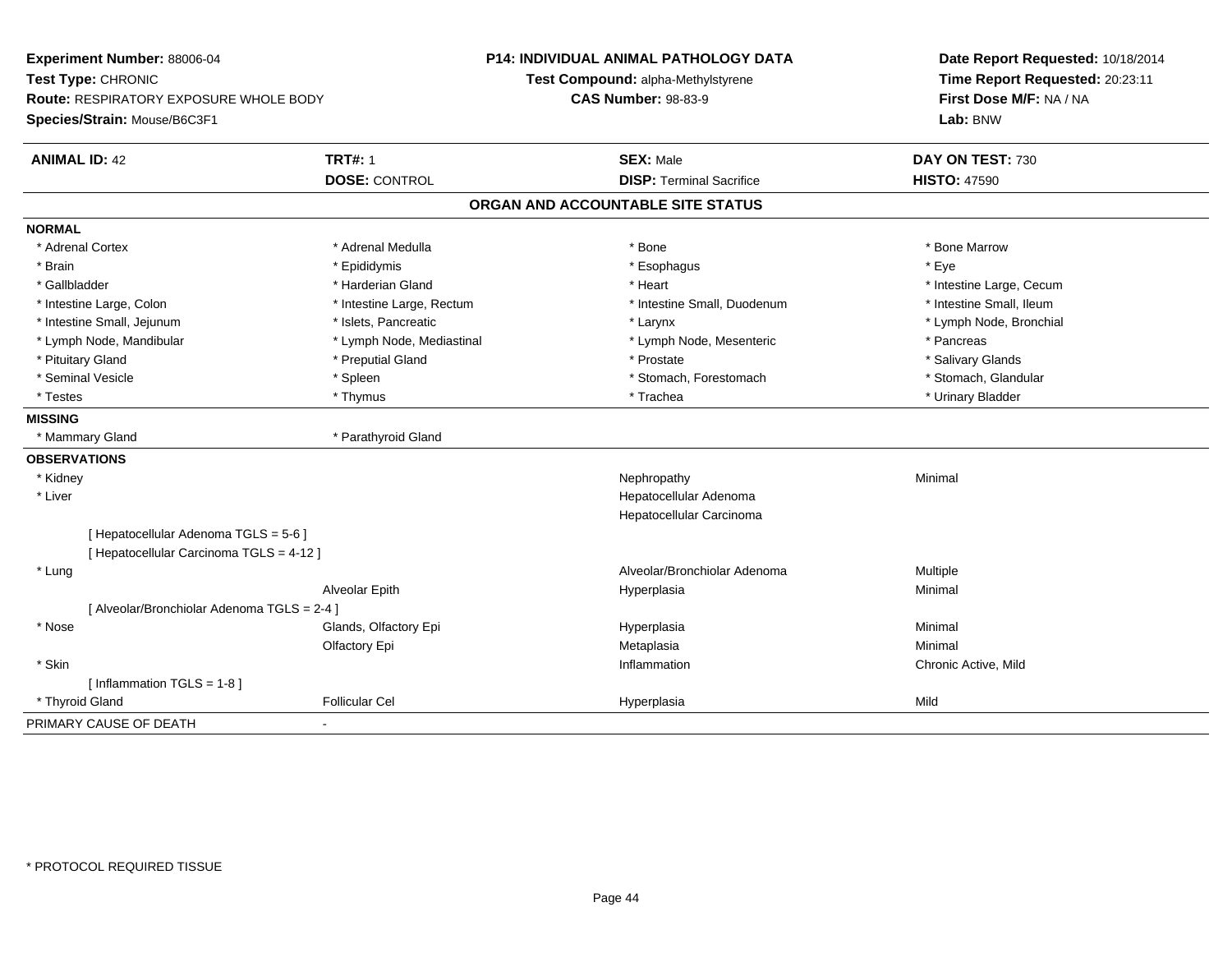| <b>Experiment Number: 88006-04</b>            |                                  | <b>P14: INDIVIDUAL ANIMAL PATHOLOGY DATA</b> | Date Report Requested: 10/18/2014                          |
|-----------------------------------------------|----------------------------------|----------------------------------------------|------------------------------------------------------------|
| Test Type: CHRONIC                            |                                  | Test Compound: alpha-Methylstyrene           | Time Report Requested: 20:23:11<br>First Dose M/F: NA / NA |
| <b>Route: RESPIRATORY EXPOSURE WHOLE BODY</b> |                                  | <b>CAS Number: 98-83-9</b>                   |                                                            |
| Species/Strain: Mouse/B6C3F1                  |                                  |                                              | Lab: BNW                                                   |
| <b>ANIMAL ID: 43</b>                          | <b>TRT#: 1</b>                   | <b>SEX: Male</b>                             | DAY ON TEST: 724                                           |
|                                               | <b>DOSE: CONTROL</b>             | <b>DISP: Natural Death</b>                   | <b>HISTO: 47591</b>                                        |
|                                               |                                  | ORGAN AND ACCOUNTABLE SITE STATUS            |                                                            |
| <b>NORMAL</b>                                 |                                  |                                              |                                                            |
| * Adrenal Cortex                              | * Adrenal Medulla                | * Bone                                       | * Bone Marrow                                              |
| * Brain                                       | * Epididymis                     | * Esophagus                                  | * Eye                                                      |
| * Gallbladder                                 | * Harderian Gland                | * Heart                                      | * Intestine Large, Cecum                                   |
| * Intestine Large, Colon                      | * Intestine Large, Rectum        | * Intestine Small, Duodenum                  | * Intestine Small, Ileum                                   |
| * Intestine Small, Jejunum                    | * Islets. Pancreatic             | * Larynx                                     | * Lung                                                     |
| * Lymph Node, Bronchial                       | * Lymph Node, Mediastinal        | * Lymph Node, Mesenteric                     | * Nose                                                     |
| * Pancreas                                    | Penis                            | * Pituitary Gland                            | * Preputial Gland                                          |
| * Prostate                                    | * Salivary Glands                | * Seminal Vesicle                            | * Spleen                                                   |
| * Stomach, Forestomach                        | * Stomach, Glandular             | * Testes                                     | * Trachea                                                  |
| * Urinary Bladder                             |                                  |                                              |                                                            |
| <b>MISSING</b>                                |                                  |                                              |                                                            |
| * Lymph Node, Mandibular                      | * Mammary Gland                  | * Parathyroid Gland                          | * Thymus                                                   |
| <b>OBSERVATIONS</b>                           |                                  |                                              |                                                            |
| * Kidney                                      |                                  | Nephropathy                                  | Minimal                                                    |
| * Liver                                       |                                  | Hepatocellular Adenoma                       |                                                            |
|                                               |                                  | Hepatocellular Carcinoma                     |                                                            |
|                                               |                                  | Infarct                                      | Moderate                                                   |
| [ Hepatocellular Adenoma TGLS = 5-5 ]         |                                  |                                              |                                                            |
| [ Hepatocellular Carcinoma TGLS = 4-12 ]      |                                  |                                              |                                                            |
| [Infarct TGLS = $6,7-6$ ]                     |                                  |                                              |                                                            |
| * Skin                                        |                                  | Inflammation                                 | Chronic Active, Marked                                     |
| [Inflammation TGLS = $1-8+13$ ]               |                                  |                                              |                                                            |
| * Thyroid Gland                               | <b>Follicular Cel</b>            | Hyperplasia                                  | Mild                                                       |
| PRIMARY CAUSE OF DEATH                        | - Liver Hepatocellular Carcinoma |                                              |                                                            |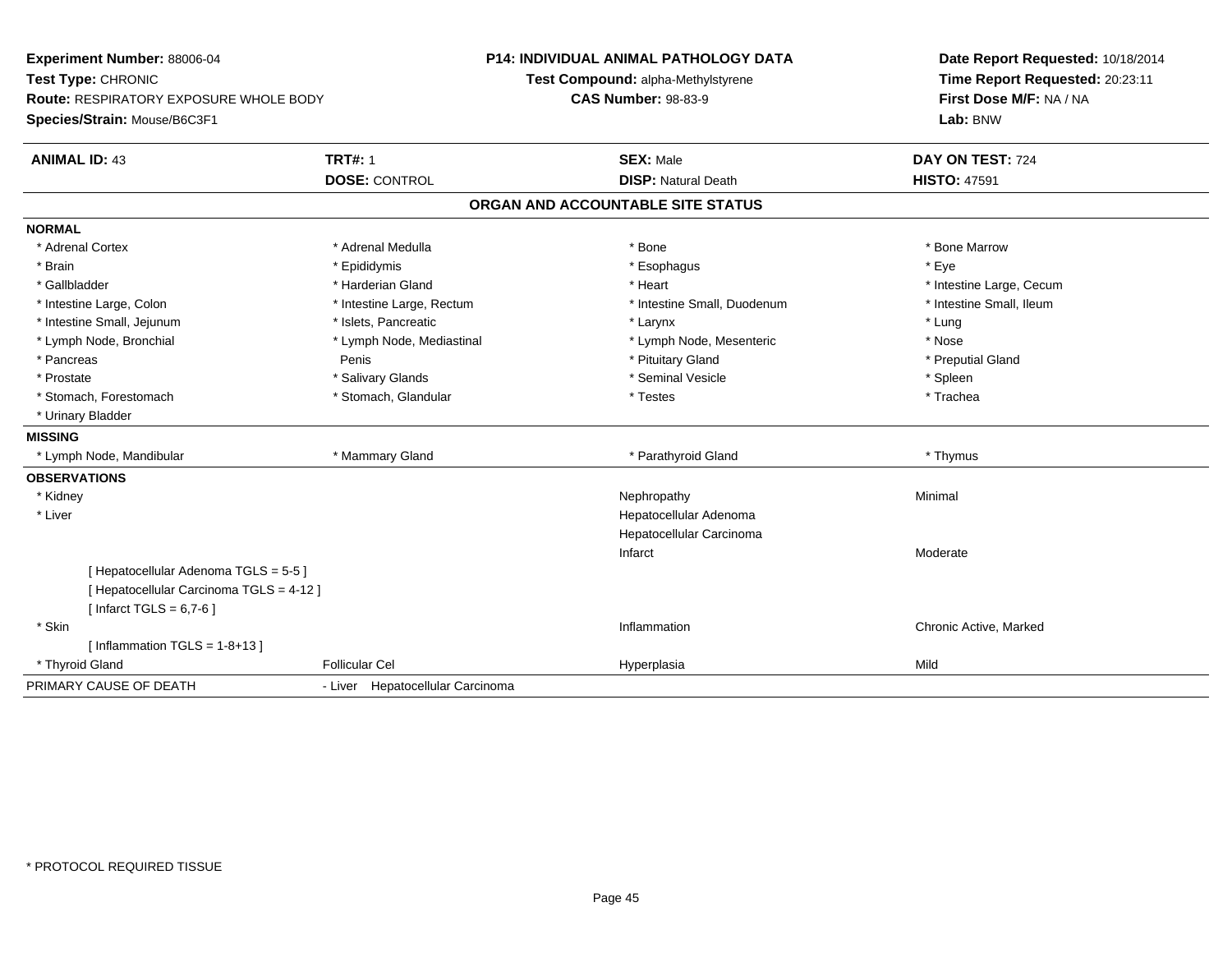| <b>Experiment Number: 88006-04</b><br>Test Type: CHRONIC<br><b>Route: RESPIRATORY EXPOSURE WHOLE BODY</b><br>Species/Strain: Mouse/B6C3F1 |                                  | <b>P14: INDIVIDUAL ANIMAL PATHOLOGY DATA</b><br>Test Compound: alpha-Methylstyrene<br><b>CAS Number: 98-83-9</b> |                                   | Date Report Requested: 10/18/2014<br>Time Report Requested: 20:23:11<br>First Dose M/F: NA / NA<br>Lab: BNW |  |
|-------------------------------------------------------------------------------------------------------------------------------------------|----------------------------------|------------------------------------------------------------------------------------------------------------------|-----------------------------------|-------------------------------------------------------------------------------------------------------------|--|
| <b>ANIMAL ID: 44</b>                                                                                                                      | <b>TRT#: 1</b>                   |                                                                                                                  | <b>SEX: Male</b>                  | DAY ON TEST: 710                                                                                            |  |
|                                                                                                                                           | <b>DOSE: CONTROL</b>             |                                                                                                                  | <b>DISP:</b> Moribund Sacrifice   | <b>HISTO: 47592</b>                                                                                         |  |
|                                                                                                                                           |                                  |                                                                                                                  | ORGAN AND ACCOUNTABLE SITE STATUS |                                                                                                             |  |
| <b>NORMAL</b>                                                                                                                             |                                  |                                                                                                                  |                                   |                                                                                                             |  |
| * Adrenal Cortex                                                                                                                          | * Adrenal Medulla                |                                                                                                                  | * Bone                            | * Bone Marrow                                                                                               |  |
| * Brain                                                                                                                                   | * Epididymis                     |                                                                                                                  | * Esophagus                       | * Eve                                                                                                       |  |
| * Gallbladder                                                                                                                             | * Harderian Gland                |                                                                                                                  | * Heart                           | * Intestine Large, Cecum                                                                                    |  |
| * Intestine Large, Colon                                                                                                                  | * Intestine Large, Rectum        |                                                                                                                  | * Intestine Small, Duodenum       | * Intestine Small, Ileum                                                                                    |  |
| * Intestine Small, Jejunum                                                                                                                | * Islets, Pancreatic             |                                                                                                                  | * Larynx                          | * Lymph Node, Bronchial                                                                                     |  |
| * Lymph Node, Mediastinal                                                                                                                 | * Lymph Node, Mesenteric         |                                                                                                                  | * Nose                            | * Pancreas                                                                                                  |  |
| * Pituitary Gland                                                                                                                         | * Preputial Gland                |                                                                                                                  | * Prostate                        | * Salivary Glands                                                                                           |  |
| * Seminal Vesicle                                                                                                                         | * Skin                           |                                                                                                                  | * Spleen                          | * Stomach, Glandular                                                                                        |  |
| * Testes                                                                                                                                  | * Thymus                         |                                                                                                                  | * Trachea                         | * Urinary Bladder                                                                                           |  |
| <b>MISSING</b>                                                                                                                            |                                  |                                                                                                                  |                                   |                                                                                                             |  |
| * Lymph Node, Mandibular                                                                                                                  | * Mammary Gland                  |                                                                                                                  |                                   |                                                                                                             |  |
| <b>INSUFFICIENT TISSUE</b>                                                                                                                |                                  |                                                                                                                  |                                   |                                                                                                             |  |
| * Parathyroid Gland                                                                                                                       |                                  |                                                                                                                  |                                   |                                                                                                             |  |
| <b>OBSERVATIONS</b>                                                                                                                       |                                  |                                                                                                                  |                                   |                                                                                                             |  |
| * Kidney                                                                                                                                  |                                  |                                                                                                                  | Nephropathy                       | Moderate                                                                                                    |  |
| * Liver                                                                                                                                   |                                  |                                                                                                                  | Hepatocellular Carcinoma          |                                                                                                             |  |
| [ Hepatocellular Carcinoma TGLS = 1-12 ]                                                                                                  |                                  |                                                                                                                  |                                   |                                                                                                             |  |
| * Lung                                                                                                                                    | Alveolus                         |                                                                                                                  | <b>Infiltration Cellular</b>      | Histiocyte, Minimal                                                                                         |  |
| * Stomach, Forestomach                                                                                                                    | Epithelium                       |                                                                                                                  | Hyperplasia                       | Mild                                                                                                        |  |
| [Hyperplasia TGLS = $4-9$ ]                                                                                                               |                                  |                                                                                                                  |                                   |                                                                                                             |  |
| * Thyroid Gland                                                                                                                           | <b>Follicular Cel</b>            |                                                                                                                  | Hyperplasia                       | Minimal                                                                                                     |  |
| PRIMARY CAUSE OF DEATH                                                                                                                    | - Liver Hepatocellular Carcinoma |                                                                                                                  |                                   |                                                                                                             |  |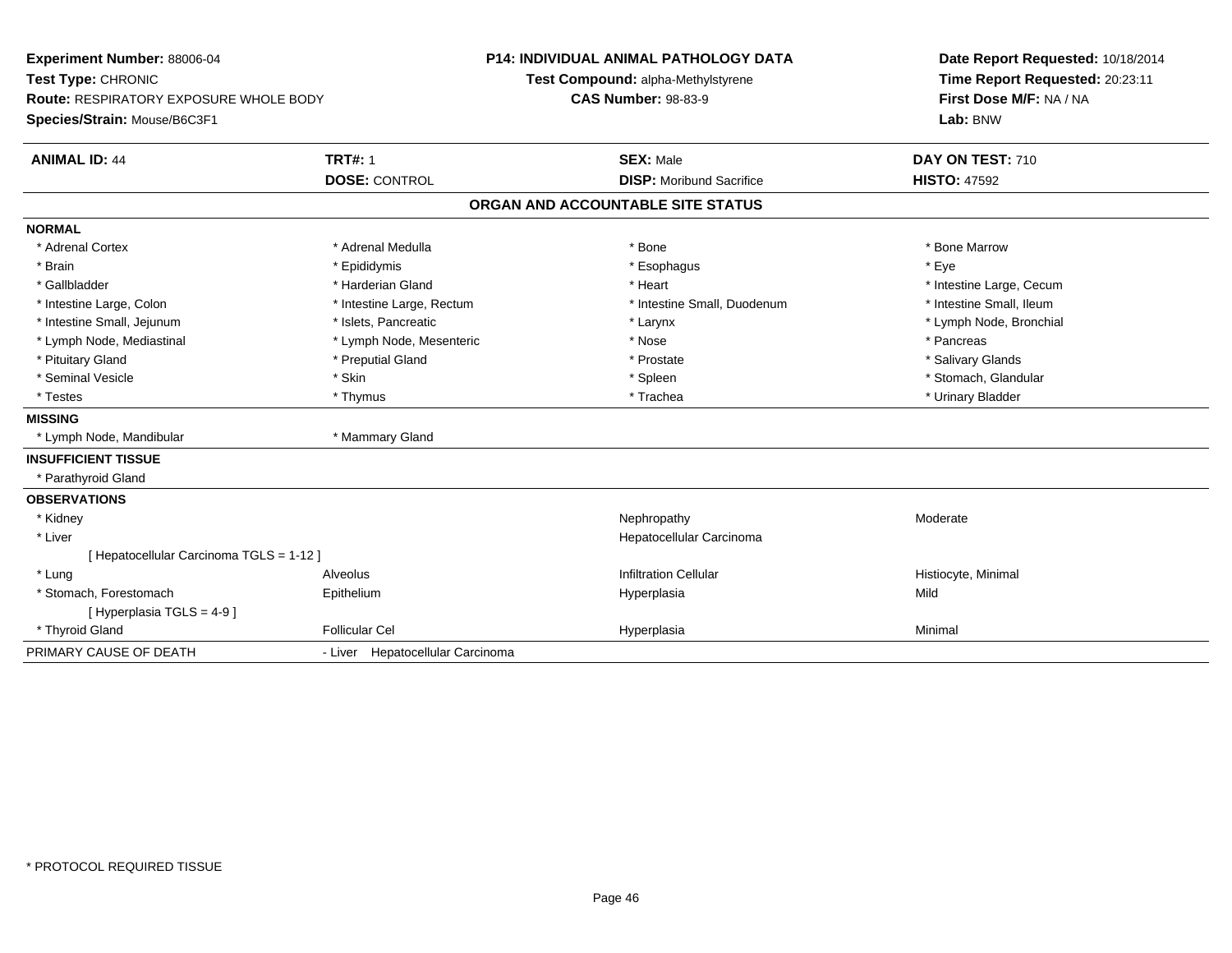| Experiment Number: 88006-04              |                           | <b>P14: INDIVIDUAL ANIMAL PATHOLOGY DATA</b> | Date Report Requested: 10/18/2014 |
|------------------------------------------|---------------------------|----------------------------------------------|-----------------------------------|
| Test Type: CHRONIC                       |                           | Test Compound: alpha-Methylstyrene           | Time Report Requested: 20:23:11   |
| Route: RESPIRATORY EXPOSURE WHOLE BODY   |                           | <b>CAS Number: 98-83-9</b>                   | First Dose M/F: NA / NA           |
| Species/Strain: Mouse/B6C3F1             |                           |                                              | Lab: BNW                          |
| <b>ANIMAL ID: 45</b>                     | <b>TRT#: 1</b>            | <b>SEX: Male</b>                             | DAY ON TEST: 730                  |
|                                          | <b>DOSE: CONTROL</b>      | <b>DISP: Terminal Sacrifice</b>              | <b>HISTO: 47593</b>               |
|                                          |                           | ORGAN AND ACCOUNTABLE SITE STATUS            |                                   |
| <b>NORMAL</b>                            |                           |                                              |                                   |
| * Adrenal Medulla                        | * Bone                    | * Bone Marrow                                | * Brain                           |
| * Epididymis                             | * Esophagus               | * Eye                                        | * Gallbladder                     |
| * Heart                                  | * Intestine Large, Cecum  | * Intestine Large, Colon                     | * Intestine Large, Rectum         |
| * Intestine Small, Duodenum              | * Intestine Small, Ileum  | * Intestine Small, Jejunum                   | * Islets, Pancreatic              |
| * Larynx                                 | * Lymph Node, Mediastinal | * Lymph Node, Mesenteric                     | * Nose                            |
| * Pancreas                               | * Parathyroid Gland       | * Pituitary Gland                            | * Preputial Gland                 |
| * Prostate                               | * Salivary Glands         | * Seminal Vesicle                            | * Skin                            |
| * Spleen                                 | * Stomach, Forestomach    | * Stomach, Glandular                         | * Testes                          |
| * Trachea                                | * Urinary Bladder         |                                              |                                   |
| <b>MISSING</b>                           |                           |                                              |                                   |
| * Lymph Node, Bronchial                  | * Lymph Node, Mandibular  | * Mammary Gland                              | * Thymus                          |
| <b>OBSERVATIONS</b>                      |                           |                                              |                                   |
| * Adrenal Cortex                         |                           | Hypertrophy                                  | Mild                              |
| * Harderian Gland                        |                           | Hyperplasia                                  | Moderate                          |
| * Kidney                                 |                           | Metaplasia                                   | Osseous, Mild                     |
|                                          |                           | Nephropathy                                  | Minimal                           |
| * Liver                                  |                           | <b>Clear Cell Focus</b>                      |                                   |
| * Lung                                   |                           | Alveolar/Bronchiolar Adenoma                 |                                   |
| Fat<br>Mesentery                         |                           | Necrosis                                     | Mild                              |
| [ Necrosis TGLS = $1-6$ ]                |                           |                                              |                                   |
| * Thyroid Gland                          | <b>Follicular Cel</b>     | Hyperplasia                                  | Moderate                          |
| [Hyperplasia TGLS = $2-3$ ]              |                           |                                              |                                   |
| PRIMARY CAUSE OF DEATH<br>$\blacksquare$ |                           |                                              |                                   |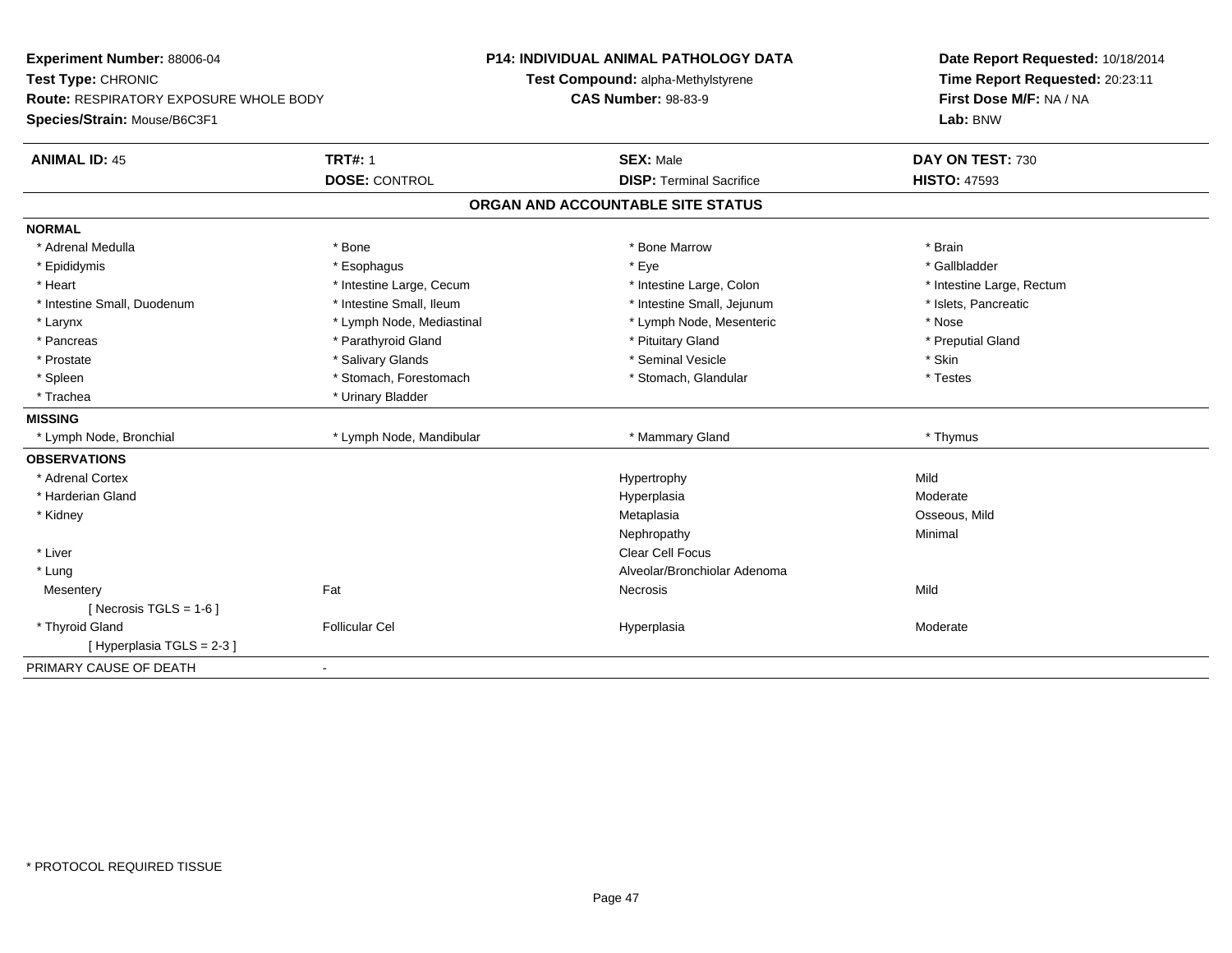| Experiment Number: 88006-04<br>Test Type: CHRONIC<br>Route: RESPIRATORY EXPOSURE WHOLE BODY |                           | <b>P14: INDIVIDUAL ANIMAL PATHOLOGY DATA</b><br>Test Compound: alpha-Methylstyrene<br><b>CAS Number: 98-83-9</b> | Date Report Requested: 10/18/2014<br>Time Report Requested: 20:23:11<br>First Dose M/F: NA / NA |
|---------------------------------------------------------------------------------------------|---------------------------|------------------------------------------------------------------------------------------------------------------|-------------------------------------------------------------------------------------------------|
| Species/Strain: Mouse/B6C3F1                                                                |                           |                                                                                                                  | Lab: BNW                                                                                        |
| <b>ANIMAL ID: 46</b>                                                                        | <b>TRT#: 1</b>            | <b>SEX: Male</b>                                                                                                 | DAY ON TEST: 486                                                                                |
|                                                                                             | <b>DOSE: CONTROL</b>      | <b>DISP:</b> Moribund Sacrifice                                                                                  | <b>HISTO: 47594</b>                                                                             |
|                                                                                             |                           | ORGAN AND ACCOUNTABLE SITE STATUS                                                                                |                                                                                                 |
| <b>NORMAL</b>                                                                               |                           |                                                                                                                  |                                                                                                 |
| * Adrenal Cortex                                                                            | * Adrenal Medulla         | * Bone                                                                                                           | * Bone Marrow                                                                                   |
| * Brain                                                                                     | * Epididymis              | * Esophagus                                                                                                      | * Eye                                                                                           |
| * Gallbladder                                                                               | * Harderian Gland         | * Heart                                                                                                          | * Intestine Large, Cecum                                                                        |
| * Intestine Large, Colon                                                                    | * Intestine Large, Rectum | * Intestine Small, Duodenum                                                                                      | * Intestine Small, Ileum                                                                        |
| * Intestine Small, Jejunum                                                                  | * Islets, Pancreatic      | * Larynx                                                                                                         | * Lung                                                                                          |
| * Lymph Node, Bronchial                                                                     | * Lymph Node, Mediastinal | * Lymph Node, Mesenteric                                                                                         | * Nose                                                                                          |
| * Pancreas                                                                                  | * Parathyroid Gland       | * Pituitary Gland                                                                                                | * Preputial Gland                                                                               |
| * Salivary Glands                                                                           | * Seminal Vesicle         | * Spleen                                                                                                         | * Stomach, Forestomach                                                                          |
| * Stomach, Glandular                                                                        | * Testes                  | * Thymus                                                                                                         | * Thyroid Gland                                                                                 |
| * Trachea                                                                                   |                           |                                                                                                                  |                                                                                                 |
| <b>MISSING</b>                                                                              |                           |                                                                                                                  |                                                                                                 |
| * Lymph Node, Mandibular                                                                    | * Mammary Gland           |                                                                                                                  |                                                                                                 |
| <b>OBSERVATIONS</b>                                                                         |                           |                                                                                                                  |                                                                                                 |
| * Adren Cortex                                                                              |                           |                                                                                                                  |                                                                                                 |
| Note: One of pair missing.                                                                  |                           |                                                                                                                  |                                                                                                 |
| * Kidney                                                                                    | Pelvis                    | <b>Dilatation</b>                                                                                                | Mild                                                                                            |
|                                                                                             |                           | Nephropathy                                                                                                      | Minimal                                                                                         |
| [Dilatation TGLS = 5-6]                                                                     |                           |                                                                                                                  |                                                                                                 |
| * Liver                                                                                     |                           | Hepatocellular Adenoma                                                                                           | Multiple                                                                                        |
|                                                                                             |                           | Necrosis                                                                                                         | Marked                                                                                          |
| [ Hepatocellular Adenoma TGLS = 3,4-5+6 ]                                                   |                           |                                                                                                                  |                                                                                                 |
| [ Necrosis TGLS = $2-5$ ]                                                                   |                           |                                                                                                                  |                                                                                                 |
| * Prostate                                                                                  |                           | Inflammation                                                                                                     | Suppurative, Moderate                                                                           |
| * Skin                                                                                      |                           | Inflammation                                                                                                     | Acute, Marked                                                                                   |
| [Inflammation TGLS = 1-8]                                                                   |                           |                                                                                                                  |                                                                                                 |
| * Urinary Bladder                                                                           |                           | Inflammation                                                                                                     | Chronic Active, Mild                                                                            |
| [Inflammation TGLS = $6-9$ ]                                                                |                           |                                                                                                                  |                                                                                                 |
| PRIMARY CAUSE OF DEATH                                                                      | - Skin Inflammation       |                                                                                                                  |                                                                                                 |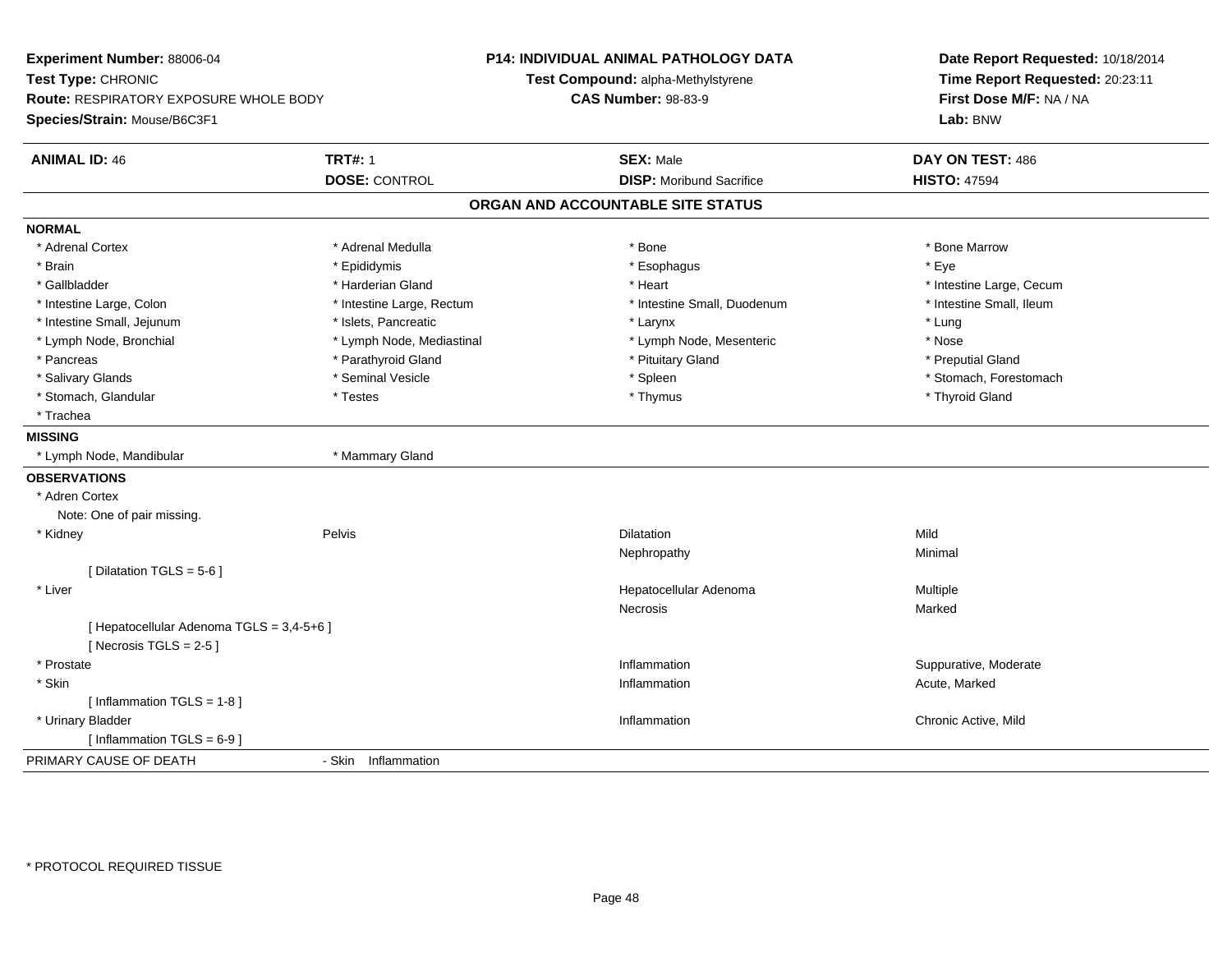| <b>Experiment Number: 88006-04</b><br>Test Type: CHRONIC |                          | <b>P14: INDIVIDUAL ANIMAL PATHOLOGY DATA</b><br>Test Compound: alpha-Methylstyrene |                                 |  | Date Report Requested: 10/18/2014<br>Time Report Requested: 20:23:11 |  |  |
|----------------------------------------------------------|--------------------------|------------------------------------------------------------------------------------|---------------------------------|--|----------------------------------------------------------------------|--|--|
| Route: RESPIRATORY EXPOSURE WHOLE BODY                   |                          |                                                                                    | <b>CAS Number: 98-83-9</b>      |  | First Dose M/F: NA / NA                                              |  |  |
| Species/Strain: Mouse/B6C3F1                             |                          |                                                                                    |                                 |  | Lab: BNW                                                             |  |  |
| <b>ANIMAL ID: 47</b>                                     | <b>TRT#: 1</b>           |                                                                                    | <b>SEX: Male</b>                |  | DAY ON TEST: 730                                                     |  |  |
|                                                          | <b>DOSE: CONTROL</b>     |                                                                                    | <b>DISP: Terminal Sacrifice</b> |  | <b>HISTO: 47595</b>                                                  |  |  |
|                                                          |                          | ORGAN AND ACCOUNTABLE SITE STATUS                                                  |                                 |  |                                                                      |  |  |
| <b>NORMAL</b>                                            |                          |                                                                                    |                                 |  |                                                                      |  |  |
| * Adrenal Medulla                                        | * Bone                   |                                                                                    | * Bone Marrow                   |  | * Brain                                                              |  |  |
| * Epididymis                                             | * Esophagus              |                                                                                    | * Eye                           |  | * Harderian Gland                                                    |  |  |
| * Heart                                                  | * Intestine Large, Cecum |                                                                                    | * Intestine Large, Colon        |  | * Intestine Large, Rectum                                            |  |  |
| * Intestine Small, Duodenum                              | * Intestine Small, Ileum |                                                                                    | * Intestine Small, Jejunum      |  | * Islets, Pancreatic                                                 |  |  |
| * Larynx                                                 | * Lung                   |                                                                                    | * Lymph Node, Bronchial         |  | * Lymph Node, Mediastinal                                            |  |  |
| * Lymph Node, Mesenteric                                 | * Nose                   |                                                                                    | * Pancreas                      |  | * Parathyroid Gland                                                  |  |  |
| * Pituitary Gland                                        | * Preputial Gland        |                                                                                    | * Prostate                      |  | * Salivary Glands                                                    |  |  |
| * Seminal Vesicle                                        | * Skin                   |                                                                                    | * Spleen                        |  | * Stomach, Forestomach                                               |  |  |
| * Stomach, Glandular                                     | * Testes                 |                                                                                    | * Thymus                        |  | * Thyroid Gland                                                      |  |  |
| * Trachea                                                | * Urinary Bladder        |                                                                                    |                                 |  |                                                                      |  |  |
| <b>MISSING</b>                                           |                          |                                                                                    |                                 |  |                                                                      |  |  |
| * Lymph Node, Mandibular                                 | * Mammary Gland          |                                                                                    |                                 |  |                                                                      |  |  |
| <b>OBSERVATIONS</b>                                      |                          |                                                                                    |                                 |  |                                                                      |  |  |
| * Adrenal Cortex                                         |                          |                                                                                    | Hypertrophy                     |  | Mild                                                                 |  |  |
| * Gallbladder                                            |                          |                                                                                    | Degeneration                    |  | Hyaline, Mild                                                        |  |  |
|                                                          |                          |                                                                                    | <b>Infiltration Cellular</b>    |  | Polymorphnuclr, Moderate                                             |  |  |
| * Kidney                                                 |                          |                                                                                    | Nephropathy                     |  | Minimal                                                              |  |  |
| * Liver                                                  |                          |                                                                                    | Hepatocellular Adenoma          |  |                                                                      |  |  |
| [ Hepatocellular Adenoma TGLS = 1-6 ]                    |                          |                                                                                    |                                 |  |                                                                      |  |  |
| PRIMARY CAUSE OF DEATH                                   |                          |                                                                                    |                                 |  |                                                                      |  |  |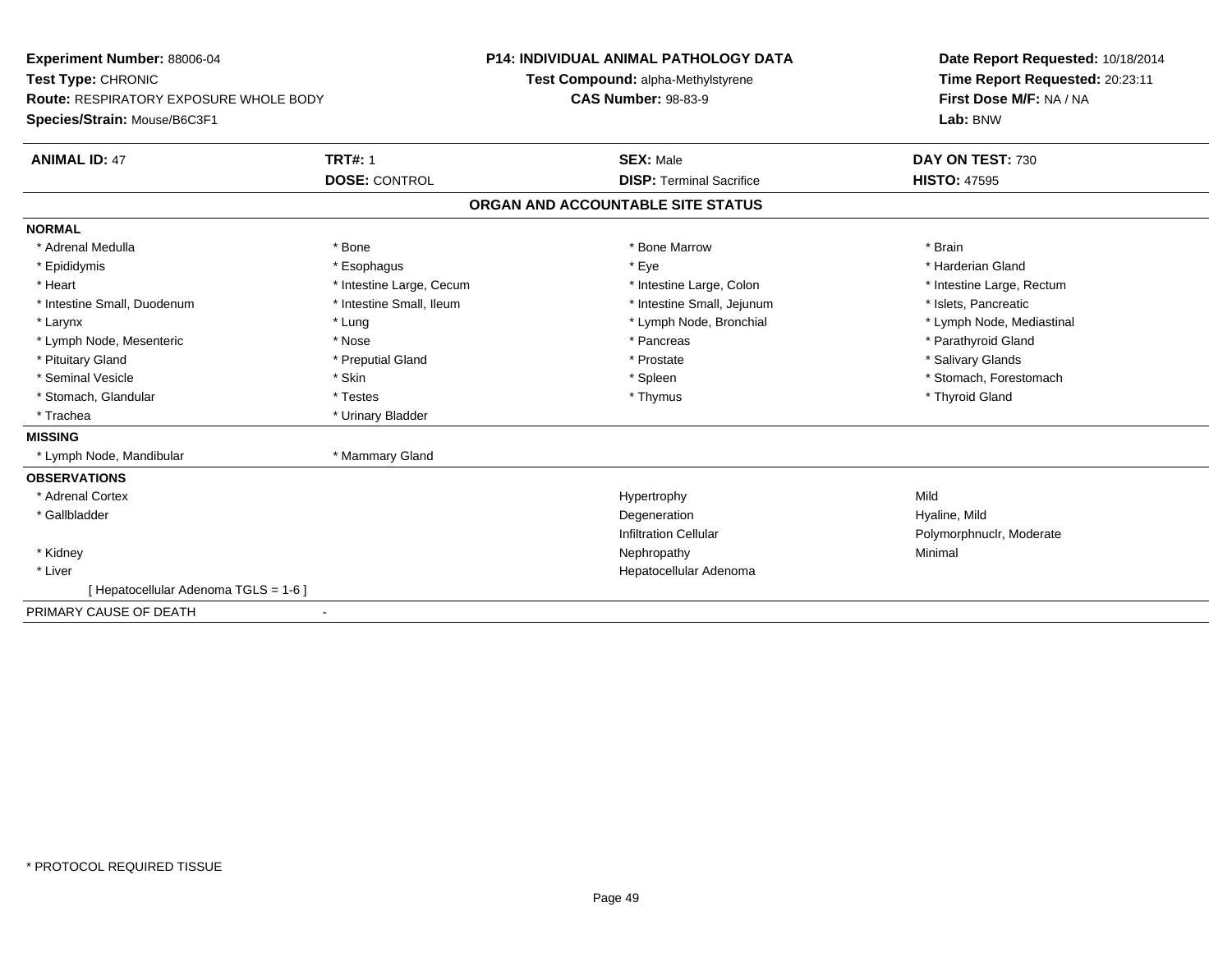| Experiment Number: 88006-04                                                   |                           | <b>P14: INDIVIDUAL ANIMAL PATHOLOGY DATA</b> |                                    |  | Date Report Requested: 10/18/2014 |  |  |
|-------------------------------------------------------------------------------|---------------------------|----------------------------------------------|------------------------------------|--|-----------------------------------|--|--|
| Test Type: CHRONIC                                                            |                           |                                              | Test Compound: alpha-Methylstyrene |  | Time Report Requested: 20:23:11   |  |  |
| <b>Route: RESPIRATORY EXPOSURE WHOLE BODY</b><br>Species/Strain: Mouse/B6C3F1 |                           | <b>CAS Number: 98-83-9</b>                   |                                    |  | First Dose M/F: NA / NA           |  |  |
|                                                                               |                           |                                              |                                    |  | Lab: BNW                          |  |  |
| <b>ANIMAL ID: 48</b>                                                          | <b>TRT#: 1</b>            |                                              | <b>SEX: Male</b>                   |  | DAY ON TEST: 729                  |  |  |
|                                                                               | <b>DOSE: CONTROL</b>      |                                              | <b>DISP: Terminal Sacrifice</b>    |  | <b>HISTO: 47596</b>               |  |  |
|                                                                               |                           |                                              | ORGAN AND ACCOUNTABLE SITE STATUS  |  |                                   |  |  |
| <b>NORMAL</b>                                                                 |                           |                                              |                                    |  |                                   |  |  |
| * Adrenal Cortex                                                              | * Adrenal Medulla         |                                              | * Bone                             |  | * Bone Marrow                     |  |  |
| * Brain                                                                       | * Epididymis              |                                              | * Esophagus                        |  | * Eye                             |  |  |
| * Gallbladder                                                                 | * Harderian Gland         |                                              | * Heart                            |  | * Intestine Large, Cecum          |  |  |
| * Intestine Large, Colon                                                      | * Intestine Large, Rectum |                                              | * Intestine Small, Duodenum        |  | * Intestine Small. Ileum          |  |  |
| * Intestine Small, Jejunum                                                    | * Islets, Pancreatic      |                                              | * Larynx                           |  | * Lung                            |  |  |
| * Lymph Node, Mediastinal                                                     | * Lymph Node, Mesenteric  |                                              | * Nose                             |  | * Pancreas                        |  |  |
| * Pituitary Gland                                                             | * Preputial Gland         |                                              | * Prostate                         |  | * Salivary Glands                 |  |  |
| * Seminal Vesicle                                                             | * Skin                    |                                              | * Spleen                           |  | * Stomach, Forestomach            |  |  |
| * Stomach, Glandular                                                          | * Testes                  |                                              | * Thymus                           |  | * Trachea                         |  |  |
| * Urinary Bladder                                                             |                           |                                              |                                    |  |                                   |  |  |
| <b>MISSING</b>                                                                |                           |                                              |                                    |  |                                   |  |  |
| * Lymph Node, Bronchial                                                       | * Lymph Node, Mandibular  |                                              | * Mammary Gland                    |  | * Parathyroid Gland               |  |  |
| <b>OBSERVATIONS</b>                                                           |                           |                                              |                                    |  |                                   |  |  |
| * Kidney                                                                      |                           |                                              | Nephropathy                        |  | Moderate                          |  |  |
| * Liver                                                                       |                           |                                              | Hepatocellular Adenoma             |  |                                   |  |  |
| [ Hepatocellular Adenoma TGLS = 1-5 ]                                         |                           |                                              |                                    |  |                                   |  |  |
| * Thyroid Gland                                                               | <b>Follicular Cel</b>     |                                              | Adenoma                            |  |                                   |  |  |
| [Adenoma TGLS = $2-3$ ]                                                       |                           |                                              |                                    |  |                                   |  |  |
| PRIMARY CAUSE OF DEATH                                                        |                           |                                              |                                    |  |                                   |  |  |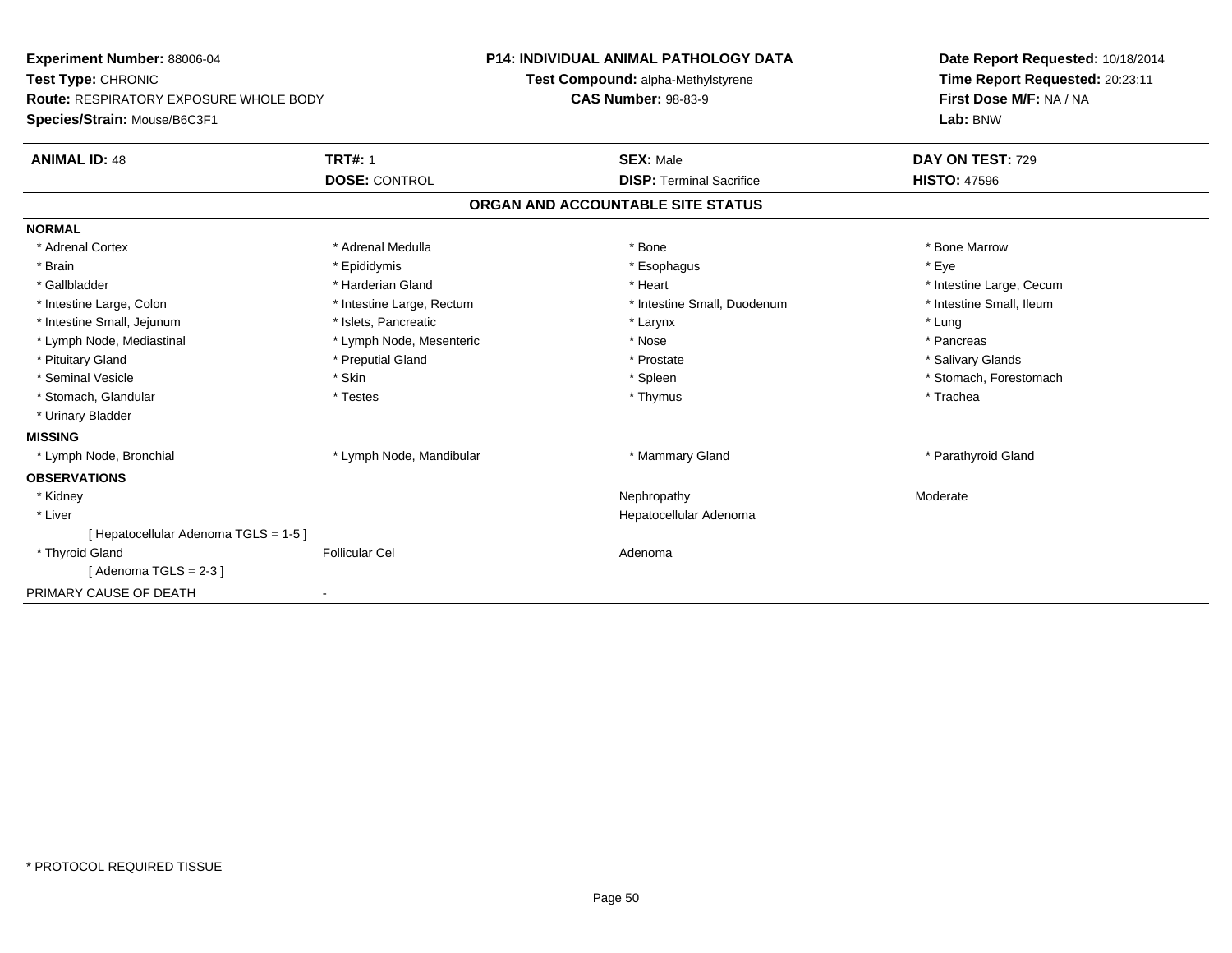| Experiment Number: 88006-04<br>Test Type: CHRONIC |                          | P14: INDIVIDUAL ANIMAL PATHOLOGY DATA<br>Test Compound: alpha-Methylstyrene | Date Report Requested: 10/18/2014<br>Time Report Requested: 20:23:11 |
|---------------------------------------------------|--------------------------|-----------------------------------------------------------------------------|----------------------------------------------------------------------|
| <b>Route: RESPIRATORY EXPOSURE WHOLE BODY</b>     |                          | <b>CAS Number: 98-83-9</b>                                                  | First Dose M/F: NA / NA                                              |
| Species/Strain: Mouse/B6C3F1                      |                          |                                                                             | Lab: BNW                                                             |
| <b>ANIMAL ID: 49</b>                              | <b>TRT#: 1</b>           | <b>SEX: Male</b>                                                            | DAY ON TEST: 635                                                     |
|                                                   | <b>DOSE: CONTROL</b>     | <b>DISP: Natural Death</b>                                                  | <b>HISTO: 47597</b>                                                  |
|                                                   |                          | ORGAN AND ACCOUNTABLE SITE STATUS                                           |                                                                      |
| <b>NORMAL</b>                                     |                          |                                                                             |                                                                      |
| * Adrenal Medulla                                 | * Bone                   | * Bone Marrow                                                               | * Brain                                                              |
| * Epididymis                                      | * Esophagus              | * Eye                                                                       | * Harderian Gland                                                    |
| * Heart                                           | * Intestine Large, Colon | * Intestine Large, Rectum                                                   | * Islets, Pancreatic                                                 |
| * Larynx                                          | * Liver                  | * Lung                                                                      | * Lymph Node, Mandibular                                             |
| * Lymph Node, Mediastinal                         | * Lymph Node, Mesenteric | * Nose                                                                      | * Pancreas                                                           |
| * Parathyroid Gland                               | * Pituitary Gland        | * Preputial Gland                                                           | * Salivary Glands                                                    |
| * Spleen                                          | * Stomach, Forestomach   | * Stomach, Glandular                                                        | * Testes                                                             |
| * Thyroid Gland                                   | * Trachea                | * Urinary Bladder                                                           |                                                                      |
| <b>MISSING</b>                                    |                          |                                                                             |                                                                      |
| * Lymph Node, Bronchial                           | * Mammary Gland          | * Thymus                                                                    |                                                                      |
| <b>AUTO PRECLUDES DIAG.</b>                       |                          |                                                                             |                                                                      |
| * Gallbladder                                     | * Intestine Large, Cecum | * Intestine Small, Duodenum                                                 | * Intestine Small, Ileum                                             |
| * Intestine Small, Jejunum                        |                          |                                                                             |                                                                      |
| <b>OBSERVATIONS</b>                               |                          |                                                                             |                                                                      |
| * Adrenal Cortex                                  |                          | Hyperplasia                                                                 | Mild                                                                 |
| * Kidney                                          | Pelvis                   | <b>Dilatation</b>                                                           | Mild                                                                 |
|                                                   |                          | Nephropathy                                                                 | Mild                                                                 |
| [Dilatation TGLS = 2-6]                           |                          |                                                                             |                                                                      |
| * Prostate                                        |                          | Inflammation                                                                | Suppurative, Mild                                                    |
| * Seminal Vesicle                                 |                          | Inflammation                                                                | Suppurative, Moderate                                                |
| * Skin                                            |                          | Inflammation                                                                | Chronic Active, Marked                                               |
| [Inflammation TGLS = $3,4-8$ ]                    |                          |                                                                             |                                                                      |
| PRIMARY CAUSE OF DEATH                            | - Skin Inflammation      |                                                                             |                                                                      |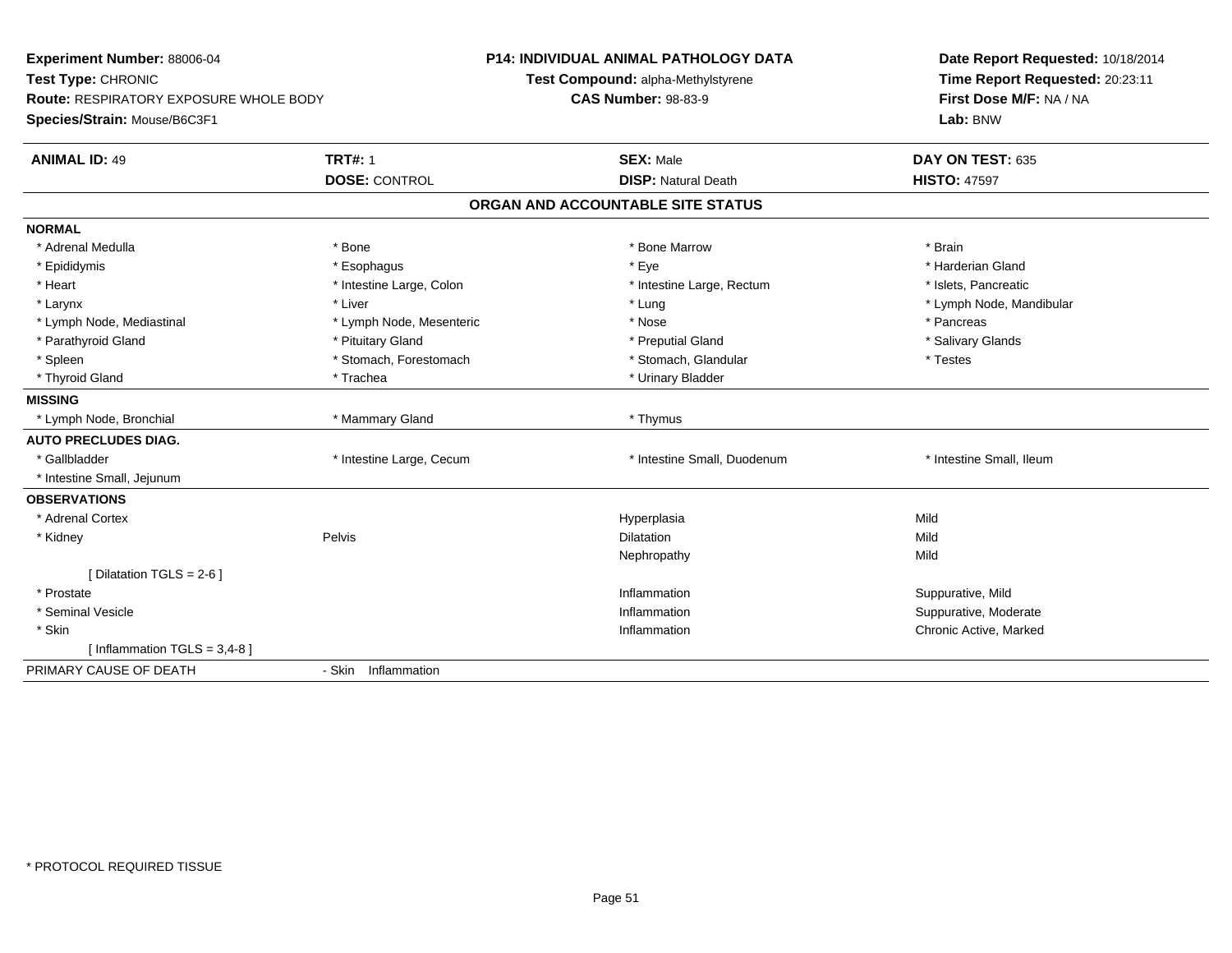| Experiment Number: 88006-04<br>Test Type: CHRONIC<br>Route: RESPIRATORY EXPOSURE WHOLE BODY<br>Species/Strain: Mouse/B6C3F1 |                                        | <b>P14: INDIVIDUAL ANIMAL PATHOLOGY DATA</b><br>Test Compound: alpha-Methylstyrene<br><b>CAS Number: 98-83-9</b> | Date Report Requested: 10/18/2014<br>Time Report Requested: 20:23:11<br>First Dose M/F: NA / NA<br>Lab: BNW |
|-----------------------------------------------------------------------------------------------------------------------------|----------------------------------------|------------------------------------------------------------------------------------------------------------------|-------------------------------------------------------------------------------------------------------------|
| <b>ANIMAL ID: 50</b>                                                                                                        | <b>TRT#: 1</b><br><b>DOSE: CONTROL</b> | <b>SEX: Male</b><br><b>DISP: Natural Death</b>                                                                   | DAY ON TEST: 549<br><b>HISTO: 47598</b>                                                                     |
|                                                                                                                             |                                        | ORGAN AND ACCOUNTABLE SITE STATUS                                                                                |                                                                                                             |
| <b>NORMAL</b>                                                                                                               |                                        |                                                                                                                  |                                                                                                             |
| * Adrenal Cortex                                                                                                            | * Adrenal Medulla                      | * Bone                                                                                                           | * Bone Marrow                                                                                               |
| * Brain                                                                                                                     | * Epididymis                           | * Esophagus                                                                                                      | * Eye                                                                                                       |
| * Intestine Large, Rectum                                                                                                   | * Islets, Pancreatic                   | * Larynx                                                                                                         | * Lung                                                                                                      |
| * Lymph Node, Bronchial                                                                                                     | * Lymph Node, Mandibular               | * Lymph Node, Mesenteric                                                                                         | * Nose                                                                                                      |
| * Pancreas                                                                                                                  | * Parathyroid Gland                    | * Pituitary Gland                                                                                                | * Preputial Gland                                                                                           |
| * Prostate                                                                                                                  | * Salivary Glands                      | * Skin                                                                                                           | * Spleen                                                                                                    |
| * Stomach, Forestomach                                                                                                      | * Stomach, Glandular                   | * Testes                                                                                                         | * Thymus                                                                                                    |
| * Thyroid Gland                                                                                                             | * Trachea                              | * Urinary Bladder                                                                                                |                                                                                                             |
| <b>MISSING</b>                                                                                                              |                                        |                                                                                                                  |                                                                                                             |
| * Lymph Node, Mediastinal                                                                                                   | * Mammary Gland                        |                                                                                                                  |                                                                                                             |
| <b>AUTO PRECLUDES DIAG.</b>                                                                                                 |                                        |                                                                                                                  |                                                                                                             |
| * Gallbladder                                                                                                               | * Intestine Large, Cecum               | * Intestine Large, Colon                                                                                         | * Intestine Small, Duodenum                                                                                 |
| * Intestine Small, Ileum                                                                                                    | * Intestine Small, Jejunum             | * Seminal Vesicle                                                                                                |                                                                                                             |
| <b>OBSERVATIONS</b>                                                                                                         |                                        |                                                                                                                  |                                                                                                             |
| * Harderian Gland                                                                                                           |                                        | Adenoma                                                                                                          |                                                                                                             |
| * Heart                                                                                                                     |                                        | Metaplasia                                                                                                       | Osseous, Minimal                                                                                            |
| * Kidney                                                                                                                    |                                        | Nephropathy                                                                                                      | Mild                                                                                                        |
| * Liver                                                                                                                     |                                        | Hepatocellular Adenoma                                                                                           |                                                                                                             |
|                                                                                                                             |                                        | Hepatocellular Carcinoma                                                                                         |                                                                                                             |
| [Hepatocellular Adenoma TGLS = 2-12]                                                                                        |                                        |                                                                                                                  |                                                                                                             |
| [Hepatocellular Carcinoma TGLS = 1-13]                                                                                      |                                        |                                                                                                                  |                                                                                                             |
| PRIMARY CAUSE OF DEATH                                                                                                      | - Liver Hepatocellular Carcinoma       |                                                                                                                  |                                                                                                             |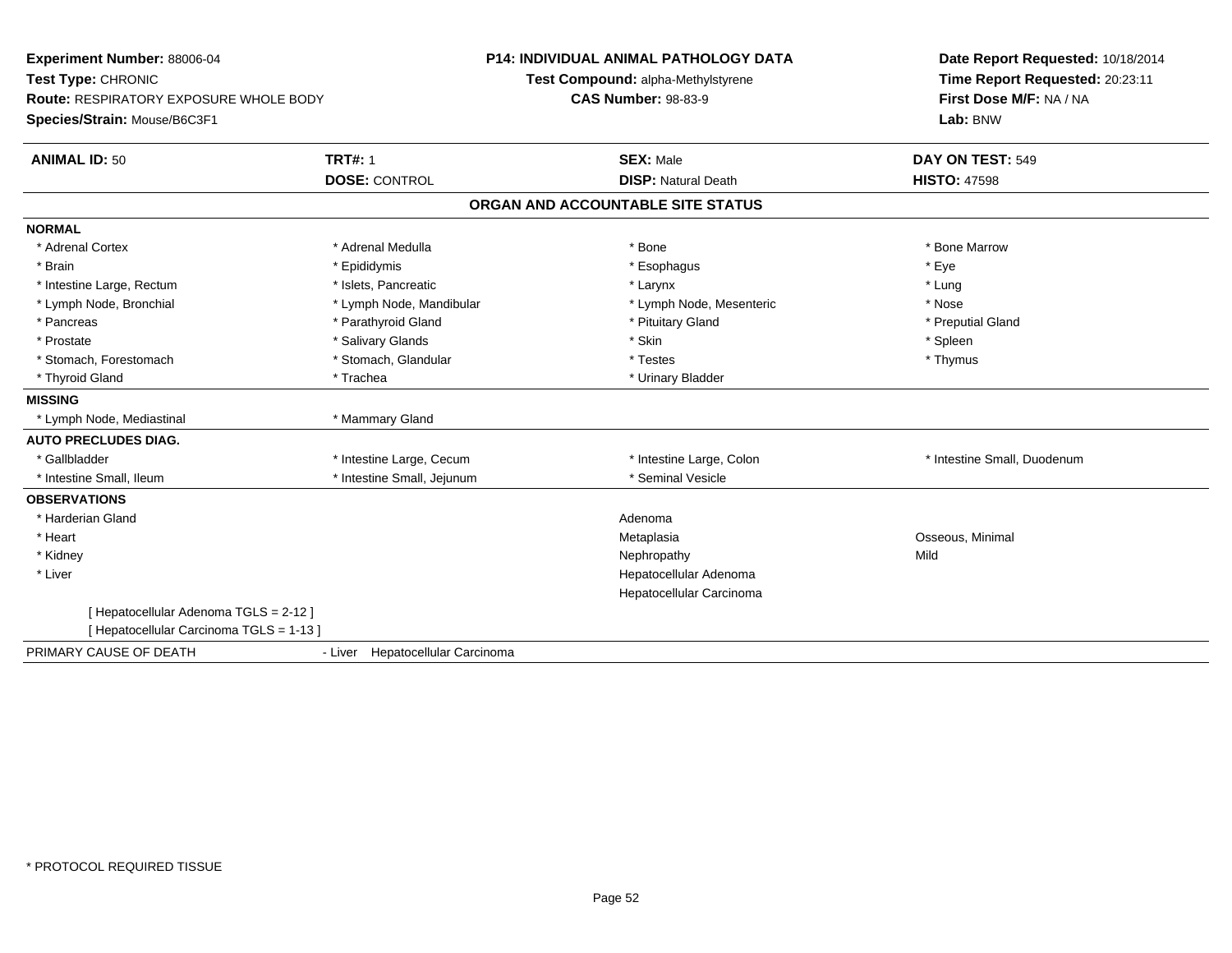| Experiment Number: 88006-04                   |                          | <b>P14: INDIVIDUAL ANIMAL PATHOLOGY DATA</b> | Date Report Requested: 10/18/2014 |  |  |
|-----------------------------------------------|--------------------------|----------------------------------------------|-----------------------------------|--|--|
| Test Type: CHRONIC                            |                          | Test Compound: alpha-Methylstyrene           | Time Report Requested: 20:23:11   |  |  |
| <b>Route: RESPIRATORY EXPOSURE WHOLE BODY</b> |                          | <b>CAS Number: 98-83-9</b>                   | First Dose M/F: NA / NA           |  |  |
| Species/Strain: Mouse/B6C3F1                  |                          |                                              | Lab: BNW                          |  |  |
| <b>ANIMAL ID: 201</b>                         | <b>TRT#: 3</b>           | <b>SEX: Male</b>                             | DAY ON TEST: 729                  |  |  |
|                                               | <b>DOSE: 100 PPM</b>     | <b>DISP: Terminal Sacrifice</b>              | <b>HISTO: 47849</b>               |  |  |
|                                               |                          | ORGAN AND ACCOUNTABLE SITE STATUS            |                                   |  |  |
| <b>NORMAL</b>                                 |                          |                                              |                                   |  |  |
| * Bone                                        | * Bone Marrow            | * Brain                                      | * Epididymis                      |  |  |
| * Esophagus                                   | * Eye                    | * Gallbladder                                | * Harderian Gland                 |  |  |
| * Heart                                       | * Intestine Large, Cecum | * Intestine Large, Colon                     | * Intestine Large, Rectum         |  |  |
| * Intestine Small, Duodenum                   | * Intestine Small, Ileum | * Intestine Small, Jejunum                   | * Islets, Pancreatic              |  |  |
| * Larynx                                      | * Lymph Node, Bronchial  | * Lymph Node, Mandibular                     | * Lymph Node, Mediastinal         |  |  |
| * Lymph Node, Mesenteric                      | * Pancreas               | * Parathyroid Gland                          | * Pituitary Gland                 |  |  |
| * Preputial Gland                             | * Prostate               | * Salivary Glands                            | * Seminal Vesicle                 |  |  |
| * Skin                                        | * Spleen                 | * Stomach, Forestomach                       | * Stomach, Glandular              |  |  |
| * Testes                                      | * Thymus                 | * Thyroid Gland                              | * Trachea                         |  |  |
| * Urinary Bladder                             |                          |                                              |                                   |  |  |
| <b>MISSING</b>                                |                          |                                              |                                   |  |  |
| * Mammary Gland                               |                          |                                              |                                   |  |  |
| <b>OBSERVATIONS</b>                           |                          |                                              |                                   |  |  |
| * Adrenal Cortex                              |                          | Hyperplasia                                  | Mild                              |  |  |
| * Adrenal Medulla                             |                          | Hyperplasia                                  | Mild                              |  |  |
| * Kidney                                      |                          | Nephropathy                                  | Minimal                           |  |  |
| * Liver                                       |                          | Hepatocellular Carcinoma                     |                                   |  |  |
| [ Hepatocellular Carcinoma TGLS = 1-5+6 ]     |                          |                                              |                                   |  |  |
| * Lung                                        |                          | Hepatocellular Carcinoma                     | Metastatic (Liver)                |  |  |
| * Nose                                        | Glands, Olfactory Epi    | Hyperplasia                                  | Mild                              |  |  |
|                                               | Olfactory Epi            | Metaplasia                                   | Mild                              |  |  |
| PRIMARY CAUSE OF DEATH                        | $\blacksquare$           |                                              |                                   |  |  |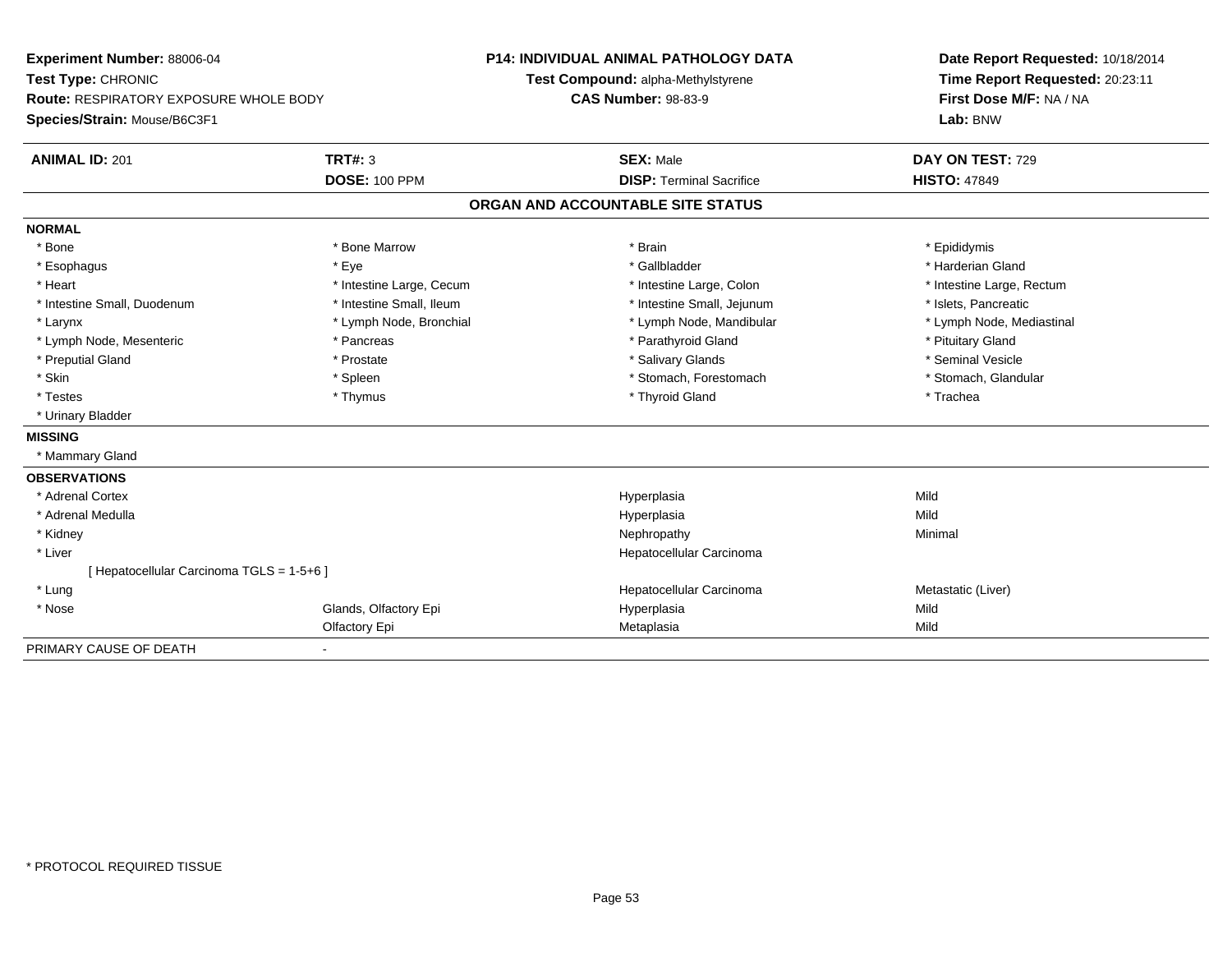| Experiment Number: 88006-04<br>Test Type: CHRONIC<br><b>Route: RESPIRATORY EXPOSURE WHOLE BODY</b><br>Species/Strain: Mouse/B6C3F1 |                                        | <b>P14: INDIVIDUAL ANIMAL PATHOLOGY DATA</b><br>Test Compound: alpha-Methylstyrene |                                                |  | Date Report Requested: 10/18/2014<br>Time Report Requested: 20:23:11 |  |  |
|------------------------------------------------------------------------------------------------------------------------------------|----------------------------------------|------------------------------------------------------------------------------------|------------------------------------------------|--|----------------------------------------------------------------------|--|--|
|                                                                                                                                    |                                        | <b>CAS Number: 98-83-9</b>                                                         |                                                |  | First Dose M/F: NA / NA<br>Lab: BNW                                  |  |  |
| <b>ANIMAL ID: 202</b>                                                                                                              | <b>TRT#: 3</b><br><b>DOSE: 100 PPM</b> |                                                                                    | <b>SEX: Male</b><br><b>DISP: Natural Death</b> |  | DAY ON TEST: 236<br><b>HISTO: 47850</b>                              |  |  |
|                                                                                                                                    |                                        |                                                                                    |                                                |  |                                                                      |  |  |
|                                                                                                                                    |                                        |                                                                                    | ORGAN AND ACCOUNTABLE SITE STATUS              |  |                                                                      |  |  |
| <b>NORMAL</b>                                                                                                                      |                                        |                                                                                    |                                                |  |                                                                      |  |  |
| * Adrenal Cortex                                                                                                                   | * Adrenal Medulla                      |                                                                                    | * Bone                                         |  | * Bone Marrow                                                        |  |  |
| * Brain                                                                                                                            | * Epididymis                           |                                                                                    | * Esophagus                                    |  | * Gallbladder                                                        |  |  |
| * Harderian Gland                                                                                                                  | * Heart                                |                                                                                    | * Islets, Pancreatic                           |  | * Kidney                                                             |  |  |
| * Larynx                                                                                                                           | * Liver                                |                                                                                    | * Lung                                         |  | * Lymph Node, Bronchial                                              |  |  |
| * Lymph Node, Mandibular                                                                                                           | * Lymph Node, Mesenteric               |                                                                                    | * Pancreas                                     |  | * Parathyroid Gland                                                  |  |  |
| * Preputial Gland                                                                                                                  | * Prostate                             |                                                                                    | * Salivary Glands                              |  | * Seminal Vesicle                                                    |  |  |
| * Skin                                                                                                                             | * Spleen                               |                                                                                    | * Stomach, Forestomach                         |  | * Stomach, Glandular                                                 |  |  |
| * Testes                                                                                                                           | * Thymus                               |                                                                                    | * Thyroid Gland                                |  | * Trachea                                                            |  |  |
| * Urinary Bladder                                                                                                                  |                                        |                                                                                    |                                                |  |                                                                      |  |  |
| <b>MISSING</b>                                                                                                                     |                                        |                                                                                    |                                                |  |                                                                      |  |  |
| * Lymph Node, Mediastinal                                                                                                          | * Mammary Gland                        |                                                                                    |                                                |  |                                                                      |  |  |
| <b>AUTO PRECLUDES DIAG.</b>                                                                                                        |                                        |                                                                                    |                                                |  |                                                                      |  |  |
| * Eve                                                                                                                              | * Intestine Large, Cecum               |                                                                                    | * Intestine Large, Colon                       |  | * Intestine Large, Rectum                                            |  |  |
| * Intestine Small, Duodenum                                                                                                        | * Intestine Small, Ileum               |                                                                                    | * Intestine Small, Jejunum                     |  |                                                                      |  |  |
| <b>INSUFFICIENT TISSUE</b>                                                                                                         |                                        |                                                                                    |                                                |  |                                                                      |  |  |
| * Pituitary Gland                                                                                                                  |                                        |                                                                                    |                                                |  |                                                                      |  |  |
| <b>OBSERVATIONS</b>                                                                                                                |                                        |                                                                                    |                                                |  |                                                                      |  |  |
| * Nose                                                                                                                             | Glands, Olfactory Epi                  |                                                                                    | Hyperplasia                                    |  | Mild                                                                 |  |  |
|                                                                                                                                    | Olfactory Epi                          |                                                                                    | Metaplasia                                     |  | Mild                                                                 |  |  |
| PRIMARY CAUSE OF DEATH                                                                                                             | - UNCERTAIN                            |                                                                                    |                                                |  |                                                                      |  |  |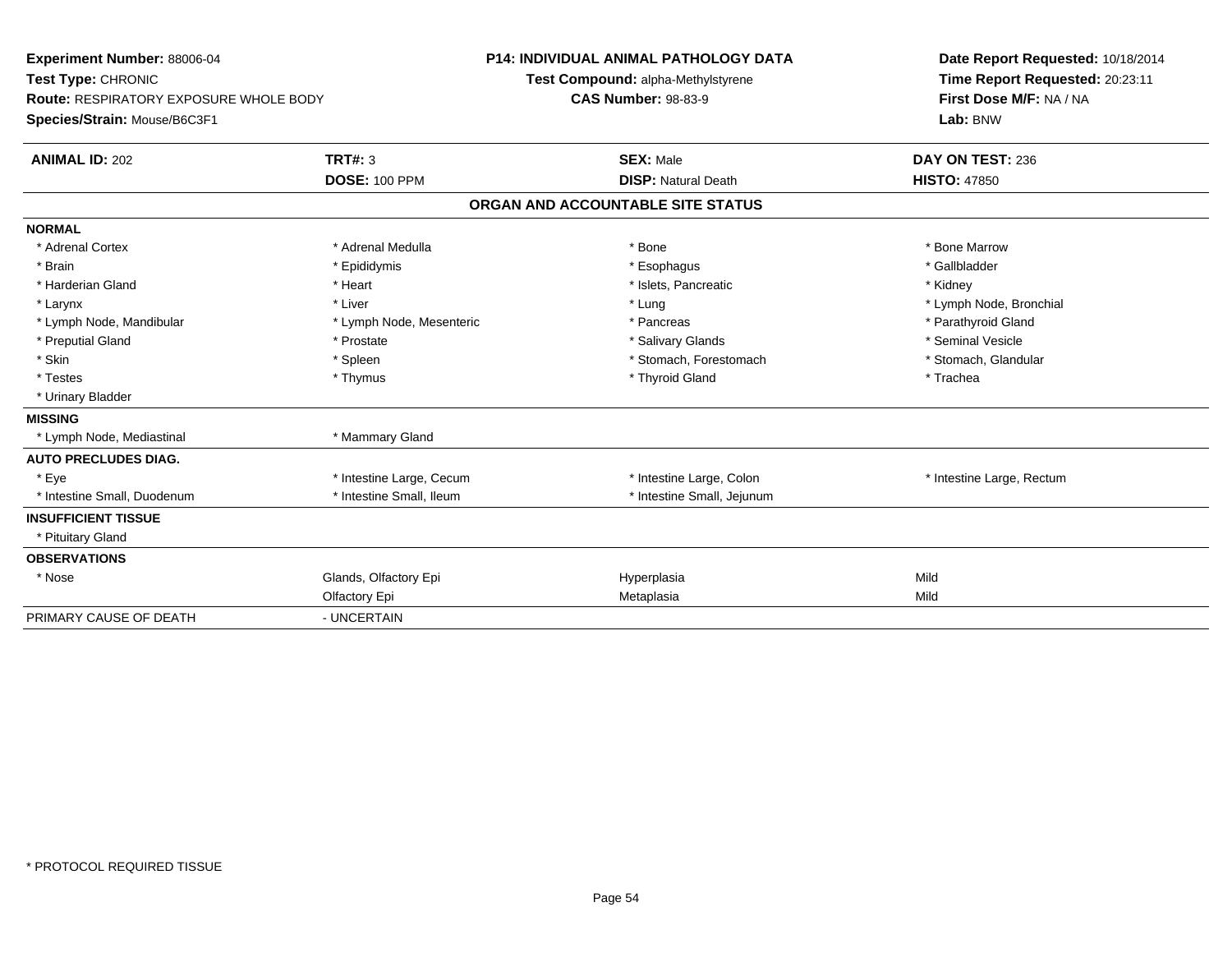| <b>Experiment Number: 88006-04</b>        |                           | <b>P14: INDIVIDUAL ANIMAL PATHOLOGY DATA</b> | Date Report Requested: 10/18/2014 |
|-------------------------------------------|---------------------------|----------------------------------------------|-----------------------------------|
| Test Type: CHRONIC                        |                           | Test Compound: alpha-Methylstyrene           | Time Report Requested: 20:23:11   |
| Route: RESPIRATORY EXPOSURE WHOLE BODY    |                           | <b>CAS Number: 98-83-9</b>                   | First Dose M/F: NA / NA           |
| Species/Strain: Mouse/B6C3F1              |                           |                                              | Lab: BNW                          |
| <b>ANIMAL ID: 203</b>                     | <b>TRT#: 3</b>            | <b>SEX: Male</b>                             | DAY ON TEST: 730                  |
|                                           | <b>DOSE: 100 PPM</b>      | <b>DISP: Terminal Sacrifice</b>              | <b>HISTO: 47851</b>               |
|                                           |                           | ORGAN AND ACCOUNTABLE SITE STATUS            |                                   |
| <b>NORMAL</b>                             |                           |                                              |                                   |
| * Adrenal Cortex                          | * Adrenal Medulla         | * Bone                                       | * Bone Marrow                     |
| * Brain                                   | * Epididymis              | * Esophagus                                  | * Eye                             |
| * Gallbladder                             | * Harderian Gland         | * Heart                                      | * Intestine Large, Cecum          |
| * Intestine Large, Colon                  | * Intestine Large, Rectum | * Intestine Small, Duodenum                  | * Intestine Small, Ileum          |
| * Intestine Small, Jejunum                | * Islets, Pancreatic      | * Larynx                                     | * Lung                            |
| * Lymph Node, Bronchial                   | * Lymph Node, Mandibular  | * Lymph Node, Mesenteric                     | * Pancreas                        |
| * Parathyroid Gland                       | * Pituitary Gland         | * Preputial Gland                            | * Prostate                        |
| * Salivary Glands                         | * Seminal Vesicle         | * Skin                                       | * Spleen                          |
| * Stomach, Forestomach                    | * Stomach, Glandular      | * Testes                                     | * Thymus                          |
| * Thyroid Gland                           | * Trachea                 | * Urinary Bladder                            |                                   |
| <b>MISSING</b>                            |                           |                                              |                                   |
| * Lymph Node, Mediastinal                 | * Mammary Gland           |                                              |                                   |
| <b>OBSERVATIONS</b>                       |                           |                                              |                                   |
| * Kidney                                  |                           | Infarct                                      | Mild                              |
|                                           |                           | Nephropathy                                  | Minimal                           |
| * Liver                                   |                           | <b>Clear Cell Focus</b>                      |                                   |
|                                           |                           | Eosinophilic Focus                           |                                   |
|                                           |                           | Hepatocellular Adenoma                       | Multiple                          |
| [ Hepatocellular Adenoma TGLS = 1,2-5+6 ] |                           |                                              |                                   |
| * Nose                                    | Glands, Olfactory Epi     | Hyperplasia                                  | Moderate                          |
|                                           | Olfactory Epi             | Metaplasia                                   | Moderate                          |
| PRIMARY CAUSE OF DEATH                    | $\blacksquare$            |                                              |                                   |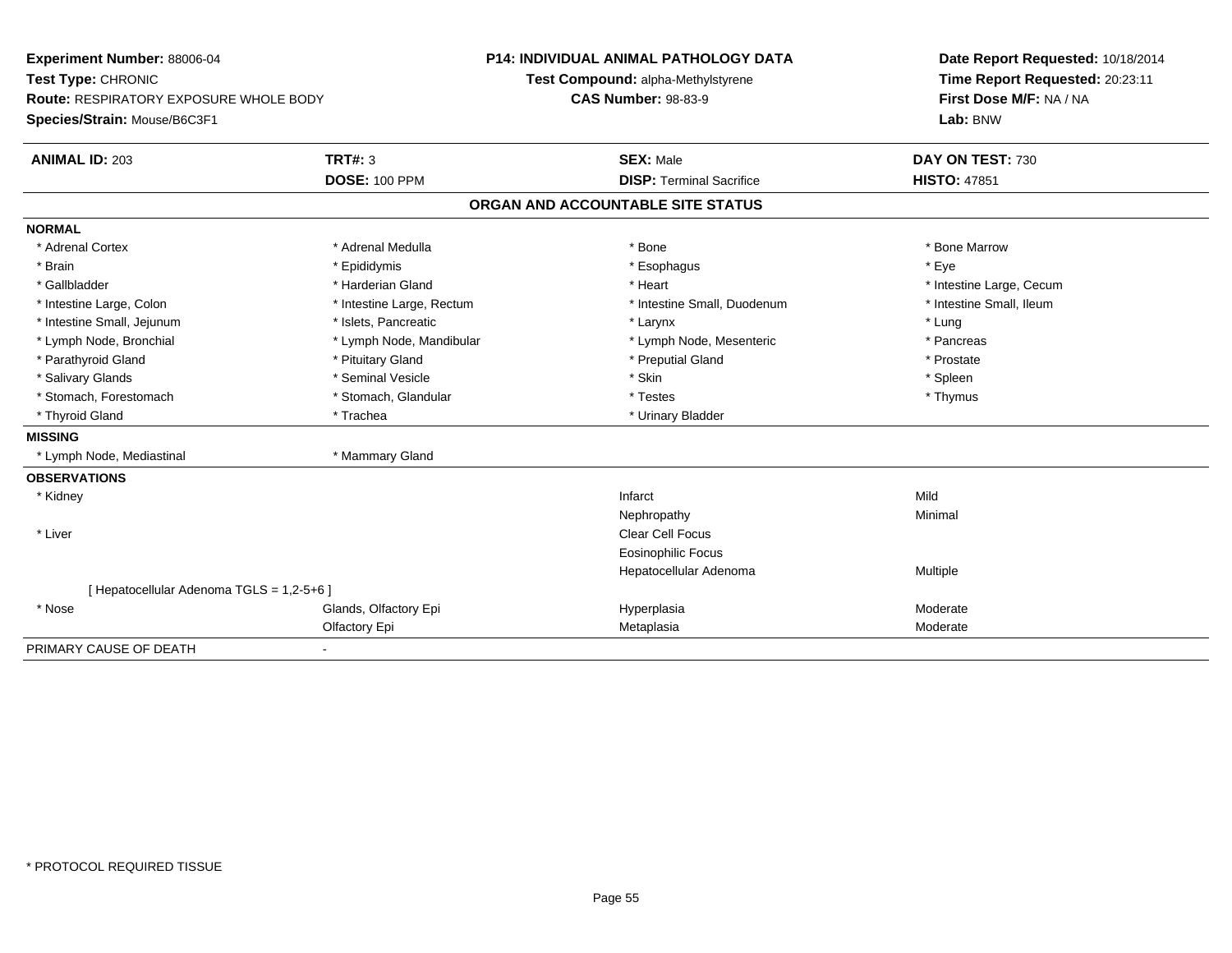**Experiment Number:** 88006-04**Test Type:** CHRONIC **Route:** RESPIRATORY EXPOSURE WHOLE BODY**Species/Strain:** Mouse/B6C3F1**P14: INDIVIDUAL ANIMAL PATHOLOGY DATATest Compound:** alpha-Methylstyrene**CAS Number:** 98-83-9**Date Report Requested:** 10/18/2014**Time Report Requested:** 20:23:11**First Dose M/F:** NA / NA**Lab:** BNW**ANIMAL ID:** 204**TRT#:** 3 **SEX:** Male **DAY ON TEST:** 348 **DOSE:** 100 PPM**DISP:** Moribund Sacrifice **HISTO:** 47852 **ORGAN AND ACCOUNTABLE SITE STATUSNORMAL**\* Adrenal Cortex \* Adrenal Medulla \* Adrenal Medulla \* Bone \* Bone \* Bone \* Bone \* Bone Marrow \* Brain \* \* Expediance \* Epididymis \* \* Expediance \* \* Esophagus \* Expediance \* \* Expediance \* Eye \* Eye \* Intestine Large, Colon \* Gallbladder \* The state of the state of the state of the state of the state of the state of the state of the state of the state of the state of the state of the state of the state of the state of the state of the state o \* Intestine Small, Jejunum \* Intestine Large, Rectum \* 1992 \* Intestine Small, Duodenum \* Intestine Small, Ileum \* Intestine Small, Ileum \* Islets, Pancreatic \* Larynx \* Lung \* Lymph Node, Mediastinal \* Lymph Node, Mesenteric \* The same \* Pituitary Gland \* The same \* Preputial Gland \* Preputial Gland \* Salivary Glands \* Seminal Vesicle \* The state of the set of the set of the set of the set of the set of the set of the set of the set of the set of the set of the set of the set of the set of the set of the set of the set of the set of th \* Stomach, Glandular \* Thymus \* Thyroid Gland \* Trachea**MISSING**\* Lymph Node, Bronchial \* Lymph Node, Mandibular \* Mammary Gland \* Mammary Gland \* Parathyroid Gland \* Parathyroid Gland **OBSERVATIONS** \* Heartt to the contract of the contract of the contract of the contract of the contract of the contract of the contract of the contract of the contract of the contract of the contract of the contract of the contract of the contr n Mild \* Kidneyy the controller that the controller temperature of  $\lambda$  . Nephropathy the controller temperature  $\lambda$  Moderate n **Granulomatous, Mild**  \* Liver**Inflammation Inflammation** Mineralizationn Minimal  $[$  Inflammation TGLS = 2,3,4-5+6  $]$  \* Nosee and the Colfactory Epi Atrophy Atrophy Atrophy Atrophy Atrophy Atrophy Mild Glands, Olfactory Epi Hyperplasiaa **Minimal**  \* Pancreass Superintendent Superintendent Superintendent Superintendent Superintendent Superintendent Superintendent Superintendent Superintendent Superintendent Superintendent Superintendent S  $[$  Cyst TGLS = 6-12  $]$  Peniss the control of the control of the control of the control of the control of the control of the control of the control of the control of the control of the control of the control of the control of the control of the contro Inflammation **Example 2018** Suppurative, Marked<br>
Inflammation **Suppurative, Marked**  \* Prostatee the contraction of the contraction of the contraction of the contraction of the contraction of the contraction of  $\mathbf S$ uppurative, Marked \* Testess the control of the control of the control of the control of the control of the control of the control of the control of the control of the control of the control of the control of the control of the control of the contro Moderate Urethra Bulboureth Gl Hyperplasia Moderate Bulboureth Gl Inflammation Suppurative, Mild [ Hyperplasia TGLS = 7-13 ] \* Urinary Bladder Transit Epithe Hyperplasia Mild Inflammation Chronic Active, Mild PRIMARY CAUSE OF DEATH- Penis Inflammation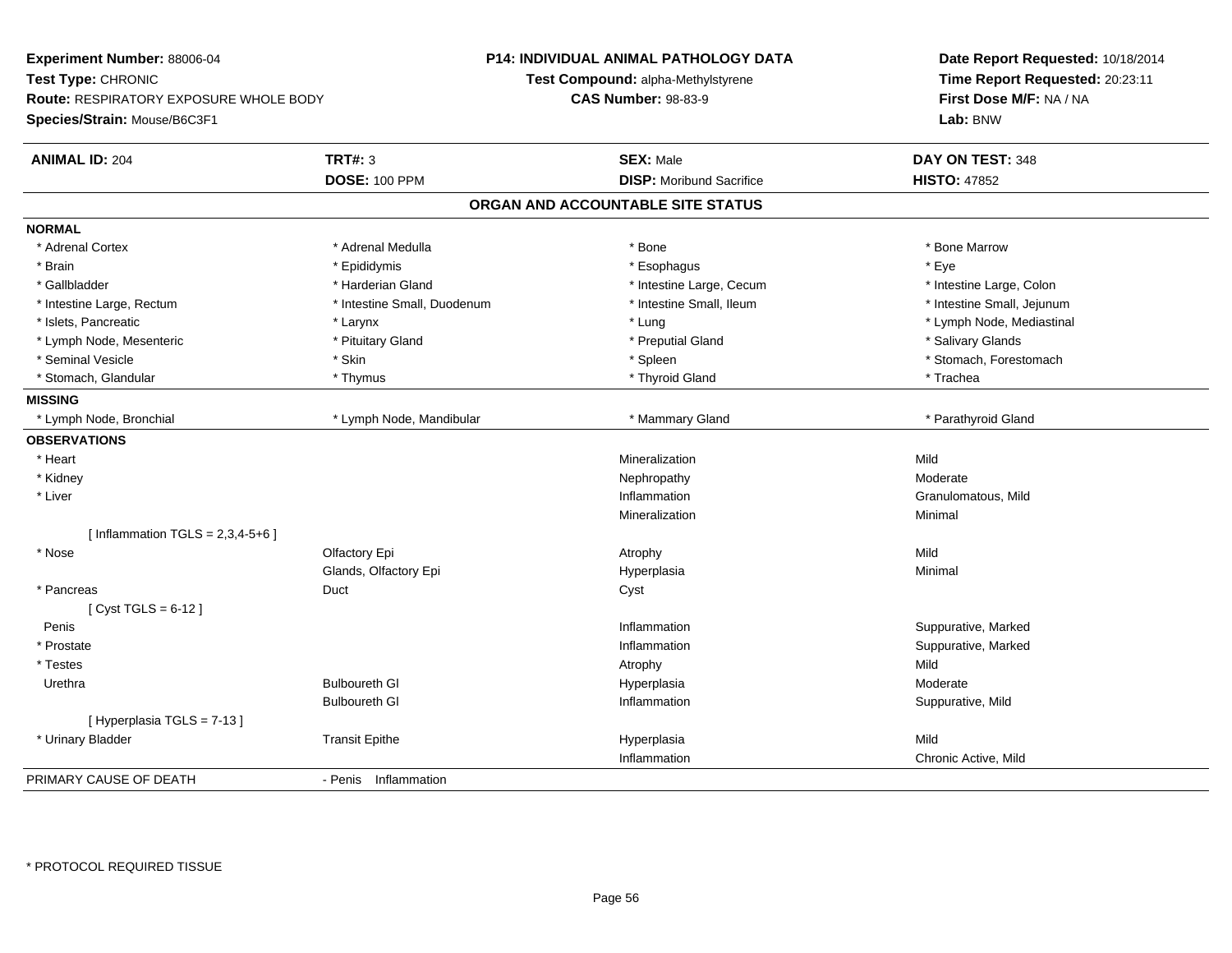| Experiment Number: 88006-04<br>Test Type: CHRONIC<br><b>Route: RESPIRATORY EXPOSURE WHOLE BODY</b><br>Species/Strain: Mouse/B6C3F1 |                                  | <b>P14: INDIVIDUAL ANIMAL PATHOLOGY DATA</b><br>Test Compound: alpha-Methylstyrene<br><b>CAS Number: 98-83-9</b> |                                   | Date Report Requested: 10/18/2014<br>Time Report Requested: 20:23:11<br>First Dose M/F: NA / NA<br>Lab: BNW |
|------------------------------------------------------------------------------------------------------------------------------------|----------------------------------|------------------------------------------------------------------------------------------------------------------|-----------------------------------|-------------------------------------------------------------------------------------------------------------|
| <b>ANIMAL ID: 205</b>                                                                                                              | <b>TRT#: 3</b>                   |                                                                                                                  | <b>SEX: Male</b>                  | DAY ON TEST: 537                                                                                            |
|                                                                                                                                    | <b>DOSE: 100 PPM</b>             |                                                                                                                  | <b>DISP:</b> Moribund Sacrifice   | <b>HISTO: 47853</b>                                                                                         |
|                                                                                                                                    |                                  |                                                                                                                  | ORGAN AND ACCOUNTABLE SITE STATUS |                                                                                                             |
| <b>NORMAL</b>                                                                                                                      |                                  |                                                                                                                  |                                   |                                                                                                             |
| * Adrenal Cortex                                                                                                                   | * Adrenal Medulla                |                                                                                                                  | * Bone                            | * Bone Marrow                                                                                               |
| * Brain                                                                                                                            | * Epididymis                     |                                                                                                                  | * Esophagus                       | * Eye                                                                                                       |
| * Gallbladder                                                                                                                      | * Harderian Gland                |                                                                                                                  | * Heart                           | * Intestine Large, Cecum                                                                                    |
| * Intestine Large, Colon                                                                                                           | * Intestine Small, Duodenum      |                                                                                                                  | * Intestine Small, Ileum          | * Intestine Small, Jejunum                                                                                  |
| * Islets, Pancreatic                                                                                                               | * Larynx                         |                                                                                                                  | * Lung                            | * Lymph Node, Bronchial                                                                                     |
| * Lymph Node, Mandibular                                                                                                           | * Lymph Node, Mediastinal        |                                                                                                                  | * Lymph Node, Mesenteric          | * Pancreas                                                                                                  |
| * Parathyroid Gland                                                                                                                | * Pituitary Gland                |                                                                                                                  | * Preputial Gland                 | * Prostate                                                                                                  |
| * Salivary Glands                                                                                                                  | * Seminal Vesicle                |                                                                                                                  | * Skin                            | * Spleen                                                                                                    |
| * Stomach, Forestomach                                                                                                             | * Stomach, Glandular             |                                                                                                                  | * Testes                          | * Thymus                                                                                                    |
| * Thyroid Gland                                                                                                                    | * Trachea                        |                                                                                                                  | * Urinary Bladder                 |                                                                                                             |
| <b>MISSING</b>                                                                                                                     |                                  |                                                                                                                  |                                   |                                                                                                             |
| * Mammary Gland                                                                                                                    |                                  |                                                                                                                  |                                   |                                                                                                             |
| <b>INSUFFICIENT TISSUE</b>                                                                                                         |                                  |                                                                                                                  |                                   |                                                                                                             |
| * Intestine Large, Rectum                                                                                                          |                                  |                                                                                                                  |                                   |                                                                                                             |
| <b>OBSERVATIONS</b>                                                                                                                |                                  |                                                                                                                  |                                   |                                                                                                             |
| * Kidney                                                                                                                           |                                  |                                                                                                                  | Nephropathy                       | Marked                                                                                                      |
| [ Nephropathy TGLS = $1-6$ ]                                                                                                       |                                  |                                                                                                                  |                                   |                                                                                                             |
| * Liver                                                                                                                            |                                  |                                                                                                                  | Hepatocellular Carcinoma          |                                                                                                             |
| [ Hepatocellular Carcinoma TGLS = 2-12+13 ]                                                                                        |                                  |                                                                                                                  |                                   |                                                                                                             |
| * Nose                                                                                                                             | Glands, Olfactory Epi            |                                                                                                                  | Hyperplasia                       | Moderate                                                                                                    |
|                                                                                                                                    | Olfactory Epi                    |                                                                                                                  | Metaplasia                        | Moderate                                                                                                    |
| PRIMARY CAUSE OF DEATH                                                                                                             | - Liver Hepatocellular Carcinoma |                                                                                                                  |                                   |                                                                                                             |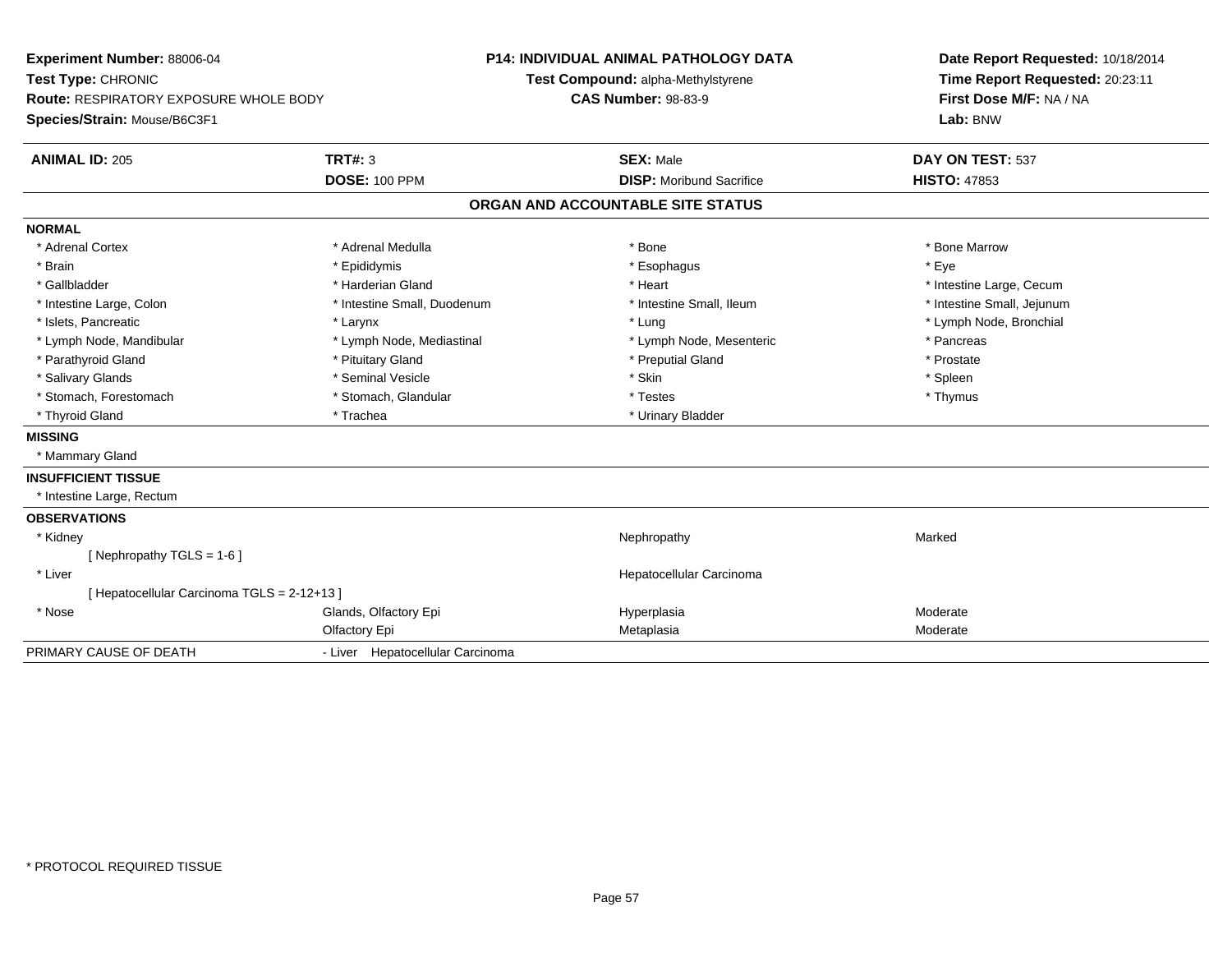| Experiment Number: 88006-04<br>Test Type: CHRONIC                             |                             | <b>P14: INDIVIDUAL ANIMAL PATHOLOGY DATA</b> | Date Report Requested: 10/18/2014   |  |  |
|-------------------------------------------------------------------------------|-----------------------------|----------------------------------------------|-------------------------------------|--|--|
|                                                                               |                             | Test Compound: alpha-Methylstyrene           | Time Report Requested: 20:23:11     |  |  |
| <b>Route: RESPIRATORY EXPOSURE WHOLE BODY</b><br>Species/Strain: Mouse/B6C3F1 |                             | <b>CAS Number: 98-83-9</b>                   | First Dose M/F: NA / NA<br>Lab: BNW |  |  |
|                                                                               |                             |                                              |                                     |  |  |
| <b>ANIMAL ID: 206</b>                                                         | <b>TRT#: 3</b>              | <b>SEX: Male</b>                             | DAY ON TEST: 730                    |  |  |
|                                                                               | <b>DOSE: 100 PPM</b>        | <b>DISP: Terminal Sacrifice</b>              | <b>HISTO: 47854</b>                 |  |  |
|                                                                               |                             | ORGAN AND ACCOUNTABLE SITE STATUS            |                                     |  |  |
| <b>NORMAL</b>                                                                 |                             |                                              |                                     |  |  |
| * Adrenal Medulla                                                             | * Bone                      | * Bone Marrow                                | * Brain                             |  |  |
| * Epididymis                                                                  | * Esophagus                 | * Eye                                        | * Gallbladder                       |  |  |
| * Harderian Gland                                                             | * Heart                     | * Intestine Large, Cecum                     | * Intestine Large, Colon            |  |  |
| * Intestine Large, Rectum                                                     | * Intestine Small, Duodenum | * Intestine Small, Ileum                     | * Intestine Small, Jejunum          |  |  |
| * Islets, Pancreatic                                                          | * Larynx                    | * Lung                                       | * Lymph Node, Bronchial             |  |  |
| * Lymph Node, Mandibular                                                      | * Pancreas                  | * Parathyroid Gland                          | * Pituitary Gland                   |  |  |
| * Preputial Gland                                                             | * Prostate                  | * Salivary Glands                            | * Seminal Vesicle                   |  |  |
| * Skin                                                                        | * Spleen                    | * Stomach, Forestomach                       | * Stomach, Glandular                |  |  |
| * Testes                                                                      | * Thymus                    | * Thyroid Gland                              | * Trachea                           |  |  |
| * Urinary Bladder                                                             |                             |                                              |                                     |  |  |
| <b>MISSING</b>                                                                |                             |                                              |                                     |  |  |
| * Lymph Node, Mediastinal                                                     | * Lymph Node, Mesenteric    | * Mammary Gland                              |                                     |  |  |
| <b>OBSERVATIONS</b>                                                           |                             |                                              |                                     |  |  |
| * Adrenal Cortex                                                              |                             | Hyperplasia                                  | Minimal                             |  |  |
| * Kidney                                                                      |                             | Nephropathy                                  | Minimal                             |  |  |
| * Liver                                                                       |                             | <b>Basophilic Focus</b>                      |                                     |  |  |
|                                                                               |                             | Hepatocellular Adenoma                       |                                     |  |  |
|                                                                               |                             | <b>Mixed Cell Focus</b>                      |                                     |  |  |
| [ Hepatocellular Adenoma TGLS = 1-6 ]                                         |                             |                                              |                                     |  |  |
| [Mixed Cell Focus TGLS = 2-5+12]                                              |                             |                                              |                                     |  |  |
| * Nose                                                                        | Glands, Olfactory Epi       | Hyperplasia                                  | Moderate                            |  |  |
|                                                                               | Olfactory Epi               | Metaplasia                                   | Moderate                            |  |  |
| PRIMARY CAUSE OF DEATH                                                        |                             |                                              |                                     |  |  |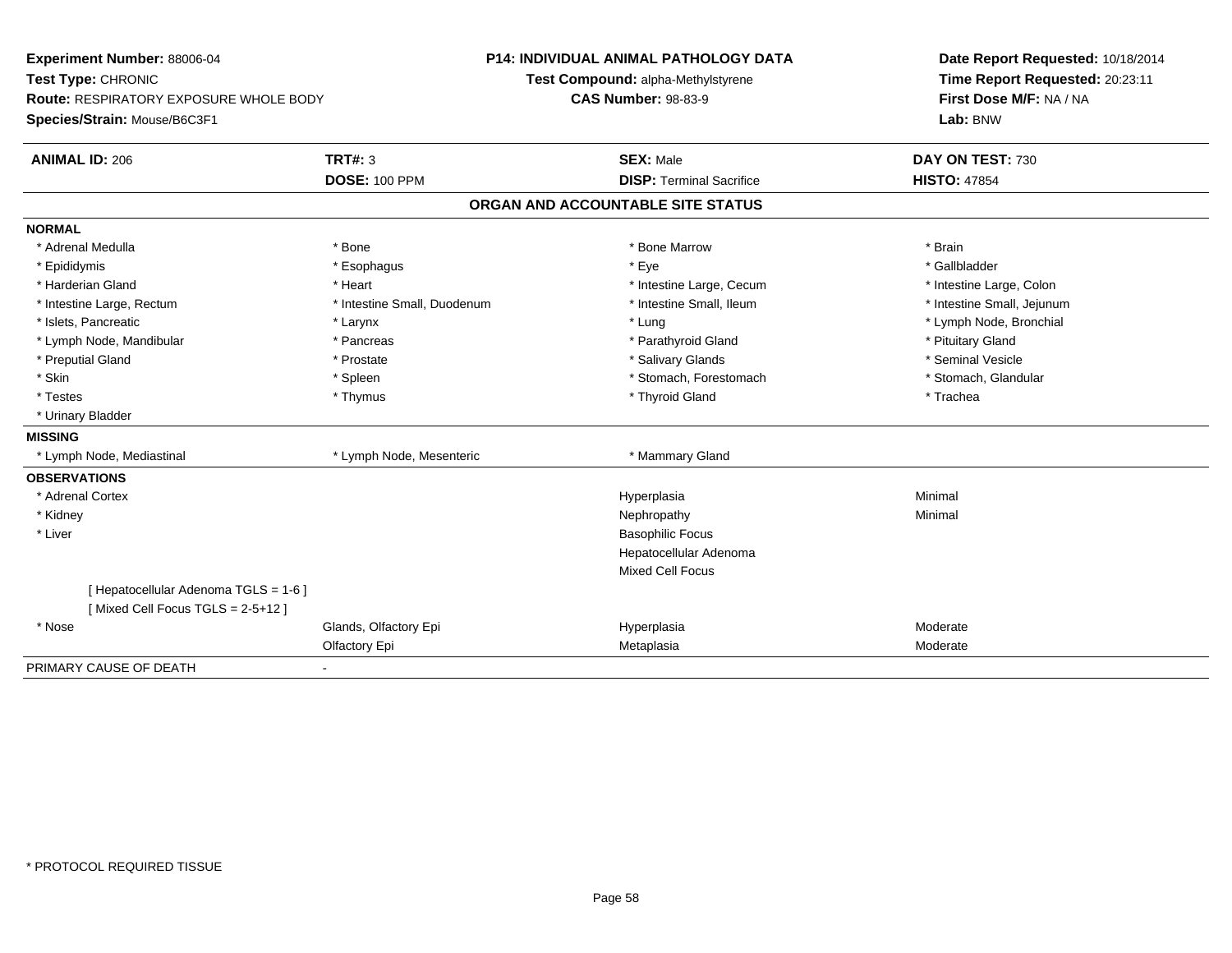| Experiment Number: 88006-04                   |                           | <b>P14: INDIVIDUAL ANIMAL PATHOLOGY DATA</b> | Date Report Requested: 10/18/2014 |  |  |
|-----------------------------------------------|---------------------------|----------------------------------------------|-----------------------------------|--|--|
| Test Type: CHRONIC                            |                           | Test Compound: alpha-Methylstyrene           | Time Report Requested: 20:23:11   |  |  |
| <b>Route: RESPIRATORY EXPOSURE WHOLE BODY</b> |                           | <b>CAS Number: 98-83-9</b>                   | First Dose M/F: NA / NA           |  |  |
| Species/Strain: Mouse/B6C3F1                  |                           |                                              | Lab: BNW                          |  |  |
| <b>ANIMAL ID: 207</b>                         | <b>TRT#: 3</b>            | <b>SEX: Male</b>                             | DAY ON TEST: 481                  |  |  |
|                                               | <b>DOSE: 100 PPM</b>      | <b>DISP:</b> Moribund Sacrifice              | <b>HISTO: 47855</b>               |  |  |
|                                               |                           | ORGAN AND ACCOUNTABLE SITE STATUS            |                                   |  |  |
| <b>NORMAL</b>                                 |                           |                                              |                                   |  |  |
| * Adrenal Cortex                              | * Adrenal Medulla         | * Bone                                       | * Bone Marrow                     |  |  |
| * Brain                                       | * Epididymis              | * Esophagus                                  | * Eve                             |  |  |
| * Gallbladder                                 | * Harderian Gland         | * Heart                                      | * Intestine Large, Cecum          |  |  |
| * Intestine Large, Colon                      | * Intestine Large, Rectum | * Intestine Small, Duodenum                  | * Intestine Small, Ileum          |  |  |
| * Intestine Small, Jejunum                    | * Islets, Pancreatic      | * Larynx                                     | * Liver                           |  |  |
| * Lung                                        | * Lymph Node, Bronchial   | * Lymph Node, Mandibular                     | * Lymph Node, Mediastinal         |  |  |
| * Lymph Node, Mesenteric                      | * Pancreas                | * Parathyroid Gland                          | * Pituitary Gland                 |  |  |
| * Preputial Gland                             | * Prostate                | * Salivary Glands                            | * Seminal Vesicle                 |  |  |
| * Skin                                        | * Spleen                  | * Stomach, Forestomach                       | * Stomach, Glandular              |  |  |
| * Testes                                      | * Thymus                  | * Thyroid Gland                              | * Trachea                         |  |  |
| * Urinary Bladder                             |                           |                                              |                                   |  |  |
| <b>MISSING</b>                                |                           |                                              |                                   |  |  |
| * Mammary Gland                               |                           |                                              |                                   |  |  |
| <b>OBSERVATIONS</b>                           |                           |                                              |                                   |  |  |
| * Kidney                                      |                           | Nephropathy                                  | Minimal                           |  |  |
| * Nose                                        | Glands, Olfactory Epi     | Hyperplasia                                  | Mild                              |  |  |
|                                               | Olfactory Epi             | Metaplasia                                   | Mild                              |  |  |
| Tooth                                         |                           | Malformation                                 | Marked                            |  |  |
|                                               |                           | Odontoma                                     |                                   |  |  |
| PRIMARY CAUSE OF DEATH                        | - Tooth Malformation      |                                              |                                   |  |  |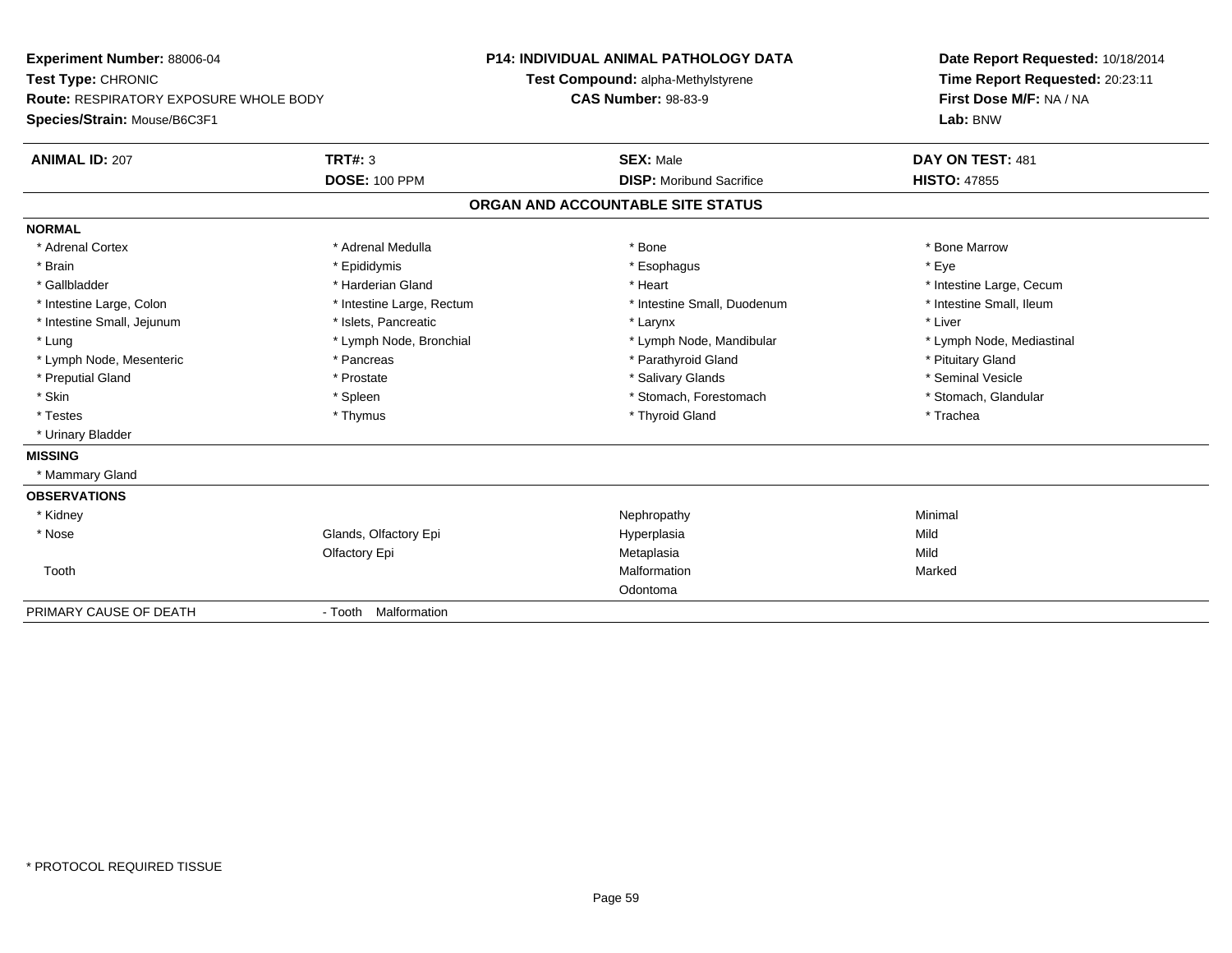| Experiment Number: 88006-04<br>Test Type: CHRONIC<br>Route: RESPIRATORY EXPOSURE WHOLE BODY<br>Species/Strain: Mouse/B6C3F1 |                             | P14: INDIVIDUAL ANIMAL PATHOLOGY DATA<br>Test Compound: alpha-Methylstyrene<br><b>CAS Number: 98-83-9</b> | Date Report Requested: 10/18/2014<br>Time Report Requested: 20:23:11<br>First Dose M/F: NA / NA<br>Lab: BNW |
|-----------------------------------------------------------------------------------------------------------------------------|-----------------------------|-----------------------------------------------------------------------------------------------------------|-------------------------------------------------------------------------------------------------------------|
|                                                                                                                             |                             |                                                                                                           |                                                                                                             |
| <b>ANIMAL ID: 208</b>                                                                                                       | <b>TRT#: 3</b>              | <b>SEX: Male</b>                                                                                          | DAY ON TEST: 731                                                                                            |
|                                                                                                                             | <b>DOSE: 100 PPM</b>        | <b>DISP: Terminal Sacrifice</b>                                                                           | <b>HISTO: 47856</b>                                                                                         |
|                                                                                                                             |                             | ORGAN AND ACCOUNTABLE SITE STATUS                                                                         |                                                                                                             |
| <b>NORMAL</b>                                                                                                               |                             |                                                                                                           |                                                                                                             |
| * Adrenal Medulla                                                                                                           | * Bone                      | * Bone Marrow                                                                                             | * Brain                                                                                                     |
| * Epididymis                                                                                                                | * Esophagus                 | * Eye                                                                                                     | * Gallbladder                                                                                               |
| * Harderian Gland                                                                                                           | * Heart                     | * Intestine Large, Cecum                                                                                  | * Intestine Large, Colon                                                                                    |
| * Intestine Large, Rectum                                                                                                   | * Intestine Small, Duodenum | * Intestine Small, Ileum                                                                                  | * Intestine Small, Jejunum                                                                                  |
| * Islets, Pancreatic                                                                                                        | * Larynx                    | * Lung                                                                                                    | * Lymph Node, Bronchial                                                                                     |
| * Lymph Node, Mediastinal                                                                                                   | * Lymph Node, Mesenteric    | * Pancreas                                                                                                | * Parathyroid Gland                                                                                         |
| * Pituitary Gland                                                                                                           | * Preputial Gland           | * Prostate                                                                                                | * Salivary Glands                                                                                           |
| * Seminal Vesicle                                                                                                           | * Skin                      | * Spleen                                                                                                  | * Stomach, Forestomach                                                                                      |
| * Stomach, Glandular                                                                                                        | * Testes                    | * Thymus                                                                                                  | * Thyroid Gland                                                                                             |
| * Trachea                                                                                                                   | * Urinary Bladder           |                                                                                                           |                                                                                                             |
| <b>MISSING</b>                                                                                                              |                             |                                                                                                           |                                                                                                             |
| * Lymph Node, Mandibular                                                                                                    | * Mammary Gland             |                                                                                                           |                                                                                                             |
| <b>OBSERVATIONS</b>                                                                                                         |                             |                                                                                                           |                                                                                                             |
| * Adrenal Cortex                                                                                                            |                             | Hypertrophy                                                                                               | Moderate                                                                                                    |
| * Kidney                                                                                                                    |                             | Nephropathy                                                                                               | Minimal                                                                                                     |
| * Liver                                                                                                                     |                             | <b>Clear Cell Focus</b>                                                                                   |                                                                                                             |
|                                                                                                                             |                             | Hepatocellular Adenoma                                                                                    |                                                                                                             |
| [Clear Cell Focus TGLS = 2-5]<br>[Hepatocellular Adenoma TGLS = 3-6]                                                        |                             |                                                                                                           |                                                                                                             |
| * Nose                                                                                                                      | Glands, Olfactory Epi       | Hyperplasia                                                                                               | Moderate                                                                                                    |
|                                                                                                                             | Olfactory Epi               | Metaplasia                                                                                                | Moderate                                                                                                    |
| PRIMARY CAUSE OF DEATH                                                                                                      |                             |                                                                                                           |                                                                                                             |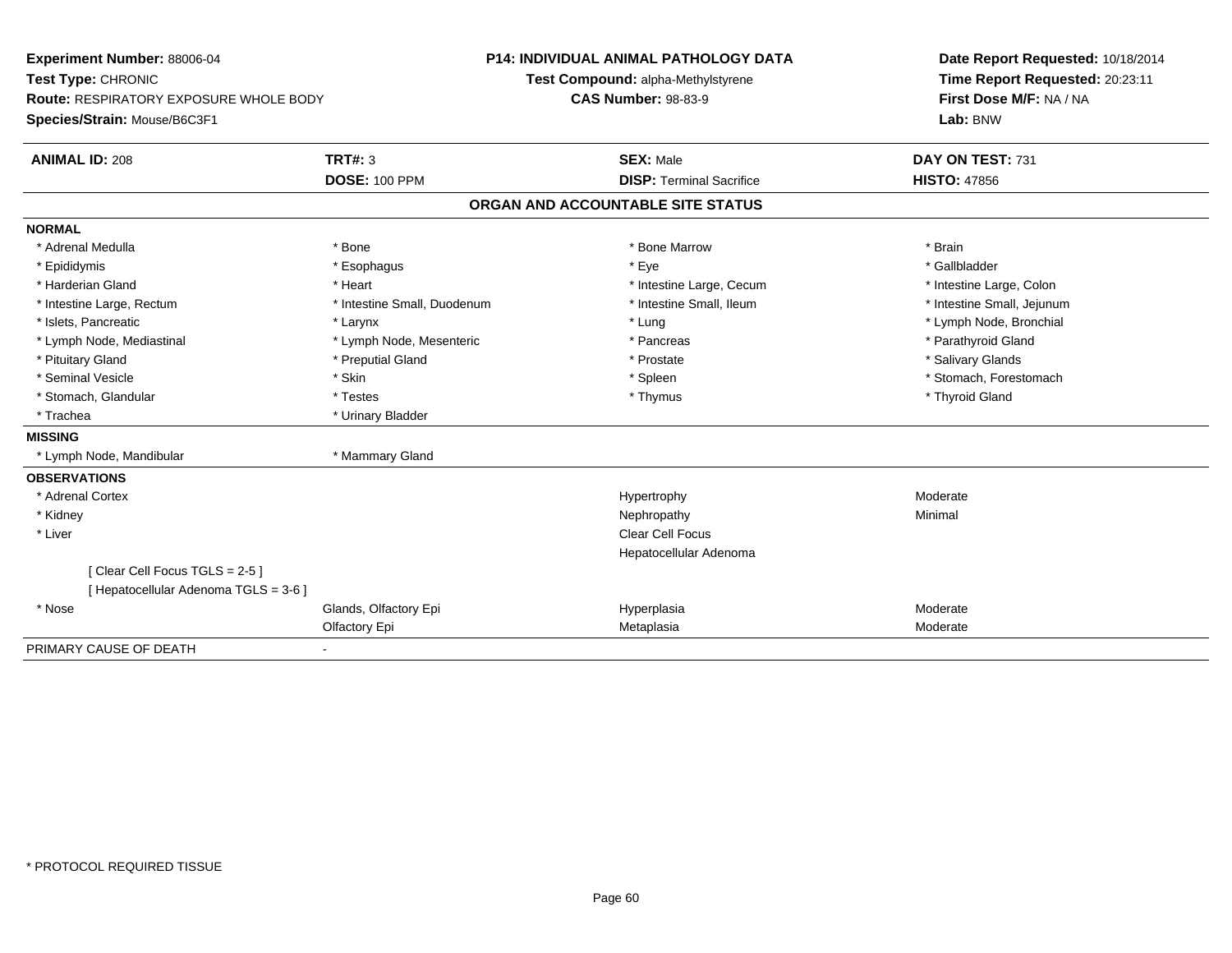| Experiment Number: 88006-04                   |                                  | P14: INDIVIDUAL ANIMAL PATHOLOGY DATA |                             | Date Report Requested: 10/18/2014 |
|-----------------------------------------------|----------------------------------|---------------------------------------|-----------------------------|-----------------------------------|
| Test Type: CHRONIC                            |                                  | Test Compound: alpha-Methylstyrene    |                             | Time Report Requested: 20:23:11   |
| <b>Route: RESPIRATORY EXPOSURE WHOLE BODY</b> |                                  | <b>CAS Number: 98-83-9</b>            |                             | First Dose M/F: NA / NA           |
| Species/Strain: Mouse/B6C3F1                  |                                  |                                       |                             | Lab: BNW                          |
| <b>ANIMAL ID: 209</b>                         | <b>TRT#: 3</b>                   | <b>SEX: Male</b>                      |                             | DAY ON TEST: 710                  |
|                                               | <b>DOSE: 100 PPM</b>             |                                       | <b>DISP: Natural Death</b>  | <b>HISTO: 47857</b>               |
|                                               |                                  | ORGAN AND ACCOUNTABLE SITE STATUS     |                             |                                   |
| <b>NORMAL</b>                                 |                                  |                                       |                             |                                   |
| * Adrenal Cortex                              | * Adrenal Medulla                | * Bone                                |                             | * Bone Marrow                     |
| * Brain                                       | * Epididymis                     |                                       | * Esophagus                 | * Eye                             |
| * Gallbladder                                 | * Harderian Gland                | * Heart                               |                             | * Intestine Large, Cecum          |
| * Intestine Large, Colon                      | * Intestine Large, Rectum        |                                       | * Intestine Small, Duodenum | * Intestine Small. Ileum          |
| * Intestine Small, Jejunum                    | * Islets, Pancreatic             | * Larynx                              |                             | * Lung                            |
| * Lymph Node, Mandibular                      | * Lymph Node, Mediastinal        |                                       | * Lymph Node, Mesenteric    | * Pancreas                        |
| * Parathyroid Gland                           | * Pituitary Gland                |                                       | * Preputial Gland           | * Prostate                        |
| * Salivary Glands                             | * Seminal Vesicle                | * Skin                                |                             | * Spleen                          |
| * Stomach, Glandular                          | * Testes                         |                                       | * Thymus                    | * Thyroid Gland                   |
| * Trachea                                     | * Urinary Bladder                |                                       |                             |                                   |
| <b>MISSING</b>                                |                                  |                                       |                             |                                   |
| * Lymph Node, Bronchial                       | * Mammary Gland                  |                                       |                             |                                   |
| <b>OBSERVATIONS</b>                           |                                  |                                       |                             |                                   |
| * Kidney                                      |                                  |                                       | Nephropathy                 | Marked                            |
| [Nephropathy TGLS = $2-6$ ]                   |                                  |                                       |                             |                                   |
| * Liver                                       |                                  |                                       | Hepatocellular Carcinoma    |                                   |
| [ Hepatocellular Carcinoma TGLS = 3-12 ]      |                                  |                                       |                             |                                   |
| * Nose                                        | Glands, Olfactory Epi            | Hyperplasia                           |                             | Moderate                          |
|                                               | Olfactory Epi                    | Metaplasia                            |                             | Moderate                          |
| * Stomach, Forestomach                        | Epithelium                       | Hyperplasia                           |                             | Mild                              |
|                                               |                                  | Ulcer                                 |                             | Mild                              |
| [Ulcer TGLS = $4-9$ ]                         |                                  |                                       |                             |                                   |
| PRIMARY CAUSE OF DEATH                        | - Liver Hepatocellular Carcinoma |                                       |                             |                                   |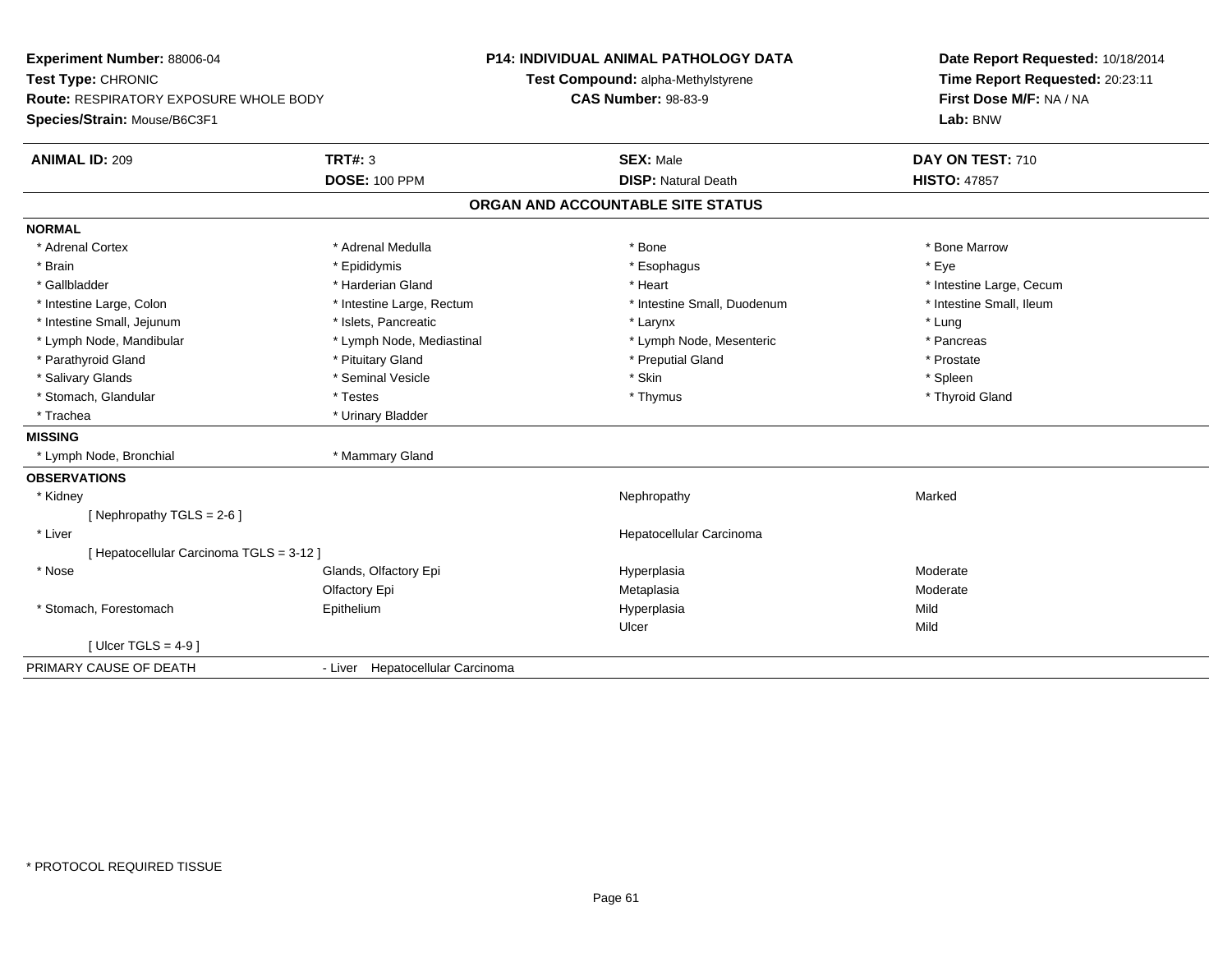| Experiment Number: 88006-04<br>Test Type: CHRONIC<br><b>Route: RESPIRATORY EXPOSURE WHOLE BODY</b> |                             | <b>P14: INDIVIDUAL ANIMAL PATHOLOGY DATA</b><br>Test Compound: alpha-Methylstyrene<br><b>CAS Number: 98-83-9</b> | Date Report Requested: 10/18/2014<br>Time Report Requested: 20:23:11<br>First Dose M/F: NA / NA |  |
|----------------------------------------------------------------------------------------------------|-----------------------------|------------------------------------------------------------------------------------------------------------------|-------------------------------------------------------------------------------------------------|--|
| Species/Strain: Mouse/B6C3F1                                                                       |                             |                                                                                                                  | Lab: BNW                                                                                        |  |
| <b>ANIMAL ID: 210</b>                                                                              | <b>TRT#: 3</b>              | <b>SEX: Male</b>                                                                                                 | DAY ON TEST: 730                                                                                |  |
|                                                                                                    | <b>DOSE: 100 PPM</b>        | <b>DISP: Terminal Sacrifice</b>                                                                                  | <b>HISTO: 47858</b>                                                                             |  |
|                                                                                                    |                             | ORGAN AND ACCOUNTABLE SITE STATUS                                                                                |                                                                                                 |  |
| <b>NORMAL</b>                                                                                      |                             |                                                                                                                  |                                                                                                 |  |
| * Adrenal Medulla                                                                                  | * Bone                      | * Bone Marrow                                                                                                    | * Brain                                                                                         |  |
| * Epididymis                                                                                       | * Esophagus                 | * Eye                                                                                                            | * Gallbladder                                                                                   |  |
| * Harderian Gland                                                                                  | * Heart                     | * Intestine Large, Cecum                                                                                         | * Intestine Large, Colon                                                                        |  |
| * Intestine Large, Rectum                                                                          | * Intestine Small, Duodenum | * Intestine Small, Ileum                                                                                         | * Intestine Small, Jejunum                                                                      |  |
| * Islets, Pancreatic                                                                               | * Larynx                    | * Lung                                                                                                           | * Lymph Node, Bronchial                                                                         |  |
| * Lymph Node, Mandibular                                                                           | * Lymph Node, Mediastinal   | * Lymph Node, Mesenteric                                                                                         | * Pancreas                                                                                      |  |
| * Parathyroid Gland                                                                                | * Pituitary Gland           | * Preputial Gland                                                                                                | * Prostate                                                                                      |  |
| * Salivary Glands                                                                                  | * Seminal Vesicle           | * Skin                                                                                                           | * Spleen                                                                                        |  |
| * Stomach, Forestomach                                                                             | * Stomach, Glandular        | * Testes                                                                                                         | * Thymus                                                                                        |  |
| * Thyroid Gland                                                                                    | * Trachea                   | * Urinary Bladder                                                                                                |                                                                                                 |  |
| <b>MISSING</b>                                                                                     |                             |                                                                                                                  |                                                                                                 |  |
| * Mammary Gland                                                                                    |                             |                                                                                                                  |                                                                                                 |  |
| <b>OBSERVATIONS</b>                                                                                |                             |                                                                                                                  |                                                                                                 |  |
| * Adrenal Cortex                                                                                   | Capsule                     | Adenoma                                                                                                          |                                                                                                 |  |
|                                                                                                    |                             | Hyperplasia                                                                                                      | Mild                                                                                            |  |
| * Kidney                                                                                           | Capsule                     | Fibrosis                                                                                                         | Mild                                                                                            |  |
|                                                                                                    |                             | Nephropathy                                                                                                      | Minimal                                                                                         |  |
| * Liver                                                                                            |                             | <b>Basophilic Focus</b>                                                                                          |                                                                                                 |  |
|                                                                                                    |                             | <b>Tension Lipidosis</b>                                                                                         | Mild                                                                                            |  |
| * Nose                                                                                             | Glands, Olfactory Epi       | Hyperplasia                                                                                                      | Moderate                                                                                        |  |
|                                                                                                    | Olfactory Epi               | Metaplasia                                                                                                       | Moderate                                                                                        |  |
| PRIMARY CAUSE OF DEATH                                                                             | $\blacksquare$              |                                                                                                                  |                                                                                                 |  |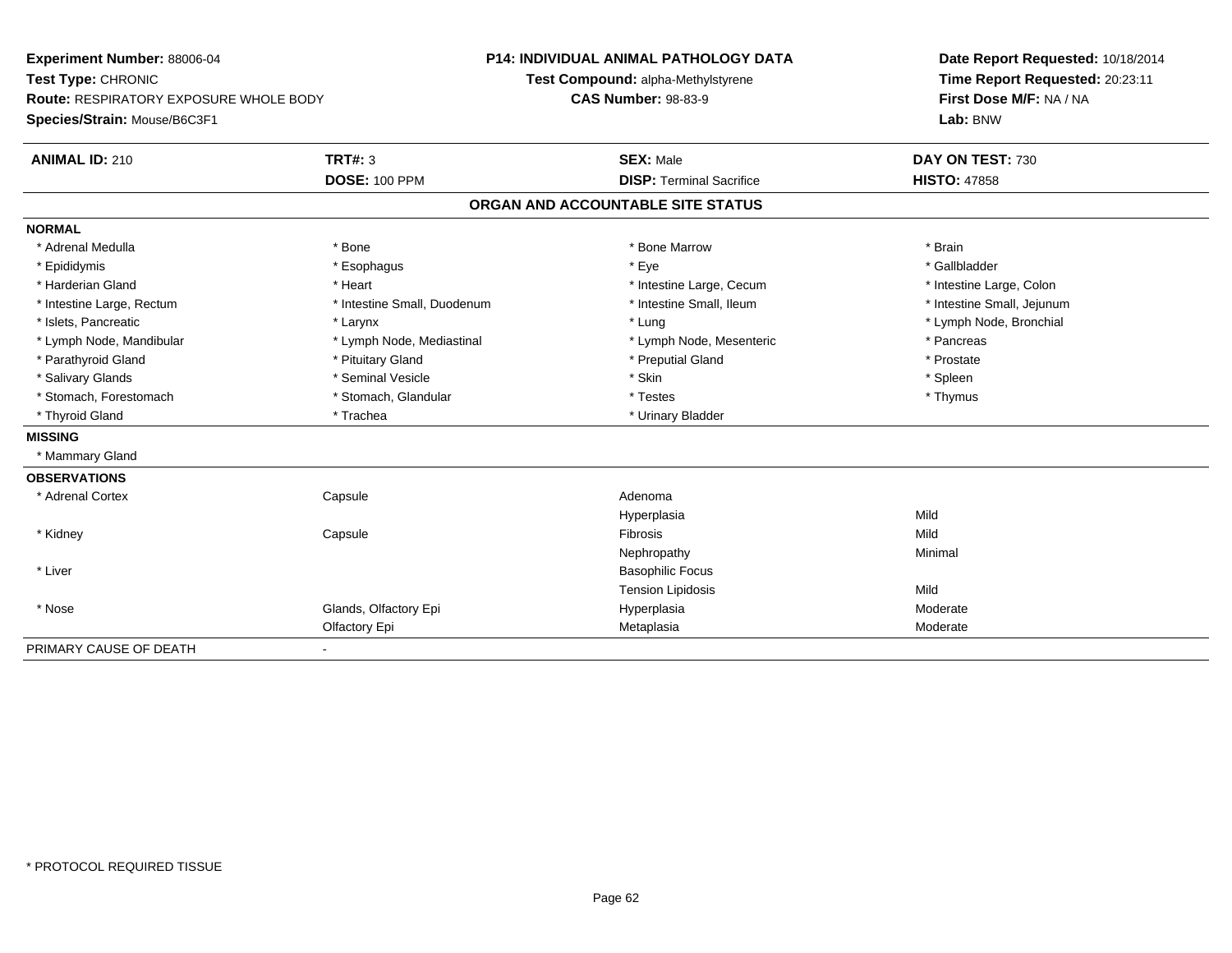| Experiment Number: 88006-04<br>Test Type: CHRONIC<br>Route: RESPIRATORY EXPOSURE WHOLE BODY |                           | <b>P14: INDIVIDUAL ANIMAL PATHOLOGY DATA</b> | Date Report Requested: 10/18/2014 |  |
|---------------------------------------------------------------------------------------------|---------------------------|----------------------------------------------|-----------------------------------|--|
|                                                                                             |                           | Test Compound: alpha-Methylstyrene           | Time Report Requested: 20:23:11   |  |
|                                                                                             |                           | <b>CAS Number: 98-83-9</b>                   | First Dose M/F: NA / NA           |  |
| Species/Strain: Mouse/B6C3F1                                                                |                           |                                              | Lab: BNW                          |  |
| <b>ANIMAL ID: 211</b>                                                                       | <b>TRT#: 3</b>            | <b>SEX: Male</b>                             | DAY ON TEST: 731                  |  |
|                                                                                             | <b>DOSE: 100 PPM</b>      | <b>DISP: Terminal Sacrifice</b>              | <b>HISTO: 47859</b>               |  |
|                                                                                             |                           | ORGAN AND ACCOUNTABLE SITE STATUS            |                                   |  |
| <b>NORMAL</b>                                                                               |                           |                                              |                                   |  |
| * Adrenal Cortex                                                                            | * Adrenal Medulla         | * Bone                                       | * Bone Marrow                     |  |
| * Brain                                                                                     | * Epididymis              | * Esophagus                                  | * Eye                             |  |
| * Gallbladder                                                                               | * Harderian Gland         | * Heart                                      | * Intestine Large, Cecum          |  |
| * Intestine Large, Colon                                                                    | * Intestine Large, Rectum | * Intestine Small, Duodenum                  | * Intestine Small, Ileum          |  |
| * Intestine Small, Jejunum                                                                  | * Islets, Pancreatic      | * Larynx                                     | * Lymph Node, Bronchial           |  |
| * Lymph Node, Mandibular                                                                    | * Lymph Node, Mediastinal | * Lymph Node, Mesenteric                     | * Pancreas                        |  |
| * Pituitary Gland                                                                           | * Preputial Gland         | * Prostate                                   | * Salivary Glands                 |  |
| * Seminal Vesicle                                                                           | * Skin                    | * Spleen                                     | * Stomach, Forestomach            |  |
| * Stomach, Glandular                                                                        | * Testes                  | * Thymus                                     | * Thyroid Gland                   |  |
| * Trachea                                                                                   | * Urinary Bladder         |                                              |                                   |  |
| <b>MISSING</b>                                                                              |                           |                                              |                                   |  |
| * Mammary Gland                                                                             | * Parathyroid Gland       |                                              |                                   |  |
| <b>OBSERVATIONS</b>                                                                         |                           |                                              |                                   |  |
| * Kidney                                                                                    |                           | Nephropathy                                  | Mild                              |  |
| * Liver                                                                                     |                           | Hepatocellular Adenoma                       |                                   |  |
| [Hepatocellular Adenoma TGLS = 2-12]                                                        |                           |                                              |                                   |  |
| * Lung                                                                                      |                           | Alveolar/Bronchiolar Carcinoma               |                                   |  |
| [ Alveolar/Bronchiolar Carcinoma TGLS = 3-4 ]                                               |                           |                                              |                                   |  |
| Mesentery                                                                                   | Fat                       | <b>Necrosis</b>                              | Mild                              |  |
| [Necrosis TGLS = $1-12$ ]                                                                   |                           |                                              |                                   |  |
| * Nose                                                                                      | Glands, Olfactory Epi     | Hyperplasia                                  | Marked                            |  |
|                                                                                             | Olfactory Epi             | Metaplasia                                   | Moderate                          |  |
| PRIMARY CAUSE OF DEATH                                                                      |                           |                                              |                                   |  |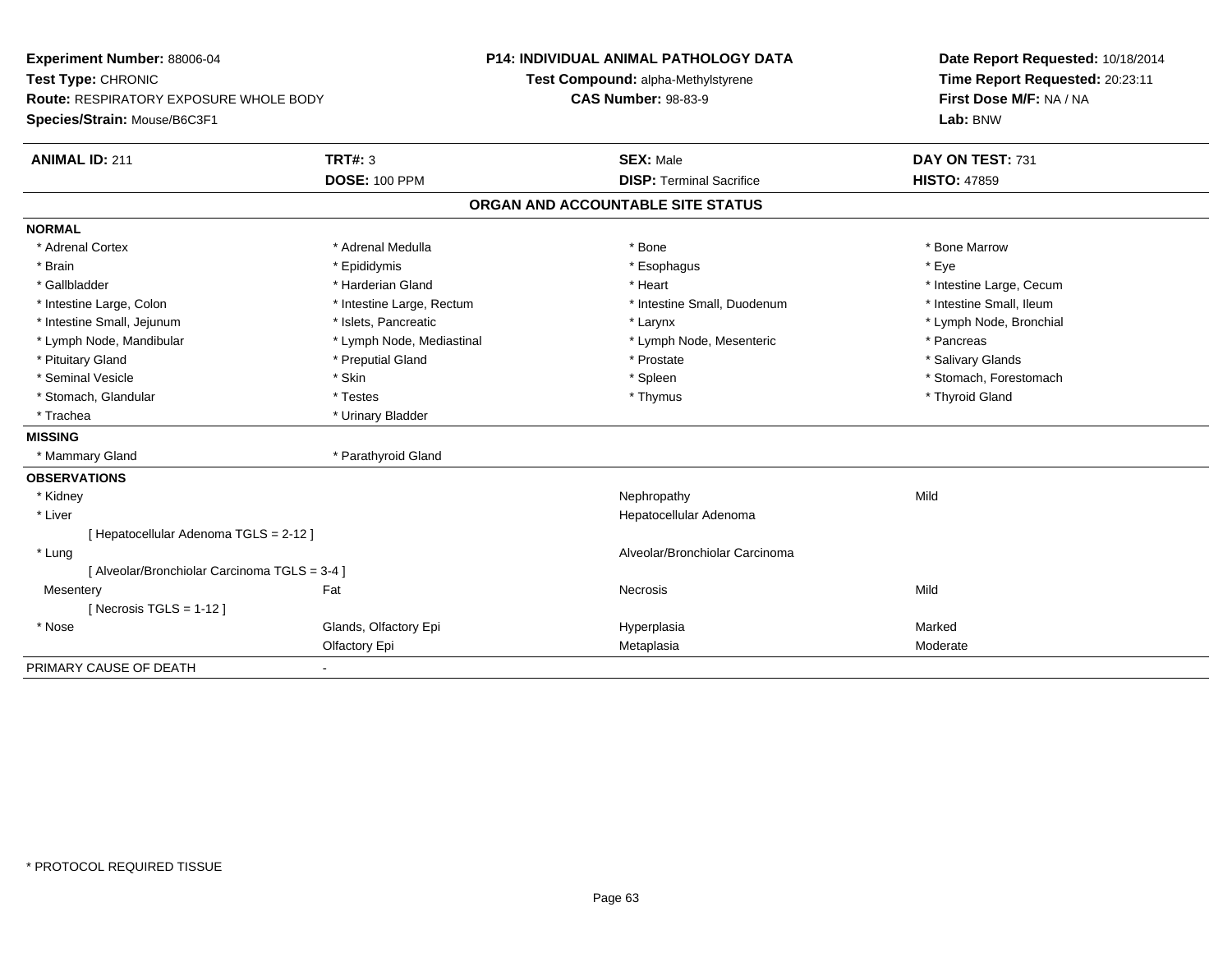| Experiment Number: 88006-04<br>Test Type: CHRONIC<br><b>Route: RESPIRATORY EXPOSURE WHOLE BODY</b><br>Species/Strain: Mouse/B6C3F1 |                                  | <b>P14: INDIVIDUAL ANIMAL PATHOLOGY DATA</b><br>Test Compound: alpha-Methylstyrene<br><b>CAS Number: 98-83-9</b> | Date Report Requested: 10/18/2014<br>Time Report Requested: 20:23:11<br>First Dose M/F: NA / NA<br>Lab: BNW |  |
|------------------------------------------------------------------------------------------------------------------------------------|----------------------------------|------------------------------------------------------------------------------------------------------------------|-------------------------------------------------------------------------------------------------------------|--|
| <b>ANIMAL ID: 212</b>                                                                                                              | <b>TRT#: 3</b>                   | <b>SEX: Male</b>                                                                                                 | DAY ON TEST: 704                                                                                            |  |
|                                                                                                                                    | <b>DOSE: 100 PPM</b>             | <b>DISP: Natural Death</b>                                                                                       | <b>HISTO: 47860</b>                                                                                         |  |
|                                                                                                                                    |                                  | ORGAN AND ACCOUNTABLE SITE STATUS                                                                                |                                                                                                             |  |
| <b>NORMAL</b>                                                                                                                      |                                  |                                                                                                                  |                                                                                                             |  |
| * Adrenal Medulla                                                                                                                  | * Bone                           | * Bone Marrow                                                                                                    | * Brain                                                                                                     |  |
| * Epididymis                                                                                                                       | * Esophagus                      | * Harderian Gland                                                                                                | * Heart                                                                                                     |  |
| * Islets, Pancreatic                                                                                                               | * Larynx                         | * Lymph Node, Mediastinal                                                                                        | * Pancreas                                                                                                  |  |
| * Parathyroid Gland                                                                                                                | * Pituitary Gland                | * Preputial Gland                                                                                                | * Prostate                                                                                                  |  |
| * Salivary Glands                                                                                                                  | * Seminal Vesicle                | * Skin                                                                                                           | * Testes                                                                                                    |  |
| * Thymus                                                                                                                           | * Thyroid Gland                  | * Trachea                                                                                                        | * Urinary Bladder                                                                                           |  |
| <b>MISSING</b>                                                                                                                     |                                  |                                                                                                                  |                                                                                                             |  |
| * Gallbladder                                                                                                                      | * Lymph Node, Bronchial          | * Lymph Node, Mandibular                                                                                         | * Mammary Gland                                                                                             |  |
| <b>AUTO PRECLUDES DIAG.</b>                                                                                                        |                                  |                                                                                                                  |                                                                                                             |  |
| * Eye                                                                                                                              | * Intestine Large, Cecum         | * Intestine Large, Colon                                                                                         | * Intestine Large, Rectum                                                                                   |  |
| * Intestine Small, Duodenum                                                                                                        | * Intestine Small, Ileum         | * Intestine Small, Jejunum                                                                                       | * Lymph Node, Mesenteric                                                                                    |  |
| * Stomach, Glandular                                                                                                               |                                  |                                                                                                                  |                                                                                                             |  |
| <b>OBSERVATIONS</b>                                                                                                                |                                  |                                                                                                                  |                                                                                                             |  |
| * Adrenal Cortex                                                                                                                   |                                  | Hyperplasia                                                                                                      | Moderate                                                                                                    |  |
| * Kidney                                                                                                                           |                                  | Nephropathy                                                                                                      | Moderate                                                                                                    |  |
| * Liver                                                                                                                            |                                  | Hepatocellular Adenoma                                                                                           |                                                                                                             |  |
|                                                                                                                                    |                                  | Hepatocellular Carcinoma                                                                                         |                                                                                                             |  |
|                                                                                                                                    |                                  | Necrosis                                                                                                         | Moderate                                                                                                    |  |
| [Hepatocellular Adenoma TGLS = 3-5]                                                                                                |                                  |                                                                                                                  |                                                                                                             |  |
| [ Hepatocellular Carcinoma TGLS = 4-12 ]                                                                                           |                                  |                                                                                                                  |                                                                                                             |  |
| * Lung                                                                                                                             |                                  | Hepatocellular Carcinoma                                                                                         | Metastatic (Liver)                                                                                          |  |
| * Nose                                                                                                                             | Glands, Olfactory Epi            | Hyperplasia                                                                                                      | Mild                                                                                                        |  |
| Peritoneum                                                                                                                         |                                  | Hepatocellular Carcinoma                                                                                         | Metastatic (Liver)                                                                                          |  |
| [Hepatocellular Carcinoma TGLS = 5-14]                                                                                             |                                  |                                                                                                                  |                                                                                                             |  |
| * Spleen                                                                                                                           |                                  | Hematopoietic Cell Proliferation                                                                                 | Moderate                                                                                                    |  |
| [ Hematopoietic Cell Proliferation TGLS = 2-5 ]                                                                                    |                                  |                                                                                                                  |                                                                                                             |  |
| * Stomach, Forestomach                                                                                                             | Epithelium                       | Hyperplasia                                                                                                      | Mild                                                                                                        |  |
| [Hyperplasia TGLS = 6-13]                                                                                                          |                                  |                                                                                                                  |                                                                                                             |  |
| PRIMARY CAUSE OF DEATH                                                                                                             | - Liver Hepatocellular Carcinoma |                                                                                                                  |                                                                                                             |  |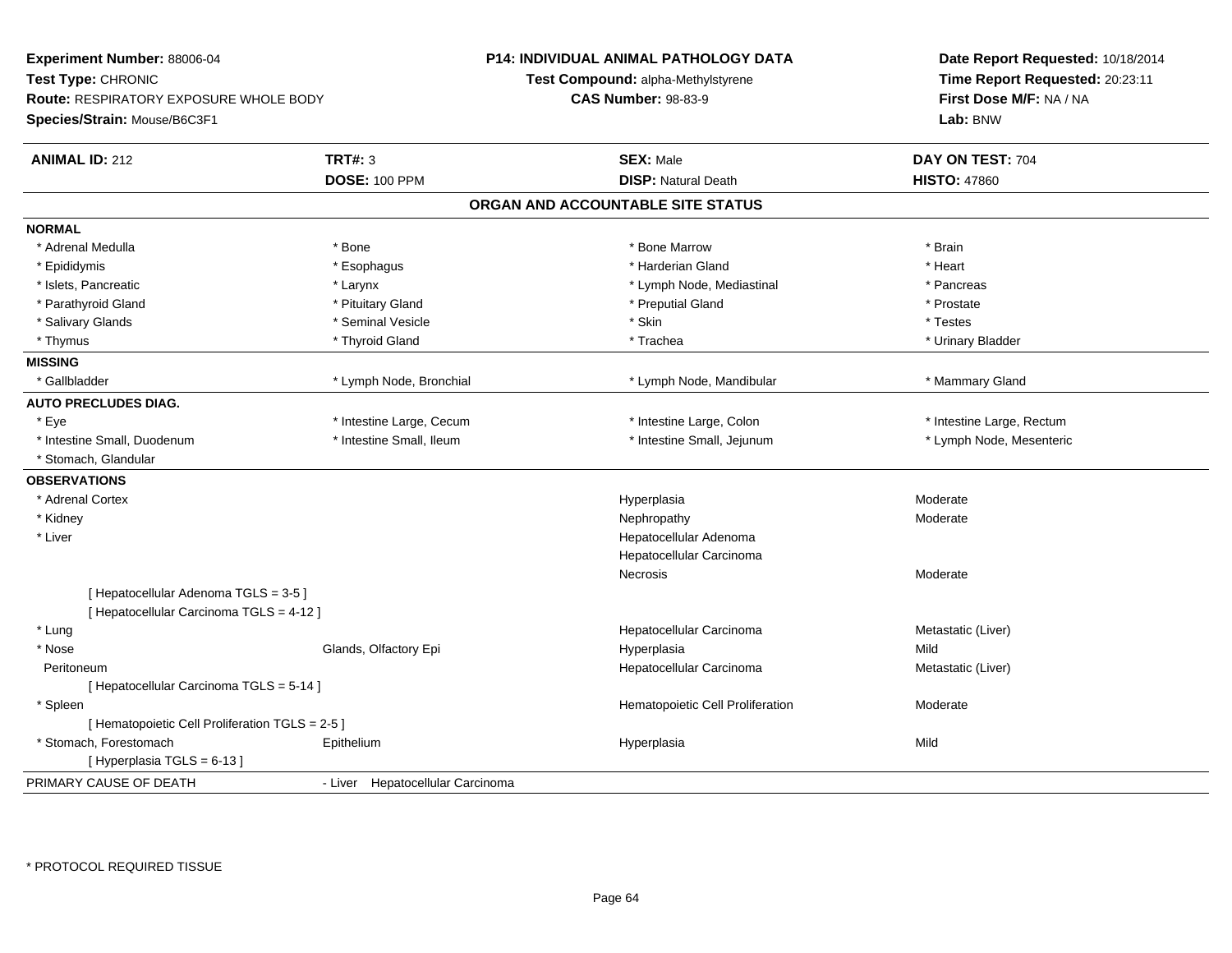| Experiment Number: 88006-04<br>Test Type: CHRONIC<br><b>Route: RESPIRATORY EXPOSURE WHOLE BODY</b><br>Species/Strain: Mouse/B6C3F1 |                                        | P14: INDIVIDUAL ANIMAL PATHOLOGY DATA<br><b>Test Compound: alpha-Methylstyrene</b><br><b>CAS Number: 98-83-9</b> | Date Report Requested: 10/18/2014<br>Time Report Requested: 20:23:11<br>First Dose M/F: NA / NA<br>Lab: BNW |  |
|------------------------------------------------------------------------------------------------------------------------------------|----------------------------------------|------------------------------------------------------------------------------------------------------------------|-------------------------------------------------------------------------------------------------------------|--|
| <b>ANIMAL ID: 213</b>                                                                                                              | <b>TRT#: 3</b><br><b>DOSE: 100 PPM</b> | <b>SEX: Male</b><br><b>DISP: Natural Death</b>                                                                   | DAY ON TEST: 550<br><b>HISTO: 47861</b>                                                                     |  |
|                                                                                                                                    |                                        | ORGAN AND ACCOUNTABLE SITE STATUS                                                                                |                                                                                                             |  |
| <b>NORMAL</b>                                                                                                                      |                                        |                                                                                                                  |                                                                                                             |  |
| * Adrenal Cortex                                                                                                                   | * Adrenal Medulla                      | * Bone                                                                                                           | * Bone Marrow                                                                                               |  |
| * Brain                                                                                                                            | * Epididymis                           | * Esophagus                                                                                                      | * Heart                                                                                                     |  |
| * Kidney                                                                                                                           | * Larynx                               | * Lung                                                                                                           | * Lymph Node, Bronchial                                                                                     |  |
| * Lymph Node, Mandibular                                                                                                           | * Lymph Node, Mediastinal              | * Parathyroid Gland                                                                                              | * Preputial Gland                                                                                           |  |
| * Prostate                                                                                                                         | * Salivary Glands                      | * Seminal Vesicle                                                                                                | * Skin                                                                                                      |  |
| * Stomach, Forestomach                                                                                                             | * Testes                               | * Thymus                                                                                                         | * Thyroid Gland                                                                                             |  |
| * Trachea                                                                                                                          |                                        |                                                                                                                  |                                                                                                             |  |
| <b>MISSING</b>                                                                                                                     |                                        |                                                                                                                  |                                                                                                             |  |
| * Mammary Gland                                                                                                                    |                                        |                                                                                                                  |                                                                                                             |  |
| <b>AUTO PRECLUDES DIAG.</b>                                                                                                        |                                        |                                                                                                                  |                                                                                                             |  |
| * Eye                                                                                                                              | * Gallbladder                          | * Intestine Large, Cecum                                                                                         | * Intestine Large, Colon                                                                                    |  |
| * Intestine Large, Rectum                                                                                                          | * Intestine Small, Duodenum            | * Intestine Small, Ileum                                                                                         | * Intestine Small, Jejunum                                                                                  |  |
| * Islets, Pancreatic                                                                                                               | * Pancreas                             | * Pituitary Gland                                                                                                | * Stomach, Glandular                                                                                        |  |
| * Urinary Bladder                                                                                                                  |                                        |                                                                                                                  |                                                                                                             |  |
| <b>OBSERVATIONS</b>                                                                                                                |                                        |                                                                                                                  |                                                                                                             |  |
| * Harderian Gland                                                                                                                  |                                        | Adenoma                                                                                                          |                                                                                                             |  |
| * Liver                                                                                                                            |                                        | Hepatocellular Adenoma                                                                                           |                                                                                                             |  |
|                                                                                                                                    |                                        | Hepatocellular Carcinoma                                                                                         |                                                                                                             |  |
| [ Hepatocellular Adenoma TGLS = 7-5 ]                                                                                              |                                        |                                                                                                                  |                                                                                                             |  |
| [ Hepatocellular Carcinoma TGLS = 3-12 ]                                                                                           |                                        |                                                                                                                  |                                                                                                             |  |
| Lymph Node                                                                                                                         | Pancreatic                             | Lymphoma Malignant                                                                                               |                                                                                                             |  |
| [ Lymphoma Malignant TGLS = 4-15 ]                                                                                                 |                                        |                                                                                                                  |                                                                                                             |  |
| * Lymph Node, Mesenteric                                                                                                           |                                        | Lymphoma Malignant                                                                                               |                                                                                                             |  |
| [ Lymphoma Malignant TGLS = 5-14 ]                                                                                                 |                                        |                                                                                                                  |                                                                                                             |  |
| Mesentery                                                                                                                          | Fat                                    | Necrosis                                                                                                         | Mild                                                                                                        |  |
| [Necrosis TGLS = $1-13$ ]                                                                                                          |                                        |                                                                                                                  |                                                                                                             |  |
| * Nose                                                                                                                             | Glands, Olfactory Epi                  | Hyperplasia                                                                                                      | Moderate                                                                                                    |  |
|                                                                                                                                    | Olfactory Epi                          | Metaplasia                                                                                                       | Moderate                                                                                                    |  |
| * Spleen                                                                                                                           |                                        | Lymphoma Malignant                                                                                               |                                                                                                             |  |
| [ Lymphoma Malignant TGLS = 2,6-5 ]                                                                                                |                                        |                                                                                                                  |                                                                                                             |  |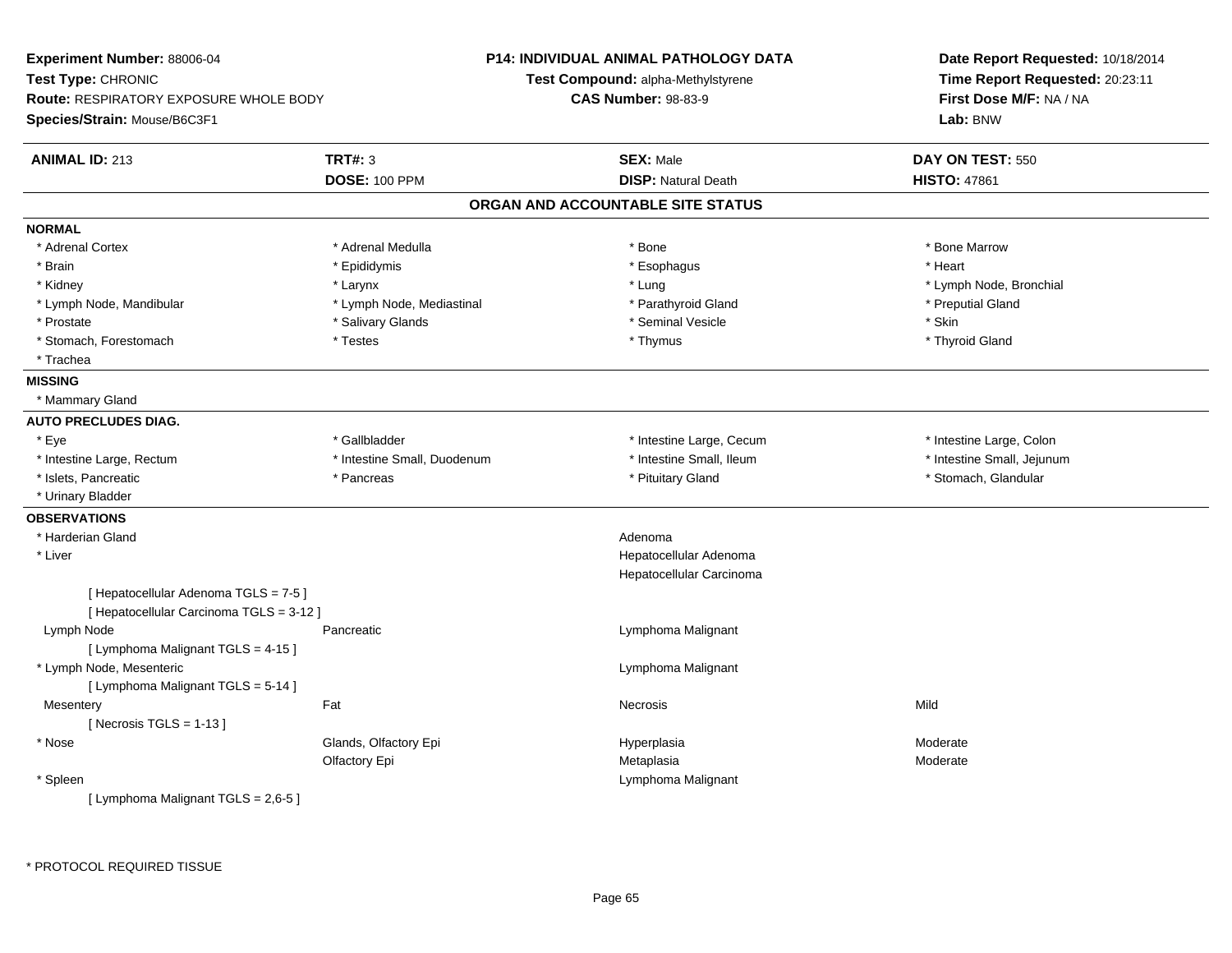| <b>Experiment Number: 88006-04</b><br><b>Test Type: CHRONIC</b><br><b>Route: RESPIRATORY EXPOSURE WHOLE BODY</b> |                                  | <b>P14: INDIVIDUAL ANIMAL PATHOLOGY DATA</b> | Date Report Requested: 10/18/2014                          |  |
|------------------------------------------------------------------------------------------------------------------|----------------------------------|----------------------------------------------|------------------------------------------------------------|--|
|                                                                                                                  |                                  | Test Compound: alpha-Methylstyrene           | Time Report Requested: 20:23:11<br>First Dose M/F: NA / NA |  |
|                                                                                                                  |                                  | <b>CAS Number: 98-83-9</b>                   |                                                            |  |
| Species/Strain: Mouse/B6C3F1                                                                                     |                                  |                                              | Lab: BNW                                                   |  |
| <b>ANIMAL ID: 213</b>                                                                                            | TRT#: 3                          | <b>SEX: Male</b>                             | DAY ON TEST: 550                                           |  |
| <b>DOSE: 100 PPM</b>                                                                                             |                                  | <b>DISP:</b> Natural Death                   | <b>HISTO: 47861</b>                                        |  |
|                                                                                                                  |                                  | <b>ORGAN AND ACCOUNTABLE SITE STATUS</b>     |                                                            |  |
| PRIMARY CAUSE OF DEATH                                                                                           | - Liver Hepatocellular Carcinoma |                                              |                                                            |  |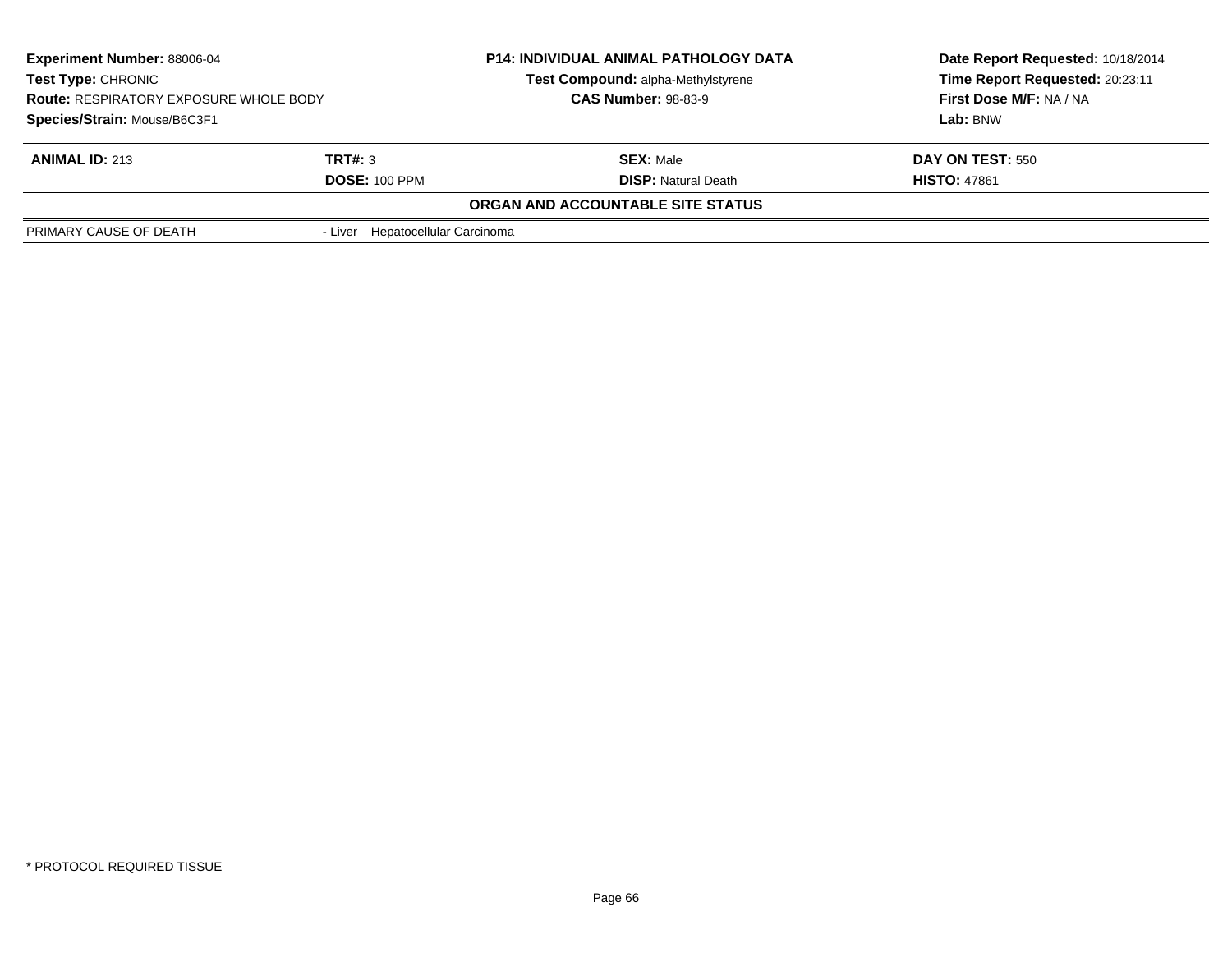| Experiment Number: 88006-04<br>Test Type: CHRONIC<br><b>Route: RESPIRATORY EXPOSURE WHOLE BODY</b><br>Species/Strain: Mouse/B6C3F1 |                                  | <b>P14: INDIVIDUAL ANIMAL PATHOLOGY DATA</b><br>Test Compound: alpha-Methylstyrene<br><b>CAS Number: 98-83-9</b> | Date Report Requested: 10/18/2014<br>Time Report Requested: 20:23:11<br>First Dose M/F: NA / NA<br>Lab: BNW |
|------------------------------------------------------------------------------------------------------------------------------------|----------------------------------|------------------------------------------------------------------------------------------------------------------|-------------------------------------------------------------------------------------------------------------|
| <b>ANIMAL ID: 214</b>                                                                                                              | <b>TRT#: 3</b>                   | <b>SEX: Male</b>                                                                                                 | DAY ON TEST: 660                                                                                            |
|                                                                                                                                    | <b>DOSE: 100 PPM</b>             | <b>DISP: Natural Death</b>                                                                                       | <b>HISTO: 47862</b>                                                                                         |
|                                                                                                                                    |                                  | ORGAN AND ACCOUNTABLE SITE STATUS                                                                                |                                                                                                             |
| <b>NORMAL</b>                                                                                                                      |                                  |                                                                                                                  |                                                                                                             |
| * Adrenal Medulla                                                                                                                  | * Bone                           | * Bone Marrow                                                                                                    | * Brain                                                                                                     |
| * Epididymis                                                                                                                       | * Esophagus                      | * Heart                                                                                                          | * Islets. Pancreatic                                                                                        |
| * Larynx                                                                                                                           | * Lung                           | * Lymph Node, Mandibular                                                                                         | * Lymph Node, Mediastinal                                                                                   |
| * Lymph Node, Mesenteric                                                                                                           | * Pancreas                       | * Parathyroid Gland                                                                                              | * Pituitary Gland                                                                                           |
| * Preputial Gland                                                                                                                  | * Prostate                       | * Salivary Glands                                                                                                | * Seminal Vesicle                                                                                           |
| * Skin                                                                                                                             | * Spleen                         | * Stomach, Forestomach                                                                                           | * Stomach, Glandular                                                                                        |
| * Testes                                                                                                                           | * Thymus                         | * Thyroid Gland                                                                                                  | * Trachea                                                                                                   |
| * Urinary Bladder                                                                                                                  |                                  |                                                                                                                  |                                                                                                             |
| <b>MISSING</b>                                                                                                                     |                                  |                                                                                                                  |                                                                                                             |
| * Gallbladder                                                                                                                      | * Lymph Node, Bronchial          | * Mammary Gland                                                                                                  |                                                                                                             |
| <b>AUTO PRECLUDES DIAG.</b>                                                                                                        |                                  |                                                                                                                  |                                                                                                             |
| * Eye                                                                                                                              | * Intestine Large, Cecum         | * Intestine Large, Colon                                                                                         | * Intestine Large, Rectum                                                                                   |
| * Intestine Small, Duodenum                                                                                                        | * Intestine Small, Ileum         | * Intestine Small, Jejunum                                                                                       |                                                                                                             |
| <b>OBSERVATIONS</b>                                                                                                                |                                  |                                                                                                                  |                                                                                                             |
| * Adrenal Cortex                                                                                                                   |                                  | Hypertrophy                                                                                                      | Mild                                                                                                        |
| * Harderian Gland                                                                                                                  |                                  | Hyperplasia                                                                                                      | Moderate                                                                                                    |
| * Kidney                                                                                                                           |                                  | Nephropathy                                                                                                      | Moderate                                                                                                    |
| * Liver                                                                                                                            |                                  | Hepatocellular Carcinoma                                                                                         |                                                                                                             |
| [ Hepatocellular Carcinoma TGLS = 1-12 ]                                                                                           |                                  |                                                                                                                  |                                                                                                             |
| * Nose                                                                                                                             | Glands, Olfactory Epi            | Hyperplasia                                                                                                      | Moderate                                                                                                    |
|                                                                                                                                    | Olfactory Epi                    | Metaplasia                                                                                                       | Moderate                                                                                                    |
| PRIMARY CAUSE OF DEATH                                                                                                             | - Liver Hepatocellular Carcinoma |                                                                                                                  |                                                                                                             |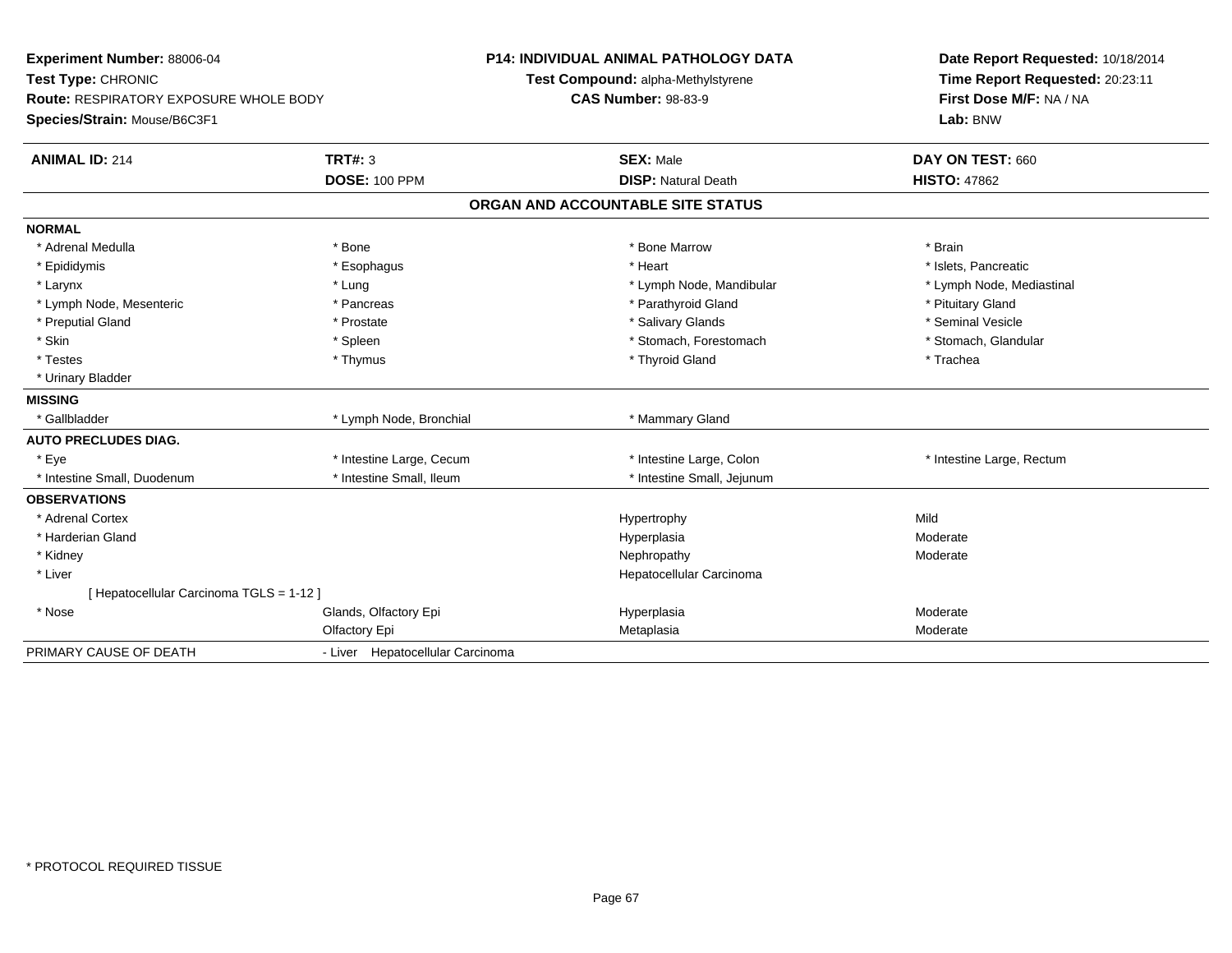| Experiment Number: 88006-04<br>Test Type: CHRONIC |                                | <b>P14: INDIVIDUAL ANIMAL PATHOLOGY DATA</b> |                                    |  | Date Report Requested: 10/18/2014 |  |
|---------------------------------------------------|--------------------------------|----------------------------------------------|------------------------------------|--|-----------------------------------|--|
|                                                   |                                |                                              | Test Compound: alpha-Methylstyrene |  | Time Report Requested: 20:23:11   |  |
| <b>Route: RESPIRATORY EXPOSURE WHOLE BODY</b>     |                                |                                              | <b>CAS Number: 98-83-9</b>         |  | First Dose M/F: NA / NA           |  |
| Species/Strain: Mouse/B6C3F1                      |                                |                                              |                                    |  | Lab: BNW                          |  |
| <b>ANIMAL ID: 215</b>                             | TRT#: 3                        |                                              | <b>SEX: Male</b>                   |  | DAY ON TEST: 612                  |  |
|                                                   | <b>DOSE: 100 PPM</b>           |                                              | <b>DISP: Natural Death</b>         |  | <b>HISTO: 47863</b>               |  |
|                                                   |                                |                                              | ORGAN AND ACCOUNTABLE SITE STATUS  |  |                                   |  |
| <b>NORMAL</b>                                     |                                |                                              |                                    |  |                                   |  |
| * Bone                                            | * Brain                        |                                              | * Epididymis                       |  | * Esophagus                       |  |
| * Heart                                           | * Larynx                       |                                              | * Lung                             |  | * Lymph Node, Mediastinal         |  |
| * Parathyroid Gland                               | * Preputial Gland              |                                              | * Salivary Glands                  |  | * Skin                            |  |
| * Testes                                          | * Thymus                       |                                              | * Thyroid Gland                    |  | * Trachea                         |  |
| <b>MISSING</b>                                    |                                |                                              |                                    |  |                                   |  |
| * Lymph Node, Bronchial                           | * Lymph Node, Mandibular       |                                              | * Mammary Gland                    |  |                                   |  |
| <b>AUTO PRECLUDES DIAG.</b>                       |                                |                                              |                                    |  |                                   |  |
| * Adrenal Cortex                                  | * Adrenal Medulla              |                                              | * Bone Marrow                      |  | * Eye                             |  |
| * Gallbladder                                     | * Harderian Gland              |                                              | * Intestine Large, Cecum           |  | * Intestine Large, Colon          |  |
| * Intestine Large, Rectum                         | * Intestine Small, Duodenum    |                                              | * Intestine Small. Ileum           |  | * Intestine Small, Jejunum        |  |
| * Islets, Pancreatic                              | * Kidney                       |                                              | * Lymph Node, Mesenteric           |  | * Pancreas                        |  |
| * Pituitary Gland                                 | * Prostate                     |                                              | * Seminal Vesicle                  |  | * Spleen                          |  |
| * Stomach, Forestomach                            | * Stomach, Glandular           |                                              | * Urinary Bladder                  |  |                                   |  |
| <b>OBSERVATIONS</b>                               |                                |                                              |                                    |  |                                   |  |
| * Liver                                           |                                |                                              | Hepatocellular Adenoma             |  |                                   |  |
| [ Hepatocellular Adenoma TGLS = 1-12 ]            |                                |                                              |                                    |  |                                   |  |
| * Nose                                            | Glands, Olfactory Epi          |                                              | Hyperplasia                        |  | Moderate                          |  |
|                                                   | Olfactory Epi                  |                                              | Metaplasia                         |  | Moderate                          |  |
| PRIMARY CAUSE OF DEATH                            | - Liver Hepatocellular Adenoma |                                              |                                    |  |                                   |  |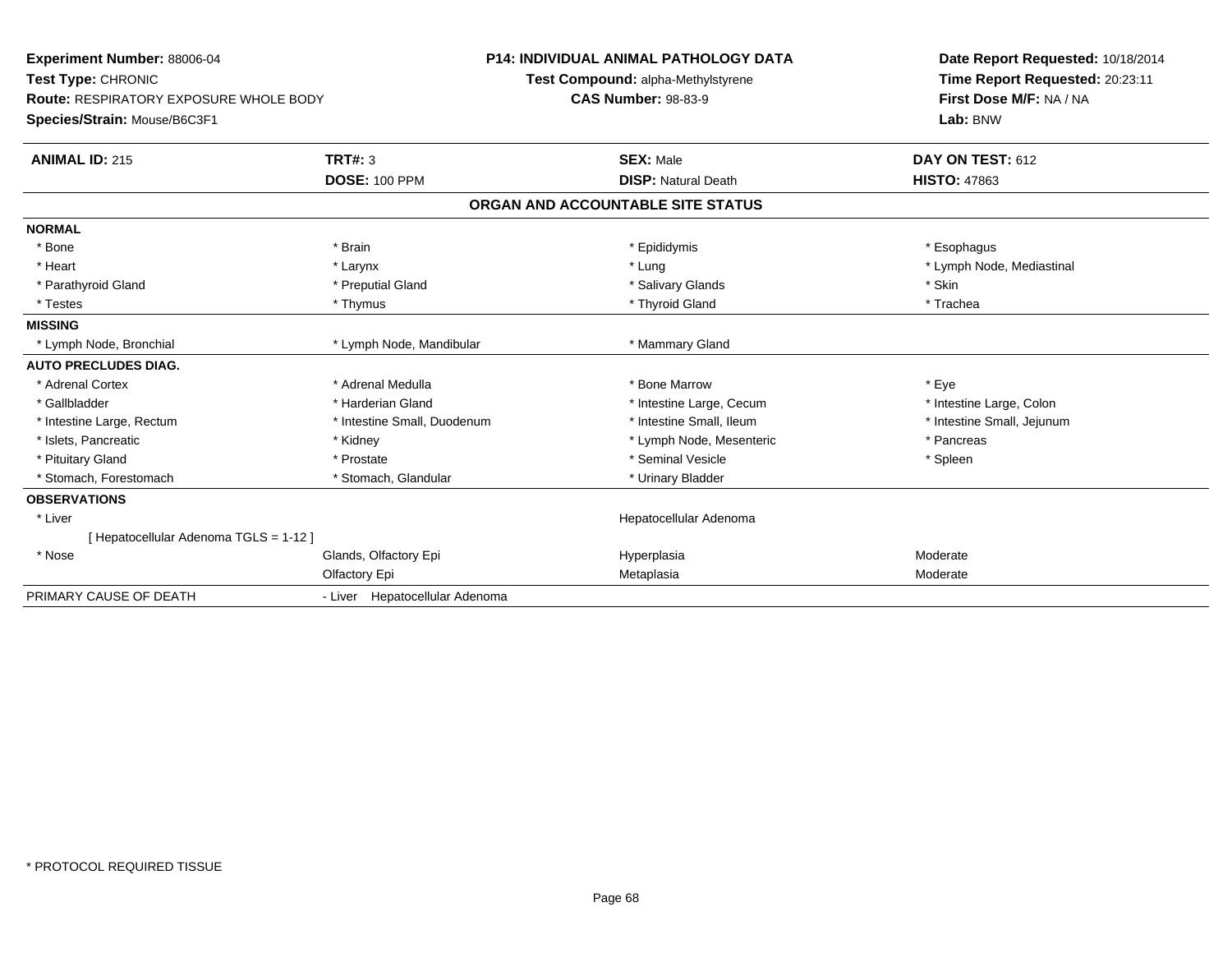| Experiment Number: 88006-04<br>Test Type: CHRONIC<br>Route: RESPIRATORY EXPOSURE WHOLE BODY |                             |                                    | <b>P14: INDIVIDUAL ANIMAL PATHOLOGY DATA</b> | Date Report Requested: 10/18/2014 |
|---------------------------------------------------------------------------------------------|-----------------------------|------------------------------------|----------------------------------------------|-----------------------------------|
|                                                                                             |                             | Test Compound: alpha-Methylstyrene |                                              | Time Report Requested: 20:23:11   |
|                                                                                             |                             |                                    | <b>CAS Number: 98-83-9</b>                   | First Dose M/F: NA / NA           |
| Species/Strain: Mouse/B6C3F1                                                                |                             |                                    |                                              | Lab: BNW                          |
| <b>ANIMAL ID: 216</b>                                                                       | <b>TRT#: 3</b>              |                                    | <b>SEX: Male</b>                             | DAY ON TEST: 729                  |
|                                                                                             | <b>DOSE: 100 PPM</b>        |                                    | <b>DISP: Terminal Sacrifice</b>              | <b>HISTO: 47864</b>               |
|                                                                                             |                             | ORGAN AND ACCOUNTABLE SITE STATUS  |                                              |                                   |
| <b>NORMAL</b>                                                                               |                             |                                    |                                              |                                   |
| * Adrenal Medulla                                                                           | * Bone                      |                                    | * Bone Marrow                                | * Brain                           |
| * Epididymis                                                                                | * Esophagus                 |                                    | * Eye                                        | * Gallbladder                     |
| * Harderian Gland                                                                           | * Heart                     |                                    | * Intestine Large, Cecum                     | * Intestine Large, Colon          |
| * Intestine Large, Rectum                                                                   | * Intestine Small, Duodenum |                                    | * Intestine Small, Ileum                     | * Intestine Small, Jejunum        |
| * Islets, Pancreatic                                                                        | * Kidney                    |                                    | * Larynx                                     | * Lung                            |
| * Lymph Node, Bronchial                                                                     | * Lymph Node, Mandibular    |                                    | * Lymph Node, Mediastinal                    | * Lymph Node, Mesenteric          |
| * Pancreas                                                                                  | * Pituitary Gland           |                                    | * Preputial Gland                            | * Prostate                        |
| * Salivary Glands                                                                           | * Seminal Vesicle           |                                    | * Skin                                       | * Spleen                          |
| * Stomach, Forestomach                                                                      | * Stomach, Glandular        |                                    | * Testes                                     | * Thymus                          |
| * Trachea                                                                                   | * Urinary Bladder           |                                    |                                              |                                   |
| <b>MISSING</b>                                                                              |                             |                                    |                                              |                                   |
| * Mammary Gland                                                                             | * Parathyroid Gland         |                                    |                                              |                                   |
| <b>OBSERVATIONS</b>                                                                         |                             |                                    |                                              |                                   |
| * Adrenal Cortex                                                                            |                             |                                    | Hyperplasia                                  | Mild                              |
| * Liver                                                                                     |                             |                                    | <b>Clear Cell Focus</b>                      |                                   |
|                                                                                             |                             |                                    | Hepatocellular Adenoma                       |                                   |
| [Clear Cell Focus TGLS = 2-5 ]                                                              |                             |                                    |                                              |                                   |
| Hepatocellular Adenoma TGLS = 3-6 ]                                                         |                             |                                    |                                              |                                   |
| * Nose                                                                                      | Glands, Olfactory Epi       |                                    | Hyperplasia                                  | Marked                            |
|                                                                                             | Olfactory Epi               |                                    | Metaplasia                                   | Moderate                          |
| * Thyroid Gland                                                                             | <b>Follicular Cel</b>       |                                    | Hyperplasia                                  | Minimal                           |
| PRIMARY CAUSE OF DEATH                                                                      |                             |                                    |                                              |                                   |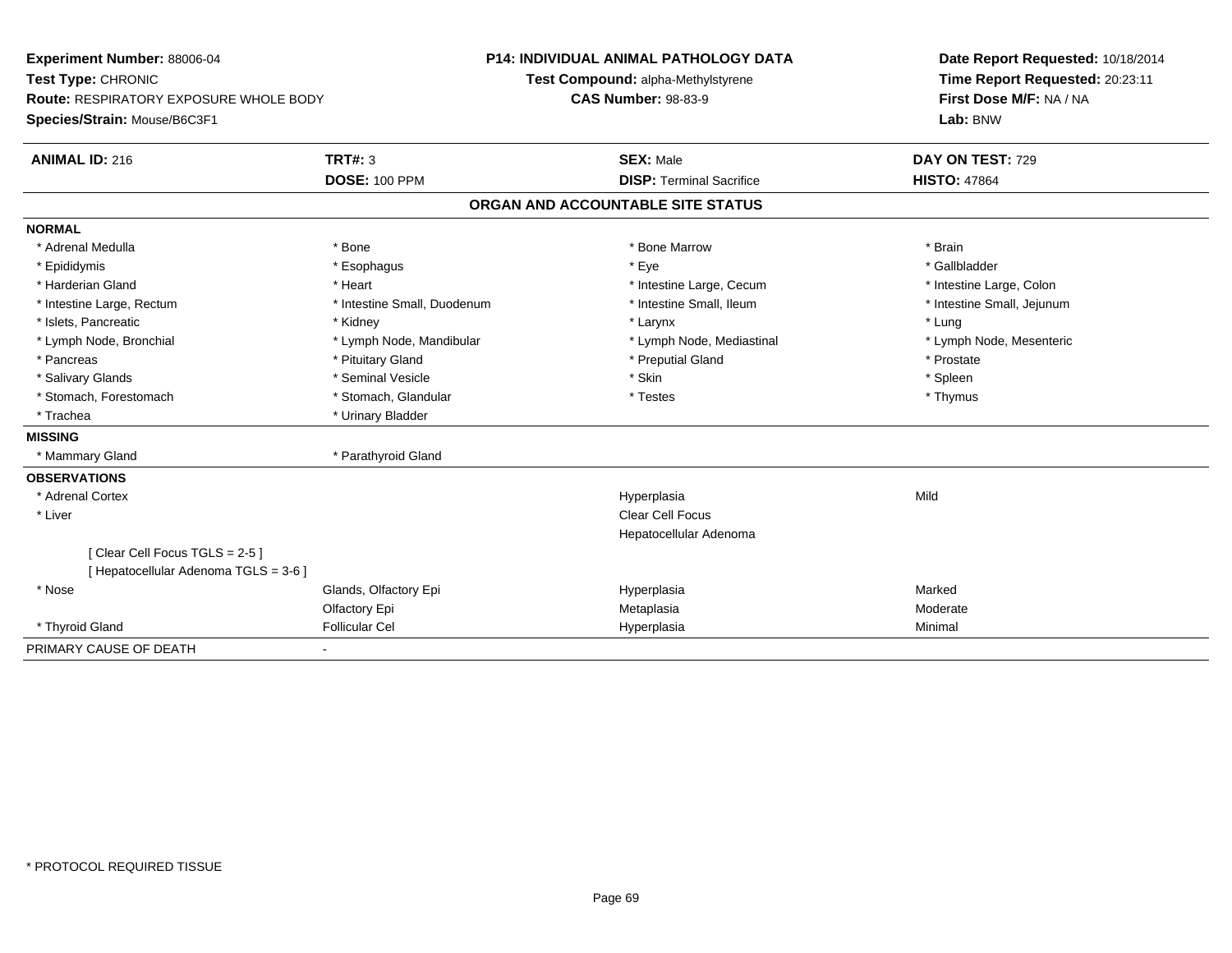| Experiment Number: 88006-04<br>Test Type: CHRONIC<br><b>Route: RESPIRATORY EXPOSURE WHOLE BODY</b> |                             | <b>P14: INDIVIDUAL ANIMAL PATHOLOGY DATA</b> | Date Report Requested: 10/18/2014 |  |
|----------------------------------------------------------------------------------------------------|-----------------------------|----------------------------------------------|-----------------------------------|--|
|                                                                                                    |                             | Test Compound: alpha-Methylstyrene           | Time Report Requested: 20:23:11   |  |
|                                                                                                    |                             | <b>CAS Number: 98-83-9</b>                   | First Dose M/F: NA / NA           |  |
| Species/Strain: Mouse/B6C3F1                                                                       |                             |                                              | Lab: BNW                          |  |
| <b>ANIMAL ID: 217</b>                                                                              | <b>TRT#: 3</b>              | <b>SEX: Male</b>                             | DAY ON TEST: 729                  |  |
|                                                                                                    | <b>DOSE: 100 PPM</b>        | <b>DISP: Terminal Sacrifice</b>              | <b>HISTO: 47865</b>               |  |
|                                                                                                    |                             | ORGAN AND ACCOUNTABLE SITE STATUS            |                                   |  |
| <b>NORMAL</b>                                                                                      |                             |                                              |                                   |  |
| * Adrenal Medulla                                                                                  | * Bone                      | * Bone Marrow                                | * Brain                           |  |
| * Epididymis                                                                                       | * Esophagus                 | * Eye                                        | * Gallbladder                     |  |
| * Harderian Gland                                                                                  | * Heart                     | * Intestine Large, Cecum                     | * Intestine Large, Colon          |  |
| * Intestine Large, Rectum                                                                          | * Intestine Small, Duodenum | * Intestine Small, Ileum                     | * Intestine Small, Jejunum        |  |
| * Islets, Pancreatic                                                                               | * Larynx                    | * Lymph Node, Bronchial                      | * Lymph Node, Mediastinal         |  |
| * Lymph Node, Mesenteric                                                                           | * Pancreas                  | * Parathyroid Gland                          | * Pituitary Gland                 |  |
| * Preputial Gland                                                                                  | * Prostate                  | * Salivary Glands                            | * Seminal Vesicle                 |  |
| * Skin                                                                                             | * Spleen                    | * Stomach, Forestomach                       | * Stomach, Glandular              |  |
| * Testes                                                                                           | * Thymus                    | * Trachea                                    | * Urinary Bladder                 |  |
| <b>MISSING</b>                                                                                     |                             |                                              |                                   |  |
| * Lymph Node, Mandibular                                                                           | * Mammary Gland             |                                              |                                   |  |
| <b>OBSERVATIONS</b>                                                                                |                             |                                              |                                   |  |
| * Adrenal Cortex                                                                                   |                             | Hyperplasia                                  | Mild                              |  |
| * Kidney                                                                                           |                             | Nephropathy                                  | Minimal                           |  |
| * Liver                                                                                            |                             | Hepatocellular Adenoma                       | Multiple                          |  |
| [ Hepatocellular Adenoma TGLS = 1,2-6+5 ]                                                          |                             |                                              |                                   |  |
| * Lung                                                                                             | Alveolar Epith              | Hyperplasia                                  | Minimal                           |  |
| * Nose                                                                                             | Glands, Olfactory Epi       | Hyperplasia                                  | Marked                            |  |
|                                                                                                    | Olfactory Epi               | Metaplasia                                   | Moderate                          |  |
| * Thyroid Gland                                                                                    | <b>Follicular Cel</b>       | Hyperplasia                                  | Minimal                           |  |
| PRIMARY CAUSE OF DEATH                                                                             | ٠                           |                                              |                                   |  |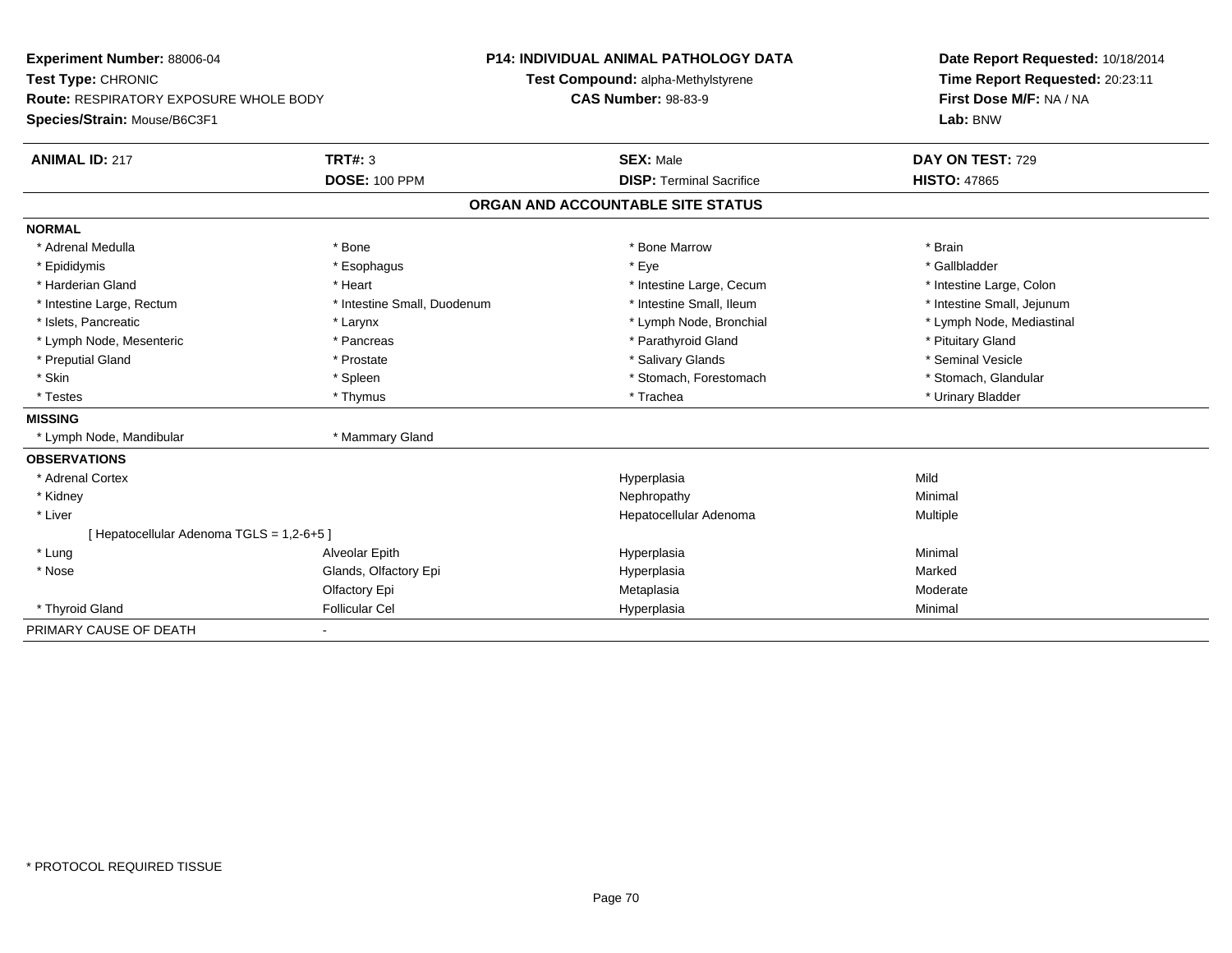| Experiment Number: 88006-04<br>Test Type: CHRONIC |                             | <b>P14: INDIVIDUAL ANIMAL PATHOLOGY DATA</b> | Date Report Requested: 10/18/2014 |
|---------------------------------------------------|-----------------------------|----------------------------------------------|-----------------------------------|
|                                                   |                             | Test Compound: alpha-Methylstyrene           | Time Report Requested: 20:23:11   |
| <b>Route: RESPIRATORY EXPOSURE WHOLE BODY</b>     |                             | <b>CAS Number: 98-83-9</b>                   | First Dose M/F: NA / NA           |
| Species/Strain: Mouse/B6C3F1                      |                             |                                              | Lab: BNW                          |
| <b>ANIMAL ID: 218</b>                             | <b>TRT#: 3</b>              | <b>SEX: Male</b>                             | DAY ON TEST: 730                  |
|                                                   | <b>DOSE: 100 PPM</b>        | <b>DISP: Terminal Sacrifice</b>              | <b>HISTO: 47866</b>               |
|                                                   |                             | ORGAN AND ACCOUNTABLE SITE STATUS            |                                   |
| <b>NORMAL</b>                                     |                             |                                              |                                   |
| * Adrenal Medulla                                 | * Bone                      | * Bone Marrow                                | * Brain                           |
| * Epididymis                                      | * Esophagus                 | * Eye                                        | * Gallbladder                     |
| * Harderian Gland                                 | * Heart                     | * Intestine Large, Cecum                     | * Intestine Large, Colon          |
| * Intestine Large, Rectum                         | * Intestine Small, Duodenum | * Intestine Small, Ileum                     | * Islets, Pancreatic              |
| * Kidney                                          | * Larynx                    | * Lung                                       | * Lymph Node, Bronchial           |
| * Lymph Node, Mandibular                          | * Lymph Node, Mediastinal   | * Lymph Node, Mesenteric                     | * Pancreas                        |
| * Parathyroid Gland                               | * Pituitary Gland           | * Preputial Gland                            | * Prostate                        |
| * Salivary Glands                                 | * Seminal Vesicle           | * Skin                                       | * Spleen                          |
| * Stomach, Forestomach                            | * Stomach, Glandular        | * Thymus                                     | * Thyroid Gland                   |
| * Trachea                                         | * Urinary Bladder           |                                              |                                   |
| <b>MISSING</b>                                    |                             |                                              |                                   |
| * Mammary Gland                                   |                             |                                              |                                   |
| <b>OBSERVATIONS</b>                               |                             |                                              |                                   |
| * Adrenal Cortex                                  |                             | Hyperplasia                                  | Mild                              |
|                                                   |                             | Hypertrophy                                  | Moderate                          |
| * Intestine Small, Jejunum                        |                             | Adenoma                                      |                                   |
| [Adenoma TGLS = $3-7$ ]                           |                             |                                              |                                   |
| * Liver                                           |                             | Hepatocellular Adenoma                       |                                   |
| [ Hepatocellular Adenoma TGLS = 2-6 ]             |                             |                                              |                                   |
| * Nose                                            | Glands, Olfactory Epi       | Hyperplasia                                  | Moderate                          |
|                                                   | Olfactory Epi               | Metaplasia                                   | Moderate                          |
| * Testes                                          | <b>Interstit Cell</b>       | Adenoma                                      |                                   |
| [Adenoma TGLS = $1-8$ ]                           |                             |                                              |                                   |
| PRIMARY CAUSE OF DEATH                            | $\blacksquare$              |                                              |                                   |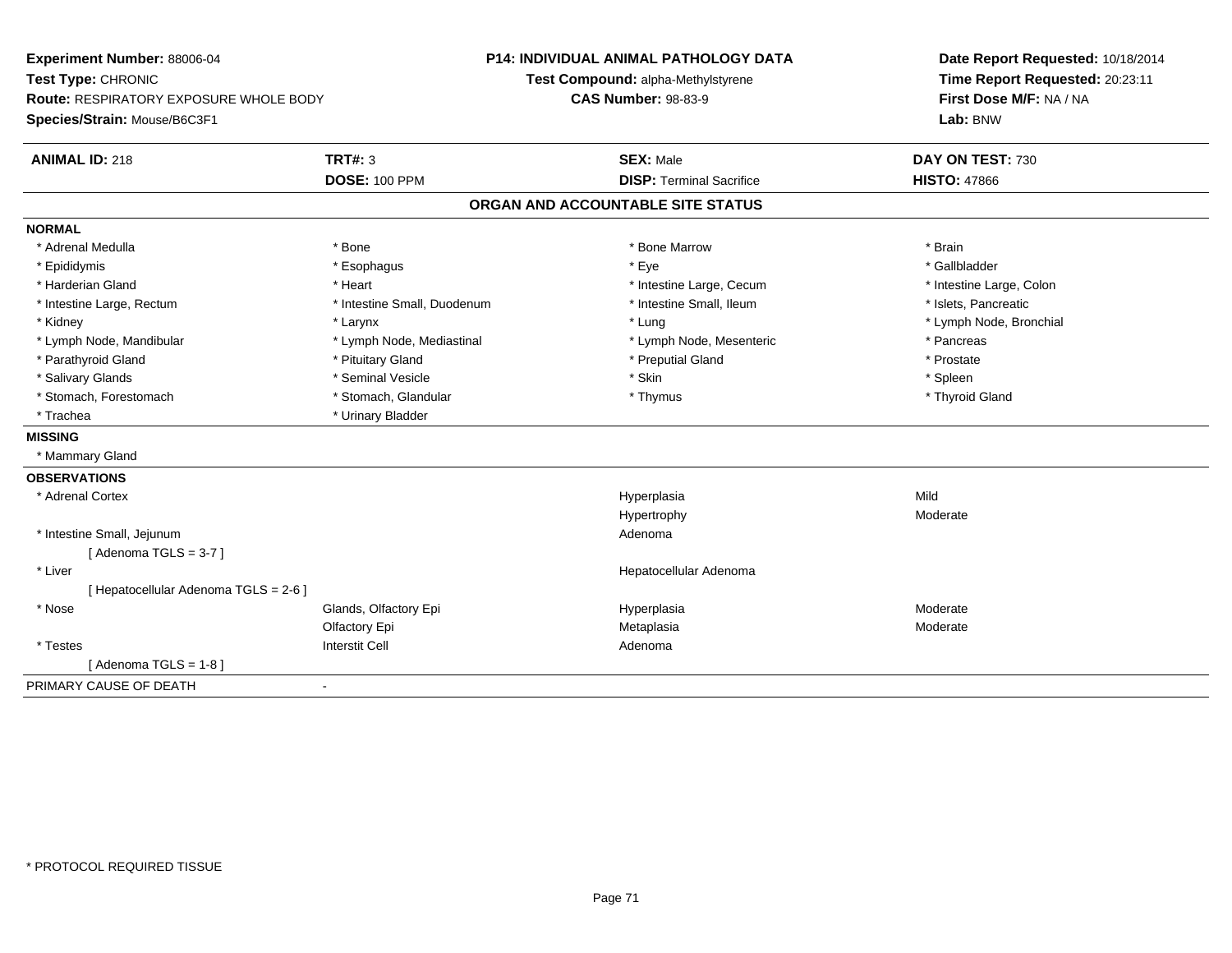| Experiment Number: 88006-04<br>Test Type: CHRONIC<br>Route: RESPIRATORY EXPOSURE WHOLE BODY<br>Species/Strain: Mouse/B6C3F1 |                           | <b>P14: INDIVIDUAL ANIMAL PATHOLOGY DATA</b><br>Test Compound: alpha-Methylstyrene<br><b>CAS Number: 98-83-9</b> | Date Report Requested: 10/18/2014<br>Time Report Requested: 20:23:11<br>First Dose M/F: NA / NA<br>Lab: BNW |
|-----------------------------------------------------------------------------------------------------------------------------|---------------------------|------------------------------------------------------------------------------------------------------------------|-------------------------------------------------------------------------------------------------------------|
| <b>ANIMAL ID: 219</b>                                                                                                       | <b>TRT#: 3</b>            | <b>SEX: Male</b>                                                                                                 | DAY ON TEST: 729                                                                                            |
|                                                                                                                             | <b>DOSE: 100 PPM</b>      | <b>DISP: Terminal Sacrifice</b>                                                                                  | <b>HISTO: 47867</b>                                                                                         |
|                                                                                                                             |                           | ORGAN AND ACCOUNTABLE SITE STATUS                                                                                |                                                                                                             |
| <b>NORMAL</b>                                                                                                               |                           |                                                                                                                  |                                                                                                             |
| * Adrenal Medulla                                                                                                           | * Bone                    | * Bone Marrow                                                                                                    | * Brain                                                                                                     |
| * Epididymis                                                                                                                | * Esophagus               | * Eye                                                                                                            | * Gallbladder                                                                                               |
| * Heart                                                                                                                     | * Intestine Large, Cecum  | * Intestine Large, Colon                                                                                         | * Intestine Large, Rectum                                                                                   |
| * Intestine Small, Duodenum                                                                                                 | * Intestine Small, Ileum  | * Intestine Small, Jejunum                                                                                       | * Islets, Pancreatic                                                                                        |
| * Kidney                                                                                                                    | * Larynx                  | * Lymph Node, Bronchial                                                                                          | * Lymph Node, Mesenteric                                                                                    |
| * Pancreas                                                                                                                  | * Parathyroid Gland       | * Pituitary Gland                                                                                                | * Preputial Gland                                                                                           |
| * Prostate                                                                                                                  | * Salivary Glands         | * Seminal Vesicle                                                                                                | * Skin                                                                                                      |
| * Spleen                                                                                                                    | * Stomach, Forestomach    | * Stomach, Glandular                                                                                             | * Testes                                                                                                    |
| * Thymus                                                                                                                    | * Thyroid Gland           | * Trachea                                                                                                        | * Urinary Bladder                                                                                           |
| <b>MISSING</b>                                                                                                              |                           |                                                                                                                  |                                                                                                             |
| * Lymph Node, Mandibular                                                                                                    | * Lymph Node, Mediastinal | * Mammary Gland                                                                                                  |                                                                                                             |
| <b>OBSERVATIONS</b>                                                                                                         |                           |                                                                                                                  |                                                                                                             |
| * Adrenal Cortex                                                                                                            |                           | Hypertrophy                                                                                                      | Minimal                                                                                                     |
| * Harderian Gland                                                                                                           |                           | Adenoma                                                                                                          |                                                                                                             |
|                                                                                                                             |                           | Hyperplasia                                                                                                      | Mild                                                                                                        |
| [Adenoma TGLS = $1-11$ ]                                                                                                    |                           |                                                                                                                  |                                                                                                             |
| * Liver                                                                                                                     |                           | <b>Eosinophilic Focus</b>                                                                                        |                                                                                                             |
|                                                                                                                             |                           | Hepatocellular Adenoma                                                                                           |                                                                                                             |
|                                                                                                                             |                           | Mixed Cell Focus                                                                                                 |                                                                                                             |
| [ Hepatocellular Adenoma TGLS = 3-5 ]<br>[Mixed Cell Focus TGLS = 2-6]                                                      |                           |                                                                                                                  |                                                                                                             |
| * Lung                                                                                                                      | Alveolar Epith            | Hyperplasia                                                                                                      | Mild                                                                                                        |
| * Nose                                                                                                                      | Glands, Olfactory Epi     | Hyperplasia                                                                                                      | Mild                                                                                                        |
|                                                                                                                             | Olfactory Epi             | Metaplasia                                                                                                       | Mild                                                                                                        |
| PRIMARY CAUSE OF DEATH                                                                                                      | $\blacksquare$            |                                                                                                                  |                                                                                                             |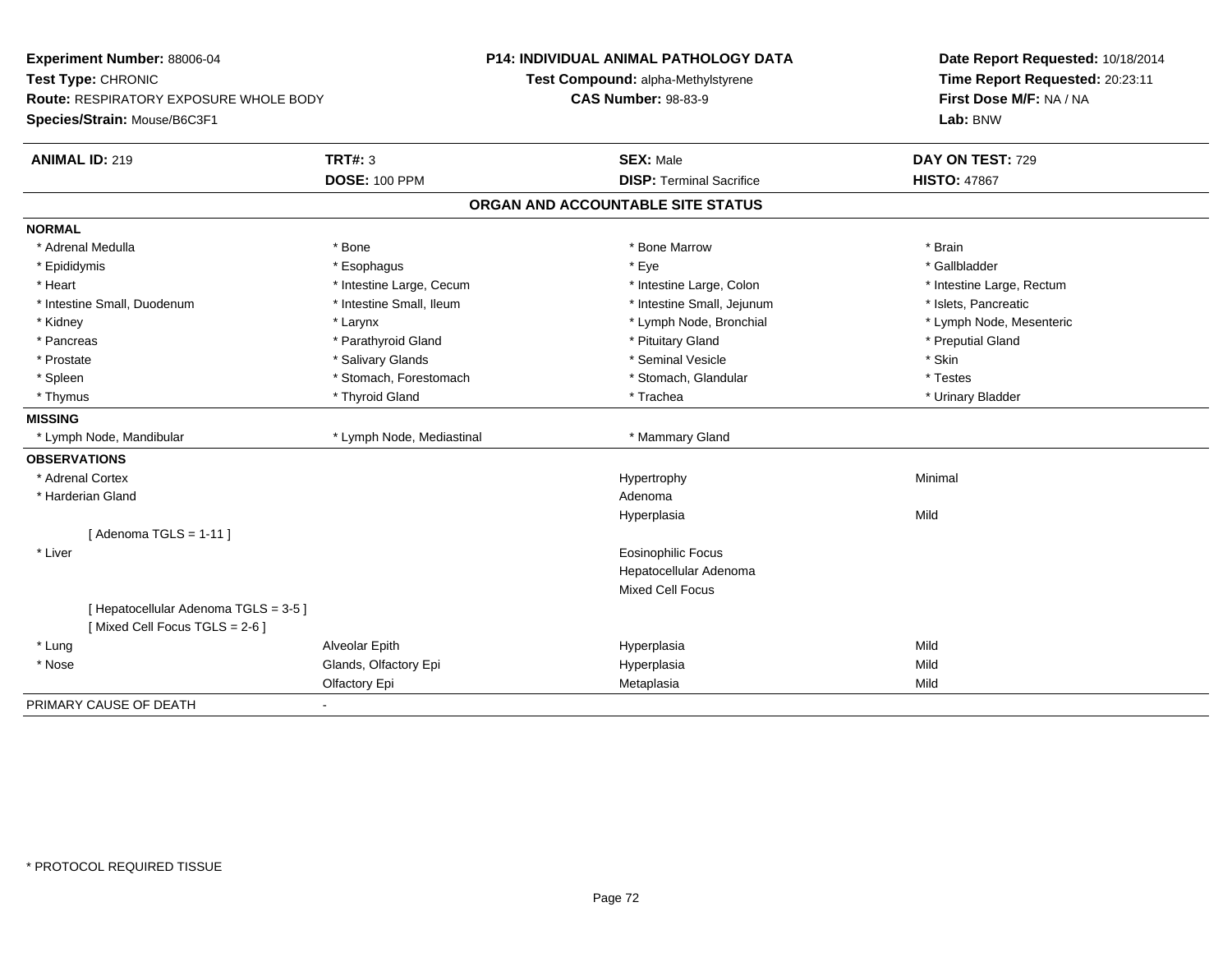| Experiment Number: 88006-04                   |                             | <b>P14: INDIVIDUAL ANIMAL PATHOLOGY DATA</b> |                                    |  | Date Report Requested: 10/18/2014 |  |  |
|-----------------------------------------------|-----------------------------|----------------------------------------------|------------------------------------|--|-----------------------------------|--|--|
| Test Type: CHRONIC                            |                             |                                              | Test Compound: alpha-Methylstyrene |  | Time Report Requested: 20:23:11   |  |  |
| <b>Route: RESPIRATORY EXPOSURE WHOLE BODY</b> |                             | <b>CAS Number: 98-83-9</b>                   |                                    |  | First Dose M/F: NA / NA           |  |  |
| Species/Strain: Mouse/B6C3F1                  |                             |                                              |                                    |  | Lab: BNW                          |  |  |
| <b>ANIMAL ID: 220</b>                         | <b>TRT#: 3</b>              |                                              | <b>SEX: Male</b>                   |  | DAY ON TEST: 729                  |  |  |
|                                               | <b>DOSE: 100 PPM</b>        |                                              | <b>DISP: Terminal Sacrifice</b>    |  | <b>HISTO: 47868</b>               |  |  |
|                                               |                             |                                              | ORGAN AND ACCOUNTABLE SITE STATUS  |  |                                   |  |  |
| <b>NORMAL</b>                                 |                             |                                              |                                    |  |                                   |  |  |
| * Adrenal Medulla                             | * Bone                      |                                              | * Bone Marrow                      |  | * Brain                           |  |  |
| * Epididymis                                  | * Esophagus                 |                                              | * Eve                              |  | * Gallbladder                     |  |  |
| * Harderian Gland                             | * Heart                     |                                              | * Intestine Large, Cecum           |  | * Intestine Large, Colon          |  |  |
| * Intestine Large, Rectum                     | * Intestine Small, Duodenum |                                              | * Intestine Small, Ileum           |  | * Intestine Small, Jejunum        |  |  |
| * Islets, Pancreatic                          | * Kidney                    |                                              | * Larynx                           |  | * Lymph Node, Bronchial           |  |  |
| * Lymph Node, Mandibular                      | * Lymph Node, Mediastinal   |                                              | * Lymph Node, Mesenteric           |  | * Pancreas                        |  |  |
| * Parathyroid Gland                           | * Pituitary Gland           |                                              | * Preputial Gland                  |  | * Prostate                        |  |  |
| * Salivary Glands                             | * Seminal Vesicle           |                                              | * Skin                             |  | * Spleen                          |  |  |
| * Stomach, Forestomach                        | * Stomach, Glandular        |                                              | * Testes                           |  | * Thymus                          |  |  |
| * Thyroid Gland                               | * Trachea                   |                                              | * Urinary Bladder                  |  |                                   |  |  |
| <b>MISSING</b>                                |                             |                                              |                                    |  |                                   |  |  |
| * Mammary Gland                               |                             |                                              |                                    |  |                                   |  |  |
| <b>OBSERVATIONS</b>                           |                             |                                              |                                    |  |                                   |  |  |
| * Adrenal Cortex                              |                             |                                              | Hypertrophy                        |  | Mild                              |  |  |
| * Liver                                       |                             |                                              | Hepatocellular Adenoma             |  | Multiple                          |  |  |
| [Hepatocellular Adenoma TGLS = 1,2,3-5]       |                             |                                              |                                    |  |                                   |  |  |
| * Lung                                        |                             |                                              | Alveolar/Bronchiolar Adenoma       |  |                                   |  |  |
| * Nose                                        | Glands, Olfactory Epi       |                                              | Hyperplasia                        |  | Moderate                          |  |  |
|                                               | Olfactory Epi               |                                              | Metaplasia                         |  | Mild                              |  |  |
| PRIMARY CAUSE OF DEATH                        |                             |                                              |                                    |  |                                   |  |  |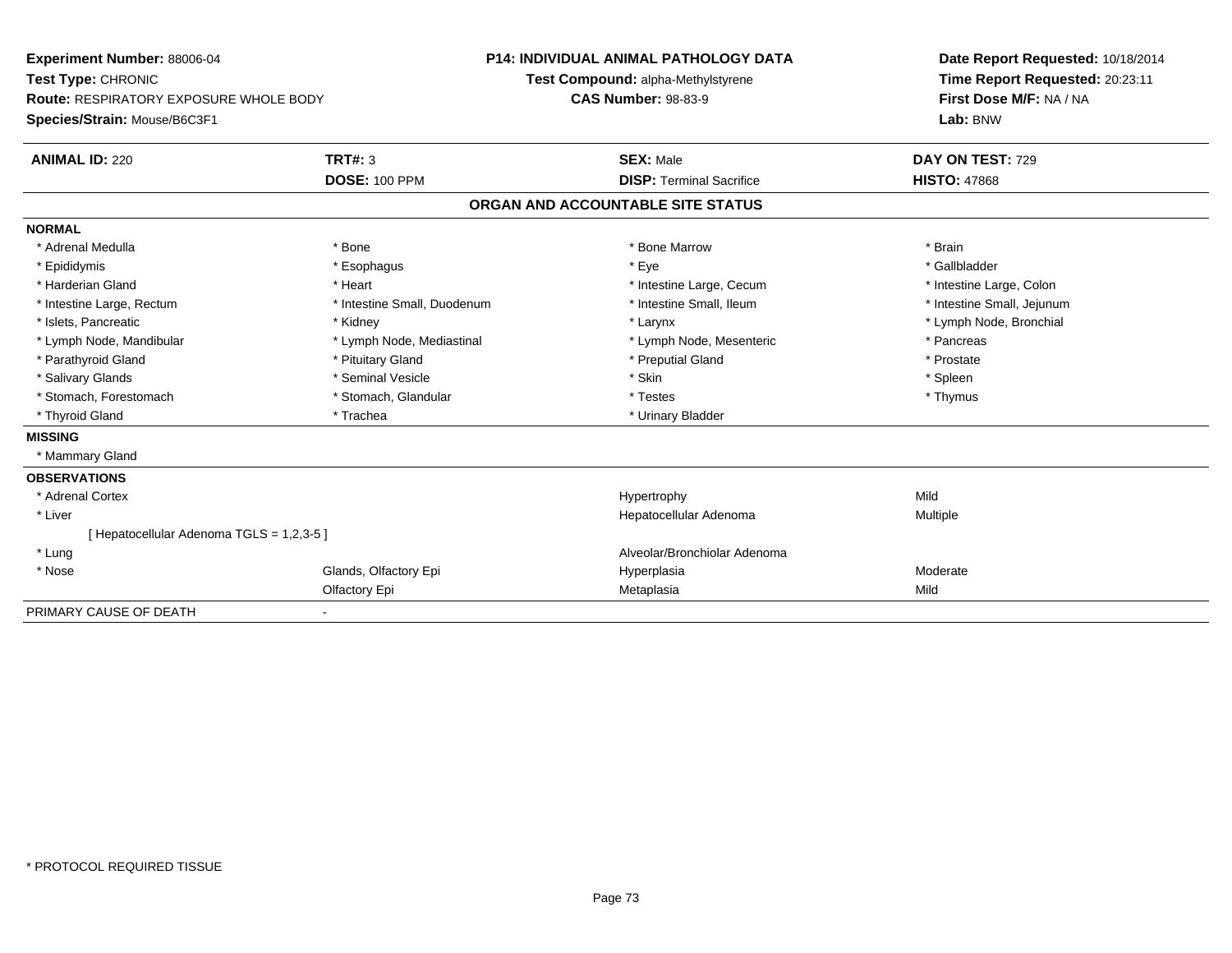| Experiment Number: 88006-04                   |                             | <b>P14: INDIVIDUAL ANIMAL PATHOLOGY DATA</b> | Date Report Requested: 10/18/2014 |  |
|-----------------------------------------------|-----------------------------|----------------------------------------------|-----------------------------------|--|
| Test Type: CHRONIC                            |                             | Test Compound: alpha-Methylstyrene           | Time Report Requested: 20:23:11   |  |
| <b>Route: RESPIRATORY EXPOSURE WHOLE BODY</b> |                             | <b>CAS Number: 98-83-9</b>                   | First Dose M/F: NA / NA           |  |
| Species/Strain: Mouse/B6C3F1                  |                             |                                              | Lab: BNW                          |  |
| <b>ANIMAL ID: 221</b>                         | TRT#: 3                     | <b>SEX: Male</b>                             | DAY ON TEST: 464                  |  |
|                                               | <b>DOSE: 100 PPM</b>        | <b>DISP: Natural Death</b>                   | <b>HISTO: 47869</b>               |  |
|                                               |                             | ORGAN AND ACCOUNTABLE SITE STATUS            |                                   |  |
| <b>NORMAL</b>                                 |                             |                                              |                                   |  |
| * Adrenal Cortex                              | * Adrenal Medulla           | * Bone                                       | * Bone Marrow                     |  |
| * Brain                                       | * Epididymis                | * Esophagus                                  | * Eve                             |  |
| * Harderian Gland                             | * Heart                     | * Intestine Large, Cecum                     | * Intestine Large, Colon          |  |
| * Intestine Large, Rectum                     | * Islets, Pancreatic        | * Larynx                                     | * Lymph Node, Bronchial           |  |
| * Lymph Node, Mandibular                      | * Lymph Node, Mediastinal   | * Lymph Node, Mesenteric                     | * Pancreas                        |  |
| * Parathyroid Gland                           | * Pituitary Gland           | * Preputial Gland                            | * Prostate                        |  |
| * Salivary Glands                             | * Seminal Vesicle           | * Skin                                       | * Spleen                          |  |
| * Stomach, Forestomach                        | * Stomach, Glandular        | * Testes                                     | * Thymus                          |  |
| * Thyroid Gland                               | * Trachea                   | * Urinary Bladder                            |                                   |  |
| <b>MISSING</b>                                |                             |                                              |                                   |  |
| * Mammary Gland                               |                             |                                              |                                   |  |
| <b>AUTO PRECLUDES DIAG.</b>                   |                             |                                              |                                   |  |
| * Gallbladder                                 | * Intestine Small, Duodenum | * Intestine Small, Ileum                     | * Intestine Small, Jejunum        |  |
| <b>OBSERVATIONS</b>                           |                             |                                              |                                   |  |
| * Kidney                                      |                             | Nephropathy                                  | Minimal                           |  |
| * Liver                                       |                             | Hepatocellular Adenoma                       | <b>Multiple</b>                   |  |
| [Hepatocellular Adenoma TGLS = 1,2,3-5+6+12]  |                             |                                              |                                   |  |
| * Lung                                        |                             | Thrombosis                                   | Moderate                          |  |
| * Nose                                        | Glands, Olfactory Epi       | Hyperplasia                                  | Moderate                          |  |
|                                               | Olfactory Epi               | Metaplasia                                   | Mild                              |  |
| PRIMARY CAUSE OF DEATH                        | $\blacksquare$              |                                              |                                   |  |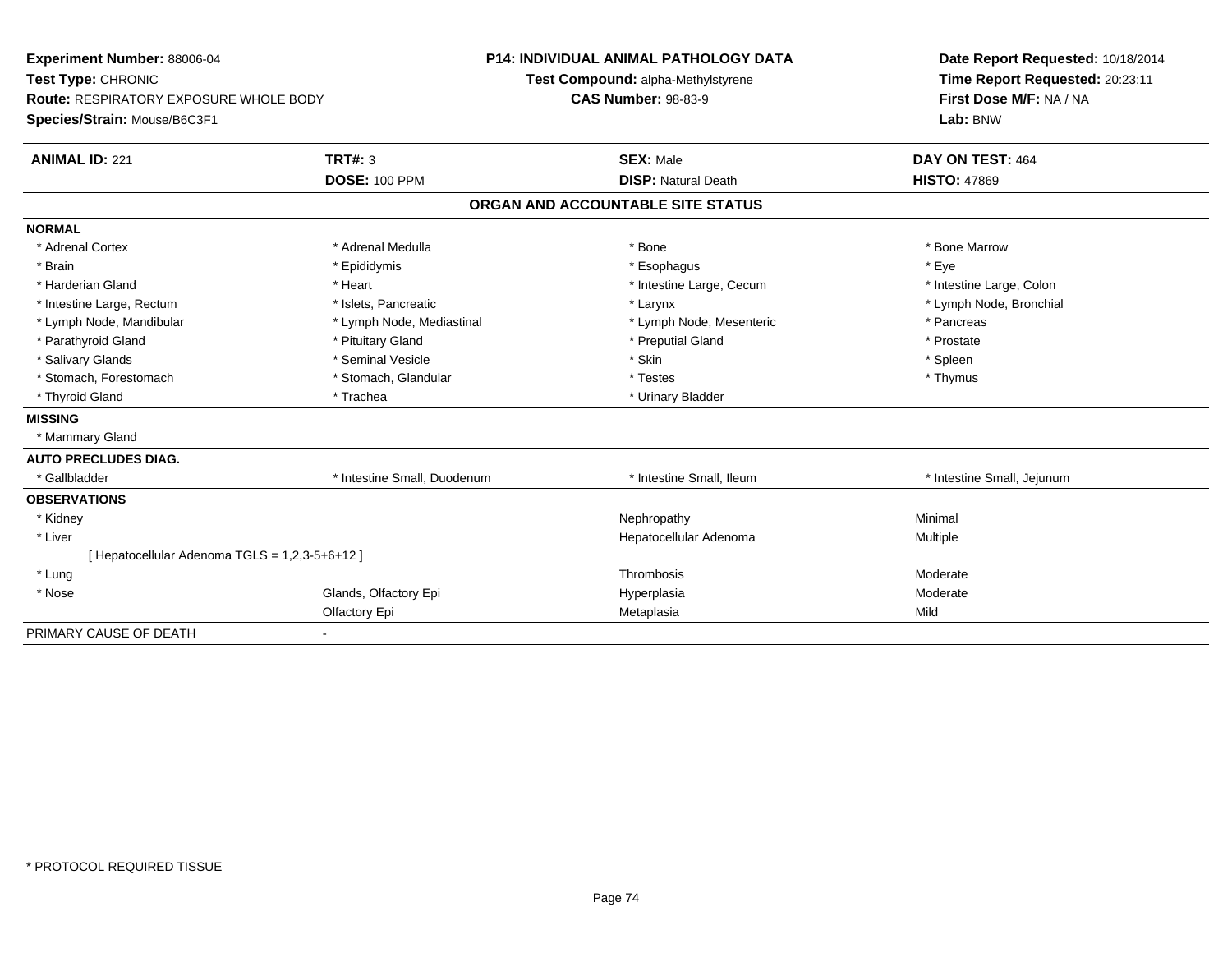| Experiment Number: 88006-04            |                           | <b>P14: INDIVIDUAL ANIMAL PATHOLOGY DATA</b> |                                 | Date Report Requested: 10/18/2014 |
|----------------------------------------|---------------------------|----------------------------------------------|---------------------------------|-----------------------------------|
| Test Type: CHRONIC                     |                           | Test Compound: alpha-Methylstyrene           |                                 | Time Report Requested: 20:23:11   |
| Route: RESPIRATORY EXPOSURE WHOLE BODY |                           | <b>CAS Number: 98-83-9</b>                   |                                 | First Dose M/F: NA / NA           |
| Species/Strain: Mouse/B6C3F1           |                           |                                              |                                 | Lab: BNW                          |
| <b>ANIMAL ID: 222</b>                  | <b>TRT#: 3</b>            |                                              | <b>SEX: Male</b>                | DAY ON TEST: 730                  |
|                                        | <b>DOSE: 100 PPM</b>      |                                              | <b>DISP: Terminal Sacrifice</b> | <b>HISTO: 47870</b>               |
|                                        |                           | ORGAN AND ACCOUNTABLE SITE STATUS            |                                 |                                   |
| <b>NORMAL</b>                          |                           |                                              |                                 |                                   |
| * Adrenal Cortex                       | * Adrenal Medulla         |                                              | * Bone                          | * Bone Marrow                     |
| * Brain                                | * Epididymis              |                                              | * Esophagus                     | * Eye                             |
| * Gallbladder                          | * Harderian Gland         |                                              | * Heart                         | * Intestine Large, Cecum          |
| * Intestine Large, Colon               | * Intestine Large, Rectum |                                              | * Intestine Small, Duodenum     | * Intestine Small, Ileum          |
| * Intestine Small, Jejunum             | * Islets. Pancreatic      |                                              | * Larynx                        | * Lymph Node, Bronchial           |
| * Lymph Node, Mediastinal              | * Lymph Node, Mesenteric  |                                              | * Pancreas                      | * Parathyroid Gland               |
| * Pituitary Gland                      | * Preputial Gland         |                                              | * Prostate                      | * Salivary Glands                 |
| * Seminal Vesicle                      | * Skin                    |                                              | * Spleen                        | * Stomach, Forestomach            |
| * Stomach, Glandular                   | * Testes                  |                                              | * Thymus                        | * Trachea                         |
| * Urinary Bladder                      |                           |                                              |                                 |                                   |
| <b>MISSING</b>                         |                           |                                              |                                 |                                   |
| * Lymph Node, Mandibular               | * Mammary Gland           |                                              |                                 |                                   |
| <b>OBSERVATIONS</b>                    |                           |                                              |                                 |                                   |
| * Kidney                               |                           |                                              | Nephropathy                     | Minimal                           |
| * Liver                                |                           |                                              | Hepatocellular Adenoma          |                                   |
| [ Hepatocellular Adenoma TGLS = 1-5 ]  |                           |                                              |                                 |                                   |
| * Lung                                 |                           |                                              | Alveolar/Bronchiolar Adenoma    |                                   |
| * Nose                                 | Glands, Olfactory Epi     |                                              | Hyperplasia                     | Moderate                          |
|                                        | Olfactory Epi             |                                              | Metaplasia                      | Moderate                          |
|                                        | Olfactory Epi             |                                              | Necrosis                        | Mild                              |
| * Thyroid Gland                        | <b>Follicular Cel</b>     |                                              | Hyperplasia                     | Mild                              |
| PRIMARY CAUSE OF DEATH                 | ٠                         |                                              |                                 |                                   |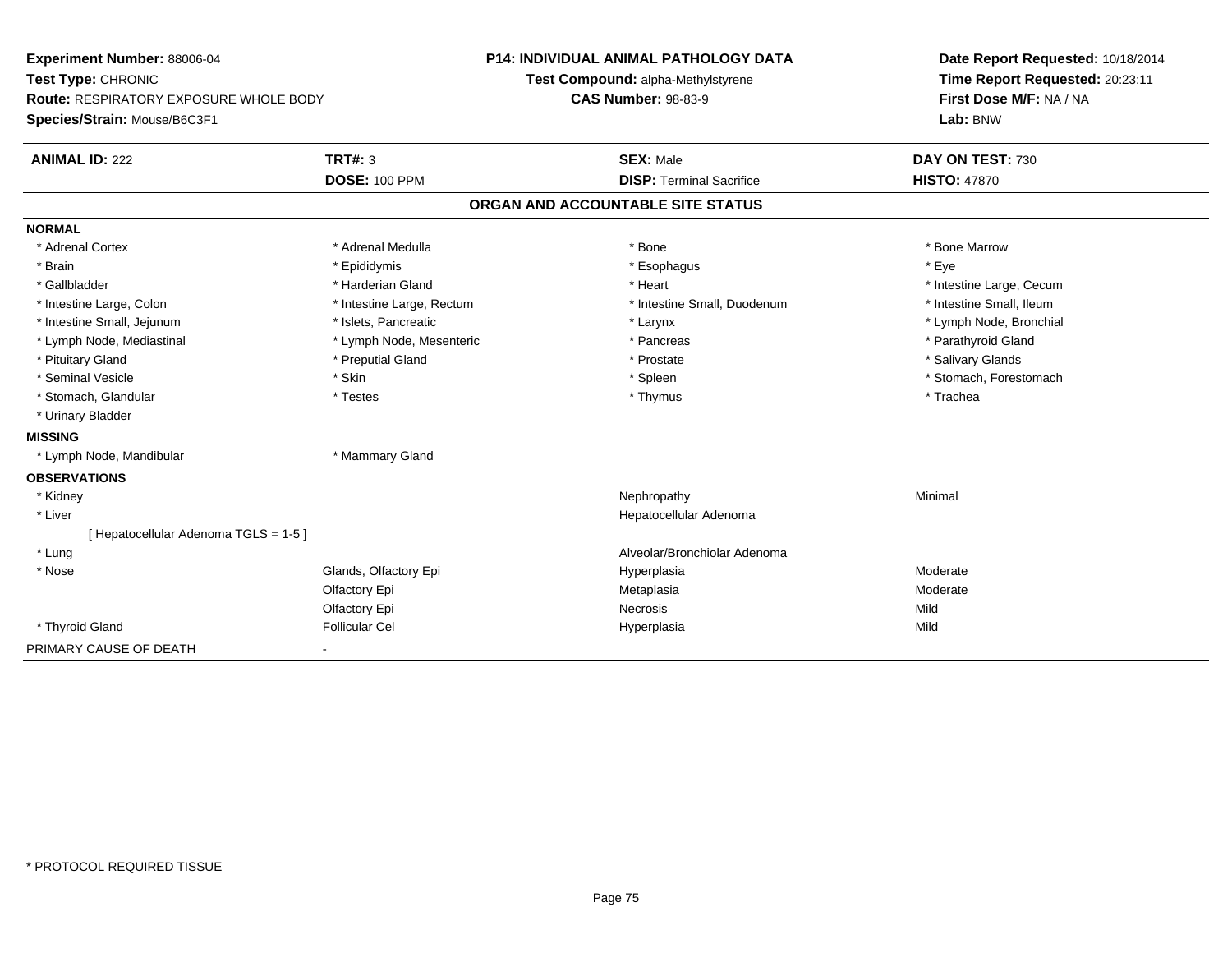| Experiment Number: 88006-04<br>Test Type: CHRONIC<br><b>Route: RESPIRATORY EXPOSURE WHOLE BODY</b> |                                | <b>P14: INDIVIDUAL ANIMAL PATHOLOGY DATA</b><br>Test Compound: alpha-Methylstyrene<br><b>CAS Number: 98-83-9</b> |                                   | Date Report Requested: 10/18/2014<br>Time Report Requested: 20:23:11<br>First Dose M/F: NA / NA |  |
|----------------------------------------------------------------------------------------------------|--------------------------------|------------------------------------------------------------------------------------------------------------------|-----------------------------------|-------------------------------------------------------------------------------------------------|--|
| Species/Strain: Mouse/B6C3F1                                                                       |                                |                                                                                                                  |                                   | Lab: BNW                                                                                        |  |
| <b>ANIMAL ID: 223</b>                                                                              | TRT#: 3                        |                                                                                                                  | <b>SEX: Male</b>                  | DAY ON TEST: 453                                                                                |  |
|                                                                                                    | <b>DOSE: 100 PPM</b>           |                                                                                                                  | <b>DISP: Natural Death</b>        | <b>HISTO: 47871</b>                                                                             |  |
|                                                                                                    |                                |                                                                                                                  | ORGAN AND ACCOUNTABLE SITE STATUS |                                                                                                 |  |
| <b>NORMAL</b>                                                                                      |                                |                                                                                                                  |                                   |                                                                                                 |  |
| * Adrenal Medulla                                                                                  | * Bone                         |                                                                                                                  | * Bone Marrow                     | * Brain                                                                                         |  |
| * Epididymis                                                                                       | * Esophagus                    |                                                                                                                  | * Eye                             | * Harderian Gland                                                                               |  |
| * Heart                                                                                            | * Islets, Pancreatic           |                                                                                                                  | * Larynx                          | * Lung                                                                                          |  |
| * Lymph Node, Bronchial                                                                            | * Lymph Node, Mandibular       |                                                                                                                  | * Lymph Node, Mediastinal         | * Lymph Node, Mesenteric                                                                        |  |
| * Pancreas                                                                                         | * Pituitary Gland              |                                                                                                                  | * Preputial Gland                 | * Prostate                                                                                      |  |
| * Salivary Glands                                                                                  | * Seminal Vesicle              |                                                                                                                  | * Skin                            | * Spleen                                                                                        |  |
| * Stomach, Forestomach                                                                             | * Stomach, Glandular           |                                                                                                                  | * Testes                          | * Thymus                                                                                        |  |
| * Thyroid Gland                                                                                    | * Trachea                      |                                                                                                                  | * Urinary Bladder                 |                                                                                                 |  |
| <b>MISSING</b>                                                                                     |                                |                                                                                                                  |                                   |                                                                                                 |  |
| * Gallbladder                                                                                      | * Mammary Gland                |                                                                                                                  | * Parathyroid Gland               |                                                                                                 |  |
| <b>AUTO PRECLUDES DIAG.</b>                                                                        |                                |                                                                                                                  |                                   |                                                                                                 |  |
| * Intestine Large, Cecum                                                                           | * Intestine Large, Colon       |                                                                                                                  | * Intestine Large, Rectum         | * Intestine Small, Duodenum                                                                     |  |
| * Intestine Small, Ileum                                                                           | * Intestine Small, Jejunum     |                                                                                                                  |                                   |                                                                                                 |  |
| <b>OBSERVATIONS</b>                                                                                |                                |                                                                                                                  |                                   |                                                                                                 |  |
| * Adrenal Cortex                                                                                   |                                |                                                                                                                  | Hyperplasia                       | Mild                                                                                            |  |
| * Kidney                                                                                           |                                |                                                                                                                  | Nephropathy                       | Minimal                                                                                         |  |
| * Liver                                                                                            |                                |                                                                                                                  | Hepatocellular Adenoma            |                                                                                                 |  |
| [Hepatocellular Adenoma TGLS = 3-5+12]                                                             |                                |                                                                                                                  |                                   |                                                                                                 |  |
| * Nose                                                                                             | Glands, Olfactory Epi          |                                                                                                                  | Hyperplasia                       | Moderate                                                                                        |  |
|                                                                                                    | Olfactory Epi                  |                                                                                                                  | Metaplasia                        | Mild                                                                                            |  |
| PRIMARY CAUSE OF DEATH                                                                             | - Liver Hepatocellular Adenoma |                                                                                                                  |                                   |                                                                                                 |  |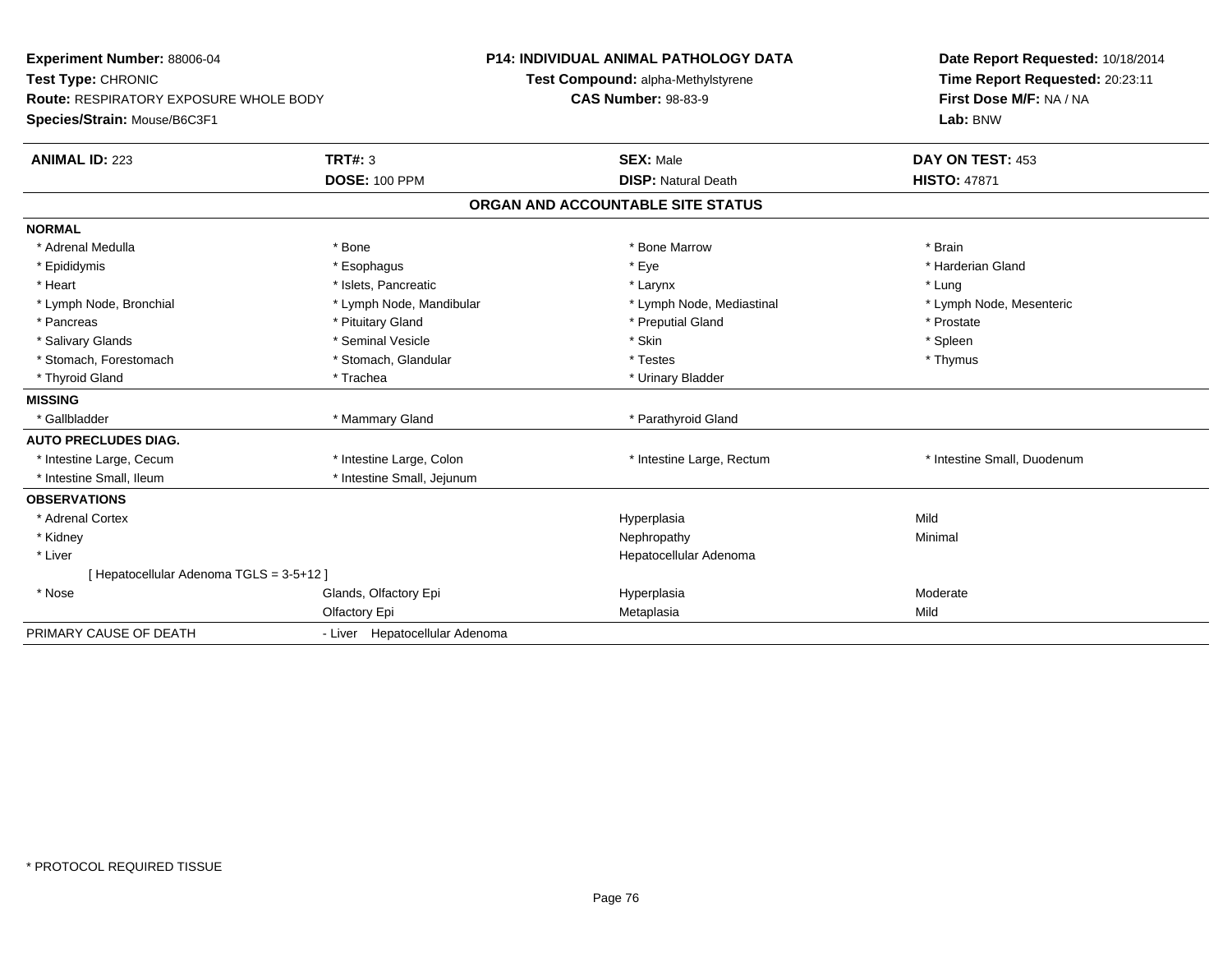| Experiment Number: 88006-04                   |                             | <b>P14: INDIVIDUAL ANIMAL PATHOLOGY DATA</b> | Date Report Requested: 10/18/2014                          |  |  |
|-----------------------------------------------|-----------------------------|----------------------------------------------|------------------------------------------------------------|--|--|
| Test Type: CHRONIC                            |                             | Test Compound: alpha-Methylstyrene           | Time Report Requested: 20:23:11<br>First Dose M/F: NA / NA |  |  |
| <b>Route: RESPIRATORY EXPOSURE WHOLE BODY</b> |                             | <b>CAS Number: 98-83-9</b>                   |                                                            |  |  |
| Species/Strain: Mouse/B6C3F1                  |                             |                                              | Lab: BNW                                                   |  |  |
| <b>ANIMAL ID: 224</b>                         | <b>TRT#: 3</b>              | <b>SEX: Male</b>                             | DAY ON TEST: 729                                           |  |  |
|                                               | <b>DOSE: 100 PPM</b>        | <b>DISP: Terminal Sacrifice</b>              | <b>HISTO: 47872</b>                                        |  |  |
|                                               |                             | ORGAN AND ACCOUNTABLE SITE STATUS            |                                                            |  |  |
| <b>NORMAL</b>                                 |                             |                                              |                                                            |  |  |
| * Adrenal Medulla                             | * Bone                      | * Bone Marrow                                | * Brain                                                    |  |  |
| * Epididymis                                  | * Esophagus                 | * Eye                                        | * Gallbladder                                              |  |  |
| * Harderian Gland                             | * Heart                     | * Intestine Large, Cecum                     | * Intestine Large, Colon                                   |  |  |
| * Intestine Large, Rectum                     | * Intestine Small, Duodenum | * Intestine Small, Ileum                     | * Intestine Small, Jejunum                                 |  |  |
| * Islets, Pancreatic                          | * Kidney                    | * Larynx                                     | * Lung                                                     |  |  |
| * Lymph Node, Mesenteric                      | * Pancreas                  | * Parathyroid Gland                          | * Pituitary Gland                                          |  |  |
| * Preputial Gland                             | * Prostate                  | * Salivary Glands                            | * Seminal Vesicle                                          |  |  |
| * Skin                                        | * Spleen                    | * Stomach, Forestomach                       | * Stomach, Glandular                                       |  |  |
| * Testes                                      | * Thymus                    | * Trachea                                    | * Urinary Bladder                                          |  |  |
| <b>MISSING</b>                                |                             |                                              |                                                            |  |  |
| * Lymph Node, Bronchial                       | * Lymph Node, Mandibular    | * Lymph Node, Mediastinal                    | * Mammary Gland                                            |  |  |
| <b>OBSERVATIONS</b>                           |                             |                                              |                                                            |  |  |
| * Adrenal Cortex                              |                             | Hypertrophy                                  | Mild                                                       |  |  |
| * Liver                                       |                             | <b>Mixed Cell Focus</b>                      |                                                            |  |  |
| * Nose                                        | Glands, Olfactory Epi       | Hyperplasia                                  | Moderate                                                   |  |  |
|                                               | Olfactory Epi               | Metaplasia                                   | Moderate                                                   |  |  |
| * Thyroid Gland                               | <b>Follicular Cel</b>       | Hyperplasia                                  | Mild                                                       |  |  |
| PRIMARY CAUSE OF DEATH                        |                             |                                              |                                                            |  |  |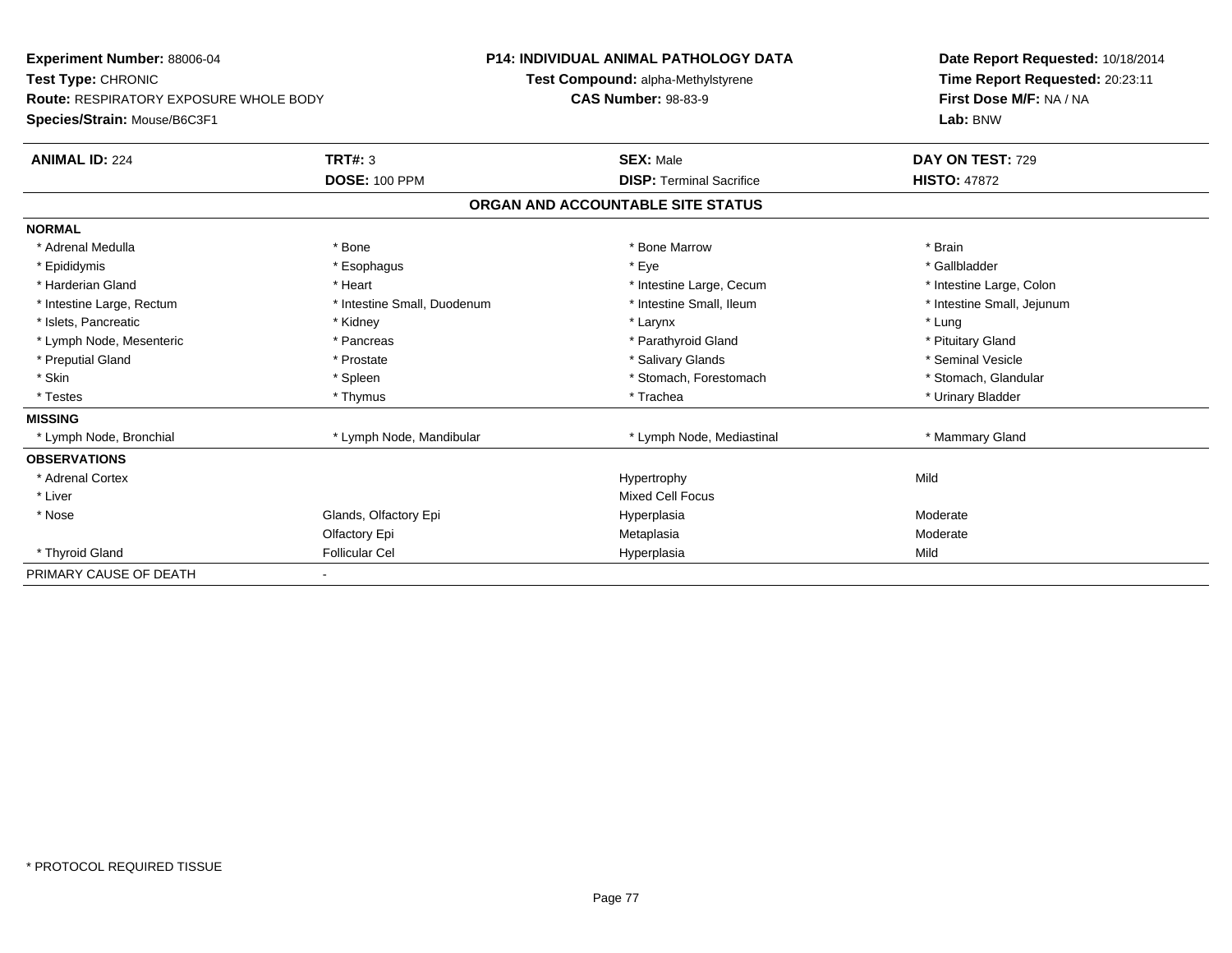| Experiment Number: 88006-04<br>Test Type: CHRONIC<br>Route: RESPIRATORY EXPOSURE WHOLE BODY<br>Species/Strain: Mouse/B6C3F1 |                          | <b>P14: INDIVIDUAL ANIMAL PATHOLOGY DATA</b><br>Test Compound: alpha-Methylstyrene<br><b>CAS Number: 98-83-9</b> | Date Report Requested: 10/18/2014<br>Time Report Requested: 20:23:11<br>First Dose M/F: NA / NA<br>Lab: BNW |  |
|-----------------------------------------------------------------------------------------------------------------------------|--------------------------|------------------------------------------------------------------------------------------------------------------|-------------------------------------------------------------------------------------------------------------|--|
| <b>ANIMAL ID: 225</b>                                                                                                       | <b>TRT#: 3</b>           | <b>SEX: Male</b>                                                                                                 | DAY ON TEST: 731                                                                                            |  |
|                                                                                                                             | <b>DOSE: 100 PPM</b>     | <b>DISP: Terminal Sacrifice</b>                                                                                  | <b>HISTO: 47873</b>                                                                                         |  |
|                                                                                                                             |                          | ORGAN AND ACCOUNTABLE SITE STATUS                                                                                |                                                                                                             |  |
| <b>NORMAL</b>                                                                                                               |                          |                                                                                                                  |                                                                                                             |  |
| * Adrenal Medulla                                                                                                           | * Bone                   | * Bone Marrow                                                                                                    | * Brain                                                                                                     |  |
| * Epididymis                                                                                                                | * Esophagus              | * Eye                                                                                                            | * Gallbladder                                                                                               |  |
| * Heart                                                                                                                     | * Intestine Large, Cecum | * Intestine Large, Colon                                                                                         | * Intestine Large, Rectum                                                                                   |  |
| * Intestine Small, Duodenum                                                                                                 | * Intestine Small, Ileum | * Intestine Small, Jejunum                                                                                       | * Islets, Pancreatic                                                                                        |  |
| * Larynx                                                                                                                    | * Lymph Node, Bronchial  | * Lymph Node, Mandibular                                                                                         | * Lymph Node, Mediastinal                                                                                   |  |
| * Lymph Node, Mesenteric                                                                                                    | * Pancreas               | * Parathyroid Gland                                                                                              | * Pituitary Gland                                                                                           |  |
| * Preputial Gland                                                                                                           | * Prostate               | * Salivary Glands                                                                                                | * Seminal Vesicle                                                                                           |  |
| * Skin                                                                                                                      | * Spleen                 | * Stomach, Forestomach                                                                                           | * Stomach, Glandular                                                                                        |  |
| * Testes                                                                                                                    | * Thymus                 | * Thyroid Gland                                                                                                  | * Trachea                                                                                                   |  |
| * Urinary Bladder                                                                                                           |                          |                                                                                                                  |                                                                                                             |  |
| <b>MISSING</b>                                                                                                              |                          |                                                                                                                  |                                                                                                             |  |
| * Mammary Gland                                                                                                             |                          |                                                                                                                  |                                                                                                             |  |
| <b>OBSERVATIONS</b>                                                                                                         |                          |                                                                                                                  |                                                                                                             |  |
| * Adrenal Cortex                                                                                                            |                          | Hypertrophy                                                                                                      | Mild                                                                                                        |  |
| * Harderian Gland                                                                                                           |                          | Adenoma                                                                                                          |                                                                                                             |  |
| [Adenoma TGLS = $1-11$ ]                                                                                                    |                          |                                                                                                                  |                                                                                                             |  |
| * Kidney                                                                                                                    |                          | Nephropathy                                                                                                      | Minimal                                                                                                     |  |
| * Liver                                                                                                                     |                          | <b>Clear Cell Focus</b>                                                                                          |                                                                                                             |  |
|                                                                                                                             |                          | Hepatocellular Adenoma                                                                                           |                                                                                                             |  |
| [ Hepatocellular Adenoma TGLS = 2-5 ]                                                                                       |                          |                                                                                                                  |                                                                                                             |  |
| * Lung                                                                                                                      |                          | Alveolar/Bronchiolar Adenoma                                                                                     |                                                                                                             |  |
| [ Alveolar/Bronchiolar Adenoma TGLS = 3-4 ]                                                                                 |                          |                                                                                                                  |                                                                                                             |  |
| * Nose                                                                                                                      | Glands, Olfactory Epi    | Hyperplasia                                                                                                      | Marked                                                                                                      |  |
|                                                                                                                             | Olfactory Epi            | Metaplasia                                                                                                       | Moderate                                                                                                    |  |
| PRIMARY CAUSE OF DEATH                                                                                                      |                          |                                                                                                                  |                                                                                                             |  |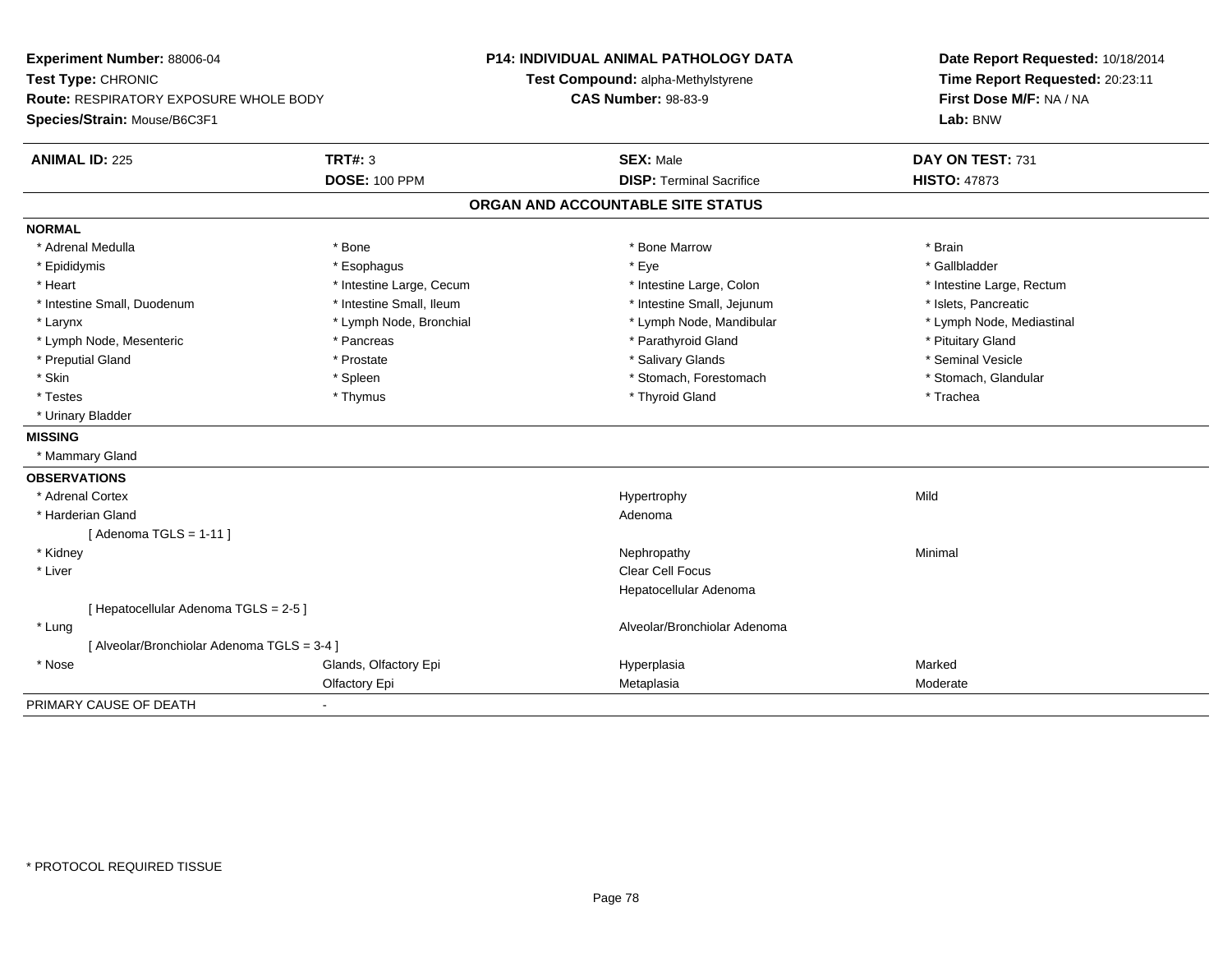| Experiment Number: 88006-04                   |                             | <b>P14: INDIVIDUAL ANIMAL PATHOLOGY DATA</b> | Date Report Requested: 10/18/2014 |  |  |
|-----------------------------------------------|-----------------------------|----------------------------------------------|-----------------------------------|--|--|
| Test Type: CHRONIC                            |                             | Test Compound: alpha-Methylstyrene           | Time Report Requested: 20:23:11   |  |  |
| <b>Route: RESPIRATORY EXPOSURE WHOLE BODY</b> |                             | <b>CAS Number: 98-83-9</b>                   | First Dose M/F: NA / NA           |  |  |
| Species/Strain: Mouse/B6C3F1                  |                             |                                              | Lab: BNW                          |  |  |
| <b>ANIMAL ID: 226</b>                         | <b>TRT#: 3</b>              | <b>SEX: Male</b>                             | DAY ON TEST: 729                  |  |  |
|                                               | <b>DOSE: 100 PPM</b>        | <b>DISP: Terminal Sacrifice</b>              | <b>HISTO: 47874</b>               |  |  |
|                                               |                             | ORGAN AND ACCOUNTABLE SITE STATUS            |                                   |  |  |
| <b>NORMAL</b>                                 |                             |                                              |                                   |  |  |
| * Adrenal Medulla                             | * Bone                      | * Bone Marrow                                | * Brain                           |  |  |
| * Epididymis                                  | * Esophagus                 | * Eye                                        | * Gallbladder                     |  |  |
| * Harderian Gland                             | * Heart                     | * Intestine Large, Cecum                     | * Intestine Large, Colon          |  |  |
| * Intestine Large, Rectum                     | * Intestine Small, Duodenum | * Intestine Small, Ileum                     | * Intestine Small, Jejunum        |  |  |
| * Islets, Pancreatic                          | * Larynx                    | * Lung                                       | * Lymph Node, Mandibular          |  |  |
| * Lymph Node, Mesenteric                      | * Pancreas                  | * Pituitary Gland                            | * Preputial Gland                 |  |  |
| * Prostate                                    | * Salivary Glands           | * Seminal Vesicle                            | * Skin                            |  |  |
| * Spleen                                      | * Stomach, Forestomach      | * Stomach, Glandular                         | * Testes                          |  |  |
| * Thymus                                      | * Thyroid Gland             | * Trachea                                    | * Urinary Bladder                 |  |  |
| <b>MISSING</b>                                |                             |                                              |                                   |  |  |
| * Lymph Node, Bronchial                       | * Lymph Node, Mediastinal   | * Mammary Gland                              | * Parathyroid Gland               |  |  |
| <b>OBSERVATIONS</b>                           |                             |                                              |                                   |  |  |
| * Adrenal Cortex                              |                             | Hyperplasia                                  | Mild                              |  |  |
|                                               |                             | Hypertrophy                                  | Moderate                          |  |  |
| * Kidney                                      |                             | Nephropathy                                  | Minimal                           |  |  |
| * Liver                                       |                             | <b>Clear Cell Focus</b>                      |                                   |  |  |
| * Nose                                        | Glands, Olfactory Epi       | Hyperplasia                                  | Mild                              |  |  |
|                                               | Olfactory Epi               | Metaplasia                                   | Mild                              |  |  |
| PRIMARY CAUSE OF DEATH                        |                             |                                              |                                   |  |  |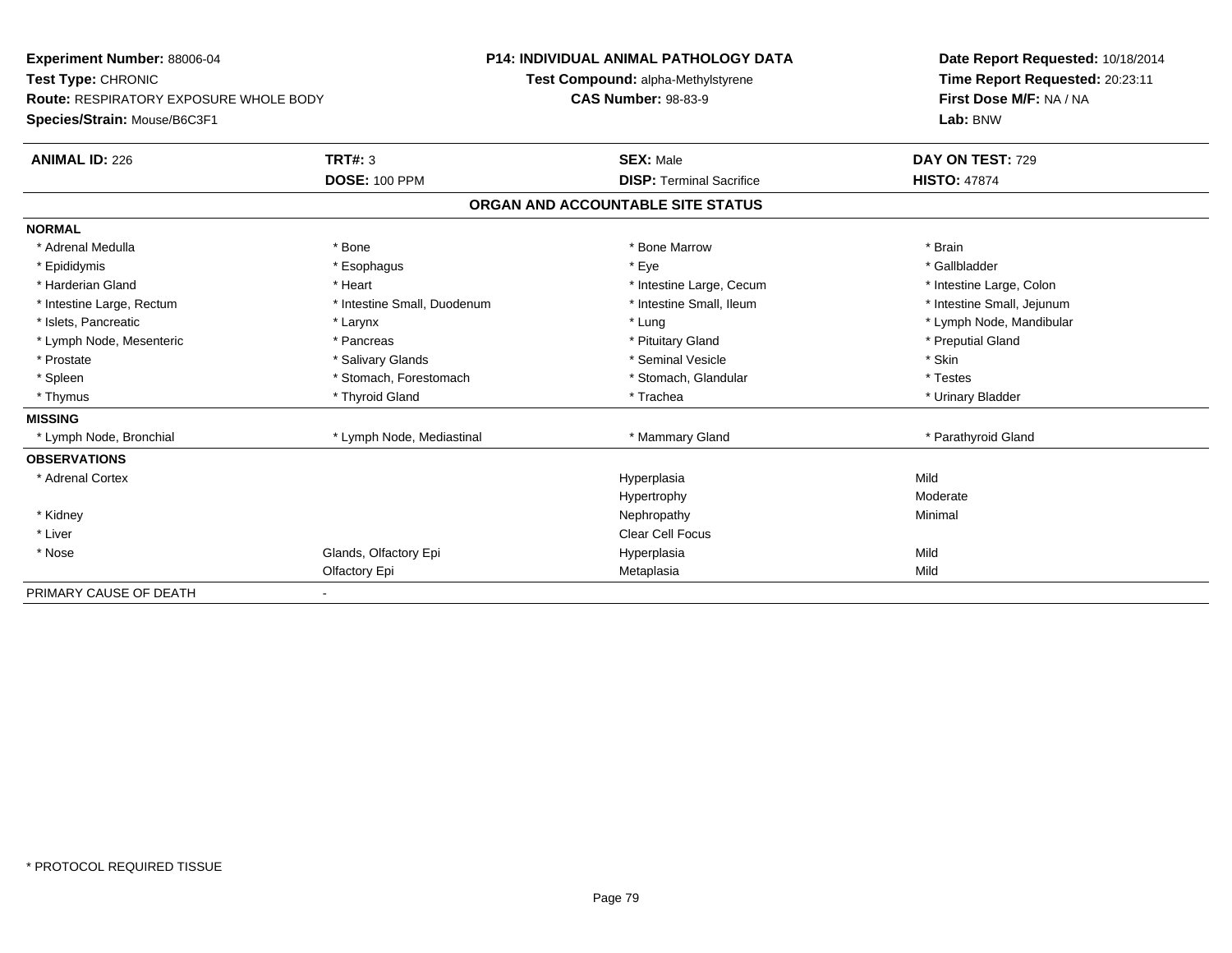| <b>Experiment Number: 88006-04</b>            |                           | <b>P14: INDIVIDUAL ANIMAL PATHOLOGY DATA</b> |                                    | Date Report Requested: 10/18/2014 |                                                            |  |
|-----------------------------------------------|---------------------------|----------------------------------------------|------------------------------------|-----------------------------------|------------------------------------------------------------|--|
| Test Type: CHRONIC                            |                           |                                              | Test Compound: alpha-Methylstyrene |                                   | Time Report Requested: 20:23:11<br>First Dose M/F: NA / NA |  |
| <b>Route: RESPIRATORY EXPOSURE WHOLE BODY</b> |                           |                                              | <b>CAS Number: 98-83-9</b>         |                                   |                                                            |  |
| Species/Strain: Mouse/B6C3F1                  |                           |                                              |                                    |                                   | Lab: BNW                                                   |  |
| <b>ANIMAL ID: 227</b>                         | TRT#: 3                   |                                              | <b>SEX: Male</b>                   |                                   | DAY ON TEST: 730                                           |  |
|                                               | <b>DOSE: 100 PPM</b>      |                                              | <b>DISP: Terminal Sacrifice</b>    |                                   | <b>HISTO: 47875</b>                                        |  |
|                                               |                           |                                              | ORGAN AND ACCOUNTABLE SITE STATUS  |                                   |                                                            |  |
| <b>NORMAL</b>                                 |                           |                                              |                                    |                                   |                                                            |  |
| * Adrenal Cortex                              | * Adrenal Medulla         |                                              | * Bone                             |                                   | * Bone Marrow                                              |  |
| * Brain                                       | * Epididymis              |                                              | * Esophagus                        |                                   | * Eve                                                      |  |
| * Gallbladder                                 | * Harderian Gland         |                                              | * Heart                            |                                   | * Intestine Large, Cecum                                   |  |
| * Intestine Large, Colon                      | * Intestine Large, Rectum |                                              | * Intestine Small, Duodenum        |                                   | * Intestine Small, Ileum                                   |  |
| * Intestine Small, Jejunum                    | * Islets, Pancreatic      |                                              | * Kidney                           |                                   | * Larynx                                                   |  |
| * Lymph Node, Mediastinal                     | * Lymph Node, Mesenteric  |                                              | * Pancreas                         |                                   | * Pituitary Gland                                          |  |
| * Preputial Gland                             | * Prostate                |                                              | * Salivary Glands                  |                                   | * Seminal Vesicle                                          |  |
| * Skin                                        | * Spleen                  |                                              | * Stomach, Glandular               |                                   | * Testes                                                   |  |
| * Thymus                                      | * Thyroid Gland           |                                              | * Trachea                          |                                   | * Urinary Bladder                                          |  |
| <b>MISSING</b>                                |                           |                                              |                                    |                                   |                                                            |  |
| * Lymph Node, Bronchial                       | * Lymph Node, Mandibular  |                                              | * Mammary Gland                    |                                   | * Parathyroid Gland                                        |  |
| <b>OBSERVATIONS</b>                           |                           |                                              |                                    |                                   |                                                            |  |
| * Liver                                       |                           |                                              | Hepatocellular Adenoma             |                                   |                                                            |  |
| [ Hepatocellular Adenoma TGLS = 1-6 ]         |                           |                                              |                                    |                                   |                                                            |  |
| * Lung                                        |                           |                                              | Alveolar/Bronchiolar Adenoma       |                                   |                                                            |  |
| * Nose                                        | Glands, Olfactory Epi     |                                              | Hyperplasia                        |                                   | Moderate                                                   |  |
|                                               | Olfactory Epi             |                                              | Metaplasia                         |                                   | Moderate                                                   |  |
| * Stomach. Forestomach                        | Epithelium                |                                              | Hyperplasia                        |                                   | Moderate                                                   |  |
| PRIMARY CAUSE OF DEATH                        |                           |                                              |                                    |                                   |                                                            |  |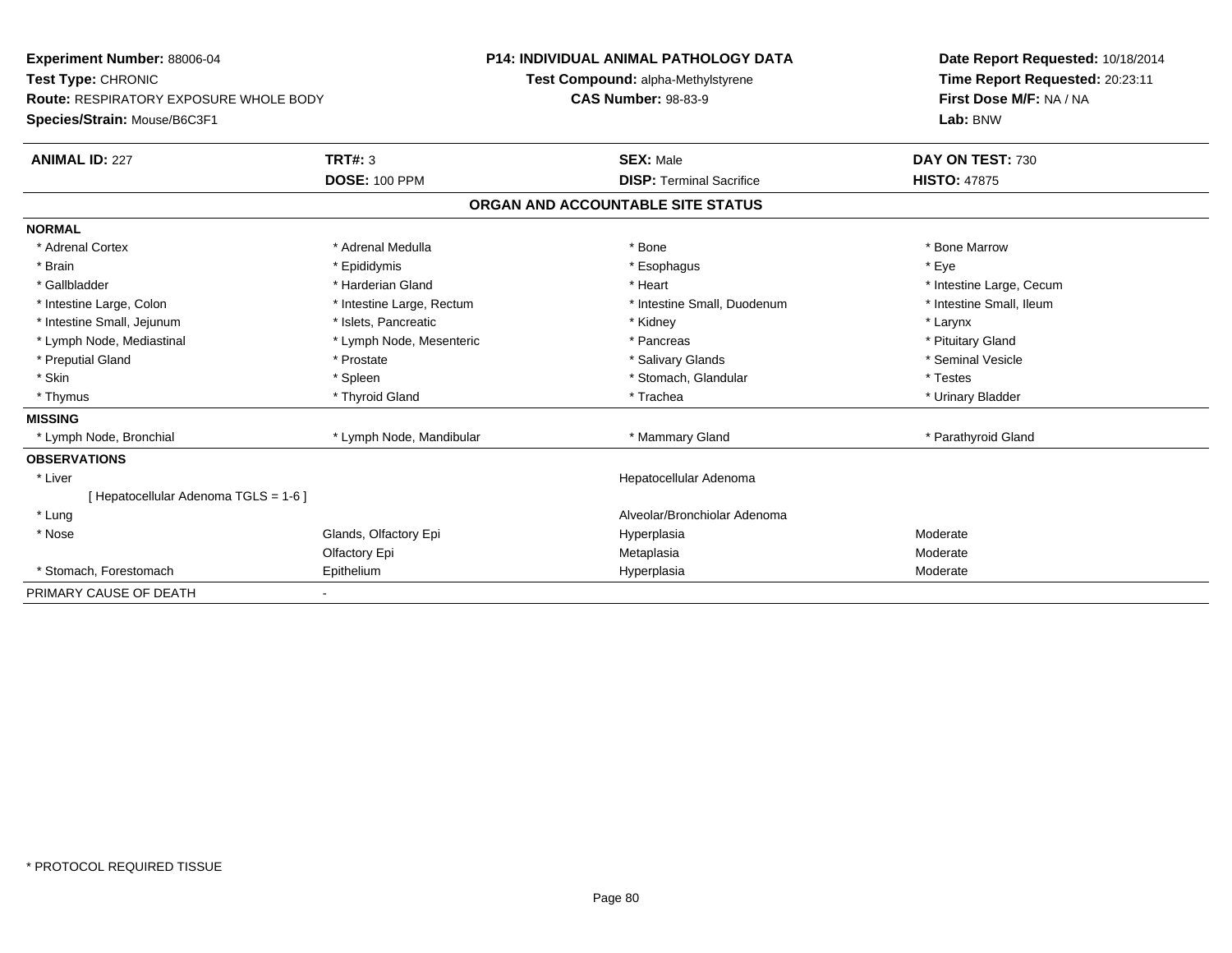| Experiment Number: 88006-04                   |                           | <b>P14: INDIVIDUAL ANIMAL PATHOLOGY DATA</b> |                                   |  | Date Report Requested: 10/18/2014 |  |  |
|-----------------------------------------------|---------------------------|----------------------------------------------|-----------------------------------|--|-----------------------------------|--|--|
| Test Type: CHRONIC                            |                           | Test Compound: alpha-Methylstyrene           |                                   |  | Time Report Requested: 20:23:11   |  |  |
| <b>Route: RESPIRATORY EXPOSURE WHOLE BODY</b> |                           |                                              | <b>CAS Number: 98-83-9</b>        |  | First Dose M/F: NA / NA           |  |  |
| Species/Strain: Mouse/B6C3F1                  |                           |                                              |                                   |  | Lab: BNW                          |  |  |
| <b>ANIMAL ID: 228</b>                         | TRT#: 3                   |                                              | <b>SEX: Male</b>                  |  | DAY ON TEST: 729                  |  |  |
|                                               | <b>DOSE: 100 PPM</b>      |                                              | <b>DISP:</b> Terminal Sacrifice   |  | <b>HISTO: 47876</b>               |  |  |
|                                               |                           |                                              | ORGAN AND ACCOUNTABLE SITE STATUS |  |                                   |  |  |
| <b>NORMAL</b>                                 |                           |                                              |                                   |  |                                   |  |  |
| * Adrenal Cortex                              | * Adrenal Medulla         |                                              | * Bone                            |  | * Bone Marrow                     |  |  |
| * Brain                                       | * Epididymis              |                                              | * Esophagus                       |  | * Eye                             |  |  |
| * Gallbladder                                 | * Harderian Gland         |                                              | * Heart                           |  | * Intestine Large, Cecum          |  |  |
| * Intestine Large, Colon                      | * Intestine Large, Rectum |                                              | * Intestine Small, Duodenum       |  | * Intestine Small, Ileum          |  |  |
| * Intestine Small, Jejunum                    | * Islets, Pancreatic      |                                              | * Larynx                          |  | * Liver                           |  |  |
| * Lung                                        | * Lymph Node, Mandibular  |                                              | * Lymph Node, Mesenteric          |  | * Pancreas                        |  |  |
| * Parathyroid Gland                           | * Pituitary Gland         |                                              | * Preputial Gland                 |  | * Prostate                        |  |  |
| * Salivary Glands                             | * Seminal Vesicle         |                                              | * Skin                            |  | * Spleen                          |  |  |
| * Stomach, Forestomach                        | * Stomach, Glandular      |                                              | * Testes                          |  | * Thymus                          |  |  |
| * Thyroid Gland                               | * Trachea                 |                                              | * Urinary Bladder                 |  |                                   |  |  |
| <b>MISSING</b>                                |                           |                                              |                                   |  |                                   |  |  |
| * Lymph Node, Bronchial                       | * Lymph Node, Mediastinal |                                              | * Mammary Gland                   |  |                                   |  |  |
| <b>OBSERVATIONS</b>                           |                           |                                              |                                   |  |                                   |  |  |
| * Kidney                                      |                           |                                              | Nephropathy                       |  | Minimal                           |  |  |
| * Nose                                        | Glands, Olfactory Epi     |                                              | Hyperplasia                       |  | Moderate                          |  |  |
|                                               | Olfactory Epi             |                                              | Metaplasia                        |  | Moderate                          |  |  |
| PRIMARY CAUSE OF DEATH                        |                           |                                              |                                   |  |                                   |  |  |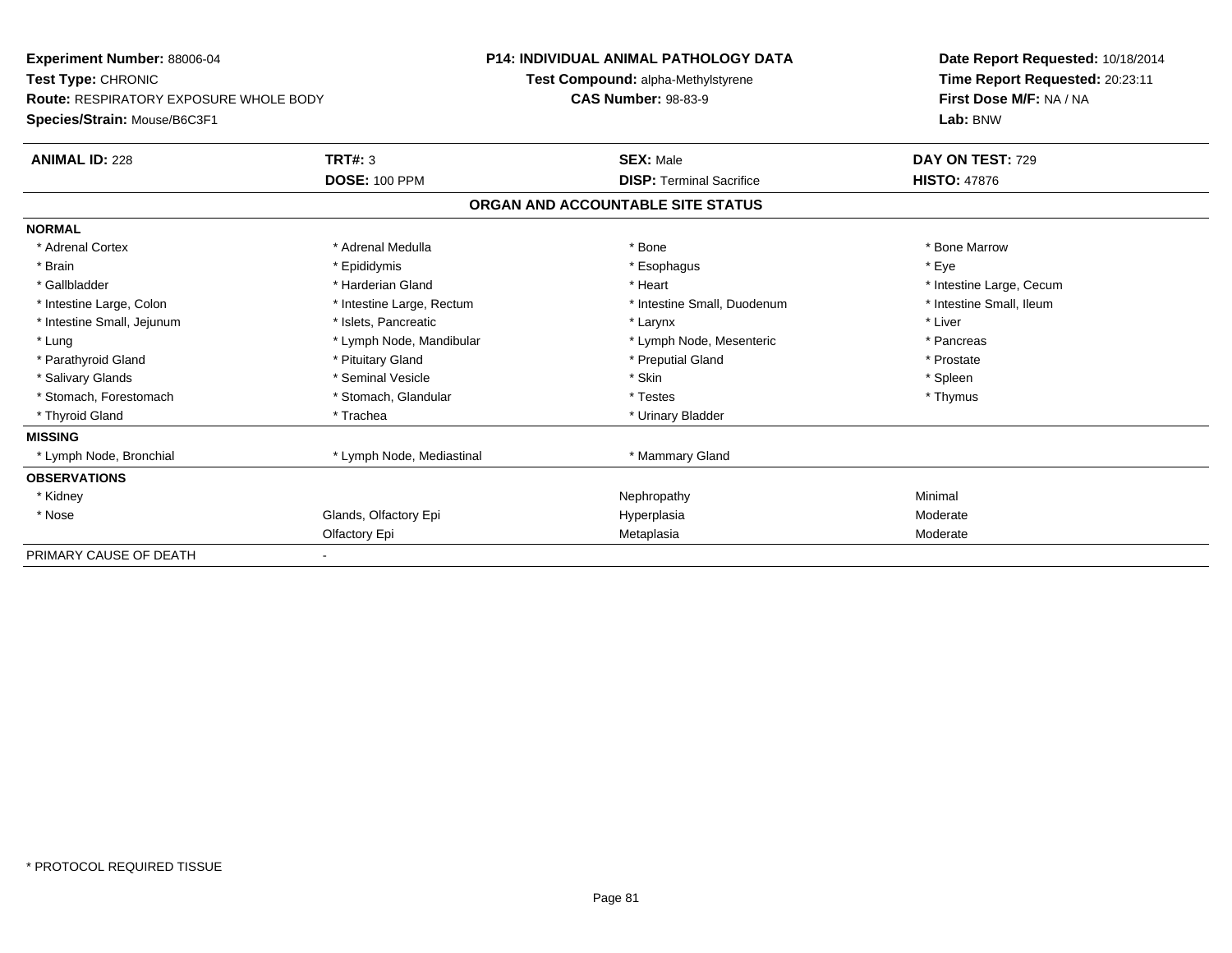| <b>Experiment Number: 88006-04</b>            | <b>P14: INDIVIDUAL ANIMAL PATHOLOGY DATA</b> |                                    | Date Report Requested: 10/18/2014 |  |
|-----------------------------------------------|----------------------------------------------|------------------------------------|-----------------------------------|--|
| Test Type: CHRONIC                            |                                              | Test Compound: alpha-Methylstyrene | Time Report Requested: 20:23:11   |  |
| <b>Route: RESPIRATORY EXPOSURE WHOLE BODY</b> |                                              | <b>CAS Number: 98-83-9</b>         | First Dose M/F: NA / NA           |  |
| Species/Strain: Mouse/B6C3F1                  |                                              |                                    | Lab: BNW                          |  |
| <b>ANIMAL ID: 229</b>                         | <b>TRT#: 3</b>                               | <b>SEX: Male</b>                   | DAY ON TEST: 730                  |  |
|                                               | <b>DOSE: 100 PPM</b>                         | <b>DISP: Terminal Sacrifice</b>    | <b>HISTO: 47877</b>               |  |
|                                               |                                              | ORGAN AND ACCOUNTABLE SITE STATUS  |                                   |  |
| <b>NORMAL</b>                                 |                                              |                                    |                                   |  |
| * Adrenal Cortex                              | * Adrenal Medulla                            | * Bone                             | * Bone Marrow                     |  |
| * Brain                                       | * Epididymis                                 | * Esophagus                        | * Eye                             |  |
| * Gallbladder                                 | * Harderian Gland                            | * Heart                            | * Intestine Large, Cecum          |  |
| * Intestine Large, Colon                      | * Intestine Large, Rectum                    | * Intestine Small, Duodenum        | * Intestine Small, Ileum          |  |
| * Intestine Small, Jejunum                    | * Islets, Pancreatic                         | * Larynx                           | * Lung                            |  |
| * Lymph Node, Bronchial                       | * Lymph Node, Mediastinal                    | * Lymph Node, Mesenteric           | * Pancreas                        |  |
| * Parathyroid Gland                           | * Pituitary Gland                            | * Preputial Gland                  | * Prostate                        |  |
| * Salivary Glands                             | * Skin                                       | * Spleen                           | * Stomach, Forestomach            |  |
| * Stomach, Glandular                          | * Testes                                     | * Thymus                           | * Thyroid Gland                   |  |
| * Trachea                                     | * Urinary Bladder                            |                                    |                                   |  |
| <b>MISSING</b>                                |                                              |                                    |                                   |  |
| * Lymph Node, Mandibular                      | * Mammary Gland                              |                                    |                                   |  |
| <b>OBSERVATIONS</b>                           |                                              |                                    |                                   |  |
| * Kidney                                      |                                              | Nephropathy                        | Minimal                           |  |
| * Liver                                       |                                              | <b>Tension Lipidosis</b>           | Minimal                           |  |
| * Nose                                        | Glands, Olfactory Epi                        | Hyperplasia                        | Moderate                          |  |
|                                               | Olfactory Epi                                | Metaplasia                         | Moderate                          |  |
| * Seminal Vesicle                             |                                              | Inflammation                       | Chronic, Moderate                 |  |
| [ Inflammation TGLS = $1-6$ ]                 |                                              |                                    |                                   |  |
| PRIMARY CAUSE OF DEATH                        | $\blacksquare$                               |                                    |                                   |  |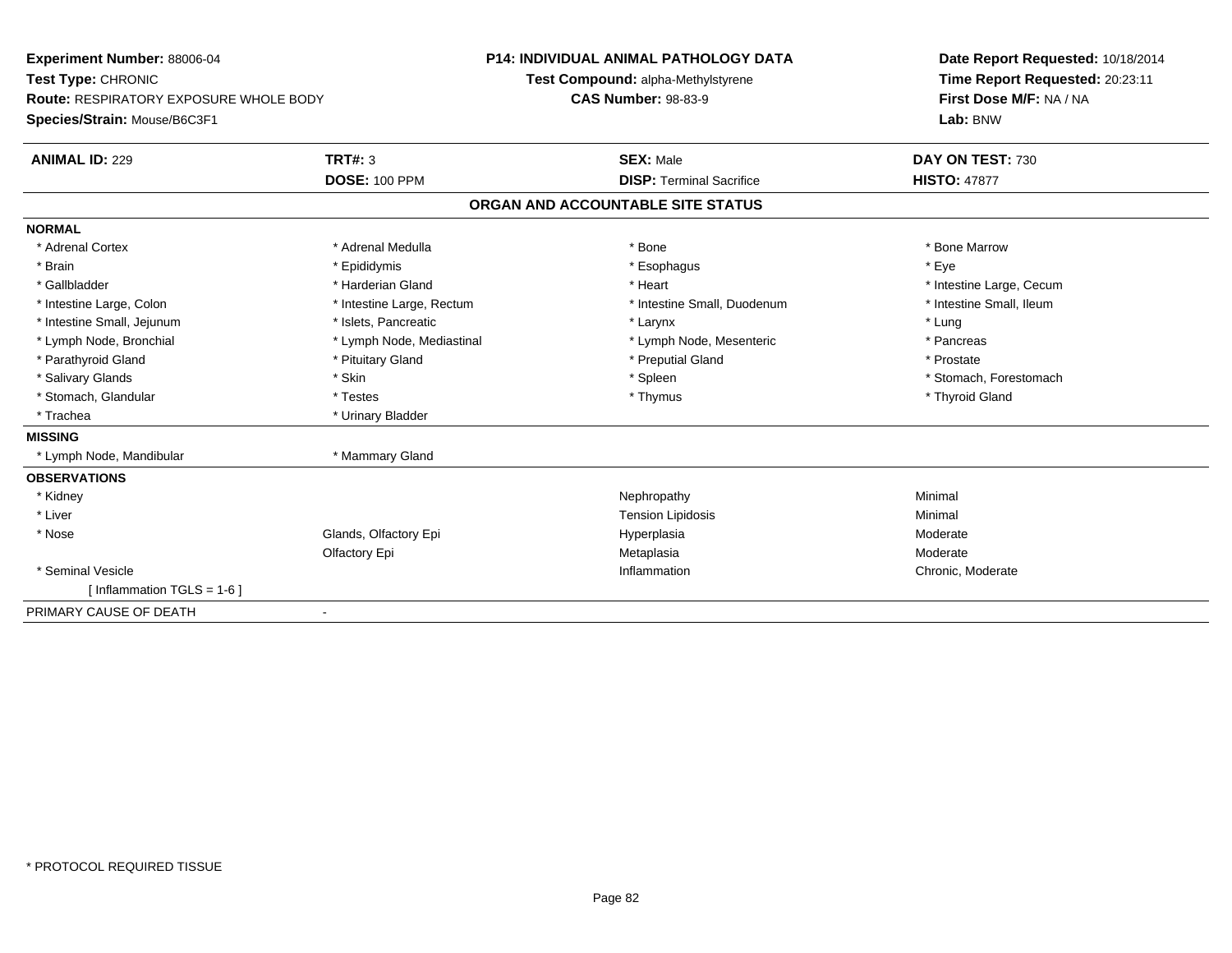| Experiment Number: 88006-04<br>Test Type: CHRONIC<br>Route: RESPIRATORY EXPOSURE WHOLE BODY<br>Species/Strain: Mouse/B6C3F1 |                                     | <b>P14: INDIVIDUAL ANIMAL PATHOLOGY DATA</b><br>Test Compound: alpha-Methylstyrene<br><b>CAS Number: 98-83-9</b> | Date Report Requested: 10/18/2014<br>Time Report Requested: 20:23:11<br>First Dose M/F: NA / NA<br>Lab: BNW |  |
|-----------------------------------------------------------------------------------------------------------------------------|-------------------------------------|------------------------------------------------------------------------------------------------------------------|-------------------------------------------------------------------------------------------------------------|--|
| <b>ANIMAL ID: 230</b>                                                                                                       | <b>TRT#: 3</b>                      | <b>SEX: Male</b>                                                                                                 | DAY ON TEST: 345                                                                                            |  |
|                                                                                                                             | <b>DOSE: 100 PPM</b>                | <b>DISP: Moribund Sacrifice</b>                                                                                  | <b>HISTO: 47878</b>                                                                                         |  |
|                                                                                                                             |                                     | ORGAN AND ACCOUNTABLE SITE STATUS                                                                                |                                                                                                             |  |
| <b>NORMAL</b>                                                                                                               |                                     |                                                                                                                  |                                                                                                             |  |
| * Adrenal Cortex                                                                                                            | * Adrenal Medulla                   | * Bone                                                                                                           | * Bone Marrow                                                                                               |  |
| * Brain                                                                                                                     | * Epididymis                        | * Esophagus                                                                                                      | * Eye                                                                                                       |  |
| * Gallbladder                                                                                                               | * Harderian Gland                   | * Heart                                                                                                          | * Intestine Large, Colon                                                                                    |  |
| * Intestine Large, Rectum                                                                                                   | * Intestine Small, Duodenum         | * Intestine Small, Ileum                                                                                         | * Intestine Small, Jejunum                                                                                  |  |
| * Islets, Pancreatic                                                                                                        | * Larynx                            | * Lung                                                                                                           | * Lymph Node, Bronchial                                                                                     |  |
| * Lymph Node, Mandibular                                                                                                    | * Lymph Node, Mediastinal           | * Lymph Node, Mesenteric                                                                                         | * Pancreas                                                                                                  |  |
| * Parathyroid Gland                                                                                                         | * Pituitary Gland                   | * Preputial Gland                                                                                                | * Prostate                                                                                                  |  |
| * Salivary Glands                                                                                                           | * Seminal Vesicle                   | * Skin                                                                                                           | * Spleen                                                                                                    |  |
| * Stomach, Forestomach                                                                                                      | * Testes                            | * Thymus                                                                                                         | * Thyroid Gland                                                                                             |  |
| * Trachea                                                                                                                   | * Urinary Bladder                   |                                                                                                                  |                                                                                                             |  |
| <b>MISSING</b>                                                                                                              |                                     |                                                                                                                  |                                                                                                             |  |
| * Mammary Gland                                                                                                             |                                     |                                                                                                                  |                                                                                                             |  |
| <b>OBSERVATIONS</b>                                                                                                         |                                     |                                                                                                                  |                                                                                                             |  |
| * Intestine Large, Cecum                                                                                                    |                                     | Hemorrhage                                                                                                       | Marked                                                                                                      |  |
| [Hemorrhage TGLS = $6-7$ ]                                                                                                  |                                     |                                                                                                                  |                                                                                                             |  |
| * Kidney                                                                                                                    | Capsule                             | Fibrosis                                                                                                         | Mild                                                                                                        |  |
| [Fibrosis TGLS = $3-6$ ]                                                                                                    |                                     |                                                                                                                  |                                                                                                             |  |
| * Liver                                                                                                                     |                                     | <b>Basophilic Focus</b>                                                                                          |                                                                                                             |  |
| [Basophilic Focus TGLS = 5-5]                                                                                               |                                     |                                                                                                                  |                                                                                                             |  |
| * Nose                                                                                                                      | Glands, Olfactory Epi               | Hyperplasia                                                                                                      | Mild                                                                                                        |  |
|                                                                                                                             | Olfactory Epi                       | Metaplasia                                                                                                       | Mild                                                                                                        |  |
| * Stomach, Glandular                                                                                                        |                                     | Mineralization                                                                                                   | Minimal                                                                                                     |  |
| PRIMARY CAUSE OF DEATH                                                                                                      | - Intestine Large, Cecum Hemorrhage |                                                                                                                  |                                                                                                             |  |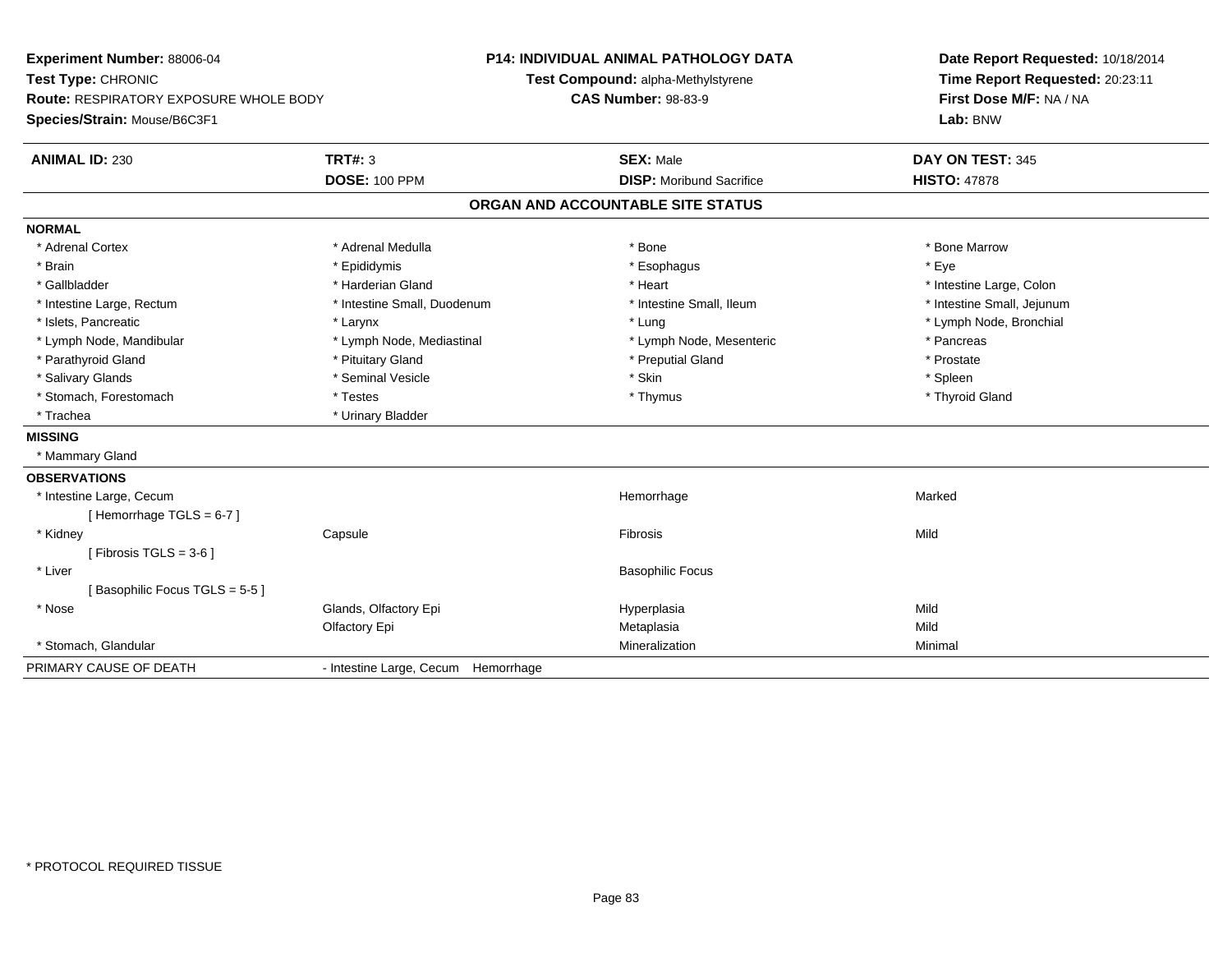| Experiment Number: 88006-04                   |                            | P14: INDIVIDUAL ANIMAL PATHOLOGY DATA | Date Report Requested: 10/18/2014 |  |  |
|-----------------------------------------------|----------------------------|---------------------------------------|-----------------------------------|--|--|
| Test Type: CHRONIC                            |                            | Test Compound: alpha-Methylstyrene    | Time Report Requested: 20:23:11   |  |  |
| <b>Route: RESPIRATORY EXPOSURE WHOLE BODY</b> |                            | <b>CAS Number: 98-83-9</b>            | First Dose M/F: NA / NA           |  |  |
| Species/Strain: Mouse/B6C3F1                  |                            |                                       | Lab: BNW                          |  |  |
| <b>ANIMAL ID: 231</b>                         | <b>TRT#: 3</b>             | <b>SEX: Male</b>                      | DAY ON TEST: 730                  |  |  |
|                                               | <b>DOSE: 100 PPM</b>       | <b>DISP: Terminal Sacrifice</b>       | <b>HISTO: 47879</b>               |  |  |
|                                               |                            | ORGAN AND ACCOUNTABLE SITE STATUS     |                                   |  |  |
| <b>NORMAL</b>                                 |                            |                                       |                                   |  |  |
| * Adrenal Medulla                             | * Bone                     | * Bone Marrow                         | * Brain                           |  |  |
| * Esophagus                                   | * Eye                      | * Gallbladder                         | * Heart                           |  |  |
| * Intestine Large, Cecum                      | * Intestine Large, Colon   | * Intestine Large, Rectum             | * Intestine Small, Duodenum       |  |  |
| * Intestine Small, Ileum                      | * Intestine Small, Jejunum | * Islets, Pancreatic                  | * Larynx                          |  |  |
| * Lung                                        | * Lymph Node, Mediastinal  | * Lymph Node, Mesenteric              | * Pancreas                        |  |  |
| * Pituitary Gland                             | * Preputial Gland          | * Prostate                            | * Salivary Glands                 |  |  |
| * Seminal Vesicle                             | * Skin                     | * Spleen                              | * Stomach, Forestomach            |  |  |
| * Stomach, Glandular                          | * Testes                   | * Thymus                              | * Thyroid Gland                   |  |  |
| * Trachea                                     | * Urinary Bladder          |                                       |                                   |  |  |
| <b>MISSING</b>                                |                            |                                       |                                   |  |  |
| * Lymph Node, Bronchial                       | * Lymph Node, Mandibular   | * Mammary Gland                       | * Parathyroid Gland               |  |  |
| <b>OBSERVATIONS</b>                           |                            |                                       |                                   |  |  |
| * Adrenal Cortex                              |                            | Hypertrophy                           | Mild                              |  |  |
| * Epididymis                                  |                            | Granuloma Sperm                       | Moderate                          |  |  |
| * Harderian Gland                             |                            | Hyperplasia                           | Marked                            |  |  |
| * Kidney                                      |                            | Nephropathy                           | Minimal                           |  |  |
| * Liver                                       |                            | <b>Clear Cell Focus</b>               |                                   |  |  |
|                                               |                            | Hepatocellular Adenoma                | Multiple                          |  |  |
| [ Clear Cell Focus TGLS = 3,4-12+5 ]          |                            |                                       |                                   |  |  |
| [ Hepatocellular Adenoma TGLS = 1,2-12 ]      |                            |                                       |                                   |  |  |
| * Nose                                        | Glands, Olfactory Epi      | Hyperplasia                           | Moderate                          |  |  |
|                                               | Olfactory Epi              | Metaplasia                            | Moderate                          |  |  |
| PRIMARY CAUSE OF DEATH                        |                            |                                       |                                   |  |  |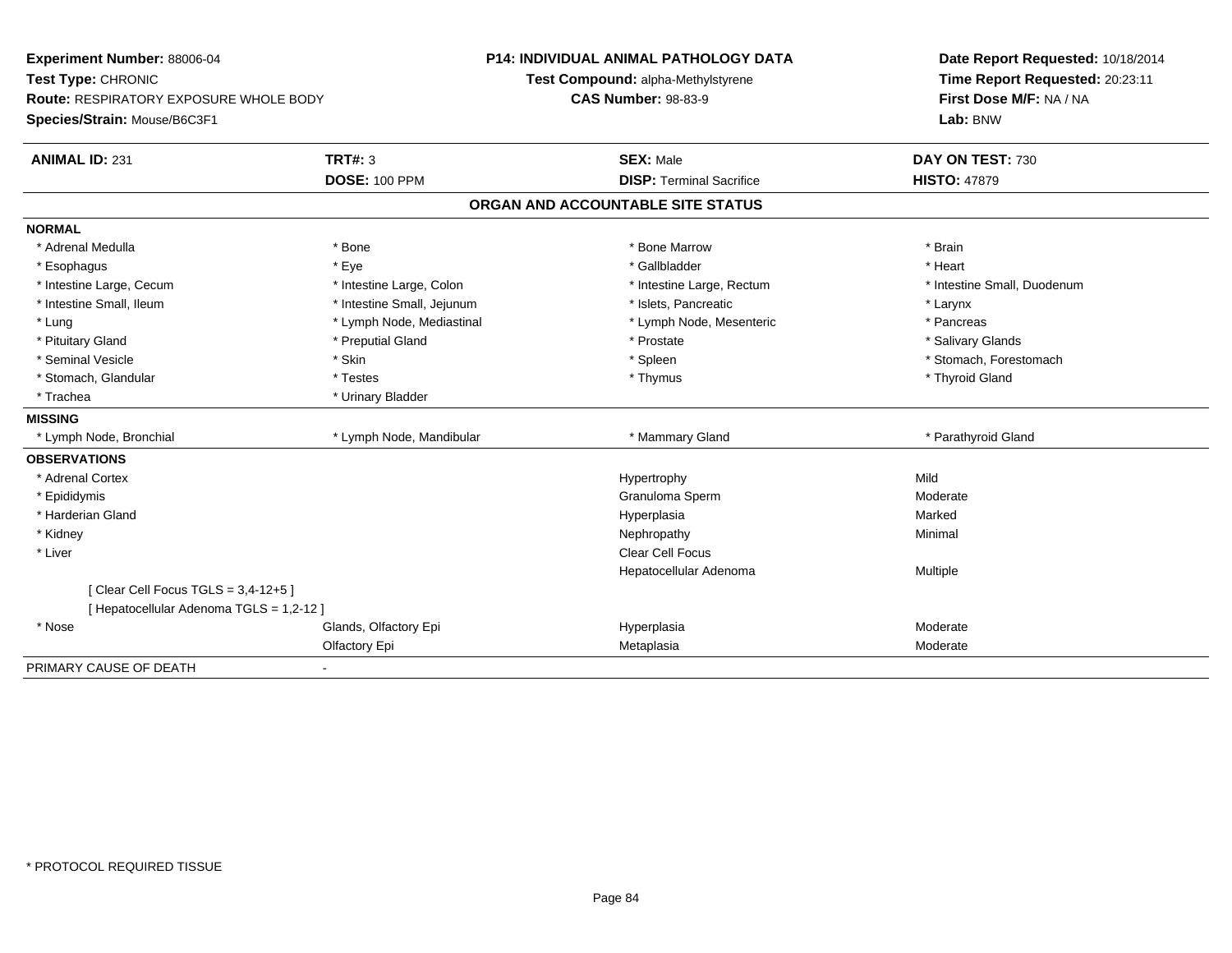|                                                                        |                                   | Date Report Requested: 10/18/2014<br>Time Report Requested: 20:23:11<br>First Dose M/F: NA / NA<br>Lab: BNW |
|------------------------------------------------------------------------|-----------------------------------|-------------------------------------------------------------------------------------------------------------|
| Route: RESPIRATORY EXPOSURE WHOLE BODY<br>Species/Strain: Mouse/B6C3F1 | <b>CAS Number: 98-83-9</b>        |                                                                                                             |
| <b>TRT#: 3</b><br><b>ANIMAL ID: 232</b>                                | <b>SEX: Male</b>                  | DAY ON TEST: 729                                                                                            |
| <b>DOSE: 100 PPM</b>                                                   | <b>DISP: Terminal Sacrifice</b>   | <b>HISTO: 47880</b>                                                                                         |
|                                                                        | ORGAN AND ACCOUNTABLE SITE STATUS |                                                                                                             |
| <b>NORMAL</b>                                                          |                                   |                                                                                                             |
| * Adrenal Cortex<br>* Adrenal Medulla                                  | * Bone                            | * Bone Marrow                                                                                               |
| * Brain<br>* Epididymis                                                | * Esophagus                       | * Eye                                                                                                       |
| * Gallbladder<br>* Harderian Gland                                     | * Intestine Large, Cecum          | * Intestine Large, Colon                                                                                    |
| * Intestine Large, Rectum<br>* Intestine Small, Duodenum               | * Intestine Small, Ileum          | * Intestine Small, Jejunum                                                                                  |
| * Islets, Pancreatic<br>* Larynx                                       | * Lymph Node, Bronchial           | * Lymph Node, Mediastinal                                                                                   |
| * Lymph Node, Mesenteric<br>* Pancreas                                 | * Parathyroid Gland               | * Pituitary Gland                                                                                           |
| * Preputial Gland<br>* Prostate                                        | * Salivary Glands                 | * Seminal Vesicle                                                                                           |
| * Skin<br>* Spleen                                                     | * Stomach, Forestomach            | * Testes                                                                                                    |
| * Thymus<br>* Thyroid Gland                                            | * Trachea                         | * Urinary Bladder                                                                                           |
| <b>MISSING</b>                                                         |                                   |                                                                                                             |
| * Mammary Gland<br>* Lymph Node, Mandibular                            |                                   |                                                                                                             |
| <b>OBSERVATIONS</b>                                                    |                                   |                                                                                                             |
| * Heart                                                                | Thrombosis                        | Moderate                                                                                                    |
| [Thrombosis TGLS = $1-5$ ]                                             |                                   |                                                                                                             |
| * Kidney                                                               | Nephropathy                       | Moderate                                                                                                    |
| [Nephropathy TGLS = 2-6]                                               |                                   |                                                                                                             |
| * Liver                                                                | Hepatocellular Carcinoma          | Multiple                                                                                                    |
| [ Hepatocellular Carcinoma TGLS = 3,5,4-13+12 ]                        |                                   |                                                                                                             |
| $*$ Lung                                                               | Hepatocellular Carcinoma          | Metastatic (Liver)                                                                                          |
| Perivascular                                                           | Inflammation                      | Suppurative, Mild                                                                                           |
| Glands, Olfactory Epi<br>* Nose                                        | Hyperplasia                       | Mild                                                                                                        |
| Olfactory Epi                                                          | Metaplasia                        | Mild                                                                                                        |
| * Stomach, Glandular<br>Epithelium                                     | Hyperplasia                       | Focal, Moderate                                                                                             |
|                                                                        | Metaplasia                        | Hepatocyte, Moderate                                                                                        |
| PRIMARY CAUSE OF DEATH                                                 |                                   |                                                                                                             |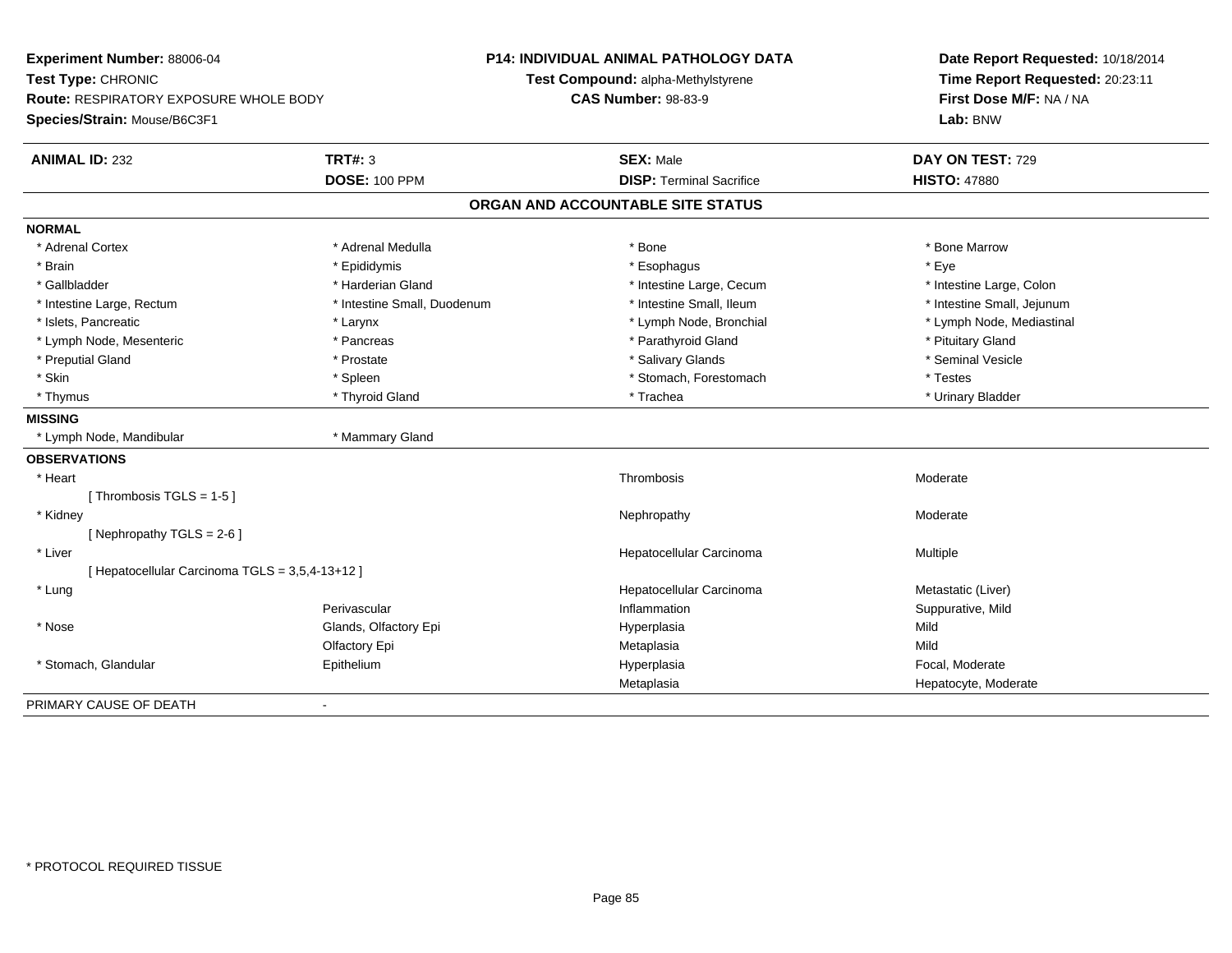| Experiment Number: 88006-04<br>Test Type: CHRONIC                             |                           | <b>P14: INDIVIDUAL ANIMAL PATHOLOGY DATA</b> | Date Report Requested: 10/18/2014   |
|-------------------------------------------------------------------------------|---------------------------|----------------------------------------------|-------------------------------------|
|                                                                               |                           | Test Compound: alpha-Methylstyrene           | Time Report Requested: 20:23:11     |
| <b>Route: RESPIRATORY EXPOSURE WHOLE BODY</b><br>Species/Strain: Mouse/B6C3F1 |                           | <b>CAS Number: 98-83-9</b>                   | First Dose M/F: NA / NA<br>Lab: BNW |
|                                                                               |                           |                                              |                                     |
| <b>ANIMAL ID: 233</b>                                                         | <b>TRT#: 3</b>            | <b>SEX: Male</b>                             | DAY ON TEST: 730                    |
|                                                                               | <b>DOSE: 100 PPM</b>      | <b>DISP: Terminal Sacrifice</b>              | <b>HISTO: 47881</b>                 |
|                                                                               |                           | ORGAN AND ACCOUNTABLE SITE STATUS            |                                     |
| <b>NORMAL</b>                                                                 |                           |                                              |                                     |
| * Adrenal Cortex                                                              | * Adrenal Medulla         | * Bone                                       | * Bone Marrow                       |
| * Brain                                                                       | * Epididymis              | * Esophagus                                  | * Eye                               |
| * Gallbladder                                                                 | * Harderian Gland         | * Heart                                      | * Intestine Large, Cecum            |
| * Intestine Large, Colon                                                      | * Intestine Large, Rectum | * Intestine Small, Duodenum                  | * Intestine Small, Ileum            |
| * Islets, Pancreatic                                                          | * Larynx                  | * Lung                                       | * Lymph Node, Bronchial             |
| * Lymph Node, Mediastinal                                                     | * Lymph Node, Mesenteric  | * Pancreas                                   | * Parathyroid Gland                 |
| * Pituitary Gland                                                             | * Preputial Gland         | * Prostate                                   | * Salivary Glands                   |
| * Seminal Vesicle                                                             | * Skin                    | * Stomach, Forestomach                       | * Stomach, Glandular                |
| * Testes                                                                      | * Thymus                  | * Trachea                                    | * Urinary Bladder                   |
| <b>MISSING</b>                                                                |                           |                                              |                                     |
| * Lymph Node, Mandibular                                                      | * Mammary Gland           |                                              |                                     |
| <b>OBSERVATIONS</b>                                                           |                           |                                              |                                     |
| * Intestine Small, Jejunum                                                    |                           | Carcinoma                                    |                                     |
| [Carcinoma TGLS = $2-12$ ]                                                    |                           |                                              |                                     |
| * Kidney                                                                      |                           | Nephropathy                                  | Minimal                             |
| * Liver                                                                       |                           | Hepatocellular Adenoma                       |                                     |
| Hepatocellular Adenoma TGLS = 1-6 ]                                           |                           |                                              |                                     |
| * Nose                                                                        | Glands, Olfactory Epi     | Hyperplasia                                  | Marked                              |
|                                                                               | Olfactory Epi             | Metaplasia                                   | Moderate                            |
| * Spleen                                                                      |                           | Hematopoietic Cell Proliferation             | Moderate                            |
| * Thyroid Gland                                                               | <b>Follicular Cel</b>     | Hyperplasia                                  | Minimal                             |
| PRIMARY CAUSE OF DEATH                                                        |                           |                                              |                                     |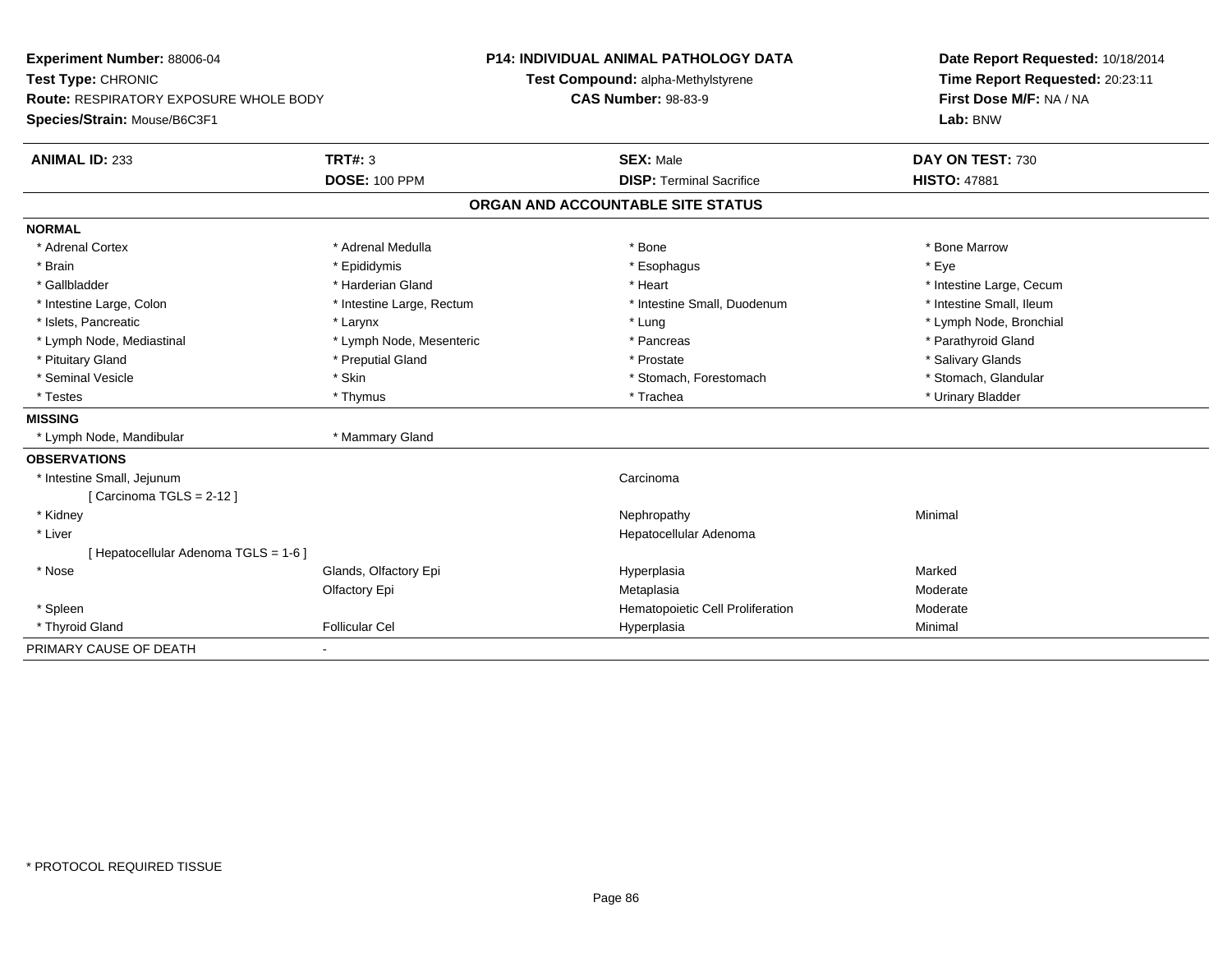| Experiment Number: 88006-04                |                             | <b>P14: INDIVIDUAL ANIMAL PATHOLOGY DATA</b> | Date Report Requested: 10/18/2014 |
|--------------------------------------------|-----------------------------|----------------------------------------------|-----------------------------------|
| Test Type: CHRONIC                         |                             | Test Compound: alpha-Methylstyrene           | Time Report Requested: 20:23:11   |
| Route: RESPIRATORY EXPOSURE WHOLE BODY     |                             | <b>CAS Number: 98-83-9</b>                   | First Dose M/F: NA / NA           |
| Species/Strain: Mouse/B6C3F1               |                             |                                              | Lab: BNW                          |
| <b>ANIMAL ID: 234</b>                      | <b>TRT#: 3</b>              | <b>SEX: Male</b>                             | DAY ON TEST: 731                  |
|                                            | <b>DOSE: 100 PPM</b>        | <b>DISP: Terminal Sacrifice</b>              | <b>HISTO: 47882</b>               |
|                                            |                             | ORGAN AND ACCOUNTABLE SITE STATUS            |                                   |
| <b>NORMAL</b>                              |                             |                                              |                                   |
| * Adrenal Medulla                          | * Bone                      | * Bone Marrow                                | * Brain                           |
| * Epididymis                               | * Esophagus                 | * Eye                                        | * Gallbladder                     |
| * Harderian Gland                          | * Heart                     | * Intestine Large, Cecum                     | * Intestine Large, Colon          |
| * Intestine Large, Rectum                  | * Intestine Small, Duodenum | * Intestine Small, Ileum                     | * Intestine Small, Jejunum        |
| * Islets, Pancreatic                       | * Larynx                    | * Lymph Node, Bronchial                      | * Lymph Node, Mediastinal         |
| * Lymph Node, Mesenteric                   | * Pancreas                  | * Parathyroid Gland                          | * Pituitary Gland                 |
| * Preputial Gland                          | * Prostate                  | * Salivary Glands                            | * Seminal Vesicle                 |
| * Skin                                     | * Spleen                    | * Stomach, Forestomach                       | * Stomach, Glandular              |
| * Testes                                   | * Trachea                   | * Urinary Bladder                            |                                   |
| <b>MISSING</b>                             |                             |                                              |                                   |
| * Lymph Node, Mandibular                   | * Mammary Gland             | * Thymus                                     |                                   |
| <b>OBSERVATIONS</b>                        |                             |                                              |                                   |
| * Adrenal Cortex                           |                             | Hyperplasia                                  | Mild                              |
| * Kidney                                   |                             | Nephropathy                                  | Moderate                          |
| * Liver                                    |                             | Hepatocellular Carcinoma                     | Multiple                          |
| [ Hepatocellular Carcinoma TGLS = 1-5+12 ] |                             |                                              |                                   |
| * Lung                                     |                             | Hepatocellular Carcinoma                     | Metastatic (Liver)                |
| [ Hepatocellular Carcinoma TGLS = 2-4 ]    |                             |                                              |                                   |
| * Nose                                     | Glands, Olfactory Epi       | Hyperplasia                                  | Moderate                          |
|                                            | Olfactory Epi               | Metaplasia                                   | Moderate                          |
| * Thyroid Gland                            | <b>Follicular Cel</b>       | Hyperplasia                                  | Minimal                           |
| PRIMARY CAUSE OF DEATH                     | ٠                           |                                              |                                   |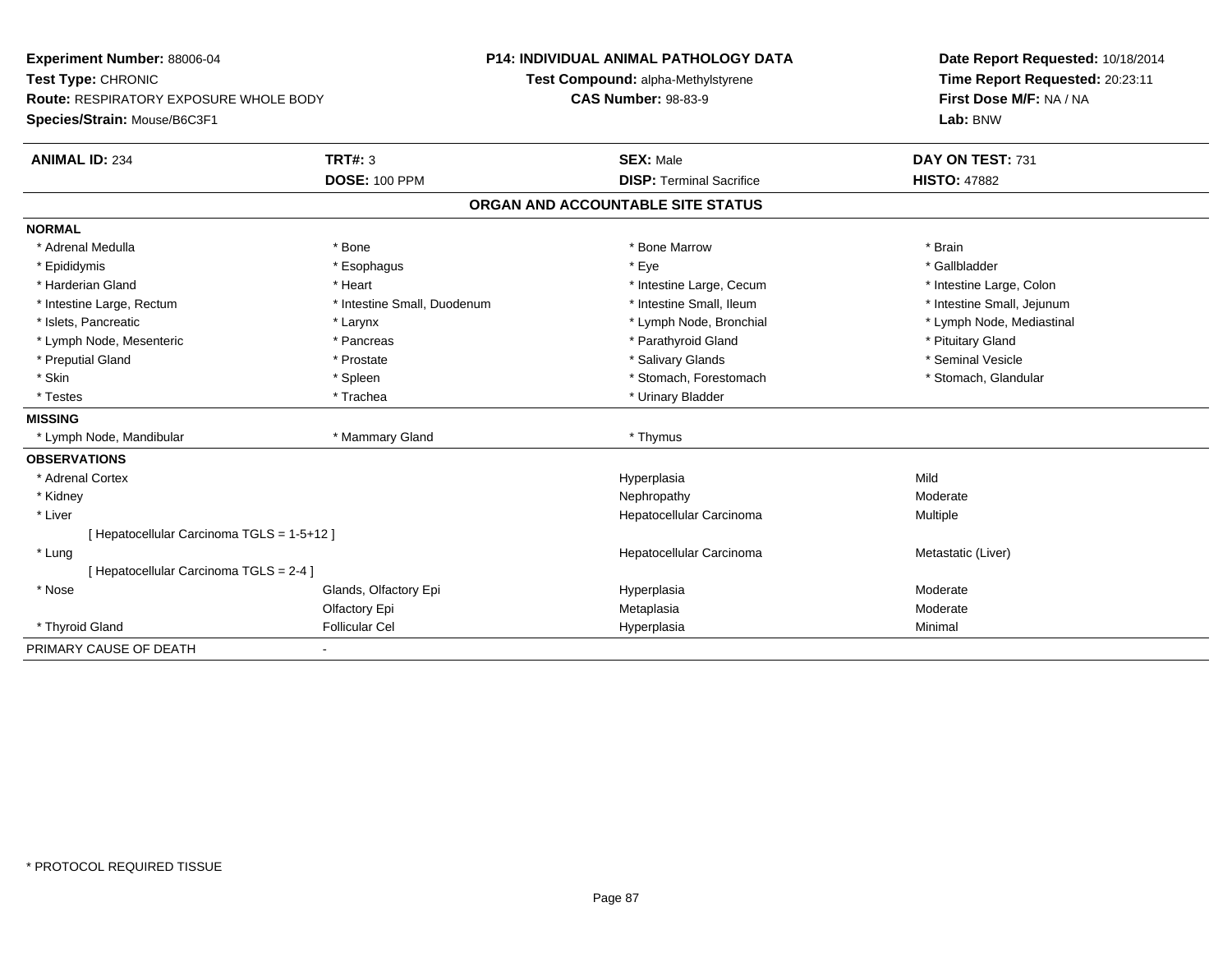| Experiment Number: 88006-04<br>Test Type: CHRONIC<br>Route: RESPIRATORY EXPOSURE WHOLE BODY |                          | <b>P14: INDIVIDUAL ANIMAL PATHOLOGY DATA</b><br>Test Compound: alpha-Methylstyrene<br><b>CAS Number: 98-83-9</b> | Date Report Requested: 10/18/2014<br>Time Report Requested: 20:23:11<br>First Dose M/F: NA / NA |
|---------------------------------------------------------------------------------------------|--------------------------|------------------------------------------------------------------------------------------------------------------|-------------------------------------------------------------------------------------------------|
| Species/Strain: Mouse/B6C3F1                                                                |                          |                                                                                                                  | Lab: BNW                                                                                        |
| <b>ANIMAL ID: 235</b>                                                                       | <b>TRT#: 3</b>           | <b>SEX: Male</b>                                                                                                 | DAY ON TEST: 730                                                                                |
|                                                                                             | <b>DOSE: 100 PPM</b>     | <b>DISP: Terminal Sacrifice</b>                                                                                  | <b>HISTO: 47883</b>                                                                             |
|                                                                                             |                          | ORGAN AND ACCOUNTABLE SITE STATUS                                                                                |                                                                                                 |
| <b>NORMAL</b>                                                                               |                          |                                                                                                                  |                                                                                                 |
| * Adrenal Medulla                                                                           | * Bone                   | * Bone Marrow                                                                                                    | * Brain                                                                                         |
| * Epididymis                                                                                | * Esophagus              | * Eye                                                                                                            | * Gallbladder                                                                                   |
| * Heart                                                                                     | * Intestine Large, Cecum | * Intestine Large, Colon                                                                                         | * Intestine Large, Rectum                                                                       |
| * Intestine Small, Duodenum                                                                 | * Intestine Small, Ileum | * Intestine Small, Jejunum                                                                                       | * Islets, Pancreatic                                                                            |
| * Larynx                                                                                    | * Lung                   | * Lymph Node, Bronchial                                                                                          | * Lymph Node, Mandibular                                                                        |
| * Lymph Node, Mediastinal                                                                   | * Lymph Node, Mesenteric | * Pancreas                                                                                                       | * Parathyroid Gland                                                                             |
| * Pituitary Gland                                                                           | * Preputial Gland        | * Prostate                                                                                                       | * Salivary Glands                                                                               |
| * Seminal Vesicle                                                                           | * Skin                   | * Spleen                                                                                                         | * Stomach, Forestomach                                                                          |
| * Stomach, Glandular                                                                        | * Testes                 | * Thymus                                                                                                         | * Thyroid Gland                                                                                 |
| * Trachea                                                                                   | * Urinary Bladder        |                                                                                                                  |                                                                                                 |
| <b>MISSING</b>                                                                              |                          |                                                                                                                  |                                                                                                 |
| * Mammary Gland                                                                             |                          |                                                                                                                  |                                                                                                 |
| <b>OBSERVATIONS</b>                                                                         |                          |                                                                                                                  |                                                                                                 |
| * Adrenal Cortex                                                                            |                          | Hypertrophy                                                                                                      | Mild                                                                                            |
| * Harderian Gland                                                                           |                          | Hyperplasia                                                                                                      | Minimal                                                                                         |
| * Kidney                                                                                    |                          | Nephropathy                                                                                                      | Minimal                                                                                         |
| * Liver                                                                                     |                          | <b>Basophilic Focus</b>                                                                                          |                                                                                                 |
|                                                                                             |                          | Hepatocellular Adenoma                                                                                           | <b>Multiple</b>                                                                                 |
|                                                                                             |                          | Vacuolization Cytoplasmic                                                                                        | Focal, Moderate                                                                                 |
| [Basophilic Focus TGLS = 3-6]                                                               |                          |                                                                                                                  |                                                                                                 |
| [ Hepatocellular Adenoma TGLS = 1,2-5 ]                                                     |                          |                                                                                                                  |                                                                                                 |
| [Vacuolization Cytoplasmic TGLS = 2-5]                                                      |                          |                                                                                                                  |                                                                                                 |
| * Nose                                                                                      | Olfactory Epi            | Atrophy                                                                                                          | Moderate                                                                                        |
|                                                                                             | Glands, Olfactory Epi    | Hyperplasia                                                                                                      | Moderate                                                                                        |
| PRIMARY CAUSE OF DEATH                                                                      | ۰                        |                                                                                                                  |                                                                                                 |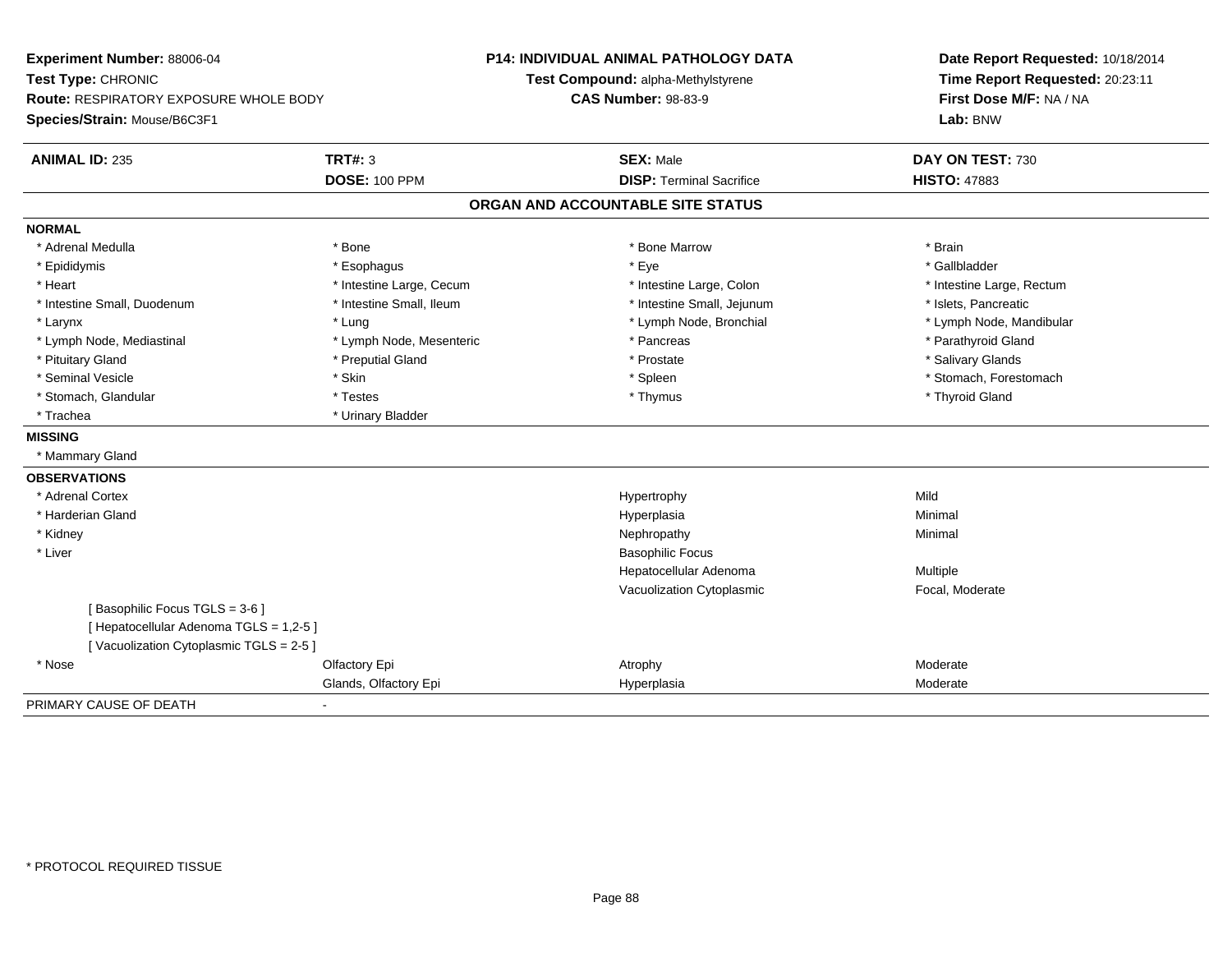| Experiment Number: 88006-04             |                           | <b>P14: INDIVIDUAL ANIMAL PATHOLOGY DATA</b> | Date Report Requested: 10/18/2014 |
|-----------------------------------------|---------------------------|----------------------------------------------|-----------------------------------|
| Test Type: CHRONIC                      |                           | Test Compound: alpha-Methylstyrene           | Time Report Requested: 20:23:11   |
| Route: RESPIRATORY EXPOSURE WHOLE BODY  |                           | <b>CAS Number: 98-83-9</b>                   | First Dose M/F: NA / NA           |
| Species/Strain: Mouse/B6C3F1            |                           |                                              | Lab: BNW                          |
| <b>ANIMAL ID: 236</b>                   | <b>TRT#: 3</b>            | <b>SEX: Male</b>                             | DAY ON TEST: 730                  |
|                                         | <b>DOSE: 100 PPM</b>      | <b>DISP: Terminal Sacrifice</b>              | <b>HISTO: 47884</b>               |
|                                         |                           | ORGAN AND ACCOUNTABLE SITE STATUS            |                                   |
| <b>NORMAL</b>                           |                           |                                              |                                   |
| * Adrenal Cortex                        | * Adrenal Medulla         | * Bone                                       | * Bone Marrow                     |
| * Brain                                 | * Epididymis              | * Esophagus                                  | * Eye                             |
| * Gallbladder                           | * Harderian Gland         | * Heart                                      | * Intestine Large, Cecum          |
| * Intestine Large, Colon                | * Intestine Large, Rectum | * Intestine Small, Duodenum                  | * Intestine Small, Ileum          |
| * Intestine Small, Jejunum              | * Islets. Pancreatic      | * Larynx                                     | * Lung                            |
| * Lymph Node, Bronchial                 | * Lymph Node, Mesenteric  | * Pancreas                                   | * Pituitary Gland                 |
| * Preputial Gland                       | * Prostate                | * Salivary Glands                            | * Seminal Vesicle                 |
| * Skin                                  | * Spleen                  | * Stomach, Forestomach                       | * Stomach, Glandular              |
| * Testes                                | * Thymus                  | * Thyroid Gland                              | * Trachea                         |
| * Urinary Bladder                       |                           |                                              |                                   |
| <b>MISSING</b>                          |                           |                                              |                                   |
| * Lymph Node, Mandibular                | * Lymph Node, Mediastinal | * Mammary Gland                              | * Parathyroid Gland               |
| <b>OBSERVATIONS</b>                     |                           |                                              |                                   |
| * Kidney                                |                           | Nephropathy                                  | Minimal                           |
| * Liver                                 |                           | <b>Clear Cell Focus</b>                      |                                   |
|                                         |                           | <b>Eosinophilic Focus</b>                    |                                   |
|                                         |                           | Hepatocellular Adenoma                       | Multiple                          |
| [Clear Cell Focus TGLS = 2-12]          |                           |                                              |                                   |
| [ Hepatocellular Adenoma TGLS = 1,3-5 ] |                           |                                              |                                   |
| * Nose                                  | Glands, Olfactory Epi     | Hyperplasia                                  | Marked                            |
|                                         | Olfactory Epi             | Metaplasia                                   | Moderate                          |
| PRIMARY CAUSE OF DEATH                  | ٠                         |                                              |                                   |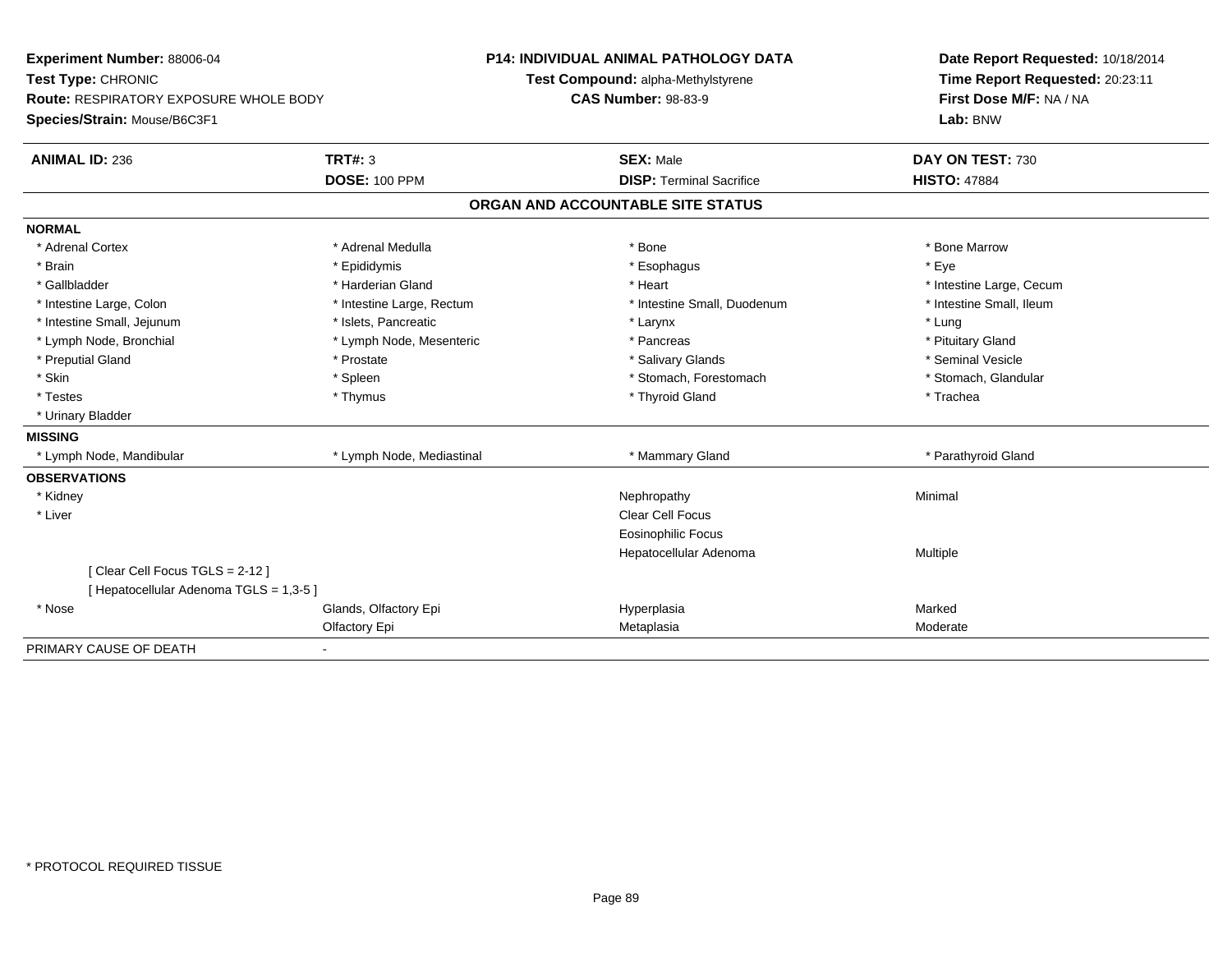| Experiment Number: 88006-04                   |                                       | P14: INDIVIDUAL ANIMAL PATHOLOGY DATA | Date Report Requested: 10/18/2014<br>Time Report Requested: 20:23:11 |
|-----------------------------------------------|---------------------------------------|---------------------------------------|----------------------------------------------------------------------|
| Test Type: CHRONIC                            |                                       | Test Compound: alpha-Methylstyrene    |                                                                      |
| Route: RESPIRATORY EXPOSURE WHOLE BODY        |                                       | <b>CAS Number: 98-83-9</b>            | First Dose M/F: NA / NA                                              |
| Species/Strain: Mouse/B6C3F1                  |                                       |                                       | Lab: BNW                                                             |
| <b>ANIMAL ID: 237</b>                         | <b>TRT#: 3</b>                        | <b>SEX: Male</b>                      | DAY ON TEST: 711                                                     |
|                                               | <b>DOSE: 100 PPM</b>                  | <b>DISP: Natural Death</b>            | <b>HISTO: 47885</b>                                                  |
|                                               |                                       | ORGAN AND ACCOUNTABLE SITE STATUS     |                                                                      |
| <b>NORMAL</b>                                 |                                       |                                       |                                                                      |
| * Adrenal Cortex                              | * Adrenal Medulla                     | * Bone                                | * Bone Marrow                                                        |
| * Brain                                       | * Epididymis                          | * Esophagus                           | * Eye                                                                |
| * Harderian Gland                             | * Heart                               | * Intestine Large, Colon              | * Intestine Small, Duodenum                                          |
| * Islets, Pancreatic                          | * Larynx                              | * Lymph Node, Mediastinal             | * Lymph Node, Mesenteric                                             |
| * Pancreas                                    | * Parathyroid Gland                   | * Pituitary Gland                     | * Preputial Gland                                                    |
| * Prostate                                    | * Salivary Glands                     | * Seminal Vesicle                     | * Skin                                                               |
| * Spleen                                      | * Stomach, Forestomach                | * Stomach, Glandular                  | * Testes                                                             |
| * Thymus                                      | * Thyroid Gland                       | * Trachea                             | * Urinary Bladder                                                    |
| <b>MISSING</b>                                |                                       |                                       |                                                                      |
| * Lymph Node, Bronchial                       | * Lymph Node, Mandibular              | * Mammary Gland                       |                                                                      |
| <b>AUTO PRECLUDES DIAG.</b>                   |                                       |                                       |                                                                      |
| * Gallbladder                                 | * Intestine Large, Cecum              | * Intestine Large, Rectum             | * Intestine Small, Ileum                                             |
| * Intestine Small, Jejunum                    |                                       |                                       |                                                                      |
| <b>OBSERVATIONS</b>                           |                                       |                                       |                                                                      |
| * Kidney                                      |                                       | Nephropathy                           | Minimal                                                              |
| * Liver                                       |                                       | <b>Eosinophilic Focus</b>             |                                                                      |
|                                               |                                       | Hepatocellular Adenoma                |                                                                      |
| * Lung                                        |                                       | Alveolar/Bronchiolar Carcinoma        |                                                                      |
|                                               | Alveolar Epith                        | Hyperplasia                           | Minimal                                                              |
|                                               | Alveolus                              | <b>Infiltration Cellular</b>          | Histiocyte, Moderate                                                 |
| [ Alveolar/Bronchiolar Carcinoma TGLS = 1-4 ] |                                       |                                       |                                                                      |
| * Nose                                        | <b>Respirat Epith</b>                 | Degeneration                          | Hyaline, Mild                                                        |
|                                               | Glands, Olfactory Epi                 | Hyperplasia                           | Mild                                                                 |
|                                               |                                       | Inflammation                          | Suppurative, Moderate                                                |
|                                               | Olfactory Epi                         | Metaplasia                            | Moderate                                                             |
| PRIMARY CAUSE OF DEATH                        | - Lung Alveolar/Bronchiolar Carcinoma |                                       |                                                                      |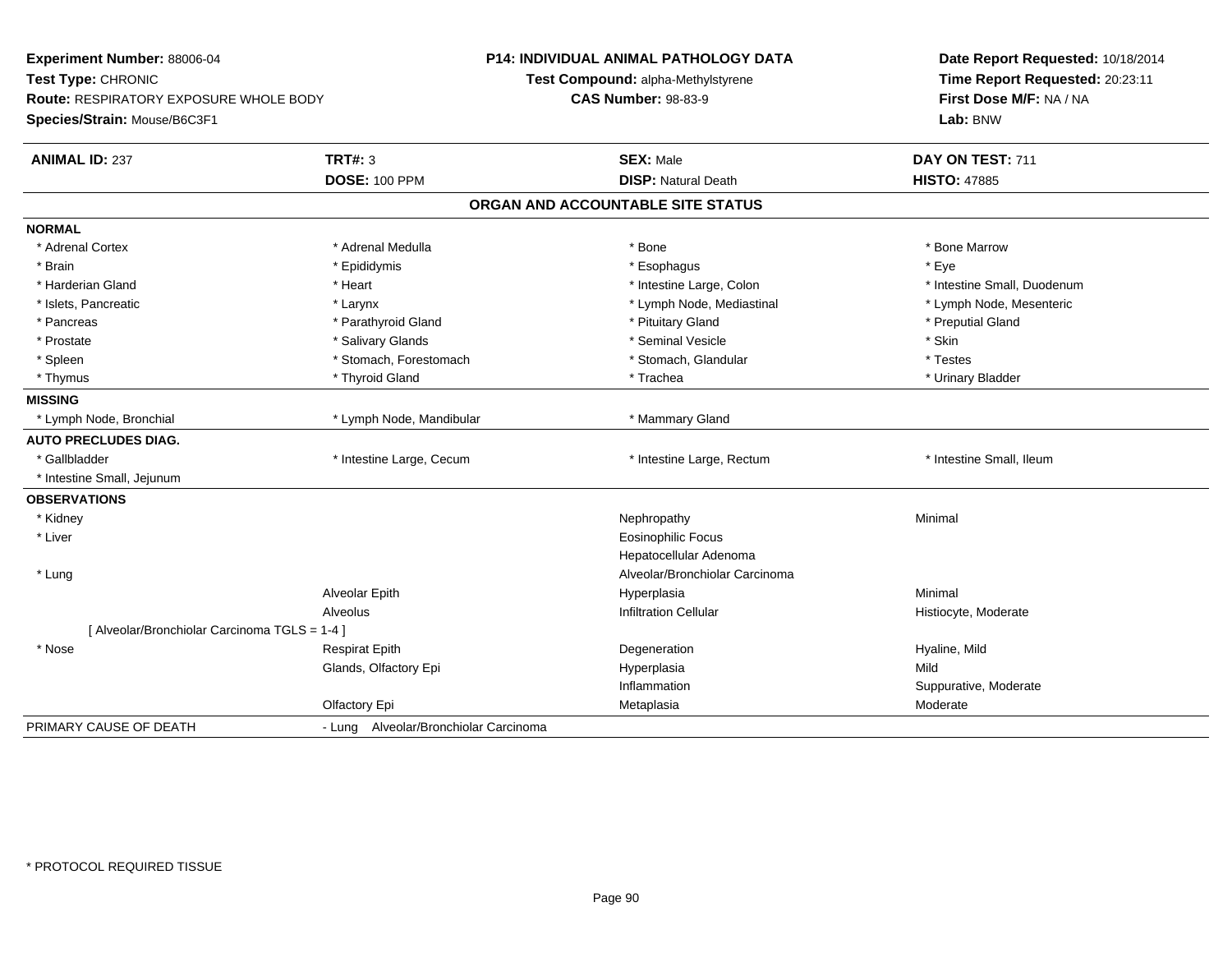| Experiment Number: 88006-04                   |                             | P14: INDIVIDUAL ANIMAL PATHOLOGY DATA | Date Report Requested: 10/18/2014<br>Time Report Requested: 20:23:11<br>First Dose M/F: NA / NA |
|-----------------------------------------------|-----------------------------|---------------------------------------|-------------------------------------------------------------------------------------------------|
| Test Type: CHRONIC                            |                             | Test Compound: alpha-Methylstyrene    |                                                                                                 |
| <b>Route: RESPIRATORY EXPOSURE WHOLE BODY</b> |                             | <b>CAS Number: 98-83-9</b>            |                                                                                                 |
| Species/Strain: Mouse/B6C3F1                  |                             |                                       | Lab: BNW                                                                                        |
| <b>ANIMAL ID: 238</b>                         | <b>TRT#: 3</b>              | <b>SEX: Male</b>                      | DAY ON TEST: 730                                                                                |
|                                               | <b>DOSE: 100 PPM</b>        | <b>DISP: Terminal Sacrifice</b>       | <b>HISTO: 47886</b>                                                                             |
|                                               |                             | ORGAN AND ACCOUNTABLE SITE STATUS     |                                                                                                 |
| <b>NORMAL</b>                                 |                             |                                       |                                                                                                 |
| * Adrenal Medulla                             | * Bone                      | * Bone Marrow                         | * Brain                                                                                         |
| * Epididymis                                  | * Esophagus                 | * Eye                                 | * Gallbladder                                                                                   |
| * Harderian Gland                             | * Heart                     | * Intestine Large, Cecum              | * Intestine Large, Colon                                                                        |
| * Intestine Large, Rectum                     | * Intestine Small, Duodenum | * Intestine Small, Ileum              | * Intestine Small, Jejunum                                                                      |
| * Islets, Pancreatic                          | * Kidney                    | * Larynx                              | * Lymph Node, Mediastinal                                                                       |
| * Lymph Node, Mesenteric                      | * Pancreas                  | * Preputial Gland                     | * Prostate                                                                                      |
| * Salivary Glands                             | * Seminal Vesicle           | * Skin                                | * Spleen                                                                                        |
| * Stomach, Forestomach                        | * Stomach, Glandular        | * Testes                              | * Thymus                                                                                        |
| * Thyroid Gland                               | * Trachea                   | * Urinary Bladder                     |                                                                                                 |
| <b>MISSING</b>                                |                             |                                       |                                                                                                 |
| * Lymph Node, Bronchial                       | * Lymph Node, Mandibular    | * Mammary Gland                       | * Parathyroid Gland                                                                             |
| <b>OBSERVATIONS</b>                           |                             |                                       |                                                                                                 |
| * Adrenal Cortex                              |                             | Hypertrophy                           | Minimal                                                                                         |
| * Liver                                       |                             | <b>Basophilic Focus</b>               |                                                                                                 |
|                                               |                             | Clear Cell Focus                      |                                                                                                 |
| [Basophilic Focus TGLS = 1-5]                 |                             |                                       |                                                                                                 |
| * Lung                                        | Alveolar Epith              | Hyperplasia                           | Minimal                                                                                         |
| * Nose                                        | Glands, Olfactory Epi       | Hyperplasia                           | Moderate                                                                                        |
|                                               | Olfactory Epi               | Metaplasia                            | Moderate                                                                                        |
| * Pituitary Gland                             | <b>Pars Distalis</b>        | Hyperplasia                           | Mild                                                                                            |
| PRIMARY CAUSE OF DEATH                        |                             |                                       |                                                                                                 |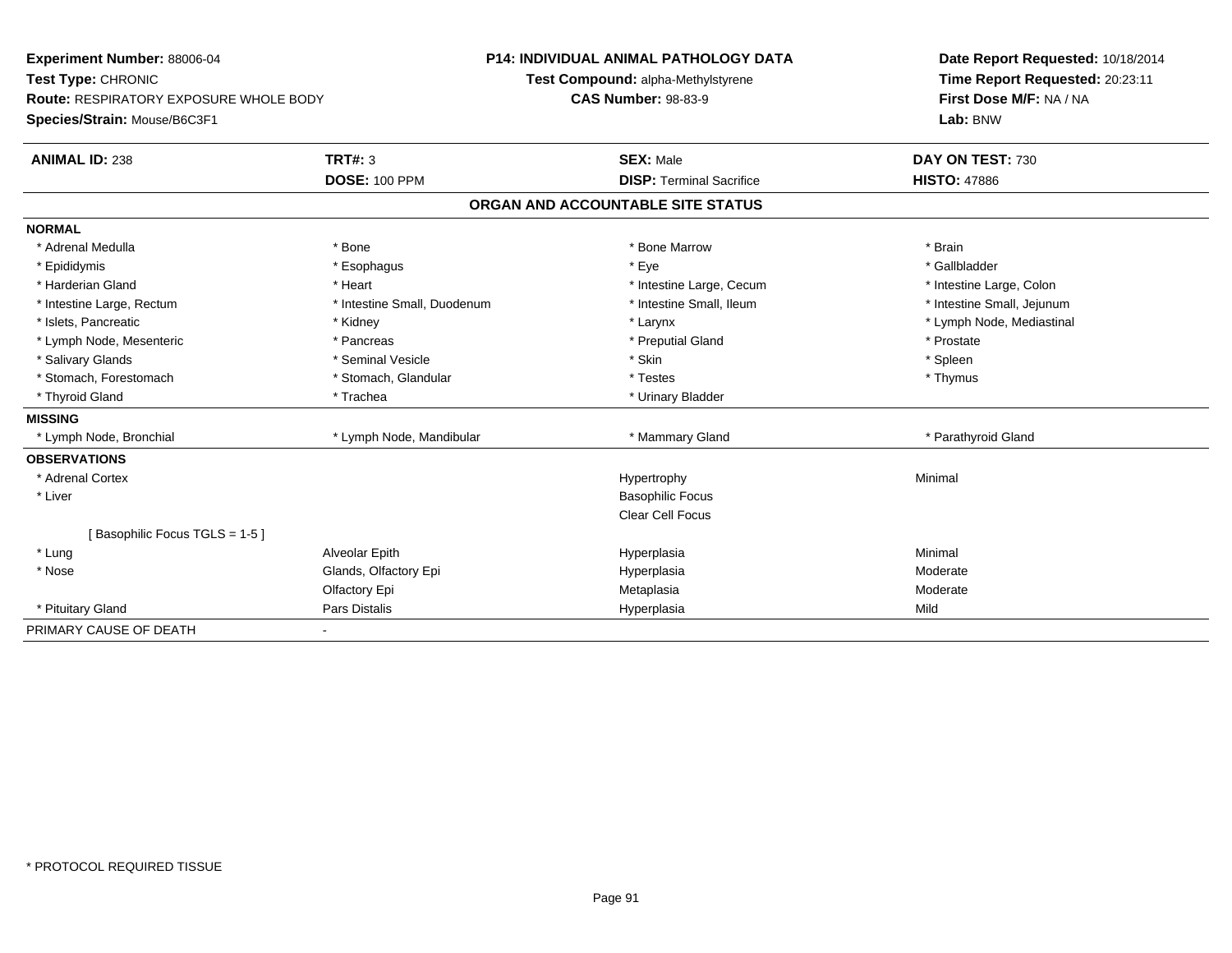| Experiment Number: 88006-04<br>Test Type: CHRONIC<br>Route: RESPIRATORY EXPOSURE WHOLE BODY            |                                        | <b>P14: INDIVIDUAL ANIMAL PATHOLOGY DATA</b><br>Test Compound: alpha-Methylstyrene<br><b>CAS Number: 98-83-9</b> | Date Report Requested: 10/18/2014<br>Time Report Requested: 20:23:11<br>First Dose M/F: NA / NA |
|--------------------------------------------------------------------------------------------------------|----------------------------------------|------------------------------------------------------------------------------------------------------------------|-------------------------------------------------------------------------------------------------|
| Species/Strain: Mouse/B6C3F1                                                                           |                                        |                                                                                                                  | Lab: BNW                                                                                        |
| <b>ANIMAL ID: 239</b>                                                                                  | <b>TRT#: 3</b><br><b>DOSE: 100 PPM</b> | <b>SEX: Male</b><br><b>DISP:</b> Moribund Sacrifice                                                              | DAY ON TEST: 675<br><b>HISTO: 47887</b>                                                         |
|                                                                                                        |                                        | ORGAN AND ACCOUNTABLE SITE STATUS                                                                                |                                                                                                 |
| <b>NORMAL</b>                                                                                          |                                        |                                                                                                                  |                                                                                                 |
| * Adrenal Cortex                                                                                       | * Adrenal Medulla                      | * Bone                                                                                                           | * Bone Marrow                                                                                   |
| * Brain                                                                                                | * Esophagus                            | * Eye                                                                                                            | * Gallbladder                                                                                   |
| * Heart                                                                                                | * Intestine Large, Rectum              | * Intestine Small, Duodenum                                                                                      | * Intestine Small, Jejunum                                                                      |
| * Larynx                                                                                               | * Lymph Node, Bronchial                | * Pituitary Gland                                                                                                | * Preputial Gland                                                                               |
| * Salivary Glands                                                                                      | * Skin                                 | * Thyroid Gland                                                                                                  | * Trachea                                                                                       |
| * Urinary Bladder                                                                                      |                                        |                                                                                                                  |                                                                                                 |
| <b>MISSING</b>                                                                                         |                                        |                                                                                                                  |                                                                                                 |
| * Lymph Node, Mandibular                                                                               | * Mammary Gland                        | * Parathyroid Gland                                                                                              |                                                                                                 |
| <b>OBSERVATIONS</b>                                                                                    |                                        |                                                                                                                  |                                                                                                 |
| * Epididymis                                                                                           |                                        | Histiocytic Sarcoma                                                                                              |                                                                                                 |
| * Harderian Gland                                                                                      |                                        | Hyperplasia                                                                                                      | Minimal                                                                                         |
| * Intestine Large, Cecum                                                                               |                                        | Histiocytic Sarcoma                                                                                              |                                                                                                 |
| * Intestine Large, Colon                                                                               |                                        | Histiocytic Sarcoma                                                                                              |                                                                                                 |
| * Intestine Small, Ileum                                                                               |                                        | Histiocytic Sarcoma                                                                                              |                                                                                                 |
| * Islets, Pancreatic                                                                                   |                                        | Histiocytic Sarcoma                                                                                              |                                                                                                 |
| * Kidney                                                                                               |                                        | Nephropathy                                                                                                      | Moderate                                                                                        |
| [Nephropathy TGLS = 4-6]                                                                               |                                        |                                                                                                                  |                                                                                                 |
| * Liver<br>[ Hepatocellular Adenoma TGLS = 5-6 ]                                                       |                                        | Hematopoietic Cell Proliferation<br>Hepatocellular Adenoma<br>Histiocytic Sarcoma                                | Minimal<br>Multiple                                                                             |
| [Histiocytic Sarcoma TGLS = 6-5]                                                                       |                                        |                                                                                                                  |                                                                                                 |
| * Lung                                                                                                 |                                        | Histiocytic Sarcoma                                                                                              |                                                                                                 |
| [ Histiocytic Sarcoma TGLS = 1-4 ]<br>Lymph Node<br>[ Histiocytic Sarcoma TGLS = 8-12 ]                | Pancreatic                             | Histiocytic Sarcoma                                                                                              |                                                                                                 |
| * Lymph Node, Mediastinal<br>* Lymph Node, Mesenteric<br>Mesentery<br>[Histiocytic Sarcoma TGLS = 9-7] |                                        | Histiocytic Sarcoma<br>Histiocytic Sarcoma<br>Histiocytic Sarcoma                                                |                                                                                                 |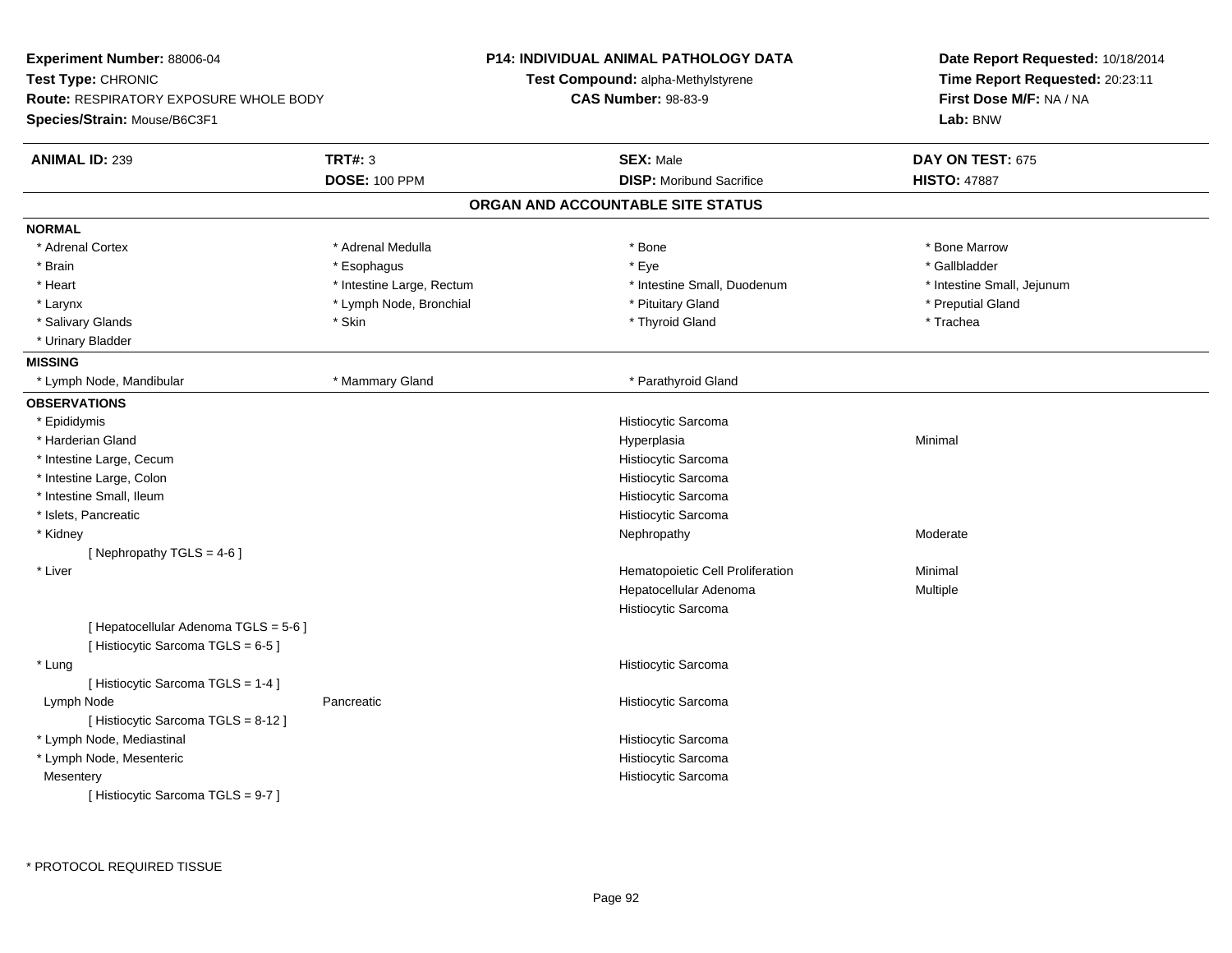| <b>Experiment Number: 88006-04</b><br>Test Type: CHRONIC<br><b>Route: RESPIRATORY EXPOSURE WHOLE BODY</b><br>Species/Strain: Mouse/B6C3F1 |                                     | <b>P14: INDIVIDUAL ANIMAL PATHOLOGY DATA</b><br><b>Test Compound: alpha-Methylstyrene</b><br><b>CAS Number: 98-83-9</b> | Date Report Requested: 10/18/2014<br>Time Report Requested: 20:23:11<br>First Dose M/F: NA / NA<br>Lab: BNW |
|-------------------------------------------------------------------------------------------------------------------------------------------|-------------------------------------|-------------------------------------------------------------------------------------------------------------------------|-------------------------------------------------------------------------------------------------------------|
| <b>ANIMAL ID: 239</b>                                                                                                                     | TRT#: 3                             | <b>SEX: Male</b>                                                                                                        | DAY ON TEST: 675                                                                                            |
|                                                                                                                                           | <b>DOSE: 100 PPM</b>                | <b>DISP:</b> Moribund Sacrifice                                                                                         | <b>HISTO: 47887</b>                                                                                         |
|                                                                                                                                           |                                     | ORGAN AND ACCOUNTABLE SITE STATUS                                                                                       |                                                                                                             |
| * Nose                                                                                                                                    | Glands, Olfactory Epi               | Hyperplasia                                                                                                             | Moderate                                                                                                    |
|                                                                                                                                           | Olfactory Epi                       | Metaplasia                                                                                                              | Moderate                                                                                                    |
| * Pancreas                                                                                                                                |                                     | Histiocytic Sarcoma                                                                                                     |                                                                                                             |
| Peritoneum                                                                                                                                |                                     | Histiocytic Sarcoma                                                                                                     |                                                                                                             |
| [Histiocytic Sarcoma TGLS = 3,7-13+12]                                                                                                    |                                     |                                                                                                                         |                                                                                                             |
| * Prostate                                                                                                                                |                                     | Histiocytic Sarcoma                                                                                                     |                                                                                                             |
| * Seminal Vesicle                                                                                                                         |                                     | Histiocytic Sarcoma                                                                                                     |                                                                                                             |
| * Spleen                                                                                                                                  |                                     | Histiocytic Sarcoma                                                                                                     |                                                                                                             |
| * Stomach, Forestomach                                                                                                                    |                                     | Histiocytic Sarcoma                                                                                                     |                                                                                                             |
| * Stomach, Glandular                                                                                                                      |                                     | Histiocytic Sarcoma                                                                                                     |                                                                                                             |
| * Testes                                                                                                                                  |                                     | Histiocytic Sarcoma                                                                                                     |                                                                                                             |
| * Thymus                                                                                                                                  |                                     | Histiocytic Sarcoma                                                                                                     |                                                                                                             |
| PRIMARY CAUSE OF DEATH                                                                                                                    | Histiocytic Sarcoma<br>- Peritoneum |                                                                                                                         |                                                                                                             |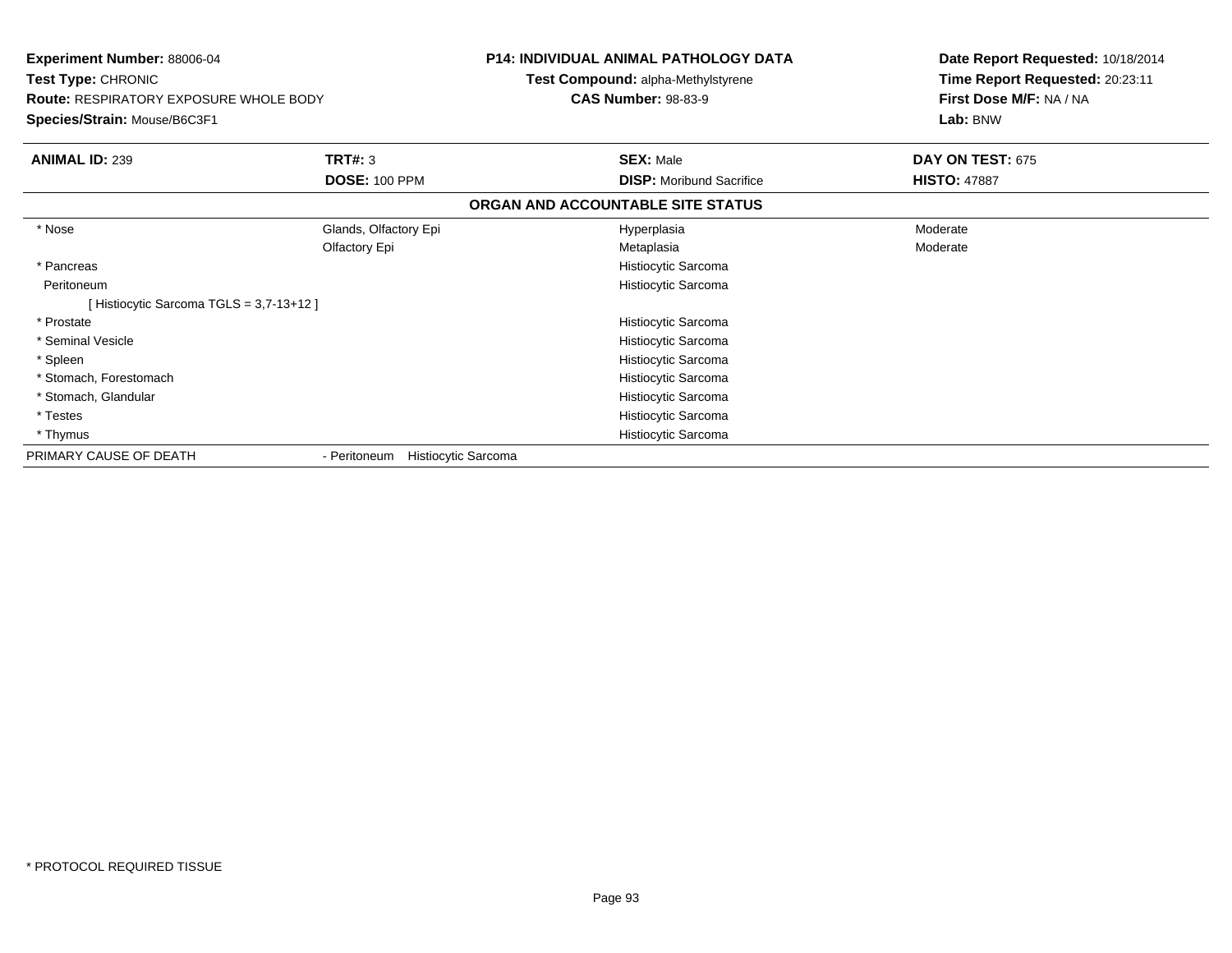| Experiment Number: 88006-04                   |                             | <b>P14: INDIVIDUAL ANIMAL PATHOLOGY DATA</b> | Date Report Requested: 10/18/2014                          |
|-----------------------------------------------|-----------------------------|----------------------------------------------|------------------------------------------------------------|
| Test Type: CHRONIC                            |                             | Test Compound: alpha-Methylstyrene           | Time Report Requested: 20:23:11<br>First Dose M/F: NA / NA |
| <b>Route: RESPIRATORY EXPOSURE WHOLE BODY</b> |                             | <b>CAS Number: 98-83-9</b>                   |                                                            |
| Species/Strain: Mouse/B6C3F1                  |                             |                                              | Lab: BNW                                                   |
| <b>ANIMAL ID: 240</b>                         | <b>TRT#: 3</b>              | <b>SEX: Male</b>                             | DAY ON TEST: 730                                           |
|                                               | <b>DOSE: 100 PPM</b>        | <b>DISP: Terminal Sacrifice</b>              | <b>HISTO: 47888</b>                                        |
|                                               |                             | ORGAN AND ACCOUNTABLE SITE STATUS            |                                                            |
| <b>NORMAL</b>                                 |                             |                                              |                                                            |
| * Adrenal Cortex                              | * Adrenal Medulla           | * Bone                                       | * Bone Marrow                                              |
| * Brain                                       | * Epididymis                | * Esophagus                                  | * Eye                                                      |
| * Harderian Gland                             | * Heart                     | * Intestine Large, Cecum                     | * Intestine Large, Colon                                   |
| * Intestine Large, Rectum                     | * Intestine Small, Duodenum | * Intestine Small, Ileum                     | * Intestine Small, Jejunum                                 |
| * Larynx                                      | * Liver                     | * Lung                                       | * Lymph Node, Bronchial                                    |
| * Lymph Node, Mandibular                      | * Lymph Node, Mediastinal   | * Lymph Node, Mesenteric                     | * Pancreas                                                 |
| * Pituitary Gland                             | * Preputial Gland           | * Prostate                                   | * Salivary Glands                                          |
| * Seminal Vesicle                             | * Skin                      | * Spleen                                     | * Stomach, Forestomach                                     |
| * Stomach, Glandular                          | * Testes                    | * Thymus                                     | * Trachea                                                  |
| * Urinary Bladder                             |                             |                                              |                                                            |
| <b>MISSING</b>                                |                             |                                              |                                                            |
| * Gallbladder                                 | * Mammary Gland             | * Parathyroid Gland                          |                                                            |
| <b>OBSERVATIONS</b>                           |                             |                                              |                                                            |
| * Islets, Pancreatic                          |                             | Hyperplasia                                  | Moderate                                                   |
| * Kidney                                      |                             | Nephropathy                                  | Minimal                                                    |
| * Nose                                        | Glands, Olfactory Epi       | Hyperplasia                                  | Moderate                                                   |
|                                               | Olfactory Epi               | Metaplasia                                   | Moderate                                                   |
| * Thyroid Gland                               | <b>Follicular Cel</b>       | Hyperplasia                                  | Minimal                                                    |
| PRIMARY CAUSE OF DEATH                        |                             |                                              |                                                            |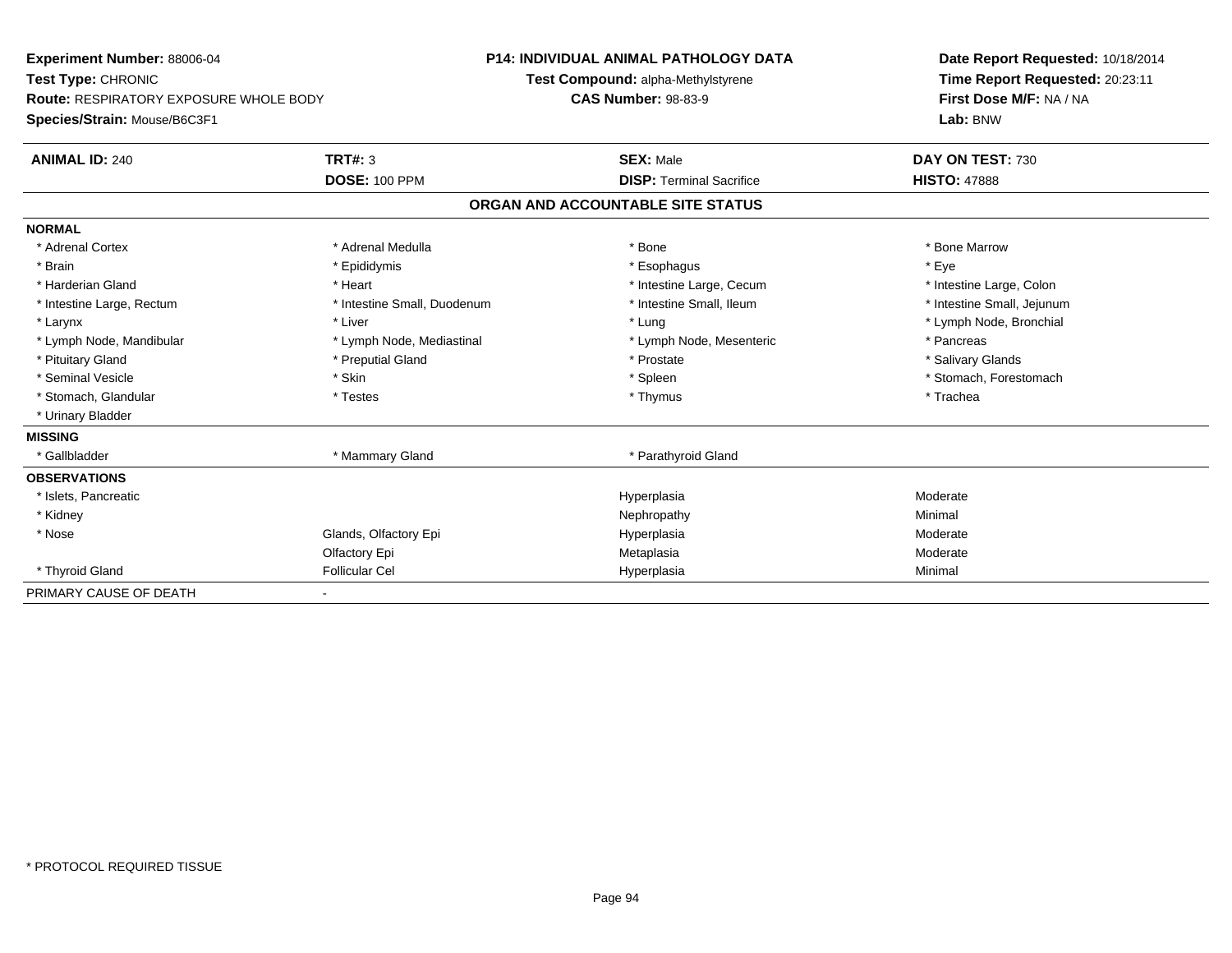| Experiment Number: 88006-04              |                             | <b>P14: INDIVIDUAL ANIMAL PATHOLOGY DATA</b> | Date Report Requested: 10/18/2014<br>Time Report Requested: 20:23:11<br>First Dose M/F: NA / NA |
|------------------------------------------|-----------------------------|----------------------------------------------|-------------------------------------------------------------------------------------------------|
| Test Type: CHRONIC                       |                             | Test Compound: alpha-Methylstyrene           |                                                                                                 |
| Route: RESPIRATORY EXPOSURE WHOLE BODY   |                             | <b>CAS Number: 98-83-9</b>                   |                                                                                                 |
| Species/Strain: Mouse/B6C3F1             |                             |                                              | Lab: BNW                                                                                        |
| <b>ANIMAL ID: 241</b>                    | <b>TRT#: 3</b>              | <b>SEX: Male</b>                             | DAY ON TEST: 731                                                                                |
|                                          | <b>DOSE: 100 PPM</b>        | <b>DISP: Terminal Sacrifice</b>              | <b>HISTO: 47889</b>                                                                             |
|                                          |                             | ORGAN AND ACCOUNTABLE SITE STATUS            |                                                                                                 |
| <b>NORMAL</b>                            |                             |                                              |                                                                                                 |
| * Adrenal Cortex                         | * Adrenal Medulla           | * Bone                                       | * Bone Marrow                                                                                   |
| * Brain                                  | * Epididymis                | * Esophagus                                  | * Eye                                                                                           |
| * Gallbladder                            | * Heart                     | * Intestine Large, Cecum                     | * Intestine Large, Colon                                                                        |
| * Intestine Large, Rectum                | * Intestine Small, Duodenum | * Intestine Small, Ileum                     | * Intestine Small, Jejunum                                                                      |
| * Islets, Pancreatic                     | * Larynx                    | * Lymph Node, Bronchial                      | * Lymph Node, Mandibular                                                                        |
| * Lymph Node, Mesenteric                 | * Pancreas                  | * Pituitary Gland                            | * Preputial Gland                                                                               |
| * Prostate                               | * Salivary Glands           | * Seminal Vesicle                            | * Skin                                                                                          |
| * Spleen                                 | * Stomach, Forestomach      | * Stomach, Glandular                         | * Testes                                                                                        |
| * Thymus                                 | * Trachea                   | * Urinary Bladder                            |                                                                                                 |
| <b>MISSING</b>                           |                             |                                              |                                                                                                 |
| * Lymph Node, Mediastinal                | * Mammary Gland             | * Parathyroid Gland                          |                                                                                                 |
| <b>OBSERVATIONS</b>                      |                             |                                              |                                                                                                 |
| * Harderian Gland                        |                             | Hyperplasia                                  | Minimal                                                                                         |
| * Kidney                                 |                             | Infarct                                      | Minimal                                                                                         |
|                                          |                             | Nephropathy                                  | Minimal                                                                                         |
| * Liver                                  |                             | Hepatocellular Carcinoma                     |                                                                                                 |
| [ Hepatocellular Carcinoma TGLS = 1-12 ] |                             |                                              |                                                                                                 |
| * Lung                                   |                             | Hepatocellular Carcinoma                     | Metastatic (Liver)                                                                              |
| * Nose                                   | Glands, Olfactory Epi       | Hyperplasia                                  | Moderate                                                                                        |
|                                          | Olfactory Epi               | Metaplasia                                   | Moderate                                                                                        |
| * Thyroid Gland                          | <b>Follicular Cel</b>       | Hyperplasia                                  | Mild                                                                                            |
| PRIMARY CAUSE OF DEATH                   | ٠                           |                                              |                                                                                                 |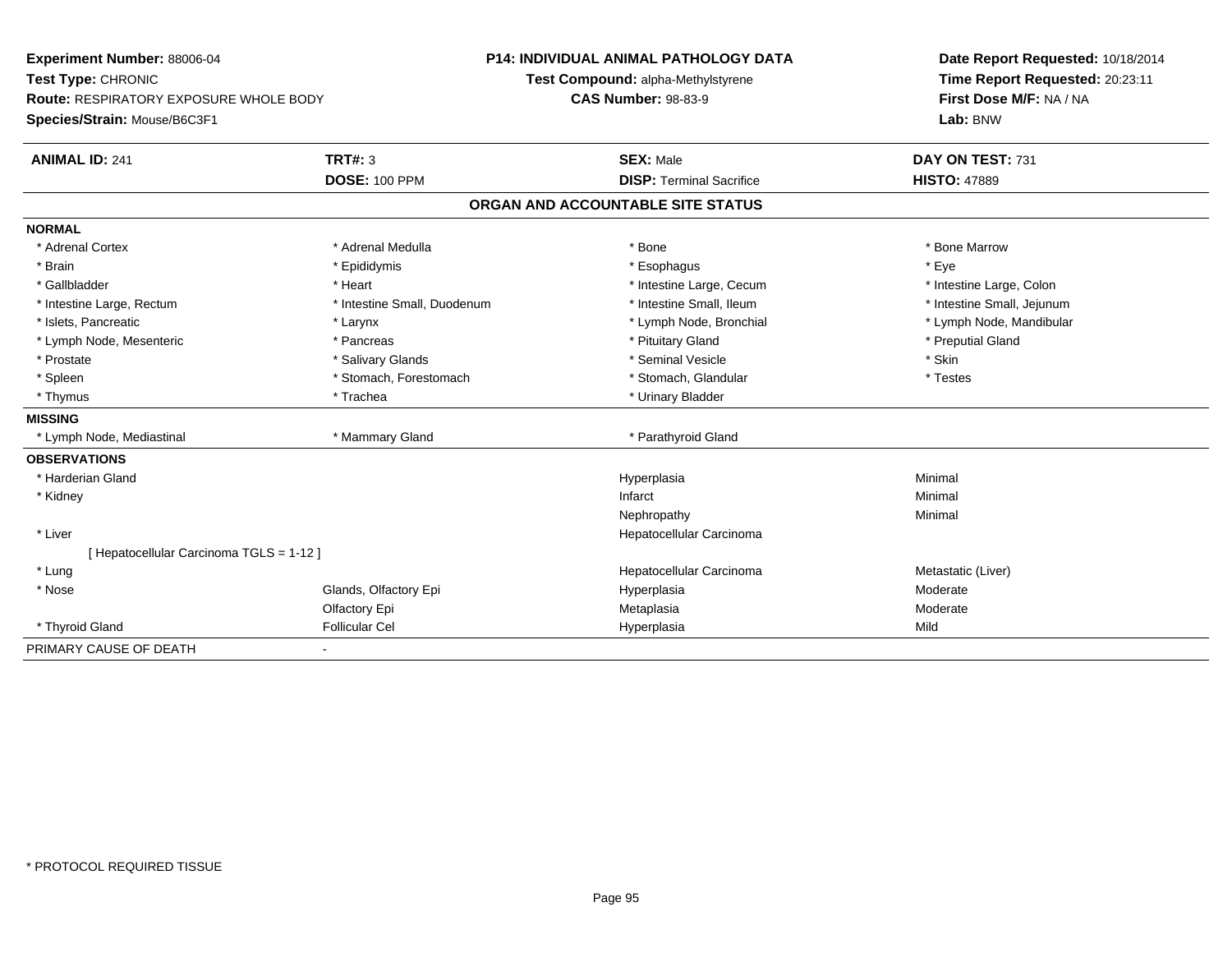| Experiment Number: 88006-04<br>Test Type: CHRONIC<br>Route: RESPIRATORY EXPOSURE WHOLE BODY<br>Species/Strain: Mouse/B6C3F1 |                                                        | <b>P14: INDIVIDUAL ANIMAL PATHOLOGY DATA</b><br>Test Compound: alpha-Methylstyrene<br><b>CAS Number: 98-83-9</b> | Date Report Requested: 10/18/2014<br>Time Report Requested: 20:23:11<br>First Dose M/F: NA / NA<br>Lab: BNW |
|-----------------------------------------------------------------------------------------------------------------------------|--------------------------------------------------------|------------------------------------------------------------------------------------------------------------------|-------------------------------------------------------------------------------------------------------------|
| <b>ANIMAL ID: 242</b>                                                                                                       | <b>TRT#: 3</b>                                         | <b>SEX: Male</b>                                                                                                 | DAY ON TEST: 532                                                                                            |
|                                                                                                                             | <b>DOSE: 100 PPM</b>                                   | <b>DISP:</b> Moribund Sacrifice                                                                                  | <b>HISTO: 47890</b>                                                                                         |
|                                                                                                                             |                                                        | ORGAN AND ACCOUNTABLE SITE STATUS                                                                                |                                                                                                             |
|                                                                                                                             |                                                        |                                                                                                                  |                                                                                                             |
| <b>NORMAL</b>                                                                                                               |                                                        |                                                                                                                  |                                                                                                             |
| * Adrenal Medulla                                                                                                           | * Bone                                                 | * Bone Marrow                                                                                                    | * Brain                                                                                                     |
| * Epididymis                                                                                                                | * Esophagus                                            | * Eye                                                                                                            | * Gallbladder                                                                                               |
| * Intestine Large, Cecum<br>* Intestine Small, Ileum                                                                        | * Intestine Large, Colon<br>* Intestine Small, Jejunum | * Intestine Large, Rectum<br>* Islets, Pancreatic                                                                | * Intestine Small, Duodenum                                                                                 |
|                                                                                                                             | * Lymph Node, Mesenteric                               | * Pituitary Gland                                                                                                | * Larynx                                                                                                    |
| * Lymph Node, Mandibular<br>* Prostate                                                                                      | * Salivary Glands                                      | * Seminal Vesicle                                                                                                | * Preputial Gland<br>* Skin                                                                                 |
| * Spleen                                                                                                                    | * Stomach, Glandular                                   | * Testes                                                                                                         | * Trachea                                                                                                   |
| * Urinary Bladder                                                                                                           |                                                        |                                                                                                                  |                                                                                                             |
|                                                                                                                             |                                                        |                                                                                                                  |                                                                                                             |
| <b>MISSING</b>                                                                                                              | * Parathyroid Gland                                    | * Thymus                                                                                                         |                                                                                                             |
| * Mammary Gland                                                                                                             |                                                        |                                                                                                                  |                                                                                                             |
| <b>OBSERVATIONS</b>                                                                                                         |                                                        |                                                                                                                  |                                                                                                             |
| * Adrenal Cortex                                                                                                            |                                                        | Histiocytic Sarcoma                                                                                              |                                                                                                             |
| * Harderian Gland                                                                                                           |                                                        | Adenoma                                                                                                          |                                                                                                             |
| [Adenoma TGLS = $4-11$ ]                                                                                                    |                                                        |                                                                                                                  |                                                                                                             |
| * Heart                                                                                                                     |                                                        | Histiocytic Sarcoma                                                                                              |                                                                                                             |
| * Kidney                                                                                                                    |                                                        | Histiocytic Sarcoma                                                                                              |                                                                                                             |
|                                                                                                                             |                                                        | Nephropathy                                                                                                      | Moderate                                                                                                    |
| [Histiocytic Sarcoma TGLS = 6-6]                                                                                            |                                                        |                                                                                                                  |                                                                                                             |
| * Liver                                                                                                                     |                                                        | Hepatocellular Adenoma                                                                                           | Multiple                                                                                                    |
|                                                                                                                             |                                                        | Histiocytic Sarcoma                                                                                              |                                                                                                             |
| [ Hepatocellular Adenoma TGLS = 5-5+13+14 ]                                                                                 |                                                        |                                                                                                                  |                                                                                                             |
| * Lung                                                                                                                      |                                                        | Histiocytic Sarcoma                                                                                              |                                                                                                             |
| [ Histiocytic Sarcoma TGLS = 2,3-4+12 ]                                                                                     |                                                        |                                                                                                                  |                                                                                                             |
| Lymph Node                                                                                                                  | Renal                                                  | Histiocytic Sarcoma                                                                                              |                                                                                                             |
| [ Histiocytic Sarcoma TGLS = 9-12 ]                                                                                         |                                                        |                                                                                                                  |                                                                                                             |
| * Lymph Node, Bronchial                                                                                                     |                                                        | Histiocytic Sarcoma                                                                                              |                                                                                                             |
| * Lymph Node, Mediastinal                                                                                                   |                                                        | Histiocytic Sarcoma                                                                                              |                                                                                                             |
| * Nose                                                                                                                      | Glands, Olfactory Epi                                  | Hyperplasia                                                                                                      | Moderate                                                                                                    |
|                                                                                                                             | Olfactory Epi                                          | Metaplasia                                                                                                       | Moderate                                                                                                    |
| * Pancreas                                                                                                                  |                                                        | Histiocytic Sarcoma                                                                                              |                                                                                                             |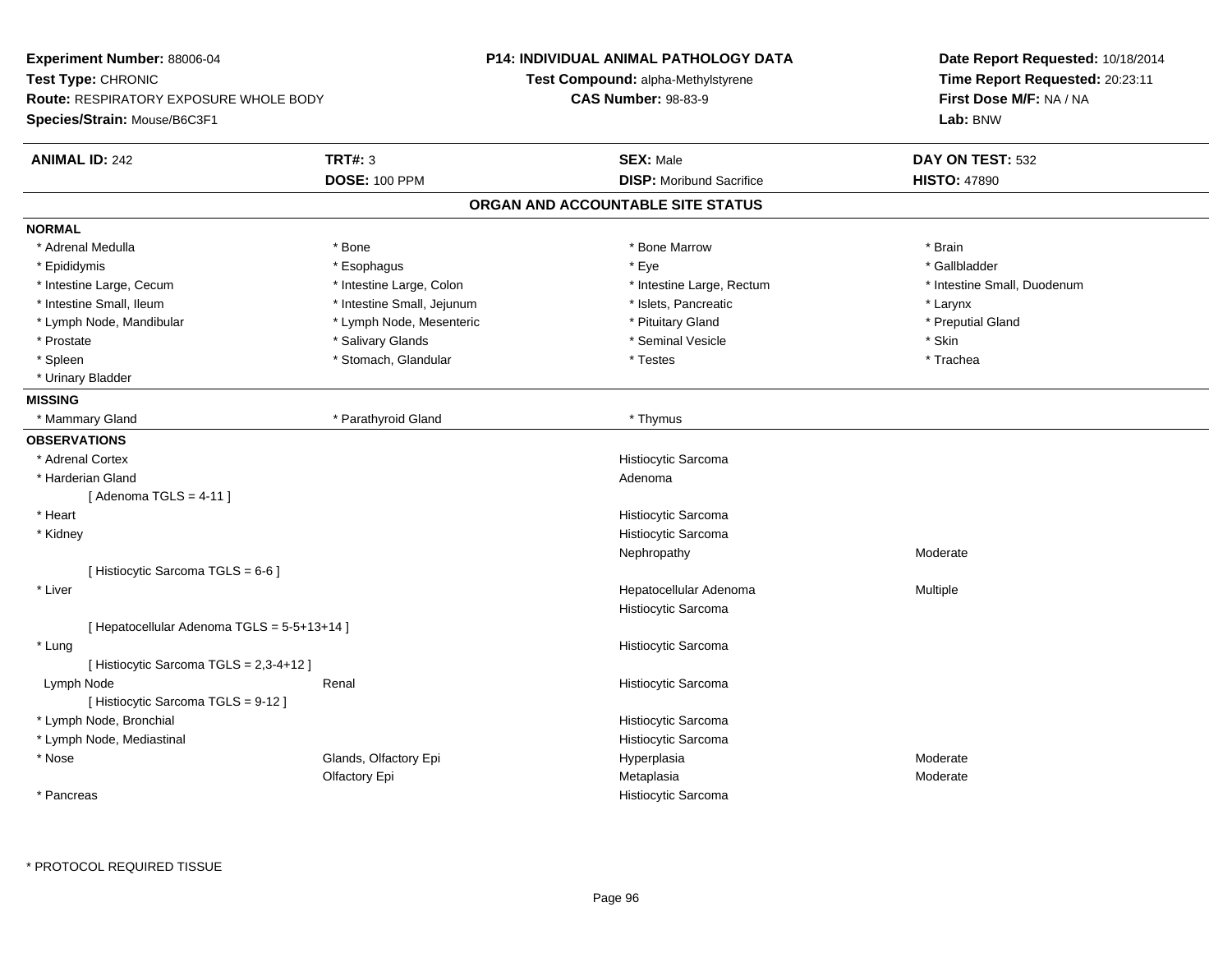| <b>Experiment Number: 88006-04</b><br>Test Type: CHRONIC<br><b>Route: RESPIRATORY EXPOSURE WHOLE BODY</b> |                                            | <b>P14: INDIVIDUAL ANIMAL PATHOLOGY DATA</b><br>Test Compound: alpha-Methylstyrene<br><b>CAS Number: 98-83-9</b> | Date Report Requested: 10/18/2014<br>Time Report Requested: 20:23:11<br>First Dose M/F: NA / NA |  |
|-----------------------------------------------------------------------------------------------------------|--------------------------------------------|------------------------------------------------------------------------------------------------------------------|-------------------------------------------------------------------------------------------------|--|
| Species/Strain: Mouse/B6C3F1                                                                              |                                            |                                                                                                                  | Lab: BNW                                                                                        |  |
| <b>ANIMAL ID: 242</b>                                                                                     | TRT#: 3                                    | <b>SEX: Male</b>                                                                                                 | DAY ON TEST: 532                                                                                |  |
|                                                                                                           | <b>DOSE: 100 PPM</b>                       | <b>DISP:</b> Moribund Sacrifice                                                                                  | <b>HISTO: 47890</b>                                                                             |  |
|                                                                                                           |                                            | ORGAN AND ACCOUNTABLE SITE STATUS                                                                                |                                                                                                 |  |
| Peritoneum                                                                                                |                                            | Histiocytic Sarcoma                                                                                              |                                                                                                 |  |
| [Histiocytic Sarcoma TGLS = 7-13]                                                                         |                                            |                                                                                                                  |                                                                                                 |  |
| <b>Skeletal Muscle</b>                                                                                    |                                            | Histiocytic Sarcoma                                                                                              |                                                                                                 |  |
| [Histiocytic Sarcoma TGLS = 8-14]                                                                         |                                            |                                                                                                                  |                                                                                                 |  |
| * Stomach, Forestomach                                                                                    |                                            | Histiocytic Sarcoma                                                                                              |                                                                                                 |  |
|                                                                                                           | Epithelium                                 | Hyperplasia                                                                                                      | Moderate                                                                                        |  |
|                                                                                                           |                                            | Inflammation                                                                                                     | Mild                                                                                            |  |
|                                                                                                           |                                            | Ulcer                                                                                                            | Moderate                                                                                        |  |
| [Ulcer TGLS = $10-9$ ]                                                                                    |                                            |                                                                                                                  |                                                                                                 |  |
| * Thyroid Gland                                                                                           | <b>Follicular Cel</b>                      | Hyperplasia                                                                                                      | Mild                                                                                            |  |
| PRIMARY CAUSE OF DEATH                                                                                    | <b>Histiocytic Sarcoma</b><br>- Peritoneum |                                                                                                                  |                                                                                                 |  |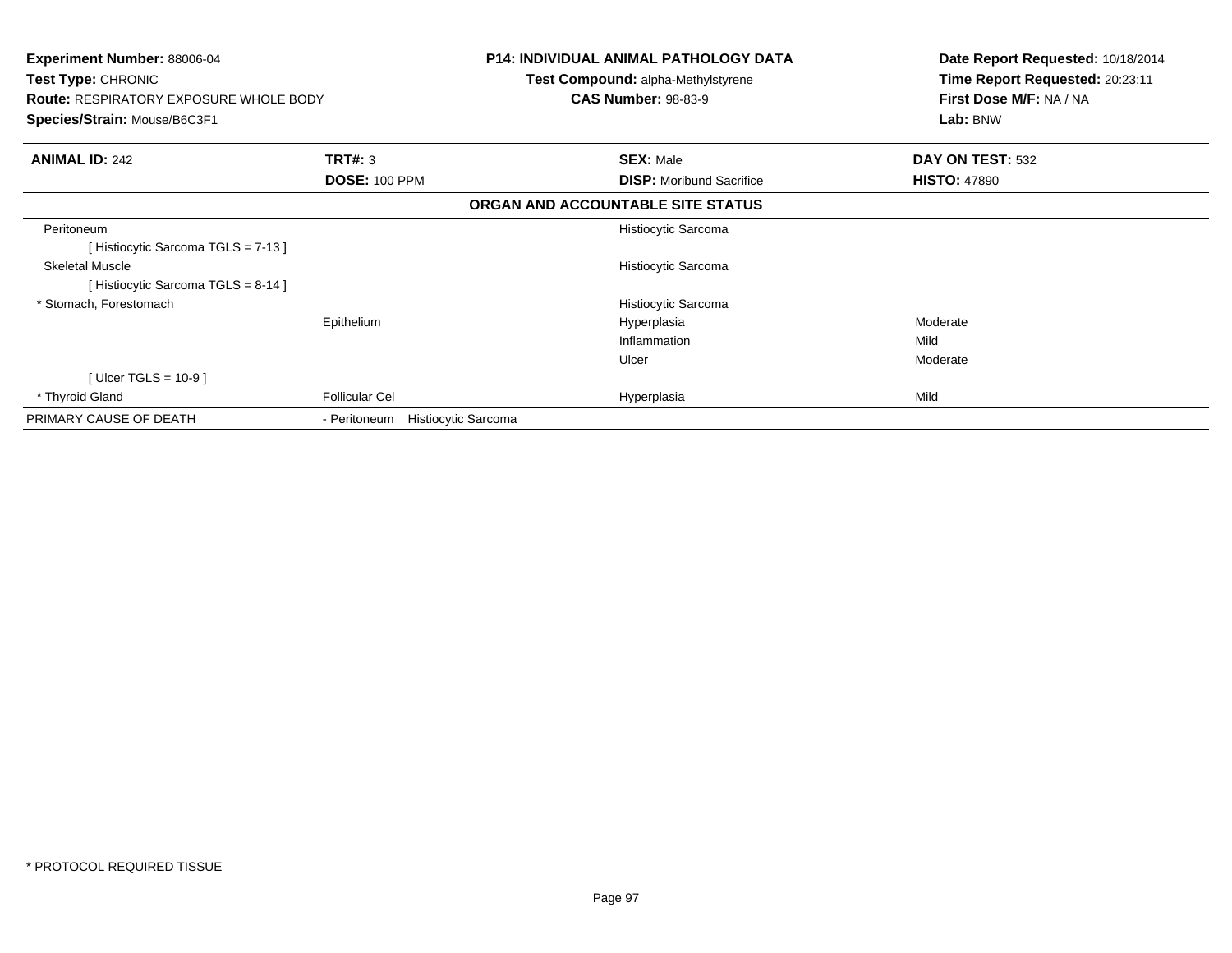| Experiment Number: 88006-04<br>Test Type: CHRONIC<br>Route: RESPIRATORY EXPOSURE WHOLE BODY<br>Species/Strain: Mouse/B6C3F1 |                           | <b>P14: INDIVIDUAL ANIMAL PATHOLOGY DATA</b><br>Test Compound: alpha-Methylstyrene<br><b>CAS Number: 98-83-9</b> |                                 | Date Report Requested: 10/18/2014<br>Time Report Requested: 20:23:11<br>First Dose M/F: NA / NA<br>Lab: BNW |
|-----------------------------------------------------------------------------------------------------------------------------|---------------------------|------------------------------------------------------------------------------------------------------------------|---------------------------------|-------------------------------------------------------------------------------------------------------------|
| <b>ANIMAL ID: 243</b>                                                                                                       | <b>TRT#: 3</b>            |                                                                                                                  | <b>SEX: Male</b>                | DAY ON TEST: 730                                                                                            |
|                                                                                                                             | <b>DOSE: 100 PPM</b>      |                                                                                                                  | <b>DISP: Terminal Sacrifice</b> | <b>HISTO: 47891</b>                                                                                         |
|                                                                                                                             |                           | ORGAN AND ACCOUNTABLE SITE STATUS                                                                                |                                 |                                                                                                             |
| <b>NORMAL</b>                                                                                                               |                           |                                                                                                                  |                                 |                                                                                                             |
| * Adrenal Cortex                                                                                                            | * Adrenal Medulla         |                                                                                                                  | * Bone                          | * Bone Marrow                                                                                               |
| * Brain                                                                                                                     | * Epididymis              |                                                                                                                  | * Esophagus                     | * Eye                                                                                                       |
| * Gallbladder                                                                                                               | * Harderian Gland         |                                                                                                                  | * Heart                         | * Intestine Large, Cecum                                                                                    |
| * Intestine Large, Colon                                                                                                    | * Intestine Large, Rectum |                                                                                                                  | * Intestine Small, Duodenum     | * Intestine Small, Ileum                                                                                    |
| * Intestine Small, Jejunum                                                                                                  | * Islets, Pancreatic      |                                                                                                                  | * Larynx                        | * Lymph Node, Mediastinal                                                                                   |
| * Pancreas                                                                                                                  | * Parathyroid Gland       |                                                                                                                  | * Pituitary Gland               | * Preputial Gland                                                                                           |
| * Prostate                                                                                                                  | * Salivary Glands         |                                                                                                                  | * Seminal Vesicle               | * Spleen                                                                                                    |
| * Stomach, Forestomach                                                                                                      | * Stomach, Glandular      |                                                                                                                  | * Testes                        | * Trachea                                                                                                   |
| * Urinary Bladder                                                                                                           |                           |                                                                                                                  |                                 |                                                                                                             |
| <b>MISSING</b>                                                                                                              |                           |                                                                                                                  |                                 |                                                                                                             |
| * Lymph Node, Bronchial                                                                                                     | * Lymph Node, Mandibular  |                                                                                                                  | * Mammary Gland                 | * Thymus                                                                                                    |
| <b>OBSERVATIONS</b>                                                                                                         |                           |                                                                                                                  |                                 |                                                                                                             |
| * Kidney                                                                                                                    |                           |                                                                                                                  | Nephropathy                     | Moderate                                                                                                    |
| * Liver                                                                                                                     |                           |                                                                                                                  | Hepatocellular Adenoma          | Multiple                                                                                                    |
|                                                                                                                             |                           |                                                                                                                  | Hepatocellular Carcinoma        |                                                                                                             |
| [ Hepatocellular Adenoma TGLS = 3,4-5+12 ]                                                                                  |                           |                                                                                                                  |                                 |                                                                                                             |
| [ Hepatocellular Carcinoma TGLS = 2-13 ]                                                                                    |                           |                                                                                                                  |                                 |                                                                                                             |
| * Lung                                                                                                                      |                           |                                                                                                                  | Hepatocellular Carcinoma        | Metastatic (Liver)                                                                                          |
| * Lymph Node, Mesenteric                                                                                                    |                           |                                                                                                                  | Angiectasis                     | Moderate                                                                                                    |
| * Nose                                                                                                                      | Glands, Olfactory Epi     |                                                                                                                  | Hyperplasia                     | Mild                                                                                                        |
|                                                                                                                             | Olfactory Epi             |                                                                                                                  | Metaplasia                      | Mild                                                                                                        |
| * Skin                                                                                                                      |                           |                                                                                                                  | Inflammation                    | Chronic Active, Marked                                                                                      |
| [Inflammation TGLS = $1-6$ ]                                                                                                |                           |                                                                                                                  |                                 |                                                                                                             |
| * Thyroid Gland                                                                                                             | <b>Follicular Cel</b>     |                                                                                                                  | Hyperplasia                     | Minimal                                                                                                     |
| PRIMARY CAUSE OF DEATH                                                                                                      | ٠                         |                                                                                                                  |                                 |                                                                                                             |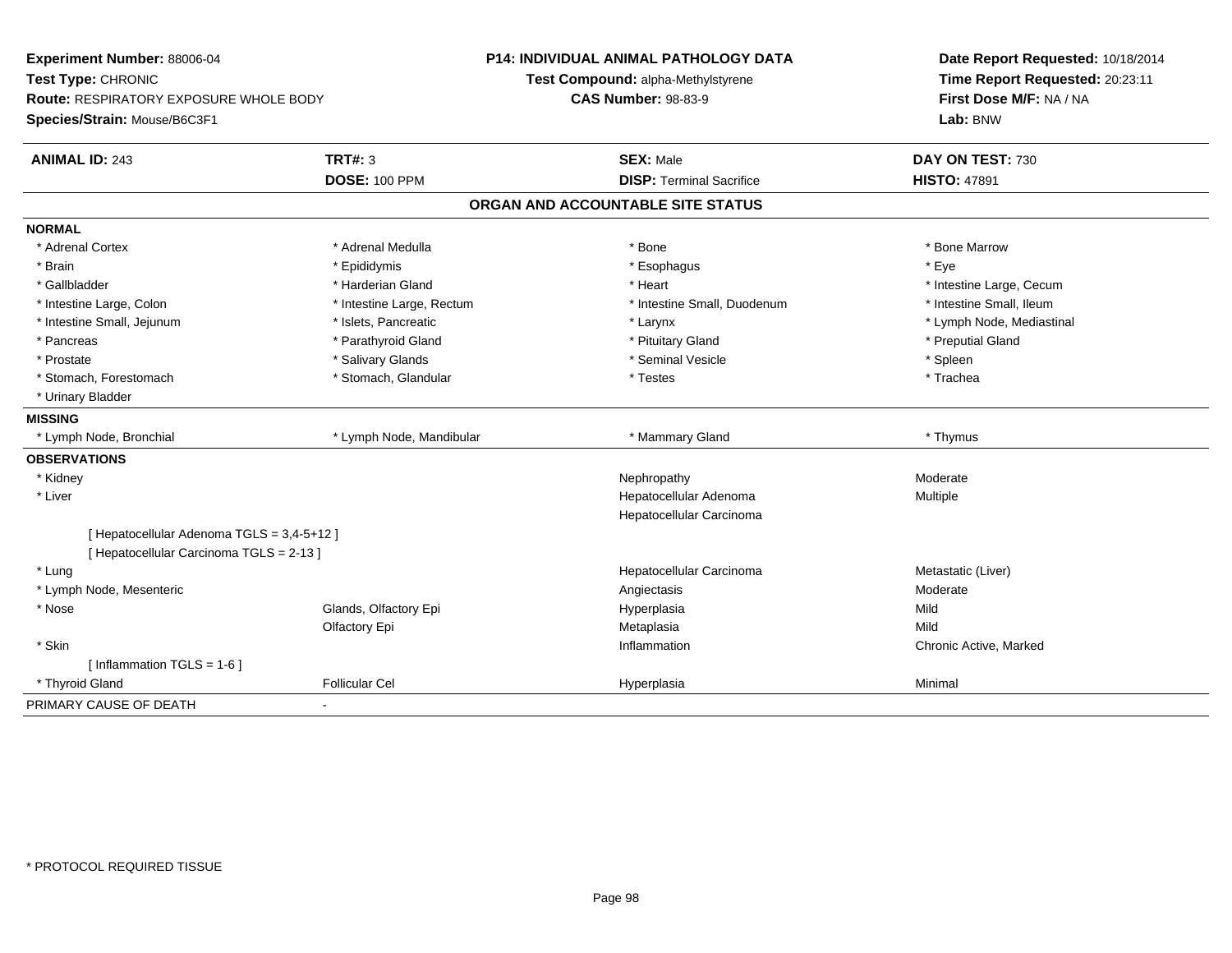| Experiment Number: 88006-04<br>Test Type: CHRONIC<br>Route: RESPIRATORY EXPOSURE WHOLE BODY<br>Species/Strain: Mouse/B6C3F1 |                                  | P14: INDIVIDUAL ANIMAL PATHOLOGY DATA<br>Test Compound: alpha-Methylstyrene<br><b>CAS Number: 98-83-9</b> | Date Report Requested: 10/18/2014<br>Time Report Requested: 20:23:11<br>First Dose M/F: NA / NA<br>Lab: BNW |  |
|-----------------------------------------------------------------------------------------------------------------------------|----------------------------------|-----------------------------------------------------------------------------------------------------------|-------------------------------------------------------------------------------------------------------------|--|
| <b>ANIMAL ID: 244</b>                                                                                                       | <b>TRT#: 3</b>                   | <b>SEX: Male</b>                                                                                          | DAY ON TEST: 626                                                                                            |  |
|                                                                                                                             | <b>DOSE: 100 PPM</b>             | <b>DISP: Natural Death</b>                                                                                | <b>HISTO: 47892</b>                                                                                         |  |
|                                                                                                                             |                                  | ORGAN AND ACCOUNTABLE SITE STATUS                                                                         |                                                                                                             |  |
| <b>NORMAL</b>                                                                                                               |                                  |                                                                                                           |                                                                                                             |  |
| * Adrenal Medulla                                                                                                           | * Bone                           | * Bone Marrow                                                                                             | * Brain                                                                                                     |  |
| * Epididymis                                                                                                                | * Esophagus                      | * Harderian Gland                                                                                         | * Heart                                                                                                     |  |
| * Intestine Large, Colon                                                                                                    | * Intestine Large, Rectum        | * Intestine Small, Duodenum                                                                               | * Islets, Pancreatic                                                                                        |  |
| * Larynx                                                                                                                    | * Lung                           | * Lymph Node, Mediastinal                                                                                 | * Lymph Node, Mesenteric                                                                                    |  |
| * Pancreas                                                                                                                  | * Parathyroid Gland              | * Pituitary Gland                                                                                         | * Preputial Gland                                                                                           |  |
| * Salivary Glands                                                                                                           | * Seminal Vesicle                | * Skin                                                                                                    | * Spleen                                                                                                    |  |
| * Stomach, Forestomach                                                                                                      | * Testes                         | * Thymus                                                                                                  | * Thyroid Gland                                                                                             |  |
| * Trachea                                                                                                                   | * Urinary Bladder                |                                                                                                           |                                                                                                             |  |
| <b>MISSING</b>                                                                                                              |                                  |                                                                                                           |                                                                                                             |  |
| * Lymph Node, Bronchial                                                                                                     | * Lymph Node, Mandibular         | * Mammary Gland                                                                                           |                                                                                                             |  |
| <b>AUTO PRECLUDES DIAG.</b>                                                                                                 |                                  |                                                                                                           |                                                                                                             |  |
| * Eye                                                                                                                       | * Gallbladder                    | * Intestine Large, Cecum                                                                                  | * Intestine Small, Ileum                                                                                    |  |
| * Intestine Small, Jejunum                                                                                                  |                                  |                                                                                                           |                                                                                                             |  |
| <b>OBSERVATIONS</b>                                                                                                         |                                  |                                                                                                           |                                                                                                             |  |
| * Adrenal Cortex                                                                                                            |                                  | Hypertrophy                                                                                               | Mild                                                                                                        |  |
| * Kidney                                                                                                                    |                                  | Nephropathy                                                                                               | Mild                                                                                                        |  |
| * Liver                                                                                                                     |                                  | Hepatocellular Carcinoma                                                                                  |                                                                                                             |  |
|                                                                                                                             |                                  | Necrosis                                                                                                  | Mild                                                                                                        |  |
| [ Hepatocellular Carcinoma TGLS = 1-6 ]<br>[Necrosis TGLS = $2-5$ ]                                                         |                                  |                                                                                                           |                                                                                                             |  |
| * Nose                                                                                                                      | Glands, Olfactory Epi            | Hyperplasia                                                                                               | Mild                                                                                                        |  |
|                                                                                                                             | Olfactory Epi                    | Metaplasia                                                                                                | Mild                                                                                                        |  |
| * Prostate                                                                                                                  |                                  | Hyperplasia                                                                                               | Mild                                                                                                        |  |
| * Stomach, Glandular                                                                                                        |                                  | Necrosis                                                                                                  | Mild                                                                                                        |  |
| [Necrosis $TGLS = 3-9$ ]                                                                                                    |                                  |                                                                                                           |                                                                                                             |  |
| PRIMARY CAUSE OF DEATH                                                                                                      | - Liver Hepatocellular Carcinoma |                                                                                                           |                                                                                                             |  |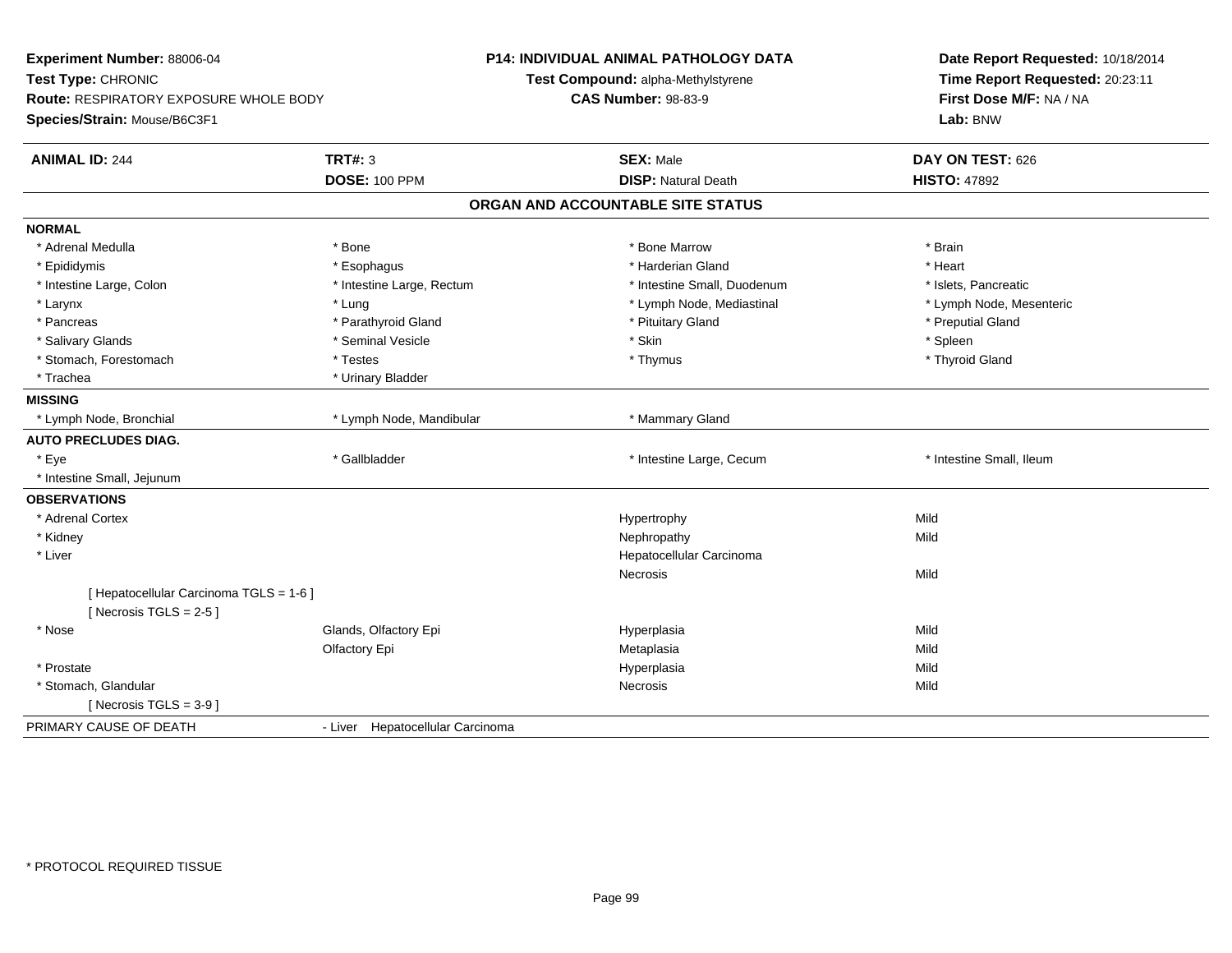| Experiment Number: 88006-04<br>Test Type: CHRONIC<br>Route: RESPIRATORY EXPOSURE WHOLE BODY<br>Species/Strain: Mouse/B6C3F1 |                             | <b>P14: INDIVIDUAL ANIMAL PATHOLOGY DATA</b><br>Test Compound: alpha-Methylstyrene | Date Report Requested: 10/18/2014<br>Time Report Requested: 20:23:11 |
|-----------------------------------------------------------------------------------------------------------------------------|-----------------------------|------------------------------------------------------------------------------------|----------------------------------------------------------------------|
|                                                                                                                             |                             | <b>CAS Number: 98-83-9</b>                                                         | First Dose M/F: NA / NA<br>Lab: BNW                                  |
| <b>ANIMAL ID: 245</b>                                                                                                       | <b>TRT#: 3</b>              | <b>SEX: Male</b>                                                                   | DAY ON TEST: 730                                                     |
|                                                                                                                             | <b>DOSE: 100 PPM</b>        | <b>DISP: Terminal Sacrifice</b>                                                    | <b>HISTO: 47893</b>                                                  |
|                                                                                                                             |                             | ORGAN AND ACCOUNTABLE SITE STATUS                                                  |                                                                      |
| <b>NORMAL</b>                                                                                                               |                             |                                                                                    |                                                                      |
| * Adrenal Medulla                                                                                                           | * Bone                      | * Bone Marrow                                                                      | * Brain                                                              |
| * Epididymis                                                                                                                | * Esophagus                 | * Eye                                                                              | * Gallbladder                                                        |
| * Harderian Gland                                                                                                           | * Heart                     | * Intestine Large, Cecum                                                           | * Intestine Large, Colon                                             |
| * Intestine Large, Rectum                                                                                                   | * Intestine Small, Duodenum | * Intestine Small, Ileum                                                           | * Intestine Small, Jejunum                                           |
| * Islets, Pancreatic                                                                                                        | * Larynx                    | * Lymph Node, Mediastinal                                                          | * Lymph Node, Mesenteric                                             |
| * Pancreas                                                                                                                  | * Pituitary Gland           | * Preputial Gland                                                                  | * Prostate                                                           |
| * Salivary Glands                                                                                                           | * Seminal Vesicle           | * Skin                                                                             | * Spleen                                                             |
| * Stomach, Glandular                                                                                                        | * Testes                    | * Thymus                                                                           | * Thyroid Gland                                                      |
| * Trachea                                                                                                                   | * Urinary Bladder           |                                                                                    |                                                                      |
| <b>MISSING</b>                                                                                                              |                             |                                                                                    |                                                                      |
| * Lymph Node, Bronchial                                                                                                     | * Lymph Node, Mandibular    | * Mammary Gland                                                                    | * Parathyroid Gland                                                  |
| <b>OBSERVATIONS</b>                                                                                                         |                             |                                                                                    |                                                                      |
| * Adrenal Cortex                                                                                                            | Capsule                     | Carcinoma                                                                          |                                                                      |
|                                                                                                                             |                             | Hypertrophy                                                                        | Minimal                                                              |
| * Kidney                                                                                                                    |                             | Nephropathy                                                                        | Minimal                                                              |
| * Liver                                                                                                                     |                             | <b>Tension Lipidosis</b>                                                           | Minimal                                                              |
| * Lung                                                                                                                      | Alveolar Epith              | Hyperplasia                                                                        | Minimal                                                              |
| * Nose                                                                                                                      | Glands, Olfactory Epi       | Hyperplasia                                                                        | Moderate                                                             |
|                                                                                                                             | Olfactory Epi               | Metaplasia                                                                         | Moderate                                                             |
| * Stomach, Forestomach                                                                                                      |                             | Squamous Cell Papilloma                                                            |                                                                      |
| [Squamous Cell Papilloma TGLS = 1-9]                                                                                        |                             |                                                                                    |                                                                      |
| PRIMARY CAUSE OF DEATH                                                                                                      | $\blacksquare$              |                                                                                    |                                                                      |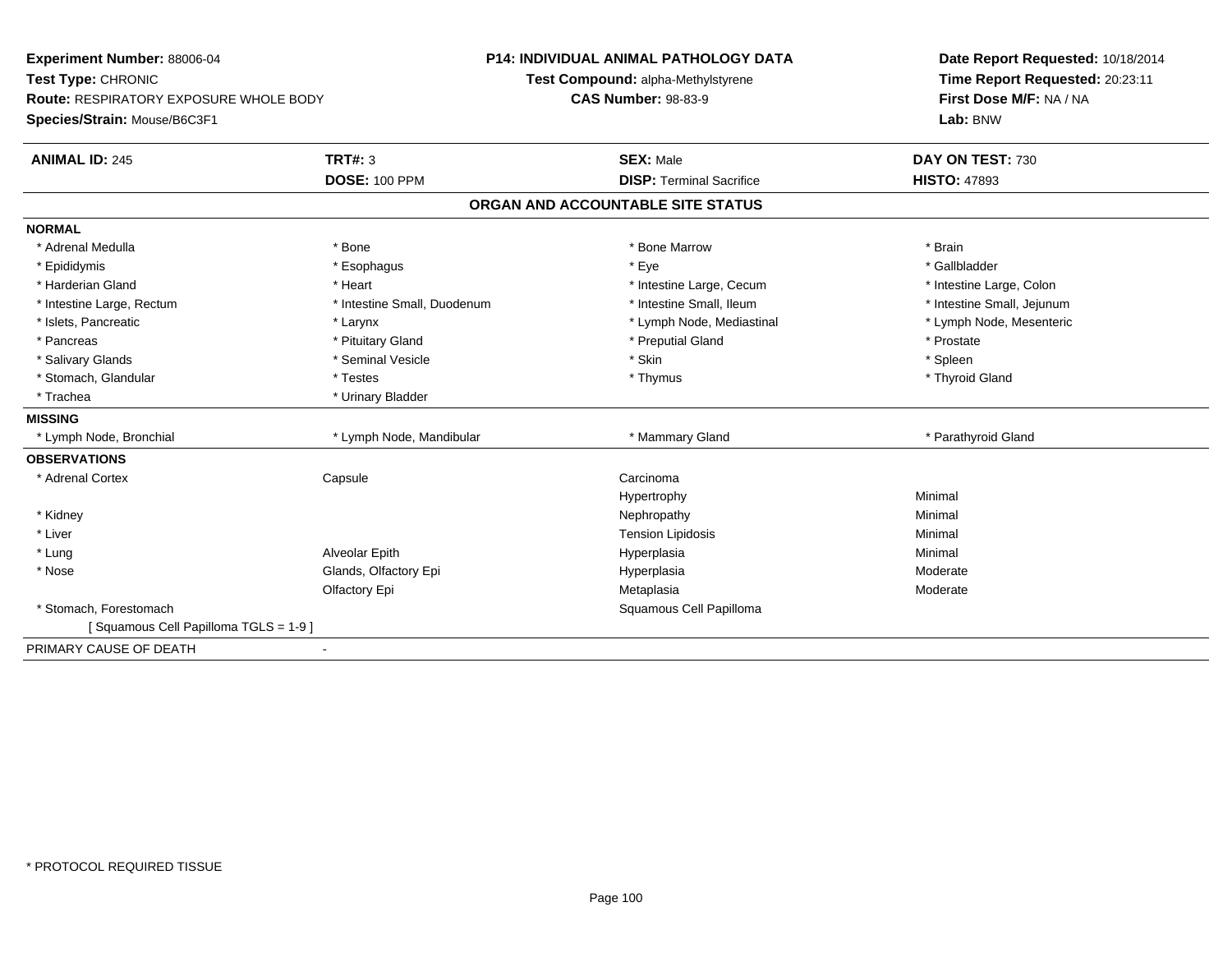| Experiment Number: 88006-04                   |                          | <b>P14: INDIVIDUAL ANIMAL PATHOLOGY DATA</b> | Date Report Requested: 10/18/2014 |
|-----------------------------------------------|--------------------------|----------------------------------------------|-----------------------------------|
| Test Type: CHRONIC                            |                          | Test Compound: alpha-Methylstyrene           | Time Report Requested: 20:23:11   |
| <b>Route: RESPIRATORY EXPOSURE WHOLE BODY</b> |                          | <b>CAS Number: 98-83-9</b>                   | First Dose M/F: NA / NA           |
| Species/Strain: Mouse/B6C3F1                  |                          |                                              | Lab: BNW                          |
| <b>ANIMAL ID: 246</b>                         | <b>TRT#: 3</b>           | <b>SEX: Male</b>                             | DAY ON TEST: 729                  |
|                                               | <b>DOSE: 100 PPM</b>     | <b>DISP: Terminal Sacrifice</b>              | <b>HISTO: 47894</b>               |
|                                               |                          | ORGAN AND ACCOUNTABLE SITE STATUS            |                                   |
| <b>NORMAL</b>                                 |                          |                                              |                                   |
| * Adrenal Medulla                             | * Bone                   | * Bone Marrow                                | * Brain                           |
| * Epididymis                                  | * Esophagus              | * Eye                                        | * Gallbladder                     |
| * Harderian Gland                             | * Intestine Large, Cecum | * Intestine Large, Colon                     | * Intestine Large, Rectum         |
| * Intestine Small, Duodenum                   | * Intestine Small, Ileum | * Intestine Small, Jejunum                   | * Islets, Pancreatic              |
| * Larynx                                      | * Liver                  | * Lung                                       | * Lymph Node, Bronchial           |
| * Lymph Node, Mediastinal                     | * Lymph Node, Mesenteric | * Pancreas                                   | * Pituitary Gland                 |
| * Preputial Gland                             | * Prostate               | * Salivary Glands                            | * Seminal Vesicle                 |
| * Spleen                                      | * Stomach, Forestomach   | * Stomach, Glandular                         | * Testes                          |
| * Thymus                                      | * Thyroid Gland          | * Trachea                                    | * Urinary Bladder                 |
| <b>MISSING</b>                                |                          |                                              |                                   |
| * Lymph Node, Mandibular                      | * Mammary Gland          | * Parathyroid Gland                          |                                   |
| <b>OBSERVATIONS</b>                           |                          |                                              |                                   |
| * Adrenal Cortex                              |                          | Hyperplasia                                  | Mild                              |
| * Heart                                       | Artery                   | Inflammation                                 | Chronic Active, Mild              |
| * Kidney                                      |                          | Metaplasia                                   | Osseous, Minimal                  |
|                                               |                          | Nephropathy                                  | Minimal                           |
| * Nose                                        | Olfactory Epi            | Degeneration                                 | Hyaline, Mild                     |
|                                               | Glands, Olfactory Epi    | Hyperplasia                                  | Moderate                          |
|                                               | Olfactory Epi            | Metaplasia                                   | Mild                              |
| * Skin                                        |                          | Inflammation                                 | Chronic Active, Marked            |
| [Inflammation TGLS = $1-6$ ]                  |                          |                                              |                                   |
| PRIMARY CAUSE OF DEATH<br>$\blacksquare$      |                          |                                              |                                   |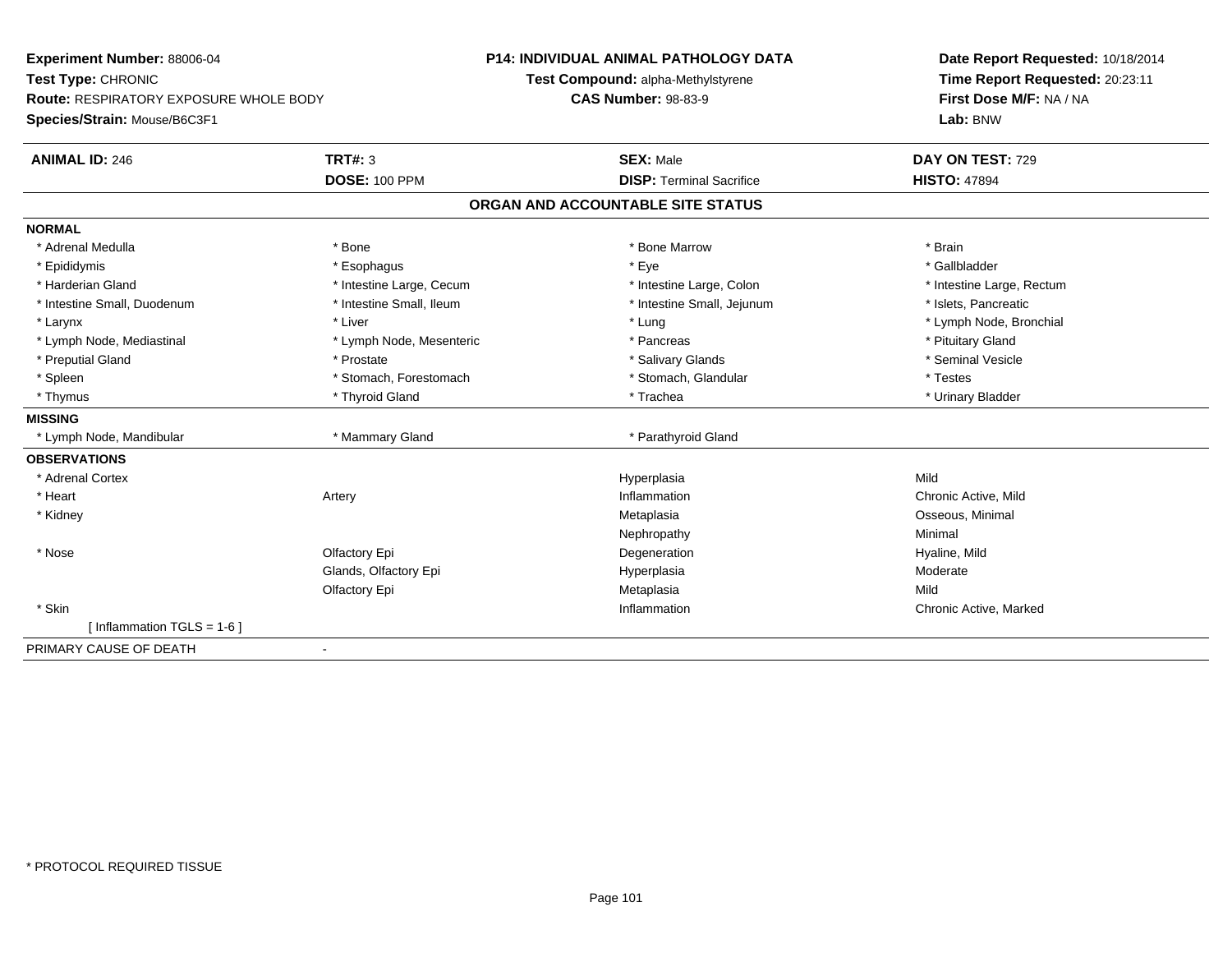| Experiment Number: 88006-04<br>Test Type: CHRONIC |                                  | P14: INDIVIDUAL ANIMAL PATHOLOGY DATA | Date Report Requested: 10/18/2014 |  |
|---------------------------------------------------|----------------------------------|---------------------------------------|-----------------------------------|--|
|                                                   |                                  | Test Compound: alpha-Methylstyrene    | Time Report Requested: 20:23:11   |  |
| Route: RESPIRATORY EXPOSURE WHOLE BODY            |                                  | <b>CAS Number: 98-83-9</b>            | First Dose M/F: NA / NA           |  |
| Species/Strain: Mouse/B6C3F1                      |                                  |                                       | Lab: BNW                          |  |
| <b>ANIMAL ID: 247</b>                             | <b>TRT#: 3</b>                   | <b>SEX: Male</b>                      | DAY ON TEST: 726                  |  |
|                                                   | <b>DOSE: 100 PPM</b>             | <b>DISP:</b> Moribund Sacrifice       | <b>HISTO: 47895</b>               |  |
|                                                   |                                  | ORGAN AND ACCOUNTABLE SITE STATUS     |                                   |  |
| <b>NORMAL</b>                                     |                                  |                                       |                                   |  |
| * Bone                                            | * Bone Marrow                    | * Brain                               | * Epididymis                      |  |
| * Esophagus                                       | * Eye                            | * Gallbladder                         | * Harderian Gland                 |  |
| * Heart                                           | * Intestine Large, Cecum         | * Intestine Large, Colon              | * Intestine Large, Rectum         |  |
| * Intestine Small, Duodenum                       | * Intestine Small, Ileum         | * Intestine Small, Jejunum            | * Islets, Pancreatic              |  |
| * Larynx                                          | * Lung                           | * Lymph Node, Bronchial               | * Lymph Node, Mediastinal         |  |
| * Lymph Node, Mesenteric                          | * Pancreas                       | * Parathyroid Gland                   | * Pituitary Gland                 |  |
| * Preputial Gland                                 | * Prostate                       | * Salivary Glands                     | * Seminal Vesicle                 |  |
| * Skin                                            | * Spleen                         | * Stomach, Forestomach                | * Stomach, Glandular              |  |
| * Testes                                          | * Thymus                         | * Thyroid Gland                       | * Trachea                         |  |
| * Urinary Bladder                                 |                                  |                                       |                                   |  |
| <b>MISSING</b>                                    |                                  |                                       |                                   |  |
| * Lymph Node, Mandibular                          | * Mammary Gland                  |                                       |                                   |  |
| <b>OBSERVATIONS</b>                               |                                  |                                       |                                   |  |
| * Adrenal Cortex                                  |                                  | Hyperplasia                           | Mild                              |  |
| * Adrenal Medulla                                 |                                  | Hyperplasia                           | Minimal                           |  |
| * Kidney                                          |                                  | Nephropathy                           | Marked                            |  |
| * Liver                                           |                                  | <b>Eosinophilic Focus</b>             |                                   |  |
|                                                   |                                  | Hepatocellular Carcinoma              |                                   |  |
|                                                   |                                  | Necrosis                              | Moderate                          |  |
| [ Hepatocellular Carcinoma TGLS = 1-12 ]          |                                  |                                       |                                   |  |
| * Nose                                            | Glands, Olfactory Epi            | Hyperplasia                           | Moderate                          |  |
|                                                   | Olfactory Epi                    | Metaplasia                            | Moderate                          |  |
| PRIMARY CAUSE OF DEATH                            | - Liver Hepatocellular Carcinoma |                                       |                                   |  |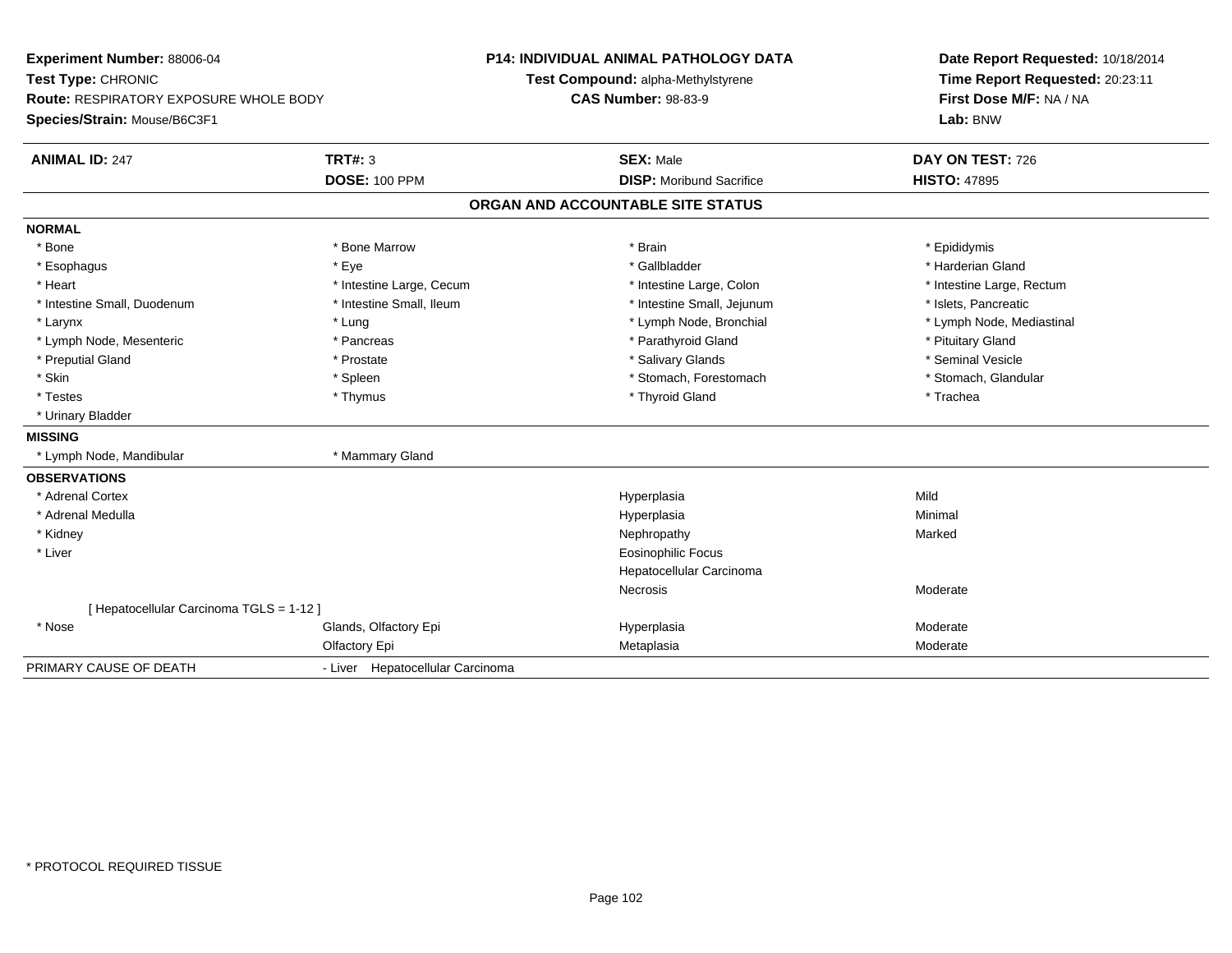| Experiment Number: 88006-04                 |                           | P14: INDIVIDUAL ANIMAL PATHOLOGY DATA | Date Report Requested: 10/18/2014                          |  |
|---------------------------------------------|---------------------------|---------------------------------------|------------------------------------------------------------|--|
| Test Type: CHRONIC                          |                           | Test Compound: alpha-Methylstyrene    | Time Report Requested: 20:23:11<br>First Dose M/F: NA / NA |  |
| Route: RESPIRATORY EXPOSURE WHOLE BODY      |                           | <b>CAS Number: 98-83-9</b>            |                                                            |  |
| Species/Strain: Mouse/B6C3F1                |                           |                                       | Lab: BNW                                                   |  |
| <b>ANIMAL ID: 248</b>                       | <b>TRT#: 3</b>            | <b>SEX: Male</b>                      | DAY ON TEST: 730                                           |  |
|                                             | <b>DOSE: 100 PPM</b>      | <b>DISP: Terminal Sacrifice</b>       | <b>HISTO: 47896</b>                                        |  |
|                                             |                           | ORGAN AND ACCOUNTABLE SITE STATUS     |                                                            |  |
| <b>NORMAL</b>                               |                           |                                       |                                                            |  |
| * Adrenal Cortex                            | * Adrenal Medulla         | * Bone                                | * Bone Marrow                                              |  |
| * Brain                                     | * Epididymis              | * Esophagus                           | * Eye                                                      |  |
| * Gallbladder                               | * Harderian Gland         | * Heart                               | * Intestine Large, Cecum                                   |  |
| * Intestine Large, Colon                    | * Intestine Large, Rectum | * Intestine Small, Duodenum           | * Intestine Small, Ileum                                   |  |
| * Intestine Small, Jejunum                  | * Islets, Pancreatic      | * Larynx                              | * Lung                                                     |  |
| * Lymph Node, Bronchial                     | * Lymph Node, Mediastinal | * Lymph Node, Mesenteric              | * Pancreas                                                 |  |
| * Pituitary Gland                           | * Preputial Gland         | * Prostate                            | * Salivary Glands                                          |  |
| * Seminal Vesicle                           | * Skin                    | * Spleen                              | * Stomach, Glandular                                       |  |
| * Testes                                    | * Trachea                 | * Urinary Bladder                     |                                                            |  |
| <b>MISSING</b>                              |                           |                                       |                                                            |  |
| * Lymph Node, Mandibular                    | * Mammary Gland           | * Parathyroid Gland                   | * Thymus                                                   |  |
| <b>OBSERVATIONS</b>                         |                           |                                       |                                                            |  |
| * Kidney                                    |                           | Cyst                                  |                                                            |  |
| [Cyst TGLS = $4-6$ ]                        |                           |                                       |                                                            |  |
| * Liver                                     |                           | Hepatocellular Adenoma                | Multiple                                                   |  |
| [ Hepatocellular Adenoma TGLS = 2,3-12+13 ] |                           |                                       |                                                            |  |
| * Nose                                      | Glands, Olfactory Epi     | Hyperplasia                           | Mild                                                       |  |
|                                             | Olfactory Epi             | Metaplasia                            | Mild                                                       |  |
| * Stomach, Forestomach                      |                           | Inflammation                          | Mild                                                       |  |
|                                             |                           | Ulcer                                 | Mild                                                       |  |
| * Thyroid Gland                             | <b>Follicular Cel</b>     | Carcinoma                             |                                                            |  |
| [Carcinoma TGLS = 1-3]                      |                           |                                       |                                                            |  |
| PRIMARY CAUSE OF DEATH                      |                           |                                       |                                                            |  |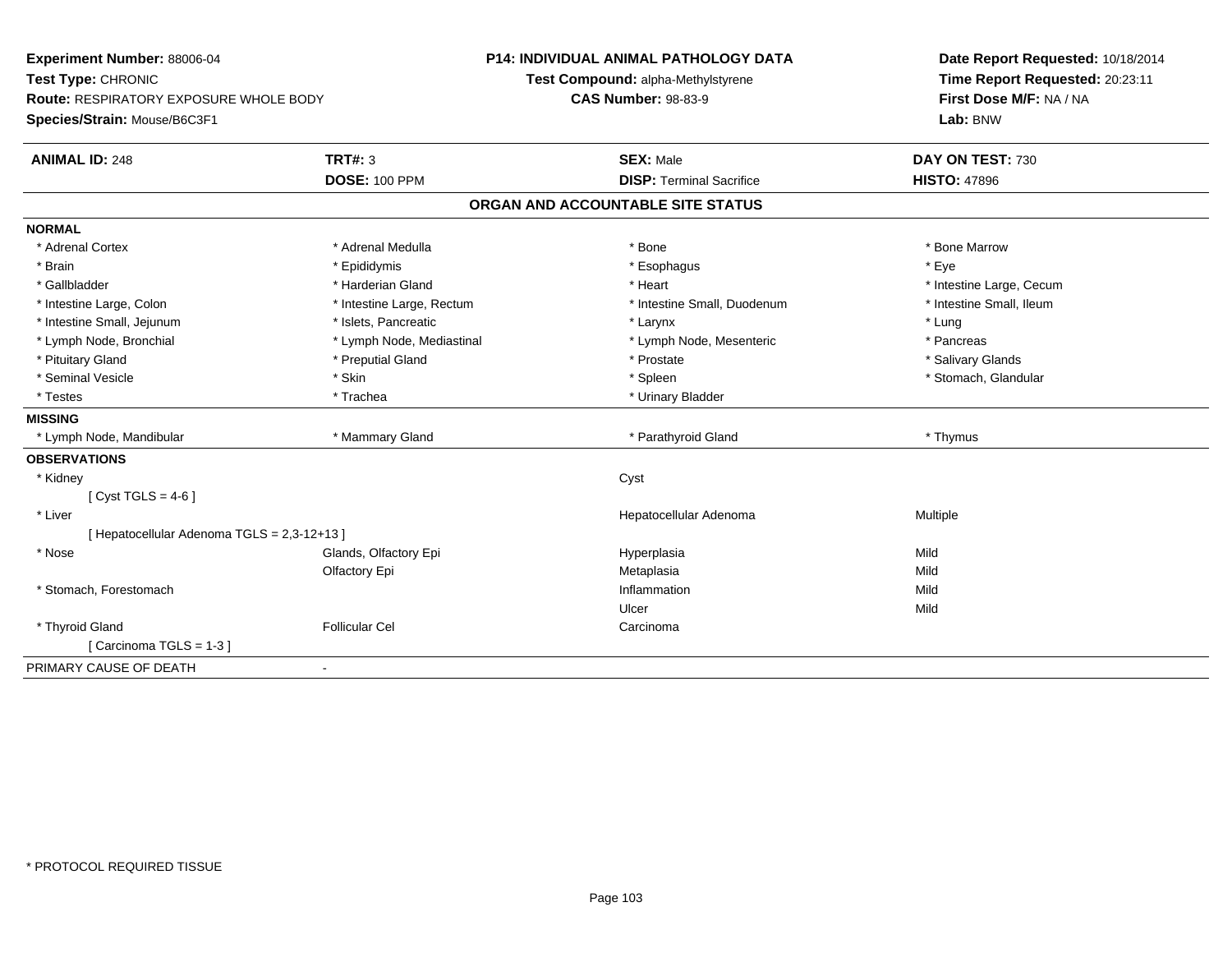**Experiment Number:** 88006-04**Test Type:** CHRONIC **Route:** RESPIRATORY EXPOSURE WHOLE BODY**Species/Strain:** Mouse/B6C3F1**P14: INDIVIDUAL ANIMAL PATHOLOGY DATATest Compound:** alpha-Methylstyrene**CAS Number:** 98-83-9**Date Report Requested:** 10/18/2014**Time Report Requested:** 20:23:11**First Dose M/F:** NA / NA**Lab:** BNW**ANIMAL ID:** 249 **TRT#:** <sup>3</sup> **SEX:** Male **DAY ON TEST:** <sup>728</sup> **DOSE:** 100 PPM**DISP:** Moribund Sacrifice **HISTO:** 47897 **ORGAN AND ACCOUNTABLE SITE STATUSNORMAL**\* Adrenal Cortex \* Adrenal Cortex \* \* Adrenal Cortex \* Brain \* Bone \* \* Bone Marrow \* Bone Marrow \* \* Brain \* Brain \* Brain \* Brain \* Brain \* Brain \* Brain \* Brain \* Brain \* Brain \* Brain \* Brain \* Brain \* Brain \* Brain \* Brain \* Brain \* B \* Gallbladder \* Epididymis \* \* exphagus \* Esophagus \* \* Eye \* \* Eye \* \* Exercise \* Gallbladder \* Gallbladder \* \* Gallbladder \* \* Gallbladder \* \* Gallbladder \* \* Gallbladder \* \* Gallbladder \* \* Exercise \* \* \* Gallbladder \* \* \* Gallbladde \* Harderian Gland \* Thestine Large, Colon \* Intestine Large, Cecum \* Intestine Large, Cecum \* 1ntestine Large, Colon \* Intestine Small, Jejunum \* Intestine Large, Rectum \* Intestine Small, Duodenum \* Intestine Small, Duodenum \* Intestine Small, Ileum \* Islets, Pancreatic \* The same of the Larynx \* Larynx \* Larynx \* Lymph Node, Mandibular \* Pituitary Gland \* Seminal Vesicle \* Preputial Gland \* \* Annual vesicle \* \* Prostate \* \* Salivary Glands \* \* Salivary Glands \* \* Seminal Vesicle \* \* Stomach. Glandular \* Skin \* Stomach, Forestomach \* Spleen \* Stomach, Stomach, Forestomach \* Stomach, Forestomach \* Testes \* Thymus \* Trachea \* Urinary Bladder **MISSING** \* Lymph Node, Bronchial \* Mammary Gland \* Parathyroid Gland**OBSERVATIONS** \* Adrenal Medullaa and the control of the control of the control of the Hyperplasia and the control of the Mild of the control o Pheochromocytoma Benign \* Kidneyy the controller of the controller of the controller of the controller of the controller of the controller of the controller of the controller of the controller of the controller of the controller of the controller of the  $[$  Nephropathy TGLS = 7-6  $]$  \* Liver HepatocholangiocarcinomaNecrosis Minimal [ Hepatocholangiocarcinoma TGLS = 6-12 ] \* LungHepatocholangiocarcinoma<br>
Metastatic (Liver) [ Hepatocholangiocarcinoma TGLS = 2-4 ] Lymph NodeRenal **Renal Hepatocholangiocarcinoma** Metastatic (Liver) [ Hepatocholangiocarcinoma TGLS = 9-6 ] \* Lymph Node, Mediastinal Hepatocholangiocarcinoma Metastatic (Liver) [ Hepatocholangiocarcinoma TGLS = 3-12 ] \* Lymph Node, Mesenteric Hepatocholangiocarcinoma Metastatic (Liver) [ Hepatocholangiocarcinoma TGLS = 8-7 ] \* Nose Glands, Olfactory Epi Hyperplasia Mild Olfactory Epi Metaplasiaa **Mild**  \* Pancreas HepatocholangiocarcinomaHepatocholangiocarcinoma<br>
Hepatocholangiocarcinoma<br>
Metastatic (Liver) Peritoneumm and the matter of the Hepatocholangiocarcinoma and the Metastatic (Liver) and the Metastatic (Liver)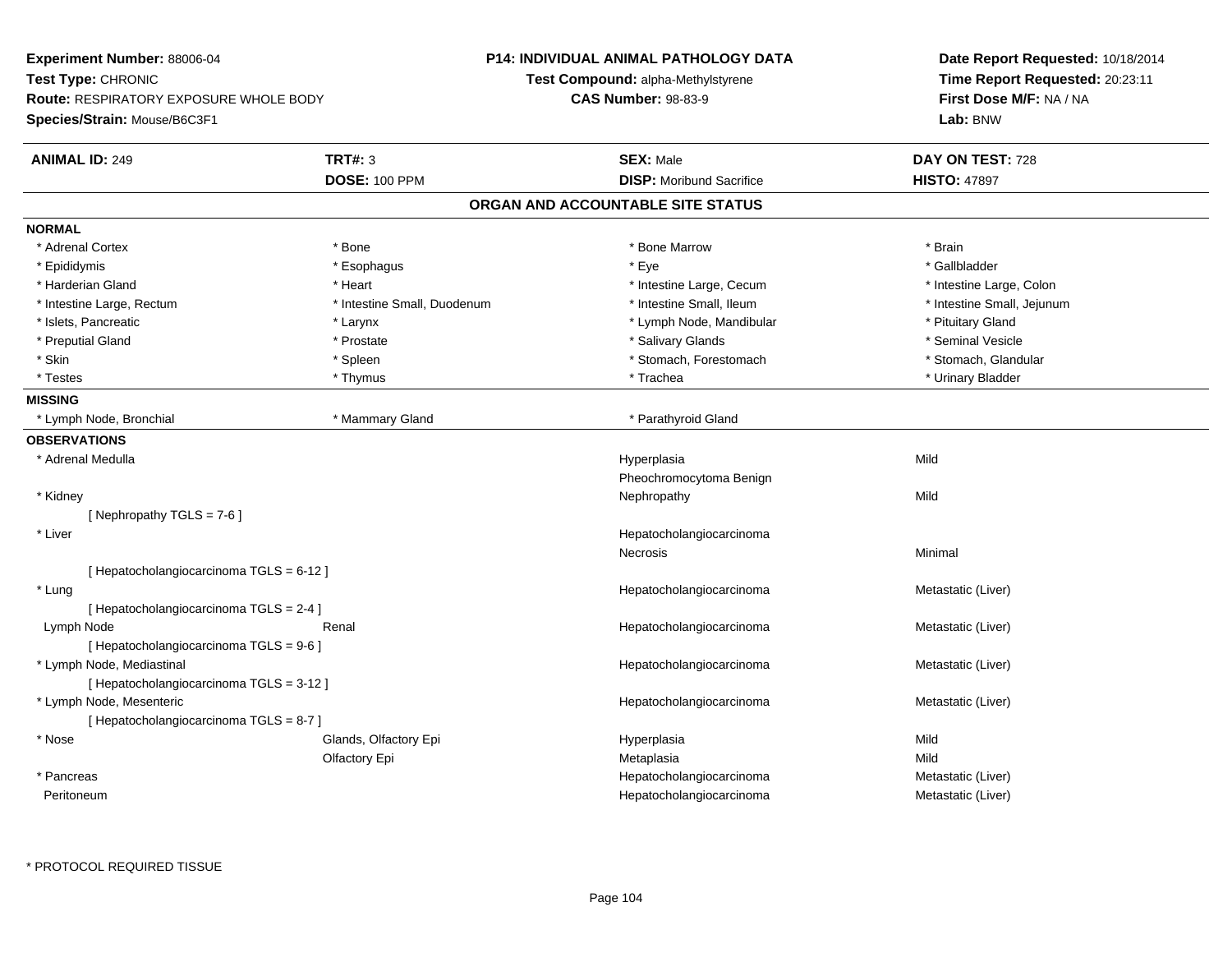| Experiment Number: 88006-04<br><b>Test Type: CHRONIC</b> |                                     | <b>P14: INDIVIDUAL ANIMAL PATHOLOGY DATA</b><br><b>Test Compound: alpha-Methylstyrene</b> | Date Report Requested: 10/18/2014<br>Time Report Requested: 20:23:11 |
|----------------------------------------------------------|-------------------------------------|-------------------------------------------------------------------------------------------|----------------------------------------------------------------------|
| <b>Route: RESPIRATORY EXPOSURE WHOLE BODY</b>            |                                     | <b>CAS Number: 98-83-9</b>                                                                | First Dose M/F: NA / NA                                              |
| Species/Strain: Mouse/B6C3F1                             |                                     |                                                                                           | Lab: BNW                                                             |
| <b>ANIMAL ID: 249</b>                                    | TRT#: 3                             | <b>SEX: Male</b>                                                                          | DAY ON TEST: 728                                                     |
|                                                          | <b>DOSE: 100 PPM</b>                | <b>DISP:</b> Moribund Sacrifice                                                           | <b>HISTO: 47897</b>                                                  |
|                                                          |                                     | ORGAN AND ACCOUNTABLE SITE STATUS                                                         |                                                                      |
| [Hepatocholangiocarcinoma TGLS = 4-13]                   |                                     |                                                                                           |                                                                      |
| Skeletal Muscle                                          |                                     | Hepatocholangiocarcinoma                                                                  | Metastatic (Liver)                                                   |
| [Hepatocholangiocarcinoma TGLS = 5-13]                   |                                     |                                                                                           |                                                                      |
| * Thyroid Gland                                          | <b>Follicular Cel</b>               | Hyperplasia                                                                               | Minimal                                                              |
| PRIMARY CAUSE OF DEATH                                   | Hepatocholangiocarcinoma<br>- Liver |                                                                                           |                                                                      |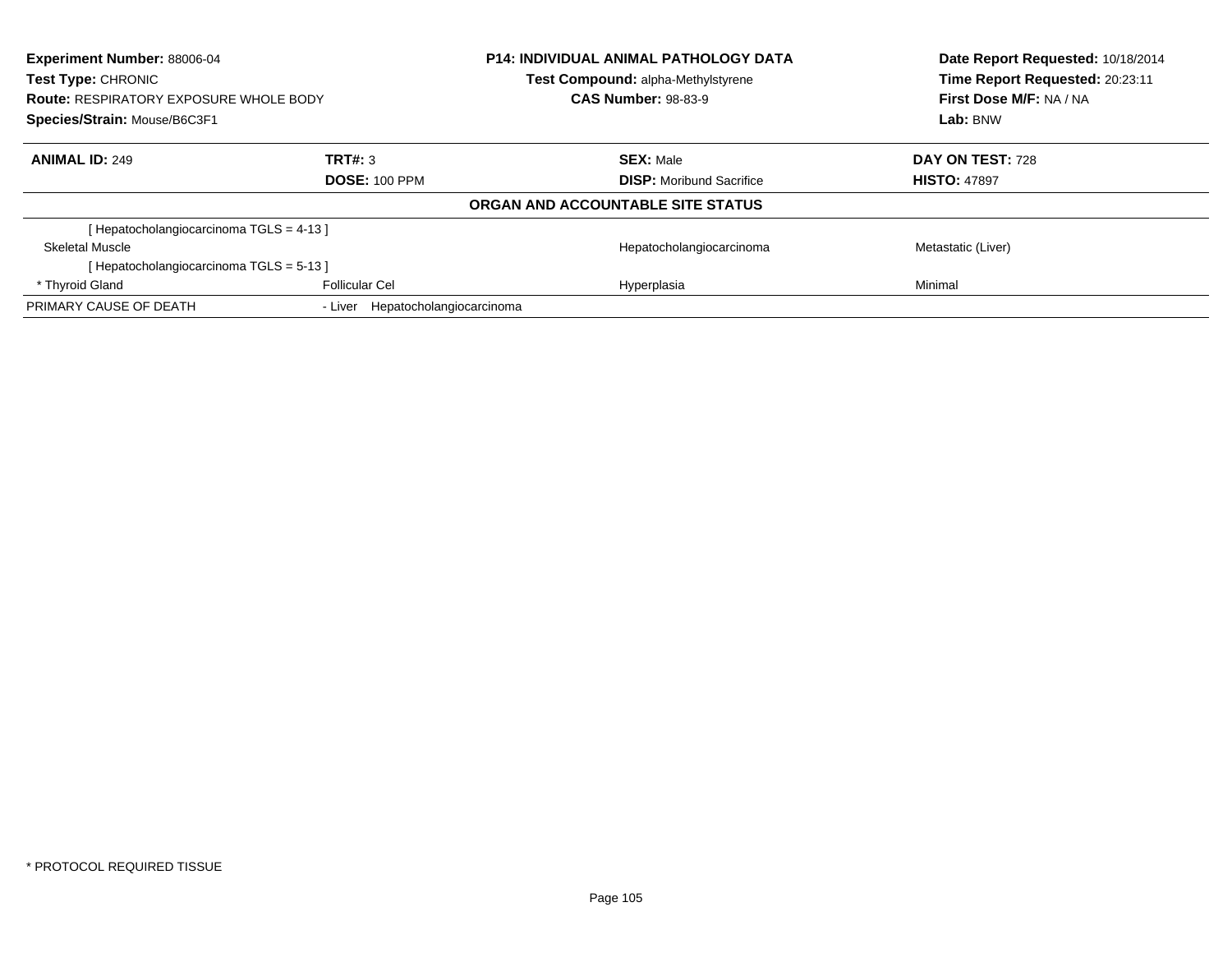| <b>Experiment Number: 88006-04</b><br>Test Type: CHRONIC<br><b>Route: RESPIRATORY EXPOSURE WHOLE BODY</b> |                           | <b>P14: INDIVIDUAL ANIMAL PATHOLOGY DATA</b> |                                    | Date Report Requested: 10/18/2014 |  |
|-----------------------------------------------------------------------------------------------------------|---------------------------|----------------------------------------------|------------------------------------|-----------------------------------|--|
|                                                                                                           |                           |                                              | Test Compound: alpha-Methylstyrene | Time Report Requested: 20:23:11   |  |
|                                                                                                           |                           | <b>CAS Number: 98-83-9</b>                   |                                    | First Dose M/F: NA / NA           |  |
| Species/Strain: Mouse/B6C3F1                                                                              |                           |                                              |                                    | Lab: BNW                          |  |
|                                                                                                           |                           |                                              |                                    |                                   |  |
| <b>ANIMAL ID: 250</b>                                                                                     | TRT#: 3                   |                                              | <b>SEX: Male</b>                   | DAY ON TEST: 729                  |  |
|                                                                                                           | <b>DOSE: 100 PPM</b>      |                                              | <b>DISP: Terminal Sacrifice</b>    | <b>HISTO: 47898</b>               |  |
|                                                                                                           |                           |                                              | ORGAN AND ACCOUNTABLE SITE STATUS  |                                   |  |
| <b>NORMAL</b>                                                                                             |                           |                                              |                                    |                                   |  |
| * Adrenal Cortex                                                                                          | * Adrenal Medulla         |                                              | * Bone                             | * Bone Marrow                     |  |
| * Brain                                                                                                   | * Epididymis              |                                              | * Esophagus                        | * Eye                             |  |
| * Gallbladder                                                                                             | * Harderian Gland         |                                              | * Heart                            | * Intestine Large, Cecum          |  |
| * Intestine Large, Colon                                                                                  | * Intestine Large, Rectum |                                              | * Intestine Small, Duodenum        | * Intestine Small, Ileum          |  |
| * Intestine Small, Jejunum                                                                                | * Islets, Pancreatic      |                                              | * Larynx                           | * Lung                            |  |
| * Lymph Node, Bronchial                                                                                   | * Lymph Node, Mediastinal |                                              | * Lymph Node, Mesenteric           | * Pancreas                        |  |
| * Parathyroid Gland                                                                                       | * Pituitary Gland         |                                              | * Preputial Gland                  | * Prostate                        |  |
| * Salivary Glands                                                                                         | * Seminal Vesicle         |                                              | * Skin                             | * Spleen                          |  |
| * Stomach, Forestomach                                                                                    | * Stomach, Glandular      |                                              | * Testes                           | * Thymus                          |  |
| * Thyroid Gland                                                                                           | * Trachea                 |                                              | * Urinary Bladder                  |                                   |  |
| <b>MISSING</b>                                                                                            |                           |                                              |                                    |                                   |  |
| * Lymph Node, Mandibular                                                                                  | * Mammary Gland           |                                              |                                    |                                   |  |
| <b>OBSERVATIONS</b>                                                                                       |                           |                                              |                                    |                                   |  |
| * Kidney                                                                                                  |                           |                                              | Infarct                            | Mild                              |  |
| * Liver                                                                                                   |                           |                                              | Hepatocellular Adenoma             |                                   |  |
| [Hepatocellular Adenoma TGLS = 1-5]                                                                       |                           |                                              |                                    |                                   |  |
| * Nose                                                                                                    | Glands, Olfactory Epi     |                                              | Hyperplasia                        | Moderate                          |  |
|                                                                                                           | Olfactory Epi             |                                              | Metaplasia                         | Moderate                          |  |
| PRIMARY CAUSE OF DEATH                                                                                    |                           |                                              |                                    |                                   |  |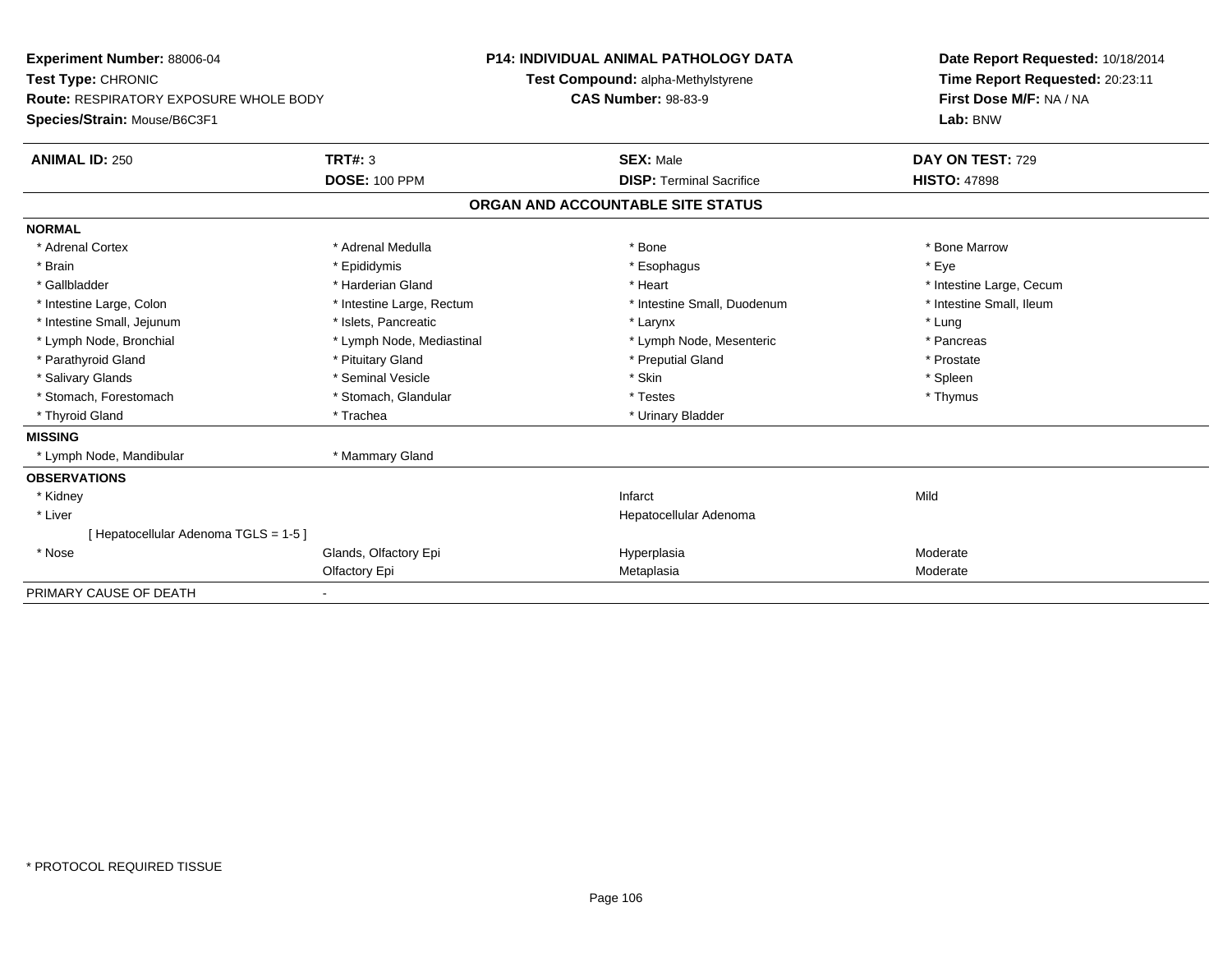| Experiment Number: 88006-04<br>Test Type: CHRONIC<br><b>Route: RESPIRATORY EXPOSURE WHOLE BODY</b> |                           | <b>P14: INDIVIDUAL ANIMAL PATHOLOGY DATA</b> | Date Report Requested: 10/18/2014<br>Time Report Requested: 20:23:11 |  |
|----------------------------------------------------------------------------------------------------|---------------------------|----------------------------------------------|----------------------------------------------------------------------|--|
|                                                                                                    |                           | Test Compound: alpha-Methylstyrene           |                                                                      |  |
|                                                                                                    |                           | <b>CAS Number: 98-83-9</b>                   | First Dose M/F: NA / NA                                              |  |
| Species/Strain: Mouse/B6C3F1                                                                       |                           |                                              | Lab: BNW                                                             |  |
| <b>ANIMAL ID: 401</b>                                                                              | <b>TRT#: 5</b>            | <b>SEX: Male</b>                             | DAY ON TEST: 731                                                     |  |
|                                                                                                    | <b>DOSE: 300 PPM</b>      | <b>DISP: Terminal Sacrifice</b>              | <b>HISTO: 47749</b>                                                  |  |
|                                                                                                    |                           | ORGAN AND ACCOUNTABLE SITE STATUS            |                                                                      |  |
| <b>NORMAL</b>                                                                                      |                           |                                              |                                                                      |  |
| * Adrenal Cortex                                                                                   | * Adrenal Medulla         | * Bone                                       | * Bone Marrow                                                        |  |
| * Brain                                                                                            | * Epididymis              | * Esophagus                                  | * Eve                                                                |  |
| * Gallbladder                                                                                      | * Harderian Gland         | * Heart                                      | * Intestine Large, Cecum                                             |  |
| * Intestine Large, Colon                                                                           | * Intestine Large, Rectum | * Intestine Small, Duodenum                  | * Intestine Small, Ileum                                             |  |
| * Intestine Small, Jejunum                                                                         | * Islets, Pancreatic      | * Larynx                                     | * Lung                                                               |  |
| * Lymph Node, Mesenteric                                                                           | * Pancreas                | * Pituitary Gland                            | * Preputial Gland                                                    |  |
| * Prostate                                                                                         | * Salivary Glands         | * Seminal Vesicle                            | * Skin                                                               |  |
| * Spleen                                                                                           | * Stomach, Forestomach    | * Stomach, Glandular                         | * Testes                                                             |  |
| * Thymus                                                                                           | * Trachea                 | * Urinary Bladder                            |                                                                      |  |
| <b>MISSING</b>                                                                                     |                           |                                              |                                                                      |  |
| * Lymph Node, Bronchial                                                                            | * Lymph Node, Mandibular  | * Lymph Node, Mediastinal                    | * Mammary Gland                                                      |  |
| * Parathyroid Gland                                                                                |                           |                                              |                                                                      |  |
| <b>OBSERVATIONS</b>                                                                                |                           |                                              |                                                                      |  |
| * Kidney                                                                                           |                           | Nephropathy                                  | Minimal                                                              |  |
| * Liver                                                                                            |                           | <b>Tension Lipidosis</b>                     | Minimal                                                              |  |
| * Nose                                                                                             | Olfactory Epi             | Atrophy                                      | Mild                                                                 |  |
|                                                                                                    | Glands, Olfactory Epi     | Hyperplasia                                  | Moderate                                                             |  |
|                                                                                                    | Olfactory Epi             | Metaplasia                                   | Moderate                                                             |  |
| * Thyroid Gland                                                                                    | <b>Follicular Cel</b>     | Hyperplasia                                  | Minimal                                                              |  |
| PRIMARY CAUSE OF DEATH                                                                             |                           |                                              |                                                                      |  |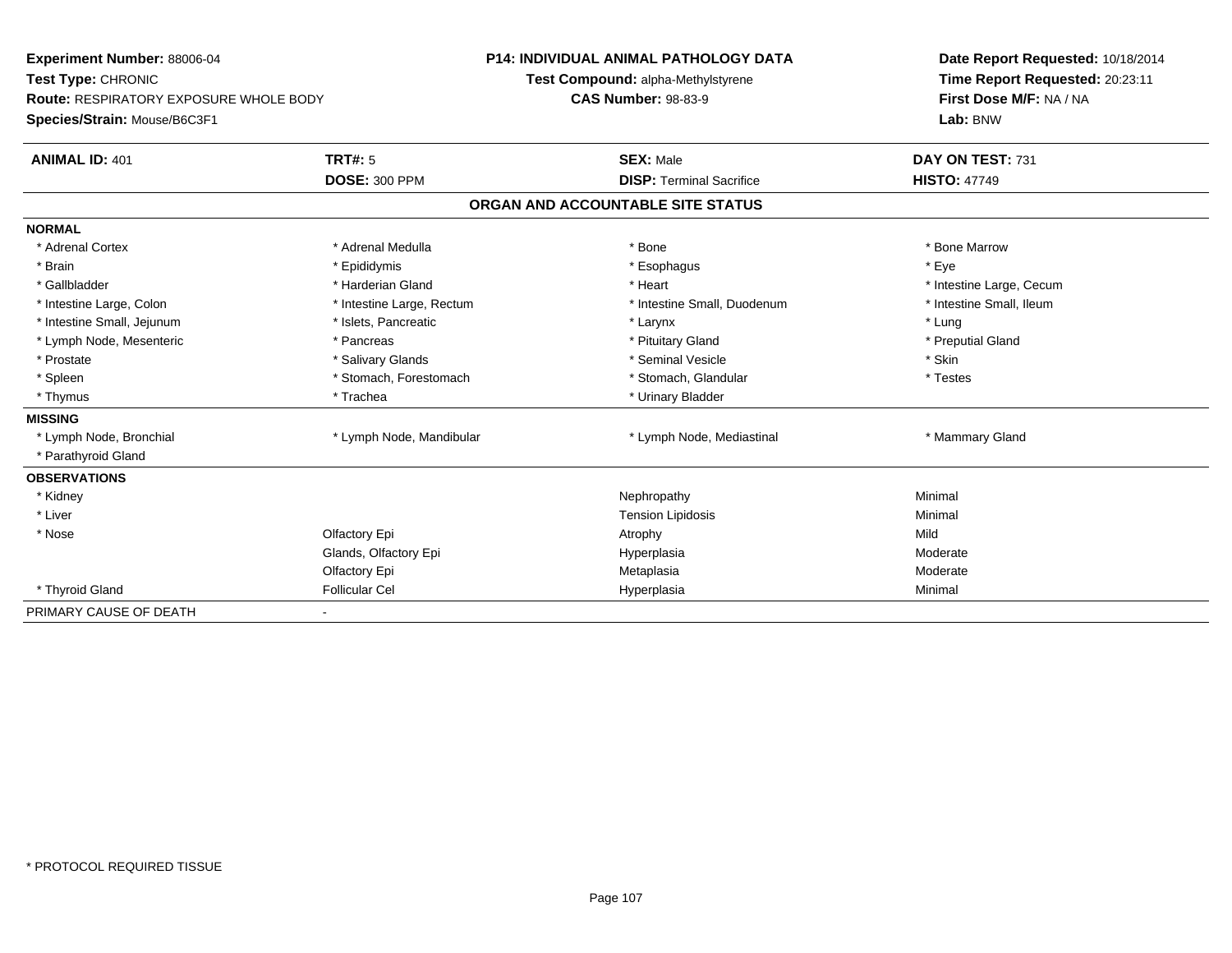| <b>Experiment Number: 88006-04</b>               |                              | <b>P14: INDIVIDUAL ANIMAL PATHOLOGY DATA</b> | Date Report Requested: 10/18/2014                          |  |
|--------------------------------------------------|------------------------------|----------------------------------------------|------------------------------------------------------------|--|
| Test Type: CHRONIC                               |                              | Test Compound: alpha-Methylstyrene           | Time Report Requested: 20:23:11<br>First Dose M/F: NA / NA |  |
| <b>Route: RESPIRATORY EXPOSURE WHOLE BODY</b>    |                              | <b>CAS Number: 98-83-9</b>                   |                                                            |  |
| Species/Strain: Mouse/B6C3F1                     |                              |                                              | Lab: BNW                                                   |  |
| <b>ANIMAL ID: 402</b>                            | <b>TRT#: 5</b>               | <b>SEX: Male</b>                             | DAY ON TEST: 729                                           |  |
|                                                  | <b>DOSE: 300 PPM</b>         | <b>DISP: Terminal Sacrifice</b>              | <b>HISTO: 47750</b>                                        |  |
|                                                  |                              | ORGAN AND ACCOUNTABLE SITE STATUS            |                                                            |  |
| <b>NORMAL</b>                                    |                              |                                              |                                                            |  |
| * Adrenal Medulla                                | * Bone                       | * Bone Marrow                                | * Brain                                                    |  |
| * Epididymis                                     | * Esophagus                  | * Eye                                        | * Gallbladder                                              |  |
| * Harderian Gland                                | * Heart                      | * Intestine Large, Cecum                     | * Intestine Large, Colon                                   |  |
| * Intestine Large, Rectum                        | * Intestine Small, Duodenum  | * Intestine Small, Ileum                     | * Intestine Small, Jejunum                                 |  |
| * Islets, Pancreatic                             | * Larynx                     | * Lung                                       | * Lymph Node, Bronchial                                    |  |
| * Lymph Node, Mesenteric                         | * Pancreas                   | * Parathyroid Gland                          | * Pituitary Gland                                          |  |
| * Preputial Gland                                | * Prostate                   | * Salivary Glands                            | * Seminal Vesicle                                          |  |
| * Skin                                           | * Spleen                     | * Stomach, Forestomach                       | * Stomach, Glandular                                       |  |
| * Testes                                         | * Thymus                     | * Thyroid Gland                              | * Trachea                                                  |  |
| * Urinary Bladder                                |                              |                                              |                                                            |  |
| <b>MISSING</b>                                   |                              |                                              |                                                            |  |
| * Lymph Node, Mandibular                         | * Lymph Node, Mediastinal    | * Mammary Gland                              |                                                            |  |
| <b>OBSERVATIONS</b>                              |                              |                                              |                                                            |  |
| * Adrenal Cortex                                 |                              | Hypertrophy                                  | Mild                                                       |  |
| * Kidney                                         |                              | Nephropathy                                  | Minimal                                                    |  |
| * Liver                                          |                              | <b>Clear Cell Focus</b>                      |                                                            |  |
|                                                  |                              | Hepatocellular Adenoma                       | Multiple                                                   |  |
| [ Hepatocellular Adenoma TGLS = 1,3,4,5-6+5+12 ] |                              |                                              |                                                            |  |
| * Nose                                           | Glands, Olfactory Epi        | Hyperplasia                                  | Moderate                                                   |  |
|                                                  | Olfactory Epi                | Metaplasia                                   | Moderate                                                   |  |
| PRIMARY CAUSE OF DEATH                           | $\qquad \qquad \blacksquare$ |                                              |                                                            |  |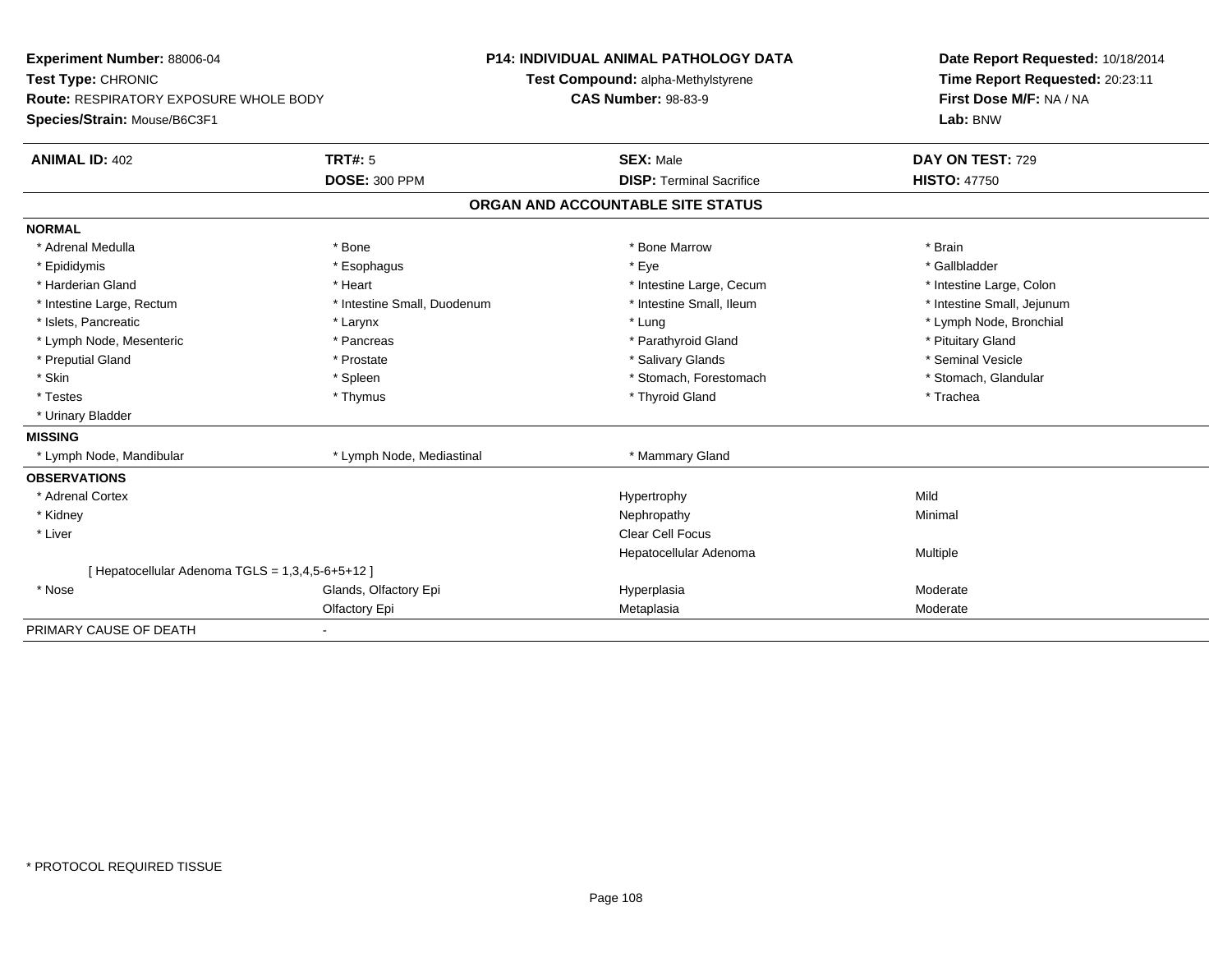| Experiment Number: 88006-04<br>Test Type: CHRONIC<br>Route: RESPIRATORY EXPOSURE WHOLE BODY<br>Species/Strain: Mouse/B6C3F1 |                                                                                      |                           | <b>P14: INDIVIDUAL ANIMAL PATHOLOGY DATA</b><br>Test Compound: alpha-Methylstyrene<br><b>CAS Number: 98-83-9</b> | Date Report Requested: 10/18/2014<br>Time Report Requested: 20:23:11<br>First Dose M/F: NA / NA<br>Lab: BNW |
|-----------------------------------------------------------------------------------------------------------------------------|--------------------------------------------------------------------------------------|---------------------------|------------------------------------------------------------------------------------------------------------------|-------------------------------------------------------------------------------------------------------------|
|                                                                                                                             | <b>ANIMAL ID: 403</b>                                                                | <b>TRT#: 5</b>            | <b>SEX: Male</b>                                                                                                 | DAY ON TEST: 730                                                                                            |
|                                                                                                                             |                                                                                      | <b>DOSE: 300 PPM</b>      | <b>DISP: Terminal Sacrifice</b>                                                                                  | <b>HISTO: 47751</b>                                                                                         |
|                                                                                                                             |                                                                                      |                           | ORGAN AND ACCOUNTABLE SITE STATUS                                                                                |                                                                                                             |
| <b>NORMAL</b>                                                                                                               |                                                                                      |                           |                                                                                                                  |                                                                                                             |
|                                                                                                                             | * Adrenal Cortex                                                                     | * Adrenal Medulla         | * Bone                                                                                                           | * Bone Marrow                                                                                               |
| * Brain                                                                                                                     |                                                                                      | * Epididymis              | * Esophagus                                                                                                      | * Eye                                                                                                       |
| * Gallbladder                                                                                                               |                                                                                      | * Harderian Gland         | * Heart                                                                                                          | * Intestine Large, Cecum                                                                                    |
|                                                                                                                             | * Intestine Large, Colon                                                             | * Intestine Large, Rectum | * Intestine Small, Duodenum                                                                                      | * Intestine Small, Ileum                                                                                    |
|                                                                                                                             | * Intestine Small, Jejunum                                                           | * Islets, Pancreatic      | $*$ Larynx                                                                                                       | * Lymph Node, Bronchial                                                                                     |
|                                                                                                                             | * Lymph Node, Mesenteric                                                             | * Pancreas                | * Parathyroid Gland                                                                                              | * Pituitary Gland                                                                                           |
|                                                                                                                             | * Preputial Gland                                                                    | * Prostate                | * Salivary Glands                                                                                                | * Seminal Vesicle                                                                                           |
| * Skin                                                                                                                      |                                                                                      | * Spleen                  | * Stomach, Forestomach                                                                                           | * Stomach, Glandular                                                                                        |
| * Thymus                                                                                                                    |                                                                                      | * Thyroid Gland           | * Trachea                                                                                                        | * Urinary Bladder                                                                                           |
| <b>MISSING</b>                                                                                                              |                                                                                      |                           |                                                                                                                  |                                                                                                             |
|                                                                                                                             | * Lymph Node, Mandibular                                                             | * Lymph Node, Mediastinal | * Mammary Gland                                                                                                  |                                                                                                             |
|                                                                                                                             | <b>OBSERVATIONS</b>                                                                  |                           |                                                                                                                  |                                                                                                             |
| * Kidney                                                                                                                    |                                                                                      | <b>Renal Tubule</b>       | Adenoma                                                                                                          |                                                                                                             |
|                                                                                                                             |                                                                                      | Pelvis                    | Dilatation                                                                                                       | Mild                                                                                                        |
|                                                                                                                             |                                                                                      |                           | Infarct                                                                                                          | Mild                                                                                                        |
|                                                                                                                             |                                                                                      |                           | Nephropathy                                                                                                      | Moderate                                                                                                    |
|                                                                                                                             | [Adenoma TGLS = $3-6$ ]<br>[ Dilatation TGLS = 5-6 ]<br>[ Nephropathy TGLS = $4-6$ ] |                           |                                                                                                                  |                                                                                                             |
| * Liver                                                                                                                     |                                                                                      |                           | <b>Clear Cell Focus</b>                                                                                          |                                                                                                             |
|                                                                                                                             |                                                                                      |                           | Hepatocellular Carcinoma                                                                                         |                                                                                                             |
|                                                                                                                             | [ Hepatocellular Carcinoma TGLS = 6-12 ]                                             |                           |                                                                                                                  |                                                                                                             |
| * Lung                                                                                                                      |                                                                                      |                           | Alveolar/Bronchiolar Adenoma                                                                                     | Multiple                                                                                                    |
|                                                                                                                             |                                                                                      |                           | Hepatocellular Carcinoma                                                                                         | Metastatic (Liver)                                                                                          |
|                                                                                                                             | [ Alveolar/Bronchiolar Adenoma TGLS = 2,7-4 ]                                        |                           |                                                                                                                  |                                                                                                             |
| * Nose                                                                                                                      |                                                                                      | Olfactory Epi             | Atrophy                                                                                                          | Moderate                                                                                                    |
|                                                                                                                             |                                                                                      | Glands, Olfactory Epi     | Hyperplasia                                                                                                      | Moderate                                                                                                    |
|                                                                                                                             |                                                                                      | Olfactory Epi             | Metaplasia                                                                                                       | Moderate                                                                                                    |
| * Testes                                                                                                                    |                                                                                      |                           | Atrophy                                                                                                          | Mild                                                                                                        |

PRIMARY CAUSE OF DEATH-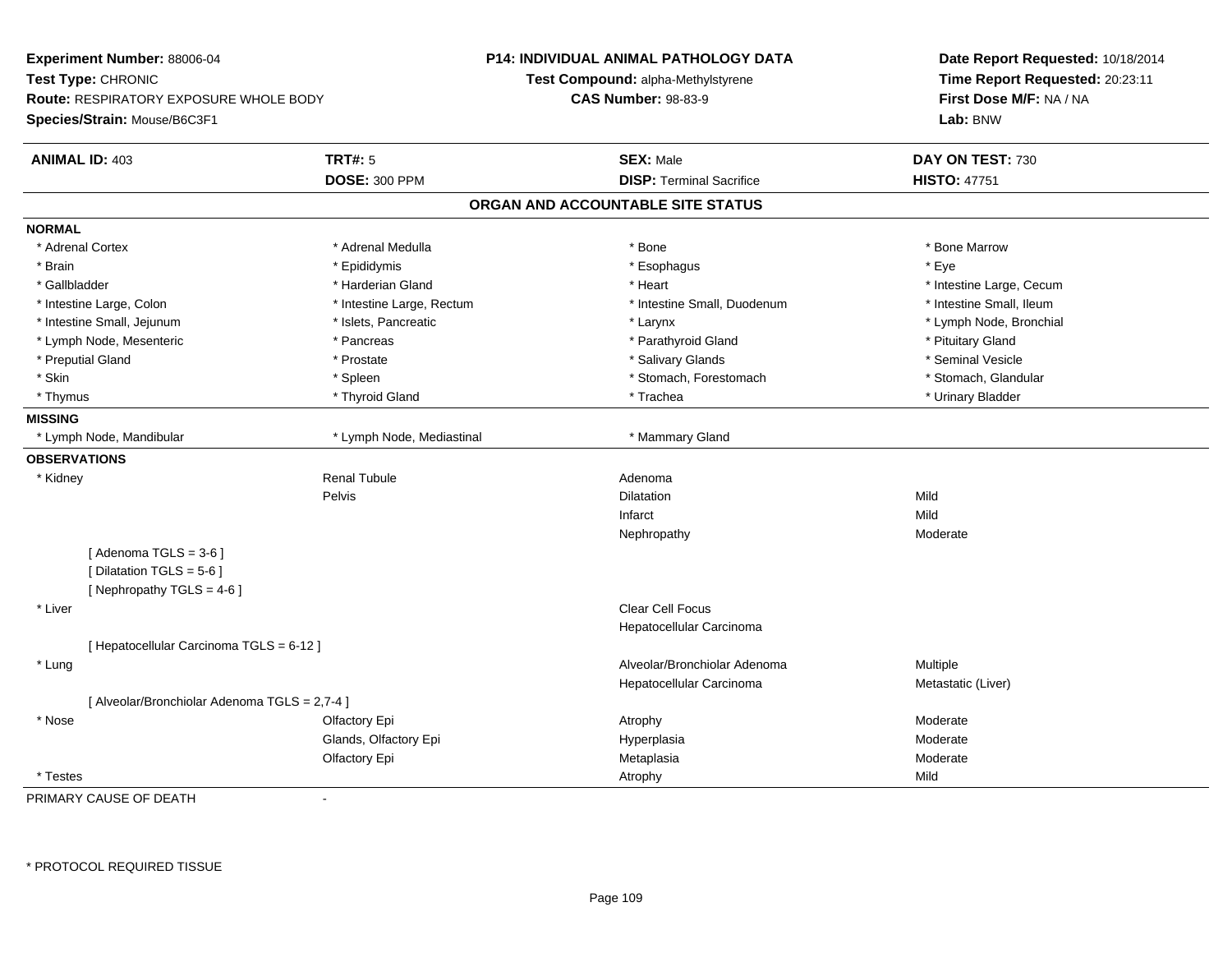| <b>Experiment Number: 88006-04</b><br><b>Test Type: CHRONIC</b><br><b>Route: RESPIRATORY EXPOSURE WHOLE BODY</b> |                      | <b>P14: INDIVIDUAL ANIMAL PATHOLOGY DATA</b><br>Test Compound: alpha-Methylstyrene<br><b>CAS Number: 98-83-9</b> | Date Report Requested: 10/18/2014<br>Time Report Requested: 20:23:11<br>First Dose M/F: NA / NA |  |
|------------------------------------------------------------------------------------------------------------------|----------------------|------------------------------------------------------------------------------------------------------------------|-------------------------------------------------------------------------------------------------|--|
| Species/Strain: Mouse/B6C3F1                                                                                     |                      |                                                                                                                  | Lab: BNW                                                                                        |  |
| <b>ANIMAL ID: 403</b>                                                                                            | <b>TRT#:</b> 5       | <b>SEX:</b> Male                                                                                                 | DAY ON TEST: 730                                                                                |  |
|                                                                                                                  | <b>DOSE: 300 PPM</b> | <b>DISP: Terminal Sacrifice</b>                                                                                  | <b>HISTO: 47751</b>                                                                             |  |
|                                                                                                                  |                      | ORGAN AND ACCOUNTABLE SITE STATUS                                                                                |                                                                                                 |  |
|                                                                                                                  |                      |                                                                                                                  |                                                                                                 |  |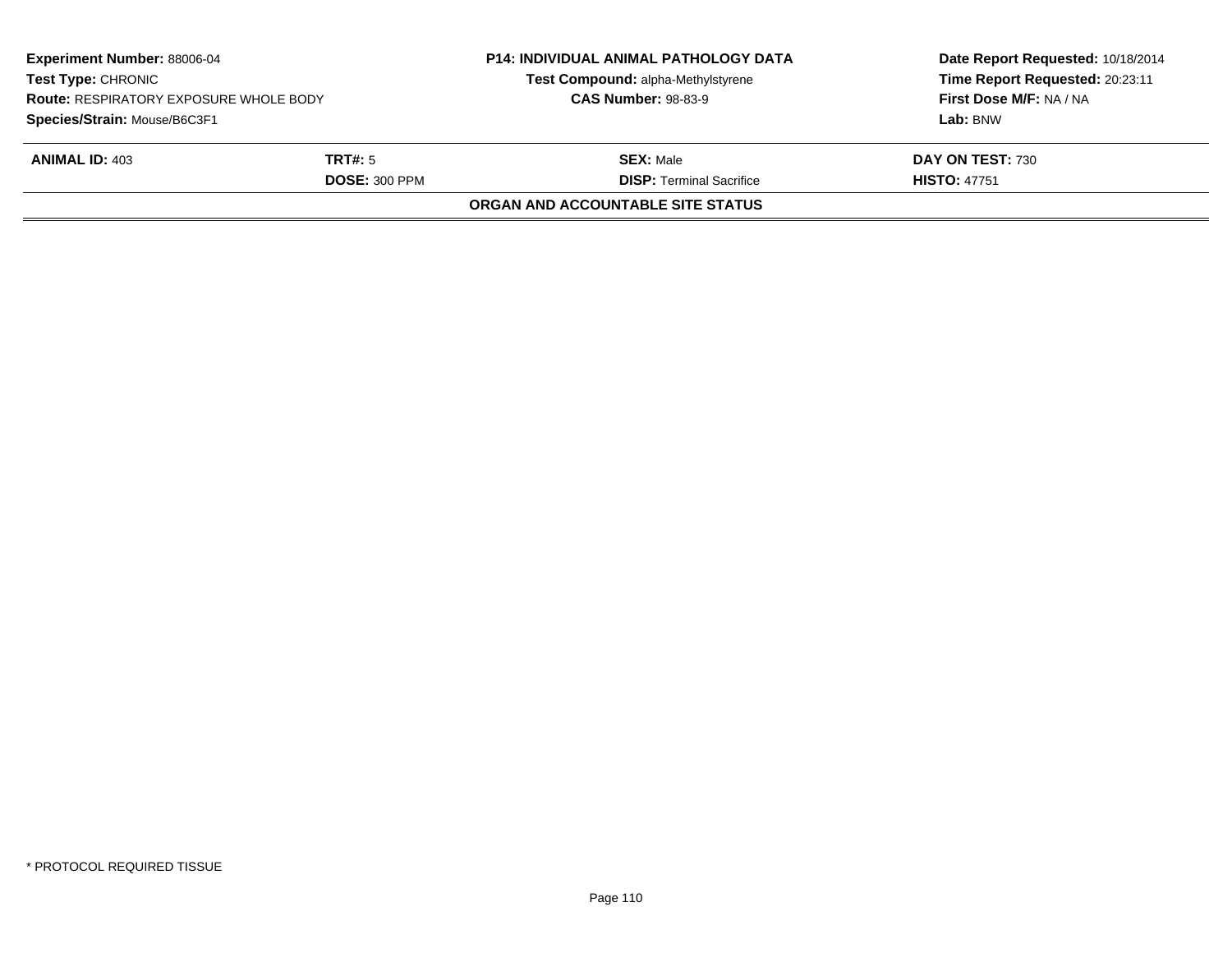**Experiment Number:** 88006-04**Test Type:** CHRONIC **Route:** RESPIRATORY EXPOSURE WHOLE BODY**Species/Strain:** Mouse/B6C3F1**P14: INDIVIDUAL ANIMAL PATHOLOGY DATATest Compound:** alpha-Methylstyrene**CAS Number:** 98-83-9**Date Report Requested:** 10/18/2014**Time Report Requested:** 20:23:11**First Dose M/F:** NA / NA**Lab:** BNW**ANIMAL ID:** 404**TRT#:** 5 **SEX:** Male **DAY ON TEST:** 608 **DOSE:** 300 PPM**DISP:** Moribund Sacrifice **HISTO:** 47752 **ORGAN AND ACCOUNTABLE SITE STATUSNORMAL**\* Adrenal Cortex \* Adrenal Medulla \* Adrenal Medulla \* Bone \* Bone \* Bone \* Bone \* Bone Marrow \* Brain \* \* Expediance \* Epididymis \* \* Expediance \* \* Esophagus \* Expediance \* \* Expediance \* Eye \* Eye \* Gallbladder \* https://www.frage.com/marticle/state-of-state-of-state-of-state-of-state-of-state-of-state-of-state-of-state-of-state-of-state-of-state-of-state-of-state-of-state-of-state-of-state-of-state-of-state-of-stat \* Intestine Small, Ileum \* Intestine Large, Colon \* Intestine Large, Rectum \* Intestine Small, Duodenum \* Intestine Small, Duodenum \* Intestine Small, Jejunum \* 1992 \* The metal was a structure of the structure of the structure of the structure \* Liver \* Lung \* Pancreas \* Pituitary Gland \* Preputial Gland \* Prostate \* \* Salivary Glands \* \* Salivary Glands \* \* Seminal Vesicle \* \* \* Seminal Yestrich \* \* Skin \* \* Skin \* Thymus \* Stomach, Forestomach \* Testes \* Stomach, Glandular \* Testes \* Testes \* Testes \* Testes \* Testes \* Testes \* T \* Trachea **\*** Urinary Bladder **MISSING** \* Lymph Node, Bronchial \* Mammary Gland \* Parathyroid Gland**OBSERVATIONS** \* Kidneyy the control of the control of the control of the control of the control of the control of the control of the control of the control of the control of the control of the control of the control of the control of the contro Lymph NodeIliac **Iliac** Lymphoma Malignant Renal Lymphoma MalignantLymphoma MalignantNote: Lymph node with no site listed was axillary lymph node.[ Lymphoma Malignant TGLS = 9-13 ][ Lymphoma Malignant TGLS = 5,6-12 ][ Lymphoma Malignant TGLS = 7-6 ] \* Lymph Node, Mandibular Lymphoma Malignant [ Lymphoma Malignant TGLS = 1-8 ] \* Lymph Node, Mediastinal Lymphoma Malignant[ Lymphoma Malignant TGLS = 3-3 ] \* Lymph Node, Mesenteric Lymphoma Malignant  $[$  Lymphoma Malignant TGLS = 8-7+13 ] \* Nosee who says the Glands, Olfactory Epi and the Hyperplasia Moderate Moderate Moderate Moderate School and the Mo Olfactory Epi Metaplasiaa **Moderate**  \* Spleen Lymphoma Malignant [ Lymphoma Malignant TGLS = 4-5 ]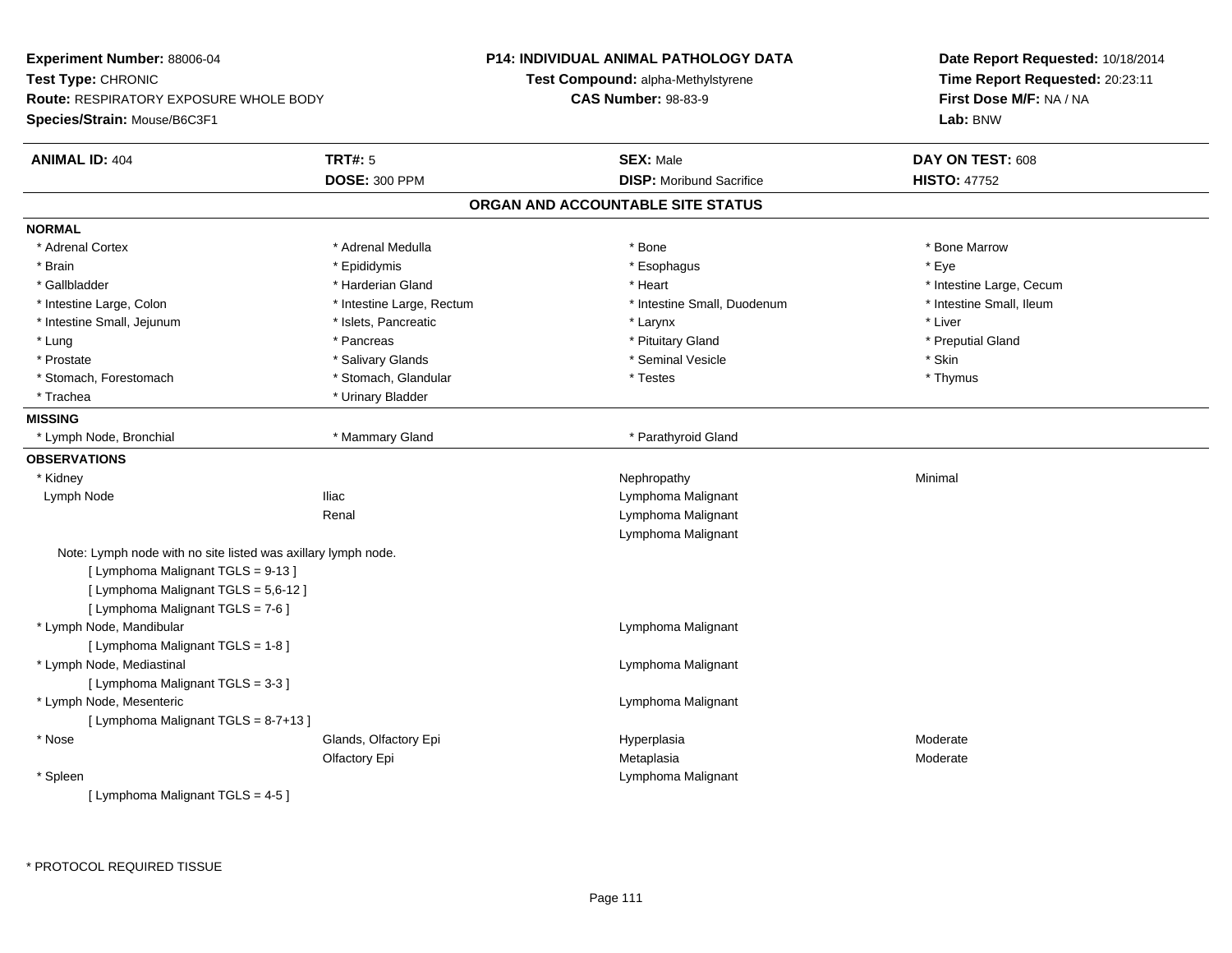| <b>Experiment Number: 88006-04</b>            |                                             | <b>P14: INDIVIDUAL ANIMAL PATHOLOGY DATA</b><br>Test Compound: alpha-Methylstyrene<br><b>CAS Number: 98-83-9</b> |                                   | Date Report Requested: 10/18/2014 |
|-----------------------------------------------|---------------------------------------------|------------------------------------------------------------------------------------------------------------------|-----------------------------------|-----------------------------------|
| <b>Test Type: CHRONIC</b>                     |                                             |                                                                                                                  |                                   | Time Report Requested: 20:23:11   |
| <b>Route: RESPIRATORY EXPOSURE WHOLE BODY</b> |                                             |                                                                                                                  |                                   | First Dose M/F: NA / NA           |
| Species/Strain: Mouse/B6C3F1                  |                                             |                                                                                                                  |                                   | Lab: BNW                          |
| <b>ANIMAL ID: 404</b>                         | TRT#: 5                                     |                                                                                                                  | <b>SEX: Male</b>                  | DAY ON TEST: 608                  |
|                                               | <b>DOSE: 300 PPM</b>                        |                                                                                                                  | <b>DISP:</b> Moribund Sacrifice   | <b>HISTO: 47752</b>               |
|                                               |                                             |                                                                                                                  | ORGAN AND ACCOUNTABLE SITE STATUS |                                   |
| * Thyroid Gland                               | <b>Follicular Cel</b>                       |                                                                                                                  | Hyperplasia                       | Mild                              |
| PRIMARY CAUSE OF DEATH                        | - Lymph Node, Mesenteric Lymphoma Malignant |                                                                                                                  |                                   |                                   |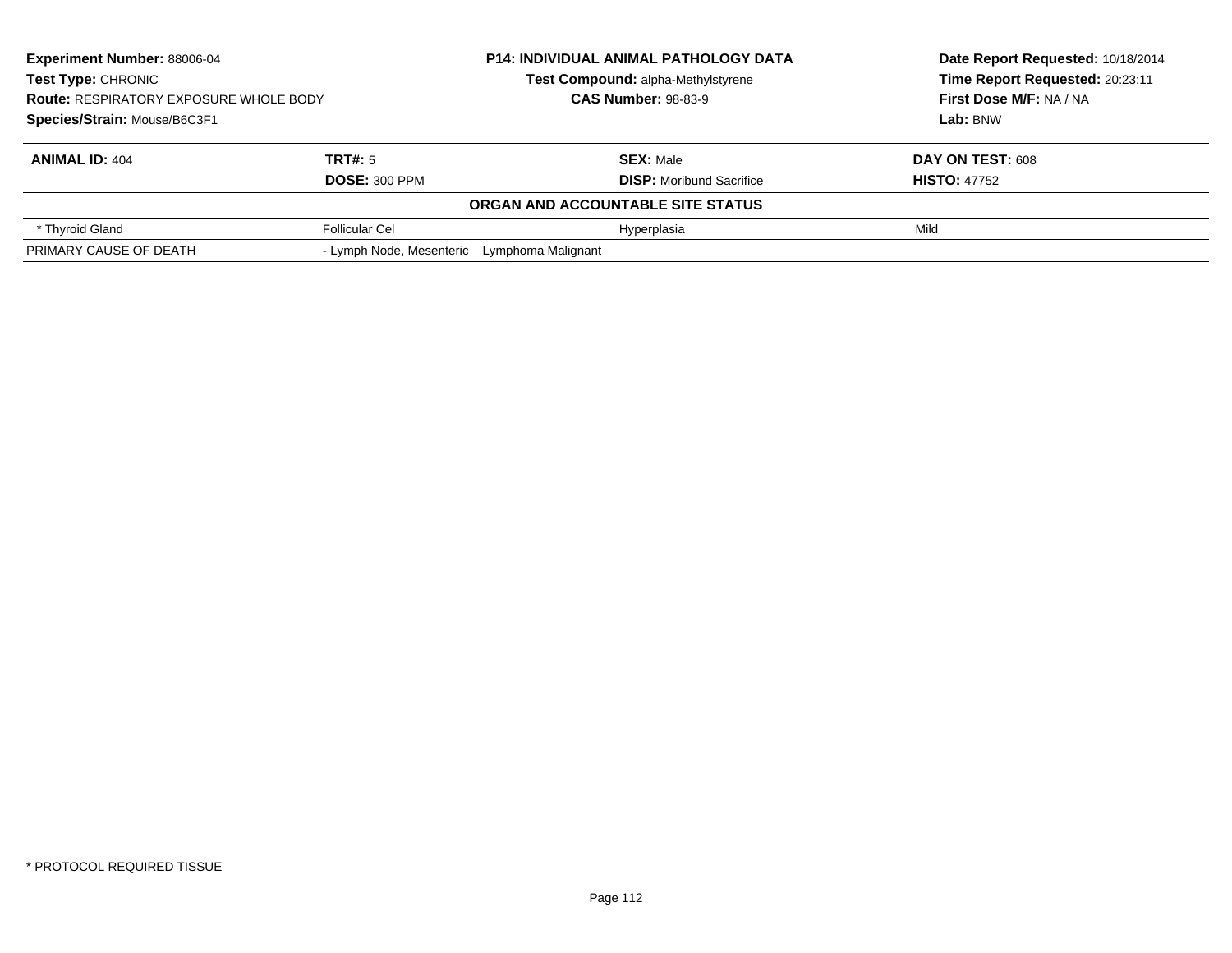| Experiment Number: 88006-04            |                           | <b>P14: INDIVIDUAL ANIMAL PATHOLOGY DATA</b> | Date Report Requested: 10/18/2014                          |  |
|----------------------------------------|---------------------------|----------------------------------------------|------------------------------------------------------------|--|
| Test Type: CHRONIC                     |                           | Test Compound: alpha-Methylstyrene           | Time Report Requested: 20:23:11<br>First Dose M/F: NA / NA |  |
| Route: RESPIRATORY EXPOSURE WHOLE BODY |                           | <b>CAS Number: 98-83-9</b>                   |                                                            |  |
| Species/Strain: Mouse/B6C3F1           |                           |                                              | Lab: BNW                                                   |  |
| <b>ANIMAL ID: 405</b>                  | <b>TRT#: 5</b>            | <b>SEX: Male</b>                             | DAY ON TEST: 729                                           |  |
|                                        | <b>DOSE: 300 PPM</b>      | <b>DISP: Terminal Sacrifice</b>              | <b>HISTO: 47753</b>                                        |  |
|                                        |                           | ORGAN AND ACCOUNTABLE SITE STATUS            |                                                            |  |
| <b>NORMAL</b>                          |                           |                                              |                                                            |  |
| * Adrenal Cortex                       | * Adrenal Medulla         | * Bone                                       | * Bone Marrow                                              |  |
| * Brain                                | * Epididymis              | * Esophagus                                  | * Eye                                                      |  |
| * Gallbladder                          | * Harderian Gland         | * Heart                                      | * Intestine Large, Cecum                                   |  |
| * Intestine Large, Colon               | * Intestine Large, Rectum | * Intestine Small, Duodenum                  | * Intestine Small, Ileum                                   |  |
| * Intestine Small, Jejunum             | * Islets, Pancreatic      | * Larynx                                     | * Lung                                                     |  |
| * Lymph Node, Bronchial                | * Lymph Node, Mediastinal | * Lymph Node, Mesenteric                     | * Pancreas                                                 |  |
| * Pituitary Gland                      | * Preputial Gland         | * Prostate                                   | * Salivary Glands                                          |  |
| * Seminal Vesicle                      | * Skin                    | * Spleen                                     | * Stomach, Forestomach                                     |  |
| * Stomach, Glandular                   | * Testes                  | * Thymus                                     | * Trachea                                                  |  |
| * Urinary Bladder                      |                           |                                              |                                                            |  |
| <b>MISSING</b>                         |                           |                                              |                                                            |  |
| * Lymph Node, Mandibular               | * Mammary Gland           | * Parathyroid Gland                          |                                                            |  |
| <b>OBSERVATIONS</b>                    |                           |                                              |                                                            |  |
| * Kidney                               | Pelvis                    | <b>Dilatation</b>                            | Mild                                                       |  |
|                                        |                           | Nephropathy                                  | Minimal                                                    |  |
| [ Dilatation TGLS = $3-6$ ]            |                           |                                              |                                                            |  |
| * Liver                                |                           | <b>Basophilic Focus</b>                      |                                                            |  |
| [Basophilic Focus TGLS = 2-5]          |                           |                                              |                                                            |  |
| * Nose                                 | Glands, Olfactory Epi     | Hyperplasia                                  | Moderate                                                   |  |
|                                        | Olfactory Epi             | Metaplasia                                   | Moderate                                                   |  |
| * Thyroid Gland                        | <b>Follicular Cel</b>     | Hyperplasia                                  | Mild                                                       |  |
| PRIMARY CAUSE OF DEATH                 | $\blacksquare$            |                                              |                                                            |  |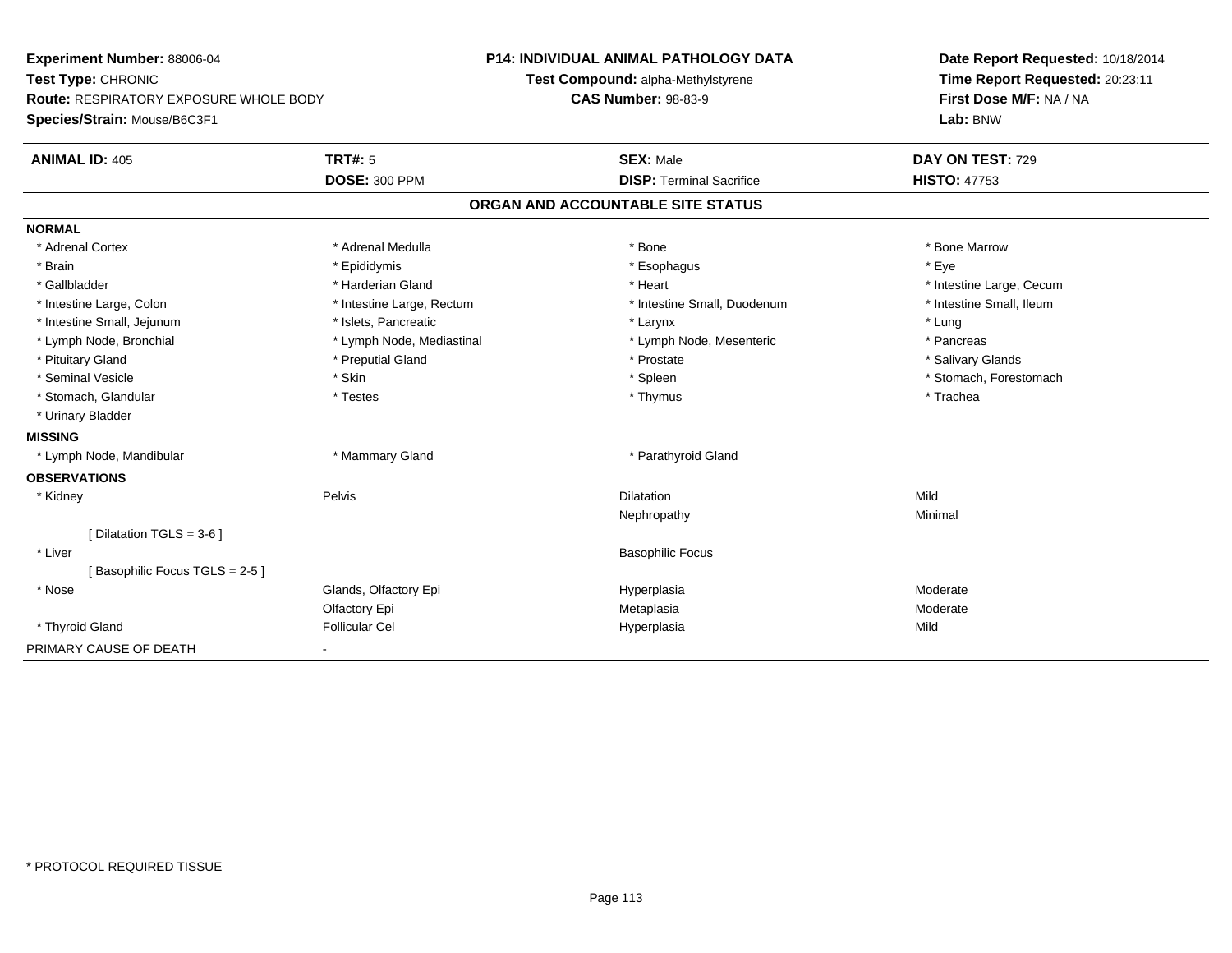| Experiment Number: 88006-04<br>Test Type: CHRONIC                      |                           | <b>P14: INDIVIDUAL ANIMAL PATHOLOGY DATA</b><br>Test Compound: alpha-Methylstyrene | Date Report Requested: 10/18/2014<br>Time Report Requested: 20:23:11 |
|------------------------------------------------------------------------|---------------------------|------------------------------------------------------------------------------------|----------------------------------------------------------------------|
| Route: RESPIRATORY EXPOSURE WHOLE BODY<br>Species/Strain: Mouse/B6C3F1 |                           | <b>CAS Number: 98-83-9</b>                                                         | First Dose M/F: NA / NA<br>Lab: BNW                                  |
| <b>ANIMAL ID: 406</b>                                                  | <b>TRT#: 5</b>            | <b>SEX: Male</b>                                                                   | DAY ON TEST: 730                                                     |
|                                                                        | <b>DOSE: 300 PPM</b>      | <b>DISP: Terminal Sacrifice</b>                                                    | <b>HISTO: 47754</b>                                                  |
|                                                                        |                           | ORGAN AND ACCOUNTABLE SITE STATUS                                                  |                                                                      |
| <b>NORMAL</b>                                                          |                           |                                                                                    |                                                                      |
| * Adrenal Cortex                                                       | * Adrenal Medulla         | * Bone                                                                             | * Bone Marrow                                                        |
| * Brain                                                                | * Epididymis              | * Esophagus                                                                        | * Eye                                                                |
| * Gallbladder                                                          | * Harderian Gland         | * Heart                                                                            | * Intestine Large, Cecum                                             |
| * Intestine Large, Colon                                               | * Intestine Large, Rectum | * Intestine Small, Duodenum                                                        | * Intestine Small, Ileum                                             |
| * Intestine Small, Jejunum                                             | * Islets, Pancreatic      | * Larynx                                                                           | * Lung                                                               |
| * Lymph Node, Mandibular                                               | * Pancreas                | * Parathyroid Gland                                                                | * Pituitary Gland                                                    |
| * Preputial Gland                                                      | * Prostate                | * Salivary Glands                                                                  | * Seminal Vesicle                                                    |
| * Skin                                                                 | * Stomach, Glandular      | * Testes                                                                           | * Thymus                                                             |
| * Thyroid Gland                                                        | * Trachea                 | * Urinary Bladder                                                                  |                                                                      |
| <b>MISSING</b>                                                         |                           |                                                                                    |                                                                      |
| * Lymph Node, Bronchial                                                | * Lymph Node, Mediastinal | * Mammary Gland                                                                    |                                                                      |
| <b>OBSERVATIONS</b>                                                    |                           |                                                                                    |                                                                      |
| * Kidney                                                               |                           | Nephropathy                                                                        | Minimal                                                              |
| * Liver                                                                |                           | <b>Clear Cell Focus</b>                                                            |                                                                      |
|                                                                        |                           | Eosinophilic Focus                                                                 |                                                                      |
|                                                                        |                           | Hepatocellular Adenoma                                                             | <b>Multiple</b>                                                      |
| [Clear Cell Focus TGLS = 5-12]                                         |                           |                                                                                    |                                                                      |
| [ Hepatocellular Adenoma TGLS = 3,4,6-6+5 ]                            |                           |                                                                                    |                                                                      |
| * Lymph Node, Mesenteric                                               |                           | Lymphoma Malignant                                                                 |                                                                      |
| * Nose                                                                 | Glands, Olfactory Epi     | Hyperplasia                                                                        | Moderate                                                             |
|                                                                        | Olfactory Epi             | Metaplasia                                                                         | Moderate                                                             |
| * Spleen                                                               |                           | Lymphoma Malignant                                                                 |                                                                      |
| [ Lymphoma Malignant TGLS = 1,2-5+6 ]                                  |                           |                                                                                    |                                                                      |
| * Stomach, Forestomach                                                 | Epithelium                | Hyperplasia                                                                        | Mild                                                                 |
| PRIMARY CAUSE OF DEATH                                                 |                           |                                                                                    |                                                                      |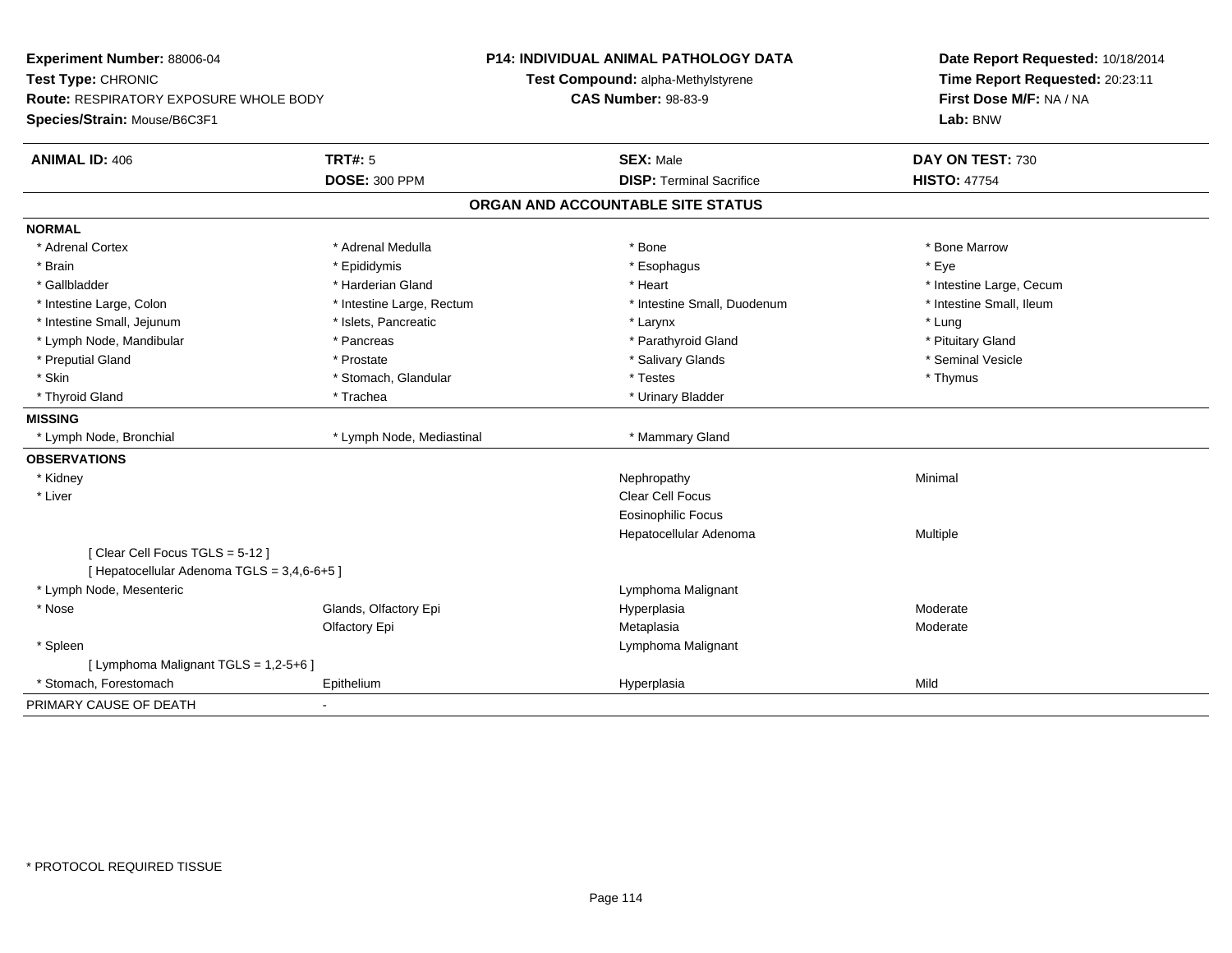| Experiment Number: 88006-04                   |                           | <b>P14: INDIVIDUAL ANIMAL PATHOLOGY DATA</b> | Date Report Requested: 10/18/2014 |
|-----------------------------------------------|---------------------------|----------------------------------------------|-----------------------------------|
| Test Type: CHRONIC                            |                           | Test Compound: alpha-Methylstyrene           | Time Report Requested: 20:23:11   |
| <b>Route: RESPIRATORY EXPOSURE WHOLE BODY</b> |                           | <b>CAS Number: 98-83-9</b>                   | First Dose M/F: NA / NA           |
| Species/Strain: Mouse/B6C3F1                  |                           |                                              | Lab: BNW                          |
| <b>ANIMAL ID: 407</b>                         | TRT#: 5                   | <b>SEX: Male</b>                             | DAY ON TEST: 729                  |
|                                               | <b>DOSE: 300 PPM</b>      | <b>DISP: Terminal Sacrifice</b>              | <b>HISTO: 47755</b>               |
|                                               |                           | ORGAN AND ACCOUNTABLE SITE STATUS            |                                   |
| <b>NORMAL</b>                                 |                           |                                              |                                   |
| * Adrenal Cortex                              | * Adrenal Medulla         | * Bone                                       | * Bone Marrow                     |
| * Brain                                       | * Epididymis              | * Esophagus                                  | * Eve                             |
| * Gallbladder                                 | * Harderian Gland         | * Heart                                      | * Intestine Large, Cecum          |
| * Intestine Large, Colon                      | * Intestine Large, Rectum | * Intestine Small, Duodenum                  | * Intestine Small, Ileum          |
| * Intestine Small, Jejunum                    | * Islets, Pancreatic      | * Larynx                                     | * Lung                            |
| * Lymph Node, Bronchial                       | * Lymph Node, Mandibular  | * Lymph Node, Mediastinal                    | * Lymph Node, Mesenteric          |
| * Pancreas                                    | * Parathyroid Gland       | * Pituitary Gland                            | * Preputial Gland                 |
| * Prostate                                    | * Salivary Glands         | * Seminal Vesicle                            | * Skin                            |
| * Spleen                                      | * Stomach, Forestomach    | * Stomach, Glandular                         | * Testes                          |
| * Thymus                                      | * Trachea                 | * Urinary Bladder                            |                                   |
| <b>MISSING</b>                                |                           |                                              |                                   |
| * Mammary Gland                               |                           |                                              |                                   |
| <b>OBSERVATIONS</b>                           |                           |                                              |                                   |
| * Kidney                                      |                           | Nephropathy                                  | Mild                              |
| * Liver                                       |                           | Hepatocellular Adenoma                       |                                   |
| [ Hepatocellular Adenoma TGLS = 1-5 ]         |                           |                                              |                                   |
| * Nose                                        | Glands, Olfactory Epi     | Hyperplasia                                  | Moderate                          |
|                                               | Olfactory Epi             | Metaplasia                                   | Moderate                          |
| * Thyroid Gland                               | <b>Follicular Cel</b>     | Hyperplasia                                  | Mild                              |
| PRIMARY CAUSE OF DEATH                        |                           |                                              |                                   |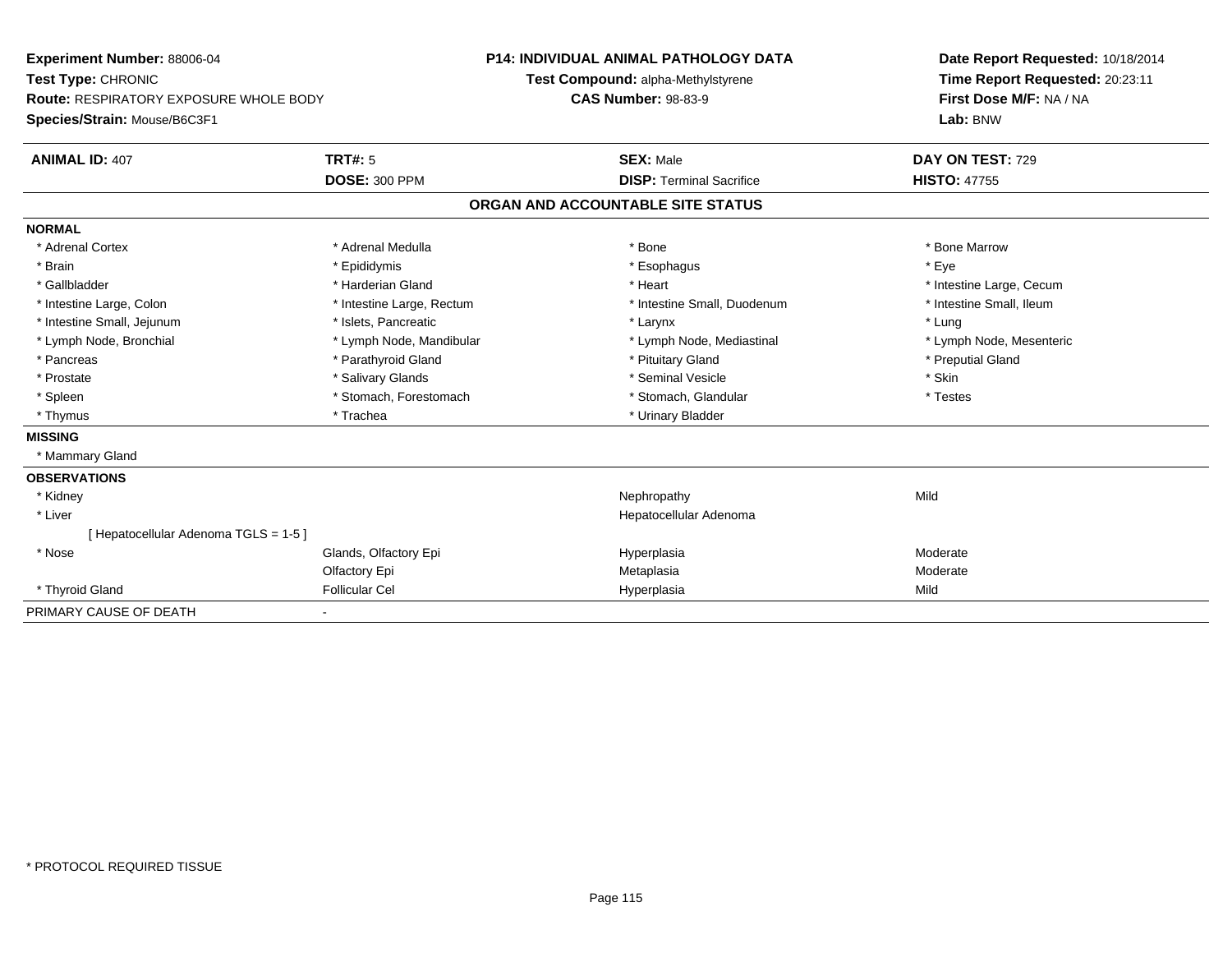**Experiment Number:** 88006-04**Test Type:** CHRONIC **Route:** RESPIRATORY EXPOSURE WHOLE BODY**Species/Strain:** Mouse/B6C3F1**P14: INDIVIDUAL ANIMAL PATHOLOGY DATATest Compound:** alpha-Methylstyrene**CAS Number:** 98-83-9**Date Report Requested:** 10/18/2014**Time Report Requested:** 20:23:11**First Dose M/F:** NA / NA**Lab:** BNW**ANIMAL ID:** 408**TRT#:** 5 **SEX:** Male **DAY ON TEST:** 729 **DOSE:** 300 PPM**DISP:** Terminal Sacrifice **HISTO:** 47756 **ORGAN AND ACCOUNTABLE SITE STATUSNORMAL**\* Adrenal Medulla \* \* Annual Medulla \* Brain \* Bone \* \* Bone Marrow \* Bone Marrow \* \* Brain \* Brain \* Brain \* Brain \* Brain \* Brain \* Brain \* Brain \* Brain \* Brain \* Brain \* Brain \* Brain \* Brain \* Brain \* Brain \* Brain \* \* Gallbladder \* Epididymis \* \* exphagus \* Esophagus \* \* Eye \* \* Eye \* \* Exercise \* Gallbladder \* Gallbladder \* \* Gallbladder \* \* Gallbladder \* \* Gallbladder \* \* Gallbladder \* \* Gallbladder \* \* Exercise \* \* \* Gallbladder \* \* \* Gallbladde \* Heart **\*** Intestine Large, Cecum \* Intestine Large, Cecum \* Intestine Large, Colon \* <sup>\*</sup> Intestine Large, Rectum \* Intestine Small, Duodenum \* Intestine Small, Ileum \* Intestine Small, Intestine Small, Jejunum \* Islets, Pancreatic \* Kidney \* Larynx \* Lung \* Lymph Node, Mandibular\* Lymph Node, Mesenteric \* The state of the state of Parathyroid Gland \* Parathyroid Gland \* Pituitary Gland \* Pituitary Gland \* Seminal Vesicle \* Preputial Gland \* \* Annual vesicle \* \* Prostate \* \* Salivary Glands \* \* Salivary Glands \* \* Seminal Vesicle \* \* Stomach, Glandular \* Skin \* Spleen \* Spleen \* Spleen \* Stomach, Forestomach \* Stomach, Forestomach \* Testes \* Thymus \* Trachea \* Urinary Bladder **MISSING**\* Lymph Node, Bronchial \* Lymph Node, Mediastinal \* Mammary Gland **OBSERVATIONS** \* Adrenal Cortexx and the controller of the controller of the controller of the Hypertrophy  $\mathsf{M}$ inimal  $\mathsf{M}$ inimal  $\mathsf{M}$  \* Harderian Glandd and the control of the control of the control of the Hyperplasia and the control of the Mild of the control of the control of the control of the control of the control of the control of the control of the control of the \* Liver Eosinophilic Focus \* Nosee who says the Glands, Olfactory Epi and the Hyperplasia Moderate Moderate Moderate Moderate School and the Mo Olfactory Epi Metaplasiaa **Moderate**  \* Thyroid Gland Follicular Cel Hyperplasia Mild PRIMARY CAUSE OF DEATH-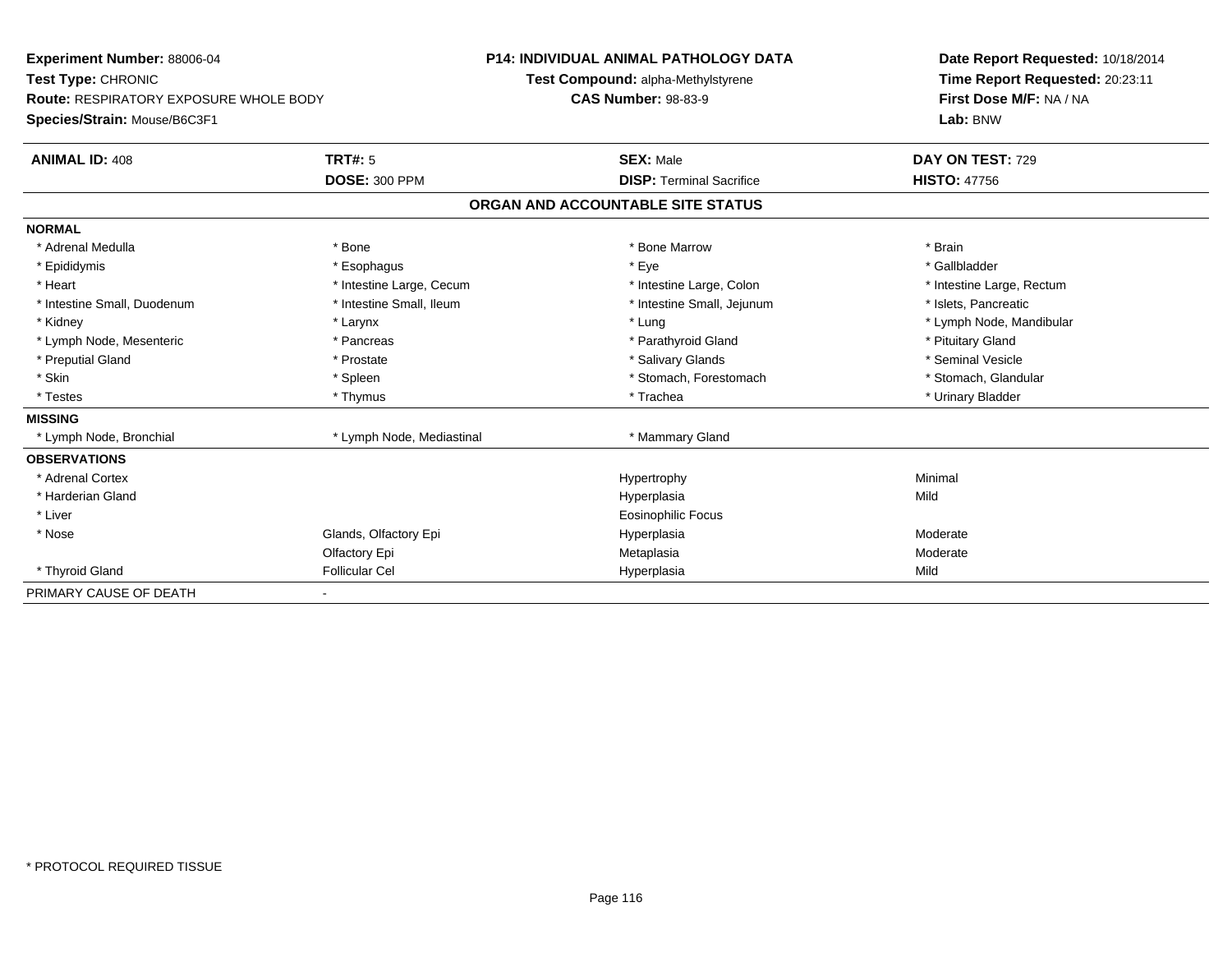**Experiment Number:** 88006-04**Test Type:** CHRONIC **Route:** RESPIRATORY EXPOSURE WHOLE BODY**Species/Strain:** Mouse/B6C3F1**P14: INDIVIDUAL ANIMAL PATHOLOGY DATATest Compound:** alpha-Methylstyrene**CAS Number:** 98-83-9**Date Report Requested:** 10/18/2014**Time Report Requested:** 20:23:11**First Dose M/F:** NA / NA**Lab:** BNW**ANIMAL ID:** 409**TRT#:** 5 **SEX:** Male **DAY ON TEST:** 730 **DOSE:** 300 PPM**DISP:** Terminal Sacrifice **HISTO:** 47757 **ORGAN AND ACCOUNTABLE SITE STATUSNORMAL**\* Adrenal Medulla \* \* Annual Medulla \* Brain \* Bone \* \* Bone Marrow \* Bone Marrow \* \* Brain \* Brain \* Brain \* Brain \* Brain \* Brain \* Brain \* Brain \* Brain \* Brain \* Brain \* Brain \* Brain \* Brain \* Brain \* Brain \* Brain \* \* Gallbladder \* Epididymis \* \* exphagus \* Esophagus \* \* Eye \* \* Eye \* \* Exercise \* Gallbladder \* Gallbladder \* \* Gallbladder \* \* Gallbladder \* \* Gallbladder \* \* Gallbladder \* \* Gallbladder \* \* Exercise \* \* \* Gallbladder \* \* \* Gallbladde \* Harderian Gland \* The structure \* The \* Heart \* The structure Large, Cecum \* Intestine Large, Cecum \* Intestine Large, Colon \* Intestine Small, Jejunum \* Intestine Large, Rectum \* Intestine Small, Duodenum \* Intestine Small, Ileum \* Intestine Small, Ileum \* Islets, Pancreatic \* Larynx \* Lung \* Lymph Node, Bronchial \* Lymph Node, Mandibular \* The same that the set of the set of the set of the set of the set of the set of the set of the set of the set of the set of the set of the set of the set of the set of the set of the set of the s \* Prostate \* Parathyroid Gland \* **All and \* Pituitary Gland \* Prostate and \* Preputial Gland** \* Preputial Gland \* Spleen \* Salivary Glands \* \* \* Sheen \* Seminal Vesicle \* \* \* Stan \* \* Skin \* \* Skin \* \* Spleen \* \* Spleen \* \* Spleen \* \* Trachea \* Stomach, Glandular \* Testes \* Testes \* Thymus \* Thymus \* Thymus \* Thymus \* Thymus \* Thymus \* Thymus \* Thymus \* Thymus \* Thymus \* Thymus \* Thymus \* Thymus \* Thymus \* Thymus \* Thymus \* Thymus \* Thymus \* Thymus \* Thymus \* T \* Urinary Bladder**MISSING** \* Mammary Gland**OBSERVATIONS** \* Adrenal Cortexx and the control of the control of the control of the Hypertrophy control of the control of the control of the control of the control of the control of the control of the control of the control of the control of the contr n Suppurative, Moderate \* Kidneyy the control of the control of the control of the control of the control of the control of the control of the control of the control of the control of the control of the control of the control of the control of the contro  $[$  Inflammation TGLS = 2-6  $]$  \* Liver Basophilic Focus Eosinophilic Focus[ Basophilic Focus TGLS = 3-5 ][ Eosinophilic Focus TGLS = 4-6 ] \* Nosee who says the Glands, Olfactory Epi and the Hyperplasia Moderate Moderate Moderate Moderate School and the Mo Olfactory Epi Metaplasiaa **Moderate**  \* Stomach, ForestomachEpithelium<br>Eollicular Cel Hyperplasia Minimal \* Thyroid Gland Follicular Cel Hyperplasia Mild PRIMARY CAUSE OF DEATH-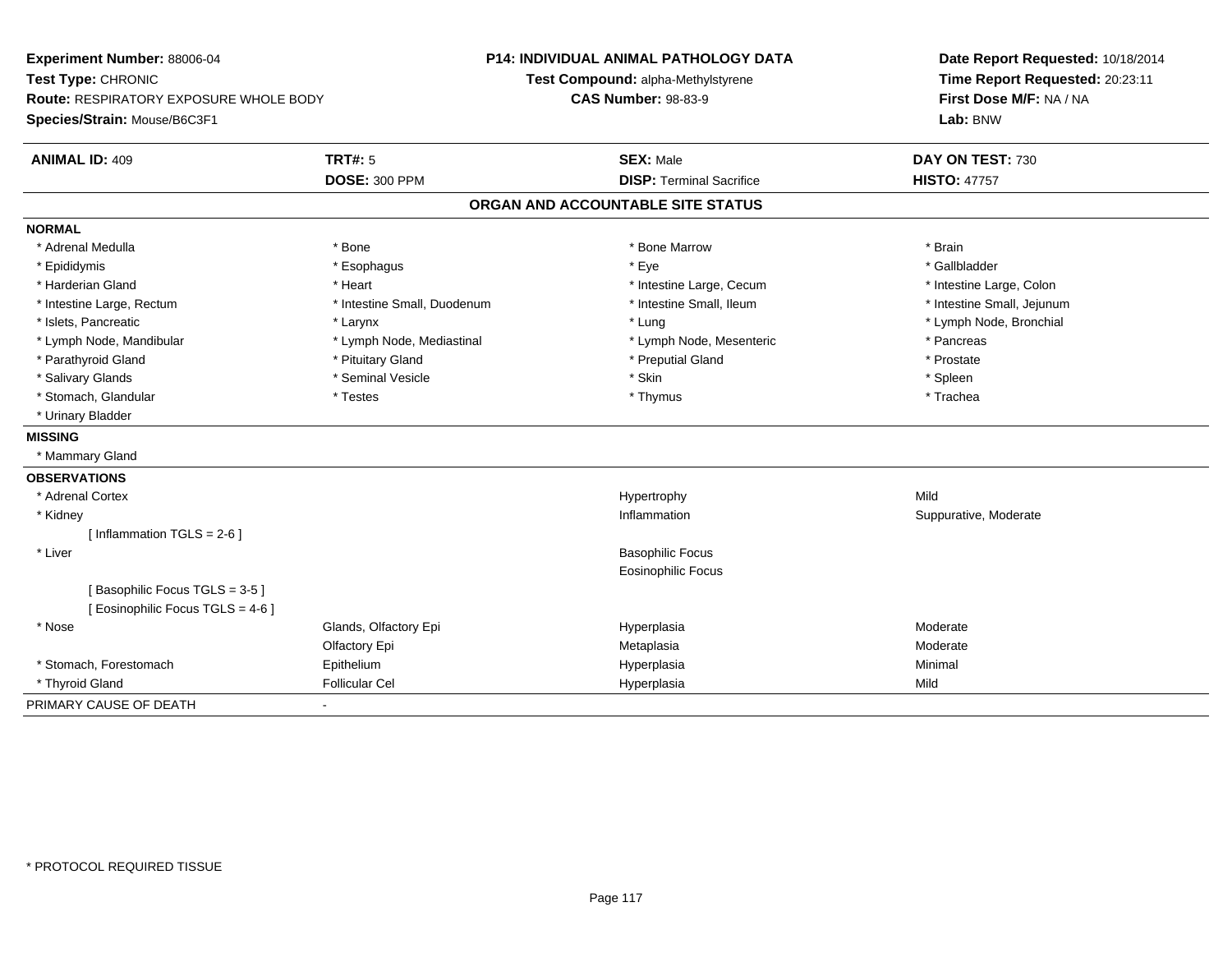| Experiment Number: 88006-04<br>Test Type: CHRONIC |                          | <b>P14: INDIVIDUAL ANIMAL PATHOLOGY DATA</b><br>Test Compound: alpha-Methylstyrene | Date Report Requested: 10/18/2014<br>Time Report Requested: 20:23:11 |
|---------------------------------------------------|--------------------------|------------------------------------------------------------------------------------|----------------------------------------------------------------------|
| <b>Route: RESPIRATORY EXPOSURE WHOLE BODY</b>     |                          | <b>CAS Number: 98-83-9</b>                                                         | First Dose M/F: NA / NA                                              |
| Species/Strain: Mouse/B6C3F1                      |                          |                                                                                    | Lab: BNW                                                             |
| <b>ANIMAL ID: 410</b>                             | <b>TRT#: 5</b>           | <b>SEX: Male</b>                                                                   | DAY ON TEST: 730                                                     |
|                                                   | <b>DOSE: 300 PPM</b>     | <b>DISP: Terminal Sacrifice</b>                                                    | <b>HISTO: 47758</b>                                                  |
|                                                   |                          | ORGAN AND ACCOUNTABLE SITE STATUS                                                  |                                                                      |
| <b>NORMAL</b>                                     |                          |                                                                                    |                                                                      |
| * Adrenal Medulla                                 | * Bone                   | * Bone Marrow                                                                      | * Brain                                                              |
| * Epididymis                                      | * Esophagus              | * Eye                                                                              | * Gallbladder                                                        |
| * Heart                                           | * Intestine Large, Cecum | * Intestine Large, Colon                                                           | * Intestine Large, Rectum                                            |
| * Intestine Small, Duodenum                       | * Intestine Small, Ileum | * Intestine Small, Jejunum                                                         | * Islets, Pancreatic                                                 |
| * Larynx                                          | * Lung                   | * Lymph Node, Bronchial                                                            | * Lymph Node, Mandibular                                             |
| * Lymph Node, Mediastinal                         | * Lymph Node, Mesenteric | * Pancreas                                                                         | * Parathyroid Gland                                                  |
| * Pituitary Gland                                 | * Preputial Gland        | * Prostate                                                                         | * Salivary Glands                                                    |
| * Seminal Vesicle                                 | * Skin                   | * Spleen                                                                           | * Stomach, Forestomach                                               |
| * Stomach, Glandular                              | * Testes                 | * Trachea                                                                          | * Urinary Bladder                                                    |
| <b>MISSING</b>                                    |                          |                                                                                    |                                                                      |
| * Mammary Gland                                   | * Thymus                 |                                                                                    |                                                                      |
| <b>OBSERVATIONS</b>                               |                          |                                                                                    |                                                                      |
| * Adrenal Cortex                                  |                          | Hypertrophy                                                                        | Mild                                                                 |
| * Harderian Gland                                 |                          | Adenoma                                                                            |                                                                      |
| [Adenoma TGLS = $1-11$ ]                          |                          |                                                                                    |                                                                      |
| * Kidney                                          |                          | Nephropathy                                                                        | Minimal                                                              |
| * Liver                                           |                          | Hepatocellular Adenoma                                                             |                                                                      |
| [ Hepatocellular Adenoma TGLS = 2-6 ]             |                          |                                                                                    |                                                                      |
| * Nose                                            | Glands, Olfactory Epi    | Hyperplasia                                                                        | Moderate                                                             |
|                                                   | Olfactory Epi            | Metaplasia                                                                         | Moderate                                                             |
| * Thyroid Gland                                   | <b>Follicular Cel</b>    | Adenoma                                                                            |                                                                      |
| PRIMARY CAUSE OF DEATH                            | ٠                        |                                                                                    |                                                                      |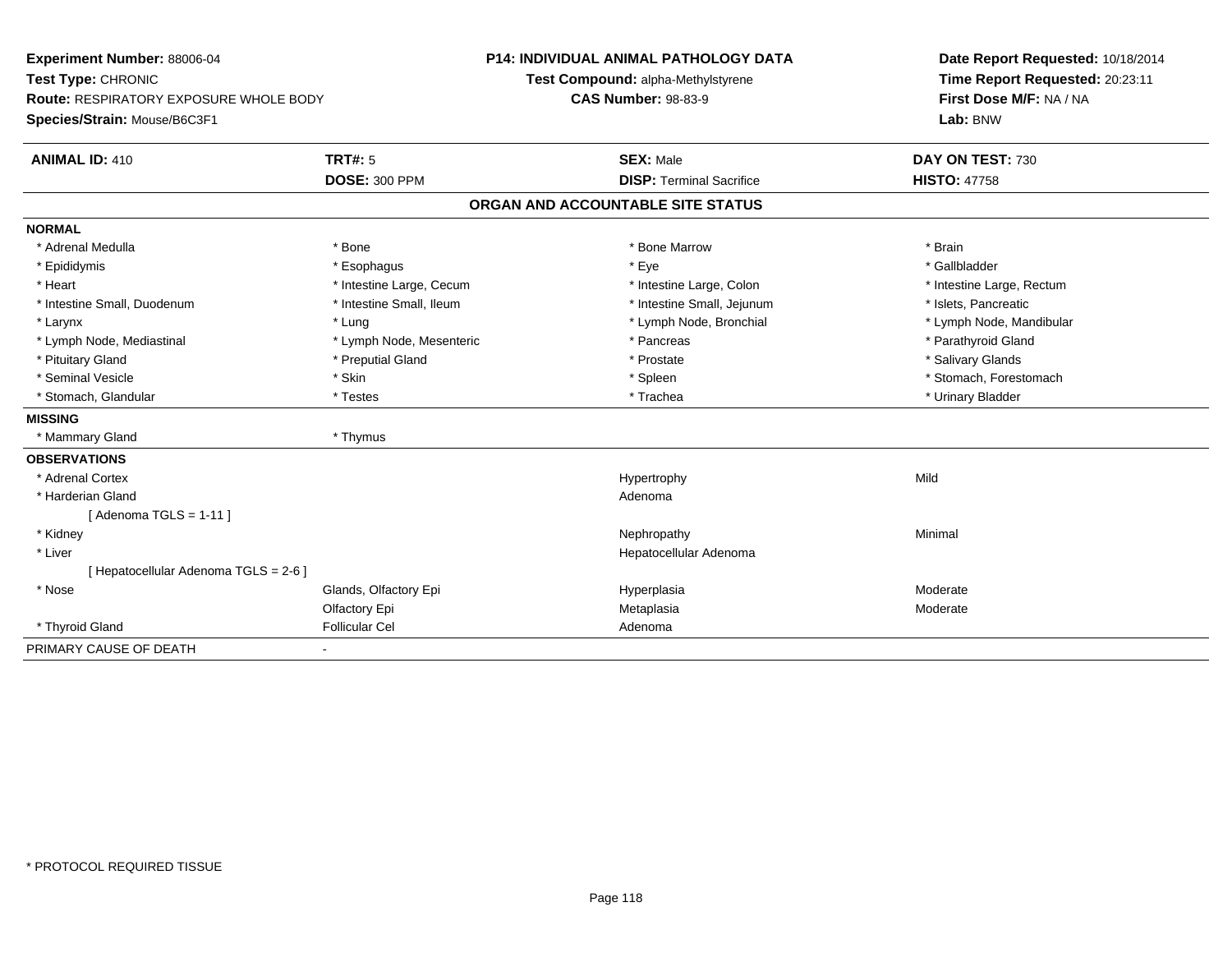| Experiment Number: 88006-04                   |                            | <b>P14: INDIVIDUAL ANIMAL PATHOLOGY DATA</b> | Date Report Requested: 10/18/2014   |  |
|-----------------------------------------------|----------------------------|----------------------------------------------|-------------------------------------|--|
| Test Type: CHRONIC                            |                            | Test Compound: alpha-Methylstyrene           | Time Report Requested: 20:23:11     |  |
| <b>Route: RESPIRATORY EXPOSURE WHOLE BODY</b> |                            | <b>CAS Number: 98-83-9</b>                   | First Dose M/F: NA / NA<br>Lab: BNW |  |
| Species/Strain: Mouse/B6C3F1                  |                            |                                              |                                     |  |
| <b>ANIMAL ID: 411</b>                         | <b>TRT#: 5</b>             | <b>SEX: Male</b>                             | DAY ON TEST: 728                    |  |
|                                               | <b>DOSE: 300 PPM</b>       | <b>DISP: Natural Death</b>                   | <b>HISTO: 47759</b>                 |  |
|                                               |                            | ORGAN AND ACCOUNTABLE SITE STATUS            |                                     |  |
| <b>NORMAL</b>                                 |                            |                                              |                                     |  |
| * Adrenal Medulla                             | * Bone                     | * Bone Marrow                                | * Brain                             |  |
| * Epididymis                                  | * Esophagus                | * Harderian Gland                            | * Intestine Large, Colon            |  |
| * Intestine Small, Duodenum                   | * Intestine Small, Jejunum | * Islets, Pancreatic                         | * Larynx                            |  |
| * Lymph Node, Mandibular                      | * Lymph Node, Mesenteric   | * Pancreas                                   | * Parathyroid Gland                 |  |
| * Pituitary Gland                             | * Preputial Gland          | * Prostate                                   | * Salivary Glands                   |  |
| * Seminal Vesicle                             | * Skin                     | * Spleen                                     | * Stomach, Forestomach              |  |
| * Stomach, Glandular                          | * Testes                   | * Thymus                                     | * Thyroid Gland                     |  |
| * Trachea                                     | * Urinary Bladder          |                                              |                                     |  |
| <b>MISSING</b>                                |                            |                                              |                                     |  |
| * Mammary Gland                               |                            |                                              |                                     |  |
| <b>AUTO PRECLUDES DIAG.</b>                   |                            |                                              |                                     |  |
| * Eye                                         | * Gallbladder              | * Intestine Large, Cecum                     | * Intestine Large, Rectum           |  |
| * Intestine Small, Ileum                      |                            |                                              |                                     |  |
| <b>OBSERVATIONS</b>                           |                            |                                              |                                     |  |
| * Adrenal Cortex                              |                            | Hyperplasia                                  | Mild                                |  |
| * Heart                                       |                            | Hepatocholangiocarcinoma                     | Metastatic (Liver)                  |  |
| * Kidney                                      |                            | Nephropathy                                  | Mild                                |  |
| * Liver                                       |                            | <b>Eosinophilic Focus</b>                    |                                     |  |
|                                               |                            | Hepatocellular Adenoma                       | Multiple                            |  |
|                                               |                            | Hepatocholangiocarcinoma                     |                                     |  |
| [ Hepatocellular Adenoma TGLS = 5-5+6+12 ]    |                            |                                              |                                     |  |
| [Hepatocholangiocarcinoma TGLS = 5-12]        |                            |                                              |                                     |  |
| * Lung                                        |                            | Hepatocholangiocarcinoma                     | Metastatic (Liver)                  |  |
| [ Hepatocholangiocarcinoma TGLS = 2,3,6-4 ]   |                            |                                              |                                     |  |
| * Lymph Node, Bronchial                       |                            | Hepatocholangiocarcinoma                     | Metastatic (Liver)                  |  |
| * Lymph Node, Mediastinal                     |                            | Hepatocholangiocarcinoma                     | Metastatic (Liver)                  |  |
| * Nose                                        | Glands, Olfactory Epi      | Hyperplasia                                  | Moderate                            |  |
|                                               | Olfactory Epi              | Metaplasia                                   | Moderate                            |  |
| Pleura                                        |                            | Hepatocholangiocarcinoma                     | Metastatic (Liver)                  |  |
| [ Hepatocholangiocarcinoma TGLS = 4-13 ]      |                            |                                              |                                     |  |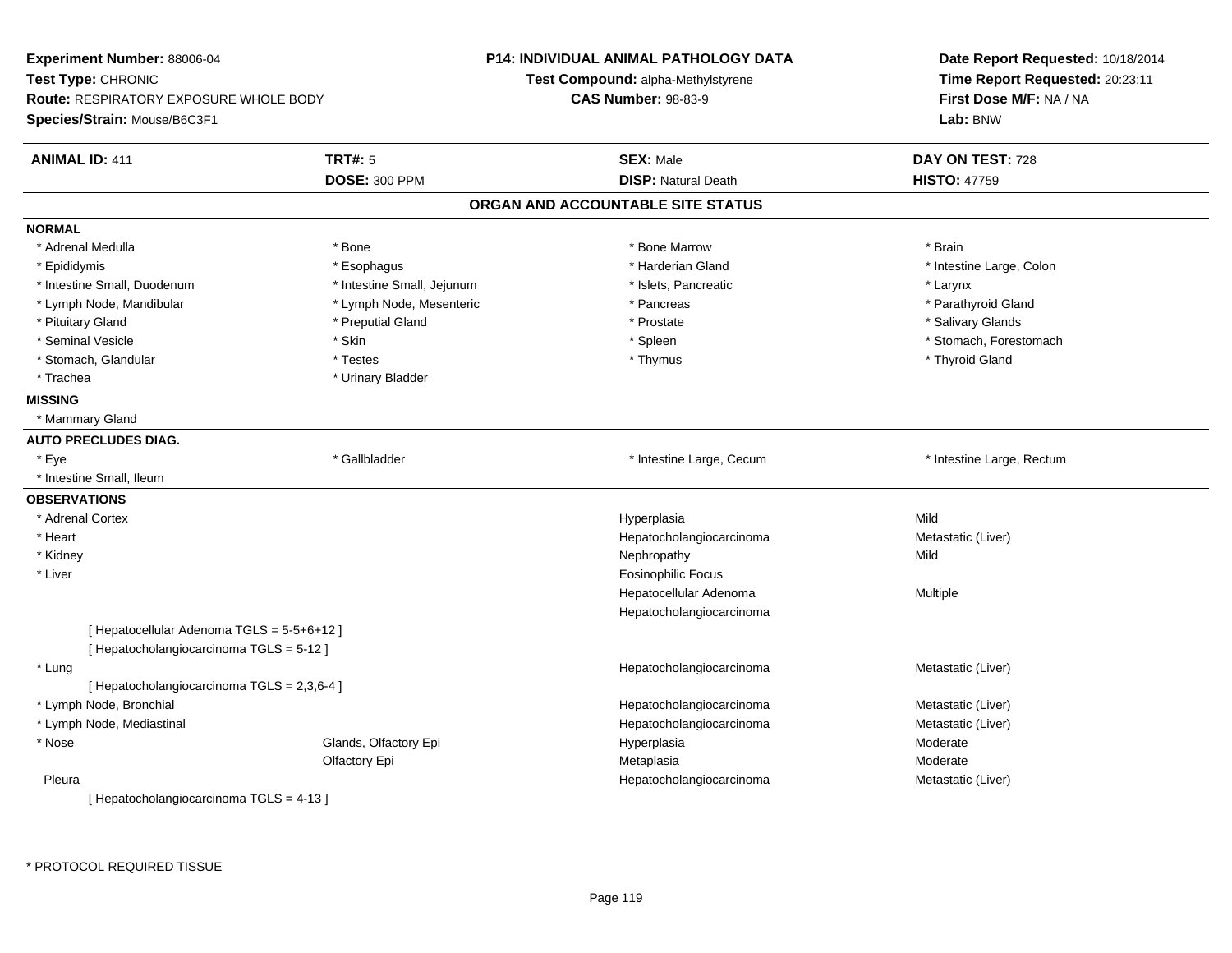| <b>Experiment Number: 88006-04</b><br><b>Test Type: CHRONIC</b><br><b>Route: RESPIRATORY EXPOSURE WHOLE BODY</b> |                                  | <b>P14: INDIVIDUAL ANIMAL PATHOLOGY DATA</b><br>Test Compound: alpha-Methylstyrene<br><b>CAS Number: 98-83-9</b> | Date Report Requested: 10/18/2014<br>Time Report Requested: 20:23:11<br>First Dose M/F: NA / NA |  |
|------------------------------------------------------------------------------------------------------------------|----------------------------------|------------------------------------------------------------------------------------------------------------------|-------------------------------------------------------------------------------------------------|--|
| Species/Strain: Mouse/B6C3F1                                                                                     |                                  |                                                                                                                  | Lab: BNW                                                                                        |  |
| <b>ANIMAL ID: 411</b>                                                                                            | TRT#: 5                          | <b>SEX: Male</b>                                                                                                 | DAY ON TEST: 728                                                                                |  |
|                                                                                                                  | <b>DOSE: 300 PPM</b>             | <b>DISP:</b> Natural Death                                                                                       | <b>HISTO: 47759</b>                                                                             |  |
|                                                                                                                  |                                  | ORGAN AND ACCOUNTABLE SITE STATUS                                                                                |                                                                                                 |  |
| PRIMARY CAUSE OF DEATH                                                                                           | - Liver Hepatocholangiocarcinoma |                                                                                                                  |                                                                                                 |  |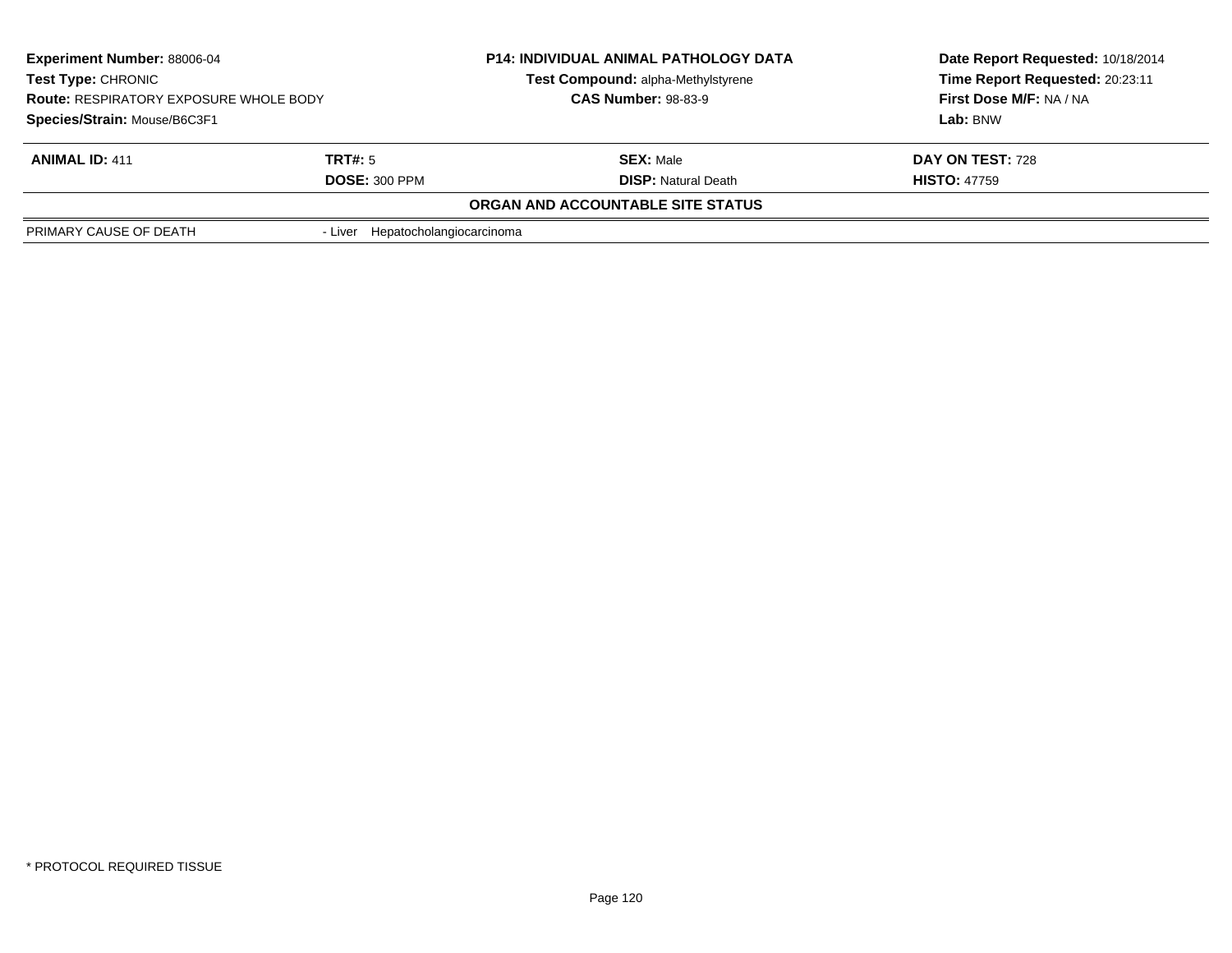| Experiment Number: 88006-04<br>Test Type: CHRONIC  |                             | <b>P14: INDIVIDUAL ANIMAL PATHOLOGY DATA</b> | Date Report Requested: 10/18/2014<br>Time Report Requested: 20:23:11 |  |
|----------------------------------------------------|-----------------------------|----------------------------------------------|----------------------------------------------------------------------|--|
|                                                    |                             | Test Compound: alpha-Methylstyrene           |                                                                      |  |
| Route: RESPIRATORY EXPOSURE WHOLE BODY             |                             | <b>CAS Number: 98-83-9</b>                   | First Dose M/F: NA / NA                                              |  |
| Species/Strain: Mouse/B6C3F1                       |                             |                                              | Lab: BNW                                                             |  |
| <b>ANIMAL ID: 412</b>                              | <b>TRT#: 5</b>              | <b>SEX: Male</b>                             | DAY ON TEST: 729                                                     |  |
|                                                    | <b>DOSE: 300 PPM</b>        | <b>DISP: Terminal Sacrifice</b>              | <b>HISTO: 47760</b>                                                  |  |
|                                                    |                             | ORGAN AND ACCOUNTABLE SITE STATUS            |                                                                      |  |
| <b>NORMAL</b>                                      |                             |                                              |                                                                      |  |
| * Adrenal Medulla                                  | * Bone                      | * Bone Marrow                                | * Brain                                                              |  |
| * Epididymis                                       | * Esophagus                 | * Eye                                        | * Gallbladder                                                        |  |
| * Harderian Gland                                  | * Heart                     | * Intestine Large, Cecum                     | * Intestine Large, Colon                                             |  |
| * Intestine Large, Rectum                          | * Intestine Small, Duodenum | * Intestine Small, Ileum                     | * Intestine Small, Jejunum                                           |  |
| * Islets, Pancreatic                               | * Larynx                    | * Lung                                       | * Lymph Node, Bronchial                                              |  |
| * Lymph Node, Mandibular                           | * Lymph Node, Mesenteric    | * Pancreas                                   | * Parathyroid Gland                                                  |  |
| * Pituitary Gland                                  | * Preputial Gland           | * Prostate                                   | * Salivary Glands                                                    |  |
| * Seminal Vesicle                                  | * Skin                      | * Spleen                                     | * Stomach, Glandular                                                 |  |
| * Testes                                           | * Thymus                    | * Thyroid Gland                              | * Trachea                                                            |  |
| * Urinary Bladder                                  |                             |                                              |                                                                      |  |
| <b>MISSING</b>                                     |                             |                                              |                                                                      |  |
| * Lymph Node, Mediastinal                          | * Mammary Gland             |                                              |                                                                      |  |
| <b>OBSERVATIONS</b>                                |                             |                                              |                                                                      |  |
| * Adrenal Cortex                                   |                             | Hyperplasia                                  | Mild                                                                 |  |
| * Kidney                                           |                             | Nephropathy                                  | Marked                                                               |  |
| * Liver                                            |                             | <b>Eosinophilic Focus</b>                    |                                                                      |  |
|                                                    |                             | Hepatocellular Adenoma                       | Multiple                                                             |  |
| [ Eosinophilic Focus TGLS = 1-5 ]                  |                             |                                              |                                                                      |  |
| [ Hepatocellular Adenoma TGLS = 1,2-5+12 ]         |                             |                                              |                                                                      |  |
| * Nose                                             | Glands, Olfactory Epi       | Hyperplasia                                  | Moderate                                                             |  |
|                                                    | Olfactory Epi               | Metaplasia                                   | Moderate                                                             |  |
| * Stomach, Forestomach                             | Epithelium                  | Hyperplasia                                  | Moderate                                                             |  |
|                                                    |                             | Inflammation                                 | Mild                                                                 |  |
| [Hyperplasia TGLS = 3-9]                           |                             |                                              |                                                                      |  |
| PRIMARY CAUSE OF DEATH<br>$\overline{\phantom{a}}$ |                             |                                              |                                                                      |  |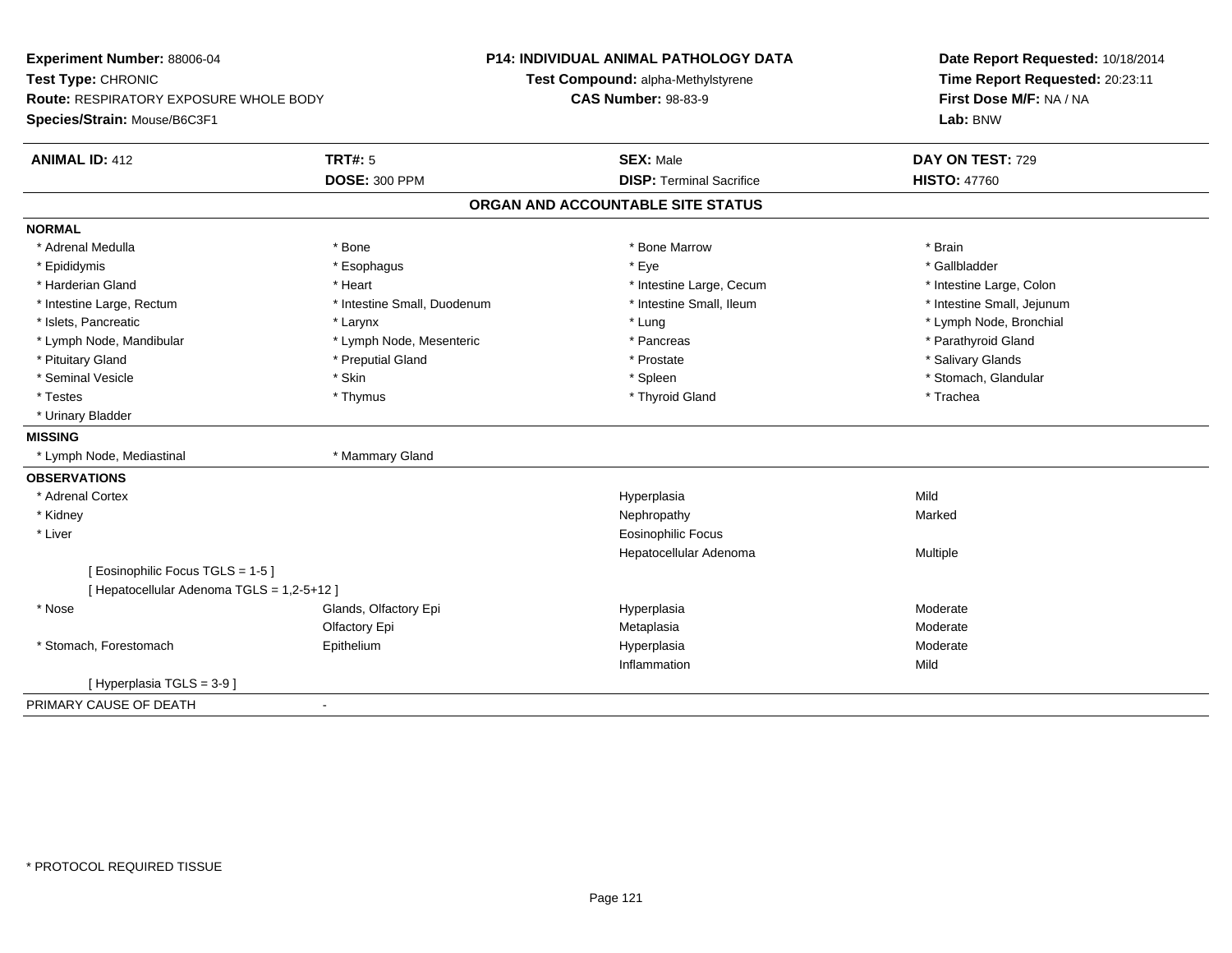| <b>Experiment Number: 88006-04</b>            |                             | <b>P14: INDIVIDUAL ANIMAL PATHOLOGY DATA</b> |                                    |  | Date Report Requested: 10/18/2014   |  |
|-----------------------------------------------|-----------------------------|----------------------------------------------|------------------------------------|--|-------------------------------------|--|
| Test Type: CHRONIC                            |                             |                                              | Test Compound: alpha-Methylstyrene |  | Time Report Requested: 20:23:11     |  |
| <b>Route: RESPIRATORY EXPOSURE WHOLE BODY</b> |                             | <b>CAS Number: 98-83-9</b>                   |                                    |  | First Dose M/F: NA / NA<br>Lab: BNW |  |
| Species/Strain: Mouse/B6C3F1                  |                             |                                              |                                    |  |                                     |  |
| <b>ANIMAL ID: 413</b>                         | <b>TRT#: 5</b>              |                                              | <b>SEX: Male</b>                   |  | DAY ON TEST: 730                    |  |
|                                               | <b>DOSE: 300 PPM</b>        |                                              | <b>DISP: Terminal Sacrifice</b>    |  | <b>HISTO: 47761</b>                 |  |
|                                               |                             |                                              | ORGAN AND ACCOUNTABLE SITE STATUS  |  |                                     |  |
| <b>NORMAL</b>                                 |                             |                                              |                                    |  |                                     |  |
| * Adrenal Medulla                             | * Bone                      |                                              | * Bone Marrow                      |  | * Brain                             |  |
| * Epididymis                                  | * Esophagus                 |                                              | * Eye                              |  | * Gallbladder                       |  |
| * Harderian Gland                             | * Heart                     |                                              | * Intestine Large, Cecum           |  | * Intestine Large, Colon            |  |
| * Intestine Large, Rectum                     | * Intestine Small, Duodenum |                                              | * Intestine Small, Ileum           |  | * Intestine Small, Jejunum          |  |
| * Islets. Pancreatic                          | * Larynx                    |                                              | * Lung                             |  | * Lymph Node, Bronchial             |  |
| * Lymph Node, Mediastinal                     | * Lymph Node, Mesenteric    |                                              | * Pancreas                         |  | * Parathyroid Gland                 |  |
| * Pituitary Gland                             | * Preputial Gland           |                                              | * Prostate                         |  | * Salivary Glands                   |  |
| * Seminal Vesicle                             | * Skin                      |                                              | * Spleen                           |  | * Stomach, Forestomach              |  |
| * Stomach, Glandular                          | * Testes                    |                                              | * Thymus                           |  | * Thyroid Gland                     |  |
| * Trachea                                     | * Urinary Bladder           |                                              |                                    |  |                                     |  |
| <b>MISSING</b>                                |                             |                                              |                                    |  |                                     |  |
| * Lymph Node, Mandibular                      | * Mammary Gland             |                                              |                                    |  |                                     |  |
| <b>OBSERVATIONS</b>                           |                             |                                              |                                    |  |                                     |  |
| * Adrenal Cortex                              |                             |                                              | Hypertrophy                        |  | Mild                                |  |
| * Kidney                                      |                             |                                              | Nephropathy                        |  | Minimal                             |  |
| * Liver                                       |                             |                                              | Hepatocellular Adenoma             |  | <b>Multiple</b>                     |  |
| [Hepatocellular Adenoma TGLS = 1,2-5]         |                             |                                              |                                    |  |                                     |  |
| * Nose                                        | Glands, Olfactory Epi       |                                              | Hyperplasia                        |  | Moderate                            |  |
|                                               | Olfactory Epi               |                                              | Metaplasia                         |  | Moderate                            |  |
| PRIMARY CAUSE OF DEATH                        |                             |                                              |                                    |  |                                     |  |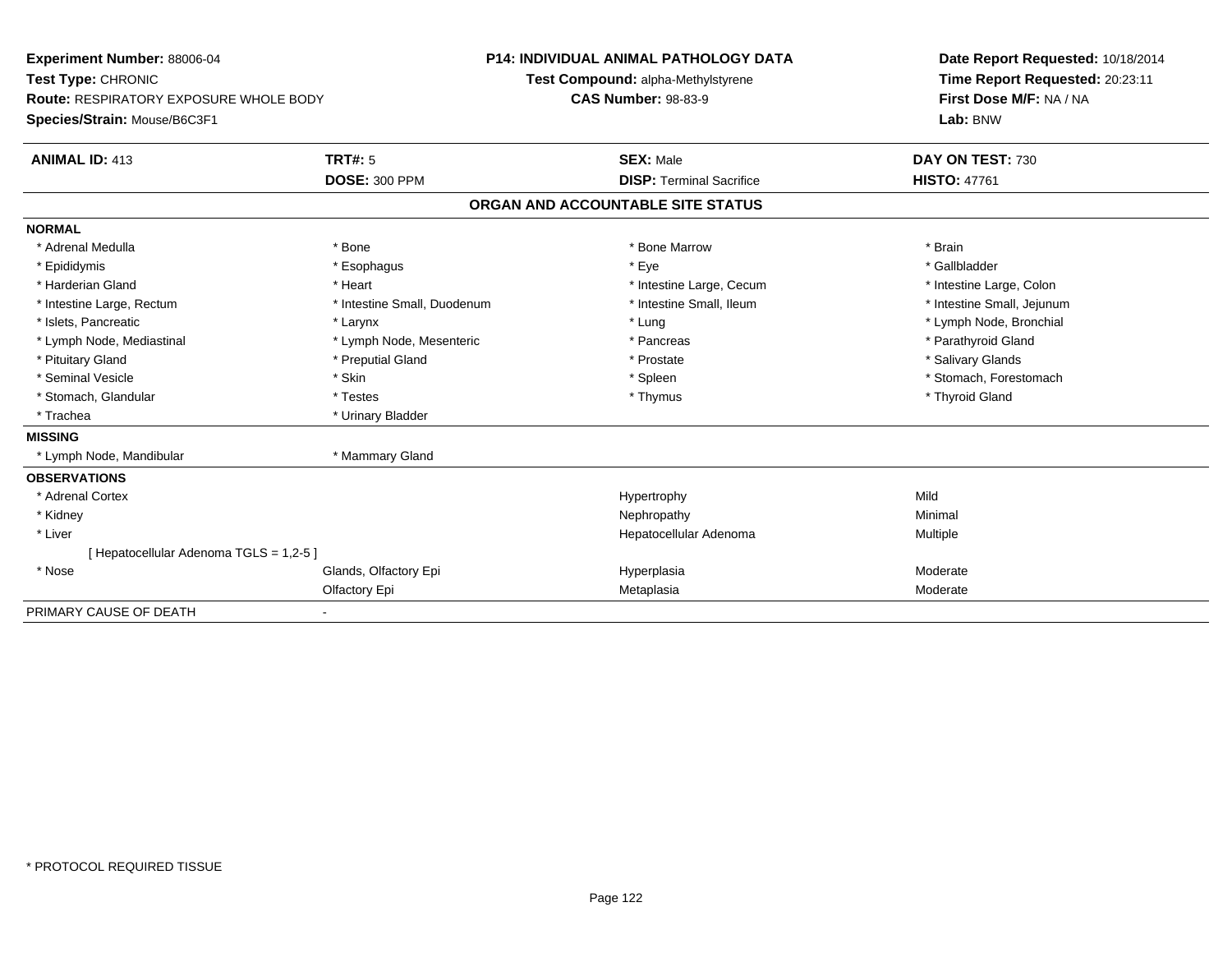| Experiment Number: 88006-04                   |                           | <b>P14: INDIVIDUAL ANIMAL PATHOLOGY DATA</b> | Date Report Requested: 10/18/2014                          |  |
|-----------------------------------------------|---------------------------|----------------------------------------------|------------------------------------------------------------|--|
| Test Type: CHRONIC                            |                           | Test Compound: alpha-Methylstyrene           | Time Report Requested: 20:23:11<br>First Dose M/F: NA / NA |  |
| <b>Route: RESPIRATORY EXPOSURE WHOLE BODY</b> |                           | <b>CAS Number: 98-83-9</b>                   |                                                            |  |
| Species/Strain: Mouse/B6C3F1                  |                           |                                              | Lab: BNW                                                   |  |
| <b>ANIMAL ID: 414</b>                         | <b>TRT#: 5</b>            | <b>SEX: Male</b>                             | DAY ON TEST: 731                                           |  |
|                                               | <b>DOSE: 300 PPM</b>      | <b>DISP: Terminal Sacrifice</b>              | <b>HISTO: 47762</b>                                        |  |
|                                               |                           | ORGAN AND ACCOUNTABLE SITE STATUS            |                                                            |  |
| <b>NORMAL</b>                                 |                           |                                              |                                                            |  |
| * Adrenal Cortex                              | * Adrenal Medulla         | * Bone                                       | * Bone Marrow                                              |  |
| * Brain                                       | * Epididymis              | * Esophagus                                  | * Eye                                                      |  |
| * Gallbladder                                 | * Harderian Gland         | * Heart                                      | * Intestine Large, Cecum                                   |  |
| * Intestine Large, Colon                      | * Intestine Large, Rectum | * Intestine Small, Duodenum                  | * Intestine Small, Ileum                                   |  |
| * Intestine Small, Jejunum                    | * Islets, Pancreatic      | * Larynx                                     | * Lung                                                     |  |
| * Lymph Node, Mandibular                      | * Lymph Node, Mesenteric  | * Pancreas                                   | * Parathyroid Gland                                        |  |
| * Pituitary Gland                             | * Preputial Gland         | * Prostate                                   | * Salivary Glands                                          |  |
| * Seminal Vesicle                             | * Skin                    | * Spleen                                     | * Stomach, Forestomach                                     |  |
| * Testes                                      | * Thymus                  | * Thyroid Gland                              | * Trachea                                                  |  |
| * Urinary Bladder                             |                           |                                              |                                                            |  |
| <b>MISSING</b>                                |                           |                                              |                                                            |  |
| * Lymph Node, Bronchial                       | * Lymph Node, Mediastinal | * Mammary Gland                              |                                                            |  |
| <b>OBSERVATIONS</b>                           |                           |                                              |                                                            |  |
| * Kidney                                      |                           | Nephropathy                                  | Minimal                                                    |  |
| * Liver                                       |                           | <b>Clear Cell Focus</b>                      |                                                            |  |
| [Clear Cell Focus TGLS = 1-5]                 |                           |                                              |                                                            |  |
| * Nose                                        | Glands, Olfactory Epi     | Hyperplasia                                  | Moderate                                                   |  |
|                                               | Olfactory Epi             | Metaplasia                                   | Moderate                                                   |  |
| * Stomach, Glandular                          |                           | Hyperplasia                                  | Mild                                                       |  |
| PRIMARY CAUSE OF DEATH                        | $\overline{\phantom{0}}$  |                                              |                                                            |  |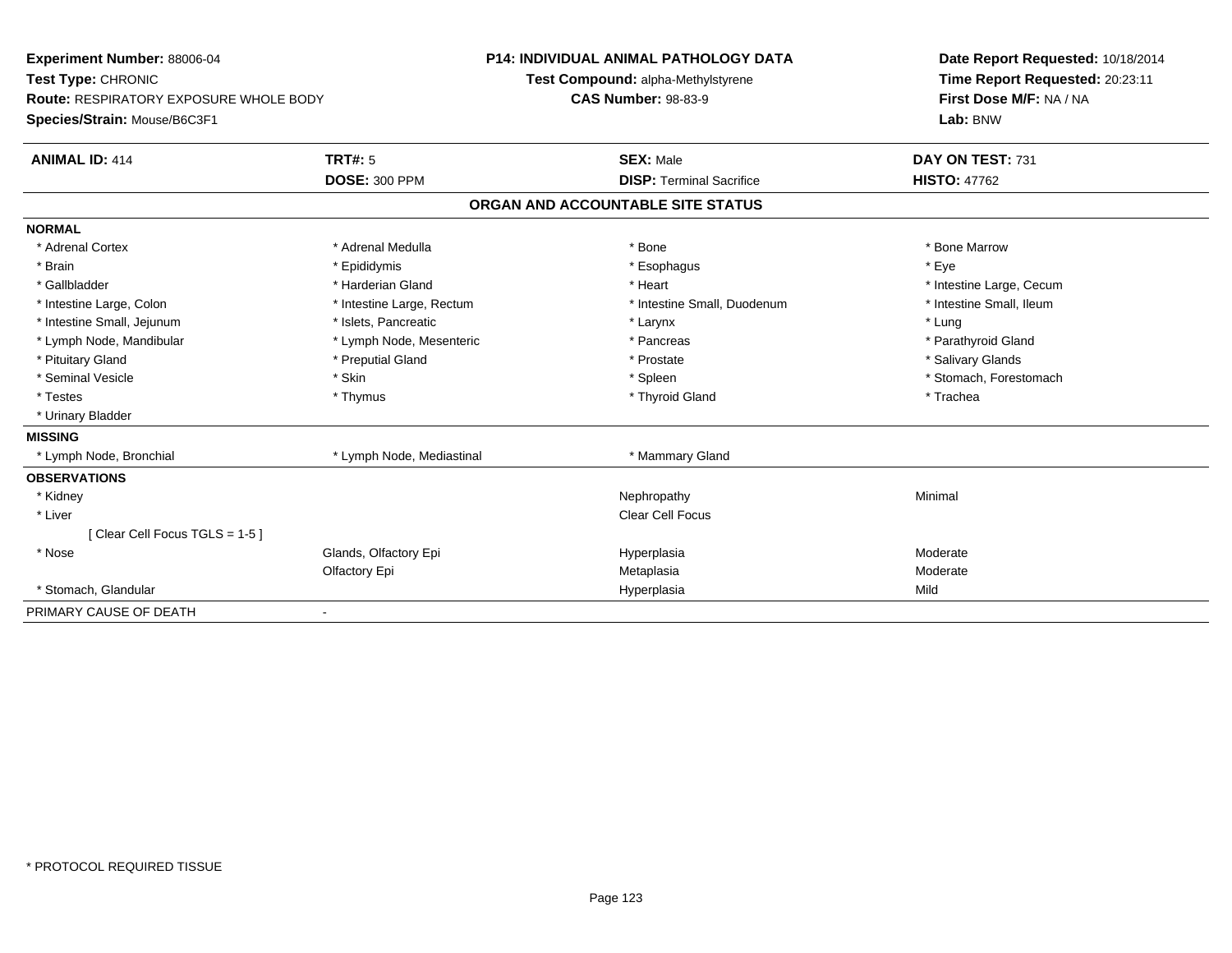| Experiment Number: 88006-04<br>Test Type: CHRONIC<br><b>Route: RESPIRATORY EXPOSURE WHOLE BODY</b> |                          | P14: INDIVIDUAL ANIMAL PATHOLOGY DATA | Date Report Requested: 10/18/2014                          |  |
|----------------------------------------------------------------------------------------------------|--------------------------|---------------------------------------|------------------------------------------------------------|--|
|                                                                                                    |                          | Test Compound: alpha-Methylstyrene    | Time Report Requested: 20:23:11<br>First Dose M/F: NA / NA |  |
|                                                                                                    |                          | <b>CAS Number: 98-83-9</b>            |                                                            |  |
| Species/Strain: Mouse/B6C3F1                                                                       |                          |                                       | Lab: BNW                                                   |  |
| <b>ANIMAL ID: 415</b>                                                                              | TRT#: 5                  | <b>SEX: Male</b>                      | DAY ON TEST: 731                                           |  |
|                                                                                                    | <b>DOSE: 300 PPM</b>     | <b>DISP: Terminal Sacrifice</b>       | <b>HISTO: 47763</b>                                        |  |
|                                                                                                    |                          | ORGAN AND ACCOUNTABLE SITE STATUS     |                                                            |  |
| <b>NORMAL</b>                                                                                      |                          |                                       |                                                            |  |
| * Adrenal Medulla                                                                                  | * Bone                   | * Bone Marrow                         | * Brain                                                    |  |
| * Esophagus                                                                                        | * Eye                    | * Gallbladder                         | * Harderian Gland                                          |  |
| * Heart                                                                                            | * Intestine Large, Cecum | * Intestine Large, Colon              | * Intestine Large, Rectum                                  |  |
| * Intestine Small, Duodenum                                                                        | * Intestine Small. Ileum | * Intestine Small, Jejunum            | * Islets, Pancreatic                                       |  |
| * Larynx                                                                                           | * Lymph Node, Mandibular | * Lymph Node, Mediastinal             | * Lymph Node, Mesenteric                                   |  |
| * Pancreas                                                                                         | * Parathyroid Gland      | * Pituitary Gland                     | * Preputial Gland                                          |  |
| * Prostate                                                                                         | * Salivary Glands        | * Seminal Vesicle                     | * Skin                                                     |  |
| * Spleen                                                                                           | * Stomach, Forestomach   | * Stomach, Glandular                  | * Testes                                                   |  |
| * Thymus                                                                                           | * Thyroid Gland          | * Trachea                             | * Urinary Bladder                                          |  |
| <b>MISSING</b>                                                                                     |                          |                                       |                                                            |  |
| * Lymph Node, Bronchial                                                                            | * Mammary Gland          |                                       |                                                            |  |
| <b>OBSERVATIONS</b>                                                                                |                          |                                       |                                                            |  |
| * Adrenal Cortex                                                                                   |                          | Hyperplasia                           | Mild                                                       |  |
| * Epididymis                                                                                       |                          | Granuloma Sperm                       | Mild                                                       |  |
| [Granuloma Sperm TGLS = 4-8]                                                                       |                          |                                       |                                                            |  |
| * Kidney                                                                                           |                          | Nephropathy                           | Minimal                                                    |  |
| * Liver                                                                                            |                          | Hepatocellular Adenoma                |                                                            |  |
| [ Hepatocellular Adenoma TGLS = 2-5 ]                                                              |                          |                                       |                                                            |  |
| * Lung                                                                                             |                          | Alveolar/Bronchiolar Adenoma          |                                                            |  |
| [ Alveolar/Bronchiolar Adenoma TGLS = 1-4 ]                                                        |                          |                                       |                                                            |  |
| * Nose                                                                                             | Glands, Olfactory Epi    | Hyperplasia                           | Moderate                                                   |  |
|                                                                                                    | Olfactory Epi            | Metaplasia                            | Moderate                                                   |  |
| PRIMARY CAUSE OF DEATH                                                                             |                          |                                       |                                                            |  |
| Animal Note: TGL 3 = NCL (No Corresponding Lesion)                                                 |                          |                                       |                                                            |  |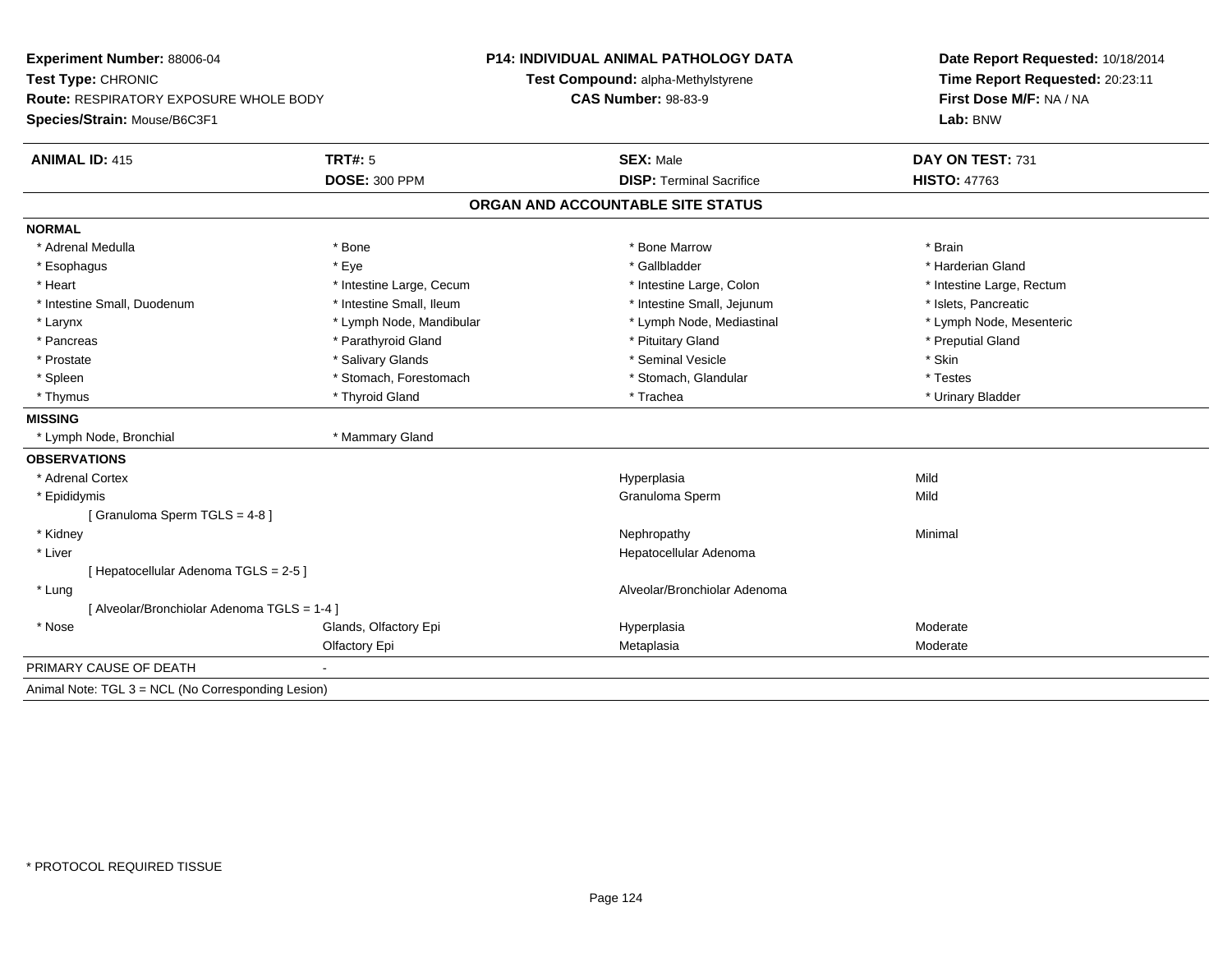| Experiment Number: 88006-04            |                           | <b>P14: INDIVIDUAL ANIMAL PATHOLOGY DATA</b> | Date Report Requested: 10/18/2014                          |  |
|----------------------------------------|---------------------------|----------------------------------------------|------------------------------------------------------------|--|
| Test Type: CHRONIC                     |                           | Test Compound: alpha-Methylstyrene           | Time Report Requested: 20:23:11<br>First Dose M/F: NA / NA |  |
| Route: RESPIRATORY EXPOSURE WHOLE BODY |                           | <b>CAS Number: 98-83-9</b>                   |                                                            |  |
| Species/Strain: Mouse/B6C3F1           |                           |                                              | Lab: BNW                                                   |  |
| <b>ANIMAL ID: 416</b>                  | <b>TRT#: 5</b>            | <b>SEX: Male</b>                             | DAY ON TEST: 731                                           |  |
|                                        | <b>DOSE: 300 PPM</b>      | <b>DISP: Terminal Sacrifice</b>              | <b>HISTO: 47764</b>                                        |  |
|                                        |                           | ORGAN AND ACCOUNTABLE SITE STATUS            |                                                            |  |
| <b>NORMAL</b>                          |                           |                                              |                                                            |  |
| * Adrenal Cortex                       | * Adrenal Medulla         | * Bone                                       | * Bone Marrow                                              |  |
| * Brain                                | * Epididymis              | * Esophagus                                  | * Eye                                                      |  |
| * Gallbladder                          | * Harderian Gland         | * Heart                                      | * Intestine Large, Cecum                                   |  |
| * Intestine Large, Colon               | * Intestine Large, Rectum | * Intestine Small, Duodenum                  | * Intestine Small, Ileum                                   |  |
| * Intestine Small, Jejunum             | * Islets, Pancreatic      | * Larynx                                     | * Lung                                                     |  |
| * Lymph Node, Bronchial                | * Lymph Node, Mediastinal | * Lymph Node, Mesenteric                     | * Pancreas                                                 |  |
| * Pituitary Gland                      | * Preputial Gland         | * Prostate                                   | * Salivary Glands                                          |  |
| * Seminal Vesicle                      | * Skin                    | * Stomach, Forestomach                       | * Stomach, Glandular                                       |  |
| * Testes                               | * Thymus                  | * Thyroid Gland                              | * Trachea                                                  |  |
| * Urinary Bladder                      |                           |                                              |                                                            |  |
| <b>MISSING</b>                         |                           |                                              |                                                            |  |
| * Lymph Node, Mandibular               | * Mammary Gland           | * Parathyroid Gland                          |                                                            |  |
| <b>OBSERVATIONS</b>                    |                           |                                              |                                                            |  |
| * Kidney                               |                           | Nephropathy                                  | Minimal                                                    |  |
| * Liver                                |                           | Fatty Change                                 | Mild                                                       |  |
|                                        |                           | Hepatocellular Adenoma                       | Multiple                                                   |  |
| [ Hepatocellular Adenoma TGLS = 1-6 ]  |                           |                                              |                                                            |  |
| * Nose                                 | Glands, Olfactory Epi     | Hyperplasia                                  | Moderate                                                   |  |
|                                        | Olfactory Epi             | Metaplasia                                   | Moderate                                                   |  |
| * Spleen                               |                           | Lymphoma Malignant                           |                                                            |  |
| [ Lymphoma Malignant TGLS = 3-5 ]      |                           |                                              |                                                            |  |
| PRIMARY CAUSE OF DEATH                 | $\blacksquare$            |                                              |                                                            |  |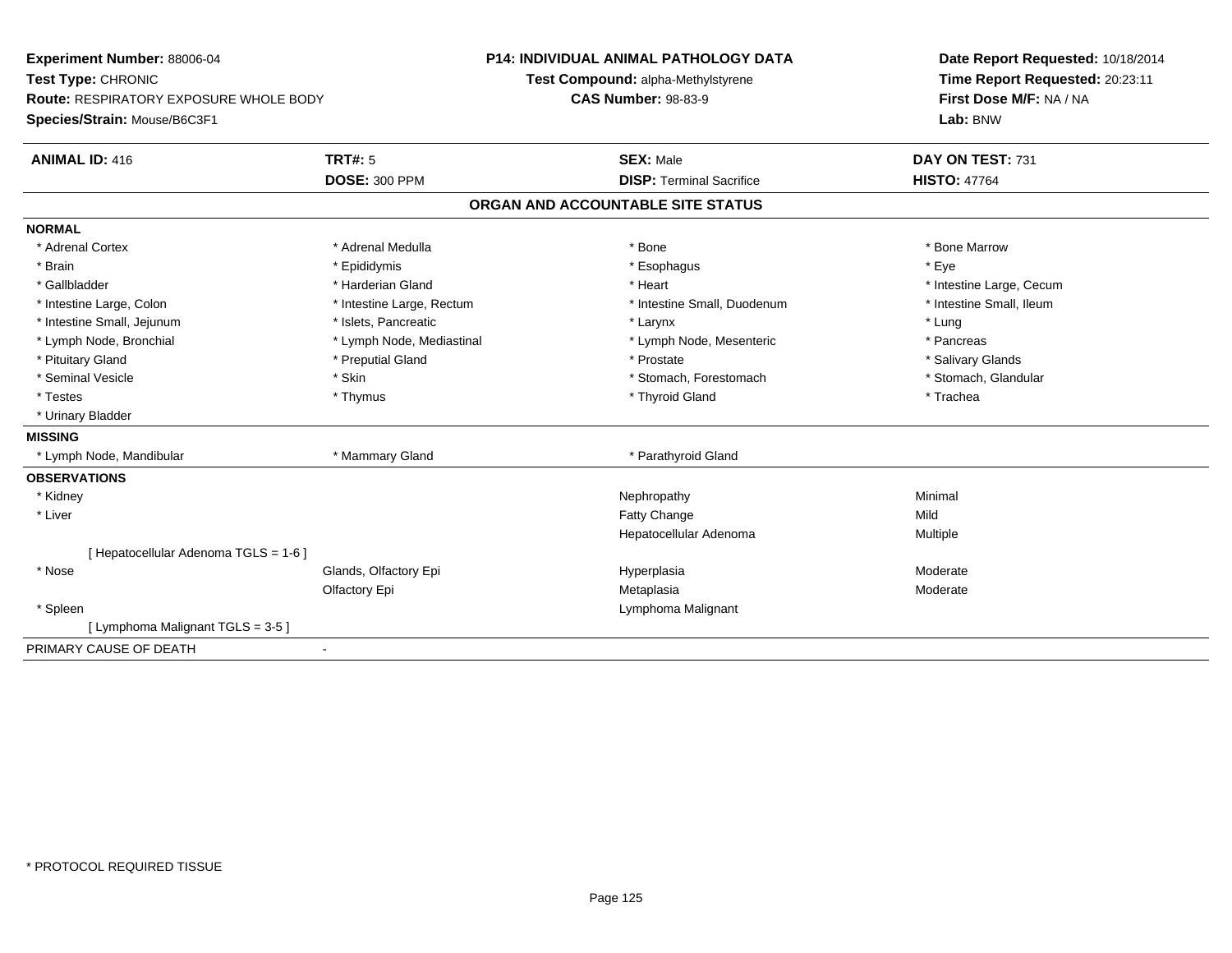| <b>Experiment Number: 88006-04</b><br>Test Type: CHRONIC |                           | <b>P14: INDIVIDUAL ANIMAL PATHOLOGY DATA</b> | Date Report Requested: 10/18/2014 |  |
|----------------------------------------------------------|---------------------------|----------------------------------------------|-----------------------------------|--|
|                                                          |                           | Test Compound: alpha-Methylstyrene           | Time Report Requested: 20:23:11   |  |
| Route: RESPIRATORY EXPOSURE WHOLE BODY                   |                           | <b>CAS Number: 98-83-9</b>                   | First Dose M/F: NA / NA           |  |
| Species/Strain: Mouse/B6C3F1                             |                           |                                              | Lab: BNW                          |  |
| <b>ANIMAL ID: 417</b>                                    | <b>TRT#: 5</b>            | <b>SEX: Male</b>                             | DAY ON TEST: 729                  |  |
|                                                          | <b>DOSE: 300 PPM</b>      | <b>DISP: Terminal Sacrifice</b>              | <b>HISTO: 47765</b>               |  |
|                                                          |                           | ORGAN AND ACCOUNTABLE SITE STATUS            |                                   |  |
| <b>NORMAL</b>                                            |                           |                                              |                                   |  |
| * Adrenal Cortex                                         | * Adrenal Medulla         | * Bone                                       | * Bone Marrow                     |  |
| * Brain                                                  | * Epididymis              | * Esophagus                                  | * Eye                             |  |
| * Gallbladder                                            | * Harderian Gland         | * Heart                                      | * Intestine Large, Cecum          |  |
| * Intestine Large, Colon                                 | * Intestine Large, Rectum | * Intestine Small, Duodenum                  | * Intestine Small, Ileum          |  |
| * Intestine Small, Jejunum                               | * Islets, Pancreatic      | * Larynx                                     | * Lung                            |  |
| * Lymph Node, Bronchial                                  | * Lymph Node, Mediastinal | * Lymph Node, Mesenteric                     | * Pancreas                        |  |
| * Parathyroid Gland                                      | * Pituitary Gland         | * Preputial Gland                            | * Prostate                        |  |
| * Salivary Glands                                        | * Seminal Vesicle         | * Skin                                       | * Spleen                          |  |
| * Stomach, Forestomach                                   | * Stomach, Glandular      | * Testes                                     | * Thymus                          |  |
| * Thyroid Gland                                          | * Trachea                 | * Urinary Bladder                            |                                   |  |
| <b>MISSING</b>                                           |                           |                                              |                                   |  |
| * Lymph Node, Mandibular                                 | * Mammary Gland           |                                              |                                   |  |
| <b>OBSERVATIONS</b>                                      |                           |                                              |                                   |  |
| * Kidney                                                 |                           | Nephropathy                                  | Mild                              |  |
| * Liver                                                  |                           | Clear Cell Focus                             |                                   |  |
|                                                          |                           | Eosinophilic Focus                           |                                   |  |
|                                                          |                           | Hepatocellular Adenoma                       |                                   |  |
| [Clear Cell Focus TGLS = 1-6]                            |                           |                                              |                                   |  |
| [ Hepatocellular Adenoma TGLS = 2-6 ]                    |                           |                                              |                                   |  |
| * Nose                                                   | Glands, Olfactory Epi     | Hyperplasia                                  | Moderate                          |  |
|                                                          | Olfactory Epi             | Metaplasia                                   | Moderate                          |  |
| PRIMARY CAUSE OF DEATH                                   | $\blacksquare$            |                                              |                                   |  |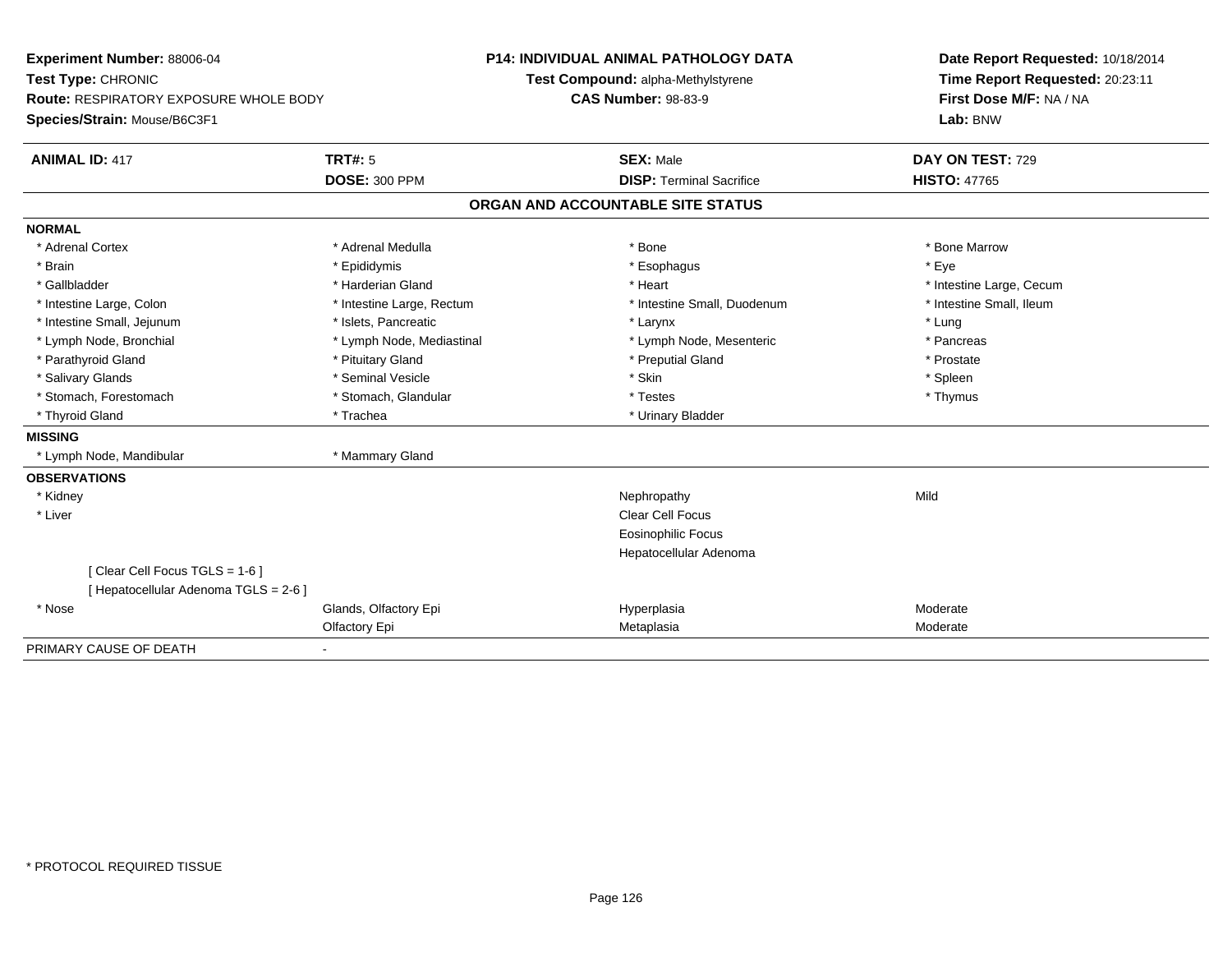| <b>Experiment Number: 88006-04</b><br>Test Type: CHRONIC<br>Route: RESPIRATORY EXPOSURE WHOLE BODY<br>Species/Strain: Mouse/B6C3F1 |                                             | <b>P14: INDIVIDUAL ANIMAL PATHOLOGY DATA</b><br>Test Compound: alpha-Methylstyrene<br><b>CAS Number: 98-83-9</b> | Date Report Requested: 10/18/2014<br>Time Report Requested: 20:23:11<br>First Dose M/F: NA / NA<br>Lab: BNW |
|------------------------------------------------------------------------------------------------------------------------------------|---------------------------------------------|------------------------------------------------------------------------------------------------------------------|-------------------------------------------------------------------------------------------------------------|
| <b>ANIMAL ID: 418</b>                                                                                                              | <b>TRT#: 5</b>                              | <b>SEX: Male</b>                                                                                                 | DAY ON TEST: 730                                                                                            |
|                                                                                                                                    | <b>DOSE: 300 PPM</b>                        | <b>DISP: Terminal Sacrifice</b>                                                                                  | <b>HISTO: 47766</b>                                                                                         |
|                                                                                                                                    |                                             | ORGAN AND ACCOUNTABLE SITE STATUS                                                                                |                                                                                                             |
| <b>NORMAL</b>                                                                                                                      |                                             |                                                                                                                  |                                                                                                             |
| * Adrenal Cortex                                                                                                                   | * Adrenal Medulla                           | * Bone                                                                                                           | * Bone Marrow                                                                                               |
| * Brain                                                                                                                            | * Epididymis                                | * Esophagus                                                                                                      | * Eve                                                                                                       |
| * Gallbladder                                                                                                                      | * Harderian Gland                           | * Heart                                                                                                          | * Intestine Large, Cecum                                                                                    |
| * Intestine Large, Colon                                                                                                           | * Intestine Large, Rectum                   | * Intestine Small, Duodenum                                                                                      | * Intestine Small, Ileum                                                                                    |
| * Intestine Small, Jejunum                                                                                                         | * Islets, Pancreatic                        | * Larynx                                                                                                         | * Lymph Node, Bronchial                                                                                     |
| * Lymph Node, Mandibular                                                                                                           | * Lymph Node, Mediastinal                   | * Lymph Node, Mesenteric                                                                                         | * Pancreas                                                                                                  |
| * Parathyroid Gland                                                                                                                | * Pituitary Gland                           | * Preputial Gland                                                                                                | * Prostate                                                                                                  |
| * Salivary Glands                                                                                                                  | * Seminal Vesicle                           | * Skin                                                                                                           | * Spleen                                                                                                    |
| * Stomach, Glandular                                                                                                               | * Testes                                    | * Thymus                                                                                                         | * Trachea                                                                                                   |
| * Urinary Bladder                                                                                                                  |                                             |                                                                                                                  |                                                                                                             |
| <b>MISSING</b>                                                                                                                     |                                             |                                                                                                                  |                                                                                                             |
| * Mammary Gland                                                                                                                    |                                             |                                                                                                                  |                                                                                                             |
| <b>OBSERVATIONS</b>                                                                                                                |                                             |                                                                                                                  |                                                                                                             |
| * Kidney                                                                                                                           |                                             | Nephropathy                                                                                                      | Minimal                                                                                                     |
| * Liver                                                                                                                            |                                             | <b>Clear Cell Focus</b>                                                                                          |                                                                                                             |
|                                                                                                                                    |                                             | <b>Eosinophilic Focus</b>                                                                                        |                                                                                                             |
|                                                                                                                                    |                                             | Hepatocellular Adenoma                                                                                           |                                                                                                             |
|                                                                                                                                    | [ Eosinophilic Focus TGLS = 3-6 ]           |                                                                                                                  |                                                                                                             |
|                                                                                                                                    | [ Hepatocellular Adenoma TGLS = 2-5 ]       |                                                                                                                  |                                                                                                             |
| * Lung                                                                                                                             |                                             | Alveolar/Bronchiolar Adenoma                                                                                     |                                                                                                             |
|                                                                                                                                    | [ Alveolar/Bronchiolar Adenoma TGLS = 1-4 ] |                                                                                                                  |                                                                                                             |
| * Nose                                                                                                                             | Olfactory Epi                               | Atrophy                                                                                                          | Minimal                                                                                                     |
|                                                                                                                                    | Glands, Olfactory Epi                       | Hyperplasia                                                                                                      | Moderate                                                                                                    |
|                                                                                                                                    | Olfactory Epi                               | Metaplasia                                                                                                       | Moderate                                                                                                    |
| * Stomach, Forestomach                                                                                                             | Epithelium                                  | Hyperplasia                                                                                                      | Moderate                                                                                                    |
| * Thyroid Gland                                                                                                                    | <b>Follicular Cel</b>                       | Hyperplasia                                                                                                      | Minimal                                                                                                     |
| PRIMARY CAUSE OF DEATH                                                                                                             |                                             |                                                                                                                  |                                                                                                             |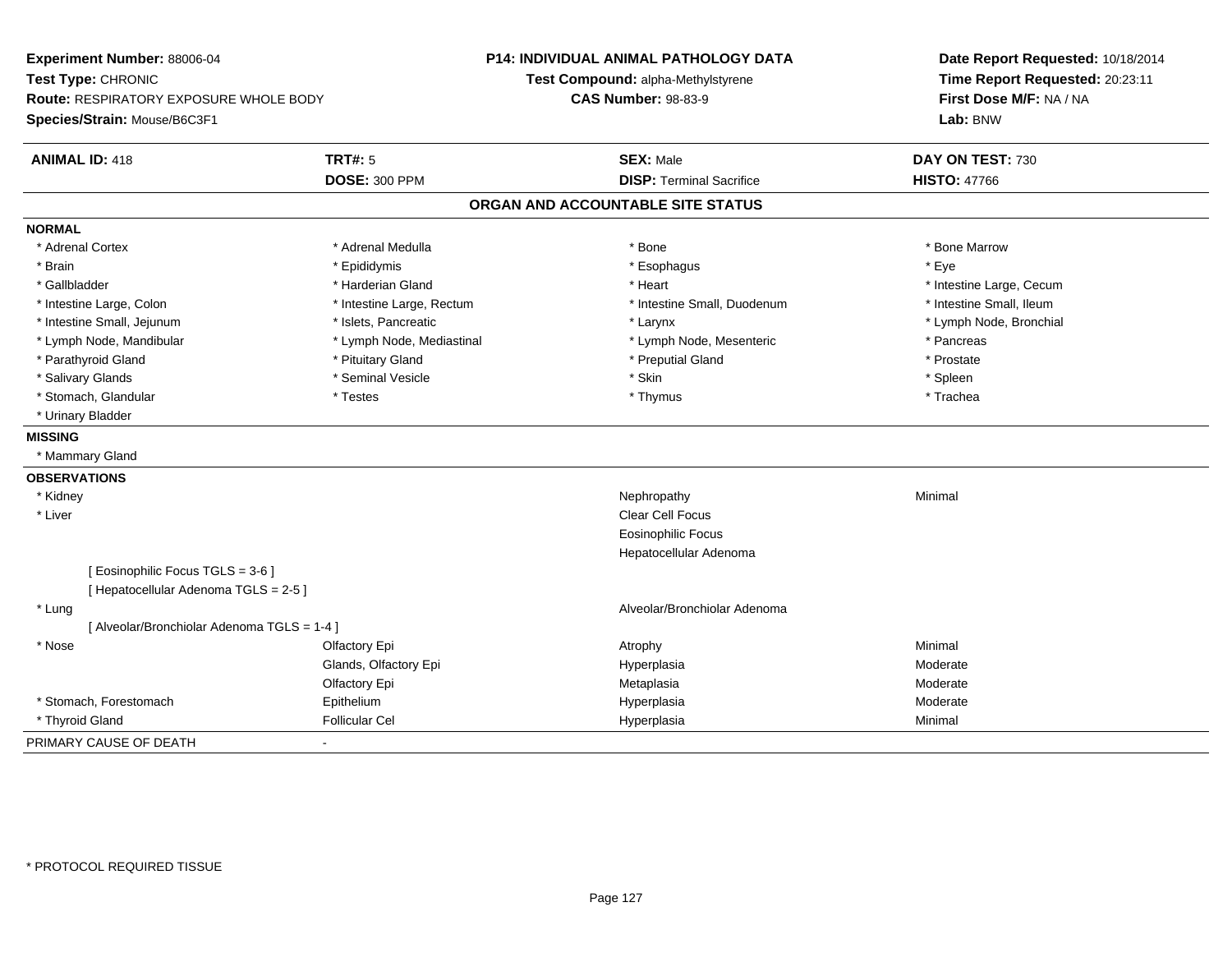| Experiment Number: 88006-04               |                          | <b>P14: INDIVIDUAL ANIMAL PATHOLOGY DATA</b> | Date Report Requested: 10/18/2014 |  |
|-------------------------------------------|--------------------------|----------------------------------------------|-----------------------------------|--|
| Test Type: CHRONIC                        |                          | Test Compound: alpha-Methylstyrene           | Time Report Requested: 20:23:11   |  |
| Route: RESPIRATORY EXPOSURE WHOLE BODY    |                          | <b>CAS Number: 98-83-9</b>                   | First Dose M/F: NA / NA           |  |
| Species/Strain: Mouse/B6C3F1              |                          |                                              | Lab: BNW                          |  |
| <b>ANIMAL ID: 419</b>                     | <b>TRT#: 5</b>           | <b>SEX: Male</b>                             | DAY ON TEST: 730                  |  |
|                                           | <b>DOSE: 300 PPM</b>     | <b>DISP: Terminal Sacrifice</b>              | <b>HISTO: 47767</b>               |  |
|                                           |                          | ORGAN AND ACCOUNTABLE SITE STATUS            |                                   |  |
| <b>NORMAL</b>                             |                          |                                              |                                   |  |
| * Adrenal Medulla                         | * Bone                   | * Bone Marrow                                | * Brain                           |  |
| * Epididymis                              | * Esophagus              | * Eye                                        | * Gallbladder                     |  |
| * Heart                                   | * Intestine Large, Cecum | * Intestine Large, Colon                     | * Intestine Large, Rectum         |  |
| * Intestine Small, Duodenum               | * Intestine Small, Ileum | * Intestine Small, Jejunum                   | * Islets, Pancreatic              |  |
| * Larynx                                  | * Lung                   | * Lymph Node, Bronchial                      | * Lymph Node, Mandibular          |  |
| * Lymph Node, Mesenteric                  | * Pancreas               | * Parathyroid Gland                          | * Pituitary Gland                 |  |
| * Preputial Gland                         | * Prostate               | * Salivary Glands                            | * Seminal Vesicle                 |  |
| * Spleen                                  | * Stomach, Glandular     | * Testes                                     | * Thyroid Gland                   |  |
| * Trachea                                 | * Urinary Bladder        |                                              |                                   |  |
| <b>MISSING</b>                            |                          |                                              |                                   |  |
| * Lymph Node, Mediastinal                 | * Mammary Gland          | * Thymus                                     |                                   |  |
| <b>OBSERVATIONS</b>                       |                          |                                              |                                   |  |
| * Adrenal Cortex                          |                          | Hypertrophy                                  | Mild                              |  |
| * Harderian Gland                         |                          | Adenoma                                      |                                   |  |
| [Adenoma TGLS = $1-11$ ]                  |                          |                                              |                                   |  |
| * Kidney                                  |                          | Nephropathy                                  | Marked                            |  |
| [Nephropathy TGLS = 5-6]                  |                          |                                              |                                   |  |
| * Liver                                   |                          | Hepatocellular Adenoma                       | Multiple                          |  |
|                                           |                          | Hepatocellular Carcinoma                     | Multiple                          |  |
| [ Hepatocellular Adenoma TGLS = 3,4-5+6 ] |                          |                                              |                                   |  |
| [ Hepatocellular Carcinoma TGLS = 2-12 ]  |                          |                                              |                                   |  |
| * Nose                                    | Glands, Olfactory Epi    | Hyperplasia                                  | Moderate                          |  |
|                                           | Olfactory Epi            | Metaplasia                                   | Moderate                          |  |
| * Skin                                    |                          | Inflammation                                 | Chronic Active, Marked            |  |
| [Inflammation TGLS = $6,7-6+13$ ]         |                          |                                              |                                   |  |
| * Stomach, Forestomach                    | Epithelium               | Hyperplasia                                  | Mild                              |  |
| PRIMARY CAUSE OF DEATH                    |                          |                                              |                                   |  |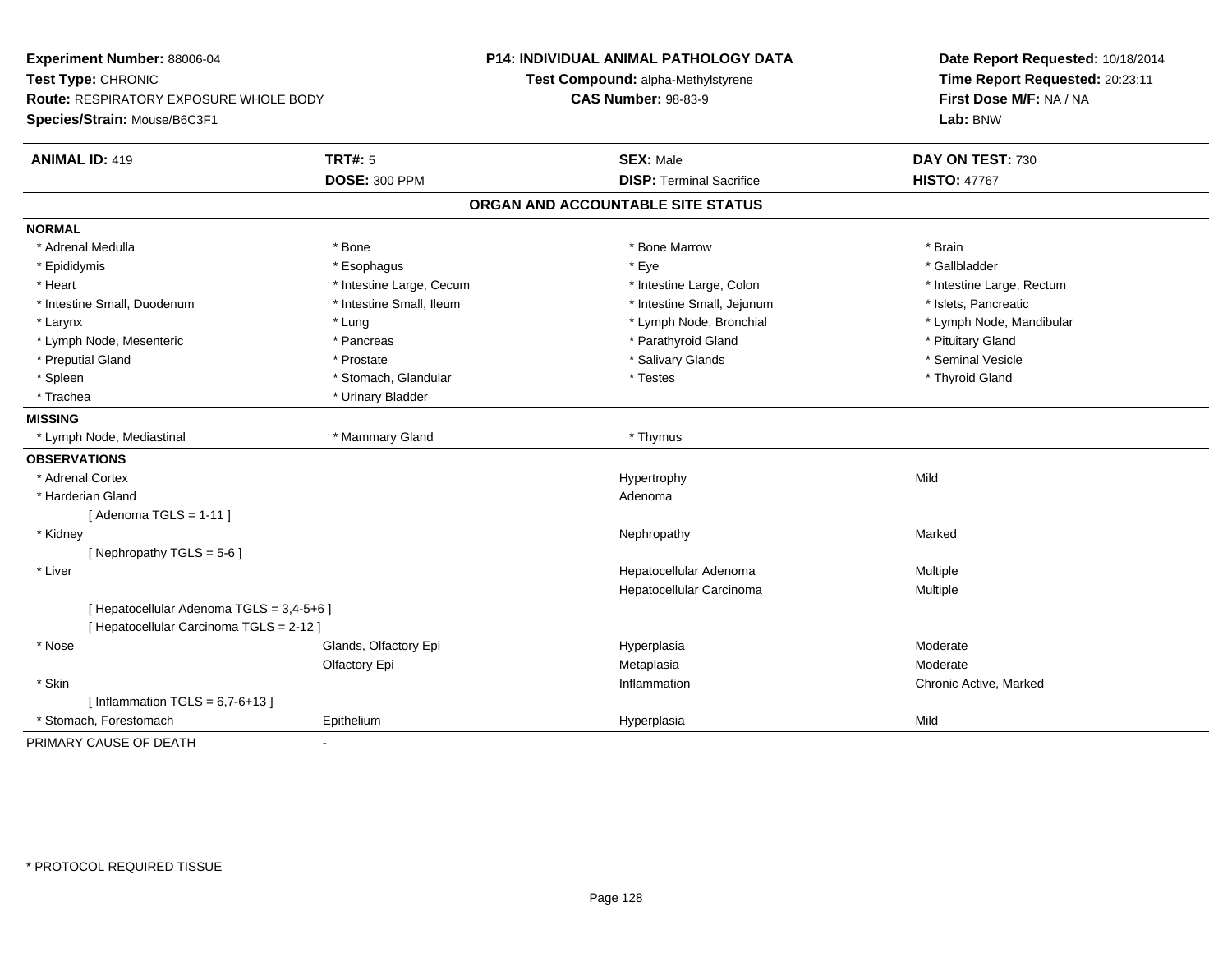| Experiment Number: 88006-04<br>Test Type: CHRONIC |                                            |                                  | <b>P14: INDIVIDUAL ANIMAL PATHOLOGY DATA</b> | Date Report Requested: 10/18/2014 |
|---------------------------------------------------|--------------------------------------------|----------------------------------|----------------------------------------------|-----------------------------------|
|                                                   |                                            |                                  | Test Compound: alpha-Methylstyrene           | Time Report Requested: 20:23:11   |
|                                                   | Route: RESPIRATORY EXPOSURE WHOLE BODY     |                                  | <b>CAS Number: 98-83-9</b>                   | First Dose M/F: NA / NA           |
| Species/Strain: Mouse/B6C3F1                      |                                            |                                  |                                              | Lab: BNW                          |
| <b>ANIMAL ID: 420</b>                             |                                            | <b>TRT#: 5</b>                   | <b>SEX: Male</b>                             | DAY ON TEST: 698                  |
|                                                   |                                            | <b>DOSE: 300 PPM</b>             | <b>DISP:</b> Moribund Sacrifice              | <b>HISTO: 47768</b>               |
|                                                   |                                            |                                  | ORGAN AND ACCOUNTABLE SITE STATUS            |                                   |
| <b>NORMAL</b>                                     |                                            |                                  |                                              |                                   |
| * Adrenal Medulla                                 |                                            | * Bone                           | * Bone Marrow                                | * Brain                           |
| * Epididymis                                      |                                            | * Esophagus                      | * Eye                                        | * Gallbladder                     |
| * Harderian Gland                                 |                                            | * Intestine Large, Cecum         | * Intestine Large, Colon                     | * Intestine Large, Rectum         |
| * Intestine Small, Duodenum                       |                                            | * Intestine Small, Ileum         | * Intestine Small, Jejunum                   | * Islets, Pancreatic              |
| * Larynx                                          |                                            | * Lymph Node, Bronchial          | * Lymph Node, Mandibular                     | * Lymph Node, Mesenteric          |
| * Pancreas                                        |                                            | * Parathyroid Gland              | * Pituitary Gland                            | * Prostate                        |
| * Salivary Glands                                 |                                            | * Seminal Vesicle                | * Skin                                       | * Spleen                          |
| * Stomach, Forestomach                            |                                            | * Stomach, Glandular             | * Testes                                     | * Thymus                          |
| * Thyroid Gland                                   |                                            | * Trachea                        | * Urinary Bladder                            |                                   |
| <b>MISSING</b>                                    |                                            |                                  |                                              |                                   |
| * Lymph Node, Mediastinal                         |                                            | * Mammary Gland                  |                                              |                                   |
| <b>OBSERVATIONS</b>                               |                                            |                                  |                                              |                                   |
| * Adrenal Cortex                                  |                                            |                                  | Hypertrophy                                  | Mild                              |
| * Heart                                           |                                            |                                  | Thrombosis                                   | Marked                            |
|                                                   | [Thrombosis TGLS = $1-5$ ]                 |                                  |                                              |                                   |
| * Kidney                                          |                                            | Pelvis                           | Dilatation                                   | Moderate                          |
|                                                   |                                            |                                  | Nephropathy                                  | Marked                            |
|                                                   | [ Dilatation TGLS = $5-6$ ]                |                                  |                                              |                                   |
| * Liver                                           |                                            |                                  | Hepatocellular Adenoma                       |                                   |
|                                                   |                                            |                                  | Hepatocellular Carcinoma                     |                                   |
|                                                   | [ Hepatocellular Adenoma TGLS = 4-12 ]     |                                  |                                              |                                   |
|                                                   | [ Hepatocellular Carcinoma TGLS = 2,3-13 ] |                                  |                                              |                                   |
| * Lung                                            |                                            |                                  | Hepatocellular Carcinoma                     | Metastatic (Liver)                |
|                                                   |                                            |                                  | Inflammation                                 | Chronic Active, Moderate          |
| * Nose                                            |                                            | Olfactory Epi                    | Atrophy                                      | Mild                              |
|                                                   |                                            | Glands, Olfactory Epi            | Hyperplasia                                  | Mild                              |
| * Preputial Gland                                 |                                            |                                  | Inflammation                                 | Chronic Active, Moderate          |
| PRIMARY CAUSE OF DEATH                            |                                            | - Liver Hepatocellular Carcinoma |                                              |                                   |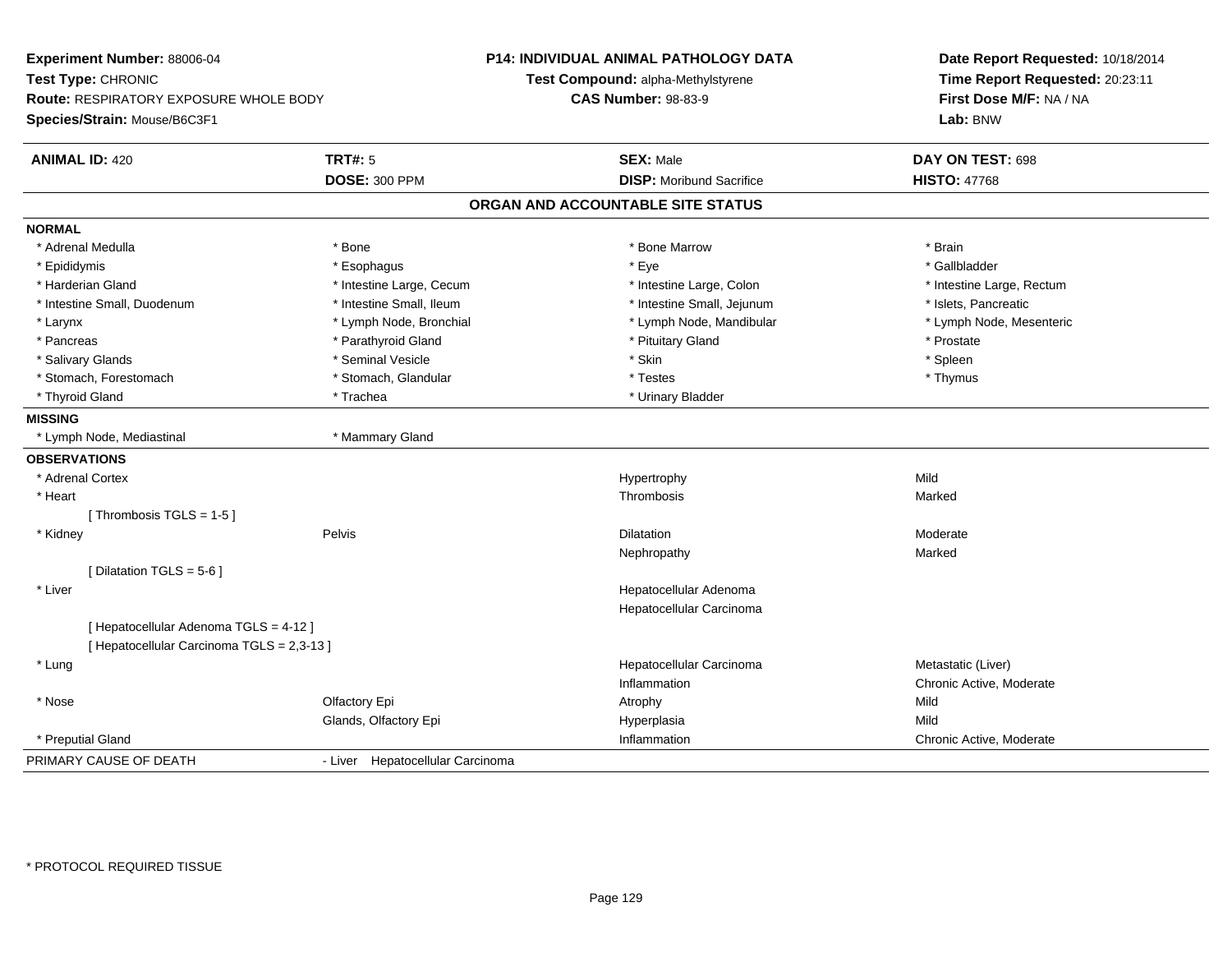| Experiment Number: 88006-04<br>Test Type: CHRONIC<br><b>Route: RESPIRATORY EXPOSURE WHOLE BODY</b> |                          | <b>P14: INDIVIDUAL ANIMAL PATHOLOGY DATA</b> | Date Report Requested: 10/18/2014 |
|----------------------------------------------------------------------------------------------------|--------------------------|----------------------------------------------|-----------------------------------|
|                                                                                                    |                          | Test Compound: alpha-Methylstyrene           | Time Report Requested: 20:23:11   |
|                                                                                                    |                          | <b>CAS Number: 98-83-9</b>                   | First Dose M/F: NA / NA           |
| Species/Strain: Mouse/B6C3F1                                                                       |                          |                                              | Lab: BNW                          |
| <b>ANIMAL ID: 421</b>                                                                              | <b>TRT#: 5</b>           | <b>SEX: Male</b>                             | DAY ON TEST: 729                  |
|                                                                                                    | <b>DOSE: 300 PPM</b>     | <b>DISP: Terminal Sacrifice</b>              | <b>HISTO: 47769</b>               |
|                                                                                                    |                          | ORGAN AND ACCOUNTABLE SITE STATUS            |                                   |
| <b>NORMAL</b>                                                                                      |                          |                                              |                                   |
| * Adrenal Medulla                                                                                  | * Bone                   | * Bone Marrow                                | * Brain                           |
| * Epididymis                                                                                       | * Esophagus              | * Eye                                        | * Harderian Gland                 |
| * Heart                                                                                            | * Intestine Large, Cecum | * Intestine Large, Colon                     | * Intestine Large, Rectum         |
| * Intestine Small, Duodenum                                                                        | * Intestine Small, Ileum | * Intestine Small, Jejunum                   | * Islets, Pancreatic              |
| * Larynx                                                                                           | * Lung                   | * Lymph Node, Mediastinal                    | * Lymph Node, Mesenteric          |
| * Pancreas                                                                                         | * Pituitary Gland        | * Preputial Gland                            | * Prostate                        |
| * Salivary Glands                                                                                  | * Seminal Vesicle        | * Skin                                       | * Spleen                          |
| * Stomach, Forestomach                                                                             | * Stomach, Glandular     | * Testes                                     | * Thymus                          |
| * Thyroid Gland                                                                                    | * Trachea                | * Urinary Bladder                            |                                   |
| <b>MISSING</b>                                                                                     |                          |                                              |                                   |
| * Gallbladder                                                                                      | * Lymph Node, Bronchial  | * Lymph Node, Mandibular                     | * Mammary Gland                   |
| * Parathyroid Gland                                                                                |                          |                                              |                                   |
| <b>OBSERVATIONS</b>                                                                                |                          |                                              |                                   |
| * Adrenal Cortex                                                                                   |                          | Hypertrophy                                  | Mild                              |
| * Kidney                                                                                           |                          | Nephropathy                                  | Minimal                           |
| * Liver                                                                                            |                          | Hepatocellular Adenoma                       | Multiple                          |
| [ Hepatocellular Adenoma TGLS = 1,2,3-5 ]                                                          |                          |                                              |                                   |
| * Nose                                                                                             | Olfactory Epi            | Atrophy                                      | Mild                              |
|                                                                                                    | Glands, Olfactory Epi    | Hyperplasia                                  | Moderate                          |
|                                                                                                    | Olfactory Epi            | Metaplasia                                   | Moderate                          |
| PRIMARY CAUSE OF DEATH                                                                             | ٠                        |                                              |                                   |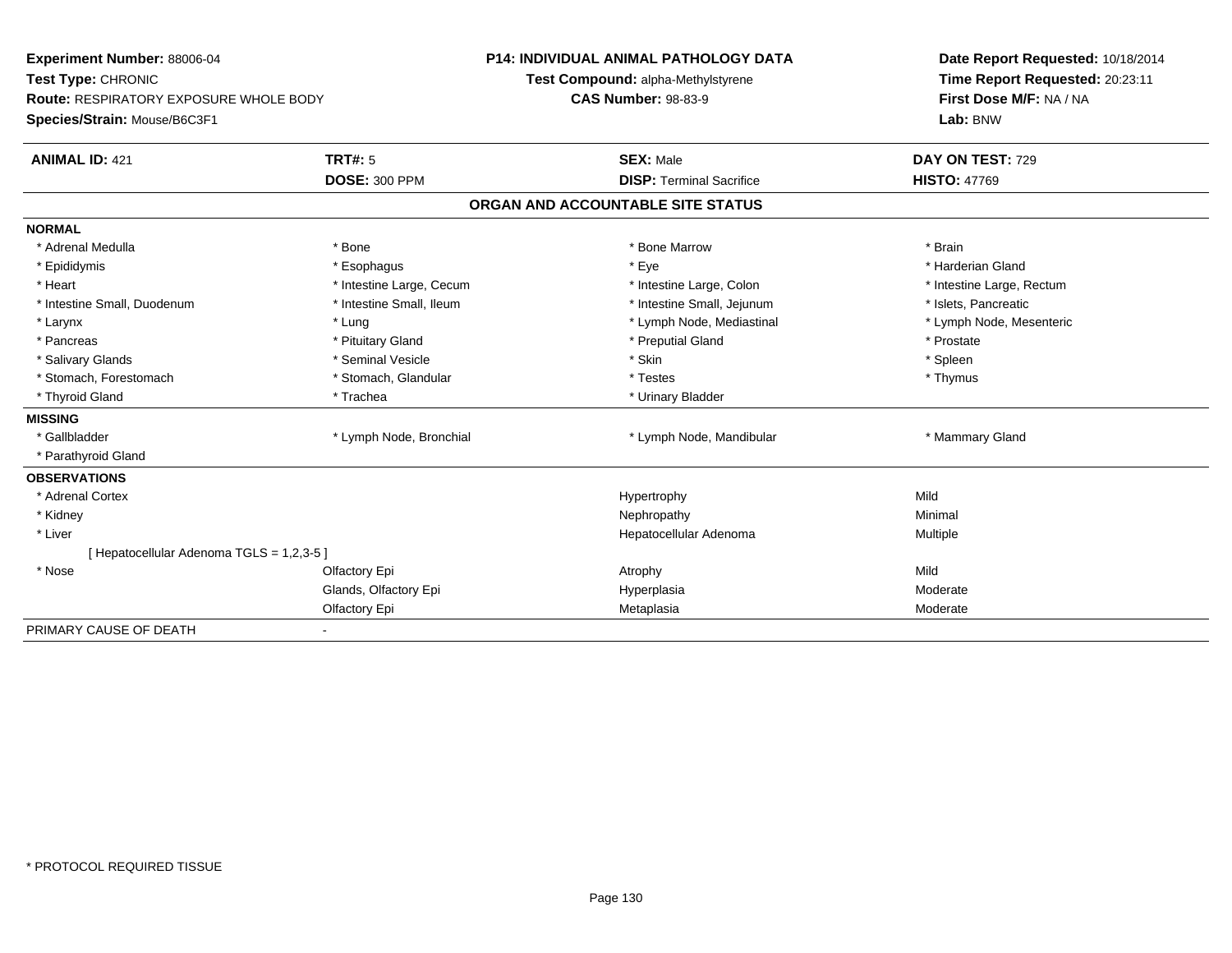| Experiment Number: 88006-04            |                           | <b>P14: INDIVIDUAL ANIMAL PATHOLOGY DATA</b> | Date Report Requested: 10/18/2014 |
|----------------------------------------|---------------------------|----------------------------------------------|-----------------------------------|
| Test Type: CHRONIC                     |                           | Test Compound: alpha-Methylstyrene           | Time Report Requested: 20:23:11   |
| Route: RESPIRATORY EXPOSURE WHOLE BODY |                           | <b>CAS Number: 98-83-9</b>                   | First Dose M/F: NA / NA           |
| Species/Strain: Mouse/B6C3F1           |                           |                                              | Lab: BNW                          |
| <b>ANIMAL ID: 422</b>                  | <b>TRT#: 5</b>            | <b>SEX: Male</b>                             | DAY ON TEST: 730                  |
|                                        | <b>DOSE: 300 PPM</b>      | <b>DISP: Terminal Sacrifice</b>              | <b>HISTO: 47770</b>               |
|                                        |                           | ORGAN AND ACCOUNTABLE SITE STATUS            |                                   |
| <b>NORMAL</b>                          |                           |                                              |                                   |
| * Adrenal Cortex                       | * Adrenal Medulla         | * Bone                                       | * Bone Marrow                     |
| * Brain                                | * Epididymis              | * Esophagus                                  | * Eye                             |
| * Gallbladder                          | * Harderian Gland         | * Heart                                      | * Intestine Large, Cecum          |
| * Intestine Large, Colon               | * Intestine Large, Rectum | * Intestine Small, Duodenum                  | * Intestine Small, Ileum          |
| * Intestine Small, Jejunum             | * Islets, Pancreatic      | * Larynx                                     | * Lymph Node, Bronchial           |
| * Lymph Node, Mesenteric               | * Preputial Gland         | * Prostate                                   | * Salivary Glands                 |
| * Seminal Vesicle                      | * Skin                    | * Spleen                                     | * Stomach, Forestomach            |
| * Stomach, Glandular                   | * Testes                  | * Thymus                                     | * Trachea                         |
| * Urinary Bladder                      |                           |                                              |                                   |
| <b>MISSING</b>                         |                           |                                              |                                   |
| * Lymph Node, Mandibular               | * Lymph Node, Mediastinal | * Mammary Gland                              | * Parathyroid Gland               |
| <b>OBSERVATIONS</b>                    |                           |                                              |                                   |
| * Kidney                               |                           | Nephropathy                                  | Minimal                           |
| * Liver                                |                           | <b>Clear Cell Focus</b>                      |                                   |
|                                        |                           | Hepatocellular Adenoma                       |                                   |
| * Lung                                 | <b>Bronchiole</b>         | Hyperplasia                                  | Minimal                           |
| * Nose                                 | Glands, Olfactory Epi     | Hyperplasia                                  | Moderate                          |
|                                        | Olfactory Epi             | Metaplasia                                   | Moderate                          |
| * Pancreas                             |                           | <b>Basophilic Focus</b>                      | Mild                              |
| * Pituitary Gland                      | Pars Distalis             | Hyperplasia                                  | Mild                              |
| * Thyroid Gland                        | <b>Follicular Cel</b>     | Hyperplasia                                  | Mild                              |
| PRIMARY CAUSE OF DEATH                 | $\blacksquare$            |                                              |                                   |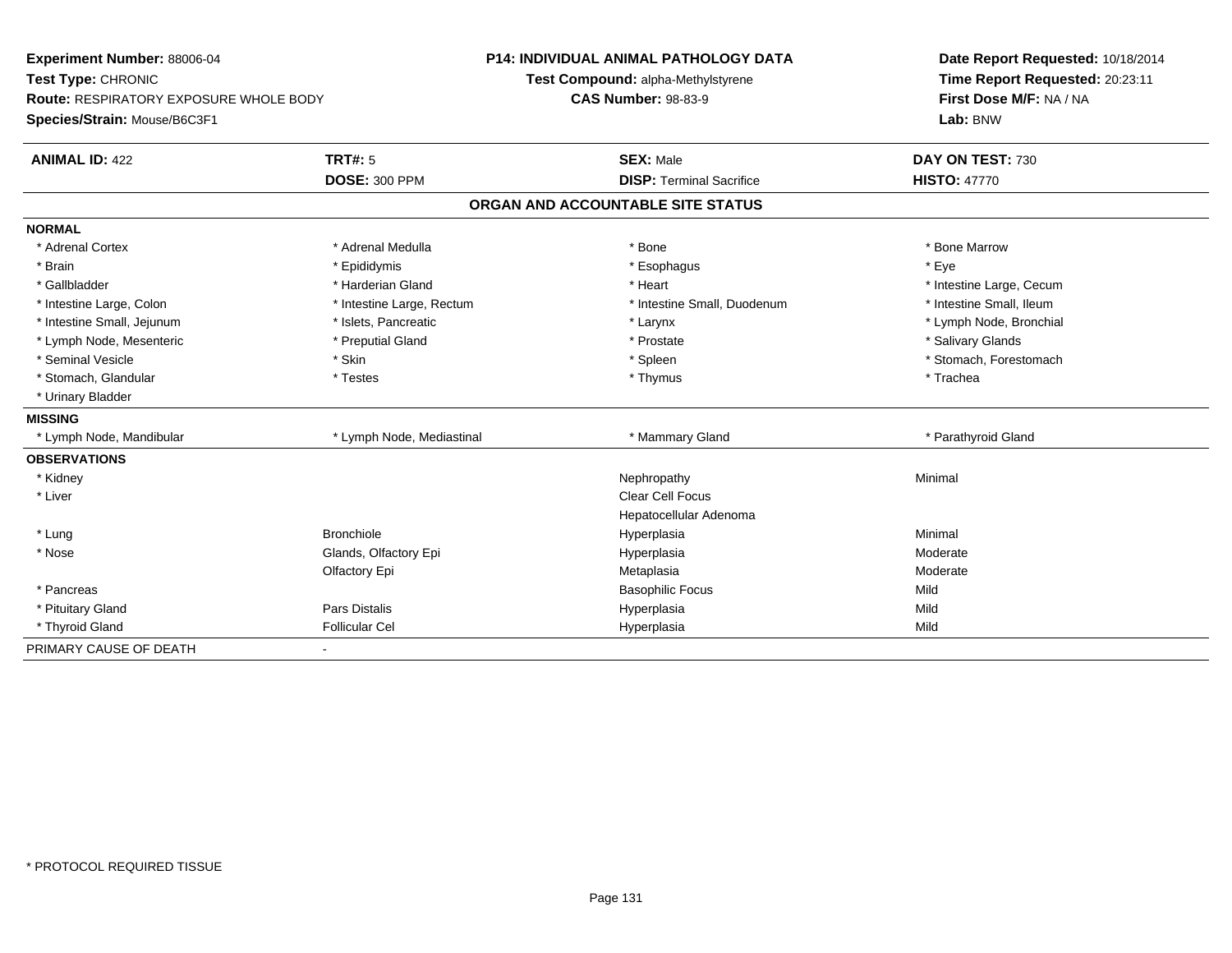| Experiment Number: 88006-04<br>Test Type: CHRONIC |                           | <b>P14: INDIVIDUAL ANIMAL PATHOLOGY DATA</b> | Date Report Requested: 10/18/2014<br>Time Report Requested: 20:23:11 |  |
|---------------------------------------------------|---------------------------|----------------------------------------------|----------------------------------------------------------------------|--|
|                                                   |                           | Test Compound: alpha-Methylstyrene           |                                                                      |  |
| <b>Route: RESPIRATORY EXPOSURE WHOLE BODY</b>     |                           | <b>CAS Number: 98-83-9</b>                   | First Dose M/F: NA / NA                                              |  |
| Species/Strain: Mouse/B6C3F1                      |                           |                                              | Lab: BNW                                                             |  |
| <b>ANIMAL ID: 423</b>                             | <b>TRT#: 5</b>            | <b>SEX: Male</b>                             | DAY ON TEST: 730                                                     |  |
|                                                   | <b>DOSE: 300 PPM</b>      | <b>DISP: Terminal Sacrifice</b>              | <b>HISTO: 47771</b>                                                  |  |
|                                                   |                           | ORGAN AND ACCOUNTABLE SITE STATUS            |                                                                      |  |
| <b>NORMAL</b>                                     |                           |                                              |                                                                      |  |
| * Adrenal Cortex                                  | * Adrenal Medulla         | * Bone                                       | * Bone Marrow                                                        |  |
| * Brain                                           | * Epididymis              | * Esophagus                                  | * Eye                                                                |  |
| * Gallbladder                                     | * Harderian Gland         | * Heart                                      | * Intestine Large, Cecum                                             |  |
| * Intestine Large, Colon                          | * Intestine Large, Rectum | * Intestine Small, Duodenum                  | * Intestine Small, Ileum                                             |  |
| * Intestine Small, Jejunum                        | * Islets. Pancreatic      | * Larynx                                     | * Lymph Node, Bronchial                                              |  |
| * Lymph Node, Mediastinal                         | * Lymph Node, Mesenteric  | * Pancreas                                   | * Parathyroid Gland                                                  |  |
| * Pituitary Gland                                 | * Preputial Gland         | * Salivary Glands                            | * Seminal Vesicle                                                    |  |
| * Spleen                                          | * Stomach, Forestomach    | * Stomach, Glandular                         | * Testes                                                             |  |
| * Thymus                                          | * Thyroid Gland           | * Trachea                                    | * Urinary Bladder                                                    |  |
| <b>MISSING</b>                                    |                           |                                              |                                                                      |  |
| * Lymph Node, Mandibular                          | * Mammary Gland           |                                              |                                                                      |  |
| <b>INSUFFICIENT TISSUE</b>                        |                           |                                              |                                                                      |  |
| * Prostate                                        |                           |                                              |                                                                      |  |
| <b>OBSERVATIONS</b>                               |                           |                                              |                                                                      |  |
| * Kidney                                          | Artery                    | Inflammation                                 | Chronic Active, Mild                                                 |  |
| * Liver                                           |                           | <b>Basophilic Focus</b>                      |                                                                      |  |
| [Basophilic Focus TGLS = 3-5]                     |                           |                                              |                                                                      |  |
| * Lung                                            |                           | Alveolar/Bronchiolar Adenoma                 |                                                                      |  |
| Mesentery                                         | Artery                    | Inflammation                                 | Mild                                                                 |  |
| * Nose                                            | Glands, Olfactory Epi     | Hyperplasia                                  | Moderate                                                             |  |
|                                                   | Olfactory Epi             | Metaplasia                                   | Moderate                                                             |  |
| * Skin                                            |                           | Inflammation                                 | Chronic Active, Marked                                               |  |
| [Inflammation TGLS = $1-8$ ]                      |                           |                                              |                                                                      |  |
| PRIMARY CAUSE OF DEATH<br>$\blacksquare$          |                           |                                              |                                                                      |  |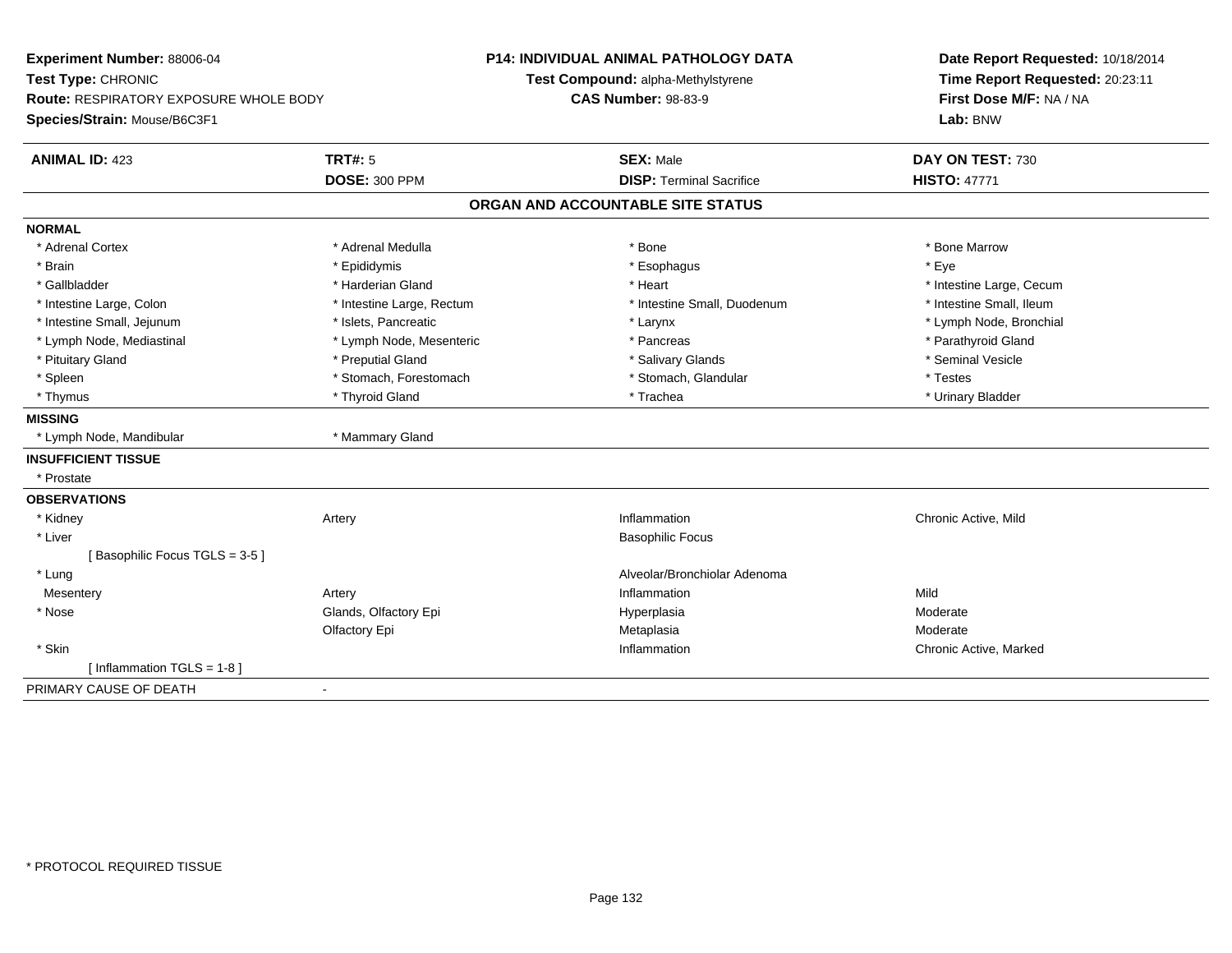| Experiment Number: 88006-04<br>Test Type: CHRONIC<br><b>Route: RESPIRATORY EXPOSURE WHOLE BODY</b> |                             | <b>P14: INDIVIDUAL ANIMAL PATHOLOGY DATA</b><br>Test Compound: alpha-Methylstyrene<br><b>CAS Number: 98-83-9</b> |                                   |          | Date Report Requested: 10/18/2014<br>Time Report Requested: 20:23:11<br>First Dose M/F: NA / NA |  |
|----------------------------------------------------------------------------------------------------|-----------------------------|------------------------------------------------------------------------------------------------------------------|-----------------------------------|----------|-------------------------------------------------------------------------------------------------|--|
| Species/Strain: Mouse/B6C3F1                                                                       |                             |                                                                                                                  |                                   |          | Lab: BNW                                                                                        |  |
| <b>ANIMAL ID: 424</b>                                                                              | <b>TRT#: 5</b>              |                                                                                                                  | <b>SEX: Male</b>                  |          | DAY ON TEST: 383                                                                                |  |
|                                                                                                    | <b>DOSE: 300 PPM</b>        |                                                                                                                  | <b>DISP: Natural Death</b>        |          | <b>HISTO: 47772</b>                                                                             |  |
|                                                                                                    |                             |                                                                                                                  | ORGAN AND ACCOUNTABLE SITE STATUS |          |                                                                                                 |  |
| <b>NORMAL</b>                                                                                      |                             |                                                                                                                  |                                   |          |                                                                                                 |  |
| * Adrenal Cortex                                                                                   | * Adrenal Medulla           |                                                                                                                  | * Bone                            |          | * Bone Marrow                                                                                   |  |
| * Brain                                                                                            | * Epididymis                |                                                                                                                  | * Esophagus                       |          | * Harderian Gland                                                                               |  |
| * Heart                                                                                            | * Islets, Pancreatic        |                                                                                                                  | * Kidney                          | * Larynx |                                                                                                 |  |
| * Lung                                                                                             | * Lymph Node, Bronchial     |                                                                                                                  | * Lymph Node, Mesenteric          |          | * Pancreas                                                                                      |  |
| * Parathyroid Gland                                                                                | * Pituitary Gland           |                                                                                                                  | * Preputial Gland                 |          | * Prostate                                                                                      |  |
| * Salivary Glands                                                                                  | * Seminal Vesicle           |                                                                                                                  | * Skin                            | * Spleen |                                                                                                 |  |
| * Stomach, Forestomach                                                                             | * Stomach, Glandular        |                                                                                                                  | * Testes                          |          | * Thymus                                                                                        |  |
| * Thyroid Gland                                                                                    | * Urinary Bladder           |                                                                                                                  |                                   |          |                                                                                                 |  |
| <b>MISSING</b>                                                                                     |                             |                                                                                                                  |                                   |          |                                                                                                 |  |
| * Lymph Node, Mandibular                                                                           | * Lymph Node, Mediastinal   |                                                                                                                  | * Mammary Gland                   |          |                                                                                                 |  |
| <b>AUTO PRECLUDES DIAG.</b>                                                                        |                             |                                                                                                                  |                                   |          |                                                                                                 |  |
| * Eye                                                                                              | * Gallbladder               |                                                                                                                  | * Intestine Large, Cecum          |          | * Intestine Large, Colon                                                                        |  |
| * Intestine Large, Rectum                                                                          | * Intestine Small, Duodenum |                                                                                                                  | * Intestine Small. Ileum          |          | * Intestine Small, Jejunum                                                                      |  |
| <b>OBSERVATIONS</b>                                                                                |                             |                                                                                                                  |                                   |          |                                                                                                 |  |
| * Liver                                                                                            |                             |                                                                                                                  | Hepatocellular Adenoma            | Multiple |                                                                                                 |  |
| [ Hepatocellular Adenoma TGLS = 1,2-5+6 ]                                                          |                             |                                                                                                                  |                                   |          |                                                                                                 |  |
| * Nose                                                                                             | Glands, Olfactory Epi       |                                                                                                                  | Hyperplasia                       | Moderate |                                                                                                 |  |
|                                                                                                    | Olfactory Epi               |                                                                                                                  | Metaplasia                        | Moderate |                                                                                                 |  |
| * Trachea                                                                                          |                             |                                                                                                                  | Necrosis                          | Moderate |                                                                                                 |  |
| PRIMARY CAUSE OF DEATH                                                                             | - UNCERTAIN                 |                                                                                                                  |                                   |          |                                                                                                 |  |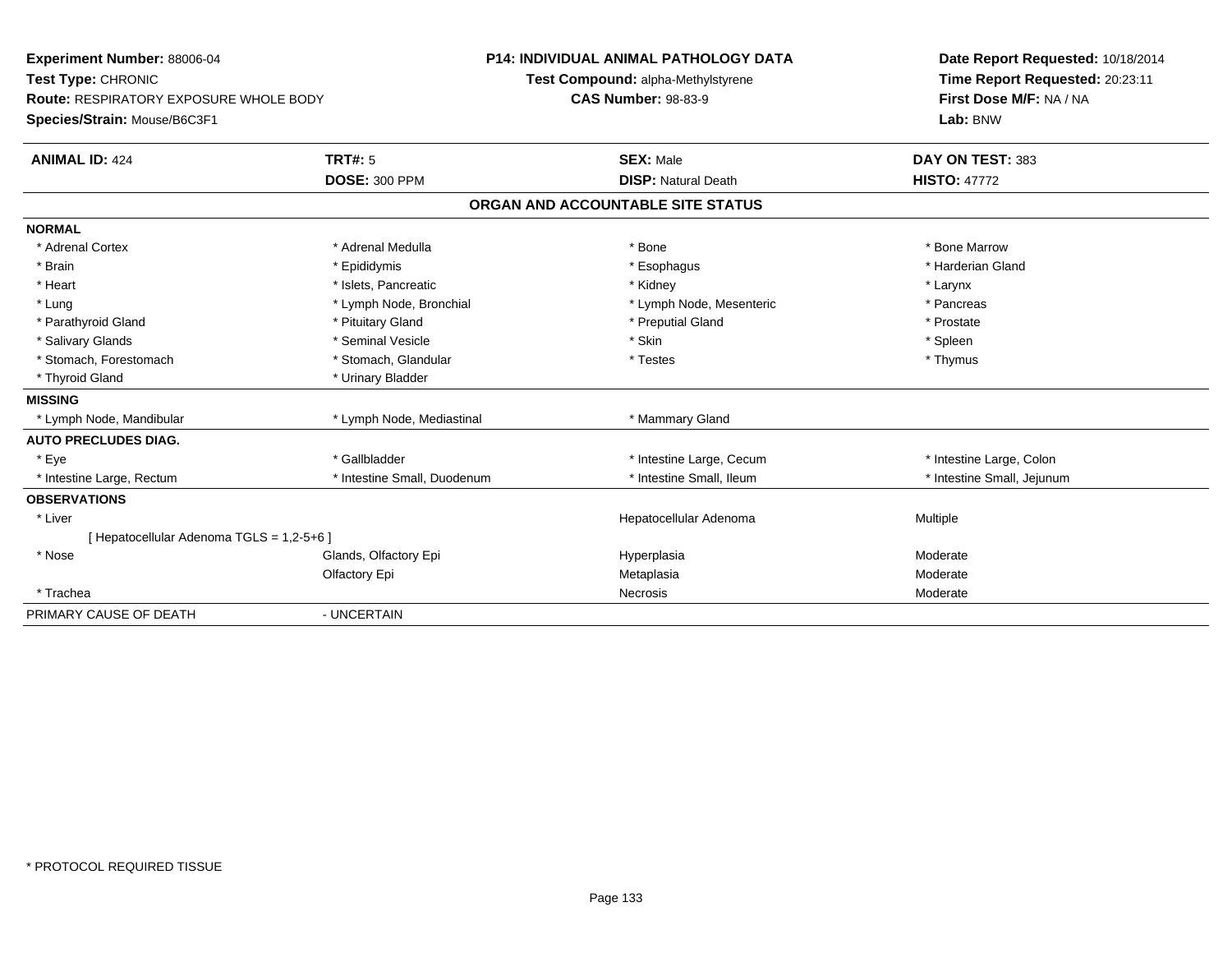| Experiment Number: 88006-04            |                             | <b>P14: INDIVIDUAL ANIMAL PATHOLOGY DATA</b> | Date Report Requested: 10/18/2014<br>Time Report Requested: 20:23:11<br>First Dose M/F: NA / NA<br>Lab: BNW |  |
|----------------------------------------|-----------------------------|----------------------------------------------|-------------------------------------------------------------------------------------------------------------|--|
| Test Type: CHRONIC                     |                             | Test Compound: alpha-Methylstyrene           |                                                                                                             |  |
| Route: RESPIRATORY EXPOSURE WHOLE BODY |                             | <b>CAS Number: 98-83-9</b>                   |                                                                                                             |  |
| Species/Strain: Mouse/B6C3F1           |                             |                                              |                                                                                                             |  |
| <b>ANIMAL ID: 425</b>                  | <b>TRT#: 5</b>              | <b>SEX: Male</b>                             | DAY ON TEST: 729                                                                                            |  |
|                                        | <b>DOSE: 300 PPM</b>        | <b>DISP: Terminal Sacrifice</b>              | <b>HISTO: 47773</b>                                                                                         |  |
|                                        |                             | ORGAN AND ACCOUNTABLE SITE STATUS            |                                                                                                             |  |
| <b>NORMAL</b>                          |                             |                                              |                                                                                                             |  |
| * Adrenal Cortex                       | * Adrenal Medulla           | * Bone                                       | * Bone Marrow                                                                                               |  |
| * Brain                                | * Esophagus                 | * Eye                                        | * Gallbladder                                                                                               |  |
| * Harderian Gland                      | * Heart                     | * Intestine Large, Cecum                     | * Intestine Large, Colon                                                                                    |  |
| * Intestine Large, Rectum              | * Intestine Small, Duodenum | * Intestine Small, Ileum                     | * Intestine Small, Jejunum                                                                                  |  |
| * Islets, Pancreatic                   | * Larynx                    | * Lung                                       | * Lymph Node, Bronchial                                                                                     |  |
| * Lymph Node, Mandibular               | * Lymph Node, Mediastinal   | * Lymph Node, Mesenteric                     | * Pancreas                                                                                                  |  |
| * Pituitary Gland                      | * Preputial Gland           | * Prostate                                   | * Salivary Glands                                                                                           |  |
| * Seminal Vesicle                      | * Skin                      | * Spleen                                     | * Stomach, Forestomach                                                                                      |  |
| * Stomach, Glandular                   | * Testes                    | * Thymus                                     | * Thyroid Gland                                                                                             |  |
| * Trachea                              | * Urinary Bladder           |                                              |                                                                                                             |  |
| <b>MISSING</b>                         |                             |                                              |                                                                                                             |  |
| * Mammary Gland                        | * Parathyroid Gland         |                                              |                                                                                                             |  |
| <b>OBSERVATIONS</b>                    |                             |                                              |                                                                                                             |  |
| * Epididymis                           |                             | Granuloma Sperm                              | Mild                                                                                                        |  |
| * Kidney                               |                             | Nephropathy                                  | Minimal                                                                                                     |  |
| * Liver                                |                             | <b>Basophilic Focus</b>                      |                                                                                                             |  |
|                                        |                             | Clear Cell Focus                             |                                                                                                             |  |
|                                        |                             | <b>Eosinophilic Focus</b>                    |                                                                                                             |  |
| [Basophilic Focus TGLS = 1-6]          |                             |                                              |                                                                                                             |  |
| [Clear Cell Focus TGLS = 3-12]         |                             |                                              |                                                                                                             |  |
| [Eosinophilic Focus TGLS = 2-5]        |                             |                                              |                                                                                                             |  |
| Mesentery                              | Fat                         | Inflammation                                 | Chronic Active, Moderate                                                                                    |  |
|                                        | Fat                         | Necrosis                                     | Moderate                                                                                                    |  |
| [ Necrosis TGLS = $4-13$ ]             |                             |                                              |                                                                                                             |  |
| * Nose                                 | Olfactory Epi               | Atrophy                                      | Minimal                                                                                                     |  |
|                                        | Olfactory Epi               | Degeneration                                 | Hyaline, Minimal                                                                                            |  |
|                                        | Glands, Olfactory Epi       | Hyperplasia                                  | Moderate                                                                                                    |  |
|                                        | Olfactory Epi               | Metaplasia                                   | Moderate                                                                                                    |  |
| PRIMARY CAUSE OF DEATH                 | $\blacksquare$              |                                              |                                                                                                             |  |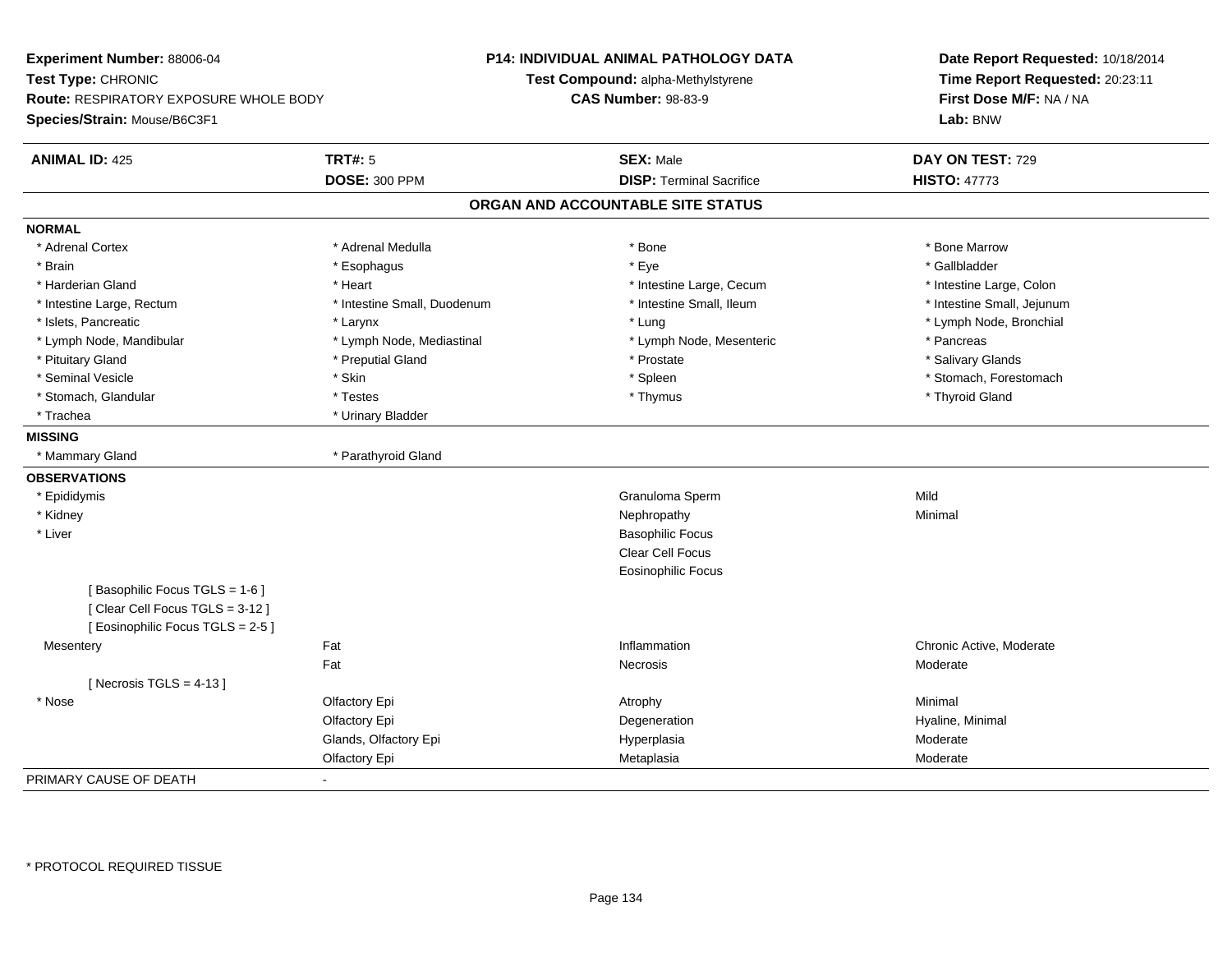**Experiment Number:** 88006-04**Test Type:** CHRONIC **Route:** RESPIRATORY EXPOSURE WHOLE BODY**Species/Strain:** Mouse/B6C3F1**P14: INDIVIDUAL ANIMAL PATHOLOGY DATATest Compound:** alpha-Methylstyrene**CAS Number:** 98-83-9**Date Report Requested:** 10/18/2014**Time Report Requested:** 20:23:11**First Dose M/F:** NA / NA**Lab:** BNW**ANIMAL ID:** 426**TRT#:** 5 **SEX:** Male **DAY ON TEST:** 710 **DOSE:** 300 PPM**DISP:** Moribund Sacrifice **HISTO:**  $47774$ **ORGAN AND ACCOUNTABLE SITE STATUSNORMAL**\* Adrenal Medulla \* \* Annual Medulla \* Brain \* Bone \* \* Bone Marrow \* Bone Marrow \* \* Brain \* Brain \* Brain \* Brain \* Brain \* Brain \* Brain \* Brain \* Brain \* Brain \* Brain \* Brain \* Brain \* Brain \* Brain \* Brain \* Brain \* \* Gallbladder \* Epididymis \* \* exphagus \* Esophagus \* \* Eye \* \* Eye \* \* Exercise \* Gallbladder \* Gallbladder \* \* Gallbladder \* \* Gallbladder \* \* Gallbladder \* \* Gallbladder \* \* Gallbladder \* \* Exercise \* \* \* Gallbladder \* \* \* Gallbladde \* Harderian Gland \* Thestine Large, Nectum \* Intestine Large, Colon \* Intestine Large, Colon \* 11testine Large, Rectum \* Intestine Large, Rectum \* Intestine Small, Duodenum \* Intestine Small, Ileum \* Intestine Small, Jejunum \* Islets, Pancreatic\* Larynx **\* Lymph Node, Mandibular \*** Lymph Node, Mediastinal \* Pancreas \* Pancreas \* Prostate \* Parathyroid Gland \* **All and \* Pituitary Gland \* Prostate and \* Preputial Gland** \* Preputial Gland \* Salivary Glands \* The state of the seminal Vesicle \* Skin \* Skin \* Skin \* Stomach, Forestomach, Forestomach, Forestomach, Forestomach, Forestomach, Forestomach, Forestomach, Forestomach, Forestomach, Forestomach, Foresto \* Stomach, Glandular \* Thestes \* Testes \* Thymus \* Thymus \* Thymus \* Thymus \* Thymus \* Thyroid Gland \* Trachea **\*** Urinary Bladder **MISSING** \* Lymph Node, Bronchial \* Mammary Gland**OBSERVATIONS** \* Adrenal Cortex**x** and the contract of the contract of the contract of the contract of the contract of the contract of the contract of the contract of the contract of the contract of the contract of the contract of the contract of the co Inflammation **Example 2 Transformation** Chronic Active, Marked<br>
Hemorrhage **Moderate** Moderate \* Intestine Large, Cecumm<br>
Hemorrhage Moderate Moderate [ Hemorrhage TGLS = 5-7 ] \* Kidneyy the controller of the controller of the controller of the controller of the controller of the controller of the controller of the controller of the controller of the controller of the controller of the controller of the n **Moderate Hyaline, Moderate**  \* Liverr and the settlement of the Bile Duct of the Second Contract of the Degeneration Portal Infiltration Cellular Mononuclear Cl, MildNecrosiss and the contract of the Mild [ Necrosis TGLS = 2,4,3-5+12 ] \* Lungg is a construction of the Perivascular infiltration Cellular Mononuclear Cl, Mild and Mononuclear Cl, Mild and Mononuclear Cl, Mild and Mononuclear Cl, Mild and Mononuclear Cl, Mild and Mononuclear Cl, Mild and Mononuclea \* Lymph Node, Mesentericc and the contract of the contract of the contract of the contract of the contract of the contract of the contract of the contract of the contract of the contract of the contract of the contract of the contract of the cont Hyperplasia and a community of the Hyperplasia and the Hyperplasia and the Hyperplasia and the Hyperplasia and <br>
Hyperplasia and the Hyperplasia and the Hyperplasia and the Hyperplasia and the Hyperplasia and the Hyperplas \* Nosee who says the Glands, Olfactory Epi and the Hyperplasia Moderate Moderate Moderate Moderate School and the Mo Olfactory Epi Metaplasiaa **Moderate**  \* SpleenHematopoietic Cell Proliferation Moderate Hyperplasia Lymphoid, Moderate [ Hyperplasia TGLS = 1-5 ]PRIMARY CAUSE OF DEATH- Intestine Large, Cecum Hemorrhage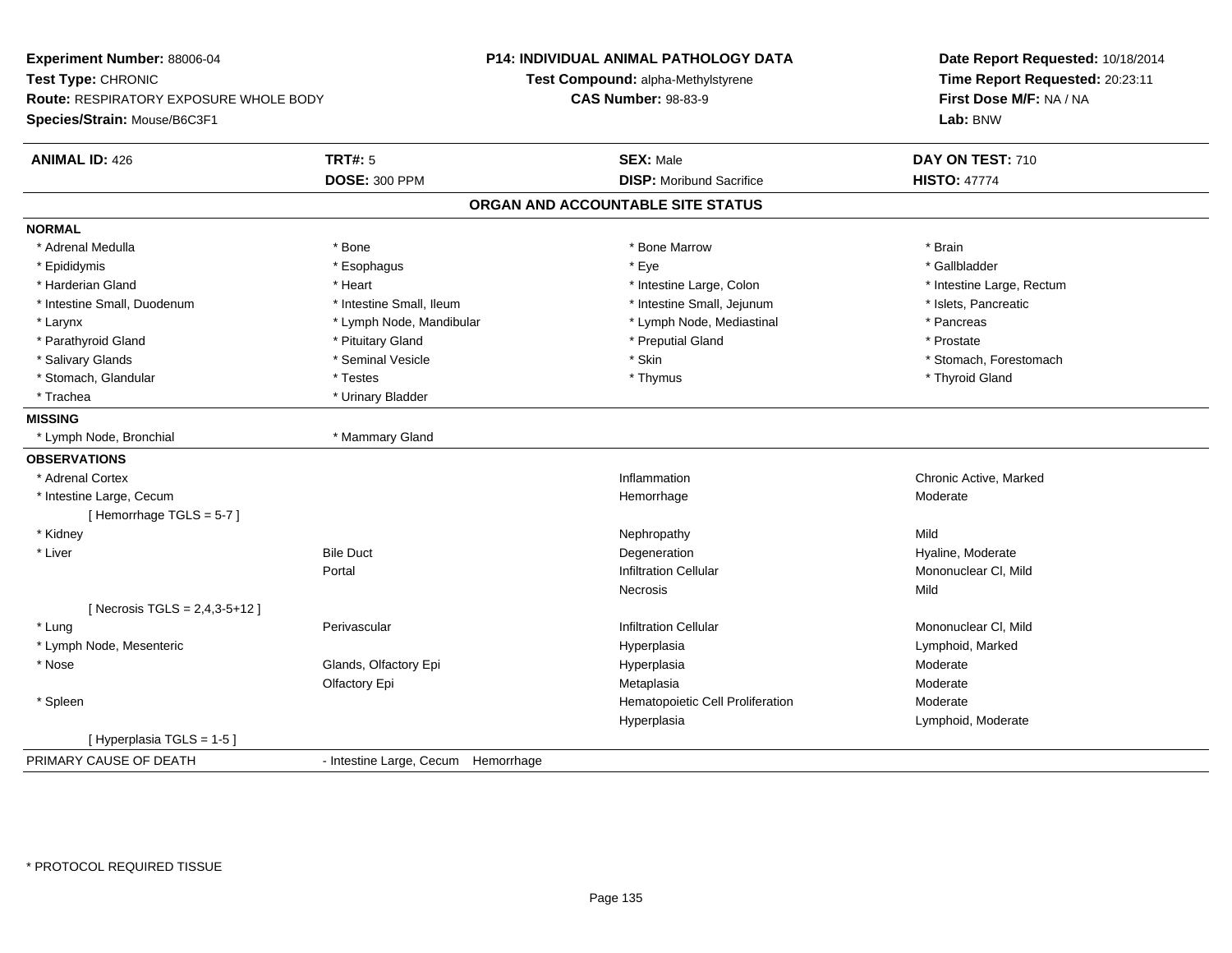| Experiment Number: 88006-04                                         |                                  | P14: INDIVIDUAL ANIMAL PATHOLOGY DATA                            | Date Report Requested: 10/18/2014                          |
|---------------------------------------------------------------------|----------------------------------|------------------------------------------------------------------|------------------------------------------------------------|
| Test Type: CHRONIC<br><b>Route: RESPIRATORY EXPOSURE WHOLE BODY</b> |                                  | Test Compound: alpha-Methylstyrene<br><b>CAS Number: 98-83-9</b> | Time Report Requested: 20:23:11<br>First Dose M/F: NA / NA |
| Species/Strain: Mouse/B6C3F1                                        |                                  |                                                                  | Lab: BNW                                                   |
|                                                                     |                                  |                                                                  |                                                            |
| <b>ANIMAL ID: 427</b>                                               | <b>TRT#: 5</b>                   | <b>SEX: Male</b>                                                 | DAY ON TEST: 728                                           |
|                                                                     | <b>DOSE: 300 PPM</b>             | <b>DISP: Moribund Sacrifice</b>                                  | <b>HISTO: 47775</b>                                        |
|                                                                     |                                  | ORGAN AND ACCOUNTABLE SITE STATUS                                |                                                            |
| <b>NORMAL</b>                                                       |                                  |                                                                  |                                                            |
| * Adrenal Cortex                                                    | * Adrenal Medulla                | * Bone                                                           | * Bone Marrow                                              |
| * Brain                                                             | * Epididymis                     | * Esophagus                                                      | * Eye                                                      |
| * Gallbladder                                                       | * Harderian Gland                | * Heart                                                          | * Intestine Large, Cecum                                   |
| * Intestine Large, Colon                                            | * Intestine Large, Rectum        | * Intestine Small, Duodenum                                      | * Intestine Small, Ileum                                   |
| * Intestine Small, Jejunum                                          | * Islets, Pancreatic             | * Larynx                                                         | * Lymph Node, Bronchial                                    |
| * Lymph Node, Mediastinal                                           | * Lymph Node, Mesenteric         | * Pancreas                                                       | * Pituitary Gland                                          |
| * Preputial Gland                                                   | * Prostate                       | * Salivary Glands                                                | * Seminal Vesicle                                          |
| * Spleen                                                            | * Stomach, Forestomach           | * Stomach, Glandular                                             | * Testes                                                   |
| * Thymus                                                            | * Trachea                        | * Urinary Bladder                                                |                                                            |
| <b>MISSING</b>                                                      |                                  |                                                                  |                                                            |
| * Lymph Node, Mandibular                                            | * Mammary Gland                  | * Parathyroid Gland                                              |                                                            |
| <b>OBSERVATIONS</b>                                                 |                                  |                                                                  |                                                            |
| * Kidney                                                            |                                  | Nephropathy                                                      | Moderate                                                   |
| [Nephropathy TGLS = $4-6$ ]                                         |                                  |                                                                  |                                                            |
| * Liver                                                             |                                  | <b>Eosinophilic Focus</b>                                        |                                                            |
|                                                                     |                                  | Hepatocellular Carcinoma                                         | Multiple                                                   |
| [ Hepatocellular Carcinoma TGLS = 3-5+12 ]                          |                                  |                                                                  |                                                            |
| * Lung                                                              |                                  | Alveolar/Bronchiolar Adenoma                                     |                                                            |
|                                                                     |                                  | Hepatocellular Carcinoma                                         | Metastatic (Liver)                                         |
| [ Alveolar/Bronchiolar Adenoma TGLS = 2-13 ]                        |                                  |                                                                  |                                                            |
| * Nose                                                              | Glands, Olfactory Epi            | Hyperplasia                                                      | Moderate                                                   |
|                                                                     | Olfactory Epi                    | Metaplasia                                                       | Moderate                                                   |
| * Skin                                                              |                                  | Inflammation                                                     | Acute, Moderate                                            |
| [Inflammation TGLS = $1-13$ ]                                       |                                  |                                                                  |                                                            |
| * Thyroid Gland                                                     | <b>Follicular Cel</b>            | Hyperplasia                                                      | Mild                                                       |
| PRIMARY CAUSE OF DEATH                                              | - Liver Hepatocellular Carcinoma |                                                                  |                                                            |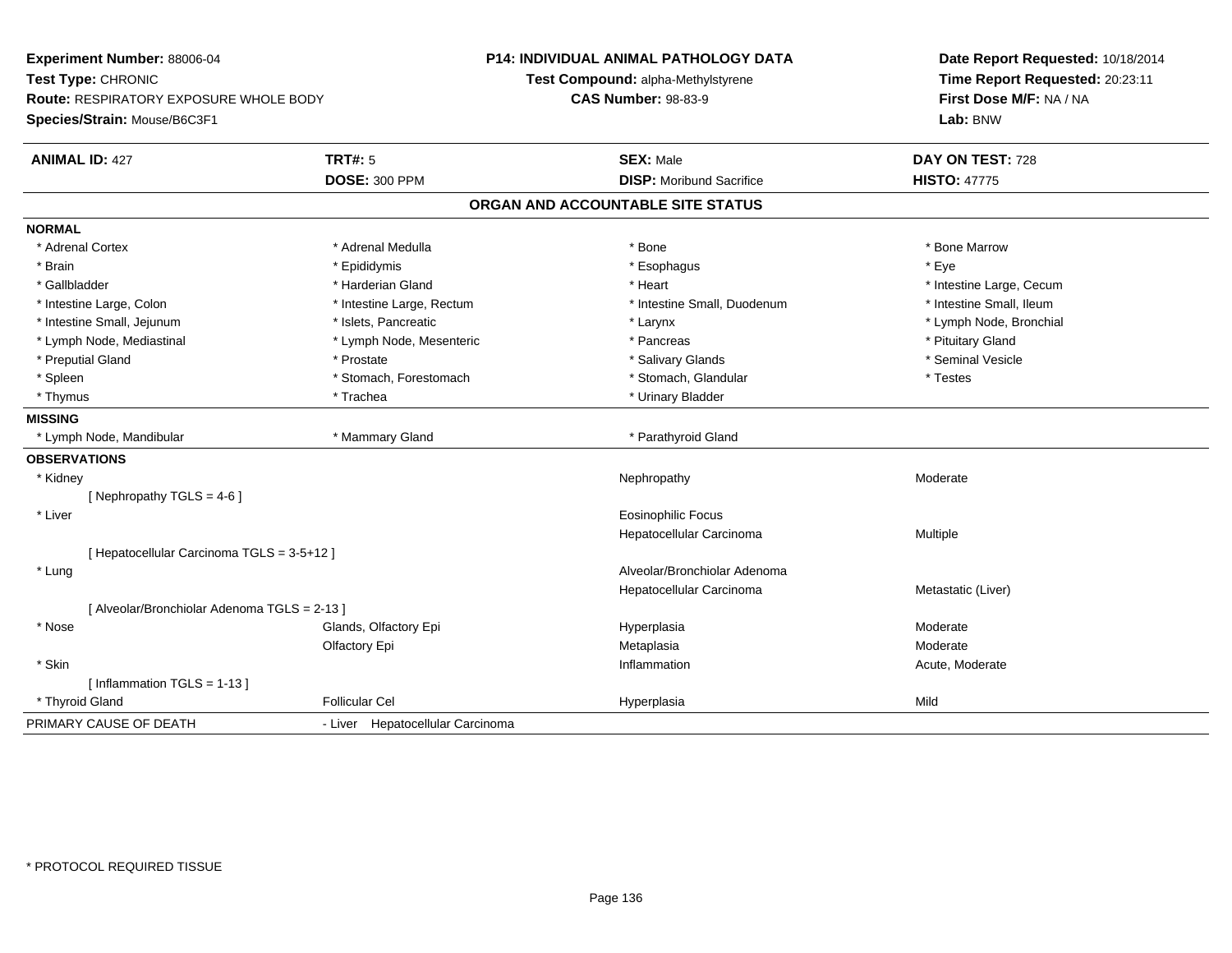| Experiment Number: 88006-04              |                             | <b>P14: INDIVIDUAL ANIMAL PATHOLOGY DATA</b> | Date Report Requested: 10/18/2014 |  |  |
|------------------------------------------|-----------------------------|----------------------------------------------|-----------------------------------|--|--|
| Test Type: CHRONIC                       |                             | Test Compound: alpha-Methylstyrene           | Time Report Requested: 20:23:11   |  |  |
| Route: RESPIRATORY EXPOSURE WHOLE BODY   |                             | <b>CAS Number: 98-83-9</b>                   | First Dose M/F: NA / NA           |  |  |
| Species/Strain: Mouse/B6C3F1             |                             |                                              | Lab: BNW                          |  |  |
| <b>ANIMAL ID: 428</b>                    | <b>TRT#: 5</b>              | <b>SEX: Male</b>                             | DAY ON TEST: 731                  |  |  |
|                                          | <b>DOSE: 300 PPM</b>        | <b>DISP: Terminal Sacrifice</b>              | <b>HISTO: 47776</b>               |  |  |
|                                          |                             | ORGAN AND ACCOUNTABLE SITE STATUS            |                                   |  |  |
| <b>NORMAL</b>                            |                             |                                              |                                   |  |  |
| * Adrenal Medulla                        | * Bone                      | * Bone Marrow                                | * Brain                           |  |  |
| * Epididymis                             | * Esophagus                 | * Eye                                        | * Gallbladder                     |  |  |
| * Harderian Gland                        | * Heart                     | * Intestine Large, Cecum                     | * Intestine Large, Colon          |  |  |
| * Intestine Large, Rectum                | * Intestine Small, Duodenum | * Intestine Small, Ileum                     | * Intestine Small, Jejunum        |  |  |
| * Islets, Pancreatic                     | * Larynx                    | * Lung                                       | * Lymph Node, Bronchial           |  |  |
| * Lymph Node, Mandibular                 | * Lymph Node, Mediastinal   | * Lymph Node, Mesenteric                     | * Pancreas                        |  |  |
| * Preputial Gland                        | * Prostate                  | * Salivary Glands                            | * Seminal Vesicle                 |  |  |
| * Skin                                   | * Spleen                    | * Stomach, Forestomach                       | * Stomach, Glandular              |  |  |
| * Testes                                 | * Thymus                    | * Trachea                                    | * Urinary Bladder                 |  |  |
| <b>MISSING</b>                           |                             |                                              |                                   |  |  |
| * Mammary Gland                          | * Parathyroid Gland         |                                              |                                   |  |  |
| <b>OBSERVATIONS</b>                      |                             |                                              |                                   |  |  |
| * Adrenal Cortex                         |                             | Hypertrophy                                  | Minimal                           |  |  |
| * Kidney                                 |                             | Nephropathy                                  | Minimal                           |  |  |
| * Liver                                  |                             | <b>Clear Cell Focus</b>                      |                                   |  |  |
|                                          |                             | <b>Mixed Cell Focus</b>                      |                                   |  |  |
| [Clear Cell Focus TGLS = 2-5]            |                             |                                              |                                   |  |  |
| [Mixed Cell Focus TGLS = 1-5]            |                             |                                              |                                   |  |  |
| * Nose                                   | Glands, Olfactory Epi       | Hyperplasia                                  | Moderate                          |  |  |
|                                          | Olfactory Epi               | Metaplasia                                   | Moderate                          |  |  |
|                                          | Olfactory Epi               | <b>Necrosis</b>                              | Minimal                           |  |  |
| * Pituitary Gland                        |                             | Hemorrhage                                   | Mild                              |  |  |
| [Hemorrhage TGLS = 3-9]                  |                             |                                              |                                   |  |  |
| * Thyroid Gland                          | <b>Follicular Cel</b>       | Hyperplasia                                  | Mild                              |  |  |
| PRIMARY CAUSE OF DEATH<br>$\blacksquare$ |                             |                                              |                                   |  |  |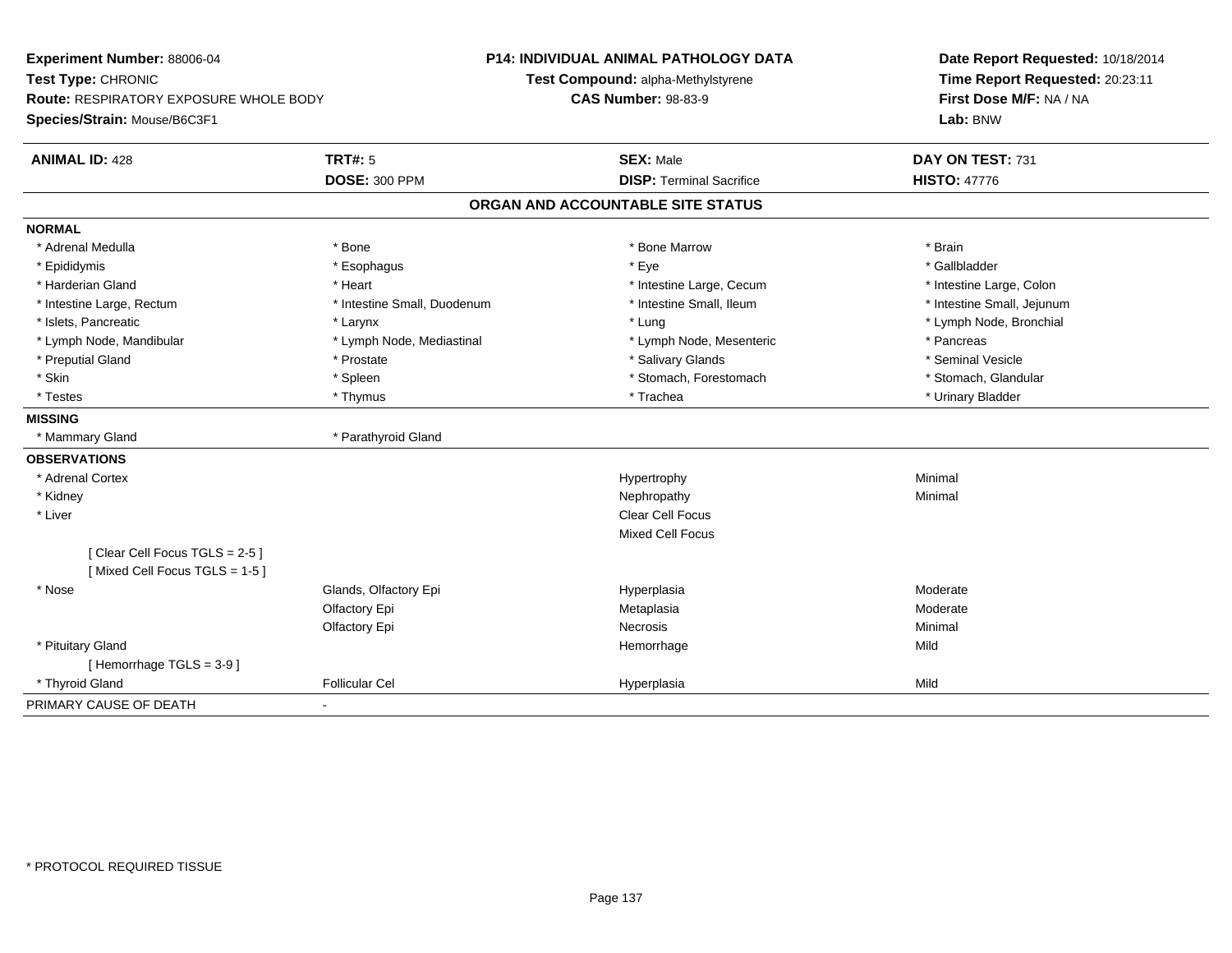**Experiment Number:** 88006-04**Test Type:** CHRONIC **Route:** RESPIRATORY EXPOSURE WHOLE BODY**Species/Strain:** Mouse/B6C3F1**P14: INDIVIDUAL ANIMAL PATHOLOGY DATATest Compound:** alpha-Methylstyrene**CAS Number:** 98-83-9**Date Report Requested:** 10/18/2014**Time Report Requested:** 20:23:11**First Dose M/F:** NA / NA**Lab:** BNW**ANIMAL ID:** 429**TRT#:** 5 **SEX:** Male **DAY ON TEST:** 698 **DOSE:** 300 PPM**DISP:** Moribund Sacrifice **HISTO:** 47777 **ORGAN AND ACCOUNTABLE SITE STATUSNORMAL**\* Adrenal Cortex \* Adrenal Medulla \* Adrenal Medulla \* Bone \* Bone \* Bone \* Bone \* Bone Marrow \* Brain \* \* Expediance \* Epididymis \* \* Expediance \* \* Esophagus \* Expediance \* \* Expediance \* Eye \* Eye \* Intestine Large, Colon \* Gallbladder \* The state of the state of the state of the state of the state of the state of the state of the state of the state of the state of the state of the state of the state of the state of the state of the state o \* Intestine Small, Jejunum \* Intestine Large, Rectum \* Intestine Small, Duodenum \* Intestine Small, Duodenum \* 1ntestine Small, Ileum \* Islets, Pancreatic \* Larynx \* Lymph Node, Bronchial \* Lymph Node, Mediastinal \* Lymph Node, Mesenteric \* The part of the second term in the second term in the second term in the second term in the second term in the second term in the second term in the second term in the second term in the second t \* Prostate \* \* Salivary Glands \* \* Salivary Glands \* \* Seminal Vesicle \* \* \* Seminal Yestrich \* \* Skin \* \* Skin \* Testes \* Spleen \* Stomach, Forestomach \* Stomach, Forestomach \* Stomach, Slandular \* Stomach, Glandular \* Urinary Bladder \* Thymus \* Thyroid Gland \* Trachea \* Urinary Bladder \* **MISSING** \* Lymph Node, Mandibular \* Mammary Gland \* Parathyroid Gland**OBSERVATIONS** \* Heartt the contract of the contract of the contract of the contract of the contract of the contract of the contract of the contract of the contract of the contract of the contract of the contract of the contract of the contract Marked[ Thrombosis  $TGLS = 2-5$  ] \* Kidneyy the controller of the controller of the controller of the Marked Marked of the Marked Marked of the Marked o a **Multiple**  \* Liver Hepatocellular Carcinoma[ Hepatocellular Carcinoma TGLS = 6,7-12+15 ] \* Lungg is a constant of the contract of the constant of the constant of Chronic, Marked Schronic, Marked Schronic, Marked Schronic, Marked Schronic, Marked Schronic, Marked Schronic, Marked Schronic, Marked Schronic, Marked Sch Hepatocellular Carcinoma Metastatic (Liver) [ Hepatocellular Carcinoma TGLS = 3,4,5-4+13+14 ] \* Nosee who says the Glands, Olfactory Epi and the Hyperplasia Moderate Moderate Moderate Moderate School and the Mo Olfactory Epi Metaplasiaa Moderate PRIMARY CAUSE OF DEATH- Liver Hepatocellular Carcinoma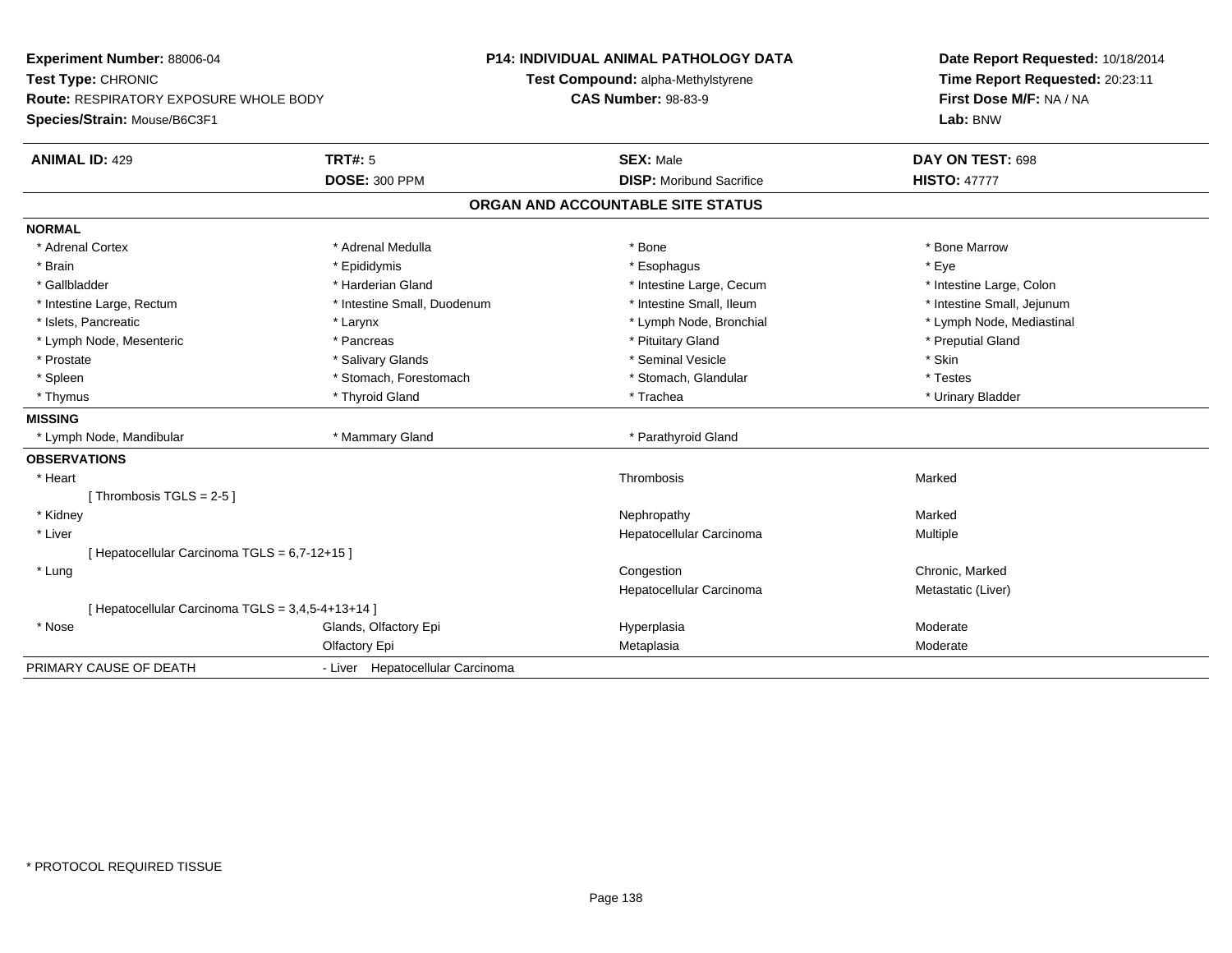| Experiment Number: 88006-04                   | <b>P14: INDIVIDUAL ANIMAL PATHOLOGY DATA</b> |                                    | Date Report Requested: 10/18/2014 |  |  |
|-----------------------------------------------|----------------------------------------------|------------------------------------|-----------------------------------|--|--|
| Test Type: CHRONIC                            |                                              | Test Compound: alpha-Methylstyrene | Time Report Requested: 20:23:11   |  |  |
| <b>Route: RESPIRATORY EXPOSURE WHOLE BODY</b> |                                              | <b>CAS Number: 98-83-9</b>         | First Dose M/F: NA / NA           |  |  |
| Species/Strain: Mouse/B6C3F1                  |                                              |                                    | Lab: BNW                          |  |  |
| <b>ANIMAL ID: 430</b>                         | TRT#: 5                                      | <b>SEX: Male</b>                   | DAY ON TEST: 730                  |  |  |
|                                               | <b>DOSE: 300 PPM</b>                         | <b>DISP: Terminal Sacrifice</b>    | <b>HISTO: 47778</b>               |  |  |
|                                               |                                              | ORGAN AND ACCOUNTABLE SITE STATUS  |                                   |  |  |
| <b>NORMAL</b>                                 |                                              |                                    |                                   |  |  |
| * Adrenal Cortex                              | * Adrenal Medulla                            | * Bone                             | * Bone Marrow                     |  |  |
| * Brain                                       | * Epididymis                                 | * Esophagus                        | * Eve                             |  |  |
| * Gallbladder                                 | * Harderian Gland                            | * Heart                            | * Intestine Large, Cecum          |  |  |
| * Intestine Large, Colon                      | * Intestine Large, Rectum                    | * Intestine Small, Duodenum        | * Intestine Small, Ileum          |  |  |
| * Intestine Small, Jejunum                    | * Islets. Pancreatic                         | * Larynx                           | * Lymph Node, Bronchial           |  |  |
| * Lymph Node, Mandibular                      | * Lymph Node, Mediastinal                    | * Lymph Node, Mesenteric           | * Pancreas                        |  |  |
| * Pituitary Gland                             | * Preputial Gland                            | * Prostate                         | * Salivary Glands                 |  |  |
| * Seminal Vesicle                             | * Skin                                       | * Spleen                           | * Stomach, Forestomach            |  |  |
| * Stomach, Glandular                          | * Testes                                     | * Thyroid Gland                    | * Trachea                         |  |  |
| * Urinary Bladder                             |                                              |                                    |                                   |  |  |
| <b>MISSING</b>                                |                                              |                                    |                                   |  |  |
| * Mammary Gland                               | * Parathyroid Gland                          | * Thymus                           |                                   |  |  |
| <b>OBSERVATIONS</b>                           |                                              |                                    |                                   |  |  |
| * Kidney                                      |                                              | Nephropathy                        | Minimal                           |  |  |
| * Liver                                       |                                              | Hepatocellular Carcinoma           |                                   |  |  |
| [ Hepatocellular Carcinoma TGLS = 1-12 ]      |                                              |                                    |                                   |  |  |
| * Lung                                        | Alveolar Epith                               | Hyperplasia                        | Mild                              |  |  |
| * Nose                                        | Glands, Olfactory Epi                        | Hyperplasia                        | Moderate                          |  |  |
|                                               | Olfactory Epi                                | Metaplasia                         | Moderate                          |  |  |
| PRIMARY CAUSE OF DEATH                        |                                              |                                    |                                   |  |  |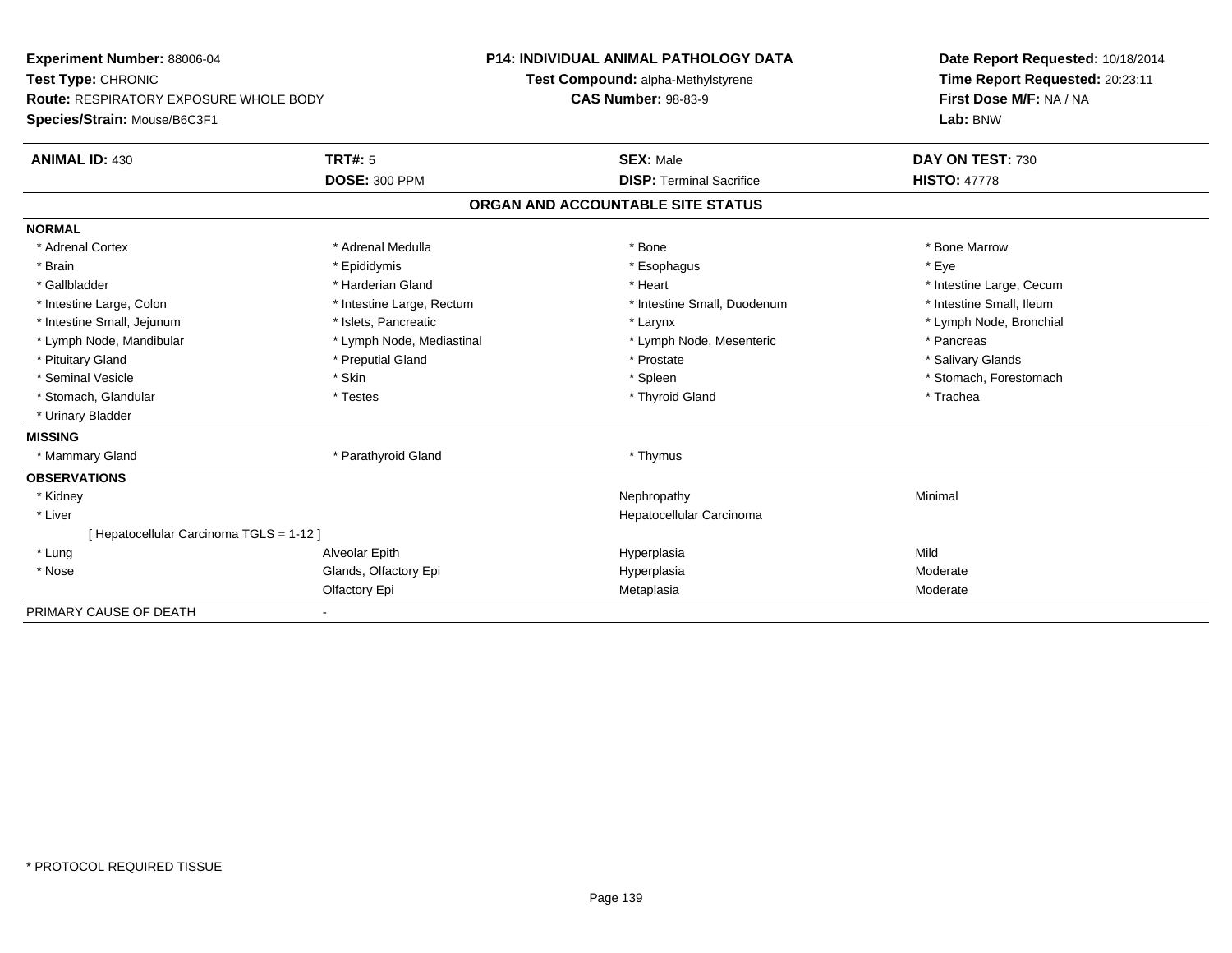| Experiment Number: 88006-04<br>Test Type: CHRONIC                      |                             | <b>P14: INDIVIDUAL ANIMAL PATHOLOGY DATA</b><br>Test Compound: alpha-Methylstyrene | Date Report Requested: 10/18/2014<br>Time Report Requested: 20:23:11 |  |  |
|------------------------------------------------------------------------|-----------------------------|------------------------------------------------------------------------------------|----------------------------------------------------------------------|--|--|
| Route: RESPIRATORY EXPOSURE WHOLE BODY<br>Species/Strain: Mouse/B6C3F1 |                             | <b>CAS Number: 98-83-9</b>                                                         | First Dose M/F: NA / NA<br>Lab: BNW                                  |  |  |
| <b>ANIMAL ID: 431</b>                                                  | <b>TRT#: 5</b>              | <b>SEX: Male</b>                                                                   | DAY ON TEST: 729                                                     |  |  |
|                                                                        | <b>DOSE: 300 PPM</b>        | <b>DISP: Terminal Sacrifice</b>                                                    | <b>HISTO: 47779</b>                                                  |  |  |
|                                                                        |                             | ORGAN AND ACCOUNTABLE SITE STATUS                                                  |                                                                      |  |  |
| <b>NORMAL</b>                                                          |                             |                                                                                    |                                                                      |  |  |
| * Adrenal Medulla                                                      | * Bone                      | * Bone Marrow                                                                      | * Brain                                                              |  |  |
| * Epididymis                                                           | * Esophagus                 | * Eye                                                                              | * Gallbladder                                                        |  |  |
| * Harderian Gland                                                      | * Heart                     | * Intestine Large, Cecum                                                           | * Intestine Large, Colon                                             |  |  |
| * Intestine Large, Rectum                                              | * Intestine Small, Duodenum | * Intestine Small, Ileum                                                           | * Intestine Small, Jejunum                                           |  |  |
| * Islets, Pancreatic                                                   | * Larynx                    | * Lung                                                                             | * Lymph Node, Bronchial                                              |  |  |
| * Lymph Node, Mandibular                                               | * Lymph Node, Mediastinal   | * Lymph Node, Mesenteric                                                           | * Pancreas                                                           |  |  |
| * Pituitary Gland                                                      | * Preputial Gland           | * Prostate                                                                         | * Salivary Glands                                                    |  |  |
| * Seminal Vesicle                                                      | * Skin                      | * Spleen                                                                           | * Stomach, Forestomach                                               |  |  |
| * Stomach, Glandular                                                   | * Testes                    | * Thymus                                                                           | * Trachea                                                            |  |  |
| * Urinary Bladder                                                      |                             |                                                                                    |                                                                      |  |  |
| <b>MISSING</b>                                                         |                             |                                                                                    |                                                                      |  |  |
| * Mammary Gland                                                        | * Parathyroid Gland         |                                                                                    |                                                                      |  |  |
| <b>OBSERVATIONS</b>                                                    |                             |                                                                                    |                                                                      |  |  |
| * Adrenal Cortex                                                       |                             | Hypertrophy                                                                        | Mild                                                                 |  |  |
| * Kidney                                                               |                             | Infarct                                                                            | Mild                                                                 |  |  |
|                                                                        |                             | Nephropathy                                                                        | Minimal                                                              |  |  |
| * Liver                                                                |                             | Hepatocellular Adenoma                                                             |                                                                      |  |  |
| [Hepatocellular Adenoma TGLS = 1-5]                                    |                             |                                                                                    |                                                                      |  |  |
| * Nose                                                                 | Glands, Olfactory Epi       | Hyperplasia                                                                        | Moderate                                                             |  |  |
|                                                                        | Olfactory Epi               | Metaplasia                                                                         | Moderate                                                             |  |  |
| * Thyroid Gland                                                        | <b>Follicular Cel</b>       | Hyperplasia                                                                        | Moderate                                                             |  |  |
| PRIMARY CAUSE OF DEATH                                                 | $\blacksquare$              |                                                                                    |                                                                      |  |  |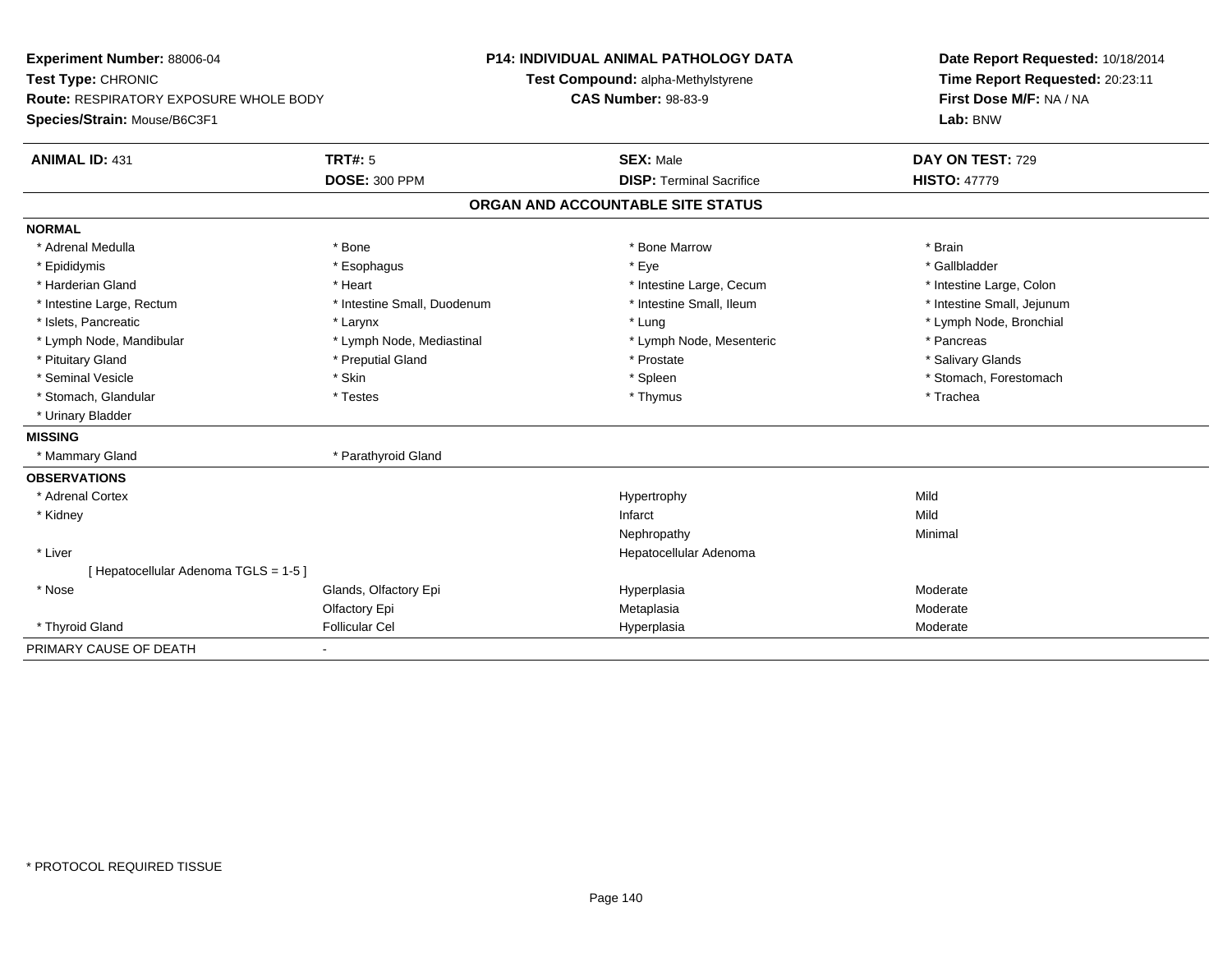| Experiment Number: 88006-04                   |                             | <b>P14: INDIVIDUAL ANIMAL PATHOLOGY DATA</b> | Date Report Requested: 10/18/2014 |  |  |
|-----------------------------------------------|-----------------------------|----------------------------------------------|-----------------------------------|--|--|
| Test Type: CHRONIC                            |                             | Test Compound: alpha-Methylstyrene           | Time Report Requested: 20:23:11   |  |  |
| <b>Route: RESPIRATORY EXPOSURE WHOLE BODY</b> | <b>CAS Number: 98-83-9</b>  |                                              | First Dose M/F: NA / NA           |  |  |
| Species/Strain: Mouse/B6C3F1                  |                             |                                              | Lab: BNW                          |  |  |
| <b>ANIMAL ID: 432</b>                         | <b>TRT#: 5</b>              | <b>SEX: Male</b>                             | DAY ON TEST: 729                  |  |  |
|                                               | <b>DOSE: 300 PPM</b>        | <b>DISP: Terminal Sacrifice</b>              | <b>HISTO: 47780</b>               |  |  |
|                                               |                             | ORGAN AND ACCOUNTABLE SITE STATUS            |                                   |  |  |
| <b>NORMAL</b>                                 |                             |                                              |                                   |  |  |
| * Adrenal Medulla                             | * Bone                      | * Bone Marrow                                | * Brain                           |  |  |
| * Epididymis                                  | * Esophagus                 | * Eye                                        | * Gallbladder                     |  |  |
| * Harderian Gland                             | * Heart                     | * Intestine Large, Cecum                     | * Intestine Large, Colon          |  |  |
| * Intestine Large, Rectum                     | * Intestine Small, Duodenum | * Intestine Small, Ileum                     | * Intestine Small, Jejunum        |  |  |
| * Islets, Pancreatic                          | * Larynx                    | * Liver                                      | * Lung                            |  |  |
| * Lymph Node, Mandibular                      | * Lymph Node, Mediastinal   | * Lymph Node, Mesenteric                     | * Pancreas                        |  |  |
| * Parathyroid Gland                           | * Pituitary Gland           | * Preputial Gland                            | * Prostate                        |  |  |
| * Salivary Glands                             | * Seminal Vesicle           | * Skin                                       | * Spleen                          |  |  |
| * Stomach, Forestomach                        | * Stomach, Glandular        | * Testes                                     | * Thymus                          |  |  |
| * Thyroid Gland                               | * Trachea                   | * Urinary Bladder                            |                                   |  |  |
| <b>MISSING</b>                                |                             |                                              |                                   |  |  |
| * Lymph Node, Bronchial                       | * Mammary Gland             |                                              |                                   |  |  |
| <b>OBSERVATIONS</b>                           |                             |                                              |                                   |  |  |
| * Adrenal Cortex                              |                             | Hypertrophy                                  | Mild                              |  |  |
| * Kidney                                      |                             | Nephropathy                                  | Minimal                           |  |  |
| * Nose                                        | Glands, Olfactory Epi       | Hyperplasia                                  | Moderate                          |  |  |
|                                               | Olfactory Epi               | Metaplasia                                   | Moderate                          |  |  |
| Tooth                                         |                             | Malformation                                 | Marked                            |  |  |
| PRIMARY CAUSE OF DEATH                        |                             |                                              |                                   |  |  |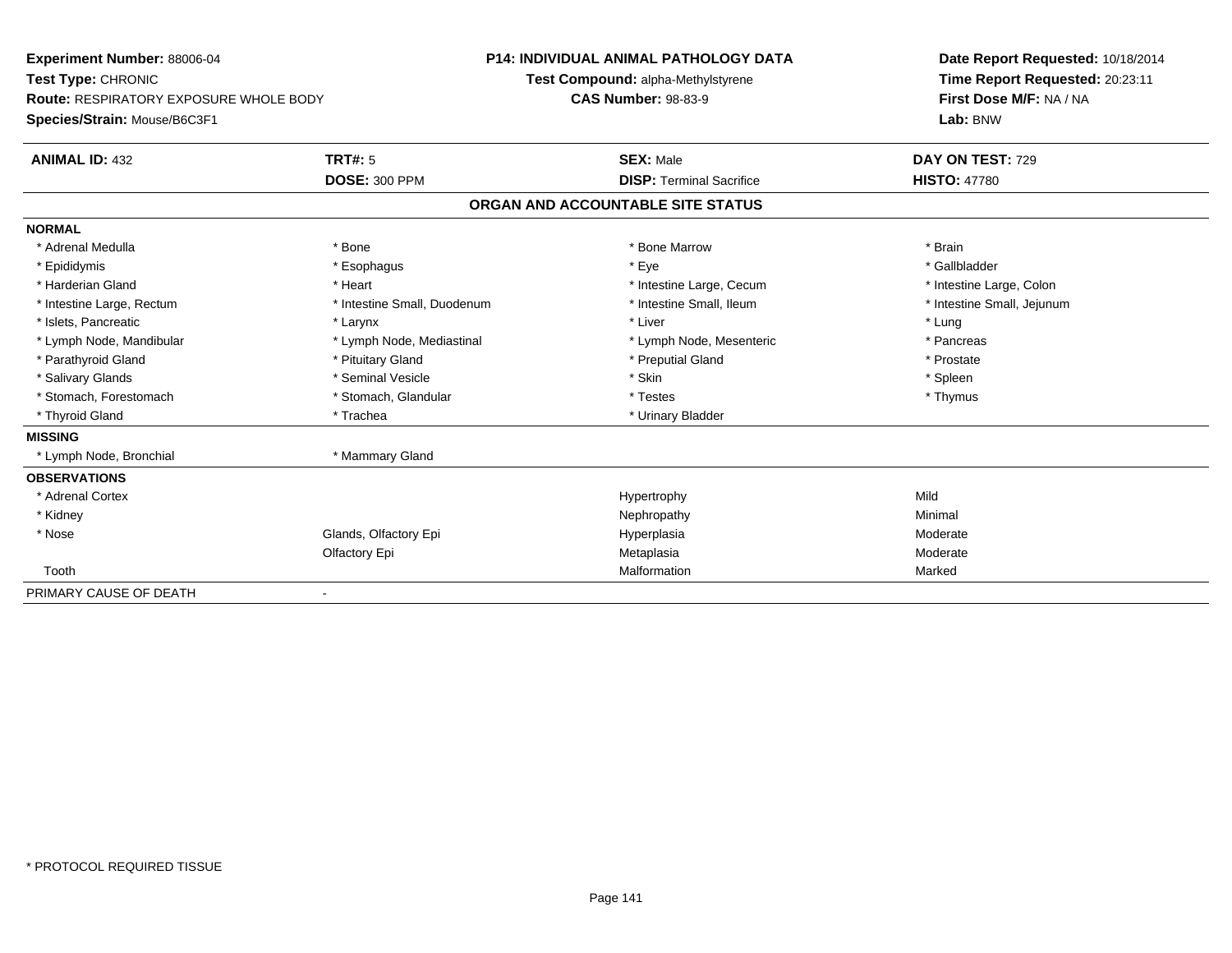| Experiment Number: 88006-04<br>Test Type: CHRONIC<br><b>Route: RESPIRATORY EXPOSURE WHOLE BODY</b><br>Species/Strain: Mouse/B6C3F1 |                             | P14: INDIVIDUAL ANIMAL PATHOLOGY DATA<br>Test Compound: alpha-Methylstyrene<br><b>CAS Number: 98-83-9</b> | Date Report Requested: 10/18/2014<br>Time Report Requested: 20:23:11<br>First Dose M/F: NA / NA<br>Lab: BNW |  |
|------------------------------------------------------------------------------------------------------------------------------------|-----------------------------|-----------------------------------------------------------------------------------------------------------|-------------------------------------------------------------------------------------------------------------|--|
|                                                                                                                                    |                             |                                                                                                           |                                                                                                             |  |
| <b>ANIMAL ID: 433</b>                                                                                                              | <b>TRT#: 5</b>              | <b>SEX: Male</b>                                                                                          | DAY ON TEST: 730                                                                                            |  |
|                                                                                                                                    | <b>DOSE: 300 PPM</b>        | <b>DISP: Terminal Sacrifice</b>                                                                           | <b>HISTO: 47781</b>                                                                                         |  |
|                                                                                                                                    |                             | ORGAN AND ACCOUNTABLE SITE STATUS                                                                         |                                                                                                             |  |
| <b>NORMAL</b>                                                                                                                      |                             |                                                                                                           |                                                                                                             |  |
| * Adrenal Medulla                                                                                                                  | * Bone                      | * Bone Marrow                                                                                             | * Brain                                                                                                     |  |
| * Epididymis                                                                                                                       | * Esophagus                 | * Eye                                                                                                     | * Gallbladder                                                                                               |  |
| * Harderian Gland                                                                                                                  | * Heart                     | * Intestine Large, Cecum                                                                                  | * Intestine Large, Colon                                                                                    |  |
| * Intestine Large, Rectum                                                                                                          | * Intestine Small, Duodenum | * Intestine Small, Ileum                                                                                  | * Intestine Small, Jejunum                                                                                  |  |
| * Islets, Pancreatic                                                                                                               | * Larynx                    | * Lung                                                                                                    | * Lymph Node, Bronchial                                                                                     |  |
| * Lymph Node, Mesenteric                                                                                                           | * Pancreas                  | * Pituitary Gland                                                                                         | * Preputial Gland                                                                                           |  |
| * Prostate                                                                                                                         | * Salivary Glands           | * Seminal Vesicle                                                                                         | * Skin                                                                                                      |  |
| * Spleen                                                                                                                           | * Stomach, Forestomach      | * Stomach, Glandular                                                                                      | * Testes                                                                                                    |  |
| * Thymus                                                                                                                           | * Trachea                   | * Urinary Bladder                                                                                         |                                                                                                             |  |
| <b>MISSING</b>                                                                                                                     |                             |                                                                                                           |                                                                                                             |  |
| * Lymph Node, Mediastinal                                                                                                          | * Mammary Gland             | * Parathyroid Gland                                                                                       |                                                                                                             |  |
| <b>INSUFFICIENT TISSUE</b>                                                                                                         |                             |                                                                                                           |                                                                                                             |  |
| * Lymph Node, Mandibular                                                                                                           |                             |                                                                                                           |                                                                                                             |  |
| <b>OBSERVATIONS</b>                                                                                                                |                             |                                                                                                           |                                                                                                             |  |
| * Adrenal Cortex                                                                                                                   |                             | Hypertrophy                                                                                               | Mild                                                                                                        |  |
| * Kidney                                                                                                                           |                             | Nephropathy                                                                                               | Minimal                                                                                                     |  |
| * Liver                                                                                                                            |                             | Clear Cell Focus                                                                                          |                                                                                                             |  |
|                                                                                                                                    |                             | Eosinophilic Focus                                                                                        |                                                                                                             |  |
|                                                                                                                                    |                             | Hepatocellular Adenoma                                                                                    | Multiple                                                                                                    |  |
| [Clear Cell Focus TGLS = 2-12]                                                                                                     |                             |                                                                                                           |                                                                                                             |  |
| [Eosinophilic Focus TGLS = 4-13]                                                                                                   |                             |                                                                                                           |                                                                                                             |  |
| [ Hepatocellular Adenoma TGLS = 1,3-5+6 ]                                                                                          |                             |                                                                                                           |                                                                                                             |  |
| * Nose                                                                                                                             | Glands, Olfactory Epi       | Hyperplasia                                                                                               | Moderate                                                                                                    |  |
|                                                                                                                                    | Olfactory Epi               | Metaplasia                                                                                                | Moderate                                                                                                    |  |
| * Thyroid Gland                                                                                                                    | <b>Follicular Cel</b>       | Hyperplasia                                                                                               | Minimal                                                                                                     |  |
| PRIMARY CAUSE OF DEATH                                                                                                             | $\blacksquare$              |                                                                                                           |                                                                                                             |  |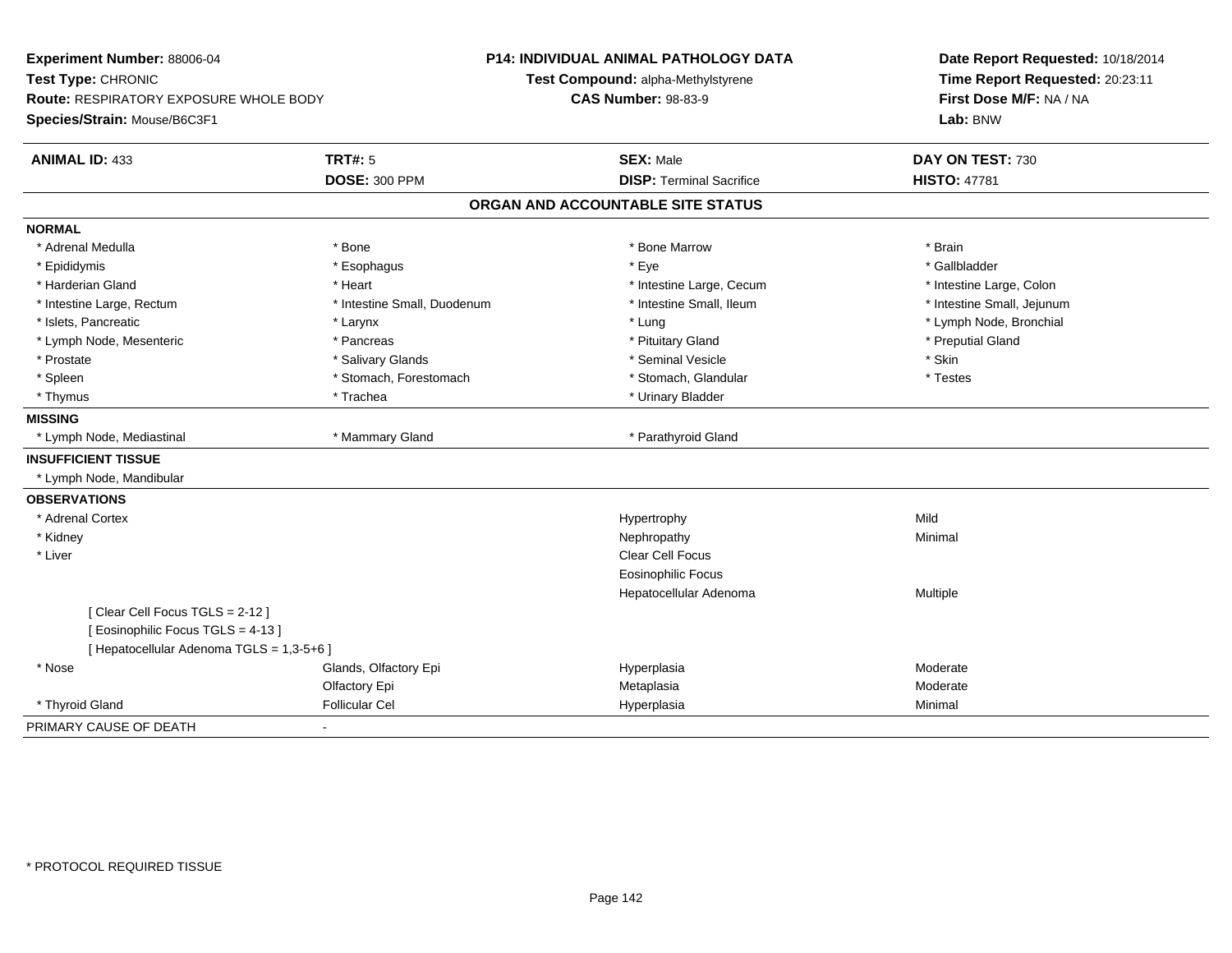| Experiment Number: 88006-04<br>Test Type: CHRONIC<br>Route: RESPIRATORY EXPOSURE WHOLE BODY |                          | <b>P14: INDIVIDUAL ANIMAL PATHOLOGY DATA</b><br>Test Compound: alpha-Methylstyrene | Date Report Requested: 10/18/2014<br>Time Report Requested: 20:23:11 |  |  |
|---------------------------------------------------------------------------------------------|--------------------------|------------------------------------------------------------------------------------|----------------------------------------------------------------------|--|--|
|                                                                                             |                          | <b>CAS Number: 98-83-9</b>                                                         | First Dose M/F: NA / NA                                              |  |  |
| Species/Strain: Mouse/B6C3F1                                                                |                          |                                                                                    | Lab: BNW                                                             |  |  |
| <b>ANIMAL ID: 434</b>                                                                       | <b>TRT#: 5</b>           | <b>SEX: Male</b>                                                                   | DAY ON TEST: 731                                                     |  |  |
|                                                                                             | <b>DOSE: 300 PPM</b>     | <b>DISP: Terminal Sacrifice</b>                                                    | <b>HISTO: 47782</b>                                                  |  |  |
|                                                                                             |                          | ORGAN AND ACCOUNTABLE SITE STATUS                                                  |                                                                      |  |  |
| <b>NORMAL</b>                                                                               |                          |                                                                                    |                                                                      |  |  |
| * Adrenal Cortex                                                                            | * Bone                   | * Bone Marrow                                                                      | * Brain                                                              |  |  |
| * Epididymis                                                                                | * Esophagus              | * Eye                                                                              | * Gallbladder                                                        |  |  |
| * Heart                                                                                     | * Intestine Large, Cecum | * Intestine Large, Colon                                                           | * Intestine Large, Rectum                                            |  |  |
| * Intestine Small, Duodenum                                                                 | * Intestine Small, Ileum | * Intestine Small, Jejunum                                                         | * Larynx                                                             |  |  |
| * Lung                                                                                      | * Lymph Node, Bronchial  | * Lymph Node, Mediastinal                                                          | * Lymph Node, Mesenteric                                             |  |  |
| * Pancreas                                                                                  | * Parathyroid Gland      | * Pituitary Gland                                                                  | * Preputial Gland                                                    |  |  |
| * Prostate                                                                                  | * Salivary Glands        | * Seminal Vesicle                                                                  | * Skin                                                               |  |  |
| * Spleen                                                                                    | * Stomach, Forestomach   | * Stomach, Glandular                                                               | * Testes                                                             |  |  |
| * Thymus                                                                                    | * Trachea                | * Urinary Bladder                                                                  |                                                                      |  |  |
| <b>MISSING</b>                                                                              |                          |                                                                                    |                                                                      |  |  |
| * Lymph Node, Mandibular                                                                    | * Mammary Gland          |                                                                                    |                                                                      |  |  |
| <b>OBSERVATIONS</b>                                                                         |                          |                                                                                    |                                                                      |  |  |
| * Adrenal Medulla                                                                           |                          | Hyperplasia                                                                        | Mild                                                                 |  |  |
| * Harderian Gland                                                                           |                          | Carcinoma                                                                          |                                                                      |  |  |
| * Islets, Pancreatic                                                                        |                          | Hyperplasia                                                                        | Mild                                                                 |  |  |
| * Kidney                                                                                    |                          | Nephropathy                                                                        | Minimal                                                              |  |  |
| * Liver                                                                                     |                          | Hepatocellular Adenoma                                                             | Multiple                                                             |  |  |
|                                                                                             |                          | Hepatocellular Carcinoma                                                           |                                                                      |  |  |
| [ Hepatocellular Adenoma TGLS = 1,2-5+6 ]                                                   |                          |                                                                                    |                                                                      |  |  |
| [Hepatocellular Carcinoma TGLS = 3-12]                                                      |                          |                                                                                    |                                                                      |  |  |
| * Nose                                                                                      | Olfactory Epi            | Atrophy                                                                            | Mild                                                                 |  |  |
|                                                                                             | Glands, Olfactory Epi    | Hyperplasia                                                                        | Moderate                                                             |  |  |
|                                                                                             | Olfactory Epi            | Metaplasia                                                                         | Moderate                                                             |  |  |
| * Thyroid Gland                                                                             | <b>Follicular Cel</b>    | Hyperplasia                                                                        | Minimal                                                              |  |  |
| Tooth                                                                                       |                          | Malformation                                                                       | Marked                                                               |  |  |
| PRIMARY CAUSE OF DEATH                                                                      | $\sim$                   |                                                                                    |                                                                      |  |  |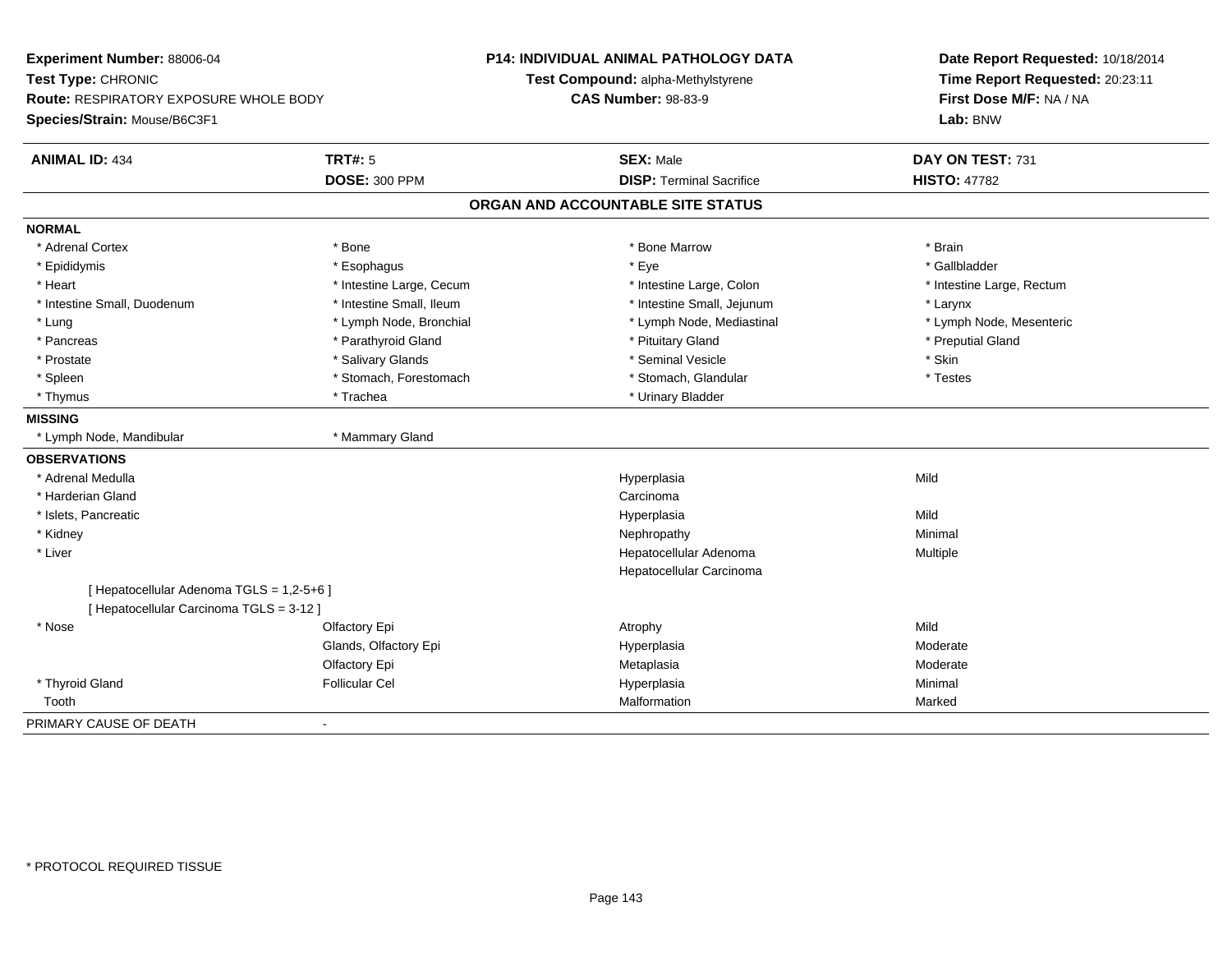| Experiment Number: 88006-04                   | <b>P14: INDIVIDUAL ANIMAL PATHOLOGY DATA</b> |                            | Date Report Requested: 10/18/2014 |                            |  |
|-----------------------------------------------|----------------------------------------------|----------------------------|-----------------------------------|----------------------------|--|
| Test Type: CHRONIC                            | Test Compound: alpha-Methylstyrene           |                            | Time Report Requested: 20:23:11   |                            |  |
| <b>Route: RESPIRATORY EXPOSURE WHOLE BODY</b> |                                              | <b>CAS Number: 98-83-9</b> |                                   | First Dose M/F: NA / NA    |  |
| Species/Strain: Mouse/B6C3F1                  |                                              |                            | Lab: BNW                          |                            |  |
| <b>ANIMAL ID: 435</b>                         | <b>TRT#: 5</b>                               |                            | <b>SEX: Male</b>                  | DAY ON TEST: 729           |  |
|                                               | <b>DOSE: 300 PPM</b>                         |                            | <b>DISP: Terminal Sacrifice</b>   | <b>HISTO: 47783</b>        |  |
|                                               |                                              |                            | ORGAN AND ACCOUNTABLE SITE STATUS |                            |  |
| <b>NORMAL</b>                                 |                                              |                            |                                   |                            |  |
| * Adrenal Cortex                              | * Adrenal Medulla                            |                            | * Bone                            | * Bone Marrow              |  |
| * Brain                                       | * Epididymis                                 |                            | * Esophagus                       | * Eye                      |  |
| * Gallbladder                                 | * Heart                                      |                            | * Intestine Large, Cecum          | * Intestine Large, Colon   |  |
| * Intestine Large, Rectum                     | * Intestine Small, Duodenum                  |                            | * Intestine Small, Ileum          | * Intestine Small, Jejunum |  |
| * Islets, Pancreatic                          | * Kidney                                     |                            | * Larynx                          | * Lung                     |  |
| * Lymph Node, Bronchial                       | * Lymph Node, Mandibular                     |                            | * Lymph Node, Mesenteric          | * Pancreas                 |  |
| * Pituitary Gland                             | * Preputial Gland                            |                            | * Prostate                        | * Salivary Glands          |  |
| * Seminal Vesicle                             | * Skin                                       |                            | * Spleen                          | * Stomach, Forestomach     |  |
| * Stomach, Glandular                          | * Testes                                     |                            | * Thymus                          | * Thyroid Gland            |  |
| * Trachea                                     | * Urinary Bladder                            |                            |                                   |                            |  |
| <b>MISSING</b>                                |                                              |                            |                                   |                            |  |
| * Lymph Node, Mediastinal                     | * Mammary Gland                              |                            | * Parathyroid Gland               |                            |  |
| <b>OBSERVATIONS</b>                           |                                              |                            |                                   |                            |  |
| * Harderian Gland                             |                                              |                            | Hyperplasia                       | Moderate                   |  |
| * Liver                                       |                                              |                            | Hepatocellular Adenoma            | Multiple                   |  |
| [ Hepatocellular Adenoma TGLS = 1,2-5 ]       |                                              |                            |                                   |                            |  |
| * Nose                                        | Glands, Olfactory Epi                        |                            | Hyperplasia                       | Moderate                   |  |
|                                               | Olfactory Epi                                |                            | Metaplasia                        | Moderate                   |  |
| PRIMARY CAUSE OF DEATH                        |                                              |                            |                                   |                            |  |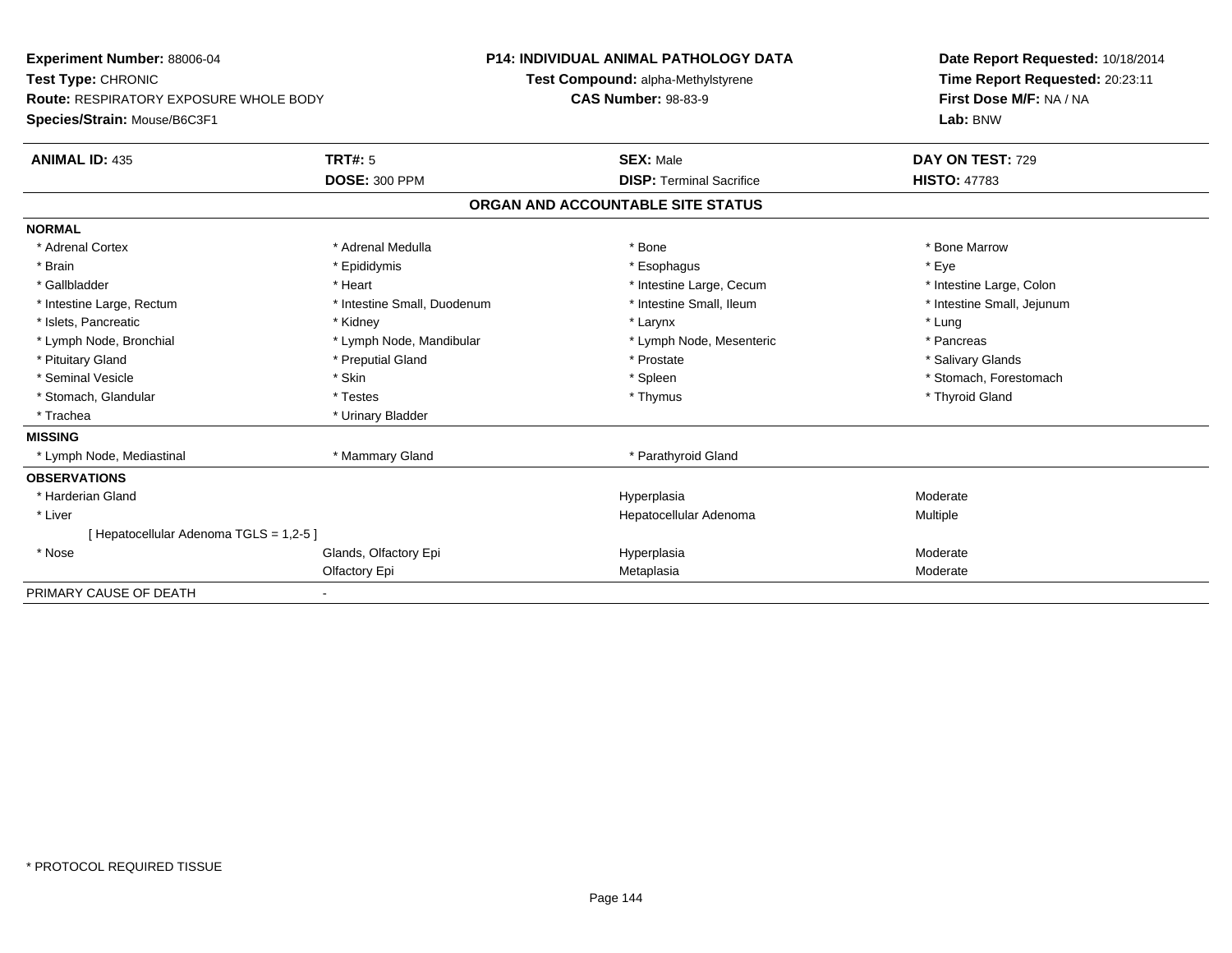| Experiment Number: 88006-04<br>Test Type: CHRONIC<br>Route: RESPIRATORY EXPOSURE WHOLE BODY |                             | <b>P14: INDIVIDUAL ANIMAL PATHOLOGY DATA</b><br>Test Compound: alpha-Methylstyrene<br><b>CAS Number: 98-83-9</b> |                                   | Date Report Requested: 10/18/2014<br>Time Report Requested: 20:23:11<br>First Dose M/F: NA / NA |  |
|---------------------------------------------------------------------------------------------|-----------------------------|------------------------------------------------------------------------------------------------------------------|-----------------------------------|-------------------------------------------------------------------------------------------------|--|
| Species/Strain: Mouse/B6C3F1                                                                |                             |                                                                                                                  |                                   | Lab: BNW                                                                                        |  |
| <b>ANIMAL ID: 436</b>                                                                       | <b>TRT#: 5</b>              |                                                                                                                  | <b>SEX: Male</b>                  | DAY ON TEST: 729                                                                                |  |
|                                                                                             | <b>DOSE: 300 PPM</b>        |                                                                                                                  | <b>DISP: Terminal Sacrifice</b>   | <b>HISTO: 47784</b>                                                                             |  |
|                                                                                             |                             |                                                                                                                  | ORGAN AND ACCOUNTABLE SITE STATUS |                                                                                                 |  |
| <b>NORMAL</b>                                                                               |                             |                                                                                                                  |                                   |                                                                                                 |  |
| * Adrenal Medulla                                                                           | * Bone                      |                                                                                                                  | * Bone Marrow                     | * Brain                                                                                         |  |
| * Epididymis                                                                                | * Esophagus                 |                                                                                                                  | * Eye                             | * Gallbladder                                                                                   |  |
| * Harderian Gland                                                                           | * Heart                     |                                                                                                                  | * Intestine Large, Cecum          | * Intestine Large, Colon                                                                        |  |
| * Intestine Large, Rectum                                                                   | * Intestine Small, Duodenum |                                                                                                                  | * Intestine Small, Ileum          | * Intestine Small, Jejunum                                                                      |  |
| * Islets, Pancreatic                                                                        | * Larynx                    |                                                                                                                  | * Lymph Node, Bronchial           | * Lymph Node, Mandibular                                                                        |  |
| * Lymph Node, Mesenteric                                                                    | * Pancreas                  |                                                                                                                  | * Parathyroid Gland               | * Pituitary Gland                                                                               |  |
| * Preputial Gland                                                                           | * Prostate                  |                                                                                                                  | * Salivary Glands                 | * Seminal Vesicle                                                                               |  |
| * Skin                                                                                      | * Spleen                    |                                                                                                                  | * Stomach, Forestomach            | * Testes                                                                                        |  |
| * Thymus                                                                                    | * Trachea                   |                                                                                                                  | * Urinary Bladder                 |                                                                                                 |  |
| <b>MISSING</b>                                                                              |                             |                                                                                                                  |                                   |                                                                                                 |  |
| * Lymph Node, Mediastinal                                                                   | * Mammary Gland             |                                                                                                                  |                                   |                                                                                                 |  |
| <b>OBSERVATIONS</b>                                                                         |                             |                                                                                                                  |                                   |                                                                                                 |  |
| * Adrenal Cortex                                                                            |                             |                                                                                                                  | Hypertrophy                       | Minimal                                                                                         |  |
| * Kidney                                                                                    |                             |                                                                                                                  | Nephropathy                       | Minimal                                                                                         |  |
| * Liver                                                                                     |                             |                                                                                                                  | <b>Basophilic Focus</b>           |                                                                                                 |  |
|                                                                                             |                             |                                                                                                                  | <b>Clear Cell Focus</b>           |                                                                                                 |  |
|                                                                                             |                             |                                                                                                                  | Hepatocellular Adenoma            |                                                                                                 |  |
| [Clear Cell Focus TGLS = 2-5]                                                               |                             |                                                                                                                  |                                   |                                                                                                 |  |
| [ Hepatocellular Adenoma TGLS = 1-5 ]                                                       |                             |                                                                                                                  |                                   |                                                                                                 |  |
| * Lung                                                                                      | <b>Bronchiole</b>           |                                                                                                                  | Adenoma                           | Multiple                                                                                        |  |
| * Nose                                                                                      | Glands, Olfactory Epi       |                                                                                                                  | Hyperplasia                       | Moderate                                                                                        |  |
|                                                                                             | Olfactory Epi               |                                                                                                                  | Metaplasia                        | Moderate                                                                                        |  |
| * Stomach, Glandular                                                                        |                             |                                                                                                                  | Hyperplasia                       | Mild                                                                                            |  |
| * Thyroid Gland                                                                             | <b>Follicular Cel</b>       |                                                                                                                  | Hyperplasia                       | Mild                                                                                            |  |
| PRIMARY CAUSE OF DEATH                                                                      | $\blacksquare$              |                                                                                                                  |                                   |                                                                                                 |  |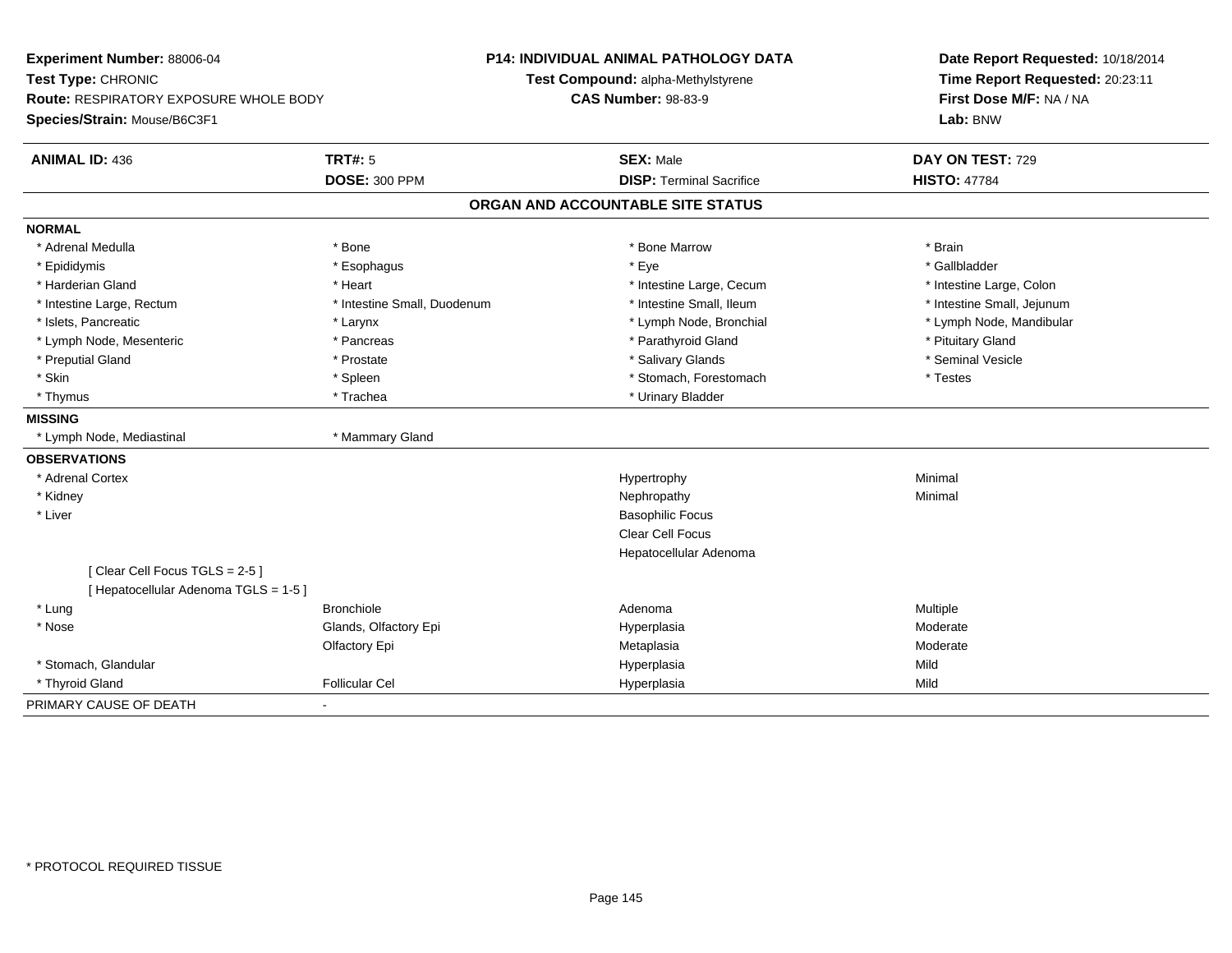| <b>Experiment Number: 88006-04</b>            |                           | <b>P14: INDIVIDUAL ANIMAL PATHOLOGY DATA</b> | Date Report Requested: 10/18/2014 |  |
|-----------------------------------------------|---------------------------|----------------------------------------------|-----------------------------------|--|
| Test Type: CHRONIC                            |                           | Test Compound: alpha-Methylstyrene           | Time Report Requested: 20:23:11   |  |
| <b>Route: RESPIRATORY EXPOSURE WHOLE BODY</b> |                           | <b>CAS Number: 98-83-9</b>                   | First Dose M/F: NA / NA           |  |
| Species/Strain: Mouse/B6C3F1                  |                           |                                              | Lab: BNW                          |  |
| <b>ANIMAL ID: 437</b>                         | TRT#: 5                   | <b>SEX: Male</b>                             | DAY ON TEST: 729                  |  |
|                                               | <b>DOSE: 300 PPM</b>      | <b>DISP: Terminal Sacrifice</b>              | <b>HISTO: 47785</b>               |  |
|                                               |                           | ORGAN AND ACCOUNTABLE SITE STATUS            |                                   |  |
| <b>NORMAL</b>                                 |                           |                                              |                                   |  |
| * Adrenal Cortex                              | * Adrenal Medulla         | * Bone                                       | * Bone Marrow                     |  |
| * Brain                                       | * Epididymis              | * Esophagus                                  | * Eve                             |  |
| * Gallbladder                                 | * Harderian Gland         | * Heart                                      | * Intestine Large, Cecum          |  |
| * Intestine Large, Colon                      | * Intestine Large, Rectum | * Intestine Small, Duodenum                  | * Intestine Small, Ileum          |  |
| * Intestine Small, Jejunum                    | * Islets, Pancreatic      | * Larynx                                     | * Liver                           |  |
| * Lymph Node, Mandibular                      | * Lymph Node, Mediastinal | * Lymph Node, Mesenteric                     | * Pancreas                        |  |
| * Parathyroid Gland                           | * Pituitary Gland         | * Preputial Gland                            | * Prostate                        |  |
| * Salivary Glands                             | * Seminal Vesicle         | * Skin                                       | * Spleen                          |  |
| * Stomach, Forestomach                        | * Stomach, Glandular      | * Testes                                     | * Thymus                          |  |
| * Trachea                                     | * Urinary Bladder         |                                              |                                   |  |
| <b>MISSING</b>                                |                           |                                              |                                   |  |
| * Lymph Node, Bronchial                       | * Mammary Gland           |                                              |                                   |  |
| <b>OBSERVATIONS</b>                           |                           |                                              |                                   |  |
| * Kidney                                      |                           | Nephropathy                                  | Minimal                           |  |
| * Lung                                        | Alveolar Epith            | Hyperplasia                                  | Minimal                           |  |
| * Nose                                        | Glands, Olfactory Epi     | Hyperplasia                                  | Moderate                          |  |
|                                               | Olfactory Epi             | Metaplasia                                   | Moderate                          |  |
| * Thyroid Gland                               | <b>Follicular Cel</b>     | Hyperplasia                                  | Minimal                           |  |
| PRIMARY CAUSE OF DEATH                        |                           |                                              |                                   |  |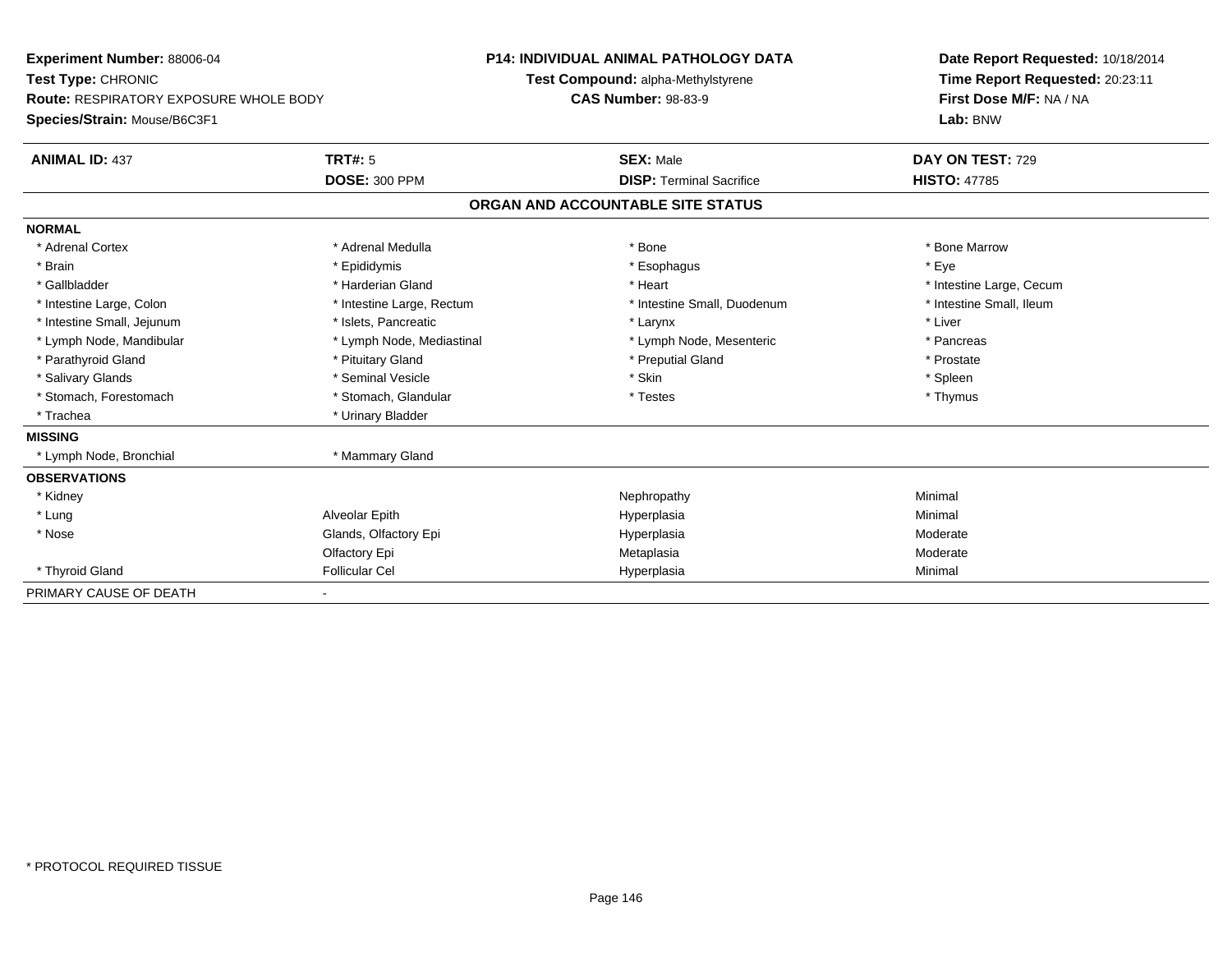| <b>Experiment Number: 88006-04</b>            |                             | <b>P14: INDIVIDUAL ANIMAL PATHOLOGY DATA</b> | Date Report Requested: 10/18/2014 |  |
|-----------------------------------------------|-----------------------------|----------------------------------------------|-----------------------------------|--|
| Test Type: CHRONIC                            |                             | Test Compound: alpha-Methylstyrene           | Time Report Requested: 20:23:11   |  |
| <b>Route: RESPIRATORY EXPOSURE WHOLE BODY</b> |                             | <b>CAS Number: 98-83-9</b>                   | First Dose M/F: NA / NA           |  |
| Species/Strain: Mouse/B6C3F1                  |                             |                                              | Lab: BNW                          |  |
| <b>ANIMAL ID: 438</b>                         | <b>TRT#: 5</b>              | <b>SEX: Male</b>                             | DAY ON TEST: 730                  |  |
|                                               | <b>DOSE: 300 PPM</b>        | <b>DISP: Terminal Sacrifice</b>              | <b>HISTO: 47786</b>               |  |
|                                               |                             | ORGAN AND ACCOUNTABLE SITE STATUS            |                                   |  |
| <b>NORMAL</b>                                 |                             |                                              |                                   |  |
| * Adrenal Cortex                              | * Adrenal Medulla           | * Bone                                       | * Bone Marrow                     |  |
| * Brain                                       | * Epididymis                | * Esophagus                                  | * Eye                             |  |
| * Gallbladder                                 | * Heart                     | * Intestine Large, Cecum                     | * Intestine Large, Colon          |  |
| * Intestine Large, Rectum                     | * Intestine Small, Duodenum | * Intestine Small, Ileum                     | * Intestine Small, Jejunum        |  |
| * Islets, Pancreatic                          | $*$ Larynx                  | * Lymph Node, Mesenteric                     | * Pancreas                        |  |
| * Parathyroid Gland                           | * Pituitary Gland           | * Preputial Gland                            | * Salivary Glands                 |  |
| * Stomach, Glandular                          | * Testes                    | * Thymus                                     | * Trachea                         |  |
| <b>MISSING</b>                                |                             |                                              |                                   |  |
| * Lymph Node, Bronchial                       | * Lymph Node, Mandibular    | * Lymph Node, Mediastinal                    | * Mammary Gland                   |  |
| <b>OBSERVATIONS</b>                           |                             |                                              |                                   |  |
| * Harderian Gland                             |                             | Adenoma                                      |                                   |  |
| [Adenoma TGLS = $2-11$ ]                      |                             |                                              |                                   |  |
| * Kidney                                      |                             | Inflammation                                 | Suppurative, Mild                 |  |
|                                               |                             | Nephropathy                                  | Moderate                          |  |
| * Liver                                       |                             | Hepatocellular Adenoma                       |                                   |  |
|                                               |                             | Hepatocellular Carcinoma                     |                                   |  |
| [ Hepatocellular Adenoma TGLS = 4-14 ]        |                             |                                              |                                   |  |
| [ Hepatocellular Carcinoma TGLS = 4-13 ]      |                             |                                              |                                   |  |
| * Lung                                        |                             | Alveolar/Bronchiolar Adenoma                 |                                   |  |
| [ Alveolar/Bronchiolar Adenoma TGLS = 3-12 ]  |                             |                                              |                                   |  |
| * Nose                                        | Glands, Olfactory Epi       | Hyperplasia                                  | Moderate                          |  |
|                                               | Olfactory Epi               | Metaplasia                                   | Marked                            |  |
| * Prostate                                    |                             | Inflammation                                 | Suppurative, Mild                 |  |
| * Seminal Vesicle                             |                             | Inflammation                                 | Suppurative, Marked               |  |
| * Skin                                        |                             | Inflammation                                 | Chronic Active, Marked            |  |
| [ Inflammation $TGLS = 1-8$ ]                 |                             |                                              |                                   |  |
| * Spleen                                      |                             | Hematopoietic Cell Proliferation             | Mild                              |  |
| * Stomach, Forestomach                        | Epithelium                  | Hyperplasia                                  | Moderate                          |  |
| * Thyroid Gland                               | <b>Follicular Cel</b>       | Hyperplasia                                  | Mild                              |  |
| * Urinary Bladder                             | <b>Transit Epithe</b>       | Hyperplasia                                  | Mild                              |  |
|                                               |                             |                                              |                                   |  |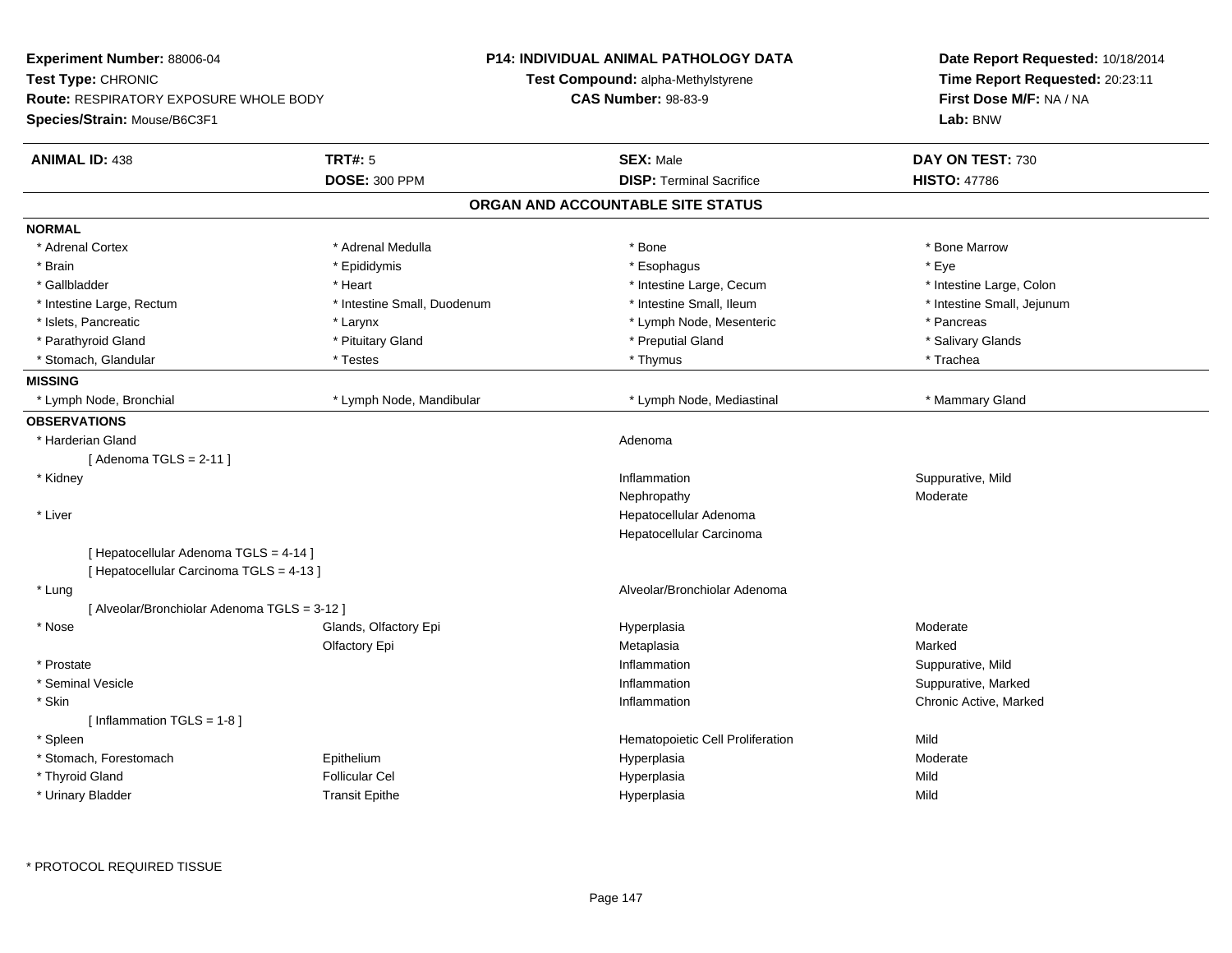| <b>Experiment Number: 88006-04</b><br>Test Type: CHRONIC<br><b>Route: RESPIRATORY EXPOSURE WHOLE BODY</b><br>Species/Strain: Mouse/B6C3F1 |                      | <b>P14: INDIVIDUAL ANIMAL PATHOLOGY DATA</b><br>Test Compound: alpha-Methylstyrene | Date Report Requested: 10/18/2014<br>Time Report Requested: 20:23:11 |
|-------------------------------------------------------------------------------------------------------------------------------------------|----------------------|------------------------------------------------------------------------------------|----------------------------------------------------------------------|
|                                                                                                                                           |                      | <b>CAS Number: 98-83-9</b>                                                         | First Dose M/F: NA / NA                                              |
|                                                                                                                                           |                      |                                                                                    | Lab: BNW                                                             |
| <b>ANIMAL ID: 438</b>                                                                                                                     | TRT#: 5              | <b>SEX:</b> Male                                                                   | DAY ON TEST: 730                                                     |
|                                                                                                                                           | <b>DOSE: 300 PPM</b> | <b>DISP:</b> Terminal Sacrifice                                                    | <b>HISTO: 47786</b>                                                  |
|                                                                                                                                           |                      | ORGAN AND ACCOUNTABLE SITE STATUS                                                  |                                                                      |
|                                                                                                                                           |                      | Inflammation                                                                       | Chronic Active, Moderate                                             |
| Inflammation TGLS = $5-9$ ]                                                                                                               |                      |                                                                                    |                                                                      |
| PRIMARY CAUSE OF DEATH                                                                                                                    |                      |                                                                                    |                                                                      |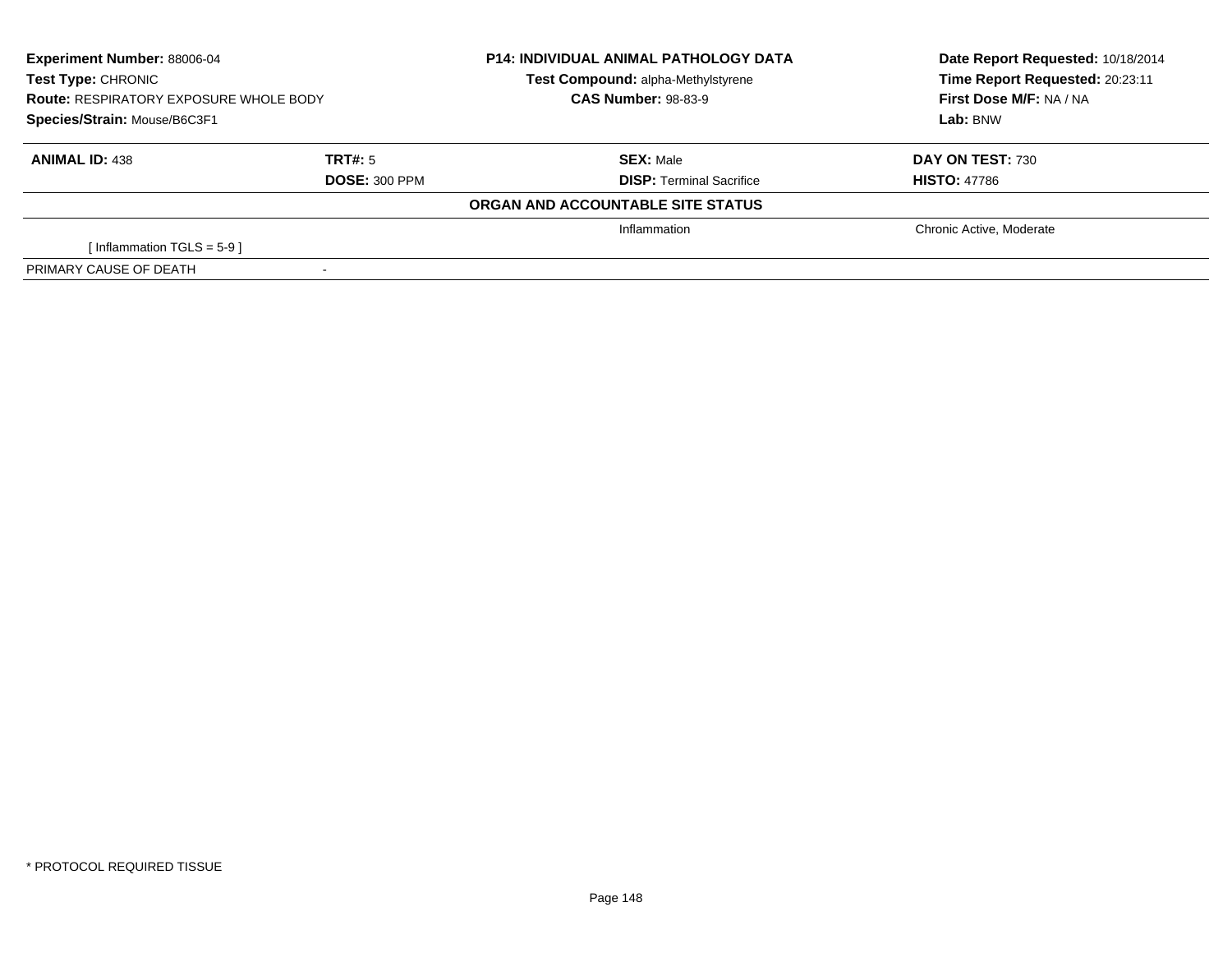| Experiment Number: 88006-04                |                           | <b>P14: INDIVIDUAL ANIMAL PATHOLOGY DATA</b> | Date Report Requested: 10/18/2014 |  |
|--------------------------------------------|---------------------------|----------------------------------------------|-----------------------------------|--|
| Test Type: CHRONIC                         |                           | Test Compound: alpha-Methylstyrene           | Time Report Requested: 20:23:11   |  |
| Route: RESPIRATORY EXPOSURE WHOLE BODY     |                           | <b>CAS Number: 98-83-9</b>                   | First Dose M/F: NA / NA           |  |
| Species/Strain: Mouse/B6C3F1               |                           |                                              | Lab: BNW                          |  |
| <b>ANIMAL ID: 439</b>                      | TRT#: 5                   | <b>SEX: Male</b>                             | DAY ON TEST: 729                  |  |
|                                            | <b>DOSE: 300 PPM</b>      | <b>DISP: Terminal Sacrifice</b>              | <b>HISTO: 47787</b>               |  |
|                                            |                           | ORGAN AND ACCOUNTABLE SITE STATUS            |                                   |  |
| <b>NORMAL</b>                              |                           |                                              |                                   |  |
| * Adrenal Cortex                           | * Adrenal Medulla         | * Bone                                       | * Bone Marrow                     |  |
| * Brain                                    | * Epididymis              | * Esophagus                                  | * Eye                             |  |
| * Gallbladder                              | * Harderian Gland         | * Heart                                      | * Intestine Large, Cecum          |  |
| * Intestine Large, Colon                   | * Intestine Large, Rectum | * Intestine Small, Duodenum                  | * Intestine Small, Ileum          |  |
| * Intestine Small, Jejunum                 | * Islets, Pancreatic      | * Larynx                                     | * Lymph Node, Mediastinal         |  |
| * Lymph Node, Mesenteric                   | * Pancreas                | * Pituitary Gland                            | * Preputial Gland                 |  |
| * Prostate                                 | * Salivary Glands         | * Seminal Vesicle                            | * Skin                            |  |
| * Spleen                                   | * Stomach, Forestomach    | * Stomach, Glandular                         | * Testes                          |  |
| * Thymus                                   | * Thyroid Gland           | * Trachea                                    | * Urinary Bladder                 |  |
| <b>MISSING</b>                             |                           |                                              |                                   |  |
| * Lymph Node, Bronchial                    | * Lymph Node, Mandibular  | * Mammary Gland                              | * Parathyroid Gland               |  |
| <b>OBSERVATIONS</b>                        |                           |                                              |                                   |  |
| * Kidney                                   |                           | Nephropathy                                  | Minimal                           |  |
| * Liver                                    |                           | Clear Cell Focus                             |                                   |  |
|                                            |                           | Hepatocellular Adenoma                       | Multiple                          |  |
| [Clear Cell Focus TGLS = 4-5]              |                           |                                              |                                   |  |
| [ Hepatocellular Adenoma TGLS = 2,3-12+6 ] |                           |                                              |                                   |  |
| * Lung                                     |                           | Alveolar/Bronchiolar Adenoma                 |                                   |  |
| * Nose                                     | Glands, Olfactory Epi     | Hyperplasia                                  | Moderate                          |  |
|                                            | Olfactory Epi             | Metaplasia                                   | Moderate                          |  |
| PRIMARY CAUSE OF DEATH                     |                           |                                              |                                   |  |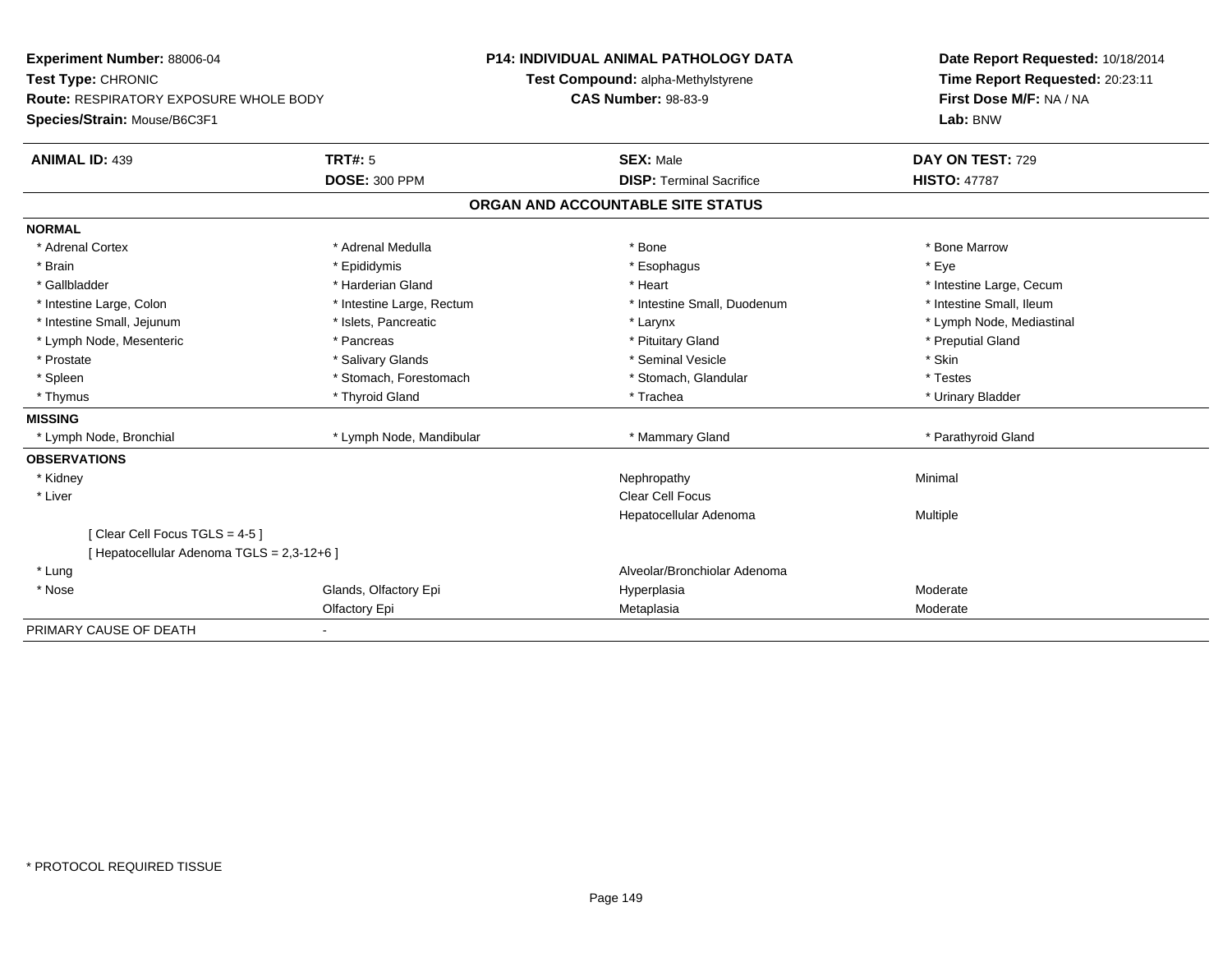| Experiment Number: 88006-04                   |                            | <b>P14: INDIVIDUAL ANIMAL PATHOLOGY DATA</b> | Date Report Requested: 10/18/2014 |
|-----------------------------------------------|----------------------------|----------------------------------------------|-----------------------------------|
| Test Type: CHRONIC                            |                            | Test Compound: alpha-Methylstyrene           | Time Report Requested: 20:23:11   |
| <b>Route: RESPIRATORY EXPOSURE WHOLE BODY</b> |                            | <b>CAS Number: 98-83-9</b>                   | First Dose M/F: NA / NA           |
| Species/Strain: Mouse/B6C3F1                  |                            |                                              | Lab: BNW                          |
| <b>ANIMAL ID: 440</b>                         | <b>TRT#: 5</b>             | <b>SEX: Male</b>                             | DAY ON TEST: 726                  |
|                                               | <b>DOSE: 300 PPM</b>       | <b>DISP:</b> Moribund Sacrifice              | <b>HISTO: 47788</b>               |
|                                               |                            | ORGAN AND ACCOUNTABLE SITE STATUS            |                                   |
| <b>NORMAL</b>                                 |                            |                                              |                                   |
| * Adrenal Cortex                              | * Adrenal Medulla          | $*$ Bone                                     | * Bone Marrow                     |
| * Esophagus                                   | * Eye                      | * Gallbladder                                | * Harderian Gland                 |
| * Intestine Large, Cecum                      | * Intestine Large, Colon   | * Intestine Large, Rectum                    | * Intestine Small, Duodenum       |
| * Intestine Small, Ileum                      | * Intestine Small, Jejunum | * Islets, Pancreatic                         | * Larynx                          |
| * Liver                                       | * Lymph Node, Bronchial    | * Lymph Node, Mandibular                     | * Lymph Node, Mediastinal         |
| * Lymph Node, Mesenteric                      | * Pituitary Gland          | * Prostate                                   | * Seminal Vesicle                 |
| * Stomach, Forestomach                        | * Stomach, Glandular       | * Testes                                     | * Trachea                         |
| <b>MISSING</b>                                |                            |                                              |                                   |
| * Mammary Gland                               | * Parathyroid Gland        | * Thymus                                     |                                   |
| <b>OBSERVATIONS</b>                           |                            |                                              |                                   |
| * Brain                                       | Meninges                   | <b>Infiltration Cellular</b>                 | Polymorphnuclr, Mild              |
|                                               |                            | <b>Necrosis</b>                              | Mild                              |
| * Epididymis                                  |                            | Hemorrhage                                   | Mild                              |
| [Hemorrhage TGLS = $4-8$ ]                    |                            |                                              |                                   |
| * Heart                                       |                            | Inflammation                                 | Suppurative, Moderate             |
| * Kidney                                      |                            | Infarct                                      | Mild                              |
|                                               |                            | Inflammation                                 | Suppurative, Moderate             |
| [Inflammation TGLS = $2-6$ ]                  |                            |                                              |                                   |
| * Lung                                        |                            | Alveolar/Bronchiolar Adenoma                 |                                   |
| * Nose                                        | Glands, Olfactory Epi      | Hyperplasia                                  | Moderate                          |
|                                               | Olfactory Epi              | Metaplasia                                   | Moderate                          |
| * Pancreas                                    |                            | Necrosis                                     | Mild                              |
| * Preputial Gland                             |                            | Necrosis                                     | Moderate                          |
| * Salivary Glands                             |                            | Inflammation                                 | Suppurative, Moderate             |
| * Skin                                        |                            | Inflammation                                 | Chronic Active, Marked            |
| [Inflammation TGLS = 1-8]                     |                            |                                              |                                   |
| * Spleen                                      |                            | Hematopoietic Cell Proliferation             | Moderate                          |
| * Thyroid Gland                               | <b>Follicular Cel</b>      | Hyperplasia                                  | Mild                              |
| * Urinary Bladder                             | <b>Transit Epithe</b>      | Hyperplasia                                  | Mild                              |
| [Hyperplasia TGLS = $3-9$ ]                   |                            |                                              |                                   |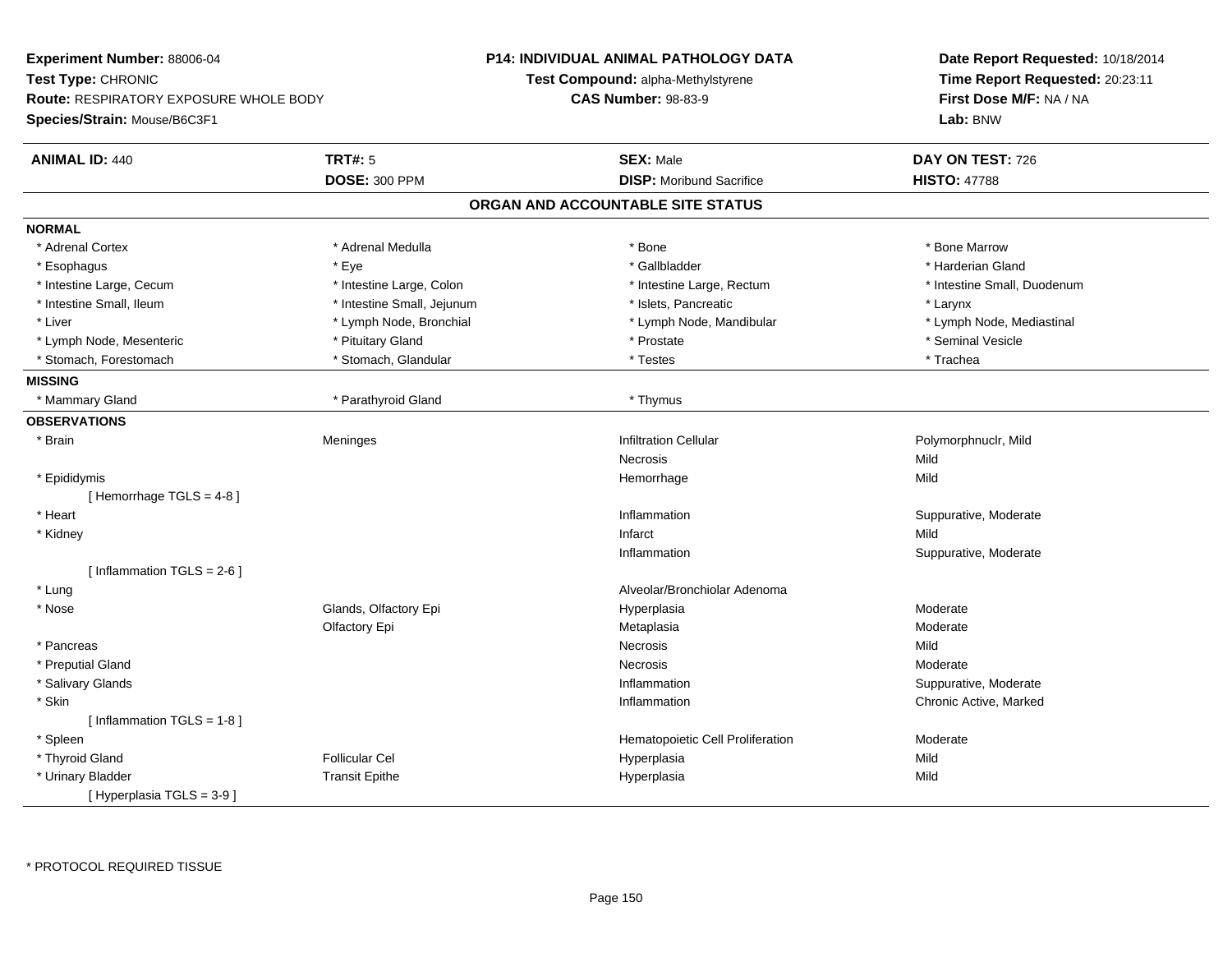| <b>Experiment Number: 88006-04</b><br><b>Test Type: CHRONIC</b><br><b>Route: RESPIRATORY EXPOSURE WHOLE BODY</b> |                      | <b>P14: INDIVIDUAL ANIMAL PATHOLOGY DATA</b> | Date Report Requested: 10/18/2014 |
|------------------------------------------------------------------------------------------------------------------|----------------------|----------------------------------------------|-----------------------------------|
|                                                                                                                  |                      | Test Compound: alpha-Methylstyrene           | Time Report Requested: 20:23:11   |
|                                                                                                                  |                      | <b>CAS Number: 98-83-9</b>                   | First Dose M/F: NA / NA           |
| Species/Strain: Mouse/B6C3F1                                                                                     |                      |                                              | Lab: BNW                          |
| <b>ANIMAL ID: 440</b>                                                                                            | TRT#: 5              | <b>SEX: Male</b>                             | <b>DAY ON TEST: 726</b>           |
|                                                                                                                  | <b>DOSE: 300 PPM</b> | <b>DISP:</b> Moribund Sacrifice              | <b>HISTO: 47788</b>               |
|                                                                                                                  |                      | ORGAN AND ACCOUNTABLE SITE STATUS            |                                   |
| PRIMARY CAUSE OF DEATH                                                                                           | - Skin Inflammation  |                                              |                                   |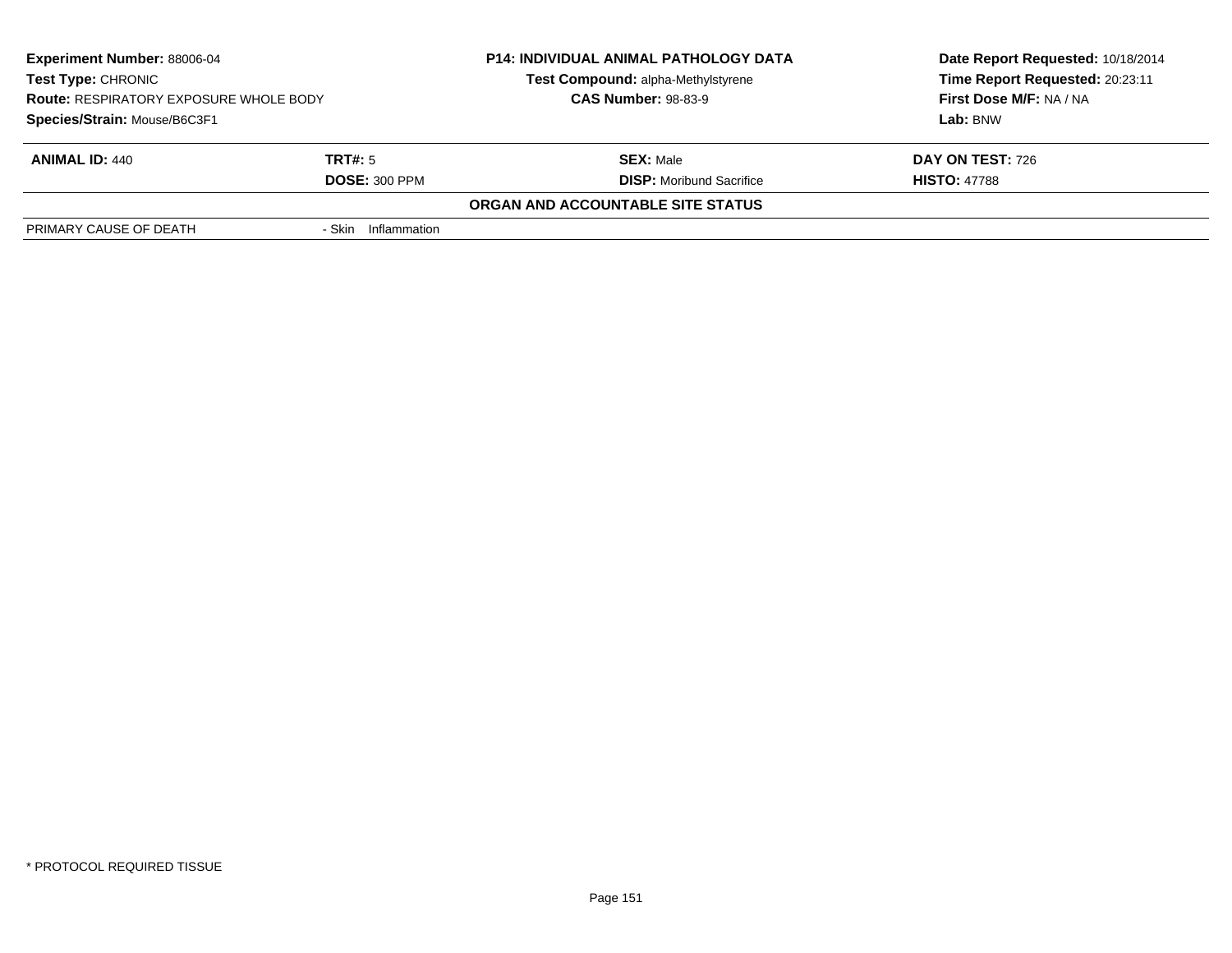| Experiment Number: 88006-04                   |                           | <b>P14: INDIVIDUAL ANIMAL PATHOLOGY DATA</b> | Date Report Requested: 10/18/2014 |
|-----------------------------------------------|---------------------------|----------------------------------------------|-----------------------------------|
| Test Type: CHRONIC                            |                           | Test Compound: alpha-Methylstyrene           | Time Report Requested: 20:23:11   |
| <b>Route: RESPIRATORY EXPOSURE WHOLE BODY</b> |                           | <b>CAS Number: 98-83-9</b>                   | First Dose M/F: NA / NA           |
| Species/Strain: Mouse/B6C3F1                  |                           |                                              | Lab: BNW                          |
| <b>ANIMAL ID: 441</b>                         | TRT#: 5                   | <b>SEX: Male</b>                             | DAY ON TEST: 730                  |
|                                               | <b>DOSE: 300 PPM</b>      | <b>DISP: Terminal Sacrifice</b>              | <b>HISTO: 47789</b>               |
|                                               |                           | ORGAN AND ACCOUNTABLE SITE STATUS            |                                   |
| <b>NORMAL</b>                                 |                           |                                              |                                   |
| * Adrenal Cortex                              | * Adrenal Medulla         | * Bone                                       | * Bone Marrow                     |
| * Brain                                       | * Epididymis              | * Esophagus                                  | * Eve                             |
| * Gallbladder                                 | * Harderian Gland         | * Heart                                      | * Intestine Large, Cecum          |
| * Intestine Large, Colon                      | * Intestine Large, Rectum | * Intestine Small, Duodenum                  | * Intestine Small, Ileum          |
| * Intestine Small, Jejunum                    | * Islets, Pancreatic      | * Kidney                                     | * Larynx                          |
| * Lung                                        | * Lymph Node, Bronchial   | * Lymph Node, Mandibular                     | * Lymph Node, Mediastinal         |
| * Lymph Node, Mesenteric                      | * Pancreas                | * Pituitary Gland                            | * Preputial Gland                 |
| * Prostate                                    | * Salivary Glands         | * Seminal Vesicle                            | * Skin                            |
| * Spleen                                      | * Stomach, Forestomach    | * Stomach, Glandular                         | * Testes                          |
| * Thymus                                      | * Trachea                 | * Urinary Bladder                            |                                   |
| <b>MISSING</b>                                |                           |                                              |                                   |
| * Mammary Gland                               | * Parathyroid Gland       |                                              |                                   |
| <b>OBSERVATIONS</b>                           |                           |                                              |                                   |
| * Liver                                       |                           | Infarct                                      | Moderate                          |
| [Infarct TGLS = $2-6$ ]                       |                           |                                              |                                   |
| * Nose                                        | Olfactory Epi             | Atrophy                                      | Minimal                           |
|                                               | Glands, Olfactory Epi     | Hyperplasia                                  | Mild                              |
|                                               | Olfactory Epi             | Metaplasia                                   | Moderate                          |
| * Thyroid Gland                               | <b>Follicular Cel</b>     | Hyperplasia                                  | Minimal                           |
| PRIMARY CAUSE OF DEATH                        |                           |                                              |                                   |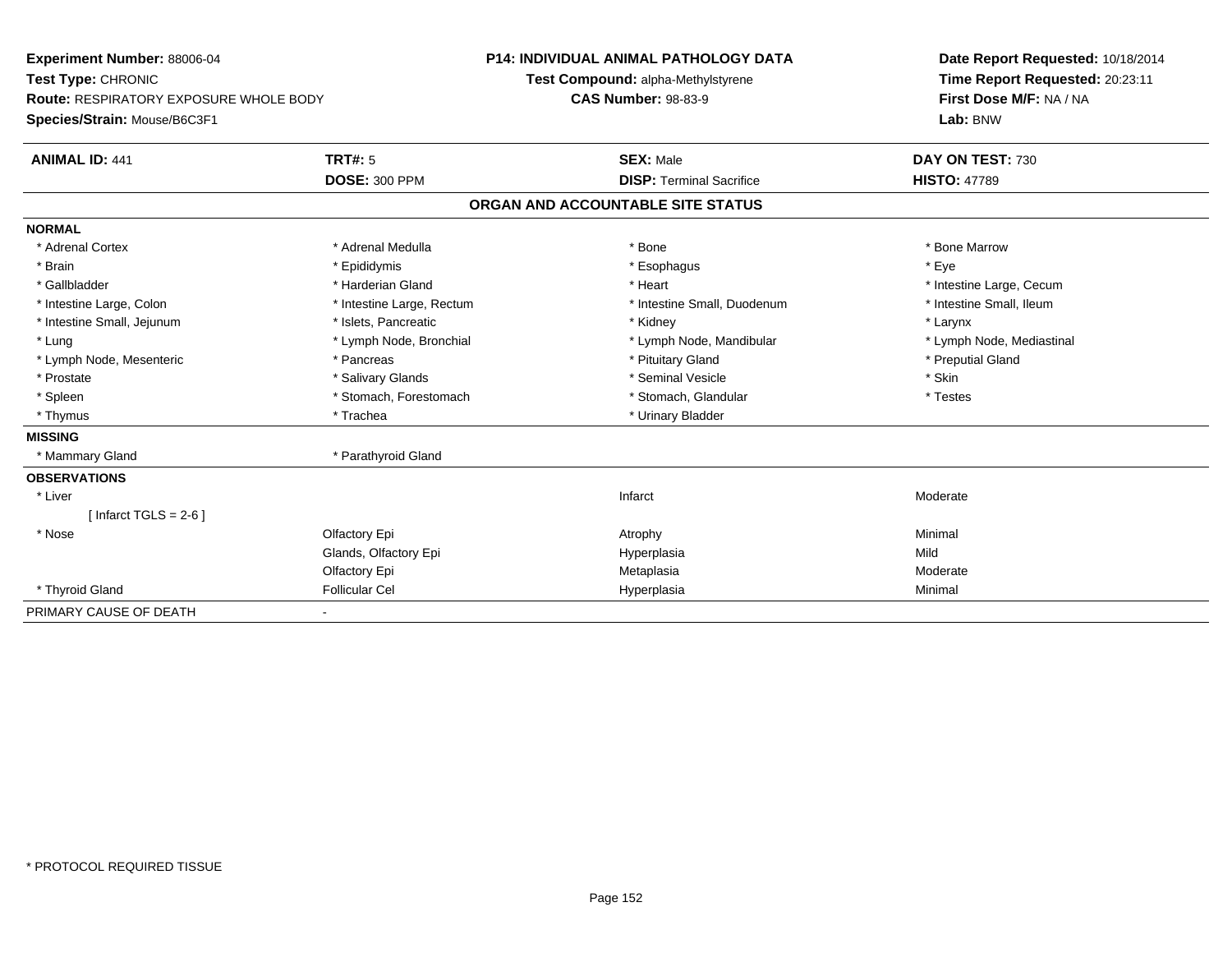| <b>Experiment Number: 88006-04</b>            |                           | <b>P14: INDIVIDUAL ANIMAL PATHOLOGY DATA</b> |                                    |  | Date Report Requested: 10/18/2014 |  |  |
|-----------------------------------------------|---------------------------|----------------------------------------------|------------------------------------|--|-----------------------------------|--|--|
| Test Type: CHRONIC                            |                           |                                              | Test Compound: alpha-Methylstyrene |  | Time Report Requested: 20:23:11   |  |  |
| <b>Route: RESPIRATORY EXPOSURE WHOLE BODY</b> |                           | <b>CAS Number: 98-83-9</b>                   |                                    |  | First Dose M/F: NA / NA           |  |  |
| Species/Strain: Mouse/B6C3F1                  |                           |                                              |                                    |  | Lab: BNW                          |  |  |
| <b>ANIMAL ID: 442</b>                         | TRT#: 5                   |                                              | <b>SEX: Male</b>                   |  | DAY ON TEST: 729                  |  |  |
|                                               | <b>DOSE: 300 PPM</b>      |                                              | <b>DISP: Terminal Sacrifice</b>    |  | <b>HISTO: 47790</b>               |  |  |
|                                               |                           |                                              | ORGAN AND ACCOUNTABLE SITE STATUS  |  |                                   |  |  |
| <b>NORMAL</b>                                 |                           |                                              |                                    |  |                                   |  |  |
| * Adrenal Cortex                              | * Adrenal Medulla         |                                              | * Bone                             |  | * Bone Marrow                     |  |  |
| * Brain                                       | * Epididymis              |                                              | * Esophagus                        |  | * Eye                             |  |  |
| * Gallbladder                                 | * Harderian Gland         |                                              | * Heart                            |  | * Intestine Large, Cecum          |  |  |
| * Intestine Large, Colon                      | * Intestine Large, Rectum |                                              | * Intestine Small, Duodenum        |  | * Intestine Small, Ileum          |  |  |
| * Intestine Small, Jejunum                    | * Islets, Pancreatic      |                                              | * Larynx                           |  | * Liver                           |  |  |
| * Lung                                        | * Lymph Node, Bronchial   |                                              | * Lymph Node, Mandibular           |  | * Lymph Node, Mediastinal         |  |  |
| * Pancreas                                    | * Parathyroid Gland       |                                              | * Pituitary Gland                  |  | * Preputial Gland                 |  |  |
| * Prostate                                    | * Salivary Glands         |                                              | * Seminal Vesicle                  |  | * Skin                            |  |  |
| * Spleen                                      | * Stomach, Forestomach    |                                              | * Stomach, Glandular               |  | * Testes                          |  |  |
| * Thymus                                      | * Thyroid Gland           |                                              | * Trachea                          |  | * Urinary Bladder                 |  |  |
| <b>MISSING</b>                                |                           |                                              |                                    |  |                                   |  |  |
| * Lymph Node, Mesenteric                      | * Mammary Gland           |                                              |                                    |  |                                   |  |  |
| <b>OBSERVATIONS</b>                           |                           |                                              |                                    |  |                                   |  |  |
| * Kidney                                      |                           |                                              | Nephropathy                        |  | Minimal                           |  |  |
| * Nose                                        | Glands, Olfactory Epi     |                                              | Hyperplasia                        |  | Moderate                          |  |  |
|                                               | Olfactory Epi             |                                              | Metaplasia                         |  | Moderate                          |  |  |
| PRIMARY CAUSE OF DEATH                        |                           |                                              |                                    |  |                                   |  |  |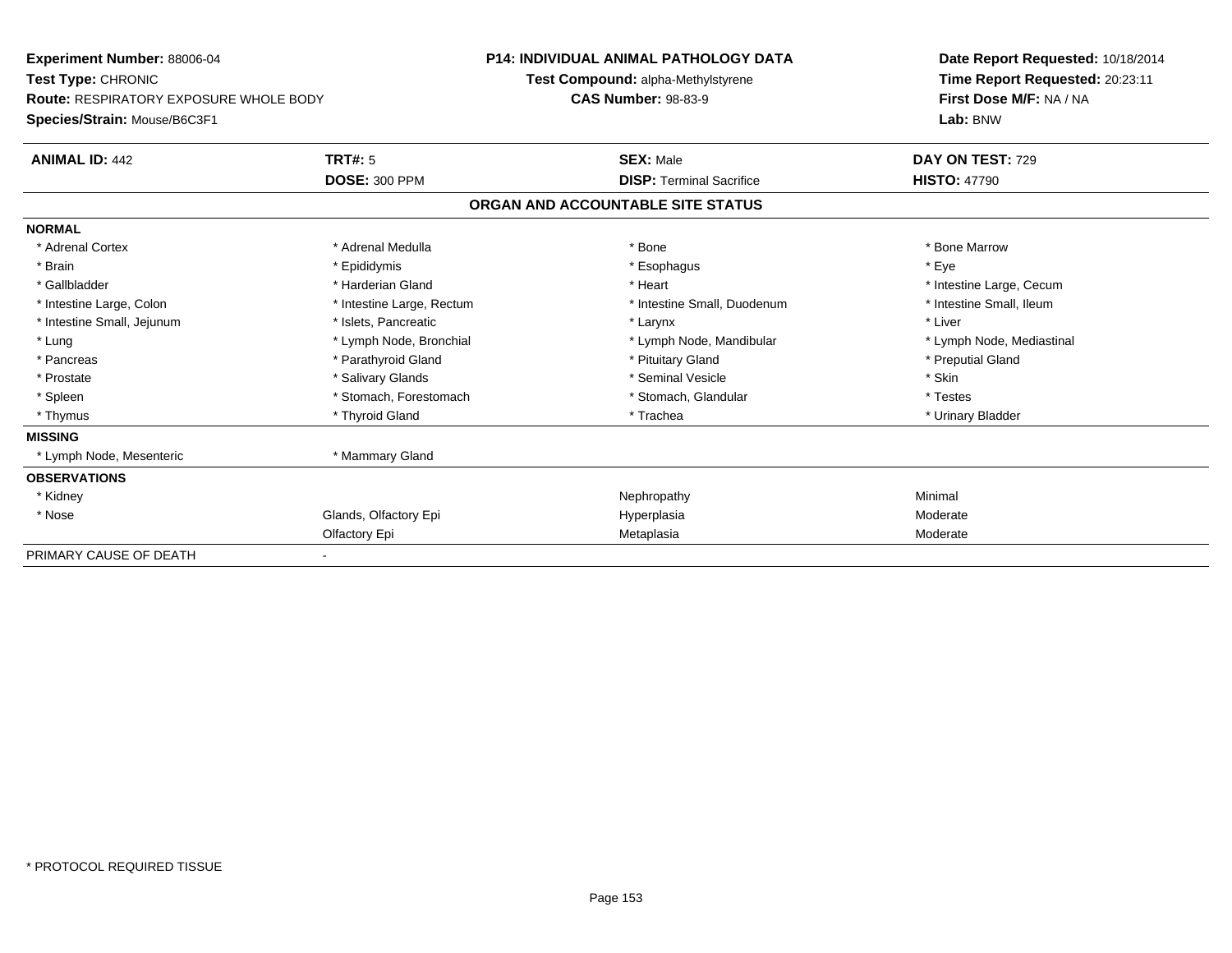| Experiment Number: 88006-04                   |                           | <b>P14: INDIVIDUAL ANIMAL PATHOLOGY DATA</b> |  | Date Report Requested: 10/18/2014 |
|-----------------------------------------------|---------------------------|----------------------------------------------|--|-----------------------------------|
| Test Type: CHRONIC                            |                           | Test Compound: alpha-Methylstyrene           |  | Time Report Requested: 20:23:11   |
| Route: RESPIRATORY EXPOSURE WHOLE BODY        |                           | <b>CAS Number: 98-83-9</b>                   |  | First Dose M/F: NA / NA           |
| Species/Strain: Mouse/B6C3F1                  |                           |                                              |  | Lab: BNW                          |
| <b>ANIMAL ID: 443</b>                         | <b>TRT#: 5</b>            | <b>SEX: Male</b>                             |  | DAY ON TEST: 729                  |
|                                               | <b>DOSE: 300 PPM</b>      | <b>DISP: Terminal Sacrifice</b>              |  | <b>HISTO: 47791</b>               |
|                                               |                           | ORGAN AND ACCOUNTABLE SITE STATUS            |  |                                   |
| <b>NORMAL</b>                                 |                           |                                              |  |                                   |
| * Adrenal Cortex                              | * Adrenal Medulla         | * Bone                                       |  | * Bone Marrow                     |
| * Brain                                       | * Epididymis              | * Esophagus                                  |  | * Eye                             |
| * Gallbladder                                 | * Harderian Gland         | * Heart                                      |  | * Intestine Large, Cecum          |
| * Intestine Large, Colon                      | * Intestine Large, Rectum | * Intestine Small, Duodenum                  |  | * Intestine Small, Ileum          |
| * Intestine Small, Jejunum                    | * Islets, Pancreatic      | * Larynx                                     |  | * Lymph Node, Bronchial           |
| * Lymph Node, Mandibular                      | * Lymph Node, Mesenteric  | * Pancreas                                   |  | * Parathyroid Gland               |
| * Pituitary Gland                             | * Preputial Gland         | * Prostate                                   |  | * Salivary Glands                 |
| * Seminal Vesicle                             | * Skin                    | * Spleen                                     |  | * Stomach, Forestomach            |
| * Stomach, Glandular                          | * Testes                  | * Thymus                                     |  | * Thyroid Gland                   |
| * Trachea                                     | * Urinary Bladder         |                                              |  |                                   |
| <b>MISSING</b>                                |                           |                                              |  |                                   |
| * Lymph Node, Mediastinal                     | * Mammary Gland           |                                              |  |                                   |
| <b>OBSERVATIONS</b>                           |                           |                                              |  |                                   |
| * Kidney                                      |                           | Nephropathy                                  |  | Minimal                           |
| * Liver                                       |                           | <b>Basophilic Focus</b>                      |  |                                   |
|                                               |                           | Hepatocellular Adenoma                       |  |                                   |
| [Basophilic Focus TGLS = 1-5]                 |                           |                                              |  |                                   |
| [ Hepatocellular Adenoma TGLS = 2-5 ]         |                           |                                              |  |                                   |
| * Lung                                        |                           | Alveolar/Bronchiolar Carcinoma               |  |                                   |
| [ Alveolar/Bronchiolar Carcinoma TGLS = 3-4 ] |                           |                                              |  |                                   |
| * Nose                                        | Glands, Olfactory Epi     | Hyperplasia                                  |  | Moderate                          |
|                                               | Olfactory Epi             | Metaplasia                                   |  | Moderate                          |
| PRIMARY CAUSE OF DEATH                        |                           |                                              |  |                                   |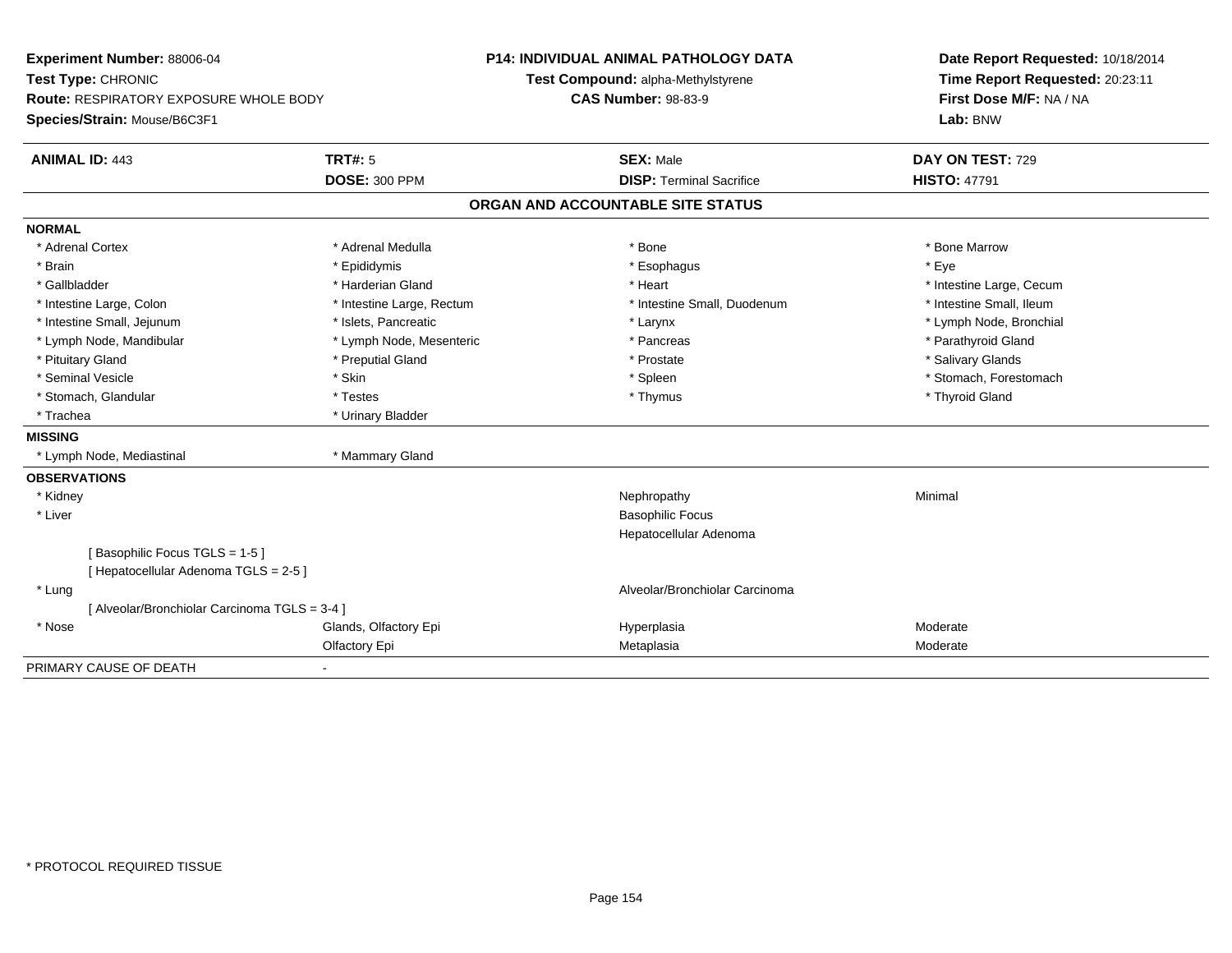| Experiment Number: 88006-04             |                           | <b>P14: INDIVIDUAL ANIMAL PATHOLOGY DATA</b> | Date Report Requested: 10/18/2014                          |  |
|-----------------------------------------|---------------------------|----------------------------------------------|------------------------------------------------------------|--|
| Test Type: CHRONIC                      |                           | Test Compound: alpha-Methylstyrene           | Time Report Requested: 20:23:11<br>First Dose M/F: NA / NA |  |
| Route: RESPIRATORY EXPOSURE WHOLE BODY  |                           | <b>CAS Number: 98-83-9</b>                   |                                                            |  |
| Species/Strain: Mouse/B6C3F1            |                           |                                              | Lab: BNW                                                   |  |
| <b>ANIMAL ID: 444</b>                   | <b>TRT#: 5</b>            | <b>SEX: Male</b>                             | DAY ON TEST: 731                                           |  |
|                                         | <b>DOSE: 300 PPM</b>      | <b>DISP: Terminal Sacrifice</b>              | <b>HISTO: 47792</b>                                        |  |
|                                         |                           | ORGAN AND ACCOUNTABLE SITE STATUS            |                                                            |  |
| <b>NORMAL</b>                           |                           |                                              |                                                            |  |
| * Adrenal Cortex                        | * Adrenal Medulla         | * Bone                                       | * Bone Marrow                                              |  |
| * Brain                                 | * Epididymis              | * Esophagus                                  | * Eye                                                      |  |
| * Gallbladder                           | * Harderian Gland         | * Heart                                      | * Intestine Large, Cecum                                   |  |
| * Intestine Large, Colon                | * Intestine Large, Rectum | * Intestine Small, Duodenum                  | * Intestine Small, Ileum                                   |  |
| * Intestine Small, Jejunum              | * Islets, Pancreatic      | * Larynx                                     | * Lung                                                     |  |
| * Lymph Node, Bronchial                 | * Lymph Node, Mediastinal | * Lymph Node, Mesenteric                     | * Pancreas                                                 |  |
| * Pituitary Gland                       | * Preputial Gland         | * Prostate                                   | * Salivary Glands                                          |  |
| * Seminal Vesicle                       | * Skin                    | * Spleen                                     | * Stomach, Forestomach                                     |  |
| * Stomach, Glandular                    | * Testes                  | * Thymus                                     | * Trachea                                                  |  |
| * Urinary Bladder                       |                           |                                              |                                                            |  |
| <b>MISSING</b>                          |                           |                                              |                                                            |  |
| * Lymph Node, Mandibular                | * Mammary Gland           | * Parathyroid Gland                          |                                                            |  |
| <b>OBSERVATIONS</b>                     |                           |                                              |                                                            |  |
| * Kidney                                |                           | Infarct                                      | Mild                                                       |  |
| * Liver                                 |                           | <b>Clear Cell Focus</b>                      |                                                            |  |
|                                         |                           | Hepatocellular Carcinoma                     |                                                            |  |
|                                         |                           | <b>Tension Lipidosis</b>                     | Minimal                                                    |  |
| [Clear Cell Focus TGLS = 2-5]           |                           |                                              |                                                            |  |
| [ Hepatocellular Carcinoma TGLS = 1-6 ] |                           |                                              |                                                            |  |
| * Nose                                  | Glands, Olfactory Epi     | Hyperplasia                                  | Moderate                                                   |  |
|                                         | Olfactory Epi             | Metaplasia                                   | Moderate                                                   |  |
| * Thyroid Gland                         | <b>Follicular Cel</b>     | Hyperplasia                                  | Minimal                                                    |  |
| PRIMARY CAUSE OF DEATH                  |                           |                                              |                                                            |  |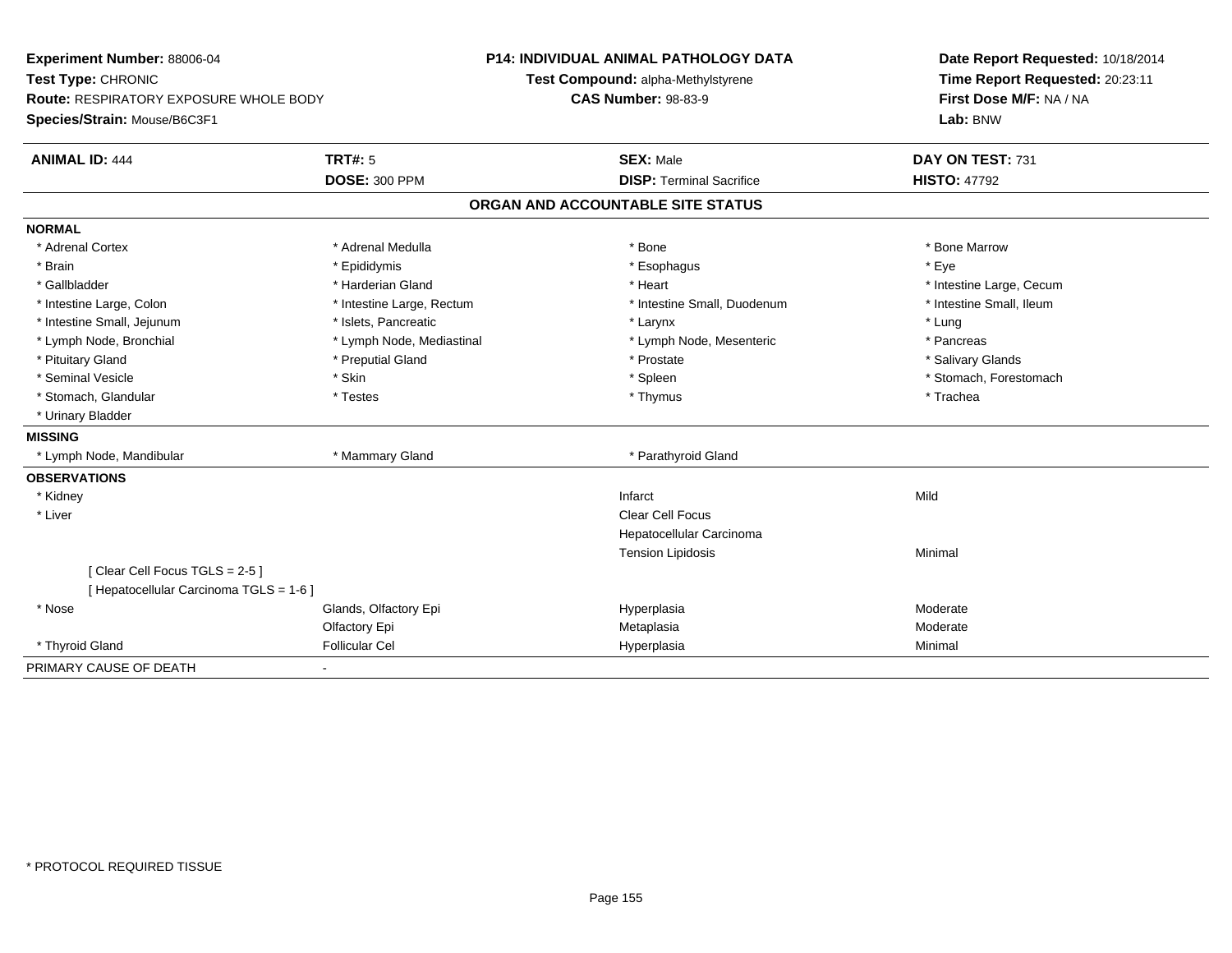| Experiment Number: 88006-04<br>Test Type: CHRONIC |                             | <b>P14: INDIVIDUAL ANIMAL PATHOLOGY DATA</b> | Date Report Requested: 10/18/2014 |
|---------------------------------------------------|-----------------------------|----------------------------------------------|-----------------------------------|
|                                                   |                             | Test Compound: alpha-Methylstyrene           | Time Report Requested: 20:23:11   |
| <b>Route: RESPIRATORY EXPOSURE WHOLE BODY</b>     |                             | <b>CAS Number: 98-83-9</b>                   | First Dose M/F: NA / NA           |
| Species/Strain: Mouse/B6C3F1                      |                             |                                              | Lab: BNW                          |
| <b>ANIMAL ID: 445</b>                             | <b>TRT#: 5</b>              | <b>SEX: Male</b>                             | DAY ON TEST: 730                  |
|                                                   | <b>DOSE: 300 PPM</b>        | <b>DISP: Terminal Sacrifice</b>              | <b>HISTO: 47793</b>               |
|                                                   |                             | ORGAN AND ACCOUNTABLE SITE STATUS            |                                   |
| <b>NORMAL</b>                                     |                             |                                              |                                   |
| * Adrenal Cortex                                  | * Adrenal Medulla           | * Bone                                       | * Bone Marrow                     |
| * Brain                                           | * Epididymis                | * Esophagus                                  | * Eye                             |
| * Harderian Gland                                 | * Heart                     | * Intestine Large, Cecum                     | * Intestine Large, Colon          |
| * Intestine Large, Rectum                         | * Intestine Small, Duodenum | * Intestine Small, Ileum                     | * Intestine Small, Jejunum        |
| * Islets, Pancreatic                              | * Larynx                    | * Lung                                       | * Lymph Node, Bronchial           |
| * Lymph Node, Mediastinal                         | * Lymph Node, Mesenteric    | * Pancreas                                   | * Pituitary Gland                 |
| * Preputial Gland                                 | * Prostate                  | * Salivary Glands                            | * Seminal Vesicle                 |
| * Skin                                            | * Spleen                    | * Stomach, Forestomach                       | * Stomach, Glandular              |
| * Testes                                          | * Thymus                    | * Trachea                                    | * Urinary Bladder                 |
| <b>MISSING</b>                                    |                             |                                              |                                   |
| * Gallbladder                                     | * Lymph Node, Mandibular    | * Mammary Gland                              | * Parathyroid Gland               |
| <b>OBSERVATIONS</b>                               |                             |                                              |                                   |
| * Kidney                                          |                             | Nephropathy                                  | Minimal                           |
| * Liver                                           |                             | <b>Tension Lipidosis</b>                     | Minimal                           |
| * Nose                                            | Glands, Olfactory Epi       | Hyperplasia                                  | Moderate                          |
|                                                   | Olfactory Epi               | Metaplasia                                   | Moderate                          |
| * Thyroid Gland                                   | <b>Follicular Cel</b>       | Hyperplasia                                  | Mild                              |
| PRIMARY CAUSE OF DEATH                            |                             |                                              |                                   |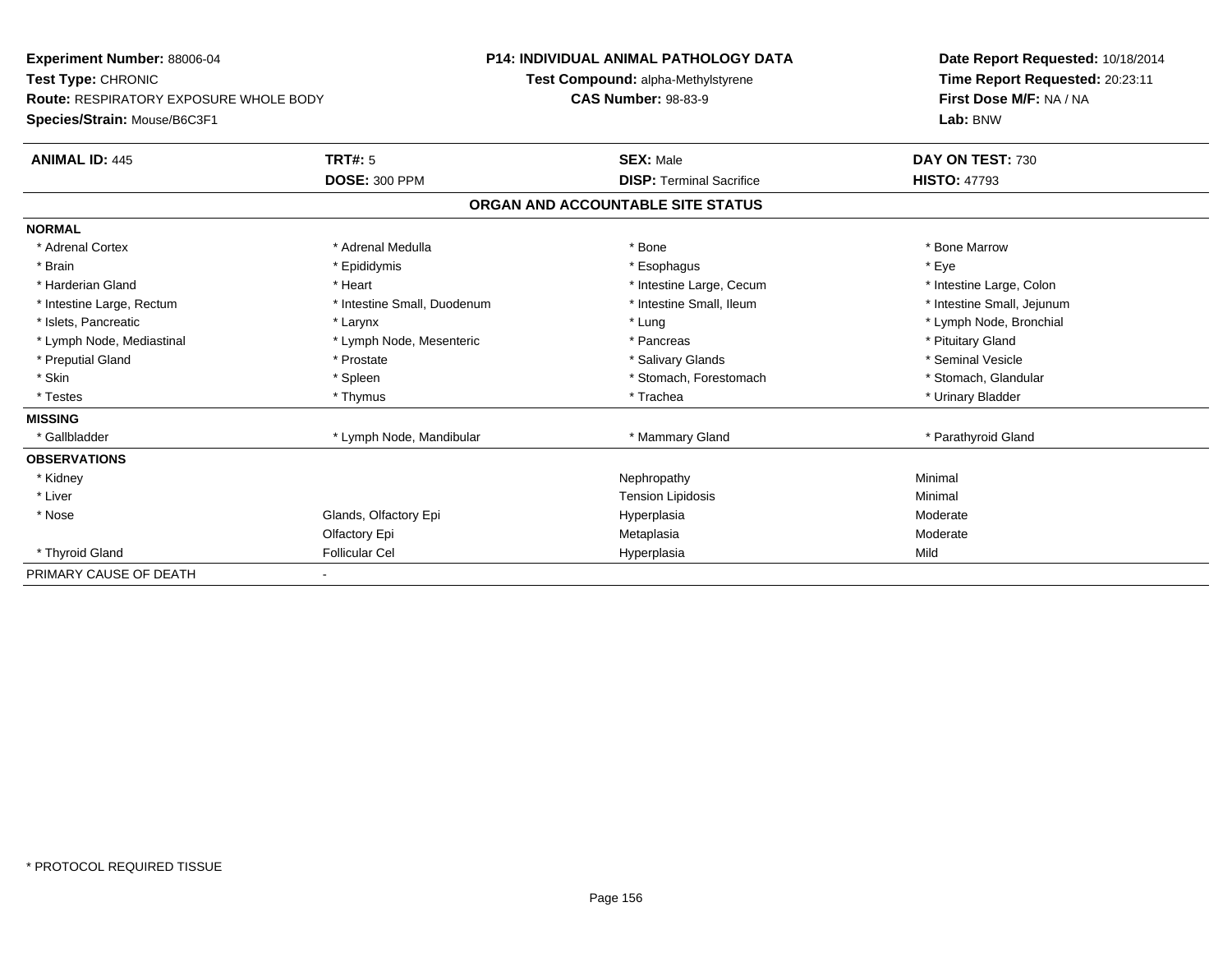| Experiment Number: 88006-04<br>Test Type: CHRONIC<br>Route: RESPIRATORY EXPOSURE WHOLE BODY<br>Species/Strain: Mouse/B6C3F1 |                             | <b>P14: INDIVIDUAL ANIMAL PATHOLOGY DATA</b><br>Test Compound: alpha-Methylstyrene<br><b>CAS Number: 98-83-9</b> | Date Report Requested: 10/18/2014<br>Time Report Requested: 20:23:11<br>First Dose M/F: NA / NA<br>Lab: BNW |
|-----------------------------------------------------------------------------------------------------------------------------|-----------------------------|------------------------------------------------------------------------------------------------------------------|-------------------------------------------------------------------------------------------------------------|
| <b>ANIMAL ID: 446</b>                                                                                                       | <b>TRT#: 5</b>              | <b>SEX: Male</b>                                                                                                 | DAY ON TEST: 668                                                                                            |
|                                                                                                                             | <b>DOSE: 300 PPM</b>        | <b>DISP: Natural Death</b>                                                                                       | <b>HISTO: 47794</b>                                                                                         |
|                                                                                                                             |                             | ORGAN AND ACCOUNTABLE SITE STATUS                                                                                |                                                                                                             |
| <b>NORMAL</b>                                                                                                               |                             |                                                                                                                  |                                                                                                             |
| * Bone                                                                                                                      | * Bone Marrow               | * Brain                                                                                                          | * Esophagus                                                                                                 |
| * Harderian Gland                                                                                                           | * Heart                     | * Kidney                                                                                                         | * Larynx                                                                                                    |
| * Lung                                                                                                                      | * Lymph Node, Bronchial     | * Preputial Gland                                                                                                | * Prostate                                                                                                  |
| * Salivary Glands                                                                                                           | * Skin                      | * Testes                                                                                                         | * Thyroid Gland                                                                                             |
| * Trachea                                                                                                                   | * Urinary Bladder           |                                                                                                                  |                                                                                                             |
| <b>MISSING</b>                                                                                                              |                             |                                                                                                                  |                                                                                                             |
| * Mammary Gland                                                                                                             | * Parathyroid Gland         |                                                                                                                  |                                                                                                             |
| <b>AUTO PRECLUDES DIAG.</b>                                                                                                 |                             |                                                                                                                  |                                                                                                             |
| * Adrenal Cortex                                                                                                            | * Adrenal Medulla           | * Eye                                                                                                            | * Gallbladder                                                                                               |
| * Intestine Large, Cecum                                                                                                    | * Intestine Large, Colon    | * Intestine Large, Rectum                                                                                        | * Intestine Small, Duodenum                                                                                 |
| * Intestine Small, Ileum                                                                                                    | * Intestine Small, Jejunum  | * Islets, Pancreatic                                                                                             | * Lymph Node, Mandibular                                                                                    |
| * Lymph Node, Mediastinal                                                                                                   | * Lymph Node, Mesenteric    | * Pancreas                                                                                                       | * Pituitary Gland                                                                                           |
| * Seminal Vesicle                                                                                                           | * Spleen                    | * Stomach, Forestomach                                                                                           | * Stomach, Glandular                                                                                        |
| * Thymus                                                                                                                    |                             |                                                                                                                  |                                                                                                             |
| <b>OBSERVATIONS</b>                                                                                                         |                             |                                                                                                                  |                                                                                                             |
| * Epididymis                                                                                                                |                             | Granuloma Sperm                                                                                                  | Moderate                                                                                                    |
| * Liver                                                                                                                     |                             | Hepatocellular Adenoma                                                                                           |                                                                                                             |
|                                                                                                                             |                             | Histiocytic Sarcoma                                                                                              |                                                                                                             |
| [ Hepatocellular Adenoma TGLS = 4-6 ]<br>[Histiocytic Sarcoma TGLS = 3,5-5]                                                 |                             |                                                                                                                  |                                                                                                             |
| * Nose                                                                                                                      | Glands, Olfactory Epi       | Hyperplasia                                                                                                      | Moderate                                                                                                    |
|                                                                                                                             | Olfactory Epi               | Metaplasia                                                                                                       | Moderate                                                                                                    |
| PRIMARY CAUSE OF DEATH                                                                                                      | - Liver Histiocytic Sarcoma |                                                                                                                  |                                                                                                             |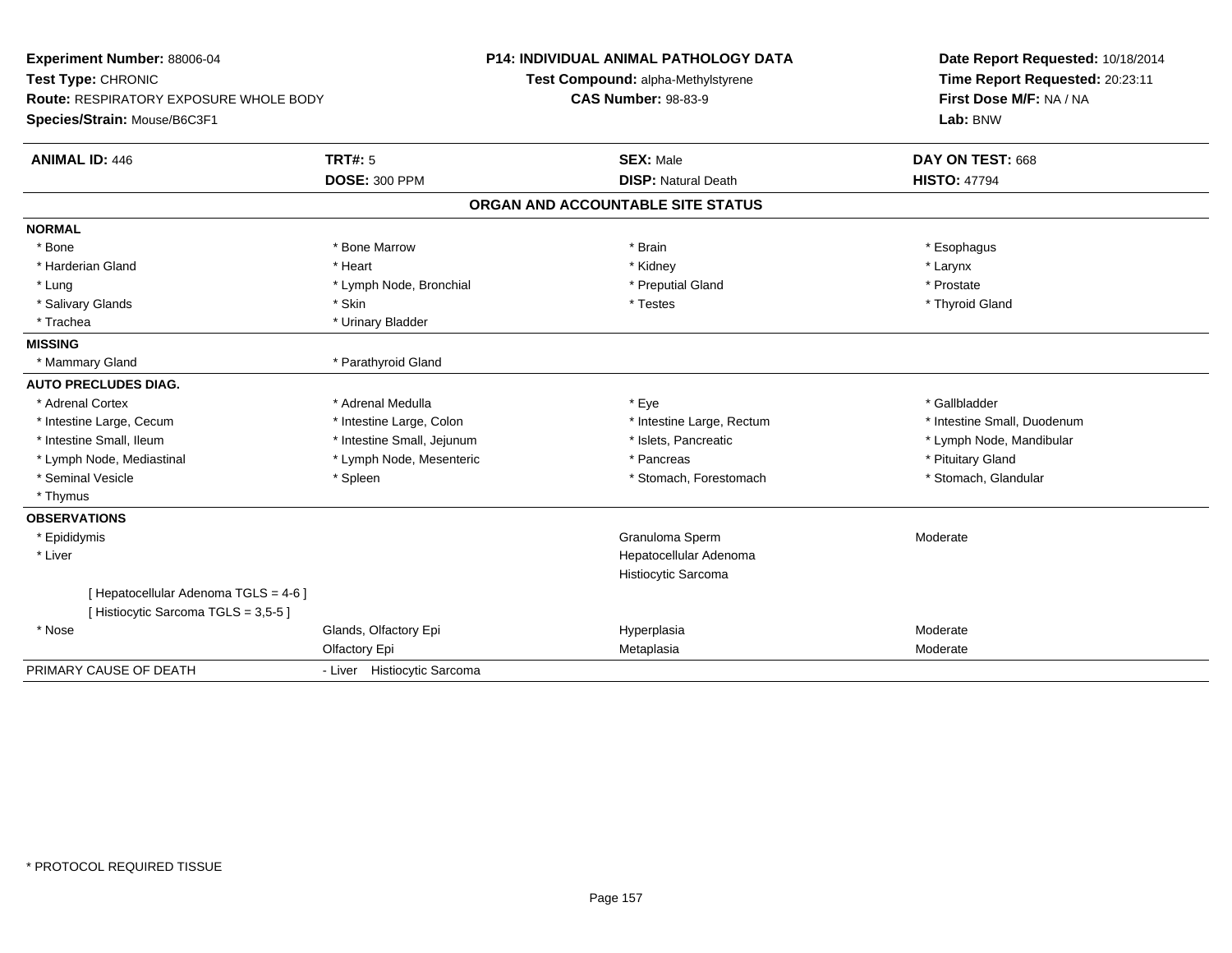| Experiment Number: 88006-04<br>Test Type: CHRONIC |                             | P14: INDIVIDUAL ANIMAL PATHOLOGY DATA | Date Report Requested: 10/18/2014 |
|---------------------------------------------------|-----------------------------|---------------------------------------|-----------------------------------|
|                                                   |                             | Test Compound: alpha-Methylstyrene    | Time Report Requested: 20:23:11   |
| <b>Route: RESPIRATORY EXPOSURE WHOLE BODY</b>     |                             | <b>CAS Number: 98-83-9</b>            | First Dose M/F: NA / NA           |
| Species/Strain: Mouse/B6C3F1                      |                             |                                       | Lab: BNW                          |
| <b>ANIMAL ID: 447</b>                             | <b>TRT#: 5</b>              | <b>SEX: Male</b>                      | DAY ON TEST: 730                  |
|                                                   | <b>DOSE: 300 PPM</b>        | <b>DISP: Terminal Sacrifice</b>       | <b>HISTO: 47795</b>               |
|                                                   |                             | ORGAN AND ACCOUNTABLE SITE STATUS     |                                   |
| <b>NORMAL</b>                                     |                             |                                       |                                   |
| * Adrenal Medulla                                 | * Bone                      | * Bone Marrow                         | * Brain                           |
| * Epididymis                                      | * Esophagus                 | * Eye                                 | * Gallbladder                     |
| * Harderian Gland                                 | * Heart                     | * Intestine Large, Cecum              | * Intestine Large, Colon          |
| * Intestine Large, Rectum                         | * Intestine Small, Duodenum | * Intestine Small, Ileum              | * Intestine Small, Jejunum        |
| * Islets, Pancreatic                              | * Larynx                    | * Lung                                | * Lymph Node, Bronchial           |
| * Lymph Node, Mediastinal                         | * Lymph Node, Mesenteric    | * Pancreas                            | * Parathyroid Gland               |
| * Pituitary Gland                                 | * Preputial Gland           | * Prostate                            | * Salivary Glands                 |
| * Seminal Vesicle                                 | * Skin                      | * Spleen                              | * Stomach, Forestomach            |
| * Stomach, Glandular                              | * Testes                    | * Thymus                              | * Trachea                         |
| * Urinary Bladder                                 |                             |                                       |                                   |
| <b>MISSING</b>                                    |                             |                                       |                                   |
| * Lymph Node, Mandibular                          | * Mammary Gland             |                                       |                                   |
| <b>OBSERVATIONS</b>                               |                             |                                       |                                   |
| * Adrenal Cortex                                  |                             | Hypertrophy                           | Minimal                           |
| * Kidney                                          |                             | Metaplasia                            | Osseous, Minimal                  |
| * Liver                                           |                             | Hepatocellular Adenoma                |                                   |
| [Hepatocellular Adenoma TGLS = 1-12]              |                             |                                       |                                   |
| * Nose                                            | Glands, Olfactory Epi       | Hyperplasia                           | Moderate                          |
|                                                   | Olfactory Epi               | Metaplasia                            | Moderate                          |
| * Thyroid Gland                                   | <b>Follicular Cel</b>       | Hyperplasia                           | Minimal                           |
| PRIMARY CAUSE OF DEATH                            |                             |                                       |                                   |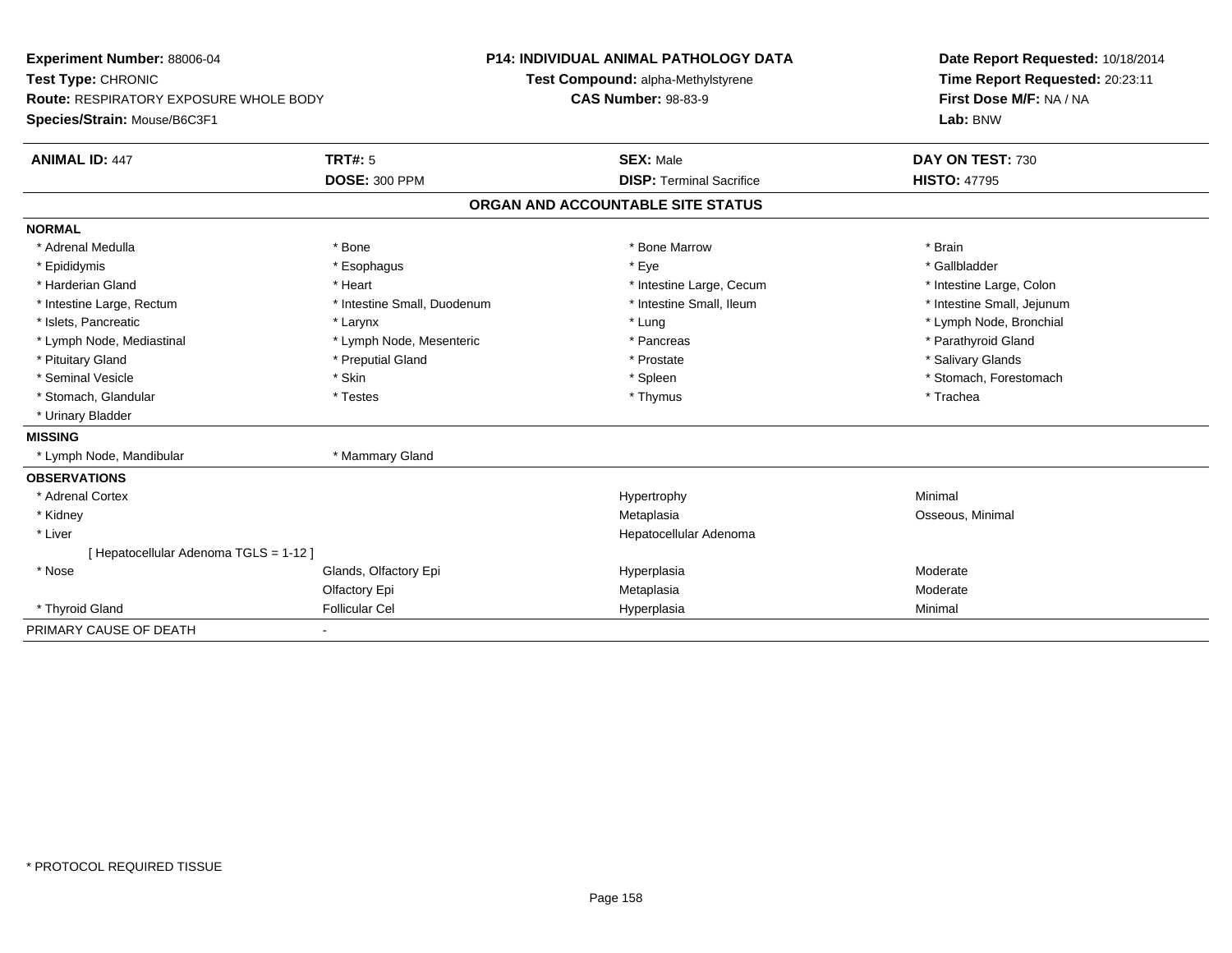| <b>Experiment Number: 88006-04</b>            |                             | <b>P14: INDIVIDUAL ANIMAL PATHOLOGY DATA</b> | Date Report Requested: 10/18/2014 |  |
|-----------------------------------------------|-----------------------------|----------------------------------------------|-----------------------------------|--|
| Test Type: CHRONIC                            |                             | Test Compound: alpha-Methylstyrene           | Time Report Requested: 20:23:11   |  |
| <b>Route: RESPIRATORY EXPOSURE WHOLE BODY</b> |                             | <b>CAS Number: 98-83-9</b>                   | First Dose M/F: NA / NA           |  |
| Species/Strain: Mouse/B6C3F1                  |                             |                                              | Lab: BNW                          |  |
| <b>ANIMAL ID: 448</b>                         | TRT#: 5                     | <b>SEX: Male</b>                             | DAY ON TEST: 730                  |  |
|                                               | <b>DOSE: 300 PPM</b>        | <b>DISP: Terminal Sacrifice</b>              | <b>HISTO: 47796</b>               |  |
|                                               |                             | ORGAN AND ACCOUNTABLE SITE STATUS            |                                   |  |
| <b>NORMAL</b>                                 |                             |                                              |                                   |  |
| * Adrenal Medulla                             | * Bone                      | * Bone Marrow                                | * Brain                           |  |
| * Epididymis                                  | * Esophagus                 | * Eye                                        | * Gallbladder                     |  |
| * Harderian Gland                             | * Heart                     | * Intestine Large, Cecum                     | * Intestine Large, Colon          |  |
| * Intestine Large, Rectum                     | * Intestine Small, Duodenum | * Intestine Small, Ileum                     | * Intestine Small, Jejunum        |  |
| * Islets, Pancreatic                          | * Larynx                    | * Liver                                      | * Lung                            |  |
| * Lymph Node, Mandibular                      | * Lymph Node, Mesenteric    | * Pituitary Gland                            | * Preputial Gland                 |  |
| * Prostate                                    | * Salivary Glands           | * Seminal Vesicle                            | * Skin                            |  |
| * Spleen                                      | * Stomach, Forestomach      | * Stomach, Glandular                         | * Testes                          |  |
| * Thyroid Gland                               | Tongue                      | * Trachea                                    | * Urinary Bladder                 |  |
| <b>MISSING</b>                                |                             |                                              |                                   |  |
| * Lymph Node, Bronchial                       | * Lymph Node, Mediastinal   | * Mammary Gland                              | * Parathyroid Gland               |  |
| * Thymus                                      |                             |                                              |                                   |  |
| <b>OBSERVATIONS</b>                           |                             |                                              |                                   |  |
| * Adrenal Cortex                              | Capsule                     | Adenoma                                      |                                   |  |
| * Kidney                                      |                             | Nephropathy                                  | Minimal                           |  |
| * Nose                                        | Glands, Olfactory Epi       | Hyperplasia                                  | Moderate                          |  |
|                                               | Olfactory Epi               | Metaplasia                                   | Moderate                          |  |
| * Pancreas                                    |                             | Atrophy                                      | Mild                              |  |
| PRIMARY CAUSE OF DEATH                        |                             |                                              |                                   |  |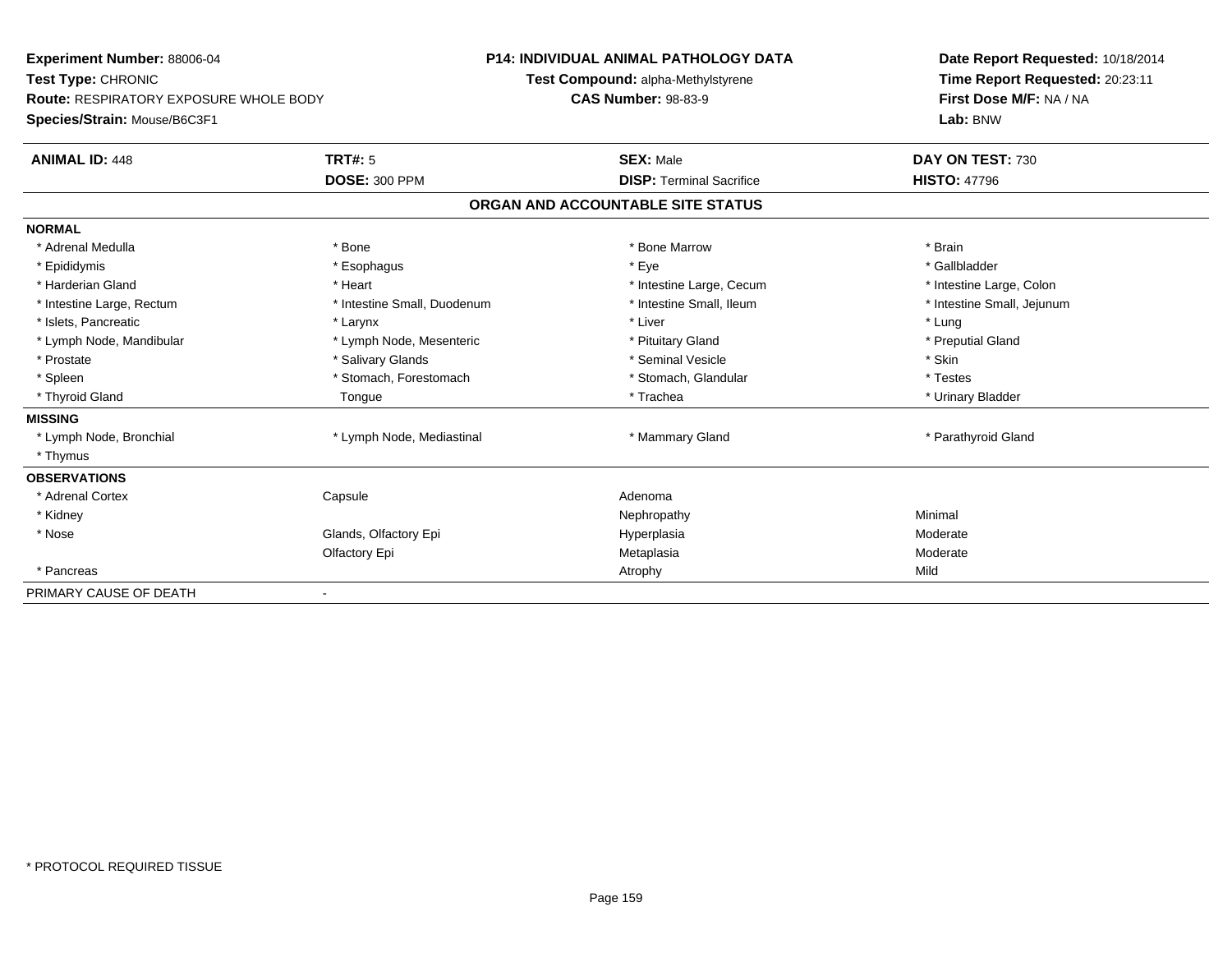**Experiment Number:** 88006-04**Test Type:** CHRONIC **Route:** RESPIRATORY EXPOSURE WHOLE BODY**Species/Strain:** Mouse/B6C3F1**P14: INDIVIDUAL ANIMAL PATHOLOGY DATATest Compound:** alpha-Methylstyrene**CAS Number:** 98-83-9**Date Report Requested:** 10/18/2014**Time Report Requested:** 20:23:11**First Dose M/F:** NA / NA**Lab:** BNW**ANIMAL ID:** 449**TRT#:** 5 **SEX:** Male **DAY ON TEST:** 729 **DOSE:** 300 PPM**DISP:** Terminal Sacrifice **HISTO:** 47797 **ORGAN AND ACCOUNTABLE SITE STATUSNORMAL**\* Adrenal Medulla \* \* Annual Medulla \* Brain \* Bone \* \* Bone Marrow \* Bone Marrow \* \* Brain \* Brain \* Brain \* Brain \* Brain \* Brain \* Brain \* Brain \* Brain \* Brain \* Brain \* Brain \* Brain \* Brain \* Brain \* Brain \* Brain \* \* Gallbladder \* Epididymis \* \* exphagus \* Esophagus \* \* Eye \* \* Eye \* \* Exercise \* Gallbladder \* Gallbladder \* \* Gallbladder \* \* Gallbladder \* \* Gallbladder \* \* Gallbladder \* \* Gallbladder \* \* Exercise \* \* \* Gallbladder \* \* \* Gallbladde \* Harderian Gland \* The structure \* Theart \* Heart \* Intestine Large, Cecum \* Intestine Large, Cecum \* Intestine Large, Colon \* Intestine Small, Jejunum \* Intestine Large, Rectum \* Intestine Small, Duodenum \* Intestine Small, Ileum \* Intestine Small, Ileum \* Islets, Pancreatic \* Larynx \* Lung \* Lymph Node, Bronchial \* Lymph Node, Mesenteric \* The state of the state of Parathyroid Gland \* Parathyroid Gland \* Pituitary Gland \* Pituitary Gland \* Seminal Vesicle \* Preputial Gland \* \* Annual vesicle \* \* Prostate \* \* Salivary Glands \* \* Salivary Glands \* \* Seminal Vesicle \* \* Stomach, Glandular \* Skin \* Stomach, Forestomach \* Spleen \* Spleen \* Stomach, Forestomach \* Stomach, Forestomach \* Testes \* Thymus \* Trachea \* Urinary Bladder **MISSING** \* Lymph Node, Mandibular \* Lymph Node, Mediastinal \* Mammary Gland**OBSERVATIONS** \* Adrenal Cortexx and the contract of the contract of the contract of the contract of the contract of the contract of the contract of the contract of the contract of the contract of the contract of the contract of the contract of the cont a Mild \* Kidneyy the control of the control of the control of the control of the control of the control of the control of the control of the control of the control of the control of the control of the control of the control of the contro Nephropathyy the contract of the Minimal Minimal Section 1996 and the contract of the Minimal Section 1997 and the contract of the contract of the contract of the contract of the contract of the contract of the contract of the contra \* Liver Hepatocellular Adenoma Multiple Hepatocellular Carcinoma[ Hepatocellular Adenoma TGLS = 2-5 ][ Hepatocellular Carcinoma TGLS = 1-6 ] \* Nosee who says the Glands, Olfactory Epi and the Hyperplasia Moderate Moderate Moderate Moderate School and the Mo Olfactory Epi Metaplasiaa **Moderate**  \* Thyroid Gland Follicular Cel Hyperplasia Mild PRIMARY CAUSE OF DEATH-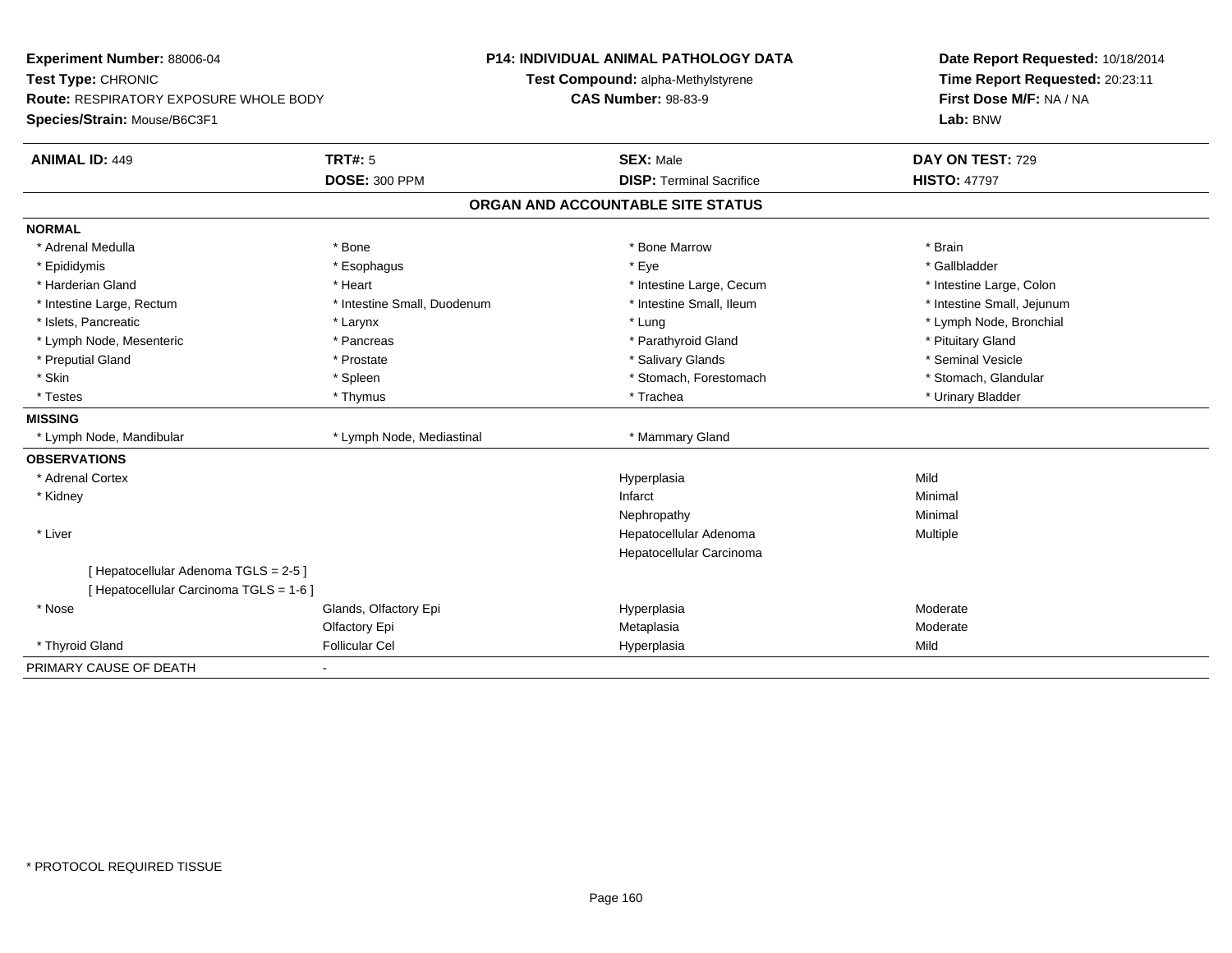| Experiment Number: 88006-04<br>Test Type: CHRONIC<br><b>Route: RESPIRATORY EXPOSURE WHOLE BODY</b><br>Species/Strain: Mouse/B6C3F1 |                             | P14: INDIVIDUAL ANIMAL PATHOLOGY DATA<br>Test Compound: alpha-Methylstyrene<br><b>CAS Number: 98-83-9</b> | Date Report Requested: 10/18/2014<br>Time Report Requested: 20:23:11<br>First Dose M/F: NA / NA<br>Lab: BNW |  |
|------------------------------------------------------------------------------------------------------------------------------------|-----------------------------|-----------------------------------------------------------------------------------------------------------|-------------------------------------------------------------------------------------------------------------|--|
| <b>ANIMAL ID: 450</b>                                                                                                              | <b>TRT#: 5</b>              | <b>SEX: Male</b>                                                                                          | DAY ON TEST: 565                                                                                            |  |
|                                                                                                                                    | <b>DOSE: 300 PPM</b>        | <b>DISP:</b> Moribund Sacrifice                                                                           | <b>HISTO: 47798</b>                                                                                         |  |
|                                                                                                                                    |                             | ORGAN AND ACCOUNTABLE SITE STATUS                                                                         |                                                                                                             |  |
| <b>NORMAL</b>                                                                                                                      |                             |                                                                                                           |                                                                                                             |  |
| * Adrenal Cortex                                                                                                                   | * Adrenal Medulla           | * Bone                                                                                                    | * Bone Marrow                                                                                               |  |
| * Brain                                                                                                                            | * Epididymis                | * Esophagus                                                                                               | * Eye                                                                                                       |  |
| * Gallbladder                                                                                                                      | * Harderian Gland           | * Intestine Large, Cecum                                                                                  | * Intestine Large, Colon                                                                                    |  |
| * Intestine Large, Rectum                                                                                                          | * Intestine Small, Duodenum | * Intestine Small, Ileum                                                                                  | * Intestine Small, Jejunum                                                                                  |  |
| * Islets, Pancreatic                                                                                                               | * Larynx                    | * Lymph Node, Bronchial                                                                                   | * Lymph Node, Mandibular                                                                                    |  |
| * Lymph Node, Mesenteric                                                                                                           | * Pancreas                  | * Parathyroid Gland                                                                                       | * Salivary Glands                                                                                           |  |
| * Seminal Vesicle                                                                                                                  | * Skin                      | * Spleen                                                                                                  | * Stomach, Glandular                                                                                        |  |
| * Testes                                                                                                                           | * Thymus                    | * Thyroid Gland                                                                                           | * Trachea                                                                                                   |  |
| * Urinary Bladder                                                                                                                  |                             |                                                                                                           |                                                                                                             |  |
| <b>MISSING</b>                                                                                                                     |                             |                                                                                                           |                                                                                                             |  |
| * Lymph Node, Mediastinal                                                                                                          | * Mammary Gland             |                                                                                                           |                                                                                                             |  |
| <b>OBSERVATIONS</b>                                                                                                                |                             |                                                                                                           |                                                                                                             |  |
| * Heart                                                                                                                            |                             | Thrombosis                                                                                                | Marked                                                                                                      |  |
| [Thrombosis TGLS = 2-5]                                                                                                            |                             |                                                                                                           |                                                                                                             |  |
| * Kidney                                                                                                                           |                             | Inflammation                                                                                              | Suppurative, Mild                                                                                           |  |
|                                                                                                                                    |                             | Nephropathy                                                                                               | Marked                                                                                                      |  |
| [Nephropathy TGLS = $6-6$ ]                                                                                                        |                             |                                                                                                           |                                                                                                             |  |
| * Liver                                                                                                                            |                             | <b>Basophilic Focus</b>                                                                                   |                                                                                                             |  |
|                                                                                                                                    |                             | Hepatocellular Carcinoma                                                                                  | Multiple                                                                                                    |  |
| [Basophilic Focus TGLS = 7-6]                                                                                                      |                             |                                                                                                           |                                                                                                             |  |
| [ Hepatocellular Carcinoma TGLS = 4,5-5+12 ]                                                                                       |                             |                                                                                                           |                                                                                                             |  |
| * Lung                                                                                                                             | Alveolus                    | <b>Infiltration Cellular</b>                                                                              | Histiocyte, Mild                                                                                            |  |
|                                                                                                                                    |                             | Thrombosis                                                                                                | Minimal                                                                                                     |  |
| * Nose                                                                                                                             | Glands, Olfactory Epi       | Hyperplasia                                                                                               | Moderate                                                                                                    |  |
|                                                                                                                                    | Olfactory Epi               | Metaplasia                                                                                                | Moderate                                                                                                    |  |
| * Pituitary Gland                                                                                                                  | Pars Intermed               | Adenoma                                                                                                   |                                                                                                             |  |
| [Adenoma TGLS = $1-9$ ]                                                                                                            |                             |                                                                                                           |                                                                                                             |  |
| * Preputial Gland                                                                                                                  |                             | Inflammation                                                                                              | Chronic Active, Mild                                                                                        |  |
| [Inflammation TGLS = 3-8]                                                                                                          |                             |                                                                                                           |                                                                                                             |  |
| * Prostate                                                                                                                         |                             | Inflammation                                                                                              | Suppurative, Mild                                                                                           |  |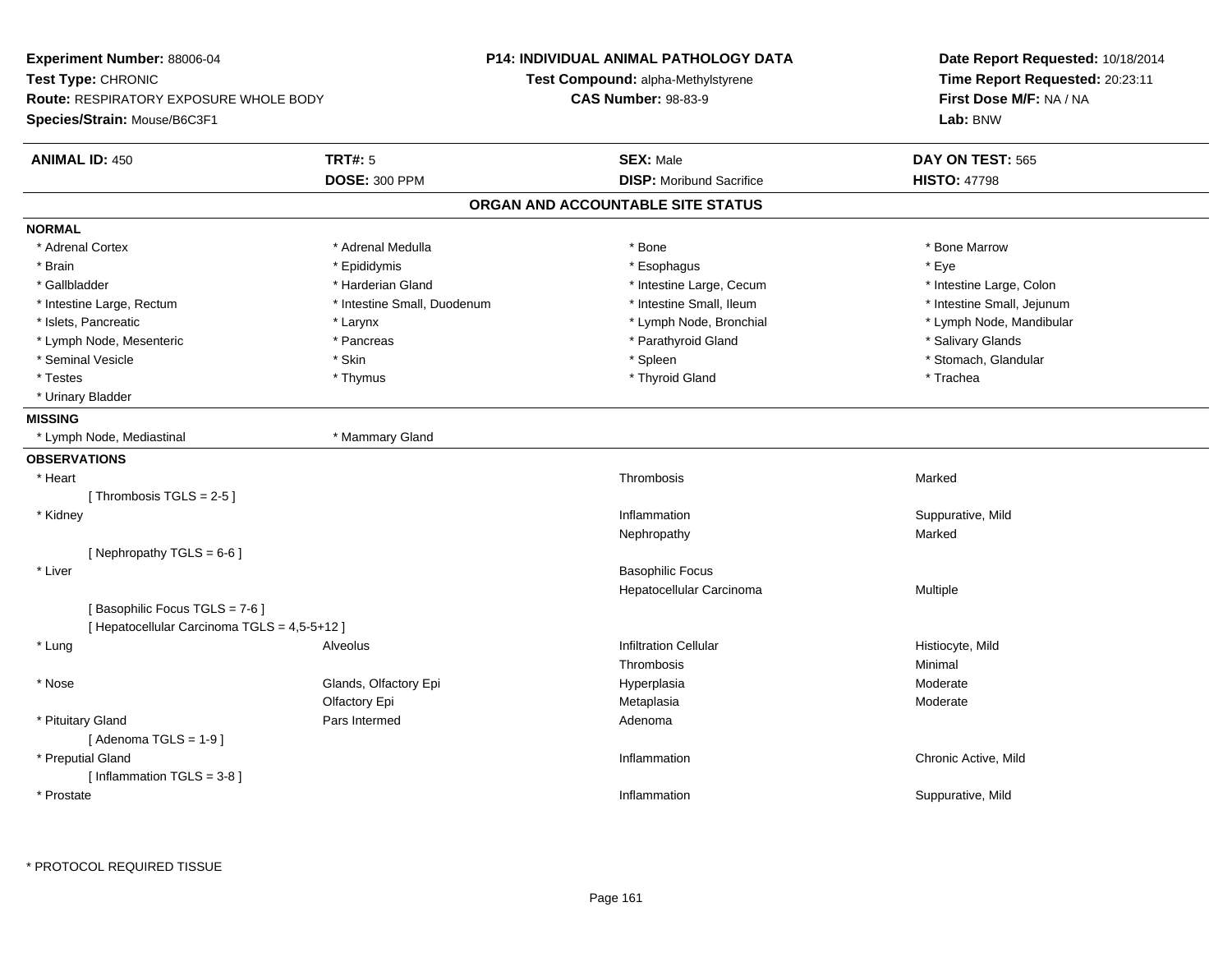| Experiment Number: 88006-04<br><b>Test Type: CHRONIC</b> |                                  | <b>P14: INDIVIDUAL ANIMAL PATHOLOGY DATA</b> | Date Report Requested: 10/18/2014<br>Time Report Requested: 20:23:11 |
|----------------------------------------------------------|----------------------------------|----------------------------------------------|----------------------------------------------------------------------|
|                                                          |                                  | Test Compound: alpha-Methylstyrene           |                                                                      |
| <b>Route: RESPIRATORY EXPOSURE WHOLE BODY</b>            |                                  | <b>CAS Number: 98-83-9</b>                   | First Dose M/F: NA / NA                                              |
| Species/Strain: Mouse/B6C3F1                             |                                  |                                              | Lab: BNW                                                             |
| <b>ANIMAL ID: 450</b>                                    | TRT#: 5                          | <b>SEX: Male</b>                             | <b>DAY ON TEST: 565</b>                                              |
|                                                          | <b>DOSE: 300 PPM</b>             | <b>DISP:</b> Moribund Sacrifice              | <b>HISTO: 47798</b>                                                  |
|                                                          |                                  | ORGAN AND ACCOUNTABLE SITE STATUS            |                                                                      |
| * Stomach, Forestomach                                   | Epithelium                       | Hyperplasia                                  | Mild                                                                 |
| [Hyperplasia TGLS = $8-13$ ]                             |                                  |                                              |                                                                      |
| PRIMARY CAUSE OF DEATH                                   | - Liver Hepatocellular Carcinoma |                                              |                                                                      |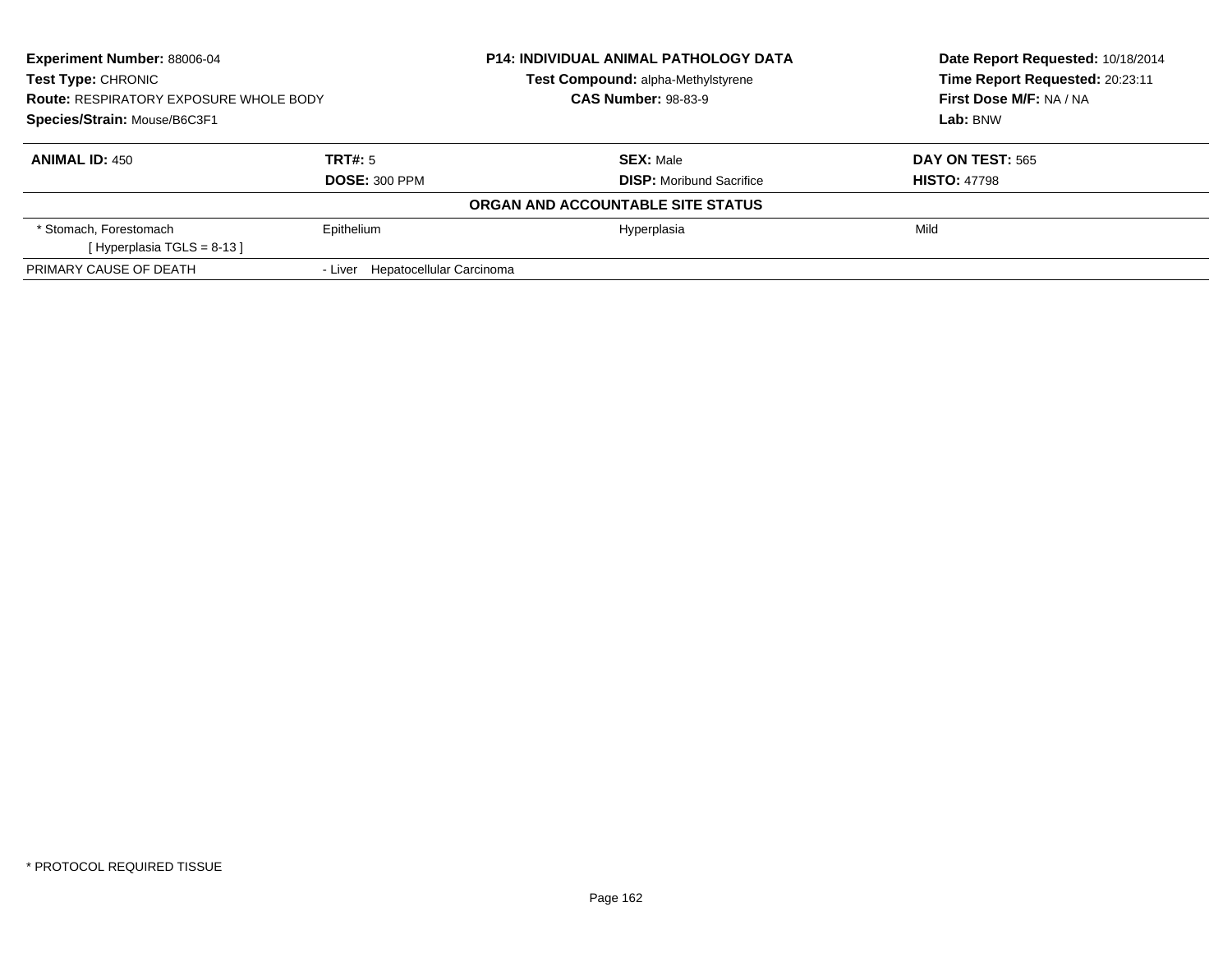**Experiment Number:** 88006-04**Test Type:** CHRONIC **Route:** RESPIRATORY EXPOSURE WHOLE BODY**Species/Strain:** Mouse/B6C3F1**P14: INDIVIDUAL ANIMAL PATHOLOGY DATATest Compound:** alpha-Methylstyrene**CAS Number:** 98-83-9**Date Report Requested:** 10/18/2014**Time Report Requested:** 20:23:11**First Dose M/F:** NA / NA**Lab:** BNW**ANIMAL ID:** 601**TRT#:** 7 **SEX:** Male **DAY ON TEST:** 729 **DOSE:** 600 PPM**DISP:** Terminal Sacrifice **HISTO:** 47649 **ORGAN AND ACCOUNTABLE SITE STATUSNORMAL**\* Adrenal Medulla \* \* Annual Medulla \* Brain \* Bone \* \* Bone Marrow \* Bone Marrow \* \* Brain \* Brain \* Brain \* Brain \* Brain \* Brain \* Brain \* Brain \* Brain \* Brain \* Brain \* Brain \* Brain \* Brain \* Brain \* Brain \* Brain \* \* Gallbladder \* Epididymis \* \* exphagus \* Esophagus \* \* Eye \* \* Eye \* \* Exercise \* Gallbladder \* Gallbladder \* \* Gallbladder \* \* Gallbladder \* \* Gallbladder \* \* Gallbladder \* \* Gallbladder \* \* Exercise \* \* \* Gallbladder \* \* \* Gallbladde \* Harderian Gland \* The structure \* The \* Heart \* The structure Large, Cecum \* Intestine Large, Cecum \* Intestine Large, Colon \* Intestine Small, Jejunum \* Intestine Large, Rectum \* 1992 \* Intestine Small, Duodenum \* Intestine Small, Ileum \* Intestine Small, Ileum \* Islets, Pancreatic \* Larynx \* Lung \* Lymph Node, Bronchial \* Lymph Node, Mesenteric \* The part of the second term in the second term in the second term in the second term in the second term in the second term in the second term in the second term in the second term in the second t \* Prostate \* \* Salivary Glands \* \* Salivary Glands \* \* Seminal Vesicle \* \* \* Seminal Yestrich \* \* Skin \* \* Skin \* Testes \* Spleen \* Stomach, Forestomach \* Stomach, Forestomach \* Stomach, Slandular \* Stomach, Glandular \* Urinary Bladder \* Thymus \* Thyroid Gland \* Trachea \* Urinary Bladder \* **MISSING**\* Lymph Node, Mandibular \* Lymph Node, Mediastinal \* Manmary Gland \* Mammary Gland \* Parathyroid Gland **OBSERVATIONS** \* Adrenal Cortexx and the control of the control of the control of the Hypertrophy control of the control of the control of the control of the control of the control of the control of the control of the control of the control of the contr Minimal \* Kidneyy the control of the control of the control of the control of the control of the control of the control of the control of the control of the control of the control of the control of the control of the control of the contro \* Liverr and the contract of the contract of the contract of the contract of the contract of the contract of the contract of the contract of the contract of the contract of the contract of the contract of the contract of the cont Hepatocellular Adenoma[ Hepatocellular Adenoma TGLS = 1-5 ] \* Nosee and the Colfactory Epi Atrophy Minimal Colfactory Experiment Colfactory Epi Atrophy Atrophy Atrophy Minimal Glands, Olfactory Epi HyperplasiaModerate<br>Moderate Olfactory Epi Metaplasiaa Moderate PRIMARY CAUSE OF DEATH-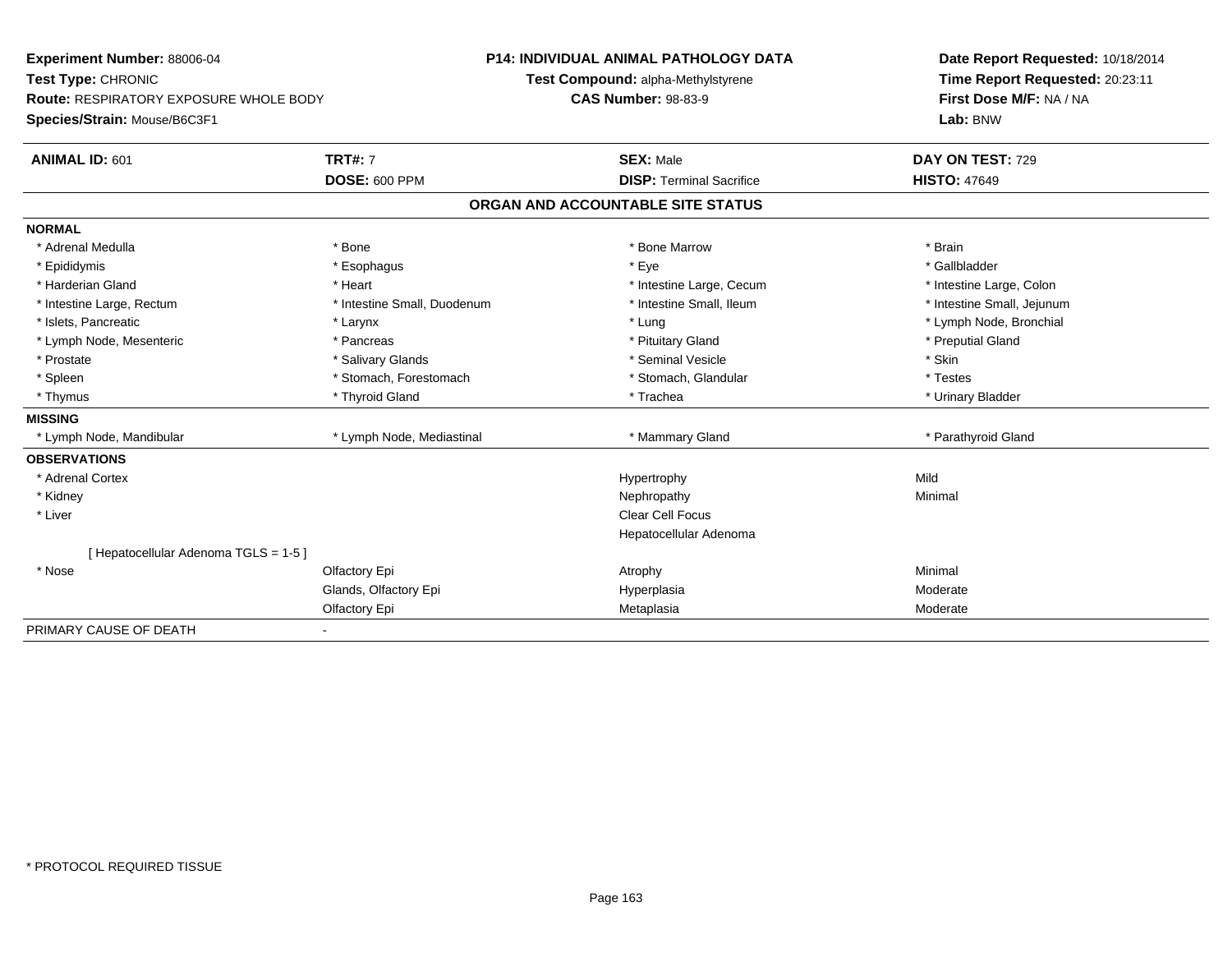| Experiment Number: 88006-04<br>Test Type: CHRONIC |                             | P14: INDIVIDUAL ANIMAL PATHOLOGY DATA | Date Report Requested: 10/18/2014 |  |
|---------------------------------------------------|-----------------------------|---------------------------------------|-----------------------------------|--|
|                                                   |                             | Test Compound: alpha-Methylstyrene    | Time Report Requested: 20:23:11   |  |
| Route: RESPIRATORY EXPOSURE WHOLE BODY            |                             | <b>CAS Number: 98-83-9</b>            | First Dose M/F: NA / NA           |  |
| Species/Strain: Mouse/B6C3F1                      |                             |                                       | Lab: BNW                          |  |
| <b>ANIMAL ID: 602</b>                             | <b>TRT#: 7</b>              | <b>SEX: Male</b>                      | DAY ON TEST: 729                  |  |
|                                                   | <b>DOSE: 600 PPM</b>        | <b>DISP: Terminal Sacrifice</b>       | <b>HISTO: 47650</b>               |  |
|                                                   |                             | ORGAN AND ACCOUNTABLE SITE STATUS     |                                   |  |
| <b>NORMAL</b>                                     |                             |                                       |                                   |  |
| * Adrenal Cortex                                  | * Adrenal Medulla           | * Bone                                | * Bone Marrow                     |  |
| * Brain                                           | * Epididymis                | * Esophagus                           | * Eye                             |  |
| * Gallbladder                                     | * Heart                     | * Intestine Large, Cecum              | * Intestine Large, Colon          |  |
| * Intestine Large, Rectum                         | * Intestine Small, Duodenum | * Intestine Small, Ileum              | * Intestine Small, Jejunum        |  |
| * Islets, Pancreatic                              | * Larynx                    | * Lymph Node, Mandibular              | * Lymph Node, Mesenteric          |  |
| * Pancreas                                        | * Parathyroid Gland         | * Pituitary Gland                     | * Preputial Gland                 |  |
| * Prostate                                        | * Salivary Glands           | * Seminal Vesicle                     | * Skin                            |  |
| * Spleen                                          | * Stomach, Glandular        | * Testes                              | * Thymus                          |  |
| * Thyroid Gland                                   | * Trachea                   | * Urinary Bladder                     |                                   |  |
| <b>MISSING</b>                                    |                             |                                       |                                   |  |
| * Lymph Node, Bronchial                           | * Lymph Node, Mediastinal   | * Mammary Gland                       |                                   |  |
| <b>OBSERVATIONS</b>                               |                             |                                       |                                   |  |
| * Harderian Gland                                 |                             | Adenoma                               |                                   |  |
| [Adenoma TGLS = $1-11$ ]                          |                             |                                       |                                   |  |
| * Kidney                                          |                             | Nephropathy                           | Minimal                           |  |
| * Liver                                           |                             | Hepatocellular Carcinoma              |                                   |  |
| [ Hepatocellular Carcinoma TGLS = 2-6 ]           |                             |                                       |                                   |  |
| * Lung                                            |                             | Hepatocellular Carcinoma              | Metastatic (Liver)                |  |
| * Nose                                            | Glands, Olfactory Epi       | Hyperplasia                           | Moderate                          |  |
|                                                   | Olfactory Epi               | Metaplasia                            | Moderate                          |  |
| * Stomach, Forestomach                            | Epithelium                  | Hyperplasia                           | Mild                              |  |
| [ Hyperplasia TGLS = 3-9 ]                        |                             |                                       |                                   |  |
| PRIMARY CAUSE OF DEATH                            | $\blacksquare$              |                                       |                                   |  |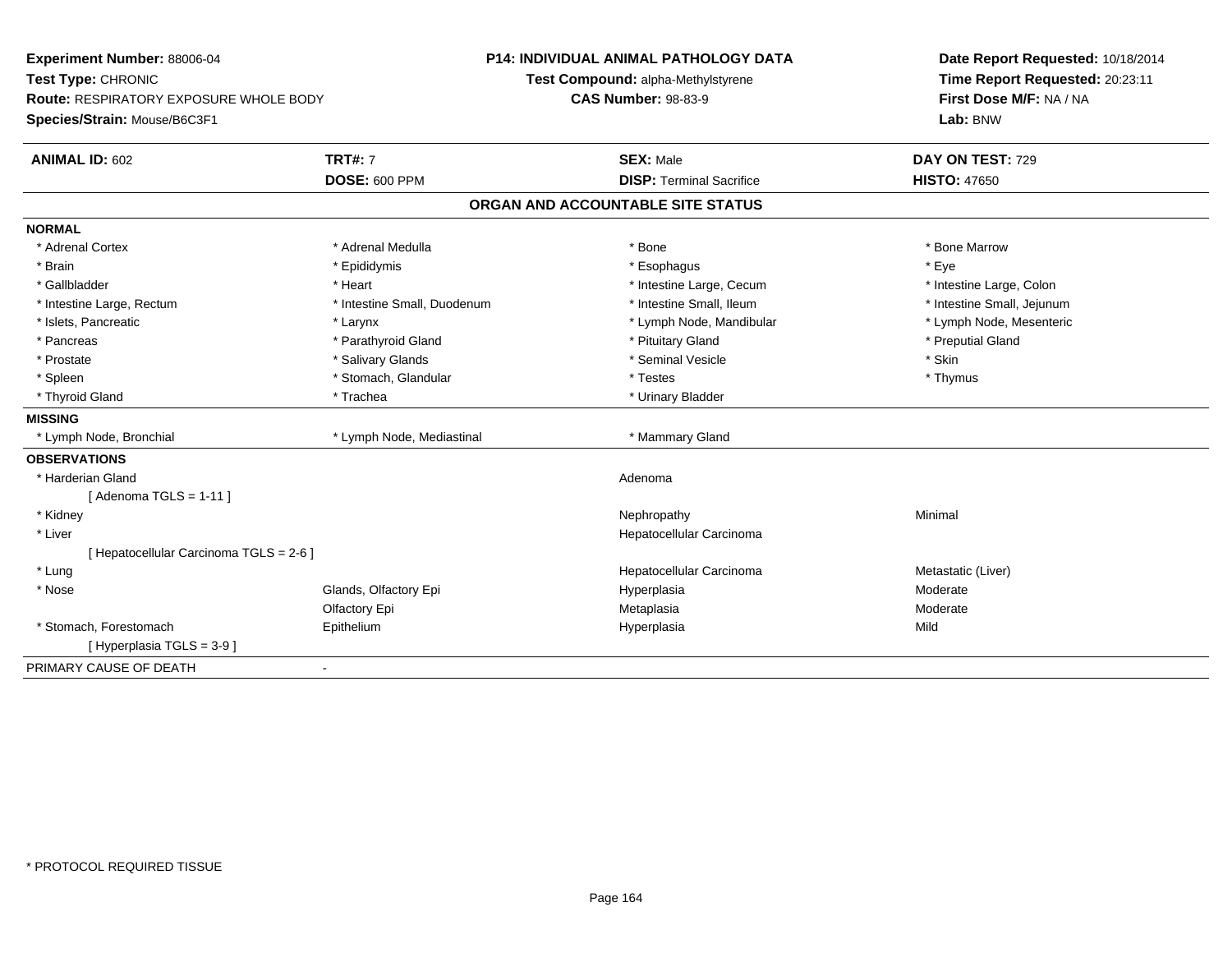| Experiment Number: 88006-04            |                           | <b>P14: INDIVIDUAL ANIMAL PATHOLOGY DATA</b> |  | Date Report Requested: 10/18/2014 |  |
|----------------------------------------|---------------------------|----------------------------------------------|--|-----------------------------------|--|
| Test Type: CHRONIC                     |                           | Test Compound: alpha-Methylstyrene           |  | Time Report Requested: 20:23:11   |  |
| Route: RESPIRATORY EXPOSURE WHOLE BODY |                           | <b>CAS Number: 98-83-9</b>                   |  | First Dose M/F: NA / NA           |  |
| Species/Strain: Mouse/B6C3F1           |                           |                                              |  | Lab: BNW                          |  |
| <b>ANIMAL ID: 603</b>                  | <b>TRT#: 7</b>            | <b>SEX: Male</b>                             |  | DAY ON TEST: 730                  |  |
|                                        | <b>DOSE: 600 PPM</b>      | <b>DISP: Terminal Sacrifice</b>              |  | <b>HISTO: 47651</b>               |  |
|                                        |                           | ORGAN AND ACCOUNTABLE SITE STATUS            |  |                                   |  |
| <b>NORMAL</b>                          |                           |                                              |  |                                   |  |
| * Adrenal Cortex                       | * Adrenal Medulla         | * Bone                                       |  | * Bone Marrow                     |  |
| * Brain                                | * Epididymis              | * Esophagus                                  |  | * Eye                             |  |
| * Gallbladder                          | * Harderian Gland         | * Heart                                      |  | * Intestine Large, Cecum          |  |
| * Intestine Large, Colon               | * Intestine Large, Rectum | * Intestine Small, Duodenum                  |  | * Intestine Small, Ileum          |  |
| * Intestine Small, Jejunum             | * Islets, Pancreatic      | * Kidney                                     |  | * Larynx                          |  |
| * Lung                                 | * Lymph Node, Mediastinal | * Lymph Node, Mesenteric                     |  | * Pancreas                        |  |
| * Pituitary Gland                      | * Prostate                | * Salivary Glands                            |  | * Seminal Vesicle                 |  |
| * Skin                                 | * Spleen                  | * Stomach, Forestomach                       |  | * Stomach, Glandular              |  |
| * Testes                               | * Thymus                  | * Trachea                                    |  | * Urinary Bladder                 |  |
| <b>MISSING</b>                         |                           |                                              |  |                                   |  |
| * Lymph Node, Bronchial                | * Lymph Node, Mandibular  | * Mammary Gland                              |  | * Parathyroid Gland               |  |
| <b>OBSERVATIONS</b>                    |                           |                                              |  |                                   |  |
| * Liver                                |                           | <b>Clear Cell Focus</b>                      |  |                                   |  |
|                                        |                           | Hepatocellular Adenoma                       |  |                                   |  |
| [Clear Cell Focus TGLS = 2-12]         |                           |                                              |  |                                   |  |
| [ Hepatocellular Adenoma TGLS = 1-6 ]  |                           |                                              |  |                                   |  |
| * Nose                                 | Glands, Olfactory Epi     | Hyperplasia                                  |  | Moderate                          |  |
|                                        | Olfactory Epi             | Metaplasia                                   |  | Moderate                          |  |
| * Preputial Gland                      |                           | Inflammation                                 |  | Chronic Active, Minimal           |  |
| * Thyroid Gland                        | <b>Follicular Cel</b>     | Hyperplasia                                  |  | Minimal                           |  |
| PRIMARY CAUSE OF DEATH                 | ٠                         |                                              |  |                                   |  |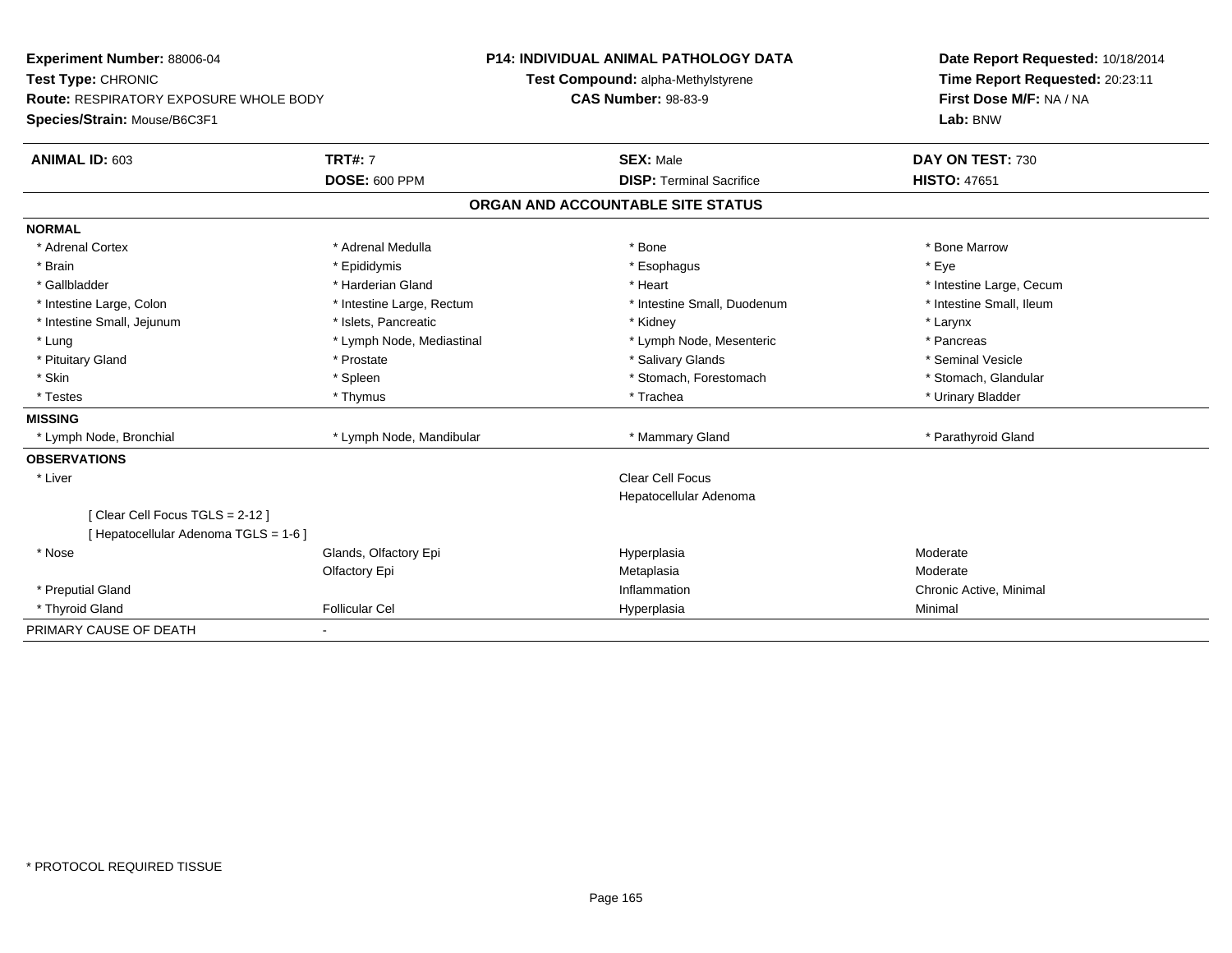| <b>Experiment Number: 88006-04</b><br>Test Type: CHRONIC |                           | <b>P14: INDIVIDUAL ANIMAL PATHOLOGY DATA</b> | Date Report Requested: 10/18/2014<br>Time Report Requested: 20:23:11 |  |
|----------------------------------------------------------|---------------------------|----------------------------------------------|----------------------------------------------------------------------|--|
|                                                          |                           | Test Compound: alpha-Methylstyrene           |                                                                      |  |
| <b>Route: RESPIRATORY EXPOSURE WHOLE BODY</b>            |                           | <b>CAS Number: 98-83-9</b>                   | First Dose M/F: NA / NA                                              |  |
| Species/Strain: Mouse/B6C3F1                             |                           |                                              | Lab: BNW                                                             |  |
| <b>ANIMAL ID: 604</b>                                    | <b>TRT#: 7</b>            | <b>SEX: Male</b>                             | DAY ON TEST: 730                                                     |  |
|                                                          | <b>DOSE: 600 PPM</b>      | <b>DISP: Terminal Sacrifice</b>              | <b>HISTO: 47652</b>                                                  |  |
|                                                          |                           | ORGAN AND ACCOUNTABLE SITE STATUS            |                                                                      |  |
| <b>NORMAL</b>                                            |                           |                                              |                                                                      |  |
| * Adrenal Cortex                                         | * Adrenal Medulla         | * Bone                                       | * Bone Marrow                                                        |  |
| * Brain                                                  | * Epididymis              | * Esophagus                                  | * Eye                                                                |  |
| * Gallbladder                                            | * Harderian Gland         | * Heart                                      | * Intestine Large, Cecum                                             |  |
| * Intestine Large, Colon                                 | * Intestine Large, Rectum | * Intestine Small, Duodenum                  | * Intestine Small, Ileum                                             |  |
| * Intestine Small, Jejunum                               | * Islets. Pancreatic      | * Larynx                                     | * Lung                                                               |  |
| * Lymph Node, Mandibular                                 | * Lymph Node, Mediastinal | * Lymph Node, Mesenteric                     | Oral Mucosa                                                          |  |
| * Pancreas                                               | * Parathyroid Gland       | * Pituitary Gland                            | * Preputial Gland                                                    |  |
| * Prostate                                               | * Salivary Glands         | * Seminal Vesicle                            | * Skin                                                               |  |
| * Spleen                                                 | * Stomach, Forestomach    | * Stomach, Glandular                         | * Testes                                                             |  |
| * Trachea                                                | * Urinary Bladder         |                                              |                                                                      |  |
| <b>MISSING</b>                                           |                           |                                              |                                                                      |  |
| * Lymph Node, Bronchial                                  | * Mammary Gland           | * Thymus                                     |                                                                      |  |
| <b>OBSERVATIONS</b>                                      |                           |                                              |                                                                      |  |
| * Kidney                                                 |                           | Nephropathy                                  | Marked                                                               |  |
| * Liver                                                  |                           | <b>Clear Cell Focus</b>                      |                                                                      |  |
|                                                          |                           | Hepatocellular Adenoma                       | Multiple                                                             |  |
| [Clear Cell Focus TGLS = 1-6]                            |                           |                                              |                                                                      |  |
| [ Hepatocellular Adenoma TGLS = 2,3-5+12 ]               |                           |                                              |                                                                      |  |
| * Nose                                                   | Glands, Olfactory Epi     | Hyperplasia                                  | Moderate                                                             |  |
|                                                          | Olfactory Epi             | Metaplasia                                   | Moderate                                                             |  |
| * Thyroid Gland                                          | <b>Follicular Cel</b>     | Hyperplasia                                  | Minimal                                                              |  |
| PRIMARY CAUSE OF DEATH                                   |                           |                                              |                                                                      |  |
| Animal Note: TGL 5 = NCL (No Corresponding Lesion)       |                           |                                              |                                                                      |  |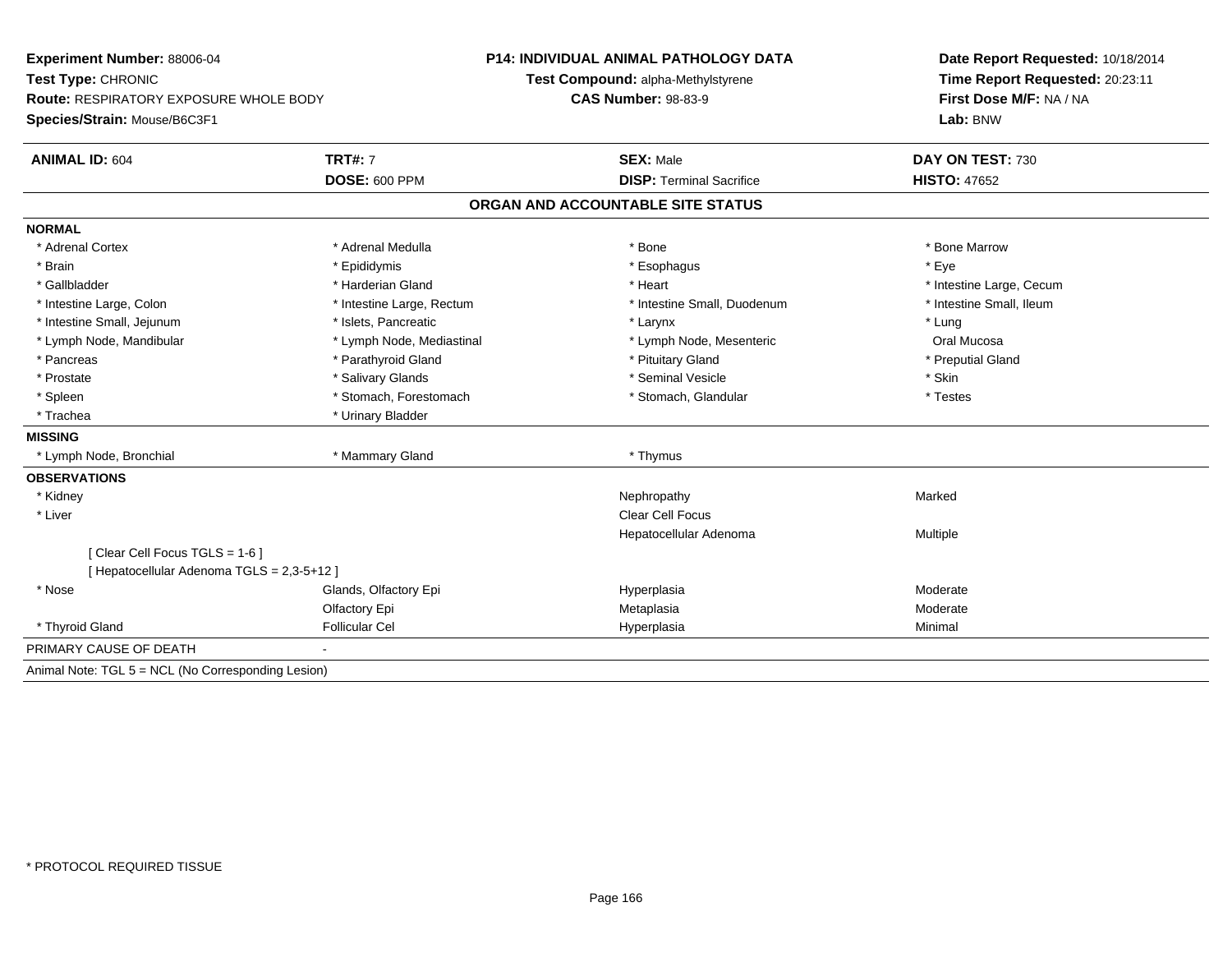**Experiment Number:** 88006-04**Test Type:** CHRONIC **Route:** RESPIRATORY EXPOSURE WHOLE BODY**Species/Strain:** Mouse/B6C3F1**P14: INDIVIDUAL ANIMAL PATHOLOGY DATATest Compound:** alpha-Methylstyrene**CAS Number:** 98-83-9**Date Report Requested:** 10/18/2014**Time Report Requested:** 20:23:11**First Dose M/F:** NA / NA**Lab:** BNW**ANIMAL ID:** 605**TRT#:** 7 **SEX:** Male **DAY ON TEST:** 327 **DOSE:** 600 PPM**DISP:** Moribund Sacrifice **HISTO:** 47653 **ORGAN AND ACCOUNTABLE SITE STATUSNORMAL**\* Adrenal Cortex \* Adrenal Medulla \* Adrenal Medulla \* Bone \* Bone \* Bone \* Bone \* Bone Marrow \* Brain \* \* Expediance \* Epididymis \* \* Expediance \* \* Esophagus \* Expediance \* \* Expediance \* Eye \* Eye \* Intestine Large, Colon \* Harderian Gland \* The state of the state of the state of the state of the state of the state of the state of the state of the state of the state of the state of the state of the state of the state of the state of the sta \* Intestine Small, Jejunum \* Intestine Large, Rectum \* 10 **\*** Intestine Small, Duodenum \* Intestine Small, Ileum \* Intestine Small, Ileum \* Islets, Pancreatic \* Larynx \* Liver \* Lymph Node, Mediastinal \* Lymph Node, Mesenteric \* The state of the state of Parathyroid Gland \* Parathyroid Gland \* Pituitary Gland \* Pituitary Gland \* Preputial Gland \* \* \* \* Salivary Glands \* \* \* Salivary Glands \* \* Seminal Vesicle \* \* \* \* Spleen \* \* Spleen \* \* Thymus \* Stomach, Forestomach \* Testes \* Stomach, Glandular \* Testes \* Testes \* Testes \* Testes \* Testes \* Testes \* T \* Thyroid Gland \* Trachea**MISSING**\* Lymph Node, Bronchial \* Lymph Node, Mandibular \* Mammary Gland **OBSERVATIONS** \* Gallbladder Infiltration Cellular Polymorphnuclr, Mild \* Kidneyy and the contract of the Papilla Papilla **Suppurative, Mild Inflammation Suppurative, Mild Suppurative, Mild Suppurative**, Mild  $[$  Inflammation TGLS = 3-6  $]$  \* Lungg and the state of the state of the state of the state of the Shankov Christian School and the Shankov Christian School and the Shankov Christian School and the Shankov Christian School and the Shankov Christian School and \* Nosee who says the Glands, Olfactory Epi and the Hyperplasia Moderate Moderate Moderate Moderate School and the Mo Olfactory Epi Metaplasiaa **Moderate**  Peniss the control of the control of the control of the control of the control of the control of the control of the control of the control of the control of the control of the control of the control of the control of the contro Inflammation **Example 2018** Suppurative, Moderate<br>
Inflammation **Suppurative, Moderate**  \* Prostatee inflammation and the suppurative, Moderate entry of the state of the state of the state of the state of the state of the state of the state of the state of the state of the state of the state of the state of the state of \* Skin Inflammation Chronic Active, Moderate  $[$  Inflammation TGLS = 1-8  $]$  Urethraa Suppurative, Moderate Bulboureth Glass (Suppurative, Moderate Suppurative, Moderate Suppurative, Moderate Suppurative, Moderate Suppurative, Moderate Suppurative, Moderate Suppurative, Moderate Suppurative, Moderate Supp [ Inflammation TGLS = 4-12 ] \* Urinary Bladder Infiltration Cellular Polymorphnuclr, MildPRIMARY CAUSE OF DEATH- Skin Inflammation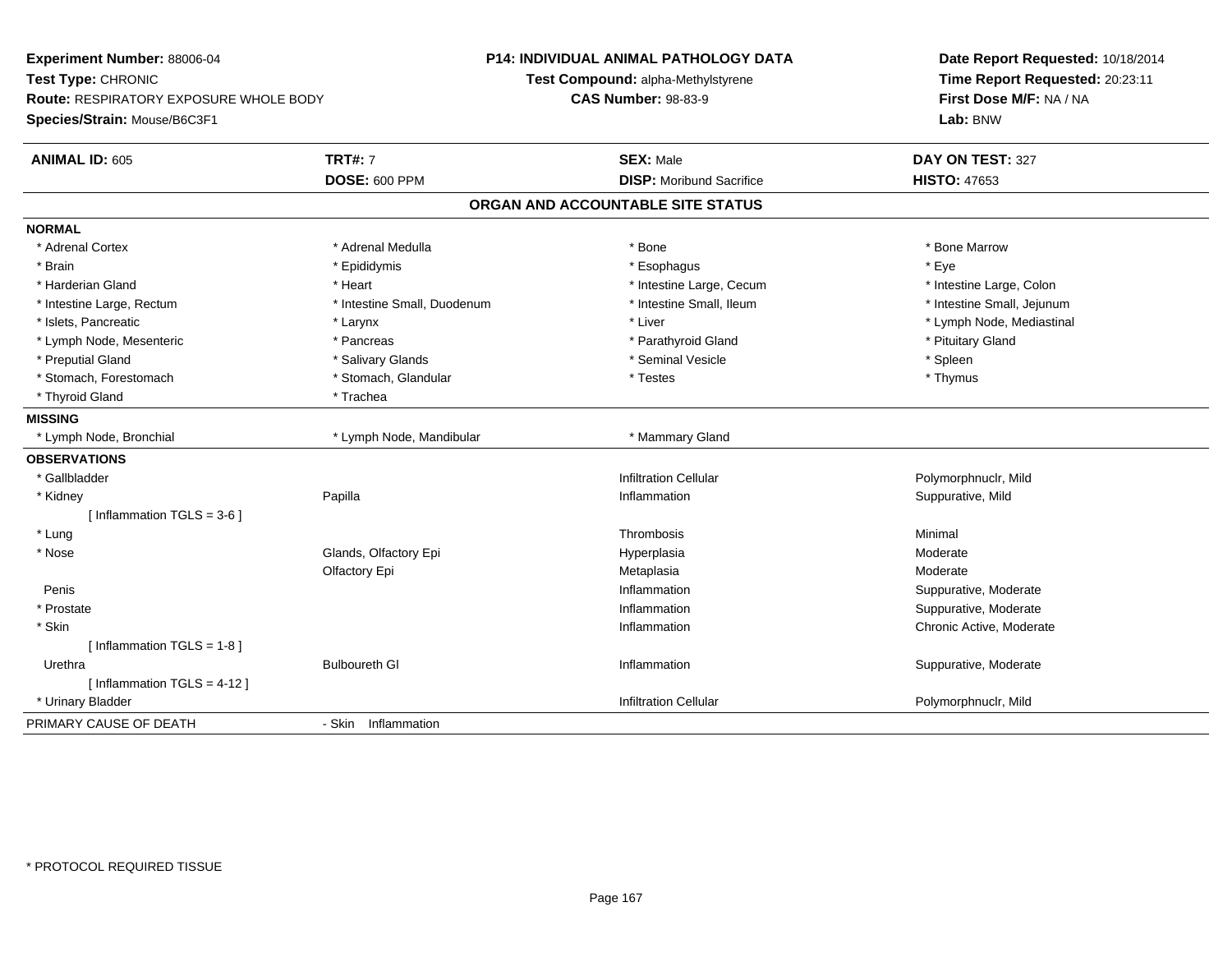| Test Type: CHRONIC<br>Time Report Requested: 20:23:11<br>Test Compound: alpha-Methylstyrene<br>Route: RESPIRATORY EXPOSURE WHOLE BODY<br><b>CAS Number: 98-83-9</b><br>First Dose M/F: NA / NA<br>Lab: BNW<br><b>TRT#: 7</b><br><b>ANIMAL ID: 606</b><br><b>SEX: Male</b><br>DAY ON TEST: 729<br>DOSE: 600 PPM<br><b>DISP: Terminal Sacrifice</b><br><b>HISTO: 47654</b><br>ORGAN AND ACCOUNTABLE SITE STATUS<br>* Bone Marrow<br>* Adrenal Cortex<br>* Adrenal Medulla<br>* Bone<br>* Brain<br>* Gallbladder<br>* Epididymis<br>* Esophagus<br>* Heart<br>* Intestine Large, Cecum<br>* Intestine Large, Colon<br>* Intestine Large, Rectum<br>* Intestine Small, Duodenum<br>* Intestine Small, Ileum<br>* Intestine Small, Jejunum<br>* Islets, Pancreatic<br>* Pancreas<br>* Larynx<br>* Lung<br>* Lymph Node, Mesenteric<br>* Prostate<br>* Parathyroid Gland<br>* Preputial Gland<br>* Salivary Glands<br>* Seminal Vesicle<br>* Skin<br>* Spleen<br>* Stomach, Forestomach<br>* Stomach, Glandular<br>* Testes<br>* Thymus<br>* Thyroid Gland<br>* Trachea<br>* Urinary Bladder<br>* Mammary Gland<br>* Lymph Node, Bronchial<br>* Lymph Node, Mandibular<br>* Lymph Node, Mediastinal<br>* Pituitary Gland<br>Cornea<br>* Eye<br>Inflammation<br>Chronic Active, Moderate<br>[Inflammation TGLS = 1-11]<br>* Harderian Gland<br>Adenoma<br>Carcinoma<br>[ Carcinoma TGLS = 2-11 ]<br>Mild<br>* Kidney<br>Nephropathy<br><b>Clear Cell Focus</b><br>* Liver<br><b>Eosinophilic Focus</b><br>Hepatocellular Adenoma<br>Multiple<br>[ Clear Cell Focus TGLS = $6,8,10-5+6$ ]<br>[Eosinophilic Focus TGLS = 7-5]<br>[ Hepatocellular Adenoma TGLS = 3,4,5-12+13+5 ]<br>Minimal<br>* Nose<br>Atrophy<br>Olfactory Epi<br>Glands, Olfactory Epi<br>Hyperplasia<br>Moderate<br>Olfactory Epi<br>Metaplasia<br>Moderate<br>$\blacksquare$ | Experiment Number: 88006-04  | <b>P14: INDIVIDUAL ANIMAL PATHOLOGY DATA</b> | Date Report Requested: 10/18/2014 |  |
|-------------------------------------------------------------------------------------------------------------------------------------------------------------------------------------------------------------------------------------------------------------------------------------------------------------------------------------------------------------------------------------------------------------------------------------------------------------------------------------------------------------------------------------------------------------------------------------------------------------------------------------------------------------------------------------------------------------------------------------------------------------------------------------------------------------------------------------------------------------------------------------------------------------------------------------------------------------------------------------------------------------------------------------------------------------------------------------------------------------------------------------------------------------------------------------------------------------------------------------------------------------------------------------------------------------------------------------------------------------------------------------------------------------------------------------------------------------------------------------------------------------------------------------------------------------------------------------------------------------------------------------------------------------------------------------------------------------------------------------------------------------------------------------------------------------------------------------------|------------------------------|----------------------------------------------|-----------------------------------|--|
|                                                                                                                                                                                                                                                                                                                                                                                                                                                                                                                                                                                                                                                                                                                                                                                                                                                                                                                                                                                                                                                                                                                                                                                                                                                                                                                                                                                                                                                                                                                                                                                                                                                                                                                                                                                                                                           |                              |                                              |                                   |  |
|                                                                                                                                                                                                                                                                                                                                                                                                                                                                                                                                                                                                                                                                                                                                                                                                                                                                                                                                                                                                                                                                                                                                                                                                                                                                                                                                                                                                                                                                                                                                                                                                                                                                                                                                                                                                                                           |                              |                                              |                                   |  |
|                                                                                                                                                                                                                                                                                                                                                                                                                                                                                                                                                                                                                                                                                                                                                                                                                                                                                                                                                                                                                                                                                                                                                                                                                                                                                                                                                                                                                                                                                                                                                                                                                                                                                                                                                                                                                                           | Species/Strain: Mouse/B6C3F1 |                                              |                                   |  |
|                                                                                                                                                                                                                                                                                                                                                                                                                                                                                                                                                                                                                                                                                                                                                                                                                                                                                                                                                                                                                                                                                                                                                                                                                                                                                                                                                                                                                                                                                                                                                                                                                                                                                                                                                                                                                                           |                              |                                              |                                   |  |
|                                                                                                                                                                                                                                                                                                                                                                                                                                                                                                                                                                                                                                                                                                                                                                                                                                                                                                                                                                                                                                                                                                                                                                                                                                                                                                                                                                                                                                                                                                                                                                                                                                                                                                                                                                                                                                           |                              |                                              |                                   |  |
|                                                                                                                                                                                                                                                                                                                                                                                                                                                                                                                                                                                                                                                                                                                                                                                                                                                                                                                                                                                                                                                                                                                                                                                                                                                                                                                                                                                                                                                                                                                                                                                                                                                                                                                                                                                                                                           |                              |                                              |                                   |  |
|                                                                                                                                                                                                                                                                                                                                                                                                                                                                                                                                                                                                                                                                                                                                                                                                                                                                                                                                                                                                                                                                                                                                                                                                                                                                                                                                                                                                                                                                                                                                                                                                                                                                                                                                                                                                                                           | <b>NORMAL</b>                |                                              |                                   |  |
|                                                                                                                                                                                                                                                                                                                                                                                                                                                                                                                                                                                                                                                                                                                                                                                                                                                                                                                                                                                                                                                                                                                                                                                                                                                                                                                                                                                                                                                                                                                                                                                                                                                                                                                                                                                                                                           |                              |                                              |                                   |  |
|                                                                                                                                                                                                                                                                                                                                                                                                                                                                                                                                                                                                                                                                                                                                                                                                                                                                                                                                                                                                                                                                                                                                                                                                                                                                                                                                                                                                                                                                                                                                                                                                                                                                                                                                                                                                                                           |                              |                                              |                                   |  |
|                                                                                                                                                                                                                                                                                                                                                                                                                                                                                                                                                                                                                                                                                                                                                                                                                                                                                                                                                                                                                                                                                                                                                                                                                                                                                                                                                                                                                                                                                                                                                                                                                                                                                                                                                                                                                                           |                              |                                              |                                   |  |
|                                                                                                                                                                                                                                                                                                                                                                                                                                                                                                                                                                                                                                                                                                                                                                                                                                                                                                                                                                                                                                                                                                                                                                                                                                                                                                                                                                                                                                                                                                                                                                                                                                                                                                                                                                                                                                           |                              |                                              |                                   |  |
|                                                                                                                                                                                                                                                                                                                                                                                                                                                                                                                                                                                                                                                                                                                                                                                                                                                                                                                                                                                                                                                                                                                                                                                                                                                                                                                                                                                                                                                                                                                                                                                                                                                                                                                                                                                                                                           |                              |                                              |                                   |  |
|                                                                                                                                                                                                                                                                                                                                                                                                                                                                                                                                                                                                                                                                                                                                                                                                                                                                                                                                                                                                                                                                                                                                                                                                                                                                                                                                                                                                                                                                                                                                                                                                                                                                                                                                                                                                                                           |                              |                                              |                                   |  |
|                                                                                                                                                                                                                                                                                                                                                                                                                                                                                                                                                                                                                                                                                                                                                                                                                                                                                                                                                                                                                                                                                                                                                                                                                                                                                                                                                                                                                                                                                                                                                                                                                                                                                                                                                                                                                                           |                              |                                              |                                   |  |
|                                                                                                                                                                                                                                                                                                                                                                                                                                                                                                                                                                                                                                                                                                                                                                                                                                                                                                                                                                                                                                                                                                                                                                                                                                                                                                                                                                                                                                                                                                                                                                                                                                                                                                                                                                                                                                           |                              |                                              |                                   |  |
|                                                                                                                                                                                                                                                                                                                                                                                                                                                                                                                                                                                                                                                                                                                                                                                                                                                                                                                                                                                                                                                                                                                                                                                                                                                                                                                                                                                                                                                                                                                                                                                                                                                                                                                                                                                                                                           |                              |                                              |                                   |  |
|                                                                                                                                                                                                                                                                                                                                                                                                                                                                                                                                                                                                                                                                                                                                                                                                                                                                                                                                                                                                                                                                                                                                                                                                                                                                                                                                                                                                                                                                                                                                                                                                                                                                                                                                                                                                                                           | <b>MISSING</b>               |                                              |                                   |  |
|                                                                                                                                                                                                                                                                                                                                                                                                                                                                                                                                                                                                                                                                                                                                                                                                                                                                                                                                                                                                                                                                                                                                                                                                                                                                                                                                                                                                                                                                                                                                                                                                                                                                                                                                                                                                                                           |                              |                                              |                                   |  |
|                                                                                                                                                                                                                                                                                                                                                                                                                                                                                                                                                                                                                                                                                                                                                                                                                                                                                                                                                                                                                                                                                                                                                                                                                                                                                                                                                                                                                                                                                                                                                                                                                                                                                                                                                                                                                                           |                              |                                              |                                   |  |
|                                                                                                                                                                                                                                                                                                                                                                                                                                                                                                                                                                                                                                                                                                                                                                                                                                                                                                                                                                                                                                                                                                                                                                                                                                                                                                                                                                                                                                                                                                                                                                                                                                                                                                                                                                                                                                           | <b>OBSERVATIONS</b>          |                                              |                                   |  |
|                                                                                                                                                                                                                                                                                                                                                                                                                                                                                                                                                                                                                                                                                                                                                                                                                                                                                                                                                                                                                                                                                                                                                                                                                                                                                                                                                                                                                                                                                                                                                                                                                                                                                                                                                                                                                                           |                              |                                              |                                   |  |
|                                                                                                                                                                                                                                                                                                                                                                                                                                                                                                                                                                                                                                                                                                                                                                                                                                                                                                                                                                                                                                                                                                                                                                                                                                                                                                                                                                                                                                                                                                                                                                                                                                                                                                                                                                                                                                           |                              |                                              |                                   |  |
|                                                                                                                                                                                                                                                                                                                                                                                                                                                                                                                                                                                                                                                                                                                                                                                                                                                                                                                                                                                                                                                                                                                                                                                                                                                                                                                                                                                                                                                                                                                                                                                                                                                                                                                                                                                                                                           |                              |                                              |                                   |  |
|                                                                                                                                                                                                                                                                                                                                                                                                                                                                                                                                                                                                                                                                                                                                                                                                                                                                                                                                                                                                                                                                                                                                                                                                                                                                                                                                                                                                                                                                                                                                                                                                                                                                                                                                                                                                                                           |                              |                                              |                                   |  |
|                                                                                                                                                                                                                                                                                                                                                                                                                                                                                                                                                                                                                                                                                                                                                                                                                                                                                                                                                                                                                                                                                                                                                                                                                                                                                                                                                                                                                                                                                                                                                                                                                                                                                                                                                                                                                                           |                              |                                              |                                   |  |
|                                                                                                                                                                                                                                                                                                                                                                                                                                                                                                                                                                                                                                                                                                                                                                                                                                                                                                                                                                                                                                                                                                                                                                                                                                                                                                                                                                                                                                                                                                                                                                                                                                                                                                                                                                                                                                           |                              |                                              |                                   |  |
|                                                                                                                                                                                                                                                                                                                                                                                                                                                                                                                                                                                                                                                                                                                                                                                                                                                                                                                                                                                                                                                                                                                                                                                                                                                                                                                                                                                                                                                                                                                                                                                                                                                                                                                                                                                                                                           |                              |                                              |                                   |  |
|                                                                                                                                                                                                                                                                                                                                                                                                                                                                                                                                                                                                                                                                                                                                                                                                                                                                                                                                                                                                                                                                                                                                                                                                                                                                                                                                                                                                                                                                                                                                                                                                                                                                                                                                                                                                                                           |                              |                                              |                                   |  |
|                                                                                                                                                                                                                                                                                                                                                                                                                                                                                                                                                                                                                                                                                                                                                                                                                                                                                                                                                                                                                                                                                                                                                                                                                                                                                                                                                                                                                                                                                                                                                                                                                                                                                                                                                                                                                                           |                              |                                              |                                   |  |
|                                                                                                                                                                                                                                                                                                                                                                                                                                                                                                                                                                                                                                                                                                                                                                                                                                                                                                                                                                                                                                                                                                                                                                                                                                                                                                                                                                                                                                                                                                                                                                                                                                                                                                                                                                                                                                           |                              |                                              |                                   |  |
|                                                                                                                                                                                                                                                                                                                                                                                                                                                                                                                                                                                                                                                                                                                                                                                                                                                                                                                                                                                                                                                                                                                                                                                                                                                                                                                                                                                                                                                                                                                                                                                                                                                                                                                                                                                                                                           |                              |                                              |                                   |  |
|                                                                                                                                                                                                                                                                                                                                                                                                                                                                                                                                                                                                                                                                                                                                                                                                                                                                                                                                                                                                                                                                                                                                                                                                                                                                                                                                                                                                                                                                                                                                                                                                                                                                                                                                                                                                                                           |                              |                                              |                                   |  |
|                                                                                                                                                                                                                                                                                                                                                                                                                                                                                                                                                                                                                                                                                                                                                                                                                                                                                                                                                                                                                                                                                                                                                                                                                                                                                                                                                                                                                                                                                                                                                                                                                                                                                                                                                                                                                                           |                              |                                              |                                   |  |
|                                                                                                                                                                                                                                                                                                                                                                                                                                                                                                                                                                                                                                                                                                                                                                                                                                                                                                                                                                                                                                                                                                                                                                                                                                                                                                                                                                                                                                                                                                                                                                                                                                                                                                                                                                                                                                           |                              |                                              |                                   |  |
|                                                                                                                                                                                                                                                                                                                                                                                                                                                                                                                                                                                                                                                                                                                                                                                                                                                                                                                                                                                                                                                                                                                                                                                                                                                                                                                                                                                                                                                                                                                                                                                                                                                                                                                                                                                                                                           |                              |                                              |                                   |  |
|                                                                                                                                                                                                                                                                                                                                                                                                                                                                                                                                                                                                                                                                                                                                                                                                                                                                                                                                                                                                                                                                                                                                                                                                                                                                                                                                                                                                                                                                                                                                                                                                                                                                                                                                                                                                                                           | PRIMARY CAUSE OF DEATH       |                                              |                                   |  |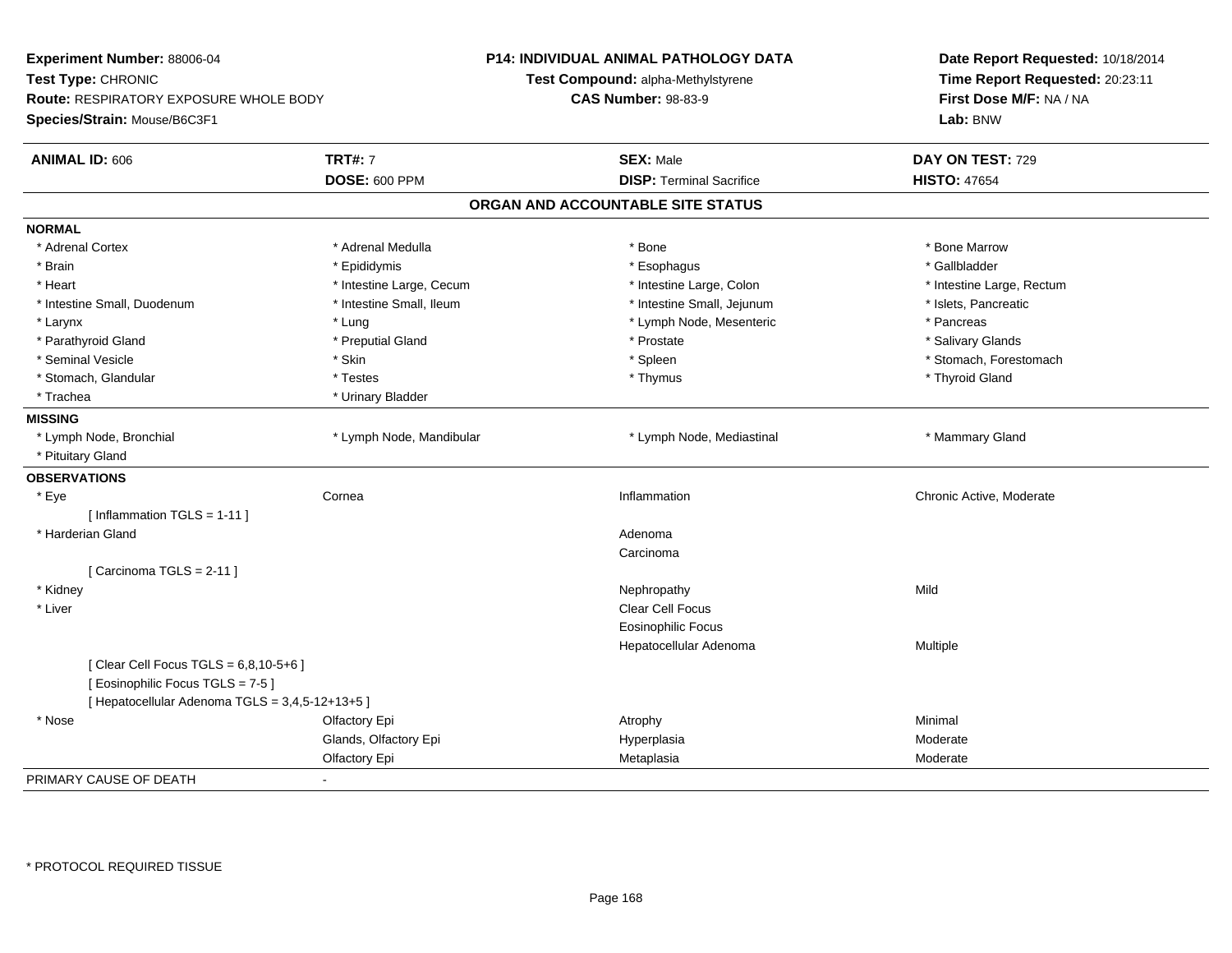| Experiment Number: 88006-04                    |                          | P14: INDIVIDUAL ANIMAL PATHOLOGY DATA | Date Report Requested: 10/18/2014 |
|------------------------------------------------|--------------------------|---------------------------------------|-----------------------------------|
| Test Type: CHRONIC                             |                          | Test Compound: alpha-Methylstyrene    | Time Report Requested: 20:23:11   |
| Route: RESPIRATORY EXPOSURE WHOLE BODY         |                          | <b>CAS Number: 98-83-9</b>            | First Dose M/F: NA / NA           |
| Species/Strain: Mouse/B6C3F1                   |                          |                                       | Lab: BNW                          |
| ANIMAL ID: 607                                 | <b>TRT#: 7</b>           | <b>SEX: Male</b>                      | DAY ON TEST: 729                  |
|                                                | <b>DOSE: 600 PPM</b>     | <b>DISP: Terminal Sacrifice</b>       | <b>HISTO: 47655</b>               |
|                                                |                          | ORGAN AND ACCOUNTABLE SITE STATUS     |                                   |
| <b>NORMAL</b>                                  |                          |                                       |                                   |
| * Adrenal Medulla                              | * Bone                   | * Bone Marrow                         | * Brain                           |
| * Epididymis                                   | * Esophagus              | * Eye                                 | * Gallbladder                     |
| * Harderian Gland                              | * Intestine Large, Cecum | * Intestine Large, Colon              | * Intestine Large, Rectum         |
| * Intestine Small, Duodenum                    | * Intestine Small, Ileum | * Intestine Small, Jejunum            | * Islets, Pancreatic              |
| * Larynx                                       | * Lung                   | * Lymph Node, Bronchial               | * Lymph Node, Mandibular          |
| * Lymph Node, Mediastinal                      | * Lymph Node, Mesenteric | * Pancreas                            | * Parathyroid Gland               |
| * Pituitary Gland                              | * Preputial Gland        | * Prostate                            | * Salivary Glands                 |
| * Seminal Vesicle                              | * Spleen                 | * Stomach, Glandular                  | * Testes                          |
| * Thymus                                       | * Trachea                | * Urinary Bladder                     |                                   |
| <b>MISSING</b>                                 |                          |                                       |                                   |
| * Mammary Gland                                |                          |                                       |                                   |
| <b>OBSERVATIONS</b>                            |                          |                                       |                                   |
| * Adrenal Cortex                               |                          | Hypertrophy                           | Mild                              |
| * Heart                                        | Artery                   | Inflammation                          | Chronic Active, Mild              |
| * Kidney                                       |                          | Nephropathy                           | Minimal                           |
| * Liver                                        |                          | <b>Basophilic Focus</b>               |                                   |
|                                                |                          | Hepatocellular Adenoma                | Multiple                          |
| [ Hepatocellular Adenoma TGLS = 2,3,4-5+12+6 ] |                          |                                       |                                   |
| * Nose                                         | Glands, Olfactory Epi    | Hyperplasia                           | Moderate                          |
|                                                | Olfactory Epi            | Metaplasia                            | Moderate                          |
| * Skin                                         |                          | Inflammation                          | Chronic Active, Marked            |
| [ Inflammation TGLS = 1-12 ]                   |                          |                                       |                                   |
| * Stomach, Forestomach                         | Epithelium               | Hyperplasia                           | Minimal                           |
| [Hyperplasia TGLS = $5-9$ ]                    |                          |                                       |                                   |
| * Thyroid Gland                                | <b>Follicular Cel</b>    | Hyperplasia                           | Minimal                           |
| PRIMARY CAUSE OF DEATH<br>$\blacksquare$       |                          |                                       |                                   |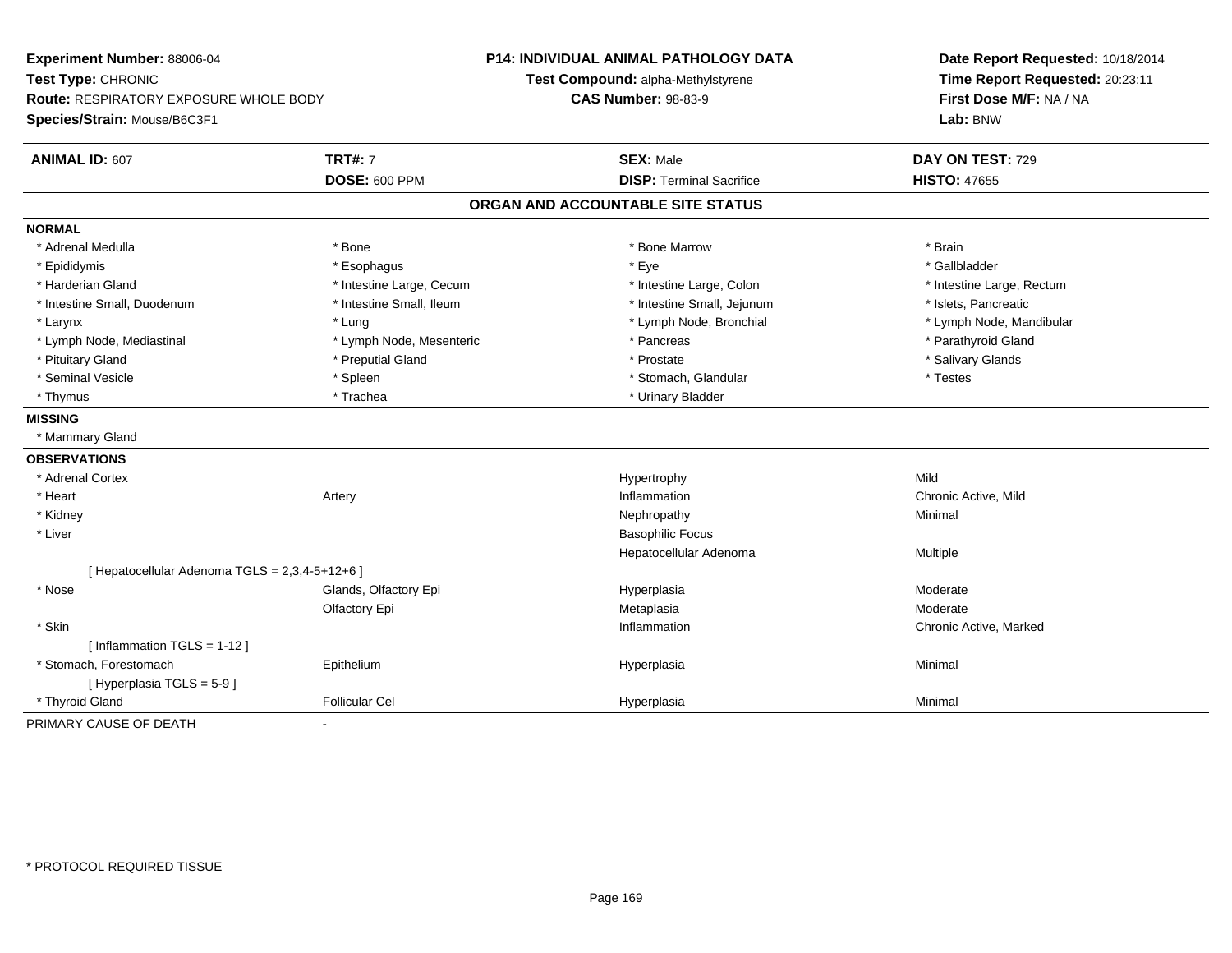| Experiment Number: 88006-04                   |                           | <b>P14: INDIVIDUAL ANIMAL PATHOLOGY DATA</b> |                                    |  | Date Report Requested: 10/18/2014   |  |
|-----------------------------------------------|---------------------------|----------------------------------------------|------------------------------------|--|-------------------------------------|--|
| Test Type: CHRONIC                            |                           |                                              | Test Compound: alpha-Methylstyrene |  | Time Report Requested: 20:23:11     |  |
| <b>Route: RESPIRATORY EXPOSURE WHOLE BODY</b> |                           | <b>CAS Number: 98-83-9</b>                   |                                    |  | First Dose M/F: NA / NA<br>Lab: BNW |  |
| Species/Strain: Mouse/B6C3F1                  |                           |                                              |                                    |  |                                     |  |
| ANIMAL ID: 608                                | <b>TRT#: 7</b>            |                                              | <b>SEX: Male</b>                   |  | DAY ON TEST: 729                    |  |
|                                               | <b>DOSE: 600 PPM</b>      |                                              | <b>DISP: Terminal Sacrifice</b>    |  | <b>HISTO: 47656</b>                 |  |
|                                               |                           |                                              | ORGAN AND ACCOUNTABLE SITE STATUS  |  |                                     |  |
| <b>NORMAL</b>                                 |                           |                                              |                                    |  |                                     |  |
| * Adrenal Cortex                              | * Adrenal Medulla         |                                              | * Bone                             |  | * Bone Marrow                       |  |
| * Brain                                       | * Epididymis              |                                              | * Esophagus                        |  | * Eye                               |  |
| * Gallbladder                                 | * Harderian Gland         |                                              | * Heart                            |  | * Intestine Large, Cecum            |  |
| * Intestine Large, Colon                      | * Intestine Large, Rectum |                                              | * Intestine Small, Duodenum        |  | * Intestine Small. Ileum            |  |
| * Intestine Small, Jejunum                    | * Islets, Pancreatic      |                                              | * Larynx                           |  | * Liver                             |  |
| * Lymph Node, Bronchial                       | * Lymph Node, Mandibular  |                                              | * Lymph Node, Mesenteric           |  | * Pancreas                          |  |
| * Parathyroid Gland                           | * Pituitary Gland         |                                              | * Preputial Gland                  |  | * Prostate                          |  |
| * Salivary Glands                             | * Seminal Vesicle         |                                              | * Skin                             |  | * Spleen                            |  |
| * Stomach, Forestomach                        | * Stomach, Glandular      |                                              | * Testes                           |  | * Thymus                            |  |
| * Thyroid Gland                               | * Trachea                 |                                              | * Urinary Bladder                  |  |                                     |  |
| <b>MISSING</b>                                |                           |                                              |                                    |  |                                     |  |
| * Lymph Node, Mediastinal                     | * Mammary Gland           |                                              |                                    |  |                                     |  |
| <b>OBSERVATIONS</b>                           |                           |                                              |                                    |  |                                     |  |
| * Kidney                                      |                           |                                              | Nephropathy                        |  | Minimal                             |  |
| * Lung                                        |                           |                                              | Alveolar/Bronchiolar Adenoma       |  |                                     |  |
| * Nose                                        | Olfactory Epi             |                                              | Atrophy                            |  | Minimal                             |  |
|                                               | Glands, Olfactory Epi     |                                              | Hyperplasia                        |  | Moderate                            |  |
|                                               | Olfactory Epi             |                                              | Metaplasia                         |  | Moderate                            |  |
| PRIMARY CAUSE OF DEATH                        |                           |                                              |                                    |  |                                     |  |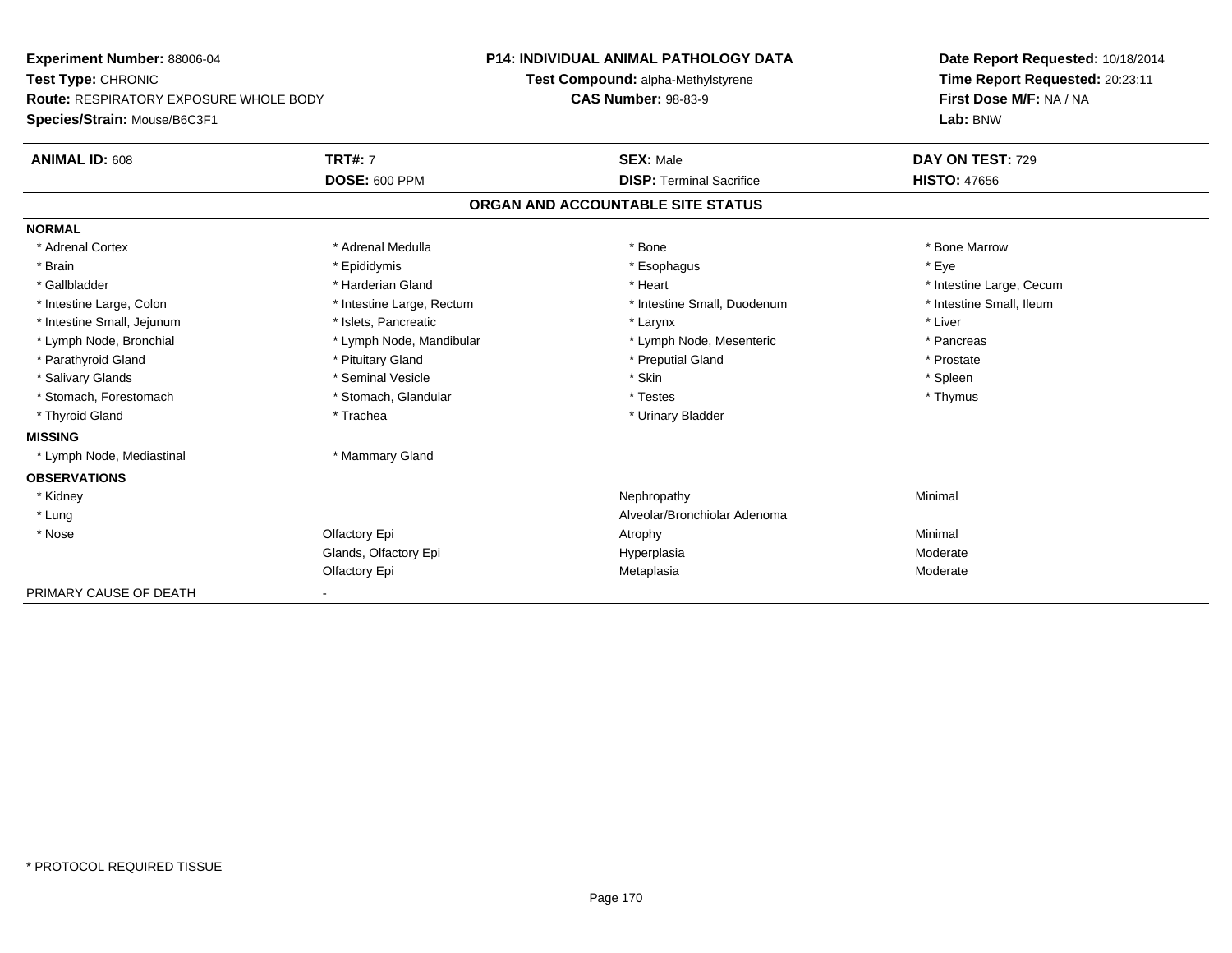| Experiment Number: 88006-04<br>Test Type: CHRONIC<br><b>Route: RESPIRATORY EXPOSURE WHOLE BODY</b> |                          | <b>P14: INDIVIDUAL ANIMAL PATHOLOGY DATA</b><br>Test Compound: alpha-Methylstyrene | Date Report Requested: 10/18/2014<br>Time Report Requested: 20:23:11 |  |
|----------------------------------------------------------------------------------------------------|--------------------------|------------------------------------------------------------------------------------|----------------------------------------------------------------------|--|
|                                                                                                    |                          | <b>CAS Number: 98-83-9</b>                                                         | First Dose M/F: NA / NA                                              |  |
| Species/Strain: Mouse/B6C3F1                                                                       |                          |                                                                                    | Lab: BNW                                                             |  |
| <b>ANIMAL ID: 609</b>                                                                              | <b>TRT#: 7</b>           | <b>SEX: Male</b>                                                                   | DAY ON TEST: 729                                                     |  |
|                                                                                                    | <b>DOSE: 600 PPM</b>     | <b>DISP: Terminal Sacrifice</b>                                                    | <b>HISTO: 47657</b>                                                  |  |
|                                                                                                    |                          | ORGAN AND ACCOUNTABLE SITE STATUS                                                  |                                                                      |  |
| <b>NORMAL</b>                                                                                      |                          |                                                                                    |                                                                      |  |
| * Adrenal Medulla                                                                                  | * Bone                   | * Bone Marrow                                                                      | * Brain                                                              |  |
| * Epididymis                                                                                       | * Esophagus              | * Eye                                                                              | * Gallbladder                                                        |  |
| * Heart                                                                                            | * Intestine Large, Cecum | * Intestine Large, Colon                                                           | * Intestine Large, Rectum                                            |  |
| * Intestine Small, Duodenum                                                                        | * Intestine Small, Ileum | * Intestine Small, Jejunum                                                         | * Islets, Pancreatic                                                 |  |
| * Larynx                                                                                           | * Lung                   | * Lymph Node, Bronchial                                                            | * Lymph Node, Mediastinal                                            |  |
| * Lymph Node, Mesenteric                                                                           | * Pancreas               | * Pituitary Gland                                                                  | * Preputial Gland                                                    |  |
| * Prostate                                                                                         | * Salivary Glands        | * Seminal Vesicle                                                                  | * Skin                                                               |  |
| * Spleen                                                                                           | * Stomach, Forestomach   | * Stomach, Glandular                                                               | * Testes                                                             |  |
| * Thymus                                                                                           | * Trachea                | * Urinary Bladder                                                                  |                                                                      |  |
| <b>MISSING</b>                                                                                     |                          |                                                                                    |                                                                      |  |
| * Lymph Node, Mandibular                                                                           | * Mammary Gland          | * Parathyroid Gland                                                                |                                                                      |  |
| <b>OBSERVATIONS</b>                                                                                |                          |                                                                                    |                                                                      |  |
| * Adrenal Cortex                                                                                   |                          | Hypertrophy                                                                        | Mild                                                                 |  |
| * Harderian Gland                                                                                  |                          | Hyperplasia                                                                        | Minimal                                                              |  |
| [Hyperplasia TGLS = 4-11]                                                                          |                          |                                                                                    |                                                                      |  |
| * Kidney                                                                                           |                          | Nephropathy                                                                        | Minimal                                                              |  |
| * Liver                                                                                            |                          | <b>Basophilic Focus</b>                                                            |                                                                      |  |
|                                                                                                    |                          | Hepatocellular Adenoma                                                             | Multiple                                                             |  |
| [Basophilic Focus TGLS = 2-5]                                                                      |                          |                                                                                    |                                                                      |  |
| [Hepatocellular Adenoma TGLS = 1,3-6+12]                                                           |                          |                                                                                    |                                                                      |  |
| * Nose                                                                                             | Olfactory Epi            | Atrophy                                                                            | Minimal                                                              |  |
|                                                                                                    | Glands, Olfactory Epi    | Hyperplasia                                                                        | Moderate                                                             |  |
|                                                                                                    | Olfactory Epi            | Metaplasia                                                                         | Moderate                                                             |  |
| * Thyroid Gland                                                                                    | <b>Follicular Cel</b>    | Hyperplasia                                                                        | Mild                                                                 |  |
| PRIMARY CAUSE OF DEATH                                                                             |                          |                                                                                    |                                                                      |  |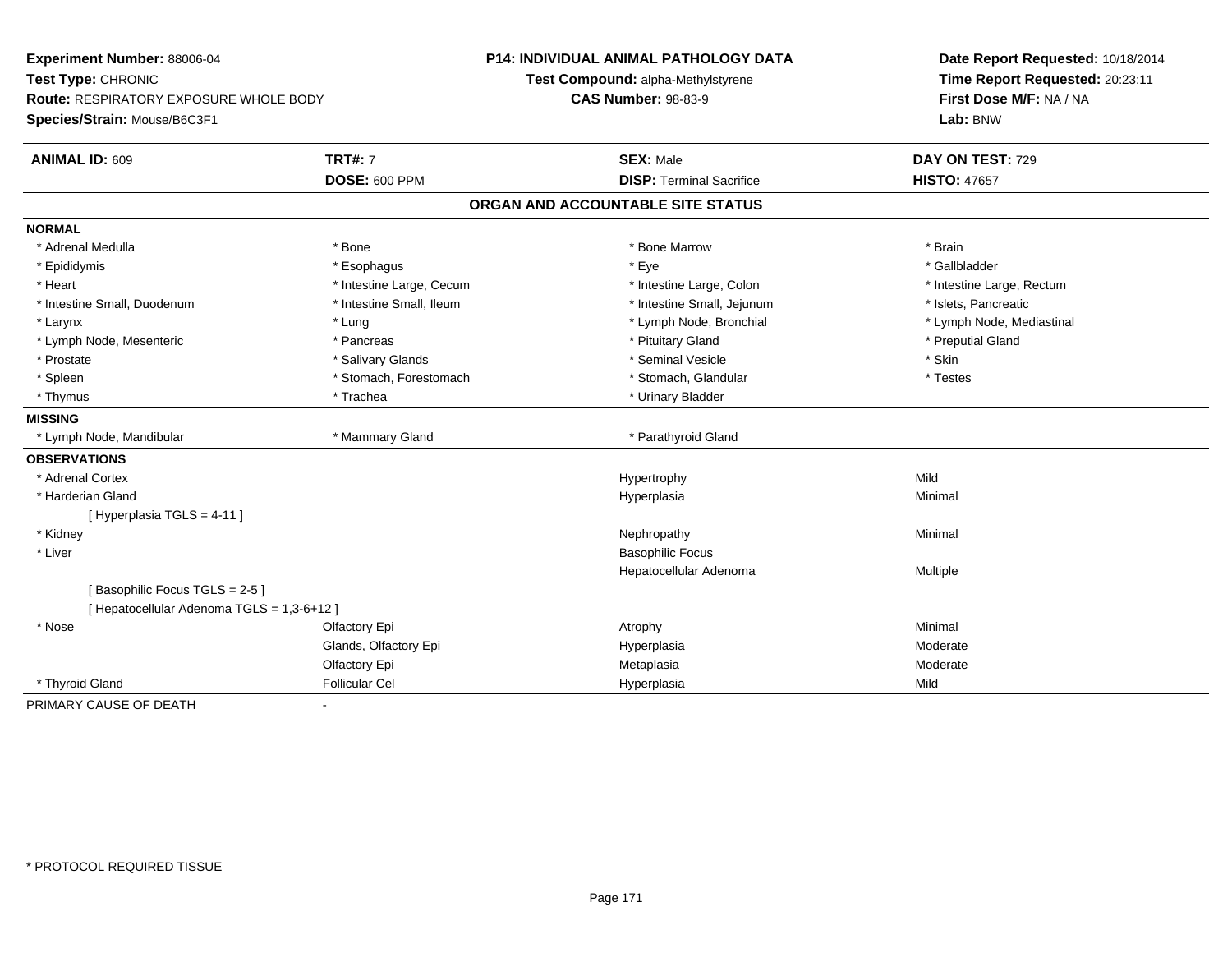| Experiment Number: 88006-04<br>Test Type: CHRONIC |                           | <b>P14: INDIVIDUAL ANIMAL PATHOLOGY DATA</b> | Date Report Requested: 10/18/2014<br>Time Report Requested: 20:23:11 |  |
|---------------------------------------------------|---------------------------|----------------------------------------------|----------------------------------------------------------------------|--|
|                                                   |                           | Test Compound: alpha-Methylstyrene           |                                                                      |  |
| <b>Route: RESPIRATORY EXPOSURE WHOLE BODY</b>     |                           | <b>CAS Number: 98-83-9</b>                   | First Dose M/F: NA / NA                                              |  |
| Species/Strain: Mouse/B6C3F1                      |                           |                                              | Lab: BNW                                                             |  |
| <b>ANIMAL ID: 610</b>                             | <b>TRT#: 7</b>            | <b>SEX: Male</b>                             | DAY ON TEST: 731                                                     |  |
|                                                   | <b>DOSE: 600 PPM</b>      | <b>DISP: Terminal Sacrifice</b>              | <b>HISTO: 47658</b>                                                  |  |
|                                                   |                           | ORGAN AND ACCOUNTABLE SITE STATUS            |                                                                      |  |
| <b>NORMAL</b>                                     |                           |                                              |                                                                      |  |
| * Adrenal Cortex                                  | * Adrenal Medulla         | * Bone                                       | * Bone Marrow                                                        |  |
| * Brain                                           | * Epididymis              | * Esophagus                                  | * Eye                                                                |  |
| * Gallbladder                                     | * Harderian Gland         | * Heart                                      | * Intestine Large, Cecum                                             |  |
| * Intestine Large, Colon                          | * Intestine Large, Rectum | * Intestine Small, Duodenum                  | * Intestine Small. Ileum                                             |  |
| * Intestine Small, Jejunum                        | * Islets, Pancreatic      | * Larynx                                     | * Lung                                                               |  |
| * Lymph Node, Bronchial                           | * Lymph Node, Mediastinal | * Lymph Node, Mesenteric                     | * Pancreas                                                           |  |
| * Pituitary Gland                                 | * Preputial Gland         | * Prostate                                   | * Salivary Glands                                                    |  |
| * Seminal Vesicle                                 | * Skin                    | * Spleen                                     | * Stomach, Glandular                                                 |  |
| * Testes                                          | * Thymus                  | * Thyroid Gland                              | * Trachea                                                            |  |
| * Urinary Bladder                                 |                           |                                              |                                                                      |  |
| <b>MISSING</b>                                    |                           |                                              |                                                                      |  |
| * Lymph Node, Mandibular                          | * Mammary Gland           | * Parathyroid Gland                          |                                                                      |  |
| <b>OBSERVATIONS</b>                               |                           |                                              |                                                                      |  |
| * Kidney                                          |                           | Nephropathy                                  | Minimal                                                              |  |
| * Liver                                           |                           | <b>Clear Cell Focus</b>                      |                                                                      |  |
|                                                   |                           | <b>Eosinophilic Focus</b>                    |                                                                      |  |
|                                                   |                           | Hepatocellular Adenoma                       |                                                                      |  |
| [ Hepatocellular Adenoma TGLS = 1-6 ]             |                           |                                              |                                                                      |  |
| * Nose                                            | Olfactory Epi             | Atrophy                                      | Mild                                                                 |  |
|                                                   | Glands, Olfactory Epi     | Hyperplasia                                  | Moderate                                                             |  |
|                                                   | Olfactory Epi             | Metaplasia                                   | Moderate                                                             |  |
| * Stomach, Forestomach                            |                           | Squamous Cell Papilloma                      |                                                                      |  |
|                                                   |                           | Ulcer                                        | Mild                                                                 |  |
| PRIMARY CAUSE OF DEATH                            | $\blacksquare$            |                                              |                                                                      |  |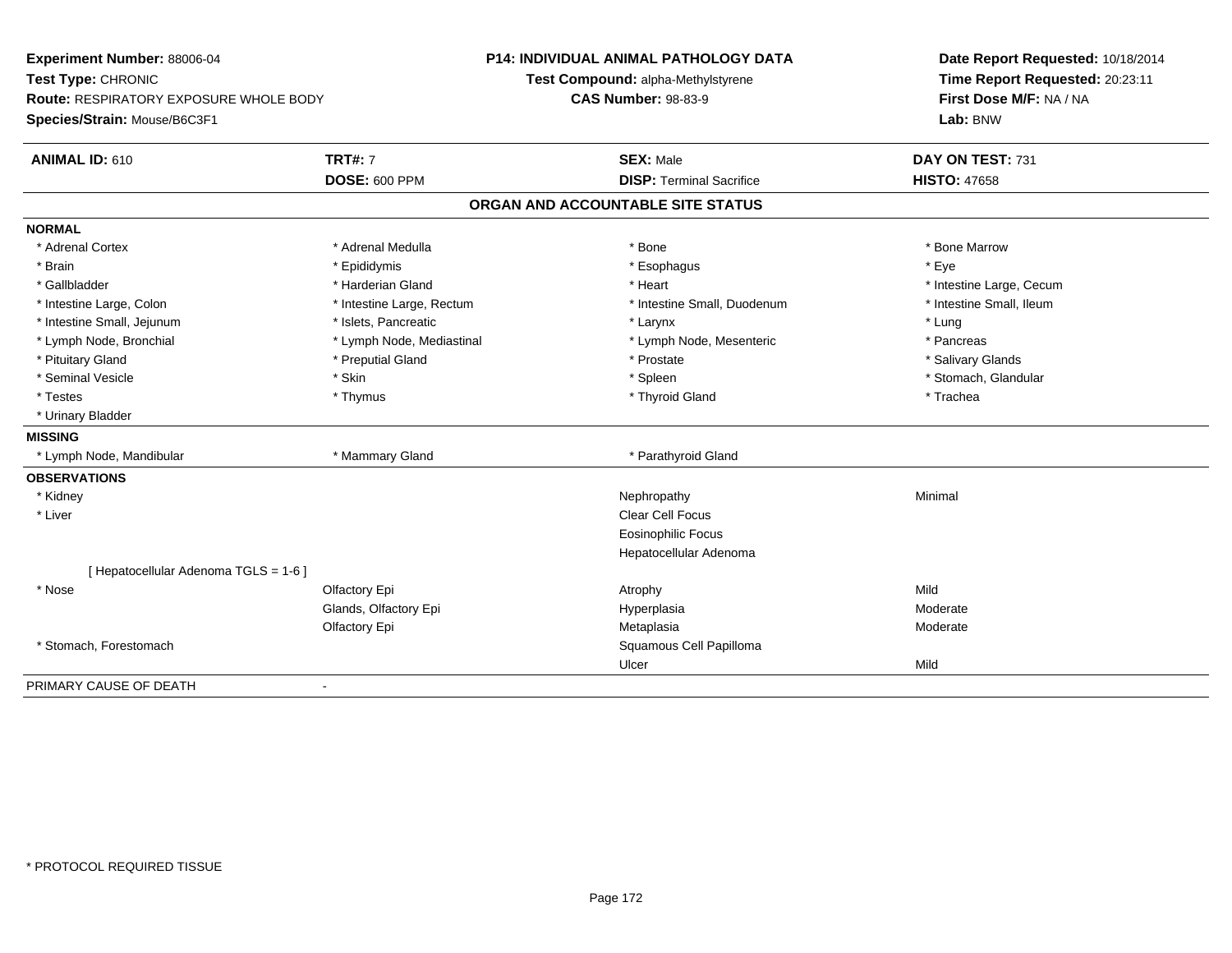| <b>Experiment Number: 88006-04</b>            | <b>P14: INDIVIDUAL ANIMAL PATHOLOGY DATA</b> |  |                                   | Date Report Requested: 10/18/2014 |  |
|-----------------------------------------------|----------------------------------------------|--|-----------------------------------|-----------------------------------|--|
| Test Type: CHRONIC                            | Test Compound: alpha-Methylstyrene           |  | Time Report Requested: 20:23:11   |                                   |  |
| <b>Route: RESPIRATORY EXPOSURE WHOLE BODY</b> | <b>CAS Number: 98-83-9</b>                   |  | First Dose M/F: NA / NA           |                                   |  |
| Species/Strain: Mouse/B6C3F1                  |                                              |  |                                   | Lab: BNW                          |  |
| <b>ANIMAL ID: 611</b>                         | <b>TRT#: 7</b>                               |  | <b>SEX: Male</b>                  | DAY ON TEST: 568                  |  |
|                                               | <b>DOSE: 600 PPM</b>                         |  | <b>DISP:</b> Moribund Sacrifice   | <b>HISTO: 47659</b>               |  |
|                                               |                                              |  | ORGAN AND ACCOUNTABLE SITE STATUS |                                   |  |
| <b>NORMAL</b>                                 |                                              |  |                                   |                                   |  |
| * Adrenal Cortex                              | * Adrenal Medulla                            |  | * Bone                            | * Bone Marrow                     |  |
| * Brain                                       | * Epididymis                                 |  | * Esophagus                       | * Eye                             |  |
| * Gallbladder                                 | * Harderian Gland                            |  | * Heart                           | * Intestine Large, Cecum          |  |
| * Intestine Large, Colon                      | * Intestine Large, Rectum                    |  | * Intestine Small, Duodenum       | * Intestine Small, Ileum          |  |
| * Intestine Small, Jejunum                    | * Islets, Pancreatic                         |  | * Kidney                          | * Larynx                          |  |
| * Lymph Node, Bronchial                       | * Lymph Node, Mesenteric                     |  | * Pancreas                        | * Parathyroid Gland               |  |
| * Pituitary Gland                             | * Preputial Gland                            |  | * Prostate                        | * Salivary Glands                 |  |
| * Seminal Vesicle                             | * Skin                                       |  | * Spleen                          | * Stomach, Forestomach            |  |
| * Stomach, Glandular                          | * Testes                                     |  | * Thymus                          | * Thyroid Gland                   |  |
| * Trachea                                     | * Urinary Bladder                            |  |                                   |                                   |  |
| <b>MISSING</b>                                |                                              |  |                                   |                                   |  |
| * Lymph Node, Mandibular                      | * Lymph Node, Mediastinal                    |  | * Mammary Gland                   |                                   |  |
| <b>OBSERVATIONS</b>                           |                                              |  |                                   |                                   |  |
| * Liver                                       |                                              |  | Hepatocellular Carcinoma          |                                   |  |
| [Hepatocellular Carcinoma TGLS = 1-12+13]     |                                              |  |                                   |                                   |  |
| * Lung                                        |                                              |  | Hepatocellular Carcinoma          | Metastatic (Liver)                |  |
| * Nose                                        | Olfactory Epi                                |  | Atrophy                           | Mild                              |  |
|                                               | Glands, Olfactory Epi                        |  | Hyperplasia                       | Moderate                          |  |
|                                               | Olfactory Epi                                |  | Metaplasia                        | Moderate                          |  |
| PRIMARY CAUSE OF DEATH                        | - Liver Hepatocellular Carcinoma             |  |                                   |                                   |  |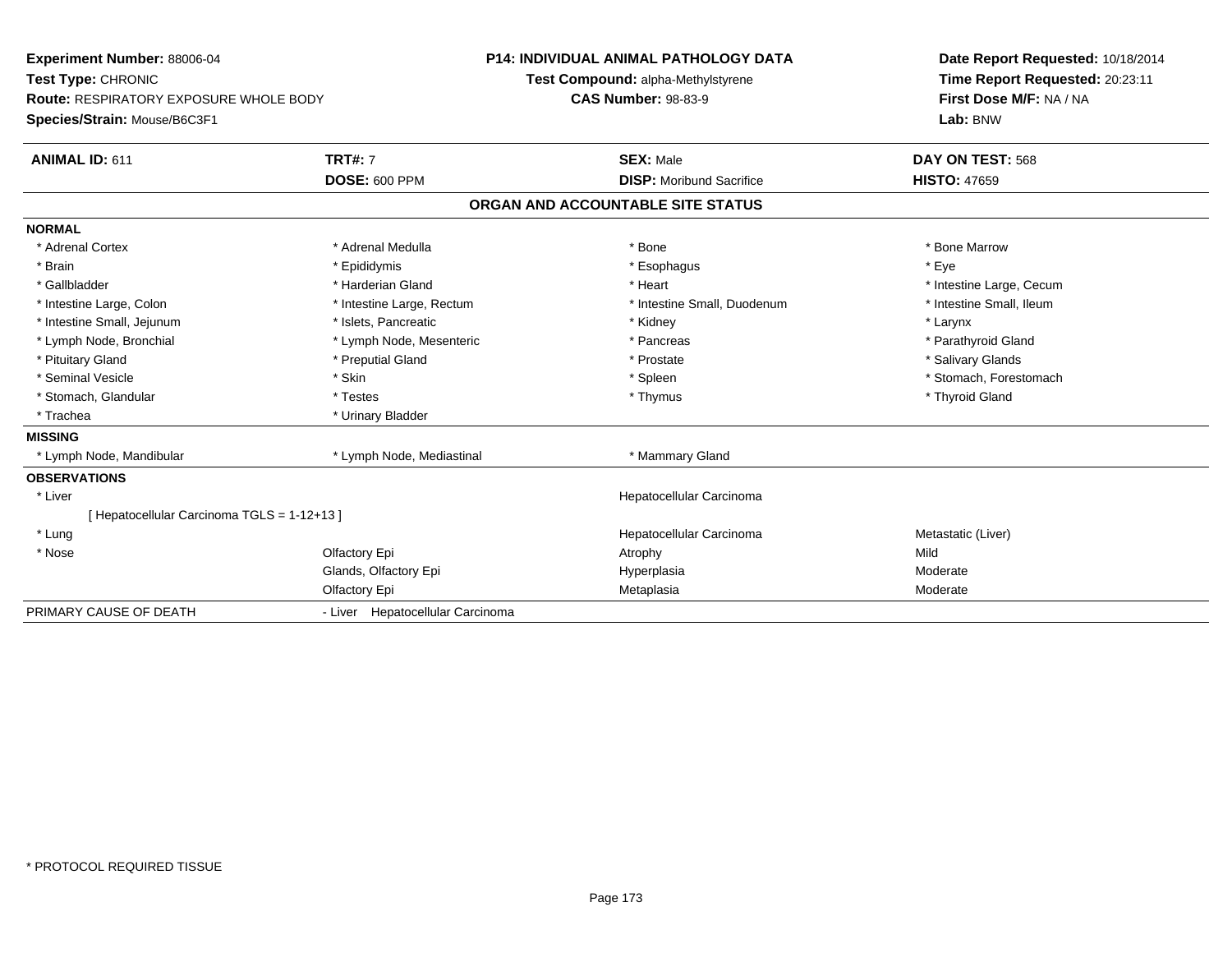| Experiment Number: 88006-04<br>Test Type: CHRONIC<br>Route: RESPIRATORY EXPOSURE WHOLE BODY<br>Species/Strain: Mouse/B6C3F1 |                             | <b>P14: INDIVIDUAL ANIMAL PATHOLOGY DATA</b><br>Test Compound: alpha-Methylstyrene<br><b>CAS Number: 98-83-9</b> | Date Report Requested: 10/18/2014<br>Time Report Requested: 20:23:11<br>First Dose M/F: NA / NA<br>Lab: BNW |  |
|-----------------------------------------------------------------------------------------------------------------------------|-----------------------------|------------------------------------------------------------------------------------------------------------------|-------------------------------------------------------------------------------------------------------------|--|
| <b>ANIMAL ID: 612</b>                                                                                                       | <b>TRT#: 7</b>              | <b>SEX: Male</b>                                                                                                 | DAY ON TEST: 730                                                                                            |  |
|                                                                                                                             | <b>DOSE: 600 PPM</b>        | <b>DISP: Terminal Sacrifice</b>                                                                                  | <b>HISTO: 47660</b>                                                                                         |  |
|                                                                                                                             |                             | ORGAN AND ACCOUNTABLE SITE STATUS                                                                                |                                                                                                             |  |
| <b>NORMAL</b>                                                                                                               |                             |                                                                                                                  |                                                                                                             |  |
| * Adrenal Medulla                                                                                                           | * Bone                      | * Bone Marrow                                                                                                    | * Brain                                                                                                     |  |
| * Epididymis                                                                                                                | * Esophagus                 | * Eye                                                                                                            | * Gallbladder                                                                                               |  |
| * Harderian Gland                                                                                                           | * Heart                     | * Intestine Large, Cecum                                                                                         | * Intestine Large, Colon                                                                                    |  |
| * Intestine Large, Rectum                                                                                                   | * Intestine Small, Duodenum | * Intestine Small, Ileum                                                                                         | * Intestine Small, Jejunum                                                                                  |  |
| * Islets, Pancreatic                                                                                                        | * Larynx                    | * Lymph Node, Bronchial                                                                                          | * Lymph Node, Mandibular                                                                                    |  |
| * Lymph Node, Mediastinal                                                                                                   | * Lymph Node, Mesenteric    | * Pancreas                                                                                                       | * Parathyroid Gland                                                                                         |  |
| * Pituitary Gland                                                                                                           | * Preputial Gland           | * Prostate                                                                                                       | * Salivary Glands                                                                                           |  |
| * Seminal Vesicle                                                                                                           | * Skin                      | * Spleen                                                                                                         | * Stomach, Forestomach                                                                                      |  |
| * Stomach, Glandular                                                                                                        | * Testes                    | * Thymus                                                                                                         | * Thyroid Gland                                                                                             |  |
| * Trachea                                                                                                                   | * Urinary Bladder           |                                                                                                                  |                                                                                                             |  |
| <b>MISSING</b>                                                                                                              |                             |                                                                                                                  |                                                                                                             |  |
| * Mammary Gland                                                                                                             |                             |                                                                                                                  |                                                                                                             |  |
| <b>OBSERVATIONS</b>                                                                                                         |                             |                                                                                                                  |                                                                                                             |  |
| * Adrenal Cortex                                                                                                            |                             | Hypertrophy                                                                                                      | Mild                                                                                                        |  |
| * Kidney                                                                                                                    |                             | Nephropathy                                                                                                      | Minimal                                                                                                     |  |
| * Liver                                                                                                                     |                             | Clear Cell Focus                                                                                                 |                                                                                                             |  |
|                                                                                                                             |                             | <b>Eosinophilic Focus</b>                                                                                        |                                                                                                             |  |
| [Clear Cell Focus TGLS = 1-5]                                                                                               |                             |                                                                                                                  |                                                                                                             |  |
| [Eosinophilic Focus TGLS = 1-5]                                                                                             |                             |                                                                                                                  |                                                                                                             |  |
| * Lung                                                                                                                      |                             | Alveolar/Bronchiolar Adenoma                                                                                     |                                                                                                             |  |
| [ Alveolar/Bronchiolar Adenoma TGLS = 2-4 ]                                                                                 |                             |                                                                                                                  |                                                                                                             |  |
| * Nose                                                                                                                      | Olfactory Epi               | Atrophy                                                                                                          | Mild                                                                                                        |  |
|                                                                                                                             | Glands, Olfactory Epi       | Hyperplasia                                                                                                      | Moderate                                                                                                    |  |
|                                                                                                                             | Olfactory Epi               | Metaplasia                                                                                                       | Moderate                                                                                                    |  |
| PRIMARY CAUSE OF DEATH                                                                                                      | ٠                           |                                                                                                                  |                                                                                                             |  |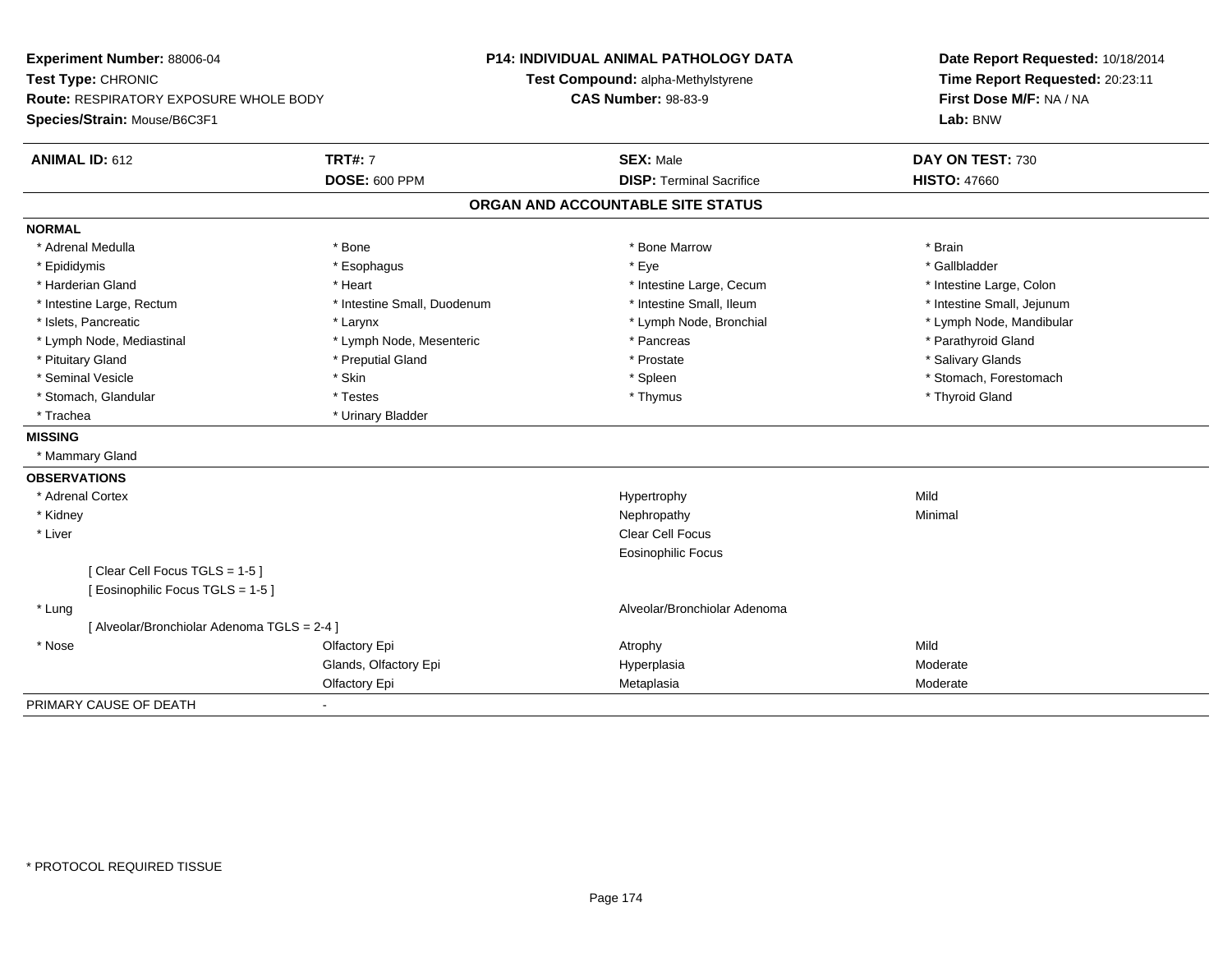**Experiment Number:** 88006-04**Test Type:** CHRONIC **Route:** RESPIRATORY EXPOSURE WHOLE BODY**Species/Strain:** Mouse/B6C3F1**P14: INDIVIDUAL ANIMAL PATHOLOGY DATATest Compound:** alpha-Methylstyrene**CAS Number:** 98-83-9**Date Report Requested:** 10/18/2014**Time Report Requested:** 20:23:11**First Dose M/F:** NA / NA**Lab:** BNW**ANIMAL ID:** 613**TRT#:** 7 **SEX:** Male **DAY ON TEST:** 730 **DOSE:** 600 PPM**DISP:** Terminal Sacrifice **HISTO:** 47661 **ORGAN AND ACCOUNTABLE SITE STATUSNORMAL**\* Adrenal Medulla \* \* Annual Medulla \* Brain \* Bone \* \* Bone Marrow \* Bone Marrow \* \* Brain \* Brain \* Brain \* Brain \* Brain \* Brain \* Brain \* Brain \* Brain \* Brain \* Brain \* Brain \* Brain \* Brain \* Brain \* Brain \* Brain \* \* Gallbladder \* Epididymis \* \* exphagus \* Esophagus \* \* Eye \* \* Eye \* \* Exercise \* Gallbladder \* Gallbladder \* \* Gallbladder \* \* Gallbladder \* \* Gallbladder \* \* Gallbladder \* \* Gallbladder \* \* Exercise \* \* \* Gallbladder \* \* \* Gallbladde \* Heart **\*** Intestine Large, Cecum \* Intestine Large, Cecum \* Intestine Large, Colon \* <sup>\*</sup> Intestine Large, Rectum \* Intestine Small, Duodenum \* Intestine Small, Ileum \* Intestine Small, Intestine Small, Jejunum \* Islets, Pancreatic \* Larynx \* Lung \* Lymph Node, Bronchial \* Lymph Node, Mandibular \* Lymph Node, Mediastinal \* The state of the state of the second temperature and the state of the state of the state of the state of the state of the state of the state of the state of the state of the state of the state o \* Pituitary Gland \* \* Then the state \* Preputial Gland \* Prosection \* Prostate \* \* Salivary Glands \* Salivary Glands \* Salivary Glands \* Salivary Glands \* Salivary Glands \* Salivary Glands \* Salivary Glands \* Salivary Glan \* Seminal Vesicle \* The state of the set of the set of the set of the set of the set of the set of the set of the set of the set of the set of the set of the set of the set of the set of the set of the set of the set of th \* Stomach, Glandular \* \* \* Trachea \* \* Testes \* \* Thymus \* Thymus \* Thymus \* Trachea \* Trachea \* Urinary Bladder**MISSING** \* Mammary Gland**OBSERVATIONS** \* Adrenal Cortexx and the control of the control of the control of the Hypertrophy control of the control of the control of the control of the control of the control of the control of the control of the control of the control of the contr Moderate \* Harderian Glandd and the controller of the controller of the Moderate Moderate of the Moderate of the Moderate of the Moderate of the Moderate of the Moderate of the Moderate of the Moderate of the Moderate of the Moderate of the Moderat [ Hyperplasia TGLS = 1-11 ] \* Kidneyy and the control of the control of the control of the control of the control of the control of the control of the control of the control of the control of the control of the control of the control of the control of the co \* Liver Hepatocellular Adenoma[ Hepatocellular Adenoma TGLS = 2-6 ] \* Nosee and the Colfactory Epi Atrophy Atrophy Atrophy Atrophy Atrophy Atrophy Mild Glands, Olfactory Epi Hyperplasiaa **Marked** Olfactory Epi Metaplasiaa **Moderate**  \* Thyroid Gland Follicular Cel Hyperplasia Minimal Tooth Malformation Marked PRIMARY CAUSE OF DEATH-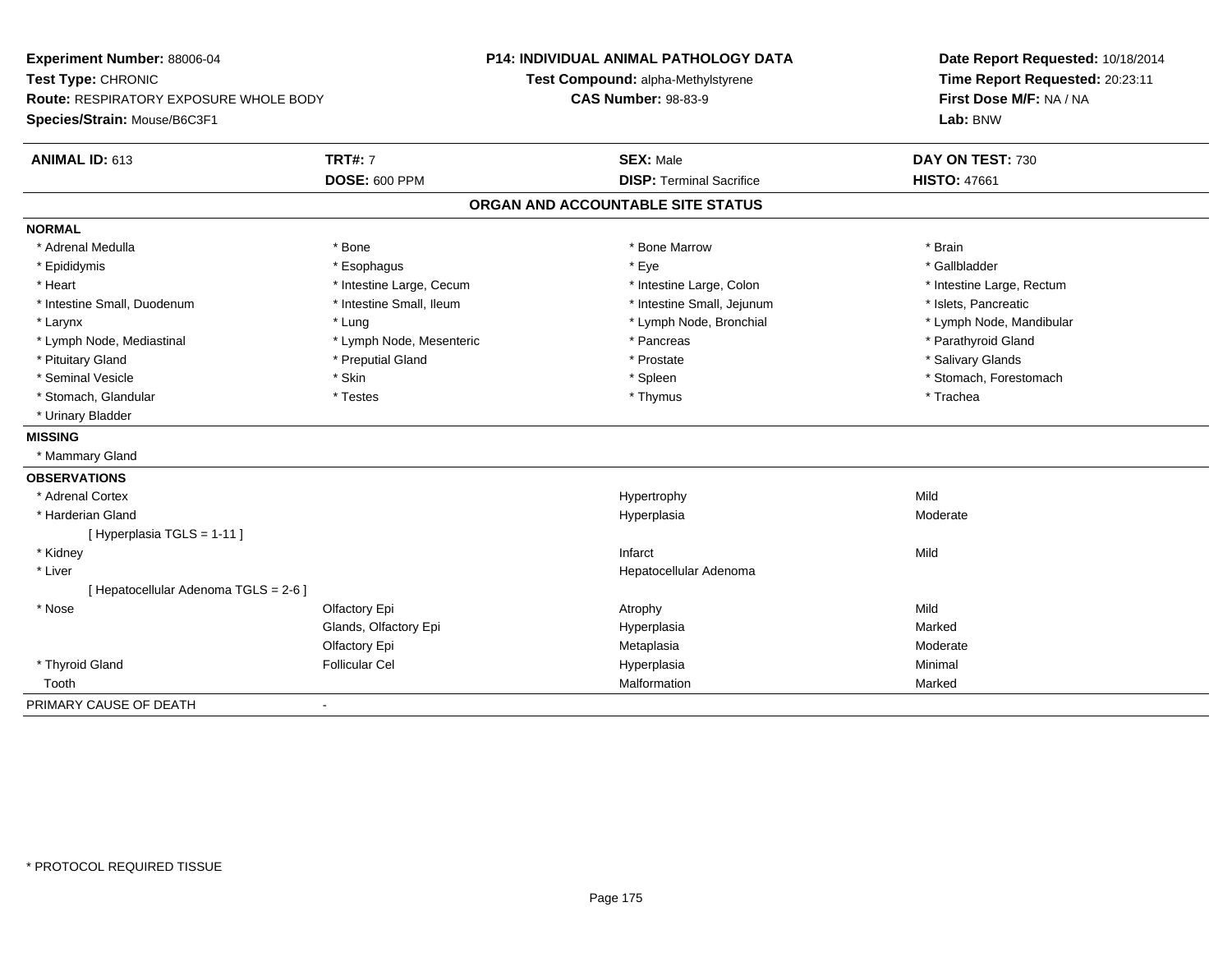| Experiment Number: 88006-04<br>Test Type: CHRONIC |                          | <b>P14: INDIVIDUAL ANIMAL PATHOLOGY DATA</b> | Date Report Requested: 10/18/2014<br>Time Report Requested: 20:23:11 |  |
|---------------------------------------------------|--------------------------|----------------------------------------------|----------------------------------------------------------------------|--|
|                                                   |                          | Test Compound: alpha-Methylstyrene           |                                                                      |  |
| Route: RESPIRATORY EXPOSURE WHOLE BODY            |                          | <b>CAS Number: 98-83-9</b>                   | First Dose M/F: NA / NA                                              |  |
| Species/Strain: Mouse/B6C3F1                      |                          |                                              | Lab: BNW                                                             |  |
| <b>ANIMAL ID: 614</b>                             | <b>TRT#: 7</b>           | <b>SEX: Male</b>                             | DAY ON TEST: 729                                                     |  |
|                                                   | <b>DOSE: 600 PPM</b>     | <b>DISP: Terminal Sacrifice</b>              | <b>HISTO: 47662</b>                                                  |  |
|                                                   |                          | ORGAN AND ACCOUNTABLE SITE STATUS            |                                                                      |  |
| <b>NORMAL</b>                                     |                          |                                              |                                                                      |  |
| * Adrenal Medulla                                 | * Bone                   | * Bone Marrow                                | * Brain                                                              |  |
| * Epididymis                                      | * Esophagus              | * Eye                                        | * Gallbladder                                                        |  |
| * Heart                                           | * Intestine Large, Cecum | * Intestine Large, Colon                     | * Intestine Large, Rectum                                            |  |
| * Intestine Small, Duodenum                       | * Intestine Small, Ileum | * Intestine Small, Jejunum                   | * Islets, Pancreatic                                                 |  |
| * Larynx                                          | * Lymph Node, Bronchial  | * Lymph Node, Mandibular                     | * Lymph Node, Mesenteric                                             |  |
| * Pancreas                                        | * Pituitary Gland        | * Preputial Gland                            | * Prostate                                                           |  |
| * Salivary Glands                                 | * Seminal Vesicle        | * Skin                                       | * Spleen                                                             |  |
| * Stomach, Forestomach                            | * Stomach, Glandular     | * Testes                                     | * Thymus                                                             |  |
| * Trachea                                         | * Urinary Bladder        |                                              |                                                                      |  |
| <b>MISSING</b>                                    |                          |                                              |                                                                      |  |
| * Lymph Node, Mediastinal                         | * Mammary Gland          | * Parathyroid Gland                          |                                                                      |  |
| <b>OBSERVATIONS</b>                               |                          |                                              |                                                                      |  |
| * Adrenal Cortex                                  |                          | Hypertrophy                                  | Mild                                                                 |  |
| * Harderian Gland                                 |                          | Adenoma                                      |                                                                      |  |
| * Kidney                                          |                          | Nephropathy                                  | Minimal                                                              |  |
| * Liver                                           |                          | Hepatocellular Adenoma                       | Multiple                                                             |  |
|                                                   |                          | <b>Mixed Cell Focus</b>                      |                                                                      |  |
| [ Hepatocellular Adenoma TGLS = 1,2-5+6 ]         |                          |                                              |                                                                      |  |
| * Lung                                            | Alveolar Epith           | Hyperplasia                                  | Minimal                                                              |  |
| * Nose                                            | Glands, Olfactory Epi    | Hyperplasia                                  | Moderate                                                             |  |
|                                                   | Olfactory Epi            | Metaplasia                                   | Moderate                                                             |  |
| * Thyroid Gland                                   | <b>Follicular Cel</b>    | Hyperplasia                                  | Moderate                                                             |  |
| PRIMARY CAUSE OF DEATH                            |                          |                                              |                                                                      |  |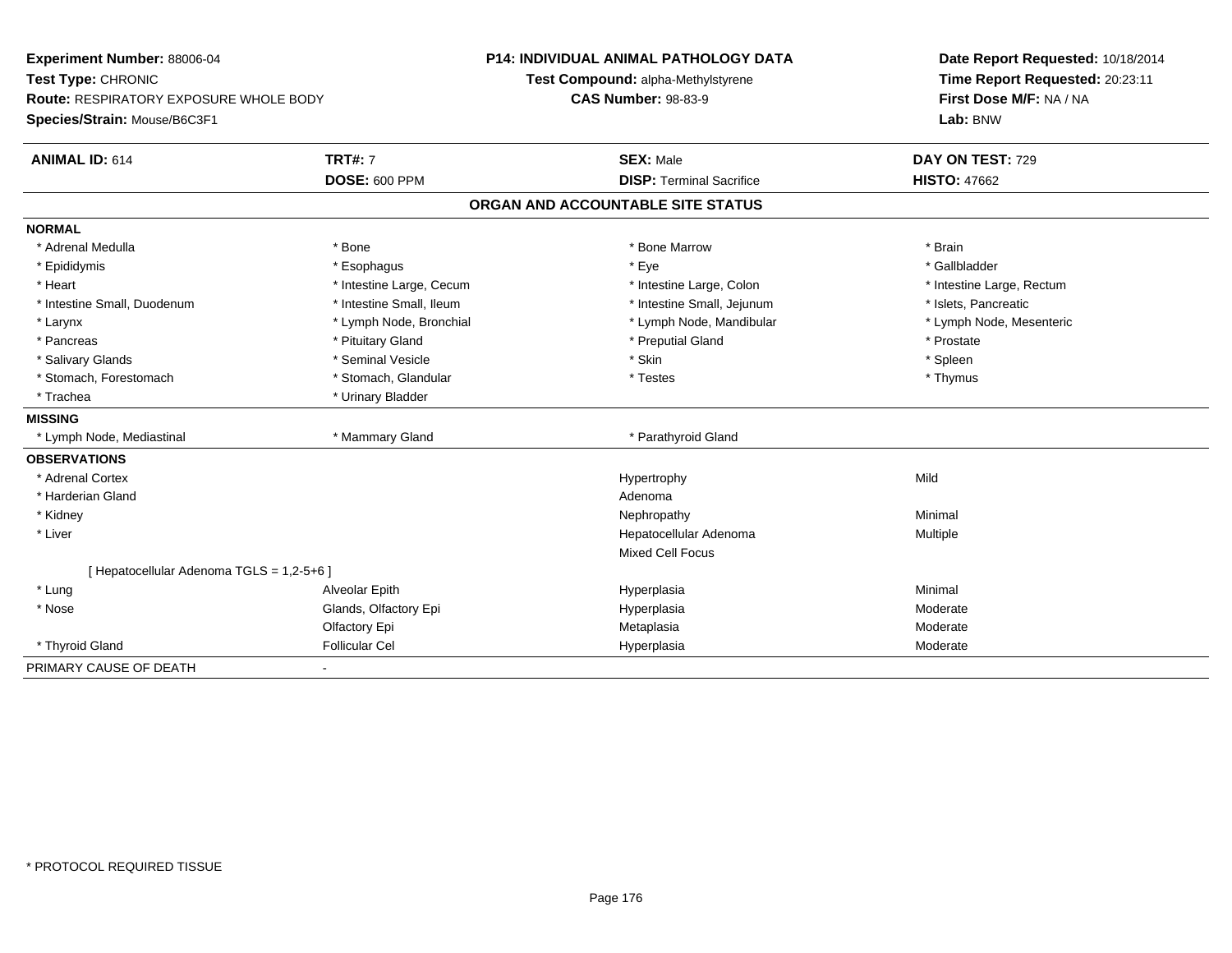| Experiment Number: 88006-04                   |                          |                                    | P14: INDIVIDUAL ANIMAL PATHOLOGY DATA |  | Date Report Requested: 10/18/2014 |  |  |
|-----------------------------------------------|--------------------------|------------------------------------|---------------------------------------|--|-----------------------------------|--|--|
| Test Type: CHRONIC                            |                          | Test Compound: alpha-Methylstyrene |                                       |  | Time Report Requested: 20:23:11   |  |  |
| <b>Route: RESPIRATORY EXPOSURE WHOLE BODY</b> |                          | <b>CAS Number: 98-83-9</b>         |                                       |  | First Dose M/F: NA / NA           |  |  |
| Species/Strain: Mouse/B6C3F1                  |                          |                                    |                                       |  | Lab: BNW                          |  |  |
| <b>ANIMAL ID: 615</b>                         | <b>TRT#: 7</b>           |                                    | <b>SEX: Male</b>                      |  | DAY ON TEST: 731                  |  |  |
|                                               | <b>DOSE: 600 PPM</b>     |                                    | <b>DISP: Terminal Sacrifice</b>       |  | <b>HISTO: 47663</b>               |  |  |
|                                               |                          |                                    | ORGAN AND ACCOUNTABLE SITE STATUS     |  |                                   |  |  |
| <b>NORMAL</b>                                 |                          |                                    |                                       |  |                                   |  |  |
| * Adrenal Cortex                              | * Adrenal Medulla        |                                    | * Bone                                |  | * Epididymis                      |  |  |
| * Esophagus                                   | * Eye                    |                                    | * Gallbladder                         |  | * Harderian Gland                 |  |  |
| * Heart                                       | * Intestine Large, Cecum |                                    | * Intestine Large, Colon              |  | * Intestine Large, Rectum         |  |  |
| * Intestine Small, Duodenum                   | * Intestine Small, Ileum |                                    | * Intestine Small, Jejunum            |  | * Islets, Pancreatic              |  |  |
| * Larynx                                      | * Liver                  |                                    | * Lung                                |  | * Lymph Node, Mandibular          |  |  |
| * Lymph Node, Mediastinal                     | * Lymph Node, Mesenteric |                                    | * Pancreas                            |  | * Parathyroid Gland               |  |  |
| * Pituitary Gland                             | * Preputial Gland        |                                    | * Prostate                            |  | * Salivary Glands                 |  |  |
| * Seminal Vesicle                             | * Skin                   |                                    | * Spleen                              |  | * Stomach, Forestomach            |  |  |
| * Stomach, Glandular                          | * Testes                 |                                    | * Thymus                              |  | * Thyroid Gland                   |  |  |
| * Trachea                                     | * Urinary Bladder        |                                    |                                       |  |                                   |  |  |
| <b>MISSING</b>                                |                          |                                    |                                       |  |                                   |  |  |
| * Lymph Node, Bronchial                       | * Mammary Gland          |                                    |                                       |  |                                   |  |  |
| <b>OBSERVATIONS</b>                           |                          |                                    |                                       |  |                                   |  |  |
| * Bone Marrow                                 |                          |                                    | Hyperplasia                           |  | Mast Cell, Mild                   |  |  |
| * Brain                                       |                          |                                    | Gliosis                               |  | Moderate                          |  |  |
| * Kidney                                      |                          |                                    | Nephropathy                           |  | Minimal                           |  |  |
| Mesentery                                     | Fat                      |                                    | Necrosis                              |  | Mild                              |  |  |
| [Necrosis TGLS = $1-6$ ]                      |                          |                                    |                                       |  |                                   |  |  |
| * Nose                                        | Olfactory Epi            |                                    | Atrophy                               |  | Moderate                          |  |  |
|                                               | Glands, Olfactory Epi    |                                    | Hyperplasia                           |  | Marked                            |  |  |
| PRIMARY CAUSE OF DEATH                        |                          |                                    |                                       |  |                                   |  |  |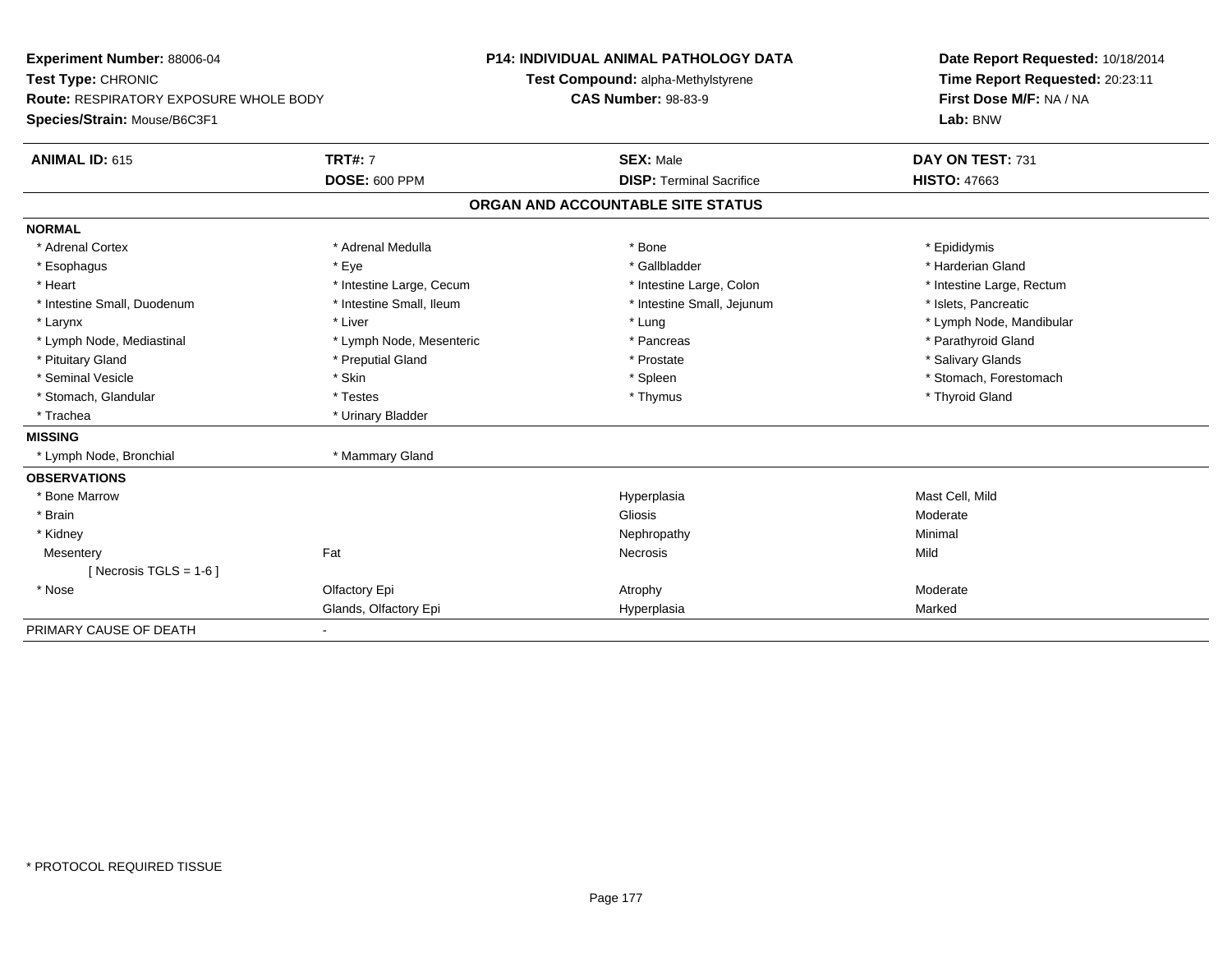| Experiment Number: 88006-04<br>Test Type: CHRONIC<br><b>Route: RESPIRATORY EXPOSURE WHOLE BODY</b><br>Species/Strain: Mouse/B6C3F1 |                                | <b>P14: INDIVIDUAL ANIMAL PATHOLOGY DATA</b><br>Test Compound: alpha-Methylstyrene<br><b>CAS Number: 98-83-9</b> |                                   | Date Report Requested: 10/18/2014<br>Time Report Requested: 20:23:11<br>First Dose M/F: NA / NA<br>Lab: BNW |  |
|------------------------------------------------------------------------------------------------------------------------------------|--------------------------------|------------------------------------------------------------------------------------------------------------------|-----------------------------------|-------------------------------------------------------------------------------------------------------------|--|
| ANIMAL ID: 616                                                                                                                     | <b>TRT#: 7</b>                 |                                                                                                                  | <b>SEX: Male</b>                  | DAY ON TEST: 540                                                                                            |  |
|                                                                                                                                    | <b>DOSE: 600 PPM</b>           |                                                                                                                  | <b>DISP: Natural Death</b>        | <b>HISTO: 47664</b>                                                                                         |  |
|                                                                                                                                    |                                |                                                                                                                  | ORGAN AND ACCOUNTABLE SITE STATUS |                                                                                                             |  |
| <b>NORMAL</b>                                                                                                                      |                                |                                                                                                                  |                                   |                                                                                                             |  |
| * Adrenal Cortex                                                                                                                   | * Adrenal Medulla              |                                                                                                                  | * Bone                            | * Brain                                                                                                     |  |
| * Epididymis                                                                                                                       | * Esophagus                    |                                                                                                                  | * Harderian Gland                 | * Heart                                                                                                     |  |
| * Islets, Pancreatic                                                                                                               | * Larynx                       |                                                                                                                  | * Lung                            | * Pancreas                                                                                                  |  |
| * Parathyroid Gland                                                                                                                | * Preputial Gland              |                                                                                                                  | * Prostate                        | * Salivary Glands                                                                                           |  |
| * Skin                                                                                                                             | * Stomach, Forestomach         |                                                                                                                  | * Testes                          | * Thyroid Gland                                                                                             |  |
| * Trachea                                                                                                                          | * Urinary Bladder              |                                                                                                                  |                                   |                                                                                                             |  |
| <b>MISSING</b>                                                                                                                     |                                |                                                                                                                  |                                   |                                                                                                             |  |
| * Lymph Node, Bronchial                                                                                                            | * Lymph Node, Mandibular       |                                                                                                                  | * Mammary Gland                   | * Pituitary Gland                                                                                           |  |
| <b>AUTO PRECLUDES DIAG.</b>                                                                                                        |                                |                                                                                                                  |                                   |                                                                                                             |  |
| * Bone Marrow                                                                                                                      | * Eye                          |                                                                                                                  | * Gallbladder                     | * Intestine Large, Cecum                                                                                    |  |
| * Intestine Large, Colon                                                                                                           | * Intestine Large, Rectum      |                                                                                                                  | * Intestine Small, Duodenum       | * Intestine Small, Ileum                                                                                    |  |
| * Intestine Small, Jejunum                                                                                                         | * Lymph Node, Mediastinal      |                                                                                                                  | * Seminal Vesicle                 | * Spleen                                                                                                    |  |
| * Stomach, Glandular                                                                                                               | * Thymus                       |                                                                                                                  |                                   |                                                                                                             |  |
| <b>INSUFFICIENT TISSUE</b>                                                                                                         |                                |                                                                                                                  |                                   |                                                                                                             |  |
| * Lymph Node, Mesenteric                                                                                                           |                                |                                                                                                                  |                                   |                                                                                                             |  |
| <b>OBSERVATIONS</b>                                                                                                                |                                |                                                                                                                  |                                   |                                                                                                             |  |
| * Kidney                                                                                                                           |                                |                                                                                                                  | Nephropathy                       | Minimal                                                                                                     |  |
| * Liver                                                                                                                            |                                |                                                                                                                  | Hepatocellular Adenoma            | Multiple                                                                                                    |  |
| [Hepatocellular Adenoma TGLS = 1,2-5+12]                                                                                           |                                |                                                                                                                  |                                   |                                                                                                             |  |
| * Nose                                                                                                                             | Glands, Olfactory Epi          |                                                                                                                  | Hyperplasia                       | Moderate                                                                                                    |  |
|                                                                                                                                    | Olfactory Epi                  |                                                                                                                  | Metaplasia                        | Moderate                                                                                                    |  |
| PRIMARY CAUSE OF DEATH                                                                                                             | - Liver Hepatocellular Adenoma |                                                                                                                  |                                   |                                                                                                             |  |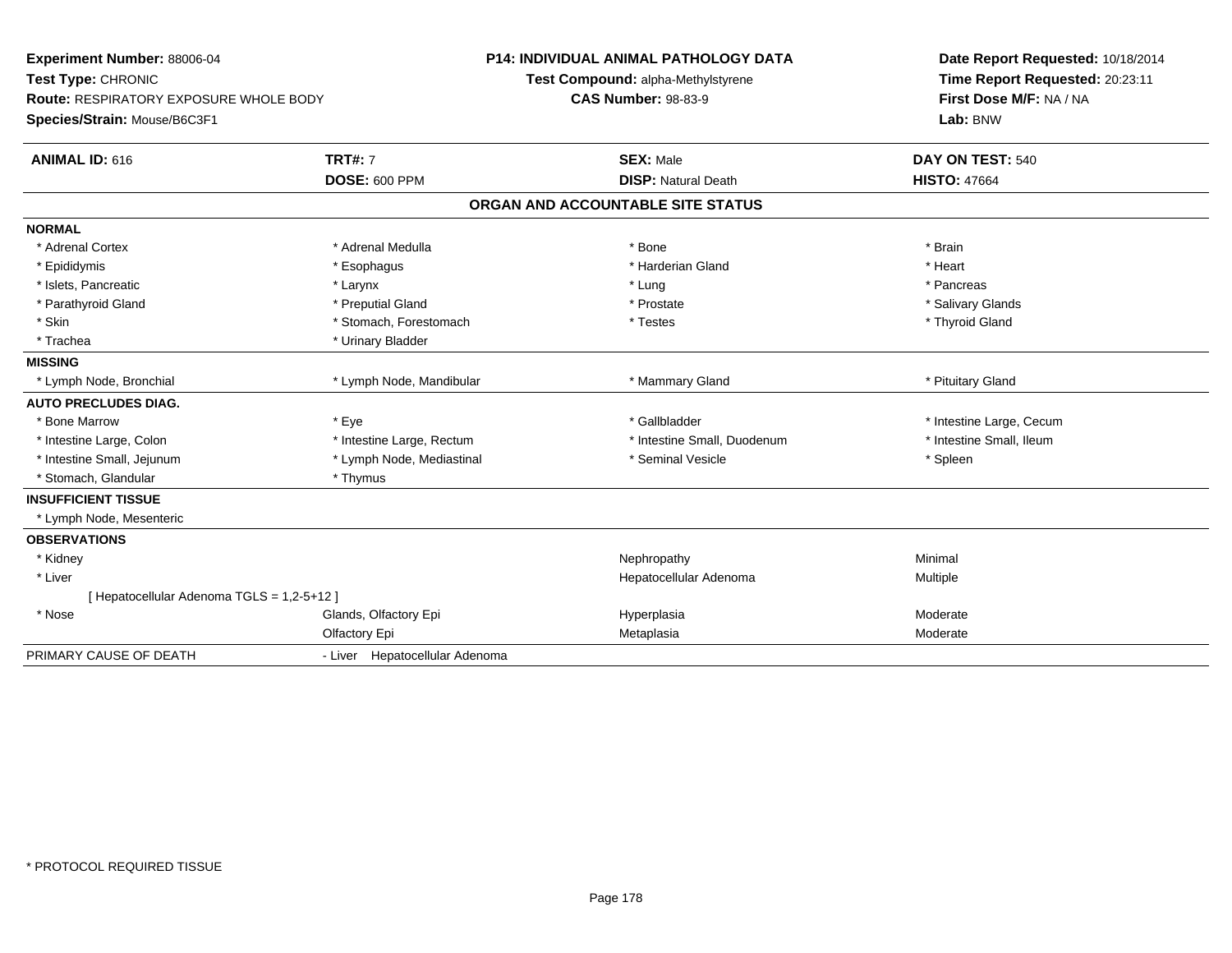| Experiment Number: 88006-04<br>Test Type: CHRONIC |                             | P14: INDIVIDUAL ANIMAL PATHOLOGY DATA<br>Test Compound: alpha-Methylstyrene | Date Report Requested: 10/18/2014<br>Time Report Requested: 20:23:12 |  |
|---------------------------------------------------|-----------------------------|-----------------------------------------------------------------------------|----------------------------------------------------------------------|--|
| <b>Route: RESPIRATORY EXPOSURE WHOLE BODY</b>     |                             | <b>CAS Number: 98-83-9</b>                                                  | First Dose M/F: NA / NA                                              |  |
| Species/Strain: Mouse/B6C3F1                      |                             |                                                                             | Lab: BNW                                                             |  |
| <b>ANIMAL ID: 617</b>                             | <b>TRT#: 7</b>              | <b>SEX: Male</b>                                                            | DAY ON TEST: 729                                                     |  |
|                                                   | <b>DOSE: 600 PPM</b>        | <b>DISP: Terminal Sacrifice</b>                                             | <b>HISTO: 47665</b>                                                  |  |
|                                                   |                             | ORGAN AND ACCOUNTABLE SITE STATUS                                           |                                                                      |  |
| <b>NORMAL</b>                                     |                             |                                                                             |                                                                      |  |
| * Adrenal Cortex                                  | * Bone                      | * Bone Marrow                                                               | * Brain                                                              |  |
| * Epididymis                                      | * Esophagus                 | * Eye                                                                       | * Gallbladder                                                        |  |
| * Harderian Gland                                 | * Heart                     | * Intestine Large, Cecum                                                    | * Intestine Large, Colon                                             |  |
| * Intestine Large, Rectum                         | * Intestine Small, Duodenum | * Intestine Small, Ileum                                                    | * Intestine Small, Jejunum                                           |  |
| * Islets, Pancreatic                              | * Larynx                    | * Lymph Node, Bronchial                                                     | * Lymph Node, Mediastinal                                            |  |
| * Lymph Node, Mesenteric                          | * Pancreas                  | * Parathyroid Gland                                                         | * Pituitary Gland                                                    |  |
| * Preputial Gland                                 | * Prostate                  | * Salivary Glands                                                           | * Seminal Vesicle                                                    |  |
| * Skin                                            | * Spleen                    | * Stomach, Forestomach                                                      | * Stomach, Glandular                                                 |  |
| * Testes                                          | * Thymus                    | * Trachea                                                                   | * Urinary Bladder                                                    |  |
| <b>MISSING</b>                                    |                             |                                                                             |                                                                      |  |
| * Lymph Node, Mandibular                          | * Mammary Gland             |                                                                             |                                                                      |  |
| <b>OBSERVATIONS</b>                               |                             |                                                                             |                                                                      |  |
| * Adrenal Medulla                                 |                             | Hyperplasia                                                                 | Mild                                                                 |  |
| * Kidney                                          |                             | Nephropathy                                                                 | Minimal                                                              |  |
| * Liver                                           |                             | <b>Eosinophilic Focus</b>                                                   |                                                                      |  |
|                                                   |                             | Hepatocellular Adenoma                                                      |                                                                      |  |
| [Eosinophilic Focus TGLS = 3-5]                   |                             |                                                                             |                                                                      |  |
| [ Hepatocellular Adenoma TGLS = 2-12 ]            |                             |                                                                             |                                                                      |  |
| * Lung                                            |                             | Alveolar/Bronchiolar Adenoma                                                |                                                                      |  |
| [ Alveolar/Bronchiolar Adenoma TGLS = 1-4 ]       |                             |                                                                             |                                                                      |  |
| * Nose                                            | Glands, Olfactory Epi       | Hyperplasia                                                                 | Moderate                                                             |  |
|                                                   | <b>Respirat Epith</b>       | Hyperplasia                                                                 | Marked                                                               |  |
|                                                   | Olfactory Epi               | Metaplasia                                                                  | Moderate                                                             |  |
| * Thyroid Gland                                   | <b>Follicular Cel</b>       | Adenoma                                                                     |                                                                      |  |
| [Adenoma TGLS = $4-3$ ]                           |                             |                                                                             |                                                                      |  |
| PRIMARY CAUSE OF DEATH                            |                             |                                                                             |                                                                      |  |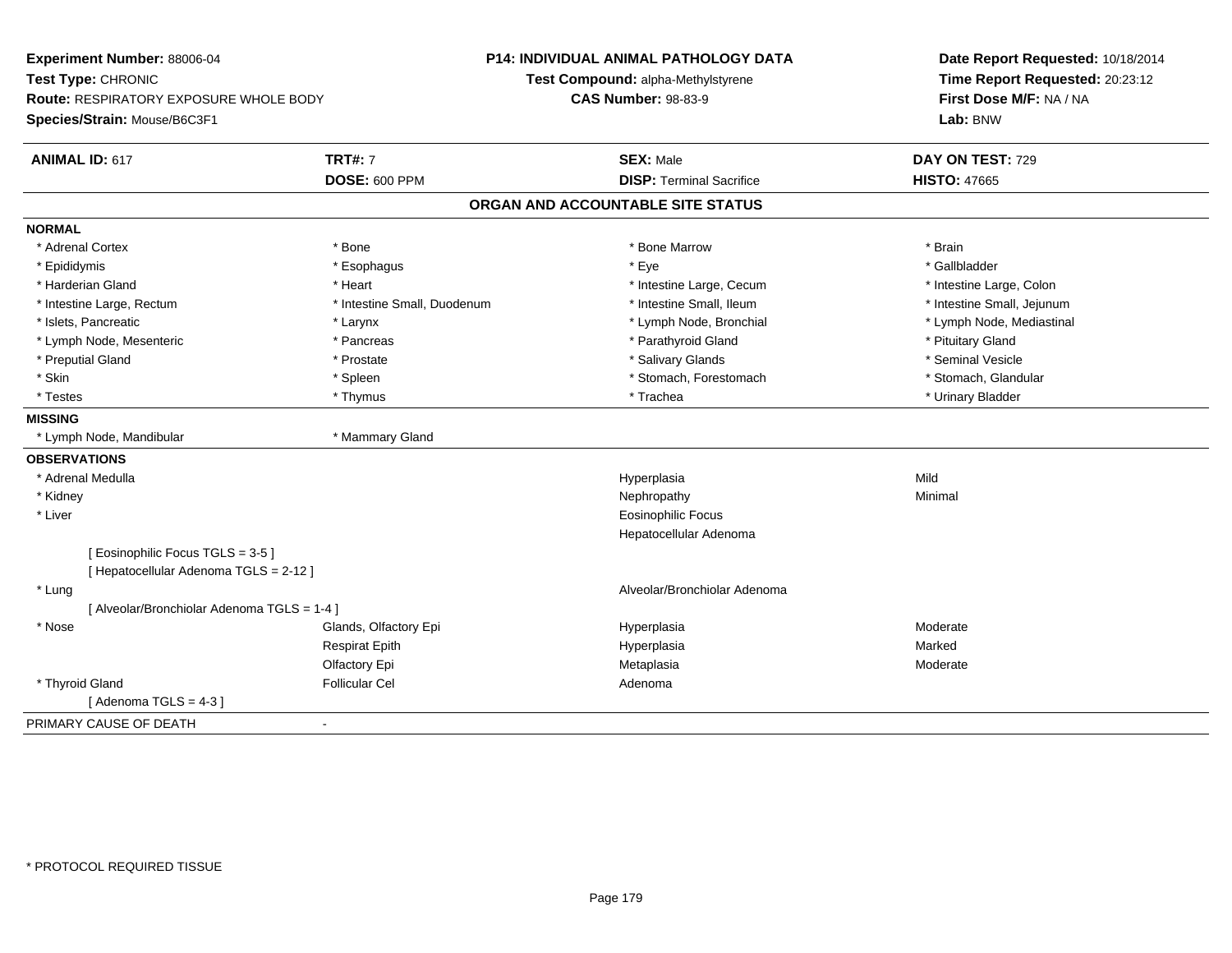| Experiment Number: 88006-04                   |                          | <b>P14: INDIVIDUAL ANIMAL PATHOLOGY DATA</b> | Date Report Requested: 10/18/2014 |  |
|-----------------------------------------------|--------------------------|----------------------------------------------|-----------------------------------|--|
| Test Type: CHRONIC                            |                          | Test Compound: alpha-Methylstyrene           | Time Report Requested: 20:23:12   |  |
| <b>Route: RESPIRATORY EXPOSURE WHOLE BODY</b> |                          | <b>CAS Number: 98-83-9</b>                   | First Dose M/F: NA / NA           |  |
| Species/Strain: Mouse/B6C3F1                  |                          |                                              | Lab: BNW                          |  |
| ANIMAL ID: 618                                | <b>TRT#: 7</b>           | <b>SEX: Male</b>                             | DAY ON TEST: 729                  |  |
|                                               | <b>DOSE: 600 PPM</b>     | <b>DISP: Terminal Sacrifice</b>              | <b>HISTO: 47666</b>               |  |
|                                               |                          | ORGAN AND ACCOUNTABLE SITE STATUS            |                                   |  |
| <b>NORMAL</b>                                 |                          |                                              |                                   |  |
| * Adrenal Medulla                             | * Bone                   | * Bone Marrow                                | * Brain                           |  |
| * Epididymis                                  | * Esophagus              | * Eye                                        | * Gallbladder                     |  |
| * Heart                                       | * Intestine Large, Cecum | * Intestine Large, Colon                     | * Intestine Large, Rectum         |  |
| * Intestine Small, Duodenum                   | * Intestine Small, Ileum | * Intestine Small, Jejunum                   | * Islets, Pancreatic              |  |
| * Larynx                                      | * Lymph Node, Bronchial  | * Lymph Node, Mediastinal                    | * Lymph Node, Mesenteric          |  |
| * Pancreas                                    | * Parathyroid Gland      | * Pituitary Gland                            | * Preputial Gland                 |  |
| * Prostate                                    | * Salivary Glands        | * Seminal Vesicle                            | * Skin                            |  |
| * Spleen                                      | * Stomach, Forestomach   | * Stomach, Glandular                         | * Testes                          |  |
| * Thymus                                      | * Thyroid Gland          | * Trachea                                    | * Urinary Bladder                 |  |
| <b>MISSING</b>                                |                          |                                              |                                   |  |
| * Lymph Node, Mandibular                      | * Mammary Gland          |                                              |                                   |  |
| <b>OBSERVATIONS</b>                           |                          |                                              |                                   |  |
| * Adrenal Cortex                              |                          | Hypertrophy                                  | Mild                              |  |
| * Harderian Gland                             |                          | Adenoma                                      |                                   |  |
| * Kidney                                      |                          | Nephropathy                                  | Minimal                           |  |
| * Liver                                       |                          | Hepatocellular Adenoma                       | Multiple                          |  |
| [ Hepatocellular Adenoma TGLS = 1,2-5 ]       |                          |                                              |                                   |  |
| * Lung                                        |                          | Alveolar/Bronchiolar Adenoma                 |                                   |  |
| [ Alveolar/Bronchiolar Adenoma TGLS = 3-4 ]   |                          |                                              |                                   |  |
| * Nose                                        | Glands, Olfactory Epi    | Hyperplasia                                  | Marked                            |  |
|                                               | Olfactory Epi            | Metaplasia                                   | Moderate                          |  |
| PRIMARY CAUSE OF DEATH                        |                          |                                              |                                   |  |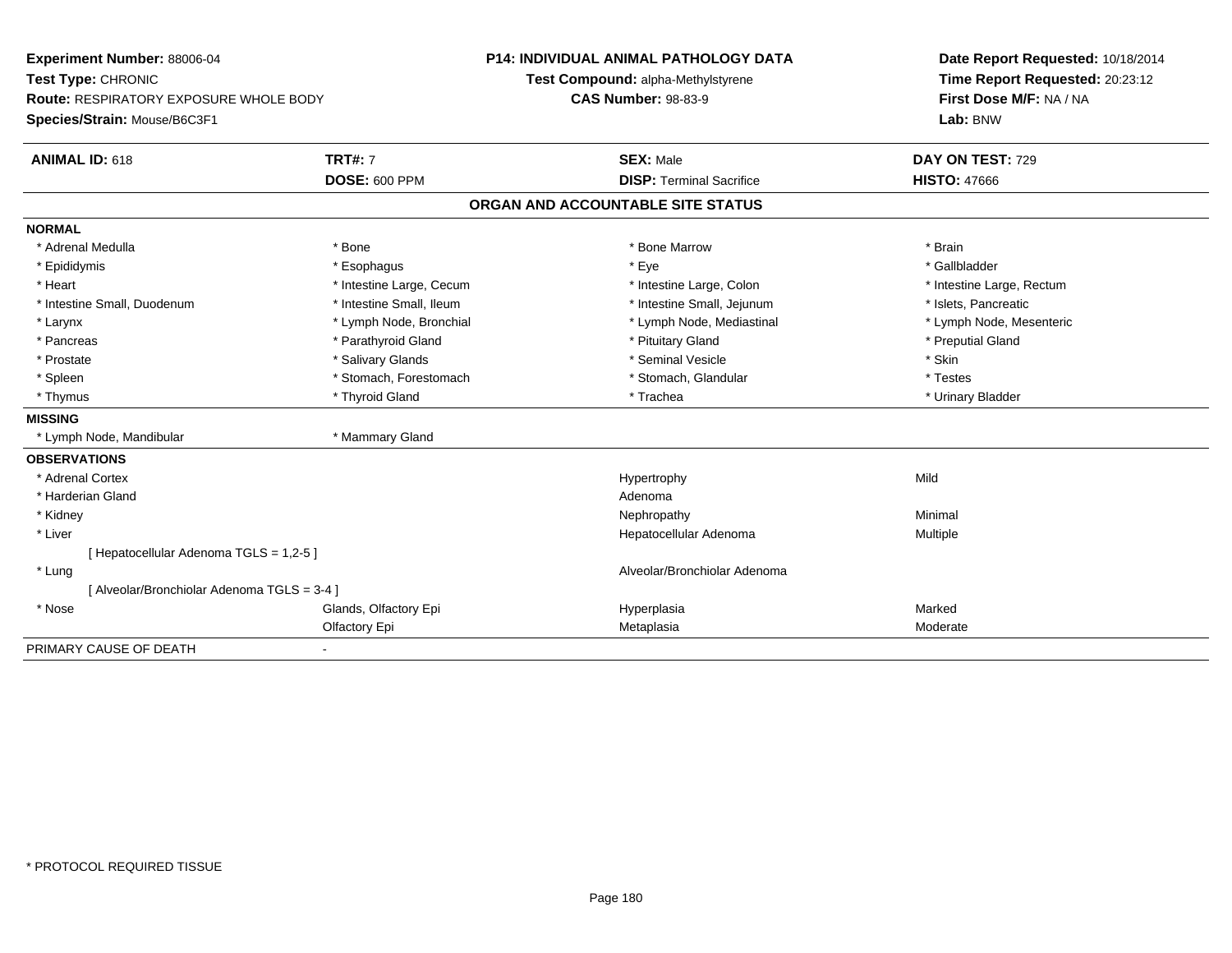| Experiment Number: 88006-04                   |                                  | <b>P14: INDIVIDUAL ANIMAL PATHOLOGY DATA</b> | Date Report Requested: 10/18/2014 |  |  |
|-----------------------------------------------|----------------------------------|----------------------------------------------|-----------------------------------|--|--|
| Test Type: CHRONIC                            |                                  | Test Compound: alpha-Methylstyrene           | Time Report Requested: 20:23:12   |  |  |
| <b>Route: RESPIRATORY EXPOSURE WHOLE BODY</b> |                                  | <b>CAS Number: 98-83-9</b>                   | First Dose M/F: NA / NA           |  |  |
| Species/Strain: Mouse/B6C3F1                  |                                  |                                              | Lab: BNW                          |  |  |
| ANIMAL ID: 619                                | <b>TRT#: 7</b>                   | <b>SEX: Male</b>                             | DAY ON TEST: 460                  |  |  |
|                                               | <b>DOSE: 600 PPM</b>             | <b>DISP: Moribund Sacrifice</b>              | <b>HISTO: 47667</b>               |  |  |
|                                               |                                  | ORGAN AND ACCOUNTABLE SITE STATUS            |                                   |  |  |
| <b>NORMAL</b>                                 |                                  |                                              |                                   |  |  |
| * Adrenal Cortex                              | * Adrenal Medulla                | * Bone                                       | * Bone Marrow                     |  |  |
| * Brain                                       | * Epididymis                     | * Esophagus                                  | * Eve                             |  |  |
| * Harderian Gland                             | * Heart                          | * Intestine Large, Cecum                     | * Intestine Large, Colon          |  |  |
| * Intestine Large, Rectum                     | * Intestine Small, Duodenum      | * Intestine Small. Ileum                     | * Intestine Small, Jejunum        |  |  |
| * Islets. Pancreatic                          | * Larynx                         | * Lymph Node, Bronchial                      | * Lymph Node, Mandibular          |  |  |
| * Lymph Node, Mediastinal                     | * Lymph Node, Mesenteric         | * Parathyroid Gland                          | * Pituitary Gland                 |  |  |
| * Preputial Gland                             | * Prostate                       | * Salivary Glands                            | * Seminal Vesicle                 |  |  |
| * Skin                                        | * Spleen                         | * Stomach, Glandular                         | * Testes                          |  |  |
| * Thymus                                      | * Thyroid Gland                  | * Trachea                                    | * Urinary Bladder                 |  |  |
| <b>MISSING</b>                                |                                  |                                              |                                   |  |  |
| * Gallbladder                                 | * Mammary Gland                  |                                              |                                   |  |  |
| <b>OBSERVATIONS</b>                           |                                  |                                              |                                   |  |  |
| * Kidney                                      | Capsule                          | Fibrosis                                     | Minimal                           |  |  |
|                                               |                                  | Nephropathy                                  | Mild                              |  |  |
| [ Fibrosis TGLS = $2-6$ ]                     |                                  |                                              |                                   |  |  |
| * Liver                                       |                                  | Hepatocholangiocarcinoma                     |                                   |  |  |
| [ Hepatocholangiocarcinoma TGLS = 3-5+12 ]    |                                  |                                              |                                   |  |  |
| * Lung                                        |                                  | Hepatocholangiocarcinoma                     | Metastatic (Liver)                |  |  |
| * Nose                                        | Glands, Olfactory Epi            | Hyperplasia                                  | Moderate                          |  |  |
|                                               | Olfactory Epi                    | Metaplasia                                   | Moderate                          |  |  |
| * Pancreas                                    |                                  | Hepatocholangiocarcinoma                     | Metastatic (Liver)                |  |  |
| * Stomach, Forestomach                        | Epithelium                       | Hyperplasia                                  | Mild                              |  |  |
| [Hyperplasia TGLS = 4-13]                     |                                  |                                              |                                   |  |  |
| PRIMARY CAUSE OF DEATH                        | - Liver Hepatocholangiocarcinoma |                                              |                                   |  |  |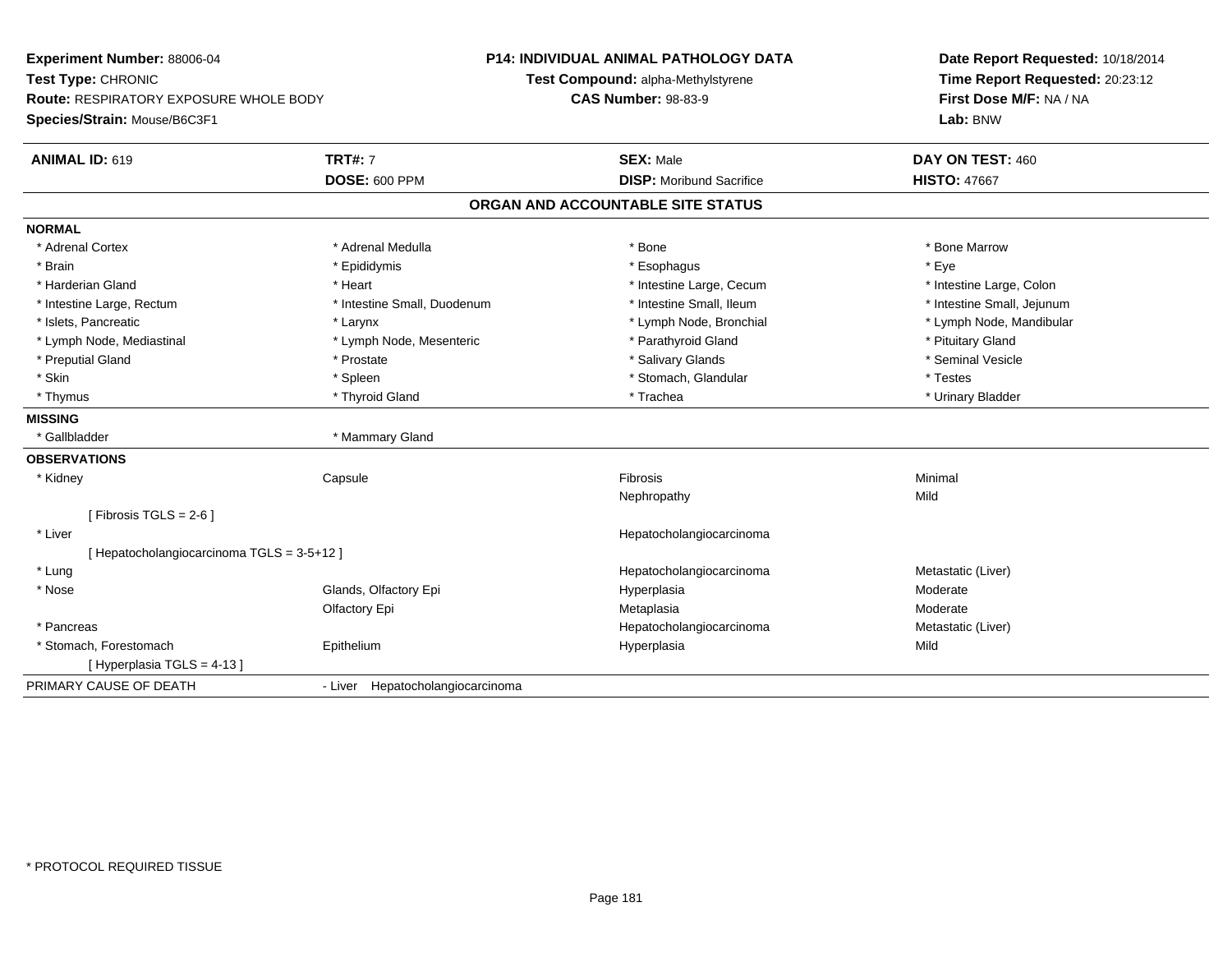**Experiment Number:** 88006-04**Test Type:** CHRONIC **Route:** RESPIRATORY EXPOSURE WHOLE BODY**Species/Strain:** Mouse/B6C3F1**P14: INDIVIDUAL ANIMAL PATHOLOGY DATATest Compound:** alpha-Methylstyrene**CAS Number:** 98-83-9**Date Report Requested:** 10/18/2014**Time Report Requested:** 20:23:12**First Dose M/F:** NA / NA**Lab:** BNW**ANIMAL ID:** 620**TRT#:** 7 **SEX:** Male **DAY ON TEST:** 730 **DOSE:** 600 PPM**DISP:** Terminal Sacrifice **HISTO:** 47668 **ORGAN AND ACCOUNTABLE SITE STATUSNORMAL**\* Adrenal Medulla \* \* Annual Medulla \* Brain \* Bone \* \* Bone Marrow \* Bone Marrow \* \* Brain \* Brain \* Brain \* Brain \* Brain \* Brain \* Brain \* Brain \* Brain \* Brain \* Brain \* Brain \* Brain \* Brain \* Brain \* Brain \* Brain \* \* Gallbladder \* Epididymis \* \* exphagus \* Esophagus \* \* Eye \* \* Eye \* \* Exercise \* Gallbladder \* Gallbladder \* \* Gallbladder \* \* Gallbladder \* \* Gallbladder \* \* Gallbladder \* \* Gallbladder \* \* Exercise \* \* \* Gallbladder \* \* \* Gallbladde \* Harderian Gland \* The structure \* Theart \* Heart \* Intestine Large, Cecum \* Intestine Large, Cecum \* Intestine Large, Colon \* Intestine Small, Jejunum \* Intestine Large, Rectum \* 10 **\*** Intestine Small, Duodenum \* Intestine Small, Ileum \* Intestine Small, Ileum \* Lymph Node, Mesenteric \* Islets, Pancreatic **\* Larynx \* Larynx** \* Larynx \* Lymph Node, Mandibular \* Lymph Node, Mandibular \* Pancreas \* \* Parathyroid Gland \* \* Parathyroid Gland \* \* Pituitary Gland \* \* Preputial Gland \* \* Preputial Gland \* Prostate \* \* Salivary Glands \* \* Salivary Glands \* \* Seminal Vesicle \* \* \* Seminal Yestrich \* \* Skin \* \* Skin \* Thymus \* Spleen \* Spleen \* Stomach, Glandular \* Stomach, Glandular \* Testes \* Trachea **\*** Urinary Bladder **MISSING**\* Lymph Node, Bronchial \* Lymph Node, Mediastinal \* Mammary Gland **OBSERVATIONS** \* Adrenal Cortexx and the control of the control of the control of the control of the control of the control of the control of the control of the control of the control of the control of the control of the control of the control of the co a Mild \* Kidneyy the control of the control of the control of the control of the control of the control of the control of the control of the control of the control of the control of the control of the control of the control of the contro \* Liver Hepatocellular Adenoma Hepatocellular Carcinoma[ Hepatocellular Adenoma TGLS = 2-5 ][ Hepatocellular Carcinoma TGLS = 1-12 ] \* Lung Bronchus Adenoma \* Nosee who says the Glands, Olfactory Epi and the Hyperplasia Moderate Moderate Moderate Moderate School and the Mo Olfactory Epi Metaplasiaa **Moderate**  \* Stomach, Forestomach Epitheliumm and the Hyperplasia methods of the Moderate Moderate and the Moderate of the Moderate of the Moderate of the Moderate of the Moderate of the Moderate of the Moderate of the Moderate of the Moderate of the Moderate of the Inflammationn Mild [ Hyperplasia TGLS = 3-13 ] \* Thyroid Gland Follicular Cel Hyperplasia Mild PRIMARY CAUSE OF DEATH-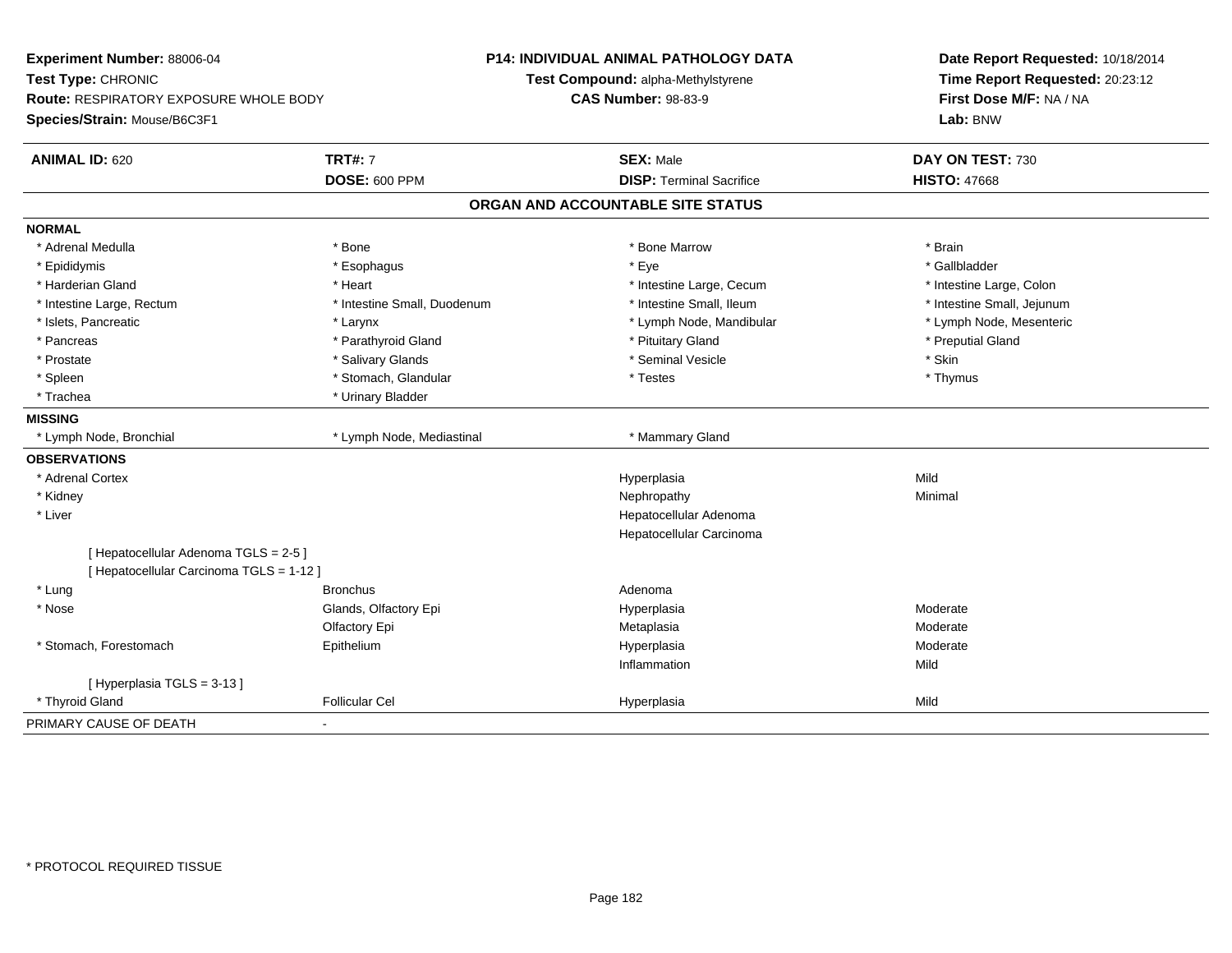| <b>TRT#: 7</b><br>ANIMAL ID: 621<br><b>SEX: Male</b><br>DAY ON TEST: 522<br><b>DISP: Natural Death</b><br><b>DOSE: 600 PPM</b><br><b>HISTO: 47669</b><br>ORGAN AND ACCOUNTABLE SITE STATUS<br>* Bone Marrow<br>* Adrenal Cortex<br>* Adrenal Medulla<br>* Bone<br>* Heart<br>* Brain<br>* Epididymis<br>* Esophagus<br>* Islets, Pancreatic<br>* Lymph Node, Bronchial<br>* Larynx<br>* Lung<br>* Parathyroid Gland<br>* Lymph Node, Mediastinal<br>* Lymph Node, Mesenteric<br>* Pancreas<br>* Skin<br>* Preputial Gland<br>* Prostate<br>* Salivary Glands<br>* Spleen<br>* Stomach, Glandular<br>* Thymus<br>* Testes<br>* Thyroid Gland<br>* Trachea<br><b>MISSING</b><br>* Mammary Gland<br>* Lymph Node, Mandibular<br><b>AUTO PRECLUDES DIAG.</b><br>* Eye<br>* Harderian Gland<br>* Intestine Large, Cecum<br>* Intestine Large, Colon<br>* Intestine Large, Rectum<br>* Intestine Small, Duodenum<br>* Intestine Small, Ileum<br>* Intestine Small, Jejunum<br>* Seminal Vesicle<br>* Urinary Bladder<br>* Pituitary Gland<br><b>INSUFFICIENT TISSUE</b><br>* Gallbladder<br><b>OBSERVATIONS</b><br>* Adren Cortex<br>Note: One of pair missing.<br>Capsule<br>Hemorrhage<br>* Kidney<br>Marked<br>Nephropathy<br>Marked<br>[Hemorrhage TGLS = $2-6+12$ ]<br>* Liver<br>Hepatocellular Carcinoma<br>[ Hepatocellular Carcinoma TGLS = 1-5+13 ]<br>* Nose<br>Olfactory Epi<br>Moderate<br>Atrophy<br>Glands, Olfactory Epi<br>Hyperplasia<br>Moderate<br>Olfactory Epi<br>Metaplasia<br>Moderate<br>* Stomach, Forestomach<br>Epithelium<br>Mild<br>Hyperplasia<br>[ Hyperplasia TGLS = 3-9 ]<br>PRIMARY CAUSE OF DEATH<br>- Liver Hepatocellular Carcinoma | Experiment Number: 88006-04<br>Test Type: CHRONIC<br><b>Route: RESPIRATORY EXPOSURE WHOLE BODY</b><br>Species/Strain: Mouse/B6C3F1 | P14: INDIVIDUAL ANIMAL PATHOLOGY DATA<br>Test Compound: alpha-Methylstyrene<br><b>CAS Number: 98-83-9</b> | Date Report Requested: 10/18/2014<br>Time Report Requested: 20:23:12<br>First Dose M/F: NA / NA<br>Lab: BNW |  |
|---------------------------------------------------------------------------------------------------------------------------------------------------------------------------------------------------------------------------------------------------------------------------------------------------------------------------------------------------------------------------------------------------------------------------------------------------------------------------------------------------------------------------------------------------------------------------------------------------------------------------------------------------------------------------------------------------------------------------------------------------------------------------------------------------------------------------------------------------------------------------------------------------------------------------------------------------------------------------------------------------------------------------------------------------------------------------------------------------------------------------------------------------------------------------------------------------------------------------------------------------------------------------------------------------------------------------------------------------------------------------------------------------------------------------------------------------------------------------------------------------------------------------------------------------------------------------------------------------------------------------------------------------------------------|------------------------------------------------------------------------------------------------------------------------------------|-----------------------------------------------------------------------------------------------------------|-------------------------------------------------------------------------------------------------------------|--|
|                                                                                                                                                                                                                                                                                                                                                                                                                                                                                                                                                                                                                                                                                                                                                                                                                                                                                                                                                                                                                                                                                                                                                                                                                                                                                                                                                                                                                                                                                                                                                                                                                                                                     |                                                                                                                                    |                                                                                                           |                                                                                                             |  |
|                                                                                                                                                                                                                                                                                                                                                                                                                                                                                                                                                                                                                                                                                                                                                                                                                                                                                                                                                                                                                                                                                                                                                                                                                                                                                                                                                                                                                                                                                                                                                                                                                                                                     |                                                                                                                                    |                                                                                                           |                                                                                                             |  |
|                                                                                                                                                                                                                                                                                                                                                                                                                                                                                                                                                                                                                                                                                                                                                                                                                                                                                                                                                                                                                                                                                                                                                                                                                                                                                                                                                                                                                                                                                                                                                                                                                                                                     | <b>NORMAL</b>                                                                                                                      |                                                                                                           |                                                                                                             |  |
|                                                                                                                                                                                                                                                                                                                                                                                                                                                                                                                                                                                                                                                                                                                                                                                                                                                                                                                                                                                                                                                                                                                                                                                                                                                                                                                                                                                                                                                                                                                                                                                                                                                                     |                                                                                                                                    |                                                                                                           |                                                                                                             |  |
|                                                                                                                                                                                                                                                                                                                                                                                                                                                                                                                                                                                                                                                                                                                                                                                                                                                                                                                                                                                                                                                                                                                                                                                                                                                                                                                                                                                                                                                                                                                                                                                                                                                                     |                                                                                                                                    |                                                                                                           |                                                                                                             |  |
|                                                                                                                                                                                                                                                                                                                                                                                                                                                                                                                                                                                                                                                                                                                                                                                                                                                                                                                                                                                                                                                                                                                                                                                                                                                                                                                                                                                                                                                                                                                                                                                                                                                                     |                                                                                                                                    |                                                                                                           |                                                                                                             |  |
|                                                                                                                                                                                                                                                                                                                                                                                                                                                                                                                                                                                                                                                                                                                                                                                                                                                                                                                                                                                                                                                                                                                                                                                                                                                                                                                                                                                                                                                                                                                                                                                                                                                                     |                                                                                                                                    |                                                                                                           |                                                                                                             |  |
|                                                                                                                                                                                                                                                                                                                                                                                                                                                                                                                                                                                                                                                                                                                                                                                                                                                                                                                                                                                                                                                                                                                                                                                                                                                                                                                                                                                                                                                                                                                                                                                                                                                                     |                                                                                                                                    |                                                                                                           |                                                                                                             |  |
|                                                                                                                                                                                                                                                                                                                                                                                                                                                                                                                                                                                                                                                                                                                                                                                                                                                                                                                                                                                                                                                                                                                                                                                                                                                                                                                                                                                                                                                                                                                                                                                                                                                                     |                                                                                                                                    |                                                                                                           |                                                                                                             |  |
|                                                                                                                                                                                                                                                                                                                                                                                                                                                                                                                                                                                                                                                                                                                                                                                                                                                                                                                                                                                                                                                                                                                                                                                                                                                                                                                                                                                                                                                                                                                                                                                                                                                                     |                                                                                                                                    |                                                                                                           |                                                                                                             |  |
|                                                                                                                                                                                                                                                                                                                                                                                                                                                                                                                                                                                                                                                                                                                                                                                                                                                                                                                                                                                                                                                                                                                                                                                                                                                                                                                                                                                                                                                                                                                                                                                                                                                                     |                                                                                                                                    |                                                                                                           |                                                                                                             |  |
|                                                                                                                                                                                                                                                                                                                                                                                                                                                                                                                                                                                                                                                                                                                                                                                                                                                                                                                                                                                                                                                                                                                                                                                                                                                                                                                                                                                                                                                                                                                                                                                                                                                                     |                                                                                                                                    |                                                                                                           |                                                                                                             |  |
|                                                                                                                                                                                                                                                                                                                                                                                                                                                                                                                                                                                                                                                                                                                                                                                                                                                                                                                                                                                                                                                                                                                                                                                                                                                                                                                                                                                                                                                                                                                                                                                                                                                                     |                                                                                                                                    |                                                                                                           |                                                                                                             |  |
|                                                                                                                                                                                                                                                                                                                                                                                                                                                                                                                                                                                                                                                                                                                                                                                                                                                                                                                                                                                                                                                                                                                                                                                                                                                                                                                                                                                                                                                                                                                                                                                                                                                                     |                                                                                                                                    |                                                                                                           |                                                                                                             |  |
|                                                                                                                                                                                                                                                                                                                                                                                                                                                                                                                                                                                                                                                                                                                                                                                                                                                                                                                                                                                                                                                                                                                                                                                                                                                                                                                                                                                                                                                                                                                                                                                                                                                                     |                                                                                                                                    |                                                                                                           |                                                                                                             |  |
|                                                                                                                                                                                                                                                                                                                                                                                                                                                                                                                                                                                                                                                                                                                                                                                                                                                                                                                                                                                                                                                                                                                                                                                                                                                                                                                                                                                                                                                                                                                                                                                                                                                                     |                                                                                                                                    |                                                                                                           |                                                                                                             |  |
|                                                                                                                                                                                                                                                                                                                                                                                                                                                                                                                                                                                                                                                                                                                                                                                                                                                                                                                                                                                                                                                                                                                                                                                                                                                                                                                                                                                                                                                                                                                                                                                                                                                                     |                                                                                                                                    |                                                                                                           |                                                                                                             |  |
|                                                                                                                                                                                                                                                                                                                                                                                                                                                                                                                                                                                                                                                                                                                                                                                                                                                                                                                                                                                                                                                                                                                                                                                                                                                                                                                                                                                                                                                                                                                                                                                                                                                                     |                                                                                                                                    |                                                                                                           |                                                                                                             |  |
|                                                                                                                                                                                                                                                                                                                                                                                                                                                                                                                                                                                                                                                                                                                                                                                                                                                                                                                                                                                                                                                                                                                                                                                                                                                                                                                                                                                                                                                                                                                                                                                                                                                                     |                                                                                                                                    |                                                                                                           |                                                                                                             |  |
|                                                                                                                                                                                                                                                                                                                                                                                                                                                                                                                                                                                                                                                                                                                                                                                                                                                                                                                                                                                                                                                                                                                                                                                                                                                                                                                                                                                                                                                                                                                                                                                                                                                                     |                                                                                                                                    |                                                                                                           |                                                                                                             |  |
|                                                                                                                                                                                                                                                                                                                                                                                                                                                                                                                                                                                                                                                                                                                                                                                                                                                                                                                                                                                                                                                                                                                                                                                                                                                                                                                                                                                                                                                                                                                                                                                                                                                                     |                                                                                                                                    |                                                                                                           |                                                                                                             |  |
|                                                                                                                                                                                                                                                                                                                                                                                                                                                                                                                                                                                                                                                                                                                                                                                                                                                                                                                                                                                                                                                                                                                                                                                                                                                                                                                                                                                                                                                                                                                                                                                                                                                                     |                                                                                                                                    |                                                                                                           |                                                                                                             |  |
|                                                                                                                                                                                                                                                                                                                                                                                                                                                                                                                                                                                                                                                                                                                                                                                                                                                                                                                                                                                                                                                                                                                                                                                                                                                                                                                                                                                                                                                                                                                                                                                                                                                                     |                                                                                                                                    |                                                                                                           |                                                                                                             |  |
|                                                                                                                                                                                                                                                                                                                                                                                                                                                                                                                                                                                                                                                                                                                                                                                                                                                                                                                                                                                                                                                                                                                                                                                                                                                                                                                                                                                                                                                                                                                                                                                                                                                                     |                                                                                                                                    |                                                                                                           |                                                                                                             |  |
|                                                                                                                                                                                                                                                                                                                                                                                                                                                                                                                                                                                                                                                                                                                                                                                                                                                                                                                                                                                                                                                                                                                                                                                                                                                                                                                                                                                                                                                                                                                                                                                                                                                                     |                                                                                                                                    |                                                                                                           |                                                                                                             |  |
|                                                                                                                                                                                                                                                                                                                                                                                                                                                                                                                                                                                                                                                                                                                                                                                                                                                                                                                                                                                                                                                                                                                                                                                                                                                                                                                                                                                                                                                                                                                                                                                                                                                                     |                                                                                                                                    |                                                                                                           |                                                                                                             |  |
|                                                                                                                                                                                                                                                                                                                                                                                                                                                                                                                                                                                                                                                                                                                                                                                                                                                                                                                                                                                                                                                                                                                                                                                                                                                                                                                                                                                                                                                                                                                                                                                                                                                                     |                                                                                                                                    |                                                                                                           |                                                                                                             |  |
|                                                                                                                                                                                                                                                                                                                                                                                                                                                                                                                                                                                                                                                                                                                                                                                                                                                                                                                                                                                                                                                                                                                                                                                                                                                                                                                                                                                                                                                                                                                                                                                                                                                                     |                                                                                                                                    |                                                                                                           |                                                                                                             |  |
|                                                                                                                                                                                                                                                                                                                                                                                                                                                                                                                                                                                                                                                                                                                                                                                                                                                                                                                                                                                                                                                                                                                                                                                                                                                                                                                                                                                                                                                                                                                                                                                                                                                                     |                                                                                                                                    |                                                                                                           |                                                                                                             |  |
|                                                                                                                                                                                                                                                                                                                                                                                                                                                                                                                                                                                                                                                                                                                                                                                                                                                                                                                                                                                                                                                                                                                                                                                                                                                                                                                                                                                                                                                                                                                                                                                                                                                                     |                                                                                                                                    |                                                                                                           |                                                                                                             |  |
|                                                                                                                                                                                                                                                                                                                                                                                                                                                                                                                                                                                                                                                                                                                                                                                                                                                                                                                                                                                                                                                                                                                                                                                                                                                                                                                                                                                                                                                                                                                                                                                                                                                                     |                                                                                                                                    |                                                                                                           |                                                                                                             |  |
|                                                                                                                                                                                                                                                                                                                                                                                                                                                                                                                                                                                                                                                                                                                                                                                                                                                                                                                                                                                                                                                                                                                                                                                                                                                                                                                                                                                                                                                                                                                                                                                                                                                                     |                                                                                                                                    |                                                                                                           |                                                                                                             |  |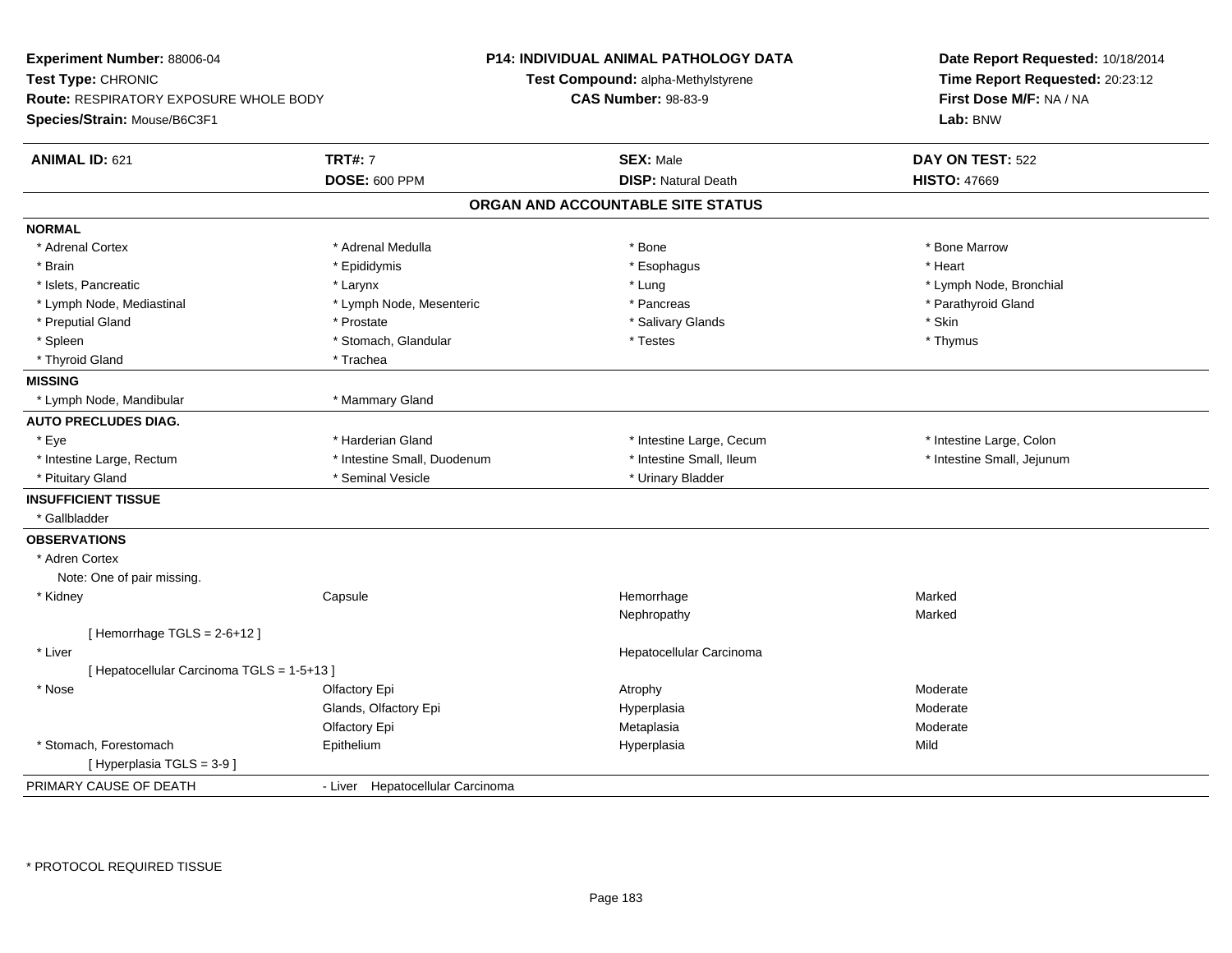| <b>Experiment Number: 88006-04</b>     |                             | P14: INDIVIDUAL ANIMAL PATHOLOGY DATA | Date Report Requested: 10/18/2014 |  |
|----------------------------------------|-----------------------------|---------------------------------------|-----------------------------------|--|
| Test Type: CHRONIC                     |                             | Test Compound: alpha-Methylstyrene    | Time Report Requested: 20:23:12   |  |
| Route: RESPIRATORY EXPOSURE WHOLE BODY |                             | <b>CAS Number: 98-83-9</b>            | First Dose M/F: NA / NA           |  |
| Species/Strain: Mouse/B6C3F1           |                             |                                       | Lab: BNW                          |  |
| <b>ANIMAL ID: 622</b>                  | <b>TRT#: 7</b>              | <b>SEX: Male</b>                      | DAY ON TEST: 730                  |  |
|                                        | <b>DOSE: 600 PPM</b>        | <b>DISP: Terminal Sacrifice</b>       | <b>HISTO: 47670</b>               |  |
|                                        |                             | ORGAN AND ACCOUNTABLE SITE STATUS     |                                   |  |
| <b>NORMAL</b>                          |                             |                                       |                                   |  |
| * Adrenal Medulla                      | * Bone                      | * Bone Marrow                         | * Brain                           |  |
| * Epididymis                           | * Esophagus                 | * Eye                                 | * Gallbladder                     |  |
| * Harderian Gland                      | * Heart                     | * Intestine Large, Cecum              | * Intestine Large, Colon          |  |
| * Intestine Large, Rectum              | * Intestine Small, Duodenum | * Intestine Small, Ileum              | * Intestine Small, Jejunum        |  |
| * Islets, Pancreatic                   | * Larynx                    | * Lung                                | * Lymph Node, Mediastinal         |  |
| * Lymph Node, Mesenteric               | * Pancreas                  | * Pituitary Gland                     | * Preputial Gland                 |  |
| * Prostate                             | * Salivary Glands           | * Seminal Vesicle                     | * Skin                            |  |
| * Spleen                               | * Stomach, Glandular        | * Testes                              | * Thymus                          |  |
| * Thyroid Gland                        | * Trachea                   | * Urinary Bladder                     |                                   |  |
| <b>MISSING</b>                         |                             |                                       |                                   |  |
| * Lymph Node, Bronchial                | * Lymph Node, Mandibular    | * Mammary Gland                       | * Parathyroid Gland               |  |
| <b>OBSERVATIONS</b>                    |                             |                                       |                                   |  |
| * Adrenal Cortex                       |                             | Hypertrophy                           | Mild                              |  |
| * Kidney                               |                             | Infarct                               | Mild                              |  |
| * Liver                                | <b>Bile Duct</b>            | Cyst                                  |                                   |  |
| [ $Cyst TGLS = 1-6$ ]                  |                             |                                       |                                   |  |
| * Nose                                 | Glands, Olfactory Epi       | Hyperplasia                           | Moderate                          |  |
|                                        | Olfactory Epi               | Metaplasia                            | Moderate                          |  |
| * Stomach, Forestomach                 |                             | Squamous Cell Papilloma               |                                   |  |
| [Squamous Cell Papilloma TGLS = 2-6]   |                             |                                       |                                   |  |
| PRIMARY CAUSE OF DEATH                 |                             |                                       |                                   |  |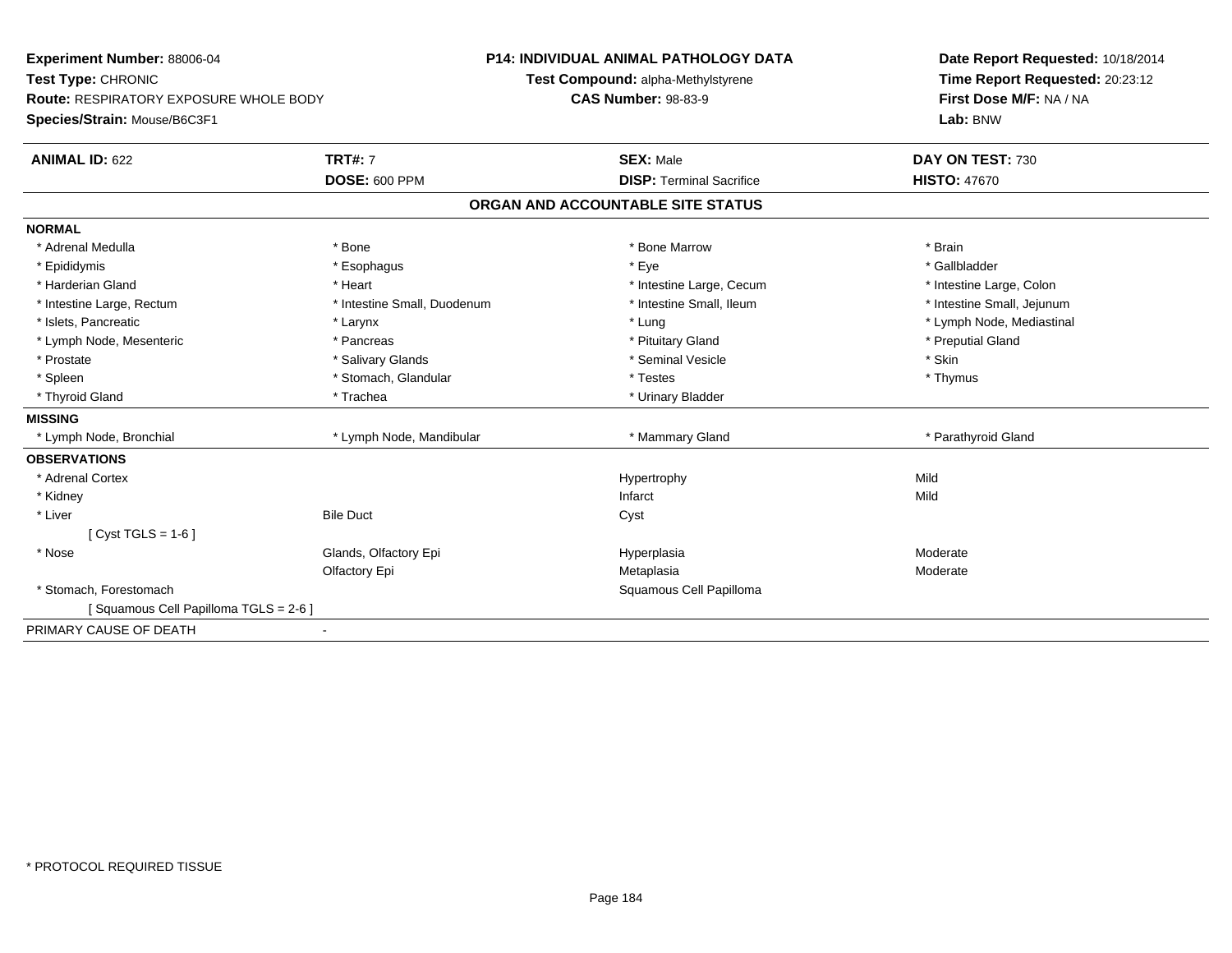| Experiment Number: 88006-04                   |                           | <b>P14: INDIVIDUAL ANIMAL PATHOLOGY DATA</b> | Date Report Requested: 10/18/2014 |  |
|-----------------------------------------------|---------------------------|----------------------------------------------|-----------------------------------|--|
| Test Type: CHRONIC                            |                           | Test Compound: alpha-Methylstyrene           | Time Report Requested: 20:23:12   |  |
| <b>Route: RESPIRATORY EXPOSURE WHOLE BODY</b> |                           | <b>CAS Number: 98-83-9</b>                   | First Dose M/F: NA / NA           |  |
| Species/Strain: Mouse/B6C3F1                  |                           |                                              | Lab: BNW                          |  |
| <b>ANIMAL ID: 623</b>                         | <b>TRT#: 7</b>            | <b>SEX: Male</b>                             | DAY ON TEST: 730                  |  |
|                                               | <b>DOSE: 600 PPM</b>      | <b>DISP: Terminal Sacrifice</b>              | <b>HISTO: 47671</b>               |  |
|                                               |                           | ORGAN AND ACCOUNTABLE SITE STATUS            |                                   |  |
| <b>NORMAL</b>                                 |                           |                                              |                                   |  |
| * Adrenal Cortex                              | * Adrenal Medulla         | * Bone                                       | * Bone Marrow                     |  |
| * Brain                                       | * Epididymis              | * Esophagus                                  | * Eve                             |  |
| * Gallbladder                                 | * Harderian Gland         | * Heart                                      | * Intestine Large, Cecum          |  |
| * Intestine Large, Colon                      | * Intestine Large, Rectum | * Intestine Small, Duodenum                  | * Intestine Small, Ileum          |  |
| * Intestine Small, Jejunum                    | * Islets, Pancreatic      | * Larynx                                     | * Liver                           |  |
| * Lung                                        | * Lymph Node, Bronchial   | * Lymph Node, Mediastinal                    | * Lymph Node, Mesenteric          |  |
| * Pancreas                                    | * Pituitary Gland         | * Preputial Gland                            | * Prostate                        |  |
| * Salivary Glands                             | * Seminal Vesicle         | * Skin                                       | * Spleen                          |  |
| * Stomach, Forestomach                        | * Stomach, Glandular      | * Testes                                     | * Thymus                          |  |
| * Trachea                                     | * Urinary Bladder         |                                              |                                   |  |
| <b>MISSING</b>                                |                           |                                              |                                   |  |
| * Lymph Node, Mandibular                      | * Mammary Gland           | * Parathyroid Gland                          |                                   |  |
| <b>OBSERVATIONS</b>                           |                           |                                              |                                   |  |
| * Kidney                                      |                           | Infarct                                      | Moderate                          |  |
|                                               |                           | Nephropathy                                  | Minimal                           |  |
| [ Infarct TGLS = $1-6$ ]                      |                           |                                              |                                   |  |
| * Nose                                        | Glands, Olfactory Epi     | Hyperplasia                                  | Moderate                          |  |
|                                               | Olfactory Epi             | Metaplasia                                   | Moderate                          |  |
| * Thyroid Gland                               | <b>Follicular Cel</b>     | Hyperplasia                                  | Mild                              |  |
| PRIMARY CAUSE OF DEATH                        |                           |                                              |                                   |  |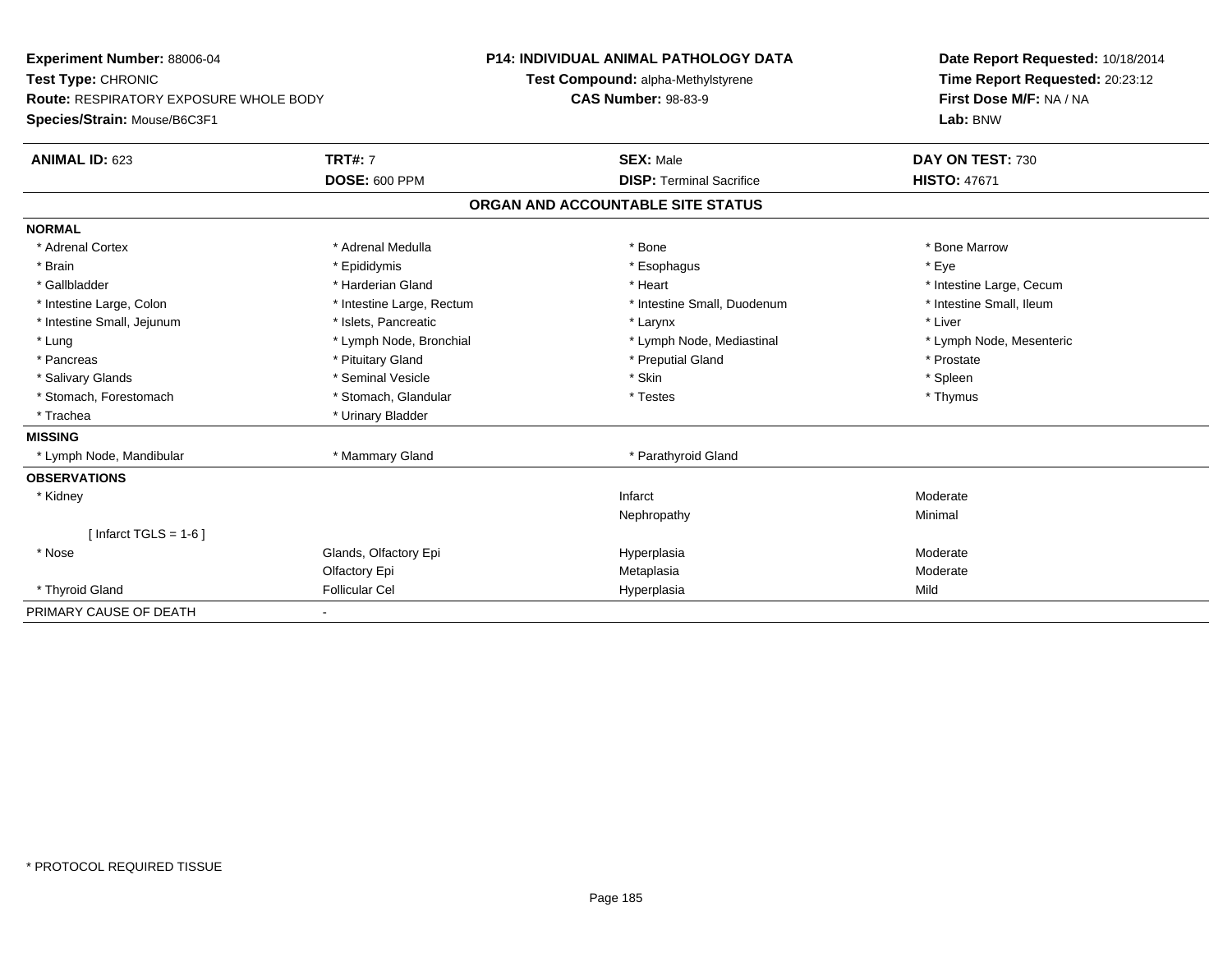| Experiment Number: 88006-04                      |                                | <b>P14: INDIVIDUAL ANIMAL PATHOLOGY DATA</b> | Date Report Requested: 10/18/2014 |
|--------------------------------------------------|--------------------------------|----------------------------------------------|-----------------------------------|
| Test Type: CHRONIC                               |                                | Test Compound: alpha-Methylstyrene           | Time Report Requested: 20:23:12   |
| Route: RESPIRATORY EXPOSURE WHOLE BODY           |                                | <b>CAS Number: 98-83-9</b>                   | First Dose M/F: NA / NA           |
| Species/Strain: Mouse/B6C3F1                     |                                |                                              | Lab: BNW                          |
| <b>ANIMAL ID: 624</b>                            | <b>TRT#: 7</b>                 | <b>SEX: Male</b>                             | DAY ON TEST: 432                  |
|                                                  | <b>DOSE: 600 PPM</b>           | <b>DISP:</b> Moribund Sacrifice              | <b>HISTO: 47672</b>               |
|                                                  |                                | ORGAN AND ACCOUNTABLE SITE STATUS            |                                   |
| <b>NORMAL</b>                                    |                                |                                              |                                   |
| * Adrenal Cortex                                 | * Adrenal Medulla              | * Bone                                       | * Bone Marrow                     |
| * Brain                                          | * Epididymis                   | * Esophagus                                  | * Eye                             |
| * Gallbladder                                    | * Harderian Gland              | * Heart                                      | * Intestine Large, Cecum          |
| * Intestine Large, Colon                         | * Intestine Large, Rectum      | * Intestine Small, Duodenum                  | * Intestine Small, Ileum          |
| * Intestine Small, Jejunum                       | * Islets, Pancreatic           | * Larynx                                     | * Lung                            |
| * Lymph Node, Bronchial                          | * Lymph Node, Mandibular       | * Lymph Node, Mediastinal                    | * Lymph Node, Mesenteric          |
| * Pancreas                                       | * Pituitary Gland              | * Preputial Gland                            | * Prostate                        |
| * Salivary Glands                                | * Seminal Vesicle              | * Skin                                       | * Spleen                          |
| * Stomach, Forestomach                           | * Stomach, Glandular           | * Testes                                     | * Thymus                          |
| * Thyroid Gland                                  | * Trachea                      | * Urinary Bladder                            |                                   |
| <b>MISSING</b>                                   |                                |                                              |                                   |
| * Mammary Gland                                  | * Parathyroid Gland            |                                              |                                   |
| <b>OBSERVATIONS</b>                              |                                |                                              |                                   |
| * Kidney                                         |                                | Nephropathy                                  | Mild                              |
| * Liver                                          |                                | Hepatocellular Adenoma                       | Multiple                          |
| [ Hepatocellular Adenoma TGLS = 1,2,3,4-12+5+6 ] |                                |                                              |                                   |
| * Nose                                           | Glands, Olfactory Epi          | Hyperplasia                                  | Moderate                          |
|                                                  | Olfactory Epi                  | Metaplasia                                   | Moderate                          |
| PRIMARY CAUSE OF DEATH                           | - Liver Hepatocellular Adenoma |                                              |                                   |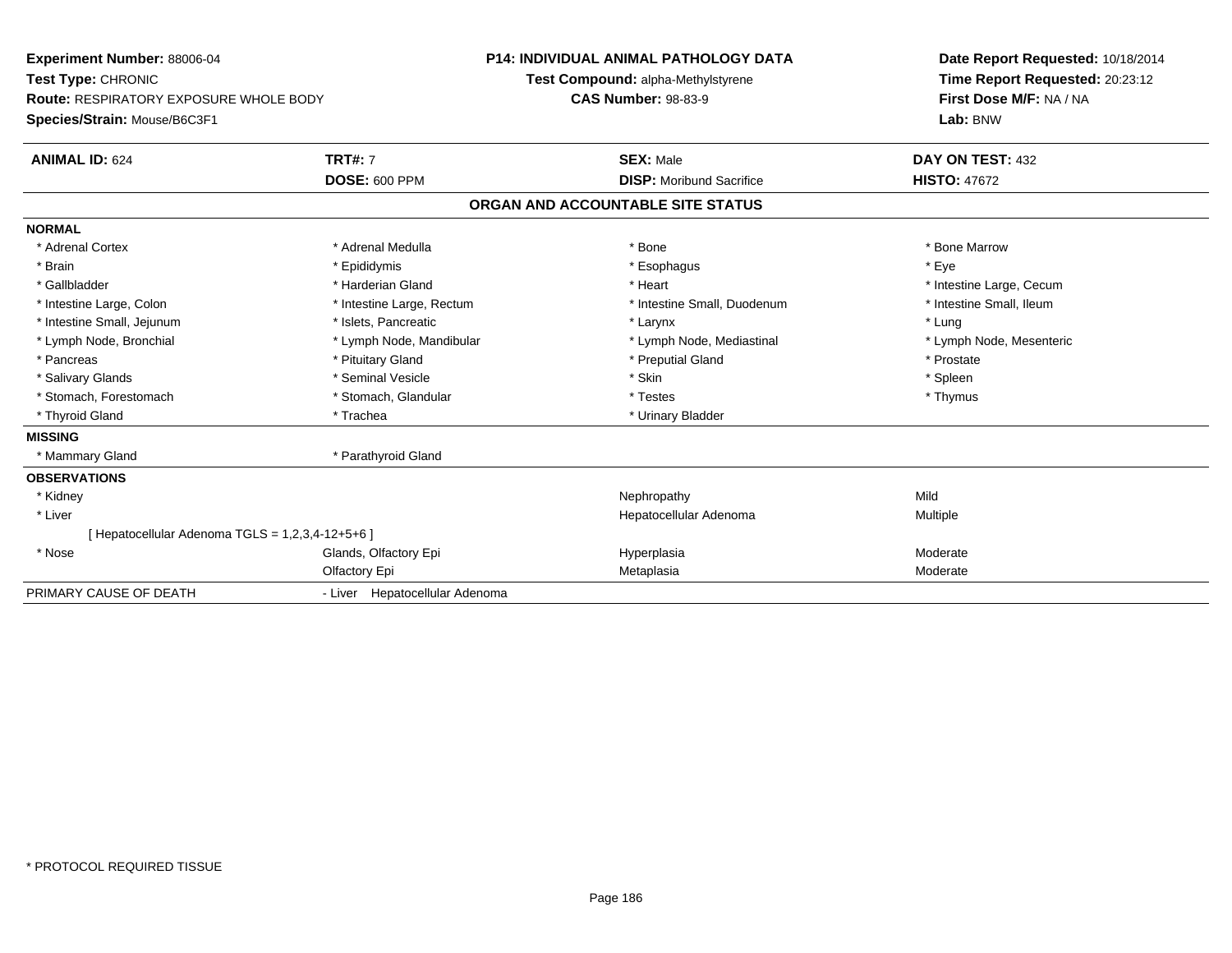| Experiment Number: 88006-04<br>Test Type: CHRONIC<br><b>Route: RESPIRATORY EXPOSURE WHOLE BODY</b><br>Species/Strain: Mouse/B6C3F1 |                             | <b>P14: INDIVIDUAL ANIMAL PATHOLOGY DATA</b><br>Test Compound: alpha-Methylstyrene<br><b>CAS Number: 98-83-9</b> |                                   | Date Report Requested: 10/18/2014<br>Time Report Requested: 20:23:12<br>First Dose M/F: NA / NA<br>Lab: BNW |  |
|------------------------------------------------------------------------------------------------------------------------------------|-----------------------------|------------------------------------------------------------------------------------------------------------------|-----------------------------------|-------------------------------------------------------------------------------------------------------------|--|
| <b>ANIMAL ID: 625</b>                                                                                                              | <b>TRT#: 7</b>              |                                                                                                                  | <b>SEX: Male</b>                  | DAY ON TEST: 730                                                                                            |  |
|                                                                                                                                    | <b>DOSE: 600 PPM</b>        |                                                                                                                  | <b>DISP: Terminal Sacrifice</b>   | <b>HISTO: 47673</b>                                                                                         |  |
|                                                                                                                                    |                             |                                                                                                                  | ORGAN AND ACCOUNTABLE SITE STATUS |                                                                                                             |  |
| <b>NORMAL</b>                                                                                                                      |                             |                                                                                                                  |                                   |                                                                                                             |  |
| * Adrenal Medulla                                                                                                                  | * Bone                      |                                                                                                                  | * Bone Marrow                     | * Brain                                                                                                     |  |
| * Epididymis                                                                                                                       | * Esophagus                 |                                                                                                                  | * Eye                             | * Gallbladder                                                                                               |  |
| * Harderian Gland                                                                                                                  | * Heart                     |                                                                                                                  | * Intestine Large, Cecum          | * Intestine Large, Colon                                                                                    |  |
| * Intestine Large, Rectum                                                                                                          | * Intestine Small, Duodenum |                                                                                                                  | * Intestine Small, Ileum          | * Intestine Small, Jejunum                                                                                  |  |
| * Islets, Pancreatic                                                                                                               | * Larynx                    |                                                                                                                  | * Lung                            | * Lymph Node, Bronchial                                                                                     |  |
| * Lymph Node, Mandibular                                                                                                           | * Lymph Node, Mesenteric    |                                                                                                                  | * Pancreas                        | * Preputial Gland                                                                                           |  |
| * Prostate                                                                                                                         | * Salivary Glands           |                                                                                                                  | * Seminal Vesicle                 | * Skin                                                                                                      |  |
| * Spleen                                                                                                                           | * Stomach, Forestomach      |                                                                                                                  | * Stomach, Glandular              | * Testes                                                                                                    |  |
| * Thymus                                                                                                                           | * Trachea                   |                                                                                                                  | * Urinary Bladder                 |                                                                                                             |  |
| <b>MISSING</b>                                                                                                                     |                             |                                                                                                                  |                                   |                                                                                                             |  |
| * Lymph Node, Mediastinal                                                                                                          | * Mammary Gland             |                                                                                                                  | * Parathyroid Gland               |                                                                                                             |  |
| <b>INSUFFICIENT TISSUE</b>                                                                                                         |                             |                                                                                                                  |                                   |                                                                                                             |  |
| * Pituitary Gland                                                                                                                  |                             |                                                                                                                  |                                   |                                                                                                             |  |
| <b>OBSERVATIONS</b>                                                                                                                |                             |                                                                                                                  |                                   |                                                                                                             |  |
| * Adrenal Cortex                                                                                                                   |                             |                                                                                                                  | Hypertrophy                       | Mild                                                                                                        |  |
| * Kidney                                                                                                                           |                             |                                                                                                                  | Nephropathy                       | Minimal                                                                                                     |  |
| * Liver                                                                                                                            |                             |                                                                                                                  | Hepatocellular Adenoma            |                                                                                                             |  |
| [Hepatocellular Adenoma TGLS = 1-5]                                                                                                |                             |                                                                                                                  |                                   |                                                                                                             |  |
| * Nose                                                                                                                             | Glands, Olfactory Epi       |                                                                                                                  | Hyperplasia                       | Moderate                                                                                                    |  |
|                                                                                                                                    | Olfactory Epi               |                                                                                                                  | Metaplasia                        | Moderate                                                                                                    |  |
| * Thyroid Gland                                                                                                                    | <b>Follicular Cel</b>       |                                                                                                                  | Hyperplasia                       | Mild                                                                                                        |  |
| PRIMARY CAUSE OF DEATH                                                                                                             | ٠                           |                                                                                                                  |                                   |                                                                                                             |  |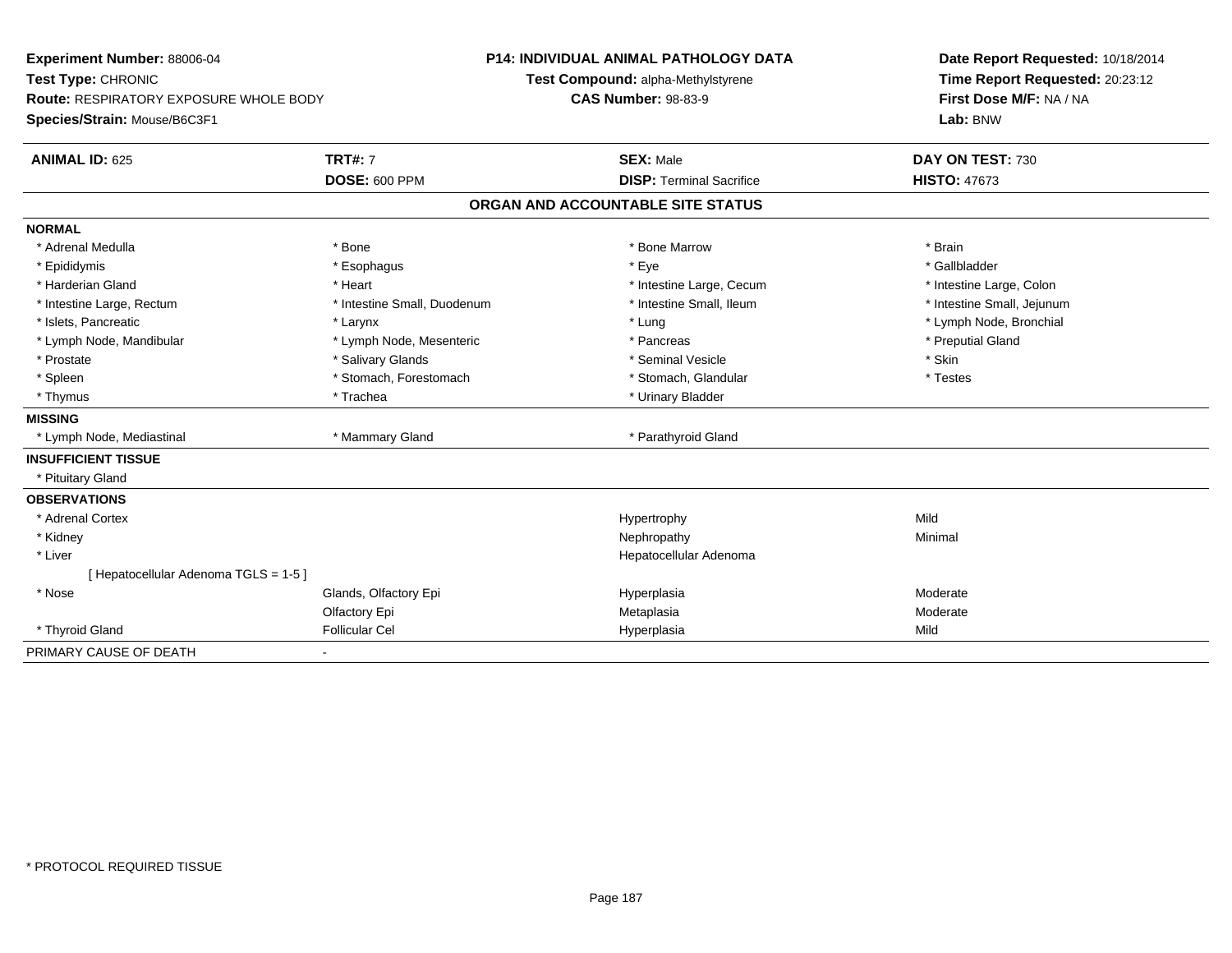| Experiment Number: 88006-04             |                                | <b>P14: INDIVIDUAL ANIMAL PATHOLOGY DATA</b> |                                    |  | Date Report Requested: 10/18/2014 |
|-----------------------------------------|--------------------------------|----------------------------------------------|------------------------------------|--|-----------------------------------|
| Test Type: CHRONIC                      |                                |                                              | Test Compound: alpha-Methylstyrene |  | Time Report Requested: 20:23:12   |
| Route: RESPIRATORY EXPOSURE WHOLE BODY  |                                |                                              | <b>CAS Number: 98-83-9</b>         |  | First Dose M/F: NA / NA           |
| Species/Strain: Mouse/B6C3F1            |                                |                                              |                                    |  | Lab: BNW                          |
| <b>ANIMAL ID: 626</b>                   | <b>TRT#: 7</b>                 |                                              | <b>SEX: Male</b>                   |  | DAY ON TEST: 429                  |
|                                         | <b>DOSE: 600 PPM</b>           |                                              | <b>DISP:</b> Moribund Sacrifice    |  | <b>HISTO: 47674</b>               |
|                                         |                                |                                              | ORGAN AND ACCOUNTABLE SITE STATUS  |  |                                   |
| <b>NORMAL</b>                           |                                |                                              |                                    |  |                                   |
| * Adrenal Cortex                        | * Adrenal Medulla              |                                              | * Bone                             |  | * Bone Marrow                     |
| * Brain                                 | * Epididymis                   |                                              | * Esophagus                        |  | * Eye                             |
| * Gallbladder                           | * Harderian Gland              |                                              | * Heart                            |  | * Intestine Large, Cecum          |
| * Intestine Large, Colon                | * Intestine Large, Rectum      |                                              | * Intestine Small, Duodenum        |  | * Intestine Small, Ileum          |
| * Intestine Small, Jejunum              | * Islets. Pancreatic           |                                              | * Larynx                           |  | * Lymph Node, Bronchial           |
| * Lymph Node, Mediastinal               | * Lymph Node, Mesenteric       |                                              | * Pancreas                         |  | * Parathyroid Gland               |
| * Pituitary Gland                       | * Preputial Gland              |                                              | * Prostate                         |  | * Salivary Glands                 |
| * Seminal Vesicle                       | * Skin                         |                                              | * Spleen                           |  | * Stomach, Forestomach            |
| * Stomach, Glandular                    | * Testes                       |                                              | * Thymus                           |  | * Thyroid Gland                   |
| * Trachea                               | * Urinary Bladder              |                                              |                                    |  |                                   |
| <b>MISSING</b>                          |                                |                                              |                                    |  |                                   |
| * Lymph Node, Mandibular                | * Mammary Gland                |                                              |                                    |  |                                   |
| <b>OBSERVATIONS</b>                     |                                |                                              |                                    |  |                                   |
| * Kidney                                |                                |                                              | Nephropathy                        |  | Minimal                           |
| * Liver                                 |                                |                                              | Hepatocellular Adenoma             |  |                                   |
|                                         |                                |                                              | Hepatocellular Carcinoma           |  |                                   |
| [Hepatocellular Adenoma TGLS = 3-12]    |                                |                                              |                                    |  |                                   |
| [ Hepatocellular Carcinoma TGLS = 2-6 ] |                                |                                              |                                    |  |                                   |
| * Lung                                  | <b>Bronchiole</b>              |                                              | Hyperplasia                        |  | Minimal                           |
| * Nose                                  | Glands, Olfactory Epi          |                                              | Hyperplasia                        |  | Moderate                          |
|                                         | Olfactory Epi                  |                                              | Metaplasia                         |  | Moderate                          |
| PRIMARY CAUSE OF DEATH                  | - Liver Hepatocellular Adenoma |                                              |                                    |  |                                   |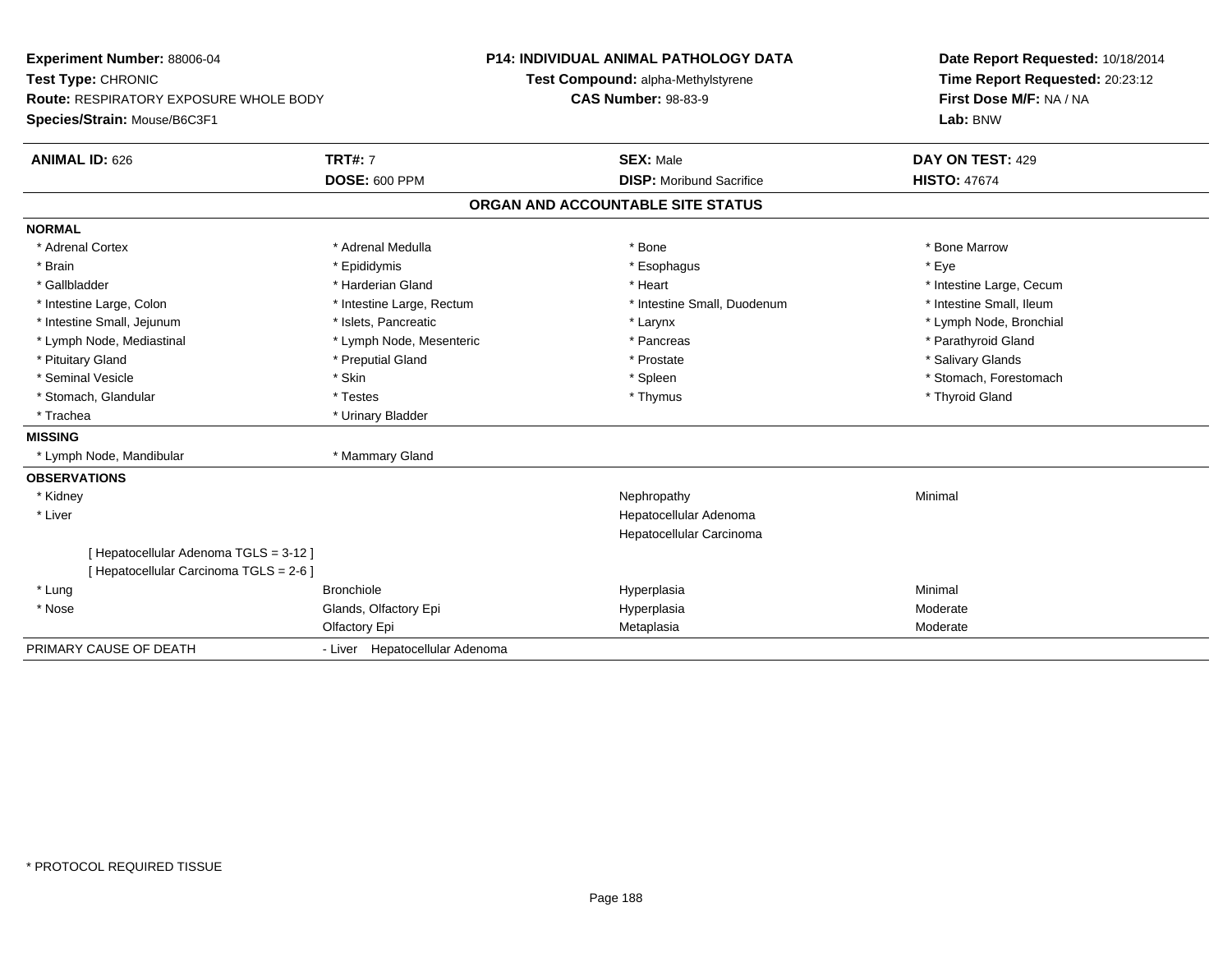| Experiment Number: 88006-04<br>Test Type: CHRONIC<br><b>Route: RESPIRATORY EXPOSURE WHOLE BODY</b><br>Species/Strain: Mouse/B6C3F1 |                                        | <b>P14: INDIVIDUAL ANIMAL PATHOLOGY DATA</b><br>Test Compound: alpha-Methylstyrene<br><b>CAS Number: 98-83-9</b> | Date Report Requested: 10/18/2014<br>Time Report Requested: 20:23:12<br>First Dose M/F: NA / NA<br>Lab: BNW |
|------------------------------------------------------------------------------------------------------------------------------------|----------------------------------------|------------------------------------------------------------------------------------------------------------------|-------------------------------------------------------------------------------------------------------------|
| <b>ANIMAL ID: 627</b>                                                                                                              | <b>TRT#: 7</b><br><b>DOSE: 600 PPM</b> | <b>SEX: Male</b><br><b>DISP: Natural Death</b>                                                                   | DAY ON TEST: 715<br><b>HISTO: 47675</b>                                                                     |
|                                                                                                                                    |                                        |                                                                                                                  |                                                                                                             |
|                                                                                                                                    |                                        | ORGAN AND ACCOUNTABLE SITE STATUS                                                                                |                                                                                                             |
| <b>NORMAL</b>                                                                                                                      |                                        |                                                                                                                  |                                                                                                             |
| * Adrenal Cortex                                                                                                                   | * Adrenal Medulla                      | * Bone                                                                                                           | * Bone Marrow                                                                                               |
| * Brain                                                                                                                            | * Epididymis                           | * Esophagus                                                                                                      | * Heart                                                                                                     |
| * Parathyroid Gland                                                                                                                | * Preputial Gland                      | * Salivary Glands                                                                                                | * Skin                                                                                                      |
| * Testes                                                                                                                           | * Trachea                              |                                                                                                                  |                                                                                                             |
| <b>MISSING</b>                                                                                                                     |                                        |                                                                                                                  |                                                                                                             |
| * Lymph Node, Mandibular                                                                                                           | * Mammary Gland                        |                                                                                                                  |                                                                                                             |
| <b>AUTO PRECLUDES DIAG.</b>                                                                                                        |                                        |                                                                                                                  |                                                                                                             |
| * Eye                                                                                                                              | * Gallbladder                          | * Harderian Gland                                                                                                | * Intestine Large, Cecum                                                                                    |
| * Intestine Large, Colon                                                                                                           | * Intestine Large, Rectum              | * Intestine Small, Duodenum                                                                                      | * Intestine Small. Ileum                                                                                    |
| * Intestine Small, Jejunum                                                                                                         | * Islets, Pancreatic                   | * Kidney                                                                                                         | * Larynx                                                                                                    |
| * Lymph Node, Bronchial                                                                                                            | * Lymph Node, Mediastinal              | * Lymph Node, Mesenteric                                                                                         | * Pancreas                                                                                                  |
| * Pituitary Gland                                                                                                                  | * Prostate                             | * Seminal Vesicle                                                                                                | * Spleen                                                                                                    |
| * Stomach, Forestomach                                                                                                             | * Stomach, Glandular                   | * Thymus                                                                                                         | * Urinary Bladder                                                                                           |
| <b>OBSERVATIONS</b>                                                                                                                |                                        |                                                                                                                  |                                                                                                             |
| * Liver                                                                                                                            |                                        | Hepatocellular Carcinoma                                                                                         |                                                                                                             |
| [ Hepatocellular Carcinoma TGLS = 1-12 ]                                                                                           |                                        |                                                                                                                  |                                                                                                             |
| * Lung                                                                                                                             |                                        | Hepatocellular Carcinoma                                                                                         | Metastatic (Liver)                                                                                          |
| * Nose                                                                                                                             | Glands, Olfactory Epi                  | Hyperplasia                                                                                                      | Moderate                                                                                                    |
|                                                                                                                                    | Olfactory Epi                          | Metaplasia                                                                                                       | Moderate                                                                                                    |
| * Thyroid Gland                                                                                                                    | <b>Follicular Cel</b>                  | Hyperplasia                                                                                                      | Minimal                                                                                                     |
| PRIMARY CAUSE OF DEATH                                                                                                             | - Liver Hepatocellular Carcinoma       |                                                                                                                  |                                                                                                             |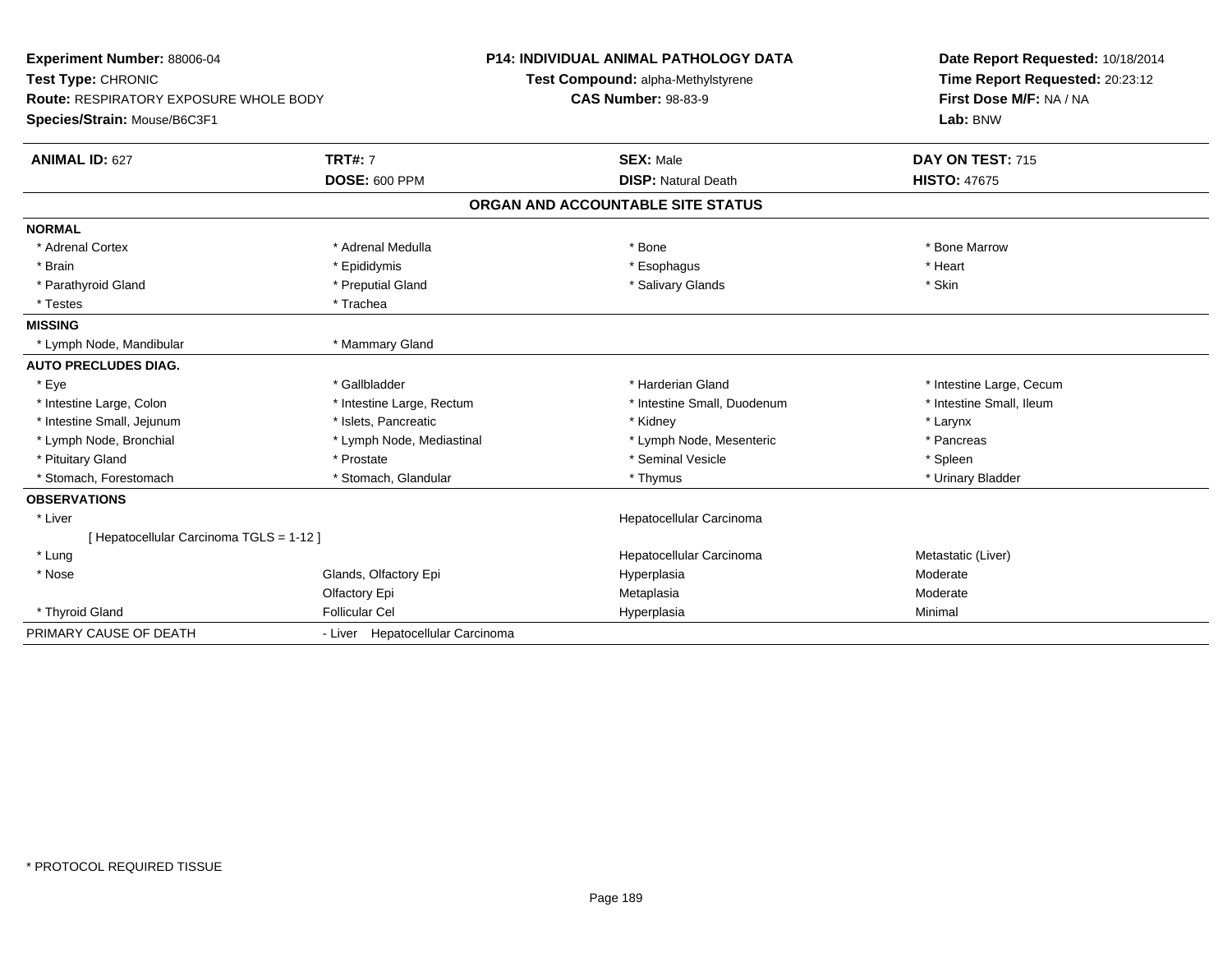| <b>Experiment Number: 88006-04</b>            |                           | <b>P14: INDIVIDUAL ANIMAL PATHOLOGY DATA</b> | Date Report Requested: 10/18/2014 |
|-----------------------------------------------|---------------------------|----------------------------------------------|-----------------------------------|
| Test Type: CHRONIC                            |                           | Test Compound: alpha-Methylstyrene           | Time Report Requested: 20:23:12   |
| <b>Route: RESPIRATORY EXPOSURE WHOLE BODY</b> |                           | <b>CAS Number: 98-83-9</b>                   | First Dose M/F: NA / NA           |
| Species/Strain: Mouse/B6C3F1                  |                           |                                              | Lab: BNW                          |
| <b>ANIMAL ID: 628</b>                         | <b>TRT#: 7</b>            | <b>SEX: Male</b>                             | DAY ON TEST: 729                  |
|                                               | <b>DOSE: 600 PPM</b>      | <b>DISP: Terminal Sacrifice</b>              | <b>HISTO: 47676</b>               |
|                                               |                           | ORGAN AND ACCOUNTABLE SITE STATUS            |                                   |
| <b>NORMAL</b>                                 |                           |                                              |                                   |
| * Adrenal Cortex                              | * Adrenal Medulla         | * Bone                                       | * Bone Marrow                     |
| * Brain                                       | * Epididymis              | * Esophagus                                  | * Eve                             |
| * Gallbladder                                 | * Harderian Gland         | * Heart                                      | * Intestine Large, Cecum          |
| * Intestine Large, Colon                      | * Intestine Large, Rectum | * Intestine Small, Duodenum                  | * Intestine Small, Ileum          |
| * Intestine Small, Jejunum                    | * Islets, Pancreatic      | * Larynx                                     | * Lymph Node, Mediastinal         |
| * Lymph Node, Mesenteric                      | * Pancreas                | * Parathyroid Gland                          | * Pituitary Gland                 |
| * Preputial Gland                             | * Prostate                | * Salivary Glands                            | * Seminal Vesicle                 |
| * Skin                                        | * Spleen                  | * Stomach, Forestomach                       | * Stomach, Glandular              |
| * Testes                                      | * Trachea                 | * Urinary Bladder                            |                                   |
| <b>MISSING</b>                                |                           |                                              |                                   |
| * Lymph Node, Bronchial                       | * Lymph Node, Mandibular  | * Mammary Gland                              | * Thymus                          |
| <b>OBSERVATIONS</b>                           |                           |                                              |                                   |
| * Kidney                                      | Pelvis                    | <b>Dilatation</b>                            | Moderate                          |
|                                               |                           | Nephropathy                                  | Moderate                          |
| [Dilatation TGLS = 2-6]                       |                           |                                              |                                   |
| * Liver                                       |                           | <b>Basophilic Focus</b>                      |                                   |
|                                               |                           | Hepatocellular Carcinoma                     |                                   |
| [ Hepatocellular Carcinoma TGLS = 1-12 ]      |                           |                                              |                                   |
| * Lung                                        |                           | Hepatocellular Carcinoma                     | Metastatic (Liver)                |
| * Nose                                        | Glands, Olfactory Epi     | Hyperplasia                                  | Moderate                          |
|                                               | Olfactory Epi             | Metaplasia                                   | Moderate                          |
| * Thyroid Gland                               | <b>Follicular Cel</b>     | Adenoma                                      |                                   |
|                                               | <b>Follicular Cel</b>     | Hyperplasia                                  | Mild                              |
| PRIMARY CAUSE OF DEATH                        |                           |                                              |                                   |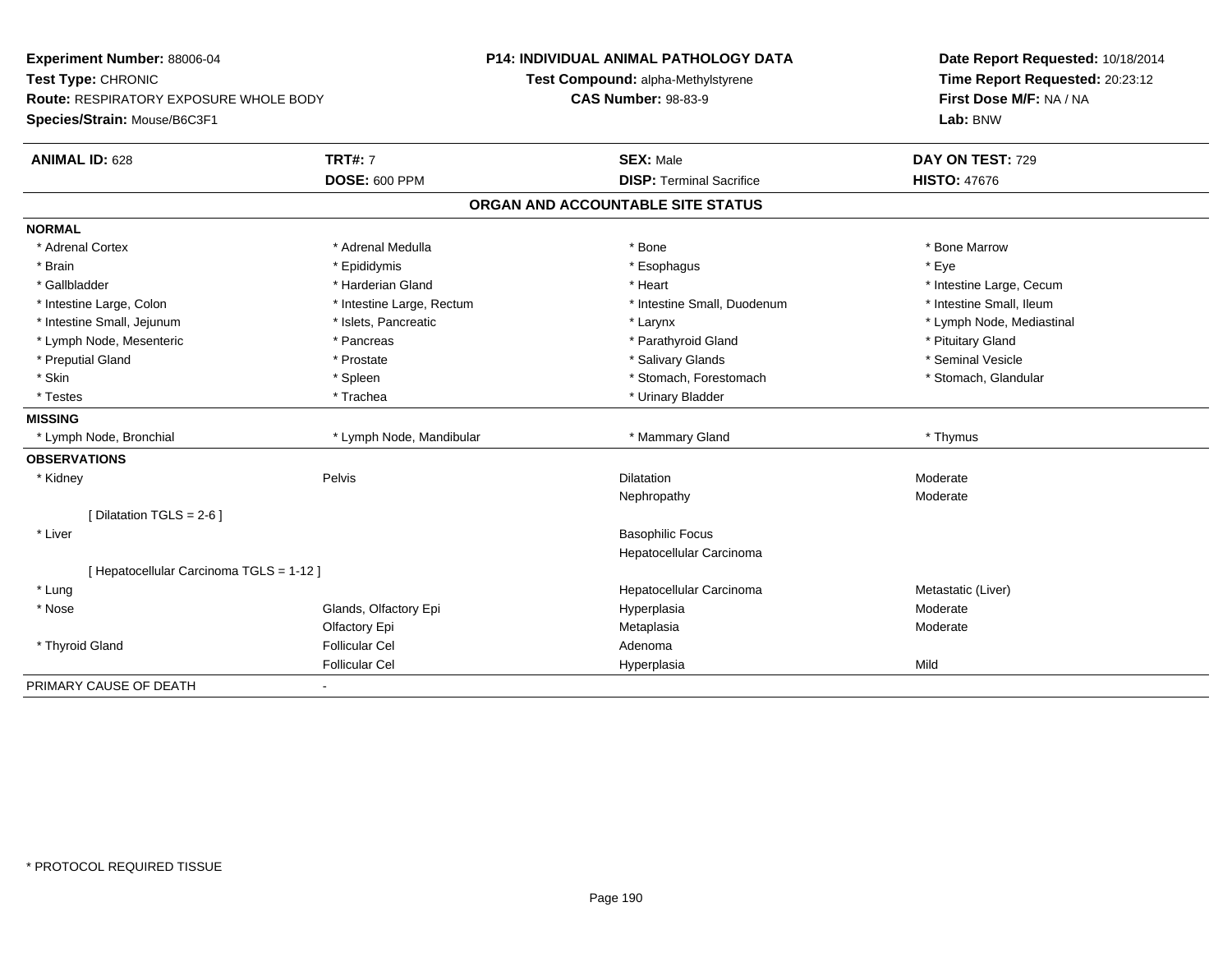| Experiment Number: 88006-04<br>Test Type: CHRONIC<br><b>Route: RESPIRATORY EXPOSURE WHOLE BODY</b><br>Species/Strain: Mouse/B6C3F1 |                                        | <b>P14: INDIVIDUAL ANIMAL PATHOLOGY DATA</b><br>Test Compound: alpha-Methylstyrene<br><b>CAS Number: 98-83-9</b> | Date Report Requested: 10/18/2014<br>Time Report Requested: 20:23:12<br>First Dose M/F: NA / NA<br>Lab: BNW |
|------------------------------------------------------------------------------------------------------------------------------------|----------------------------------------|------------------------------------------------------------------------------------------------------------------|-------------------------------------------------------------------------------------------------------------|
| <b>ANIMAL ID: 629</b>                                                                                                              | <b>TRT#: 7</b><br><b>DOSE: 600 PPM</b> | <b>SEX: Male</b><br><b>DISP: Natural Death</b>                                                                   | DAY ON TEST: 605<br><b>HISTO: 47677</b>                                                                     |
|                                                                                                                                    |                                        | ORGAN AND ACCOUNTABLE SITE STATUS                                                                                |                                                                                                             |
|                                                                                                                                    |                                        |                                                                                                                  |                                                                                                             |
| <b>NORMAL</b>                                                                                                                      |                                        |                                                                                                                  |                                                                                                             |
| * Adrenal Cortex                                                                                                                   | * Adrenal Medulla                      | * Bone                                                                                                           | * Bone Marrow                                                                                               |
| * Brain                                                                                                                            | * Epididymis                           | * Esophagus                                                                                                      | * Eye                                                                                                       |
| * Harderian Gland                                                                                                                  | * Heart                                | * Intestine Large, Colon                                                                                         | * Intestine Large, Rectum                                                                                   |
| * Intestine Small, Duodenum                                                                                                        | * Islets, Pancreatic                   | * Larynx                                                                                                         | * Lymph Node, Bronchial                                                                                     |
| * Lymph Node, Mediastinal                                                                                                          | * Lymph Node, Mesenteric               | * Pancreas                                                                                                       | * Parathyroid Gland                                                                                         |
| * Pituitary Gland                                                                                                                  | * Preputial Gland                      | * Prostate                                                                                                       | * Salivary Glands                                                                                           |
| * Skin                                                                                                                             | * Spleen                               | * Stomach, Glandular                                                                                             | * Testes                                                                                                    |
| * Thymus                                                                                                                           | * Thyroid Gland                        | * Trachea                                                                                                        | * Urinary Bladder                                                                                           |
| <b>MISSING</b>                                                                                                                     |                                        |                                                                                                                  |                                                                                                             |
| * Lymph Node, Mandibular                                                                                                           | * Mammary Gland                        |                                                                                                                  |                                                                                                             |
| <b>AUTO PRECLUDES DIAG.</b>                                                                                                        |                                        |                                                                                                                  |                                                                                                             |
| * Gallbladder                                                                                                                      | * Intestine Large, Cecum               | * Intestine Small, Ileum                                                                                         | * Intestine Small, Jejunum                                                                                  |
| * Seminal Vesicle                                                                                                                  |                                        |                                                                                                                  |                                                                                                             |
| <b>OBSERVATIONS</b>                                                                                                                |                                        |                                                                                                                  |                                                                                                             |
| * Kidney                                                                                                                           |                                        | Hepatocellular Carcinoma                                                                                         | Metastatic (Liver)                                                                                          |
|                                                                                                                                    |                                        | Nephropathy                                                                                                      | Minimal                                                                                                     |
| [ Hepatocellular Carcinoma TGLS = 7-6 ]                                                                                            |                                        |                                                                                                                  |                                                                                                             |
| * Liver                                                                                                                            |                                        | Hepatocellular Carcinoma                                                                                         | Multiple                                                                                                    |
| [ Hepatocellular Carcinoma TGLS = 5,6-13+5+12 ]                                                                                    |                                        |                                                                                                                  |                                                                                                             |
| * Lung                                                                                                                             |                                        | Hepatocellular Carcinoma                                                                                         | Metastatic (Liver)                                                                                          |
| [ Hepatocellular Carcinoma TGLS = 1,2-4 ]                                                                                          |                                        |                                                                                                                  |                                                                                                             |
| * Nose                                                                                                                             | Glands, Olfactory Epi                  | Hyperplasia                                                                                                      | Moderate                                                                                                    |
|                                                                                                                                    | Olfactory Epi                          | Metaplasia                                                                                                       | Moderate                                                                                                    |
| * Stomach, Forestomach                                                                                                             | Epithelium                             | Hyperplasia                                                                                                      | Minimal                                                                                                     |
|                                                                                                                                    |                                        | Ulcer                                                                                                            | Focal, Mild                                                                                                 |
| [ Hyperplasia TGLS = 8-9 ]                                                                                                         |                                        |                                                                                                                  |                                                                                                             |
| PRIMARY CAUSE OF DEATH                                                                                                             | - Liver Hepatocellular Carcinoma       |                                                                                                                  |                                                                                                             |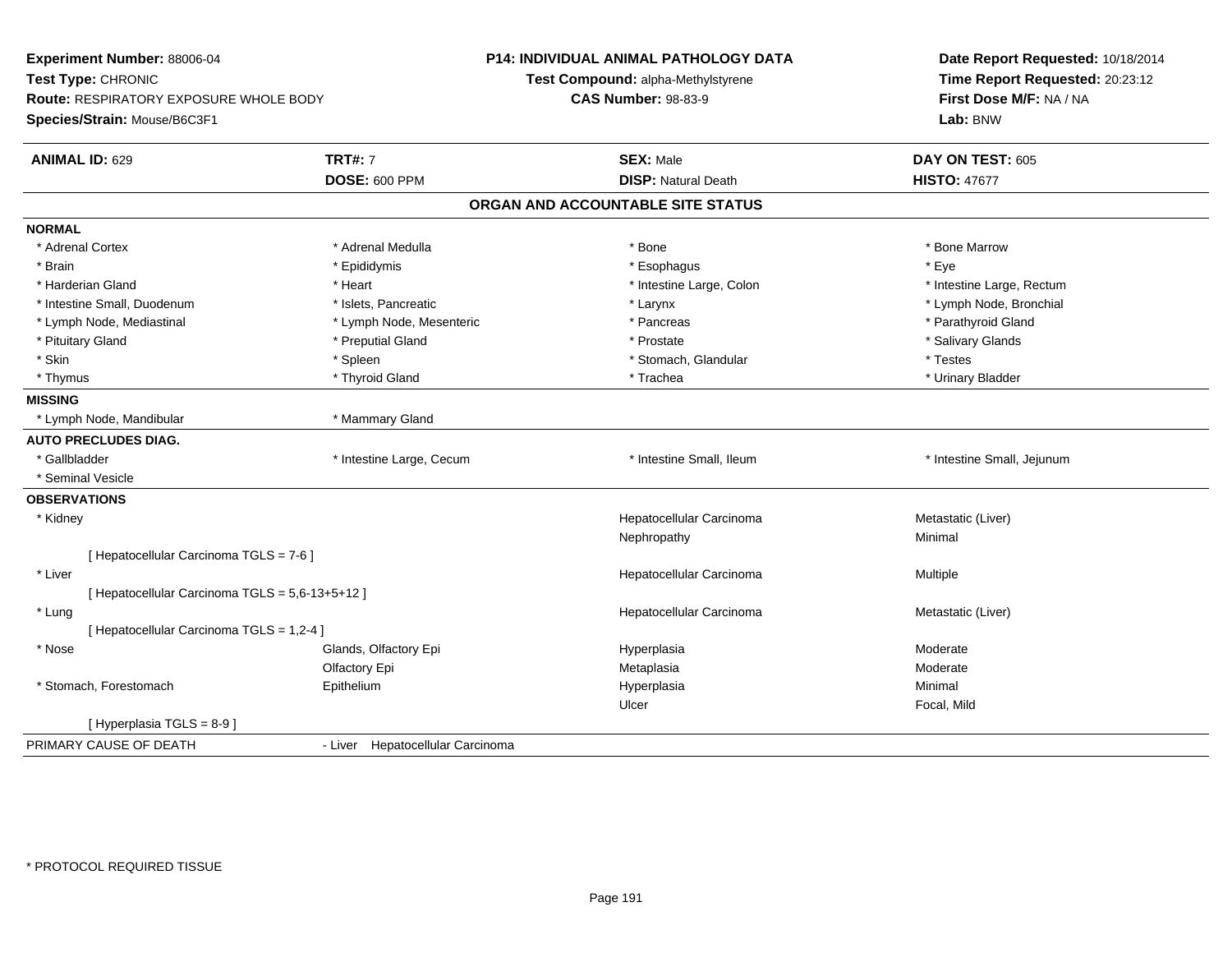| Experiment Number: 88006-04                    |                           | <b>P14: INDIVIDUAL ANIMAL PATHOLOGY DATA</b> | Date Report Requested: 10/18/2014 |
|------------------------------------------------|---------------------------|----------------------------------------------|-----------------------------------|
| Test Type: CHRONIC                             |                           | Test Compound: alpha-Methylstyrene           | Time Report Requested: 20:23:12   |
| <b>Route: RESPIRATORY EXPOSURE WHOLE BODY</b>  |                           | <b>CAS Number: 98-83-9</b>                   | First Dose M/F: NA / NA           |
| Species/Strain: Mouse/B6C3F1                   |                           |                                              | Lab: BNW                          |
| <b>ANIMAL ID: 630</b>                          | <b>TRT#: 7</b>            | <b>SEX: Male</b>                             | DAY ON TEST: 729                  |
|                                                | <b>DOSE: 600 PPM</b>      | <b>DISP: Terminal Sacrifice</b>              | <b>HISTO: 47678</b>               |
|                                                |                           | ORGAN AND ACCOUNTABLE SITE STATUS            |                                   |
| <b>NORMAL</b>                                  |                           |                                              |                                   |
| * Adrenal Cortex                               | * Adrenal Medulla         | * Bone                                       | * Bone Marrow                     |
| * Brain                                        | * Epididymis              | * Esophagus                                  | * Eve                             |
| * Gallbladder                                  | * Harderian Gland         | * Heart                                      | * Intestine Large, Cecum          |
| * Intestine Large, Colon                       | * Intestine Large, Rectum | * Intestine Small, Duodenum                  | * Intestine Small, Ileum          |
| * Intestine Small, Jejunum                     | * Islets. Pancreatic      | * Larynx                                     | * Lung                            |
| * Lymph Node, Bronchial                        | * Lymph Node, Mediastinal | * Lymph Node, Mesenteric                     | * Pancreas                        |
| * Pituitary Gland                              | * Preputial Gland         | * Prostate                                   | * Salivary Glands                 |
| * Seminal Vesicle                              | * Skin                    | * Spleen                                     | * Stomach, Forestomach            |
| * Stomach, Glandular                           | * Thyroid Gland           | * Trachea                                    | * Urinary Bladder                 |
| <b>MISSING</b>                                 |                           |                                              |                                   |
| * Lymph Node, Mandibular                       | * Mammary Gland           | * Parathyroid Gland                          | * Thymus                          |
| <b>OBSERVATIONS</b>                            |                           |                                              |                                   |
| * Kidney                                       |                           | Infarct                                      | Mild                              |
|                                                |                           | Metaplasia                                   | Osseous, Mild                     |
|                                                |                           | Nephropathy                                  | Minimal                           |
| * Liver                                        |                           | Clear Cell Focus                             |                                   |
|                                                |                           | <b>Eosinophilic Focus</b>                    |                                   |
|                                                |                           | Hepatocellular Adenoma                       | Multiple                          |
| [Clear Cell Focus TGLS = 3-13]                 |                           |                                              |                                   |
| [ Hepatocellular Adenoma TGLS = 1,2,4-5+12+6 ] |                           |                                              |                                   |
| * Nose                                         | Glands, Olfactory Epi     | Hyperplasia                                  | Moderate                          |
|                                                | Olfactory Epi             | Metaplasia                                   | Moderate                          |
| * Testes                                       |                           | Atrophy                                      | Mild                              |
| PRIMARY CAUSE OF DEATH                         | $\blacksquare$            |                                              |                                   |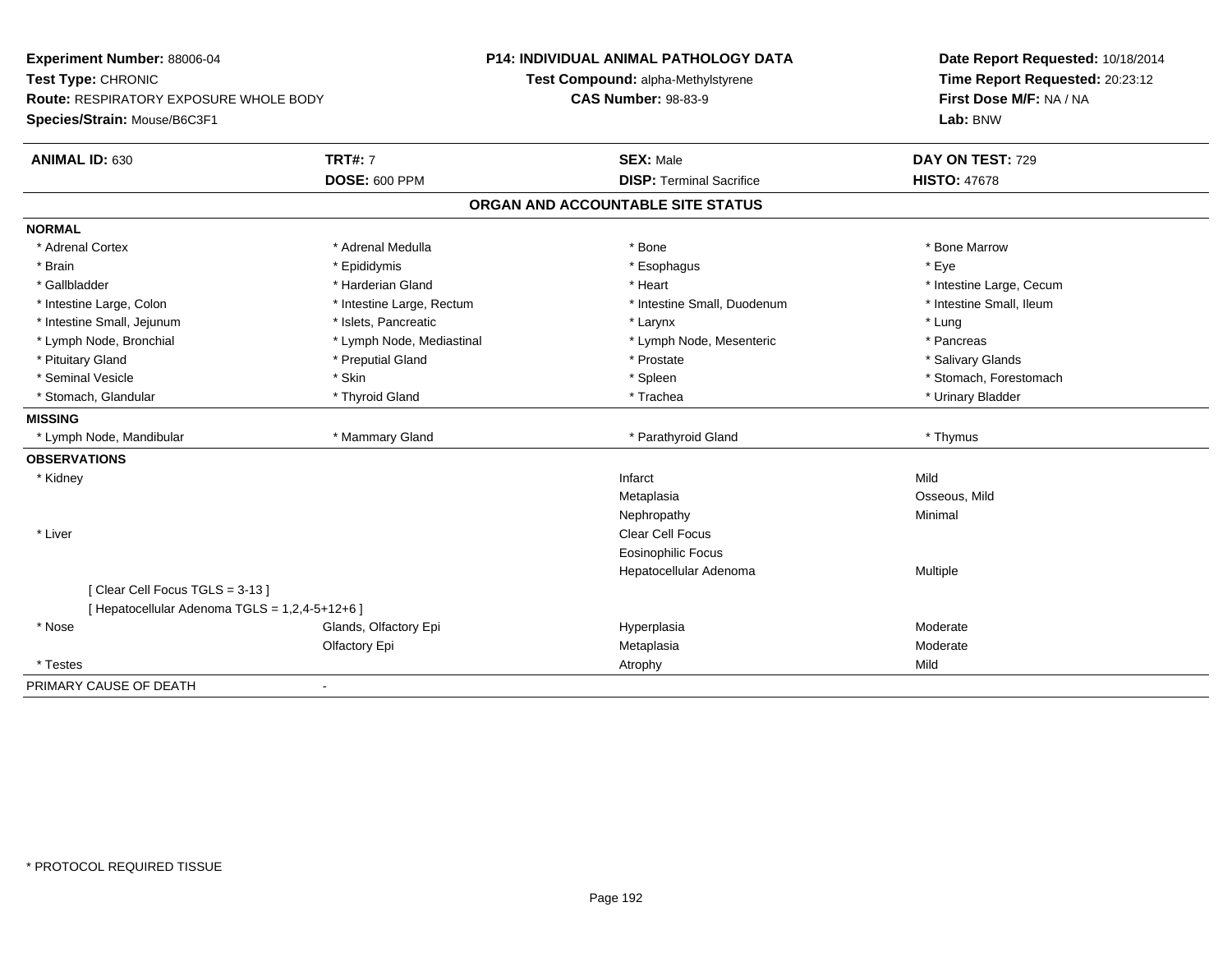| <b>Experiment Number: 88006-04</b>            | <b>P14: INDIVIDUAL ANIMAL PATHOLOGY DATA</b> |  |                                    | Date Report Requested: 10/18/2014 |                                 |  |
|-----------------------------------------------|----------------------------------------------|--|------------------------------------|-----------------------------------|---------------------------------|--|
| Test Type: CHRONIC                            |                                              |  | Test Compound: alpha-Methylstyrene |                                   | Time Report Requested: 20:23:12 |  |
| <b>Route: RESPIRATORY EXPOSURE WHOLE BODY</b> |                                              |  | <b>CAS Number: 98-83-9</b>         |                                   | First Dose M/F: NA / NA         |  |
| Species/Strain: Mouse/B6C3F1                  |                                              |  |                                    |                                   | Lab: BNW                        |  |
| ANIMAL ID: 631                                | <b>TRT#: 7</b>                               |  | <b>SEX: Male</b>                   |                                   | DAY ON TEST: 730                |  |
|                                               | <b>DOSE: 600 PPM</b>                         |  | <b>DISP: Terminal Sacrifice</b>    | <b>HISTO: 47679</b>               |                                 |  |
|                                               |                                              |  | ORGAN AND ACCOUNTABLE SITE STATUS  |                                   |                                 |  |
| <b>NORMAL</b>                                 |                                              |  |                                    |                                   |                                 |  |
| * Adrenal Cortex                              | * Adrenal Medulla                            |  | * Bone                             |                                   | * Bone Marrow                   |  |
| * Brain                                       | * Epididymis                                 |  | * Esophagus                        | * Eye                             |                                 |  |
| * Gallbladder                                 | * Harderian Gland                            |  | * Heart                            |                                   | * Intestine Large, Cecum        |  |
| * Intestine Large, Colon                      | * Intestine Large, Rectum                    |  | * Intestine Small, Duodenum        |                                   | * Intestine Small, Ileum        |  |
| * Intestine Small, Jejunum                    | * Islets, Pancreatic                         |  | * Larynx                           | * Lung                            |                                 |  |
| * Lymph Node, Bronchial                       | * Lymph Node, Mandibular                     |  | * Lymph Node, Mesenteric           | * Pancreas                        |                                 |  |
| * Pituitary Gland                             | * Preputial Gland                            |  | * Prostate                         |                                   | * Salivary Glands               |  |
| * Seminal Vesicle                             | * Skin                                       |  | * Spleen                           |                                   | * Stomach, Forestomach          |  |
| * Stomach, Glandular                          | * Testes                                     |  | * Thymus                           |                                   | * Thyroid Gland                 |  |
| * Trachea                                     | * Urinary Bladder                            |  |                                    |                                   |                                 |  |
| <b>MISSING</b>                                |                                              |  |                                    |                                   |                                 |  |
| * Lymph Node, Mediastinal                     | * Mammary Gland                              |  | * Parathyroid Gland                |                                   |                                 |  |
| <b>OBSERVATIONS</b>                           |                                              |  |                                    |                                   |                                 |  |
| * Kidney                                      |                                              |  | Infarct                            | Mild                              |                                 |  |
| * Liver                                       |                                              |  | <b>Clear Cell Focus</b>            |                                   |                                 |  |
|                                               |                                              |  | Hepatocellular Carcinoma           |                                   |                                 |  |
| [ Hepatocellular Carcinoma TGLS = 1-5 ]       |                                              |  |                                    |                                   |                                 |  |
| * Nose                                        | Glands, Olfactory Epi                        |  | Hyperplasia                        | Moderate                          |                                 |  |
|                                               | Olfactory Epi                                |  | Metaplasia                         | Moderate                          |                                 |  |
| PRIMARY CAUSE OF DEATH                        |                                              |  |                                    |                                   |                                 |  |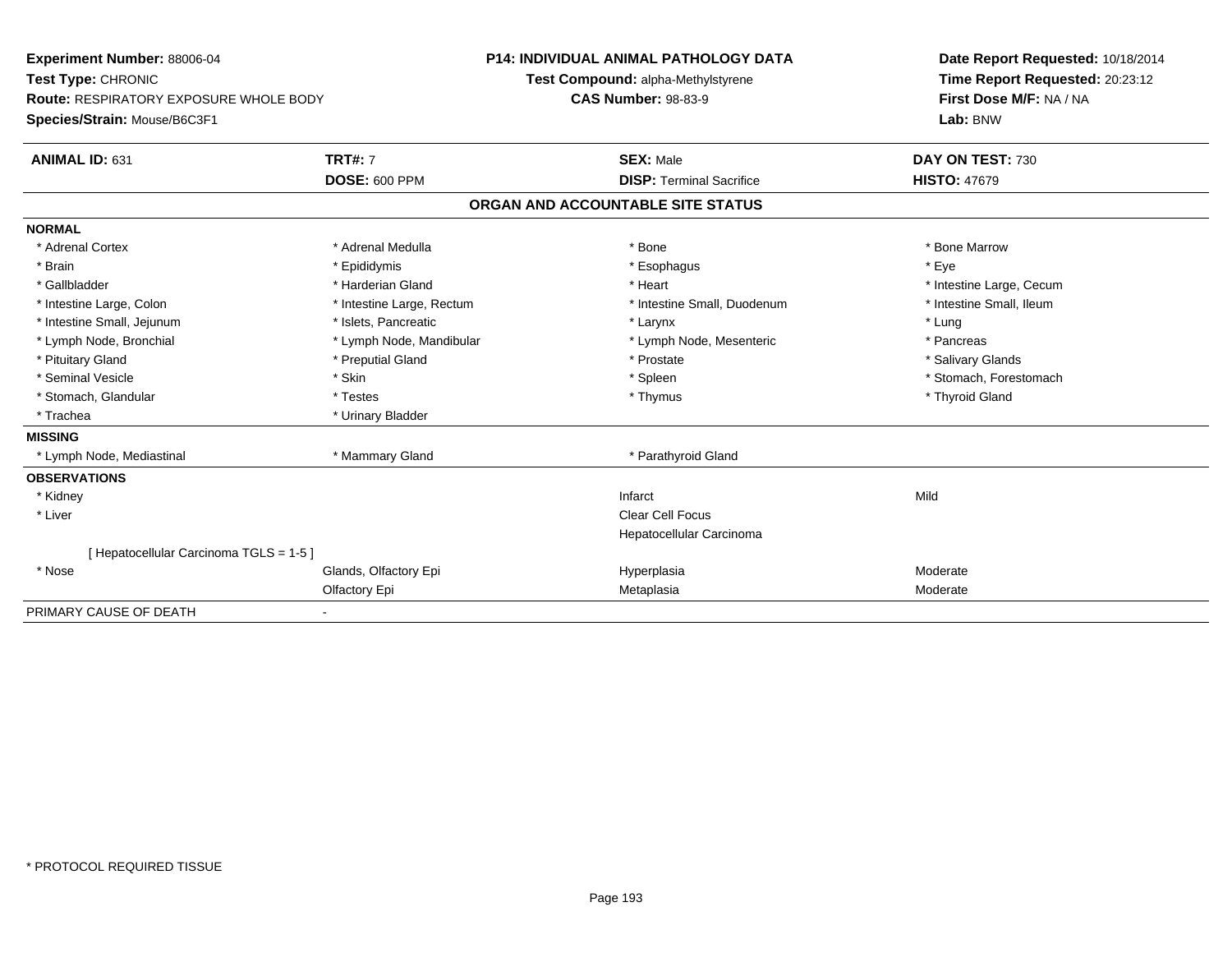| <b>Experiment Number: 88006-04</b>            | <b>P14: INDIVIDUAL ANIMAL PATHOLOGY DATA</b> |                                    | Date Report Requested: 10/18/2014 |                                 |
|-----------------------------------------------|----------------------------------------------|------------------------------------|-----------------------------------|---------------------------------|
| Test Type: CHRONIC                            |                                              | Test Compound: alpha-Methylstyrene |                                   | Time Report Requested: 20:23:12 |
| <b>Route: RESPIRATORY EXPOSURE WHOLE BODY</b> |                                              |                                    | <b>CAS Number: 98-83-9</b>        | First Dose M/F: NA / NA         |
| Species/Strain: Mouse/B6C3F1                  |                                              |                                    |                                   | Lab: BNW                        |
| <b>ANIMAL ID: 632</b>                         | <b>TRT#: 7</b>                               |                                    | <b>SEX: Male</b>                  | DAY ON TEST: 731                |
|                                               | <b>DOSE: 600 PPM</b>                         |                                    | <b>DISP: Terminal Sacrifice</b>   | <b>HISTO: 47680</b>             |
|                                               |                                              |                                    | ORGAN AND ACCOUNTABLE SITE STATUS |                                 |
| <b>NORMAL</b>                                 |                                              |                                    |                                   |                                 |
| * Adrenal Cortex                              | * Adrenal Medulla                            |                                    | * Bone                            | * Bone Marrow                   |
| * Brain                                       | * Epididymis                                 |                                    | * Esophagus                       | * Eye                           |
| * Gallbladder                                 | * Harderian Gland                            |                                    | * Heart                           | * Intestine Large, Cecum        |
| * Intestine Large, Colon                      | * Intestine Large, Rectum                    |                                    | * Intestine Small, Duodenum       | * Intestine Small, Ileum        |
| * Intestine Small, Jejunum                    | * Islets, Pancreatic                         |                                    | * Larynx                          | * Lung                          |
| * Lymph Node, Bronchial                       | * Lymph Node, Mandibular                     |                                    | * Lymph Node, Mesenteric          | * Pancreas                      |
| * Pituitary Gland                             | * Preputial Gland                            |                                    | * Prostate                        | * Salivary Glands               |
| * Seminal Vesicle                             | * Skin                                       |                                    | * Spleen                          | * Stomach, Forestomach          |
| * Stomach, Glandular                          | * Testes                                     |                                    | * Thymus                          | * Thyroid Gland                 |
| * Trachea                                     | * Urinary Bladder                            |                                    |                                   |                                 |
| <b>MISSING</b>                                |                                              |                                    |                                   |                                 |
| * Lymph Node, Mediastinal                     | * Mammary Gland                              |                                    | * Parathyroid Gland               |                                 |
| <b>OBSERVATIONS</b>                           |                                              |                                    |                                   |                                 |
| * Kidney                                      |                                              |                                    | Nephropathy                       | Minimal                         |
| * Liver                                       |                                              |                                    | <b>Clear Cell Focus</b>           |                                 |
|                                               |                                              |                                    | Hepatocellular Adenoma            |                                 |
| [ Hepatocellular Adenoma TGLS = 2-12 ]        |                                              |                                    |                                   |                                 |
| * Nose                                        | Glands, Olfactory Epi                        |                                    | Hyperplasia                       | Marked                          |
|                                               | Olfactory Epi                                |                                    | Metaplasia                        | Moderate                        |
| PRIMARY CAUSE OF DEATH                        |                                              |                                    |                                   |                                 |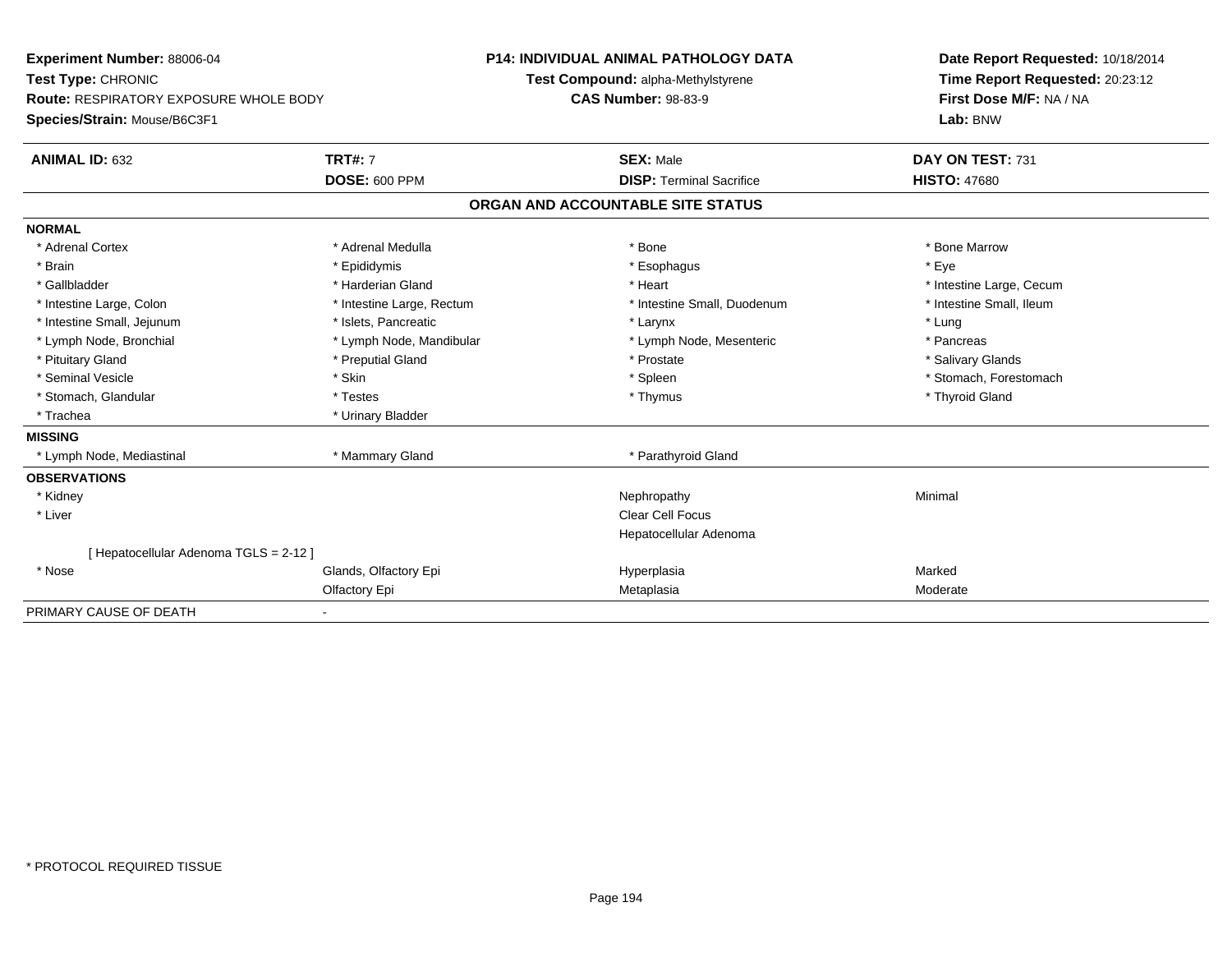| Experiment Number: 88006-04                   |                             | <b>P14: INDIVIDUAL ANIMAL PATHOLOGY DATA</b> | Date Report Requested: 10/18/2014 |
|-----------------------------------------------|-----------------------------|----------------------------------------------|-----------------------------------|
| Test Type: CHRONIC                            |                             | Test Compound: alpha-Methylstyrene           | Time Report Requested: 20:23:12   |
| <b>Route: RESPIRATORY EXPOSURE WHOLE BODY</b> |                             | <b>CAS Number: 98-83-9</b>                   | First Dose M/F: NA / NA           |
| Species/Strain: Mouse/B6C3F1                  |                             |                                              | Lab: BNW                          |
| ANIMAL ID: 633                                | <b>TRT#: 7</b>              | <b>SEX: Male</b>                             | DAY ON TEST: 729                  |
|                                               | <b>DOSE: 600 PPM</b>        | <b>DISP: Terminal Sacrifice</b>              | <b>HISTO: 47681</b>               |
|                                               |                             | ORGAN AND ACCOUNTABLE SITE STATUS            |                                   |
| <b>NORMAL</b>                                 |                             |                                              |                                   |
| * Adrenal Cortex                              | * Adrenal Medulla           | * Bone                                       | * Bone Marrow                     |
| * Brain                                       | * Epididymis                | * Esophagus                                  | * Eye                             |
| * Gallbladder                                 | * Heart                     | * Intestine Large, Cecum                     | * Intestine Large, Colon          |
| * Intestine Large, Rectum                     | * Intestine Small, Duodenum | * Intestine Small, Ileum                     | * Intestine Small, Jejunum        |
| * Islets, Pancreatic                          | * Larynx                    | * Lymph Node, Bronchial                      | * Lymph Node, Mandibular          |
| * Lymph Node, Mediastinal                     | * Lymph Node, Mesenteric    | * Pancreas                                   | * Parathyroid Gland               |
| * Pituitary Gland                             | * Preputial Gland           | * Prostate                                   | * Salivary Glands                 |
| * Seminal Vesicle                             | * Skin                      | * Spleen                                     | * Stomach, Glandular              |
| * Testes                                      | * Thymus                    | * Thyroid Gland                              | * Trachea                         |
| * Urinary Bladder                             |                             |                                              |                                   |
| <b>MISSING</b>                                |                             |                                              |                                   |
| * Mammary Gland                               |                             |                                              |                                   |
| <b>OBSERVATIONS</b>                           |                             |                                              |                                   |
| * Harderian Gland                             |                             | Adenoma                                      |                                   |
| * Kidney                                      |                             | Nephropathy                                  | Mild                              |
| * Liver                                       |                             | <b>Clear Cell Focus</b>                      |                                   |
|                                               |                             | Hepatocellular Adenoma                       |                                   |
|                                               |                             | Hepatocellular Carcinoma                     |                                   |
| [ Hepatocellular Adenoma TGLS = 2-5 ]         |                             |                                              |                                   |
| [ Hepatocellular Carcinoma TGLS = 1-12 ]      |                             |                                              |                                   |
| * Lung                                        | Alveolar Epith              | Hyperplasia                                  | Minimal                           |
| * Nose                                        | Glands, Olfactory Epi       | Hyperplasia                                  | Moderate                          |
|                                               | Olfactory Epi               | Metaplasia                                   | Moderate                          |
| * Stomach, Forestomach                        | Epithelium                  | Hyperplasia                                  | Mild                              |
|                                               |                             | Inflammation                                 | Mild                              |
| [ Hyperplasia TGLS = 3-9 ]                    |                             |                                              |                                   |
| PRIMARY CAUSE OF DEATH                        | $\blacksquare$              |                                              |                                   |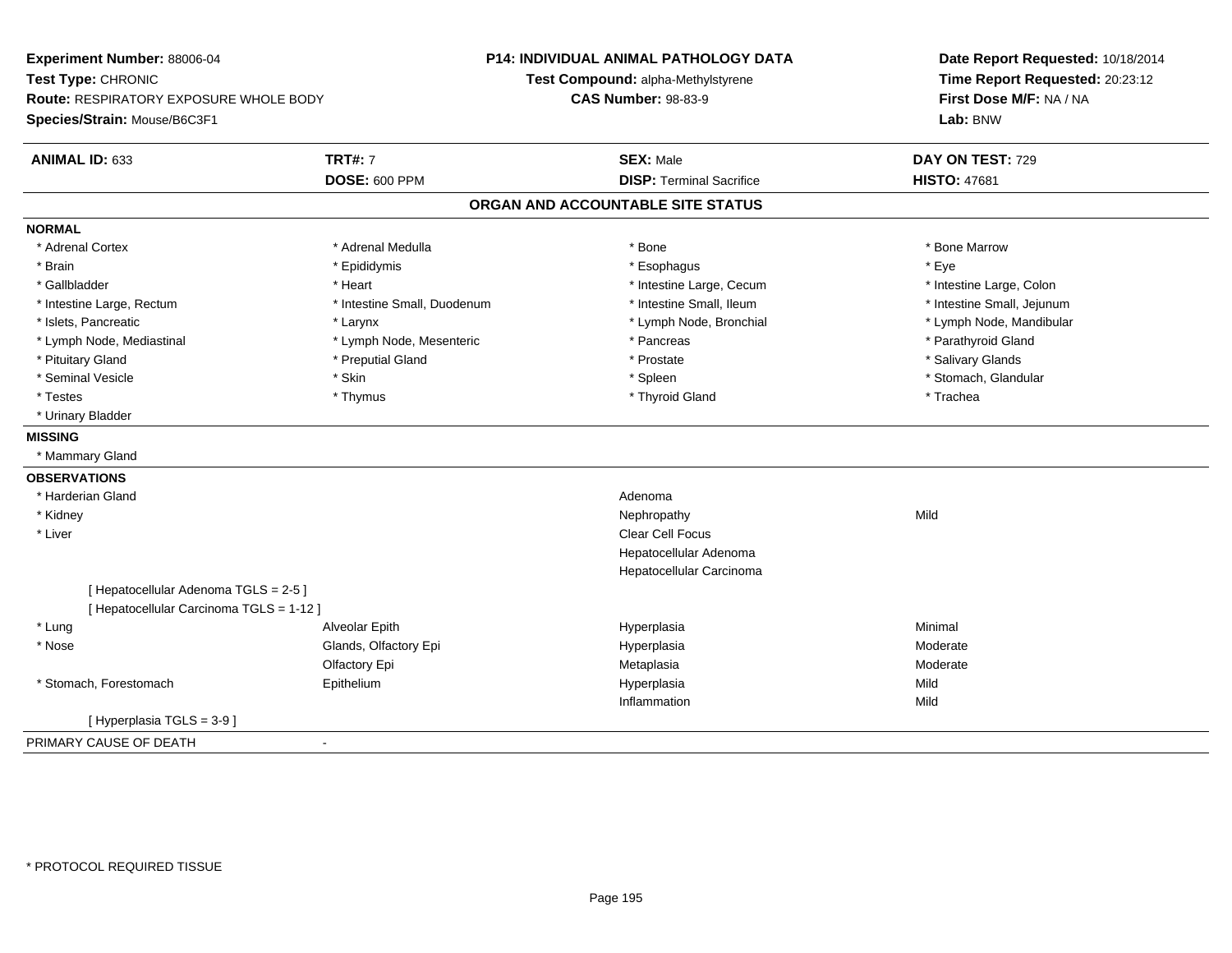| <b>Experiment Number: 88006-04</b>            |                            | <b>P14: INDIVIDUAL ANIMAL PATHOLOGY DATA</b> | Date Report Requested: 10/18/2014 |  |  |
|-----------------------------------------------|----------------------------|----------------------------------------------|-----------------------------------|--|--|
| Test Type: CHRONIC                            |                            | Test Compound: alpha-Methylstyrene           | Time Report Requested: 20:23:12   |  |  |
| <b>Route: RESPIRATORY EXPOSURE WHOLE BODY</b> |                            | <b>CAS Number: 98-83-9</b>                   | First Dose M/F: NA / NA           |  |  |
| Species/Strain: Mouse/B6C3F1                  |                            |                                              | Lab: BNW                          |  |  |
| <b>ANIMAL ID: 634</b>                         | <b>TRT#: 7</b>             | <b>SEX: Male</b>                             | DAY ON TEST: 729                  |  |  |
|                                               | <b>DOSE: 600 PPM</b>       | <b>DISP: Terminal Sacrifice</b>              | <b>HISTO: 47682</b>               |  |  |
|                                               |                            | ORGAN AND ACCOUNTABLE SITE STATUS            |                                   |  |  |
| <b>NORMAL</b>                                 |                            |                                              |                                   |  |  |
| * Adrenal Medulla                             | * Bone                     | * Bone Marrow                                | * Brain                           |  |  |
| * Esophagus                                   | * Eye                      | * Gallbladder                                | * Heart                           |  |  |
| * Intestine Large, Cecum                      | * Intestine Large, Colon   | * Intestine Large, Rectum                    | * Intestine Small, Duodenum       |  |  |
| * Intestine Small, Ileum                      | * Intestine Small, Jejunum | * Islets, Pancreatic                         | * Kidney                          |  |  |
| * Larynx                                      | * Lymph Node, Bronchial    | * Lymph Node, Mesenteric                     | * Pancreas                        |  |  |
| * Parathyroid Gland                           | * Pituitary Gland          | * Preputial Gland                            | * Prostate                        |  |  |
| * Salivary Glands                             | * Seminal Vesicle          | * Skin                                       | * Spleen                          |  |  |
| * Stomach, Forestomach                        | * Stomach, Glandular       | * Testes                                     | * Thyroid Gland                   |  |  |
| * Trachea                                     | * Urinary Bladder          |                                              |                                   |  |  |
| <b>MISSING</b>                                |                            |                                              |                                   |  |  |
| * Lymph Node, Mandibular                      | * Lymph Node, Mediastinal  | * Mammary Gland                              | * Thymus                          |  |  |
| <b>OBSERVATIONS</b>                           |                            |                                              |                                   |  |  |
| * Adrenal Cortex                              |                            | Hypertrophy                                  | Mild                              |  |  |
| * Epididymis                                  |                            | Granuloma Sperm                              | Moderate                          |  |  |
| * Harderian Gland                             |                            | Adenoma                                      |                                   |  |  |
| * Liver                                       |                            | Hepatocellular Carcinoma                     |                                   |  |  |
| [ Hepatocellular Carcinoma TGLS = 1-5 ]       |                            |                                              |                                   |  |  |
| * Lung                                        |                            | Hepatocellular Carcinoma                     | Metastatic (Liver)                |  |  |
| * Nose                                        | Glands, Olfactory Epi      | Hyperplasia                                  | Moderate                          |  |  |
|                                               | Olfactory Epi              | Metaplasia                                   | Moderate                          |  |  |
| PRIMARY CAUSE OF DEATH                        |                            |                                              |                                   |  |  |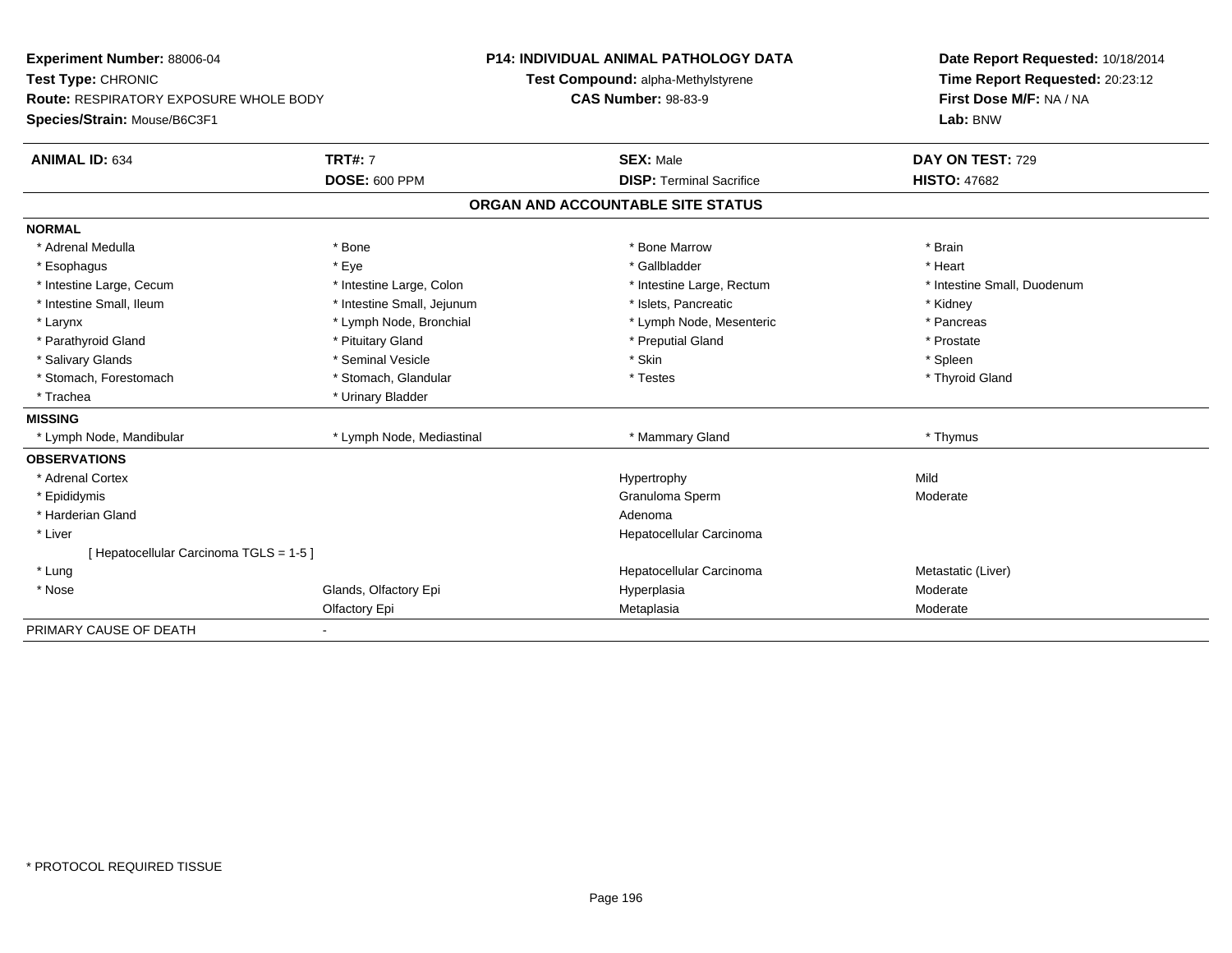| Experiment Number: 88006-04                 |                           | <b>P14: INDIVIDUAL ANIMAL PATHOLOGY DATA</b> | Date Report Requested: 10/18/2014 |
|---------------------------------------------|---------------------------|----------------------------------------------|-----------------------------------|
| Test Type: CHRONIC                          |                           | Test Compound: alpha-Methylstyrene           | Time Report Requested: 20:23:12   |
| Route: RESPIRATORY EXPOSURE WHOLE BODY      |                           | <b>CAS Number: 98-83-9</b>                   | First Dose M/F: NA / NA           |
| Species/Strain: Mouse/B6C3F1                |                           |                                              | Lab: BNW                          |
| <b>ANIMAL ID: 635</b>                       | <b>TRT#: 7</b>            | <b>SEX: Male</b>                             | DAY ON TEST: 729                  |
|                                             | <b>DOSE: 600 PPM</b>      | <b>DISP: Terminal Sacrifice</b>              | <b>HISTO: 47683</b>               |
|                                             |                           | ORGAN AND ACCOUNTABLE SITE STATUS            |                                   |
| <b>NORMAL</b>                               |                           |                                              |                                   |
| * Adrenal Cortex                            | * Adrenal Medulla         | * Bone                                       | * Bone Marrow                     |
| * Brain                                     | * Epididymis              | * Esophagus                                  | * Eye                             |
| * Gallbladder                               | * Harderian Gland         | * Heart                                      | * Intestine Large, Cecum          |
| * Intestine Large, Colon                    | * Intestine Large, Rectum | * Intestine Small, Duodenum                  | * Intestine Small, Ileum          |
| * Intestine Small, Jejunum                  | * Islets, Pancreatic      | * Larynx                                     | * Liver                           |
| * Lymph Node, Mediastinal                   | * Lymph Node, Mesenteric  | * Pancreas                                   | * Parathyroid Gland               |
| * Pituitary Gland                           | * Preputial Gland         | * Prostate                                   | * Salivary Glands                 |
| * Seminal Vesicle                           | * Spleen                  | * Stomach, Forestomach                       | * Stomach, Glandular              |
| * Testes                                    | * Thymus                  | * Thyroid Gland                              | * Trachea                         |
| * Urinary Bladder                           |                           |                                              |                                   |
| <b>MISSING</b>                              |                           |                                              |                                   |
| * Lymph Node, Bronchial                     | * Lymph Node, Mandibular  | * Mammary Gland                              |                                   |
| <b>OBSERVATIONS</b>                         |                           |                                              |                                   |
| * Kidney                                    |                           | Nephropathy                                  | Minimal                           |
| * Lung                                      |                           | Alveolar/Bronchiolar Adenoma                 |                                   |
|                                             | Alveolar Epith            | Hyperplasia                                  | Mild                              |
| [ Alveolar/Bronchiolar Adenoma TGLS = 1-4 ] |                           |                                              |                                   |
| * Nose                                      | Glands, Olfactory Epi     | Hyperplasia                                  | Moderate                          |
|                                             | Olfactory Epi             | Metaplasia                                   | Moderate                          |
| * Skin                                      |                           | Inflammation                                 | Chronic Active, Mild              |
| [Inflammation TGLS = $2-8$ ]                |                           |                                              |                                   |
| PRIMARY CAUSE OF DEATH                      | $\blacksquare$            |                                              |                                   |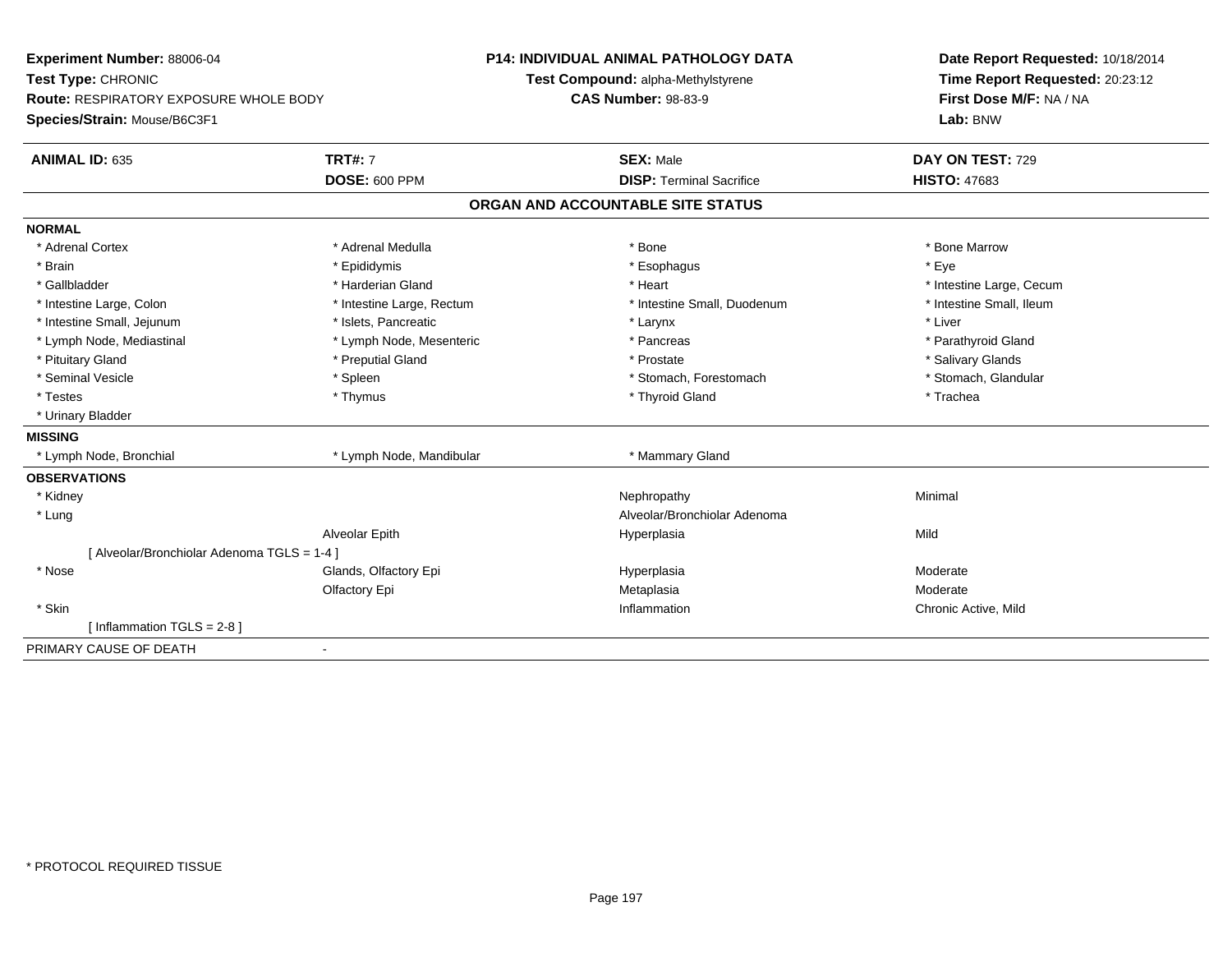| Experiment Number: 88006-04<br>Test Type: CHRONIC |                             | P14: INDIVIDUAL ANIMAL PATHOLOGY DATA<br>Test Compound: alpha-Methylstyrene |                                   | Date Report Requested: 10/18/2014<br>Time Report Requested: 20:23:12 |  |
|---------------------------------------------------|-----------------------------|-----------------------------------------------------------------------------|-----------------------------------|----------------------------------------------------------------------|--|
| <b>Route: RESPIRATORY EXPOSURE WHOLE BODY</b>     |                             |                                                                             | <b>CAS Number: 98-83-9</b>        | First Dose M/F: NA / NA                                              |  |
| Species/Strain: Mouse/B6C3F1                      |                             |                                                                             |                                   | Lab: BNW                                                             |  |
| ANIMAL ID: 636                                    | <b>TRT#: 7</b>              |                                                                             | <b>SEX: Male</b>                  | DAY ON TEST: 729                                                     |  |
|                                                   | <b>DOSE: 600 PPM</b>        |                                                                             | <b>DISP: Terminal Sacrifice</b>   | <b>HISTO: 47684</b>                                                  |  |
|                                                   |                             |                                                                             | ORGAN AND ACCOUNTABLE SITE STATUS |                                                                      |  |
| <b>NORMAL</b>                                     |                             |                                                                             |                                   |                                                                      |  |
| * Adrenal Cortex                                  | * Adrenal Medulla           |                                                                             | * Bone                            | * Bone Marrow                                                        |  |
| * Brain                                           | * Epididymis                |                                                                             | * Esophagus                       | * Eye                                                                |  |
| * Gallbladder                                     | * Heart                     |                                                                             | * Intestine Large, Cecum          | * Intestine Large, Colon                                             |  |
| * Intestine Large, Rectum                         | * Intestine Small, Duodenum |                                                                             | * Intestine Small, Ileum          | * Intestine Small, Jejunum                                           |  |
| * Islets, Pancreatic                              | * Larynx                    |                                                                             | * Lymph Node, Bronchial           | * Lymph Node, Mandibular                                             |  |
| * Lymph Node, Mediastinal                         | * Lymph Node, Mesenteric    |                                                                             | * Pancreas                        | * Parathyroid Gland                                                  |  |
| * Pituitary Gland                                 | * Preputial Gland           |                                                                             | * Prostate                        | * Salivary Glands                                                    |  |
| * Seminal Vesicle                                 | * Skin                      |                                                                             | * Spleen                          | * Stomach, Forestomach                                               |  |
| * Stomach, Glandular                              | * Testes                    |                                                                             | * Thymus                          | * Thyroid Gland                                                      |  |
| * Trachea                                         | * Urinary Bladder           |                                                                             |                                   |                                                                      |  |
| <b>MISSING</b>                                    |                             |                                                                             |                                   |                                                                      |  |
| * Mammary Gland                                   |                             |                                                                             |                                   |                                                                      |  |
| <b>OBSERVATIONS</b>                               |                             |                                                                             |                                   |                                                                      |  |
| * Harderian Gland                                 |                             |                                                                             | Adenoma                           |                                                                      |  |
| [Adenoma TGLS = $1-11$ ]                          |                             |                                                                             |                                   |                                                                      |  |
| * Kidney                                          |                             |                                                                             | Infarct                           | Minimal                                                              |  |
|                                                   |                             |                                                                             | Nephropathy                       | Minimal                                                              |  |
| * Liver                                           |                             |                                                                             | Hepatocellular Adenoma            | Multiple                                                             |  |
| [ Hepatocellular Adenoma TGLS = 3,4-5+12 ]        |                             |                                                                             |                                   |                                                                      |  |
| * Lung                                            | Alveolar Epith              |                                                                             | Hyperplasia                       | Minimal                                                              |  |
| Mesentery                                         | Fat                         |                                                                             | <b>Necrosis</b>                   | Mild                                                                 |  |
| [Necrosis $TGLS = 2-12$ ]                         |                             |                                                                             |                                   |                                                                      |  |
| * Nose                                            | Glands, Olfactory Epi       |                                                                             | Hyperplasia                       | Moderate                                                             |  |
|                                                   | Olfactory Epi               |                                                                             | Metaplasia                        | Moderate                                                             |  |
| PRIMARY CAUSE OF DEATH                            | $\blacksquare$              |                                                                             |                                   |                                                                      |  |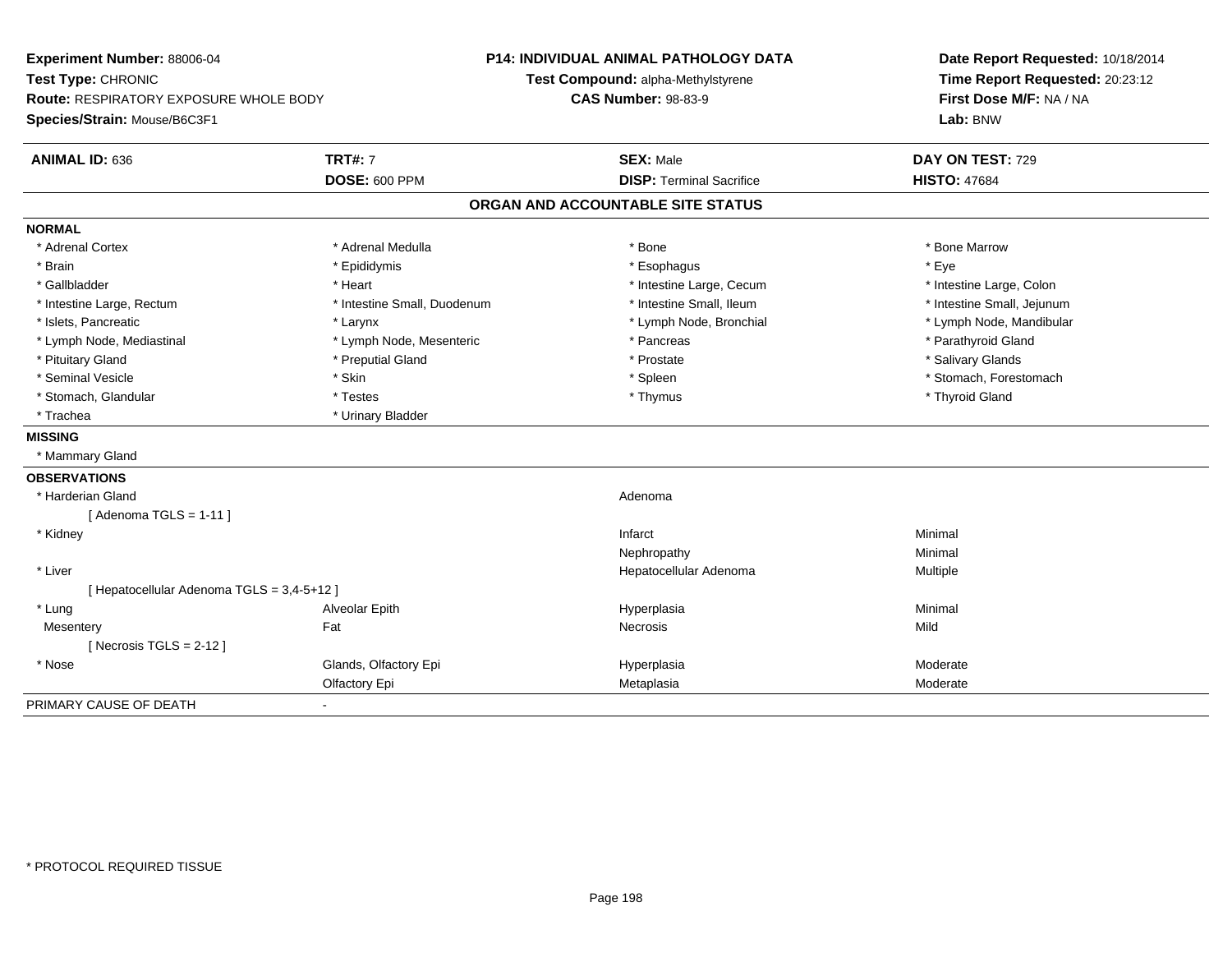**Experiment Number:** 88006-04**Test Type:** CHRONIC **Route:** RESPIRATORY EXPOSURE WHOLE BODY**Species/Strain:** Mouse/B6C3F1**P14: INDIVIDUAL ANIMAL PATHOLOGY DATATest Compound:** alpha-Methylstyrene**CAS Number:** 98-83-9**Date Report Requested:** 10/18/2014**Time Report Requested:** 20:23:12**First Dose M/F:** NA / NA**Lab:** BNW**ANIMAL ID:** 637**TRT#:** 7 **SEX:** Male **DAY ON TEST:** 730 **DOSE:** 600 PPM**DISP:** Terminal Sacrifice **HISTO:** 47685 **ORGAN AND ACCOUNTABLE SITE STATUSNORMAL**\* Adrenal Cortex \* Adrenal Cortex \* \* Adrenal Cortex \* Brain \* Bone \* \* Bone Marrow \* Bone Marrow \* \* Brain \* Brain \* Brain \* Brain \* Brain \* Brain \* Brain \* Brain \* Brain \* Brain \* Brain \* Brain \* Brain \* Brain \* Brain \* Brain \* Brain \* B \* Gallbladder \* Epididymis \* \* exphagus \* Esophagus \* \* Eye \* \* Eye \* \* Exercise \* Gallbladder \* Gallbladder \* \* Gallbladder \* \* Gallbladder \* \* Gallbladder \* \* Gallbladder \* \* Gallbladder \* \* Exercise \* \* \* Gallbladder \* \* \* Gallbladde \* Harderian Gland \* The structure \* The \* Heart \* The structure Large, Cecum \* Intestine Large, Cecum \* Intestine Large, Colon \* Intestine Small, Jejunum \* Intestine Large, Rectum \* Intestine Small, Duodenum \* Intestine Small, Ileum \* Intestine Small, Ileum \* Islets, Pancreatic \* Larynx \* Lung \* Lymph Node, Mandibular \* Lymph Node, Mediastinal \* The state of the state of the second temperature and the state of the state of the state of the state of the state of the state of the state of the state of the state of the state of the state o \* Pituitary Gland \* \* Then the state \* Preputial Gland \* Prosection \* Prostate \* \* Salivary Glands \* Salivary Glands \* Salivary Glands \* Salivary Glands \* Salivary Glands \* Salivary Glands \* Salivary Glands \* Salivary Glan \* Seminal Vesicle \* The state of the set of the set of the set of the set of the set of the set of the set of the set of the set of the set of the set of the set of the set of the set of the set of the set of the set of th \* Stomach, Glandular \* \* Trachea \* Testes \* Thyroid Gland \* Thyroid Gland \* Trachea \* Trachea \* Trachea \* Trachea \* Urinary Bladder**MISSING** \* Lymph Node, Bronchial \* Mammary Gland \* Thymus**OBSERVATIONS** \* Adrenal Medullaa and the controller of the controller of the controller of the Hyperplasia and the Moderate Moderate of the Moderate  $\sim$  Moderate  $\sim$  Moderate  $\sim$  Moderate  $\sim$  Moderate  $\sim$  Moderate  $\sim$  Moderate  $\sim$  Moderate  $\sim$  M Pheochromocytoma Benign \* Kidneyy the controller of the controller of the controller of the Marked Marked of the Marked Marked of the Marked o [ Nephropathy TGLS = 3-6 ] \* Liver Hepatocellular Adenoma Multiple [ Hepatocellular Adenoma TGLS = 1,2-12+6 ] \* Nosee who says the Glands, Olfactory Epi and the Hyperplasia Moderate Moderate Moderate Moderate School and the Mo Olfactory Epi Metaplasiaa Moderate PRIMARY CAUSE OF DEATH-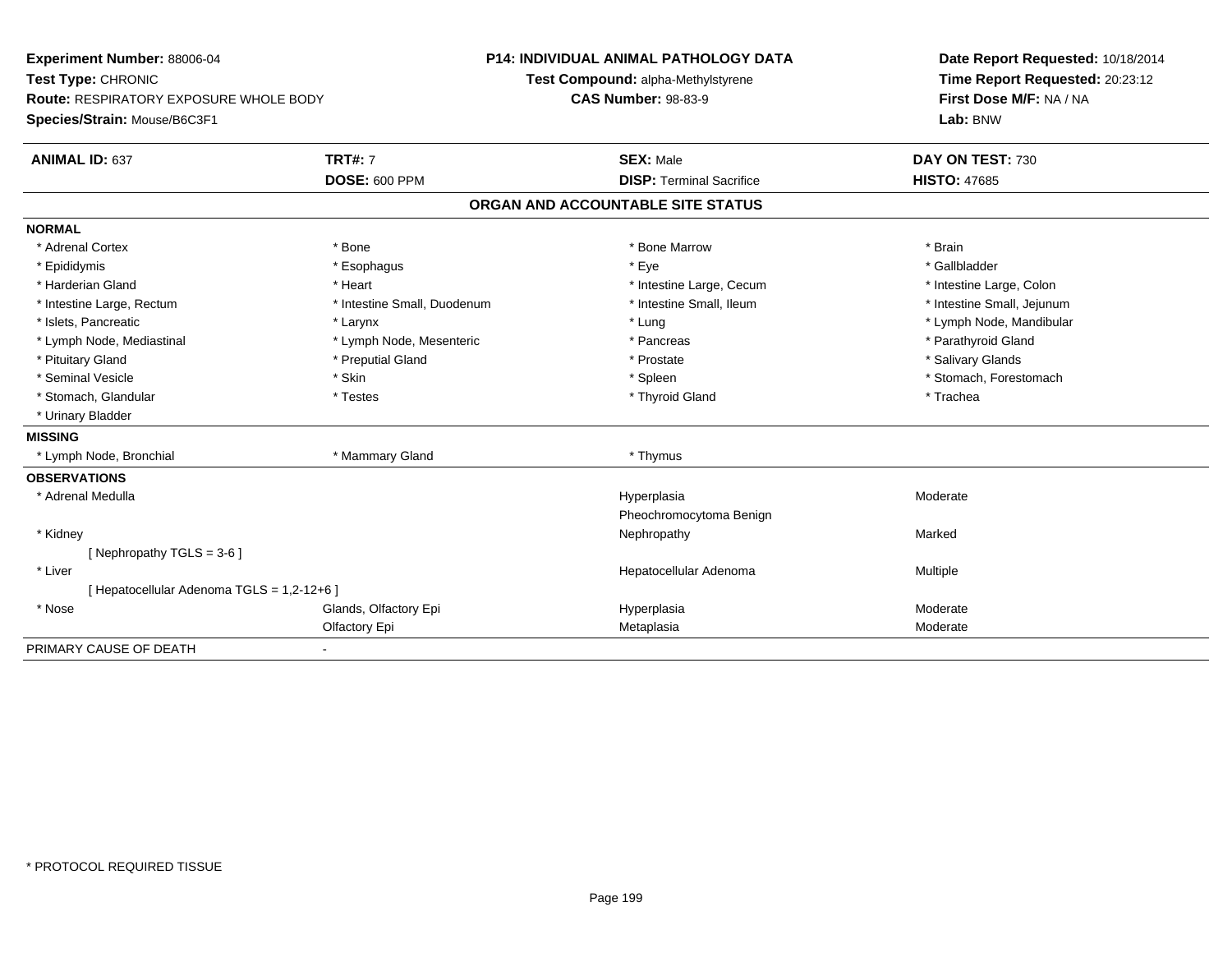| <b>Experiment Number: 88006-04</b>            |                           | P14: INDIVIDUAL ANIMAL PATHOLOGY DATA | Date Report Requested: 10/18/2014 |
|-----------------------------------------------|---------------------------|---------------------------------------|-----------------------------------|
| Test Type: CHRONIC                            |                           | Test Compound: alpha-Methylstyrene    | Time Report Requested: 20:23:12   |
| <b>Route: RESPIRATORY EXPOSURE WHOLE BODY</b> |                           | <b>CAS Number: 98-83-9</b>            | First Dose M/F: NA / NA           |
| Species/Strain: Mouse/B6C3F1                  |                           |                                       | Lab: BNW                          |
| ANIMAL ID: 638                                | <b>TRT#: 7</b>            | <b>SEX: Male</b>                      | DAY ON TEST: 729                  |
|                                               | <b>DOSE: 600 PPM</b>      | <b>DISP: Terminal Sacrifice</b>       | <b>HISTO: 47686</b>               |
|                                               |                           | ORGAN AND ACCOUNTABLE SITE STATUS     |                                   |
| <b>NORMAL</b>                                 |                           |                                       |                                   |
| * Adrenal Cortex                              | * Adrenal Medulla         | * Bone                                | * Bone Marrow                     |
| * Brain                                       | * Epididymis              | * Esophagus                           | * Eye                             |
| * Gallbladder                                 | * Harderian Gland         | * Heart                               | * Intestine Large, Cecum          |
| * Intestine Large, Colon                      | * Intestine Large, Rectum | * Intestine Small, Duodenum           | * Intestine Small, Ileum          |
| * Intestine Small, Jejunum                    | * Islets, Pancreatic      | * Kidney                              | * Larynx                          |
| * Liver                                       | * Lung                    | * Lymph Node, Bronchial               | * Lymph Node, Mandibular          |
| * Lymph Node, Mesenteric                      | * Pancreas                | * Parathyroid Gland                   | * Pituitary Gland                 |
| * Preputial Gland                             | * Prostate                | * Salivary Glands                     | * Seminal Vesicle                 |
| * Skin                                        | * Spleen                  | * Stomach, Forestomach                | * Stomach, Glandular              |
| * Testes                                      | * Thymus                  | * Trachea                             | * Urinary Bladder                 |
| <b>MISSING</b>                                |                           |                                       |                                   |
| * Lymph Node, Mediastinal                     | * Mammary Gland           |                                       |                                   |
| <b>OBSERVATIONS</b>                           |                           |                                       |                                   |
| * Nose                                        | Glands, Olfactory Epi     | Hyperplasia                           | Moderate                          |
|                                               | Olfactory Epi             | Metaplasia                            | Moderate                          |
| * Thyroid Gland                               | <b>Follicular Cel</b>     | Hyperplasia                           | Mild                              |
| PRIMARY CAUSE OF DEATH                        |                           |                                       |                                   |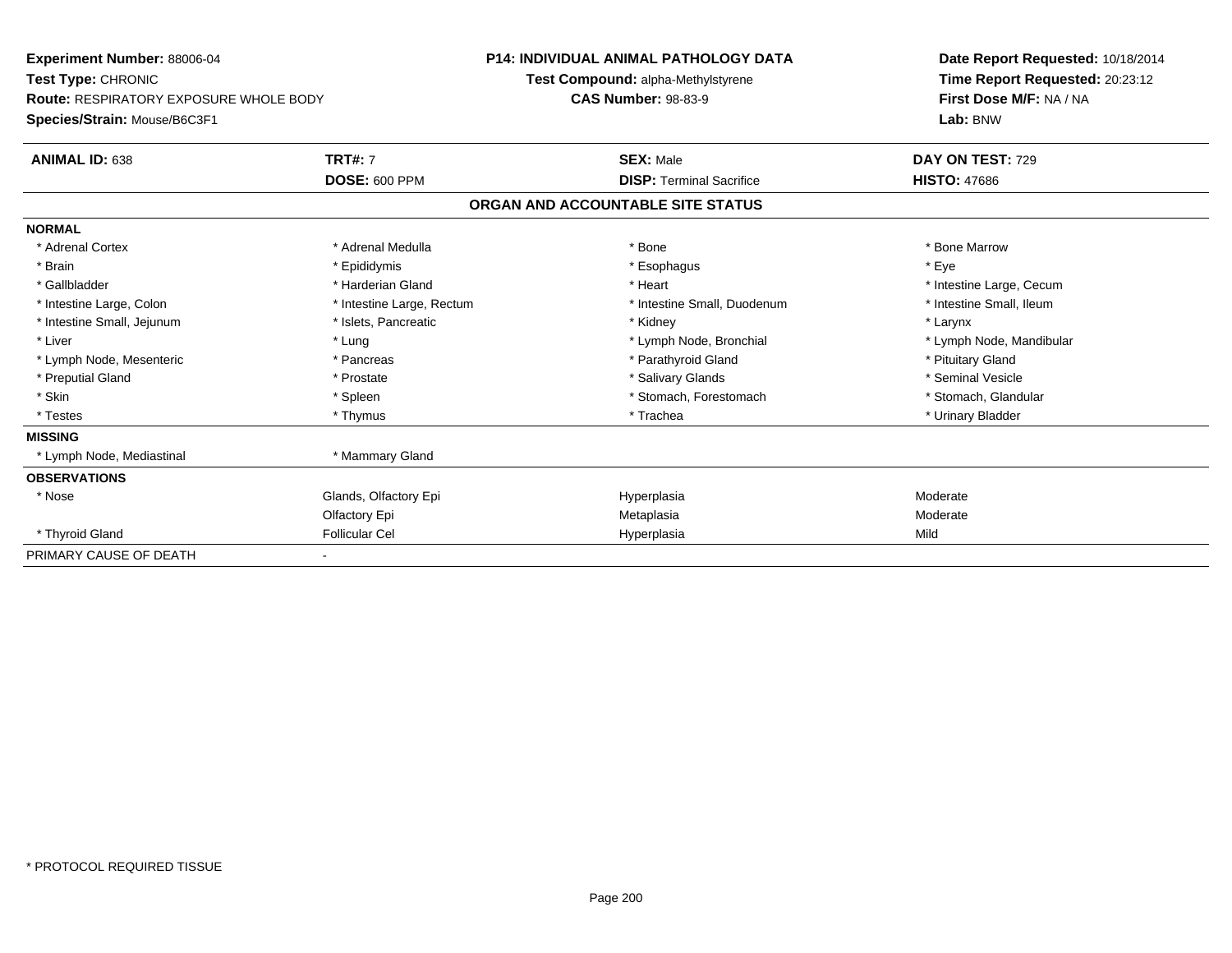| Experiment Number: 88006-04                     |                             | <b>P14: INDIVIDUAL ANIMAL PATHOLOGY DATA</b> | Date Report Requested: 10/18/2014                          |  |
|-------------------------------------------------|-----------------------------|----------------------------------------------|------------------------------------------------------------|--|
| Test Type: CHRONIC                              |                             | Test Compound: alpha-Methylstyrene           | Time Report Requested: 20:23:12<br>First Dose M/F: NA / NA |  |
| Route: RESPIRATORY EXPOSURE WHOLE BODY          |                             | <b>CAS Number: 98-83-9</b>                   |                                                            |  |
| Species/Strain: Mouse/B6C3F1                    |                             |                                              | Lab: BNW                                                   |  |
| ANIMAL ID: 639                                  | <b>TRT#: 7</b>              | <b>SEX: Male</b>                             | DAY ON TEST: 729                                           |  |
|                                                 | <b>DOSE: 600 PPM</b>        | <b>DISP: Terminal Sacrifice</b>              | <b>HISTO: 47687</b>                                        |  |
|                                                 |                             | ORGAN AND ACCOUNTABLE SITE STATUS            |                                                            |  |
| <b>NORMAL</b>                                   |                             |                                              |                                                            |  |
| * Adrenal Cortex                                | * Adrenal Medulla           | * Bone                                       | * Bone Marrow                                              |  |
| * Brain                                         | * Epididymis                | * Esophagus                                  | * Eye                                                      |  |
| * Gallbladder                                   | * Heart                     | * Intestine Large, Cecum                     | * Intestine Large, Colon                                   |  |
| * Intestine Large, Rectum                       | * Intestine Small, Duodenum | * Intestine Small, Ileum                     | * Intestine Small, Jejunum                                 |  |
| * Islets, Pancreatic                            | * Larynx                    | * Lymph Node, Mandibular                     | * Lymph Node, Mediastinal                                  |  |
| * Lymph Node, Mesenteric                        | * Pancreas                  | * Parathyroid Gland                          | * Pituitary Gland                                          |  |
| * Preputial Gland                               | * Prostate                  | * Salivary Glands                            | * Seminal Vesicle                                          |  |
| * Skin                                          | * Spleen                    | * Stomach, Glandular                         | * Testes                                                   |  |
| * Thymus                                        | * Thyroid Gland             | * Trachea                                    | * Urinary Bladder                                          |  |
| <b>MISSING</b>                                  |                             |                                              |                                                            |  |
| * Lymph Node, Bronchial                         | * Mammary Gland             |                                              |                                                            |  |
| <b>OBSERVATIONS</b>                             |                             |                                              |                                                            |  |
| * Harderian Gland                               |                             | Carcinoma                                    |                                                            |  |
| [ Carcinoma TGLS = $1-11$ ]                     |                             |                                              |                                                            |  |
| * Kidney                                        |                             | Nephropathy                                  | Minimal                                                    |  |
| * Liver                                         |                             | <b>Clear Cell Focus</b>                      |                                                            |  |
|                                                 |                             | <b>Eosinophilic Focus</b>                    |                                                            |  |
|                                                 |                             | Hepatocellular Adenoma                       | Multiple                                                   |  |
| [Clear Cell Focus TGLS = 3-6]                   |                             |                                              |                                                            |  |
| [ Eosinophilic Focus TGLS = 4-5+12 ]            |                             |                                              |                                                            |  |
| [ Hepatocellular Adenoma TGLS = 2,4,5-5+12+13 ] |                             |                                              |                                                            |  |
| * Lung                                          | <b>Bronchiole</b>           | Hyperplasia                                  | Minimal                                                    |  |
| * Nose                                          | Glands, Olfactory Epi       | Hyperplasia                                  | Moderate                                                   |  |
|                                                 | Olfactory Epi               | Metaplasia                                   | Moderate                                                   |  |
| * Stomach, Forestomach                          | Epithelium                  | Hyperplasia                                  | Mild                                                       |  |
| [ Hyperplasia TGLS = 6-9]                       |                             |                                              |                                                            |  |
| PRIMARY CAUSE OF DEATH                          | $\blacksquare$              |                                              |                                                            |  |
|                                                 |                             |                                              |                                                            |  |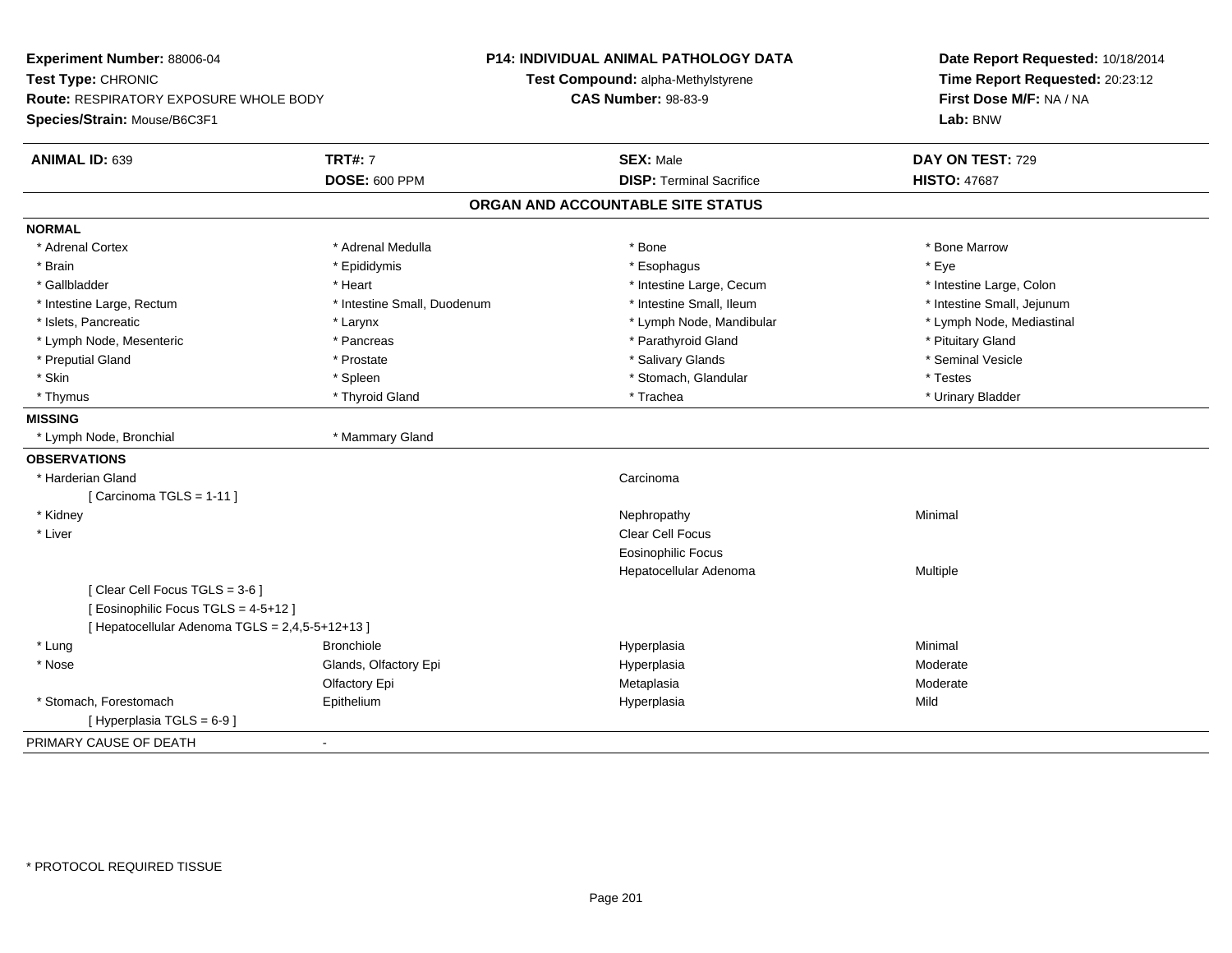| <b>Experiment Number: 88006-04</b><br>Test Type: CHRONIC |                           | P14: INDIVIDUAL ANIMAL PATHOLOGY DATA |                                    |  | Date Report Requested: 10/18/2014 |  |
|----------------------------------------------------------|---------------------------|---------------------------------------|------------------------------------|--|-----------------------------------|--|
|                                                          |                           |                                       | Test Compound: alpha-Methylstyrene |  | Time Report Requested: 20:23:12   |  |
| <b>Route: RESPIRATORY EXPOSURE WHOLE BODY</b>            |                           |                                       | <b>CAS Number: 98-83-9</b>         |  | First Dose M/F: NA / NA           |  |
| Species/Strain: Mouse/B6C3F1                             |                           |                                       |                                    |  | Lab: BNW                          |  |
| <b>ANIMAL ID: 640</b>                                    | <b>TRT#: 7</b>            |                                       | <b>SEX: Male</b>                   |  | DAY ON TEST: 730                  |  |
|                                                          | <b>DOSE: 600 PPM</b>      |                                       | <b>DISP: Terminal Sacrifice</b>    |  | <b>HISTO: 47688</b>               |  |
|                                                          |                           |                                       | ORGAN AND ACCOUNTABLE SITE STATUS  |  |                                   |  |
| <b>NORMAL</b>                                            |                           |                                       |                                    |  |                                   |  |
| * Adrenal Medulla                                        | * Bone                    |                                       | * Bone Marrow                      |  | * Brain                           |  |
| * Epididymis                                             | * Esophagus               |                                       | * Eye                              |  | * Harderian Gland                 |  |
| * Heart                                                  | * Intestine Large, Cecum  |                                       | * Intestine Large, Colon           |  | * Intestine Large, Rectum         |  |
| * Intestine Small, Duodenum                              | * Intestine Small, Ileum  |                                       | * Intestine Small, Jejunum         |  | * Islets, Pancreatic              |  |
| * Kidney                                                 | * Larynx                  |                                       | * Lung                             |  | * Lymph Node, Bronchial           |  |
| * Lymph Node, Mesenteric                                 | * Pancreas                |                                       | * Pituitary Gland                  |  | * Preputial Gland                 |  |
| * Prostate                                               | * Salivary Glands         |                                       | * Seminal Vesicle                  |  | * Skin                            |  |
| * Spleen                                                 | * Stomach, Forestomach    |                                       | * Stomach, Glandular               |  | * Testes                          |  |
| * Thymus                                                 | * Thyroid Gland           |                                       | * Trachea                          |  | * Urinary Bladder                 |  |
| <b>MISSING</b>                                           |                           |                                       |                                    |  |                                   |  |
| * Lymph Node, Mandibular                                 | * Lymph Node, Mediastinal |                                       | * Mammary Gland                    |  | * Parathyroid Gland               |  |
| <b>INSUFFICIENT TISSUE</b>                               |                           |                                       |                                    |  |                                   |  |
| * Gallbladder                                            |                           |                                       |                                    |  |                                   |  |
| <b>OBSERVATIONS</b>                                      |                           |                                       |                                    |  |                                   |  |
| * Adrenal Cortex                                         |                           |                                       | Hypertrophy                        |  | Mild                              |  |
| * Liver                                                  |                           |                                       | Hepatocellular Adenoma             |  |                                   |  |
|                                                          |                           |                                       | Hepatocellular Carcinoma           |  |                                   |  |
| [ Hepatocellular Adenoma TGLS = 2-5 ]                    |                           |                                       |                                    |  |                                   |  |
| [ Hepatocellular Carcinoma TGLS = 3-12 ]                 |                           |                                       |                                    |  |                                   |  |
| Mesentery                                                | Fat                       |                                       | Necrosis                           |  | Mild                              |  |
| [Necrosis TGLS = $1-6$ ]                                 |                           |                                       |                                    |  |                                   |  |
| * Nose                                                   | Glands, Olfactory Epi     |                                       | Hyperplasia                        |  | Moderate                          |  |
|                                                          | Olfactory Epi             |                                       | Metaplasia                         |  | Moderate                          |  |
| PRIMARY CAUSE OF DEATH<br>$\blacksquare$                 |                           |                                       |                                    |  |                                   |  |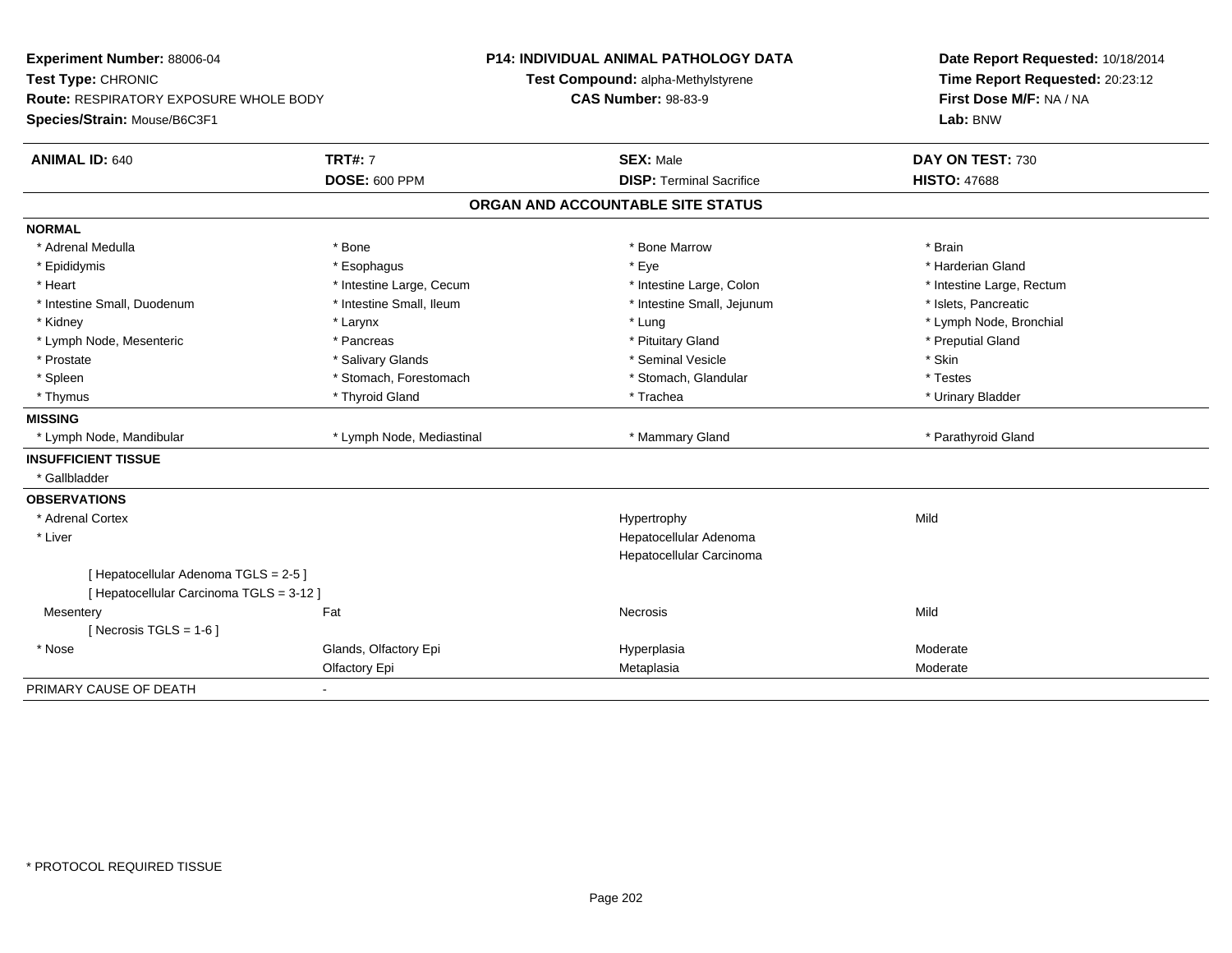| Experiment Number: 88006-04                   |                           | <b>P14: INDIVIDUAL ANIMAL PATHOLOGY DATA</b> | Date Report Requested: 10/18/2014 |  |
|-----------------------------------------------|---------------------------|----------------------------------------------|-----------------------------------|--|
| Test Type: CHRONIC                            |                           | Test Compound: alpha-Methylstyrene           | Time Report Requested: 20:23:12   |  |
| <b>Route: RESPIRATORY EXPOSURE WHOLE BODY</b> |                           | <b>CAS Number: 98-83-9</b>                   | First Dose M/F: NA / NA           |  |
| Species/Strain: Mouse/B6C3F1                  |                           |                                              | Lab: BNW                          |  |
| <b>ANIMAL ID: 641</b>                         | <b>TRT#: 7</b>            | <b>SEX: Male</b>                             | DAY ON TEST: 729                  |  |
|                                               | <b>DOSE: 600 PPM</b>      | <b>DISP: Terminal Sacrifice</b>              | <b>HISTO: 47689</b>               |  |
|                                               |                           | ORGAN AND ACCOUNTABLE SITE STATUS            |                                   |  |
| <b>NORMAL</b>                                 |                           |                                              |                                   |  |
| * Adrenal Cortex                              | * Adrenal Medulla         | * Bone                                       | * Bone Marrow                     |  |
| * Brain                                       | * Epididymis              | * Esophagus                                  | * Eye                             |  |
| * Gallbladder                                 | * Harderian Gland         | * Heart                                      | * Intestine Large, Cecum          |  |
| * Intestine Large, Colon                      | * Intestine Large, Rectum | * Intestine Small, Duodenum                  | * Intestine Small, Ileum          |  |
| * Intestine Small, Jejunum                    | * Islets, Pancreatic      | * Larynx                                     | * Liver                           |  |
| * Lung                                        | * Lymph Node, Bronchial   | * Lymph Node, Mandibular                     | * Lymph Node, Mesenteric          |  |
| * Pancreas                                    | * Pituitary Gland         | * Preputial Gland                            | * Prostate                        |  |
| * Salivary Glands                             | * Seminal Vesicle         | * Skin                                       | * Spleen                          |  |
| * Stomach, Forestomach                        | * Stomach, Glandular      | * Testes                                     | * Thymus                          |  |
| * Trachea                                     | * Urinary Bladder         |                                              |                                   |  |
| <b>MISSING</b>                                |                           |                                              |                                   |  |
| * Lymph Node, Mediastinal                     | * Mammary Gland           | * Parathyroid Gland                          |                                   |  |
| <b>OBSERVATIONS</b>                           |                           |                                              |                                   |  |
| * Kidney                                      |                           | Nephropathy                                  | Minimal                           |  |
| * Nose                                        | Glands, Olfactory Epi     | Hyperplasia                                  | Moderate                          |  |
|                                               | Olfactory Epi             | Metaplasia                                   | Moderate                          |  |
| * Thyroid Gland                               | <b>Follicular Cel</b>     | Hyperplasia                                  | Minimal                           |  |
| PRIMARY CAUSE OF DEATH                        |                           |                                              |                                   |  |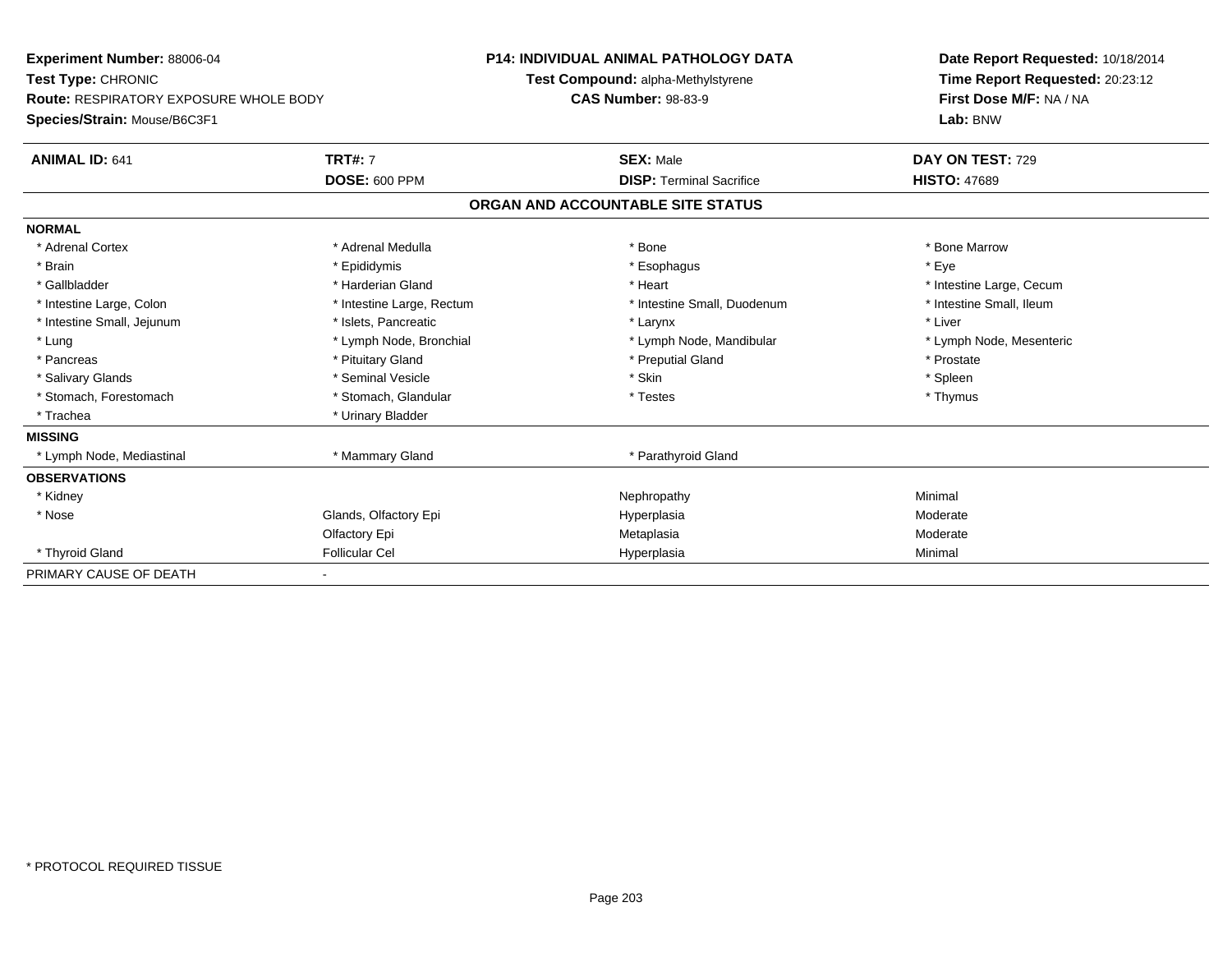| Experiment Number: 88006-04<br>Test Type: CHRONIC |                          | <b>P14: INDIVIDUAL ANIMAL PATHOLOGY DATA</b> | Date Report Requested: 10/18/2014 |  |
|---------------------------------------------------|--------------------------|----------------------------------------------|-----------------------------------|--|
|                                                   |                          | Test Compound: alpha-Methylstyrene           | Time Report Requested: 20:23:12   |  |
| <b>Route: RESPIRATORY EXPOSURE WHOLE BODY</b>     |                          | <b>CAS Number: 98-83-9</b>                   | First Dose M/F: NA / NA           |  |
| Species/Strain: Mouse/B6C3F1                      |                          |                                              | Lab: BNW                          |  |
| <b>ANIMAL ID: 642</b>                             | <b>TRT#: 7</b>           | <b>SEX: Male</b>                             | DAY ON TEST: 730                  |  |
|                                                   | <b>DOSE: 600 PPM</b>     | <b>DISP: Terminal Sacrifice</b>              | <b>HISTO: 47690</b>               |  |
|                                                   |                          | ORGAN AND ACCOUNTABLE SITE STATUS            |                                   |  |
| <b>NORMAL</b>                                     |                          |                                              |                                   |  |
| * Adrenal Medulla                                 | * Bone                   | * Bone Marrow                                | * Brain                           |  |
| * Epididymis                                      | * Esophagus              | * Eye                                        | * Harderian Gland                 |  |
| * Heart                                           | * Intestine Large, Cecum | * Intestine Large, Colon                     | * Intestine Large, Rectum         |  |
| * Intestine Small, Duodenum                       | * Intestine Small, Ileum | * Intestine Small, Jejunum                   | * Islets, Pancreatic              |  |
| * Larynx                                          | * Lung                   | * Lymph Node, Bronchial                      | * Lymph Node, Mediastinal         |  |
| * Lymph Node, Mesenteric                          | * Pancreas               | * Parathyroid Gland                          | * Pituitary Gland                 |  |
| * Preputial Gland                                 | * Prostate               | * Salivary Glands                            | * Seminal Vesicle                 |  |
| * Skin                                            | * Spleen                 | * Stomach, Forestomach                       | * Stomach, Glandular              |  |
| * Testes                                          | * Thymus                 | * Thyroid Gland                              | * Trachea                         |  |
| * Urinary Bladder                                 |                          |                                              |                                   |  |
| <b>MISSING</b>                                    |                          |                                              |                                   |  |
| * Lymph Node, Mandibular                          | * Mammary Gland          |                                              |                                   |  |
| <b>INSUFFICIENT TISSUE</b>                        |                          |                                              |                                   |  |
| * Gallbladder                                     |                          |                                              |                                   |  |
| <b>OBSERVATIONS</b>                               |                          |                                              |                                   |  |
| * Adrenal Cortex                                  |                          | Hyperplasia                                  | Mild                              |  |
|                                                   |                          | Hypertrophy                                  | Mild                              |  |
| * Kidney                                          |                          | Nephropathy                                  | Minimal                           |  |
| * Liver                                           |                          | Clear Cell Focus                             |                                   |  |
|                                                   |                          | Infarct                                      | Mild                              |  |
| [ Infarct $TGLS = 1-6$ ]                          |                          |                                              |                                   |  |
| * Nose                                            | Glands, Olfactory Epi    | Hyperplasia                                  | Moderate                          |  |
|                                                   | Olfactory Epi            | Metaplasia                                   | Moderate                          |  |
| PRIMARY CAUSE OF DEATH                            |                          |                                              |                                   |  |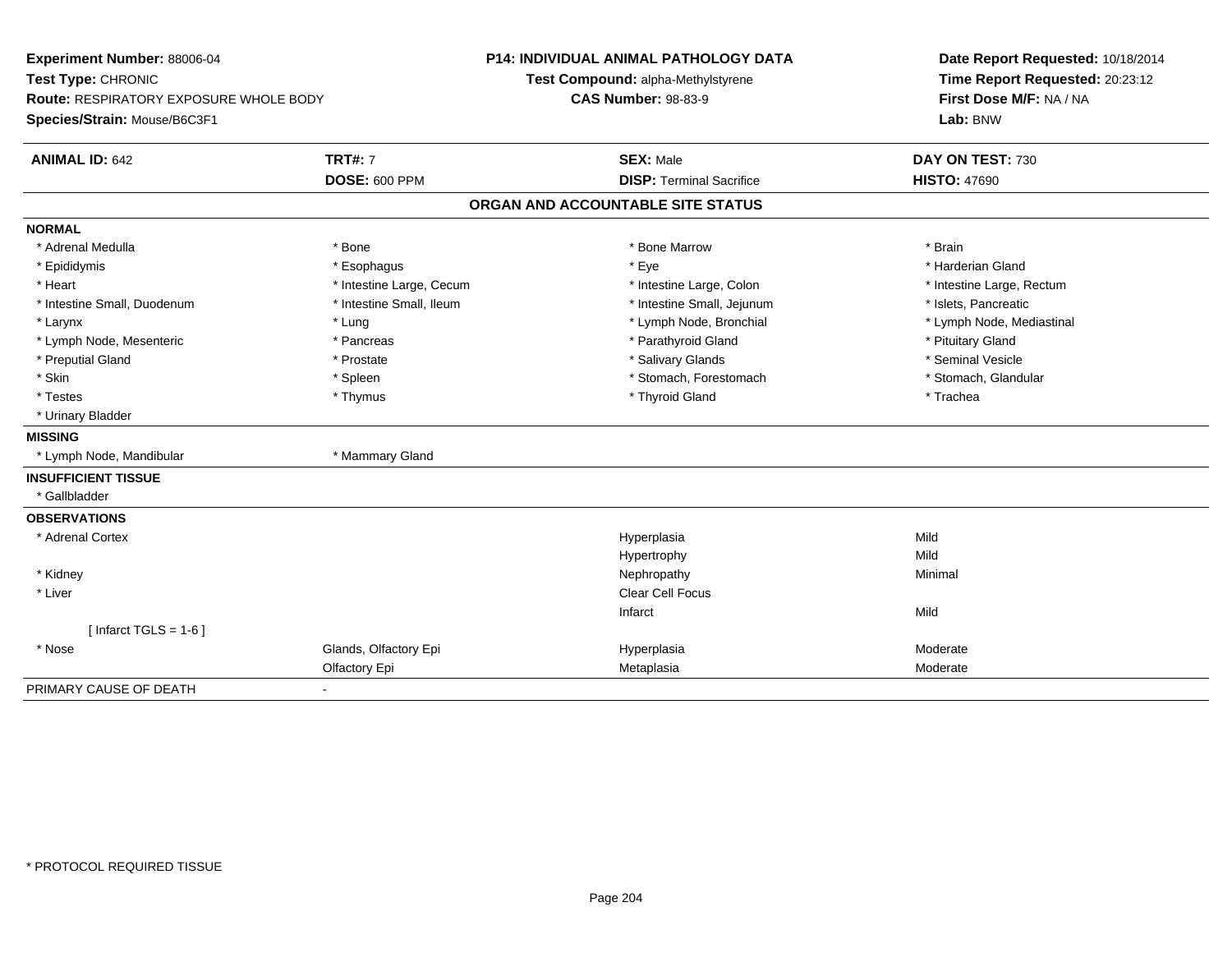| Experiment Number: 88006-04                      |                             | <b>P14: INDIVIDUAL ANIMAL PATHOLOGY DATA</b> | Date Report Requested: 10/18/2014   |  |
|--------------------------------------------------|-----------------------------|----------------------------------------------|-------------------------------------|--|
| Test Type: CHRONIC                               |                             | Test Compound: alpha-Methylstyrene           | Time Report Requested: 20:23:12     |  |
| <b>Route: RESPIRATORY EXPOSURE WHOLE BODY</b>    |                             | <b>CAS Number: 98-83-9</b>                   | First Dose M/F: NA / NA<br>Lab: BNW |  |
| Species/Strain: Mouse/B6C3F1                     |                             |                                              |                                     |  |
| <b>ANIMAL ID: 643</b>                            | <b>TRT#: 7</b>              | <b>SEX: Male</b>                             | DAY ON TEST: 537                    |  |
|                                                  | DOSE: 600 PPM               | <b>DISP:</b> Moribund Sacrifice              | <b>HISTO: 47691</b>                 |  |
|                                                  |                             | ORGAN AND ACCOUNTABLE SITE STATUS            |                                     |  |
| <b>NORMAL</b>                                    |                             |                                              |                                     |  |
| * Adrenal Cortex                                 | * Adrenal Medulla           | * Bone                                       | * Bone Marrow                       |  |
| * Brain                                          | * Epididymis                | * Esophagus                                  | * Eye                               |  |
| * Gallbladder                                    | * Harderian Gland           | * Intestine Large, Cecum                     | * Intestine Large, Colon            |  |
| * Intestine Large, Rectum                        | * Intestine Small, Duodenum | * Intestine Small, Ileum                     | * Intestine Small, Jejunum          |  |
| * Islets, Pancreatic                             | * Larynx                    | * Lymph Node, Mesenteric                     | * Pancreas                          |  |
| * Pituitary Gland                                | * Preputial Gland           | * Prostate                                   | * Salivary Glands                   |  |
| * Seminal Vesicle                                | * Skin                      | * Spleen                                     | * Stomach, Glandular                |  |
| * Testes                                         | * Thyroid Gland             | * Trachea                                    | * Urinary Bladder                   |  |
| <b>MISSING</b>                                   |                             |                                              |                                     |  |
| * Lymph Node, Mandibular                         | * Mammary Gland             | * Parathyroid Gland                          |                                     |  |
| <b>OBSERVATIONS</b>                              |                             |                                              |                                     |  |
| * Heart                                          |                             | Alveolar/Bronchiolar Carcinoma               | Metastatic (Lung)                   |  |
| * Kidney                                         | Pelvis                      | Dilatation                                   | Mild                                |  |
|                                                  | Capsule                     | <b>Fibrosis</b>                              | Mild                                |  |
|                                                  |                             | Nephropathy                                  | Minimal                             |  |
| [Fibrosis TGLS = $5-6$ ]                         |                             |                                              |                                     |  |
| [Nephropathy TGLS = $4-6$ ]                      |                             |                                              |                                     |  |
| * Liver                                          |                             | Hepatocellular Carcinoma                     |                                     |  |
|                                                  |                             | Necrosis                                     | Minimal                             |  |
| [ Hepatocellular Carcinoma TGLS = 3-13 ]         |                             |                                              |                                     |  |
| * Lung                                           |                             | Alveolar/Bronchiolar Carcinoma               | Multiple                            |  |
| [ Alveolar/Bronchiolar Carcinoma TGLS = 1-4+12 ] |                             |                                              |                                     |  |
| * Lymph Node, Bronchial                          |                             | Alveolar/Bronchiolar Carcinoma               | Metastatic (Lung)                   |  |
| * Lymph Node, Mediastinal                        |                             | Alveolar/Bronchiolar Carcinoma               | Metastatic (Lung)                   |  |
| * Nose                                           | Glands, Olfactory Epi       | Hyperplasia                                  | Moderate                            |  |
|                                                  | Olfactory Epi               | Metaplasia                                   | Moderate                            |  |
| Pleura                                           |                             | Alveolar/Bronchiolar Carcinoma               | Metastatic (Lung)                   |  |
| [ Alveolar/Bronchiolar Carcinoma TGLS = 2-13 ]   |                             |                                              |                                     |  |
| * Stomach, Forestomach                           |                             | Infiltration Cellular                        | Mast Cell, Marked                   |  |
| * Thymus                                         |                             | Alveolar/Bronchiolar Carcinoma               | Metastatic (Lung)                   |  |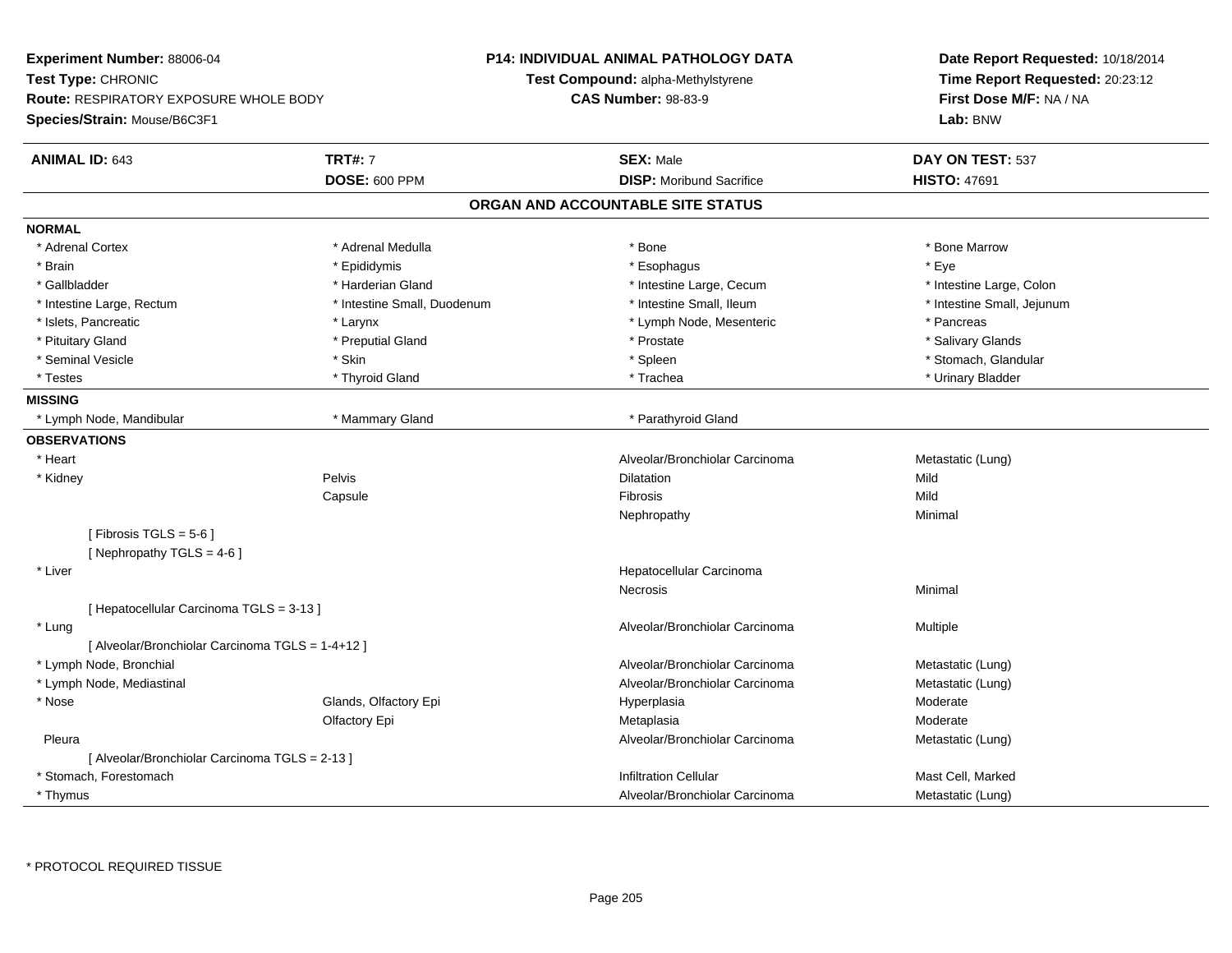| <b>Experiment Number: 88006-04</b><br>Test Type: CHRONIC<br><b>Route: RESPIRATORY EXPOSURE WHOLE BODY</b> |                                       | <b>P14: INDIVIDUAL ANIMAL PATHOLOGY DATA</b> | Date Report Requested: 10/18/2014 |
|-----------------------------------------------------------------------------------------------------------|---------------------------------------|----------------------------------------------|-----------------------------------|
|                                                                                                           |                                       | Test Compound: alpha-Methylstyrene           | Time Report Requested: 20:23:12   |
|                                                                                                           |                                       | <b>CAS Number: 98-83-9</b>                   | First Dose M/F: NA / NA           |
| Species/Strain: Mouse/B6C3F1                                                                              |                                       |                                              | Lab: BNW                          |
| <b>ANIMAL ID: 643</b>                                                                                     | <b>TRT#:</b> 7                        | <b>SEX: Male</b>                             | DAY ON TEST: 537                  |
|                                                                                                           | <b>DOSE: 600 PPM</b>                  | <b>DISP:</b> Moribund Sacrifice              | <b>HISTO: 47691</b>               |
|                                                                                                           |                                       | ORGAN AND ACCOUNTABLE SITE STATUS            |                                   |
| PRIMARY CAUSE OF DEATH                                                                                    | - Lung Alveolar/Bronchiolar Carcinoma |                                              |                                   |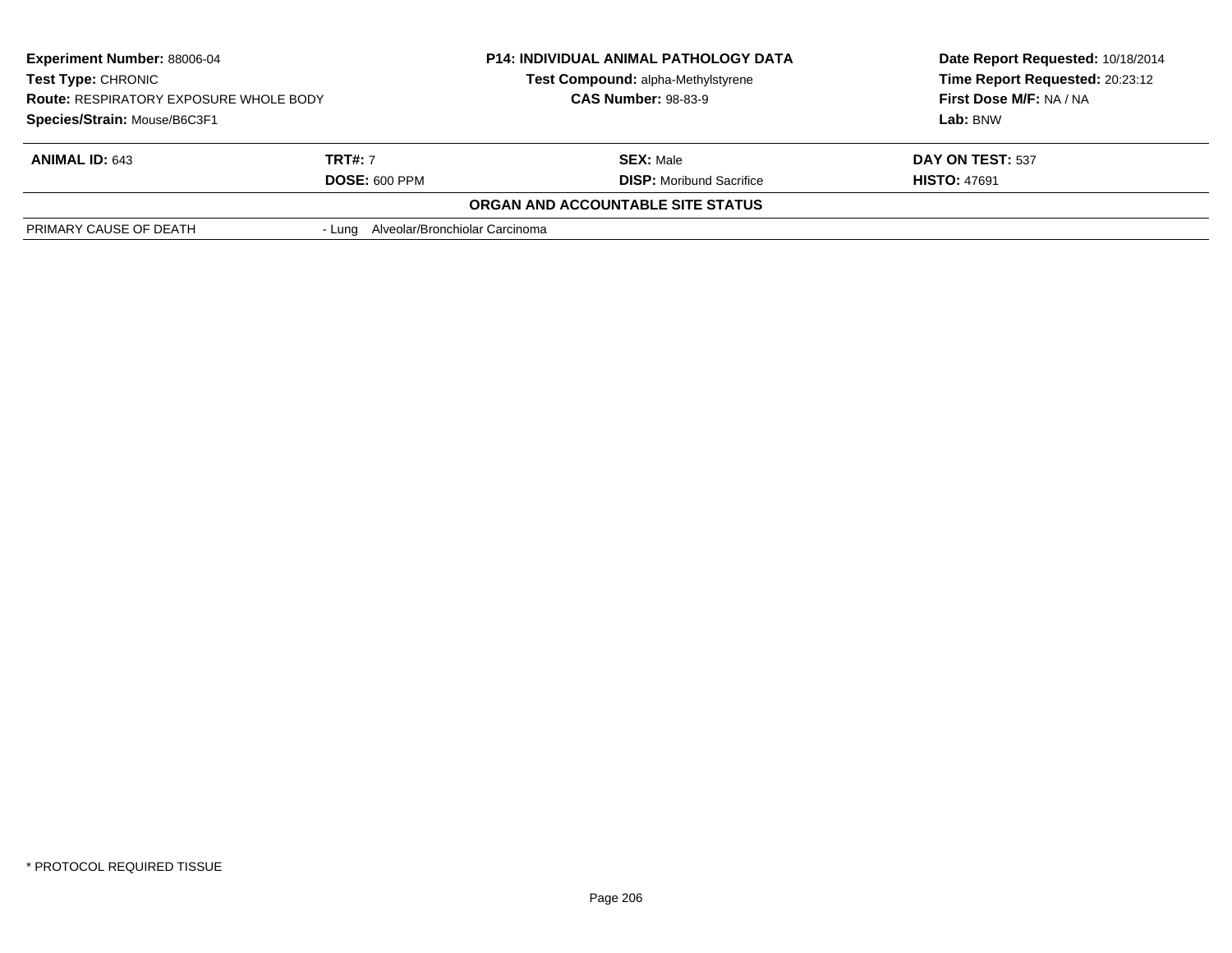| Experiment Number: 88006-04<br>Test Type: CHRONIC<br><b>Route: RESPIRATORY EXPOSURE WHOLE BODY</b><br>Species/Strain: Mouse/B6C3F1                  |                                        | <b>P14: INDIVIDUAL ANIMAL PATHOLOGY DATA</b><br>Test Compound: alpha-Methylstyrene<br><b>CAS Number: 98-83-9</b> | Date Report Requested: 10/18/2014<br>Time Report Requested: 20:23:12<br>First Dose M/F: NA / NA<br>Lab: BNW |
|-----------------------------------------------------------------------------------------------------------------------------------------------------|----------------------------------------|------------------------------------------------------------------------------------------------------------------|-------------------------------------------------------------------------------------------------------------|
| <b>ANIMAL ID: 644</b>                                                                                                                               | <b>TRT#: 7</b><br><b>DOSE: 600 PPM</b> | <b>SEX: Male</b><br><b>DISP: Terminal Sacrifice</b>                                                              | DAY ON TEST: 729<br><b>HISTO: 47692</b>                                                                     |
|                                                                                                                                                     |                                        | ORGAN AND ACCOUNTABLE SITE STATUS                                                                                |                                                                                                             |
| <b>NORMAL</b>                                                                                                                                       |                                        |                                                                                                                  |                                                                                                             |
| * Adrenal Cortex                                                                                                                                    | * Adrenal Medulla                      | * Bone                                                                                                           | * Bone Marrow                                                                                               |
| * Brain                                                                                                                                             | * Epididymis                           | * Esophagus                                                                                                      | * Eye                                                                                                       |
| * Harderian Gland                                                                                                                                   | * Heart                                | * Intestine Large, Cecum                                                                                         | * Intestine Large, Colon                                                                                    |
| * Intestine Large, Rectum                                                                                                                           | * Intestine Small, Duodenum            | * Intestine Small, Ileum                                                                                         | * Intestine Small, Jejunum                                                                                  |
| * Islets, Pancreatic                                                                                                                                | * Larynx                               | * Lymph Node, Bronchial                                                                                          | * Lymph Node, Mediastinal                                                                                   |
| * Lymph Node, Mesenteric                                                                                                                            | * Pancreas                             | * Parathyroid Gland                                                                                              | * Pituitary Gland                                                                                           |
| * Preputial Gland                                                                                                                                   | * Prostate                             | * Salivary Glands                                                                                                | * Seminal Vesicle                                                                                           |
| * Spleen                                                                                                                                            | * Stomach, Forestomach                 | * Stomach, Glandular                                                                                             | * Thymus                                                                                                    |
| * Trachea                                                                                                                                           | * Urinary Bladder                      |                                                                                                                  |                                                                                                             |
| <b>MISSING</b>                                                                                                                                      |                                        |                                                                                                                  |                                                                                                             |
| * Lymph Node, Mandibular                                                                                                                            | * Mammary Gland                        |                                                                                                                  |                                                                                                             |
| <b>INSUFFICIENT TISSUE</b>                                                                                                                          |                                        |                                                                                                                  |                                                                                                             |
| * Gallbladder                                                                                                                                       |                                        |                                                                                                                  |                                                                                                             |
| <b>OBSERVATIONS</b>                                                                                                                                 |                                        |                                                                                                                  |                                                                                                             |
| * Kidney                                                                                                                                            |                                        | Nephropathy                                                                                                      | Minimal                                                                                                     |
| * Liver                                                                                                                                             |                                        | <b>Clear Cell Focus</b>                                                                                          |                                                                                                             |
|                                                                                                                                                     |                                        | Hepatocellular Adenoma                                                                                           |                                                                                                             |
|                                                                                                                                                     |                                        | Hepatocellular Carcinoma                                                                                         |                                                                                                             |
|                                                                                                                                                     |                                        | <b>Mixed Cell Focus</b>                                                                                          |                                                                                                             |
| [Clear Cell Focus TGLS = 6-5]<br>[ Hepatocellular Adenoma TGLS = 3-12 ]<br>[ Hepatocellular Carcinoma TGLS = 4-6 ]<br>[Mixed Cell Focus TGLS = 5-5] |                                        |                                                                                                                  |                                                                                                             |
| * Lung                                                                                                                                              |                                        | Alveolar/Bronchiolar Adenoma                                                                                     |                                                                                                             |
| [ Alveolar/Bronchiolar Adenoma TGLS = 2-4 ]                                                                                                         |                                        |                                                                                                                  |                                                                                                             |
| * Nose                                                                                                                                              | Glands, Olfactory Epi                  | Hyperplasia                                                                                                      | Moderate                                                                                                    |
|                                                                                                                                                     | Olfactory Epi                          | Metaplasia                                                                                                       | Moderate                                                                                                    |
| * Skin                                                                                                                                              | <b>Subcut Tiss</b>                     | Granular Cell Tumor Benign                                                                                       |                                                                                                             |
| [ Granular Cell Tumor Benign TGLS = 1-12 ]                                                                                                          |                                        |                                                                                                                  |                                                                                                             |
| * Testes                                                                                                                                            |                                        | Atrophy                                                                                                          | Moderate                                                                                                    |
|                                                                                                                                                     |                                        |                                                                                                                  |                                                                                                             |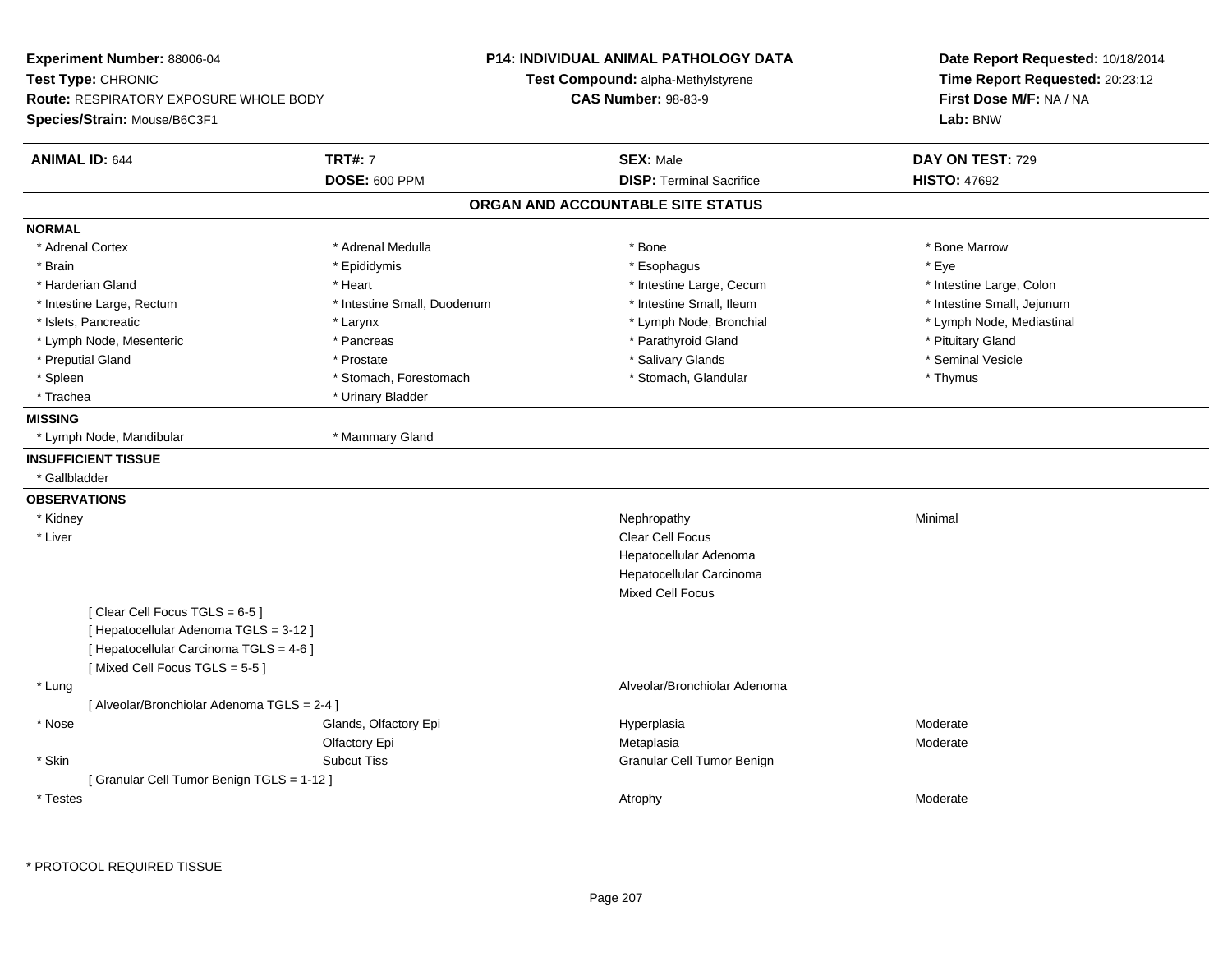| <b>Experiment Number: 88006-04</b><br><b>Test Type: CHRONIC</b><br><b>Route: RESPIRATORY EXPOSURE WHOLE BODY</b><br>Species/Strain: Mouse/B6C3F1 |                       | <b>P14: INDIVIDUAL ANIMAL PATHOLOGY DATA</b> | Date Report Requested: 10/18/2014                                             |  |  |
|--------------------------------------------------------------------------------------------------------------------------------------------------|-----------------------|----------------------------------------------|-------------------------------------------------------------------------------|--|--|
|                                                                                                                                                  |                       | Test Compound: alpha-Methylstyrene           | Time Report Requested: 20:23:12<br><b>First Dose M/F: NA / NA</b><br>Lab: BNW |  |  |
|                                                                                                                                                  |                       | <b>CAS Number: 98-83-9</b>                   |                                                                               |  |  |
|                                                                                                                                                  |                       |                                              |                                                                               |  |  |
| <b>ANIMAL ID: 644</b>                                                                                                                            | <b>TRT#: 7</b>        | <b>SEX: Male</b>                             | DAY ON TEST: 729                                                              |  |  |
|                                                                                                                                                  | <b>DOSE: 600 PPM</b>  | <b>DISP:</b> Terminal Sacrifice              | <b>HISTO: 47692</b>                                                           |  |  |
| ORGAN AND ACCOUNTABLE SITE STATUS                                                                                                                |                       |                                              |                                                                               |  |  |
| * Thyroid Gland                                                                                                                                  | <b>Follicular Cel</b> | Hyperplasia                                  | Minimal                                                                       |  |  |
| PRIMARY CAUSE OF DEATH                                                                                                                           |                       |                                              |                                                                               |  |  |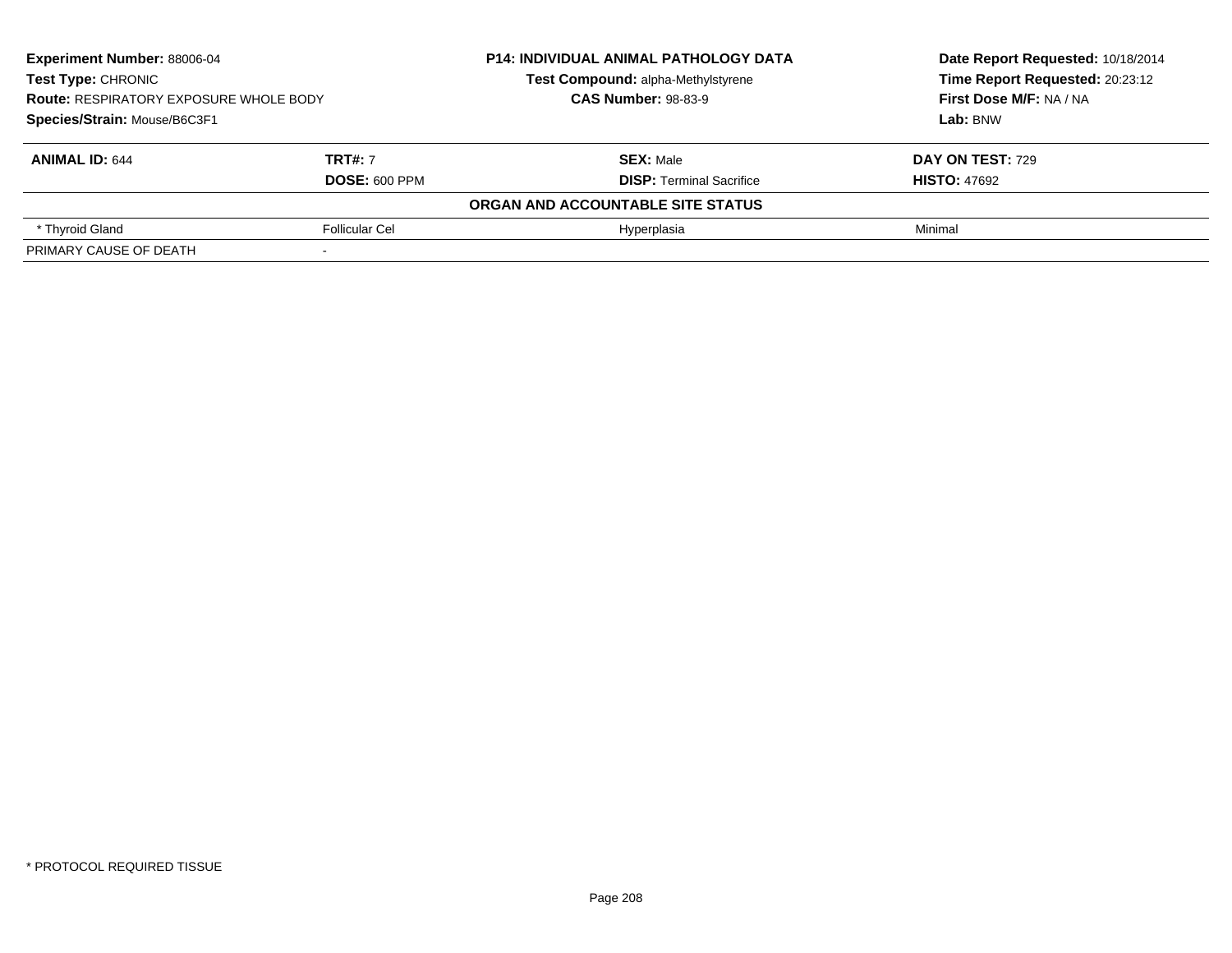| Experiment Number: 88006-04                       |                                  | <b>P14: INDIVIDUAL ANIMAL PATHOLOGY DATA</b> | Date Report Requested: 10/18/2014<br>Time Report Requested: 20:23:12<br>First Dose M/F: NA / NA |  |
|---------------------------------------------------|----------------------------------|----------------------------------------------|-------------------------------------------------------------------------------------------------|--|
| Test Type: CHRONIC                                |                                  | Test Compound: alpha-Methylstyrene           |                                                                                                 |  |
| <b>Route: RESPIRATORY EXPOSURE WHOLE BODY</b>     |                                  | <b>CAS Number: 98-83-9</b>                   |                                                                                                 |  |
| Species/Strain: Mouse/B6C3F1                      |                                  |                                              | Lab: BNW                                                                                        |  |
| <b>ANIMAL ID: 645</b>                             | <b>TRT#: 7</b>                   | <b>SEX: Male</b>                             | DAY ON TEST: 609                                                                                |  |
|                                                   | <b>DOSE: 600 PPM</b>             | <b>DISP:</b> Moribund Sacrifice              | <b>HISTO: 47693</b>                                                                             |  |
|                                                   |                                  | ORGAN AND ACCOUNTABLE SITE STATUS            |                                                                                                 |  |
| <b>NORMAL</b>                                     |                                  |                                              |                                                                                                 |  |
| * Adrenal Cortex                                  | * Adrenal Medulla                | * Bone                                       | * Bone Marrow                                                                                   |  |
| * Brain                                           | * Epididymis                     | * Esophagus                                  | * Eve                                                                                           |  |
| * Gallbladder                                     | * Harderian Gland                | * Heart                                      | * Intestine Large, Cecum                                                                        |  |
| * Intestine Large, Colon                          | * Intestine Large, Rectum        | * Intestine Small, Duodenum                  | * Intestine Small, Ileum                                                                        |  |
| * Intestine Small, Jejunum                        | * Islets. Pancreatic             | * Larynx                                     | * Lung                                                                                          |  |
| * Lymph Node, Bronchial                           | * Lymph Node, Mesenteric         | * Pancreas                                   | * Pituitary Gland                                                                               |  |
| * Preputial Gland                                 | * Prostate                       | * Salivary Glands                            | * Seminal Vesicle                                                                               |  |
| * Skin                                            | * Spleen                         | * Stomach, Glandular                         | * Testes                                                                                        |  |
| * Thyroid Gland                                   | * Trachea                        | * Urinary Bladder                            |                                                                                                 |  |
| <b>MISSING</b>                                    |                                  |                                              |                                                                                                 |  |
| * Lymph Node, Mandibular                          | * Lymph Node, Mediastinal        | * Mammary Gland                              | * Parathyroid Gland                                                                             |  |
| * Thymus                                          |                                  |                                              |                                                                                                 |  |
| <b>OBSERVATIONS</b>                               |                                  |                                              |                                                                                                 |  |
| * Kidney                                          |                                  | Nephropathy                                  | Moderate                                                                                        |  |
| * Liver                                           |                                  | Hepatocellular Carcinoma                     | Multiple                                                                                        |  |
|                                                   |                                  | Necrosis                                     | Marked                                                                                          |  |
| [ Hepatocellular Carcinoma TGLS = 3,4,5-5+12+13 ] |                                  |                                              |                                                                                                 |  |
| [ Necrosis TGLS = $2-6$ ]                         |                                  |                                              |                                                                                                 |  |
| * Nose                                            | Glands, Olfactory Epi            | Hyperplasia                                  | Moderate                                                                                        |  |
|                                                   | Olfactory Epi                    | Metaplasia                                   | Moderate                                                                                        |  |
| * Stomach, Forestomach                            | Epithelium                       | Hyperplasia                                  | Mild                                                                                            |  |
|                                                   |                                  | Inflammation                                 | Mild                                                                                            |  |
| [Hyperplasia TGLS = 6-9]                          |                                  |                                              |                                                                                                 |  |
| PRIMARY CAUSE OF DEATH                            | - Liver Hepatocellular Carcinoma |                                              |                                                                                                 |  |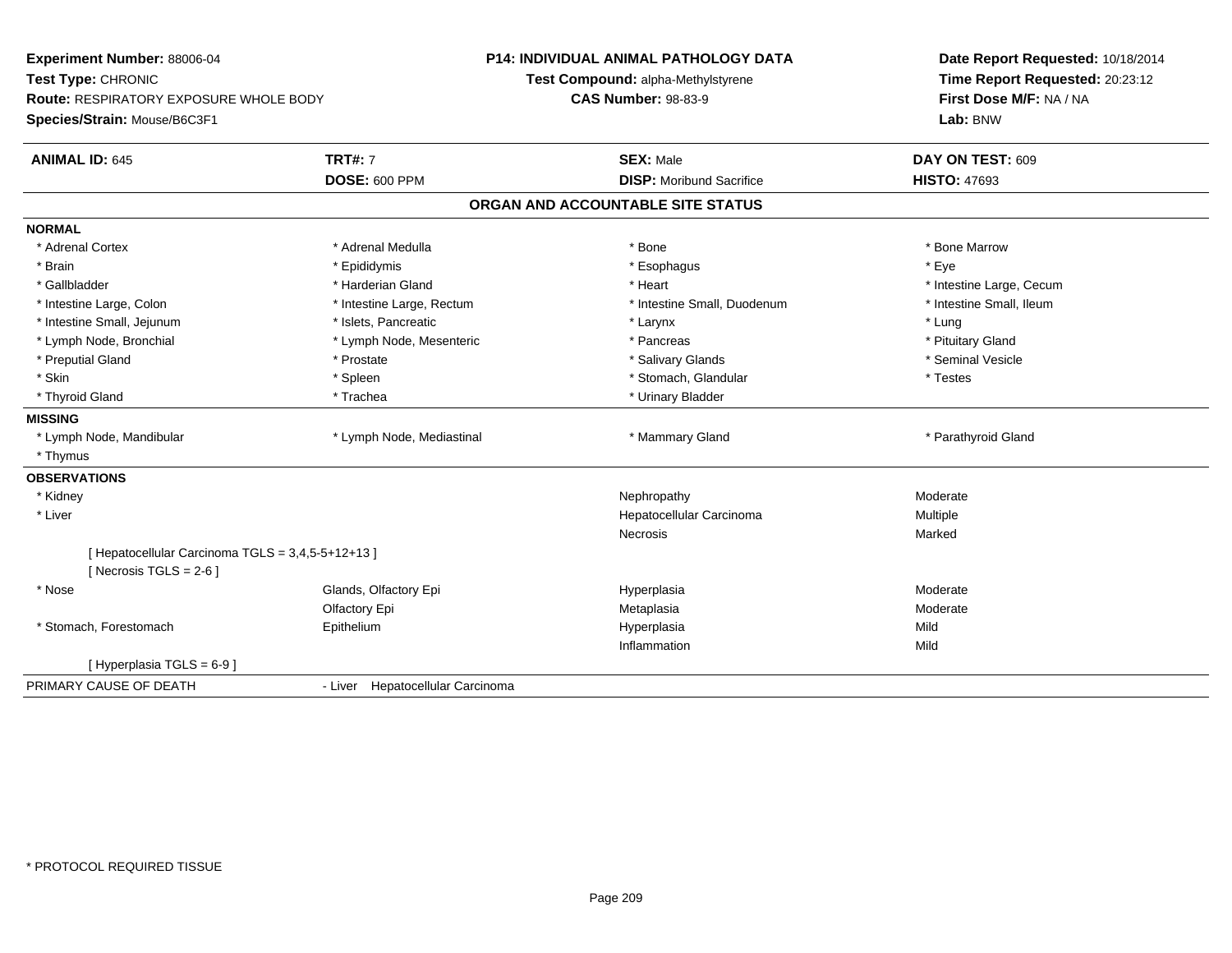| Experiment Number: 88006-04<br>Test Type: CHRONIC<br>Route: RESPIRATORY EXPOSURE WHOLE BODY<br>Species/Strain: Mouse/B6C3F1 |                          | <b>P14: INDIVIDUAL ANIMAL PATHOLOGY DATA</b><br>Test Compound: alpha-Methylstyrene<br><b>CAS Number: 98-83-9</b> | Date Report Requested: 10/18/2014<br>Time Report Requested: 20:23:12<br>First Dose M/F: NA / NA<br>Lab: BNW |
|-----------------------------------------------------------------------------------------------------------------------------|--------------------------|------------------------------------------------------------------------------------------------------------------|-------------------------------------------------------------------------------------------------------------|
| <b>ANIMAL ID: 646</b>                                                                                                       | <b>TRT#: 7</b>           | <b>SEX: Male</b>                                                                                                 | DAY ON TEST: 731                                                                                            |
|                                                                                                                             | <b>DOSE: 600 PPM</b>     | <b>DISP: Terminal Sacrifice</b>                                                                                  | <b>HISTO: 47694</b>                                                                                         |
|                                                                                                                             |                          | ORGAN AND ACCOUNTABLE SITE STATUS                                                                                |                                                                                                             |
| <b>NORMAL</b>                                                                                                               |                          |                                                                                                                  |                                                                                                             |
| * Adrenal Cortex                                                                                                            | * Adrenal Medulla        | * Bone                                                                                                           | * Bone Marrow                                                                                               |
| * Brain                                                                                                                     | * Epididymis             | * Esophagus                                                                                                      | * Eye                                                                                                       |
| * Harderian Gland                                                                                                           | * Heart                  | * Intestine Large, Cecum                                                                                         | * Intestine Large, Colon                                                                                    |
| * Intestine Small, Duodenum                                                                                                 | * Intestine Small, Ileum | * Intestine Small, Jejunum                                                                                       | * Islets, Pancreatic                                                                                        |
| * Larynx                                                                                                                    | * Lymph Node, Bronchial  | * Lymph Node, Mesenteric                                                                                         | * Pancreas                                                                                                  |
| * Pituitary Gland                                                                                                           | * Preputial Gland        | * Prostate                                                                                                       | * Salivary Glands                                                                                           |
| * Seminal Vesicle                                                                                                           | * Skin                   | * Spleen                                                                                                         | * Stomach, Forestomach                                                                                      |
| * Stomach, Glandular                                                                                                        | * Testes                 | * Thymus                                                                                                         | * Trachea                                                                                                   |
| * Urinary Bladder                                                                                                           |                          |                                                                                                                  |                                                                                                             |
| <b>MISSING</b>                                                                                                              |                          |                                                                                                                  |                                                                                                             |
| * Gallbladder                                                                                                               | * Lymph Node, Mandibular | * Lymph Node, Mediastinal                                                                                        | * Mammary Gland                                                                                             |
| * Parathyroid Gland                                                                                                         |                          |                                                                                                                  |                                                                                                             |
| <b>INSUFFICIENT TISSUE</b>                                                                                                  |                          |                                                                                                                  |                                                                                                             |
| * Intestine Large, Rectum                                                                                                   |                          |                                                                                                                  |                                                                                                             |
| <b>OBSERVATIONS</b>                                                                                                         |                          |                                                                                                                  |                                                                                                             |
| * Kidney                                                                                                                    |                          | Nephropathy                                                                                                      | Minimal                                                                                                     |
| * Liver                                                                                                                     |                          | <b>Clear Cell Focus</b>                                                                                          |                                                                                                             |
|                                                                                                                             |                          | Hepatocellular Adenoma                                                                                           | Multiple                                                                                                    |
| [ Hepatocellular Adenoma TGLS = 2,3-5+6 ]                                                                                   |                          |                                                                                                                  |                                                                                                             |
| * Lung                                                                                                                      |                          | Alveolar/Bronchiolar Adenoma                                                                                     |                                                                                                             |
|                                                                                                                             | Alveolus                 | <b>Infiltration Cellular</b>                                                                                     | Histiocyte, Moderate                                                                                        |
| [ Alveolar/Bronchiolar Adenoma TGLS = 1-4 ]                                                                                 |                          |                                                                                                                  |                                                                                                             |
| * Nose                                                                                                                      | Glands, Olfactory Epi    | Hyperplasia                                                                                                      | Moderate                                                                                                    |
|                                                                                                                             | Olfactory Epi            | Metaplasia                                                                                                       | Moderate                                                                                                    |
| * Thyroid Gland                                                                                                             | <b>Follicular Cel</b>    | Hyperplasia                                                                                                      | Minimal                                                                                                     |
| PRIMARY CAUSE OF DEATH                                                                                                      | $\blacksquare$           |                                                                                                                  |                                                                                                             |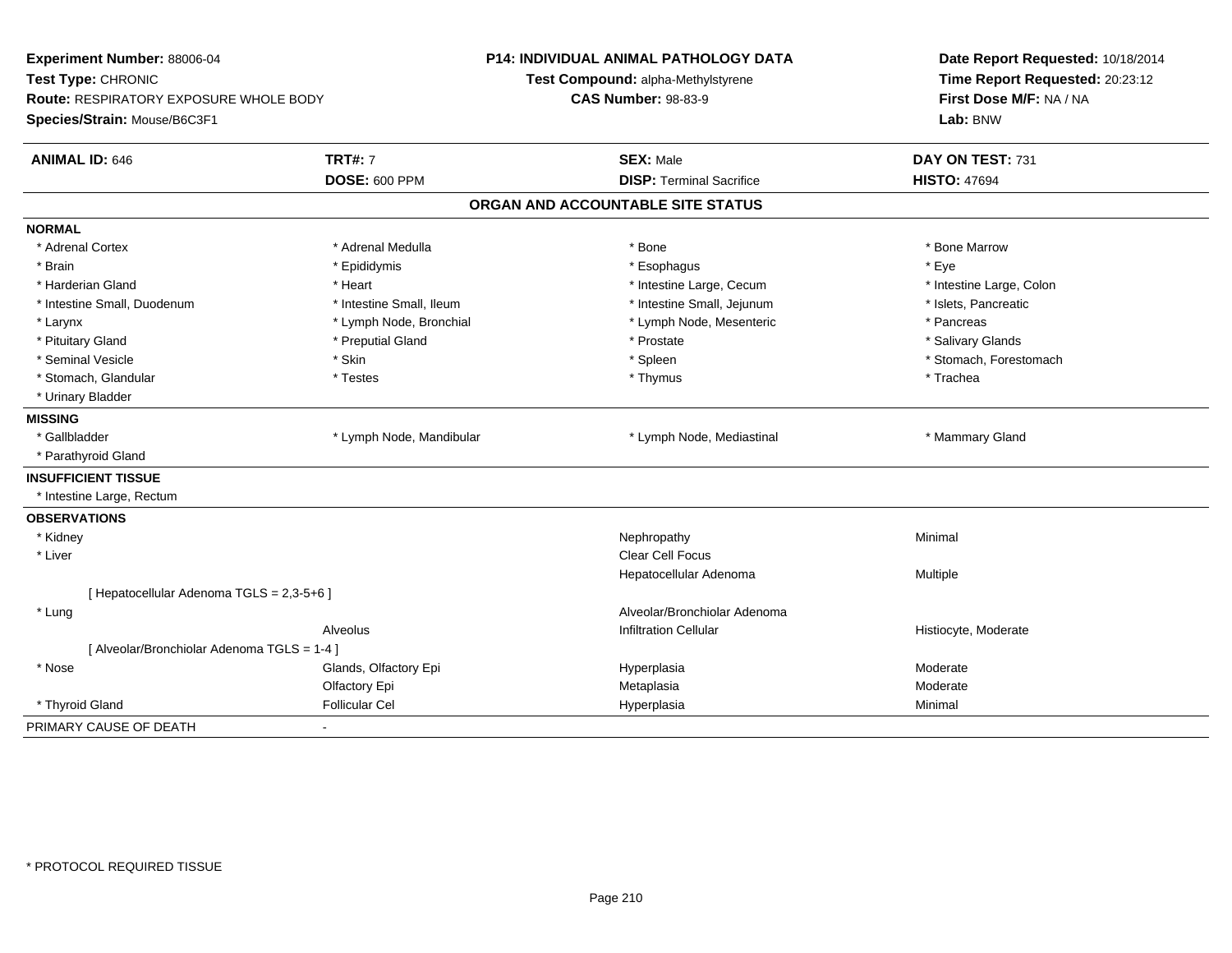| Experiment Number: 88006-04<br>Test Type: CHRONIC<br><b>Route: RESPIRATORY EXPOSURE WHOLE BODY</b><br>Species/Strain: Mouse/B6C3F1 |                           | <b>P14: INDIVIDUAL ANIMAL PATHOLOGY DATA</b><br>Test Compound: alpha-Methylstyrene<br><b>CAS Number: 98-83-9</b> | Date Report Requested: 10/18/2014<br>Time Report Requested: 20:23:12<br>First Dose M/F: NA / NA<br>Lab: BNW |
|------------------------------------------------------------------------------------------------------------------------------------|---------------------------|------------------------------------------------------------------------------------------------------------------|-------------------------------------------------------------------------------------------------------------|
| <b>ANIMAL ID: 647</b>                                                                                                              | <b>TRT#: 7</b>            | <b>SEX: Male</b>                                                                                                 | DAY ON TEST: 705                                                                                            |
|                                                                                                                                    | <b>DOSE: 600 PPM</b>      | <b>DISP:</b> Moribund Sacrifice                                                                                  | <b>HISTO: 47695</b>                                                                                         |
|                                                                                                                                    |                           | ORGAN AND ACCOUNTABLE SITE STATUS                                                                                |                                                                                                             |
| <b>NORMAL</b>                                                                                                                      |                           |                                                                                                                  |                                                                                                             |
| * Bone                                                                                                                             | * Brain                   | * Epididymis                                                                                                     | * Esophagus                                                                                                 |
| * Eye                                                                                                                              | * Gallbladder             | * Harderian Gland                                                                                                | * Intestine Large, Cecum                                                                                    |
| * Intestine Large, Colon                                                                                                           | * Intestine Large, Rectum | * Intestine Small, Duodenum                                                                                      | * Intestine Small, Ileum                                                                                    |
| * Intestine Small, Jejunum                                                                                                         | * Islets, Pancreatic      | * Larynx                                                                                                         | * Pancreas                                                                                                  |
| * Pituitary Gland                                                                                                                  | * Preputial Gland         | * Prostate                                                                                                       | * Salivary Glands                                                                                           |
| * Seminal Vesicle                                                                                                                  | * Skin                    | * Stomach, Forestomach                                                                                           | * Stomach, Glandular                                                                                        |
| * Testes                                                                                                                           | * Trachea                 |                                                                                                                  |                                                                                                             |
| <b>MISSING</b>                                                                                                                     |                           |                                                                                                                  |                                                                                                             |
| * Lymph Node, Bronchial                                                                                                            | * Lymph Node, Mandibular  | * Mammary Gland                                                                                                  | * Parathyroid Gland                                                                                         |
| * Thymus                                                                                                                           |                           |                                                                                                                  |                                                                                                             |
| <b>OBSERVATIONS</b>                                                                                                                |                           |                                                                                                                  |                                                                                                             |
| * Adrenal Cortex                                                                                                                   |                           | Hypertrophy                                                                                                      | Mild                                                                                                        |
|                                                                                                                                    |                           | Lymphoma Malignant                                                                                               |                                                                                                             |
| * Adrenal Medulla                                                                                                                  |                           | Lymphoma Malignant                                                                                               |                                                                                                             |
| * Bone Marrow                                                                                                                      |                           | Lymphoma Malignant                                                                                               |                                                                                                             |
| * Heart                                                                                                                            |                           | Lymphoma Malignant                                                                                               |                                                                                                             |
| * Kidney                                                                                                                           |                           | Lymphoma Malignant                                                                                               |                                                                                                             |
| * Liver                                                                                                                            |                           | Lymphoma Malignant                                                                                               |                                                                                                             |
|                                                                                                                                    |                           | Necrosis                                                                                                         | Moderate                                                                                                    |
| [ Lymphoma Malignant TGLS = 2-5+12 ]                                                                                               |                           |                                                                                                                  |                                                                                                             |
| * Lung                                                                                                                             |                           | Lymphoma Malignant                                                                                               |                                                                                                             |
| * Lymph Node, Mediastinal                                                                                                          |                           | Lymphoma Malignant                                                                                               |                                                                                                             |
| * Lymph Node, Mesenteric                                                                                                           |                           | Lymphoma Malignant                                                                                               |                                                                                                             |
| * Nose                                                                                                                             | Olfactory Epi             | Atrophy                                                                                                          | Minimal                                                                                                     |
|                                                                                                                                    | Glands, Olfactory Epi     | Hyperplasia                                                                                                      | Moderate                                                                                                    |
|                                                                                                                                    | Olfactory Epi             | Metaplasia                                                                                                       | Moderate                                                                                                    |
| * Spleen                                                                                                                           |                           | Lymphoma Malignant                                                                                               |                                                                                                             |
| [ Lymphoma Malignant TGLS = 1-12 ]                                                                                                 |                           |                                                                                                                  |                                                                                                             |
| * Thyroid Gland                                                                                                                    | <b>Follicular Cel</b>     | Hyperplasia                                                                                                      | Minimal                                                                                                     |
| * Urinary Bladder                                                                                                                  |                           | Lymphoma Malignant                                                                                               |                                                                                                             |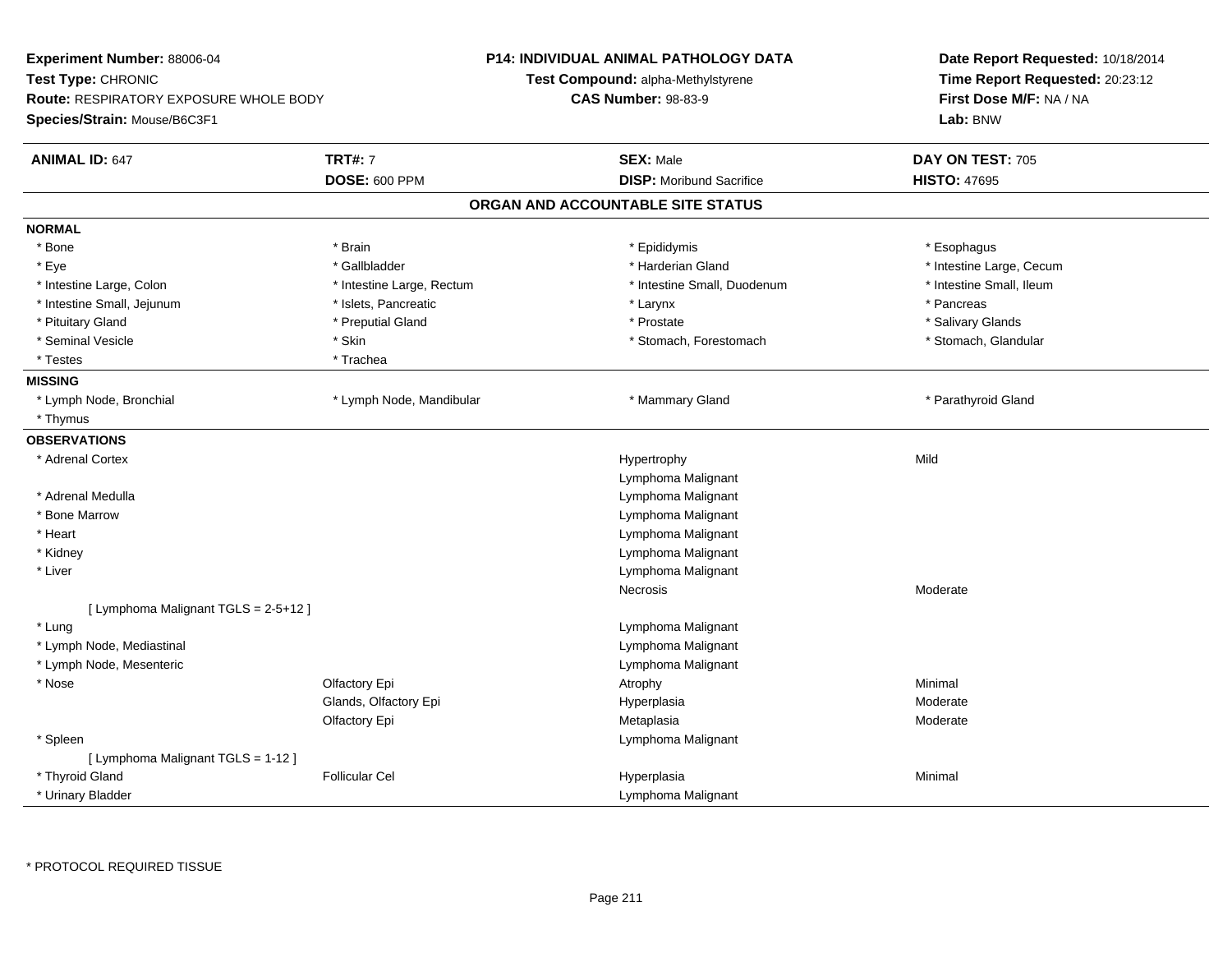| <b>Experiment Number: 88006-04</b><br><b>Test Type: CHRONIC</b><br><b>Route: RESPIRATORY EXPOSURE WHOLE BODY</b><br>Species/Strain: Mouse/B6C3F1 |                                             | <b>P14: INDIVIDUAL ANIMAL PATHOLOGY DATA</b> | Date Report Requested: 10/18/2014<br>Time Report Requested: 20:23:12<br>First Dose M/F: NA / NA<br>Lab: BNW |
|--------------------------------------------------------------------------------------------------------------------------------------------------|---------------------------------------------|----------------------------------------------|-------------------------------------------------------------------------------------------------------------|
|                                                                                                                                                  |                                             | Test Compound: alpha-Methylstyrene           |                                                                                                             |
|                                                                                                                                                  |                                             | <b>CAS Number: 98-83-9</b>                   |                                                                                                             |
|                                                                                                                                                  |                                             |                                              |                                                                                                             |
| <b>ANIMAL ID: 647</b>                                                                                                                            | <b>TRT#:</b> 7                              | <b>SEX: Male</b>                             | DAY ON TEST: 705                                                                                            |
|                                                                                                                                                  | <b>DOSE: 600 PPM</b>                        | <b>DISP:</b> Moribund Sacrifice              | <b>HISTO: 47695</b>                                                                                         |
|                                                                                                                                                  |                                             | <b>ORGAN AND ACCOUNTABLE SITE STATUS</b>     |                                                                                                             |
| PRIMARY CAUSE OF DEATH                                                                                                                           | - Lymph Node, Mesenteric Lymphoma Malignant |                                              |                                                                                                             |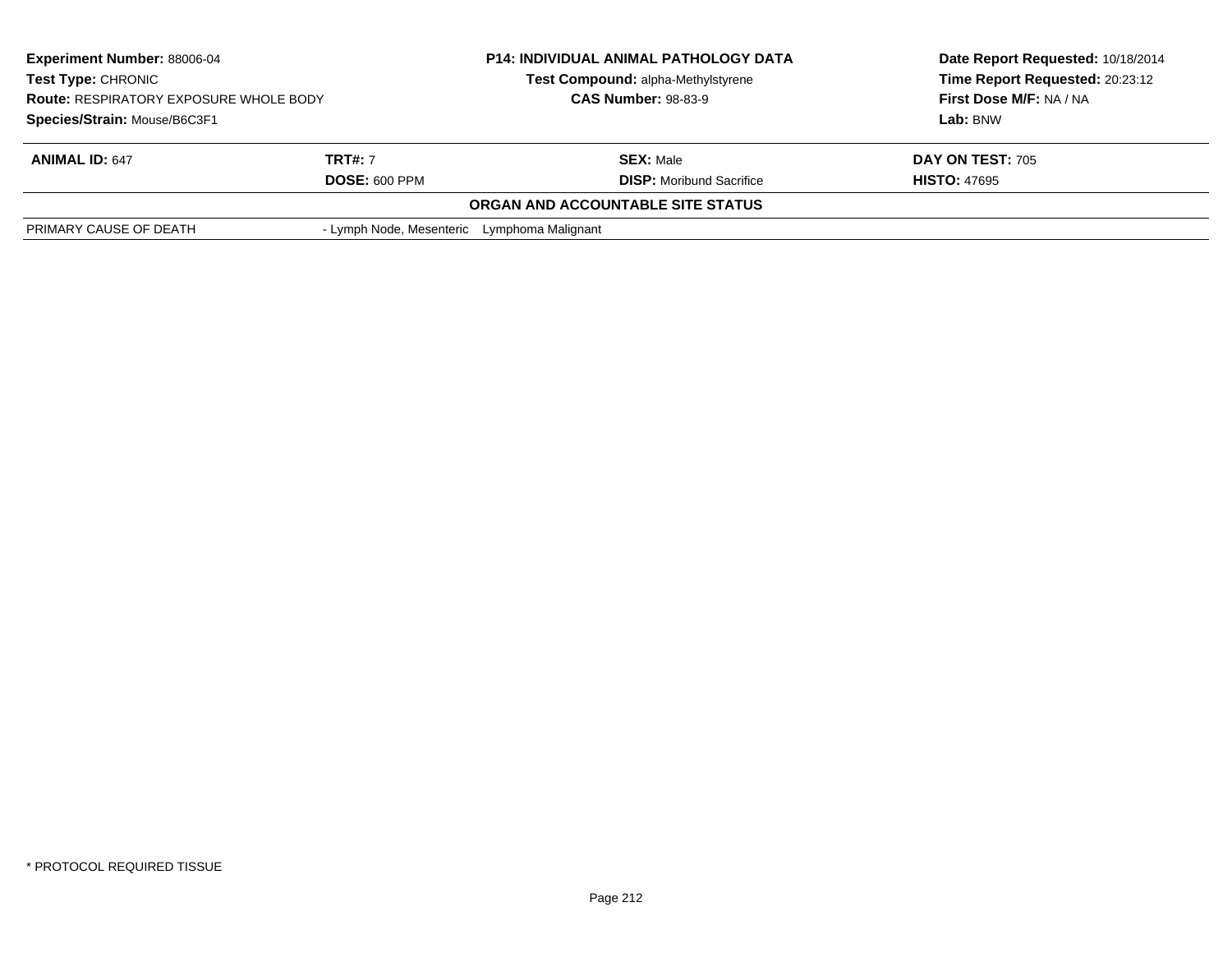**Experiment Number:** 88006-04**Test Type:** CHRONIC **Route:** RESPIRATORY EXPOSURE WHOLE BODY**Species/Strain:** Mouse/B6C3F1**P14: INDIVIDUAL ANIMAL PATHOLOGY DATATest Compound:** alpha-Methylstyrene**CAS Number:** 98-83-9**Date Report Requested:** 10/18/2014**Time Report Requested:** 20:23:12**First Dose M/F:** NA / NA**Lab:** BNW**ANIMAL ID:** 648**TRT#:** 7 **SEX:** Male **DAY ON TEST:** 635 **DOSE:** 600 PPM**DISP:** Natural Death **HISTO:** 47696 **ORGAN AND ACCOUNTABLE SITE STATUSNORMAL**\* Adrenal Cortex \* Adrenal Cortex \* \* Adrenal Cortex \* Brain \* Bone \* \* Bone Marrow \* Bone Marrow \* \* Brain \* Brain \* Brain \* Brain \* Brain \* Brain \* Brain \* Brain \* Brain \* Brain \* Brain \* Brain \* Brain \* Brain \* Brain \* Brain \* Brain \* B \* Islets. Pancreatic \* Epididymis \* \* esophagus \* \* Esophagus \* \* Heart \* Heart \* Heart \* Islets, Pancreatic \* \* Islets, Pancreatic \* \* Lymph Node, Mediastinal \* Larynx \* Lung \* Lung \* Lung \* Lung \* Larynx \* Lymph Node, Mandibular \* Lymph Node, Mandibular \* Pancreas \* \* Prostate \* Prostate \* Prostate \* Prostate \* Preputial Gland \* Preputial Gland \* Prostate \* Prostate \* Thymus \* Salivary Glands \* Skin \* Testes \* Thymus \* Thyroid Gland \* Trachea \* Trachea \* Trachea \* Thyroid Gland \* Urinary Bladder **MISSING**\* Adrenal Medulla \* Lymph Node, Bronchial **\* Mammary Gland \* Parathyroid Gland** \* Parathyroid Gland **AUTO PRECLUDES DIAG.**\* Eye \* The state of the state of the state of the state of the state of the state of the state of the state of the state of the state of the state of the state of the state of the state of the state of the state of the st \* Intestine Small, Ileum \* Intestine Large, Colon \* Intestine Large, Rectum \* Intestine Small, Duodenum \* Intestine Small, Duodenum \* Intestine Small, Jejunum \* The same \* Lymph Node, Mesenteric \* The seminal Vesicle \* The seminal Vesicle \* Spleen \* Spleen \* Stomach, Forestomach \* Stomach, Glandular**OBSERVATIONS** \* Kidneyy the control of the control of the control of the control of the control of the control of the control of the control of the control of the control of the control of the control of the control of the control of the contro \* Liver Hepatocellular Carcinoma Multiple **Necrosis**  Moderate[ Hepatocellular Carcinoma TGLS = 1-12 ] \* Nosee Glands, Olfactory Epi Hyperplasia Moderate Olfactory Epi Metaplasia Moderate PRIMARY CAUSE OF DEATH- Liver Hepatocellular Carcinoma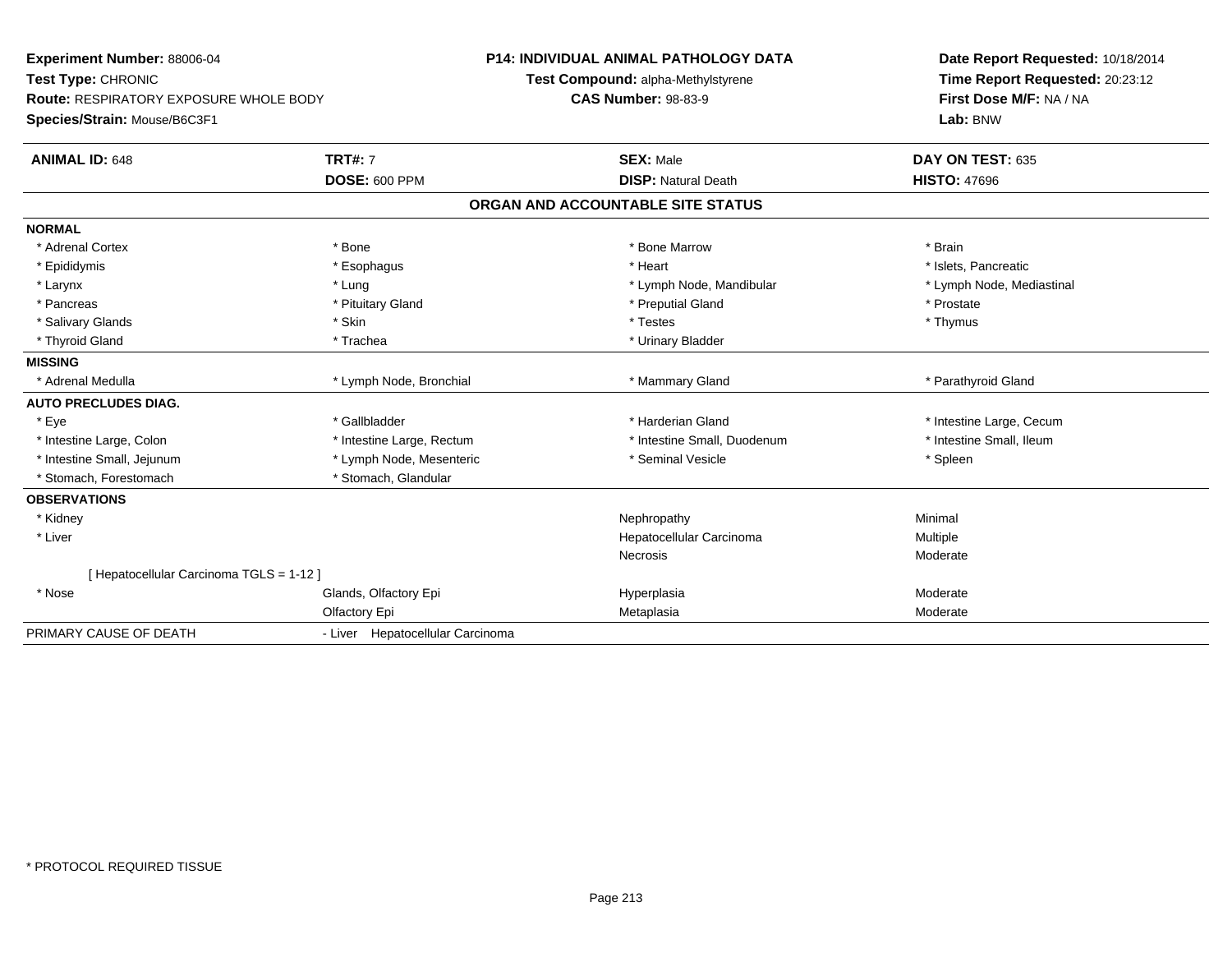**Experiment Number:** 88006-04**Test Type:** CHRONIC **Route:** RESPIRATORY EXPOSURE WHOLE BODY**Species/Strain:** Mouse/B6C3F1**P14: INDIVIDUAL ANIMAL PATHOLOGY DATATest Compound:** alpha-Methylstyrene**CAS Number:** 98-83-9**Date Report Requested:** 10/18/2014**Time Report Requested:** 20:23:12**First Dose M/F:** NA / NA**Lab:** BNW**ANIMAL ID:** 649**TRT#:** 7 **SEX:** Male **DAY ON TEST:** 719 **DOSE:** 600 PPM**DISP:** Moribund Sacrifice **HISTO:** 47697 **ORGAN AND ACCOUNTABLE SITE STATUSNORMAL**\* Adrenal Cortex \* Adrenal Medulla \* Adrenal Medulla \* Bone \* Bone \* Bone \* Bone \* Bone Marrow \* Brain \* \* Expediance \* Epididymis \* \* Expediance \* \* Esophagus \* Expediance \* \* Expediance \* Eye \* Eye \* Gallbladder \* https://www.frage.com/marticle/state-of-state-of-state-of-state-of-state-of-state-of-state-of-state-of-state-of-state-of-state-of-state-of-state-of-state-of-state-of-state-of-state-of-state-of-state-of-stat \* Intestine Small, Ileum \* Intestine Large, Colon \* Intestine Large, Rectum \* Intestine Small, Duodenum \* Intestine Small, Duodenum \* Lymph Node, Bronchial \* Intestine Small, Jejunum \* 1992 \* Marchial \* Islets, Pancreatic \* Larynx \* Larynx \* Larynx \* Lymph Node, Mandibular \* The same that the set of the set of the set of the set of the set of the set of the set of the set of the set of the set of the set of the set of the set of the set of the set of the set of the s \* Prostate \* Parathyroid Gland \* **All and \* Pituitary Gland \* Preputial Gland \* Preputial Gland** \* Preputial Gland \* Stomach. Glandular \* Salivary Glands \* \* Stomach, Glandular \* Seminal Vesicle \* \* Stomach, Stomach, Stomach, Glandular \* Stomach, Glandular \* Stomach, Glandular \* Stomach, Glandular \* Stomach, Glandular \* Stomach, Glandular \* Stomach, Glandu \* Testes \* \* Thyroid Gland \* \* Thyroid Gland \* \* Trachea \* \* Trachea \* \* \* Trachea \* Urinary Bladder \* \* Urinary Bladder \* \* Urinary Bladder \* \* Urinary Bladder \* \* Urinary Bladder \* \* Urinary Bladder \* \* Urinary Bladder \* **MISSING** \* Mammary Gland \* Thymus**OBSERVATIONS** \* Kidney Renal TubuleAccumulation, Hyaline Droplet Moderate \* Liver Hepatocellular CarcinomaHistiocytic Sarcoma[ Hepatocellular Carcinoma TGLS = 3-5+12 ][ Histiocytic Sarcoma TGLS = 1-5+12 ] \* Lungg and the state of the state of the state of the state of the Hepatocellular Carcinoma and the Metastatic (Liver) Histiocytic Sarcoma**Mesentery** y the contract of the contract of the contract of the contract of the contract of the contract of the contract of the contract of the contract of the contract of the contract of the contract of the contract of the contract  $[$  Necrosis TGLS = 2-6  $]$  \* Nosee and the Colfactory Epi Atrophy Minimal Colfactory Experiment Colfactory Epi Atrophy Atrophy Atrophy Minimal Glands, Olfactory Epi Hyperplasiaa **Moderate** Olfactory Epi Metaplasiaa **Moderate**  \* SpleenHematopoietic Cell Proliferation<br>
Hyperplasia Moderate<br>
Moderate \* Stomach, Forestomach Epitheliumm and the Hyperplasia methods of the Moderate Moderate and the Moderate of the Moderate of the Moderate of the Moderate of the Moderate of the Moderate of the Moderate of the Moderate of the Moderate of the Moderate of the Inflammationn Mild [ Hyperplasia TGLS = 4-13 ] PRIMARY CAUSE OF DEATH- Liver Histiocytic Sarcoma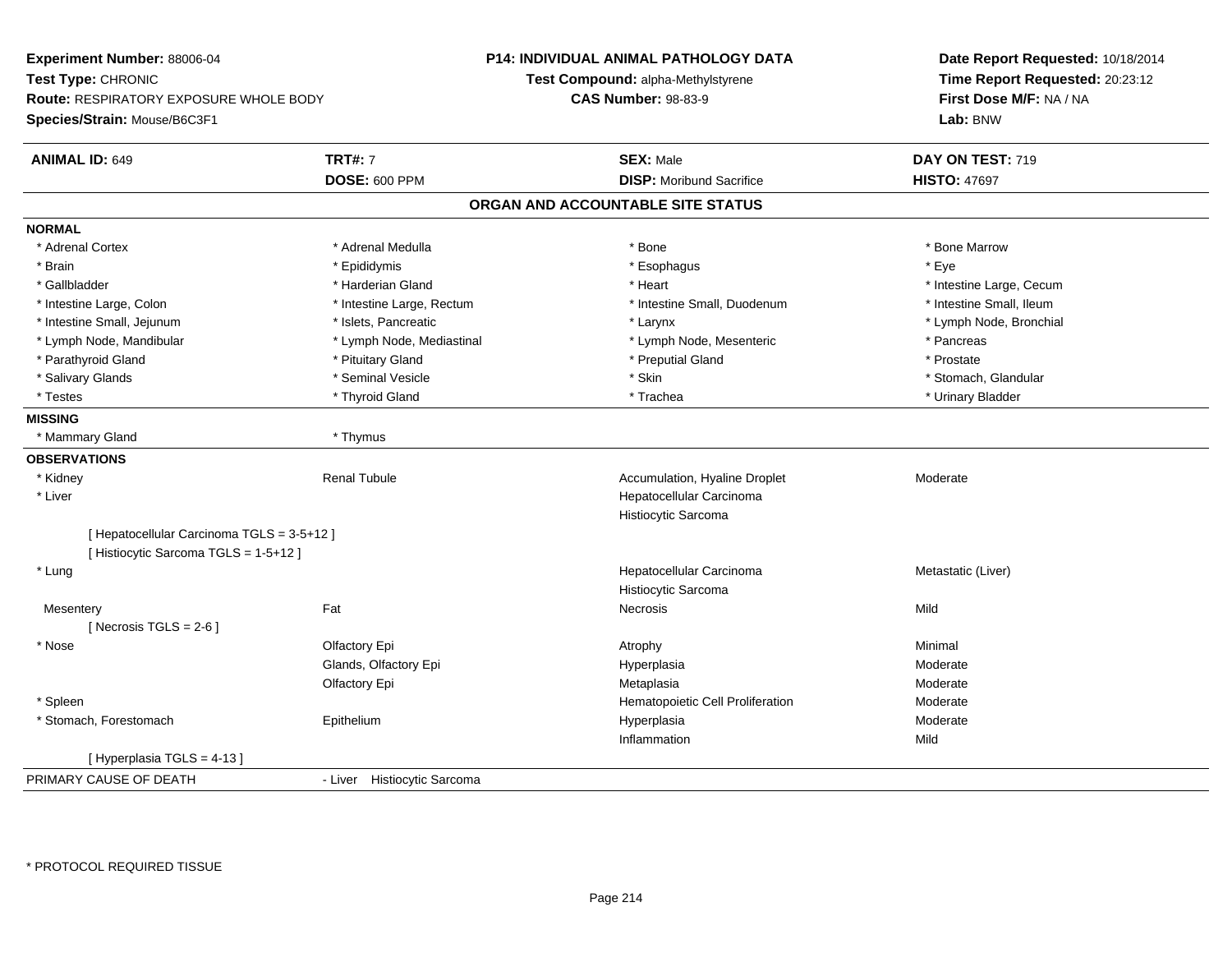| Experiment Number: 88006-04                   | <b>P14: INDIVIDUAL ANIMAL PATHOLOGY DATA</b> |                                    | Date Report Requested: 10/18/2014 |
|-----------------------------------------------|----------------------------------------------|------------------------------------|-----------------------------------|
| Test Type: CHRONIC                            |                                              | Test Compound: alpha-Methylstyrene | Time Report Requested: 20:23:12   |
| <b>Route: RESPIRATORY EXPOSURE WHOLE BODY</b> |                                              | <b>CAS Number: 98-83-9</b>         | First Dose M/F: NA / NA           |
| Species/Strain: Mouse/B6C3F1                  |                                              |                                    | Lab: BNW                          |
| <b>ANIMAL ID: 650</b>                         | <b>TRT#: 7</b>                               | <b>SEX: Male</b>                   | DAY ON TEST: 730                  |
|                                               | <b>DOSE: 600 PPM</b>                         | <b>DISP: Terminal Sacrifice</b>    | <b>HISTO: 47698</b>               |
|                                               |                                              | ORGAN AND ACCOUNTABLE SITE STATUS  |                                   |
| <b>NORMAL</b>                                 |                                              |                                    |                                   |
| * Adrenal Cortex                              | * Adrenal Medulla                            | * Bone                             | * Bone Marrow                     |
| * Brain                                       | * Epididymis                                 | * Esophagus                        | * Eye                             |
| * Harderian Gland                             | * Heart                                      | * Intestine Large, Cecum           | * Intestine Large, Colon          |
| * Intestine Large, Rectum                     | * Intestine Small, Duodenum                  | * Intestine Small, Ileum           | * Intestine Small, Jejunum        |
| * Islets, Pancreatic                          | * Larynx                                     | * Lymph Node, Mediastinal          | * Lymph Node, Mesenteric          |
| * Pancreas                                    | * Parathyroid Gland                          | * Pituitary Gland                  | * Preputial Gland                 |
| * Prostate                                    | * Salivary Glands                            | * Seminal Vesicle                  | * Skin                            |
| * Spleen                                      | * Stomach, Glandular                         | * Testes                           | * Thymus                          |
| * Thyroid Gland                               | * Trachea                                    | * Urinary Bladder                  |                                   |
| <b>MISSING</b>                                |                                              |                                    |                                   |
| * Gallbladder                                 | * Lymph Node, Bronchial                      | * Lymph Node, Mandibular           | * Mammary Gland                   |
| <b>OBSERVATIONS</b>                           |                                              |                                    |                                   |
| * Kidney                                      |                                              | Infarct                            | Marked                            |
|                                               |                                              | Nephropathy                        | Mild                              |
| [Infarct TGLS = $5-6$ ]                       |                                              |                                    |                                   |
| * Liver                                       |                                              | Infarct                            | Mild                              |
| [Infarct TGLS = $4-5$ ]                       |                                              |                                    |                                   |
| * Lung                                        |                                              | Alveolar/Bronchiolar Carcinoma     |                                   |
| [ Alveolar/Bronchiolar Carcinoma TGLS = 3-4 ] |                                              |                                    |                                   |
| Mesentery                                     | Fat                                          | <b>Necrosis</b>                    | Mild                              |
| [ Necrosis TGLS = $2-13$ ]                    |                                              |                                    |                                   |
| * Nose                                        | Glands, Olfactory Epi                        | Hyperplasia                        | Moderate                          |
|                                               | Olfactory Epi                                | Metaplasia                         | Moderate                          |
| * Stomach, Forestomach                        | Epithelium                                   | Hyperplasia                        | Mild                              |
|                                               |                                              | Inflammation                       | Mild                              |
| [ Hyperplasia TGLS = 6-12 ]                   |                                              |                                    |                                   |
| PRIMARY CAUSE OF DEATH<br>$\mathbf{r}$        |                                              |                                    |                                   |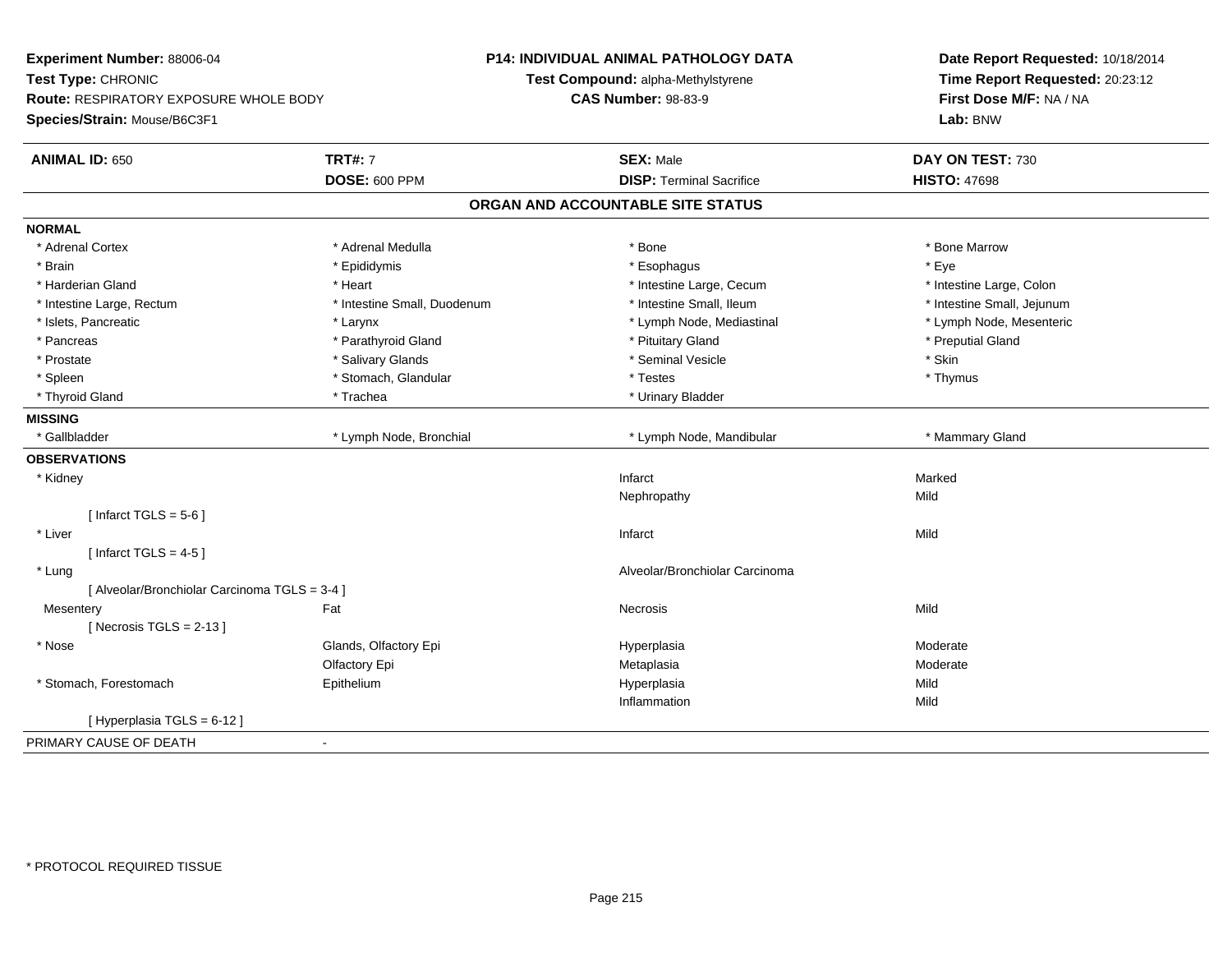**Experiment Number:** 88006-04**Test Type:** CHRONIC **Route:** RESPIRATORY EXPOSURE WHOLE BODY**Species/Strain:** Mouse/B6C3F1**P14: INDIVIDUAL ANIMAL PATHOLOGY DATATest Compound:** alpha-Methylstyrene**CAS Number:** 98-83-9**Date Report Requested:** 10/18/2014**Time Report Requested:** 20:23:12**First Dose M/F:** NA / NA**Lab:** BNW**ANIMAL ID:** 101**TRT#:** 2 **SEX:** Female **DAY ON TEST:** 670 **DOSE:** CONTROL**DISP:** Moribund Sacrifice **HISTO:** 47599 **ORGAN AND ACCOUNTABLE SITE STATUSNORMAL**\* Adrenal Cortex \* Adrenal Medulla \* Adrenal Medulla \* Bone \* Bone \* Bone \* Bone \* Bone Marrow \* Gallbladder \* Clitoral Gland \* Esophagus \* Eye \* Gallbladder\* Harderian Gland \* **Article 2008** \* Heart \* Heart \* Intestine Large, Cecum \* Intestine Large, Cecum \* Intestine Large, Cecum \* Intestine Large, Colon \* Intestine Small, Jejunum \* Intestine Large, Rectum \* 1992 \* Intestine Small, Duodenum \* Intestine Small, Ileum \* Intestine Small, Ileum \* Islets, Pancreatic \* Larynx \* Lung \* Lymph Node, Bronchial \* Lymph Node, Mandibular \* Lymph Node, Mediastinal \* Lymph Node, Mesenteric \* Mammary Gland \* Parathyroid Gland \* Nose \* Ovary \* Pancreas \* Parathyroid Gland \* Salivary Glands \* Thymus \* Stomach, Forestomach \* The \* Stomach, Glandular \* Thymus \* Thymus \* Uterus \* Thyroid Gland \* \* Trachea \* \* Trachea \* Trachea \* \* Urinary Bladder \* \* Urinary Bladder \* \* Uterus \* Uterus **OBSERVATIONS** \* Brainn and the control of the control of the control of the control of the control of the control of the control of the control of the control of the control of the control of the control of the control of the control of the co \* Kidneyy the control of the control of the control of the control of the control of the control of the control of the control of the control of the control of the control of the control of the control of the control of the contro \* Liver Basophilic FocusNecrosiss and the contract of the Minimal Tension Lipidosiss Mild [ Tension Lipidosis TGLS = 5-5 ] \* Pituitary Glandd and the contract of Pars Distalis and the contract of Adenoma and Adenoma and the Adenoma and the Adenoma and  $\lambda$  \* Skinn and the subcut Tiss of the Subcut Tiss and the Sarcoma state of the Sarcoma state of the Sarcoma state of the Sarcoma state of the Sarcoma state of the Sarcoma state of the Sarcoma state of the Sarcoma state of the Sarco [ Sarcoma TGLS = 2-12 ] \* SpleenHematopoietic Cell Proliferation **Mild**<br>Necrosis Mild Necrosiss Mild [ Hematopoietic Cell Proliferation TGLS = 1-5 ] $[$  Necrosis TGLS = 3-6  $]$ PRIMARY CAUSE OF DEATH- Skin Subcut Tiss Sarcoma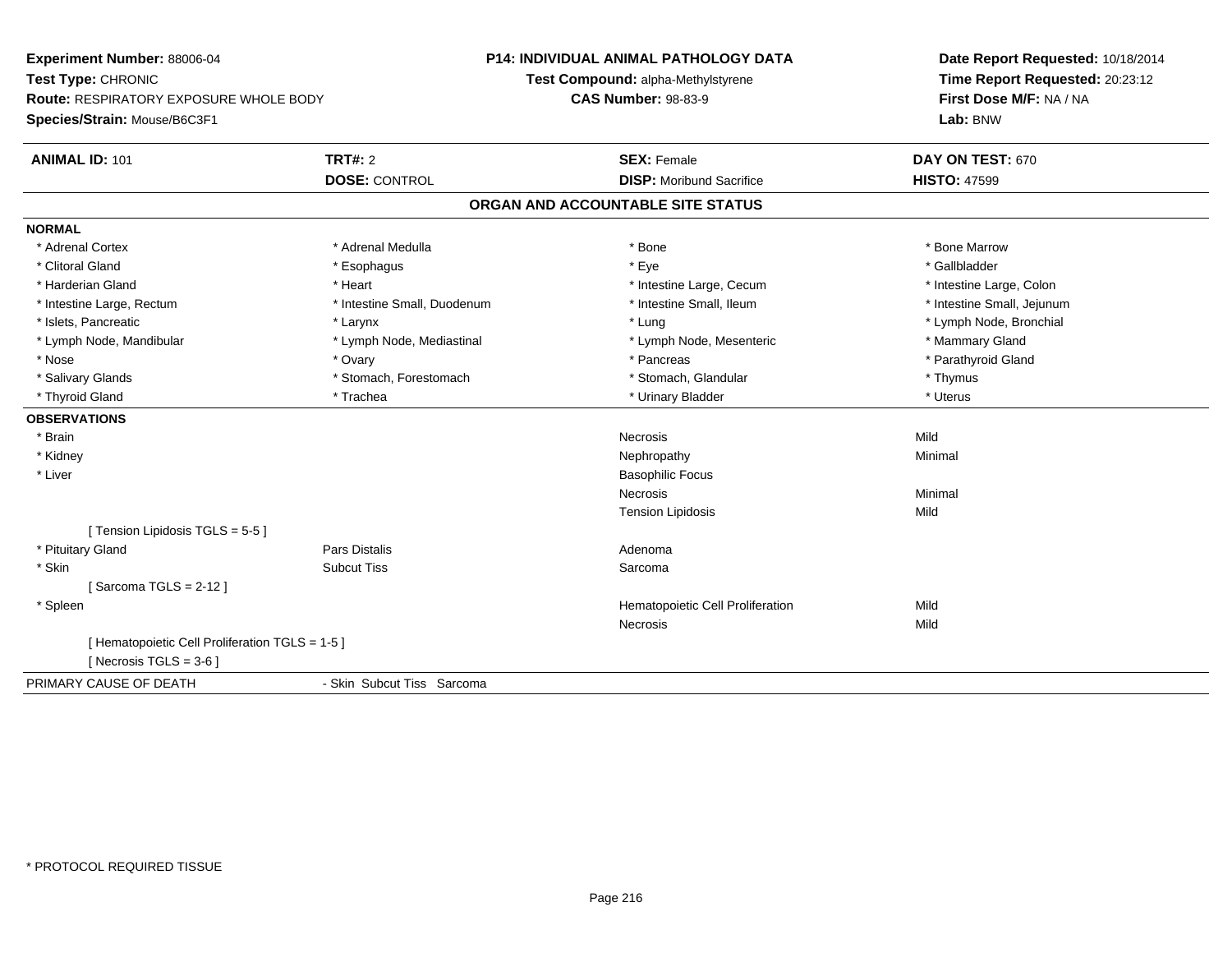| <b>Experiment Number: 88006-04</b><br>Test Type: CHRONIC<br><b>Route: RESPIRATORY EXPOSURE WHOLE BODY</b> |                             | <b>P14: INDIVIDUAL ANIMAL PATHOLOGY DATA</b><br>Test Compound: alpha-Methylstyrene<br><b>CAS Number: 98-83-9</b> | Date Report Requested: 10/18/2014<br>Time Report Requested: 20:23:12<br>First Dose M/F: NA / NA |  |  |
|-----------------------------------------------------------------------------------------------------------|-----------------------------|------------------------------------------------------------------------------------------------------------------|-------------------------------------------------------------------------------------------------|--|--|
| Species/Strain: Mouse/B6C3F1                                                                              |                             |                                                                                                                  | Lab: BNW                                                                                        |  |  |
| <b>ANIMAL ID: 102</b>                                                                                     | <b>TRT#: 2</b>              | <b>SEX: Female</b>                                                                                               | DAY ON TEST: 732                                                                                |  |  |
|                                                                                                           | <b>DOSE: CONTROL</b>        | <b>DISP: Terminal Sacrifice</b>                                                                                  | <b>HISTO: 47600</b>                                                                             |  |  |
|                                                                                                           |                             | ORGAN AND ACCOUNTABLE SITE STATUS                                                                                |                                                                                                 |  |  |
| <b>NORMAL</b>                                                                                             |                             |                                                                                                                  |                                                                                                 |  |  |
| * Adrenal Cortex                                                                                          | * Bone                      | * Bone Marrow                                                                                                    | * Brain                                                                                         |  |  |
| * Clitoral Gland                                                                                          | * Esophagus                 | * Eye                                                                                                            | * Gallbladder                                                                                   |  |  |
| * Harderian Gland                                                                                         | * Heart                     | * Intestine Large, Cecum                                                                                         | * Intestine Large, Colon                                                                        |  |  |
| * Intestine Large, Rectum                                                                                 | * Intestine Small, Duodenum | * Intestine Small, Ileum                                                                                         | * Intestine Small, Jejunum                                                                      |  |  |
| * Islets, Pancreatic                                                                                      | * Kidney                    | * Larynx                                                                                                         | * Lung                                                                                          |  |  |
| * Lymph Node, Bronchial                                                                                   | * Lymph Node, Mandibular    | * Lymph Node, Mediastinal                                                                                        | * Lymph Node, Mesenteric                                                                        |  |  |
| * Mammary Gland                                                                                           | * Nose                      | * Pancreas                                                                                                       | * Parathyroid Gland                                                                             |  |  |
| * Pituitary Gland                                                                                         | * Salivary Glands           | * Skin                                                                                                           | * Spleen                                                                                        |  |  |
| * Stomach, Forestomach                                                                                    | * Stomach, Glandular        | * Thymus                                                                                                         | * Trachea                                                                                       |  |  |
| * Urinary Bladder                                                                                         | * Uterus                    |                                                                                                                  |                                                                                                 |  |  |
| <b>OBSERVATIONS</b>                                                                                       |                             |                                                                                                                  |                                                                                                 |  |  |
| * Adrenal Medulla                                                                                         |                             | Hyperplasia                                                                                                      | Minimal                                                                                         |  |  |
| * Liver                                                                                                   |                             | Clear Cell Focus                                                                                                 |                                                                                                 |  |  |
| * Ovary                                                                                                   |                             | Cyst                                                                                                             |                                                                                                 |  |  |
| [Cyst TGLS = $1-8$ ]                                                                                      |                             |                                                                                                                  |                                                                                                 |  |  |
| * Thyroid Gland                                                                                           | <b>Follicular Cel</b>       | Hyperplasia                                                                                                      | Mild                                                                                            |  |  |
| PRIMARY CAUSE OF DEATH                                                                                    |                             |                                                                                                                  |                                                                                                 |  |  |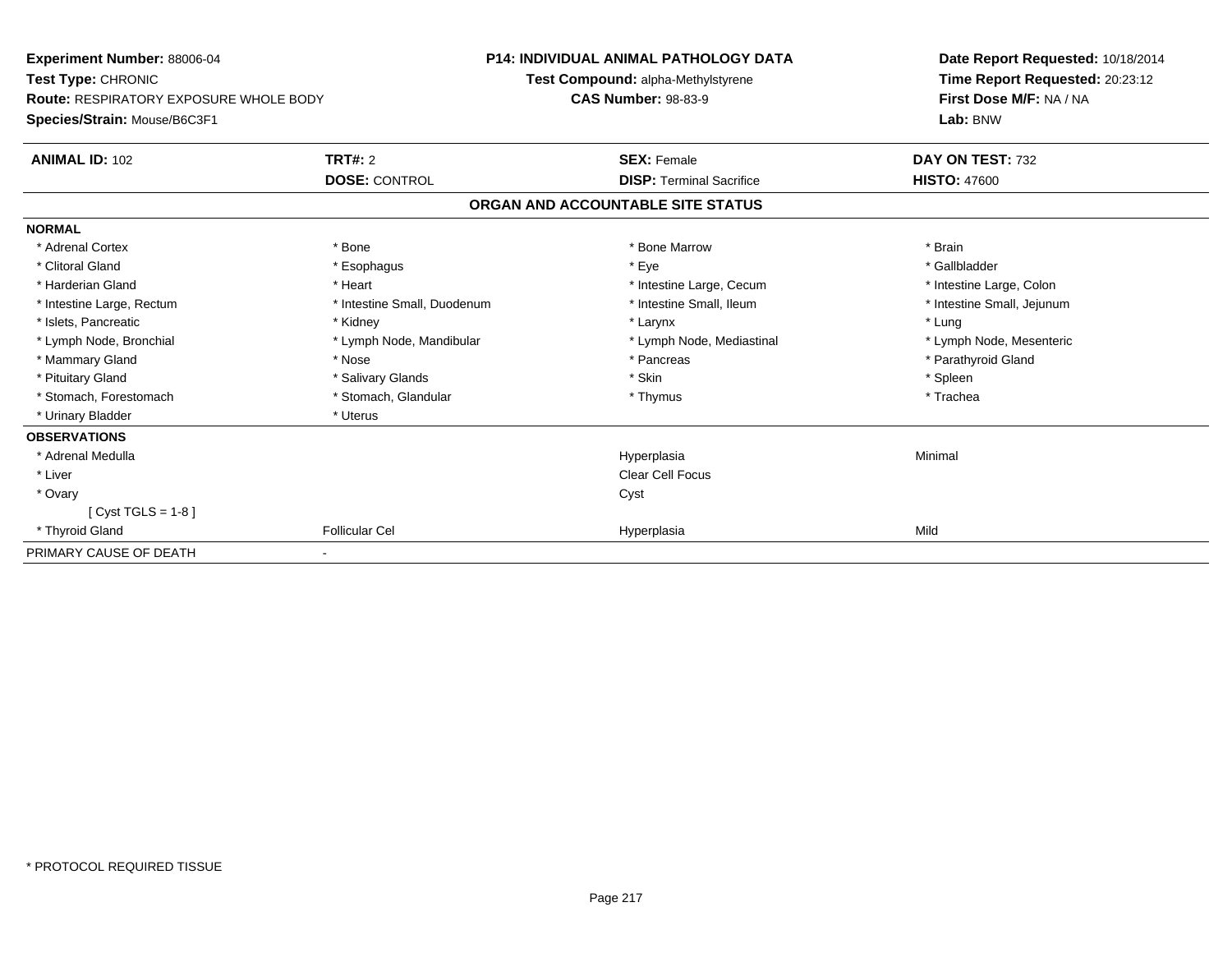| Experiment Number: 88006-04                   |                           | <b>P14: INDIVIDUAL ANIMAL PATHOLOGY DATA</b> | Date Report Requested: 10/18/2014 |  |  |
|-----------------------------------------------|---------------------------|----------------------------------------------|-----------------------------------|--|--|
| Test Type: CHRONIC                            |                           | Test Compound: alpha-Methylstyrene           | Time Report Requested: 20:23:12   |  |  |
| <b>Route: RESPIRATORY EXPOSURE WHOLE BODY</b> |                           | <b>CAS Number: 98-83-9</b>                   | First Dose M/F: NA / NA           |  |  |
| Species/Strain: Mouse/B6C3F1                  |                           |                                              | Lab: BNW                          |  |  |
| <b>ANIMAL ID: 103</b>                         | <b>TRT#: 2</b>            | <b>SEX: Female</b>                           | DAY ON TEST: 733                  |  |  |
|                                               | <b>DOSE: CONTROL</b>      | <b>DISP: Terminal Sacrifice</b>              | <b>HISTO: 47601</b>               |  |  |
|                                               |                           | ORGAN AND ACCOUNTABLE SITE STATUS            |                                   |  |  |
| <b>NORMAL</b>                                 |                           |                                              |                                   |  |  |
| * Adrenal Cortex                              | * Adrenal Medulla         | * Bone                                       | * Bone Marrow                     |  |  |
| * Brain                                       | * Clitoral Gland          | * Esophagus                                  | * Eye                             |  |  |
| * Gallbladder                                 | * Harderian Gland         | * Heart                                      | * Intestine Large, Cecum          |  |  |
| * Intestine Large, Colon                      | * Intestine Large, Rectum | * Intestine Small, Duodenum                  | * Intestine Small, Ileum          |  |  |
| * Intestine Small, Jejunum                    | * Islets, Pancreatic      | * Kidney                                     | * Larynx                          |  |  |
| * Liver                                       | * Lung                    | * Lymph Node, Bronchial                      | * Lymph Node, Mesenteric          |  |  |
| * Mammary Gland                               | * Nose                    | * Pancreas                                   | * Parathyroid Gland               |  |  |
| * Pituitary Gland                             | * Salivary Glands         | * Skin                                       | * Stomach, Forestomach            |  |  |
| * Stomach, Glandular                          | * Thymus                  | * Trachea                                    | * Urinary Bladder                 |  |  |
| <b>MISSING</b>                                |                           |                                              |                                   |  |  |
| * Lymph Node, Mandibular                      | * Lymph Node, Mediastinal |                                              |                                   |  |  |
| <b>OBSERVATIONS</b>                           |                           |                                              |                                   |  |  |
| * Ovary                                       |                           | Cyst                                         |                                   |  |  |
| [Cyst TGLS = 1-8]                             |                           |                                              |                                   |  |  |
| * Spleen                                      |                           | Lymphoma Malignant                           |                                   |  |  |
| [ Lymphoma Malignant TGLS = 3-5 ]             |                           |                                              |                                   |  |  |
| * Thyroid Gland                               | <b>Follicular Cel</b>     | Hyperplasia                                  | Minimal                           |  |  |
| * Uterus                                      | Lymphatic                 | Cyst                                         |                                   |  |  |
| $[Cyst TGLS = 2-9]$                           |                           |                                              |                                   |  |  |
| PRIMARY CAUSE OF DEATH                        |                           |                                              |                                   |  |  |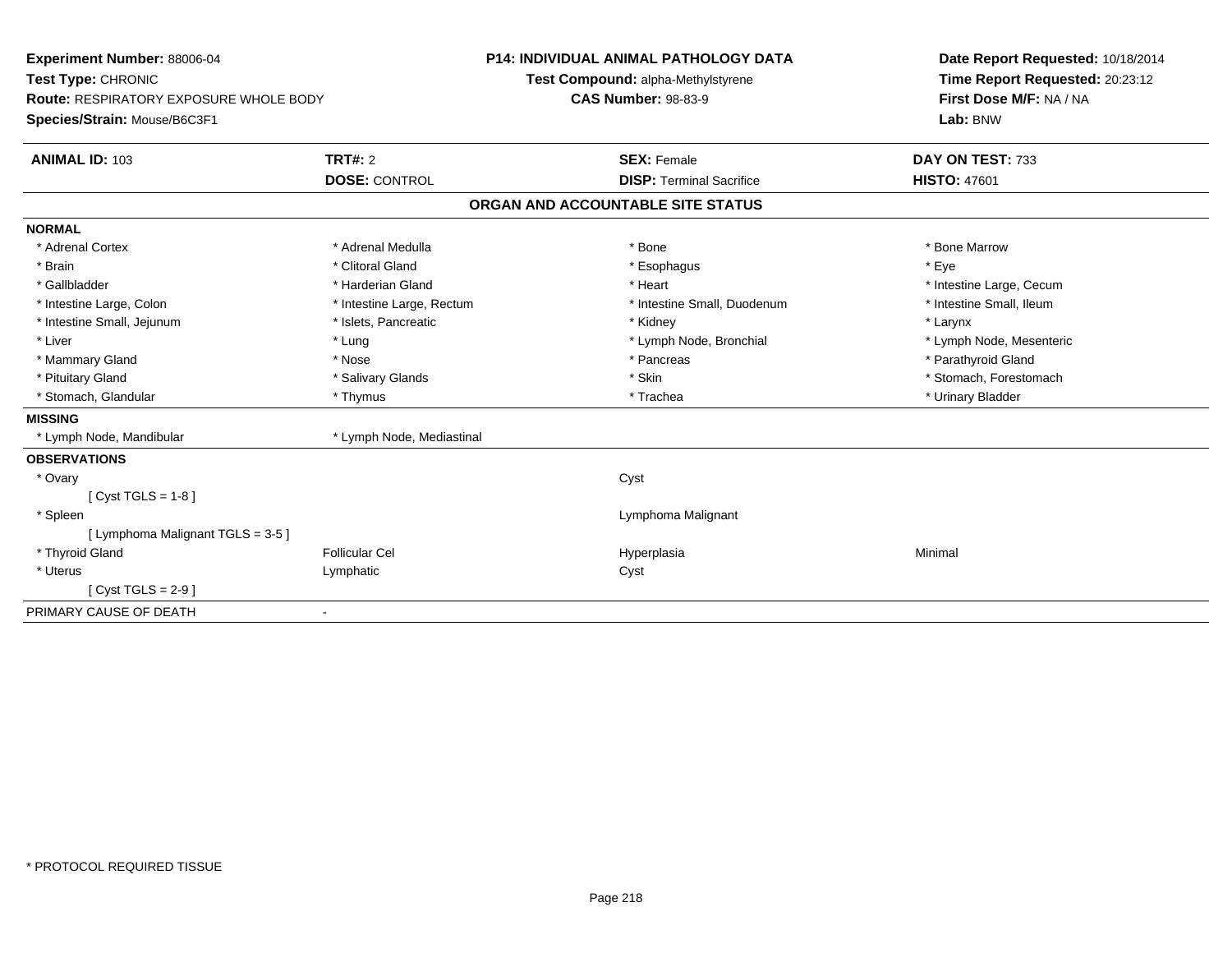| Experiment Number: 88006-04<br>Test Type: CHRONIC<br><b>Route: RESPIRATORY EXPOSURE WHOLE BODY</b><br>Species/Strain: Mouse/B6C3F1 |                             | <b>P14: INDIVIDUAL ANIMAL PATHOLOGY DATA</b><br>Test Compound: alpha-Methylstyrene<br><b>CAS Number: 98-83-9</b> |                                   | Date Report Requested: 10/18/2014<br>Time Report Requested: 20:23:12<br>First Dose M/F: NA / NA<br>Lab: BNW |  |
|------------------------------------------------------------------------------------------------------------------------------------|-----------------------------|------------------------------------------------------------------------------------------------------------------|-----------------------------------|-------------------------------------------------------------------------------------------------------------|--|
| <b>ANIMAL ID: 104</b>                                                                                                              | <b>TRT#: 2</b>              |                                                                                                                  | <b>SEX: Female</b>                | DAY ON TEST: 731                                                                                            |  |
|                                                                                                                                    | <b>DOSE: CONTROL</b>        |                                                                                                                  | <b>DISP: Terminal Sacrifice</b>   | <b>HISTO: 47602</b>                                                                                         |  |
|                                                                                                                                    |                             |                                                                                                                  | ORGAN AND ACCOUNTABLE SITE STATUS |                                                                                                             |  |
| <b>NORMAL</b>                                                                                                                      |                             |                                                                                                                  |                                   |                                                                                                             |  |
| * Adrenal Medulla                                                                                                                  | * Bone                      |                                                                                                                  | * Bone Marrow                     | * Brain                                                                                                     |  |
| * Clitoral Gland                                                                                                                   | * Esophagus                 |                                                                                                                  | * Eye                             | * Gallbladder                                                                                               |  |
| * Harderian Gland                                                                                                                  | * Heart                     |                                                                                                                  | * Intestine Large, Cecum          | * Intestine Large, Colon                                                                                    |  |
| * Intestine Large, Rectum                                                                                                          | * Intestine Small, Duodenum |                                                                                                                  | * Intestine Small. Ileum          | * Intestine Small, Jejunum                                                                                  |  |
| * Islets, Pancreatic                                                                                                               | * Kidney                    |                                                                                                                  | * Larynx                          | * Lymph Node, Bronchial                                                                                     |  |
| * Lymph Node, Mediastinal                                                                                                          | * Lymph Node, Mesenteric    |                                                                                                                  | * Mammary Gland                   | * Nose                                                                                                      |  |
| * Ovary                                                                                                                            | * Pancreas                  |                                                                                                                  | * Pituitary Gland                 | * Salivary Glands                                                                                           |  |
| * Skin                                                                                                                             | * Spleen                    |                                                                                                                  | * Stomach, Forestomach            | * Stomach, Glandular                                                                                        |  |
| * Thymus                                                                                                                           | * Thyroid Gland             |                                                                                                                  | * Trachea                         | * Urinary Bladder                                                                                           |  |
| <b>MISSING</b>                                                                                                                     |                             |                                                                                                                  |                                   |                                                                                                             |  |
| * Lymph Node, Mandibular                                                                                                           | * Parathyroid Gland         |                                                                                                                  |                                   |                                                                                                             |  |
| <b>OBSERVATIONS</b>                                                                                                                |                             |                                                                                                                  |                                   |                                                                                                             |  |
| * Adrenal Cortex                                                                                                                   | Capsule                     |                                                                                                                  | Adenoma                           |                                                                                                             |  |
| * Liver                                                                                                                            |                             |                                                                                                                  | Hepatocellular Adenoma            |                                                                                                             |  |
| [ Hepatocellular Adenoma TGLS = 1-5 ]                                                                                              |                             |                                                                                                                  |                                   |                                                                                                             |  |
| * Lung                                                                                                                             | Alveolar Epith              |                                                                                                                  | Hyperplasia                       | Minimal                                                                                                     |  |
| * Uterus                                                                                                                           | Endometrium                 |                                                                                                                  | Hyperplasia                       | Cystic, Marked                                                                                              |  |
| PRIMARY CAUSE OF DEATH                                                                                                             |                             |                                                                                                                  |                                   |                                                                                                             |  |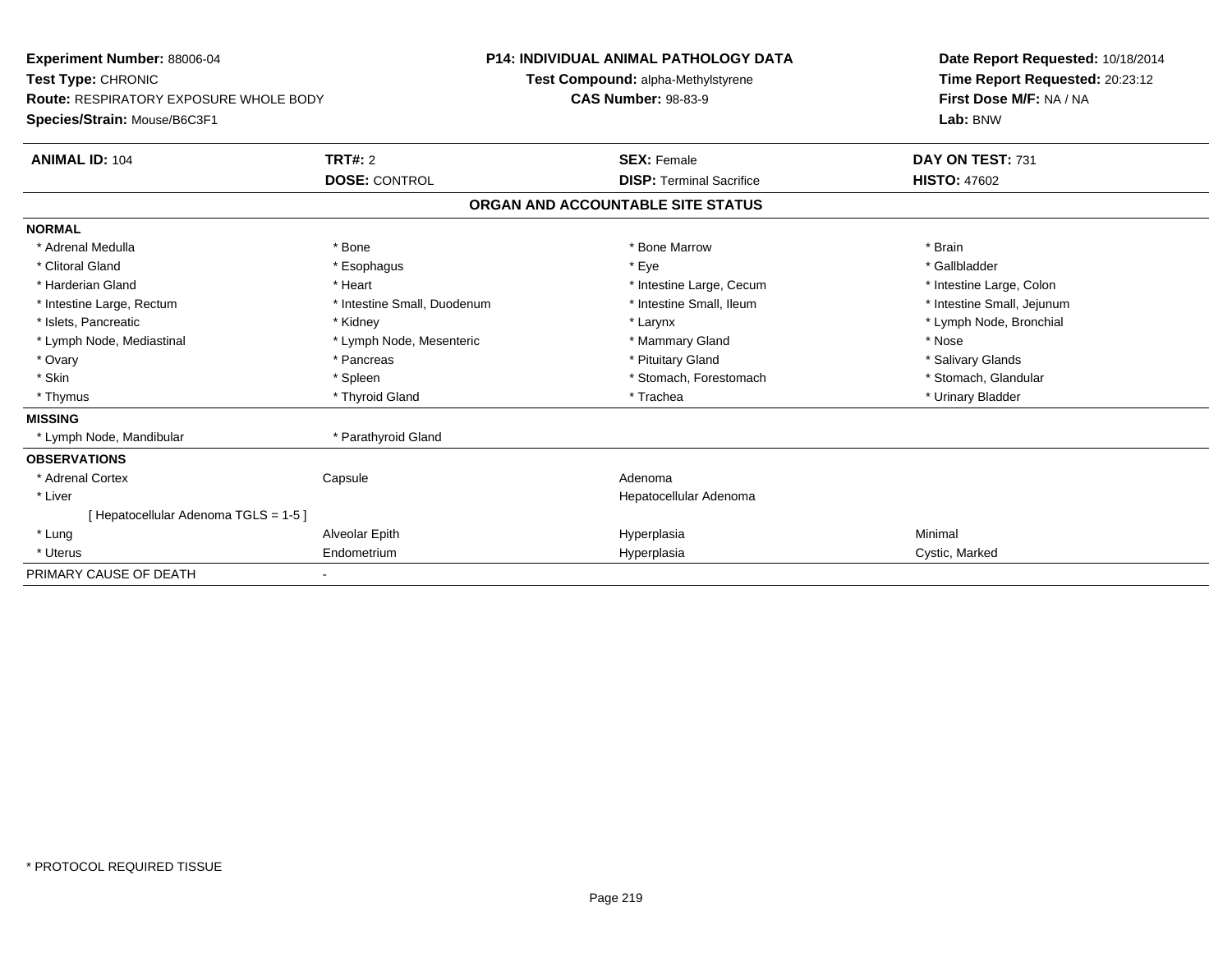| <b>Experiment Number: 88006-04</b>            |                           |                            | <b>P14: INDIVIDUAL ANIMAL PATHOLOGY DATA</b> | Date Report Requested: 10/18/2014 |
|-----------------------------------------------|---------------------------|----------------------------|----------------------------------------------|-----------------------------------|
| Test Type: CHRONIC                            |                           |                            | Test Compound: alpha-Methylstyrene           | Time Report Requested: 20:23:12   |
| <b>Route: RESPIRATORY EXPOSURE WHOLE BODY</b> |                           | <b>CAS Number: 98-83-9</b> |                                              | First Dose M/F: NA / NA           |
| Species/Strain: Mouse/B6C3F1                  |                           |                            |                                              | Lab: BNW                          |
| <b>ANIMAL ID: 105</b>                         | TRT#: 2                   |                            | <b>SEX: Female</b>                           | DAY ON TEST: 732                  |
|                                               | <b>DOSE: CONTROL</b>      |                            | <b>DISP: Terminal Sacrifice</b>              | <b>HISTO: 47603</b>               |
|                                               |                           |                            | ORGAN AND ACCOUNTABLE SITE STATUS            |                                   |
| <b>NORMAL</b>                                 |                           |                            |                                              |                                   |
| * Adrenal Cortex                              | * Adrenal Medulla         |                            | * Bone                                       | * Bone Marrow                     |
| * Brain                                       | * Clitoral Gland          |                            | * Esophagus                                  | * Eye                             |
| * Gallbladder                                 | * Harderian Gland         |                            | * Heart                                      | * Intestine Large, Cecum          |
| * Intestine Large, Colon                      | * Intestine Large, Rectum |                            | * Intestine Small. Duodenum                  | * Intestine Small. Ileum          |
| * Intestine Small, Jejunum                    | * Islets, Pancreatic      |                            | * Kidney                                     | * Larynx                          |
| * Lung                                        | * Lymph Node, Bronchial   |                            | * Lymph Node, Mandibular                     | * Lymph Node, Mesenteric          |
| * Mammary Gland                               | * Nose                    |                            | * Ovary                                      | * Pancreas                        |
| * Parathyroid Gland                           | * Pituitary Gland         |                            | * Salivary Glands                            | * Spleen                          |
| * Stomach, Forestomach                        | * Stomach, Glandular      |                            | * Thymus                                     | * Thyroid Gland                   |
| * Trachea                                     | * Urinary Bladder         |                            | * Uterus                                     |                                   |
| <b>MISSING</b>                                |                           |                            |                                              |                                   |
| * Lymph Node, Mediastinal                     |                           |                            |                                              |                                   |
| <b>OBSERVATIONS</b>                           |                           |                            |                                              |                                   |
| * Liver                                       |                           |                            | Clear Cell Focus                             |                                   |
| Mesentery                                     | Fat                       |                            | <b>Necrosis</b>                              | Mild                              |
| [Necrosis TGLS = $3-6$ ]                      |                           |                            |                                              |                                   |
| * Skin                                        | <b>Subcut Tiss</b>        |                            | Sarcoma                                      |                                   |
| Sarcoma TGLS = 1-12 ]                         |                           |                            |                                              |                                   |
| PRIMARY CAUSE OF DEATH                        |                           |                            |                                              |                                   |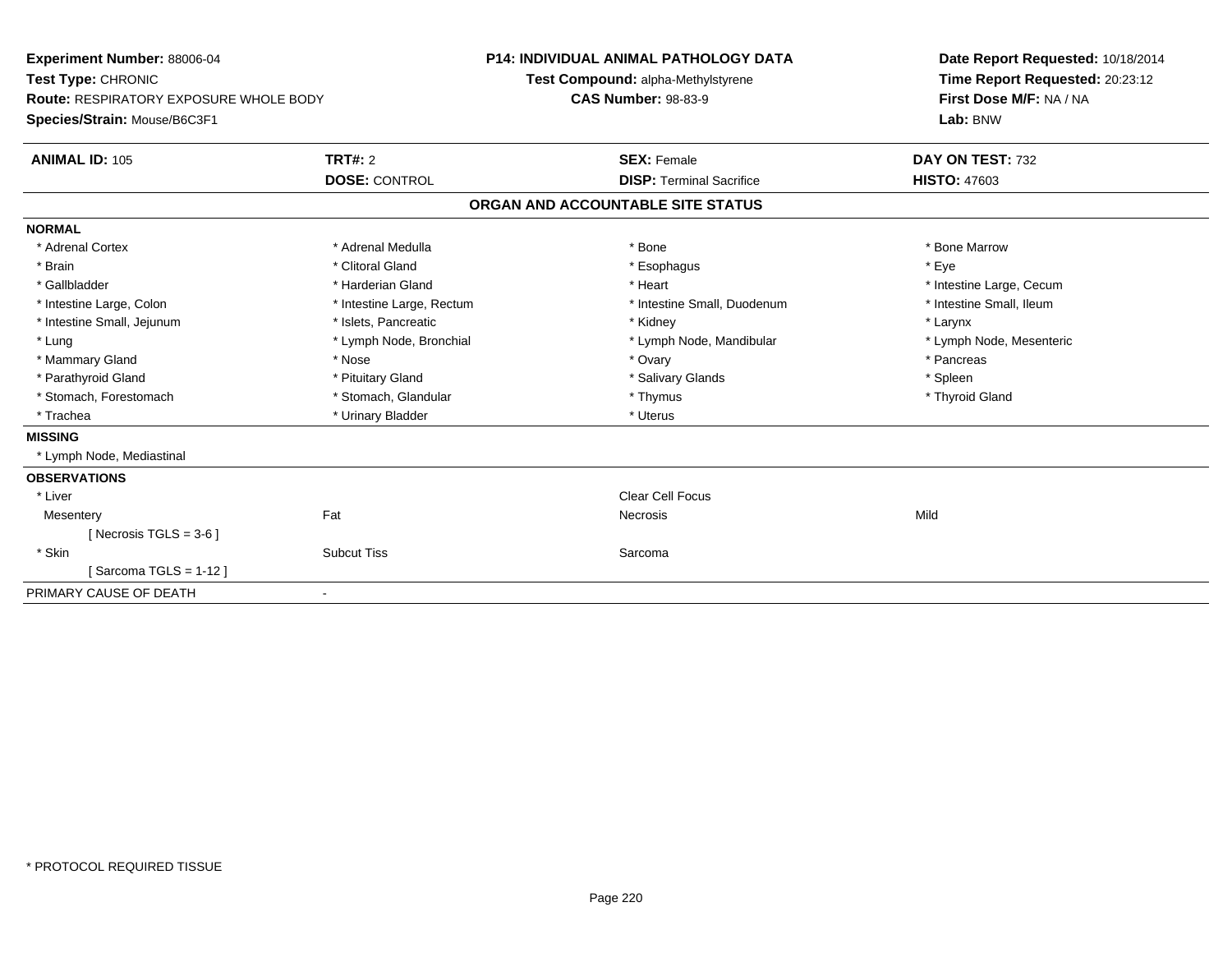| Experiment Number: 88006-04                   |                             | P14: INDIVIDUAL ANIMAL PATHOLOGY DATA | Date Report Requested: 10/18/2014 |  |  |
|-----------------------------------------------|-----------------------------|---------------------------------------|-----------------------------------|--|--|
| Test Type: CHRONIC                            |                             | Test Compound: alpha-Methylstyrene    | Time Report Requested: 20:23:12   |  |  |
| <b>Route: RESPIRATORY EXPOSURE WHOLE BODY</b> |                             | <b>CAS Number: 98-83-9</b>            | First Dose M/F: NA / NA           |  |  |
| Species/Strain: Mouse/B6C3F1                  |                             |                                       | Lab: BNW                          |  |  |
| <b>ANIMAL ID: 106</b>                         | <b>TRT#: 2</b>              | <b>SEX: Female</b>                    | DAY ON TEST: 733                  |  |  |
|                                               | <b>DOSE: CONTROL</b>        | <b>DISP: Terminal Sacrifice</b>       | <b>HISTO: 47604</b>               |  |  |
|                                               |                             | ORGAN AND ACCOUNTABLE SITE STATUS     |                                   |  |  |
| <b>NORMAL</b>                                 |                             |                                       |                                   |  |  |
| * Adrenal Cortex                              | * Bone                      | * Bone Marrow                         | * Brain                           |  |  |
| * Clitoral Gland                              | * Esophagus                 | * Eye                                 | * Gallbladder                     |  |  |
| * Harderian Gland                             | * Heart                     | * Intestine Large, Cecum              | * Intestine Large, Colon          |  |  |
| * Intestine Large, Rectum                     | * Intestine Small, Duodenum | * Intestine Small, Ileum              | * Intestine Small, Jejunum        |  |  |
| * Islets, Pancreatic                          | * Larynx                    | * Liver                               | * Lung                            |  |  |
| * Lymph Node, Mandibular                      | * Lymph Node, Mediastinal   | * Lymph Node, Mesenteric              | * Mammary Gland                   |  |  |
| * Nose                                        | * Ovary                     | * Pancreas                            | * Parathyroid Gland               |  |  |
| * Salivary Glands                             | * Spleen                    | * Stomach, Forestomach                | * Stomach, Glandular              |  |  |
| * Thymus                                      | * Thyroid Gland             | * Trachea                             | * Urinary Bladder                 |  |  |
| <b>MISSING</b>                                |                             |                                       |                                   |  |  |
| * Lymph Node, Bronchial                       |                             |                                       |                                   |  |  |
| <b>OBSERVATIONS</b>                           |                             |                                       |                                   |  |  |
| * Adrenal Medulla                             |                             | Hyperplasia                           | Minimal                           |  |  |
| * Kidney                                      |                             | Metaplasia                            | Osseous, Minimal                  |  |  |
| Mesentery                                     | Fat                         | <b>Necrosis</b>                       | Mild                              |  |  |
| [ Necrosis TGLS = $1-6$ ]                     |                             |                                       |                                   |  |  |
| * Pituitary Gland                             | <b>Pars Distalis</b>        | Hyperplasia                           | Mild                              |  |  |
| * Skin                                        | <b>Subcut Tiss</b>          | Liposarcoma                           |                                   |  |  |
| [ Liposarcoma TGLS = 2-12 ]                   |                             |                                       |                                   |  |  |
| * Uterus                                      |                             | Polyp Stromal                         |                                   |  |  |
| PRIMARY CAUSE OF DEATH                        |                             |                                       |                                   |  |  |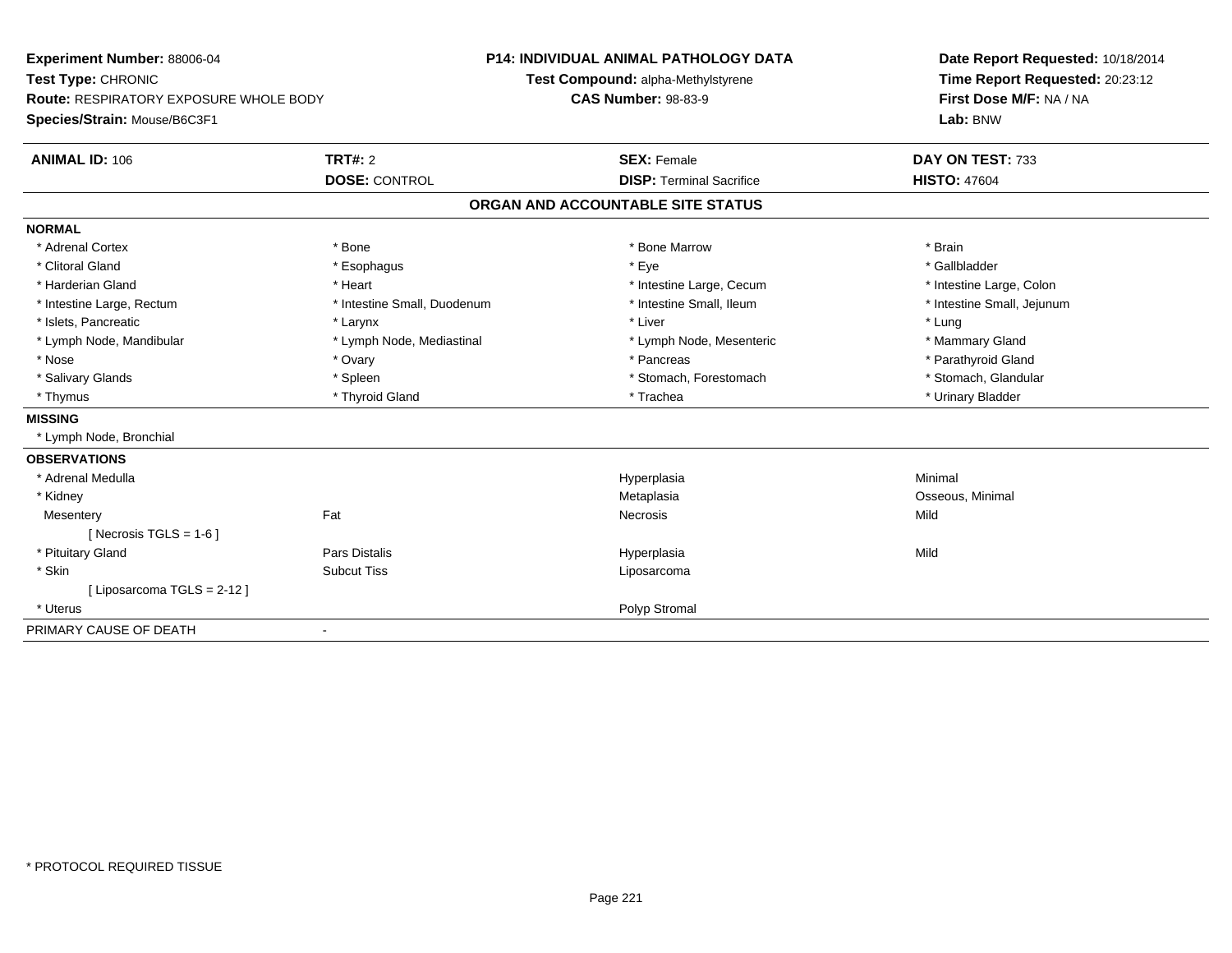| <b>Experiment Number: 88006-04</b>            |                           | <b>P14: INDIVIDUAL ANIMAL PATHOLOGY DATA</b> |                                    |  | Date Report Requested: 10/18/2014 |  |  |
|-----------------------------------------------|---------------------------|----------------------------------------------|------------------------------------|--|-----------------------------------|--|--|
| Test Type: CHRONIC                            |                           |                                              | Test Compound: alpha-Methylstyrene |  | Time Report Requested: 20:23:12   |  |  |
| <b>Route: RESPIRATORY EXPOSURE WHOLE BODY</b> |                           | <b>CAS Number: 98-83-9</b>                   |                                    |  | First Dose M/F: NA / NA           |  |  |
| Species/Strain: Mouse/B6C3F1                  |                           |                                              |                                    |  | Lab: BNW                          |  |  |
| <b>ANIMAL ID: 107</b>                         | TRT#: 2                   |                                              | <b>SEX: Female</b>                 |  | DAY ON TEST: 733                  |  |  |
|                                               | <b>DOSE: CONTROL</b>      |                                              | <b>DISP: Terminal Sacrifice</b>    |  | <b>HISTO: 47605</b>               |  |  |
|                                               |                           |                                              | ORGAN AND ACCOUNTABLE SITE STATUS  |  |                                   |  |  |
| <b>NORMAL</b>                                 |                           |                                              |                                    |  |                                   |  |  |
| * Adrenal Cortex                              | * Adrenal Medulla         |                                              | * Bone                             |  | * Bone Marrow                     |  |  |
| * Brain                                       | * Clitoral Gland          |                                              | * Esophagus                        |  | * Eye                             |  |  |
| * Gallbladder                                 | * Harderian Gland         |                                              | * Heart                            |  | * Intestine Large, Cecum          |  |  |
| * Intestine Large, Colon                      | * Intestine Large, Rectum |                                              | * Intestine Small, Duodenum        |  | * Intestine Small, Ileum          |  |  |
| * Intestine Small, Jejunum                    | * Islets, Pancreatic      |                                              | * Kidney                           |  | * Larynx                          |  |  |
| * Lung                                        | * Lymph Node, Bronchial   |                                              | * Lymph Node, Mandibular           |  | * Lymph Node, Mediastinal         |  |  |
| * Lymph Node, Mesenteric                      | * Mammary Gland           |                                              | * Nose                             |  | * Pancreas                        |  |  |
| * Parathyroid Gland                           | * Salivary Glands         |                                              | * Skin                             |  | * Stomach, Forestomach            |  |  |
| * Stomach, Glandular                          | * Thymus                  |                                              | * Trachea                          |  | * Urinary Bladder                 |  |  |
| <b>MISSING</b>                                |                           |                                              |                                    |  |                                   |  |  |
| * Ovary                                       |                           |                                              |                                    |  |                                   |  |  |
| <b>OBSERVATIONS</b>                           |                           |                                              |                                    |  |                                   |  |  |
| * Liver                                       |                           |                                              | Hepatocellular Carcinoma           |  |                                   |  |  |
| [Hepatocellular Carcinoma TGLS = 1-5]         |                           |                                              |                                    |  |                                   |  |  |
| * Pituitary Gland                             | Pars Distalis             |                                              | Hyperplasia                        |  | Mild                              |  |  |
| * Spleen                                      |                           |                                              | Lymphoma Malignant                 |  |                                   |  |  |
| [ Lymphoma Malignant TGLS = 2-5 ]             |                           |                                              |                                    |  |                                   |  |  |
| * Thyroid Gland                               | <b>Follicular Cel</b>     |                                              | Hyperplasia                        |  | Minimal                           |  |  |
| * Uterus                                      | Endometrium               |                                              | Hyperplasia                        |  | Cystic, Marked                    |  |  |
| PRIMARY CAUSE OF DEATH                        |                           |                                              |                                    |  |                                   |  |  |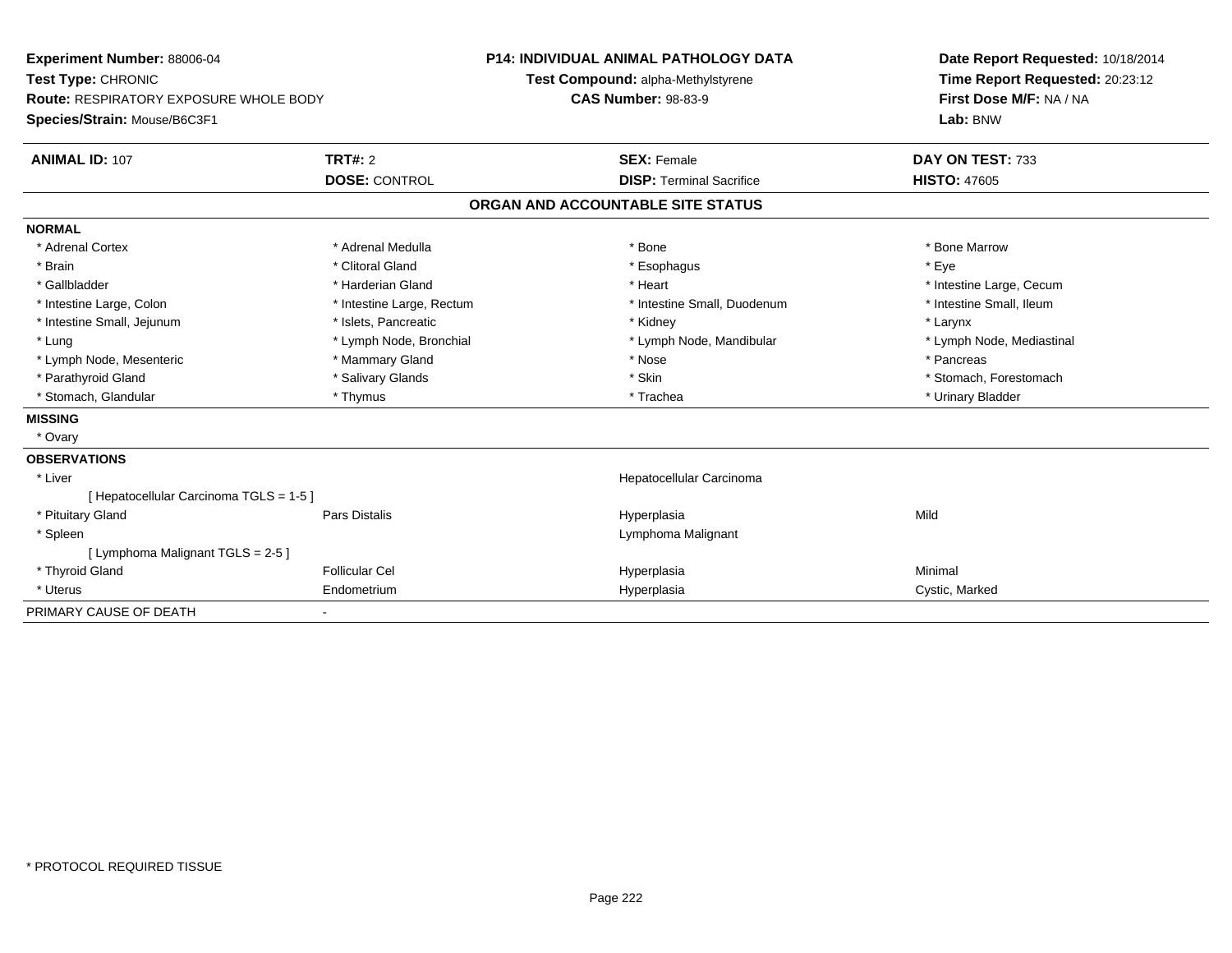| Experiment Number: 88006-04<br>Test Type: CHRONIC<br><b>Route: RESPIRATORY EXPOSURE WHOLE BODY</b><br>Species/Strain: Mouse/B6C3F1 |                          | <b>P14: INDIVIDUAL ANIMAL PATHOLOGY DATA</b><br>Test Compound: alpha-Methylstyrene<br><b>CAS Number: 98-83-9</b> | Date Report Requested: 10/18/2014<br>Time Report Requested: 20:23:12<br>First Dose M/F: NA / NA |  |  |
|------------------------------------------------------------------------------------------------------------------------------------|--------------------------|------------------------------------------------------------------------------------------------------------------|-------------------------------------------------------------------------------------------------|--|--|
|                                                                                                                                    |                          |                                                                                                                  | Lab: BNW                                                                                        |  |  |
| <b>ANIMAL ID: 108</b>                                                                                                              | <b>TRT#: 2</b>           | <b>SEX: Female</b>                                                                                               | DAY ON TEST: 732                                                                                |  |  |
|                                                                                                                                    | <b>DOSE: CONTROL</b>     | <b>DISP: Terminal Sacrifice</b>                                                                                  | <b>HISTO: 47606</b>                                                                             |  |  |
|                                                                                                                                    |                          | ORGAN AND ACCOUNTABLE SITE STATUS                                                                                |                                                                                                 |  |  |
| <b>NORMAL</b>                                                                                                                      |                          |                                                                                                                  |                                                                                                 |  |  |
| * Adrenal Medulla                                                                                                                  | * Bone                   | * Bone Marrow                                                                                                    | * Brain                                                                                         |  |  |
| * Clitoral Gland                                                                                                                   | * Esophagus              | * Eye                                                                                                            | * Harderian Gland                                                                               |  |  |
| * Heart                                                                                                                            | * Intestine Large, Cecum | * Intestine Large, Colon                                                                                         | * Intestine Large, Rectum                                                                       |  |  |
| * Intestine Small, Duodenum                                                                                                        | * Intestine Small, Ileum | * Intestine Small, Jejunum                                                                                       | * Islets, Pancreatic                                                                            |  |  |
| * Larynx                                                                                                                           | * Lymph Node, Mesenteric | * Mammary Gland                                                                                                  | * Nose                                                                                          |  |  |
| * Ovary                                                                                                                            | * Pancreas               | * Parathyroid Gland                                                                                              | * Salivary Glands                                                                               |  |  |
| * Skin                                                                                                                             | * Thyroid Gland          | * Trachea                                                                                                        | * Urinary Bladder                                                                               |  |  |
| * Uterus                                                                                                                           |                          |                                                                                                                  |                                                                                                 |  |  |
| <b>OBSERVATIONS</b>                                                                                                                |                          |                                                                                                                  |                                                                                                 |  |  |
| * Adrenal Cortex                                                                                                                   |                          | Hyperplasia                                                                                                      | Mild                                                                                            |  |  |
| * Gallbladder                                                                                                                      |                          | Lymphoma Malignant                                                                                               |                                                                                                 |  |  |
| * Kidney                                                                                                                           |                          | Lymphoma Malignant                                                                                               |                                                                                                 |  |  |
|                                                                                                                                    |                          | Metaplasia                                                                                                       | Osseous, Minimal                                                                                |  |  |
| * Liver                                                                                                                            |                          | Lymphoma Malignant                                                                                               |                                                                                                 |  |  |
| * Lung                                                                                                                             |                          | Lymphoma Malignant                                                                                               |                                                                                                 |  |  |
| * Lymph Node, Bronchial                                                                                                            |                          | Lymphoma Malignant                                                                                               |                                                                                                 |  |  |
| * Lymph Node, Mandibular                                                                                                           |                          | Lymphoma Malignant                                                                                               |                                                                                                 |  |  |
| * Lymph Node, Mediastinal                                                                                                          |                          | Lymphoma Malignant                                                                                               |                                                                                                 |  |  |
| * Pituitary Gland                                                                                                                  | <b>Pars Distalis</b>     | Hyperplasia                                                                                                      | Moderate                                                                                        |  |  |
| * Spleen                                                                                                                           |                          | Lymphoma Malignant                                                                                               |                                                                                                 |  |  |
| * Stomach, Forestomach                                                                                                             |                          | Squamous Cell Papilloma                                                                                          |                                                                                                 |  |  |
| [Squamous Cell Papilloma TGLS = 1-9]                                                                                               |                          |                                                                                                                  |                                                                                                 |  |  |
| * Stomach, Glandular                                                                                                               |                          | Lymphoma Malignant                                                                                               |                                                                                                 |  |  |
| * Thymus                                                                                                                           |                          | Lymphoma Malignant                                                                                               |                                                                                                 |  |  |
| PRIMARY CAUSE OF DEATH                                                                                                             | $\blacksquare$           |                                                                                                                  |                                                                                                 |  |  |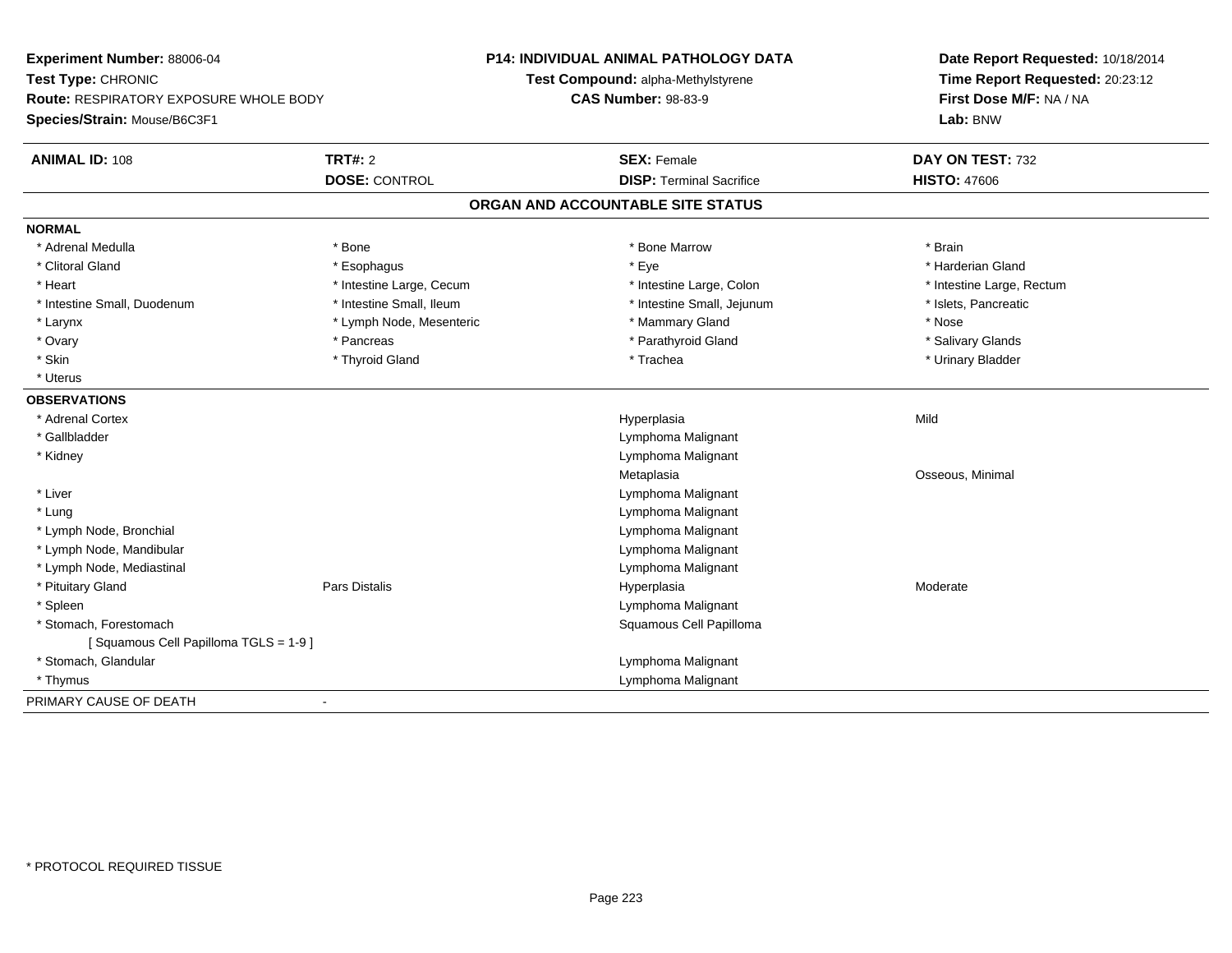| Experiment Number: 88006-04                   |                          | <b>P14: INDIVIDUAL ANIMAL PATHOLOGY DATA</b> | Date Report Requested: 10/18/2014 |  |
|-----------------------------------------------|--------------------------|----------------------------------------------|-----------------------------------|--|
| Test Type: CHRONIC                            |                          | Test Compound: alpha-Methylstyrene           | Time Report Requested: 20:23:12   |  |
| <b>Route: RESPIRATORY EXPOSURE WHOLE BODY</b> |                          | <b>CAS Number: 98-83-9</b>                   | First Dose M/F: NA / NA           |  |
| Species/Strain: Mouse/B6C3F1                  |                          |                                              | Lab: BNW                          |  |
| <b>ANIMAL ID: 109</b>                         | TRT#: 2                  | <b>SEX: Female</b>                           | DAY ON TEST: 732                  |  |
|                                               | <b>DOSE: CONTROL</b>     | <b>DISP: Terminal Sacrifice</b>              | <b>HISTO: 47607</b>               |  |
|                                               |                          | ORGAN AND ACCOUNTABLE SITE STATUS            |                                   |  |
| <b>NORMAL</b>                                 |                          |                                              |                                   |  |
| * Adrenal Medulla                             | * Bone                   | * Bone Marrow                                | * Brain                           |  |
| * Clitoral Gland                              | * Esophagus              | * Eye                                        | * Gallbladder                     |  |
| * Heart                                       | * Intestine Large, Cecum | * Intestine Large, Colon                     | * Intestine Large, Rectum         |  |
| * Intestine Small, Duodenum                   | * Intestine Small, Ileum | * Intestine Small, Jejunum                   | * Islets, Pancreatic              |  |
| * Kidney                                      | * Larynx                 | * Lymph Node, Bronchial                      | * Lymph Node, Mandibular          |  |
| * Lymph Node, Mediastinal                     | * Lymph Node, Mesenteric | * Mammary Gland                              | * Nose                            |  |
| * Pancreas                                    | * Pituitary Gland        | * Salivary Glands                            | * Skin                            |  |
| * Spleen                                      | * Stomach, Glandular     | * Thymus                                     | * Trachea                         |  |
| * Urinary Bladder                             | * Uterus                 |                                              |                                   |  |
| <b>MISSING</b>                                |                          |                                              |                                   |  |
| * Parathyroid Gland                           |                          |                                              |                                   |  |
| <b>INSUFFICIENT TISSUE</b>                    |                          |                                              |                                   |  |
| * Ovary                                       |                          |                                              |                                   |  |
| <b>OBSERVATIONS</b>                           |                          |                                              |                                   |  |
| * Adrenal Cortex                              |                          | Hypertrophy                                  | Mild                              |  |
| * Harderian Gland                             |                          | Adenoma                                      |                                   |  |
| * Liver                                       |                          | Hemangioma                                   |                                   |  |
| [Hemangioma TGLS = 1-5]                       |                          |                                              |                                   |  |
| * Lung                                        |                          | Alveolar/Bronchiolar Adenoma                 |                                   |  |
| * Stomach, Forestomach                        | Epithelium               | Hyperplasia                                  | Moderate                          |  |
|                                               |                          | Inflammation                                 | Mild                              |  |
| [ Hyperplasia TGLS = 2-6 ]                    |                          |                                              |                                   |  |
| * Thyroid Gland                               | <b>Follicular Cel</b>    | Hyperplasia                                  | Mild                              |  |
| PRIMARY CAUSE OF DEATH                        |                          |                                              |                                   |  |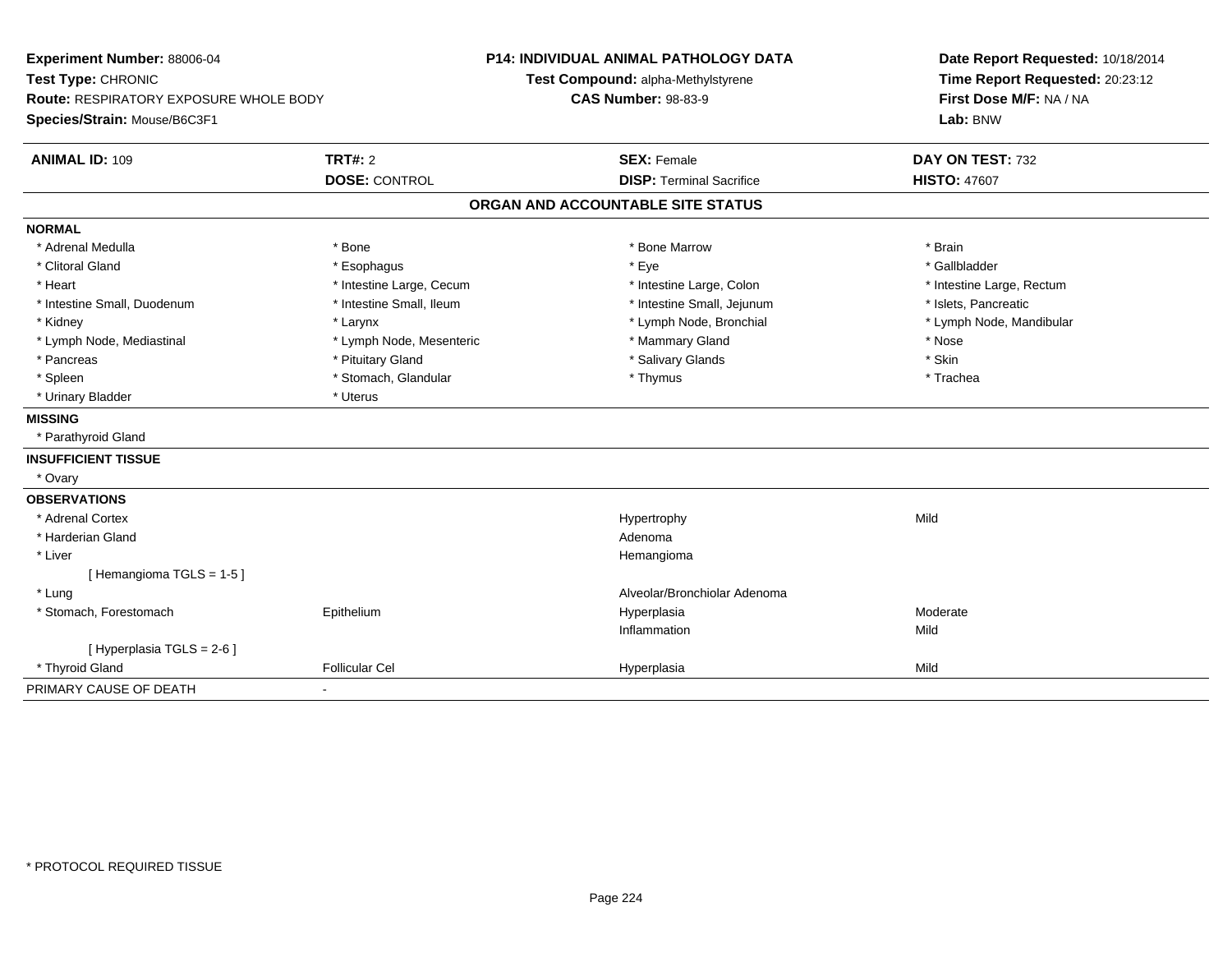| Experiment Number: 88006-04<br>Test Type: CHRONIC<br><b>Route: RESPIRATORY EXPOSURE WHOLE BODY</b> |                          | <b>P14: INDIVIDUAL ANIMAL PATHOLOGY DATA</b><br>Test Compound: alpha-Methylstyrene<br><b>CAS Number: 98-83-9</b> | Date Report Requested: 10/18/2014<br>Time Report Requested: 20:23:12<br>First Dose M/F: NA / NA |  |  |
|----------------------------------------------------------------------------------------------------|--------------------------|------------------------------------------------------------------------------------------------------------------|-------------------------------------------------------------------------------------------------|--|--|
| Species/Strain: Mouse/B6C3F1                                                                       |                          |                                                                                                                  | Lab: BNW                                                                                        |  |  |
| <b>ANIMAL ID: 110</b>                                                                              | <b>TRT#: 2</b>           | <b>SEX: Female</b>                                                                                               | DAY ON TEST: 634                                                                                |  |  |
|                                                                                                    | <b>DOSE: CONTROL</b>     | <b>DISP:</b> Moribund Sacrifice                                                                                  | <b>HISTO: 47608</b>                                                                             |  |  |
|                                                                                                    |                          | ORGAN AND ACCOUNTABLE SITE STATUS                                                                                |                                                                                                 |  |  |
| <b>NORMAL</b>                                                                                      |                          |                                                                                                                  |                                                                                                 |  |  |
| * Adrenal Cortex                                                                                   | * Adrenal Medulla        | * Bone                                                                                                           | * Bone Marrow                                                                                   |  |  |
| * Clitoral Gland                                                                                   | * Esophagus              | * Eye                                                                                                            | * Gallbladder                                                                                   |  |  |
| * Harderian Gland                                                                                  | * Intestine Large, Cecum | * Intestine Large, Colon                                                                                         | * Intestine Large, Rectum                                                                       |  |  |
| * Intestine Small, Duodenum                                                                        | * Intestine Small, Ileum | * Intestine Small, Jejunum                                                                                       | * Islets, Pancreatic                                                                            |  |  |
| * Larynx                                                                                           | * Lung                   | * Lymph Node, Mandibular                                                                                         | * Lymph Node, Mediastinal                                                                       |  |  |
| * Mammary Gland                                                                                    | * Nose                   | * Pancreas                                                                                                       | * Parathyroid Gland                                                                             |  |  |
| * Pituitary Gland                                                                                  | * Skin                   | * Stomach, Forestomach                                                                                           | * Stomach, Glandular                                                                            |  |  |
| * Thymus                                                                                           | * Thyroid Gland          | * Trachea                                                                                                        | * Urinary Bladder                                                                               |  |  |
| <b>MISSING</b>                                                                                     |                          |                                                                                                                  |                                                                                                 |  |  |
| * Lymph Node, Bronchial                                                                            |                          |                                                                                                                  |                                                                                                 |  |  |
| <b>INSUFFICIENT TISSUE</b>                                                                         |                          |                                                                                                                  |                                                                                                 |  |  |
| * Lymph Node, Mesenteric                                                                           |                          |                                                                                                                  |                                                                                                 |  |  |
| <b>OBSERVATIONS</b>                                                                                |                          |                                                                                                                  |                                                                                                 |  |  |
| * Brain                                                                                            |                          | Inflammation                                                                                                     | Suppurative, Mild                                                                               |  |  |
|                                                                                                    |                          | Necrosis                                                                                                         | Mild                                                                                            |  |  |
| * Heart                                                                                            |                          | Inflammation                                                                                                     | Suppurative, Marked                                                                             |  |  |
|                                                                                                    |                          | Thrombosis                                                                                                       | Moderate                                                                                        |  |  |
| * Kidney                                                                                           |                          | Inflammation                                                                                                     | Suppurative, Mild                                                                               |  |  |
| * Liver                                                                                            |                          | Hepatocellular Carcinoma                                                                                         |                                                                                                 |  |  |
| [ Hepatocellular Carcinoma TGLS = 2-5 ]                                                            |                          |                                                                                                                  |                                                                                                 |  |  |
| * Ovary                                                                                            |                          | Cystadenoma                                                                                                      |                                                                                                 |  |  |
| [Cystadenoma TGLS = 3-8]                                                                           |                          |                                                                                                                  |                                                                                                 |  |  |
| * Salivary Glands                                                                                  |                          | Inflammation                                                                                                     | Suppurative, Mild                                                                               |  |  |
| * Spleen                                                                                           |                          | Hematopoietic Cell Proliferation                                                                                 | Mild                                                                                            |  |  |
| * Uterus                                                                                           |                          | Inflammation                                                                                                     | Suppurative, Marked                                                                             |  |  |
| [Inflammation TGLS = 1-9]                                                                          |                          |                                                                                                                  |                                                                                                 |  |  |
| PRIMARY CAUSE OF DEATH                                                                             | - Heart Inflammation     |                                                                                                                  |                                                                                                 |  |  |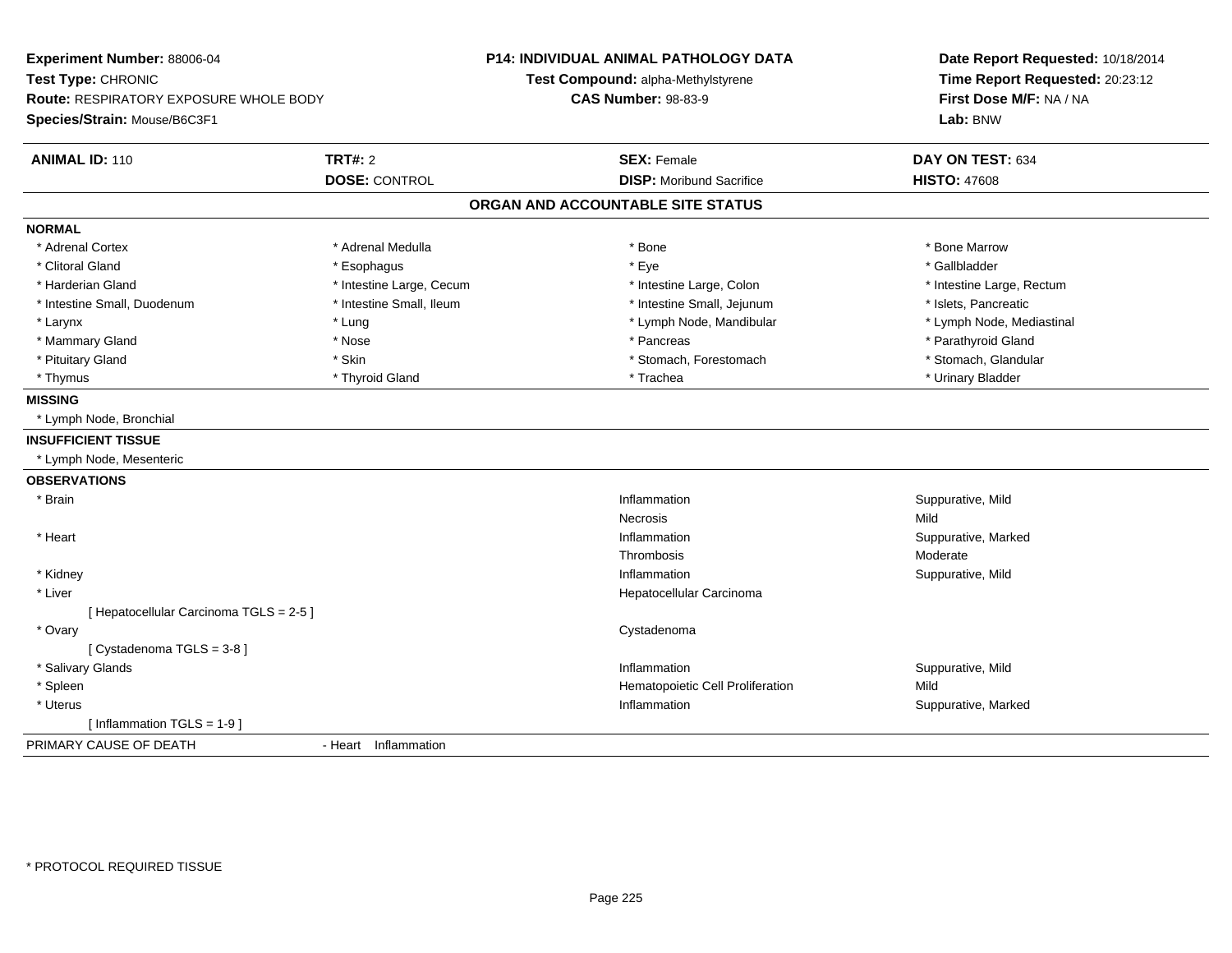| <b>Experiment Number: 88006-04</b><br>Test Type: CHRONIC<br>Route: RESPIRATORY EXPOSURE WHOLE BODY<br>Species/Strain: Mouse/B6C3F1 |                             | <b>P14: INDIVIDUAL ANIMAL PATHOLOGY DATA</b><br>Test Compound: alpha-Methylstyrene<br><b>CAS Number: 98-83-9</b> |                                   | Date Report Requested: 10/18/2014<br>Time Report Requested: 20:23:12<br>First Dose M/F: NA / NA<br>Lab: BNW |  |
|------------------------------------------------------------------------------------------------------------------------------------|-----------------------------|------------------------------------------------------------------------------------------------------------------|-----------------------------------|-------------------------------------------------------------------------------------------------------------|--|
| <b>ANIMAL ID: 111</b>                                                                                                              | <b>TRT#: 2</b>              |                                                                                                                  | <b>SEX: Female</b>                | DAY ON TEST: 732                                                                                            |  |
|                                                                                                                                    | <b>DOSE: CONTROL</b>        |                                                                                                                  | <b>DISP:</b> Terminal Sacrifice   | <b>HISTO: 47609</b>                                                                                         |  |
|                                                                                                                                    |                             |                                                                                                                  | ORGAN AND ACCOUNTABLE SITE STATUS |                                                                                                             |  |
| <b>NORMAL</b>                                                                                                                      |                             |                                                                                                                  |                                   |                                                                                                             |  |
| * Adrenal Cortex                                                                                                                   | * Adrenal Medulla           |                                                                                                                  | * Bone                            | * Bone Marrow                                                                                               |  |
| * Brain                                                                                                                            | * Esophagus                 |                                                                                                                  | * Eye                             | * Gallbladder                                                                                               |  |
| * Harderian Gland                                                                                                                  | * Heart                     |                                                                                                                  | * Intestine Large, Cecum          | * Intestine Large, Colon                                                                                    |  |
| * Intestine Large, Rectum                                                                                                          | * Intestine Small, Duodenum |                                                                                                                  | * Intestine Small. Ileum          | * Intestine Small, Jejunum                                                                                  |  |
| * Islets, Pancreatic                                                                                                               | * Kidney                    |                                                                                                                  | * Larynx                          | * Liver                                                                                                     |  |
| * Lung                                                                                                                             | * Lymph Node, Bronchial     |                                                                                                                  | * Lymph Node, Mandibular          | * Lymph Node, Mediastinal                                                                                   |  |
| * Lymph Node, Mesenteric                                                                                                           | * Mammary Gland             |                                                                                                                  | * Nose                            | * Ovary                                                                                                     |  |
| * Pancreas                                                                                                                         | * Parathyroid Gland         |                                                                                                                  | * Pituitary Gland                 | * Salivary Glands                                                                                           |  |
| * Skin                                                                                                                             | * Stomach, Forestomach      |                                                                                                                  | * Stomach, Glandular              | * Thymus                                                                                                    |  |
| * Trachea                                                                                                                          | * Urinary Bladder           |                                                                                                                  | * Uterus                          |                                                                                                             |  |
| <b>MISSING</b>                                                                                                                     |                             |                                                                                                                  |                                   |                                                                                                             |  |
| * Clitoral Gland                                                                                                                   |                             |                                                                                                                  |                                   |                                                                                                             |  |
| <b>OBSERVATIONS</b>                                                                                                                |                             |                                                                                                                  |                                   |                                                                                                             |  |
| * Spleen                                                                                                                           |                             |                                                                                                                  | Hematopoietic Cell Proliferation  | Mild                                                                                                        |  |
| [ Hematopoietic Cell Proliferation TGLS = 1-5 ]                                                                                    |                             |                                                                                                                  |                                   |                                                                                                             |  |
| * Thyroid Gland                                                                                                                    | <b>Follicular Cel</b>       |                                                                                                                  | Hyperplasia                       | Mild                                                                                                        |  |
| PRIMARY CAUSE OF DEATH                                                                                                             |                             |                                                                                                                  |                                   |                                                                                                             |  |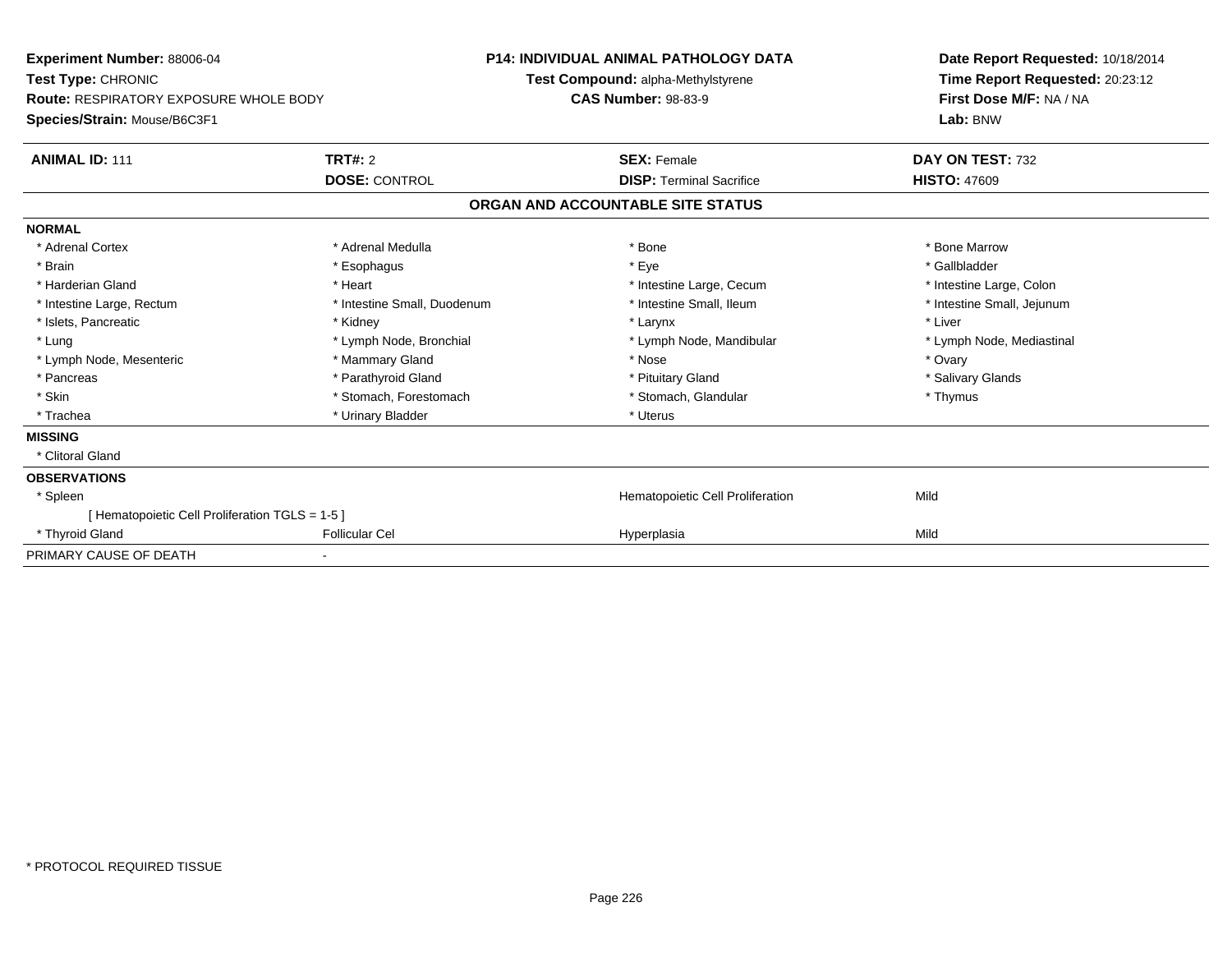| Experiment Number: 88006-04                   |                           | <b>P14: INDIVIDUAL ANIMAL PATHOLOGY DATA</b> | Date Report Requested: 10/18/2014 |
|-----------------------------------------------|---------------------------|----------------------------------------------|-----------------------------------|
| Test Type: CHRONIC                            |                           | Test Compound: alpha-Methylstyrene           | Time Report Requested: 20:23:12   |
| <b>Route: RESPIRATORY EXPOSURE WHOLE BODY</b> |                           | <b>CAS Number: 98-83-9</b>                   | First Dose M/F: NA / NA           |
| Species/Strain: Mouse/B6C3F1                  |                           |                                              | Lab: BNW                          |
| <b>ANIMAL ID: 112</b>                         | TRT#: 2                   | <b>SEX: Female</b>                           | DAY ON TEST: 731                  |
|                                               | <b>DOSE: CONTROL</b>      | <b>DISP: Terminal Sacrifice</b>              | <b>HISTO: 47610</b>               |
|                                               |                           | ORGAN AND ACCOUNTABLE SITE STATUS            |                                   |
| <b>NORMAL</b>                                 |                           |                                              |                                   |
| * Adrenal Cortex                              | * Adrenal Medulla         | * Bone                                       | * Bone Marrow                     |
| * Brain                                       | * Clitoral Gland          | * Esophagus                                  | * Eve                             |
| * Gallbladder                                 | * Harderian Gland         | * Heart                                      | * Intestine Large, Cecum          |
| * Intestine Large, Colon                      | * Intestine Large, Rectum | * Intestine Small, Duodenum                  | * Intestine Small, Ileum          |
| * Intestine Small, Jejunum                    | * Islets, Pancreatic      | * Kidney                                     | * Larynx                          |
| * Lung                                        | * Lymph Node, Bronchial   | * Lymph Node, Mandibular                     | * Lymph Node, Mediastinal         |
| * Lymph Node, Mesenteric                      | * Mammary Gland           | * Nose                                       | * Pancreas                        |
| * Parathyroid Gland                           | * Pituitary Gland         | * Salivary Glands                            | * Skin                            |
| * Spleen                                      | * Stomach, Forestomach    | * Stomach, Glandular                         | * Thymus                          |
| * Thyroid Gland                               | * Trachea                 | * Urinary Bladder                            | * Uterus                          |
| <b>OBSERVATIONS</b>                           |                           |                                              |                                   |
| * Liver                                       |                           | Hepatocellular Adenoma                       |                                   |
|                                               |                           | <b>Tension Lipidosis</b>                     | Minimal                           |
| [ Hepatocellular Adenoma TGLS = 3-6 ]         |                           |                                              |                                   |
| Mesentery                                     | Fat                       | Necrosis                                     | Moderate                          |
| [ Necrosis TGLS = $2-12$ ]                    |                           |                                              |                                   |
| * Ovary                                       |                           | Cyst                                         |                                   |
| [Cyst TGLS = $1-8$ ]                          |                           |                                              |                                   |
| PRIMARY CAUSE OF DEATH                        |                           |                                              |                                   |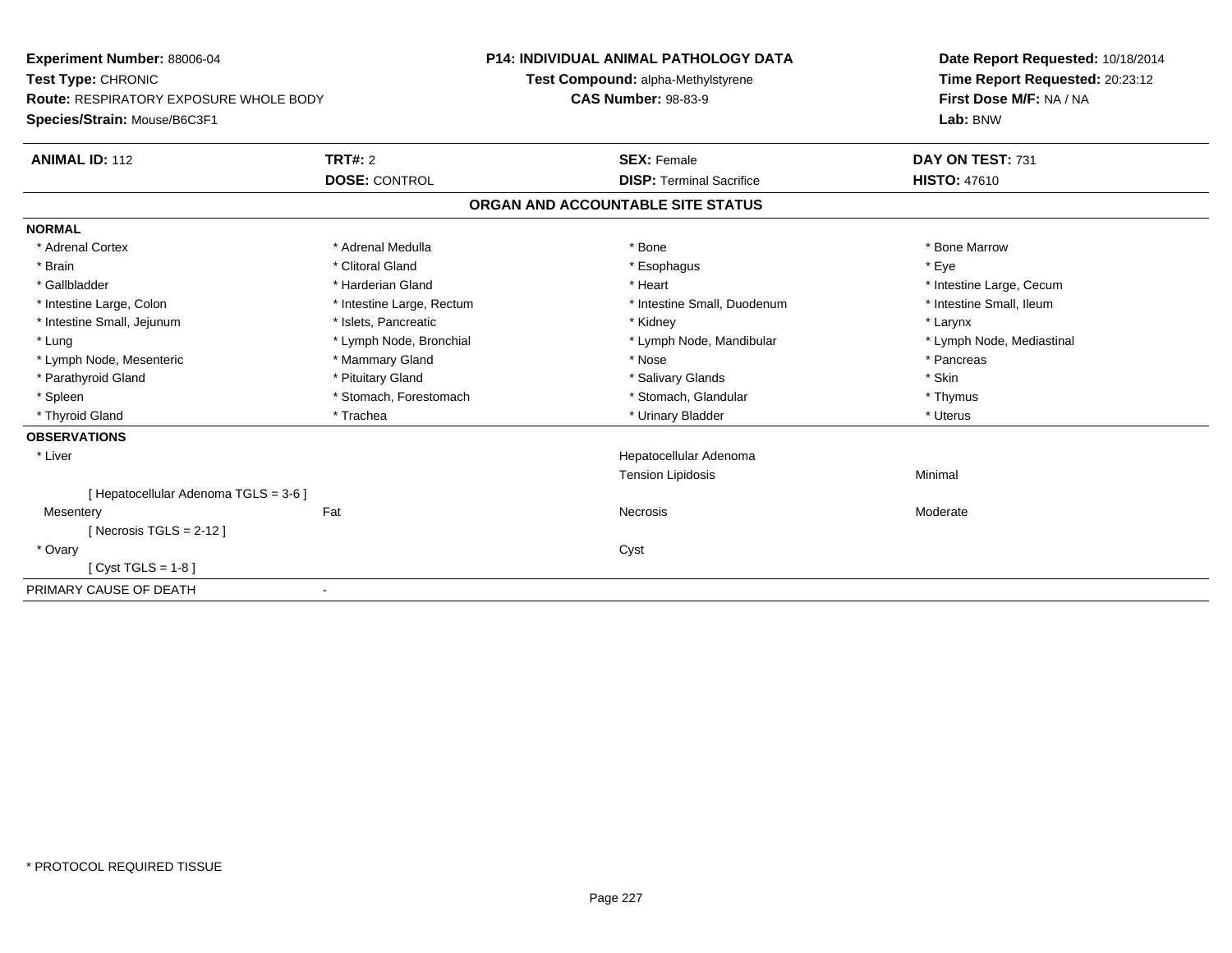| Experiment Number: 88006-04<br>Test Type: CHRONIC<br>Route: RESPIRATORY EXPOSURE WHOLE BODY<br>Species/Strain: Mouse/B6C3F1 |                                        | <b>P14: INDIVIDUAL ANIMAL PATHOLOGY DATA</b><br>Test Compound: alpha-Methylstyrene<br><b>CAS Number: 98-83-9</b> |                                                       | Date Report Requested: 10/18/2014<br>Time Report Requested: 20:23:12<br>First Dose M/F: NA / NA<br>Lab: BNW |  |
|-----------------------------------------------------------------------------------------------------------------------------|----------------------------------------|------------------------------------------------------------------------------------------------------------------|-------------------------------------------------------|-------------------------------------------------------------------------------------------------------------|--|
| <b>ANIMAL ID: 113</b>                                                                                                       | <b>TRT#: 2</b><br><b>DOSE: CONTROL</b> |                                                                                                                  | <b>SEX: Female</b><br><b>DISP: Terminal Sacrifice</b> | DAY ON TEST: 732<br><b>HISTO: 47611</b>                                                                     |  |
|                                                                                                                             |                                        |                                                                                                                  |                                                       |                                                                                                             |  |
|                                                                                                                             |                                        |                                                                                                                  | ORGAN AND ACCOUNTABLE SITE STATUS                     |                                                                                                             |  |
| <b>NORMAL</b>                                                                                                               |                                        |                                                                                                                  |                                                       |                                                                                                             |  |
| * Adrenal Cortex                                                                                                            | * Bone                                 |                                                                                                                  | * Bone Marrow                                         | * Brain                                                                                                     |  |
| * Esophagus                                                                                                                 | * Eye                                  |                                                                                                                  | * Gallbladder                                         | * Harderian Gland                                                                                           |  |
| * Intestine Large, Cecum                                                                                                    | * Intestine Large, Colon               |                                                                                                                  | * Intestine Large, Rectum                             | * Intestine Small, Duodenum                                                                                 |  |
| * Intestine Small, Ileum                                                                                                    | * Intestine Small, Jejunum             |                                                                                                                  | * Islets, Pancreatic                                  | * Kidney                                                                                                    |  |
| * Larynx                                                                                                                    | * Liver                                |                                                                                                                  | * Lymph Node, Bronchial                               | * Lymph Node, Mandibular                                                                                    |  |
| * Lymph Node, Mediastinal                                                                                                   | * Lymph Node, Mesenteric               |                                                                                                                  | * Mammary Gland                                       | * Nose                                                                                                      |  |
| * Ovary                                                                                                                     | * Pancreas                             |                                                                                                                  | * Parathyroid Gland                                   | * Pituitary Gland                                                                                           |  |
| * Salivary Glands                                                                                                           | * Skin                                 |                                                                                                                  | * Spleen                                              | * Stomach, Forestomach                                                                                      |  |
| * Stomach, Glandular                                                                                                        | * Thymus                               |                                                                                                                  | * Thyroid Gland                                       | * Trachea                                                                                                   |  |
| * Urinary Bladder                                                                                                           | * Uterus                               |                                                                                                                  |                                                       |                                                                                                             |  |
| <b>MISSING</b>                                                                                                              |                                        |                                                                                                                  |                                                       |                                                                                                             |  |
| * Clitoral Gland                                                                                                            |                                        |                                                                                                                  |                                                       |                                                                                                             |  |
| <b>OBSERVATIONS</b>                                                                                                         |                                        |                                                                                                                  |                                                       |                                                                                                             |  |
| * Adrenal Medulla                                                                                                           |                                        |                                                                                                                  | Pheochromocytoma Benign                               |                                                                                                             |  |
| * Heart                                                                                                                     | Artery                                 |                                                                                                                  | Inflammation                                          | Chronic Active, Moderate                                                                                    |  |
| * Lung                                                                                                                      | Alveolus                               |                                                                                                                  | <b>Infiltration Cellular</b>                          | Histiocyte, Mild                                                                                            |  |
| [ Infiltration Cellular TGLS = 1-4 ]                                                                                        |                                        |                                                                                                                  |                                                       |                                                                                                             |  |
| PRIMARY CAUSE OF DEATH                                                                                                      |                                        |                                                                                                                  |                                                       |                                                                                                             |  |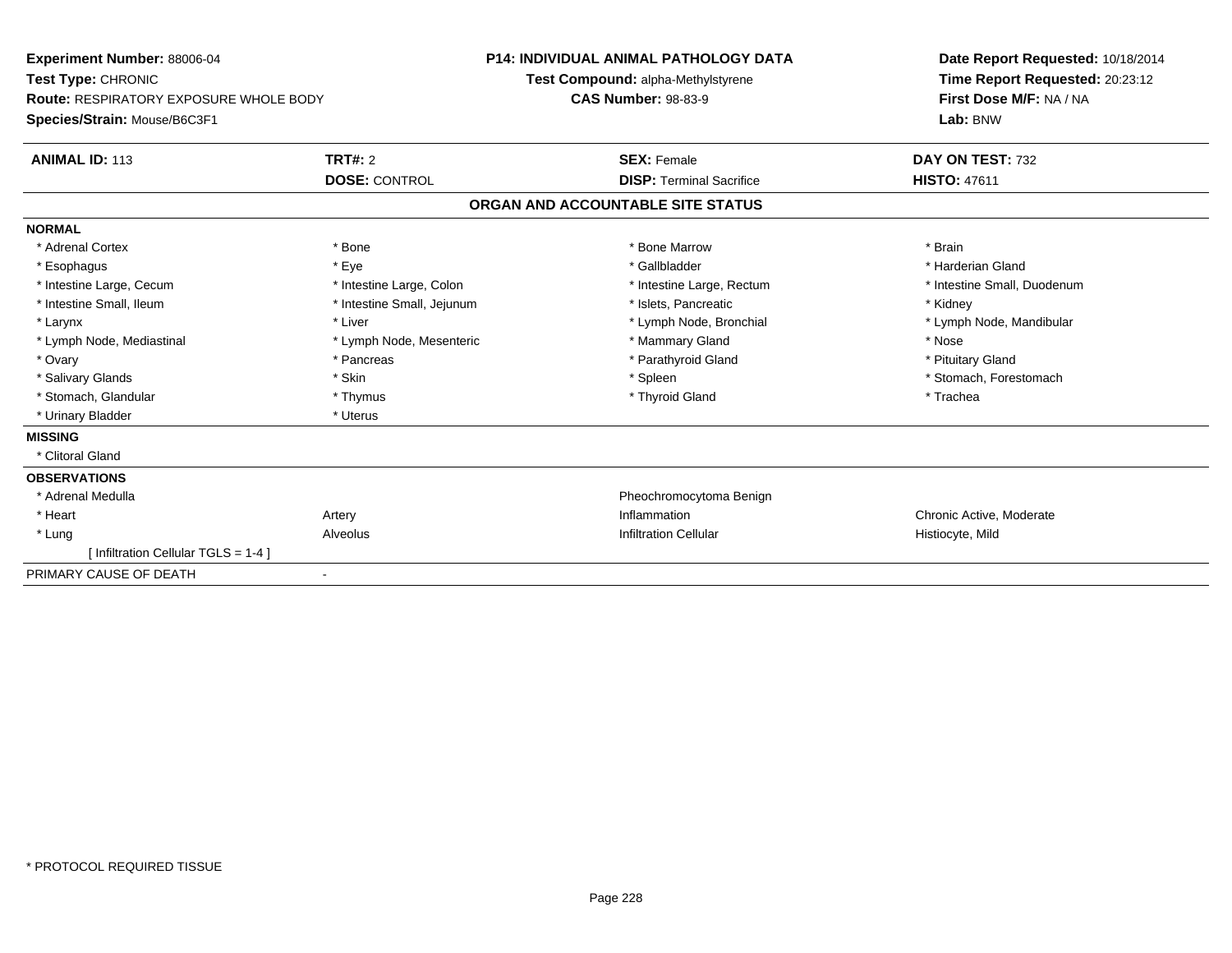| <b>Experiment Number: 88006-04</b>            | <b>P14: INDIVIDUAL ANIMAL PATHOLOGY DATA</b><br>Test Compound: alpha-Methylstyrene |                                   | Date Report Requested: 10/18/2014 |  |
|-----------------------------------------------|------------------------------------------------------------------------------------|-----------------------------------|-----------------------------------|--|
| Test Type: CHRONIC                            |                                                                                    |                                   | Time Report Requested: 20:23:12   |  |
| <b>Route: RESPIRATORY EXPOSURE WHOLE BODY</b> |                                                                                    | <b>CAS Number: 98-83-9</b>        | First Dose M/F: NA / NA           |  |
| Species/Strain: Mouse/B6C3F1                  |                                                                                    |                                   | Lab: BNW                          |  |
| <b>ANIMAL ID: 114</b>                         | <b>TRT#: 2</b>                                                                     | <b>SEX: Female</b>                | DAY ON TEST: 689                  |  |
|                                               | <b>DOSE: CONTROL</b>                                                               | <b>DISP:</b> Moribund Sacrifice   | <b>HISTO: 47612</b>               |  |
|                                               |                                                                                    | ORGAN AND ACCOUNTABLE SITE STATUS |                                   |  |
| <b>NORMAL</b>                                 |                                                                                    |                                   |                                   |  |
| * Adrenal Cortex                              | * Adrenal Medulla                                                                  | * Bone                            | * Bone Marrow                     |  |
| * Brain                                       | * Clitoral Gland                                                                   | * Esophagus                       | * Eye                             |  |
| * Gallbladder                                 | * Harderian Gland                                                                  | * Heart                           | * Intestine Large, Cecum          |  |
| * Intestine Large, Colon                      | * Intestine Large, Rectum                                                          | * Intestine Small, Duodenum       | * Intestine Small, Ileum          |  |
| * Intestine Small, Jejunum                    | * Islets, Pancreatic                                                               | * Kidney                          | * Larynx                          |  |
| * Lymph Node, Bronchial                       | * Lymph Node, Mediastinal                                                          | * Lymph Node, Mesenteric          | * Mammary Gland                   |  |
| * Nose                                        | * Ovary                                                                            | * Pancreas                        | * Pituitary Gland                 |  |
| * Salivary Glands                             | * Skin                                                                             | * Spleen                          | * Stomach, Forestomach            |  |
| * Thymus                                      | * Thyroid Gland                                                                    | * Trachea                         | * Urinary Bladder                 |  |
| <b>MISSING</b>                                |                                                                                    |                                   |                                   |  |
| * Lymph Node, Mandibular                      | * Parathyroid Gland                                                                |                                   |                                   |  |
| <b>OBSERVATIONS</b>                           |                                                                                    |                                   |                                   |  |
| * Liver                                       |                                                                                    | Hepatocellular Carcinoma          |                                   |  |
| [ Hepatocellular Carcinoma TGLS = 2-12 ]      |                                                                                    |                                   |                                   |  |
| * Lung                                        |                                                                                    | Hepatocellular Carcinoma          | Metastatic (Liver)                |  |
| * Stomach, Glandular                          |                                                                                    | Metaplasia                        | Hepatocyte, Moderate              |  |
|                                               |                                                                                    | Necrosis                          | Moderate                          |  |
| * Uterus                                      |                                                                                    | Leiomyoma                         |                                   |  |
| [Leiomyoma TGLS = $1-9$ ]                     |                                                                                    |                                   |                                   |  |
| PRIMARY CAUSE OF DEATH                        | - Liver Hepatocellular Carcinoma                                                   |                                   |                                   |  |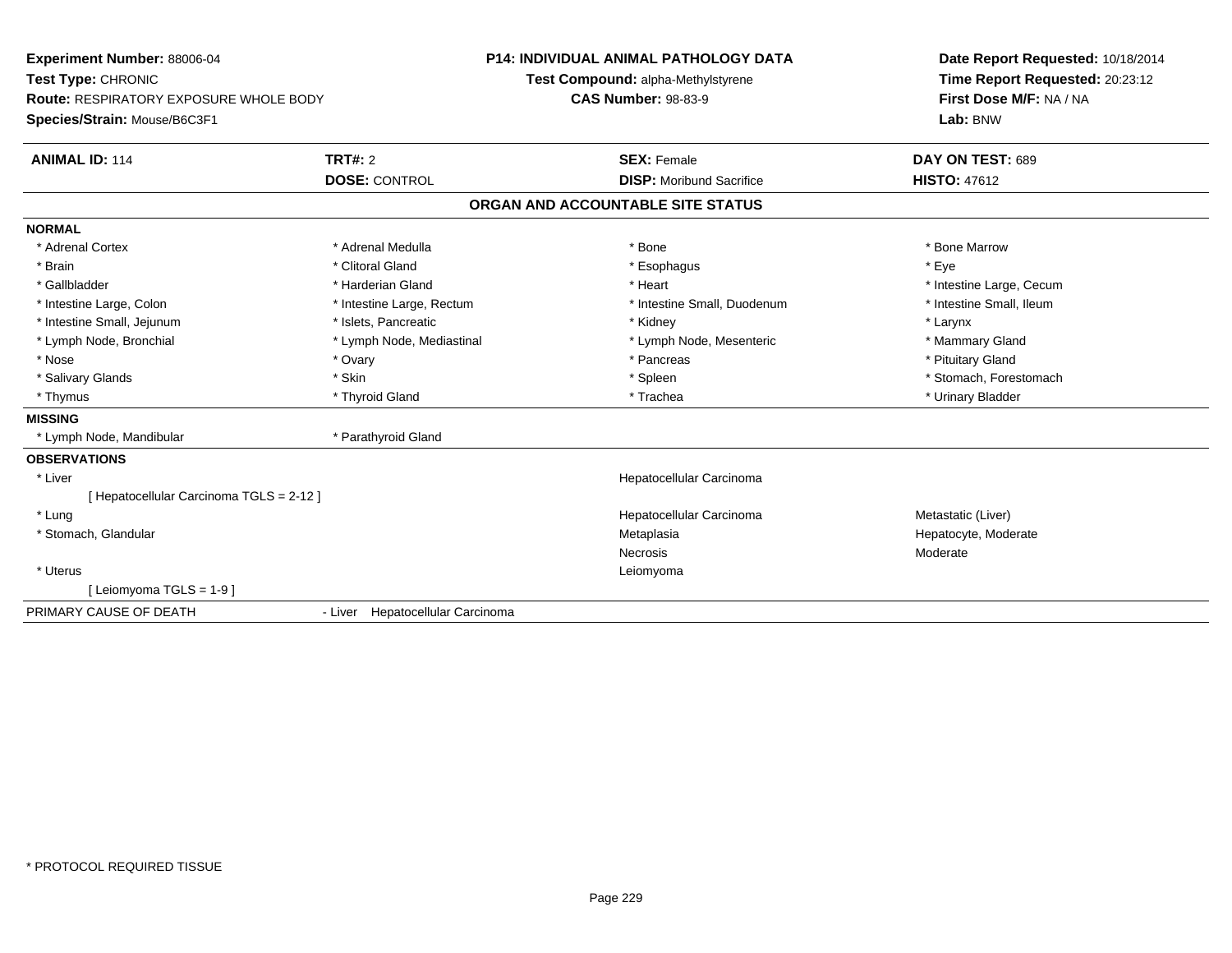| Experiment Number: 88006-04<br>Test Type: CHRONIC<br><b>Route: RESPIRATORY EXPOSURE WHOLE BODY</b><br>Species/Strain: Mouse/B6C3F1 |                      | <b>P14: INDIVIDUAL ANIMAL PATHOLOGY DATA</b><br><b>Test Compound: alpha-Methylstyrene</b><br><b>CAS Number: 98-83-9</b> | Date Report Requested: 10/18/2014<br>Time Report Requested: 20:23:12<br>First Dose M/F: NA / NA<br>Lab: BNW |
|------------------------------------------------------------------------------------------------------------------------------------|----------------------|-------------------------------------------------------------------------------------------------------------------------|-------------------------------------------------------------------------------------------------------------|
| <b>ANIMAL ID: 115</b>                                                                                                              | <b>TRT#: 2</b>       | <b>SEX: Female</b>                                                                                                      | DAY ON TEST: 149                                                                                            |
|                                                                                                                                    | <b>DOSE: CONTROL</b> | <b>DISP: Natural Death</b>                                                                                              | <b>HISTO: 47613</b>                                                                                         |
|                                                                                                                                    |                      | ORGAN AND ACCOUNTABLE SITE STATUS                                                                                       |                                                                                                             |
| <b>NORMAL</b>                                                                                                                      |                      |                                                                                                                         |                                                                                                             |
| * Bone                                                                                                                             | * Clitoral Gland     | * Esophagus                                                                                                             | * Intestine Large, Cecum                                                                                    |
| * Intestine Large, Rectum                                                                                                          | * Islets, Pancreatic | * Parathyroid Gland                                                                                                     | * Skin                                                                                                      |
| * Thyroid Gland                                                                                                                    |                      |                                                                                                                         |                                                                                                             |
| <b>OBSERVATIONS</b>                                                                                                                |                      |                                                                                                                         |                                                                                                             |
| * Adrenal Cortex                                                                                                                   |                      | Lymphoma Malignant                                                                                                      |                                                                                                             |
| * Adrenal Medulla                                                                                                                  |                      | Lymphoma Malignant                                                                                                      |                                                                                                             |
| * Bone Marrow                                                                                                                      |                      | Lymphoma Malignant                                                                                                      |                                                                                                             |
| * Brain                                                                                                                            |                      | Lymphoma Malignant                                                                                                      |                                                                                                             |
| * Eye                                                                                                                              |                      | Lymphoma Malignant                                                                                                      |                                                                                                             |
| * Gallbladder                                                                                                                      |                      | Lymphoma Malignant                                                                                                      |                                                                                                             |
| * Harderian Gland                                                                                                                  |                      | Lymphoma Malignant                                                                                                      |                                                                                                             |
| * Heart                                                                                                                            |                      | Lymphoma Malignant                                                                                                      |                                                                                                             |
| * Intestine Large, Colon                                                                                                           |                      | Lymphoma Malignant                                                                                                      |                                                                                                             |
| * Intestine Small, Duodenum                                                                                                        |                      | Lymphoma Malignant                                                                                                      |                                                                                                             |
| * Intestine Small, Ileum                                                                                                           |                      | Lymphoma Malignant                                                                                                      |                                                                                                             |
| * Intestine Small, Jejunum                                                                                                         |                      | Lymphoma Malignant                                                                                                      |                                                                                                             |
| * Kidney                                                                                                                           |                      | Lymphoma Malignant                                                                                                      |                                                                                                             |
| * Larynx                                                                                                                           |                      | Lymphoma Malignant                                                                                                      |                                                                                                             |
| * Liver                                                                                                                            |                      | Lymphoma Malignant                                                                                                      |                                                                                                             |
| * Lung                                                                                                                             |                      | Lymphoma Malignant                                                                                                      |                                                                                                             |
| Lymph Node                                                                                                                         | <b>Iliac</b>         | Lymphoma Malignant                                                                                                      |                                                                                                             |
|                                                                                                                                    | Renal                | Lymphoma Malignant                                                                                                      |                                                                                                             |
| [ Lymphoma Malignant TGLS = 3-6 ]<br>[ Lymphoma Malignant TGLS = 4-12 ]                                                            |                      |                                                                                                                         |                                                                                                             |
| * Lymph Node, Bronchial                                                                                                            |                      | Lymphoma Malignant                                                                                                      |                                                                                                             |
| * Lymph Node, Mandibular                                                                                                           |                      | Lymphoma Malignant                                                                                                      |                                                                                                             |
| [ Lymphoma Malignant TGLS = 1-8 ]                                                                                                  |                      |                                                                                                                         |                                                                                                             |
| * Lymph Node, Mediastinal<br>[ Lymphoma Malignant TGLS = 6-3 ]                                                                     |                      | Lymphoma Malignant                                                                                                      |                                                                                                             |
| * Lymph Node, Mesenteric                                                                                                           |                      | Lymphoma Malignant                                                                                                      |                                                                                                             |
|                                                                                                                                    |                      |                                                                                                                         |                                                                                                             |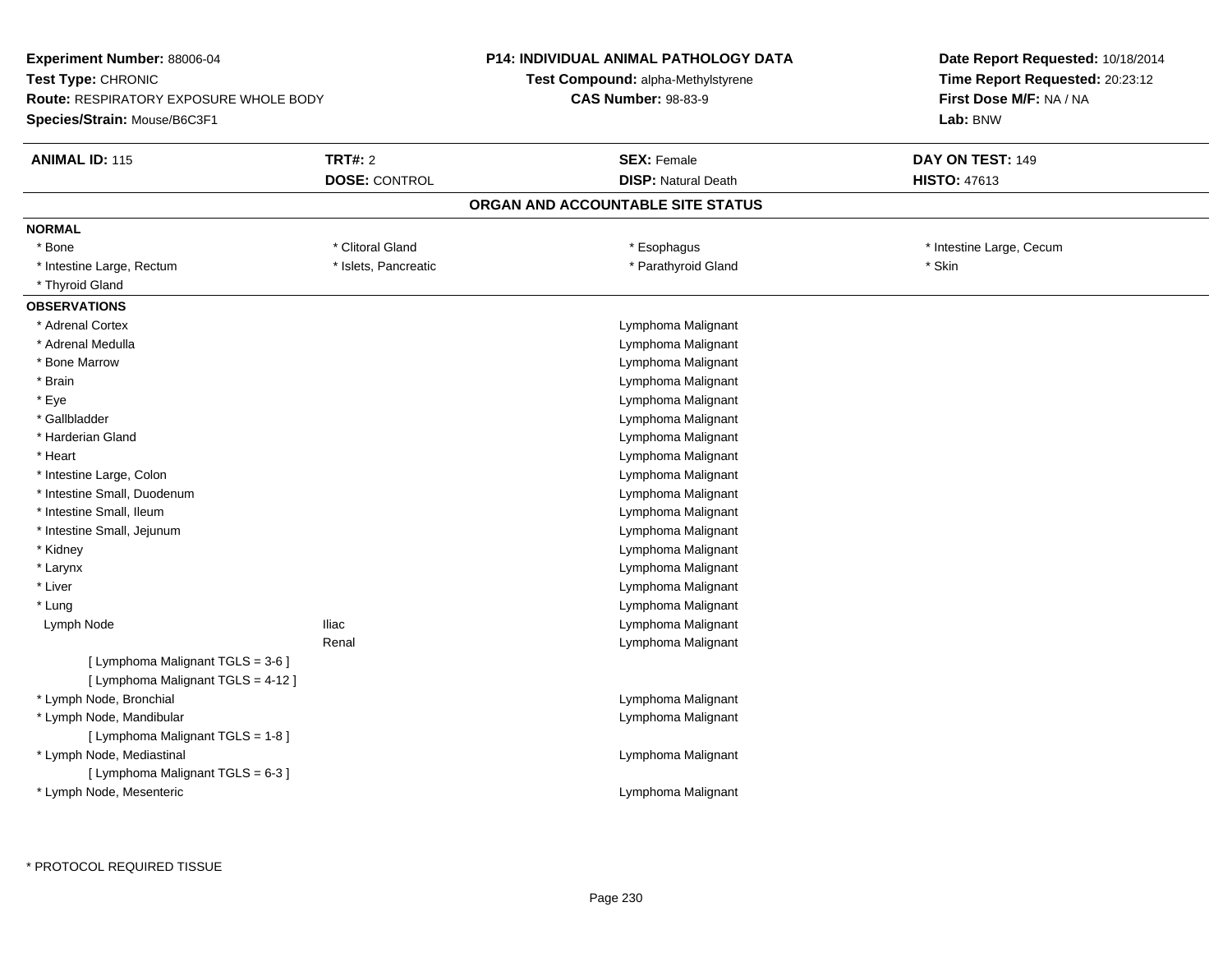| <b>Experiment Number: 88006-04</b><br>Test Type: CHRONIC<br><b>Route: RESPIRATORY EXPOSURE WHOLE BODY</b> |                          |                    | <b>P14: INDIVIDUAL ANIMAL PATHOLOGY DATA</b><br>Test Compound: alpha-Methylstyrene<br><b>CAS Number: 98-83-9</b> | Date Report Requested: 10/18/2014<br>Time Report Requested: 20:23:12<br>First Dose M/F: NA / NA |
|-----------------------------------------------------------------------------------------------------------|--------------------------|--------------------|------------------------------------------------------------------------------------------------------------------|-------------------------------------------------------------------------------------------------|
| Species/Strain: Mouse/B6C3F1                                                                              |                          |                    |                                                                                                                  | Lab: BNW                                                                                        |
| <b>ANIMAL ID: 115</b>                                                                                     | <b>TRT#: 2</b>           |                    | <b>SEX: Female</b>                                                                                               | DAY ON TEST: 149                                                                                |
|                                                                                                           | <b>DOSE: CONTROL</b>     |                    | <b>DISP: Natural Death</b>                                                                                       | <b>HISTO: 47613</b>                                                                             |
|                                                                                                           |                          |                    | ORGAN AND ACCOUNTABLE SITE STATUS                                                                                |                                                                                                 |
| [ Lymphoma Malignant TGLS = 5-7 ]                                                                         |                          |                    |                                                                                                                  |                                                                                                 |
| * Mammary Gland                                                                                           |                          |                    | Lymphoma Malignant                                                                                               |                                                                                                 |
| * Nose                                                                                                    |                          |                    | Lymphoma Malignant                                                                                               |                                                                                                 |
| * Ovary                                                                                                   |                          |                    | Lymphoma Malignant                                                                                               |                                                                                                 |
| * Pancreas                                                                                                |                          |                    | Lymphoma Malignant                                                                                               |                                                                                                 |
| * Pituitary Gland                                                                                         |                          |                    | Lymphoma Malignant                                                                                               |                                                                                                 |
| * Salivary Glands                                                                                         |                          |                    | Lymphoma Malignant                                                                                               |                                                                                                 |
| * Spleen                                                                                                  |                          |                    | Lymphoma Malignant                                                                                               |                                                                                                 |
| [ Lymphoma Malignant TGLS = 7-5 ]                                                                         |                          |                    |                                                                                                                  |                                                                                                 |
| * Stomach, Forestomach                                                                                    |                          |                    | Lymphoma Malignant                                                                                               |                                                                                                 |
| * Stomach, Glandular                                                                                      |                          |                    | Lymphoma Malignant                                                                                               |                                                                                                 |
| * Thymus                                                                                                  |                          |                    | Lymphoma Malignant                                                                                               |                                                                                                 |
| * Trachea                                                                                                 |                          |                    | Lymphoma Malignant                                                                                               |                                                                                                 |
| * Urinary Bladder                                                                                         |                          |                    | Lymphoma Malignant                                                                                               |                                                                                                 |
| * Uterus                                                                                                  |                          |                    | Lymphoma Malignant                                                                                               |                                                                                                 |
| PRIMARY CAUSE OF DEATH                                                                                    | - Lymph Node, Mesenteric | Lymphoma Malignant |                                                                                                                  |                                                                                                 |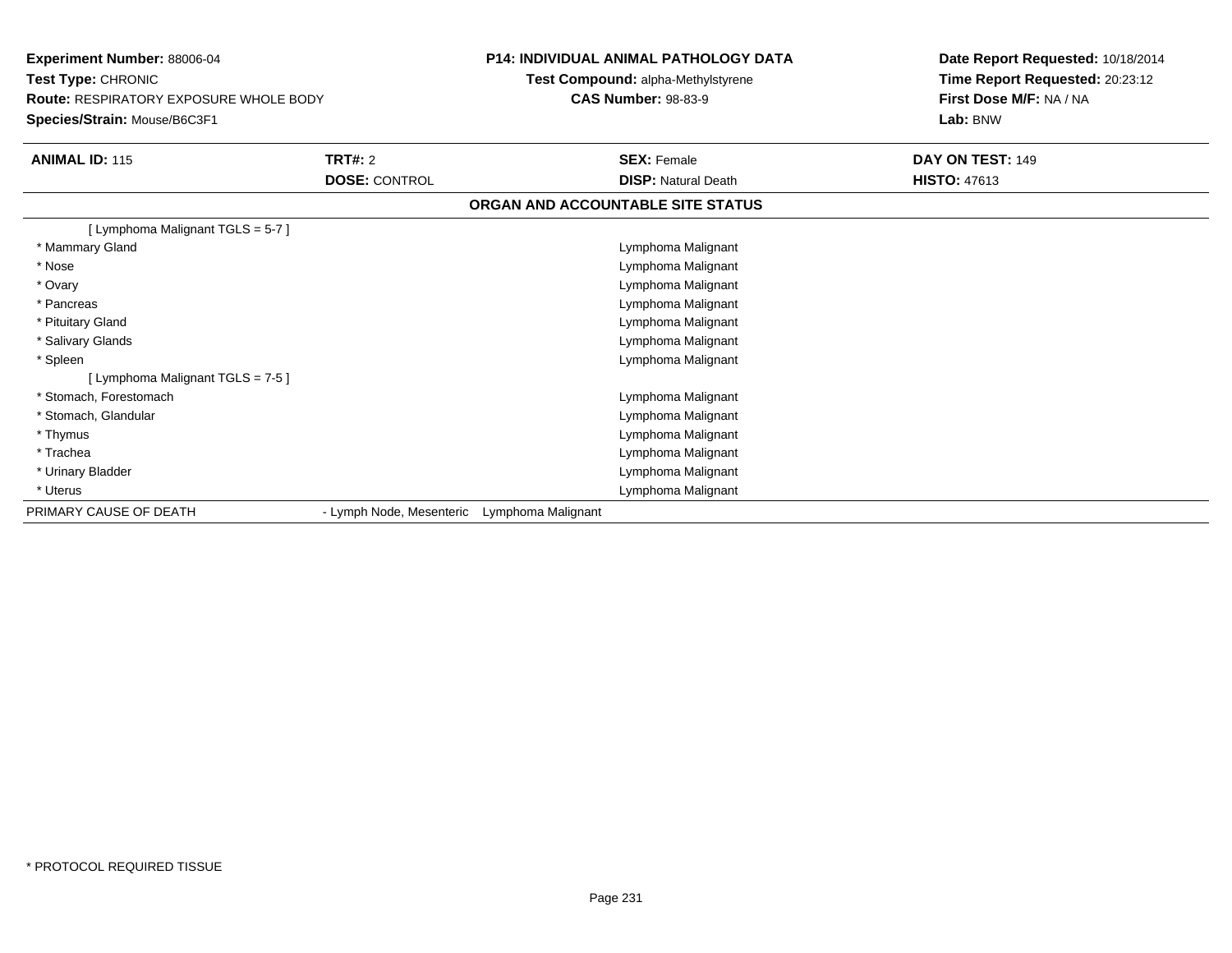| Experiment Number: 88006-04            |                           | <b>P14: INDIVIDUAL ANIMAL PATHOLOGY DATA</b> | Date Report Requested: 10/18/2014 |
|----------------------------------------|---------------------------|----------------------------------------------|-----------------------------------|
| Test Type: CHRONIC                     |                           | Test Compound: alpha-Methylstyrene           | Time Report Requested: 20:23:12   |
| Route: RESPIRATORY EXPOSURE WHOLE BODY |                           | <b>CAS Number: 98-83-9</b>                   | First Dose M/F: NA / NA           |
| Species/Strain: Mouse/B6C3F1           |                           |                                              | Lab: BNW                          |
| <b>ANIMAL ID: 116</b>                  | <b>TRT#: 2</b>            | <b>SEX: Female</b>                           | DAY ON TEST: 732                  |
|                                        | <b>DOSE: CONTROL</b>      | <b>DISP: Terminal Sacrifice</b>              | <b>HISTO: 47514</b>               |
|                                        |                           | ORGAN AND ACCOUNTABLE SITE STATUS            |                                   |
| <b>NORMAL</b>                          |                           |                                              |                                   |
| * Adrenal Cortex                       | * Adrenal Medulla         | * Bone                                       | * Bone Marrow                     |
| * Brain                                | * Clitoral Gland          | * Esophagus                                  | * Eye                             |
| * Gallbladder                          | * Harderian Gland         | * Heart                                      | * Intestine Large, Cecum          |
| * Intestine Large, Colon               | * Intestine Large, Rectum | * Intestine Small, Duodenum                  | * Intestine Small, Ileum          |
| * Intestine Small, Jejunum             | * Islets, Pancreatic      | * Larynx                                     | * Liver                           |
| * Lung                                 | * Mammary Gland           | * Nose                                       | * Ovary                           |
| * Pancreas                             | * Salivary Glands         | * Skin                                       | * Stomach, Forestomach            |
| * Stomach, Glandular                   | * Trachea                 | * Urinary Bladder                            | * Uterus                          |
| <b>MISSING</b>                         |                           |                                              |                                   |
| * Parathyroid Gland                    |                           |                                              |                                   |
| <b>OBSERVATIONS</b>                    |                           |                                              |                                   |
| * Kidney                               |                           | Nephropathy                                  | Minimal                           |
| * Lymph Node, Bronchial                |                           | Lymphoma Malignant                           |                                   |
| * Lymph Node, Mandibular               |                           | Lymphoma Malignant                           |                                   |
| * Lymph Node, Mediastinal              |                           | Lymphoma Malignant                           |                                   |
| * Lymph Node, Mesenteric               |                           | Lymphoma Malignant                           |                                   |
| * Pituitary Gland                      | Pars Distalis             | Adenoma                                      |                                   |
| [Adenoma TGLS = $1-9$ ]                |                           |                                              |                                   |
| * Spleen                               |                           | Lymphoma Malignant                           |                                   |
| [ Lymphoma Malignant TGLS = 2,3-5+6 ]  |                           |                                              |                                   |
| * Thymus                               |                           | Lymphoma Malignant                           |                                   |
| * Thyroid Gland                        | <b>Follicular Cel</b>     | Hyperplasia                                  | Marked                            |
| PRIMARY CAUSE OF DEATH                 |                           |                                              |                                   |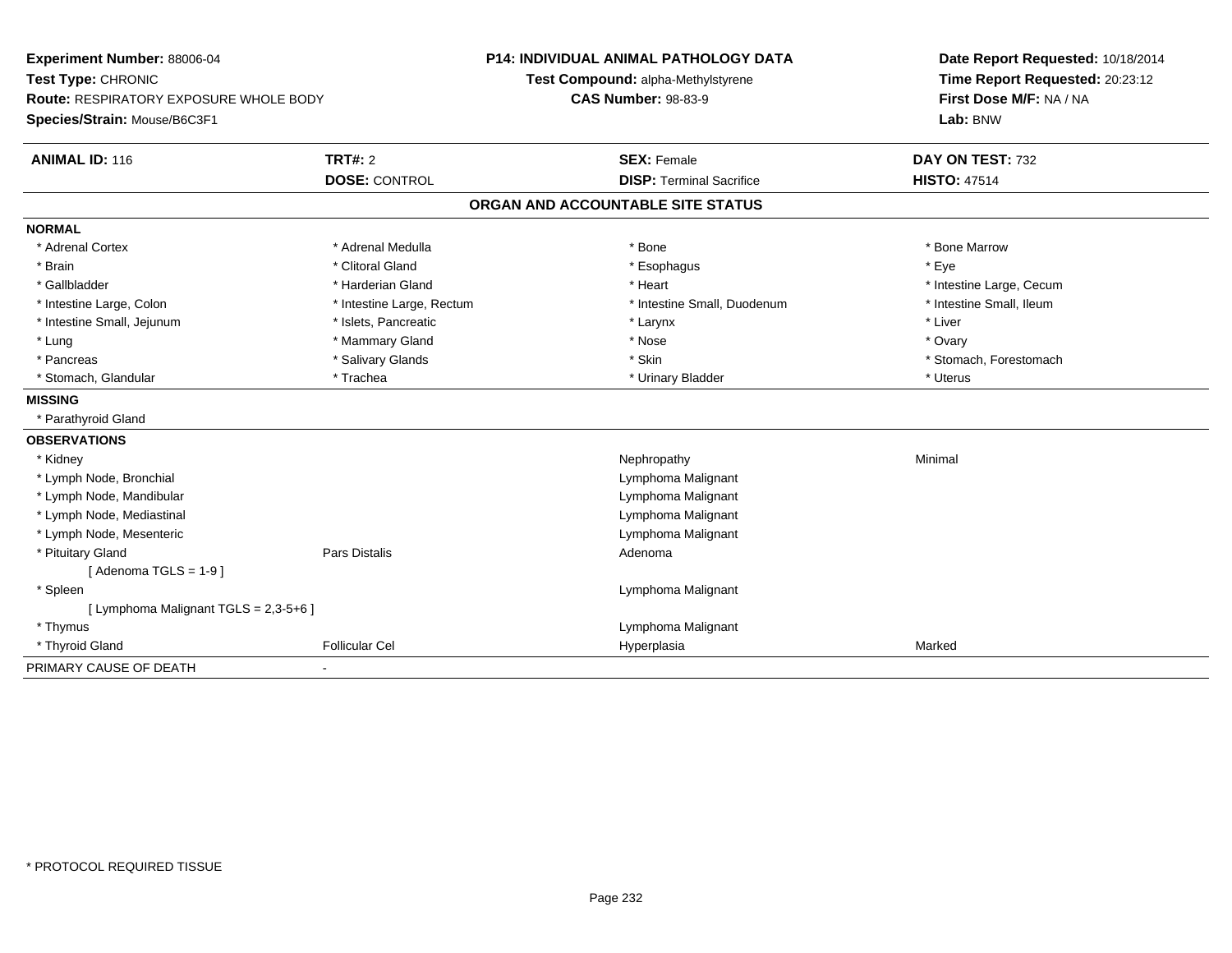| <b>Experiment Number: 88006-04</b>            |                             | <b>P14: INDIVIDUAL ANIMAL PATHOLOGY DATA</b> |                                    | Date Report Requested: 10/18/2014 |  |
|-----------------------------------------------|-----------------------------|----------------------------------------------|------------------------------------|-----------------------------------|--|
| Test Type: CHRONIC                            |                             |                                              | Test Compound: alpha-Methylstyrene | Time Report Requested: 20:23:12   |  |
| <b>Route: RESPIRATORY EXPOSURE WHOLE BODY</b> |                             |                                              | <b>CAS Number: 98-83-9</b>         | First Dose M/F: NA / NA           |  |
| Species/Strain: Mouse/B6C3F1                  |                             |                                              |                                    | Lab: BNW                          |  |
| <b>ANIMAL ID: 117</b>                         | TRT#: 2                     |                                              | <b>SEX: Female</b>                 | DAY ON TEST: 733                  |  |
|                                               | <b>DOSE: CONTROL</b>        |                                              | <b>DISP: Terminal Sacrifice</b>    | <b>HISTO: 47615</b>               |  |
|                                               |                             |                                              | ORGAN AND ACCOUNTABLE SITE STATUS  |                                   |  |
| <b>NORMAL</b>                                 |                             |                                              |                                    |                                   |  |
| * Adrenal Cortex                              | * Adrenal Medulla           |                                              | * Bone                             | * Bone Marrow                     |  |
| * Brain                                       | * Clitoral Gland            |                                              | * Esophagus                        | * Eye                             |  |
| * Gallbladder                                 | * Heart                     |                                              | * Intestine Large, Cecum           | * Intestine Large, Colon          |  |
| * Intestine Large, Rectum                     | * Intestine Small, Duodenum |                                              | * Intestine Small, Ileum           | * Intestine Small, Jejunum        |  |
| * Islets, Pancreatic                          | * Larynx                    |                                              | * Liver                            | * Lymph Node, Bronchial           |  |
| * Lymph Node, Mandibular                      | * Lymph Node, Mesenteric    |                                              | * Mammary Gland                    | * Nose                            |  |
| * Ovary                                       | * Pancreas                  |                                              | * Parathyroid Gland                | * Salivary Glands                 |  |
| * Skin                                        | * Spleen                    |                                              | * Stomach, Forestomach             | * Stomach, Glandular              |  |
| * Thymus                                      | * Trachea                   |                                              | * Urinary Bladder                  | * Uterus                          |  |
| <b>MISSING</b>                                |                             |                                              |                                    |                                   |  |
| * Lymph Node, Mediastinal                     |                             |                                              |                                    |                                   |  |
| <b>OBSERVATIONS</b>                           |                             |                                              |                                    |                                   |  |
| * Harderian Gland                             |                             |                                              | Carcinoma                          |                                   |  |
| [Carcinoma TGLS = $1-11$ ]                    |                             |                                              |                                    |                                   |  |
| * Kidney                                      |                             |                                              | Infarct                            | Mild                              |  |
| * Lung                                        | Alveolar Epith              |                                              | Hyperplasia                        | Minimal                           |  |
| * Pituitary Gland                             | Pars Distalis               |                                              | Hyperplasia                        | Mild                              |  |
| * Thyroid Gland                               | <b>Follicular Cel</b>       |                                              | Hyperplasia                        | Moderate                          |  |
| PRIMARY CAUSE OF DEATH                        |                             |                                              |                                    |                                   |  |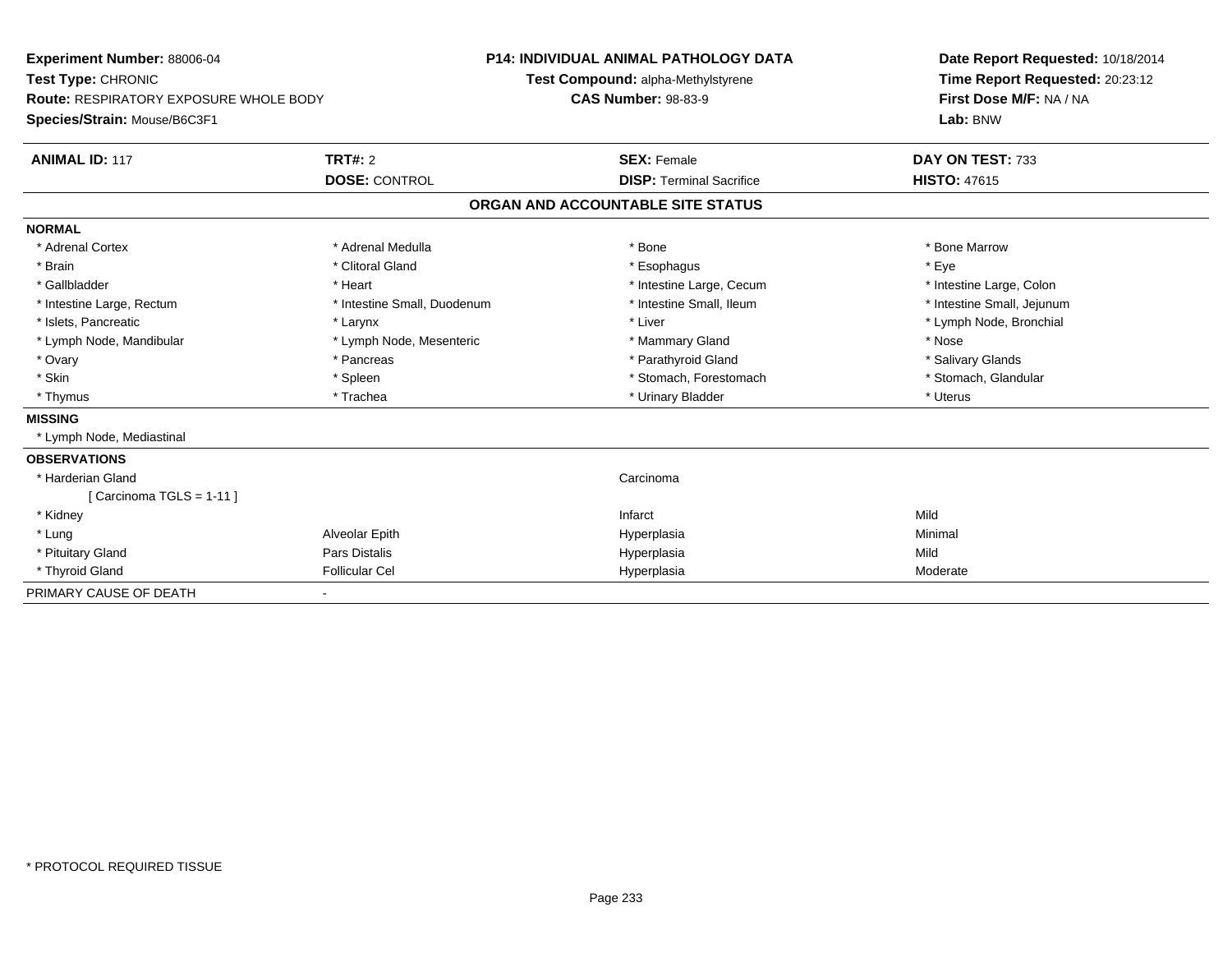| <b>Experiment Number: 88006-04</b>     |                          | <b>P14: INDIVIDUAL ANIMAL PATHOLOGY DATA</b> | Date Report Requested: 10/18/2014 |
|----------------------------------------|--------------------------|----------------------------------------------|-----------------------------------|
| Test Type: CHRONIC                     |                          | Test Compound: alpha-Methylstyrene           | Time Report Requested: 20:23:12   |
| Route: RESPIRATORY EXPOSURE WHOLE BODY |                          | <b>CAS Number: 98-83-9</b>                   | First Dose M/F: NA / NA           |
| Species/Strain: Mouse/B6C3F1           |                          |                                              | Lab: BNW                          |
| <b>ANIMAL ID: 118</b>                  | TRT#: 2                  | <b>SEX: Female</b>                           | DAY ON TEST: 732                  |
|                                        | <b>DOSE: CONTROL</b>     | <b>DISP: Terminal Sacrifice</b>              | <b>HISTO: 47616</b>               |
|                                        |                          | ORGAN AND ACCOUNTABLE SITE STATUS            |                                   |
| <b>NORMAL</b>                          |                          |                                              |                                   |
| * Adrenal Cortex                       | * Bone                   | * Bone Marrow                                | * Brain                           |
| * Esophagus                            | * Eye                    | * Gallbladder                                | * Harderian Gland                 |
| * Heart                                | * Intestine Large, Cecum | * Intestine Large, Colon                     | * Intestine Large, Rectum         |
| * Intestine Small, Duodenum            | * Intestine Small, Ileum | * Intestine Small, Jejunum                   | * Islets. Pancreatic              |
| * Larynx                               | * Liver                  | * Lymph Node, Bronchial                      | * Lymph Node, Mandibular          |
| * Lymph Node, Mediastinal              | * Lymph Node, Mesenteric | * Mammary Gland                              | * Nose                            |
| * Pancreas                             | * Parathyroid Gland      | * Pituitary Gland                            | * Salivary Glands                 |
| * Skin                                 | * Spleen                 | * Stomach, Forestomach                       | * Stomach, Glandular              |
| * Thymus                               | * Thyroid Gland          | * Trachea                                    | * Urinary Bladder                 |
| <b>MISSING</b>                         |                          |                                              |                                   |
| * Clitoral Gland                       |                          |                                              |                                   |
| <b>OBSERVATIONS</b>                    |                          |                                              |                                   |
| * Adrenal Medulla                      |                          | Pheochromocytoma Benign                      |                                   |
| * Kidney                               |                          | Nephropathy                                  | Minimal                           |
| * Lung                                 | Alveolar Epith           | Hyperplasia                                  | Mild                              |
| * Ovary                                |                          | Cyst                                         |                                   |
| [Cyst TGLS = $2-8$ ]                   |                          |                                              |                                   |
| * Uterus                               |                          | Fibrosis                                     | Mild                              |
| PRIMARY CAUSE OF DEATH                 |                          |                                              |                                   |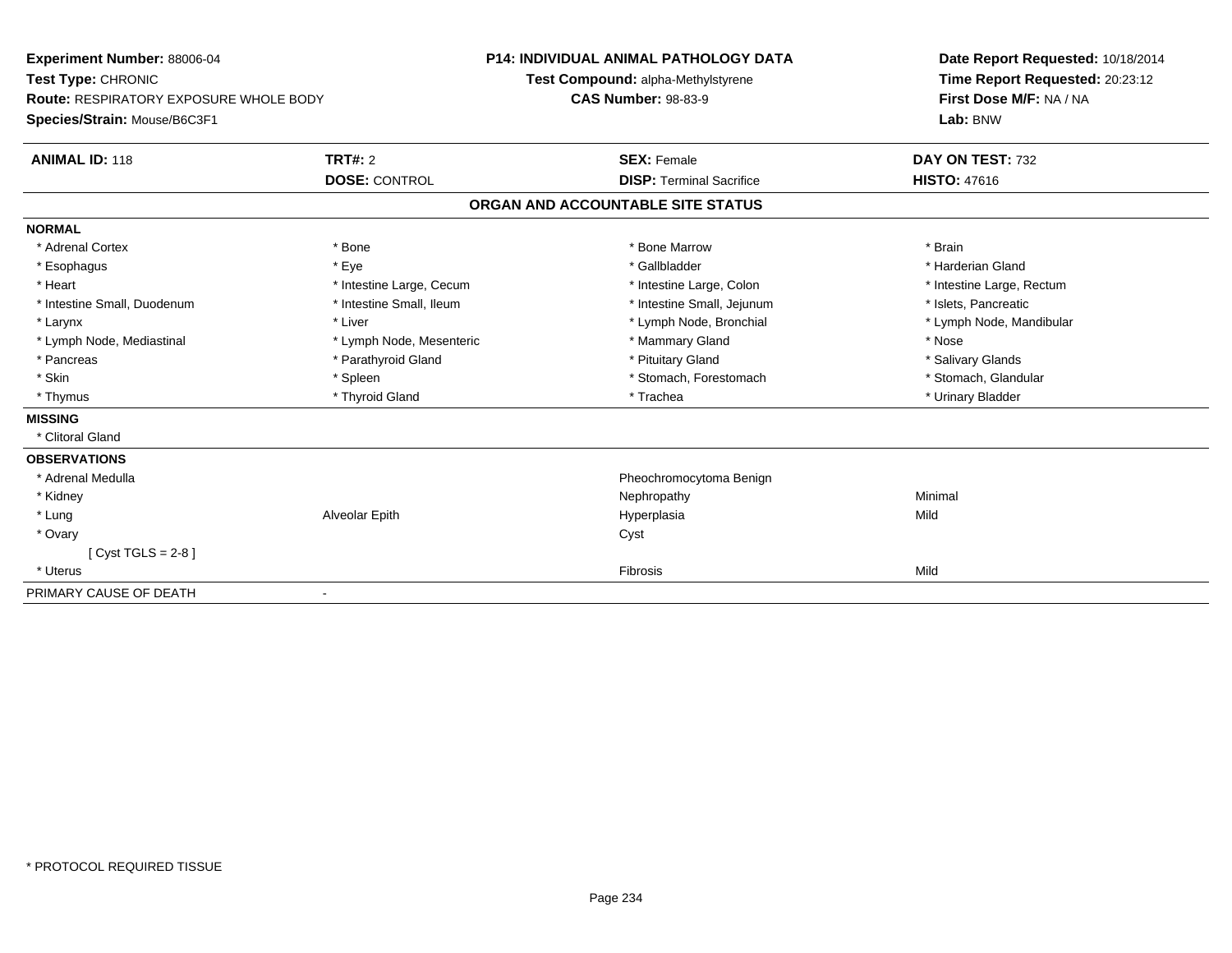| Experiment Number: 88006-04<br><b>Test Type: CHRONIC</b><br><b>Route: RESPIRATORY EXPOSURE WHOLE BODY</b><br>Species/Strain: Mouse/B6C3F1 |                           | <b>P14: INDIVIDUAL ANIMAL PATHOLOGY DATA</b>                     |                             | Date Report Requested: 10/18/2014                                      |
|-------------------------------------------------------------------------------------------------------------------------------------------|---------------------------|------------------------------------------------------------------|-----------------------------|------------------------------------------------------------------------|
|                                                                                                                                           |                           | Test Compound: alpha-Methylstyrene<br><b>CAS Number: 98-83-9</b> |                             | Time Report Requested: 20:23:12<br>First Dose M/F: NA / NA<br>Lab: BNW |
|                                                                                                                                           |                           |                                                                  |                             |                                                                        |
| <b>ANIMAL ID: 119</b>                                                                                                                     | TRT#: 2                   | <b>SEX: Female</b>                                               |                             | DAY ON TEST: 733                                                       |
|                                                                                                                                           | <b>DOSE: CONTROL</b>      | <b>DISP: Terminal Sacrifice</b>                                  |                             | <b>HISTO: 47617</b>                                                    |
|                                                                                                                                           |                           | ORGAN AND ACCOUNTABLE SITE STATUS                                |                             |                                                                        |
| <b>NORMAL</b>                                                                                                                             |                           |                                                                  |                             |                                                                        |
| * Adrenal Cortex                                                                                                                          | * Adrenal Medulla         | * Bone                                                           |                             | * Bone Marrow                                                          |
| * Brain                                                                                                                                   | * Clitoral Gland          | * Esophagus                                                      |                             | * Eye                                                                  |
| * Gallbladder                                                                                                                             | * Harderian Gland         | * Heart                                                          |                             | * Intestine Large, Cecum                                               |
| * Intestine Large, Colon                                                                                                                  | * Intestine Large, Rectum |                                                                  | * Intestine Small, Duodenum | * Intestine Small, Ileum                                               |
| * Intestine Small, Jejunum                                                                                                                | * Islets, Pancreatic      | * Kidney                                                         |                             | * Larynx                                                               |
| * Liver                                                                                                                                   | * Lung                    |                                                                  | * Lymph Node, Bronchial     | * Lymph Node, Mandibular                                               |
| * Lymph Node, Mediastinal                                                                                                                 | * Lymph Node, Mesenteric  | * Mammary Gland                                                  |                             | * Nose                                                                 |
| * Ovary                                                                                                                                   | * Pancreas                | * Parathyroid Gland                                              |                             | * Pituitary Gland                                                      |
| * Salivary Glands                                                                                                                         | * Skin                    | * Spleen                                                         |                             | * Stomach, Forestomach                                                 |
| * Stomach, Glandular                                                                                                                      | * Thymus                  | * Trachea                                                        |                             | * Urinary Bladder                                                      |
| * Uterus                                                                                                                                  |                           |                                                                  |                             |                                                                        |
| <b>OBSERVATIONS</b>                                                                                                                       |                           |                                                                  |                             |                                                                        |
| * Thyroid Gland                                                                                                                           | <b>Follicular Cel</b>     | Hyperplasia                                                      |                             | Mild                                                                   |
| PRIMARY CAUSE OF DEATH                                                                                                                    |                           |                                                                  |                             |                                                                        |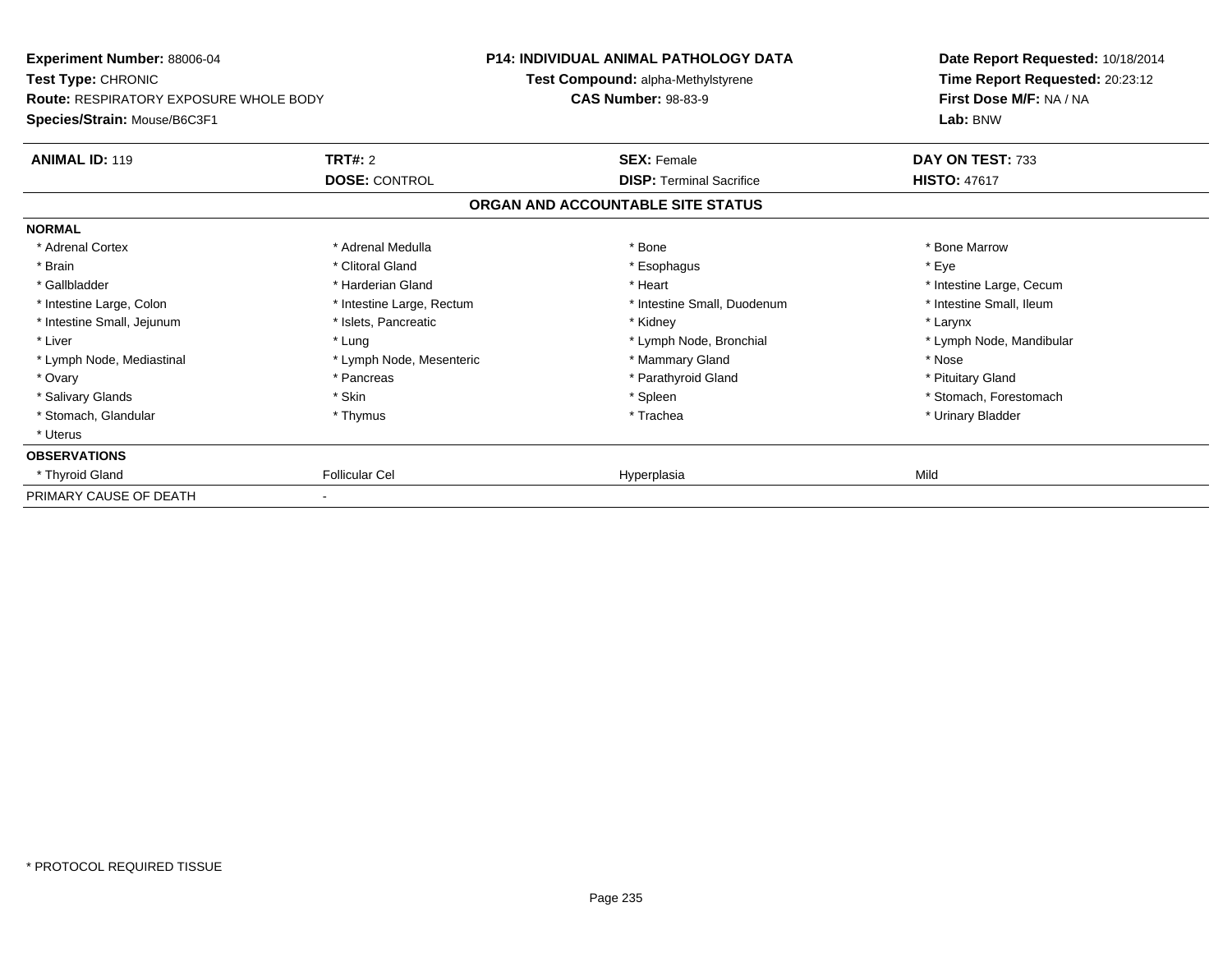| Experiment Number: 88006-04            |                             | <b>P14: INDIVIDUAL ANIMAL PATHOLOGY DATA</b> | Date Report Requested: 10/18/2014 |
|----------------------------------------|-----------------------------|----------------------------------------------|-----------------------------------|
| Test Type: CHRONIC                     |                             | Test Compound: alpha-Methylstyrene           | Time Report Requested: 20:23:12   |
| Route: RESPIRATORY EXPOSURE WHOLE BODY |                             | <b>CAS Number: 98-83-9</b>                   | First Dose M/F: NA / NA           |
| Species/Strain: Mouse/B6C3F1           |                             |                                              | Lab: BNW                          |
| <b>ANIMAL ID: 120</b>                  | <b>TRT#: 2</b>              | <b>SEX: Female</b>                           | DAY ON TEST: 733                  |
|                                        | <b>DOSE: CONTROL</b>        | <b>DISP: Terminal Sacrifice</b>              | <b>HISTO: 47618</b>               |
|                                        |                             | ORGAN AND ACCOUNTABLE SITE STATUS            |                                   |
| <b>NORMAL</b>                          |                             |                                              |                                   |
| * Adrenal Cortex                       | * Adrenal Medulla           | * Bone                                       | * Bone Marrow                     |
| * Brain                                | * Clitoral Gland            | * Esophagus                                  | * Eye                             |
| * Harderian Gland                      | * Heart                     | * Intestine Large, Cecum                     | * Intestine Large, Colon          |
| * Intestine Large, Rectum              | * Intestine Small, Duodenum | * Intestine Small, Ileum                     | * Intestine Small, Jejunum        |
| * Islets, Pancreatic                   | * Larynx                    | * Liver                                      | * Lung                            |
| * Lymph Node, Bronchial                | * Lymph Node, Mandibular    | * Lymph Node, Mesenteric                     | * Mammary Gland                   |
| * Ovary                                | * Pancreas                  | * Parathyroid Gland                          | * Salivary Glands                 |
| * Skin                                 | * Spleen                    | * Stomach, Forestomach                       | * Stomach, Glandular              |
| * Thymus                               | * Trachea                   | * Urinary Bladder                            | * Uterus                          |
| <b>MISSING</b>                         |                             |                                              |                                   |
| * Gallbladder                          | * Lymph Node, Mediastinal   |                                              |                                   |
| <b>OBSERVATIONS</b>                    |                             |                                              |                                   |
| * Kidney                               |                             | Nephropathy                                  | Minimal                           |
| * Nose                                 | Glands, Olfactory Epi       | Hyperplasia                                  | Minimal                           |
|                                        | Olfactory Epi               | Metaplasia                                   | Minimal                           |
| * Pituitary Gland                      | <b>Pars Distalis</b>        | Hyperplasia                                  | Mild                              |
| * Thyroid Gland                        | <b>Follicular Cel</b>       | Hyperplasia                                  | Minimal                           |
| PRIMARY CAUSE OF DEATH                 |                             |                                              |                                   |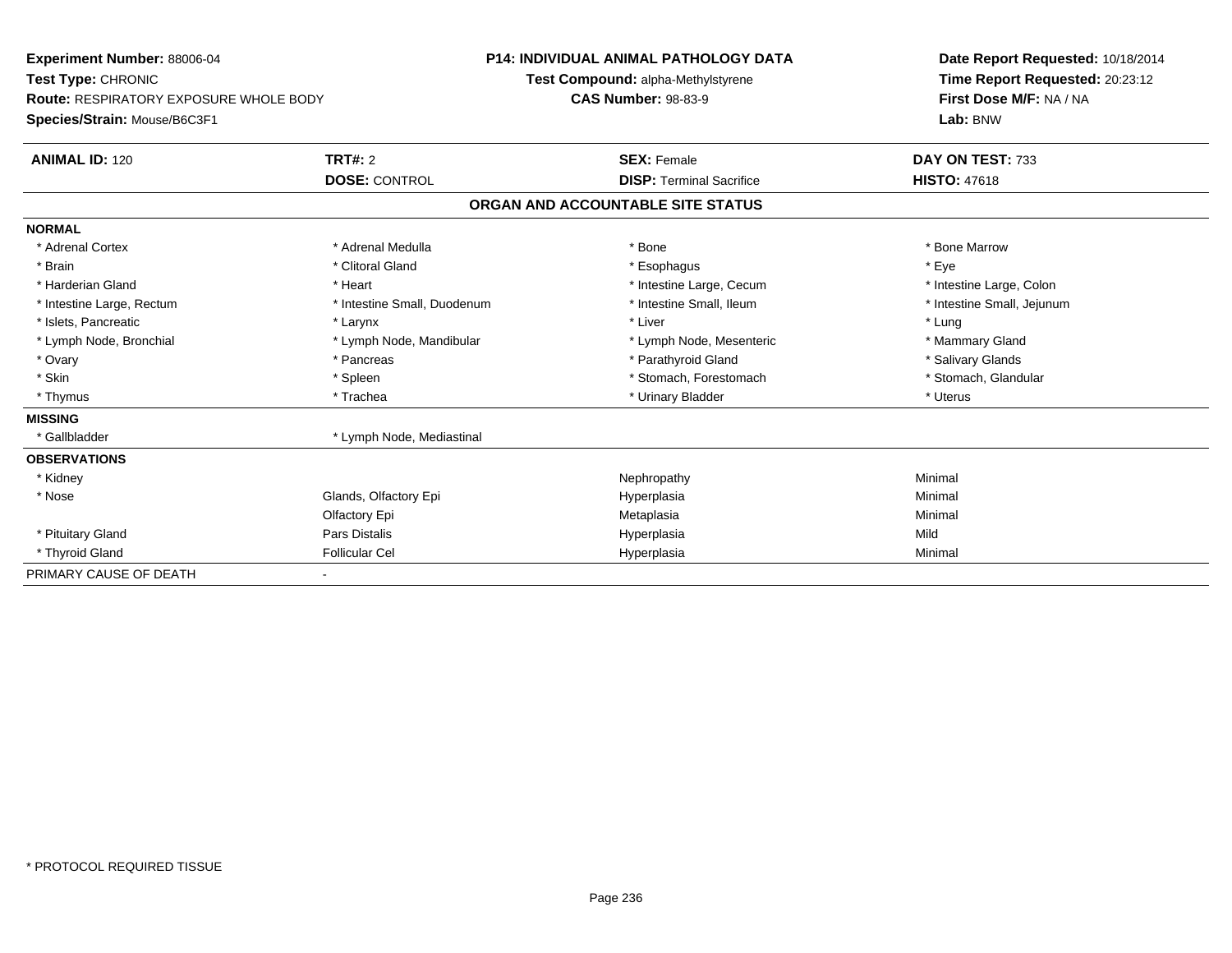| <b>Experiment Number: 88006-04</b>            | <b>P14: INDIVIDUAL ANIMAL PATHOLOGY DATA</b> |                                    | Date Report Requested: 10/18/2014 |
|-----------------------------------------------|----------------------------------------------|------------------------------------|-----------------------------------|
| Test Type: CHRONIC                            |                                              | Test Compound: alpha-Methylstyrene | Time Report Requested: 20:23:12   |
| <b>Route: RESPIRATORY EXPOSURE WHOLE BODY</b> |                                              | <b>CAS Number: 98-83-9</b>         | First Dose M/F: NA / NA           |
| Species/Strain: Mouse/B6C3F1                  |                                              |                                    | Lab: BNW                          |
| <b>ANIMAL ID: 121</b>                         | <b>TRT#: 2</b>                               | <b>SEX: Female</b>                 | DAY ON TEST: 732                  |
|                                               | <b>DOSE: CONTROL</b>                         | <b>DISP: Terminal Sacrifice</b>    | <b>HISTO: 47619</b>               |
|                                               |                                              | ORGAN AND ACCOUNTABLE SITE STATUS  |                                   |
| <b>NORMAL</b>                                 |                                              |                                    |                                   |
| * Adrenal Cortex                              | * Adrenal Medulla                            | * Bone                             | * Bone Marrow                     |
| * Brain                                       | * Clitoral Gland                             | * Esophagus                        | * Eye                             |
| * Gallbladder                                 | * Harderian Gland                            | * Heart                            | * Intestine Large, Cecum          |
| * Intestine Large, Colon                      | * Intestine Large, Rectum                    | * Intestine Small, Duodenum        | * Intestine Small, Ileum          |
| * Intestine Small, Jejunum                    | * Islets, Pancreatic                         | * Larynx                           | * Liver                           |
| * Lymph Node, Bronchial                       | * Lymph Node, Mandibular                     | * Lymph Node, Mesenteric           | * Mammary Gland                   |
| * Nose                                        | * Ovary                                      | * Pancreas                         | * Parathyroid Gland               |
| * Salivary Glands                             | * Skin                                       | * Spleen                           | * Stomach, Forestomach            |
| * Stomach, Glandular                          | * Thymus                                     | * Thyroid Gland                    | * Trachea                         |
| * Urinary Bladder                             | * Uterus                                     |                                    |                                   |
| <b>MISSING</b>                                |                                              |                                    |                                   |
| * Lymph Node, Mediastinal                     |                                              |                                    |                                   |
| <b>OBSERVATIONS</b>                           |                                              |                                    |                                   |
| * Kidney                                      |                                              | Nephropathy                        | Minimal                           |
| * Lung                                        | Alveolar Epith                               | Hyperplasia                        | Mild                              |
| [Hyperplasia TGLS = 1-4]                      |                                              |                                    |                                   |
| Mesentery                                     | Fat                                          | Necrosis                           | Mild                              |
| [Necrosis TGLS = $2-12$ ]                     |                                              |                                    |                                   |
| * Pituitary Gland                             | <b>Pars Distalis</b>                         | Hyperplasia                        | Minimal                           |
| PRIMARY CAUSE OF DEATH                        |                                              |                                    |                                   |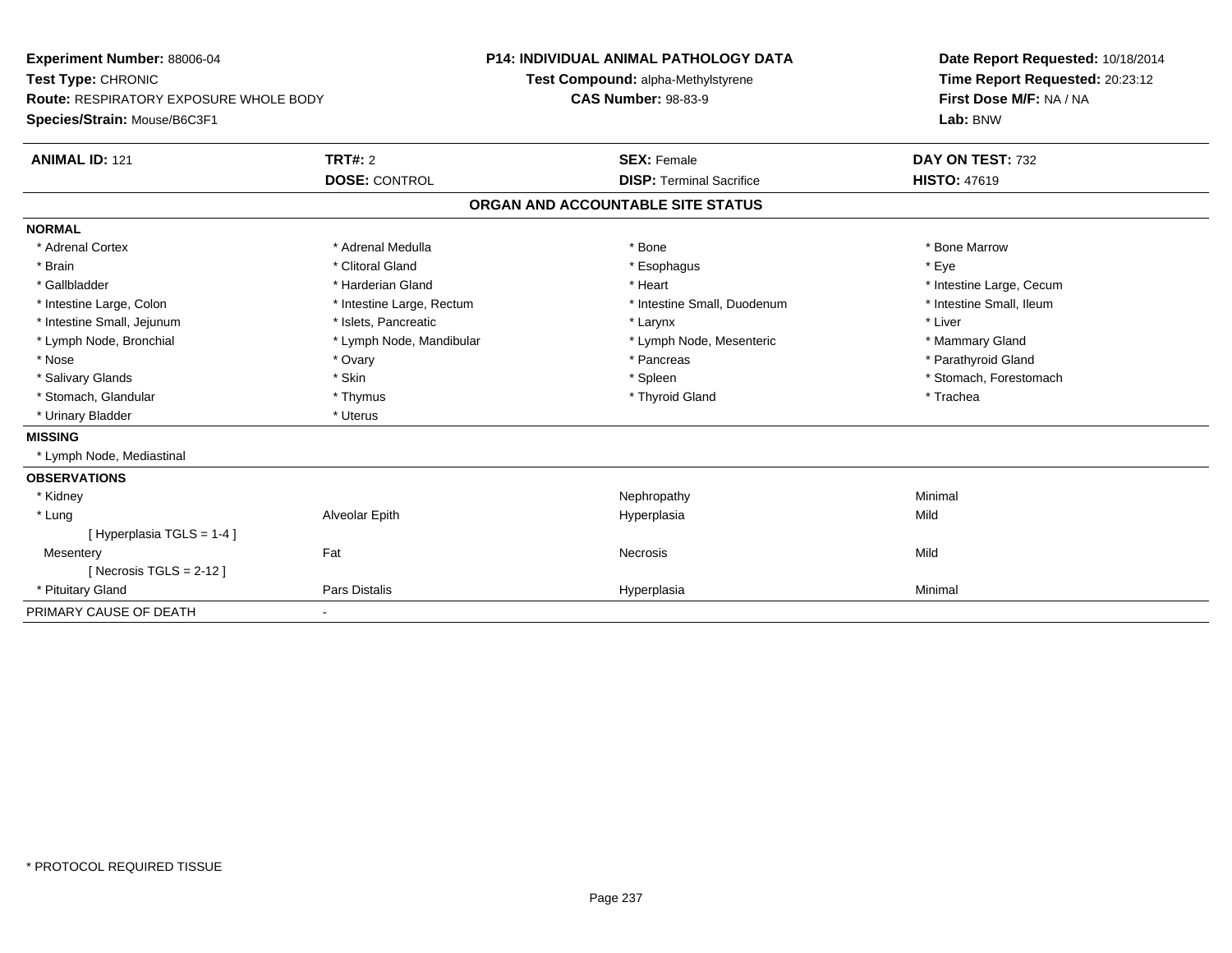| Experiment Number: 88006-04<br>Test Type: CHRONIC<br><b>Route: RESPIRATORY EXPOSURE WHOLE BODY</b><br>Species/Strain: Mouse/B6C3F1 |                                        | <b>P14: INDIVIDUAL ANIMAL PATHOLOGY DATA</b><br>Test Compound: alpha-Methylstyrene<br><b>CAS Number: 98-83-9</b> |                                                       | Date Report Requested: 10/18/2014<br>Time Report Requested: 20:23:12<br>First Dose M/F: NA / NA<br>Lab: BNW |
|------------------------------------------------------------------------------------------------------------------------------------|----------------------------------------|------------------------------------------------------------------------------------------------------------------|-------------------------------------------------------|-------------------------------------------------------------------------------------------------------------|
| <b>ANIMAL ID: 122</b>                                                                                                              | <b>TRT#: 2</b><br><b>DOSE: CONTROL</b> |                                                                                                                  | <b>SEX: Female</b><br><b>DISP: Terminal Sacrifice</b> | DAY ON TEST: 732<br><b>HISTO: 47620</b>                                                                     |
|                                                                                                                                    |                                        | ORGAN AND ACCOUNTABLE SITE STATUS                                                                                |                                                       |                                                                                                             |
|                                                                                                                                    |                                        |                                                                                                                  |                                                       |                                                                                                             |
| <b>NORMAL</b><br>* Adrenal Cortex                                                                                                  | * Adrenal Medulla                      | * Bone                                                                                                           |                                                       | * Bone Marrow                                                                                               |
| * Brain                                                                                                                            | * Clitoral Gland                       |                                                                                                                  | * Esophagus                                           | * Eve                                                                                                       |
| * Gallbladder                                                                                                                      | * Harderian Gland                      | * Heart                                                                                                          |                                                       | * Intestine Large, Cecum                                                                                    |
| * Intestine Large, Colon                                                                                                           | * Intestine Large, Rectum              |                                                                                                                  | * Intestine Small, Duodenum                           | * Intestine Small, Ileum                                                                                    |
| * Intestine Small, Jejunum                                                                                                         | * Islets, Pancreatic                   |                                                                                                                  | * Kidney                                              | * Larynx                                                                                                    |
| * Lung                                                                                                                             | * Lymph Node, Bronchial                |                                                                                                                  | * Lymph Node, Mediastinal                             | * Lymph Node, Mesenteric                                                                                    |
| * Mammary Gland                                                                                                                    | * Nose                                 |                                                                                                                  | * Ovary                                               | * Pancreas                                                                                                  |
| * Parathyroid Gland                                                                                                                | * Pituitary Gland                      |                                                                                                                  | * Salivary Glands                                     | * Skin                                                                                                      |
| * Spleen                                                                                                                           | * Stomach, Forestomach                 |                                                                                                                  | * Stomach, Glandular                                  | * Thymus                                                                                                    |
| * Trachea                                                                                                                          | * Urinary Bladder                      |                                                                                                                  |                                                       |                                                                                                             |
| <b>MISSING</b>                                                                                                                     |                                        |                                                                                                                  |                                                       |                                                                                                             |
| * Lymph Node, Mandibular                                                                                                           |                                        |                                                                                                                  |                                                       |                                                                                                             |
| <b>OBSERVATIONS</b>                                                                                                                |                                        |                                                                                                                  |                                                       |                                                                                                             |
| * Liver                                                                                                                            |                                        |                                                                                                                  | <b>Tension Lipidosis</b>                              | Mild                                                                                                        |
| * Thyroid Gland                                                                                                                    | <b>Follicular Cel</b>                  | Adenoma                                                                                                          |                                                       |                                                                                                             |
| [Adenoma TGLS = $1-3$ ]                                                                                                            |                                        |                                                                                                                  |                                                       |                                                                                                             |
| * Uterus                                                                                                                           |                                        |                                                                                                                  | Polyp Stromal                                         |                                                                                                             |
| PRIMARY CAUSE OF DEATH                                                                                                             |                                        |                                                                                                                  |                                                       |                                                                                                             |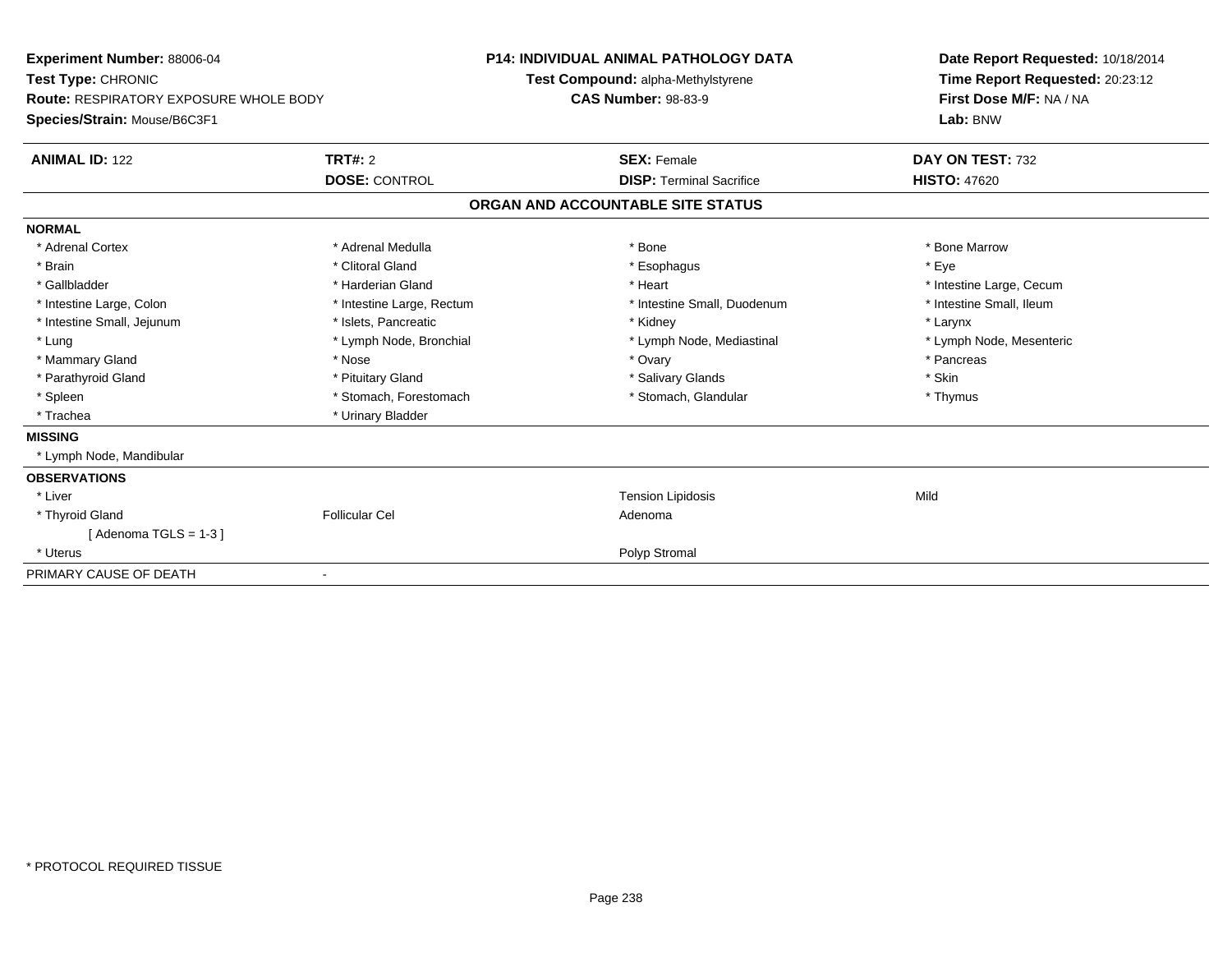| Experiment Number: 88006-04                    | P14: INDIVIDUAL ANIMAL PATHOLOGY DATA |                                    | Date Report Requested: 10/18/2014 |  |
|------------------------------------------------|---------------------------------------|------------------------------------|-----------------------------------|--|
| Test Type: CHRONIC                             |                                       | Test Compound: alpha-Methylstyrene | Time Report Requested: 20:23:12   |  |
| Route: RESPIRATORY EXPOSURE WHOLE BODY         |                                       | <b>CAS Number: 98-83-9</b>         | First Dose M/F: NA / NA           |  |
| Species/Strain: Mouse/B6C3F1                   |                                       |                                    | Lab: BNW                          |  |
| <b>ANIMAL ID: 123</b>                          | TRT#: 2                               | <b>SEX: Female</b>                 | DAY ON TEST: 621                  |  |
|                                                | <b>DOSE: CONTROL</b>                  | <b>DISP:</b> Moribund Sacrifice    | <b>HISTO: 47621</b>               |  |
|                                                |                                       | ORGAN AND ACCOUNTABLE SITE STATUS  |                                   |  |
| <b>NORMAL</b>                                  |                                       |                                    |                                   |  |
| * Adrenal Cortex                               | * Adrenal Medulla                     | * Bone                             | * Brain                           |  |
| * Clitoral Gland                               | * Esophagus                           | * Eye                              | * Gallbladder                     |  |
| * Harderian Gland                              | * Heart                               | * Intestine Large, Cecum           | * Intestine Large, Colon          |  |
| * Intestine Large, Rectum                      | * Intestine Small, Duodenum           | * Intestine Small, Ileum           | * Intestine Small, Jejunum        |  |
| * Islets, Pancreatic                           | * Kidney                              | * Larynx                           | * Liver                           |  |
| * Lung                                         | * Lymph Node, Bronchial               | * Lymph Node, Mandibular           | * Lymph Node, Mediastinal         |  |
| * Lymph Node, Mesenteric                       | * Mammary Gland                       | * Nose                             | * Ovary                           |  |
| * Pancreas                                     | * Parathyroid Gland                   | Peripheral Nerve                   | * Pituitary Gland                 |  |
| * Salivary Glands                              | * Skin                                | Spinal Cord                        | * Stomach, Glandular              |  |
| * Thymus                                       | * Thyroid Gland                       | * Trachea                          | * Urinary Bladder                 |  |
| <b>OBSERVATIONS</b>                            |                                       |                                    |                                   |  |
| * Bone Marrow                                  |                                       | Histiocytic Sarcoma                |                                   |  |
| * Spleen                                       |                                       | Hematopoietic Cell Proliferation   | Mild                              |  |
|                                                |                                       | Lymphoma Malignant                 |                                   |  |
| [Hematopoietic Cell Proliferation TGLS = 1-5 ] |                                       |                                    |                                   |  |
| [ Lymphoma Malignant TGLS = 2-6 ]              |                                       |                                    |                                   |  |
| * Stomach, Forestomach                         | Epithelium                            | Hyperplasia                        | Mild                              |  |
| [Hyperplasia TGLS = 3-9]                       |                                       |                                    |                                   |  |
| * Uterus                                       | Endometrium                           | Hyperplasia                        | Cystic, Marked                    |  |
| PRIMARY CAUSE OF DEATH                         | - UNCERTAIN                           |                                    |                                   |  |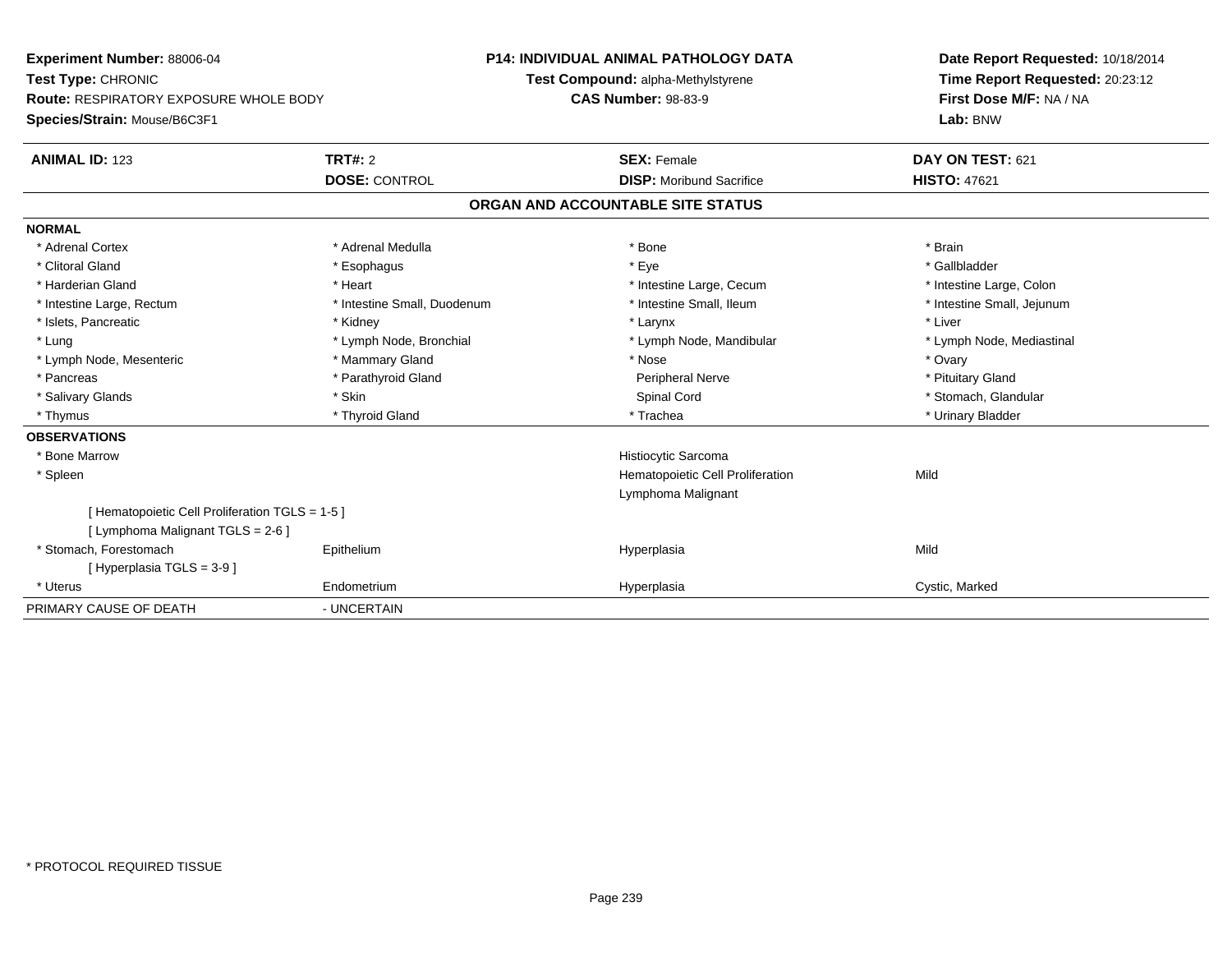| Experiment Number: 88006-04            |                             | <b>P14: INDIVIDUAL ANIMAL PATHOLOGY DATA</b> | Date Report Requested: 10/18/2014 |
|----------------------------------------|-----------------------------|----------------------------------------------|-----------------------------------|
| Test Type: CHRONIC                     |                             | Test Compound: alpha-Methylstyrene           | Time Report Requested: 20:23:12   |
| Route: RESPIRATORY EXPOSURE WHOLE BODY |                             | <b>CAS Number: 98-83-9</b>                   | First Dose M/F: NA / NA           |
| Species/Strain: Mouse/B6C3F1           |                             |                                              | Lab: BNW                          |
| <b>ANIMAL ID: 124</b>                  | <b>TRT#: 2</b>              | <b>SEX: Female</b>                           | DAY ON TEST: 733                  |
|                                        | <b>DOSE: CONTROL</b>        | <b>DISP: Terminal Sacrifice</b>              | <b>HISTO: 47622</b>               |
|                                        |                             | ORGAN AND ACCOUNTABLE SITE STATUS            |                                   |
| <b>NORMAL</b>                          |                             |                                              |                                   |
| * Adrenal Cortex                       | * Bone                      | * Bone Marrow                                | * Brain                           |
| * Clitoral Gland                       | * Esophagus                 | * Eye                                        | * Gallbladder                     |
| * Harderian Gland                      | * Heart                     | * Intestine Large, Cecum                     | * Intestine Large, Colon          |
| * Intestine Large, Rectum              | * Intestine Small, Duodenum | * Intestine Small, Ileum                     | * Intestine Small, Jejunum        |
| * Islets, Pancreatic                   | * Larynx                    | * Lung                                       | * Lymph Node, Bronchial           |
| * Lymph Node, Mediastinal              | * Lymph Node, Mesenteric    | * Mammary Gland                              | * Nose                            |
| * Pancreas                             | * Pituitary Gland           | * Salivary Glands                            | * Skin                            |
| * Spleen                               | * Stomach, Forestomach      | * Stomach, Glandular                         | * Thymus                          |
| * Thyroid Gland                        | * Trachea                   | * Urinary Bladder                            | * Uterus                          |
| <b>MISSING</b>                         |                             |                                              |                                   |
| * Lymph Node, Mandibular               | * Parathyroid Gland         |                                              |                                   |
| <b>OBSERVATIONS</b>                    |                             |                                              |                                   |
| * Adrenal Medulla                      |                             | Hyperplasia                                  | Minimal                           |
| * Kidney                               |                             | Nephropathy                                  | Minimal                           |
| * Liver                                |                             | Clear Cell Focus                             |                                   |
| * Ovary                                |                             | Cyst                                         |                                   |
| $Cvst TGLS = 1-8$                      |                             |                                              |                                   |
| PRIMARY CAUSE OF DEATH                 |                             |                                              |                                   |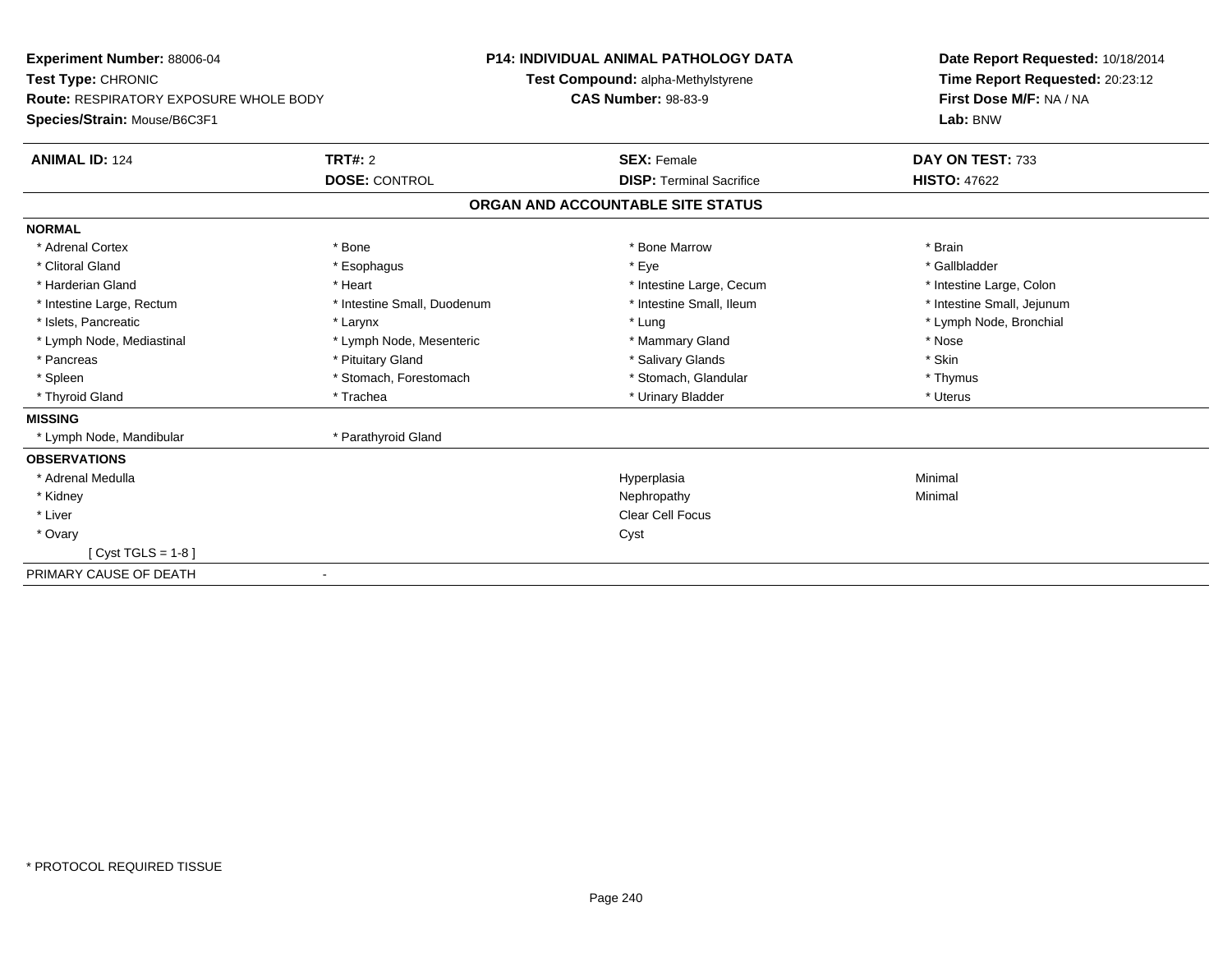| Experiment Number: 88006-04                   |                            | <b>P14: INDIVIDUAL ANIMAL PATHOLOGY DATA</b> | Date Report Requested: 10/18/2014 |
|-----------------------------------------------|----------------------------|----------------------------------------------|-----------------------------------|
| Test Type: CHRONIC                            |                            | Test Compound: alpha-Methylstyrene           | Time Report Requested: 20:23:12   |
| <b>Route: RESPIRATORY EXPOSURE WHOLE BODY</b> |                            | <b>CAS Number: 98-83-9</b>                   | First Dose M/F: NA / NA           |
| Species/Strain: Mouse/B6C3F1                  |                            |                                              | Lab: BNW                          |
| <b>ANIMAL ID: 125</b>                         | TRT#: 2                    | <b>SEX: Female</b>                           | DAY ON TEST: 707                  |
|                                               | <b>DOSE: CONTROL</b>       | <b>DISP: Moribund Sacrifice</b>              | <b>HISTO: 47623</b>               |
|                                               |                            | ORGAN AND ACCOUNTABLE SITE STATUS            |                                   |
| <b>NORMAL</b>                                 |                            |                                              |                                   |
| * Adrenal Cortex                              | * Adrenal Medulla          | * Bone                                       | * Bone Marrow                     |
| * Brain                                       | * Clitoral Gland           | * Esophagus                                  | * Eye                             |
| * Gallbladder                                 | * Harderian Gland          | * Heart                                      | * Intestine Large, Cecum          |
| * Intestine Large, Colon                      | * Intestine Large, Rectum  | * Intestine Small, Duodenum                  | * Intestine Small, Ileum          |
| * Islets. Pancreatic                          | * Larynx                   | * Liver                                      | * Lymph Node, Mandibular          |
| * Lymph Node, Mediastinal                     | * Lymph Node, Mesenteric   | * Mammary Gland                              | * Nose                            |
| * Pancreas                                    | * Parathyroid Gland        | * Salivary Glands                            | * Spleen                          |
| * Stomach, Forestomach                        | * Stomach, Glandular       | * Thymus                                     | * Thyroid Gland                   |
| * Trachea                                     | * Urinary Bladder          | * Uterus                                     |                                   |
| <b>MISSING</b>                                |                            |                                              |                                   |
| * Lymph Node, Bronchial                       |                            |                                              |                                   |
| <b>OBSERVATIONS</b>                           |                            |                                              |                                   |
| * Intestine Small, Jejunum                    | Peyers Patch               | Hyperplasia                                  | Marked                            |
| [Hyperplasia TGLS = 3-14]                     |                            |                                              |                                   |
| * Kidney                                      |                            | Nephropathy                                  | Minimal                           |
| * Lung                                        | Alveolus                   | <b>Infiltration Cellular</b>                 | Histiocyte, Mild                  |
| * Ovary                                       |                            | Cyst                                         |                                   |
| [Cyst TGLS = $2-8$ ]                          |                            |                                              |                                   |
| * Pituitary Gland                             | <b>Pars Distalis</b>       | Hyperplasia                                  | Moderate                          |
| * Skin                                        | <b>Subcut Tiss</b>         | Sarcoma                                      |                                   |
| Sarcoma TGLS = 1-12+13 ]                      |                            |                                              |                                   |
| PRIMARY CAUSE OF DEATH                        | - Skin Subcut Tiss Sarcoma |                                              |                                   |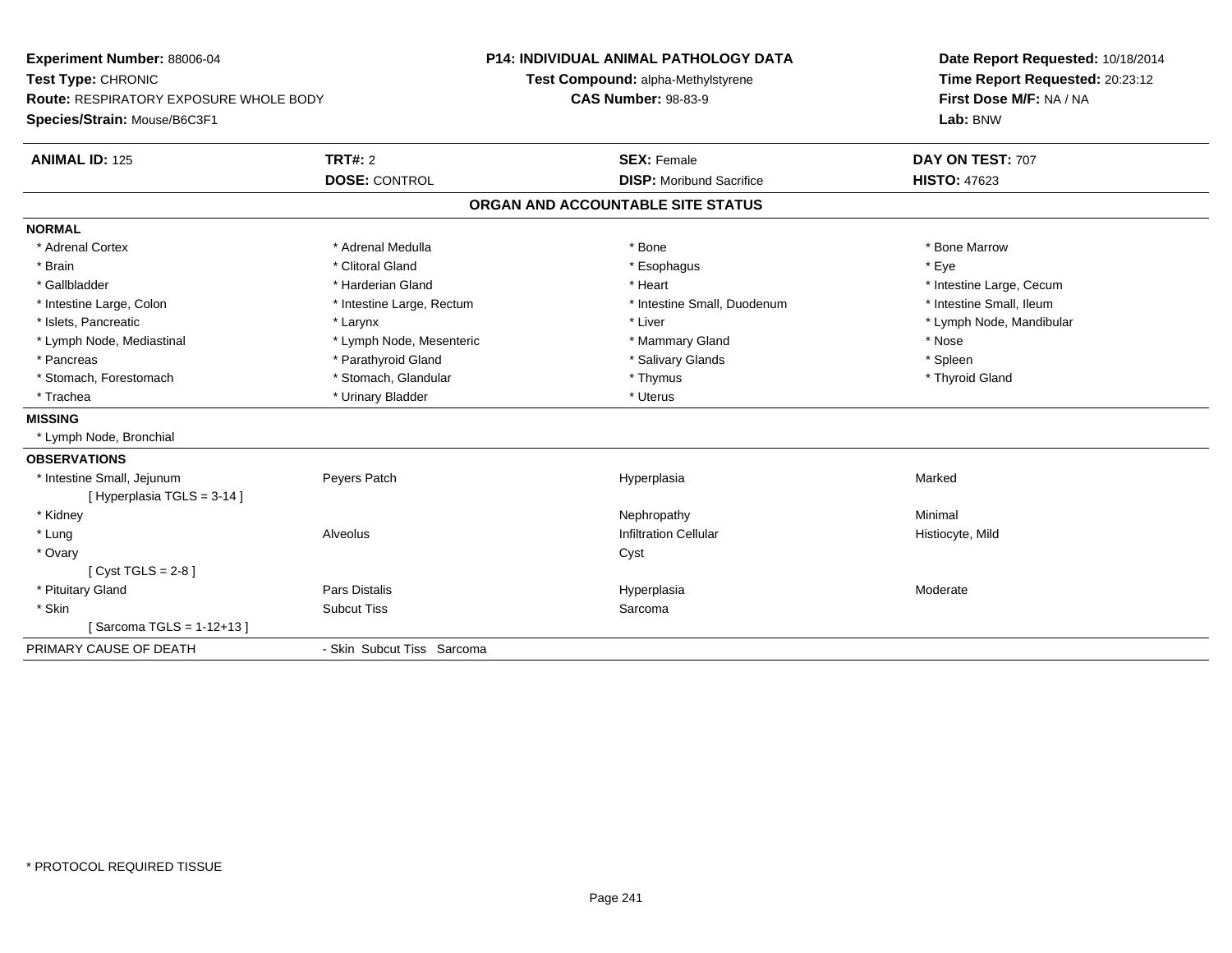| Experiment Number: 88006-04                   |                          | <b>P14: INDIVIDUAL ANIMAL PATHOLOGY DATA</b> | Date Report Requested: 10/18/2014 |  |
|-----------------------------------------------|--------------------------|----------------------------------------------|-----------------------------------|--|
| Test Type: CHRONIC                            |                          | Test Compound: alpha-Methylstyrene           | Time Report Requested: 20:23:12   |  |
| <b>Route: RESPIRATORY EXPOSURE WHOLE BODY</b> |                          | <b>CAS Number: 98-83-9</b>                   | First Dose M/F: NA / NA           |  |
| Species/Strain: Mouse/B6C3F1                  |                          |                                              | Lab: BNW                          |  |
| <b>ANIMAL ID: 126</b>                         | <b>TRT#: 2</b>           | <b>SEX: Female</b>                           | DAY ON TEST: 732                  |  |
|                                               | <b>DOSE: CONTROL</b>     | <b>DISP: Terminal Sacrifice</b>              | <b>HISTO: 47624</b>               |  |
|                                               |                          | ORGAN AND ACCOUNTABLE SITE STATUS            |                                   |  |
| <b>NORMAL</b>                                 |                          |                                              |                                   |  |
| * Adrenal Cortex                              | * Adrenal Medulla        | * Bone                                       | * Bone Marrow                     |  |
| * Brain                                       | * Clitoral Gland         | * Esophagus                                  | * Gallbladder                     |  |
| * Heart                                       | * Intestine Large, Cecum | * Intestine Large, Colon                     | * Intestine Large, Rectum         |  |
| * Intestine Small, Duodenum                   | * Intestine Small, Ileum | * Intestine Small, Jejunum                   | * Islets, Pancreatic              |  |
| * Larynx                                      | * Liver                  | * Lung                                       | * Lymph Node, Bronchial           |  |
| * Lymph Node, Mandibular                      | * Lymph Node, Mesenteric | * Mammary Gland                              | * Nose                            |  |
| * Pancreas                                    | * Parathyroid Gland      | * Pituitary Gland                            | * Salivary Glands                 |  |
| * Skin                                        | * Spleen                 | * Stomach, Forestomach                       | * Stomach, Glandular              |  |
| * Thymus                                      | * Trachea                | * Urinary Bladder                            | * Uterus                          |  |
| <b>MISSING</b>                                |                          |                                              |                                   |  |
| * Lymph Node, Mediastinal                     |                          |                                              |                                   |  |
| <b>OBSERVATIONS</b>                           |                          |                                              |                                   |  |
| * Eye                                         | Cornea                   | Necrosis                                     | Minimal                           |  |
| * Harderian Gland                             |                          | Hyperplasia                                  | Minimal                           |  |
| * Kidney                                      |                          | Nephropathy                                  | Minimal                           |  |
| * Ovary                                       |                          | Cyst                                         |                                   |  |
| [Cyst TGLS = 1-8]                             |                          |                                              |                                   |  |
| * Thyroid Gland                               | <b>Follicular Cel</b>    | Hyperplasia                                  | Moderate                          |  |
| PRIMARY CAUSE OF DEATH                        |                          |                                              |                                   |  |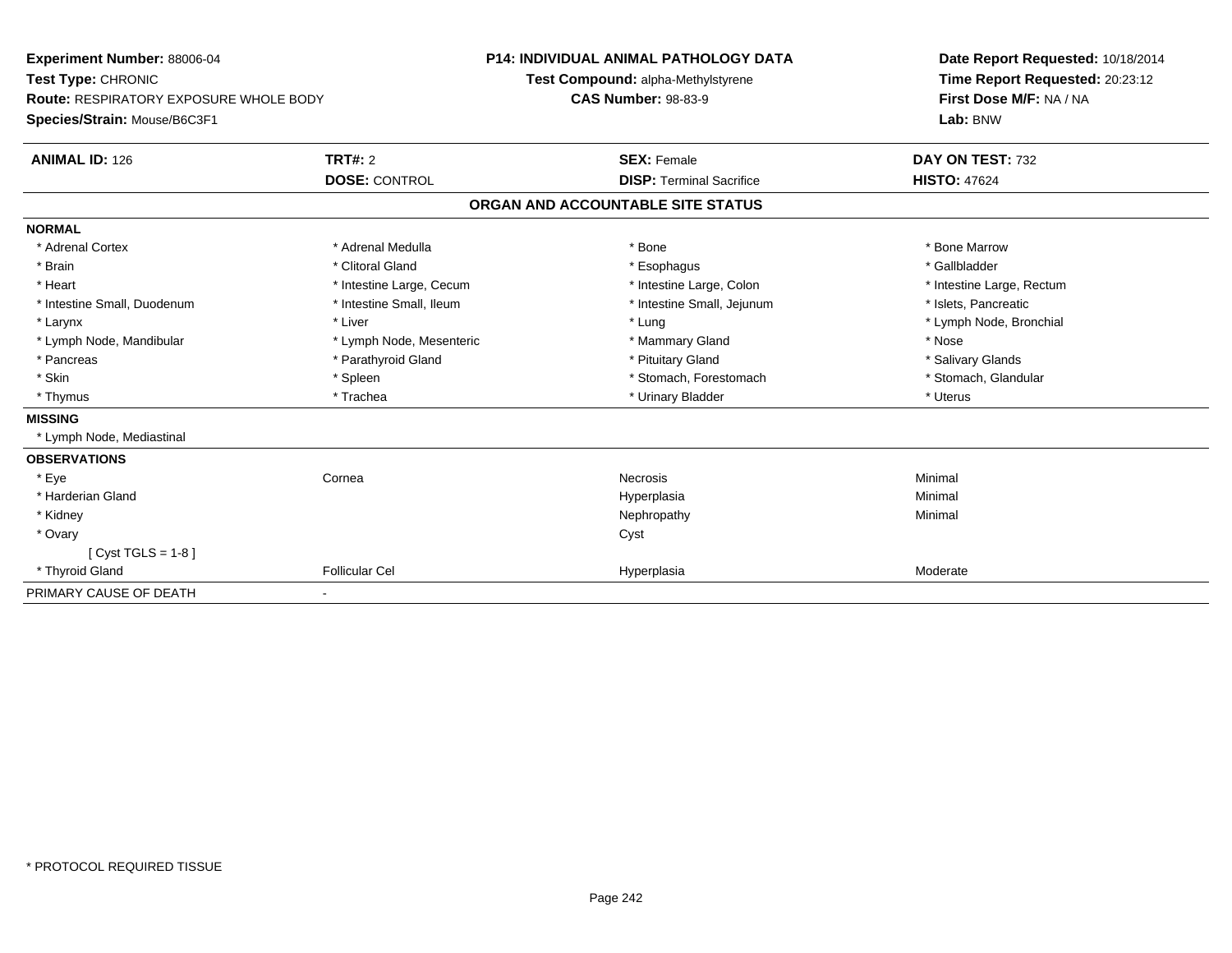| <b>Experiment Number: 88006-04</b><br>Test Type: CHRONIC<br>Route: RESPIRATORY EXPOSURE WHOLE BODY<br>Species/Strain: Mouse/B6C3F1 |                             | <b>P14: INDIVIDUAL ANIMAL PATHOLOGY DATA</b><br>Test Compound: alpha-Methylstyrene<br><b>CAS Number: 98-83-9</b> |                                   | Date Report Requested: 10/18/2014<br>Time Report Requested: 20:23:12<br>First Dose M/F: NA / NA<br>Lab: BNW |  |
|------------------------------------------------------------------------------------------------------------------------------------|-----------------------------|------------------------------------------------------------------------------------------------------------------|-----------------------------------|-------------------------------------------------------------------------------------------------------------|--|
| <b>ANIMAL ID: 127</b>                                                                                                              | <b>TRT#: 2</b>              |                                                                                                                  | <b>SEX: Female</b>                | DAY ON TEST: 732                                                                                            |  |
|                                                                                                                                    | <b>DOSE: CONTROL</b>        |                                                                                                                  | <b>DISP: Terminal Sacrifice</b>   | <b>HISTO: 47625</b>                                                                                         |  |
|                                                                                                                                    |                             |                                                                                                                  | ORGAN AND ACCOUNTABLE SITE STATUS |                                                                                                             |  |
| <b>NORMAL</b>                                                                                                                      |                             |                                                                                                                  |                                   |                                                                                                             |  |
| * Adrenal Cortex                                                                                                                   | * Adrenal Medulla           |                                                                                                                  | * Bone                            | * Bone Marrow                                                                                               |  |
| * Brain                                                                                                                            | * Esophagus                 |                                                                                                                  | * Eye                             | * Gallbladder                                                                                               |  |
| * Harderian Gland                                                                                                                  | * Heart                     |                                                                                                                  | * Intestine Large, Cecum          | * Intestine Large, Colon                                                                                    |  |
| * Intestine Large, Rectum                                                                                                          | * Intestine Small, Duodenum |                                                                                                                  | * Intestine Small, Ileum          | * Intestine Small, Jejunum                                                                                  |  |
| * Islets, Pancreatic                                                                                                               | * Larynx                    |                                                                                                                  | * Liver                           | * Lung                                                                                                      |  |
| * Lymph Node, Bronchial                                                                                                            | * Lymph Node, Mandibular    |                                                                                                                  | * Lymph Node, Mediastinal         | * Lymph Node, Mesenteric                                                                                    |  |
| * Mammary Gland                                                                                                                    | * Nose                      |                                                                                                                  | * Ovary                           | * Pancreas                                                                                                  |  |
| * Parathyroid Gland                                                                                                                | * Salivary Glands           |                                                                                                                  | * Spleen                          | * Stomach, Forestomach                                                                                      |  |
| * Stomach, Glandular                                                                                                               | * Thymus                    |                                                                                                                  | * Thyroid Gland                   | * Trachea                                                                                                   |  |
| * Urinary Bladder                                                                                                                  | * Uterus                    |                                                                                                                  |                                   |                                                                                                             |  |
| <b>MISSING</b>                                                                                                                     |                             |                                                                                                                  |                                   |                                                                                                             |  |
| * Clitoral Gland                                                                                                                   |                             |                                                                                                                  |                                   |                                                                                                             |  |
| <b>OBSERVATIONS</b>                                                                                                                |                             |                                                                                                                  |                                   |                                                                                                             |  |
| * Kidney                                                                                                                           |                             |                                                                                                                  | Nephropathy                       | Minimal                                                                                                     |  |
| * Pituitary Gland                                                                                                                  | Pars Distalis               |                                                                                                                  | Hyperplasia                       | Minimal                                                                                                     |  |
| * Skin                                                                                                                             | <b>Subcut Tiss</b>          |                                                                                                                  | Sarcoma                           |                                                                                                             |  |
| Sarcoma TGLS = 1-12 ]                                                                                                              |                             |                                                                                                                  |                                   |                                                                                                             |  |
| PRIMARY CAUSE OF DEATH                                                                                                             |                             |                                                                                                                  |                                   |                                                                                                             |  |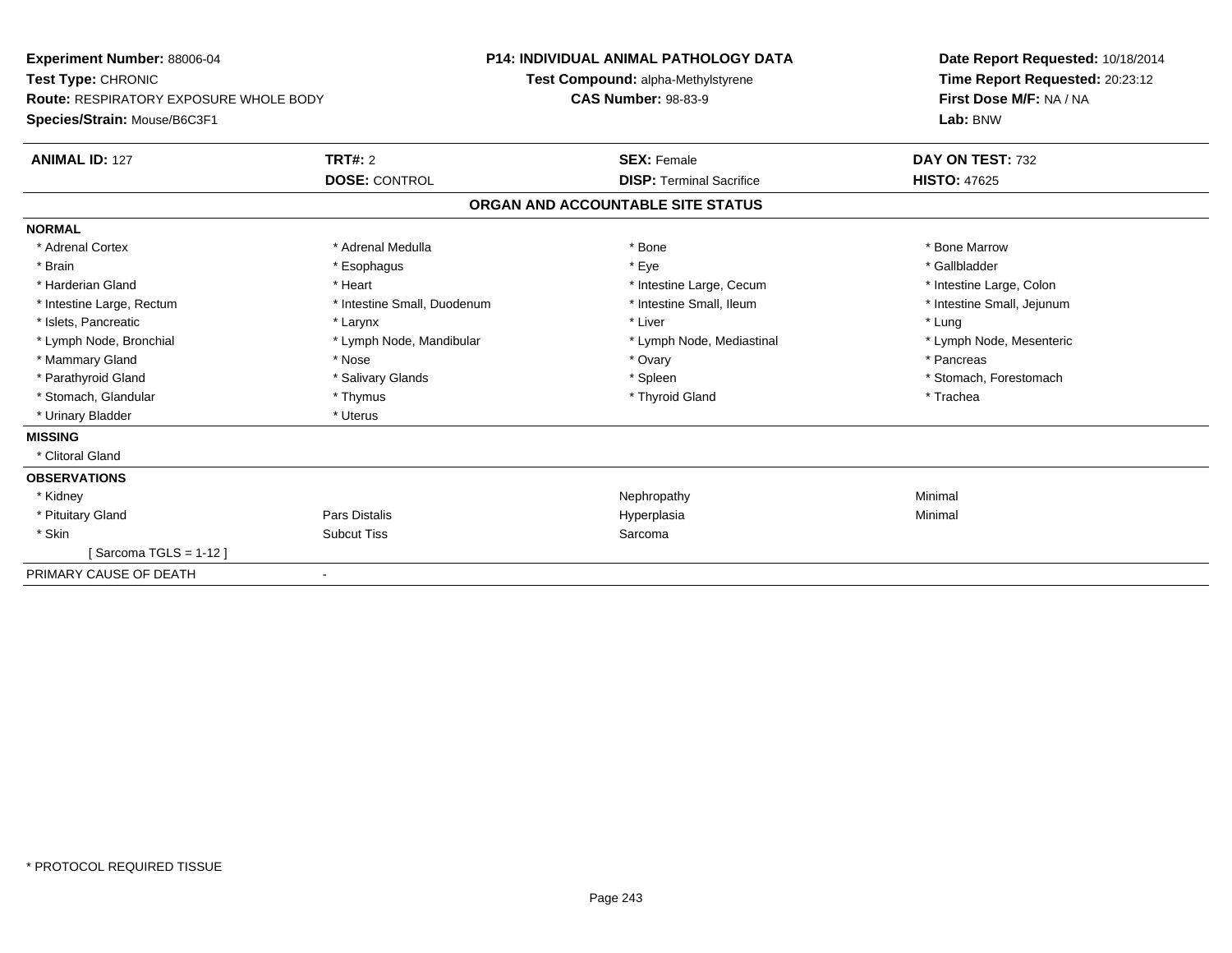| Experiment Number: 88006-04<br>Test Type: CHRONIC<br><b>Route: RESPIRATORY EXPOSURE WHOLE BODY</b><br>Species/Strain: Mouse/B6C3F1 |                             | <b>P14: INDIVIDUAL ANIMAL PATHOLOGY DATA</b><br><b>Test Compound: alpha-Methylstyrene</b><br><b>CAS Number: 98-83-9</b> | Date Report Requested: 10/18/2014<br>Time Report Requested: 20:23:12<br>First Dose M/F: NA / NA<br>Lab: BNW |
|------------------------------------------------------------------------------------------------------------------------------------|-----------------------------|-------------------------------------------------------------------------------------------------------------------------|-------------------------------------------------------------------------------------------------------------|
| <b>ANIMAL ID: 128</b>                                                                                                              | <b>TRT#: 2</b>              | <b>SEX: Female</b>                                                                                                      | DAY ON TEST: 731                                                                                            |
|                                                                                                                                    | <b>DOSE: CONTROL</b>        | <b>DISP: Terminal Sacrifice</b>                                                                                         | <b>HISTO: 47626</b>                                                                                         |
|                                                                                                                                    |                             | ORGAN AND ACCOUNTABLE SITE STATUS                                                                                       |                                                                                                             |
| <b>NORMAL</b>                                                                                                                      |                             |                                                                                                                         |                                                                                                             |
| * Adrenal Cortex                                                                                                                   | * Adrenal Medulla           | * Bone                                                                                                                  | * Bone Marrow                                                                                               |
| * Brain                                                                                                                            | * Clitoral Gland            | * Esophagus                                                                                                             | * Eye                                                                                                       |
| * Harderian Gland                                                                                                                  | * Heart                     | * Intestine Large, Cecum                                                                                                | * Intestine Large, Colon                                                                                    |
| * Intestine Large, Rectum                                                                                                          | * Intestine Small, Duodenum | * Intestine Small, Ileum                                                                                                | * Intestine Small, Jejunum                                                                                  |
| * Islets, Pancreatic                                                                                                               | * Larynx                    | * Lung                                                                                                                  | * Parathyroid Gland                                                                                         |
| * Salivary Glands                                                                                                                  | * Skin                      | * Stomach, Forestomach                                                                                                  | * Stomach, Glandular                                                                                        |
| * Thyroid Gland                                                                                                                    | * Trachea                   | * Uterus                                                                                                                |                                                                                                             |
| <b>MISSING</b>                                                                                                                     |                             |                                                                                                                         |                                                                                                             |
| * Lymph Node, Mandibular                                                                                                           |                             |                                                                                                                         |                                                                                                             |
| <b>OBSERVATIONS</b>                                                                                                                |                             |                                                                                                                         |                                                                                                             |
| * Gallbladder                                                                                                                      |                             | Lymphoma Malignant                                                                                                      |                                                                                                             |
| * Kidney                                                                                                                           |                             | Lymphoma Malignant                                                                                                      |                                                                                                             |
| * Liver                                                                                                                            |                             | <b>Basophilic Focus</b>                                                                                                 |                                                                                                             |
|                                                                                                                                    |                             | Clear Cell Focus                                                                                                        |                                                                                                             |
|                                                                                                                                    |                             | Lymphoma Malignant                                                                                                      |                                                                                                             |
| [Basophilic Focus TGLS = 3-5]<br>[Clear Cell Focus TGLS = 4-6]                                                                     |                             |                                                                                                                         |                                                                                                             |
| * Lymph Node, Bronchial                                                                                                            |                             | Lymphoma Malignant                                                                                                      |                                                                                                             |
| * Lymph Node, Mediastinal                                                                                                          |                             | Lymphoma Malignant                                                                                                      |                                                                                                             |
| * Lymph Node, Mesenteric                                                                                                           |                             | Lymphoma Malignant                                                                                                      |                                                                                                             |
| * Mammary Gland                                                                                                                    |                             | Carcinoma                                                                                                               |                                                                                                             |
| [Carcinoma TGLS = 1-12]                                                                                                            |                             |                                                                                                                         |                                                                                                             |
| * Nose                                                                                                                             | <b>Respirat Epith</b>       | Necrosis                                                                                                                | Minimal                                                                                                     |
| * Ovary                                                                                                                            |                             | Cyst                                                                                                                    |                                                                                                             |
|                                                                                                                                    |                             | Lymphoma Malignant                                                                                                      |                                                                                                             |
| [Cyst TGLS = $2-8$ ]                                                                                                               |                             |                                                                                                                         |                                                                                                             |
| * Pancreas                                                                                                                         |                             | Lymphoma Malignant                                                                                                      |                                                                                                             |
| * Pituitary Gland                                                                                                                  | Pars Distalis               | Adenoma                                                                                                                 |                                                                                                             |
| * Spleen                                                                                                                           |                             | Lymphoma Malignant                                                                                                      |                                                                                                             |
| * Thymus                                                                                                                           |                             | Lymphoma Malignant                                                                                                      |                                                                                                             |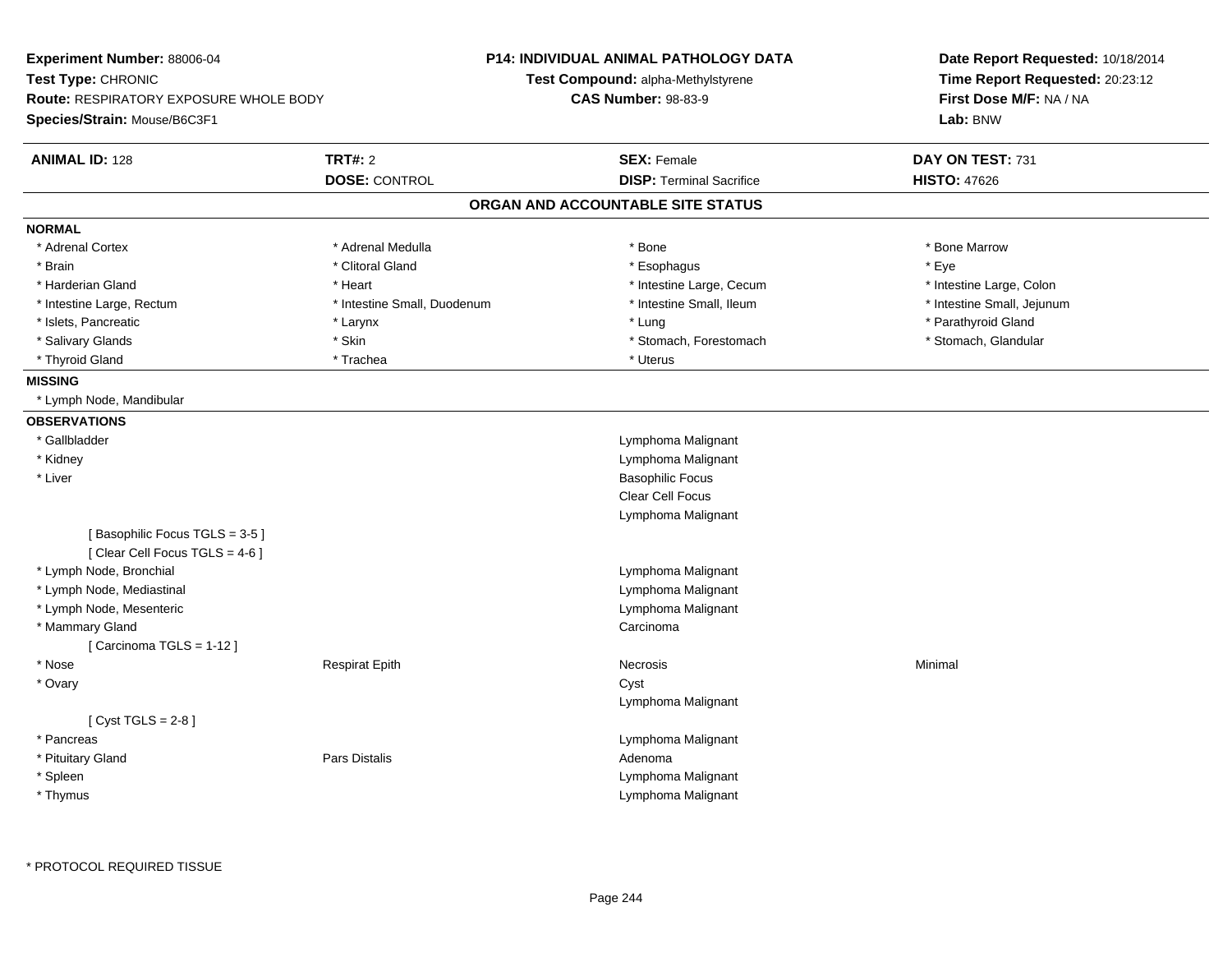| <b>Experiment Number: 88006-04</b><br>Test Type: CHRONIC<br><b>Route: RESPIRATORY EXPOSURE WHOLE BODY</b><br>Species/Strain: Mouse/B6C3F1 |                                 | <b>P14: INDIVIDUAL ANIMAL PATHOLOGY DATA</b><br>Test Compound: alpha-Methylstyrene<br><b>CAS Number: 98-83-9</b> | Date Report Requested: 10/18/2014<br>Time Report Requested: 20:23:12<br>First Dose M/F: NA / NA<br>Lab: BNW |  |
|-------------------------------------------------------------------------------------------------------------------------------------------|---------------------------------|------------------------------------------------------------------------------------------------------------------|-------------------------------------------------------------------------------------------------------------|--|
| <b>ANIMAL ID: 128</b>                                                                                                                     | TRT#: 2<br><b>DOSE: CONTROL</b> | <b>SEX: Female</b><br><b>DISP: Terminal Sacrifice</b>                                                            | DAY ON TEST: 731<br><b>HISTO: 47626</b>                                                                     |  |
|                                                                                                                                           |                                 | ORGAN AND ACCOUNTABLE SITE STATUS                                                                                |                                                                                                             |  |
| * Urinary Bladder                                                                                                                         |                                 | Lymphoma Malignant                                                                                               |                                                                                                             |  |
| PRIMARY CAUSE OF DEATH                                                                                                                    |                                 |                                                                                                                  |                                                                                                             |  |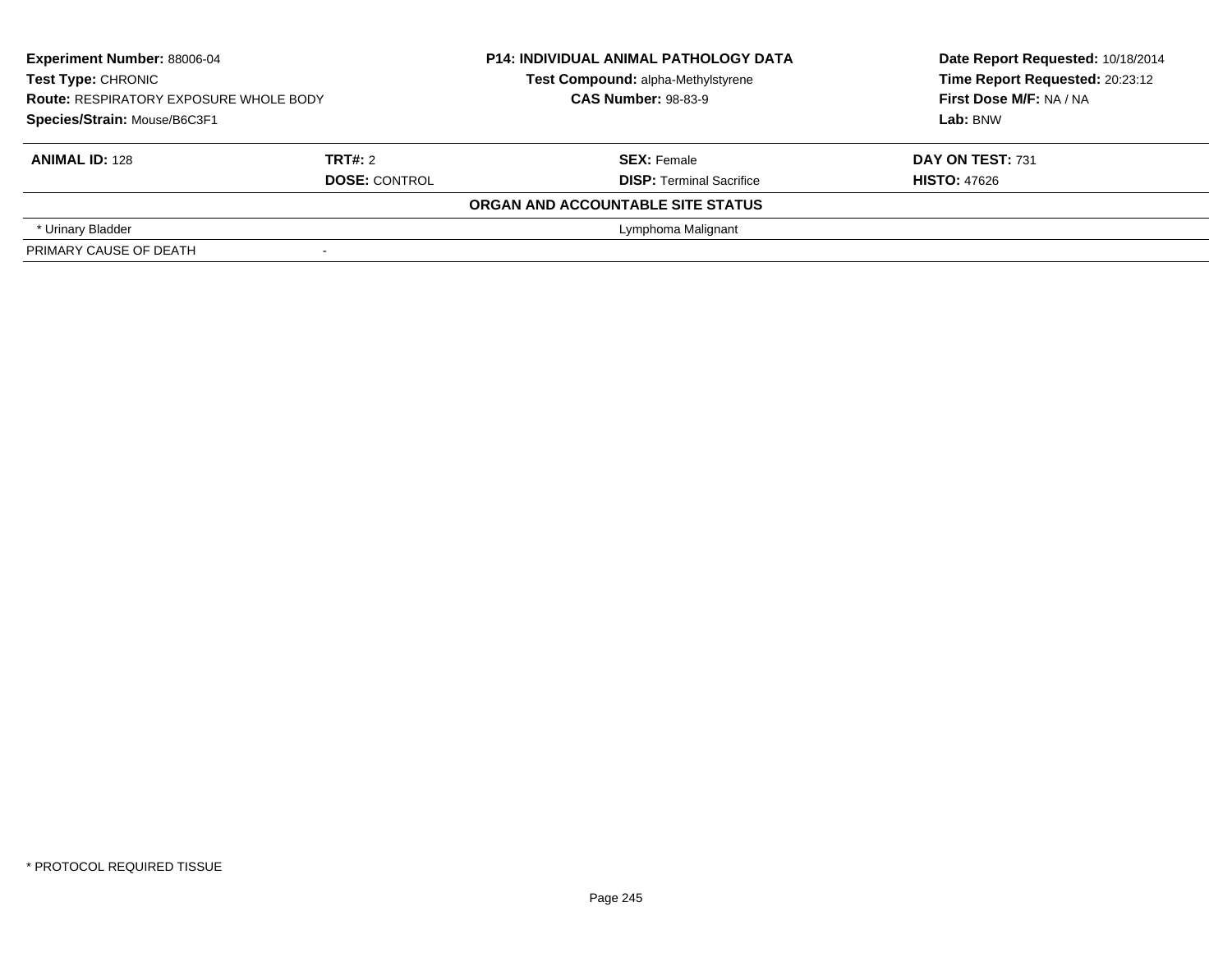| Experiment Number: 88006-04                   |                           | <b>P14: INDIVIDUAL ANIMAL PATHOLOGY DATA</b> | Date Report Requested: 10/18/2014 |  |
|-----------------------------------------------|---------------------------|----------------------------------------------|-----------------------------------|--|
| Test Type: CHRONIC                            |                           | Test Compound: alpha-Methylstyrene           | Time Report Requested: 20:23:12   |  |
| <b>Route: RESPIRATORY EXPOSURE WHOLE BODY</b> |                           | <b>CAS Number: 98-83-9</b>                   | First Dose M/F: NA / NA           |  |
| Species/Strain: Mouse/B6C3F1                  |                           |                                              | Lab: BNW                          |  |
| <b>ANIMAL ID: 129</b>                         | TRT#: 2                   | <b>SEX: Female</b>                           | DAY ON TEST: 732                  |  |
|                                               | <b>DOSE: CONTROL</b>      | <b>DISP: Terminal Sacrifice</b>              | <b>HISTO: 47627</b>               |  |
|                                               |                           | ORGAN AND ACCOUNTABLE SITE STATUS            |                                   |  |
| <b>NORMAL</b>                                 |                           |                                              |                                   |  |
| * Adrenal Cortex                              | * Adrenal Medulla         | * Bone                                       | * Bone Marrow                     |  |
| * Brain                                       | * Clitoral Gland          | * Esophagus                                  | * Eye                             |  |
| * Gallbladder                                 | * Harderian Gland         | * Heart                                      | * Intestine Large, Cecum          |  |
| * Intestine Large, Colon                      | * Intestine Large, Rectum | * Intestine Small, Duodenum                  | * Intestine Small, Ileum          |  |
| * Intestine Small, Jejunum                    | * Islets, Pancreatic      | * Larynx                                     | * Liver                           |  |
| * Lung                                        | * Lymph Node, Bronchial   | * Lymph Node, Mandibular                     | * Lymph Node, Mesenteric          |  |
| * Mammary Gland                               | * Pancreas                | * Pituitary Gland                            | * Salivary Glands                 |  |
| * Skin                                        | * Spleen                  | * Stomach, Forestomach                       | * Stomach, Glandular              |  |
| * Thymus                                      | * Thyroid Gland           | * Trachea                                    | * Urinary Bladder                 |  |
| * Uterus                                      |                           |                                              |                                   |  |
| <b>MISSING</b>                                |                           |                                              |                                   |  |
| * Lymph Node, Mediastinal                     | * Parathyroid Gland       |                                              |                                   |  |
| <b>OBSERVATIONS</b>                           |                           |                                              |                                   |  |
| * Kidney                                      |                           | Infarct                                      | Mild                              |  |
| Lymph Node                                    | Lumbar                    | Angiectasis                                  | Marked                            |  |
| [ Angiectasis TGLS = $2-12$ ]                 |                           |                                              |                                   |  |
| * Nose                                        | Olfactory Epi             | Degeneration                                 | Hyaline, Mild                     |  |
| * Ovary                                       |                           | Cyst                                         |                                   |  |
| [ $Cyst TGLS = 1-8$ ]                         |                           |                                              |                                   |  |
| PRIMARY CAUSE OF DEATH                        |                           |                                              |                                   |  |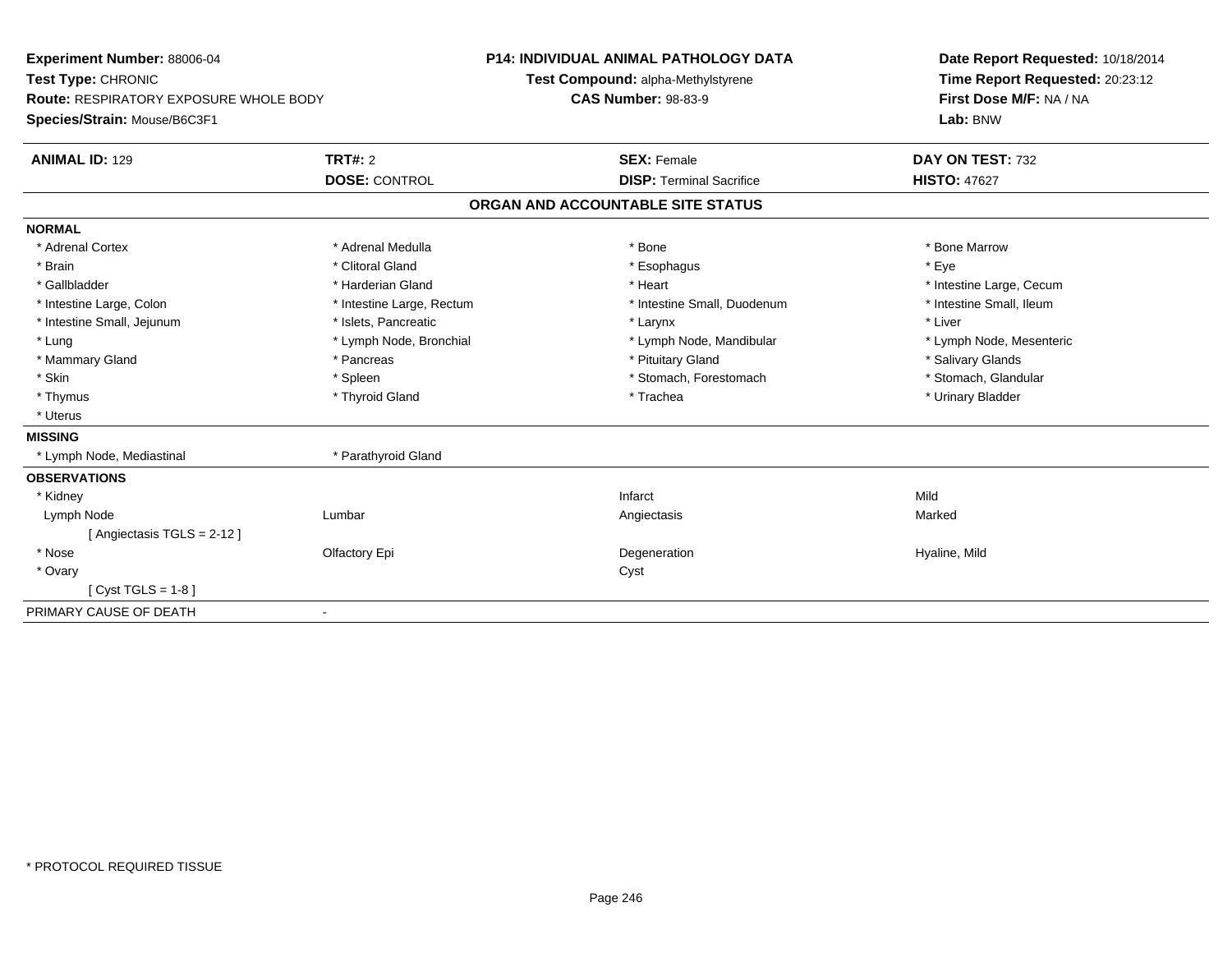| Experiment Number: 88006-04                   |                           | <b>P14: INDIVIDUAL ANIMAL PATHOLOGY DATA</b> | Date Report Requested: 10/18/2014 |  |
|-----------------------------------------------|---------------------------|----------------------------------------------|-----------------------------------|--|
| <b>Test Type: CHRONIC</b>                     |                           | Test Compound: alpha-Methylstyrene           | Time Report Requested: 20:23:12   |  |
| <b>Route: RESPIRATORY EXPOSURE WHOLE BODY</b> |                           | <b>CAS Number: 98-83-9</b>                   | First Dose M/F: NA / NA           |  |
| Species/Strain: Mouse/B6C3F1                  |                           |                                              | Lab: BNW                          |  |
| <b>ANIMAL ID: 130</b>                         | <b>TRT#: 2</b>            | <b>SEX: Female</b>                           | DAY ON TEST: 731                  |  |
|                                               | <b>DOSE: CONTROL</b>      | <b>DISP: Terminal Sacrifice</b>              | <b>HISTO: 47628</b>               |  |
|                                               |                           | ORGAN AND ACCOUNTABLE SITE STATUS            |                                   |  |
| <b>NORMAL</b>                                 |                           |                                              |                                   |  |
| * Adrenal Cortex                              | * Adrenal Medulla         | * Bone                                       | * Bone Marrow                     |  |
| * Brain                                       | * Clitoral Gland          | * Esophagus                                  | * Eve                             |  |
| * Gallbladder                                 | * Harderian Gland         | * Heart                                      | * Intestine Large, Cecum          |  |
| * Intestine Large, Colon                      | * Intestine Large, Rectum | * Intestine Small, Duodenum                  | * Intestine Small, Ileum          |  |
| * Intestine Small, Jejunum                    | * Islets, Pancreatic      | * Kidney                                     | * Larynx                          |  |
| * Liver                                       | * Lymph Node, Bronchial   | * Lymph Node, Mandibular                     | * Lymph Node, Mediastinal         |  |
| * Lymph Node, Mesenteric                      | * Mammary Gland           | * Nose                                       | * Pancreas                        |  |
| * Parathyroid Gland                           | * Pituitary Gland         | * Salivary Glands                            | * Skin                            |  |
| * Spleen                                      | * Stomach, Forestomach    | * Stomach, Glandular                         | * Thymus                          |  |
| * Trachea                                     | * Urinary Bladder         | * Uterus                                     |                                   |  |
| <b>OBSERVATIONS</b>                           |                           |                                              |                                   |  |
| * Lung                                        | Alveolar Epith            | Hyperplasia                                  | Minimal                           |  |
| * Ovary                                       |                           | Cystadenoma                                  |                                   |  |
| [Cystadenoma TGLS = 1-8]                      |                           |                                              |                                   |  |
| * Thyroid Gland                               | <b>Follicular Cel</b>     | Hyperplasia                                  | Mild                              |  |
| PRIMARY CAUSE OF DEATH                        |                           |                                              |                                   |  |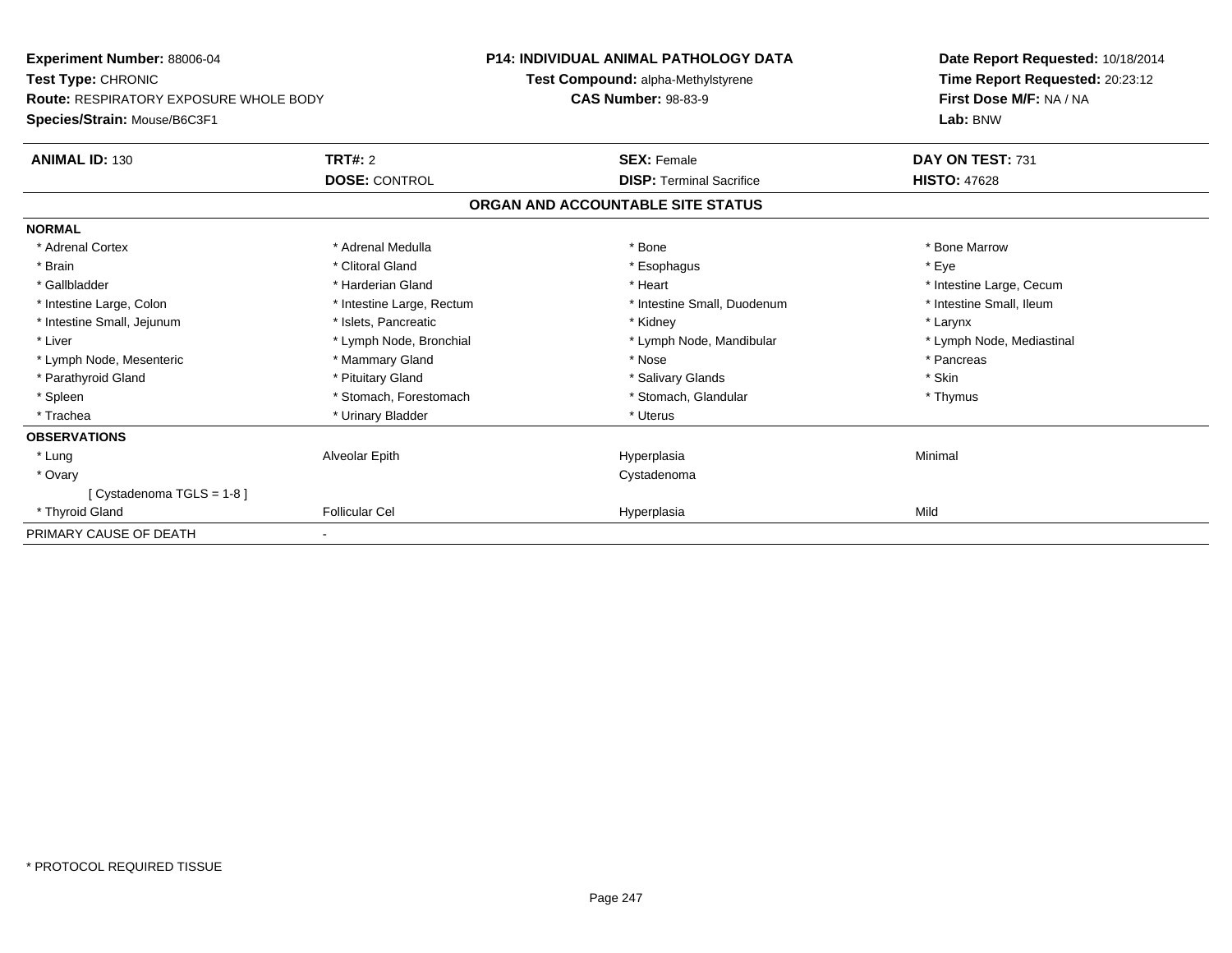| Experiment Number: 88006-04<br>Test Type: CHRONIC<br>Route: RESPIRATORY EXPOSURE WHOLE BODY<br>Species/Strain: Mouse/B6C3F1 |                          | <b>P14: INDIVIDUAL ANIMAL PATHOLOGY DATA</b><br>Test Compound: alpha-Methylstyrene<br><b>CAS Number: 98-83-9</b> | Date Report Requested: 10/18/2014<br>Time Report Requested: 20:23:12<br>First Dose M/F: NA / NA<br>Lab: BNW |  |
|-----------------------------------------------------------------------------------------------------------------------------|--------------------------|------------------------------------------------------------------------------------------------------------------|-------------------------------------------------------------------------------------------------------------|--|
| <b>ANIMAL ID: 131</b>                                                                                                       | <b>TRT#: 2</b>           | <b>SEX: Female</b>                                                                                               | DAY ON TEST: 732                                                                                            |  |
|                                                                                                                             | <b>DOSE: CONTROL</b>     | <b>DISP: Terminal Sacrifice</b>                                                                                  | <b>HISTO: 47629</b>                                                                                         |  |
|                                                                                                                             |                          | ORGAN AND ACCOUNTABLE SITE STATUS                                                                                |                                                                                                             |  |
| <b>NORMAL</b>                                                                                                               |                          |                                                                                                                  |                                                                                                             |  |
| * Adrenal Cortex                                                                                                            | * Adrenal Medulla        | * Bone                                                                                                           | * Bone Marrow                                                                                               |  |
| * Brain                                                                                                                     | * Clitoral Gland         | * Esophagus                                                                                                      | * Eye                                                                                                       |  |
| * Gallbladder                                                                                                               | * Intestine Large, Cecum | * Intestine Large, Colon                                                                                         | * Intestine Large, Rectum                                                                                   |  |
| * Intestine Small, Duodenum                                                                                                 | * Intestine Small, Ileum | * Intestine Small, Jejunum                                                                                       | * Islets, Pancreatic                                                                                        |  |
| * Kidney                                                                                                                    | * Larynx                 | * Lung                                                                                                           | * Lymph Node, Mandibular                                                                                    |  |
| * Mammary Gland                                                                                                             | * Nose                   | * Ovary                                                                                                          | * Pancreas                                                                                                  |  |
| * Pituitary Gland                                                                                                           | * Salivary Glands        | * Skin                                                                                                           | * Stomach, Forestomach                                                                                      |  |
| * Stomach, Glandular                                                                                                        | * Trachea                | * Urinary Bladder                                                                                                | * Uterus                                                                                                    |  |
| <b>MISSING</b>                                                                                                              |                          |                                                                                                                  |                                                                                                             |  |
| * Parathyroid Gland                                                                                                         |                          |                                                                                                                  |                                                                                                             |  |
| <b>OBSERVATIONS</b>                                                                                                         |                          |                                                                                                                  |                                                                                                             |  |
| * Harderian Gland                                                                                                           |                          | Adenoma                                                                                                          |                                                                                                             |  |
| [Adenoma TGLS = $1-11$ ]                                                                                                    |                          |                                                                                                                  |                                                                                                             |  |
| * Heart                                                                                                                     |                          | Mineralization                                                                                                   | Minimal                                                                                                     |  |
| * Liver                                                                                                                     |                          | <b>Eosinophilic Focus</b>                                                                                        |                                                                                                             |  |
|                                                                                                                             |                          | Hepatocellular Adenoma                                                                                           | Multiple                                                                                                    |  |
|                                                                                                                             |                          | Lymphoma Malignant                                                                                               |                                                                                                             |  |
| [Eosinophilic Focus TGLS = 7-13]                                                                                            |                          |                                                                                                                  |                                                                                                             |  |
| [ Hepatocellular Adenoma TGLS = 3,4,8,5,6-6+12+5 ]                                                                          |                          |                                                                                                                  |                                                                                                             |  |
| * Lymph Node, Bronchial                                                                                                     |                          | Lymphoma Malignant                                                                                               |                                                                                                             |  |
| * Lymph Node, Mediastinal                                                                                                   |                          | Lymphoma Malignant                                                                                               |                                                                                                             |  |
| * Lymph Node, Mesenteric                                                                                                    |                          | Lymphoma Malignant                                                                                               |                                                                                                             |  |
| * Spleen                                                                                                                    |                          | Lymphoma Malignant                                                                                               |                                                                                                             |  |
| [ Lymphoma Malignant TGLS = 2-5 ]                                                                                           |                          |                                                                                                                  |                                                                                                             |  |
| * Thymus                                                                                                                    |                          | Lymphoma Malignant                                                                                               |                                                                                                             |  |
| * Thyroid Gland                                                                                                             | <b>Follicular Cel</b>    | Hyperplasia                                                                                                      | Mild                                                                                                        |  |
| PRIMARY CAUSE OF DEATH                                                                                                      |                          |                                                                                                                  |                                                                                                             |  |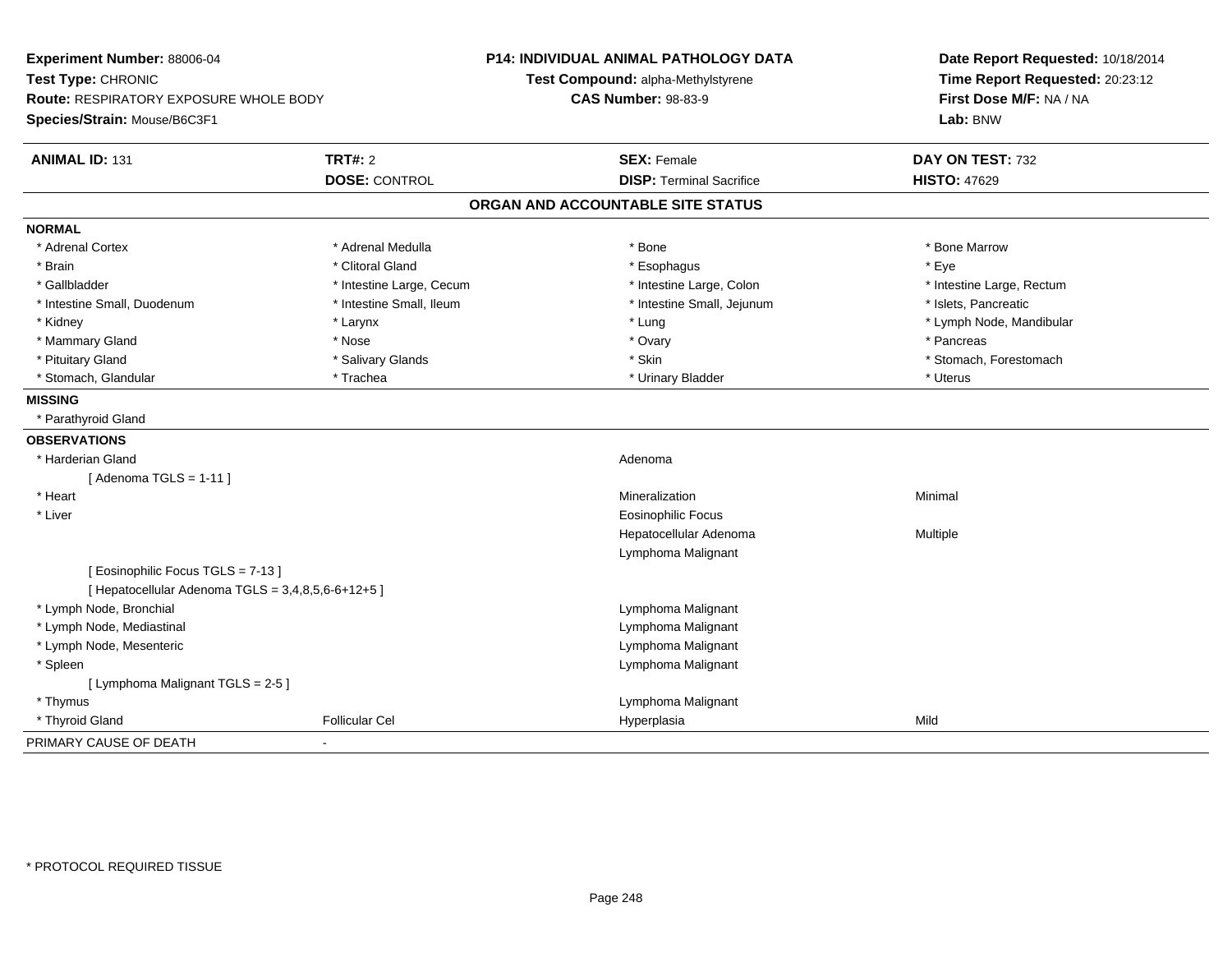| <b>Experiment Number: 88006-04</b><br>Test Type: CHRONIC<br><b>Route: RESPIRATORY EXPOSURE WHOLE BODY</b><br>Species/Strain: Mouse/B6C3F1 |                           | <b>P14: INDIVIDUAL ANIMAL PATHOLOGY DATA</b>                            | Date Report Requested: 10/18/2014                                      |
|-------------------------------------------------------------------------------------------------------------------------------------------|---------------------------|-------------------------------------------------------------------------|------------------------------------------------------------------------|
|                                                                                                                                           |                           | <b>Test Compound: alpha-Methylstyrene</b><br><b>CAS Number: 98-83-9</b> | Time Report Requested: 20:23:12<br>First Dose M/F: NA / NA<br>Lab: BNW |
| <b>ANIMAL ID: 132</b>                                                                                                                     | TRT#: 2                   | <b>SEX: Female</b>                                                      | DAY ON TEST: 733                                                       |
|                                                                                                                                           | <b>DOSE: CONTROL</b>      | <b>DISP: Terminal Sacrifice</b>                                         | <b>HISTO: 47630</b>                                                    |
|                                                                                                                                           |                           | ORGAN AND ACCOUNTABLE SITE STATUS                                       |                                                                        |
| <b>NORMAL</b>                                                                                                                             |                           |                                                                         |                                                                        |
| * Adrenal Cortex                                                                                                                          | * Adrenal Medulla         | * Bone                                                                  | * Bone Marrow                                                          |
| * Brain                                                                                                                                   | * Clitoral Gland          | * Esophagus                                                             | * Eve                                                                  |
| * Gallbladder                                                                                                                             | * Harderian Gland         | * Heart                                                                 | * Intestine Large, Cecum                                               |
| * Intestine Large, Colon                                                                                                                  | * Intestine Large, Rectum | * Intestine Small, Duodenum                                             | * Intestine Small, Ileum                                               |
| * Intestine Small, Jejunum                                                                                                                | * Islets, Pancreatic      | * Kidney                                                                | * Larynx                                                               |
| * Lung                                                                                                                                    | * Lymph Node, Bronchial   | * Lymph Node, Mandibular                                                | * Lymph Node, Mesenteric                                               |
| * Mammary Gland                                                                                                                           | * Nose                    | * Ovary                                                                 | * Pancreas                                                             |
| * Pituitary Gland                                                                                                                         | * Salivary Glands         | * Skin                                                                  | * Spleen                                                               |
| * Stomach, Forestomach                                                                                                                    | * Stomach, Glandular      | * Thymus                                                                | * Thyroid Gland                                                        |
| * Trachea                                                                                                                                 | * Urinary Bladder         | * Uterus                                                                |                                                                        |
| <b>MISSING</b>                                                                                                                            |                           |                                                                         |                                                                        |
| * Lymph Node, Mediastinal                                                                                                                 | * Parathyroid Gland       |                                                                         |                                                                        |
| <b>OBSERVATIONS</b>                                                                                                                       |                           |                                                                         |                                                                        |
| * Liver                                                                                                                                   |                           | Hepatocellular Adenoma                                                  | Multiple                                                               |
| [ Hepatocellular Adenoma TGLS = 1,2,3-5+12+6 ]                                                                                            |                           |                                                                         |                                                                        |
| PRIMARY CAUSE OF DEATH                                                                                                                    |                           |                                                                         |                                                                        |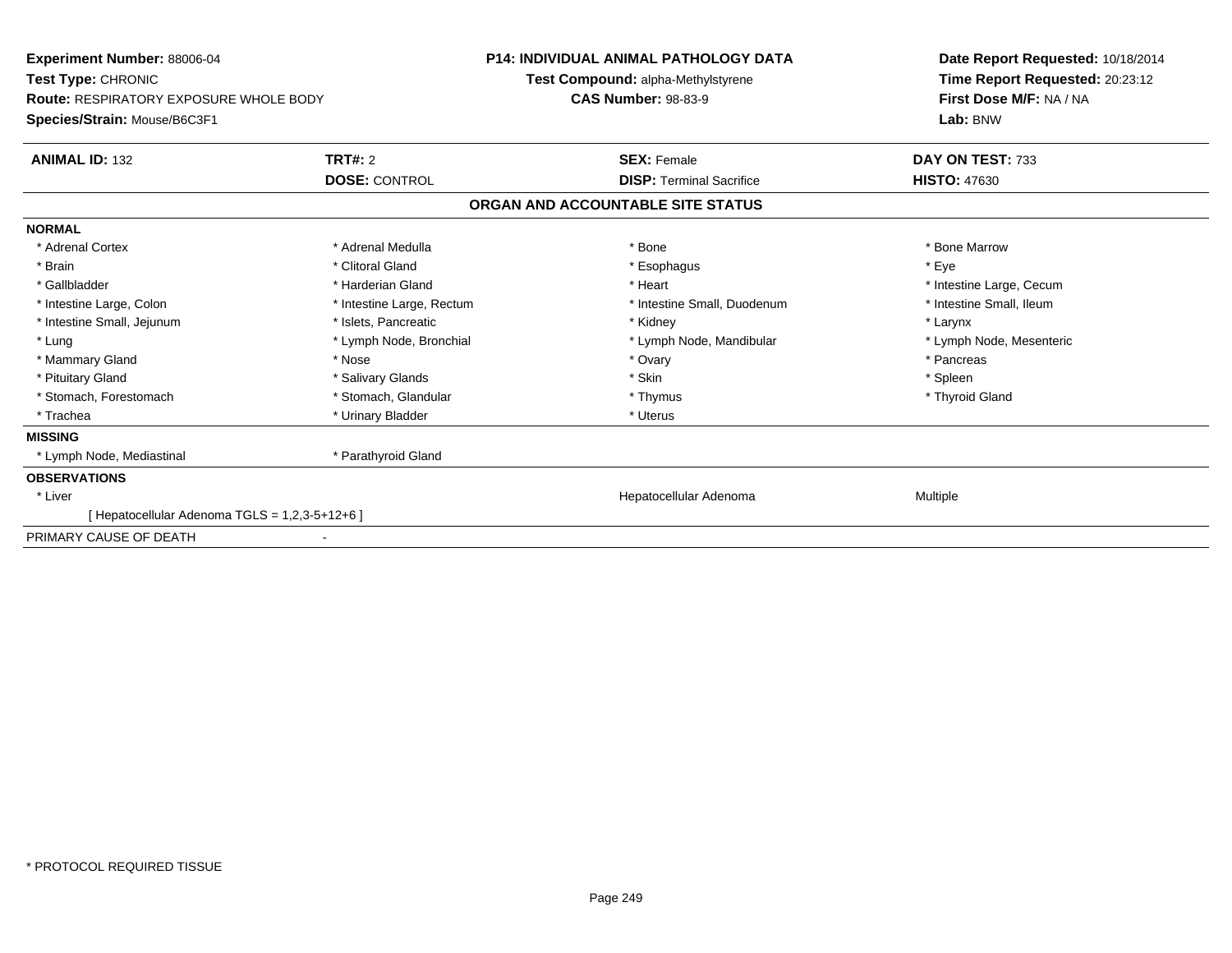| Experiment Number: 88006-04            |                           | <b>P14: INDIVIDUAL ANIMAL PATHOLOGY DATA</b> | Date Report Requested: 10/18/2014                          |
|----------------------------------------|---------------------------|----------------------------------------------|------------------------------------------------------------|
| Test Type: CHRONIC                     |                           | Test Compound: alpha-Methylstyrene           | Time Report Requested: 20:23:12<br>First Dose M/F: NA / NA |
| Route: RESPIRATORY EXPOSURE WHOLE BODY |                           | <b>CAS Number: 98-83-9</b>                   |                                                            |
| Species/Strain: Mouse/B6C3F1           |                           |                                              | Lab: BNW                                                   |
| <b>ANIMAL ID: 133</b>                  | TRT#: 2                   | <b>SEX: Female</b>                           | DAY ON TEST: 732                                           |
|                                        | <b>DOSE: CONTROL</b>      | <b>DISP: Terminal Sacrifice</b>              | <b>HISTO: 47631</b>                                        |
|                                        |                           | ORGAN AND ACCOUNTABLE SITE STATUS            |                                                            |
| <b>NORMAL</b>                          |                           |                                              |                                                            |
| * Adrenal Cortex                       | * Adrenal Medulla         | * Bone                                       | * Bone Marrow                                              |
| * Brain                                | * Clitoral Gland          | * Esophagus                                  | * Eye                                                      |
| * Gallbladder                          | * Harderian Gland         | * Heart                                      | * Intestine Large, Cecum                                   |
| * Intestine Large, Colon               | * Intestine Large, Rectum | * Intestine Small, Duodenum                  | * Intestine Small, Ileum                                   |
| * Intestine Small, Jejunum             | * Islets. Pancreatic      | * Larynx                                     | * Lung                                                     |
| * Lymph Node, Bronchial                | * Lymph Node, Mandibular  | * Lymph Node, Mediastinal                    | * Lymph Node, Mesenteric                                   |
| * Mammary Gland                        | * Ovary                   | * Pancreas                                   | * Parathyroid Gland                                        |
| * Pituitary Gland                      | * Salivary Glands         | * Skin                                       | * Spleen                                                   |
| * Stomach, Forestomach                 | * Stomach, Glandular      | * Thymus                                     | * Thyroid Gland                                            |
| * Trachea                              | * Urinary Bladder         | * Uterus                                     |                                                            |
| <b>OBSERVATIONS</b>                    |                           |                                              |                                                            |
| * Kidney                               |                           | Nephropathy                                  | Minimal                                                    |
| * Liver                                |                           | Eosinophilic Focus                           |                                                            |
|                                        |                           | Hepatocellular Adenoma                       |                                                            |
| [ Eosinophilic Focus TGLS = 1-5 ]      |                           |                                              |                                                            |
| [ Hepatocellular Adenoma TGLS = 2-6 ]  |                           |                                              |                                                            |
| * Nose                                 | Olfactory Epi             | Degeneration                                 | Hyaline, Mild                                              |
| PRIMARY CAUSE OF DEATH                 |                           |                                              |                                                            |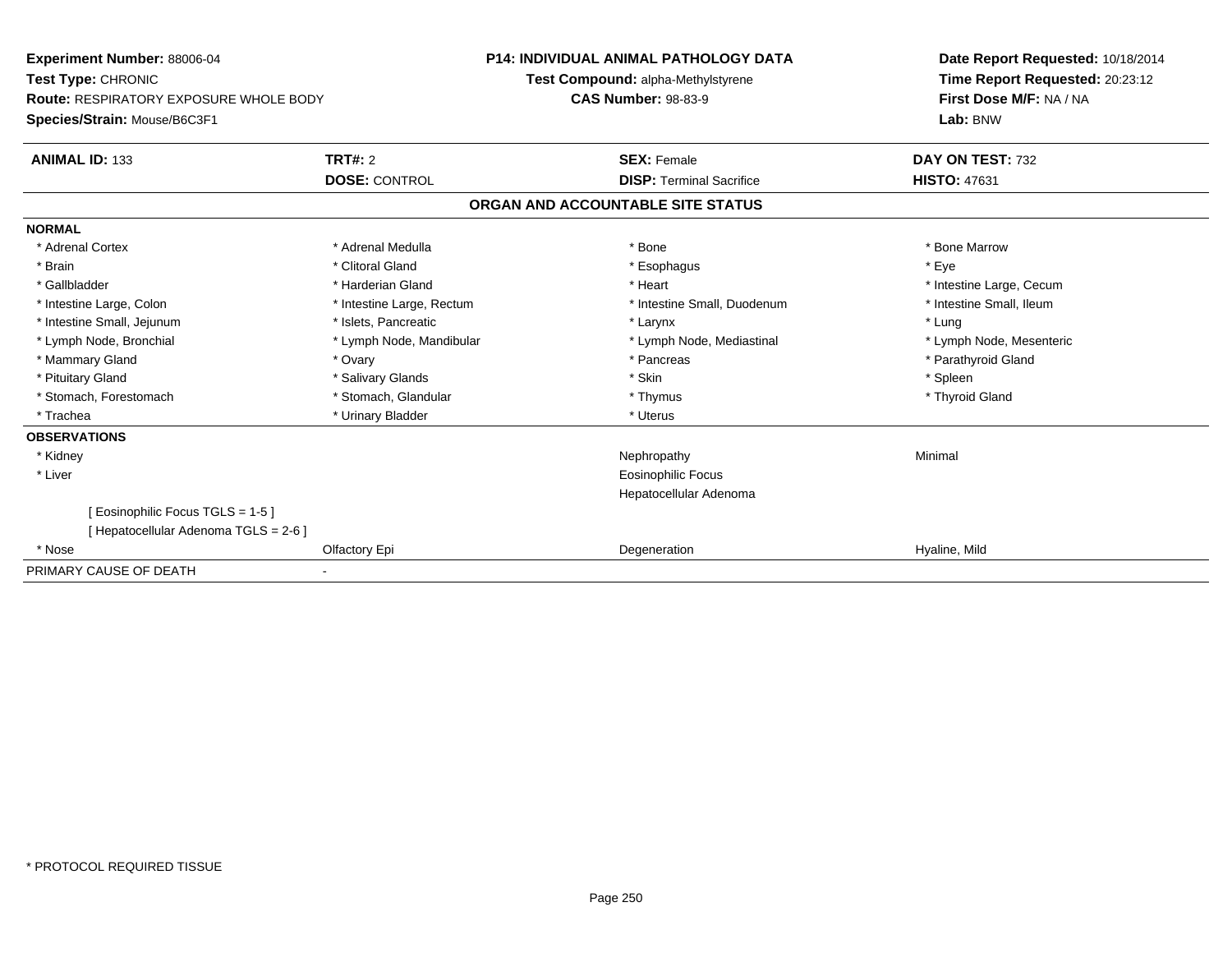| Experiment Number: 88006-04<br>Test Type: CHRONIC<br>Route: RESPIRATORY EXPOSURE WHOLE BODY<br>Species/Strain: Mouse/B6C3F1 |                                    | <b>P14: INDIVIDUAL ANIMAL PATHOLOGY DATA</b><br>Test Compound: alpha-Methylstyrene<br><b>CAS Number: 98-83-9</b> | Date Report Requested: 10/18/2014<br>Time Report Requested: 20:23:12<br>First Dose M/F: NA / NA<br>Lab: BNW |
|-----------------------------------------------------------------------------------------------------------------------------|------------------------------------|------------------------------------------------------------------------------------------------------------------|-------------------------------------------------------------------------------------------------------------|
| <b>ANIMAL ID: 134</b>                                                                                                       | TRT#: 2                            | <b>SEX: Female</b>                                                                                               | DAY ON TEST: 705                                                                                            |
|                                                                                                                             | <b>DOSE: CONTROL</b>               | <b>DISP: Natural Death</b>                                                                                       | <b>HISTO: 47632</b>                                                                                         |
|                                                                                                                             |                                    | ORGAN AND ACCOUNTABLE SITE STATUS                                                                                |                                                                                                             |
| <b>NORMAL</b>                                                                                                               |                                    |                                                                                                                  |                                                                                                             |
| * Adrenal Cortex                                                                                                            | * Adrenal Medulla                  | $*$ Bone                                                                                                         | * Bone Marrow                                                                                               |
| * Brain                                                                                                                     | * Clitoral Gland                   | * Esophagus                                                                                                      | * Eye                                                                                                       |
| * Harderian Gland                                                                                                           | * Heart                            | * Kidney                                                                                                         | * Liver                                                                                                     |
| * Lymph Node, Mandibular                                                                                                    | * Lymph Node, Mediastinal          | * Lymph Node, Mesenteric                                                                                         | * Mammary Gland                                                                                             |
| * Parathyroid Gland                                                                                                         | * Pituitary Gland                  | * Salivary Glands                                                                                                | * Stomach, Forestomach                                                                                      |
| * Thymus                                                                                                                    | * Uterus                           |                                                                                                                  |                                                                                                             |
| <b>MISSING</b>                                                                                                              |                                    |                                                                                                                  |                                                                                                             |
| * Lymph Node, Bronchial                                                                                                     |                                    |                                                                                                                  |                                                                                                             |
| <b>AUTO PRECLUDES DIAG.</b>                                                                                                 |                                    |                                                                                                                  |                                                                                                             |
| * Gallbladder                                                                                                               | * Intestine Large, Cecum           | * Intestine Large, Colon                                                                                         | * Intestine Large, Rectum                                                                                   |
| * Intestine Small, Duodenum                                                                                                 | * Intestine Small, Ileum           | * Intestine Small, Jejunum                                                                                       | * Islets, Pancreatic                                                                                        |
| * Larynx                                                                                                                    | * Nose                             | * Pancreas                                                                                                       | * Stomach, Glandular                                                                                        |
| * Trachea                                                                                                                   | * Urinary Bladder                  |                                                                                                                  |                                                                                                             |
| <b>OBSERVATIONS</b>                                                                                                         |                                    |                                                                                                                  |                                                                                                             |
| * Lung                                                                                                                      | Alveolus                           | <b>Infiltration Cellular</b>                                                                                     | Histiocyte, Mild                                                                                            |
| * Ovary                                                                                                                     |                                    | Cyst                                                                                                             |                                                                                                             |
| [Cyst TGLS = $2-8$ ]                                                                                                        |                                    |                                                                                                                  |                                                                                                             |
| * Skin                                                                                                                      | <b>Subcut Tiss</b>                 | Hemangiosarcoma                                                                                                  |                                                                                                             |
| [Hemangiosarcoma TGLS = 1-12]                                                                                               |                                    |                                                                                                                  |                                                                                                             |
| * Spleen                                                                                                                    |                                    | Hematopoietic Cell Proliferation                                                                                 | Moderate                                                                                                    |
| [ Hematopoietic Cell Proliferation TGLS = 3-5 ]                                                                             |                                    |                                                                                                                  |                                                                                                             |
| * Thyroid Gland                                                                                                             | <b>Follicular Cel</b>              | Adenoma                                                                                                          |                                                                                                             |
| [Adenoma TGLS = $4-3$ ]                                                                                                     |                                    |                                                                                                                  |                                                                                                             |
| PRIMARY CAUSE OF DEATH                                                                                                      | - Skin Subcut Tiss Hemangiosarcoma |                                                                                                                  |                                                                                                             |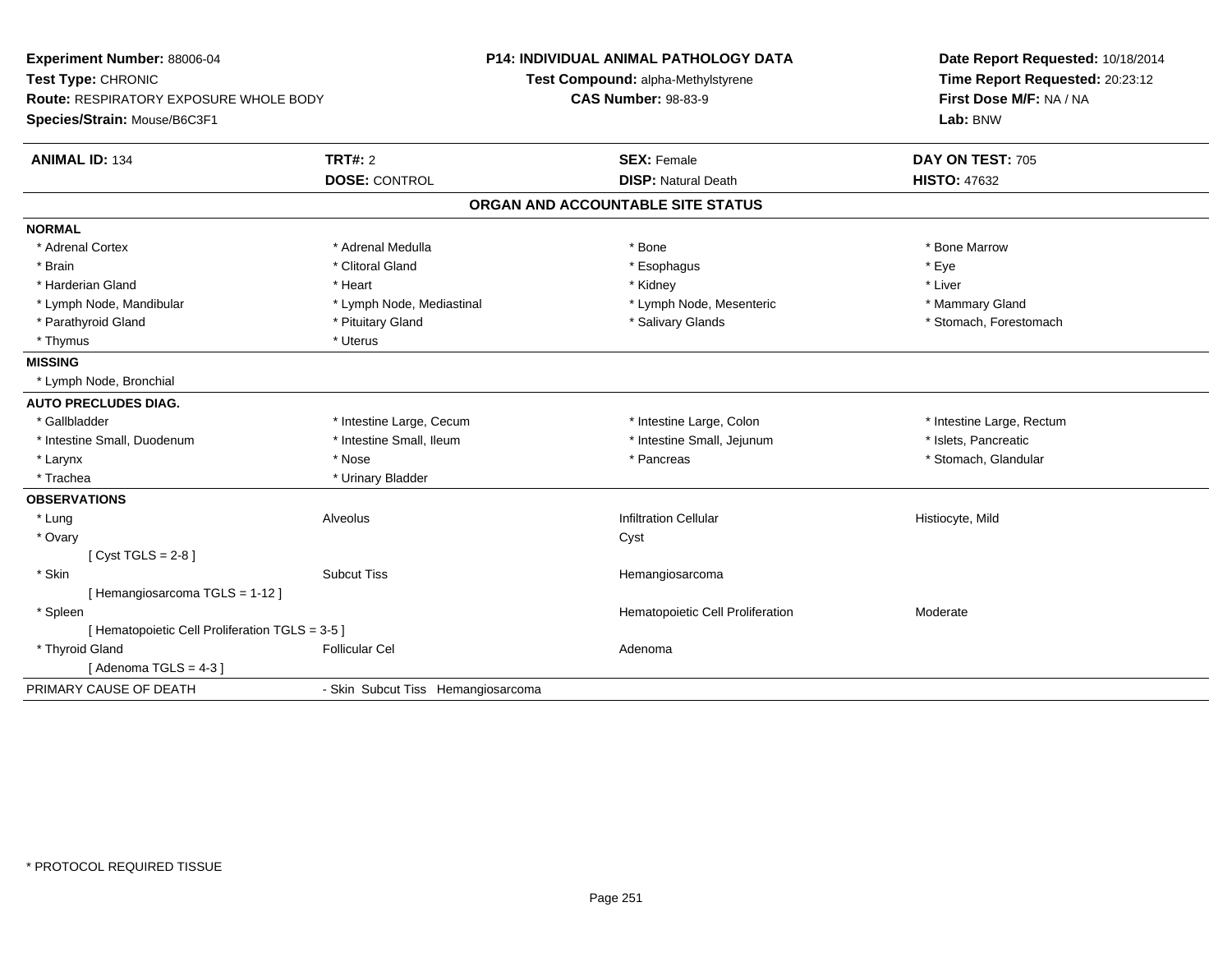| Experiment Number: 88006-04<br>Test Type: CHRONIC<br>Route: RESPIRATORY EXPOSURE WHOLE BODY |                                             | <b>P14: INDIVIDUAL ANIMAL PATHOLOGY DATA</b><br>Test Compound: alpha-Methylstyrene<br><b>CAS Number: 98-83-9</b> | Date Report Requested: 10/18/2014<br>Time Report Requested: 20:23:12<br>First Dose M/F: NA / NA |  |
|---------------------------------------------------------------------------------------------|---------------------------------------------|------------------------------------------------------------------------------------------------------------------|-------------------------------------------------------------------------------------------------|--|
| Species/Strain: Mouse/B6C3F1                                                                |                                             |                                                                                                                  | Lab: BNW                                                                                        |  |
| <b>ANIMAL ID: 135</b>                                                                       | <b>TRT#: 2</b>                              | <b>SEX: Female</b>                                                                                               | DAY ON TEST: 537                                                                                |  |
|                                                                                             | <b>DOSE: CONTROL</b>                        | <b>DISP:</b> Moribund Sacrifice                                                                                  | <b>HISTO: 47633</b>                                                                             |  |
|                                                                                             |                                             | ORGAN AND ACCOUNTABLE SITE STATUS                                                                                |                                                                                                 |  |
| <b>NORMAL</b>                                                                               |                                             |                                                                                                                  |                                                                                                 |  |
| * Adrenal Cortex                                                                            | * Adrenal Medulla                           | * Bone                                                                                                           | * Bone Marrow                                                                                   |  |
| * Brain                                                                                     | * Clitoral Gland                            | * Esophagus                                                                                                      | * Eye                                                                                           |  |
| * Gallbladder                                                                               | * Harderian Gland                           | * Heart                                                                                                          | * Intestine Large, Cecum                                                                        |  |
| * Intestine Large, Colon                                                                    | * Intestine Large, Rectum                   | * Intestine Small, Duodenum                                                                                      | * Intestine Small, Ileum                                                                        |  |
| * Intestine Small, Jejunum                                                                  | * Islets, Pancreatic                        | * Larynx                                                                                                         | * Lymph Node, Mandibular                                                                        |  |
| * Mammary Gland                                                                             | * Nose                                      | * Ovary                                                                                                          | * Pituitary Gland                                                                               |  |
| * Salivary Glands                                                                           | * Skin                                      | * Stomach, Forestomach                                                                                           | * Stomach, Glandular                                                                            |  |
| * Thymus                                                                                    | * Thyroid Gland                             | * Trachea                                                                                                        | * Urinary Bladder                                                                               |  |
| <b>MISSING</b>                                                                              |                                             |                                                                                                                  |                                                                                                 |  |
| * Lymph Node, Bronchial                                                                     | * Parathyroid Gland                         |                                                                                                                  |                                                                                                 |  |
| <b>OBSERVATIONS</b>                                                                         |                                             |                                                                                                                  |                                                                                                 |  |
| * Kidney                                                                                    |                                             | Nephropathy                                                                                                      | Minimal                                                                                         |  |
| * Liver                                                                                     |                                             | Lymphoma Malignant                                                                                               |                                                                                                 |  |
| [ Lymphoma Malignant TGLS = 4-5+13 ]                                                        |                                             |                                                                                                                  |                                                                                                 |  |
| * Lung                                                                                      |                                             | Lymphoma Malignant                                                                                               |                                                                                                 |  |
| Lymph Node                                                                                  | Renal                                       | Lymphoma Malignant                                                                                               |                                                                                                 |  |
| [ Lymphoma Malignant TGLS = 5-13 ]                                                          |                                             |                                                                                                                  |                                                                                                 |  |
| * Lymph Node, Mediastinal                                                                   |                                             | Lymphoma Malignant                                                                                               |                                                                                                 |  |
| [ Lymphoma Malignant TGLS = 1-3 ]                                                           |                                             |                                                                                                                  |                                                                                                 |  |
| * Lymph Node, Mesenteric                                                                    |                                             | Lymphoma Malignant                                                                                               |                                                                                                 |  |
| [ Lymphoma Malignant TGLS = 3-12 ]                                                          |                                             |                                                                                                                  |                                                                                                 |  |
| * Pancreas                                                                                  |                                             | Lymphoma Malignant                                                                                               |                                                                                                 |  |
| * Spleen                                                                                    |                                             | Lymphoma Malignant                                                                                               |                                                                                                 |  |
| [ Lymphoma Malignant TGLS = 2-12 ]                                                          |                                             |                                                                                                                  |                                                                                                 |  |
| * Uterus                                                                                    | Endometrium                                 | Hyperplasia                                                                                                      | Cystic, Marked                                                                                  |  |
| [Hyperplasia TGLS = 6-9]                                                                    |                                             |                                                                                                                  |                                                                                                 |  |
| PRIMARY CAUSE OF DEATH                                                                      | - Lymph Node, Mesenteric Lymphoma Malignant |                                                                                                                  |                                                                                                 |  |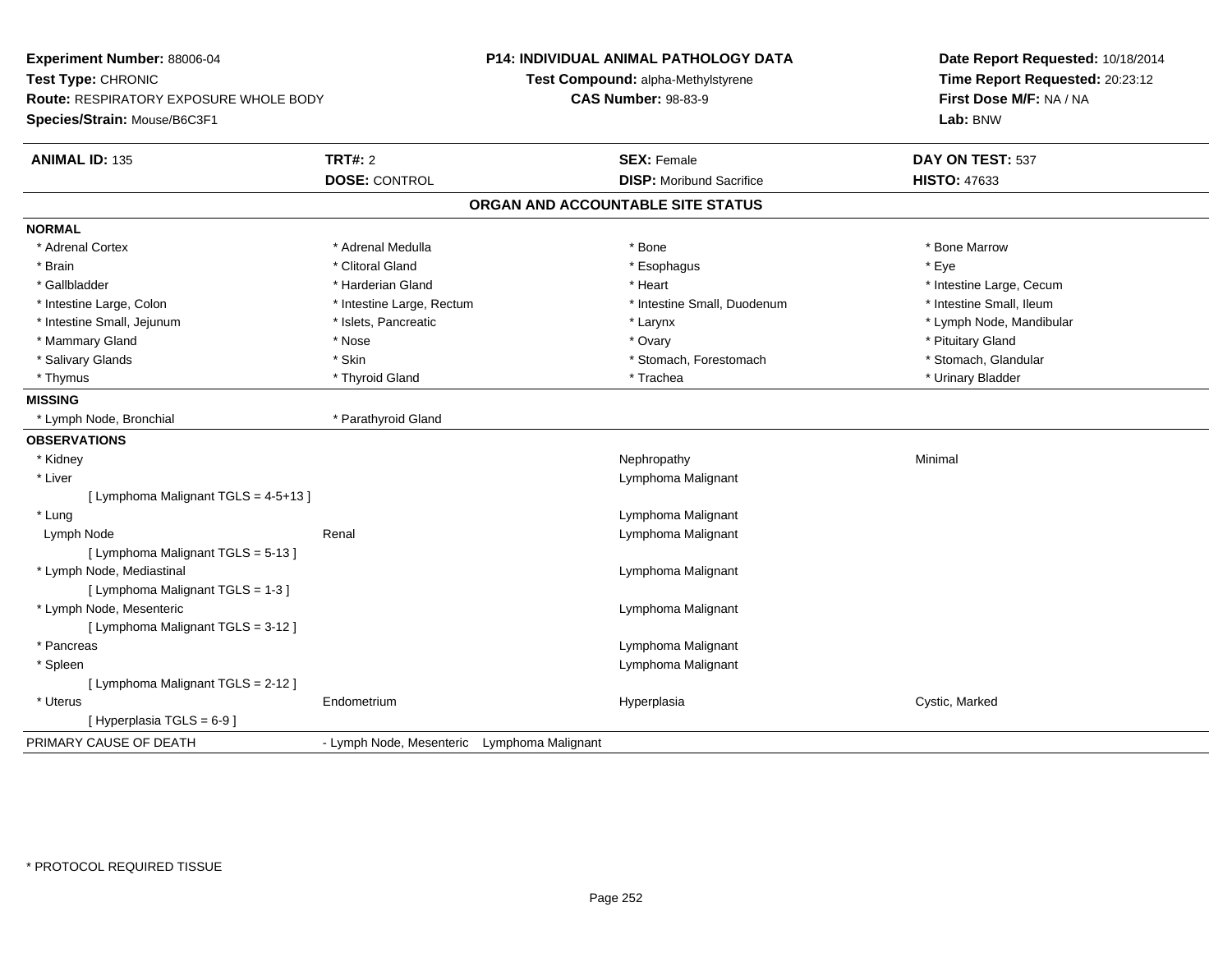| Experiment Number: 88006-04                   |                                             | P14: INDIVIDUAL ANIMAL PATHOLOGY DATA | Date Report Requested: 10/18/2014 |
|-----------------------------------------------|---------------------------------------------|---------------------------------------|-----------------------------------|
| Test Type: CHRONIC                            |                                             | Test Compound: alpha-Methylstyrene    | Time Report Requested: 20:23:12   |
| <b>Route: RESPIRATORY EXPOSURE WHOLE BODY</b> |                                             | <b>CAS Number: 98-83-9</b>            | First Dose M/F: NA / NA           |
| Species/Strain: Mouse/B6C3F1                  |                                             |                                       | Lab: BNW                          |
| <b>ANIMAL ID: 136</b>                         | <b>TRT#: 2</b>                              | <b>SEX: Female</b>                    | DAY ON TEST: 481                  |
|                                               | <b>DOSE: CONTROL</b>                        | <b>DISP:</b> Moribund Sacrifice       | <b>HISTO: 47634</b>               |
|                                               |                                             | ORGAN AND ACCOUNTABLE SITE STATUS     |                                   |
| <b>NORMAL</b>                                 |                                             |                                       |                                   |
| * Adrenal Cortex                              | * Adrenal Medulla                           | * Bone                                | * Bone Marrow                     |
| * Brain                                       | * Esophagus                                 | * Eye                                 | * Gallbladder                     |
| * Harderian Gland                             | * Heart                                     | * Intestine Large, Cecum              | * Intestine Large, Colon          |
| * Intestine Large, Rectum                     | * Intestine Small, Duodenum                 | * Intestine Small, Ileum              | * Intestine Small, Jejunum        |
| * Islets, Pancreatic                          | * Larynx                                    | * Lung                                | * Lymph Node, Bronchial           |
| * Lymph Node, Mandibular                      | * Lymph Node, Mesenteric                    | * Mammary Gland                       | * Nose                            |
| * Pancreas                                    | * Parathyroid Gland                         | * Pituitary Gland                     | * Salivary Glands                 |
| * Skin                                        | * Stomach, Forestomach                      | * Stomach, Glandular                  | * Thymus                          |
| * Thyroid Gland                               | * Trachea                                   | * Urinary Bladder                     | * Uterus                          |
| <b>MISSING</b>                                |                                             |                                       |                                   |
| * Lymph Node, Mediastinal                     |                                             |                                       |                                   |
| <b>OBSERVATIONS</b>                           |                                             |                                       |                                   |
| * Clitoral Gland                              |                                             | Squamous Cell Carcinoma               |                                   |
| [Squamous Cell Carcinoma TGLS = 1-12]         |                                             |                                       |                                   |
| * Kidney                                      |                                             | Nephropathy                           | Minimal                           |
| * Liver                                       |                                             | <b>Clear Cell Focus</b>               |                                   |
| * Ovary                                       |                                             | Cyst                                  |                                   |
| [Cyst TGLS = $2-8$ ]                          |                                             |                                       |                                   |
| * Spleen                                      |                                             | Hematopoietic Cell Proliferation      | Moderate                          |
| [Hematopoietic Cell Proliferation TGLS = 3-5] |                                             |                                       |                                   |
| PRIMARY CAUSE OF DEATH                        | - Clitoral Gland<br>Squamous Cell Carcinoma |                                       |                                   |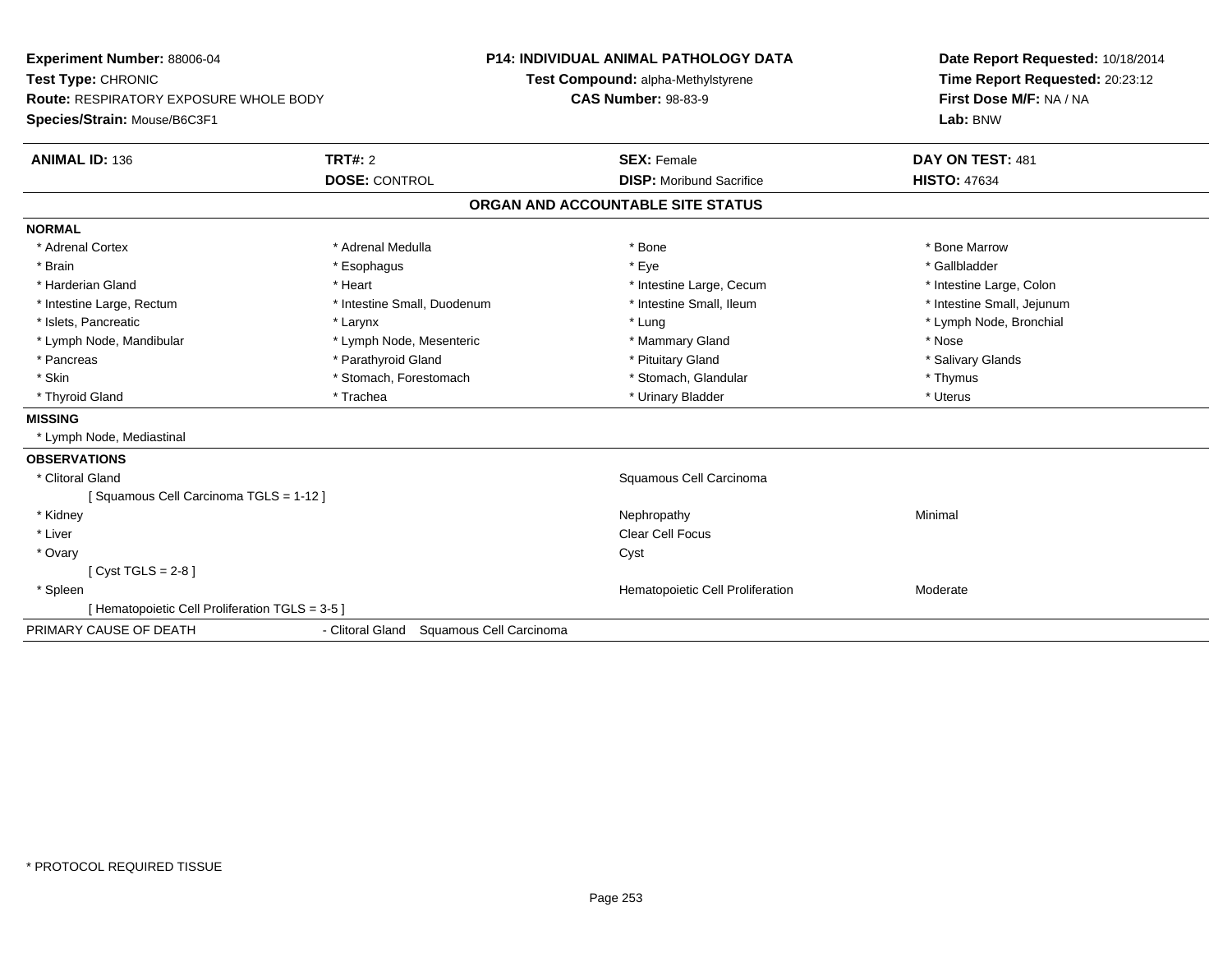| Experiment Number: 88006-04            |                             | <b>P14: INDIVIDUAL ANIMAL PATHOLOGY DATA</b> | Date Report Requested: 10/18/2014 |  |
|----------------------------------------|-----------------------------|----------------------------------------------|-----------------------------------|--|
| Test Type: CHRONIC                     |                             | Test Compound: alpha-Methylstyrene           | Time Report Requested: 20:23:12   |  |
| Route: RESPIRATORY EXPOSURE WHOLE BODY |                             | <b>CAS Number: 98-83-9</b>                   | First Dose M/F: NA / NA           |  |
| Species/Strain: Mouse/B6C3F1           |                             |                                              | Lab: BNW                          |  |
| <b>ANIMAL ID: 137</b>                  | <b>TRT#: 2</b>              | <b>SEX: Female</b>                           | DAY ON TEST: 732                  |  |
|                                        | <b>DOSE: CONTROL</b>        | <b>DISP: Terminal Sacrifice</b>              | <b>HISTO: 47635</b>               |  |
|                                        |                             | ORGAN AND ACCOUNTABLE SITE STATUS            |                                   |  |
| <b>NORMAL</b>                          |                             |                                              |                                   |  |
| * Adrenal Medulla                      | * Bone                      | * Bone Marrow                                | * Brain                           |  |
| * Clitoral Gland                       | * Esophagus                 | * Eye                                        | * Gallbladder                     |  |
| * Harderian Gland                      | * Heart                     | * Intestine Large, Cecum                     | * Intestine Large, Colon          |  |
| * Intestine Large, Rectum              | * Intestine Small, Duodenum | * Intestine Small, Ileum                     | * Intestine Small, Jejunum        |  |
| * Islets, Pancreatic                   | * Larynx                    | * Lymph Node, Bronchial                      | * Lymph Node, Mandibular          |  |
| * Lymph Node, Mesenteric               | * Mammary Gland             | * Nose                                       | * Ovary                           |  |
| * Pancreas                             | * Parathyroid Gland         | * Salivary Glands                            | * Skin                            |  |
| * Stomach, Forestomach                 | * Stomach, Glandular        | * Thymus                                     | * Trachea                         |  |
| * Urinary Bladder                      |                             |                                              |                                   |  |
| <b>MISSING</b>                         |                             |                                              |                                   |  |
| * Lymph Node, Mediastinal              |                             |                                              |                                   |  |
| <b>OBSERVATIONS</b>                    |                             |                                              |                                   |  |
| * Adrenal Cortex                       |                             | Hyperplasia                                  | Mild                              |  |
| * Kidney                               |                             | Nephropathy                                  | Minimal                           |  |
| * Liver                                |                             | <b>Basophilic Focus</b>                      |                                   |  |
| * Lung                                 | Alveolar Epith              | Hyperplasia                                  | Mild                              |  |
| * Pituitary Gland                      | Pars Distalis               | Hyperplasia                                  | Minimal                           |  |
| * Spleen                               |                             | Lymphoma Malignant                           |                                   |  |
| * Thyroid Gland                        | <b>Follicular Cel</b>       | Hyperplasia                                  | Minimal                           |  |
| * Uterus                               |                             | Angiectasis                                  | Marked                            |  |
| [Angiectasis TGLS = 1-9]               |                             |                                              |                                   |  |
| PRIMARY CAUSE OF DEATH                 | $\blacksquare$              |                                              |                                   |  |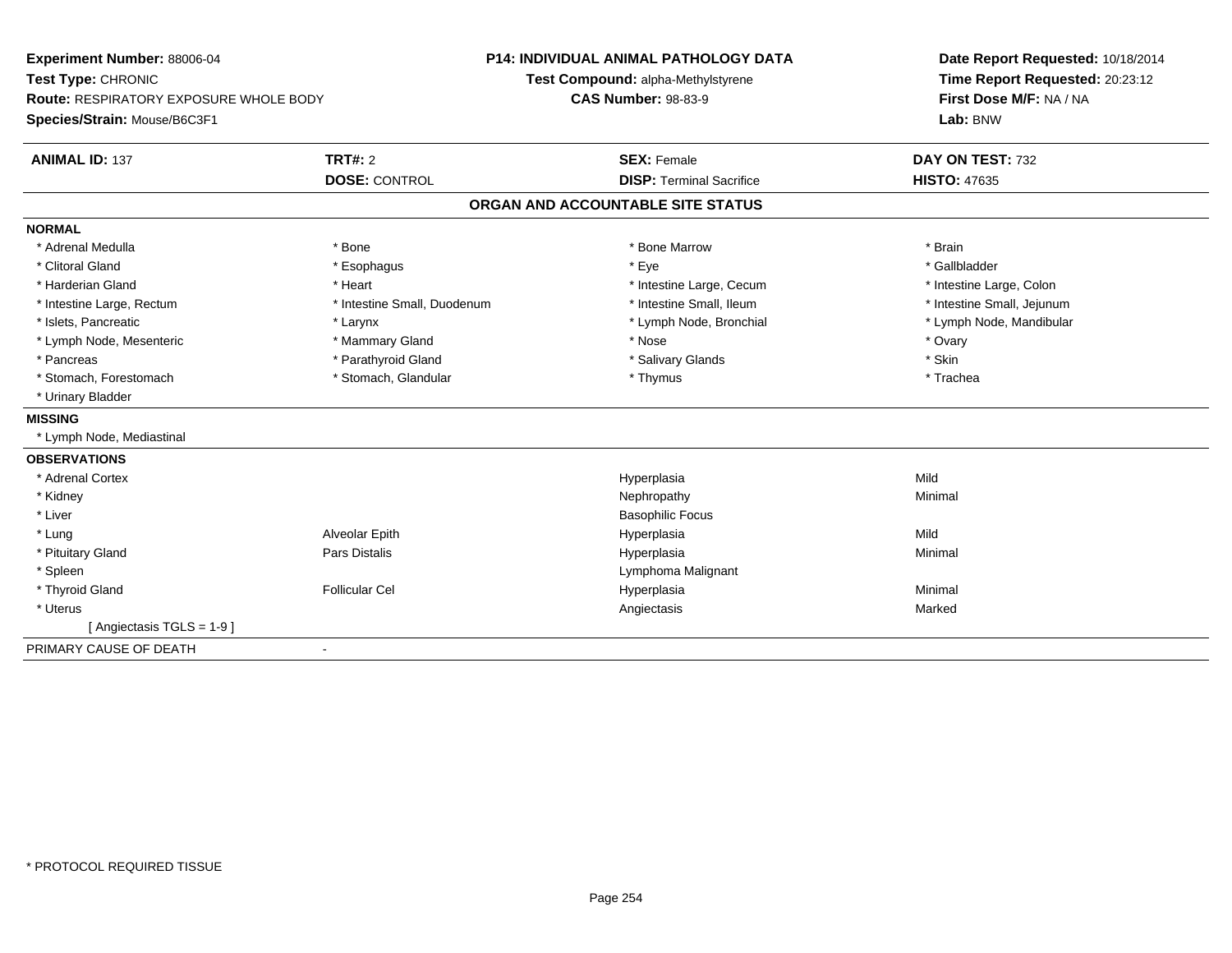| Experiment Number: 88006-04<br>Test Type: CHRONIC<br><b>Route: RESPIRATORY EXPOSURE WHOLE BODY</b><br>Species/Strain: Mouse/B6C3F1 |                                        | <b>P14: INDIVIDUAL ANIMAL PATHOLOGY DATA</b><br>Test Compound: alpha-Methylstyrene<br><b>CAS Number: 98-83-9</b> | Date Report Requested: 10/18/2014<br>Time Report Requested: 20:23:12<br>First Dose M/F: NA / NA<br>Lab: BNW |  |
|------------------------------------------------------------------------------------------------------------------------------------|----------------------------------------|------------------------------------------------------------------------------------------------------------------|-------------------------------------------------------------------------------------------------------------|--|
| <b>ANIMAL ID: 138</b>                                                                                                              | <b>TRT#: 2</b><br><b>DOSE: CONTROL</b> | <b>SEX: Female</b><br><b>DISP: Natural Death</b>                                                                 | DAY ON TEST: 725<br><b>HISTO: 47636</b>                                                                     |  |
|                                                                                                                                    |                                        | ORGAN AND ACCOUNTABLE SITE STATUS                                                                                |                                                                                                             |  |
| <b>NORMAL</b>                                                                                                                      |                                        |                                                                                                                  |                                                                                                             |  |
| * Adrenal Cortex                                                                                                                   | * Adrenal Medulla                      | * Bone                                                                                                           | * Bone Marrow                                                                                               |  |
| * Brain                                                                                                                            | * Clitoral Gland                       | * Esophagus                                                                                                      | * Eye                                                                                                       |  |
| * Harderian Gland                                                                                                                  | * Intestine Large, Colon               | * Islets, Pancreatic                                                                                             | * Larynx                                                                                                    |  |
| * Lung                                                                                                                             | * Mammary Gland                        | * Nose                                                                                                           | * Ovary                                                                                                     |  |
| * Pancreas                                                                                                                         | * Pituitary Gland                      | * Salivary Glands                                                                                                | * Stomach, Forestomach                                                                                      |  |
| * Trachea                                                                                                                          | * Urinary Bladder                      | * Uterus                                                                                                         |                                                                                                             |  |
| <b>MISSING</b>                                                                                                                     |                                        |                                                                                                                  |                                                                                                             |  |
| * Lymph Node, Mandibular                                                                                                           | * Parathyroid Gland                    |                                                                                                                  |                                                                                                             |  |
| <b>AUTO PRECLUDES DIAG.</b>                                                                                                        |                                        |                                                                                                                  |                                                                                                             |  |
| * Gallbladder                                                                                                                      | * Intestine Large, Cecum               | * Intestine Large, Rectum                                                                                        | * Intestine Small, Duodenum                                                                                 |  |
| * Intestine Small, Ileum                                                                                                           |                                        |                                                                                                                  |                                                                                                             |  |
| <b>OBSERVATIONS</b>                                                                                                                |                                        |                                                                                                                  |                                                                                                             |  |
| * Heart                                                                                                                            |                                        | Mineralization                                                                                                   | Minimal                                                                                                     |  |
| * Intestine Small, Jejunum                                                                                                         |                                        | Lymphoma Malignant                                                                                               |                                                                                                             |  |
| [ Lymphoma Malignant TGLS = 9-12 ]                                                                                                 |                                        |                                                                                                                  |                                                                                                             |  |
| * Kidney                                                                                                                           |                                        | Inflammation                                                                                                     | Suppurative, Mild                                                                                           |  |
|                                                                                                                                    |                                        | Lymphoma Malignant                                                                                               |                                                                                                             |  |
| * Liver                                                                                                                            |                                        | Hepatocellular Adenoma                                                                                           | Multiple                                                                                                    |  |
|                                                                                                                                    |                                        | Lymphoma Malignant                                                                                               |                                                                                                             |  |
| [ Hepatocellular Adenoma TGLS = 5,6-6+5 ]                                                                                          |                                        |                                                                                                                  |                                                                                                             |  |
| Lymph Node                                                                                                                         | Iliac                                  | Lymphoma Malignant                                                                                               |                                                                                                             |  |
|                                                                                                                                    | Renal                                  | Lymphoma Malignant                                                                                               |                                                                                                             |  |
| [ Lymphoma Malignant TGLS = 8-13 ]<br>[ Lymphoma Malignant TGLS = 7-12 ]                                                           |                                        |                                                                                                                  |                                                                                                             |  |
| * Lymph Node, Bronchial                                                                                                            |                                        | Lymphoma Malignant                                                                                               |                                                                                                             |  |
| * Lymph Node, Mediastinal                                                                                                          |                                        | Lymphoma Malignant                                                                                               |                                                                                                             |  |
| [ Lymphoma Malignant TGLS = 1-3 ]                                                                                                  |                                        |                                                                                                                  |                                                                                                             |  |
| * Lymph Node, Mesenteric                                                                                                           |                                        | Lymphoma Malignant                                                                                               |                                                                                                             |  |
| Mesentery                                                                                                                          |                                        | Lymphoma Malignant                                                                                               |                                                                                                             |  |
| [ Lymphoma Malignant TGLS = 10-13 ]                                                                                                |                                        |                                                                                                                  |                                                                                                             |  |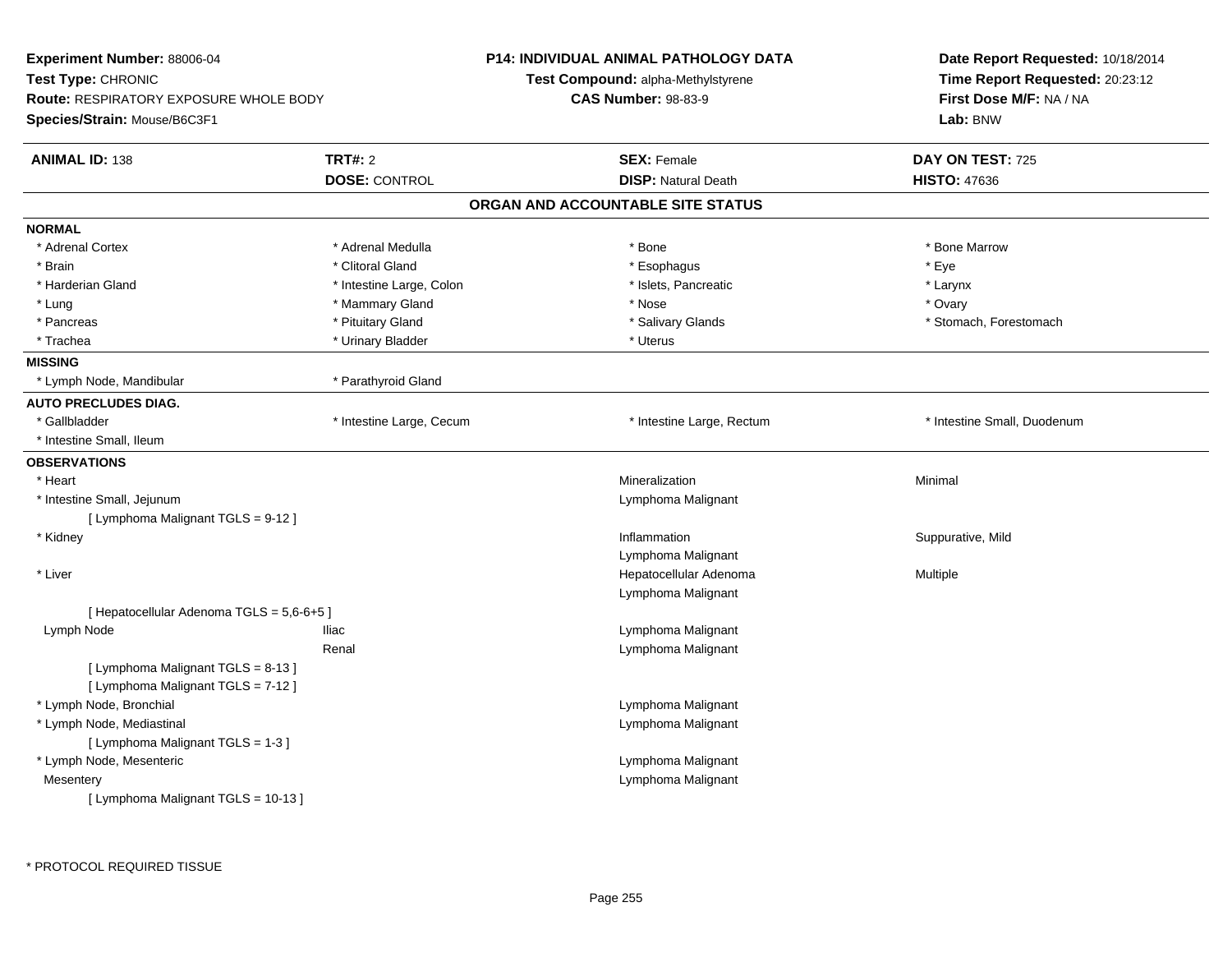| <b>Experiment Number: 88006-04</b><br><b>Test Type: CHRONIC</b><br><b>Route: RESPIRATORY EXPOSURE WHOLE BODY</b><br>Species/Strain: Mouse/B6C3F1 |                          | P14: INDIVIDUAL ANIMAL PATHOLOGY DATA<br><b>Test Compound: alpha-Methylstyrene</b><br><b>CAS Number: 98-83-9</b> | Date Report Requested: 10/18/2014<br>Time Report Requested: 20:23:12<br>First Dose M/F: NA / NA<br>Lab: BNW |
|--------------------------------------------------------------------------------------------------------------------------------------------------|--------------------------|------------------------------------------------------------------------------------------------------------------|-------------------------------------------------------------------------------------------------------------|
| <b>ANIMAL ID: 138</b>                                                                                                                            | <b>TRT#: 2</b>           | <b>SEX: Female</b>                                                                                               | DAY ON TEST: 725                                                                                            |
|                                                                                                                                                  | <b>DOSE: CONTROL</b>     | <b>DISP:</b> Natural Death                                                                                       | <b>HISTO: 47636</b>                                                                                         |
|                                                                                                                                                  |                          | ORGAN AND ACCOUNTABLE SITE STATUS                                                                                |                                                                                                             |
| * Skin<br>[Sarcoma TGLS = $2-12$ ]                                                                                                               | <b>Subcut Tiss</b>       | Sarcoma                                                                                                          |                                                                                                             |
| * Spleen                                                                                                                                         |                          | Lymphoma Malignant                                                                                               |                                                                                                             |
| [ Lymphoma Malignant TGLS = 3,4-5 ]                                                                                                              |                          |                                                                                                                  |                                                                                                             |
| * Stomach, Glandular<br>[Necrosis TGLS = $11-9$ ]                                                                                                |                          | <b>Necrosis</b>                                                                                                  | Minimal                                                                                                     |
| * Thymus                                                                                                                                         |                          | Lymphoma Malignant                                                                                               |                                                                                                             |
| * Thyroid Gland                                                                                                                                  | <b>Follicular Cel</b>    | Hyperplasia                                                                                                      | Mild                                                                                                        |
| PRIMARY CAUSE OF DEATH                                                                                                                           | - Lymph Node, Mesenteric | Lymphoma Malignant                                                                                               |                                                                                                             |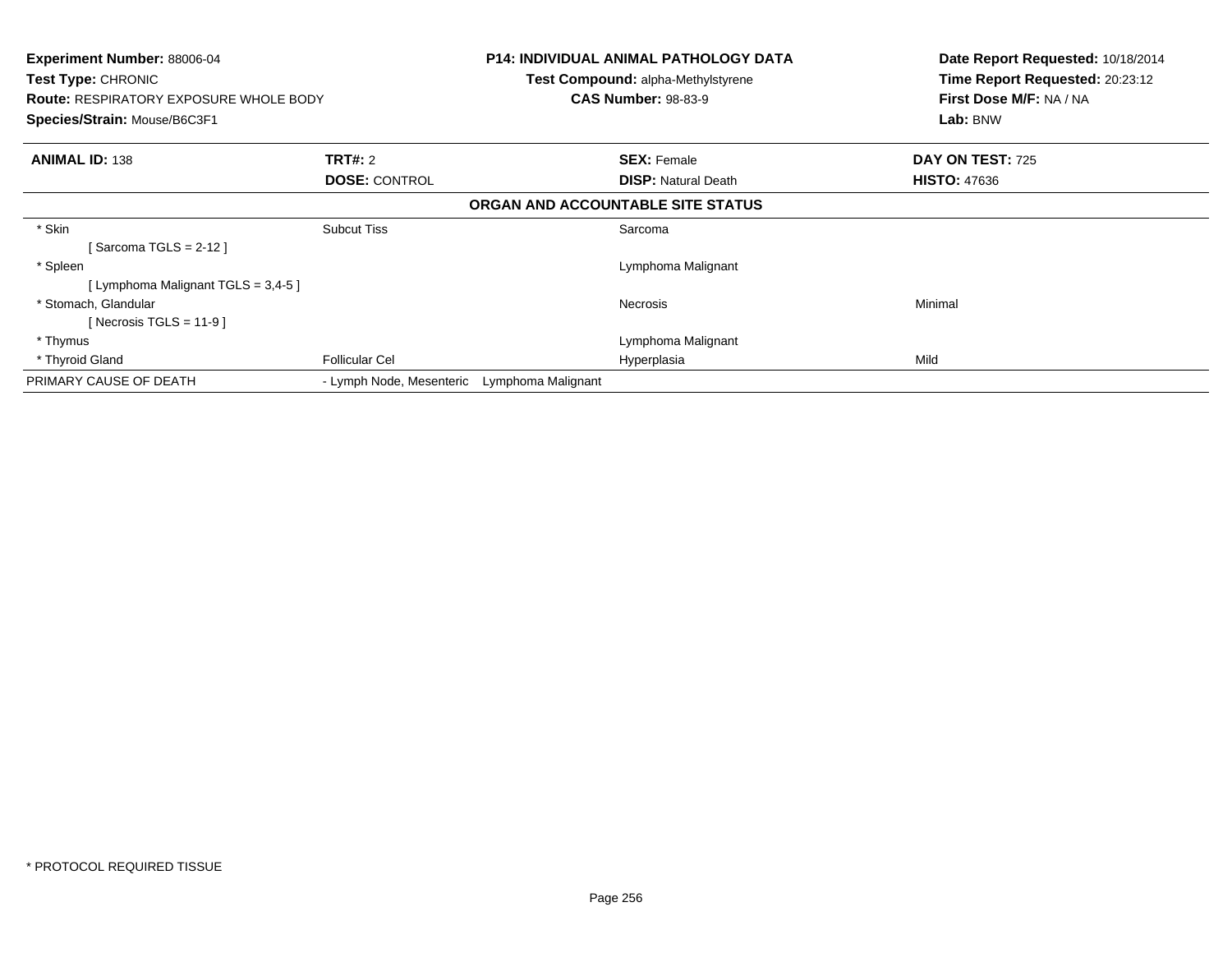| <b>Experiment Number: 88006-04</b><br><b>Test Type: CHRONIC</b><br><b>Route: RESPIRATORY EXPOSURE WHOLE BODY</b><br>Species/Strain: Mouse/B6C3F1 |                           | <b>P14: INDIVIDUAL ANIMAL PATHOLOGY DATA</b><br><b>Test Compound: alpha-Methylstyrene</b> | Date Report Requested: 10/18/2014<br>Time Report Requested: 20:23:12 |  |
|--------------------------------------------------------------------------------------------------------------------------------------------------|---------------------------|-------------------------------------------------------------------------------------------|----------------------------------------------------------------------|--|
|                                                                                                                                                  |                           | <b>CAS Number: 98-83-9</b>                                                                | First Dose M/F: NA / NA<br>Lab: BNW                                  |  |
| <b>ANIMAL ID: 139</b>                                                                                                                            | TRT#: 2                   | <b>SEX: Female</b>                                                                        | DAY ON TEST: 733                                                     |  |
|                                                                                                                                                  | <b>DOSE: CONTROL</b>      | <b>DISP: Terminal Sacrifice</b>                                                           | <b>HISTO: 47637</b>                                                  |  |
|                                                                                                                                                  |                           | ORGAN AND ACCOUNTABLE SITE STATUS                                                         |                                                                      |  |
| <b>NORMAL</b>                                                                                                                                    |                           |                                                                                           |                                                                      |  |
| * Adrenal Cortex                                                                                                                                 | * Adrenal Medulla         | * Bone                                                                                    | * Bone Marrow                                                        |  |
| * Brain                                                                                                                                          | * Clitoral Gland          | * Esophagus                                                                               | * Eve                                                                |  |
| * Gallbladder                                                                                                                                    | * Harderian Gland         | * Heart                                                                                   | * Intestine Large, Cecum                                             |  |
| * Intestine Large, Colon                                                                                                                         | * Intestine Large, Rectum | * Intestine Small, Duodenum                                                               | * Intestine Small, Ileum                                             |  |
| * Intestine Small, Jejunum                                                                                                                       | * Islets, Pancreatic      | * Larynx                                                                                  | * Liver                                                              |  |
| * Lung                                                                                                                                           | * Lymph Node, Bronchial   | * Lymph Node, Mandibular                                                                  | * Lymph Node, Mesenteric                                             |  |
| * Mammary Gland                                                                                                                                  | * Nose                    | * Ovary                                                                                   | * Pancreas                                                           |  |
| * Parathyroid Gland                                                                                                                              | * Pituitary Gland         | * Salivary Glands                                                                         | * Skin                                                               |  |
| * Spleen                                                                                                                                         | * Stomach, Forestomach    | * Stomach, Glandular                                                                      | * Thymus                                                             |  |
| * Trachea                                                                                                                                        | * Urinary Bladder         | * Uterus                                                                                  |                                                                      |  |
| <b>MISSING</b>                                                                                                                                   |                           |                                                                                           |                                                                      |  |
| * Lymph Node, Mediastinal                                                                                                                        |                           |                                                                                           |                                                                      |  |
| <b>OBSERVATIONS</b>                                                                                                                              |                           |                                                                                           |                                                                      |  |
| * Kidney                                                                                                                                         |                           | Nephropathy                                                                               | Minimal                                                              |  |
| * Thyroid Gland                                                                                                                                  | <b>Follicular Cel</b>     | Hyperplasia                                                                               | Moderate                                                             |  |
| PRIMARY CAUSE OF DEATH                                                                                                                           | $\overline{\phantom{a}}$  |                                                                                           |                                                                      |  |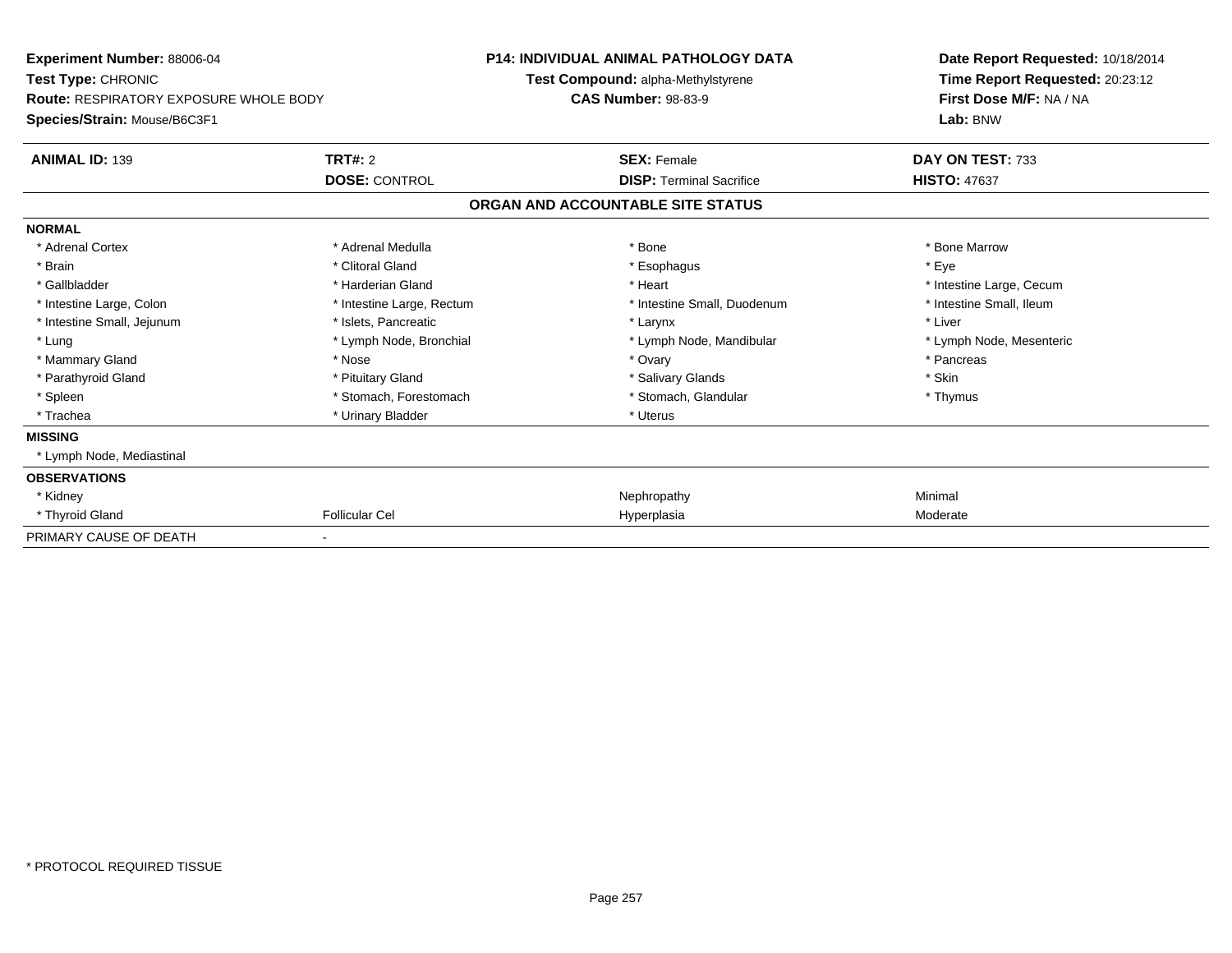| Experiment Number: 88006-04                   |                           | <b>P14: INDIVIDUAL ANIMAL PATHOLOGY DATA</b> | Date Report Requested: 10/18/2014 |  |
|-----------------------------------------------|---------------------------|----------------------------------------------|-----------------------------------|--|
| Test Type: CHRONIC                            |                           | Test Compound: alpha-Methylstyrene           | Time Report Requested: 20:23:12   |  |
| <b>Route: RESPIRATORY EXPOSURE WHOLE BODY</b> |                           | <b>CAS Number: 98-83-9</b>                   | First Dose M/F: NA / NA           |  |
| Species/Strain: Mouse/B6C3F1                  |                           |                                              | Lab: BNW                          |  |
| <b>ANIMAL ID: 140</b>                         | TRT#: 2                   | <b>SEX: Female</b>                           | DAY ON TEST: 731                  |  |
|                                               | <b>DOSE: CONTROL</b>      | <b>DISP: Terminal Sacrifice</b>              | <b>HISTO: 47638</b>               |  |
|                                               |                           | ORGAN AND ACCOUNTABLE SITE STATUS            |                                   |  |
| <b>NORMAL</b>                                 |                           |                                              |                                   |  |
| * Adrenal Cortex                              | * Adrenal Medulla         | * Bone                                       | * Bone Marrow                     |  |
| * Brain                                       | * Clitoral Gland          | * Esophagus                                  | * Eve                             |  |
| * Gallbladder                                 | * Harderian Gland         | * Heart                                      | * Intestine Large, Cecum          |  |
| * Intestine Large, Colon                      | * Intestine Large, Rectum | * Intestine Small, Duodenum                  | * Intestine Small, Ileum          |  |
| * Intestine Small, Jejunum                    | * Islets, Pancreatic      | * Kidney                                     | * Larynx                          |  |
| * Liver                                       | * Lung                    | * Lymph Node, Bronchial                      | * Lymph Node, Mandibular          |  |
| * Lymph Node, Mediastinal                     | * Lymph Node, Mesenteric  | * Mammary Gland                              | * Nose                            |  |
| * Pancreas                                    | * Parathyroid Gland       | * Salivary Glands                            | * Skin                            |  |
| * Spleen                                      | * Stomach, Forestomach    | * Stomach, Glandular                         | * Thymus                          |  |
| * Thyroid Gland                               | * Trachea                 | * Urinary Bladder                            |                                   |  |
| <b>OBSERVATIONS</b>                           |                           |                                              |                                   |  |
| * Ovary                                       |                           | Cyst                                         |                                   |  |
| $[Cyst TGLS = 1-8]$                           |                           |                                              |                                   |  |
| * Pituitary Gland                             | Pars Intermed             | Hypertrophy                                  | Mild                              |  |
| * Uterus                                      |                           | Hemangiosarcoma                              |                                   |  |
|                                               |                           | Polyp Stromal                                |                                   |  |
| Polyp Stromal TGLS = 2-9 ]                    |                           |                                              |                                   |  |
| PRIMARY CAUSE OF DEATH                        |                           |                                              |                                   |  |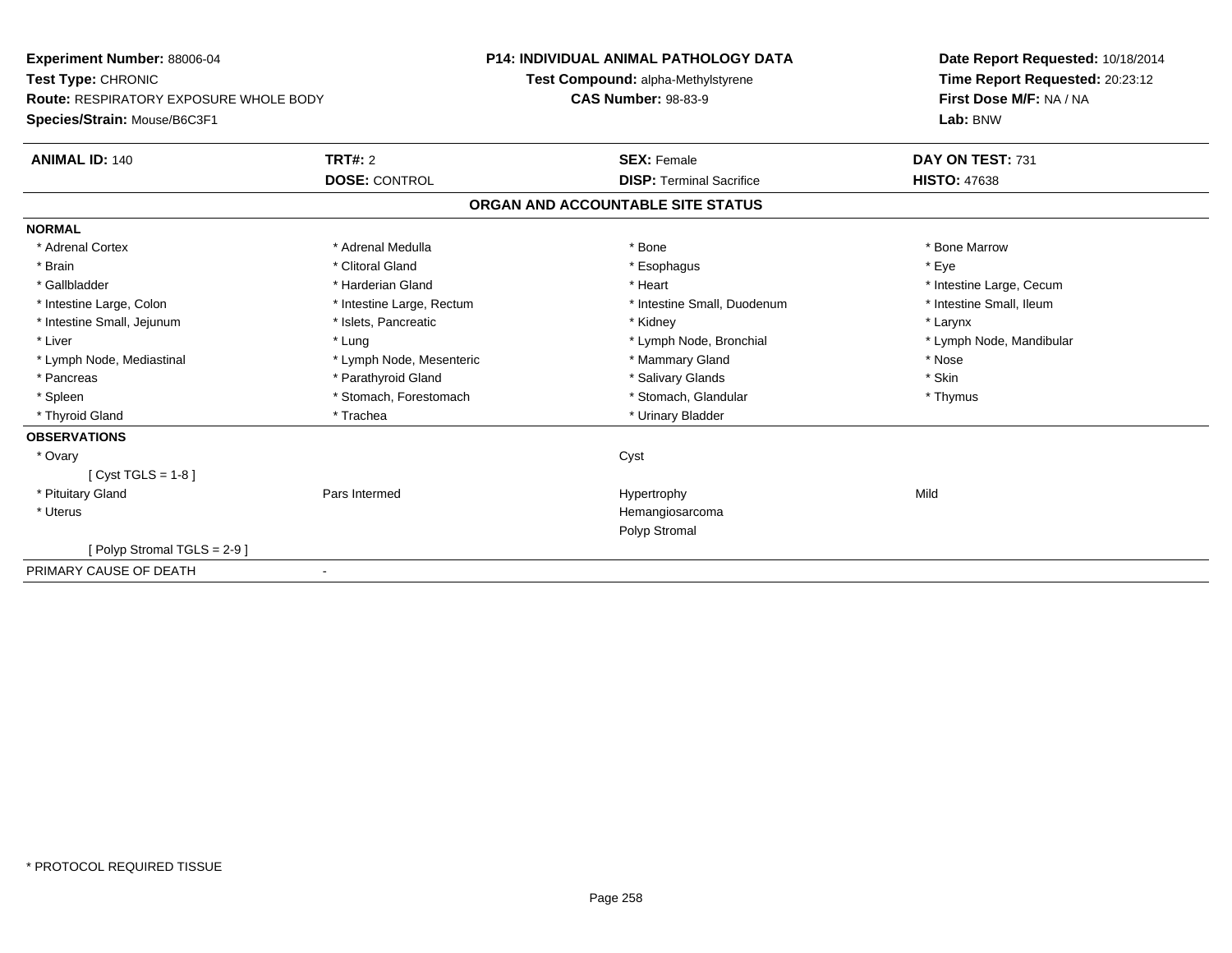| Experiment Number: 88006-04<br>Test Type: CHRONIC<br><b>Route: RESPIRATORY EXPOSURE WHOLE BODY</b><br>Species/Strain: Mouse/B6C3F1 |                             | <b>P14: INDIVIDUAL ANIMAL PATHOLOGY DATA</b><br>Test Compound: alpha-Methylstyrene<br><b>CAS Number: 98-83-9</b> | Date Report Requested: 10/18/2014<br>Time Report Requested: 20:23:12<br>First Dose M/F: NA / NA<br>Lab: BNW |  |
|------------------------------------------------------------------------------------------------------------------------------------|-----------------------------|------------------------------------------------------------------------------------------------------------------|-------------------------------------------------------------------------------------------------------------|--|
| <b>ANIMAL ID: 141</b>                                                                                                              | <b>TRT#: 2</b>              | <b>SEX: Female</b>                                                                                               | DAY ON TEST: 732                                                                                            |  |
|                                                                                                                                    | <b>DOSE: CONTROL</b>        | <b>DISP: Terminal Sacrifice</b>                                                                                  | <b>HISTO: 47639</b>                                                                                         |  |
|                                                                                                                                    |                             | ORGAN AND ACCOUNTABLE SITE STATUS                                                                                |                                                                                                             |  |
| <b>NORMAL</b>                                                                                                                      |                             |                                                                                                                  |                                                                                                             |  |
| * Adrenal Cortex                                                                                                                   | * Adrenal Medulla           | * Bone                                                                                                           | * Bone Marrow                                                                                               |  |
| * Brain                                                                                                                            | * Esophagus                 | * Eye                                                                                                            | * Gallbladder                                                                                               |  |
| * Harderian Gland                                                                                                                  | * Heart                     | * Intestine Large, Cecum                                                                                         | * Intestine Large, Colon                                                                                    |  |
| * Intestine Large, Rectum                                                                                                          | * Intestine Small, Duodenum | * Intestine Small, Ileum                                                                                         | * Intestine Small, Jejunum                                                                                  |  |
| * Islets, Pancreatic                                                                                                               | * Larynx                    | * Lung                                                                                                           | * Mammary Gland                                                                                             |  |
| * Nose                                                                                                                             | * Ovary                     | * Pancreas                                                                                                       | * Parathyroid Gland                                                                                         |  |
| * Pituitary Gland                                                                                                                  | * Salivary Glands           | * Skin                                                                                                           | * Stomach, Forestomach                                                                                      |  |
| * Stomach, Glandular                                                                                                               | * Thymus                    | * Thyroid Gland                                                                                                  | * Trachea                                                                                                   |  |
| * Urinary Bladder                                                                                                                  | * Uterus                    |                                                                                                                  |                                                                                                             |  |
| <b>MISSING</b>                                                                                                                     |                             |                                                                                                                  |                                                                                                             |  |
| * Clitoral Gland                                                                                                                   |                             |                                                                                                                  |                                                                                                             |  |
| <b>OBSERVATIONS</b>                                                                                                                |                             |                                                                                                                  |                                                                                                             |  |
| * Kidney                                                                                                                           |                             | Nephropathy                                                                                                      | Mild                                                                                                        |  |
| * Liver                                                                                                                            |                             | Hepatocellular Adenoma                                                                                           |                                                                                                             |  |
| [ Hepatocellular Adenoma TGLS = 2-5 ]                                                                                              |                             |                                                                                                                  |                                                                                                             |  |
| * Lymph Node, Bronchial                                                                                                            |                             | Lymphoma Malignant                                                                                               |                                                                                                             |  |
| * Lymph Node, Mandibular                                                                                                           |                             | Lymphoma Malignant                                                                                               |                                                                                                             |  |
| * Lymph Node, Mediastinal                                                                                                          |                             | Lymphoma Malignant                                                                                               |                                                                                                             |  |
| * Lymph Node, Mesenteric                                                                                                           |                             | Lymphoma Malignant                                                                                               |                                                                                                             |  |
| * Spleen                                                                                                                           |                             | Lymphoma Malignant                                                                                               |                                                                                                             |  |
| [ Lymphoma Malignant TGLS = 1-5 ]                                                                                                  |                             |                                                                                                                  |                                                                                                             |  |
| PRIMARY CAUSE OF DEATH                                                                                                             |                             |                                                                                                                  |                                                                                                             |  |
|                                                                                                                                    |                             |                                                                                                                  |                                                                                                             |  |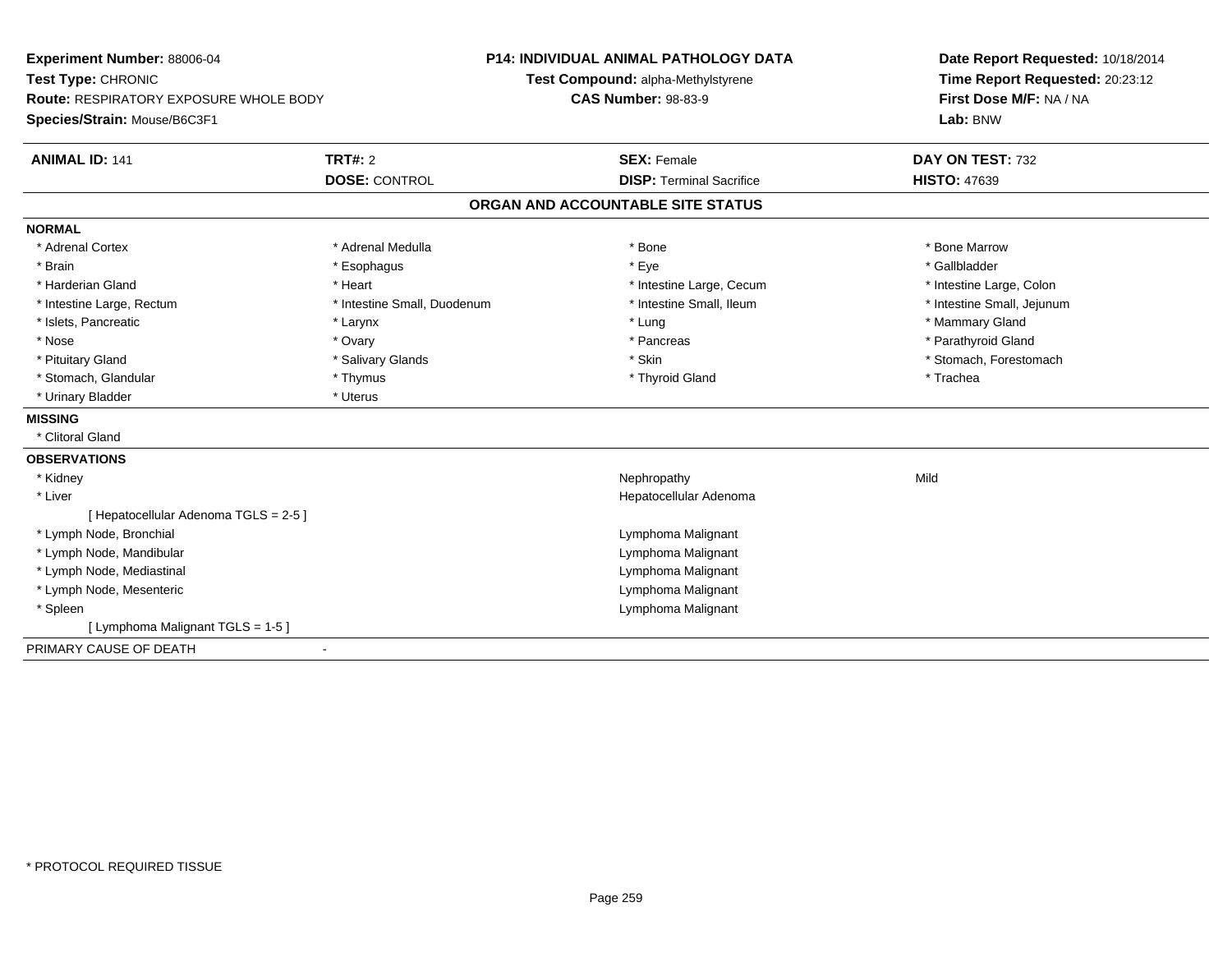| Experiment Number: 88006-04<br>Test Type: CHRONIC<br><b>Route: RESPIRATORY EXPOSURE WHOLE BODY</b><br>Species/Strain: Mouse/B6C3F1 |                             | <b>P14: INDIVIDUAL ANIMAL PATHOLOGY DATA</b><br>Test Compound: alpha-Methylstyrene<br><b>CAS Number: 98-83-9</b> | Date Report Requested: 10/18/2014<br>Time Report Requested: 20:23:12<br>First Dose M/F: NA / NA<br>Lab: BNW |  |
|------------------------------------------------------------------------------------------------------------------------------------|-----------------------------|------------------------------------------------------------------------------------------------------------------|-------------------------------------------------------------------------------------------------------------|--|
| <b>ANIMAL ID: 142</b>                                                                                                              | <b>TRT#: 2</b>              | <b>SEX: Female</b><br><b>DISP: Terminal Sacrifice</b>                                                            | DAY ON TEST: 733                                                                                            |  |
|                                                                                                                                    | <b>DOSE: CONTROL</b>        |                                                                                                                  | <b>HISTO: 47640</b>                                                                                         |  |
|                                                                                                                                    |                             | ORGAN AND ACCOUNTABLE SITE STATUS                                                                                |                                                                                                             |  |
| <b>NORMAL</b>                                                                                                                      |                             |                                                                                                                  |                                                                                                             |  |
| * Adrenal Cortex                                                                                                                   | * Adrenal Medulla           | * Bone                                                                                                           | * Bone Marrow                                                                                               |  |
| * Brain                                                                                                                            | * Clitoral Gland            | * Esophagus                                                                                                      | * Eye                                                                                                       |  |
| * Gallbladder                                                                                                                      | * Heart                     | * Intestine Large, Cecum                                                                                         | * Intestine Large, Colon                                                                                    |  |
| * Intestine Large, Rectum                                                                                                          | * Intestine Small, Duodenum | * Intestine Small, Ileum                                                                                         | * Intestine Small, Jejunum                                                                                  |  |
| * Islets, Pancreatic                                                                                                               | * Larynx                    | * Mammary Gland                                                                                                  | * Nose                                                                                                      |  |
| * Ovary                                                                                                                            | * Parathyroid Gland         | * Skin                                                                                                           | * Stomach, Glandular                                                                                        |  |
| * Thyroid Gland                                                                                                                    | * Trachea                   |                                                                                                                  |                                                                                                             |  |
| <b>MISSING</b>                                                                                                                     |                             |                                                                                                                  |                                                                                                             |  |
| * Lymph Node, Bronchial                                                                                                            |                             |                                                                                                                  |                                                                                                             |  |
| <b>OBSERVATIONS</b>                                                                                                                |                             |                                                                                                                  |                                                                                                             |  |
| * Harderian Gland                                                                                                                  |                             | Lymphoma Malignant                                                                                               |                                                                                                             |  |
| * Kidney                                                                                                                           |                             | Lymphoma Malignant                                                                                               |                                                                                                             |  |
| * Liver                                                                                                                            |                             | Hepatocellular Adenoma                                                                                           |                                                                                                             |  |
|                                                                                                                                    |                             | Lymphoma Malignant                                                                                               |                                                                                                             |  |
| [ Hepatocellular Adenoma TGLS = 5-6 ]                                                                                              |                             |                                                                                                                  |                                                                                                             |  |
| * Lung                                                                                                                             |                             | Lymphoma Malignant                                                                                               |                                                                                                             |  |
| [ Lymphoma Malignant TGLS = 6-4 ]                                                                                                  |                             |                                                                                                                  |                                                                                                             |  |
| * Lymph Node, Mandibular                                                                                                           |                             | Lymphoma Malignant                                                                                               |                                                                                                             |  |
| * Lymph Node, Mediastinal                                                                                                          |                             | Lymphoma Malignant                                                                                               |                                                                                                             |  |
| [ Lymphoma Malignant TGLS = 2-3 ]                                                                                                  |                             |                                                                                                                  |                                                                                                             |  |
| * Lymph Node, Mesenteric                                                                                                           |                             | Lymphoma Malignant                                                                                               |                                                                                                             |  |
| * Pancreas                                                                                                                         | Duct                        | Cyst                                                                                                             |                                                                                                             |  |
|                                                                                                                                    |                             | Lymphoma Malignant                                                                                               |                                                                                                             |  |
| [ $Cyst TGLS = 3-12$ ]                                                                                                             |                             |                                                                                                                  |                                                                                                             |  |
| * Pituitary Gland                                                                                                                  | Pars Distalis               | Adenoma                                                                                                          |                                                                                                             |  |
| [Adenoma TGLS = $1-9$ ]                                                                                                            |                             |                                                                                                                  |                                                                                                             |  |
| * Salivary Glands                                                                                                                  |                             | Lymphoma Malignant                                                                                               |                                                                                                             |  |
| * Spleen                                                                                                                           |                             | Lymphoma Malignant                                                                                               |                                                                                                             |  |
| [ Lymphoma Malignant TGLS = 4-5 ]                                                                                                  |                             |                                                                                                                  |                                                                                                             |  |
| * Stomach, Forestomach                                                                                                             |                             | Lymphoma Malignant                                                                                               |                                                                                                             |  |
|                                                                                                                                    |                             |                                                                                                                  |                                                                                                             |  |

\* PROTOCOL REQUIRED TISSUE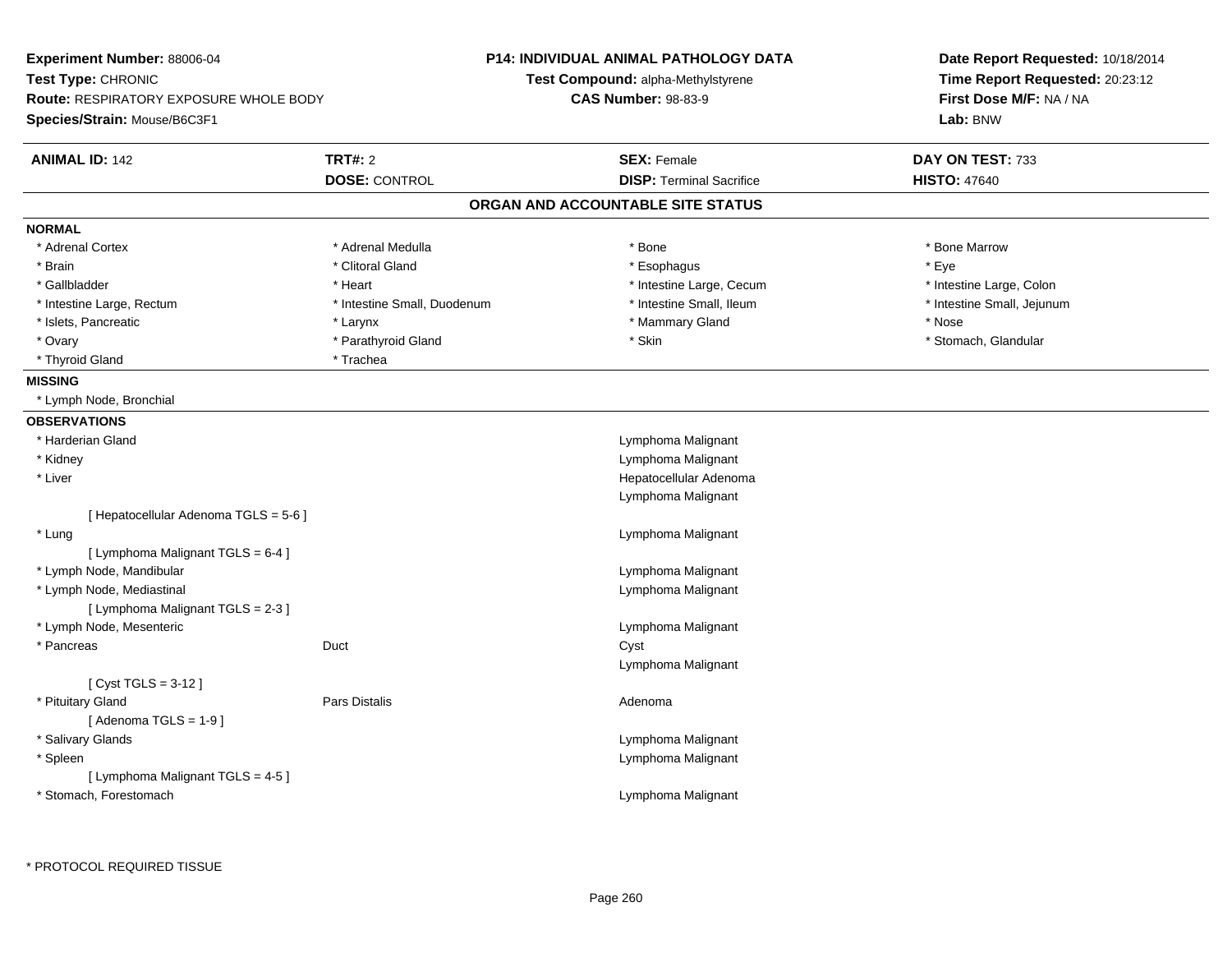| <b>Experiment Number: 88006-04</b><br>Test Type: CHRONIC<br><b>Route: RESPIRATORY EXPOSURE WHOLE BODY</b><br>Species/Strain: Mouse/B6C3F1 |                      | <b>P14: INDIVIDUAL ANIMAL PATHOLOGY DATA</b> | Date Report Requested: 10/18/2014 |  |
|-------------------------------------------------------------------------------------------------------------------------------------------|----------------------|----------------------------------------------|-----------------------------------|--|
|                                                                                                                                           |                      | Test Compound: alpha-Methylstyrene           | Time Report Requested: 20:23:12   |  |
|                                                                                                                                           |                      | <b>CAS Number: 98-83-9</b>                   | First Dose M/F: NA / NA           |  |
|                                                                                                                                           |                      |                                              | Lab: BNW                          |  |
| <b>ANIMAL ID: 142</b>                                                                                                                     | <b>TRT#: 2</b>       | <b>SEX: Female</b>                           | DAY ON TEST: 733                  |  |
|                                                                                                                                           | <b>DOSE: CONTROL</b> | <b>DISP:</b> Terminal Sacrifice              | <b>HISTO: 47640</b>               |  |
|                                                                                                                                           |                      | ORGAN AND ACCOUNTABLE SITE STATUS            |                                   |  |
| * Thymus                                                                                                                                  |                      | Lymphoma Malignant                           |                                   |  |
| * Urinary Bladder                                                                                                                         |                      | Lymphoma Malignant                           |                                   |  |
| * Uterus                                                                                                                                  |                      | Lymphoma Malignant                           |                                   |  |
| PRIMARY CAUSE OF DEATH                                                                                                                    |                      |                                              |                                   |  |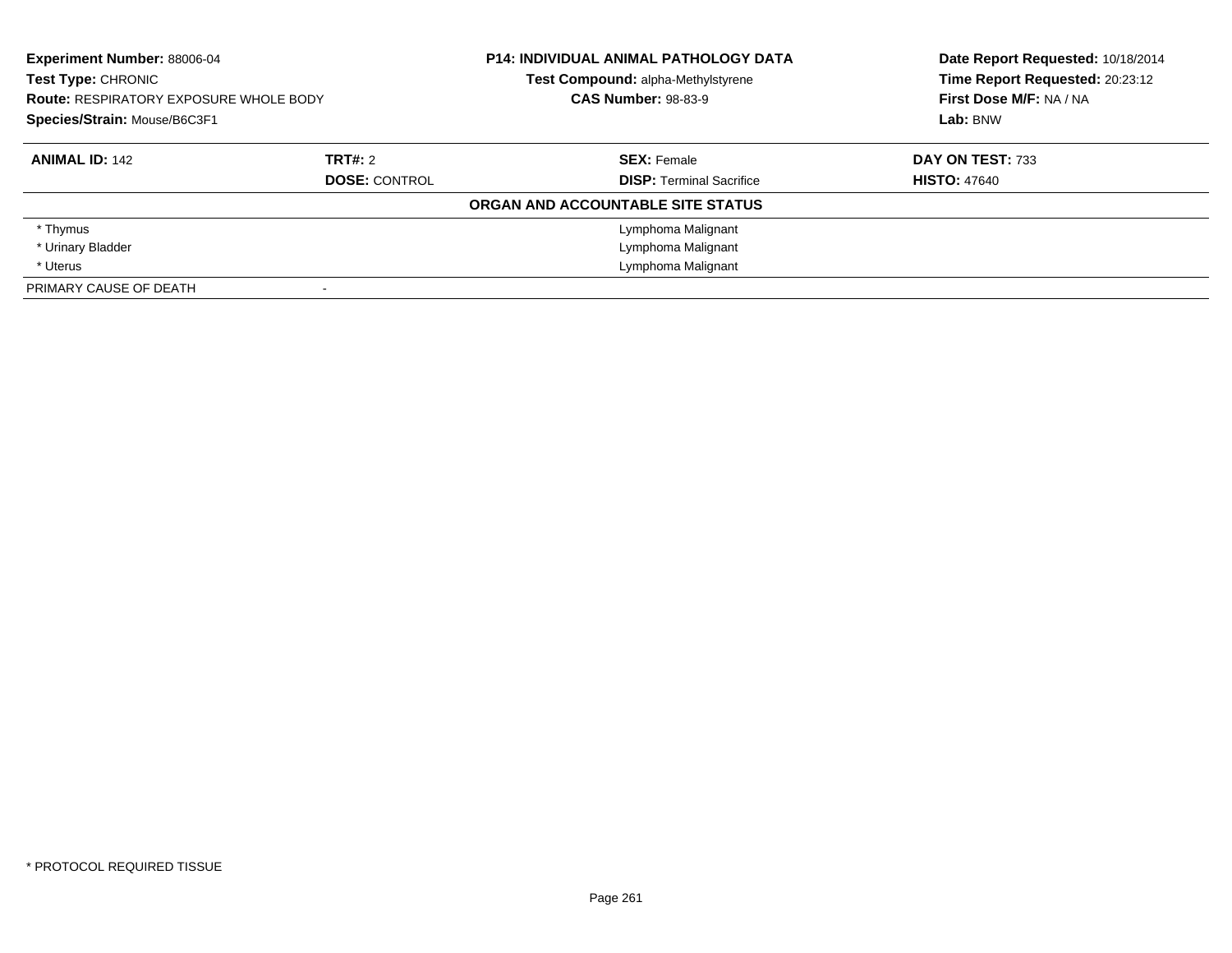| Experiment Number: 88006-04<br>Test Type: CHRONIC<br><b>Route: RESPIRATORY EXPOSURE WHOLE BODY</b><br>Species/Strain: Mouse/B6C3F1 |                           | <b>P14: INDIVIDUAL ANIMAL PATHOLOGY DATA</b><br>Test Compound: alpha-Methylstyrene<br><b>CAS Number: 98-83-9</b> |  | Date Report Requested: 10/18/2014<br>Time Report Requested: 20:23:12<br>First Dose M/F: NA / NA<br>Lab: BNW |  |
|------------------------------------------------------------------------------------------------------------------------------------|---------------------------|------------------------------------------------------------------------------------------------------------------|--|-------------------------------------------------------------------------------------------------------------|--|
| <b>ANIMAL ID: 143</b>                                                                                                              | <b>TRT#: 2</b>            | <b>SEX: Female</b>                                                                                               |  | DAY ON TEST: 733                                                                                            |  |
|                                                                                                                                    | <b>DOSE: CONTROL</b>      | <b>DISP:</b> Terminal Sacrifice                                                                                  |  | <b>HISTO: 47641</b>                                                                                         |  |
|                                                                                                                                    |                           | ORGAN AND ACCOUNTABLE SITE STATUS                                                                                |  |                                                                                                             |  |
| <b>NORMAL</b>                                                                                                                      |                           |                                                                                                                  |  |                                                                                                             |  |
| * Adrenal Cortex                                                                                                                   | * Adrenal Medulla         | * Bone                                                                                                           |  | * Bone Marrow                                                                                               |  |
| * Brain                                                                                                                            | * Clitoral Gland          | * Esophagus                                                                                                      |  | * Eye                                                                                                       |  |
| * Gallbladder                                                                                                                      | * Harderian Gland         | * Heart                                                                                                          |  | * Intestine Large, Cecum                                                                                    |  |
| * Intestine Large, Colon                                                                                                           | * Intestine Large, Rectum | * Intestine Small, Duodenum                                                                                      |  | * Intestine Small, Ileum                                                                                    |  |
| * Intestine Small, Jejunum                                                                                                         | * Islets, Pancreatic      | * Kidney                                                                                                         |  | * Larynx                                                                                                    |  |
| * Liver                                                                                                                            | * Lymph Node, Mandibular  | * Lymph Node, Mediastinal                                                                                        |  | * Lymph Node, Mesenteric                                                                                    |  |
| * Mammary Gland                                                                                                                    | * Nose                    | * Pancreas                                                                                                       |  | * Pituitary Gland                                                                                           |  |
| * Salivary Glands                                                                                                                  | * Skin                    | * Spleen                                                                                                         |  | * Stomach, Forestomach                                                                                      |  |
| * Stomach, Glandular                                                                                                               | * Thymus                  | * Thyroid Gland                                                                                                  |  | * Trachea                                                                                                   |  |
| * Urinary Bladder                                                                                                                  | * Uterus                  |                                                                                                                  |  |                                                                                                             |  |
| <b>MISSING</b>                                                                                                                     |                           |                                                                                                                  |  |                                                                                                             |  |
| * Lymph Node, Bronchial                                                                                                            | * Parathyroid Gland       |                                                                                                                  |  |                                                                                                             |  |
| <b>OBSERVATIONS</b>                                                                                                                |                           |                                                                                                                  |  |                                                                                                             |  |
| * Lung                                                                                                                             |                           | Alveolar/Bronchiolar Carcinoma                                                                                   |  |                                                                                                             |  |
| [ Alveolar/Bronchiolar Carcinoma TGLS = 1-4 ]                                                                                      |                           |                                                                                                                  |  |                                                                                                             |  |
| * Ovary                                                                                                                            |                           | Cyst                                                                                                             |  |                                                                                                             |  |
| PRIMARY CAUSE OF DEATH                                                                                                             |                           |                                                                                                                  |  |                                                                                                             |  |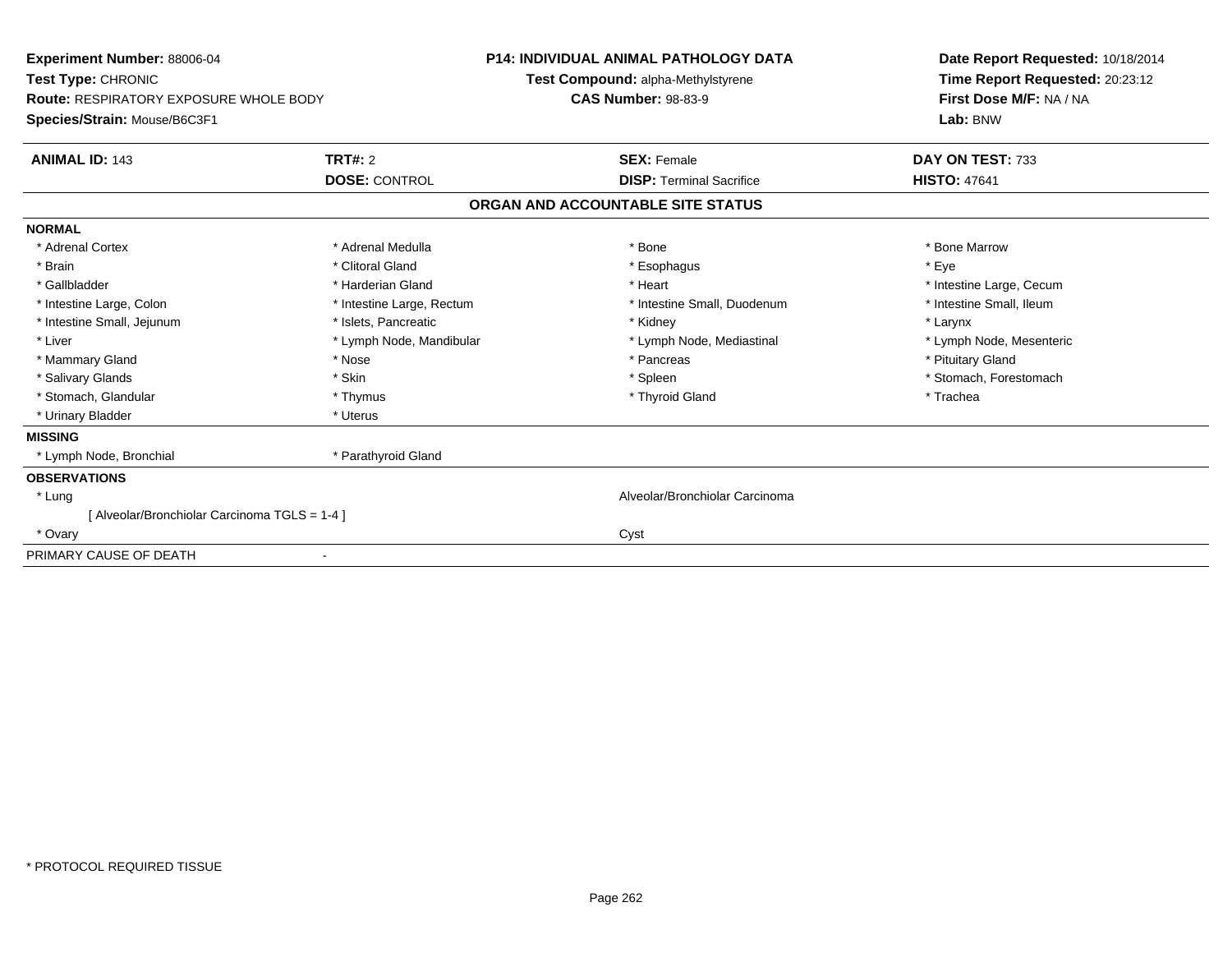| Experiment Number: 88006-04<br>Test Type: CHRONIC<br><b>Route: RESPIRATORY EXPOSURE WHOLE BODY</b><br>Species/Strain: Mouse/B6C3F1 |                           | <b>P14: INDIVIDUAL ANIMAL PATHOLOGY DATA</b><br>Test Compound: alpha-Methylstyrene<br><b>CAS Number: 98-83-9</b> |                                   | Date Report Requested: 10/18/2014<br>Time Report Requested: 20:23:12<br>First Dose M/F: NA / NA<br>Lab: BNW |  |
|------------------------------------------------------------------------------------------------------------------------------------|---------------------------|------------------------------------------------------------------------------------------------------------------|-----------------------------------|-------------------------------------------------------------------------------------------------------------|--|
| <b>ANIMAL ID: 144</b>                                                                                                              | <b>TRT#: 2</b>            |                                                                                                                  | <b>SEX: Female</b>                | DAY ON TEST: 732                                                                                            |  |
|                                                                                                                                    | <b>DOSE: CONTROL</b>      |                                                                                                                  | <b>DISP: Terminal Sacrifice</b>   | <b>HISTO: 47642</b>                                                                                         |  |
|                                                                                                                                    |                           |                                                                                                                  | ORGAN AND ACCOUNTABLE SITE STATUS |                                                                                                             |  |
| <b>NORMAL</b>                                                                                                                      |                           |                                                                                                                  |                                   |                                                                                                             |  |
| * Adrenal Cortex                                                                                                                   | * Adrenal Medulla         |                                                                                                                  | * Bone                            | * Bone Marrow                                                                                               |  |
| * Brain                                                                                                                            | * Clitoral Gland          |                                                                                                                  | * Esophagus                       | * Eye                                                                                                       |  |
| * Gallbladder                                                                                                                      | * Harderian Gland         |                                                                                                                  | * Heart                           | * Intestine Large, Cecum                                                                                    |  |
| * Intestine Large, Colon                                                                                                           | * Intestine Large, Rectum |                                                                                                                  | * Intestine Small, Duodenum       | * Intestine Small, Ileum                                                                                    |  |
| * Intestine Small, Jejunum                                                                                                         | * Islets, Pancreatic      |                                                                                                                  | * Larynx                          | * Lung                                                                                                      |  |
| * Lymph Node, Bronchial                                                                                                            | * Lymph Node, Mandibular  |                                                                                                                  | * Lymph Node, Mesenteric          | * Mammary Gland                                                                                             |  |
| * Ovary                                                                                                                            | * Pancreas                |                                                                                                                  | * Parathyroid Gland               | * Pituitary Gland                                                                                           |  |
| * Salivary Glands                                                                                                                  | * Skin                    |                                                                                                                  | * Spleen                          | * Stomach, Forestomach                                                                                      |  |
| * Stomach, Glandular                                                                                                               | * Thymus                  |                                                                                                                  | * Thyroid Gland                   | * Trachea                                                                                                   |  |
| * Urinary Bladder                                                                                                                  | * Uterus                  |                                                                                                                  |                                   |                                                                                                             |  |
| <b>MISSING</b>                                                                                                                     |                           |                                                                                                                  |                                   |                                                                                                             |  |
| * Lymph Node, Mediastinal                                                                                                          |                           |                                                                                                                  |                                   |                                                                                                             |  |
| <b>OBSERVATIONS</b>                                                                                                                |                           |                                                                                                                  |                                   |                                                                                                             |  |
| * Kidney                                                                                                                           |                           |                                                                                                                  | Metaplasia                        | Osseous, Minimal                                                                                            |  |
| * Liver                                                                                                                            |                           |                                                                                                                  | Hepatocellular Adenoma            |                                                                                                             |  |
| [Hepatocellular Adenoma TGLS = 1-6]                                                                                                |                           |                                                                                                                  |                                   |                                                                                                             |  |
| * Nose                                                                                                                             | Olfactory Epi             |                                                                                                                  | Atrophy                           | Minimal                                                                                                     |  |
|                                                                                                                                    | Glands, Olfactory Epi     |                                                                                                                  | Hyperplasia                       | Minimal                                                                                                     |  |
| PRIMARY CAUSE OF DEATH                                                                                                             |                           |                                                                                                                  |                                   |                                                                                                             |  |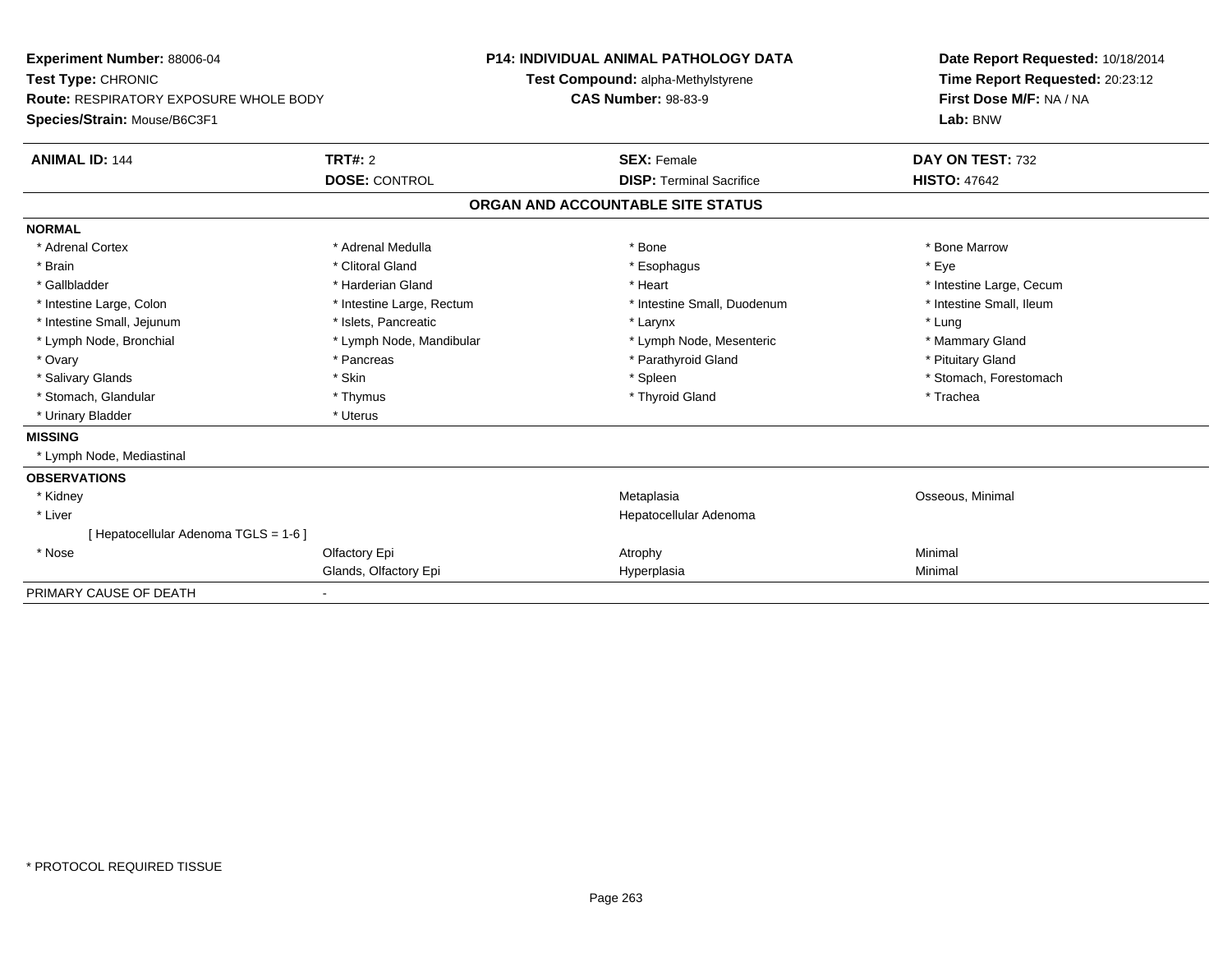| Experiment Number: 88006-04                   |                           | <b>P14: INDIVIDUAL ANIMAL PATHOLOGY DATA</b> | Date Report Requested: 10/18/2014 |
|-----------------------------------------------|---------------------------|----------------------------------------------|-----------------------------------|
| Test Type: CHRONIC                            |                           | Test Compound: alpha-Methylstyrene           | Time Report Requested: 20:23:12   |
| <b>Route: RESPIRATORY EXPOSURE WHOLE BODY</b> |                           | <b>CAS Number: 98-83-9</b>                   | First Dose M/F: NA / NA           |
| Species/Strain: Mouse/B6C3F1                  |                           |                                              | Lab: BNW                          |
| <b>ANIMAL ID: 145</b>                         | TRT#: 2                   | <b>SEX: Female</b>                           | DAY ON TEST: 733                  |
|                                               | <b>DOSE: CONTROL</b>      | <b>DISP: Terminal Sacrifice</b>              | <b>HISTO: 47643</b>               |
|                                               |                           | ORGAN AND ACCOUNTABLE SITE STATUS            |                                   |
| <b>NORMAL</b>                                 |                           |                                              |                                   |
| * Adrenal Cortex                              | * Adrenal Medulla         | * Bone                                       | * Bone Marrow                     |
| * Brain                                       | * Clitoral Gland          | * Esophagus                                  | * Eve                             |
| * Gallbladder                                 | * Harderian Gland         | * Heart                                      | * Intestine Large, Cecum          |
| * Intestine Large, Colon                      | * Intestine Large, Rectum | * Intestine Small, Duodenum                  | * Intestine Small, Ileum          |
| * Intestine Small, Jejunum                    | * Islets, Pancreatic      | * Larynx                                     | * Lung                            |
| * Lymph Node, Bronchial                       | * Lymph Node, Mandibular  | * Lymph Node, Mesenteric                     | * Mammary Gland                   |
| * Nose                                        | * Ovary                   | * Pancreas                                   | * Parathyroid Gland               |
| * Pituitary Gland                             | * Salivary Glands         | * Skin                                       | * Spleen                          |
| * Stomach, Forestomach                        | * Stomach, Glandular      | * Thymus                                     | * Thyroid Gland                   |
| * Trachea                                     | * Urinary Bladder         | * Uterus                                     |                                   |
| <b>OBSERVATIONS</b>                           |                           |                                              |                                   |
| * Kidney                                      |                           | Nephropathy                                  | Minimal                           |
| * Liver                                       |                           | <b>Basophilic Focus</b>                      |                                   |
|                                               |                           | Hepatocellular Adenoma                       | Multiple                          |
| Basophilic Focus TGLS = 1-5 ]                 |                           |                                              |                                   |
| [Hepatocellular Adenoma TGLS = 2,3-6+12]      |                           |                                              |                                   |
| * Lymph Node, Mediastinal                     |                           | Hyperplasia                                  | Lymphoid, Mild                    |
| [Hyperplasia TGLS = 4-3]                      |                           |                                              |                                   |
| Mesentery                                     | Fat                       | Necrosis                                     | Moderate                          |
| [Necrosis TGLS = $5-12$ ]                     |                           |                                              |                                   |
| PRIMARY CAUSE OF DEATH                        | $\blacksquare$            |                                              |                                   |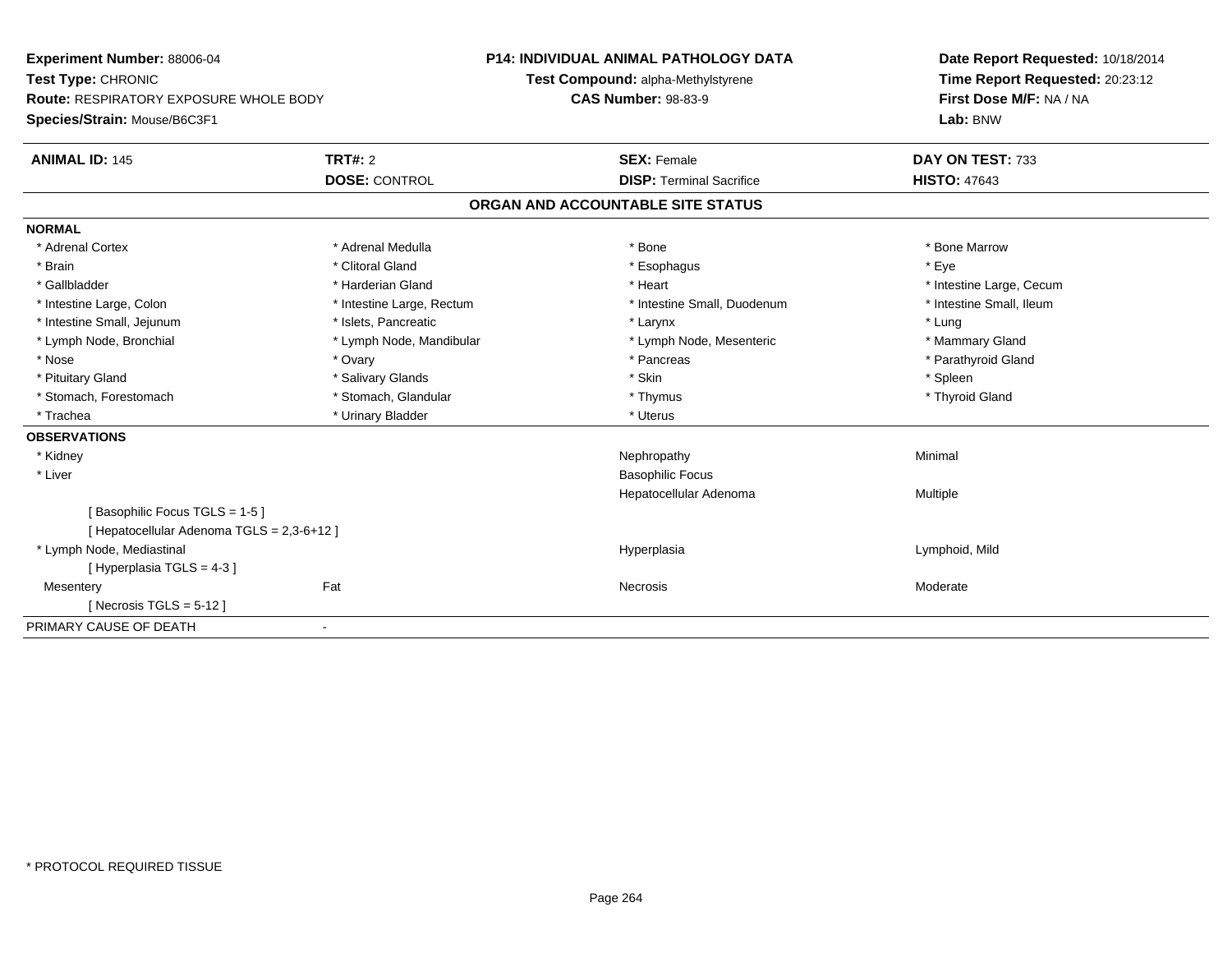| Experiment Number: 88006-04            |                             | <b>P14: INDIVIDUAL ANIMAL PATHOLOGY DATA</b> | Date Report Requested: 10/18/2014 |
|----------------------------------------|-----------------------------|----------------------------------------------|-----------------------------------|
| Test Type: CHRONIC                     |                             | Test Compound: alpha-Methylstyrene           | Time Report Requested: 20:23:12   |
| Route: RESPIRATORY EXPOSURE WHOLE BODY |                             | <b>CAS Number: 98-83-9</b>                   | First Dose M/F: NA / NA           |
| Species/Strain: Mouse/B6C3F1           |                             |                                              | Lab: BNW                          |
| <b>ANIMAL ID: 146</b>                  | <b>TRT#: 2</b>              | <b>SEX: Female</b>                           | DAY ON TEST: 633                  |
|                                        | <b>DOSE: CONTROL</b>        | <b>DISP:</b> Moribund Sacrifice              | <b>HISTO: 47644</b>               |
|                                        |                             | ORGAN AND ACCOUNTABLE SITE STATUS            |                                   |
| <b>NORMAL</b>                          |                             |                                              |                                   |
| * Adrenal Cortex                       | * Adrenal Medulla           | * Bone                                       | * Bone Marrow                     |
| * Brain                                | * Esophagus                 | * Eye                                        | * Gallbladder                     |
| * Harderian Gland                      | * Heart                     | * Intestine Large, Cecum                     | * Intestine Large, Colon          |
| * Intestine Large, Rectum              | * Intestine Small, Duodenum | * Intestine Small, Ileum                     | * Intestine Small, Jejunum        |
| * Islets, Pancreatic                   | * Kidney                    | * Larynx                                     | * Liver                           |
| * Lung                                 | * Lymph Node, Mesenteric    | * Mammary Gland                              | * Nose                            |
| * Pancreas                             | * Parathyroid Gland         | * Pituitary Gland                            | * Salivary Glands                 |
| * Skin                                 | * Spleen                    | * Stomach, Forestomach                       | * Stomach, Glandular              |
| * Thymus                               | * Thyroid Gland             | * Trachea                                    | * Urinary Bladder                 |
| * Uterus                               |                             |                                              |                                   |
| <b>MISSING</b>                         |                             |                                              |                                   |
| * Clitoral Gland                       | * Lymph Node, Bronchial     | * Lymph Node, Mandibular                     | * Lymph Node, Mediastinal         |
| <b>OBSERVATIONS</b>                    |                             |                                              |                                   |
| * Ovary                                |                             | Cyst                                         |                                   |
| PRIMARY CAUSE OF DEATH                 | - UNCERTAIN                 |                                              |                                   |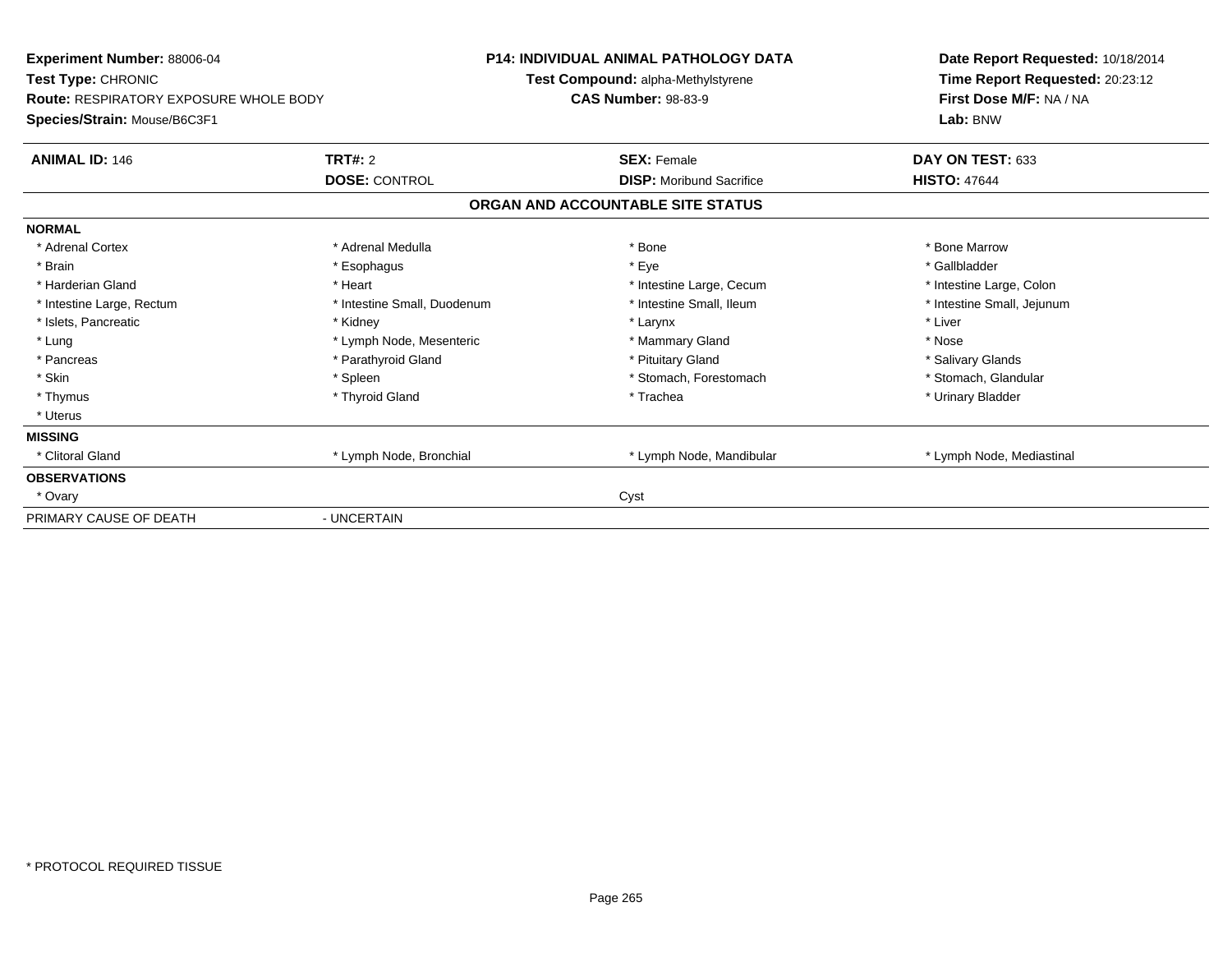| Experiment Number: 88006-04                   |                          | <b>P14: INDIVIDUAL ANIMAL PATHOLOGY DATA</b> | Date Report Requested: 10/18/2014 |  |  |
|-----------------------------------------------|--------------------------|----------------------------------------------|-----------------------------------|--|--|
| Test Type: CHRONIC                            |                          | Test Compound: alpha-Methylstyrene           | Time Report Requested: 20:23:12   |  |  |
| <b>Route: RESPIRATORY EXPOSURE WHOLE BODY</b> |                          | <b>CAS Number: 98-83-9</b>                   | First Dose M/F: NA / NA           |  |  |
| Species/Strain: Mouse/B6C3F1                  |                          |                                              | Lab: BNW                          |  |  |
| <b>ANIMAL ID: 147</b>                         | <b>TRT#: 2</b>           | <b>SEX: Female</b>                           | DAY ON TEST: 731                  |  |  |
|                                               | <b>DOSE: CONTROL</b>     | <b>DISP: Terminal Sacrifice</b>              | <b>HISTO: 47645</b>               |  |  |
|                                               |                          | ORGAN AND ACCOUNTABLE SITE STATUS            |                                   |  |  |
| <b>NORMAL</b>                                 |                          |                                              |                                   |  |  |
| * Adrenal Cortex                              | * Adrenal Medulla        | * Bone                                       | * Bone Marrow                     |  |  |
| * Brain                                       | * Esophagus              | * Eye                                        | * Gallbladder                     |  |  |
| * Harderian Gland                             | * Intestine Large, Cecum | * Intestine Large, Colon                     | * Intestine Large, Rectum         |  |  |
| * Intestine Small, Duodenum                   | * Intestine Small, Ileum | * Intestine Small, Jejunum                   | * Islets, Pancreatic              |  |  |
| * Kidney                                      | * Larynx                 | * Lymph Node, Mediastinal                    | * Mammary Gland                   |  |  |
| * Nose                                        | * Ovary                  | * Parathyroid Gland                          | * Pituitary Gland                 |  |  |
| * Salivary Glands                             | * Skin                   | * Stomach, Forestomach                       | * Stomach, Glandular              |  |  |
| * Thymus                                      | * Trachea                | * Urinary Bladder                            |                                   |  |  |
| <b>INSUFFICIENT TISSUE</b>                    |                          |                                              |                                   |  |  |
| * Clitoral Gland                              |                          |                                              |                                   |  |  |
| <b>OBSERVATIONS</b>                           |                          |                                              |                                   |  |  |
| * Heart                                       |                          | Lymphoma Malignant                           |                                   |  |  |
| * Liver                                       |                          | Lymphoma Malignant                           |                                   |  |  |
| * Lung                                        |                          | Lymphoma Malignant                           |                                   |  |  |
| * Lymph Node, Bronchial                       |                          | Lymphoma Malignant                           |                                   |  |  |
| * Lymph Node, Mandibular                      |                          | Lymphoma Malignant                           |                                   |  |  |
| * Lymph Node, Mesenteric                      |                          | Lymphoma Malignant                           |                                   |  |  |
| * Pancreas                                    |                          | Lymphoma Malignant                           |                                   |  |  |
| * Spleen                                      |                          | Lymphoma Malignant                           |                                   |  |  |
| [ Lymphoma Malignant TGLS = 1-5 ]             |                          |                                              |                                   |  |  |
| * Thyroid Gland                               | <b>Follicular Cel</b>    | Adenoma                                      |                                   |  |  |
| * Uterus                                      | Endometrium              | Adenoma                                      |                                   |  |  |
| PRIMARY CAUSE OF DEATH                        |                          |                                              |                                   |  |  |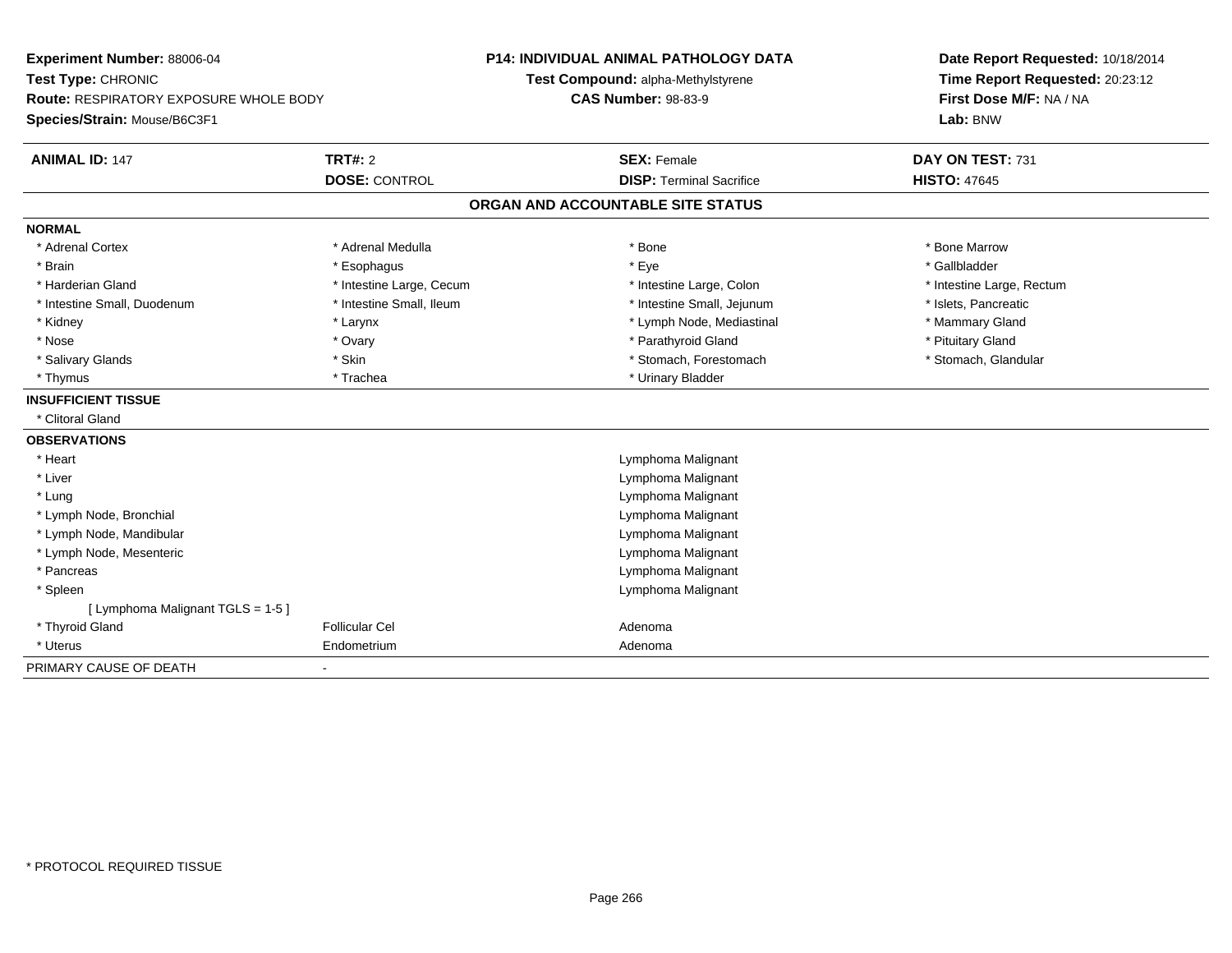| Experiment Number: 88006-04            |                             | <b>P14: INDIVIDUAL ANIMAL PATHOLOGY DATA</b> | Date Report Requested: 10/18/2014 |
|----------------------------------------|-----------------------------|----------------------------------------------|-----------------------------------|
| Test Type: CHRONIC                     |                             | Test Compound: alpha-Methylstyrene           | Time Report Requested: 20:23:12   |
| Route: RESPIRATORY EXPOSURE WHOLE BODY |                             | <b>CAS Number: 98-83-9</b>                   | First Dose M/F: NA / NA           |
| Species/Strain: Mouse/B6C3F1           |                             |                                              | Lab: BNW                          |
| <b>ANIMAL ID: 148</b>                  | TRT#: 2                     | <b>SEX: Female</b>                           | DAY ON TEST: 732                  |
|                                        | <b>DOSE: CONTROL</b>        | <b>DISP: Terminal Sacrifice</b>              | <b>HISTO: 47646</b>               |
|                                        |                             | ORGAN AND ACCOUNTABLE SITE STATUS            |                                   |
| <b>NORMAL</b>                          |                             |                                              |                                   |
| * Adrenal Cortex                       | * Adrenal Medulla           | * Bone                                       | * Bone Marrow                     |
| * Brain                                | * Clitoral Gland            | * Esophagus                                  | * Eve                             |
| * Gallbladder                          | * Heart                     | * Intestine Large, Cecum                     | * Intestine Large, Colon          |
| * Intestine Large, Rectum              | * Intestine Small, Duodenum | * Intestine Small, Ileum                     | * Intestine Small, Jejunum        |
| * Islets, Pancreatic                   | * Kidney                    | * Larynx                                     | * Liver                           |
| * Lung                                 | * Mammary Gland             | * Nose                                       | * Ovary                           |
| * Pancreas                             | * Parathyroid Gland         | * Pituitary Gland                            | * Salivary Glands                 |
| * Spleen                               | * Stomach, Forestomach      | * Stomach, Glandular                         | * Thymus                          |
| * Thyroid Gland                        | * Trachea                   | * Urinary Bladder                            | * Uterus                          |
| <b>MISSING</b>                         |                             |                                              |                                   |
| * Lymph Node, Bronchial                | * Lymph Node, Mandibular    | * Lymph Node, Mediastinal                    | * Lymph Node, Mesenteric          |
| <b>OBSERVATIONS</b>                    |                             |                                              |                                   |
| * Harderian Gland                      |                             | Adenoma                                      |                                   |
| [ Adenoma TGLS = 2-11 ]                |                             |                                              |                                   |
| Mesentery                              | Fat                         | <b>Necrosis</b>                              | Mild                              |
| [Necrosis TGLS = $4-6$ ]               |                             |                                              |                                   |
| * Skin                                 | <b>Subcut Tiss</b>          | Sarcoma                                      |                                   |
| Sarcoma TGLS = 5-12 ]                  |                             |                                              |                                   |
| PRIMARY CAUSE OF DEATH                 |                             |                                              |                                   |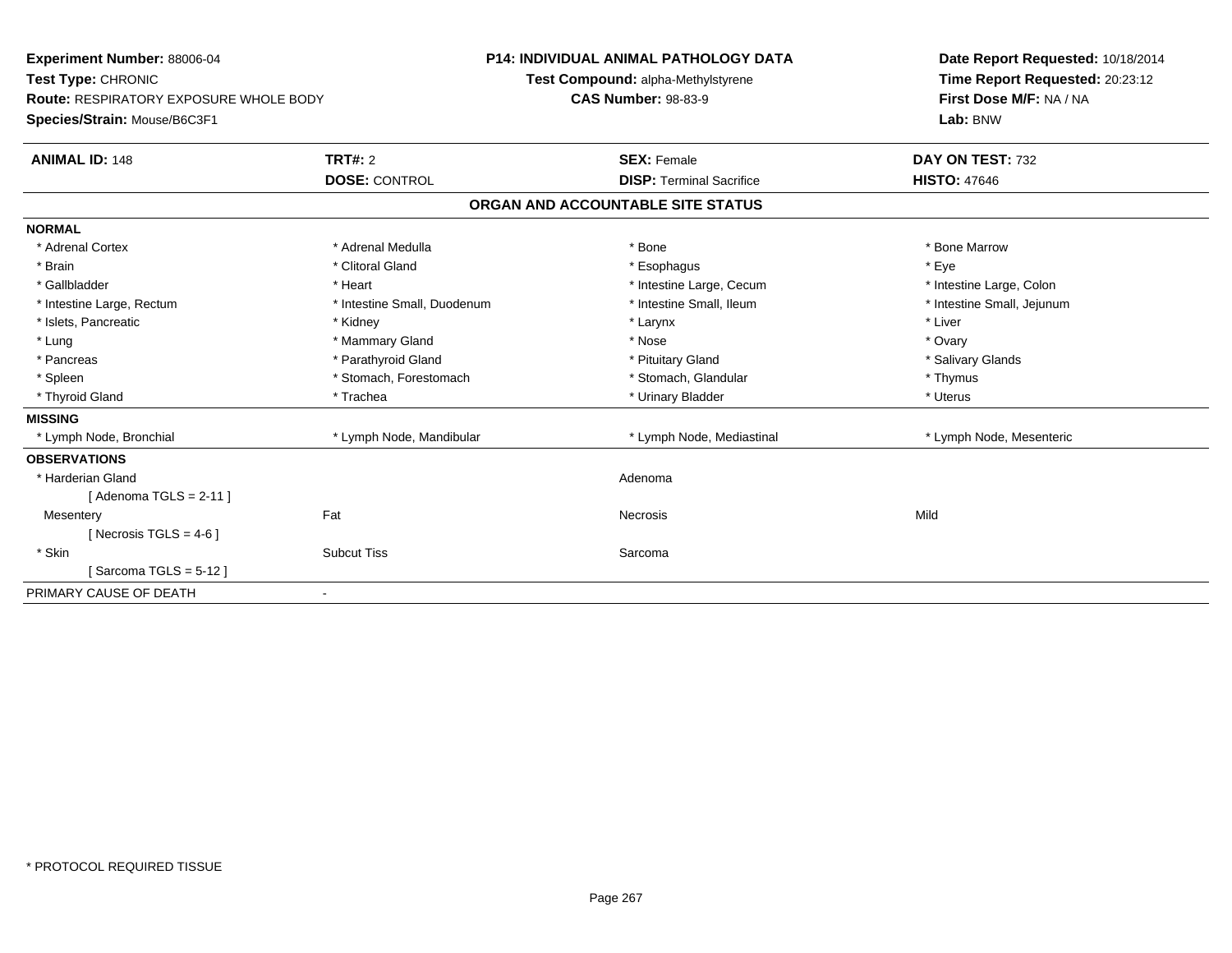| Experiment Number: 88006-04<br>Test Type: CHRONIC<br><b>Route: RESPIRATORY EXPOSURE WHOLE BODY</b><br>Species/Strain: Mouse/B6C3F1 | <b>P14: INDIVIDUAL ANIMAL PATHOLOGY DATA</b><br>Test Compound: alpha-Methylstyrene<br><b>CAS Number: 98-83-9</b> | Date Report Requested: 10/18/2014<br>Time Report Requested: 20:23:12<br>First Dose M/F: NA / NA<br>Lab: BNW |  |
|------------------------------------------------------------------------------------------------------------------------------------|------------------------------------------------------------------------------------------------------------------|-------------------------------------------------------------------------------------------------------------|--|
| <b>ANIMAL ID: 149</b><br><b>TRT#: 2</b><br><b>DOSE: CONTROL</b>                                                                    | <b>SEX: Female</b><br><b>DISP: Terminal Sacrifice</b>                                                            | DAY ON TEST: 731<br><b>HISTO: 47647</b>                                                                     |  |
|                                                                                                                                    | ORGAN AND ACCOUNTABLE SITE STATUS                                                                                |                                                                                                             |  |
| <b>NORMAL</b>                                                                                                                      |                                                                                                                  |                                                                                                             |  |
| * Adrenal Cortex<br>* Adrenal Medulla                                                                                              | * Bone                                                                                                           | * Brain                                                                                                     |  |
| * Clitoral Gland                                                                                                                   | * Eye                                                                                                            | * Harderian Gland                                                                                           |  |
| * Esophagus<br>* Intestine Large, Colon<br>* Intestine Large, Cecum                                                                | * Intestine Large, Rectum                                                                                        | * Intestine Small, Duodenum                                                                                 |  |
| * Intestine Small, Ileum<br>* Intestine Small, Jejunum                                                                             | * Islets, Pancreatic                                                                                             | * Larynx                                                                                                    |  |
| * Mammary Gland<br>* Nose                                                                                                          | * Ovary                                                                                                          | * Pancreas                                                                                                  |  |
| * Salivary Glands<br>* Pituitary Gland                                                                                             | * Skin                                                                                                           | * Stomach, Glandular                                                                                        |  |
| * Thyroid Gland<br>* Thymus                                                                                                        | * Trachea                                                                                                        | * Uterus                                                                                                    |  |
| <b>MISSING</b>                                                                                                                     |                                                                                                                  |                                                                                                             |  |
| * Lymph Node, Mandibular<br>* Lymph Node, Mediastinal                                                                              | * Parathyroid Gland                                                                                              |                                                                                                             |  |
| <b>OBSERVATIONS</b>                                                                                                                |                                                                                                                  |                                                                                                             |  |
| * Bone Marrow                                                                                                                      | Lymphoma Malignant                                                                                               |                                                                                                             |  |
| * Gallbladder                                                                                                                      | Lymphoma Malignant                                                                                               |                                                                                                             |  |
| * Heart                                                                                                                            | Hemangiosarcoma                                                                                                  |                                                                                                             |  |
| * Kidney                                                                                                                           | Lymphoma Malignant                                                                                               |                                                                                                             |  |
| * Liver                                                                                                                            | Lymphoma Malignant                                                                                               |                                                                                                             |  |
| [ Lymphoma Malignant TGLS = 1-5 ]                                                                                                  |                                                                                                                  |                                                                                                             |  |
| * Lung                                                                                                                             | Lymphoma Malignant                                                                                               |                                                                                                             |  |
| * Lymph Node, Bronchial                                                                                                            | Lymphoma Malignant                                                                                               |                                                                                                             |  |
| * Lymph Node, Mesenteric                                                                                                           | Lymphoma Malignant                                                                                               |                                                                                                             |  |
| * Spleen                                                                                                                           | Lymphoma Malignant                                                                                               |                                                                                                             |  |
| [ Lymphoma Malignant TGLS = 2-5 ]                                                                                                  |                                                                                                                  |                                                                                                             |  |
| * Stomach, Forestomach<br>Epithelium                                                                                               | Hyperplasia                                                                                                      | Moderate                                                                                                    |  |
| [Hyperplasia TGLS = 3-9]                                                                                                           |                                                                                                                  |                                                                                                             |  |
| * Urinary Bladder                                                                                                                  | Lymphoma Malignant                                                                                               |                                                                                                             |  |
| PRIMARY CAUSE OF DEATH                                                                                                             |                                                                                                                  |                                                                                                             |  |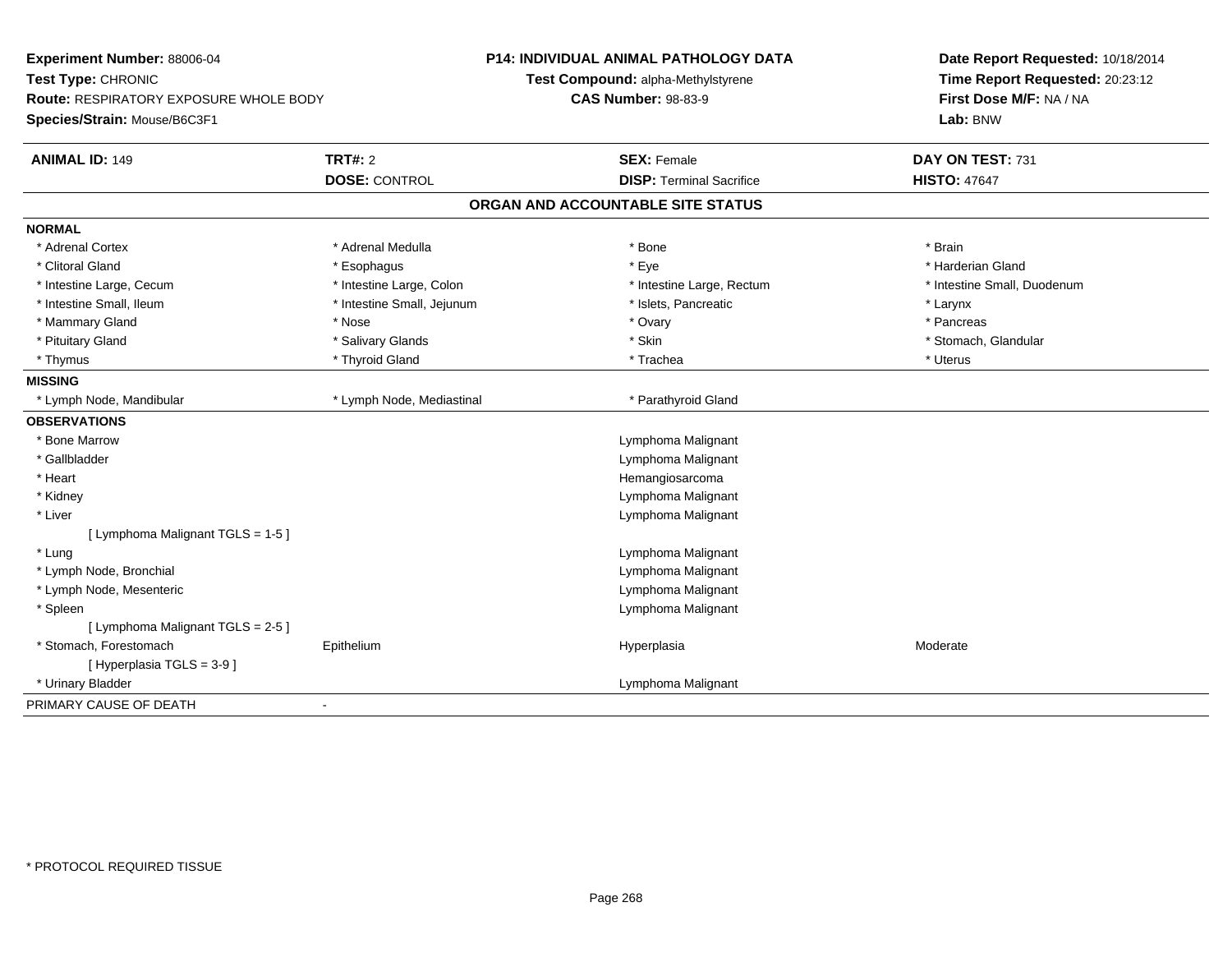**Experiment Number:** 88006-04**Test Type:** CHRONIC **Route:** RESPIRATORY EXPOSURE WHOLE BODY**Species/Strain:** Mouse/B6C3F1**P14: INDIVIDUAL ANIMAL PATHOLOGY DATATest Compound:** alpha-Methylstyrene**CAS Number:** 98-83-9**Date Report Requested:** 10/18/2014**Time Report Requested:** 20:23:12**First Dose M/F:** NA / NA**Lab:** BNW**ANIMAL ID:** 150**C TRT#:** 2 **SEX:** Female **DAY ON TEST:** 732 **DOSE:** CONTROL**DISP:** Terminal Sacrifice **HISTO:**  $47648$ **ORGAN AND ACCOUNTABLE SITE STATUSNORMAL**\* Adrenal Cortex \* Adrenal Cortex \* \* Adrenal Cortex \* Brain \* Bone \* \* Bone Marrow \* Bone Marrow \* \* Brain \* Brain \* Brain \* Brain \* Brain \* Brain \* Brain \* Brain \* Brain \* Brain \* Brain \* Brain \* Brain \* Brain \* Brain \* Brain \* Brain \* B \* Gallbladder \* Clitoral Gland \* Esophagus \* Eye \* Gallbladder\* Harderian Gland \* The structure \* Theart \* Heart \* Intestine Large, Cecum \* Intestine Large, Cecum \* Intestine Large, Colon \* Intestine Small, Jejunum \* Intestine Large, Rectum \* Intestine Small, Duodenum \* Intestine Small, Ileum \* Intestine Small, Ileum \* Islets, Pancreatic \* \* \* Andrew \* Kidney \* \* Kidney \* \* Karynx \* Larynx \* \* Larynx \* \* Lung \* Lung \* Lung \* Lung \* Lung \* Lung \* Lung \* Lung \* Lung \* Lung \* Lung \* Lung \* Lung \* Lung \* Lung \* Lung \* Lung \* Lung \* Lung \* \* Mammary Gland \* Lymph Node, Bronchial \* Lymph Node, Mandibular \* Lymph Node, Mesenteric \* Lymph Node, Mesenteric \* Salivary Glands \* Pancreas \* And the section of the section of the section of the section of the section of the section of the section of the section of the section of the section of the section of the section of the section of the sectio \* Stomach, Glandular \* Skin \* Spleen \* Spleen \* Spleen \* Stomach, Forestomach \* Stomach, Forestomach \* Thymus \* Thyroid Gland \* Trachea \* Urinary Bladder \* **MISSING** \* Lymph Node, Mediastinal**OBSERVATIONS** \* Adrenal Medullaa and the control of the control of the control of the Hyperplasia and the control of the control of the control of the control of the control of the control of the control of the control of the control of the control of t \* Liver Basophilic Focus Hemangiosarcoma[ Hemangiosarcoma TGLS = 2-6 ]**Mesentery** y the contract of the contract of the contract of the contract of the contract of the contract of the contract of the contract of the contract of the contract of the contract of the contract of the contract of the contract  $[$  Necrosis TGLS = 1-6  $]$  \* Nosee and the Colombia Colfactory Epi and the Colombia Degeneration Colombia Degeneration of the Hyaline, Minimal Glands, Olfactory Epi Hyperplasiaa **Minimal** Olfactory Epi Metaplasiaa **Minimal**  \* Ovaryy cystem in the control of the control of the control of the control of the control of the control of the control of the control of the control of the control of the control of the control of the control of the control of  $[$  Cyst TGLS = 5-8  $]$  \* Uteruss and the contract of the contract of the contract of the contract of the contract of the contract of the contract of the contract of the contract of the contract of the contract of the contract of the contract of the cont Cystic, Marked Endometriumm and the Hyperplasia Cystic, Marked Cystic, Marked Cystic, Marked Cystic, Marked Cystic, Marked Cystic, Marked Cystic, Marked Cystic, Marked Cystic, Marked Cystic, Marked Cystic, Marked Cystic, Marked Cystic, Marked Cysti [ Angiectasis TGLS = 4-9 ][ Hyperplasia TGLS = 3-9 ]PRIMARY CAUSE OF DEATH-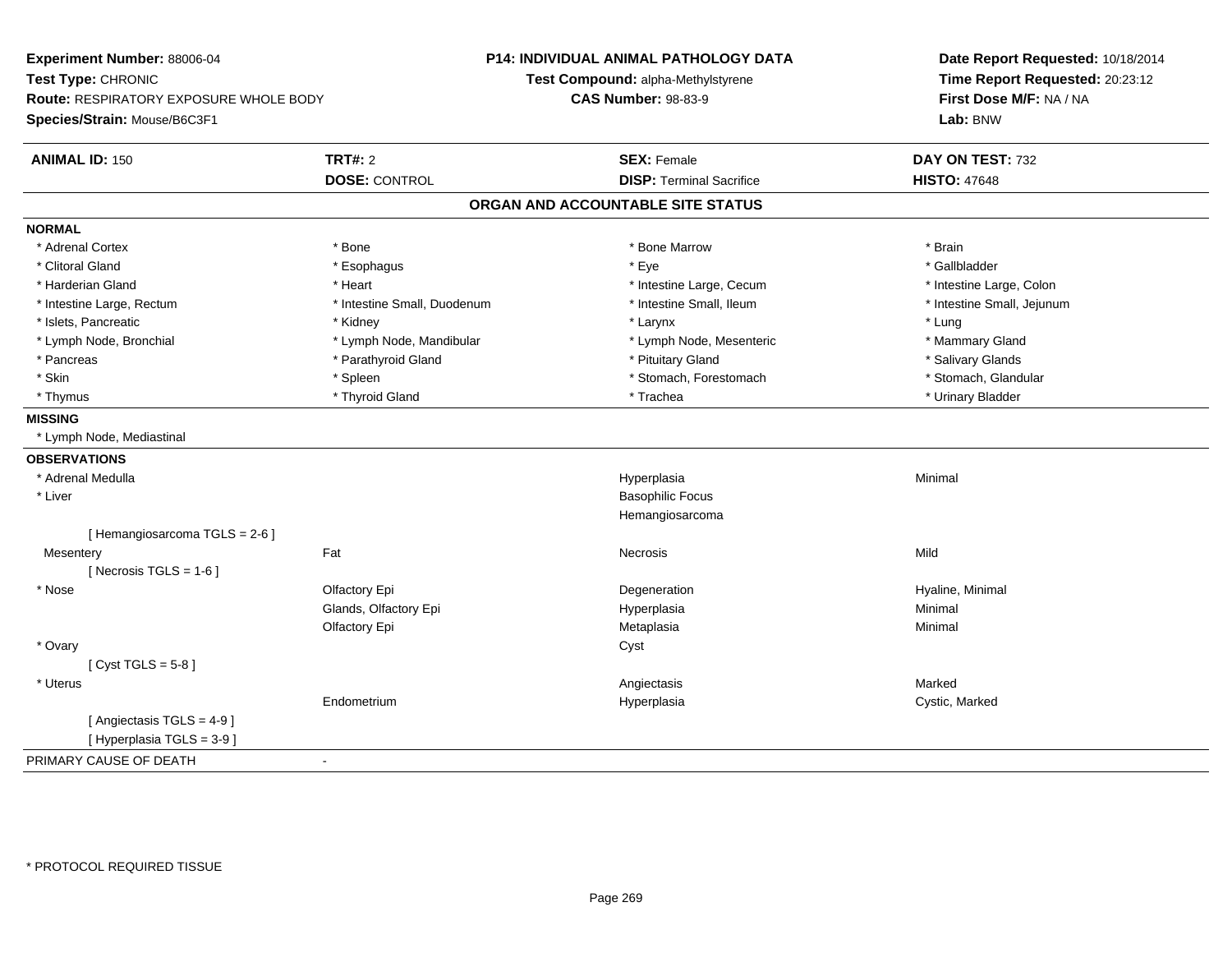| <b>Experiment Number: 88006-04</b><br>Test Type: CHRONIC |                           | <b>P14: INDIVIDUAL ANIMAL PATHOLOGY DATA</b> |                                    |         | Date Report Requested: 10/18/2014 |  |
|----------------------------------------------------------|---------------------------|----------------------------------------------|------------------------------------|---------|-----------------------------------|--|
|                                                          |                           |                                              | Test Compound: alpha-Methylstyrene |         | Time Report Requested: 20:23:12   |  |
| <b>Route: RESPIRATORY EXPOSURE WHOLE BODY</b>            |                           | <b>CAS Number: 98-83-9</b>                   |                                    |         | First Dose M/F: NA / NA           |  |
| Species/Strain: Mouse/B6C3F1                             |                           |                                              |                                    |         | Lab: BNW                          |  |
| <b>ANIMAL ID: 301</b>                                    | <b>TRT#: 4</b>            |                                              | <b>SEX: Female</b>                 |         | DAY ON TEST: 731                  |  |
|                                                          | <b>DOSE: 100 PPM</b>      |                                              | <b>DISP: Terminal Sacrifice</b>    |         | <b>HISTO: 47899</b>               |  |
|                                                          |                           |                                              | ORGAN AND ACCOUNTABLE SITE STATUS  |         |                                   |  |
| <b>NORMAL</b>                                            |                           |                                              |                                    |         |                                   |  |
| * Adrenal Cortex                                         | * Adrenal Medulla         |                                              | * Bone                             |         | * Bone Marrow                     |  |
| * Brain                                                  | * Clitoral Gland          |                                              | * Esophagus                        | * Eye   |                                   |  |
| * Gallbladder                                            | * Harderian Gland         |                                              | * Heart                            |         | * Intestine Large, Cecum          |  |
| * Intestine Large, Colon                                 | * Intestine Large, Rectum |                                              | * Intestine Small, Duodenum        |         | * Intestine Small, Ileum          |  |
| * Intestine Small, Jejunum                               | * Islets, Pancreatic      |                                              | * Larynx                           |         | * Lung                            |  |
| * Lymph Node, Bronchial                                  | * Lymph Node, Mandibular  |                                              | * Lymph Node, Mediastinal          |         | * Mammary Gland                   |  |
| * Ovary                                                  | * Pancreas                |                                              | * Pituitary Gland                  |         | * Salivary Glands                 |  |
| * Skin                                                   | * Spleen                  |                                              | * Stomach, Forestomach             |         | * Stomach, Glandular              |  |
| * Thymus                                                 | * Thyroid Gland           |                                              | * Trachea                          |         | * Urinary Bladder                 |  |
| * Uterus                                                 |                           |                                              |                                    |         |                                   |  |
| <b>MISSING</b>                                           |                           |                                              |                                    |         |                                   |  |
| * Parathyroid Gland                                      |                           |                                              |                                    |         |                                   |  |
| <b>OBSERVATIONS</b>                                      |                           |                                              |                                    |         |                                   |  |
| * Kidney                                                 |                           |                                              | Nephropathy                        | Minimal |                                   |  |
| * Liver                                                  |                           |                                              | Hepatocellular Adenoma             |         |                                   |  |
| [ Hepatocellular Adenoma TGLS = 1-5 ]                    |                           |                                              |                                    |         |                                   |  |
| * Lymph Node, Mesenteric                                 |                           |                                              | <b>Infiltration Cellular</b>       |         | Plasma Cell, Moderate             |  |
| * Nose                                                   | Glands, Olfactory Epi     |                                              | Hyperplasia                        | Mild    |                                   |  |
|                                                          | Olfactory Epi             |                                              | Metaplasia                         | Minimal |                                   |  |
| PRIMARY CAUSE OF DEATH                                   |                           |                                              |                                    |         |                                   |  |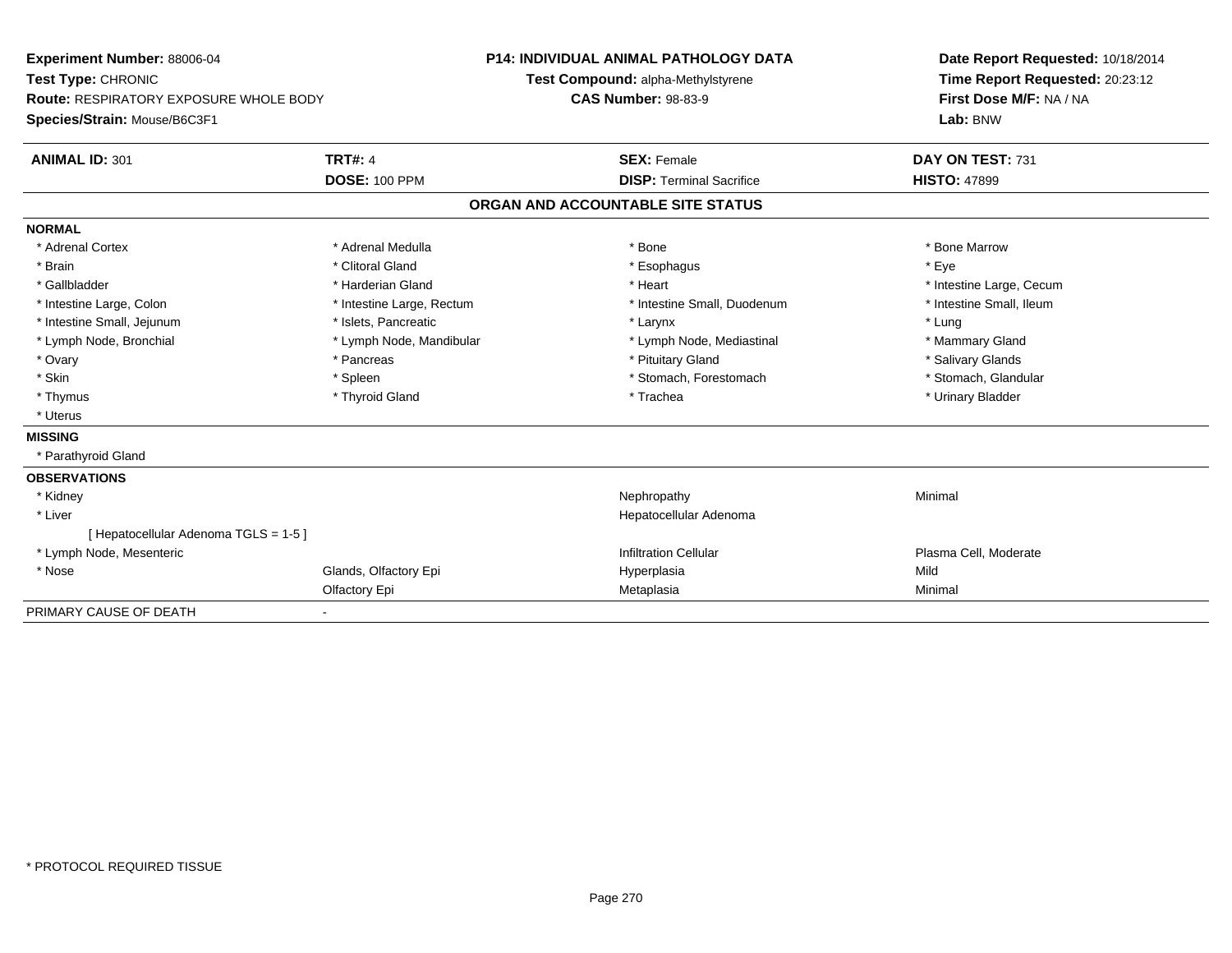| <b>Experiment Number: 88006-04</b><br>Test Type: CHRONIC<br><b>Route: RESPIRATORY EXPOSURE WHOLE BODY</b><br>Species/Strain: Mouse/B6C3F1<br><b>ANIMAL ID: 302</b> | <b>TRT#: 4</b>              | <b>P14: INDIVIDUAL ANIMAL PATHOLOGY DATA</b><br>Test Compound: alpha-Methylstyrene<br><b>CAS Number: 98-83-9</b><br><b>SEX: Female</b> |                                   | Date Report Requested: 10/18/2014<br>Time Report Requested: 20:23:12<br>First Dose M/F: NA / NA<br>Lab: BNW<br>DAY ON TEST: 732 |
|--------------------------------------------------------------------------------------------------------------------------------------------------------------------|-----------------------------|----------------------------------------------------------------------------------------------------------------------------------------|-----------------------------------|---------------------------------------------------------------------------------------------------------------------------------|
|                                                                                                                                                                    | <b>DOSE: 100 PPM</b>        |                                                                                                                                        | <b>DISP: Terminal Sacrifice</b>   | <b>HISTO: 47900</b>                                                                                                             |
|                                                                                                                                                                    |                             |                                                                                                                                        | ORGAN AND ACCOUNTABLE SITE STATUS |                                                                                                                                 |
| <b>NORMAL</b>                                                                                                                                                      |                             |                                                                                                                                        |                                   |                                                                                                                                 |
| * Adrenal Medulla                                                                                                                                                  | * Bone                      |                                                                                                                                        | * Bone Marrow                     | * Brain                                                                                                                         |
| * Clitoral Gland                                                                                                                                                   | * Esophagus                 |                                                                                                                                        | * Eye                             | * Gallbladder                                                                                                                   |
| * Harderian Gland                                                                                                                                                  | * Heart                     |                                                                                                                                        | * Intestine Large, Cecum          | * Intestine Large, Colon                                                                                                        |
| * Intestine Large, Rectum                                                                                                                                          | * Intestine Small, Duodenum |                                                                                                                                        | * Intestine Small, Ileum          | * Intestine Small, Jejunum                                                                                                      |
| * Islets, Pancreatic                                                                                                                                               | * Kidney                    |                                                                                                                                        | * Larynx                          | * Lung                                                                                                                          |
| * Lymph Node, Bronchial                                                                                                                                            | * Lymph Node, Mandibular    |                                                                                                                                        | * Lymph Node, Mediastinal         | * Lymph Node, Mesenteric                                                                                                        |
| * Mammary Gland                                                                                                                                                    | * Ovary                     |                                                                                                                                        | * Pancreas                        | * Pituitary Gland                                                                                                               |
| * Salivary Glands                                                                                                                                                  | * Skin                      |                                                                                                                                        | * Spleen                          | * Stomach, Forestomach                                                                                                          |
| * Stomach, Glandular                                                                                                                                               | * Thymus                    |                                                                                                                                        | * Thyroid Gland                   | * Trachea                                                                                                                       |
| * Urinary Bladder                                                                                                                                                  | * Uterus                    |                                                                                                                                        |                                   |                                                                                                                                 |
| <b>MISSING</b>                                                                                                                                                     |                             |                                                                                                                                        |                                   |                                                                                                                                 |
| * Parathyroid Gland                                                                                                                                                |                             |                                                                                                                                        |                                   |                                                                                                                                 |
| <b>OBSERVATIONS</b>                                                                                                                                                |                             |                                                                                                                                        |                                   |                                                                                                                                 |
| * Adrenal Cortex                                                                                                                                                   |                             |                                                                                                                                        | Hypertrophy                       | Mild                                                                                                                            |
| * Liver                                                                                                                                                            |                             |                                                                                                                                        | Hepatocellular Adenoma            |                                                                                                                                 |
| [ Hepatocellular Adenoma TGLS = 1-5 ]                                                                                                                              |                             |                                                                                                                                        |                                   |                                                                                                                                 |
| * Nose                                                                                                                                                             | Glands, Olfactory Epi       |                                                                                                                                        | Hyperplasia                       | Moderate                                                                                                                        |
|                                                                                                                                                                    | Olfactory Epi               |                                                                                                                                        | Metaplasia                        | Moderate                                                                                                                        |
| PRIMARY CAUSE OF DEATH                                                                                                                                             |                             |                                                                                                                                        |                                   |                                                                                                                                 |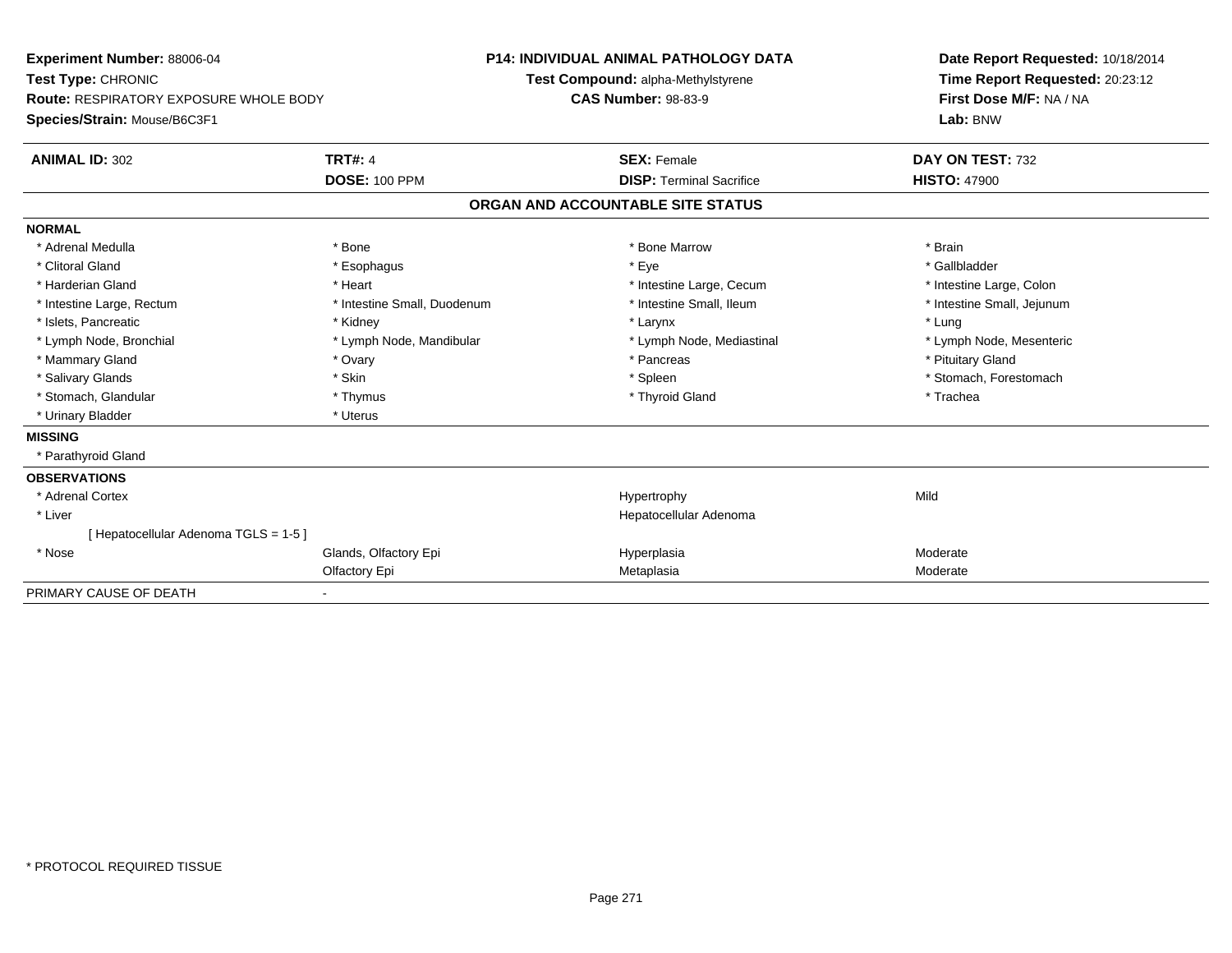| <b>Experiment Number: 88006-04</b>            |                           | <b>P14: INDIVIDUAL ANIMAL PATHOLOGY DATA</b> | Date Report Requested: 10/18/2014 |  |  |
|-----------------------------------------------|---------------------------|----------------------------------------------|-----------------------------------|--|--|
| Test Type: CHRONIC                            |                           | Test Compound: alpha-Methylstyrene           | Time Report Requested: 20:23:12   |  |  |
| <b>Route: RESPIRATORY EXPOSURE WHOLE BODY</b> |                           | <b>CAS Number: 98-83-9</b>                   | First Dose M/F: NA / NA           |  |  |
| Species/Strain: Mouse/B6C3F1                  |                           |                                              | Lab: BNW                          |  |  |
| <b>ANIMAL ID: 303</b>                         | <b>TRT#: 4</b>            | <b>SEX: Female</b>                           | DAY ON TEST: 732                  |  |  |
|                                               | <b>DOSE: 100 PPM</b>      | <b>DISP: Terminal Sacrifice</b>              | <b>HISTO: 47901</b>               |  |  |
|                                               |                           | ORGAN AND ACCOUNTABLE SITE STATUS            |                                   |  |  |
| <b>NORMAL</b>                                 |                           |                                              |                                   |  |  |
| * Adrenal Cortex                              | * Adrenal Medulla         | * Bone                                       | * Bone Marrow                     |  |  |
| * Brain                                       | * Clitoral Gland          | * Esophagus                                  | * Eye                             |  |  |
| * Gallbladder                                 | * Harderian Gland         | * Heart                                      | * Intestine Large, Cecum          |  |  |
| * Intestine Large, Colon                      | * Intestine Large, Rectum | * Intestine Small, Duodenum                  | * Intestine Small, Ileum          |  |  |
| * Intestine Small, Jejunum                    | * Islets, Pancreatic      | * Larynx                                     | * Lung                            |  |  |
| * Lymph Node, Bronchial                       | * Lymph Node, Mandibular  | * Lymph Node, Mediastinal                    | * Lymph Node, Mesenteric          |  |  |
| * Mammary Gland                               | * Ovary                   | * Pancreas                                   | * Parathyroid Gland               |  |  |
| * Salivary Glands                             | * Skin                    | * Spleen                                     | * Stomach, Forestomach            |  |  |
| * Stomach, Glandular                          | * Thymus                  | * Thyroid Gland                              | * Trachea                         |  |  |
| * Urinary Bladder                             | * Uterus                  |                                              |                                   |  |  |
| <b>OBSERVATIONS</b>                           |                           |                                              |                                   |  |  |
| * Kidney                                      |                           | Nephropathy                                  | Minimal                           |  |  |
| * Liver                                       |                           | <b>Eosinophilic Focus</b>                    |                                   |  |  |
| [Eosinophilic Focus TGLS = 1-5]               |                           |                                              |                                   |  |  |
| * Nose                                        | Glands, Olfactory Epi     | Hyperplasia                                  | Moderate                          |  |  |
|                                               | Olfactory Epi             | Metaplasia                                   | Moderate                          |  |  |
| * Pituitary Gland                             | Pars Distalis             | Hyperplasia                                  | Mild                              |  |  |
| PRIMARY CAUSE OF DEATH                        |                           |                                              |                                   |  |  |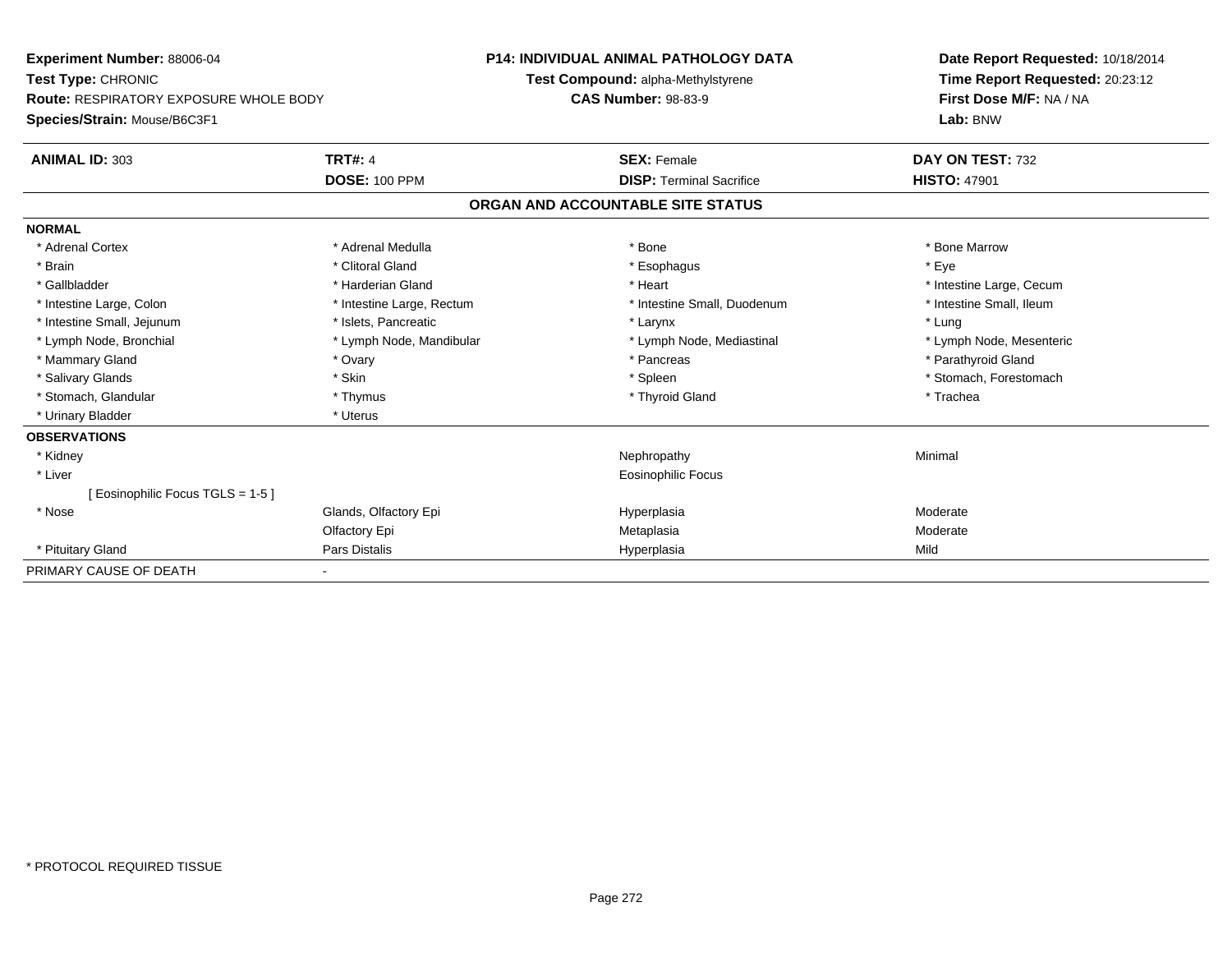| Experiment Number: 88006-04<br>Test Type: CHRONIC<br>Route: RESPIRATORY EXPOSURE WHOLE BODY |                          | <b>P14: INDIVIDUAL ANIMAL PATHOLOGY DATA</b><br>Test Compound: alpha-Methylstyrene<br><b>CAS Number: 98-83-9</b> | Date Report Requested: 10/18/2014<br>Time Report Requested: 20:23:12<br>First Dose M/F: NA / NA |
|---------------------------------------------------------------------------------------------|--------------------------|------------------------------------------------------------------------------------------------------------------|-------------------------------------------------------------------------------------------------|
| Species/Strain: Mouse/B6C3F1                                                                |                          |                                                                                                                  | Lab: BNW                                                                                        |
| <b>ANIMAL ID: 304</b>                                                                       | <b>TRT#: 4</b>           | <b>SEX: Female</b>                                                                                               | DAY ON TEST: 509                                                                                |
|                                                                                             | <b>DOSE: 100 PPM</b>     | <b>DISP: Moribund Sacrifice</b>                                                                                  | <b>HISTO: 47902</b>                                                                             |
|                                                                                             |                          | ORGAN AND ACCOUNTABLE SITE STATUS                                                                                |                                                                                                 |
| <b>NORMAL</b>                                                                               |                          |                                                                                                                  |                                                                                                 |
| * Adrenal Cortex                                                                            | * Adrenal Medulla        | * Bone                                                                                                           | * Bone Marrow                                                                                   |
| * Brain                                                                                     | * Clitoral Gland         | * Esophagus                                                                                                      | * Eye                                                                                           |
| * Harderian Gland                                                                           | * Intestine Large, Cecum | * Intestine Large, Colon                                                                                         | * Intestine Large, Rectum                                                                       |
| * Intestine Small, Duodenum                                                                 | * Intestine Small, Ileum | * Intestine Small, Jejunum                                                                                       | * Islets, Pancreatic                                                                            |
| * Larynx                                                                                    | * Lung                   | * Lymph Node, Mesenteric                                                                                         | * Mammary Gland                                                                                 |
| * Ovary                                                                                     | * Pancreas               | * Parathyroid Gland                                                                                              | * Pituitary Gland                                                                               |
| * Salivary Glands                                                                           | * Skin                   | * Spleen                                                                                                         | * Stomach, Forestomach                                                                          |
| * Stomach, Glandular                                                                        | * Thyroid Gland          | * Trachea                                                                                                        | * Urinary Bladder                                                                               |
| * Uterus                                                                                    |                          |                                                                                                                  |                                                                                                 |
| <b>MISSING</b>                                                                              |                          |                                                                                                                  |                                                                                                 |
| * Lymph Node, Bronchial                                                                     | * Lymph Node, Mandibular | * Lymph Node, Mediastinal                                                                                        | * Thymus                                                                                        |
| <b>OBSERVATIONS</b>                                                                         |                          |                                                                                                                  |                                                                                                 |
| * Gallbladder                                                                               |                          | Necrosis                                                                                                         | Marked                                                                                          |
| * Heart                                                                                     |                          | Hemorrhage                                                                                                       | Moderate                                                                                        |
| [Hemorrhage TGLS = $4-5$ ]                                                                  |                          |                                                                                                                  |                                                                                                 |
| * Kidney                                                                                    |                          | Nephropathy                                                                                                      | Minimal                                                                                         |
| * Liver                                                                                     |                          | Hemangioma                                                                                                       |                                                                                                 |
|                                                                                             |                          | Necrosis                                                                                                         | Marked                                                                                          |
| [Hemangioma TGLS = $2,3-12+5$ ]<br>[ Necrosis TGLS = $1-5$ ]                                |                          |                                                                                                                  |                                                                                                 |
| * Nose                                                                                      | Glands, Olfactory Epi    | Hyperplasia                                                                                                      | Mild                                                                                            |
|                                                                                             | Olfactory Epi            | Metaplasia                                                                                                       | Mild                                                                                            |
| PRIMARY CAUSE OF DEATH                                                                      | - Liver Hemangioma       |                                                                                                                  |                                                                                                 |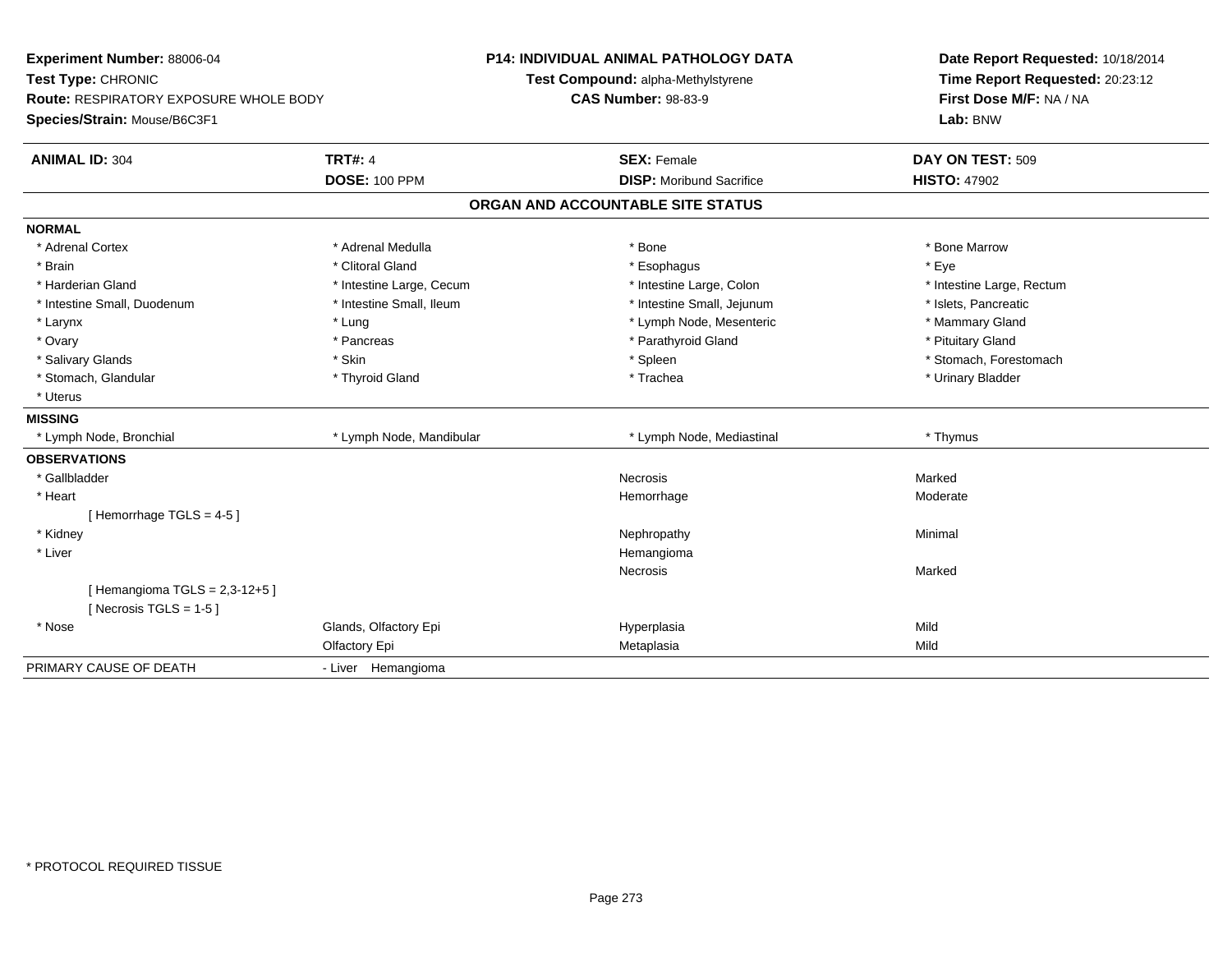| Experiment Number: 88006-04<br>Test Type: CHRONIC |                           | <b>P14: INDIVIDUAL ANIMAL PATHOLOGY DATA</b> | Date Report Requested: 10/18/2014 |  |
|---------------------------------------------------|---------------------------|----------------------------------------------|-----------------------------------|--|
|                                                   |                           | Test Compound: alpha-Methylstyrene           | Time Report Requested: 20:23:12   |  |
| <b>Route: RESPIRATORY EXPOSURE WHOLE BODY</b>     |                           | <b>CAS Number: 98-83-9</b>                   | First Dose M/F: NA / NA           |  |
| Species/Strain: Mouse/B6C3F1                      |                           |                                              | Lab: BNW                          |  |
| <b>ANIMAL ID: 305</b>                             | <b>TRT#: 4</b>            | <b>SEX: Female</b>                           | DAY ON TEST: 731                  |  |
|                                                   | <b>DOSE: 100 PPM</b>      | <b>DISP: Terminal Sacrifice</b>              | <b>HISTO: 47903</b>               |  |
|                                                   |                           | ORGAN AND ACCOUNTABLE SITE STATUS            |                                   |  |
| <b>NORMAL</b>                                     |                           |                                              |                                   |  |
| * Adrenal Cortex                                  | * Adrenal Medulla         | * Bone                                       | * Bone Marrow                     |  |
| * Brain                                           | * Clitoral Gland          | * Esophagus                                  | * Eye                             |  |
| * Gallbladder                                     | * Harderian Gland         | * Heart                                      | * Intestine Large, Cecum          |  |
| * Intestine Large, Colon                          | * Intestine Large, Rectum | * Intestine Small, Duodenum                  | * Intestine Small, Ileum          |  |
| * Intestine Small, Jejunum                        | * Islets, Pancreatic      | * Larynx                                     | * Lung                            |  |
| * Lymph Node, Bronchial                           | * Lymph Node, Mandibular  | * Lymph Node, Mesenteric                     | * Mammary Gland                   |  |
| * Ovary                                           | * Pancreas                | * Parathyroid Gland                          | * Salivary Glands                 |  |
| * Skin                                            | * Spleen                  | * Stomach, Glandular                         | * Thyroid Gland                   |  |
| * Trachea                                         | * Urinary Bladder         | * Uterus                                     |                                   |  |
| <b>MISSING</b>                                    |                           |                                              |                                   |  |
| * Lymph Node, Mediastinal                         |                           |                                              |                                   |  |
| <b>INSUFFICIENT TISSUE</b>                        |                           |                                              |                                   |  |
| * Thymus                                          |                           |                                              |                                   |  |
| <b>OBSERVATIONS</b>                               |                           |                                              |                                   |  |
| * Kidney                                          |                           | Infarct                                      | Mild                              |  |
|                                                   |                           | Nephropathy                                  | Minimal                           |  |
| * Liver                                           |                           | Hepatocellular Carcinoma                     |                                   |  |
| [ Hepatocellular Carcinoma TGLS = 1-6 ]           |                           |                                              |                                   |  |
| * Nose                                            | Glands, Olfactory Epi     | Hyperplasia                                  | Moderate                          |  |
|                                                   | Olfactory Epi             | Metaplasia                                   | Moderate                          |  |
| * Pituitary Gland                                 | <b>Pars Distalis</b>      | Hyperplasia                                  | Moderate                          |  |
| * Stomach, Forestomach                            |                           | Angiectasis                                  | Minimal                           |  |
| [Angiectasis TGLS = 2-9]                          |                           |                                              |                                   |  |
| PRIMARY CAUSE OF DEATH                            | $\blacksquare$            |                                              |                                   |  |
|                                                   |                           |                                              |                                   |  |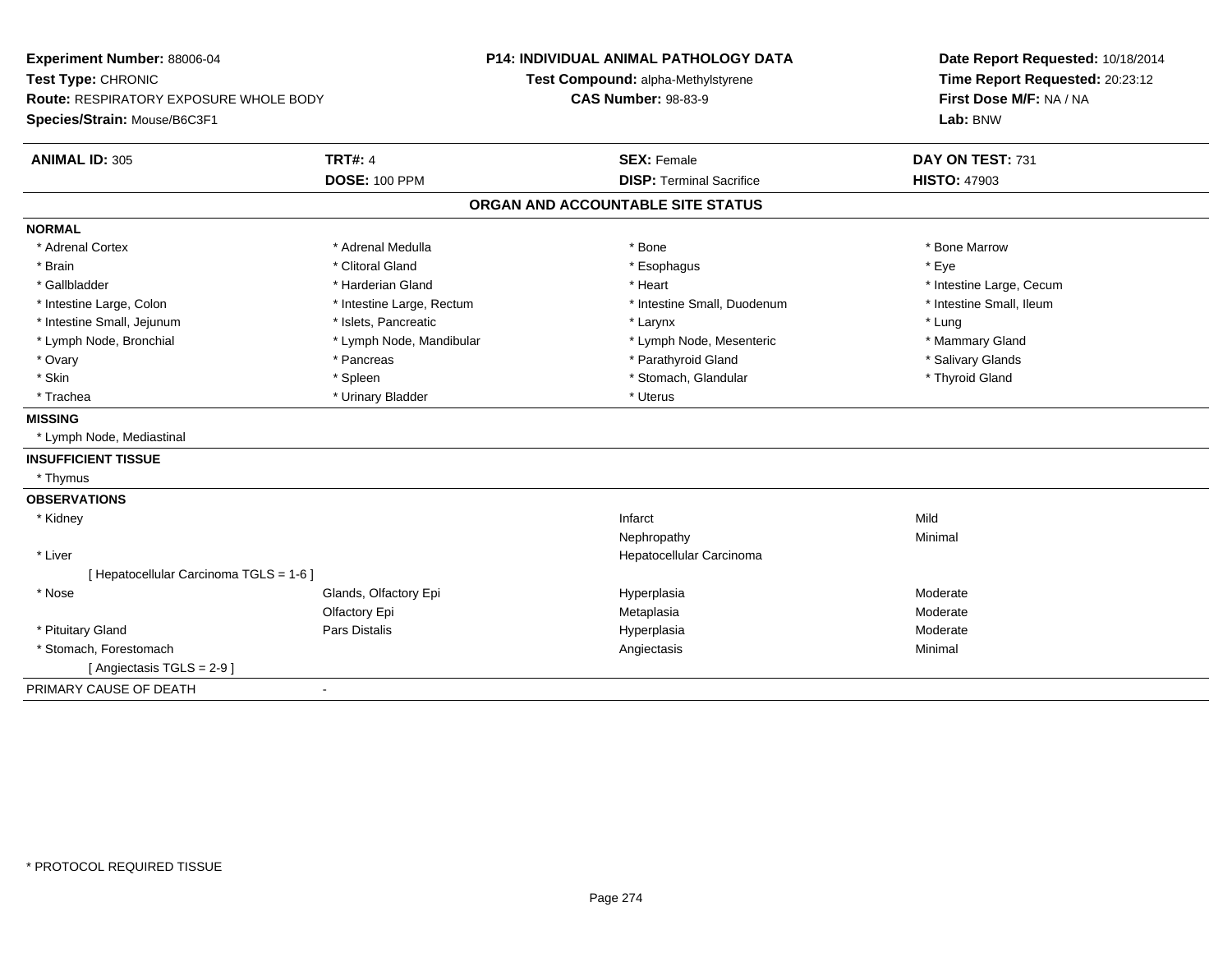| <b>Experiment Number: 88006-04</b>            |                           | <b>P14: INDIVIDUAL ANIMAL PATHOLOGY DATA</b> | Date Report Requested: 10/18/2014 |  |
|-----------------------------------------------|---------------------------|----------------------------------------------|-----------------------------------|--|
| Test Type: CHRONIC                            |                           | Test Compound: alpha-Methylstyrene           | Time Report Requested: 20:23:12   |  |
| <b>Route: RESPIRATORY EXPOSURE WHOLE BODY</b> |                           | <b>CAS Number: 98-83-9</b>                   | First Dose M/F: NA / NA           |  |
| Species/Strain: Mouse/B6C3F1                  |                           |                                              | Lab: BNW                          |  |
| <b>ANIMAL ID: 306</b>                         | <b>TRT#: 4</b>            | <b>SEX: Female</b>                           | DAY ON TEST: 732                  |  |
|                                               | <b>DOSE: 100 PPM</b>      | <b>DISP: Terminal Sacrifice</b>              | <b>HISTO: 47904</b>               |  |
|                                               |                           | ORGAN AND ACCOUNTABLE SITE STATUS            |                                   |  |
| <b>NORMAL</b>                                 |                           |                                              |                                   |  |
| * Adrenal Cortex                              | * Adrenal Medulla         | * Bone                                       | * Bone Marrow                     |  |
| * Brain                                       | * Clitoral Gland          | * Esophagus                                  | * Eye                             |  |
| * Gallbladder                                 | * Harderian Gland         | * Heart                                      | * Intestine Large, Cecum          |  |
| * Intestine Large, Colon                      | * Intestine Large, Rectum | * Intestine Small, Duodenum                  | * Intestine Small, Ileum          |  |
| * Intestine Small, Jejunum                    | * Islets, Pancreatic      | * Larynx                                     | * Lymph Node, Bronchial           |  |
| * Lymph Node, Mandibular                      | * Lymph Node, Mediastinal | * Mammary Gland                              | * Ovary                           |  |
| * Pancreas                                    | * Parathyroid Gland       | * Pituitary Gland                            | * Salivary Glands                 |  |
| * Skin                                        | * Spleen                  | * Stomach, Forestomach                       | * Stomach, Glandular              |  |
| * Thymus                                      | * Trachea                 | * Urinary Bladder                            | * Uterus                          |  |
| <b>OBSERVATIONS</b>                           |                           |                                              |                                   |  |
| * Kidney                                      |                           | Lymphoma Malignant                           |                                   |  |
|                                               |                           | Nephropathy                                  | Minimal                           |  |
| * Liver                                       |                           | Hepatocellular Adenoma                       |                                   |  |
| [ Hepatocellular Adenoma TGLS = 2-12 ]        |                           |                                              |                                   |  |
| * Lung                                        |                           | Alveolar/Bronchiolar Adenoma                 |                                   |  |
| [ Alveolar/Bronchiolar Adenoma TGLS = 3-4 ]   |                           |                                              |                                   |  |
| * Lymph Node, Mesenteric                      |                           | Lymphoma Malignant                           |                                   |  |
| * Nose                                        | Glands, Olfactory Epi     | Hyperplasia                                  | Moderate                          |  |
|                                               | Olfactory Epi             | Metaplasia                                   | Mild                              |  |
| * Thyroid Gland                               | <b>Follicular Cel</b>     | Hyperplasia                                  | Mild                              |  |
| PRIMARY CAUSE OF DEATH                        |                           |                                              |                                   |  |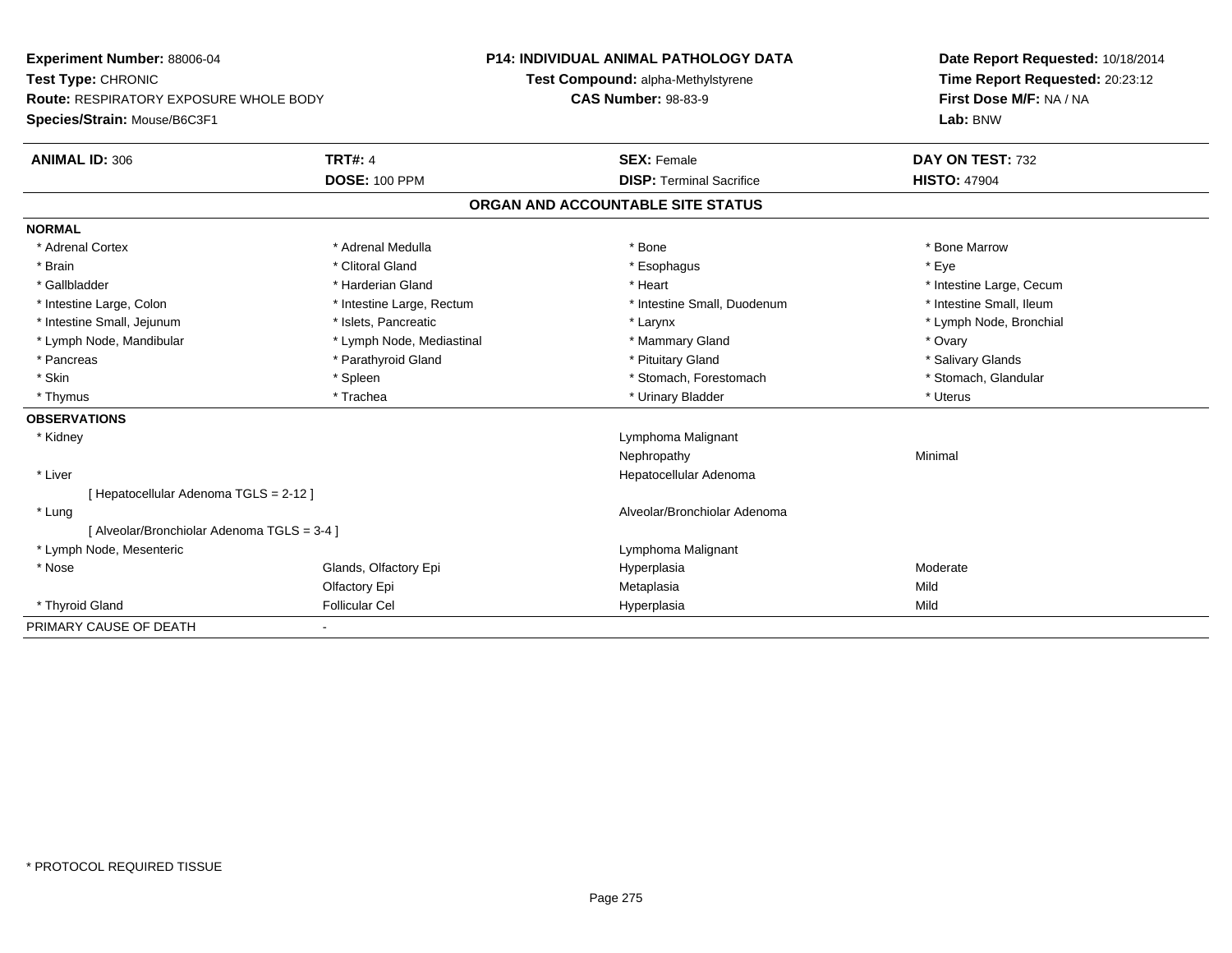**Experiment Number:** 88006-04**Test Type:** CHRONIC **Route:** RESPIRATORY EXPOSURE WHOLE BODY**Species/Strain:** Mouse/B6C3F1**P14: INDIVIDUAL ANIMAL PATHOLOGY DATATest Compound:** alpha-Methylstyrene**CAS Number:** 98-83-9**Date Report Requested:** 10/18/2014**Time Report Requested:** 20:23:12**First Dose M/F:** NA / NA**Lab:** BNW**ANIMAL ID:** 307**TRT#:** 4 **SEX:** Female **SEX: Female DAY ON TEST:** 269 **DOSE:** 100 PPM**DISP:** Moribund Sacrifice **HISTO:** 47905 **ORGAN AND ACCOUNTABLE SITE STATUSNORMAL**\* Adrenal Cortex \* Adrenal Medulla \* Adrenal Medulla \* Bone \* Bone \* Bone \* Bone \* Bone Marrow \* Gallbladder \* Clitoral Gland \* Esophagus \* Eye \* Gallbladder\* Harderian Gland \* Thestine Large, Cecum \* Intestine Large, Cecum \* Intestine Large, Colon \* Thestine Large, Rectum \* Intestine Small, Duodenum \* Intestine Small, Ileum \* Intestine Small, Intestine Small, Jejunum \* Islets, Pancreatic \* Kidney \* Node, Bronchial \* Liver \* Liver \* Lung \* Lung \* Lung \* Lung \* Lymph Node, Bronchial \* Lymph Node, Bronchial \* Lymph Node, Bronchial \* Lymph Node, Bronchial \* Lymph Node, Bronchial \* Lymph Node, Bronchial \* Lymph \* Lymph Node, Mandibular \* Lymph Node, Mediastinal \* Lymph Node, Mesenteric \* Mammary Gland \* Ovary \* Pituitary Gland \* Salivary Glands \* Skin \* Trachea \* Spleen \* Thymus \* Stomach, Forestomach \* Thymus \* Thymus \* Thymus \* Thymus \* Thymus \* Thymus \* Thymus \* Thymus \* Thymus \* Thymus \* Thymus \* Thymus \* Thymus \* Thymus \* Thymus \* Thymus \* Thymus \* Thymus \* Thymus \* Thymus \* \* Uterus**MISSING** \* Parathyroid Gland**OBSERVATIONS** \* Brainn and the Meninges of the United States of the United States of the Median of the Moderate Chronic Active, Moderate \* Heartt **the contract of the contract of the contract of the contract of the contract of the contract of the contract of the contract of the contract of the contract of the contract of the contract of the contract of the contrac** Artery **Example 2018** 11 and 2019 11 and 2019 11 and 2019 11 and 2019 11 and 2019 12:00 12:00 12:00 12:00 12:00<br>
Inflammation Chronic Active, Marked \* Larynxx and the contract of the contract of the contract of the contract of the contract of the contract of the contract of the contract of the contract of the contract of the contract of the contract of the contract of the cont Inflammation **Chronic Active, Marked**<br>
Hyperplasia **Moderate** Moderate \* Nosee who says the Glands, Olfactory Epi and the Hyperplasia Moderate Moderate Moderate Moderate School and the Mo Olfactory Epi Metaplasiaa **Mild**  \* Pancreass and the settlement of the Artery Contract of the Section of the Section of the Section Artery of the Section Chronic Active, Moderate \* Stomach, Glandular Artery InflammationInflammation **Example 2018** Chronic Active, Moderate<br>
Inflammation **Chronic Active** Moderate \* Thyroid Gland Inflammation Chronic Active, Moderate \* Urinary Bladder Artery Inflammation Chronic Active, Moderate PRIMARY CAUSE OF DEATH- Heart Artery Inflammation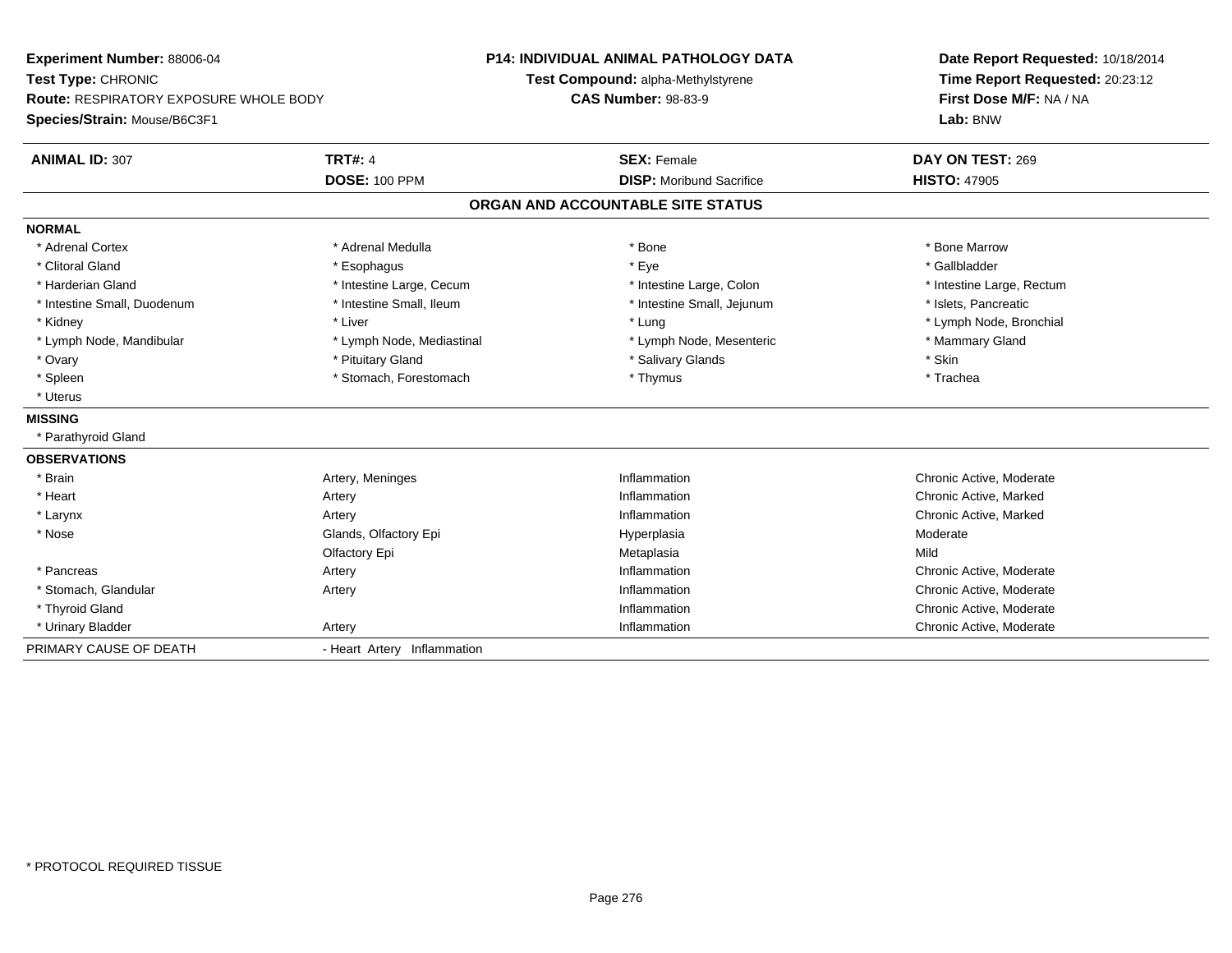| Experiment Number: 88006-04                  |                           | <b>P14: INDIVIDUAL ANIMAL PATHOLOGY DATA</b> | Date Report Requested: 10/18/2014 |  |
|----------------------------------------------|---------------------------|----------------------------------------------|-----------------------------------|--|
| Test Type: CHRONIC                           |                           | Test Compound: alpha-Methylstyrene           | Time Report Requested: 20:23:12   |  |
| Route: RESPIRATORY EXPOSURE WHOLE BODY       |                           | <b>CAS Number: 98-83-9</b>                   | First Dose M/F: NA / NA           |  |
| Species/Strain: Mouse/B6C3F1                 |                           |                                              | Lab: BNW                          |  |
| <b>ANIMAL ID: 308</b>                        | <b>TRT#: 4</b>            | <b>SEX: Female</b>                           | DAY ON TEST: 731                  |  |
|                                              | <b>DOSE: 100 PPM</b>      | <b>DISP: Terminal Sacrifice</b>              | <b>HISTO: 47906</b>               |  |
|                                              |                           | ORGAN AND ACCOUNTABLE SITE STATUS            |                                   |  |
| <b>NORMAL</b>                                |                           |                                              |                                   |  |
| * Adrenal Cortex                             | * Adrenal Medulla         | * Bone                                       | * Bone Marrow                     |  |
| * Brain                                      | * Clitoral Gland          | * Esophagus                                  | * Eye                             |  |
| * Gallbladder                                | * Harderian Gland         | * Heart                                      | * Intestine Large, Cecum          |  |
| * Intestine Large, Colon                     | * Intestine Large, Rectum | * Intestine Small, Duodenum                  | * Intestine Small, Ileum          |  |
| * Intestine Small, Jejunum                   | * Islets, Pancreatic      | * Larynx                                     | * Lymph Node, Mandibular          |  |
| * Lymph Node, Mediastinal                    | * Lymph Node, Mesenteric  | * Mammary Gland                              | * Pancreas                        |  |
| * Parathyroid Gland                          | * Pituitary Gland         | * Salivary Glands                            | * Skin                            |  |
| * Spleen                                     | * Stomach, Forestomach    | * Stomach, Glandular                         | * Thymus                          |  |
| * Thyroid Gland                              | * Trachea                 | * Urinary Bladder                            | * Uterus                          |  |
| <b>MISSING</b>                               |                           |                                              |                                   |  |
| * Lymph Node, Bronchial                      |                           |                                              |                                   |  |
| <b>OBSERVATIONS</b>                          |                           |                                              |                                   |  |
| * Kidney                                     |                           | Nephropathy                                  | Minimal                           |  |
| * Liver                                      |                           | Hepatocellular Carcinoma                     | Multiple                          |  |
| [ Hepatocellular Carcinoma TGLS = 1,2-5+12 ] |                           |                                              |                                   |  |
| * Lung                                       |                           | Hepatocellular Carcinoma                     | Metastatic (Liver)                |  |
| * Nose                                       | Glands, Olfactory Epi     | Hyperplasia                                  | Moderate                          |  |
|                                              | Olfactory Epi             | Metaplasia                                   | Moderate                          |  |
| * Ovary                                      |                           | Angiectasis                                  | Marked                            |  |
|                                              |                           | Thrombosis                                   | Marked                            |  |
| [Thrombosis TGLS = $3-8$ ]                   |                           |                                              |                                   |  |
| PRIMARY CAUSE OF DEATH                       |                           |                                              |                                   |  |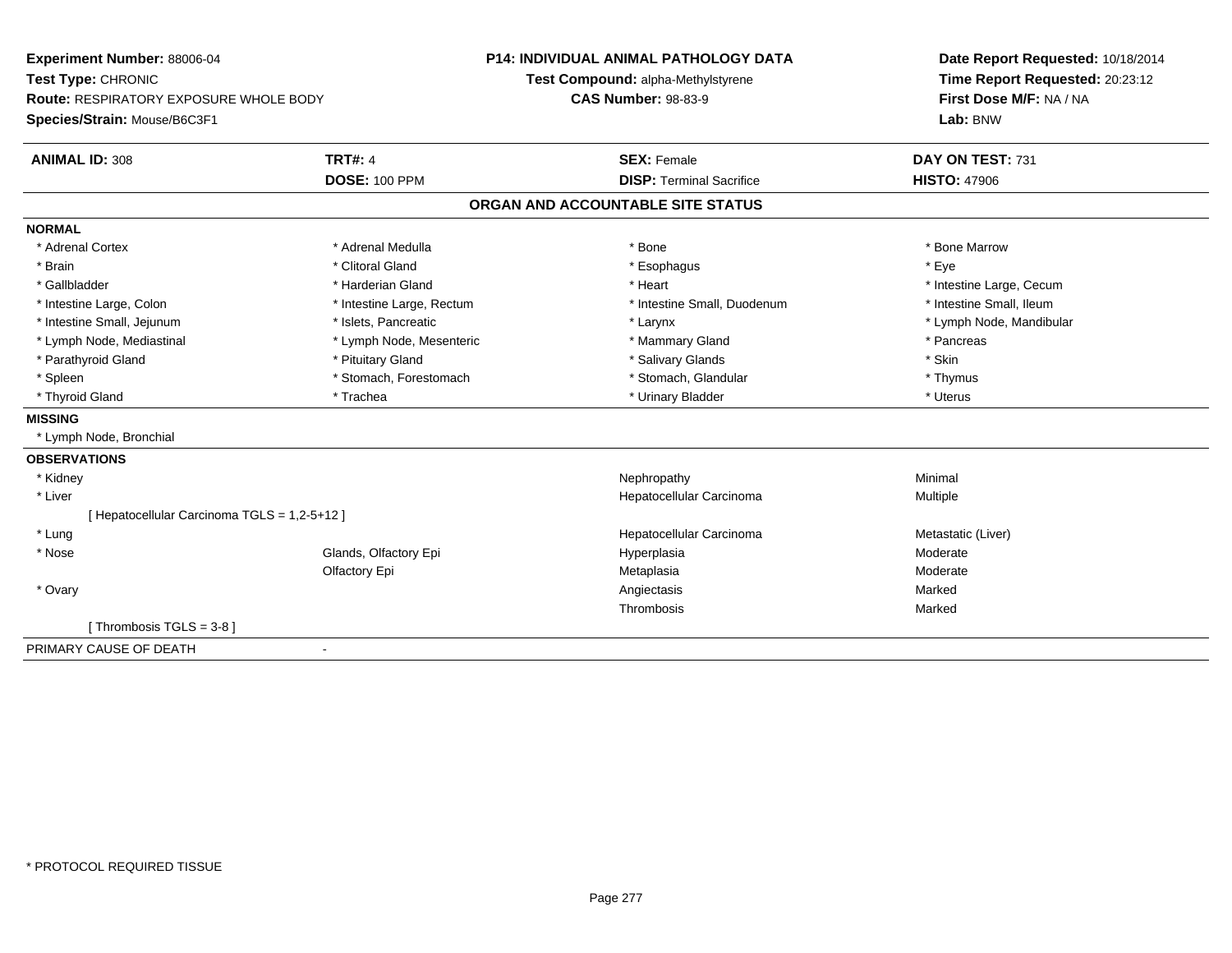| Experiment Number: 88006-04<br>Test Type: CHRONIC |                             |                            | <b>P14: INDIVIDUAL ANIMAL PATHOLOGY DATA</b> | Date Report Requested: 10/18/2014 |
|---------------------------------------------------|-----------------------------|----------------------------|----------------------------------------------|-----------------------------------|
|                                                   |                             |                            | Test Compound: alpha-Methylstyrene           | Time Report Requested: 20:23:12   |
| <b>Route: RESPIRATORY EXPOSURE WHOLE BODY</b>     |                             | <b>CAS Number: 98-83-9</b> |                                              | First Dose M/F: NA / NA           |
| Species/Strain: Mouse/B6C3F1                      |                             |                            |                                              | Lab: BNW                          |
| <b>ANIMAL ID: 309</b>                             | <b>TRT#: 4</b>              |                            | <b>SEX: Female</b>                           | DAY ON TEST: 733                  |
|                                                   | <b>DOSE: 100 PPM</b>        |                            | <b>DISP: Terminal Sacrifice</b>              | <b>HISTO: 47907</b>               |
|                                                   |                             |                            | ORGAN AND ACCOUNTABLE SITE STATUS            |                                   |
| <b>NORMAL</b>                                     |                             |                            |                                              |                                   |
| * Adrenal Cortex                                  | * Adrenal Medulla           |                            | * Bone                                       | * Bone Marrow                     |
| * Brain                                           | * Clitoral Gland            |                            | * Esophagus                                  | * Eye                             |
| * Harderian Gland                                 | * Heart                     |                            | * Intestine Large, Cecum                     | * Intestine Large, Colon          |
| * Intestine Large, Rectum                         | * Intestine Small, Duodenum |                            | * Intestine Small, Ileum                     | * Intestine Small, Jejunum        |
| * Islets, Pancreatic                              | * Kidney                    |                            | * Larynx                                     | * Lung                            |
| * Lymph Node, Mesenteric                          | * Mammary Gland             |                            | * Pancreas                                   | * Parathyroid Gland               |
| * Pituitary Gland                                 | * Salivary Glands           |                            | * Skin                                       | * Spleen                          |
| * Stomach, Forestomach                            | * Stomach, Glandular        |                            | * Thymus                                     | * Thyroid Gland                   |
| * Trachea                                         | * Urinary Bladder           |                            | * Uterus                                     |                                   |
| <b>MISSING</b>                                    |                             |                            |                                              |                                   |
| * Gallbladder                                     | * Lymph Node, Bronchial     |                            | * Lymph Node, Mandibular                     | * Lymph Node, Mediastinal         |
| <b>OBSERVATIONS</b>                               |                             |                            |                                              |                                   |
| * Liver                                           |                             |                            | Hepatocellular Adenoma                       |                                   |
| Hepatocellular Adenoma TGLS = 2-5 ]               |                             |                            |                                              |                                   |
| * Nose                                            | Glands, Olfactory Epi       |                            | Hyperplasia                                  | Moderate                          |
|                                                   | Olfactory Epi               |                            | Metaplasia                                   | Moderate                          |
| * Ovary                                           |                             |                            | Cyst                                         |                                   |
| $Cyst TGLS = 1-8$                                 |                             |                            |                                              |                                   |
| PRIMARY CAUSE OF DEATH                            |                             |                            |                                              |                                   |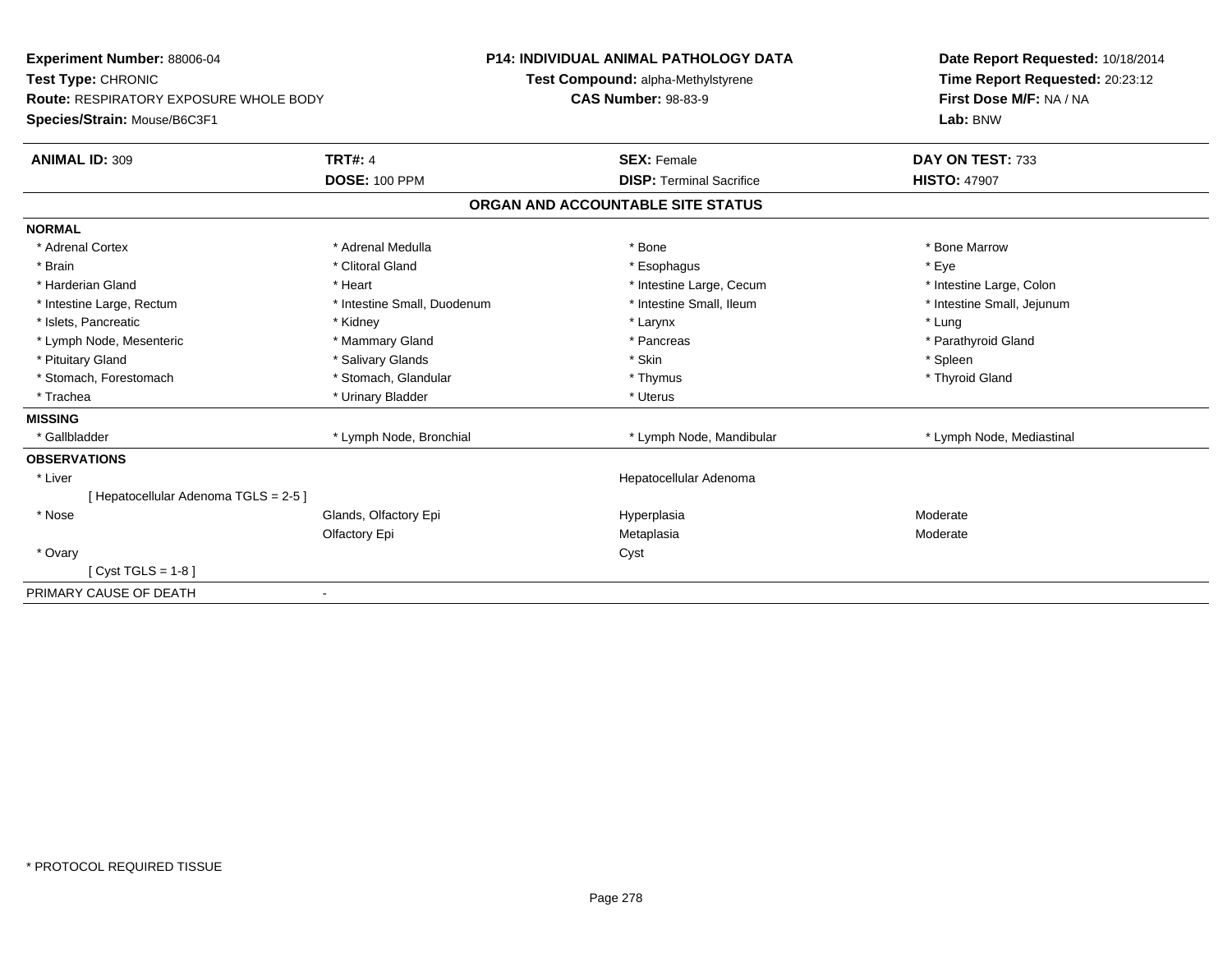| Experiment Number: 88006-04<br>Test Type: CHRONIC<br><b>Route: RESPIRATORY EXPOSURE WHOLE BODY</b> |                                 | <b>P14: INDIVIDUAL ANIMAL PATHOLOGY DATA</b><br>Test Compound: alpha-Methylstyrene<br><b>CAS Number: 98-83-9</b> | Date Report Requested: 10/18/2014<br>Time Report Requested: 20:23:12<br>First Dose M/F: NA / NA |  |
|----------------------------------------------------------------------------------------------------|---------------------------------|------------------------------------------------------------------------------------------------------------------|-------------------------------------------------------------------------------------------------|--|
| Species/Strain: Mouse/B6C3F1                                                                       |                                 |                                                                                                                  | Lab: BNW                                                                                        |  |
| <b>ANIMAL ID: 310</b>                                                                              | <b>TRT#: 4</b>                  | <b>SEX: Female</b>                                                                                               | DAY ON TEST: 670                                                                                |  |
|                                                                                                    | <b>DOSE: 100 PPM</b>            | <b>DISP:</b> Moribund Sacrifice                                                                                  | <b>HISTO: 47908</b>                                                                             |  |
|                                                                                                    |                                 | ORGAN AND ACCOUNTABLE SITE STATUS                                                                                |                                                                                                 |  |
| <b>NORMAL</b>                                                                                      |                                 |                                                                                                                  |                                                                                                 |  |
| * Adrenal Cortex                                                                                   | * Adrenal Medulla               | * Bone                                                                                                           | * Bone Marrow                                                                                   |  |
| * Brain                                                                                            | * Clitoral Gland                | * Esophagus                                                                                                      | * Eye                                                                                           |  |
| * Gallbladder                                                                                      | * Harderian Gland               | * Heart                                                                                                          | * Intestine Large, Cecum                                                                        |  |
| * Intestine Large, Colon                                                                           | * Intestine Large, Rectum       | * Intestine Small, Duodenum                                                                                      | * Intestine Small, Ileum                                                                        |  |
| * Intestine Small, Jejunum                                                                         | * Islets, Pancreatic            | * Larynx                                                                                                         | * Lung                                                                                          |  |
| * Lymph Node, Bronchial                                                                            | * Lymph Node, Mandibular        | * Lymph Node, Mesenteric                                                                                         | * Mammary Gland                                                                                 |  |
| * Pancreas                                                                                         | * Pituitary Gland               | * Salivary Glands                                                                                                | * Stomach, Forestomach                                                                          |  |
| * Stomach, Glandular                                                                               | * Thymus                        | * Thyroid Gland                                                                                                  | * Trachea                                                                                       |  |
| * Urinary Bladder                                                                                  | * Uterus                        |                                                                                                                  |                                                                                                 |  |
| <b>MISSING</b>                                                                                     |                                 |                                                                                                                  |                                                                                                 |  |
| * Lymph Node, Mediastinal                                                                          | * Parathyroid Gland             |                                                                                                                  |                                                                                                 |  |
| <b>OBSERVATIONS</b>                                                                                |                                 |                                                                                                                  |                                                                                                 |  |
| * Kidney                                                                                           |                                 | Nephropathy                                                                                                      | Minimal                                                                                         |  |
| * Liver                                                                                            |                                 | Hepatocellular Adenoma                                                                                           |                                                                                                 |  |
| [ Hepatocellular Adenoma TGLS = 3-5 ]                                                              |                                 |                                                                                                                  |                                                                                                 |  |
| * Nose                                                                                             | Glands, Olfactory Epi           | Hyperplasia                                                                                                      | Moderate                                                                                        |  |
|                                                                                                    | Olfactory Epi                   | Metaplasia                                                                                                       | Mild                                                                                            |  |
| * Ovary                                                                                            |                                 | Cystadenoma                                                                                                      |                                                                                                 |  |
| [Cystadenoma TGLS = 2-8]                                                                           |                                 |                                                                                                                  |                                                                                                 |  |
| * Skin                                                                                             | <b>Subcut Tiss</b>              | Fibrosarcoma                                                                                                     |                                                                                                 |  |
| [Fibrosarcoma TGLS = 4-12]                                                                         |                                 |                                                                                                                  |                                                                                                 |  |
| * Spleen                                                                                           |                                 | Hematopoietic Cell Proliferation                                                                                 | Moderate                                                                                        |  |
| [ Hematopoietic Cell Proliferation TGLS = 1-5 ]                                                    |                                 |                                                                                                                  |                                                                                                 |  |
| PRIMARY CAUSE OF DEATH                                                                             | - Skin Subcut Tiss Fibrosarcoma |                                                                                                                  |                                                                                                 |  |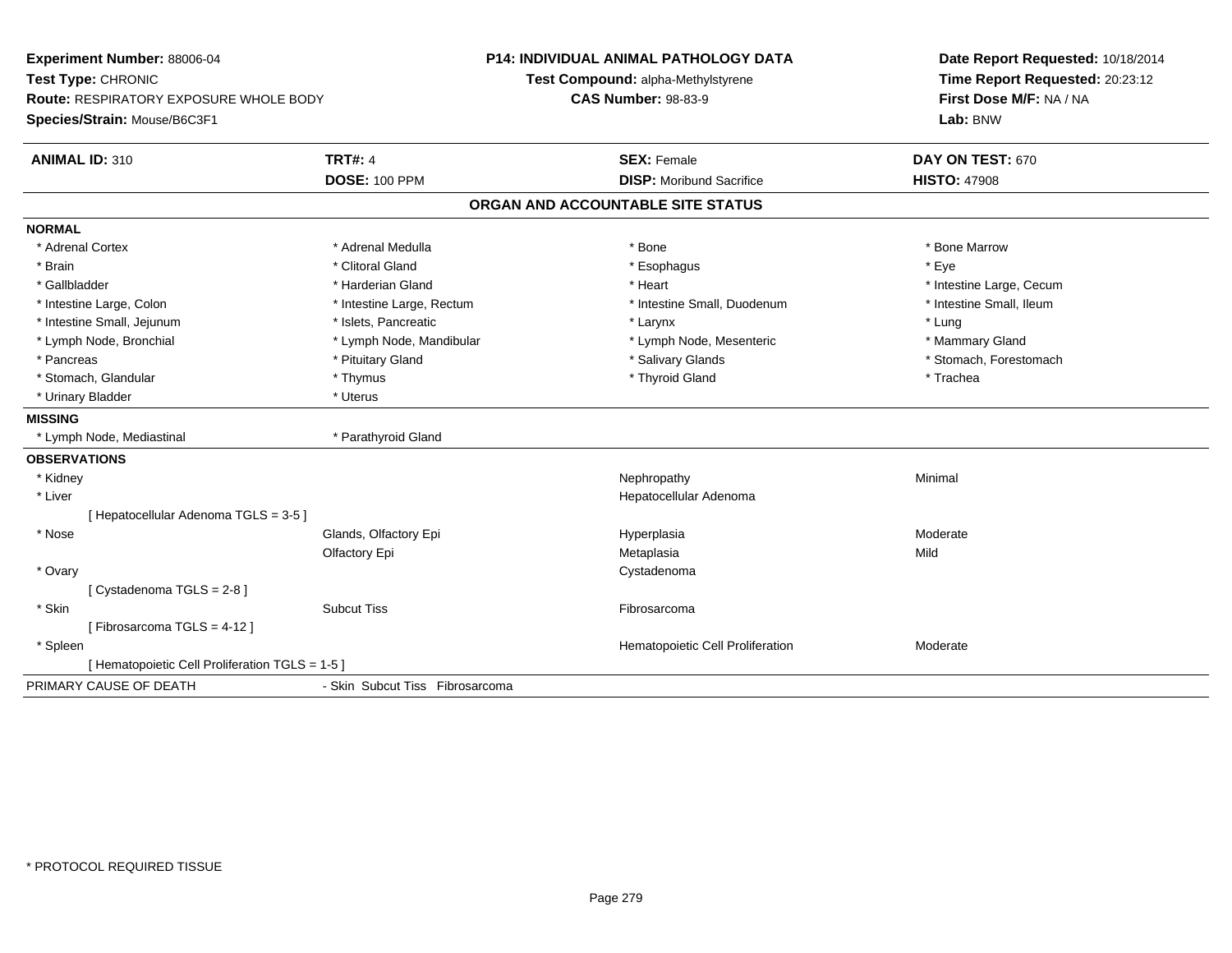| Experiment Number: 88006-04<br>Test Type: CHRONIC<br><b>Route: RESPIRATORY EXPOSURE WHOLE BODY</b><br>Species/Strain: Mouse/B6C3F1 |                                        | P14: INDIVIDUAL ANIMAL PATHOLOGY DATA<br>Test Compound: alpha-Methylstyrene<br><b>CAS Number: 98-83-9</b> | Date Report Requested: 10/18/2014<br>Time Report Requested: 20:23:12<br>First Dose M/F: NA / NA<br>Lab: BNW |  |
|------------------------------------------------------------------------------------------------------------------------------------|----------------------------------------|-----------------------------------------------------------------------------------------------------------|-------------------------------------------------------------------------------------------------------------|--|
| <b>ANIMAL ID: 311</b>                                                                                                              | <b>TRT#: 4</b><br><b>DOSE: 100 PPM</b> | <b>SEX: Female</b><br><b>DISP: Natural Death</b>                                                          | DAY ON TEST: 640<br><b>HISTO: 47909</b>                                                                     |  |
|                                                                                                                                    |                                        |                                                                                                           |                                                                                                             |  |
|                                                                                                                                    |                                        | ORGAN AND ACCOUNTABLE SITE STATUS                                                                         |                                                                                                             |  |
| <b>NORMAL</b>                                                                                                                      |                                        |                                                                                                           |                                                                                                             |  |
| * Adrenal Cortex                                                                                                                   | * Adrenal Medulla                      | * Bone                                                                                                    | * Bone Marrow                                                                                               |  |
| * Brain                                                                                                                            | * Esophagus                            | * Gallbladder                                                                                             | * Heart                                                                                                     |  |
| * Intestine Large, Colon                                                                                                           | * Intestine Large, Rectum              | * Intestine Small, Duodenum                                                                               | * Intestine Small, Ileum                                                                                    |  |
| * Islets, Pancreatic                                                                                                               | * Kidney                               | * Larynx                                                                                                  | * Lymph Node, Bronchial                                                                                     |  |
| * Lymph Node, Mandibular                                                                                                           | * Mammary Gland                        | * Ovary                                                                                                   | * Pancreas                                                                                                  |  |
| * Parathyroid Gland                                                                                                                | * Pituitary Gland                      | * Salivary Glands                                                                                         | * Stomach, Forestomach                                                                                      |  |
| * Thymus                                                                                                                           | * Thyroid Gland                        | * Trachea                                                                                                 | * Urinary Bladder                                                                                           |  |
| * Uterus                                                                                                                           |                                        |                                                                                                           |                                                                                                             |  |
| <b>MISSING</b>                                                                                                                     |                                        |                                                                                                           |                                                                                                             |  |
| * Clitoral Gland                                                                                                                   | * Lymph Node, Mediastinal              |                                                                                                           |                                                                                                             |  |
| <b>AUTO PRECLUDES DIAG.</b>                                                                                                        |                                        |                                                                                                           |                                                                                                             |  |
| * Eye                                                                                                                              | * Harderian Gland                      | * Intestine Large, Cecum                                                                                  | * Intestine Small, Jejunum                                                                                  |  |
| * Lymph Node, Mesenteric                                                                                                           |                                        |                                                                                                           |                                                                                                             |  |
| <b>OBSERVATIONS</b>                                                                                                                |                                        |                                                                                                           |                                                                                                             |  |
| * Liver                                                                                                                            |                                        | Hepatocellular Adenoma                                                                                    |                                                                                                             |  |
|                                                                                                                                    |                                        | Lymphoma Malignant                                                                                        |                                                                                                             |  |
| * Lung                                                                                                                             |                                        | Lymphoma Malignant                                                                                        |                                                                                                             |  |
| * Nose                                                                                                                             | Olfactory Epi                          | Atrophy                                                                                                   | Minimal                                                                                                     |  |
|                                                                                                                                    | Glands, Olfactory Epi                  | Hyperplasia                                                                                               | Moderate                                                                                                    |  |
|                                                                                                                                    | Olfactory Epi                          | Metaplasia                                                                                                | Mild                                                                                                        |  |
| * Skin                                                                                                                             | <b>Subcut Tiss</b>                     | Sarcoma                                                                                                   |                                                                                                             |  |
| [Sarcoma TGLS = $1-12$ ]                                                                                                           |                                        |                                                                                                           |                                                                                                             |  |
| * Spleen                                                                                                                           |                                        | Lymphoma Malignant                                                                                        |                                                                                                             |  |
| [ Lymphoma Malignant TGLS = 2-5 ]                                                                                                  |                                        |                                                                                                           |                                                                                                             |  |
| * Stomach, Glandular                                                                                                               |                                        | Lymphoma Malignant                                                                                        |                                                                                                             |  |
| PRIMARY CAUSE OF DEATH                                                                                                             | - Skin Subcut Tiss Sarcoma             |                                                                                                           |                                                                                                             |  |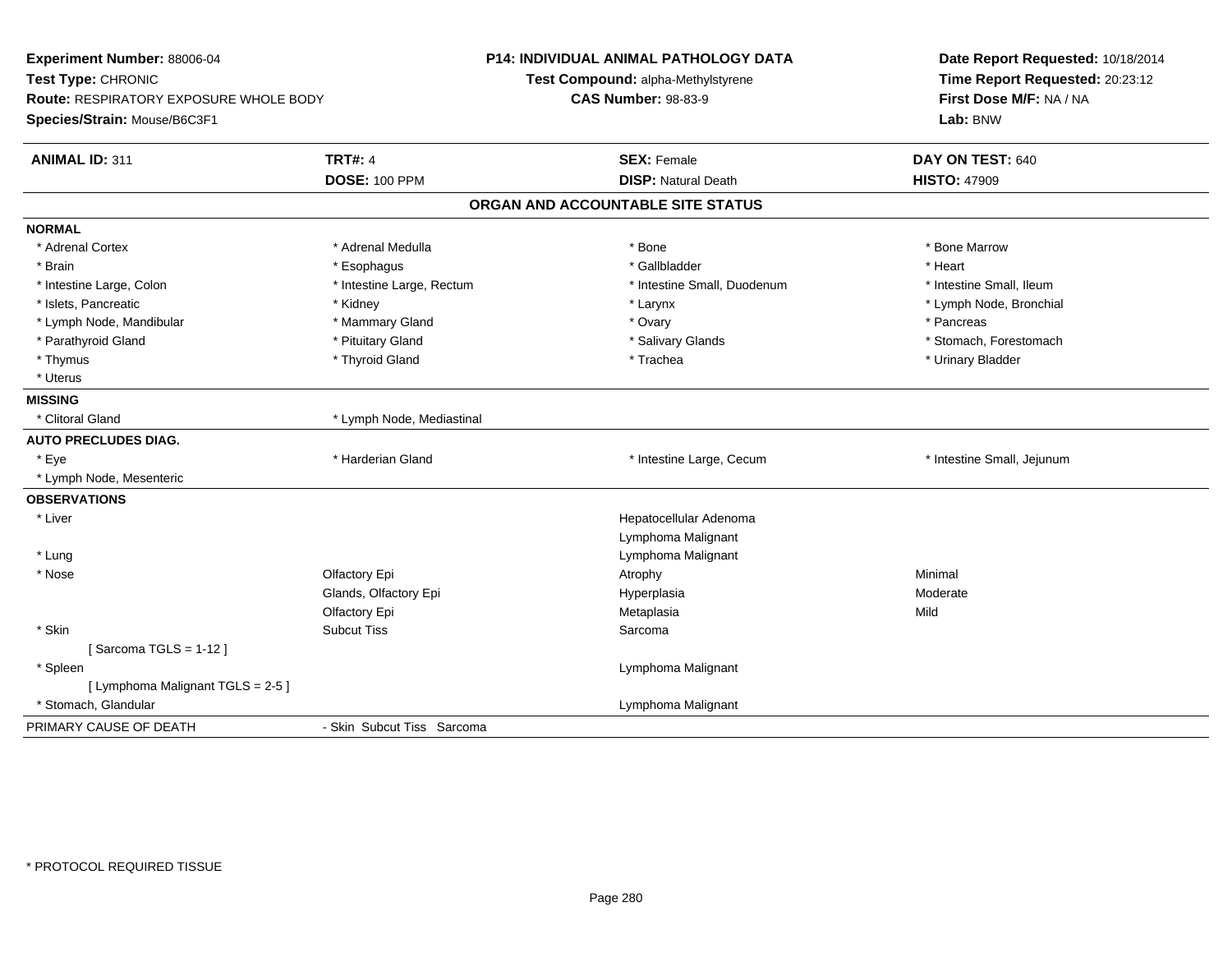| Experiment Number: 88006-04<br>Test Type: CHRONIC |                                  | P14: INDIVIDUAL ANIMAL PATHOLOGY DATA | Date Report Requested: 10/18/2014 |  |
|---------------------------------------------------|----------------------------------|---------------------------------------|-----------------------------------|--|
|                                                   |                                  | Test Compound: alpha-Methylstyrene    | Time Report Requested: 20:23:12   |  |
| <b>Route: RESPIRATORY EXPOSURE WHOLE BODY</b>     |                                  | <b>CAS Number: 98-83-9</b>            | First Dose M/F: NA / NA           |  |
| Species/Strain: Mouse/B6C3F1                      |                                  |                                       | Lab: BNW                          |  |
| <b>ANIMAL ID: 312</b>                             | <b>TRT#: 4</b>                   | <b>SEX: Female</b>                    | DAY ON TEST: 537                  |  |
|                                                   | <b>DOSE: 100 PPM</b>             | <b>DISP:</b> Moribund Sacrifice       | <b>HISTO: 47910</b>               |  |
|                                                   |                                  | ORGAN AND ACCOUNTABLE SITE STATUS     |                                   |  |
| <b>NORMAL</b>                                     |                                  |                                       |                                   |  |
| * Adrenal Cortex                                  | * Bone                           | * Bone Marrow                         | * Brain                           |  |
| * Esophagus                                       | * Eve                            | * Gallbladder                         | * Harderian Gland                 |  |
| * Heart                                           | * Intestine Large, Cecum         | * Intestine Large, Colon              | * Intestine Large, Rectum         |  |
| * Intestine Small, Duodenum                       | * Intestine Small, Ileum         | * Intestine Small, Jejunum            | * Islets, Pancreatic              |  |
| * Larynx                                          | * Lymph Node, Bronchial          | * Lymph Node, Mediastinal             | * Lymph Node, Mesenteric          |  |
| * Mammary Gland                                   | * Ovary                          | * Pancreas                            | * Parathyroid Gland               |  |
| * Salivary Glands                                 | * Skin                           | * Stomach, Forestomach                | * Stomach, Glandular              |  |
| * Thyroid Gland                                   | * Trachea                        | * Urinary Bladder                     | * Uterus                          |  |
| <b>MISSING</b>                                    |                                  |                                       |                                   |  |
| * Clitoral Gland                                  | * Lymph Node, Mandibular         | * Pituitary Gland                     | * Thymus                          |  |
| <b>OBSERVATIONS</b>                               |                                  |                                       |                                   |  |
| * Adrenal Medulla                                 |                                  | Hyperplasia                           | Minimal                           |  |
| * Kidney                                          |                                  | Nephropathy                           | Mild                              |  |
| * Liver                                           |                                  | <b>Basophilic Focus</b>               |                                   |  |
|                                                   |                                  | Hepatocellular Carcinoma              |                                   |  |
| [ Hepatocellular Carcinoma TGLS = 1-12 ]          |                                  |                                       |                                   |  |
| * Lung                                            |                                  | Hepatocellular Carcinoma              | Metastatic (Liver)                |  |
| * Nose                                            | Glands, Olfactory Epi            | Hyperplasia                           | Moderate                          |  |
|                                                   | Olfactory Epi                    | Metaplasia                            | Moderate                          |  |
| * Spleen                                          |                                  | Hematopoietic Cell Proliferation      | Mild                              |  |
| PRIMARY CAUSE OF DEATH                            | - Liver Hepatocellular Carcinoma |                                       |                                   |  |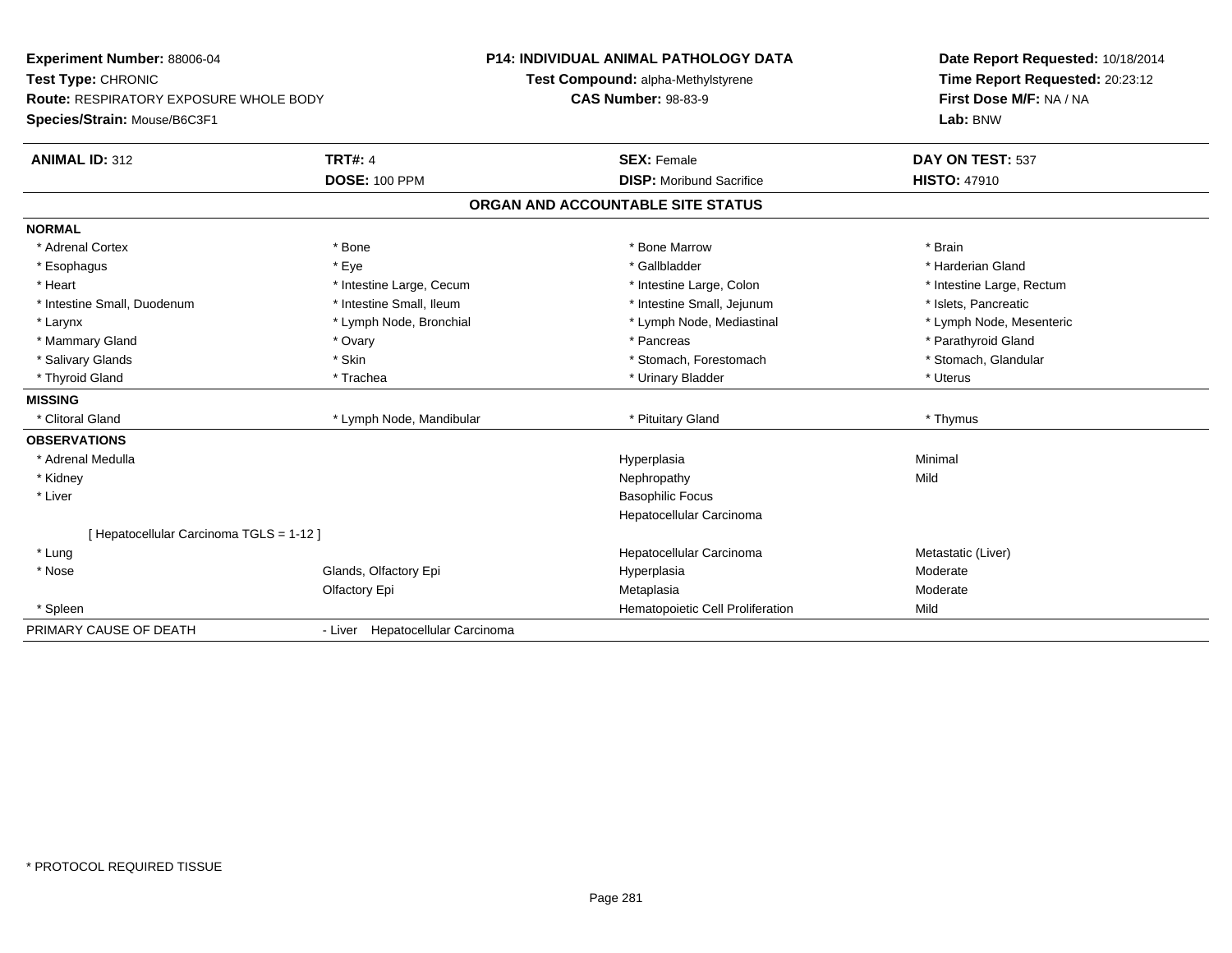| Experiment Number: 88006-04<br>Test Type: CHRONIC |                           | <b>P14: INDIVIDUAL ANIMAL PATHOLOGY DATA</b> | Date Report Requested: 10/18/2014 |  |  |
|---------------------------------------------------|---------------------------|----------------------------------------------|-----------------------------------|--|--|
|                                                   |                           | Test Compound: alpha-Methylstyrene           | Time Report Requested: 20:23:12   |  |  |
| <b>Route: RESPIRATORY EXPOSURE WHOLE BODY</b>     |                           | <b>CAS Number: 98-83-9</b>                   | First Dose M/F: NA / NA           |  |  |
| Species/Strain: Mouse/B6C3F1                      |                           |                                              | Lab: BNW                          |  |  |
| <b>ANIMAL ID: 313</b>                             | <b>TRT#: 4</b>            | <b>SEX: Female</b>                           | DAY ON TEST: 733                  |  |  |
|                                                   | <b>DOSE: 100 PPM</b>      | <b>DISP: Terminal Sacrifice</b>              | <b>HISTO: 47911</b>               |  |  |
|                                                   |                           | ORGAN AND ACCOUNTABLE SITE STATUS            |                                   |  |  |
| <b>NORMAL</b>                                     |                           |                                              |                                   |  |  |
| * Adrenal Cortex                                  | * Adrenal Medulla         | * Bone                                       | * Bone Marrow                     |  |  |
| * Brain                                           | * Clitoral Gland          | * Esophagus                                  | * Eye                             |  |  |
| * Gallbladder                                     | * Harderian Gland         | * Heart                                      | * Intestine Large, Cecum          |  |  |
| * Intestine Large, Colon                          | * Intestine Large, Rectum | * Intestine Small, Duodenum                  | * Intestine Small, Ileum          |  |  |
| * Intestine Small, Jejunum                        | * Islets, Pancreatic      | * Kidney                                     | * Larynx                          |  |  |
| * Lymph Node, Bronchial                           | * Lymph Node, Mediastinal | * Lymph Node, Mesenteric                     | * Mammary Gland                   |  |  |
| * Pancreas                                        | * Parathyroid Gland       | * Pituitary Gland                            | * Salivary Glands                 |  |  |
| * Skin                                            | * Spleen                  | * Stomach, Forestomach                       | * Stomach, Glandular              |  |  |
| * Thymus                                          | * Thyroid Gland           | * Trachea                                    | * Urinary Bladder                 |  |  |
| * Uterus                                          |                           |                                              |                                   |  |  |
| <b>MISSING</b>                                    |                           |                                              |                                   |  |  |
| * Lymph Node, Mandibular                          |                           |                                              |                                   |  |  |
| <b>OBSERVATIONS</b>                               |                           |                                              |                                   |  |  |
| * Liver                                           |                           | <b>Eosinophilic Focus</b>                    |                                   |  |  |
|                                                   |                           | Hepatocellular Adenoma                       |                                   |  |  |
|                                                   |                           | Hepatocellular Carcinoma                     |                                   |  |  |
| [Eosinophilic Focus TGLS = 3-5]                   |                           |                                              |                                   |  |  |
| [Hepatocellular Adenoma TGLS = 2-6]               |                           |                                              |                                   |  |  |
| [Hepatocellular Carcinoma TGLS = 1-5]             |                           |                                              |                                   |  |  |
| * Lung                                            |                           | Hepatocellular Carcinoma                     | Metastatic (Liver)                |  |  |
| * Nose                                            | Glands, Olfactory Epi     | Hyperplasia                                  | Moderate                          |  |  |
|                                                   | Olfactory Epi             | Metaplasia                                   | Moderate                          |  |  |
| * Ovary                                           |                           | Cyst                                         |                                   |  |  |
| PRIMARY CAUSE OF DEATH                            |                           |                                              |                                   |  |  |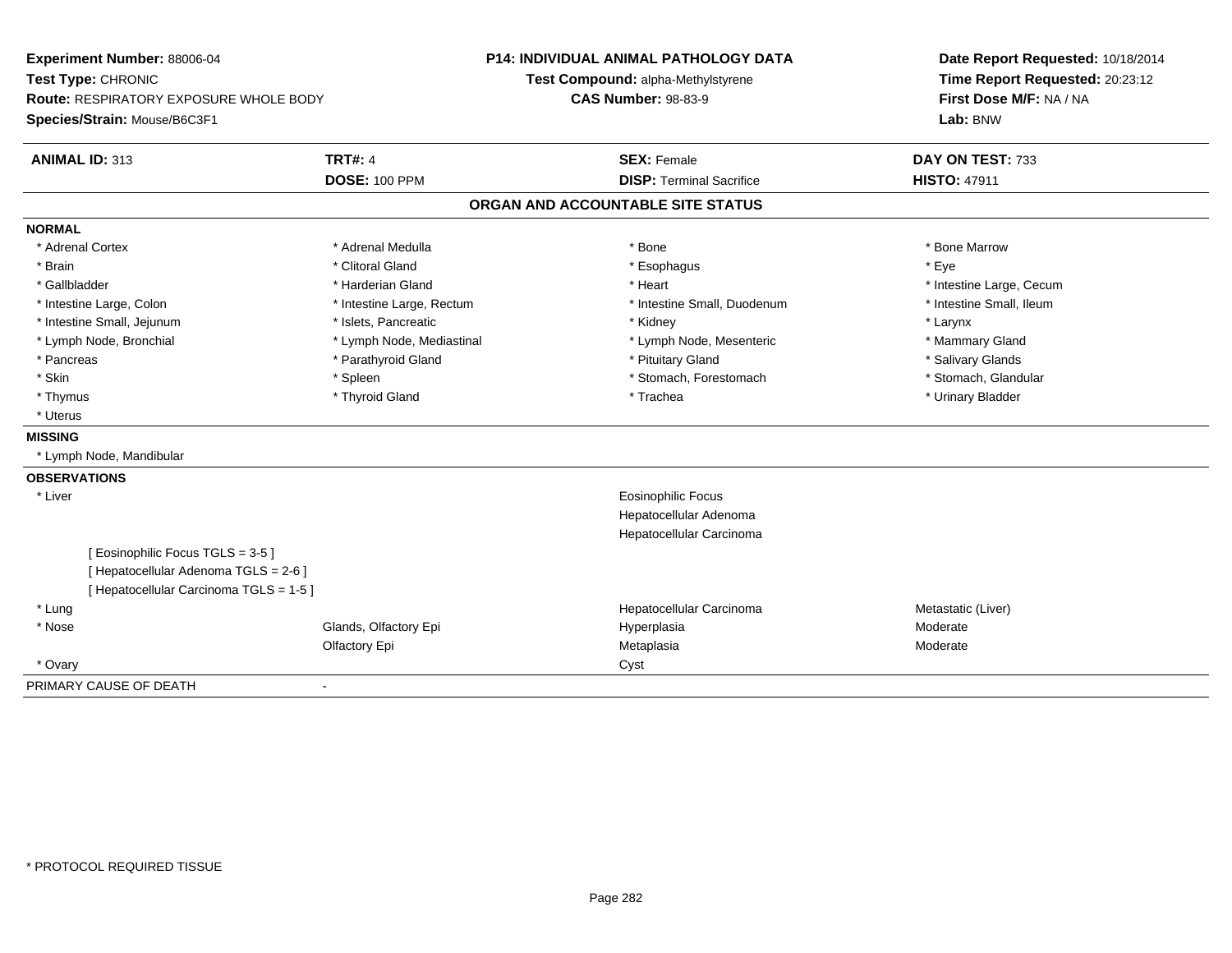| Experiment Number: 88006-04<br>Test Type: CHRONIC<br><b>Route: RESPIRATORY EXPOSURE WHOLE BODY</b> |                           | <b>P14: INDIVIDUAL ANIMAL PATHOLOGY DATA</b> | Date Report Requested: 10/18/2014                          |  |  |
|----------------------------------------------------------------------------------------------------|---------------------------|----------------------------------------------|------------------------------------------------------------|--|--|
|                                                                                                    |                           | Test Compound: alpha-Methylstyrene           | Time Report Requested: 20:23:12<br>First Dose M/F: NA / NA |  |  |
|                                                                                                    |                           | <b>CAS Number: 98-83-9</b>                   |                                                            |  |  |
| Species/Strain: Mouse/B6C3F1                                                                       |                           |                                              | Lab: BNW                                                   |  |  |
| <b>ANIMAL ID: 314</b>                                                                              | <b>TRT#: 4</b>            | <b>SEX: Female</b>                           | DAY ON TEST: 523                                           |  |  |
|                                                                                                    | <b>DOSE: 100 PPM</b>      | <b>DISP:</b> Moribund Sacrifice              | <b>HISTO: 47912</b>                                        |  |  |
|                                                                                                    |                           | ORGAN AND ACCOUNTABLE SITE STATUS            |                                                            |  |  |
| <b>NORMAL</b>                                                                                      |                           |                                              |                                                            |  |  |
| * Adrenal Cortex                                                                                   | * Adrenal Medulla         | * Bone                                       | * Bone Marrow                                              |  |  |
| * Brain                                                                                            | * Clitoral Gland          | * Esophagus                                  | * Eye                                                      |  |  |
| * Gallbladder                                                                                      | * Harderian Gland         | * Heart                                      | * Intestine Large, Cecum                                   |  |  |
| * Intestine Large, Colon                                                                           | * Intestine Large, Rectum | * Intestine Small, Duodenum                  | * Intestine Small, Ileum                                   |  |  |
| * Intestine Small, Jejunum                                                                         | * Islets, Pancreatic      | * Larynx                                     | * Liver                                                    |  |  |
| * Lung                                                                                             | * Lymph Node, Mediastinal | * Lymph Node, Mesenteric                     | * Mammary Gland                                            |  |  |
| * Ovary                                                                                            | * Pancreas                | * Parathyroid Gland                          | * Pituitary Gland                                          |  |  |
| * Salivary Glands                                                                                  | Spinal Cord               | * Spleen                                     | * Stomach, Forestomach                                     |  |  |
| * Stomach, Glandular                                                                               | * Thymus                  | * Thyroid Gland                              | * Trachea                                                  |  |  |
| * Uterus                                                                                           |                           |                                              |                                                            |  |  |
| <b>MISSING</b>                                                                                     |                           |                                              |                                                            |  |  |
| * Lymph Node, Bronchial                                                                            | * Lymph Node, Mandibular  |                                              |                                                            |  |  |
| <b>OBSERVATIONS</b>                                                                                |                           |                                              |                                                            |  |  |
| * Kidney                                                                                           |                           | Nephropathy                                  | Minimal                                                    |  |  |
| * Nose                                                                                             | Glands, Olfactory Epi     | Hyperplasia                                  | Mild                                                       |  |  |
|                                                                                                    | Olfactory Epi             | Metaplasia                                   | Mild                                                       |  |  |
| * Skin                                                                                             | Epidermis                 | Hyperplasia                                  | Mild                                                       |  |  |
|                                                                                                    |                           | Inflammation                                 | Acute, Moderate                                            |  |  |
| * Urinary Bladder                                                                                  |                           | Inflammation                                 | Chronic Active, Minimal                                    |  |  |
| PRIMARY CAUSE OF DEATH                                                                             | - UNCERTAIN               |                                              |                                                            |  |  |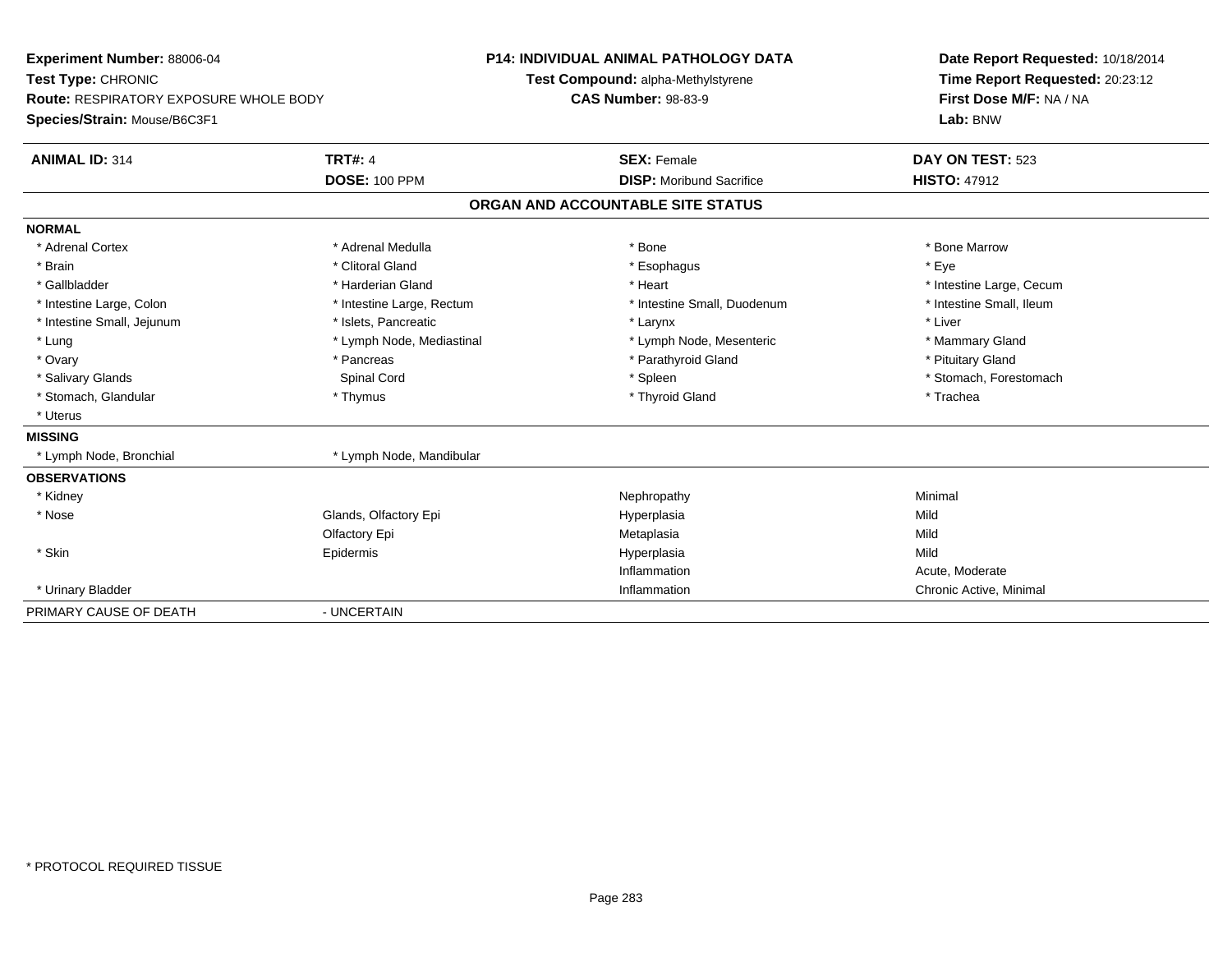| Experiment Number: 88006-04<br>Test Type: CHRONIC<br><b>Route: RESPIRATORY EXPOSURE WHOLE BODY</b> |                            | <b>P14: INDIVIDUAL ANIMAL PATHOLOGY DATA</b><br>Test Compound: alpha-Methylstyrene<br><b>CAS Number: 98-83-9</b> | Date Report Requested: 10/18/2014<br>Time Report Requested: 20:23:12<br>First Dose M/F: NA / NA |  |
|----------------------------------------------------------------------------------------------------|----------------------------|------------------------------------------------------------------------------------------------------------------|-------------------------------------------------------------------------------------------------|--|
| Species/Strain: Mouse/B6C3F1                                                                       |                            |                                                                                                                  | Lab: BNW                                                                                        |  |
| <b>ANIMAL ID: 315</b>                                                                              | <b>TRT#: 4</b>             | <b>SEX: Female</b>                                                                                               | DAY ON TEST: 731                                                                                |  |
|                                                                                                    | <b>DOSE: 100 PPM</b>       | <b>DISP: Terminal Sacrifice</b>                                                                                  | <b>HISTO: 47913</b>                                                                             |  |
|                                                                                                    |                            | ORGAN AND ACCOUNTABLE SITE STATUS                                                                                |                                                                                                 |  |
| <b>NORMAL</b>                                                                                      |                            |                                                                                                                  |                                                                                                 |  |
| * Adrenal Medulla                                                                                  | * Bone                     | * Bone Marrow                                                                                                    | * Brain                                                                                         |  |
| * Clitoral Gland                                                                                   | * Esophagus                | * Eye                                                                                                            | * Gallbladder                                                                                   |  |
| * Heart                                                                                            | * Intestine Large, Cecum   | * Intestine Large, Colon                                                                                         | * Intestine Large, Rectum                                                                       |  |
| * Intestine Small, Duodenum                                                                        | * Intestine Small, Jejunum | * Islets. Pancreatic                                                                                             | * Larynx                                                                                        |  |
| * Lung                                                                                             | * Lymph Node, Bronchial    | * Lymph Node, Mandibular                                                                                         | * Lymph Node, Mediastinal                                                                       |  |
| * Lymph Node, Mesenteric                                                                           | * Mammary Gland            | * Ovary                                                                                                          | * Pancreas                                                                                      |  |
| * Pituitary Gland                                                                                  | * Salivary Glands          | * Skin                                                                                                           | * Spleen                                                                                        |  |
| * Stomach, Forestomach                                                                             | * Stomach, Glandular       | * Thymus                                                                                                         | * Thyroid Gland                                                                                 |  |
| * Trachea                                                                                          | * Urinary Bladder          | * Uterus                                                                                                         |                                                                                                 |  |
| <b>MISSING</b>                                                                                     |                            |                                                                                                                  |                                                                                                 |  |
| * Parathyroid Gland                                                                                |                            |                                                                                                                  |                                                                                                 |  |
| <b>OBSERVATIONS</b>                                                                                |                            |                                                                                                                  |                                                                                                 |  |
| * Adrenal Cortex                                                                                   |                            | Hyperplasia                                                                                                      | Mild                                                                                            |  |
| * Harderian Gland                                                                                  |                            | Adenoma                                                                                                          |                                                                                                 |  |
| [Adenoma TGLS = $1-11$ ]                                                                           |                            |                                                                                                                  |                                                                                                 |  |
| * Intestine Small, Ileum                                                                           |                            | Carcinoma                                                                                                        |                                                                                                 |  |
| [Carcinoma TGLS = $5-14$ ]                                                                         |                            |                                                                                                                  |                                                                                                 |  |
| * Kidney                                                                                           |                            | Nephropathy                                                                                                      | Minimal                                                                                         |  |
| * Liver                                                                                            |                            | <b>Eosinophilic Focus</b>                                                                                        |                                                                                                 |  |
|                                                                                                    |                            | Hepatocellular Adenoma                                                                                           | Multiple                                                                                        |  |
| [ Hepatocellular Adenoma TGLS = 2,3,4-12+13+14 ]                                                   |                            |                                                                                                                  |                                                                                                 |  |
| * Nose                                                                                             | Glands, Olfactory Epi      | Hyperplasia                                                                                                      | Moderate                                                                                        |  |
|                                                                                                    | Olfactory Epi              | Metaplasia                                                                                                       | Moderate                                                                                        |  |
| PRIMARY CAUSE OF DEATH                                                                             | $\blacksquare$             |                                                                                                                  |                                                                                                 |  |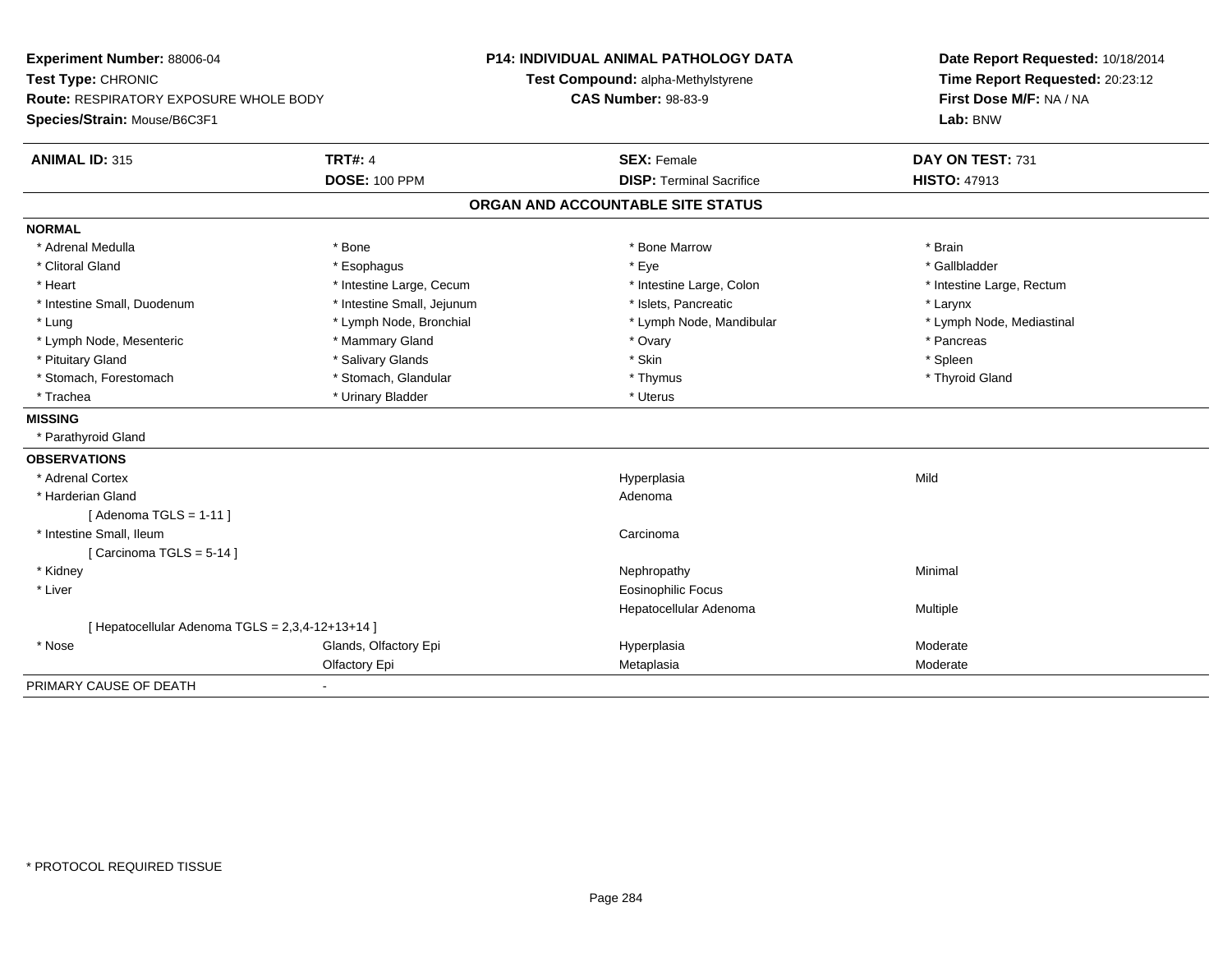| <b>TRT#: 4</b><br><b>ANIMAL ID: 316</b><br><b>SEX: Female</b><br>DAY ON TEST: 705<br><b>DOSE: 100 PPM</b><br><b>DISP:</b> Moribund Sacrifice<br><b>HISTO: 47914</b><br>ORGAN AND ACCOUNTABLE SITE STATUS<br>* Adrenal Cortex<br>* Adrenal Medulla<br>* Bone<br>* Brain<br>* Gallbladder<br>* Esophagus<br>* Eye<br>* Intestine Large, Cecum<br>* Intestine Small, Ileum<br>* Intestine Large, Colon<br>* Intestine Large, Rectum<br>* Intestine Small, Duodenum<br>* Intestine Small, Jejunum<br>* Islets, Pancreatic<br>* Mammary Gland<br>* Larynx<br>* Salivary Glands<br>* Skin<br>* Parathyroid Gland<br>* Pancreas<br>* Stomach, Glandular<br>* Stomach, Forestomach<br>* Thymus<br>* Thyroid Gland<br>* Urinary Bladder<br>* Trachea<br>* Lymph Node, Bronchial<br>* Clitoral Gland<br>* Bone Marrow<br>Histiocytic Sarcoma<br>* Harderian Gland<br>Adenoma<br>Histiocytic Sarcoma<br>[Adenoma TGLS = $8-11$ ]<br>* Heart<br>Histiocytic Sarcoma<br>Histiocytic Sarcoma<br>* Kidney<br>Infarct<br>Marked<br>[ Histiocytic Sarcoma TGLS = 7-6 ]<br>* Liver<br>Histiocytic Sarcoma<br>[ Histiocytic Sarcoma TGLS = 3,4-5+12+13 ]<br>* Lung<br>Histiocytic Sarcoma<br>Histiocytic Sarcoma<br>Lymph Node<br>Lumbar<br>Histiocytic Sarcoma<br>Renal<br>[Histiocytic Sarcoma TGLS = 5-14]<br>[Histiocytic Sarcoma TGLS = 6-15]<br>* Lymph Node, Mandibular<br>Histiocytic Sarcoma<br>* Lymph Node, Mediastinal<br>Histiocytic Sarcoma<br>* Lymph Node, Mesenteric<br>Histiocytic Sarcoma | Experiment Number: 88006-04<br>Test Type: CHRONIC<br><b>Route: RESPIRATORY EXPOSURE WHOLE BODY</b><br>Species/Strain: Mouse/B6C3F1 |  | <b>P14: INDIVIDUAL ANIMAL PATHOLOGY DATA</b><br>Test Compound: alpha-Methylstyrene<br><b>CAS Number: 98-83-9</b> | Date Report Requested: 10/18/2014<br>Time Report Requested: 20:23:12<br>First Dose M/F: NA / NA<br>Lab: BNW |
|-------------------------------------------------------------------------------------------------------------------------------------------------------------------------------------------------------------------------------------------------------------------------------------------------------------------------------------------------------------------------------------------------------------------------------------------------------------------------------------------------------------------------------------------------------------------------------------------------------------------------------------------------------------------------------------------------------------------------------------------------------------------------------------------------------------------------------------------------------------------------------------------------------------------------------------------------------------------------------------------------------------------------------------------------------------------------------------------------------------------------------------------------------------------------------------------------------------------------------------------------------------------------------------------------------------------------------------------------------------------------------------------------------------------------------------------------------------------------------------------|------------------------------------------------------------------------------------------------------------------------------------|--|------------------------------------------------------------------------------------------------------------------|-------------------------------------------------------------------------------------------------------------|
|                                                                                                                                                                                                                                                                                                                                                                                                                                                                                                                                                                                                                                                                                                                                                                                                                                                                                                                                                                                                                                                                                                                                                                                                                                                                                                                                                                                                                                                                                           |                                                                                                                                    |  |                                                                                                                  |                                                                                                             |
|                                                                                                                                                                                                                                                                                                                                                                                                                                                                                                                                                                                                                                                                                                                                                                                                                                                                                                                                                                                                                                                                                                                                                                                                                                                                                                                                                                                                                                                                                           |                                                                                                                                    |  |                                                                                                                  |                                                                                                             |
|                                                                                                                                                                                                                                                                                                                                                                                                                                                                                                                                                                                                                                                                                                                                                                                                                                                                                                                                                                                                                                                                                                                                                                                                                                                                                                                                                                                                                                                                                           | <b>NORMAL</b>                                                                                                                      |  |                                                                                                                  |                                                                                                             |
|                                                                                                                                                                                                                                                                                                                                                                                                                                                                                                                                                                                                                                                                                                                                                                                                                                                                                                                                                                                                                                                                                                                                                                                                                                                                                                                                                                                                                                                                                           |                                                                                                                                    |  |                                                                                                                  |                                                                                                             |
|                                                                                                                                                                                                                                                                                                                                                                                                                                                                                                                                                                                                                                                                                                                                                                                                                                                                                                                                                                                                                                                                                                                                                                                                                                                                                                                                                                                                                                                                                           |                                                                                                                                    |  |                                                                                                                  |                                                                                                             |
|                                                                                                                                                                                                                                                                                                                                                                                                                                                                                                                                                                                                                                                                                                                                                                                                                                                                                                                                                                                                                                                                                                                                                                                                                                                                                                                                                                                                                                                                                           |                                                                                                                                    |  |                                                                                                                  |                                                                                                             |
|                                                                                                                                                                                                                                                                                                                                                                                                                                                                                                                                                                                                                                                                                                                                                                                                                                                                                                                                                                                                                                                                                                                                                                                                                                                                                                                                                                                                                                                                                           |                                                                                                                                    |  |                                                                                                                  |                                                                                                             |
|                                                                                                                                                                                                                                                                                                                                                                                                                                                                                                                                                                                                                                                                                                                                                                                                                                                                                                                                                                                                                                                                                                                                                                                                                                                                                                                                                                                                                                                                                           |                                                                                                                                    |  |                                                                                                                  |                                                                                                             |
|                                                                                                                                                                                                                                                                                                                                                                                                                                                                                                                                                                                                                                                                                                                                                                                                                                                                                                                                                                                                                                                                                                                                                                                                                                                                                                                                                                                                                                                                                           |                                                                                                                                    |  |                                                                                                                  |                                                                                                             |
|                                                                                                                                                                                                                                                                                                                                                                                                                                                                                                                                                                                                                                                                                                                                                                                                                                                                                                                                                                                                                                                                                                                                                                                                                                                                                                                                                                                                                                                                                           |                                                                                                                                    |  |                                                                                                                  |                                                                                                             |
|                                                                                                                                                                                                                                                                                                                                                                                                                                                                                                                                                                                                                                                                                                                                                                                                                                                                                                                                                                                                                                                                                                                                                                                                                                                                                                                                                                                                                                                                                           | <b>MISSING</b>                                                                                                                     |  |                                                                                                                  |                                                                                                             |
|                                                                                                                                                                                                                                                                                                                                                                                                                                                                                                                                                                                                                                                                                                                                                                                                                                                                                                                                                                                                                                                                                                                                                                                                                                                                                                                                                                                                                                                                                           |                                                                                                                                    |  |                                                                                                                  |                                                                                                             |
|                                                                                                                                                                                                                                                                                                                                                                                                                                                                                                                                                                                                                                                                                                                                                                                                                                                                                                                                                                                                                                                                                                                                                                                                                                                                                                                                                                                                                                                                                           | <b>INSUFFICIENT TISSUE</b>                                                                                                         |  |                                                                                                                  |                                                                                                             |
|                                                                                                                                                                                                                                                                                                                                                                                                                                                                                                                                                                                                                                                                                                                                                                                                                                                                                                                                                                                                                                                                                                                                                                                                                                                                                                                                                                                                                                                                                           |                                                                                                                                    |  |                                                                                                                  |                                                                                                             |
|                                                                                                                                                                                                                                                                                                                                                                                                                                                                                                                                                                                                                                                                                                                                                                                                                                                                                                                                                                                                                                                                                                                                                                                                                                                                                                                                                                                                                                                                                           | <b>OBSERVATIONS</b>                                                                                                                |  |                                                                                                                  |                                                                                                             |
|                                                                                                                                                                                                                                                                                                                                                                                                                                                                                                                                                                                                                                                                                                                                                                                                                                                                                                                                                                                                                                                                                                                                                                                                                                                                                                                                                                                                                                                                                           |                                                                                                                                    |  |                                                                                                                  |                                                                                                             |
|                                                                                                                                                                                                                                                                                                                                                                                                                                                                                                                                                                                                                                                                                                                                                                                                                                                                                                                                                                                                                                                                                                                                                                                                                                                                                                                                                                                                                                                                                           |                                                                                                                                    |  |                                                                                                                  |                                                                                                             |
|                                                                                                                                                                                                                                                                                                                                                                                                                                                                                                                                                                                                                                                                                                                                                                                                                                                                                                                                                                                                                                                                                                                                                                                                                                                                                                                                                                                                                                                                                           |                                                                                                                                    |  |                                                                                                                  |                                                                                                             |
|                                                                                                                                                                                                                                                                                                                                                                                                                                                                                                                                                                                                                                                                                                                                                                                                                                                                                                                                                                                                                                                                                                                                                                                                                                                                                                                                                                                                                                                                                           |                                                                                                                                    |  |                                                                                                                  |                                                                                                             |
|                                                                                                                                                                                                                                                                                                                                                                                                                                                                                                                                                                                                                                                                                                                                                                                                                                                                                                                                                                                                                                                                                                                                                                                                                                                                                                                                                                                                                                                                                           |                                                                                                                                    |  |                                                                                                                  |                                                                                                             |
|                                                                                                                                                                                                                                                                                                                                                                                                                                                                                                                                                                                                                                                                                                                                                                                                                                                                                                                                                                                                                                                                                                                                                                                                                                                                                                                                                                                                                                                                                           |                                                                                                                                    |  |                                                                                                                  |                                                                                                             |
|                                                                                                                                                                                                                                                                                                                                                                                                                                                                                                                                                                                                                                                                                                                                                                                                                                                                                                                                                                                                                                                                                                                                                                                                                                                                                                                                                                                                                                                                                           |                                                                                                                                    |  |                                                                                                                  |                                                                                                             |
|                                                                                                                                                                                                                                                                                                                                                                                                                                                                                                                                                                                                                                                                                                                                                                                                                                                                                                                                                                                                                                                                                                                                                                                                                                                                                                                                                                                                                                                                                           |                                                                                                                                    |  |                                                                                                                  |                                                                                                             |
|                                                                                                                                                                                                                                                                                                                                                                                                                                                                                                                                                                                                                                                                                                                                                                                                                                                                                                                                                                                                                                                                                                                                                                                                                                                                                                                                                                                                                                                                                           |                                                                                                                                    |  |                                                                                                                  |                                                                                                             |
|                                                                                                                                                                                                                                                                                                                                                                                                                                                                                                                                                                                                                                                                                                                                                                                                                                                                                                                                                                                                                                                                                                                                                                                                                                                                                                                                                                                                                                                                                           |                                                                                                                                    |  |                                                                                                                  |                                                                                                             |
|                                                                                                                                                                                                                                                                                                                                                                                                                                                                                                                                                                                                                                                                                                                                                                                                                                                                                                                                                                                                                                                                                                                                                                                                                                                                                                                                                                                                                                                                                           |                                                                                                                                    |  |                                                                                                                  |                                                                                                             |
|                                                                                                                                                                                                                                                                                                                                                                                                                                                                                                                                                                                                                                                                                                                                                                                                                                                                                                                                                                                                                                                                                                                                                                                                                                                                                                                                                                                                                                                                                           |                                                                                                                                    |  |                                                                                                                  |                                                                                                             |
|                                                                                                                                                                                                                                                                                                                                                                                                                                                                                                                                                                                                                                                                                                                                                                                                                                                                                                                                                                                                                                                                                                                                                                                                                                                                                                                                                                                                                                                                                           |                                                                                                                                    |  |                                                                                                                  |                                                                                                             |
|                                                                                                                                                                                                                                                                                                                                                                                                                                                                                                                                                                                                                                                                                                                                                                                                                                                                                                                                                                                                                                                                                                                                                                                                                                                                                                                                                                                                                                                                                           |                                                                                                                                    |  |                                                                                                                  |                                                                                                             |
|                                                                                                                                                                                                                                                                                                                                                                                                                                                                                                                                                                                                                                                                                                                                                                                                                                                                                                                                                                                                                                                                                                                                                                                                                                                                                                                                                                                                                                                                                           |                                                                                                                                    |  |                                                                                                                  |                                                                                                             |
|                                                                                                                                                                                                                                                                                                                                                                                                                                                                                                                                                                                                                                                                                                                                                                                                                                                                                                                                                                                                                                                                                                                                                                                                                                                                                                                                                                                                                                                                                           |                                                                                                                                    |  |                                                                                                                  |                                                                                                             |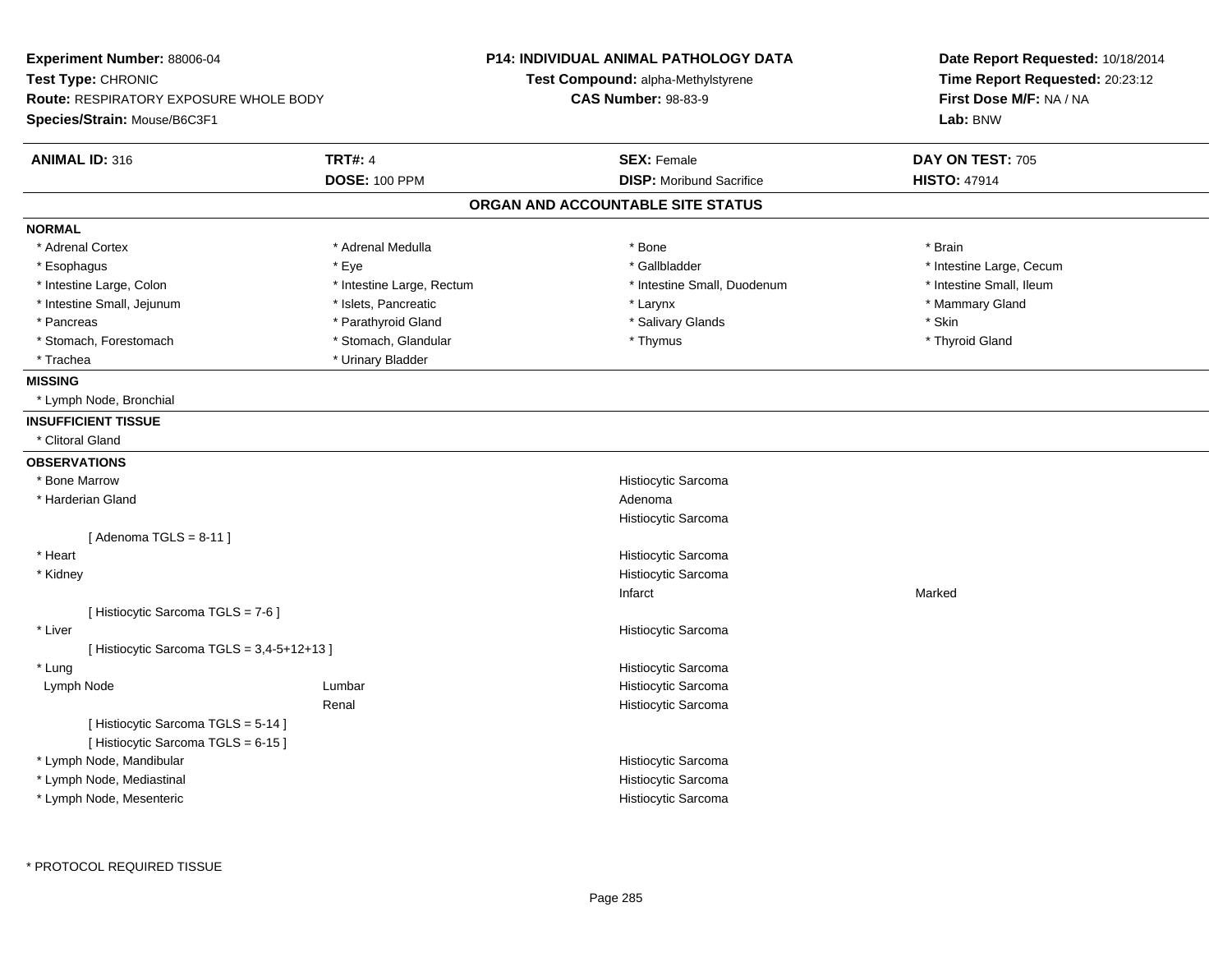| <b>Experiment Number: 88006-04</b><br><b>Test Type: CHRONIC</b><br><b>Route: RESPIRATORY EXPOSURE WHOLE BODY</b><br>Species/Strain: Mouse/B6C3F1 |                                | <b>P14: INDIVIDUAL ANIMAL PATHOLOGY DATA</b><br><b>Test Compound: alpha-Methylstyrene</b><br><b>CAS Number: 98-83-9</b> | Date Report Requested: 10/18/2014<br>Time Report Requested: 20:23:12<br>First Dose M/F: NA / NA<br>Lab: BNW |  |
|--------------------------------------------------------------------------------------------------------------------------------------------------|--------------------------------|-------------------------------------------------------------------------------------------------------------------------|-------------------------------------------------------------------------------------------------------------|--|
| <b>ANIMAL ID: 316</b>                                                                                                                            | <b>TRT#: 4</b>                 | <b>SEX: Female</b>                                                                                                      | DAY ON TEST: 705                                                                                            |  |
|                                                                                                                                                  | <b>DOSE: 100 PPM</b>           | <b>DISP:</b> Moribund Sacrifice                                                                                         | <b>HISTO: 47914</b>                                                                                         |  |
|                                                                                                                                                  |                                | ORGAN AND ACCOUNTABLE SITE STATUS                                                                                       |                                                                                                             |  |
| * Nose                                                                                                                                           | Glands, Olfactory Epi          | Hyperplasia                                                                                                             | Moderate                                                                                                    |  |
|                                                                                                                                                  | Olfactory Epi                  | Metaplasia                                                                                                              | Moderate                                                                                                    |  |
| * Ovary                                                                                                                                          |                                | Histiocytic Sarcoma                                                                                                     |                                                                                                             |  |
| * Pituitary Gland                                                                                                                                | Pars Distalis                  | Adenoma                                                                                                                 |                                                                                                             |  |
| * Spleen                                                                                                                                         |                                | Hematopoietic Cell Proliferation                                                                                        | Marked                                                                                                      |  |
| Hematopoietic Cell Proliferation TGLS = 2-5 ]                                                                                                    |                                |                                                                                                                         |                                                                                                             |  |
| * Uterus                                                                                                                                         |                                | Histiocytic Sarcoma                                                                                                     |                                                                                                             |  |
| Histiocytic Sarcoma TGLS = 1-9 ]                                                                                                                 |                                |                                                                                                                         |                                                                                                             |  |
| PRIMARY CAUSE OF DEATH                                                                                                                           | Histiocytic Sarcoma<br>- Liver |                                                                                                                         |                                                                                                             |  |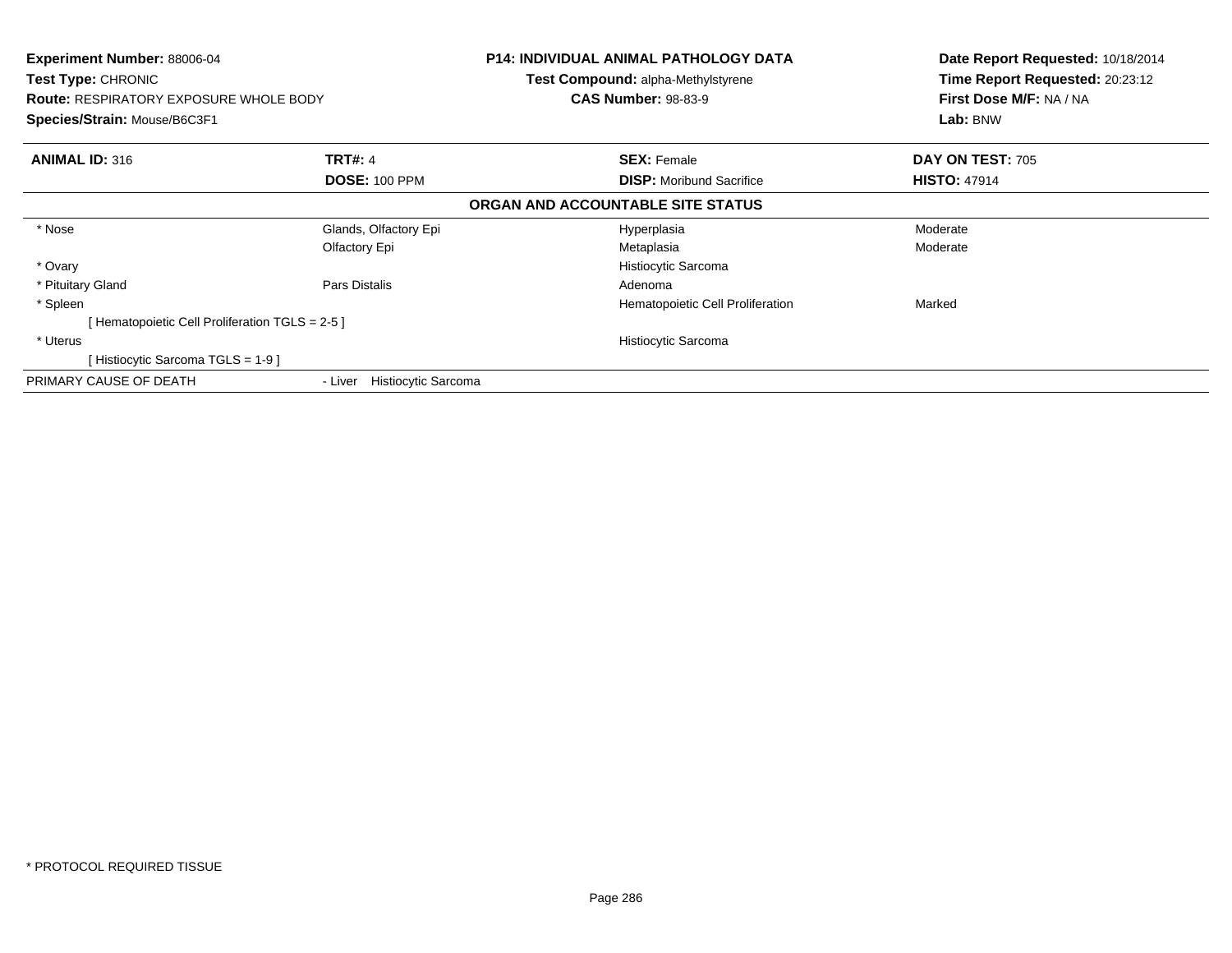| Experiment Number: 88006-04<br>Test Type: CHRONIC |                           | <b>P14: INDIVIDUAL ANIMAL PATHOLOGY DATA</b> |                                    |  | Date Report Requested: 10/18/2014                          |  |  |
|---------------------------------------------------|---------------------------|----------------------------------------------|------------------------------------|--|------------------------------------------------------------|--|--|
|                                                   |                           |                                              | Test Compound: alpha-Methylstyrene |  | Time Report Requested: 20:23:12<br>First Dose M/F: NA / NA |  |  |
| <b>Route: RESPIRATORY EXPOSURE WHOLE BODY</b>     |                           | <b>CAS Number: 98-83-9</b>                   |                                    |  |                                                            |  |  |
| Species/Strain: Mouse/B6C3F1                      |                           |                                              |                                    |  | Lab: BNW                                                   |  |  |
| <b>ANIMAL ID: 317</b>                             | <b>TRT#: 4</b>            |                                              | <b>SEX: Female</b>                 |  | DAY ON TEST: 732                                           |  |  |
|                                                   | <b>DOSE: 100 PPM</b>      |                                              | <b>DISP: Terminal Sacrifice</b>    |  | <b>HISTO: 47915</b>                                        |  |  |
|                                                   |                           |                                              | ORGAN AND ACCOUNTABLE SITE STATUS  |  |                                                            |  |  |
| <b>NORMAL</b>                                     |                           |                                              |                                    |  |                                                            |  |  |
| * Adrenal Cortex                                  | * Adrenal Medulla         |                                              | * Bone                             |  | * Bone Marrow                                              |  |  |
| * Brain                                           | * Clitoral Gland          |                                              | * Esophagus                        |  | * Eve                                                      |  |  |
| * Gallbladder                                     | * Harderian Gland         |                                              | * Heart                            |  | * Intestine Large, Cecum                                   |  |  |
| * Intestine Large, Colon                          | * Intestine Large, Rectum |                                              | * Intestine Small, Duodenum        |  | * Intestine Small, Ileum                                   |  |  |
| * Intestine Small, Jejunum                        | * Islets, Pancreatic      |                                              | * Kidney                           |  | * Larynx                                                   |  |  |
| * Liver                                           | * Lung                    |                                              | * Lymph Node, Bronchial            |  | * Lymph Node, Mandibular                                   |  |  |
| * Lymph Node, Mediastinal                         | * Lymph Node, Mesenteric  |                                              | * Mammary Gland                    |  | * Ovary                                                    |  |  |
| * Pancreas                                        | * Salivary Glands         |                                              | * Skin                             |  | * Spleen                                                   |  |  |
| * Stomach, Forestomach                            | * Stomach, Glandular      |                                              | * Thymus                           |  | * Trachea                                                  |  |  |
| * Urinary Bladder                                 | * Uterus                  |                                              |                                    |  |                                                            |  |  |
| <b>MISSING</b>                                    |                           |                                              |                                    |  |                                                            |  |  |
| * Parathyroid Gland                               |                           |                                              |                                    |  |                                                            |  |  |
| <b>OBSERVATIONS</b>                               |                           |                                              |                                    |  |                                                            |  |  |
| * Nose                                            | Glands, Olfactory Epi     |                                              | Hyperplasia                        |  | Moderate                                                   |  |  |
|                                                   | Olfactory Epi             |                                              | Metaplasia                         |  | Mild                                                       |  |  |
| * Pituitary Gland                                 | Pars Distalis             |                                              | Adenoma                            |  |                                                            |  |  |
| [Adenoma TGLS = $1-9$ ]                           |                           |                                              |                                    |  |                                                            |  |  |
| * Thyroid Gland                                   | <b>Follicular Cel</b>     |                                              | Hyperplasia                        |  | Mild                                                       |  |  |
| PRIMARY CAUSE OF DEATH                            |                           |                                              |                                    |  |                                                            |  |  |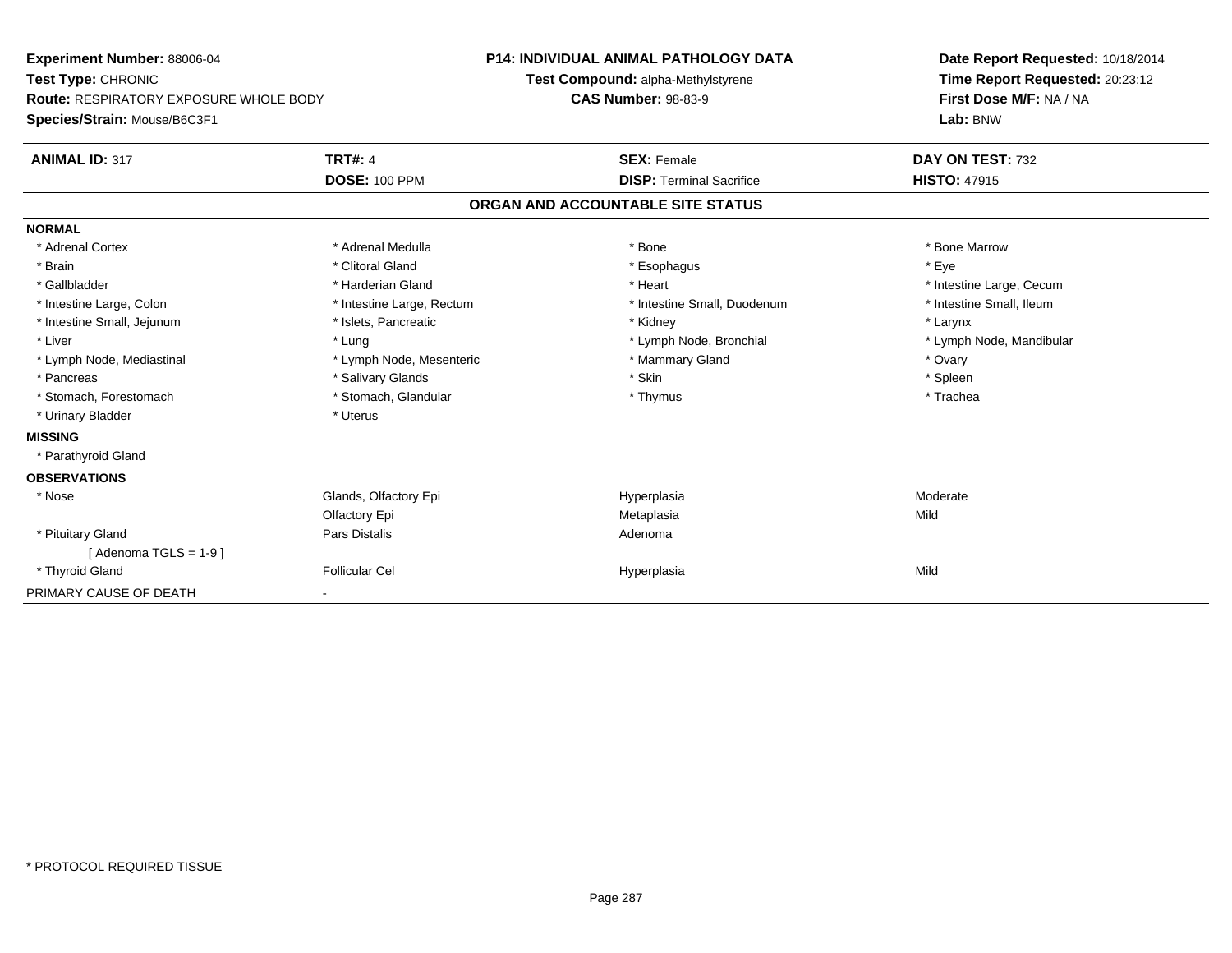**Experiment Number:** 88006-04**Test Type:** CHRONIC **Route:** RESPIRATORY EXPOSURE WHOLE BODY**Species/Strain:** Mouse/B6C3F1**P14: INDIVIDUAL ANIMAL PATHOLOGY DATATest Compound:** alpha-Methylstyrene**CAS Number:** 98-83-9**Date Report Requested:** 10/18/2014**Time Report Requested:** 20:23:12**First Dose M/F:** NA / NA**Lab:** BNW**ANIMAL ID:** 318**TRT#:** 4 **SEX:** Female **SEX: Female DAY ON TEST:** 732 **DOSE:** 100 PPM**DISP:** Terminal Sacrifice **HISTO:** 47916 **ORGAN AND ACCOUNTABLE SITE STATUSNORMAL**\* Adrenal Cortex \* Adrenal Cortex \* \* Adrenal Cortex \* Brain \* Bone \* \* Bone Marrow \* Bone Marrow \* \* Brain \* Brain \* Brain \* Brain \* Brain \* Brain \* Brain \* Brain \* Brain \* Brain \* Brain \* Brain \* Brain \* Brain \* Brain \* Brain \* Brain \* B \* Gallbladder \* Clitoral Gland \* Esophagus \* Eye \* Gallbladder\* Harderian Gland \* Thestine Large, Colon \* Intestine Large, Cecum \* Intestine Large, Cecum \* 1ntestine Large, Colon \* Intestine Small, Jejunum \* Intestine Large, Rectum \* Intestine Small, Duodenum \* Intestine Small, Duodenum \* \* Intestine Small, Ileum \* Islets, Pancreatic \* Larynx \* Lung \* Mammary Gland \* Salivary Glands \* Ovary \* \* Pancreas \* \* Pancreas \* \* Pancreas \* \* Parathyroid Gland \* \* Salivary Glands \* Salivary Glands \* Salivary Glands \* Salivary Glands \* Salivary Glands \* Salivary Glands \* Salivary Glands \* \* Salivary Glands \* \* S \* Skin \* Stomach, Forestomach \* Stomach \* Stomach, Glandular \* Stomach, Glandular \* Trachea \* Urinary Bladder \* Uterus **OBSERVATIONS** \* Adrenal Medulla Pheochromocytoma Benign \* Kidneyy the control of the control of the control of the control of the control of the control of the control of the control of the control of the control of the control of the control of the control of the control of the contro \* Liver Hepatocellular CarcinomaLymphoma Malignant[ Hepatocellular Carcinoma TGLS = 6-12 ] Lymph Node Lumbar Lymphoma Malignant Renal Lymphoma Malignant[ Lymphoma Malignant TGLS = 4-12 ][ Lymphoma Malignant TGLS = 5-6 ] \* Lymph Node, Bronchial Lymphoma Malignant \* Lymph Node, Mandibular Lymphoma Malignant [ Lymphoma Malignant TGLS = 1-8 ] \* Lymph Node, Mediastinal Lymphoma Malignant[ Lymphoma Malignant TGLS = 2-3 ] \* Lymph Node, Mesenteric Lymphoma Malignant [ Lymphoma Malignant TGLS = 7-7 ] \* Nose Olfactory Epi Atrophy Minimal Glands, Olfactory Epi Hyperplasia Moderate Olfactory Epi Metaplasia Moderate \* Pituitary Gland Pars Distalis Hyperplasia Minimal \* SpleenLymphoma Malignant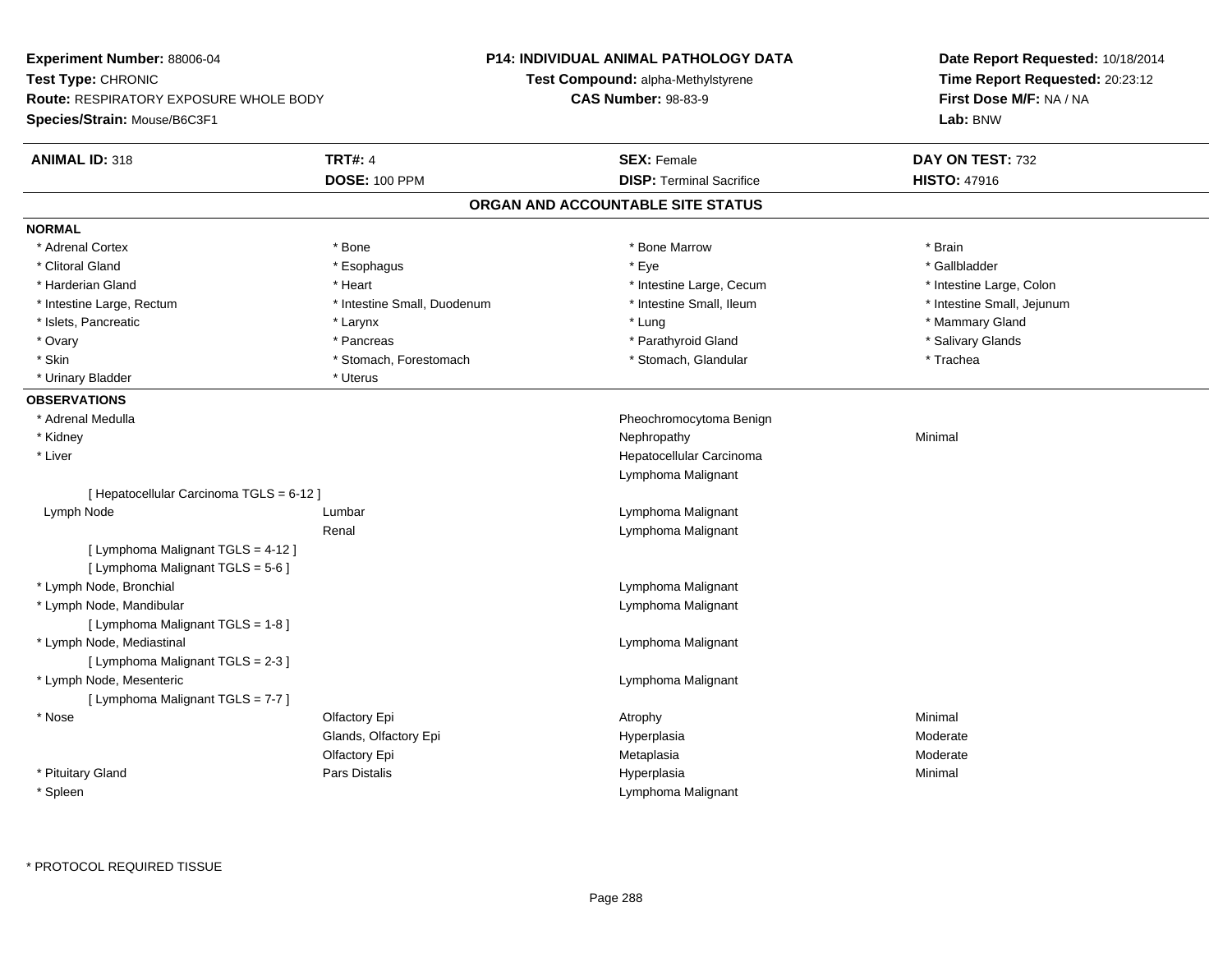| <b>Experiment Number: 88006-04</b><br>Test Type: CHRONIC |                       | <b>P14: INDIVIDUAL ANIMAL PATHOLOGY DATA</b> | Date Report Requested: 10/18/2014<br>Time Report Requested: 20:23:12 |
|----------------------------------------------------------|-----------------------|----------------------------------------------|----------------------------------------------------------------------|
|                                                          |                       | Test Compound: alpha-Methylstyrene           |                                                                      |
| <b>Route: RESPIRATORY EXPOSURE WHOLE BODY</b>            |                       | <b>CAS Number: 98-83-9</b>                   | First Dose M/F: NA / NA                                              |
| Species/Strain: Mouse/B6C3F1                             |                       |                                              | Lab: BNW                                                             |
| <b>ANIMAL ID: 318</b>                                    | <b>TRT#: 4</b>        | <b>SEX: Female</b>                           | DAY ON TEST: 732                                                     |
|                                                          | <b>DOSE: 100 PPM</b>  | <b>DISP:</b> Terminal Sacrifice              | <b>HISTO: 47916</b>                                                  |
|                                                          |                       | ORGAN AND ACCOUNTABLE SITE STATUS            |                                                                      |
| Lymphoma Malignant TGLS = 3-5 ]                          |                       |                                              |                                                                      |
| * Thymus                                                 |                       | Lymphoma Malignant                           |                                                                      |
| * Thyroid Gland                                          | <b>Follicular Cel</b> | Hyperplasia                                  | Mild                                                                 |
| PRIMARY CAUSE OF DEATH                                   |                       |                                              |                                                                      |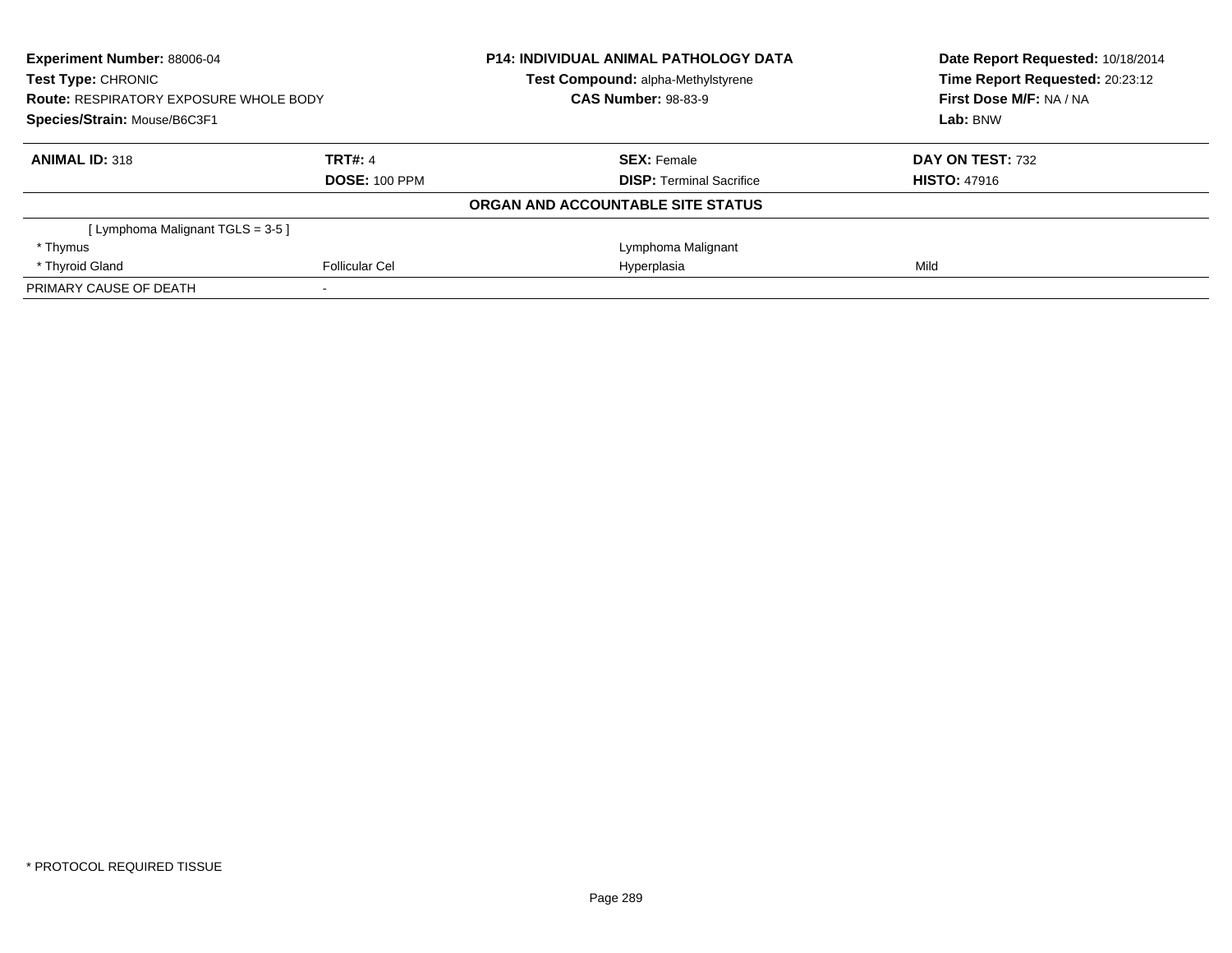| Experiment Number: 88006-04            |                           | <b>P14: INDIVIDUAL ANIMAL PATHOLOGY DATA</b> | Date Report Requested: 10/18/2014                          |  |
|----------------------------------------|---------------------------|----------------------------------------------|------------------------------------------------------------|--|
| Test Type: CHRONIC                     |                           | Test Compound: alpha-Methylstyrene           | Time Report Requested: 20:23:12<br>First Dose M/F: NA / NA |  |
| Route: RESPIRATORY EXPOSURE WHOLE BODY |                           | <b>CAS Number: 98-83-9</b>                   |                                                            |  |
| Species/Strain: Mouse/B6C3F1           |                           |                                              | Lab: BNW                                                   |  |
| <b>ANIMAL ID: 319</b>                  | <b>TRT#: 4</b>            | <b>SEX: Female</b>                           | DAY ON TEST: 732                                           |  |
|                                        | <b>DOSE: 100 PPM</b>      | <b>DISP: Terminal Sacrifice</b>              | <b>HISTO: 47917</b>                                        |  |
|                                        |                           | ORGAN AND ACCOUNTABLE SITE STATUS            |                                                            |  |
| <b>NORMAL</b>                          |                           |                                              |                                                            |  |
| * Adrenal Cortex                       | * Adrenal Medulla         | * Bone                                       | * Bone Marrow                                              |  |
| * Brain                                | * Clitoral Gland          | * Esophagus                                  | * Eye                                                      |  |
| * Gallbladder                          | * Harderian Gland         | * Heart                                      | * Intestine Large, Cecum                                   |  |
| * Intestine Large, Colon               | * Intestine Large, Rectum | * Intestine Small, Duodenum                  | * Intestine Small. Ileum                                   |  |
| * Intestine Small, Jejunum             | * Islets, Pancreatic      | * Kidney                                     | * Larynx                                                   |  |
| * Liver                                | * Lung                    | * Lymph Node, Bronchial                      | * Lymph Node, Mandibular                                   |  |
| * Lymph Node, Mediastinal              | * Lymph Node, Mesenteric  | * Mammary Gland                              | * Pancreas                                                 |  |
| * Parathyroid Gland                    | * Pituitary Gland         | * Salivary Glands                            | * Skin                                                     |  |
| * Spleen                               | * Stomach, Forestomach    | * Stomach, Glandular                         | * Thymus                                                   |  |
| * Thyroid Gland                        | * Trachea                 | * Urinary Bladder                            | * Uterus                                                   |  |
| <b>OBSERVATIONS</b>                    |                           |                                              |                                                            |  |
| * Nose                                 | Glands, Olfactory Epi     | Hyperplasia                                  | Moderate                                                   |  |
|                                        | Olfactory Epi             | Metaplasia                                   | Moderate                                                   |  |
| * Ovary                                |                           | Cyst                                         |                                                            |  |
| [ Cyst TGLS = 1-8 ]                    |                           |                                              |                                                            |  |
| PRIMARY CAUSE OF DEATH                 |                           |                                              |                                                            |  |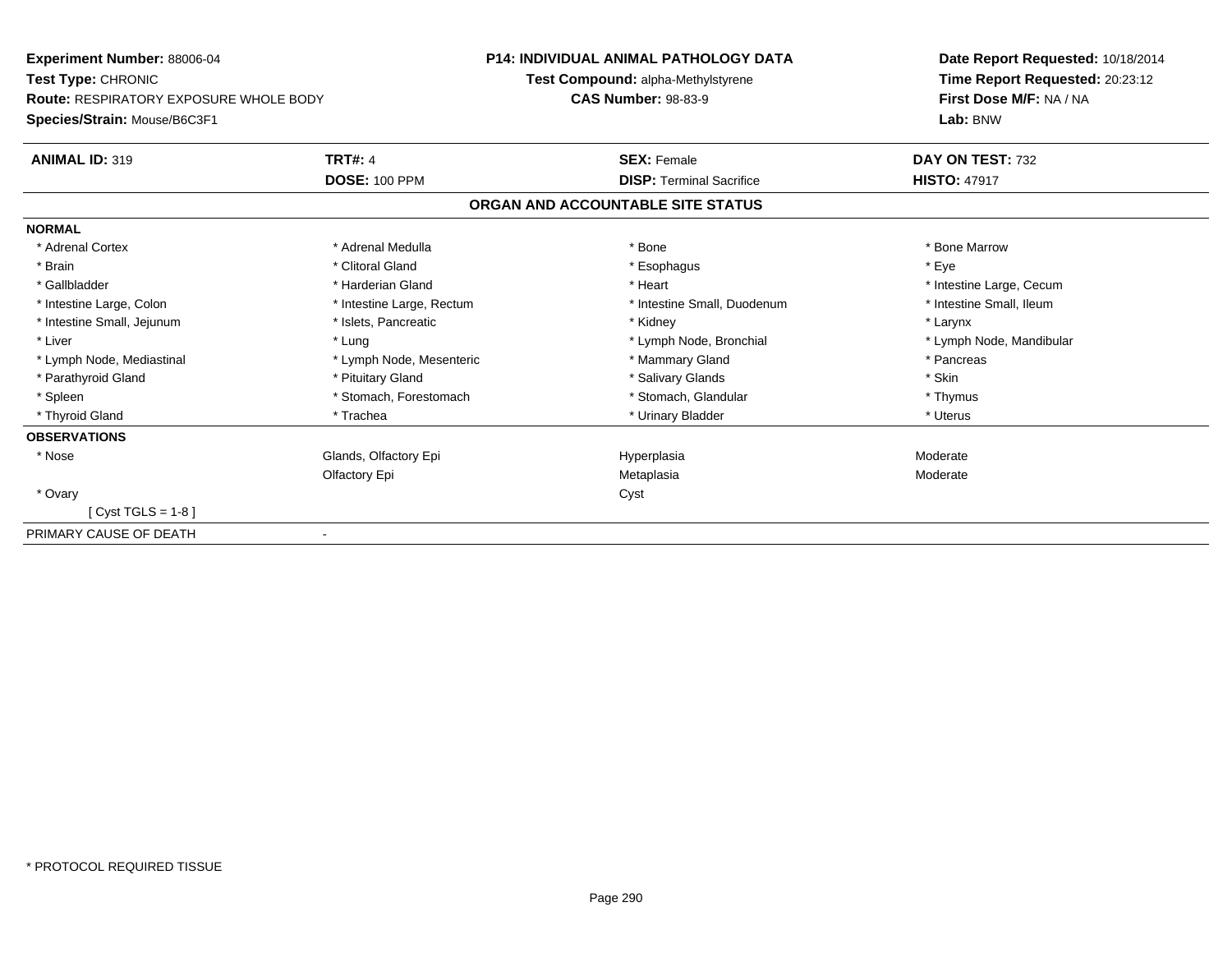| Experiment Number: 88006-04<br>Test Type: CHRONIC |                           | <b>P14: INDIVIDUAL ANIMAL PATHOLOGY DATA</b> | Date Report Requested: 10/18/2014 |  |  |
|---------------------------------------------------|---------------------------|----------------------------------------------|-----------------------------------|--|--|
|                                                   |                           | Test Compound: alpha-Methylstyrene           | Time Report Requested: 20:23:12   |  |  |
| Route: RESPIRATORY EXPOSURE WHOLE BODY            |                           | <b>CAS Number: 98-83-9</b>                   | First Dose M/F: NA / NA           |  |  |
| Species/Strain: Mouse/B6C3F1                      |                           |                                              | Lab: BNW                          |  |  |
| <b>ANIMAL ID: 320</b>                             | <b>TRT#: 4</b>            | <b>SEX: Female</b>                           | DAY ON TEST: 732                  |  |  |
|                                                   | <b>DOSE: 100 PPM</b>      | <b>DISP: Terminal Sacrifice</b>              | <b>HISTO: 47918</b>               |  |  |
|                                                   |                           | ORGAN AND ACCOUNTABLE SITE STATUS            |                                   |  |  |
| <b>NORMAL</b>                                     |                           |                                              |                                   |  |  |
| * Adrenal Cortex                                  | * Adrenal Medulla         | * Bone                                       | * Bone Marrow                     |  |  |
| * Brain                                           | * Clitoral Gland          | * Esophagus                                  | * Eye                             |  |  |
| * Gallbladder                                     | * Harderian Gland         | * Heart                                      | * Intestine Large, Cecum          |  |  |
| * Intestine Large, Colon                          | * Intestine Large, Rectum | * Intestine Small, Duodenum                  | * Intestine Small, Ileum          |  |  |
| * Intestine Small, Jejunum                        | * Islets, Pancreatic      | * Kidney                                     | * Larynx                          |  |  |
| * Liver                                           | * Lung                    | * Lymph Node, Bronchial                      | * Lymph Node, Mediastinal         |  |  |
| * Lymph Node, Mesenteric                          | * Mammary Gland           | * Pancreas                                   | * Pituitary Gland                 |  |  |
| * Salivary Glands                                 | * Skin                    | * Spleen                                     | * Stomach, Forestomach            |  |  |
| * Stomach, Glandular                              | * Trachea                 | * Urinary Bladder                            | * Uterus                          |  |  |
| <b>MISSING</b>                                    |                           |                                              |                                   |  |  |
| * Lymph Node, Mandibular                          | * Parathyroid Gland       | * Thymus                                     |                                   |  |  |
| <b>OBSERVATIONS</b>                               |                           |                                              |                                   |  |  |
| * Nose                                            | Olfactory Epi             | Degeneration                                 | Hyaline, Minimal                  |  |  |
|                                                   | Glands, Olfactory Epi     | Hyperplasia                                  | Moderate                          |  |  |
|                                                   | Olfactory Epi             | Metaplasia                                   | Mild                              |  |  |
| * Ovary                                           |                           | Cyst                                         |                                   |  |  |
| * Thyroid Gland                                   | <b>Follicular Cel</b>     | Hyperplasia                                  | Mild                              |  |  |
| PRIMARY CAUSE OF DEATH                            |                           |                                              |                                   |  |  |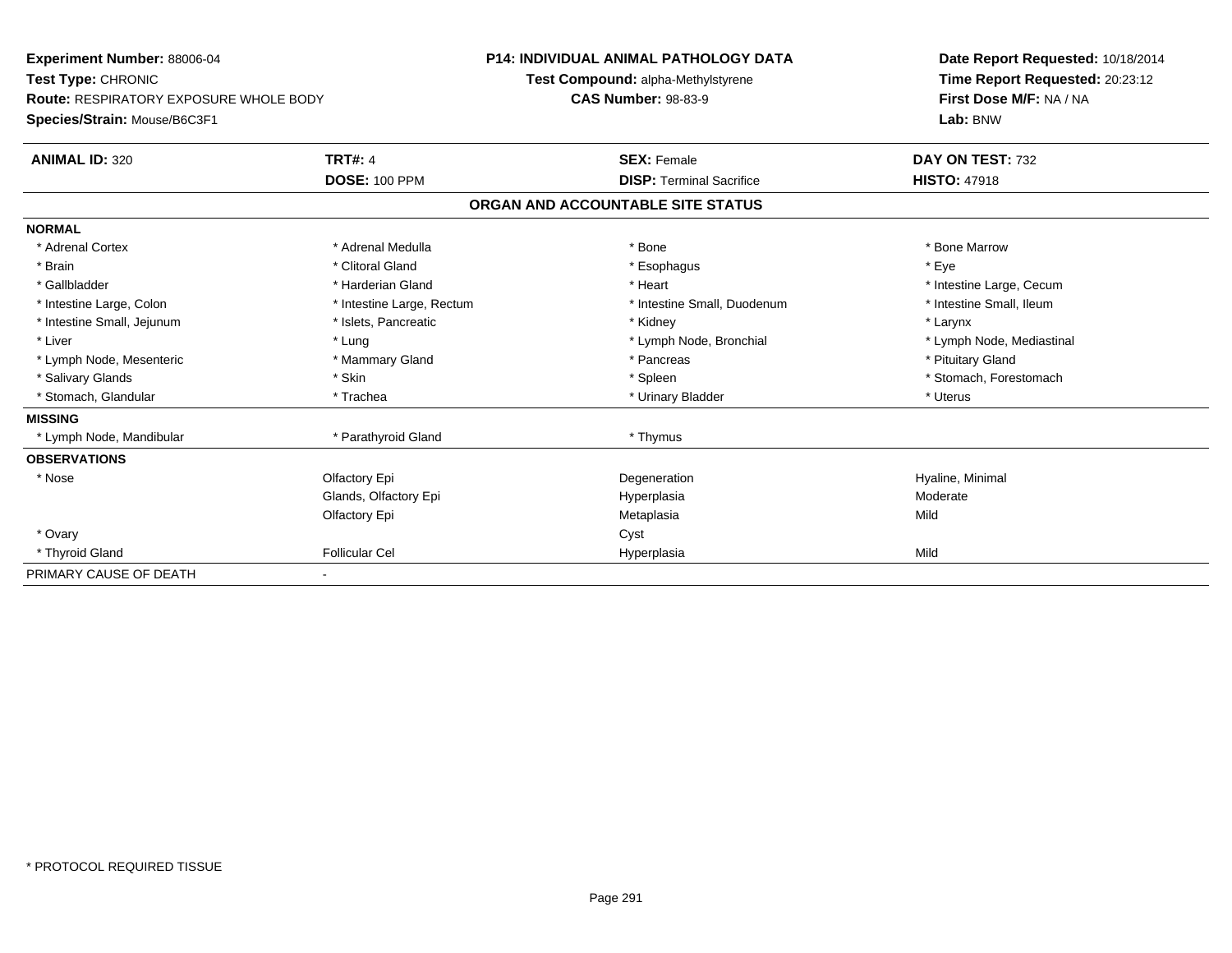| Experiment Number: 88006-04                   |                            | <b>P14: INDIVIDUAL ANIMAL PATHOLOGY DATA</b> |                                    |  | Date Report Requested: 10/18/2014 |  |
|-----------------------------------------------|----------------------------|----------------------------------------------|------------------------------------|--|-----------------------------------|--|
| Test Type: CHRONIC                            |                            |                                              | Test Compound: alpha-Methylstyrene |  | Time Report Requested: 20:23:12   |  |
| <b>Route: RESPIRATORY EXPOSURE WHOLE BODY</b> |                            | <b>CAS Number: 98-83-9</b>                   |                                    |  | First Dose M/F: NA / NA           |  |
| Species/Strain: Mouse/B6C3F1                  |                            |                                              |                                    |  | Lab: BNW                          |  |
| <b>ANIMAL ID: 321</b>                         | <b>TRT#: 4</b>             |                                              | <b>SEX: Female</b>                 |  | DAY ON TEST: 733                  |  |
|                                               | <b>DOSE: 100 PPM</b>       |                                              | <b>DISP: Terminal Sacrifice</b>    |  | <b>HISTO: 47919</b>               |  |
|                                               |                            |                                              | ORGAN AND ACCOUNTABLE SITE STATUS  |  |                                   |  |
| <b>NORMAL</b>                                 |                            |                                              |                                    |  |                                   |  |
| * Adrenal Medulla                             | * Bone                     |                                              | * Bone Marrow                      |  | * Brain                           |  |
| * Clitoral Gland                              | * Esophagus                |                                              | * Eye                              |  | * Heart                           |  |
| * Intestine Large, Cecum                      | * Intestine Large, Colon   |                                              | * Intestine Large, Rectum          |  | * Intestine Small, Duodenum       |  |
| * Intestine Small, Ileum                      | * Intestine Small, Jejunum |                                              | * Islets, Pancreatic               |  | * Kidney                          |  |
| * Larynx                                      | * Liver                    |                                              | * Lung                             |  | * Lymph Node, Bronchial           |  |
| * Lymph Node, Mandibular                      | * Lymph Node, Mesenteric   |                                              | * Mammary Gland                    |  | * Pancreas                        |  |
| * Parathyroid Gland                           | * Pituitary Gland          |                                              | * Salivary Glands                  |  | * Skin                            |  |
| * Spleen                                      | * Stomach, Forestomach     |                                              | * Stomach, Glandular               |  | * Thymus                          |  |
| * Thyroid Gland                               | * Trachea                  |                                              | * Urinary Bladder                  |  | * Uterus                          |  |
| <b>MISSING</b>                                |                            |                                              |                                    |  |                                   |  |
| * Lymph Node, Mediastinal                     |                            |                                              |                                    |  |                                   |  |
| <b>INSUFFICIENT TISSUE</b>                    |                            |                                              |                                    |  |                                   |  |
| * Gallbladder                                 | * Nose                     |                                              |                                    |  |                                   |  |
| <b>OBSERVATIONS</b>                           |                            |                                              |                                    |  |                                   |  |
| * Adrenal Cortex                              |                            |                                              | Hyperplasia                        |  | Mild                              |  |
| * Harderian Gland                             |                            |                                              | Hyperplasia                        |  | Minimal                           |  |
| * Ovary                                       |                            |                                              | Cyst                               |  |                                   |  |
| [ $Cyst TGLS = 1-8$ ]                         |                            |                                              |                                    |  |                                   |  |
| PRIMARY CAUSE OF DEATH                        |                            |                                              |                                    |  |                                   |  |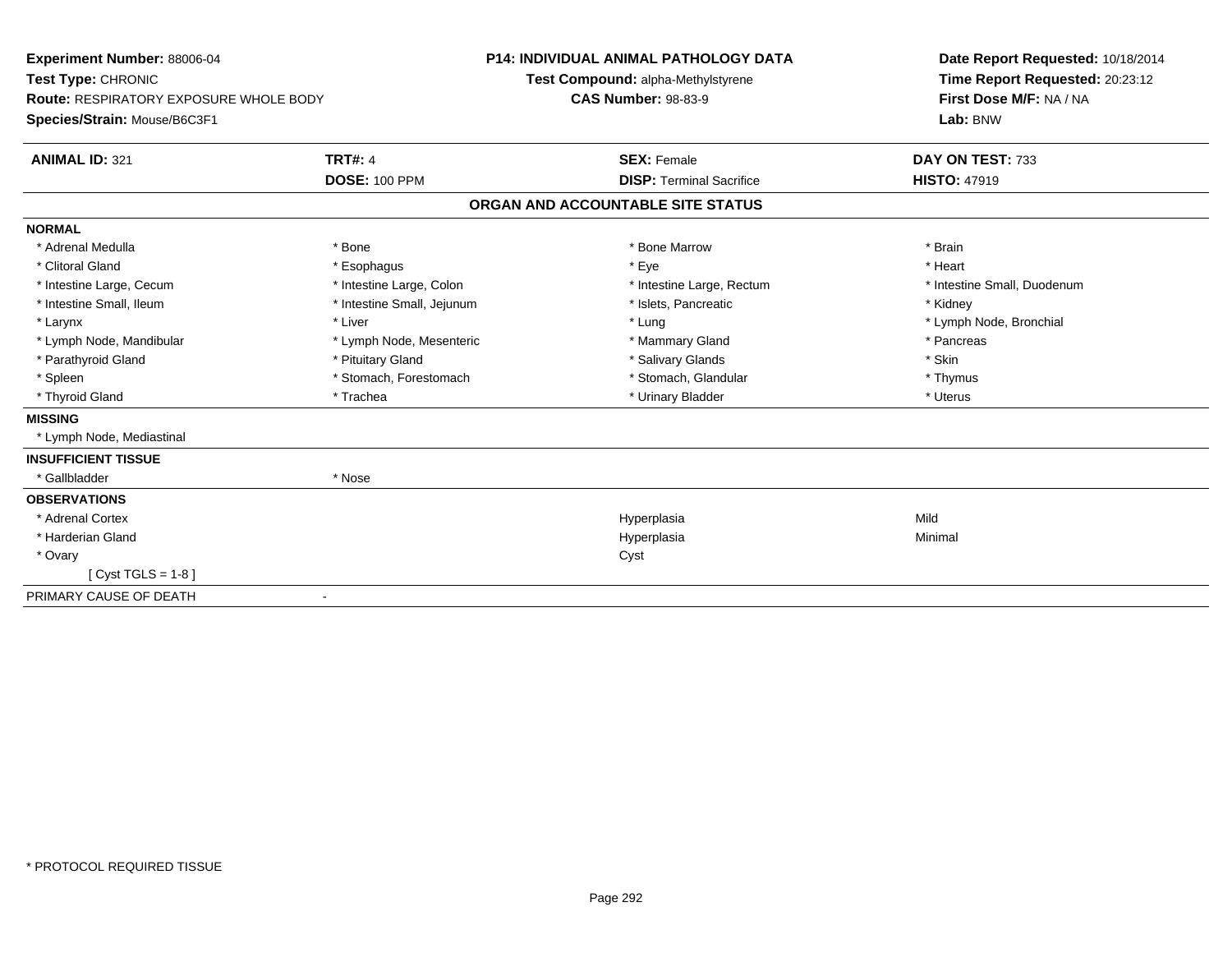| Experiment Number: 88006-04                   |                             | <b>P14: INDIVIDUAL ANIMAL PATHOLOGY DATA</b> | Date Report Requested: 10/18/2014 |
|-----------------------------------------------|-----------------------------|----------------------------------------------|-----------------------------------|
| Test Type: CHRONIC                            |                             | Test Compound: alpha-Methylstyrene           | Time Report Requested: 20:23:12   |
| <b>Route: RESPIRATORY EXPOSURE WHOLE BODY</b> |                             | <b>CAS Number: 98-83-9</b>                   | First Dose M/F: NA / NA           |
| Species/Strain: Mouse/B6C3F1                  |                             |                                              | Lab: BNW                          |
| <b>ANIMAL ID: 322</b>                         | <b>TRT#: 4</b>              | <b>SEX: Female</b>                           | DAY ON TEST: 731                  |
|                                               | <b>DOSE: 100 PPM</b>        | <b>DISP: Terminal Sacrifice</b>              | <b>HISTO: 47920</b>               |
|                                               |                             | ORGAN AND ACCOUNTABLE SITE STATUS            |                                   |
| <b>NORMAL</b>                                 |                             |                                              |                                   |
| * Adrenal Cortex                              | * Adrenal Medulla           | * Bone                                       | * Bone Marrow                     |
| * Brain                                       | * Esophagus                 | * Eye                                        | * Gallbladder                     |
| * Harderian Gland                             | * Heart                     | * Intestine Large, Cecum                     | * Intestine Large, Colon          |
| * Intestine Large, Rectum                     | * Intestine Small, Duodenum | * Intestine Small, Ileum                     | * Intestine Small, Jejunum        |
| * Islets, Pancreatic                          | * Larynx                    | * Liver                                      | * Lung                            |
| * Lymph Node, Bronchial                       | * Lymph Node, Mandibular    | * Lymph Node, Mediastinal                    | * Lymph Node, Mesenteric          |
| * Mammary Gland                               | * Ovary                     | * Pancreas                                   | * Parathyroid Gland               |
| * Pituitary Gland                             | * Salivary Glands           | * Skin                                       | * Spleen                          |
| * Stomach, Forestomach                        | * Stomach, Glandular        | * Thymus                                     | * Thyroid Gland                   |
| * Trachea                                     | * Urinary Bladder           | * Uterus                                     |                                   |
| <b>INSUFFICIENT TISSUE</b>                    |                             |                                              |                                   |
| * Clitoral Gland                              |                             |                                              |                                   |
| <b>OBSERVATIONS</b>                           |                             |                                              |                                   |
| * Kidney                                      |                             | Nephropathy                                  | Minimal                           |
| Mesentery                                     | Fat                         | <b>Necrosis</b>                              | Mild                              |
| [Necrosis TGLS = $1,2-12+13$ ]                |                             |                                              |                                   |
| * Nose                                        | Glands, Olfactory Epi       | Hyperplasia                                  | Moderate                          |
|                                               | Olfactory Epi               | Metaplasia                                   | Moderate                          |
| PRIMARY CAUSE OF DEATH                        |                             |                                              |                                   |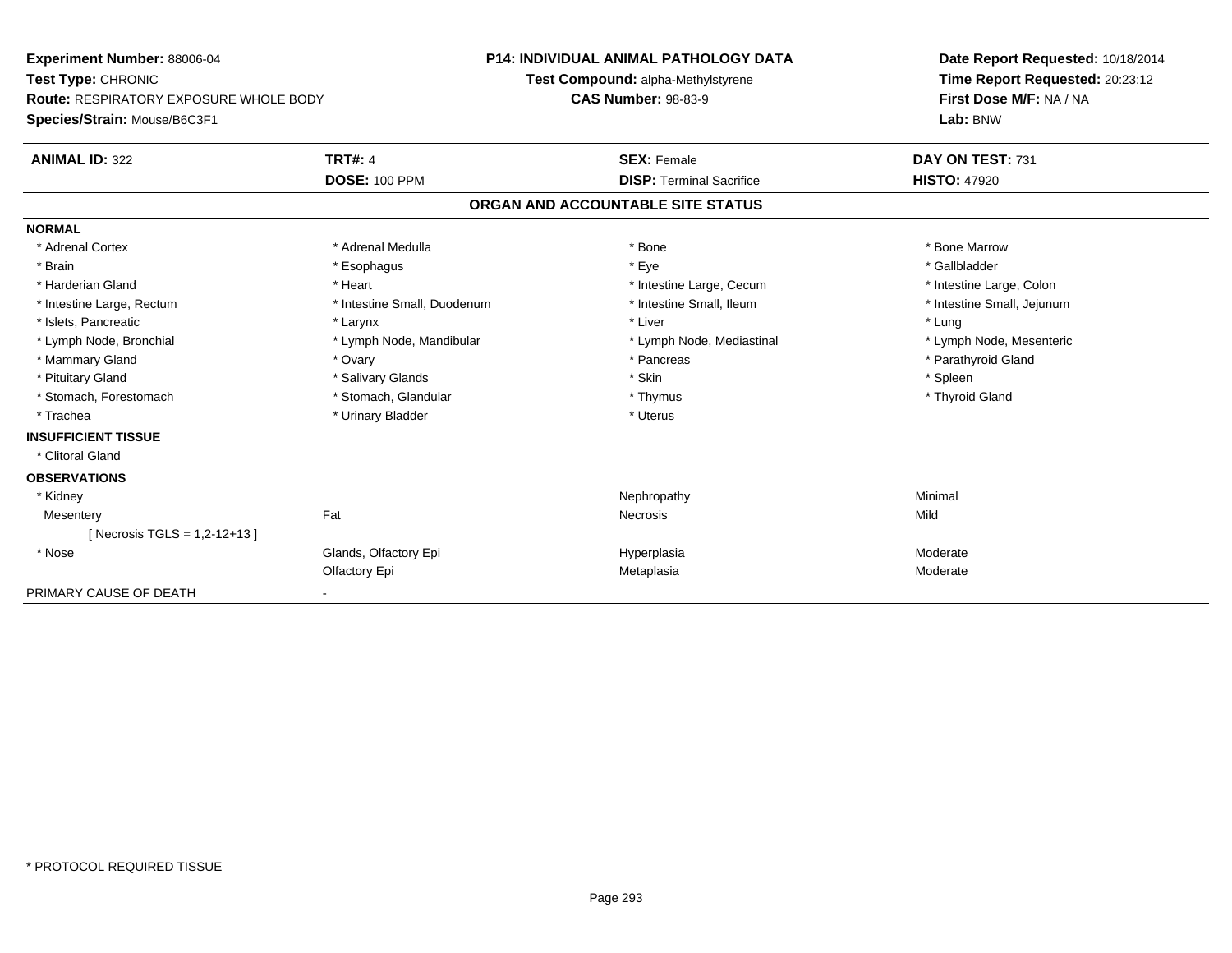| Experiment Number: 88006-04                   |                           | <b>P14: INDIVIDUAL ANIMAL PATHOLOGY DATA</b> | Date Report Requested: 10/18/2014 |  |  |
|-----------------------------------------------|---------------------------|----------------------------------------------|-----------------------------------|--|--|
| Test Type: CHRONIC                            |                           | Test Compound: alpha-Methylstyrene           | Time Report Requested: 20:23:12   |  |  |
| <b>Route: RESPIRATORY EXPOSURE WHOLE BODY</b> |                           | <b>CAS Number: 98-83-9</b>                   | First Dose M/F: NA / NA           |  |  |
| Species/Strain: Mouse/B6C3F1                  |                           |                                              | Lab: BNW                          |  |  |
| <b>ANIMAL ID: 323</b>                         | <b>TRT#: 4</b>            | <b>SEX: Female</b>                           | DAY ON TEST: 732                  |  |  |
|                                               | <b>DOSE: 100 PPM</b>      | <b>DISP: Terminal Sacrifice</b>              | <b>HISTO: 47921</b>               |  |  |
|                                               |                           | ORGAN AND ACCOUNTABLE SITE STATUS            |                                   |  |  |
| <b>NORMAL</b>                                 |                           |                                              |                                   |  |  |
| * Adrenal Cortex                              | * Adrenal Medulla         | * Bone                                       | * Bone Marrow                     |  |  |
| * Brain                                       | * Clitoral Gland          | * Esophagus                                  | * Eye                             |  |  |
| * Gallbladder                                 | * Harderian Gland         | * Heart                                      | * Intestine Large, Cecum          |  |  |
| * Intestine Large, Colon                      | * Intestine Large, Rectum | * Intestine Small, Duodenum                  | * Intestine Small, Ileum          |  |  |
| * Intestine Small, Jejunum                    | * Islets, Pancreatic      | * Larynx                                     | * Lung                            |  |  |
| * Lymph Node, Bronchial                       | * Lymph Node, Mandibular  | * Lymph Node, Mediastinal                    | * Lymph Node, Mesenteric          |  |  |
| * Mammary Gland                               | * Ovary                   | * Pancreas                                   | * Parathyroid Gland               |  |  |
| * Salivary Glands                             | * Skin                    | * Spleen                                     | * Stomach, Forestomach            |  |  |
| * Stomach, Glandular                          | * Thymus                  | * Thyroid Gland                              | * Trachea                         |  |  |
| * Urinary Bladder                             | * Uterus                  |                                              |                                   |  |  |
| <b>OBSERVATIONS</b>                           |                           |                                              |                                   |  |  |
| * Kidney                                      |                           | Nephropathy                                  | Minimal                           |  |  |
| * Liver                                       |                           | Hepatocellular Adenoma                       |                                   |  |  |
| [ Hepatocellular Adenoma TGLS = 2-6 ]         |                           |                                              |                                   |  |  |
| * Nose                                        | Glands, Olfactory Epi     | Hyperplasia                                  | Moderate                          |  |  |
|                                               | Olfactory Epi             | Metaplasia                                   | Moderate                          |  |  |
| * Pituitary Gland                             | <b>Pars Distalis</b>      | Adenoma                                      |                                   |  |  |
| [Adenoma TGLS = $1-9$ ]                       |                           |                                              |                                   |  |  |
| PRIMARY CAUSE OF DEATH                        |                           |                                              |                                   |  |  |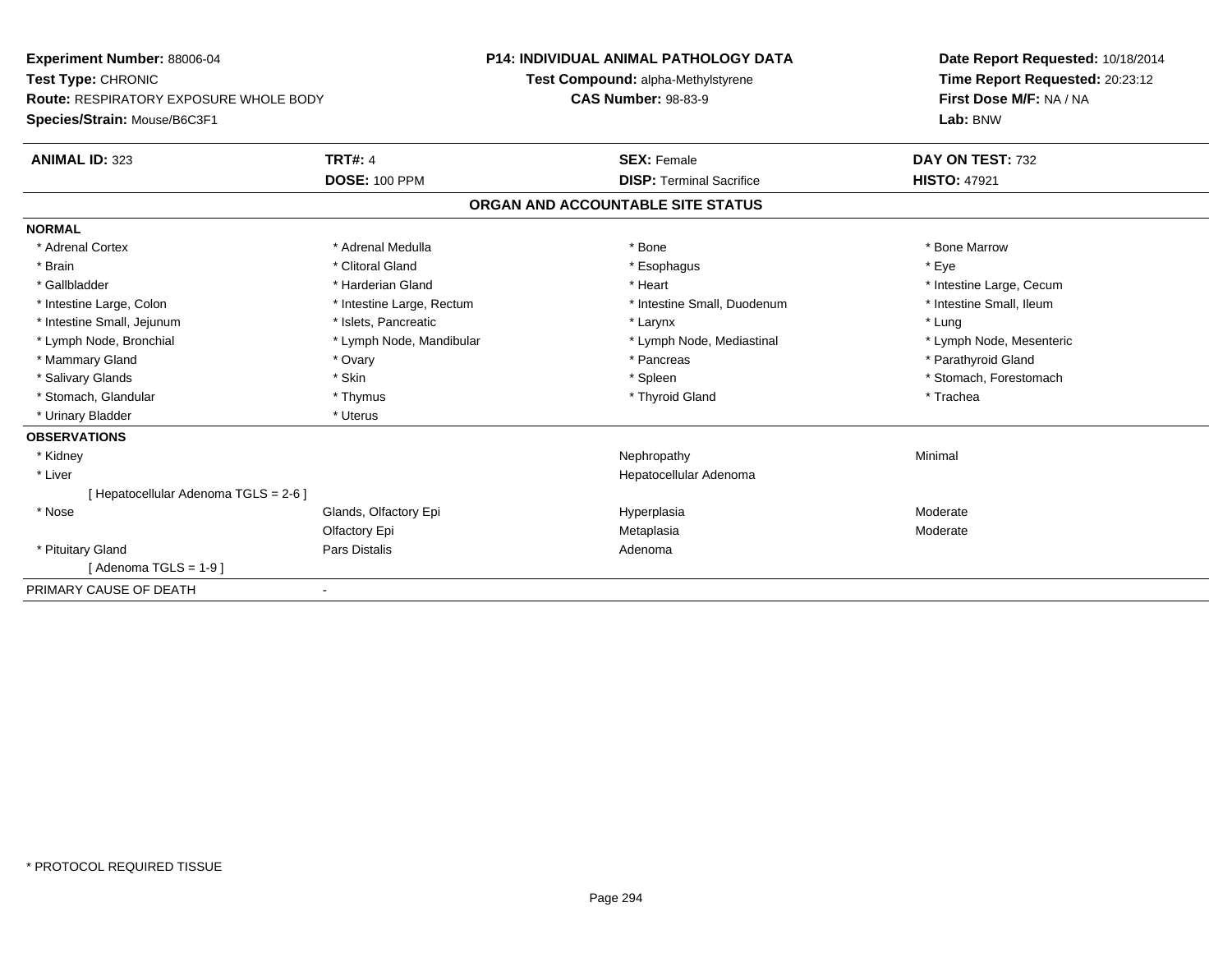| Experiment Number: 88006-04            |                             | <b>P14: INDIVIDUAL ANIMAL PATHOLOGY DATA</b> | Date Report Requested: 10/18/2014 |
|----------------------------------------|-----------------------------|----------------------------------------------|-----------------------------------|
| Test Type: CHRONIC                     |                             | Test Compound: alpha-Methylstyrene           | Time Report Requested: 20:23:12   |
| Route: RESPIRATORY EXPOSURE WHOLE BODY |                             | <b>CAS Number: 98-83-9</b>                   | First Dose M/F: NA / NA           |
| Species/Strain: Mouse/B6C3F1           |                             |                                              | Lab: BNW                          |
| <b>ANIMAL ID: 324</b>                  | <b>TRT#: 4</b>              | <b>SEX: Female</b>                           | DAY ON TEST: 732                  |
|                                        | <b>DOSE: 100 PPM</b>        | <b>DISP: Terminal Sacrifice</b>              | <b>HISTO: 47922</b>               |
|                                        |                             | ORGAN AND ACCOUNTABLE SITE STATUS            |                                   |
| <b>NORMAL</b>                          |                             |                                              |                                   |
| * Adrenal Cortex                       | * Adrenal Medulla           | * Bone                                       | * Bone Marrow                     |
| * Brain                                | * Clitoral Gland            | * Esophagus                                  | * Eye                             |
| * Harderian Gland                      | * Heart                     | * Intestine Large, Cecum                     | * Intestine Large, Colon          |
| * Intestine Large, Rectum              | * Intestine Small, Duodenum | * Intestine Small, Ileum                     | * Intestine Small, Jejunum        |
| * Islets, Pancreatic                   | * Larynx                    | * Mammary Gland                              | * Pancreas                        |
| * Parathyroid Gland                    | * Pituitary Gland           | * Stomach, Glandular                         | * Trachea                         |
| <b>OBSERVATIONS</b>                    |                             |                                              |                                   |
| * Gallbladder                          |                             | Lymphoma Malignant                           |                                   |
| * Kidney                               |                             | Lymphoma Malignant                           |                                   |
|                                        |                             | Metaplasia                                   | Osseous, Minimal                  |
| * Liver                                |                             | Lymphoma Malignant                           |                                   |
| $*$ Lung                               |                             | Lymphoma Malignant                           |                                   |
| Lymph Node                             | Lumbar                      | Lymphoma Malignant                           |                                   |
|                                        | Renal                       | Lymphoma Malignant                           |                                   |
| [ Lymphoma Malignant TGLS = 4-12 ]     |                             |                                              |                                   |
| [ Lymphoma Malignant TGLS = 5-6 ]      |                             |                                              |                                   |
| * Lymph Node, Bronchial                |                             | Lymphoma Malignant                           |                                   |
| * Lymph Node, Mandibular               |                             | Lymphoma Malignant                           |                                   |
| [ Lymphoma Malignant TGLS = 6-8 ]      |                             |                                              |                                   |
| * Lymph Node, Mediastinal              |                             | Lymphoma Malignant                           |                                   |
| * Lymph Node, Mesenteric               |                             | Lymphoma Malignant                           |                                   |
| * Nose                                 | Olfactory Epi               | Atrophy                                      | Minimal                           |
|                                        | Glands, Olfactory Epi       | Hyperplasia                                  | Moderate                          |
|                                        | Olfactory Epi               | Metaplasia                                   | Moderate                          |
| * Ovary                                |                             | Lymphoma Malignant                           |                                   |
| * Salivary Glands                      |                             | Lymphoma Malignant                           |                                   |
| * Skin                                 | <b>Subcut Tiss</b>          | Lymphoma Malignant                           |                                   |
| [ Lymphoma Malignant TGLS = 1-13 ]     |                             |                                              |                                   |
| * Spleen                               |                             | Lymphoma Malignant                           |                                   |
| [ Lymphoma Malignant TGLS = 3-5 ]      |                             |                                              |                                   |
|                                        |                             |                                              |                                   |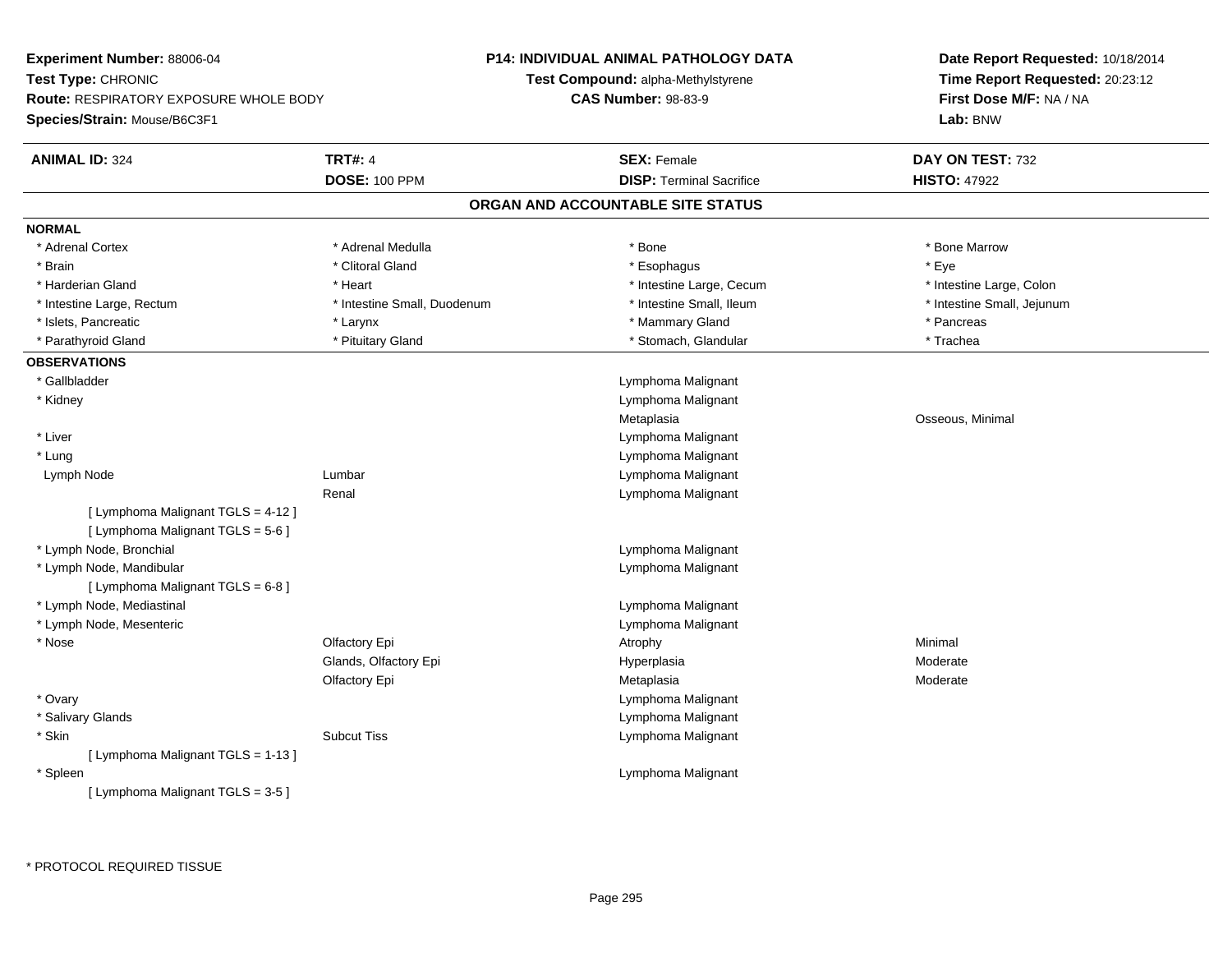| Experiment Number: 88006-04<br>Test Type: CHRONIC<br><b>Route: RESPIRATORY EXPOSURE WHOLE BODY</b><br>Species/Strain: Mouse/B6C3F1 |                      | <b>P14: INDIVIDUAL ANIMAL PATHOLOGY DATA</b><br>Test Compound: alpha-Methylstyrene<br><b>CAS Number: 98-83-9</b> | Date Report Requested: 10/18/2014<br>Time Report Requested: 20:23:12<br>First Dose M/F: NA / NA<br>Lab: BNW |
|------------------------------------------------------------------------------------------------------------------------------------|----------------------|------------------------------------------------------------------------------------------------------------------|-------------------------------------------------------------------------------------------------------------|
| <b>ANIMAL ID: 324</b>                                                                                                              | <b>TRT#: 4</b>       | <b>SEX: Female</b>                                                                                               | DAY ON TEST: 732                                                                                            |
|                                                                                                                                    | <b>DOSE: 100 PPM</b> | <b>DISP:</b> Terminal Sacrifice                                                                                  | <b>HISTO: 47922</b>                                                                                         |
|                                                                                                                                    |                      | ORGAN AND ACCOUNTABLE SITE STATUS                                                                                |                                                                                                             |
| * Stomach, Forestomach                                                                                                             |                      | Lymphoma Malignant                                                                                               |                                                                                                             |
| * Thymus                                                                                                                           |                      | Lymphoma Malignant                                                                                               |                                                                                                             |
| * Thyroid Gland                                                                                                                    | Follicular Cel       | Hyperplasia                                                                                                      | Minimal                                                                                                     |
| * Urinary Bladder                                                                                                                  |                      | Lymphoma Malignant                                                                                               |                                                                                                             |
| * Uterus                                                                                                                           | Endometrium          | Hyperplasia                                                                                                      | Cystic, Marked                                                                                              |
|                                                                                                                                    |                      | Lymphoma Malignant                                                                                               |                                                                                                             |
| [Hyperplasia TGLS = 2-12]                                                                                                          |                      |                                                                                                                  |                                                                                                             |
| PRIMARY CAUSE OF DEATH                                                                                                             |                      |                                                                                                                  |                                                                                                             |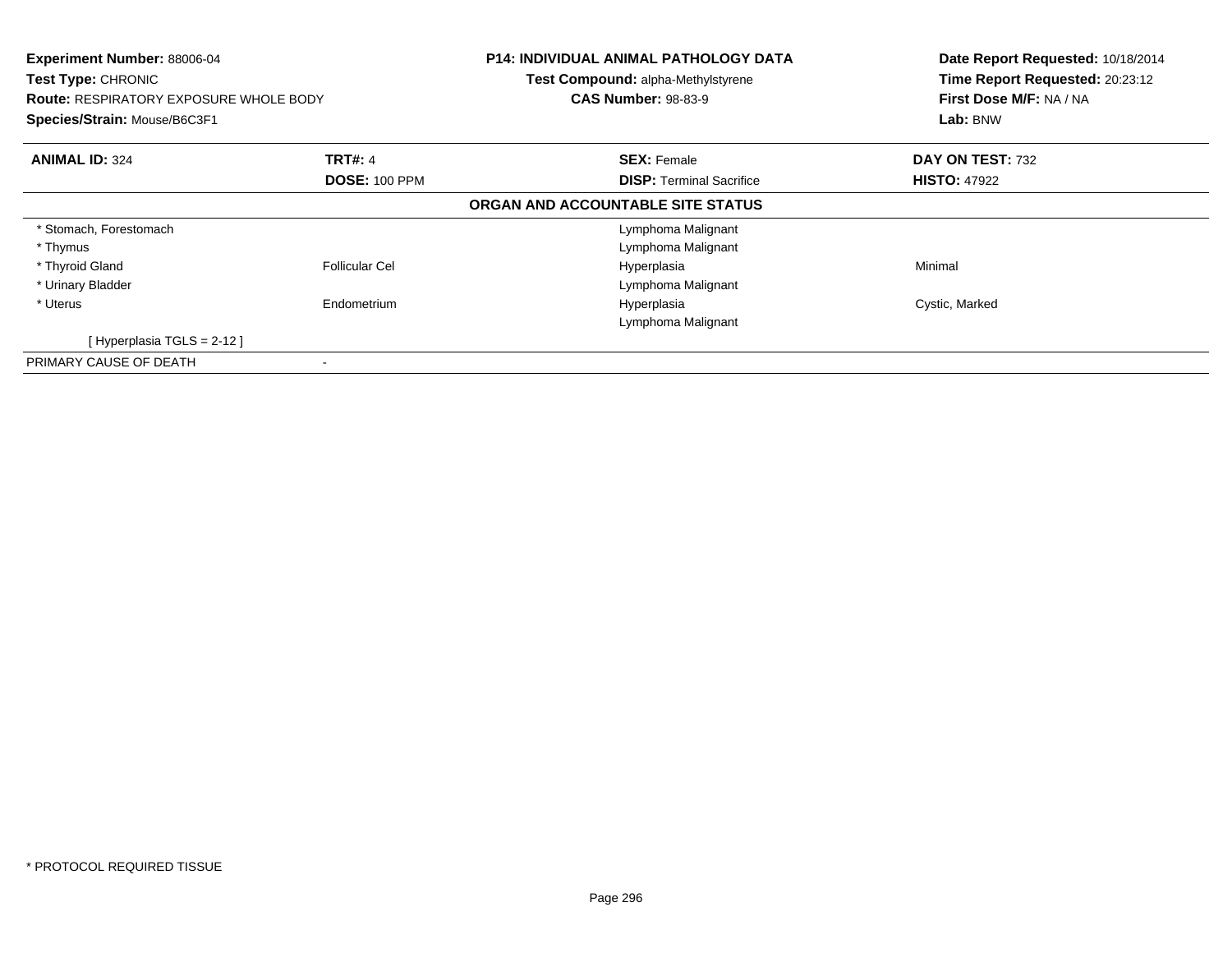| Experiment Number: 88006-04                   |                           | <b>P14: INDIVIDUAL ANIMAL PATHOLOGY DATA</b> |                                    |  | Date Report Requested: 10/18/2014 |  |
|-----------------------------------------------|---------------------------|----------------------------------------------|------------------------------------|--|-----------------------------------|--|
| Test Type: CHRONIC                            |                           |                                              | Test Compound: alpha-Methylstyrene |  | Time Report Requested: 20:23:12   |  |
| <b>Route: RESPIRATORY EXPOSURE WHOLE BODY</b> |                           | <b>CAS Number: 98-83-9</b>                   |                                    |  | First Dose M/F: NA / NA           |  |
| Species/Strain: Mouse/B6C3F1                  |                           |                                              |                                    |  | Lab: BNW                          |  |
| <b>ANIMAL ID: 325</b>                         | <b>TRT#: 4</b>            |                                              | <b>SEX: Female</b>                 |  | DAY ON TEST: 733                  |  |
|                                               | <b>DOSE: 100 PPM</b>      |                                              | <b>DISP: Terminal Sacrifice</b>    |  | <b>HISTO: 47923</b>               |  |
|                                               |                           |                                              | ORGAN AND ACCOUNTABLE SITE STATUS  |  |                                   |  |
| <b>NORMAL</b>                                 |                           |                                              |                                    |  |                                   |  |
| * Adrenal Cortex                              | * Adrenal Medulla         |                                              | * Bone                             |  | * Bone Marrow                     |  |
| * Brain                                       | * Clitoral Gland          |                                              | * Esophagus                        |  | * Eve                             |  |
| * Gallbladder                                 | * Harderian Gland         |                                              | * Heart                            |  | * Intestine Large, Cecum          |  |
| * Intestine Large, Colon                      | * Intestine Large, Rectum |                                              | * Intestine Small, Duodenum        |  | * Intestine Small, Ileum          |  |
| * Intestine Small, Jejunum                    | * Islets, Pancreatic      |                                              | * Larynx                           |  | * Lung                            |  |
| * Lymph Node, Bronchial                       | * Lymph Node, Mandibular  |                                              | * Lymph Node, Mediastinal          |  | * Lymph Node, Mesenteric          |  |
| * Mammary Gland                               | * Ovary                   |                                              | * Pancreas                         |  | * Salivary Glands                 |  |
| * Skin                                        | * Spleen                  |                                              | * Stomach, Forestomach             |  | * Stomach, Glandular              |  |
| * Thymus                                      | * Trachea                 |                                              | * Urinary Bladder                  |  | * Uterus                          |  |
| <b>MISSING</b>                                |                           |                                              |                                    |  |                                   |  |
| * Parathyroid Gland                           |                           |                                              |                                    |  |                                   |  |
| <b>OBSERVATIONS</b>                           |                           |                                              |                                    |  |                                   |  |
| * Kidney                                      |                           |                                              | Nephropathy                        |  | Minimal                           |  |
| * Liver                                       |                           |                                              | Hepatocellular Adenoma             |  |                                   |  |
| [ Hepatocellular Adenoma TGLS = 2-5 ]         |                           |                                              |                                    |  |                                   |  |
| * Nose                                        | Glands, Olfactory Epi     |                                              | Hyperplasia                        |  | Moderate                          |  |
|                                               | Olfactory Epi             |                                              | Metaplasia                         |  | Mild                              |  |
| * Pituitary Gland                             | Pars Distalis             |                                              | Hyperplasia                        |  | Minimal                           |  |
| * Thyroid Gland                               | <b>Follicular Cel</b>     |                                              | Carcinoma                          |  |                                   |  |
| [Carcinoma TGLS = 1-3]                        |                           |                                              |                                    |  |                                   |  |
| PRIMARY CAUSE OF DEATH                        | $\blacksquare$            |                                              |                                    |  |                                   |  |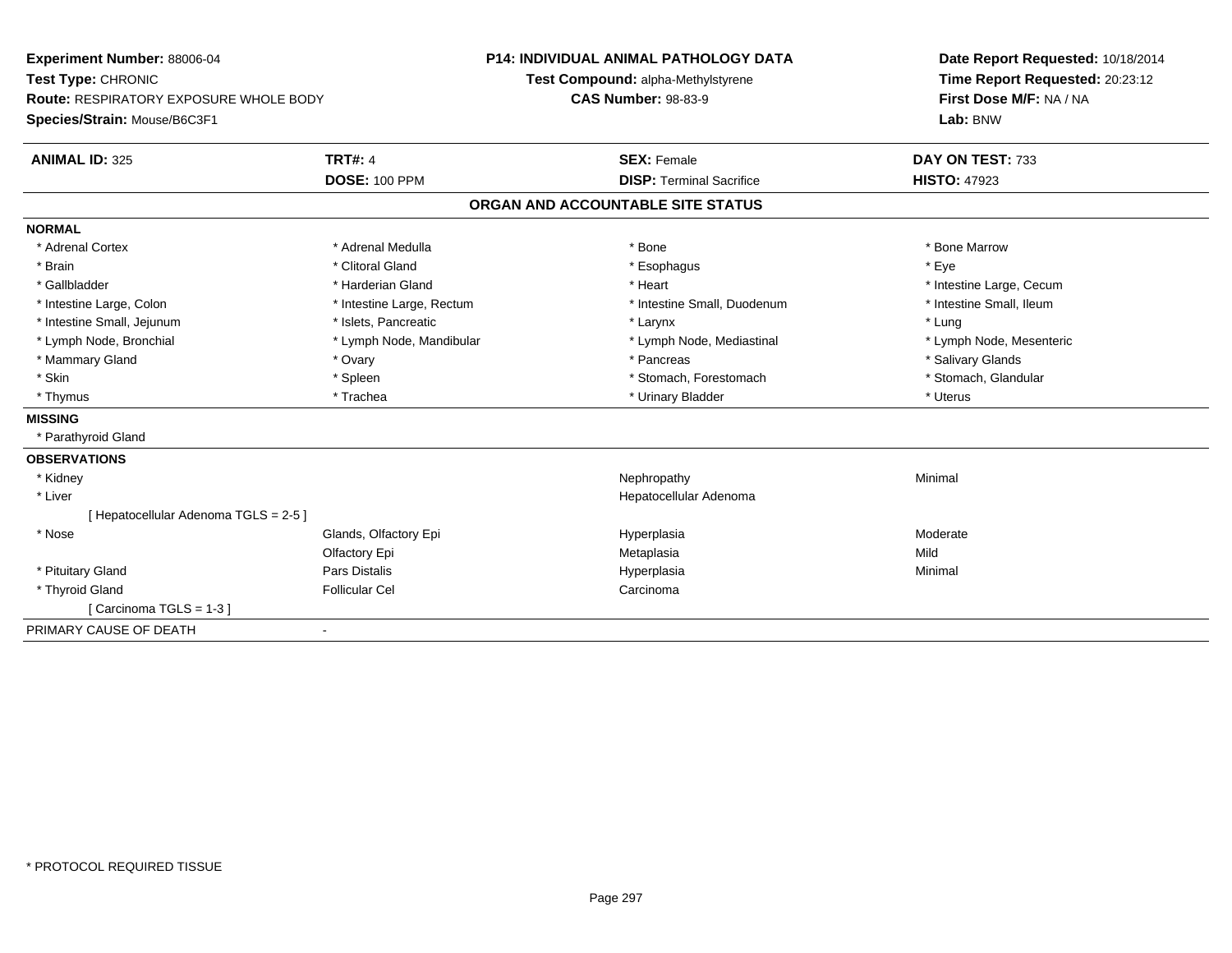**Experiment Number:** 88006-04**Test Type:** CHRONIC **Route:** RESPIRATORY EXPOSURE WHOLE BODY**Species/Strain:** Mouse/B6C3F1**P14: INDIVIDUAL ANIMAL PATHOLOGY DATATest Compound:** alpha-Methylstyrene**CAS Number:** 98-83-9**Date Report Requested:** 10/18/2014**Time Report Requested:** 20:23:12**First Dose M/F:** NA / NA**Lab:** BNW**ANIMAL ID:** 326**6 DAY ON TEST:** 732 **DOSE:** 100 PPM**DISP:** Terminal Sacrifice **HISTO:** 47924 **ORGAN AND ACCOUNTABLE SITE STATUSNORMAL**\* Adrenal Cortex \* Adrenal Medulla \* Adrenal Medulla \* Bone \* Bone \* Bone \* Bone \* Bone Marrow \* Brain \* Alternative of the state of the state of the state of the state of the state of the state of the state of the state of the state of the state of the state of the state of the state of the state of the state of th \* Gallbladder \* https://www.frage.com/marticle/state-of-state-of-state-of-state-of-state-of-state-of-state-of-state-of-state-of-state-of-state-of-state-of-state-of-state-of-state-of-state-of-state-of-state-of-state-of-stat \* Intestine Small, Ileum \* Intestine Large, Colon \* Intestine Large, Rectum \* Intestine Small, Duodenum \* Intestine Small, Duodenum \* Intestine Small, Jejunum \* The matches of the state of the state of the state of the state of the state of the state of the state of the state of the state of the state of the state of the state of the state of the state \* Liver which is the settlement of the term of the settlement of the settlement of the settlement of the settlement of the settlement of the settlement of the settlement of the settlement of the settlement of the settlemen \* Lymph Node, Mediastinal \* Mammary Gland \* Cyary \* Ovary \* Ovary \* Cycle and \* Ovary \* Ovary \* Ovary \* Ovary \* Skin \* Pancreas \* Pancreas \* Parathyroid Gland \* The state of the set of the set of the set of the set of the set of the set of the set of the set of the set of the set of the set of the set of the set of the set of the set of \* Thymus \* Spleen \* Stomach, Forestomach \* Stomach \* Stomach, Glandular \* Stomach, Glandular \* Thyroid Gland \* Trachea \* Trachea \* Trachea \* Urinary Bladder **OBSERVATIONS** \* NoseGlands, Olfactory Epi **Moderate Moderate Hyperplasia** Moderate **Moderate** Moderate Olfactory Epi Metaplasia Moderate \* Pituitary Gland Pars Distalis Hyperplasia Mild \* Uterus Endometriumm and the Hyperplasia Cystic, Marked Cystic, Marked Cystic, Marked Cystic, Marked Cystic, Marked Cystic, Marked Cystic, Marked Cystic, Marked Cystic, Marked Cystic, Marked Cystic, Marked Cystic, Marked Cystic, Marked Cysti [ Hyperplasia TGLS = 1-9 ]PRIMARY CAUSE OF DEATH-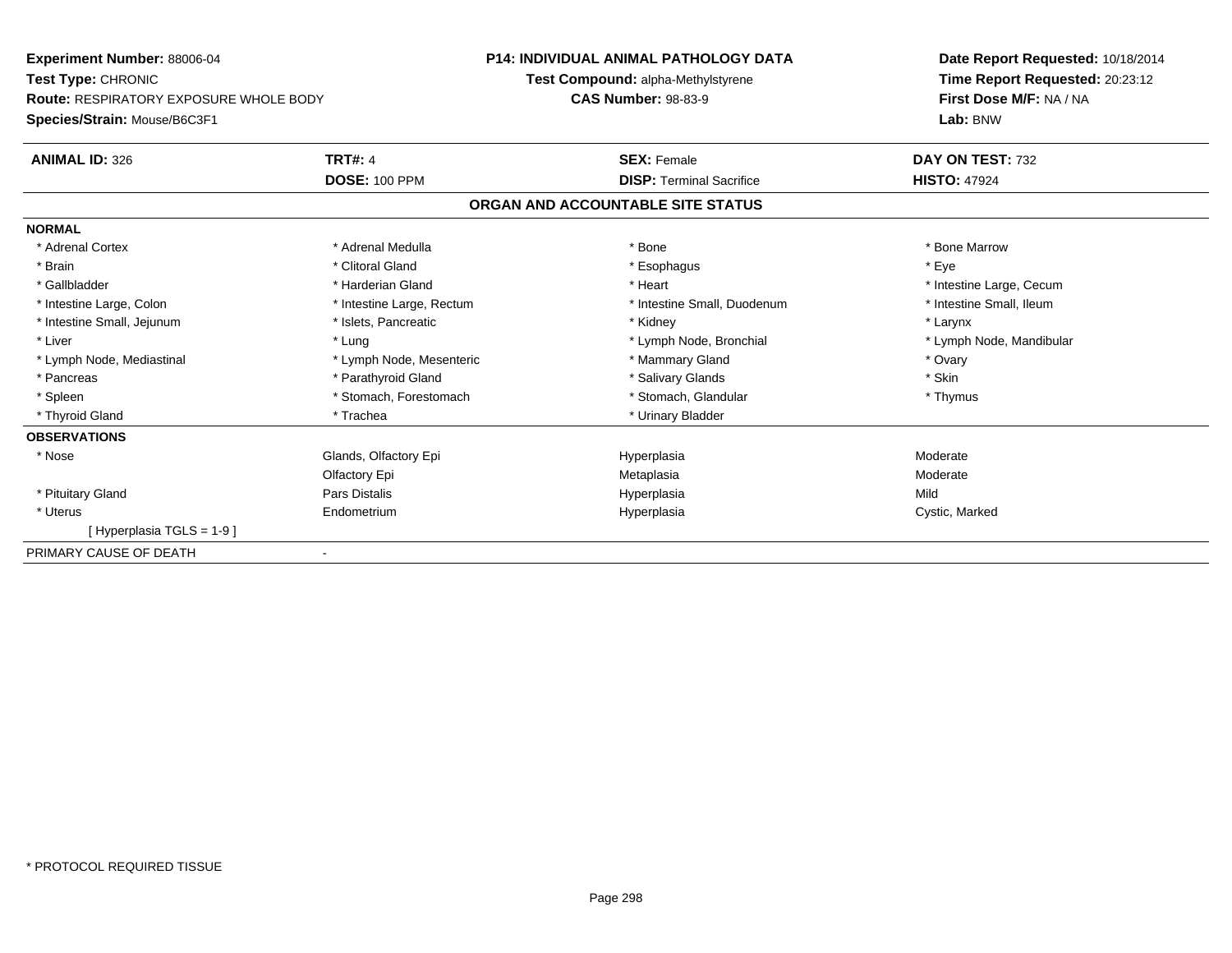| <b>Experiment Number: 88006-04</b><br>Test Type: CHRONIC<br><b>Route: RESPIRATORY EXPOSURE WHOLE BODY</b> |                           | <b>P14: INDIVIDUAL ANIMAL PATHOLOGY DATA</b> | Date Report Requested: 10/18/2014                          |  |  |
|-----------------------------------------------------------------------------------------------------------|---------------------------|----------------------------------------------|------------------------------------------------------------|--|--|
|                                                                                                           |                           | Test Compound: alpha-Methylstyrene           | Time Report Requested: 20:23:12<br>First Dose M/F: NA / NA |  |  |
|                                                                                                           |                           | <b>CAS Number: 98-83-9</b>                   |                                                            |  |  |
| Species/Strain: Mouse/B6C3F1                                                                              |                           |                                              | Lab: BNW                                                   |  |  |
| <b>ANIMAL ID: 327</b>                                                                                     | <b>TRT#: 4</b>            | <b>SEX: Female</b>                           | DAY ON TEST: 732                                           |  |  |
|                                                                                                           | <b>DOSE: 100 PPM</b>      | <b>DISP: Terminal Sacrifice</b>              | <b>HISTO: 47925</b>                                        |  |  |
|                                                                                                           |                           | ORGAN AND ACCOUNTABLE SITE STATUS            |                                                            |  |  |
| <b>NORMAL</b>                                                                                             |                           |                                              |                                                            |  |  |
| * Adrenal Cortex                                                                                          | * Adrenal Medulla         | * Bone                                       | * Bone Marrow                                              |  |  |
| * Brain                                                                                                   | * Clitoral Gland          | * Esophagus                                  | * Eye                                                      |  |  |
| * Gallbladder                                                                                             | * Harderian Gland         | * Heart                                      | * Intestine Large, Cecum                                   |  |  |
| * Intestine Large, Colon                                                                                  | * Intestine Large, Rectum | * Intestine Small, Duodenum                  | * Intestine Small, Ileum                                   |  |  |
| * Intestine Small, Jejunum                                                                                | * Islets, Pancreatic      | * Kidney                                     | * Larynx                                                   |  |  |
| * Liver                                                                                                   | * Lung                    | * Lymph Node, Bronchial                      | * Lymph Node, Mandibular                                   |  |  |
| * Lymph Node, Mediastinal                                                                                 | * Lymph Node, Mesenteric  | * Mammary Gland                              | * Pancreas                                                 |  |  |
| * Pituitary Gland                                                                                         | * Salivary Glands         | * Skin                                       | * Spleen                                                   |  |  |
| * Stomach, Forestomach                                                                                    | * Stomach, Glandular      | * Thymus                                     | * Trachea                                                  |  |  |
| * Urinary Bladder                                                                                         | * Uterus                  |                                              |                                                            |  |  |
| <b>MISSING</b>                                                                                            |                           |                                              |                                                            |  |  |
| * Parathyroid Gland                                                                                       |                           |                                              |                                                            |  |  |
| <b>OBSERVATIONS</b>                                                                                       |                           |                                              |                                                            |  |  |
| * Nose                                                                                                    | Olfactory Epi             | Atrophy                                      | Minimal                                                    |  |  |
|                                                                                                           | Glands, Olfactory Epi     | Hyperplasia                                  | Moderate                                                   |  |  |
|                                                                                                           | Olfactory Epi             | Metaplasia                                   | Moderate                                                   |  |  |
| * Ovary                                                                                                   |                           | Angiectasis                                  | Moderate                                                   |  |  |
| * Thyroid Gland                                                                                           | <b>Follicular Cel</b>     | Hyperplasia                                  | Minimal                                                    |  |  |
| PRIMARY CAUSE OF DEATH                                                                                    |                           |                                              |                                                            |  |  |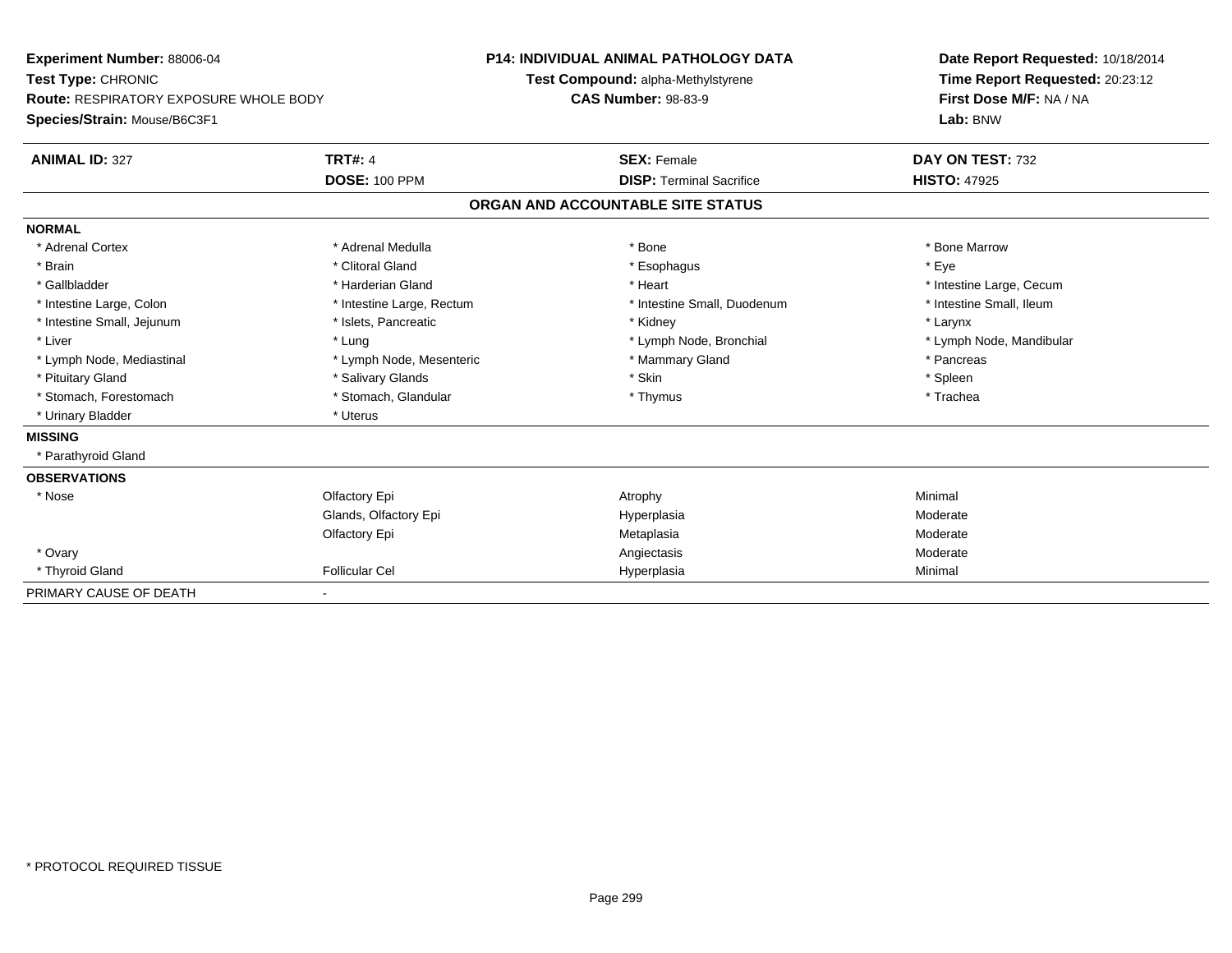| Experiment Number: 88006-04<br>Test Type: CHRONIC<br><b>Route: RESPIRATORY EXPOSURE WHOLE BODY</b> |                           | <b>P14: INDIVIDUAL ANIMAL PATHOLOGY DATA</b><br>Test Compound: alpha-Methylstyrene<br><b>CAS Number: 98-83-9</b> | Date Report Requested: 10/18/2014<br>Time Report Requested: 20:23:12<br>First Dose M/F: NA / NA |  |
|----------------------------------------------------------------------------------------------------|---------------------------|------------------------------------------------------------------------------------------------------------------|-------------------------------------------------------------------------------------------------|--|
| Species/Strain: Mouse/B6C3F1                                                                       |                           |                                                                                                                  | Lab: BNW                                                                                        |  |
| <b>ANIMAL ID: 328</b>                                                                              | <b>TRT#: 4</b>            | <b>SEX: Female</b>                                                                                               | DAY ON TEST: 731                                                                                |  |
|                                                                                                    | <b>DOSE: 100 PPM</b>      | <b>DISP: Terminal Sacrifice</b>                                                                                  | <b>HISTO: 47926</b>                                                                             |  |
|                                                                                                    |                           | ORGAN AND ACCOUNTABLE SITE STATUS                                                                                |                                                                                                 |  |
| <b>NORMAL</b>                                                                                      |                           |                                                                                                                  |                                                                                                 |  |
| * Adrenal Cortex                                                                                   | * Adrenal Medulla         | * Bone                                                                                                           | * Bone Marrow                                                                                   |  |
| * Brain                                                                                            | * Clitoral Gland          | * Esophagus                                                                                                      | * Eve                                                                                           |  |
| * Gallbladder                                                                                      | * Harderian Gland         | * Heart                                                                                                          | * Intestine Large, Cecum                                                                        |  |
| * Intestine Large, Colon                                                                           | * Intestine Large, Rectum | * Intestine Small, Duodenum                                                                                      | * Intestine Small, Ileum                                                                        |  |
| * Intestine Small, Jejunum                                                                         | * Islets, Pancreatic      | * Kidney                                                                                                         | * Larynx                                                                                        |  |
| * Mammary Gland                                                                                    | * Ovary                   | * Pancreas                                                                                                       | * Pituitary Gland                                                                               |  |
| * Salivary Glands                                                                                  | * Skin                    | * Spleen                                                                                                         | * Stomach, Forestomach                                                                          |  |
| * Stomach, Glandular                                                                               | * Trachea                 | * Urinary Bladder                                                                                                | * Uterus                                                                                        |  |
| <b>MISSING</b>                                                                                     |                           |                                                                                                                  |                                                                                                 |  |
| * Lymph Node, Mandibular                                                                           | * Parathyroid Gland       |                                                                                                                  |                                                                                                 |  |
| <b>OBSERVATIONS</b>                                                                                |                           |                                                                                                                  |                                                                                                 |  |
| * Liver                                                                                            |                           | Hepatocellular Adenoma                                                                                           | Multiple                                                                                        |  |
| [ Hepatocellular Adenoma TGLS = 4,6,5,7-5+6+12 ]                                                   |                           |                                                                                                                  |                                                                                                 |  |
| * Lung                                                                                             |                           | Alveolar/Bronchiolar Carcinoma                                                                                   |                                                                                                 |  |
| [ Alveolar/Bronchiolar Carcinoma TGLS = 1-4 ]                                                      |                           |                                                                                                                  |                                                                                                 |  |
| * Lymph Node, Bronchial                                                                            |                           | Lymphoma Malignant                                                                                               |                                                                                                 |  |
| * Lymph Node, Mediastinal                                                                          |                           | Lymphoma Malignant                                                                                               |                                                                                                 |  |
| * Lymph Node, Mesenteric                                                                           |                           | Lymphoma Malignant                                                                                               |                                                                                                 |  |
| Mesentery                                                                                          | Fat                       | Necrosis                                                                                                         | Moderate                                                                                        |  |
| [ Necrosis TGLS = $2-12$ ]                                                                         |                           |                                                                                                                  |                                                                                                 |  |
| * Nose                                                                                             | Glands, Olfactory Epi     | Hyperplasia                                                                                                      | Moderate                                                                                        |  |
|                                                                                                    | Olfactory Epi             | Metaplasia                                                                                                       | Moderate                                                                                        |  |
| * Thymus                                                                                           |                           | Lymphoma Malignant                                                                                               |                                                                                                 |  |
| * Thyroid Gland                                                                                    | <b>Follicular Cel</b>     | Hyperplasia                                                                                                      | Minimal                                                                                         |  |
| PRIMARY CAUSE OF DEATH                                                                             | $\blacksquare$            |                                                                                                                  |                                                                                                 |  |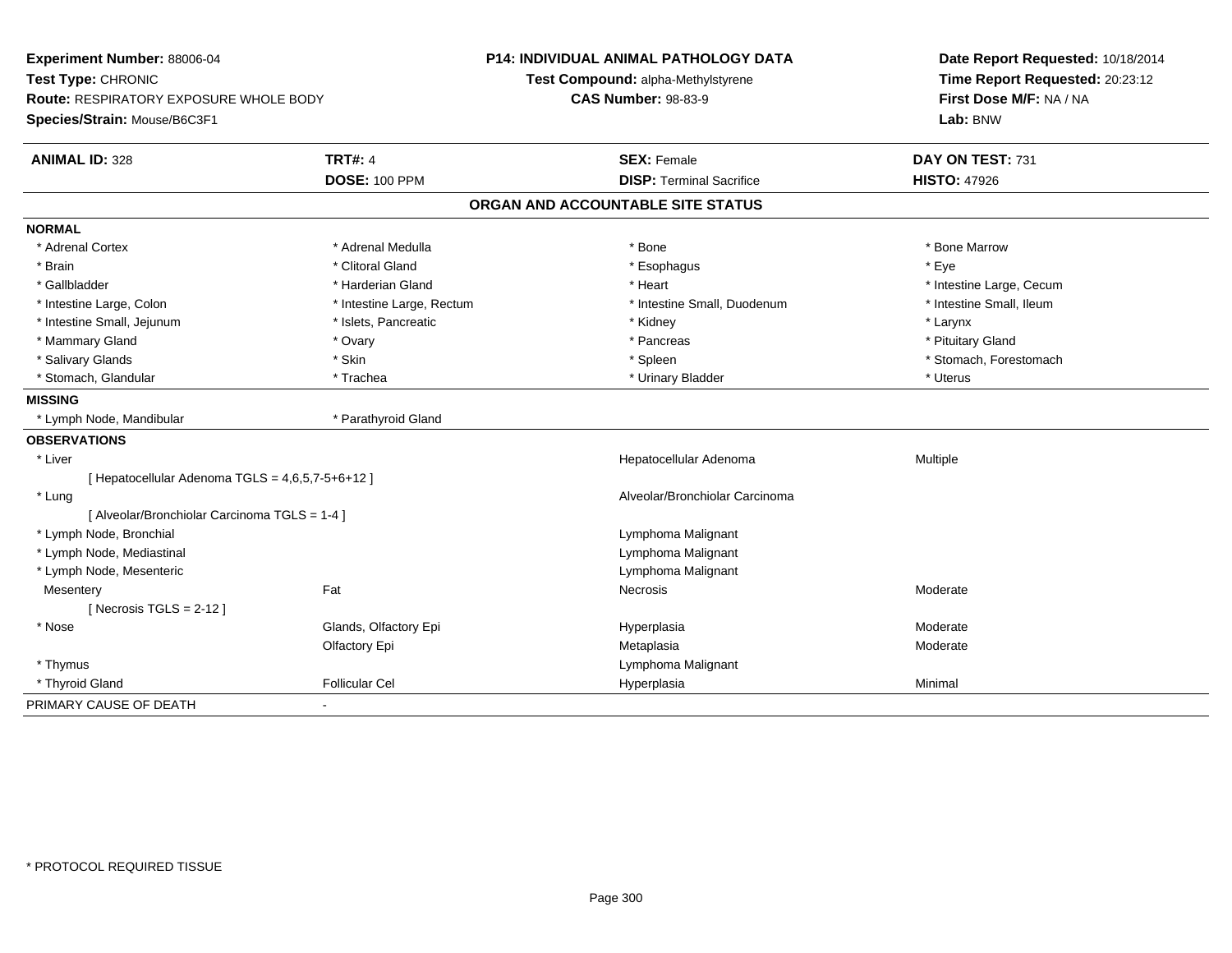| Experiment Number: 88006-04<br>Test Type: CHRONIC<br>Route: RESPIRATORY EXPOSURE WHOLE BODY                   |                                        | <b>P14: INDIVIDUAL ANIMAL PATHOLOGY DATA</b><br>Test Compound: alpha-Methylstyrene<br><b>CAS Number: 98-83-9</b> | Date Report Requested: 10/18/2014<br>Time Report Requested: 20:23:12<br>First Dose M/F: NA / NA |
|---------------------------------------------------------------------------------------------------------------|----------------------------------------|------------------------------------------------------------------------------------------------------------------|-------------------------------------------------------------------------------------------------|
| Species/Strain: Mouse/B6C3F1                                                                                  |                                        |                                                                                                                  | Lab: BNW                                                                                        |
| <b>ANIMAL ID: 329</b>                                                                                         | <b>TRT#: 4</b><br><b>DOSE: 100 PPM</b> | <b>SEX: Female</b><br><b>DISP: Terminal Sacrifice</b>                                                            | DAY ON TEST: 733<br><b>HISTO: 47927</b>                                                         |
|                                                                                                               |                                        | ORGAN AND ACCOUNTABLE SITE STATUS                                                                                |                                                                                                 |
| <b>NORMAL</b>                                                                                                 |                                        |                                                                                                                  |                                                                                                 |
| * Adrenal Cortex                                                                                              | * Adrenal Medulla                      | * Bone                                                                                                           | * Bone Marrow                                                                                   |
| * Brain                                                                                                       | * Clitoral Gland                       | * Esophagus                                                                                                      | * Eye                                                                                           |
| * Harderian Gland                                                                                             | * Heart                                | * Intestine Large, Cecum                                                                                         | * Intestine Large, Colon                                                                        |
| * Intestine Large, Rectum                                                                                     | * Intestine Small, Duodenum            | * Intestine Small, Ileum                                                                                         | * Intestine Small, Jejunum                                                                      |
| * Islets, Pancreatic                                                                                          | * Larynx                               | * Mammary Gland                                                                                                  | * Parathyroid Gland                                                                             |
| * Pituitary Gland                                                                                             | * Skin                                 | * Stomach, Forestomach                                                                                           | * Stomach, Glandular                                                                            |
| * Thyroid Gland                                                                                               | * Trachea                              |                                                                                                                  |                                                                                                 |
| <b>MISSING</b>                                                                                                |                                        |                                                                                                                  |                                                                                                 |
| * Lymph Node, Bronchial                                                                                       |                                        |                                                                                                                  |                                                                                                 |
| <b>OBSERVATIONS</b>                                                                                           |                                        |                                                                                                                  |                                                                                                 |
| * Gallbladder                                                                                                 |                                        | Lymphoma Malignant                                                                                               |                                                                                                 |
| * Kidney                                                                                                      |                                        | Lymphoma Malignant                                                                                               |                                                                                                 |
| * Liver                                                                                                       |                                        | Lymphoma Malignant                                                                                               |                                                                                                 |
| * Lung                                                                                                        |                                        | Alveolar/Bronchiolar Carcinoma                                                                                   |                                                                                                 |
|                                                                                                               |                                        | Lymphoma Malignant                                                                                               |                                                                                                 |
| [ Alveolar/Bronchiolar Carcinoma TGLS = 5-4 ]                                                                 |                                        |                                                                                                                  |                                                                                                 |
| Lymph Node                                                                                                    | <b>Iliac</b>                           | Lymphoma Malignant                                                                                               |                                                                                                 |
|                                                                                                               | Renal                                  | Lymphoma Malignant                                                                                               |                                                                                                 |
|                                                                                                               |                                        | Lymphoma Malignant                                                                                               |                                                                                                 |
| [ Lymphoma Malignant TGLS = 4-12 ]<br>[ Lymphoma Malignant TGLS = 8-13 ]<br>[ Lymphoma Malignant TGLS = 9-6 ] |                                        |                                                                                                                  |                                                                                                 |
| * Lymph Node, Mandibular<br>[ Lymphoma Malignant TGLS = 1-8 ]                                                 |                                        | Lymphoma Malignant                                                                                               |                                                                                                 |
| * Lymph Node, Mediastinal<br>[ Lymphoma Malignant TGLS = 3-3 ]                                                |                                        | Lymphoma Malignant                                                                                               |                                                                                                 |
| * Lymph Node, Mesenteric<br>[ Lymphoma Malignant TGLS = 10-7 ]                                                |                                        | Lymphoma Malignant                                                                                               |                                                                                                 |
| * Nose                                                                                                        | Glands, Olfactory Epi<br>Olfactory Epi | Hyperplasia<br>Metaplasia                                                                                        | Moderate<br>Moderate                                                                            |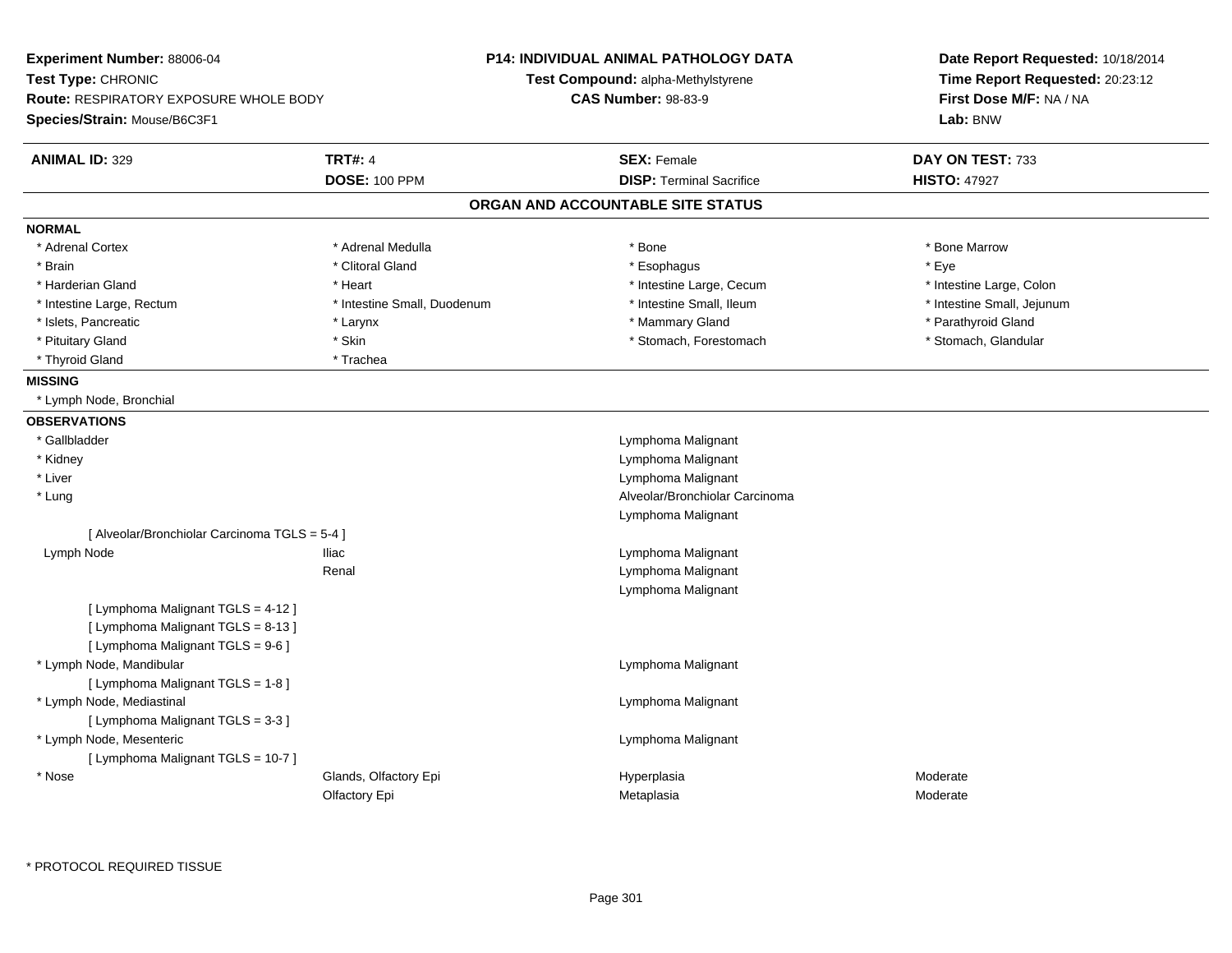| Experiment Number: 88006-04<br><b>Test Type: CHRONIC</b><br><b>Route: RESPIRATORY EXPOSURE WHOLE BODY</b><br>Species/Strain: Mouse/B6C3F1 |                      | <b>P14: INDIVIDUAL ANIMAL PATHOLOGY DATA</b><br><b>Test Compound: alpha-Methylstyrene</b><br><b>CAS Number: 98-83-9</b> | Date Report Requested: 10/18/2014<br>Time Report Requested: 20:23:12<br>First Dose M/F: NA / NA<br>Lab: BNW |
|-------------------------------------------------------------------------------------------------------------------------------------------|----------------------|-------------------------------------------------------------------------------------------------------------------------|-------------------------------------------------------------------------------------------------------------|
| <b>ANIMAL ID: 329</b>                                                                                                                     | <b>TRT#: 4</b>       | <b>SEX: Female</b>                                                                                                      | DAY ON TEST: 733                                                                                            |
|                                                                                                                                           | <b>DOSE: 100 PPM</b> | <b>DISP: Terminal Sacrifice</b>                                                                                         | <b>HISTO: 47927</b>                                                                                         |
|                                                                                                                                           |                      | ORGAN AND ACCOUNTABLE SITE STATUS                                                                                       |                                                                                                             |
| * Ovary                                                                                                                                   |                      | Lymphoma Malignant                                                                                                      |                                                                                                             |
| * Pancreas                                                                                                                                |                      | Lymphoma Malignant                                                                                                      |                                                                                                             |
| * Salivary Glands                                                                                                                         |                      | Lymphoma Malignant                                                                                                      |                                                                                                             |
| * Spleen                                                                                                                                  |                      | Lymphoma Malignant                                                                                                      |                                                                                                             |
| [Lymphoma Malignant TGLS = $6-5$ ]                                                                                                        |                      |                                                                                                                         |                                                                                                             |
| * Thymus                                                                                                                                  |                      | Lymphoma Malignant                                                                                                      |                                                                                                             |
| * Urinary Bladder                                                                                                                         |                      | Lymphoma Malignant                                                                                                      |                                                                                                             |
| * Uterus                                                                                                                                  | Endometrium          | Hyperplasia                                                                                                             | Cystic, Marked                                                                                              |
| [Hyperplasia TGLS = $7-9$ ]                                                                                                               |                      |                                                                                                                         |                                                                                                             |
| PRIMARY CAUSE OF DEATH                                                                                                                    | $\blacksquare$       |                                                                                                                         |                                                                                                             |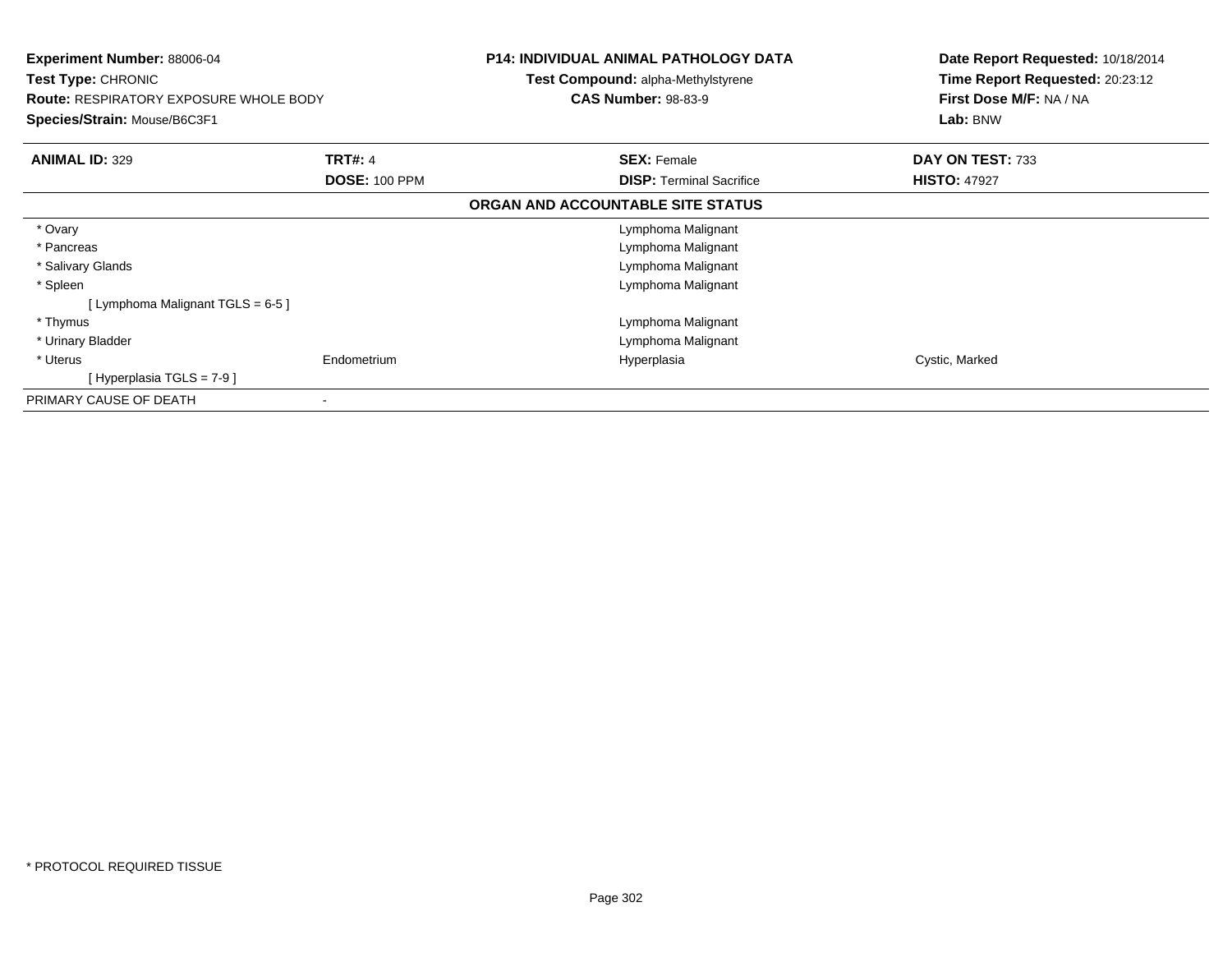| Experiment Number: 88006-04<br>Test Type: CHRONIC |                           | <b>P14: INDIVIDUAL ANIMAL PATHOLOGY DATA</b> | Date Report Requested: 10/18/2014 |  |
|---------------------------------------------------|---------------------------|----------------------------------------------|-----------------------------------|--|
|                                                   |                           | Test Compound: alpha-Methylstyrene           | Time Report Requested: 20:23:12   |  |
| <b>Route: RESPIRATORY EXPOSURE WHOLE BODY</b>     |                           | <b>CAS Number: 98-83-9</b>                   | First Dose M/F: NA / NA           |  |
| Species/Strain: Mouse/B6C3F1                      |                           |                                              | Lab: BNW                          |  |
| <b>ANIMAL ID: 330</b>                             | <b>TRT#: 4</b>            | <b>SEX: Female</b>                           | DAY ON TEST: 732                  |  |
|                                                   | <b>DOSE: 100 PPM</b>      | <b>DISP: Terminal Sacrifice</b>              | <b>HISTO: 47928</b>               |  |
|                                                   |                           | ORGAN AND ACCOUNTABLE SITE STATUS            |                                   |  |
| <b>NORMAL</b>                                     |                           |                                              |                                   |  |
| * Adrenal Cortex                                  | * Adrenal Medulla         | * Bone                                       | * Bone Marrow                     |  |
| * Brain                                           | * Clitoral Gland          | * Esophagus                                  | * Eve                             |  |
| * Gallbladder                                     | * Harderian Gland         | * Heart                                      | * Intestine Large, Cecum          |  |
| * Intestine Large, Colon                          | * Intestine Large, Rectum | * Intestine Small, Duodenum                  | * Intestine Small, Ileum          |  |
| * Intestine Small, Jejunum                        | * Islets, Pancreatic      | * Larynx                                     | * Lung                            |  |
| * Lymph Node, Mandibular                          | * Lymph Node, Mediastinal | * Lymph Node, Mesenteric                     | * Mammary Gland                   |  |
| * Ovary                                           | * Pancreas                | * Parathyroid Gland                          | * Salivary Glands                 |  |
| * Skin                                            | * Spleen                  | * Stomach, Forestomach                       | * Stomach, Glandular              |  |
| * Thymus                                          | * Thyroid Gland           | * Trachea                                    | * Urinary Bladder                 |  |
| * Uterus                                          |                           |                                              |                                   |  |
| <b>MISSING</b>                                    |                           |                                              |                                   |  |
| * Lymph Node, Bronchial                           |                           |                                              |                                   |  |
| <b>OBSERVATIONS</b>                               |                           |                                              |                                   |  |
| * Kidney                                          |                           | Nephropathy                                  | Minimal                           |  |
| * Liver                                           |                           | <b>Clear Cell Focus</b>                      |                                   |  |
| [Clear Cell Focus TGLS = 1-6]                     |                           |                                              |                                   |  |
| * Nose                                            | Glands, Olfactory Epi     | Hyperplasia                                  | Mild                              |  |
|                                                   | Olfactory Epi             | Metaplasia                                   | Moderate                          |  |
| * Pituitary Gland                                 | <b>Pars Distalis</b>      | Hyperplasia                                  | Mild                              |  |
| PRIMARY CAUSE OF DEATH                            |                           |                                              |                                   |  |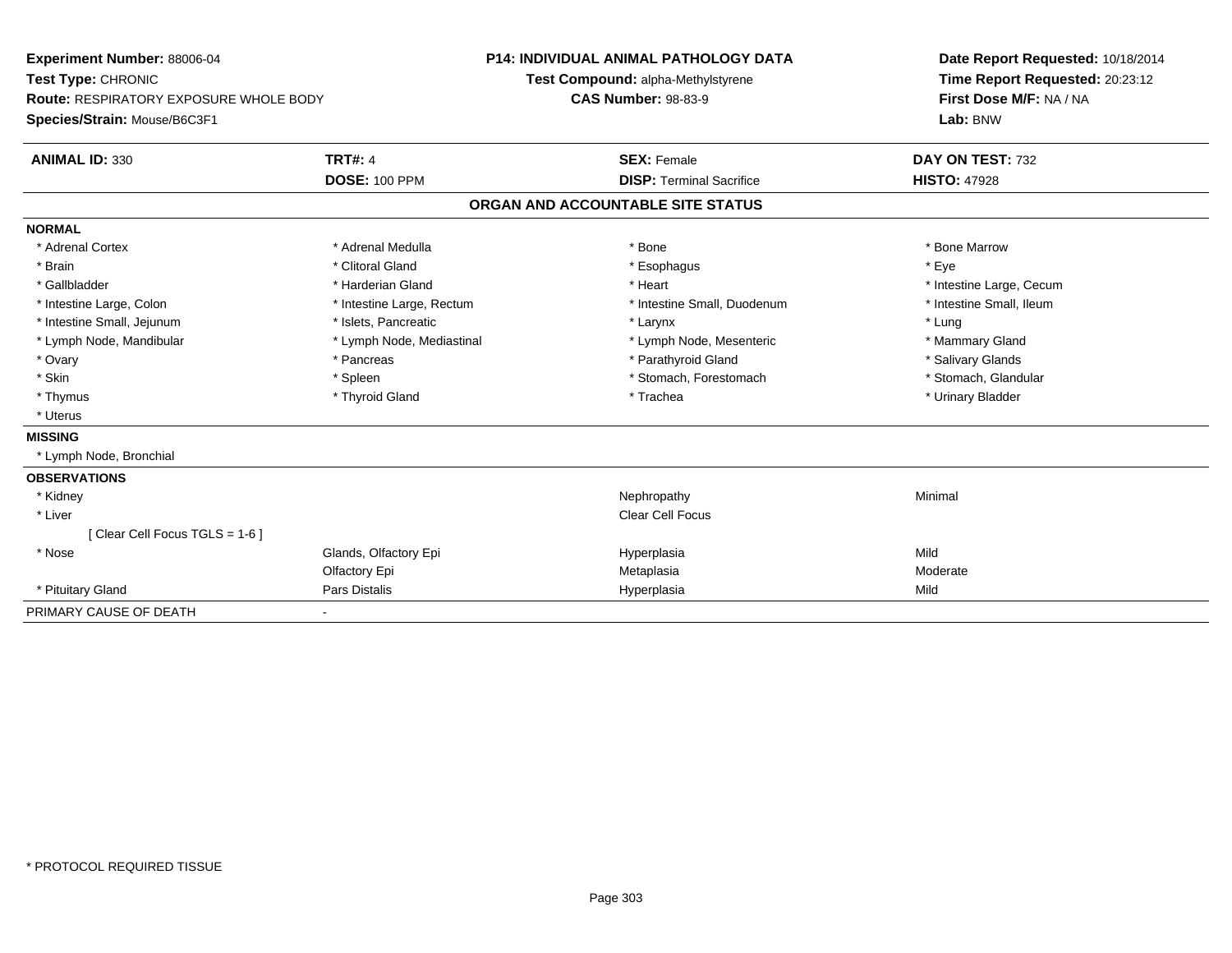| Experiment Number: 88006-04                   |                             | P14: INDIVIDUAL ANIMAL PATHOLOGY DATA | Date Report Requested: 10/18/2014 |
|-----------------------------------------------|-----------------------------|---------------------------------------|-----------------------------------|
| Test Type: CHRONIC                            |                             | Test Compound: alpha-Methylstyrene    | Time Report Requested: 20:23:12   |
| <b>Route: RESPIRATORY EXPOSURE WHOLE BODY</b> |                             | <b>CAS Number: 98-83-9</b>            | First Dose M/F: NA / NA           |
| Species/Strain: Mouse/B6C3F1                  |                             |                                       | Lab: BNW                          |
| <b>ANIMAL ID: 331</b>                         | <b>TRT#: 4</b>              | <b>SEX: Female</b>                    | DAY ON TEST: 733                  |
|                                               | <b>DOSE: 100 PPM</b>        | <b>DISP: Terminal Sacrifice</b>       | <b>HISTO: 47929</b>               |
|                                               |                             | ORGAN AND ACCOUNTABLE SITE STATUS     |                                   |
| <b>NORMAL</b>                                 |                             |                                       |                                   |
| * Adrenal Cortex                              | * Adrenal Medulla           | * Bone                                | * Bone Marrow                     |
| * Brain                                       | * Clitoral Gland            | * Esophagus                           | * Eye                             |
| * Gallbladder                                 | * Harderian Gland           | * Intestine Large, Cecum              | * Intestine Large, Colon          |
| * Intestine Large, Rectum                     | * Intestine Small, Duodenum | * Intestine Small, Ileum              | * Intestine Small, Jejunum        |
| * Islets, Pancreatic                          | * Kidney                    | * Larynx                              | * Liver                           |
| * Lymph Node, Mandibular                      | * Lymph Node, Mediastinal   | * Lymph Node, Mesenteric              | * Mammary Gland                   |
| * Parathyroid Gland                           | * Salivary Glands           | * Stomach, Forestomach                | * Stomach, Glandular              |
| * Trachea                                     | * Urinary Bladder           | * Uterus                              |                                   |
| <b>OBSERVATIONS</b>                           |                             |                                       |                                   |
| * Heart                                       |                             | Sarcoma                               | Metastatic (Skin)                 |
| * Lung                                        |                             | Sarcoma                               | Metastatic (Skin)                 |
| * Lymph Node, Bronchial                       |                             | Sarcoma                               | Metastatic (Skin)                 |
| * Nose                                        | Glands, Olfactory Epi       | Hyperplasia                           | Moderate                          |
|                                               | Olfactory Epi               | Metaplasia                            | Moderate                          |
| * Ovary                                       |                             | Angiectasis                           | Marked                            |
|                                               |                             | Thrombosis                            | Marked                            |
| [Angiectasis TGLS = 2-8]                      |                             |                                       |                                   |
| * Pancreas                                    |                             | <b>Basophilic Focus</b>               | Mild                              |
| * Pituitary Gland                             | Pars Distalis               | Hyperplasia                           | Mild                              |
| * Skin                                        | <b>Subcut Tiss</b>          | Sarcoma                               |                                   |
| [Sarcoma TGLS = $1,5,6-12+13+6$ ]             |                             |                                       |                                   |
| * Spleen                                      |                             | Hyperplasia                           | Lymphoid, Marked                  |
| [Hyperplasia TGLS = 3-5]                      |                             |                                       |                                   |
| * Thymus                                      |                             | Sarcoma                               | Metastatic (Skin)                 |
| * Thyroid Gland                               |                             | Sarcoma                               | Metastatic (Skin)                 |
| PRIMARY CAUSE OF DEATH                        | $\blacksquare$              |                                       |                                   |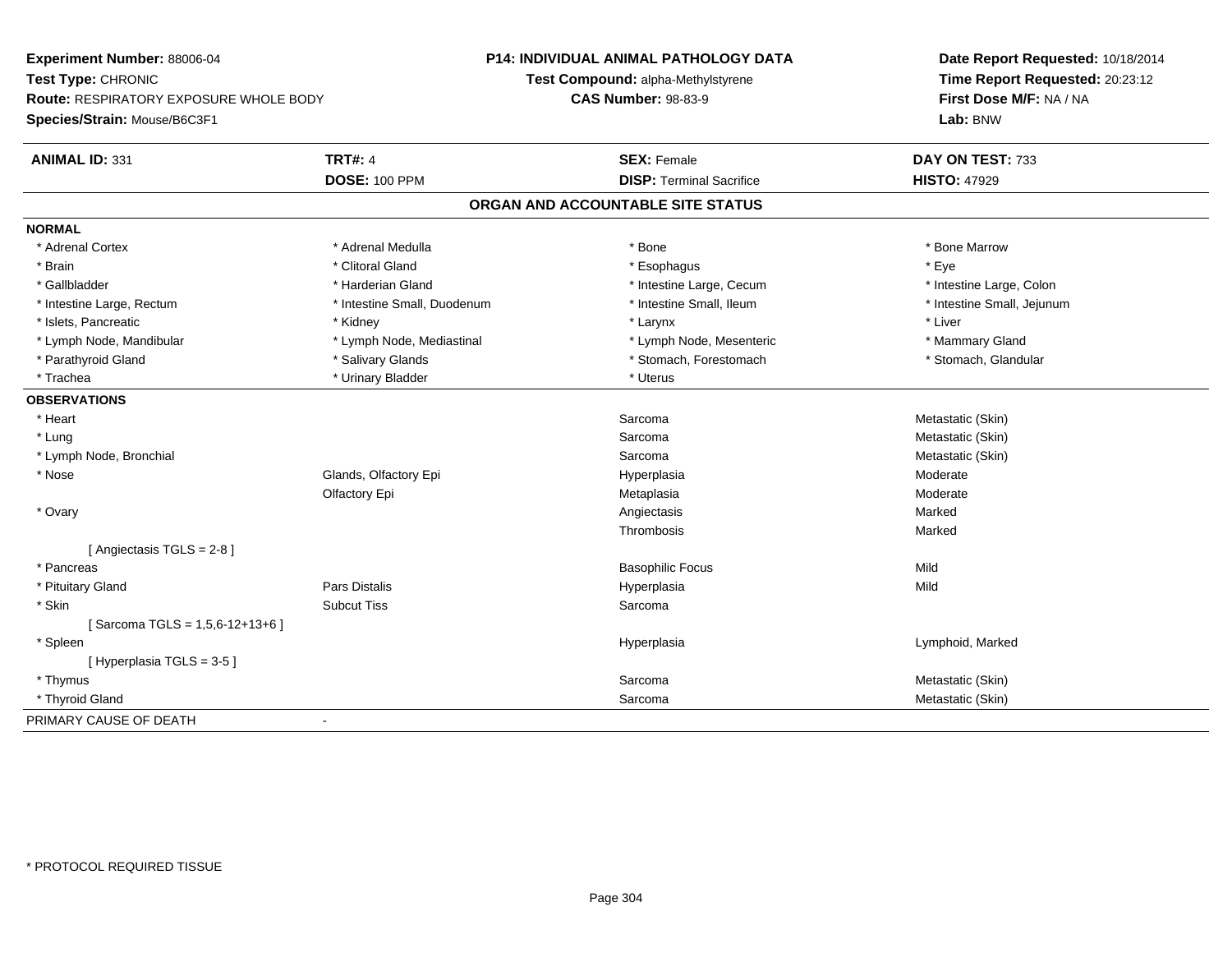| Experiment Number: 88006-04            |                             | P14: INDIVIDUAL ANIMAL PATHOLOGY DATA | Date Report Requested: 10/18/2014 |  |
|----------------------------------------|-----------------------------|---------------------------------------|-----------------------------------|--|
| Test Type: CHRONIC                     |                             | Test Compound: alpha-Methylstyrene    | Time Report Requested: 20:23:12   |  |
| Route: RESPIRATORY EXPOSURE WHOLE BODY |                             | <b>CAS Number: 98-83-9</b>            | First Dose M/F: NA / NA           |  |
| Species/Strain: Mouse/B6C3F1           |                             |                                       | Lab: BNW                          |  |
| <b>ANIMAL ID: 332</b>                  | <b>TRT#: 4</b>              | <b>SEX: Female</b>                    | DAY ON TEST: 733                  |  |
|                                        | <b>DOSE: 100 PPM</b>        | <b>DISP: Terminal Sacrifice</b>       | <b>HISTO: 47930</b>               |  |
|                                        |                             | ORGAN AND ACCOUNTABLE SITE STATUS     |                                   |  |
| <b>NORMAL</b>                          |                             |                                       |                                   |  |
| * Adrenal Cortex                       | * Adrenal Medulla           | * Bone                                | * Bone Marrow                     |  |
| * Brain                                | * Clitoral Gland            | * Esophagus                           | * Eve                             |  |
| * Gallbladder                          | * Heart                     | * Intestine Large, Cecum              | * Intestine Large, Colon          |  |
| * Intestine Large, Rectum              | * Intestine Small, Duodenum | * Intestine Small, Ileum              | * Intestine Small, Jejunum        |  |
| * Islets, Pancreatic                   | * Larynx                    | * Lung                                | * Lymph Node, Mandibular          |  |
| * Lymph Node, Mediastinal              | * Mammary Gland             | * Pancreas                            | * Pituitary Gland                 |  |
| * Salivary Glands                      | * Skin                      | * Stomach, Forestomach                | * Stomach, Glandular              |  |
| * Thymus                               | * Thyroid Gland             | * Trachea                             | * Urinary Bladder                 |  |
| * Uterus                               |                             |                                       |                                   |  |
| <b>MISSING</b>                         |                             |                                       |                                   |  |
| * Parathyroid Gland                    |                             |                                       |                                   |  |
| <b>OBSERVATIONS</b>                    |                             |                                       |                                   |  |
| * Harderian Gland                      |                             | Adenoma                               |                                   |  |
| [Adenoma TGLS = $3-11$ ]               |                             |                                       |                                   |  |
| * Kidney                               |                             | Nephropathy                           | Minimal                           |  |
| * Liver                                |                             | Hepatocellular Adenoma                |                                   |  |
| [ Hepatocellular Adenoma TGLS = 2-12 ] |                             |                                       |                                   |  |
| Lymph Node                             | Renal                       | Hyperplasia                           | Lymphoid, Moderate                |  |
| [ Hyperplasia TGLS = 4-12 ]            |                             |                                       |                                   |  |
| * Lymph Node, Bronchial                |                             | Hyperplasia                           | Lymphoid, Moderate                |  |
| * Lymph Node, Mesenteric               |                             | Hyperplasia                           | Lymphoid, Mild                    |  |
| * Nose                                 | Olfactory Epi               | Degeneration                          | Hyaline, Minimal                  |  |
|                                        | Glands, Olfactory Epi       | Hyperplasia                           | Moderate                          |  |
|                                        | Olfactory Epi               | Metaplasia                            | Moderate                          |  |
| * Ovary                                |                             | Cyst                                  |                                   |  |
| * Spleen                               |                             | Hyperplasia                           | Lymphoid, Mild                    |  |
| [ Hyperplasia TGLS = 1-5 ]             |                             |                                       |                                   |  |
| PRIMARY CAUSE OF DEATH                 | $\blacksquare$              |                                       |                                   |  |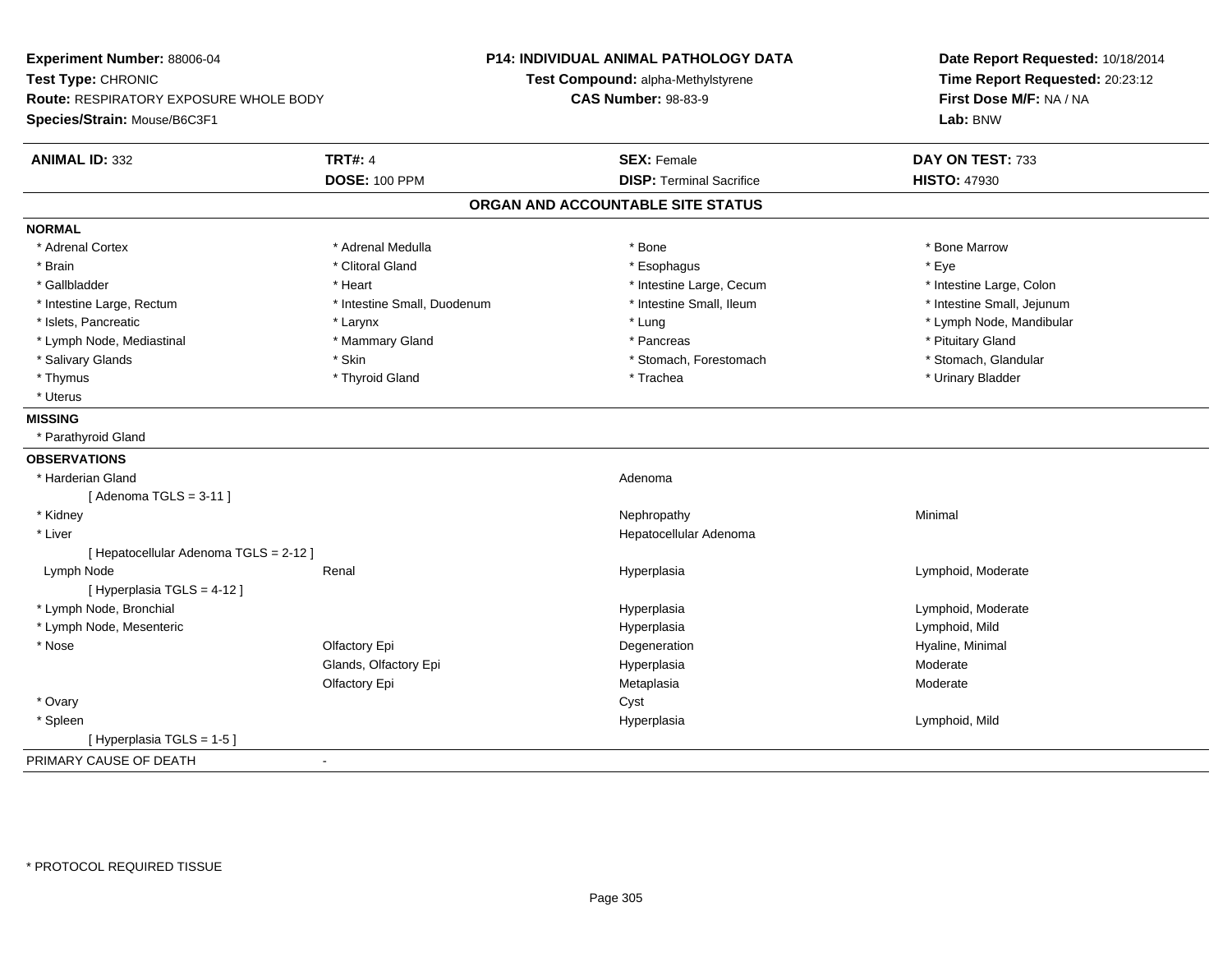| Experiment Number: 88006-04<br>Test Type: CHRONIC<br>Route: RESPIRATORY EXPOSURE WHOLE BODY<br>Species/Strain: Mouse/B6C3F1 |                                       | P14: INDIVIDUAL ANIMAL PATHOLOGY DATA<br>Test Compound: alpha-Methylstyrene<br><b>CAS Number: 98-83-9</b> | Date Report Requested: 10/18/2014<br>Time Report Requested: 20:23:12<br>First Dose M/F: NA / NA<br>Lab: BNW |  |
|-----------------------------------------------------------------------------------------------------------------------------|---------------------------------------|-----------------------------------------------------------------------------------------------------------|-------------------------------------------------------------------------------------------------------------|--|
| <b>ANIMAL ID: 333</b>                                                                                                       | <b>TRT#: 4</b>                        | <b>SEX: Female</b>                                                                                        | DAY ON TEST: 725                                                                                            |  |
|                                                                                                                             | <b>DOSE: 100 PPM</b>                  | <b>DISP:</b> Moribund Sacrifice                                                                           | <b>HISTO: 47931</b>                                                                                         |  |
|                                                                                                                             |                                       | ORGAN AND ACCOUNTABLE SITE STATUS                                                                         |                                                                                                             |  |
| <b>NORMAL</b>                                                                                                               |                                       |                                                                                                           |                                                                                                             |  |
| * Adrenal Cortex                                                                                                            | * Adrenal Medulla                     | * Bone                                                                                                    | * Bone Marrow                                                                                               |  |
| * Brain                                                                                                                     | * Clitoral Gland                      | * Esophagus                                                                                               | * Eye                                                                                                       |  |
| * Gallbladder                                                                                                               | * Harderian Gland                     | * Heart                                                                                                   | * Intestine Large, Cecum                                                                                    |  |
| * Intestine Large, Colon                                                                                                    | * Intestine Large, Rectum             | * Intestine Small, Duodenum                                                                               | * Intestine Small, Ileum                                                                                    |  |
| * Intestine Small, Jejunum                                                                                                  | * Islets, Pancreatic                  | * Kidney                                                                                                  | * Larynx                                                                                                    |  |
| * Lymph Node, Bronchial                                                                                                     | * Lymph Node, Mandibular              | * Lymph Node, Mediastinal                                                                                 | * Lymph Node, Mesenteric                                                                                    |  |
| * Mammary Gland                                                                                                             | * Ovary                               | * Pancreas                                                                                                | * Pituitary Gland                                                                                           |  |
| * Salivary Glands                                                                                                           | * Skin                                | * Spleen                                                                                                  | * Stomach, Forestomach                                                                                      |  |
| * Stomach, Glandular                                                                                                        | * Thymus                              | * Trachea                                                                                                 | * Urinary Bladder                                                                                           |  |
| * Uterus                                                                                                                    |                                       |                                                                                                           |                                                                                                             |  |
| <b>MISSING</b>                                                                                                              |                                       |                                                                                                           |                                                                                                             |  |
| * Parathyroid Gland                                                                                                         |                                       |                                                                                                           |                                                                                                             |  |
| <b>OBSERVATIONS</b>                                                                                                         |                                       |                                                                                                           |                                                                                                             |  |
| * Liver                                                                                                                     |                                       | <b>Basophilic Focus</b>                                                                                   |                                                                                                             |  |
|                                                                                                                             |                                       | Hepatocellular Adenoma                                                                                    |                                                                                                             |  |
|                                                                                                                             |                                       | Infarct                                                                                                   | Marked                                                                                                      |  |
| [ Hepatocellular Adenoma TGLS = 3-5 ]                                                                                       |                                       |                                                                                                           |                                                                                                             |  |
| [Infarct TGLS = $2-12$ ]                                                                                                    |                                       |                                                                                                           |                                                                                                             |  |
| * Lung                                                                                                                      |                                       | Alveolar/Bronchiolar Carcinoma                                                                            |                                                                                                             |  |
|                                                                                                                             | Alveolus                              | <b>Infiltration Cellular</b>                                                                              | Histiocyte, Marked                                                                                          |  |
| [ Alveolar/Bronchiolar Carcinoma TGLS = 1-4 ]                                                                               |                                       |                                                                                                           |                                                                                                             |  |
| * Nose                                                                                                                      | Olfactory Epi                         | Atrophy                                                                                                   | Mild                                                                                                        |  |
|                                                                                                                             | Glands, Olfactory Epi                 | Hyperplasia                                                                                               | Moderate                                                                                                    |  |
|                                                                                                                             | Olfactory Epi                         | Metaplasia                                                                                                | Moderate                                                                                                    |  |
| * Thyroid Gland                                                                                                             | <b>Follicular Cel</b>                 | Hyperplasia                                                                                               | Mild                                                                                                        |  |
| PRIMARY CAUSE OF DEATH                                                                                                      | - Lung Alveolar/Bronchiolar Carcinoma |                                                                                                           |                                                                                                             |  |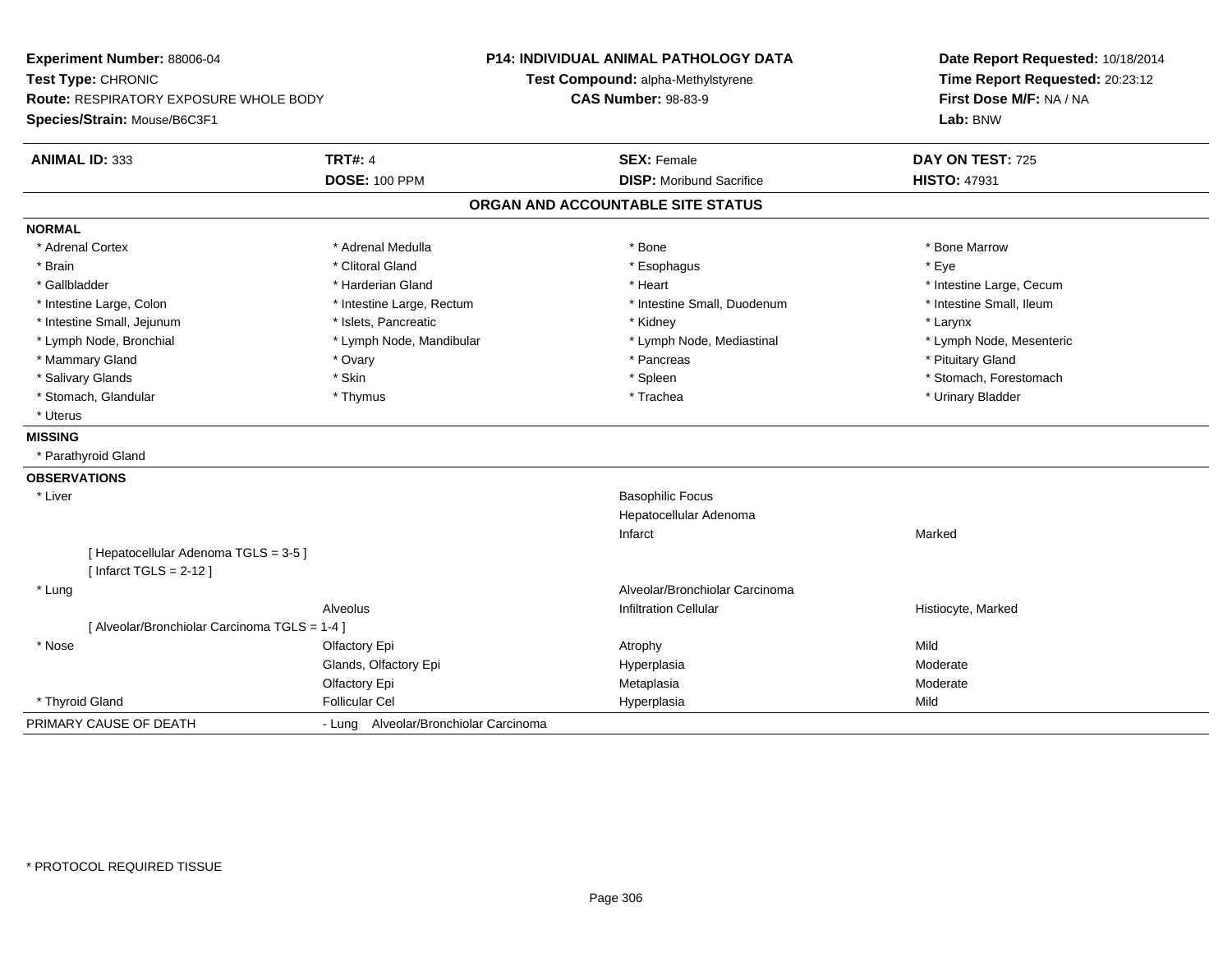| Experiment Number: 88006-04<br>Test Type: CHRONIC |                                  | P14: INDIVIDUAL ANIMAL PATHOLOGY DATA<br>Test Compound: alpha-Methylstyrene | Date Report Requested: 10/18/2014<br>Time Report Requested: 20:23:12 |  |
|---------------------------------------------------|----------------------------------|-----------------------------------------------------------------------------|----------------------------------------------------------------------|--|
| <b>Route: RESPIRATORY EXPOSURE WHOLE BODY</b>     |                                  | <b>CAS Number: 98-83-9</b>                                                  | First Dose M/F: NA / NA                                              |  |
| Species/Strain: Mouse/B6C3F1                      |                                  |                                                                             | Lab: BNW                                                             |  |
| <b>ANIMAL ID: 334</b>                             | <b>TRT#: 4</b>                   | <b>SEX: Female</b>                                                          | DAY ON TEST: 726                                                     |  |
|                                                   | <b>DOSE: 100 PPM</b>             | <b>DISP:</b> Moribund Sacrifice                                             | <b>HISTO: 47932</b>                                                  |  |
|                                                   |                                  | ORGAN AND ACCOUNTABLE SITE STATUS                                           |                                                                      |  |
| <b>NORMAL</b>                                     |                                  |                                                                             |                                                                      |  |
| * Adrenal Cortex                                  | * Adrenal Medulla                | * Bone                                                                      | * Bone Marrow                                                        |  |
| * Brain                                           | * Clitoral Gland                 | * Esophagus                                                                 | * Eye                                                                |  |
| * Gallbladder                                     | * Harderian Gland                | * Intestine Large, Cecum                                                    | * Intestine Large, Colon                                             |  |
| * Intestine Large, Rectum                         | * Intestine Small, Duodenum      | * Intestine Small, Ileum                                                    | * Intestine Small, Jejunum                                           |  |
| * Islets, Pancreatic                              | * Larynx                         | * Lymph Node, Bronchial                                                     | * Lymph Node, Mandibular                                             |  |
| * Lymph Node, Mediastinal                         | * Lymph Node, Mesenteric         | * Mammary Gland                                                             | * Ovary                                                              |  |
| * Pancreas                                        | * Salivary Glands                | * Skin                                                                      | * Spleen                                                             |  |
| * Stomach, Forestomach                            | * Stomach, Glandular             | * Thymus                                                                    | * Thyroid Gland                                                      |  |
| * Trachea                                         | * Urinary Bladder                | * Uterus                                                                    |                                                                      |  |
| <b>MISSING</b>                                    |                                  |                                                                             |                                                                      |  |
| * Parathyroid Gland                               |                                  |                                                                             |                                                                      |  |
| <b>OBSERVATIONS</b>                               |                                  |                                                                             |                                                                      |  |
| * Heart                                           |                                  | Thrombosis                                                                  | Moderate                                                             |  |
| [Thrombosis TGLS = $3-5$ ]                        |                                  |                                                                             |                                                                      |  |
| * Kidney                                          |                                  | Nephropathy                                                                 | Moderate                                                             |  |
| * Liver                                           |                                  | Eosinophilic Focus                                                          |                                                                      |  |
|                                                   |                                  | Hepatocellular Adenoma                                                      |                                                                      |  |
|                                                   |                                  | Hepatocellular Carcinoma                                                    |                                                                      |  |
| [Eosinophilic Focus TGLS = 4-5]                   |                                  |                                                                             |                                                                      |  |
| [ Hepatocellular Adenoma TGLS = 2-6 ]             |                                  |                                                                             |                                                                      |  |
| [ Hepatocellular Carcinoma TGLS = 1-12 ]          |                                  |                                                                             |                                                                      |  |
| * Lung                                            | Perivascular                     | Inflammation                                                                | Chronic Active, Moderate                                             |  |
| * Nose                                            | Glands, Olfactory Epi            | Hyperplasia                                                                 | Moderate                                                             |  |
|                                                   | Olfactory Epi                    | Metaplasia                                                                  | Moderate                                                             |  |
| * Pituitary Gland                                 | Pars Intermed                    | Hyperplasia                                                                 | Mild                                                                 |  |
| PRIMARY CAUSE OF DEATH                            | - Liver Hepatocellular Carcinoma |                                                                             |                                                                      |  |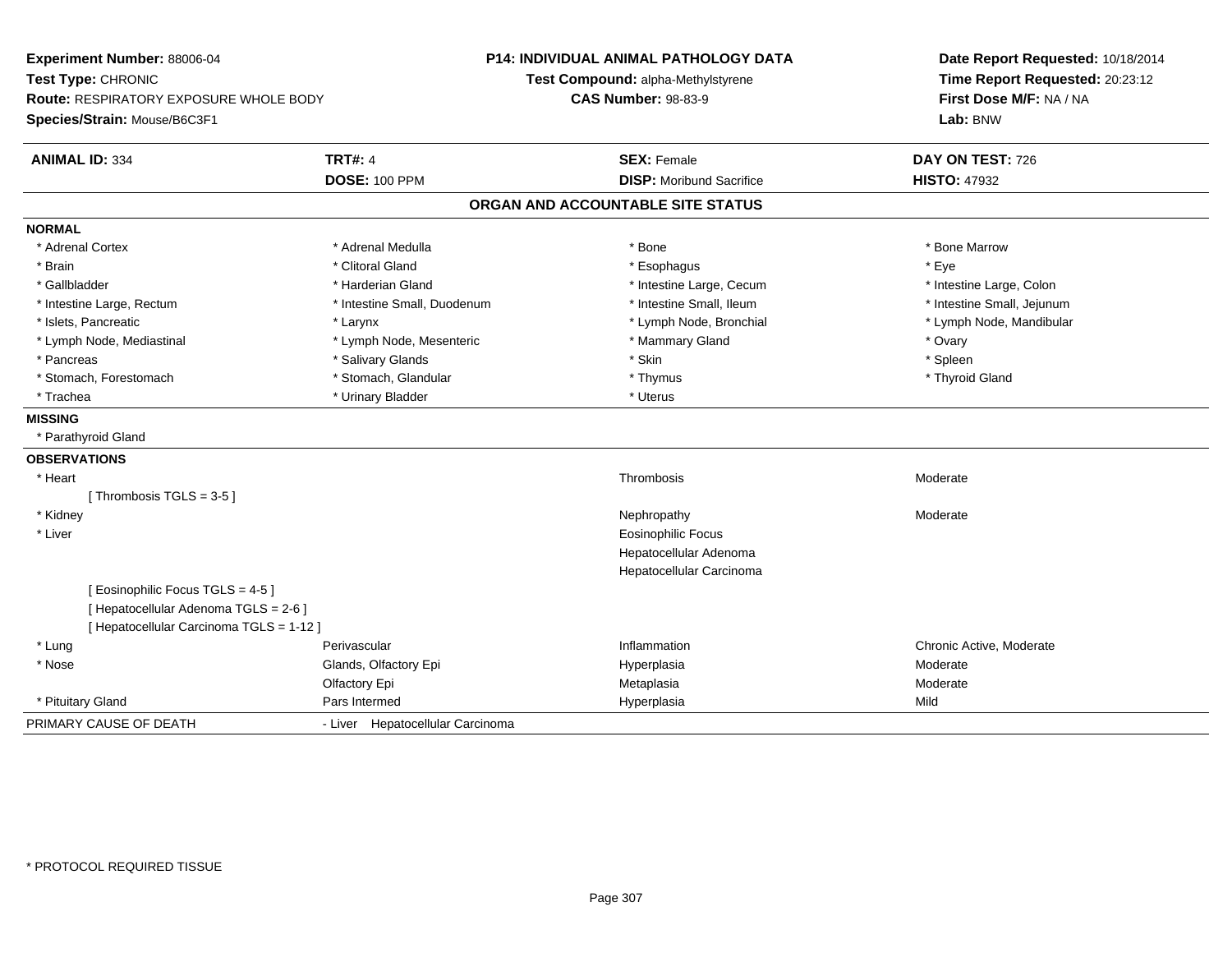| Experiment Number: 88006-04<br>Test Type: CHRONIC |                           |                                   | <b>P14: INDIVIDUAL ANIMAL PATHOLOGY DATA</b> | Date Report Requested: 10/18/2014 |
|---------------------------------------------------|---------------------------|-----------------------------------|----------------------------------------------|-----------------------------------|
|                                                   |                           |                                   | Test Compound: alpha-Methylstyrene           | Time Report Requested: 20:23:12   |
| <b>Route: RESPIRATORY EXPOSURE WHOLE BODY</b>     |                           | <b>CAS Number: 98-83-9</b>        |                                              | First Dose M/F: NA / NA           |
| Species/Strain: Mouse/B6C3F1                      |                           |                                   |                                              | Lab: BNW                          |
| <b>ANIMAL ID: 335</b>                             | <b>TRT#: 4</b>            |                                   | <b>SEX: Female</b>                           | DAY ON TEST: 733                  |
|                                                   | <b>DOSE: 100 PPM</b>      |                                   | <b>DISP: Terminal Sacrifice</b>              | <b>HISTO: 47933</b>               |
|                                                   |                           | ORGAN AND ACCOUNTABLE SITE STATUS |                                              |                                   |
| <b>NORMAL</b>                                     |                           |                                   |                                              |                                   |
| * Adrenal Cortex                                  | * Adrenal Medulla         |                                   | * Bone                                       | * Bone Marrow                     |
| * Brain                                           | * Clitoral Gland          |                                   | * Esophagus                                  | * Eye                             |
| * Gallbladder                                     | * Harderian Gland         |                                   | * Heart                                      | * Intestine Large, Cecum          |
| * Intestine Large, Colon                          | * Intestine Large, Rectum |                                   | * Intestine Small, Duodenum                  | * Intestine Small, Ileum          |
| * Intestine Small, Jejunum                        | * Islets, Pancreatic      |                                   | * Larynx                                     | * Lymph Node, Bronchial           |
| * Lymph Node, Mandibular                          | * Lymph Node, Mediastinal |                                   | * Lymph Node, Mesenteric                     | * Mammary Gland                   |
| * Ovary                                           | * Pancreas                |                                   | * Pituitary Gland                            | * Salivary Glands                 |
| * Skin                                            | * Spleen                  |                                   | * Stomach, Forestomach                       | * Stomach, Glandular              |
| * Thymus                                          | * Trachea                 |                                   | * Urinary Bladder                            | * Uterus                          |
| <b>MISSING</b>                                    |                           |                                   |                                              |                                   |
| * Parathyroid Gland                               |                           |                                   |                                              |                                   |
| <b>OBSERVATIONS</b>                               |                           |                                   |                                              |                                   |
| * Kidney                                          |                           |                                   | Nephropathy                                  | Minimal                           |
| * Liver                                           |                           |                                   | Hepatocellular Adenoma                       |                                   |
| [ Hepatocellular Adenoma TGLS = 1-5 ]             |                           |                                   |                                              |                                   |
| * Lung                                            | Alveolar Epith            |                                   | Hyperplasia                                  | Minimal                           |
| Mesentery                                         | Fat                       |                                   | <b>Necrosis</b>                              | Mild                              |
| [Necrosis TGLS = $2-6$ ]                          |                           |                                   |                                              |                                   |
| * Nose                                            | Glands, Olfactory Epi     |                                   | Hyperplasia                                  | Mild                              |
|                                                   | Olfactory Epi             |                                   | Metaplasia                                   | Mild                              |
| * Thyroid Gland                                   | <b>Follicular Cel</b>     |                                   | Hyperplasia                                  | Mild                              |
| PRIMARY CAUSE OF DEATH                            | $\blacksquare$            |                                   |                                              |                                   |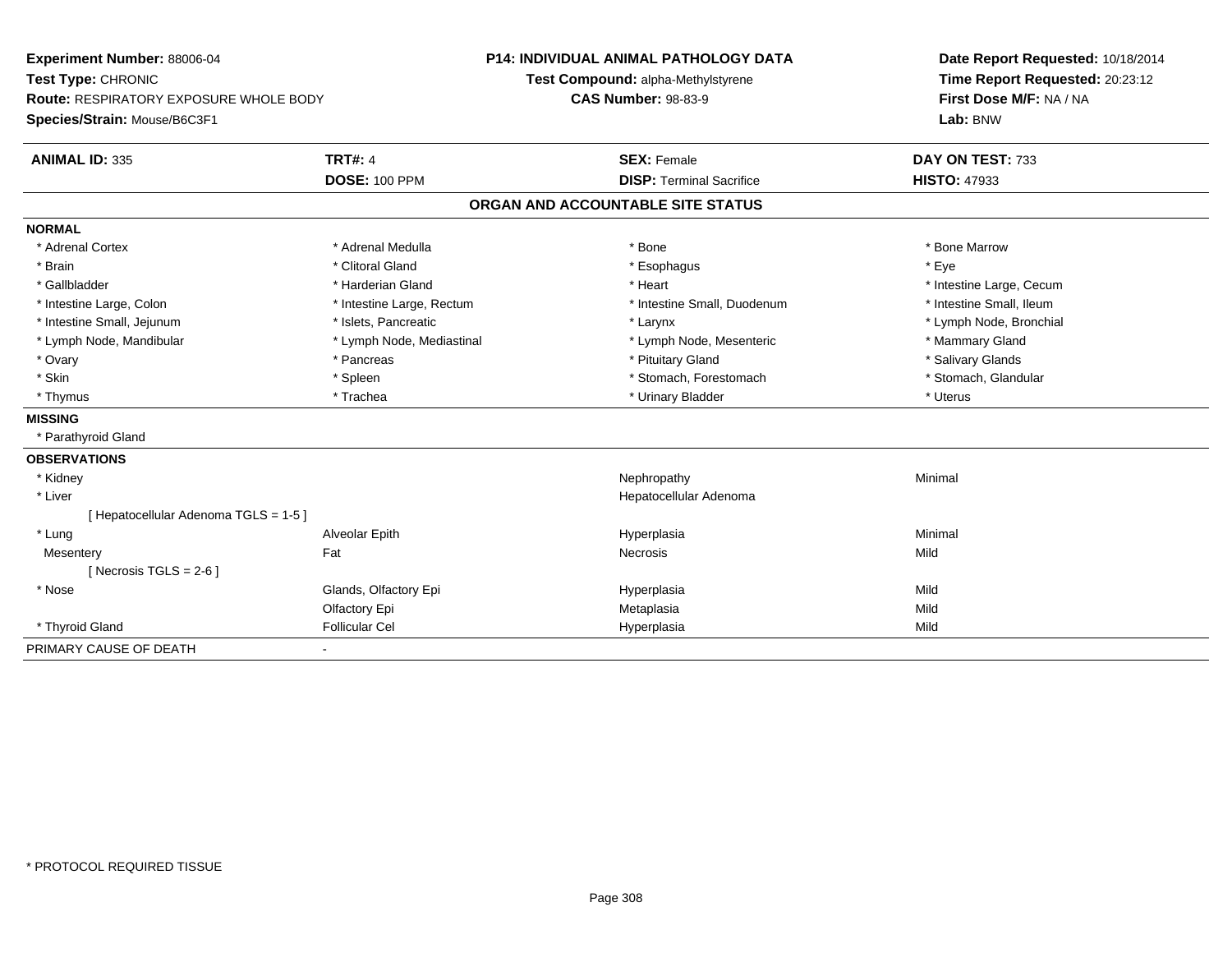| Experiment Number: 88006-04                   |                             | <b>P14: INDIVIDUAL ANIMAL PATHOLOGY DATA</b> | Date Report Requested: 10/18/2014 |  |  |
|-----------------------------------------------|-----------------------------|----------------------------------------------|-----------------------------------|--|--|
| Test Type: CHRONIC                            |                             | Test Compound: alpha-Methylstyrene           | Time Report Requested: 20:23:12   |  |  |
| <b>Route: RESPIRATORY EXPOSURE WHOLE BODY</b> |                             | <b>CAS Number: 98-83-9</b>                   | First Dose M/F: NA / NA           |  |  |
| Species/Strain: Mouse/B6C3F1                  |                             |                                              | Lab: BNW                          |  |  |
| <b>ANIMAL ID: 336</b>                         | <b>TRT#: 4</b>              | <b>SEX: Female</b>                           | DAY ON TEST: 733                  |  |  |
|                                               | <b>DOSE: 100 PPM</b>        | <b>DISP: Terminal Sacrifice</b>              | <b>HISTO: 47934</b>               |  |  |
|                                               |                             | ORGAN AND ACCOUNTABLE SITE STATUS            |                                   |  |  |
| <b>NORMAL</b>                                 |                             |                                              |                                   |  |  |
| * Adrenal Cortex                              | * Adrenal Medulla           | * Bone                                       | * Bone Marrow                     |  |  |
| * Brain                                       | * Clitoral Gland            | * Esophagus                                  | * Eye                             |  |  |
| * Gallbladder                                 | * Heart                     | * Intestine Large, Cecum                     | * Intestine Large, Colon          |  |  |
| * Intestine Large, Rectum                     | * Intestine Small, Duodenum | * Intestine Small. Ileum                     | * Intestine Small, Jejunum        |  |  |
| * Islets, Pancreatic                          | * Larynx                    | * Lung                                       | * Lymph Node, Bronchial           |  |  |
| * Lymph Node, Mandibular                      | * Lymph Node, Mediastinal   | * Lymph Node, Mesenteric                     | * Mammary Gland                   |  |  |
| * Ovary                                       | * Pancreas                  | * Parathyroid Gland                          | * Pituitary Gland                 |  |  |
| * Salivary Glands                             | * Skin                      | * Spleen                                     | * Stomach, Forestomach            |  |  |
| * Stomach, Glandular                          | * Thymus                    | * Trachea                                    | * Urinary Bladder                 |  |  |
| * Uterus                                      |                             |                                              |                                   |  |  |
| <b>OBSERVATIONS</b>                           |                             |                                              |                                   |  |  |
| * Harderian Gland                             |                             | Hyperplasia                                  | Mild                              |  |  |
| * Kidney                                      |                             | Nephropathy                                  | Minimal                           |  |  |
| * Liver                                       |                             | Hepatocellular Adenoma                       | Multiple                          |  |  |
| [Hepatocellular Adenoma TGLS = 1-5]           |                             |                                              |                                   |  |  |
| * Nose                                        | Glands, Olfactory Epi       | Hyperplasia                                  | Moderate                          |  |  |
|                                               | Olfactory Epi               | Metaplasia                                   | Moderate                          |  |  |
| * Thyroid Gland                               | C Cell                      | Hyperplasia                                  | Mild                              |  |  |
| PRIMARY CAUSE OF DEATH                        |                             |                                              |                                   |  |  |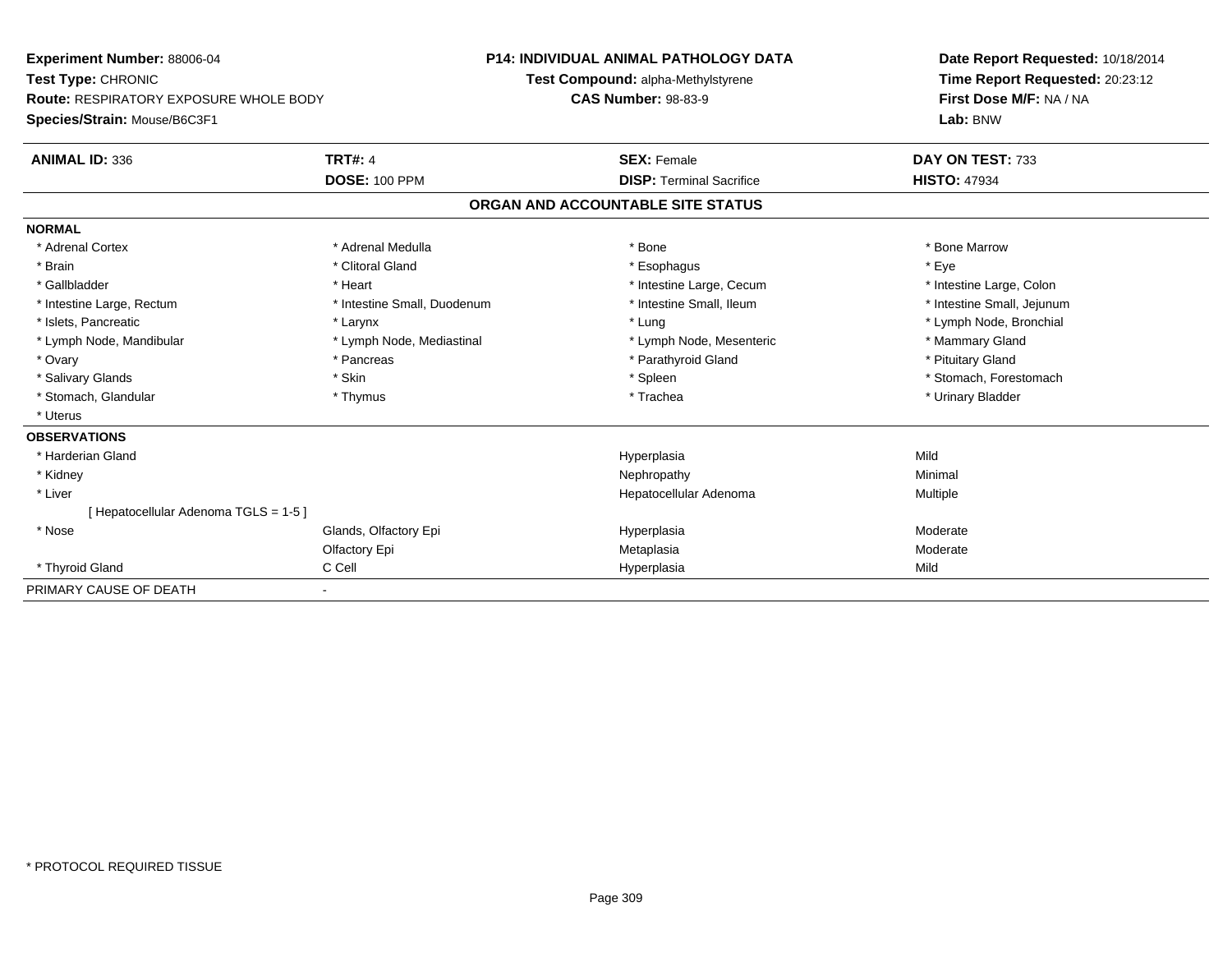| <b>Experiment Number: 88006-04</b><br>Test Type: CHRONIC<br>Route: RESPIRATORY EXPOSURE WHOLE BODY<br>Species/Strain: Mouse/B6C3F1<br><b>ANIMAL ID: 337</b> | <b>TRT#: 4</b>              | <b>P14: INDIVIDUAL ANIMAL PATHOLOGY DATA</b><br>Test Compound: alpha-Methylstyrene<br><b>CAS Number: 98-83-9</b><br><b>SEX: Female</b> |                                   | Date Report Requested: 10/18/2014<br>Time Report Requested: 20:23:12<br>First Dose M/F: NA / NA<br>Lab: BNW<br>DAY ON TEST: 497 |
|-------------------------------------------------------------------------------------------------------------------------------------------------------------|-----------------------------|----------------------------------------------------------------------------------------------------------------------------------------|-----------------------------------|---------------------------------------------------------------------------------------------------------------------------------|
|                                                                                                                                                             | <b>DOSE: 100 PPM</b>        |                                                                                                                                        | <b>DISP: Natural Death</b>        | <b>HISTO: 47935</b>                                                                                                             |
|                                                                                                                                                             |                             |                                                                                                                                        | ORGAN AND ACCOUNTABLE SITE STATUS |                                                                                                                                 |
| <b>NORMAL</b>                                                                                                                                               |                             |                                                                                                                                        |                                   |                                                                                                                                 |
| * Adrenal Cortex                                                                                                                                            | * Adrenal Medulla           |                                                                                                                                        | * Bone                            | * Bone Marrow                                                                                                                   |
| * Brain                                                                                                                                                     | * Clitoral Gland            |                                                                                                                                        | * Esophagus                       | * Harderian Gland                                                                                                               |
| * Heart                                                                                                                                                     | * Islets, Pancreatic        |                                                                                                                                        | * Kidney                          | * Larynx                                                                                                                        |
| * Lymph Node, Bronchial                                                                                                                                     | * Lymph Node, Mandibular    |                                                                                                                                        | * Lymph Node, Mediastinal         | * Mammary Gland                                                                                                                 |
| * Ovary                                                                                                                                                     | * Pancreas                  |                                                                                                                                        | * Pituitary Gland                 | * Salivary Glands                                                                                                               |
| * Skin                                                                                                                                                      | * Spleen                    |                                                                                                                                        | * Stomach, Forestomach            | * Thymus                                                                                                                        |
| * Thyroid Gland                                                                                                                                             | * Trachea                   |                                                                                                                                        | * Uterus                          |                                                                                                                                 |
| <b>MISSING</b>                                                                                                                                              |                             |                                                                                                                                        |                                   |                                                                                                                                 |
| * Lymph Node, Mesenteric                                                                                                                                    | * Parathyroid Gland         |                                                                                                                                        |                                   |                                                                                                                                 |
| <b>AUTO PRECLUDES DIAG.</b>                                                                                                                                 |                             |                                                                                                                                        |                                   |                                                                                                                                 |
| * Eve                                                                                                                                                       | * Gallbladder               |                                                                                                                                        | * Intestine Large, Cecum          | * Intestine Large, Colon                                                                                                        |
| * Intestine Large, Rectum                                                                                                                                   | * Intestine Small, Duodenum |                                                                                                                                        | * Intestine Small, Ileum          | * Intestine Small, Jejunum                                                                                                      |
| * Stomach, Glandular                                                                                                                                        | * Urinary Bladder           |                                                                                                                                        |                                   |                                                                                                                                 |
| <b>OBSERVATIONS</b>                                                                                                                                         |                             |                                                                                                                                        |                                   |                                                                                                                                 |
| * Liver                                                                                                                                                     |                             |                                                                                                                                        | Necrosis                          | Mild                                                                                                                            |
| * Lung                                                                                                                                                      |                             |                                                                                                                                        | Thrombosis                        | Mild                                                                                                                            |
| * Nose                                                                                                                                                      | Glands, Olfactory Epi       |                                                                                                                                        | Hyperplasia                       | Moderate                                                                                                                        |
|                                                                                                                                                             | Olfactory Epi               |                                                                                                                                        | Metaplasia                        | Mild                                                                                                                            |
| PRIMARY CAUSE OF DEATH                                                                                                                                      | - UNCERTAIN                 |                                                                                                                                        |                                   |                                                                                                                                 |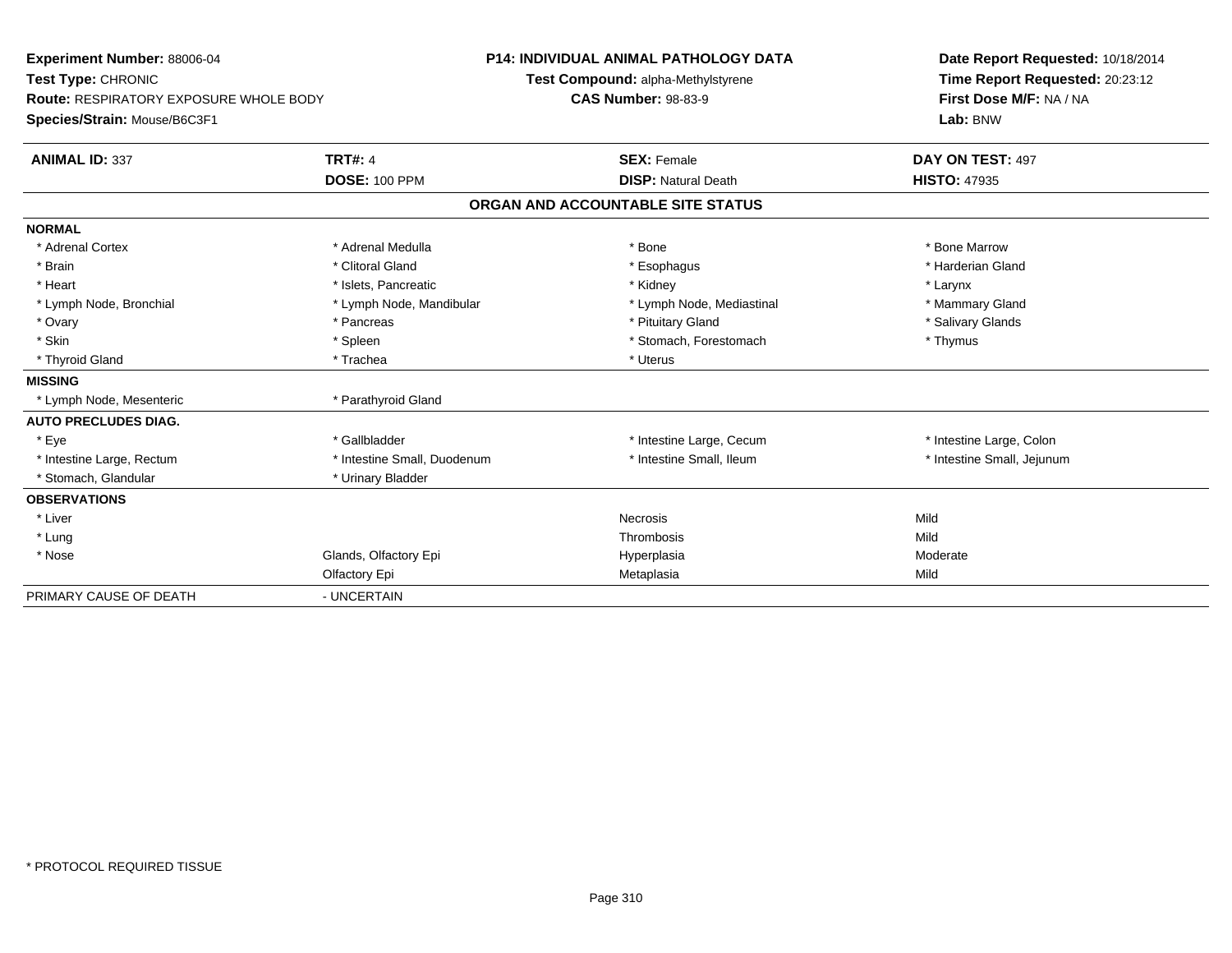| Experiment Number: 88006-04                   |                             | <b>P14: INDIVIDUAL ANIMAL PATHOLOGY DATA</b> | Date Report Requested: 10/18/2014 |
|-----------------------------------------------|-----------------------------|----------------------------------------------|-----------------------------------|
| Test Type: CHRONIC                            |                             | Test Compound: alpha-Methylstyrene           | Time Report Requested: 20:23:12   |
| <b>Route: RESPIRATORY EXPOSURE WHOLE BODY</b> |                             | <b>CAS Number: 98-83-9</b>                   | First Dose M/F: NA / NA           |
| Species/Strain: Mouse/B6C3F1                  |                             |                                              | Lab: BNW                          |
| <b>ANIMAL ID: 338</b>                         | <b>TRT#: 4</b>              | <b>SEX: Female</b>                           | DAY ON TEST: 731                  |
|                                               | <b>DOSE: 100 PPM</b>        | <b>DISP: Terminal Sacrifice</b>              | <b>HISTO: 47936</b>               |
|                                               |                             | ORGAN AND ACCOUNTABLE SITE STATUS            |                                   |
| <b>NORMAL</b>                                 |                             |                                              |                                   |
| * Adrenal Cortex                              | * Adrenal Medulla           | * Bone                                       | * Bone Marrow                     |
| * Brain                                       | * Clitoral Gland            | * Esophagus                                  | * Eve                             |
| * Harderian Gland                             | * Heart                     | * Intestine Large, Cecum                     | * Intestine Large, Colon          |
| * Intestine Large, Rectum                     | * Intestine Small, Duodenum | * Intestine Small, Ileum                     | * Intestine Small, Jejunum        |
| * Islets, Pancreatic                          | * Kidney                    | * Larynx                                     | * Liver                           |
| * Lung                                        | * Lymph Node, Bronchial     | * Lymph Node, Mandibular                     | * Lymph Node, Mediastinal         |
| * Lymph Node, Mesenteric                      | * Mammary Gland             | * Ovary                                      | * Pancreas                        |
| * Pituitary Gland                             | * Salivary Glands           | * Skin                                       | * Stomach. Forestomach            |
| * Stomach, Glandular                          | * Thymus                    | * Trachea                                    | * Urinary Bladder                 |
| * Uterus                                      |                             |                                              |                                   |
| <b>MISSING</b>                                |                             |                                              |                                   |
| * Gallbladder                                 | * Parathyroid Gland         |                                              |                                   |
| <b>OBSERVATIONS</b>                           |                             |                                              |                                   |
| * Nose                                        | Glands, Olfactory Epi       | Hyperplasia                                  | Moderate                          |
|                                               | Olfactory Epi               | Metaplasia                                   | Moderate                          |
| * Spleen                                      |                             | Hyperplasia                                  | Lymphoid, Mild                    |
| [Hyperplasia TGLS = 1-5]                      |                             |                                              |                                   |
| * Thyroid Gland                               | <b>Follicular Cel</b>       | Hyperplasia                                  | Minimal                           |
| PRIMARY CAUSE OF DEATH                        |                             |                                              |                                   |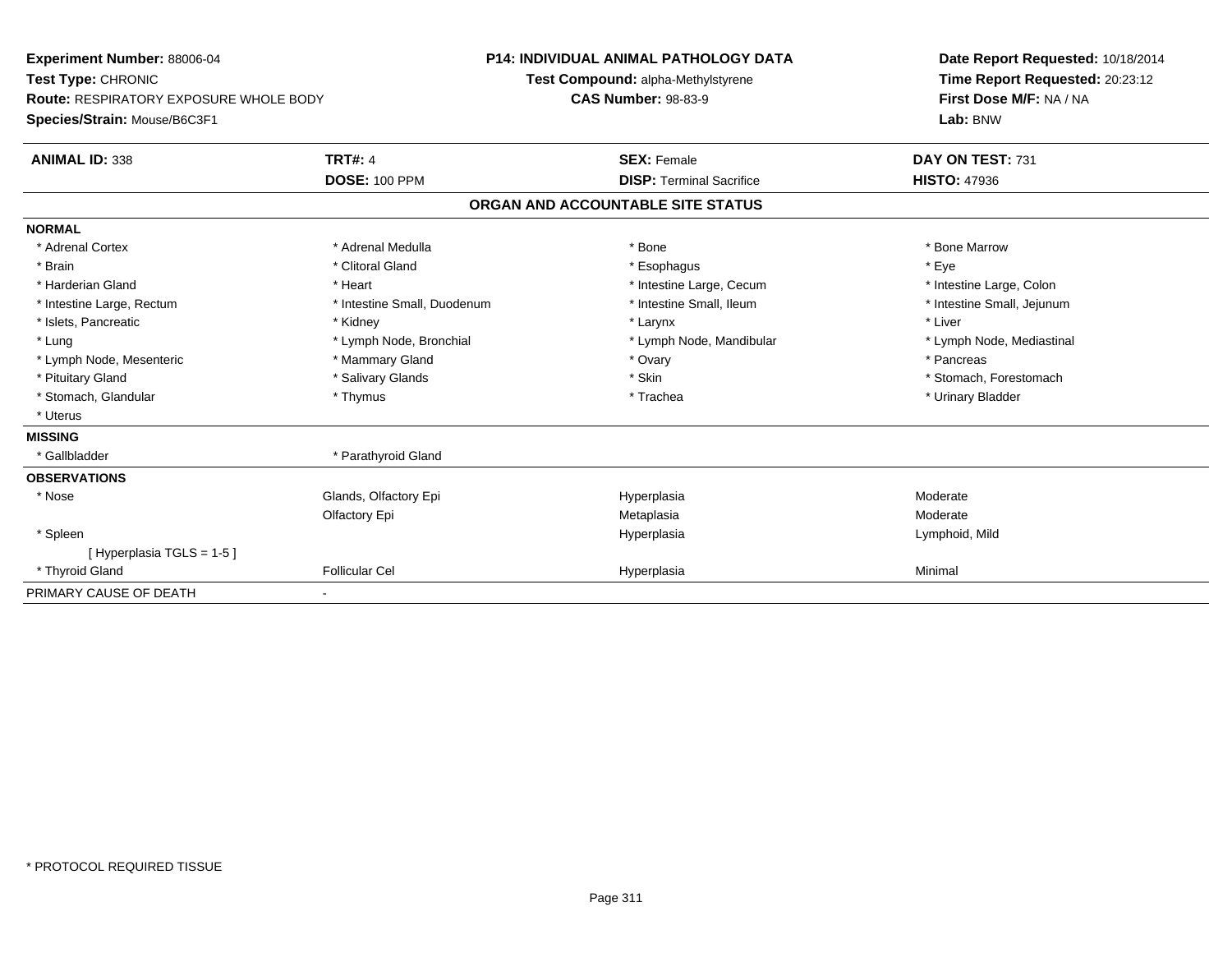| Experiment Number: 88006-04              |                           | <b>P14: INDIVIDUAL ANIMAL PATHOLOGY DATA</b> |                          | Date Report Requested: 10/18/2014 |
|------------------------------------------|---------------------------|----------------------------------------------|--------------------------|-----------------------------------|
| Test Type: CHRONIC                       |                           | Test Compound: alpha-Methylstyrene           |                          | Time Report Requested: 20:23:12   |
| Route: RESPIRATORY EXPOSURE WHOLE BODY   |                           | <b>CAS Number: 98-83-9</b>                   |                          | First Dose M/F: NA / NA           |
| Species/Strain: Mouse/B6C3F1             |                           |                                              | Lab: BNW                 |                                   |
| <b>ANIMAL ID: 339</b>                    | <b>TRT#: 4</b>            | <b>SEX: Female</b>                           | DAY ON TEST: 731         |                                   |
|                                          | <b>DOSE: 100 PPM</b>      | <b>DISP: Terminal Sacrifice</b>              | <b>HISTO: 47937</b>      |                                   |
|                                          |                           | ORGAN AND ACCOUNTABLE SITE STATUS            |                          |                                   |
| <b>NORMAL</b>                            |                           |                                              |                          |                                   |
| * Adrenal Cortex                         | * Adrenal Medulla         | * Bone                                       | * Bone Marrow            |                                   |
| * Brain                                  | * Clitoral Gland          | * Esophagus                                  | * Eye                    |                                   |
| * Gallbladder                            | * Harderian Gland         | * Heart                                      | * Intestine Large, Cecum |                                   |
| * Intestine Large, Colon                 | * Intestine Large, Rectum | * Intestine Small, Duodenum                  | * Intestine Small, Ileum |                                   |
| * Intestine Small, Jejunum               | * Islets, Pancreatic      | * Kidney                                     | * Larynx                 |                                   |
| * Lymph Node, Bronchial                  | * Lymph Node, Mandibular  | * Lymph Node, Mesenteric                     | * Mammary Gland          |                                   |
| * Ovary                                  | * Pancreas                | * Pituitary Gland                            | * Salivary Glands        |                                   |
| * Skin                                   | * Spleen                  | * Stomach, Forestomach                       | * Stomach, Glandular     |                                   |
| * Thymus                                 | * Thyroid Gland           | * Trachea                                    | * Urinary Bladder        |                                   |
| <b>MISSING</b>                           |                           |                                              |                          |                                   |
| * Lymph Node, Mediastinal                | * Parathyroid Gland       |                                              |                          |                                   |
| <b>OBSERVATIONS</b>                      |                           |                                              |                          |                                   |
| * Liver                                  |                           | Hepatocellular Adenoma                       |                          |                                   |
|                                          |                           | Hepatocellular Carcinoma                     |                          |                                   |
| [ Hepatocellular Adenoma TGLS = 1-12 ]   |                           |                                              |                          |                                   |
| [ Hepatocellular Carcinoma TGLS = 2-5 ]  |                           |                                              |                          |                                   |
| * Lung                                   |                           | Hepatocellular Carcinoma                     | Metastatic (Liver)       |                                   |
| [ Hepatocellular Carcinoma TGLS = 3-4 ]  |                           |                                              |                          |                                   |
| * Nose                                   | Glands, Olfactory Epi     | Hyperplasia                                  | Moderate                 |                                   |
|                                          | Olfactory Epi             | Metaplasia                                   | Moderate                 |                                   |
| * Uterus                                 | Endometrium               | Hyperplasia                                  | Cystic, Marked           |                                   |
| [Hyperplasia TGLS = $4-9$ ]              |                           |                                              |                          |                                   |
| PRIMARY CAUSE OF DEATH<br>$\blacksquare$ |                           |                                              |                          |                                   |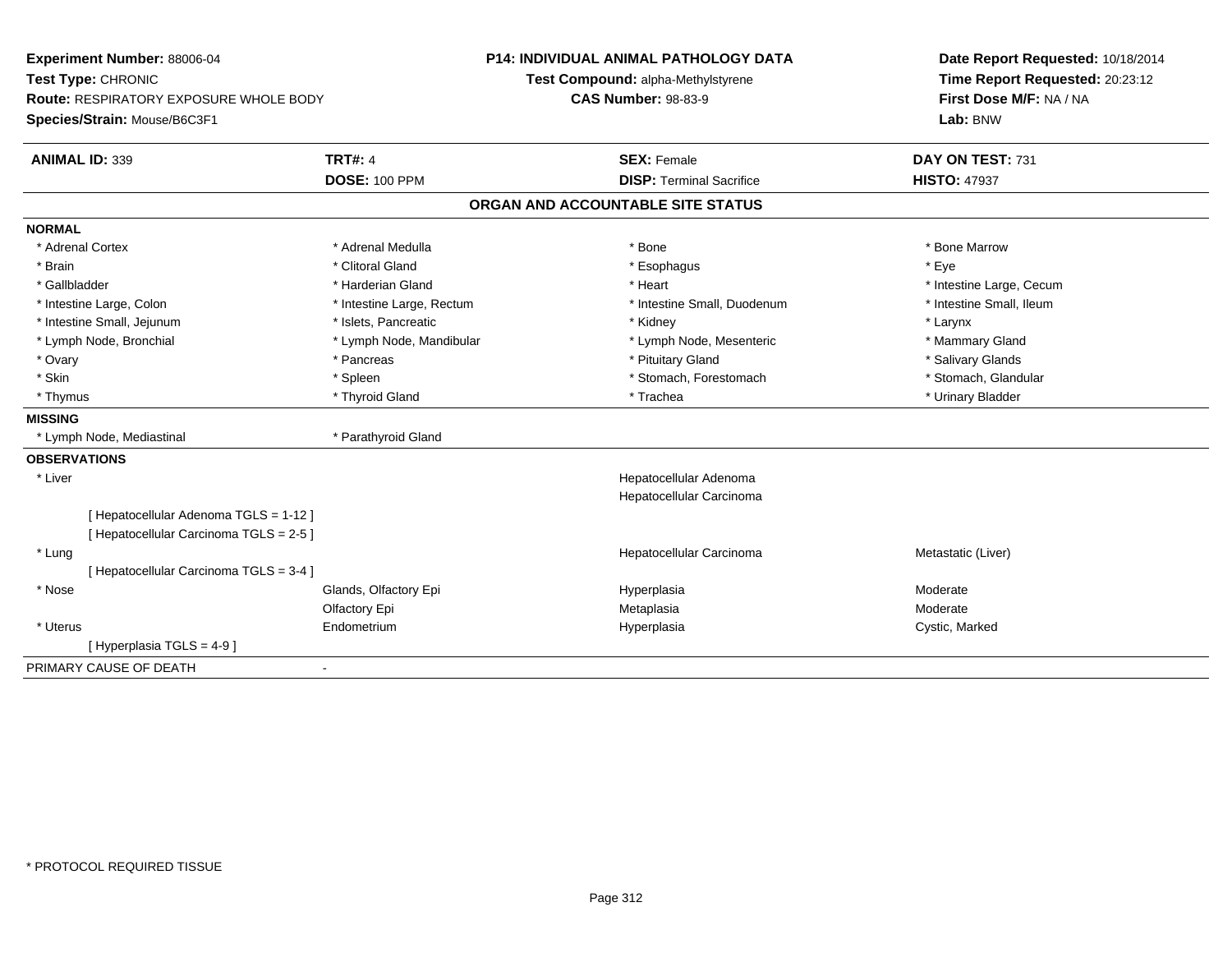| Experiment Number: 88006-04                   |                             | <b>P14: INDIVIDUAL ANIMAL PATHOLOGY DATA</b> | Date Report Requested: 10/18/2014 |
|-----------------------------------------------|-----------------------------|----------------------------------------------|-----------------------------------|
| Test Type: CHRONIC                            |                             | Test Compound: alpha-Methylstyrene           | Time Report Requested: 20:23:12   |
| <b>Route: RESPIRATORY EXPOSURE WHOLE BODY</b> |                             | <b>CAS Number: 98-83-9</b>                   | First Dose M/F: NA / NA           |
| Species/Strain: Mouse/B6C3F1                  |                             |                                              | Lab: BNW                          |
| <b>ANIMAL ID: 340</b>                         | <b>TRT#: 4</b>              | <b>SEX: Female</b>                           | DAY ON TEST: 731                  |
|                                               | <b>DOSE: 100 PPM</b>        | <b>DISP: Terminal Sacrifice</b>              | <b>HISTO: 47938</b>               |
|                                               |                             | ORGAN AND ACCOUNTABLE SITE STATUS            |                                   |
| <b>NORMAL</b>                                 |                             |                                              |                                   |
| * Adrenal Cortex                              | * Bone                      | * Bone Marrow                                | * Brain                           |
| * Clitoral Gland                              | * Esophagus                 | * Eye                                        | * Gallbladder                     |
| * Harderian Gland                             | * Heart                     | * Intestine Large, Cecum                     | * Intestine Large, Colon          |
| * Intestine Large, Rectum                     | * Intestine Small, Duodenum | * Intestine Small, Ileum                     | * Intestine Small, Jejunum        |
| * Kidney                                      | * Larynx                    | * Liver                                      | * Lung                            |
| * Lymph Node, Bronchial                       | * Lymph Node, Mediastinal   | * Lymph Node, Mesenteric                     | * Mammary Gland                   |
| * Ovary                                       | * Pancreas                  | * Parathyroid Gland                          | * Pituitary Gland                 |
| * Salivary Glands                             | * Skin                      | * Stomach, Forestomach                       | * Stomach, Glandular              |
| * Thymus                                      | * Thyroid Gland             | * Trachea                                    | * Urinary Bladder                 |
| <b>MISSING</b>                                |                             |                                              |                                   |
| * Lymph Node, Mandibular                      |                             |                                              |                                   |
| <b>OBSERVATIONS</b>                           |                             |                                              |                                   |
| * Adrenal Medulla                             |                             | Hyperplasia                                  | Mild                              |
| * Islets, Pancreatic                          |                             | Hyperplasia                                  | Mild                              |
| * Nose                                        | Glands, Olfactory Epi       | Hyperplasia                                  | Moderate                          |
|                                               | Olfactory Epi               | Metaplasia                                   | Mild                              |
| * Spleen                                      |                             | Hyperplasia                                  | Lymphoid, Moderate                |
| [Hyperplasia TGLS = 1-5]                      |                             |                                              |                                   |
| * Uterus                                      | Endometrium                 | Hyperplasia                                  | Cystic, Marked                    |
| [Hyperplasia TGLS = 2-9]                      |                             |                                              |                                   |
| PRIMARY CAUSE OF DEATH                        | $\blacksquare$              |                                              |                                   |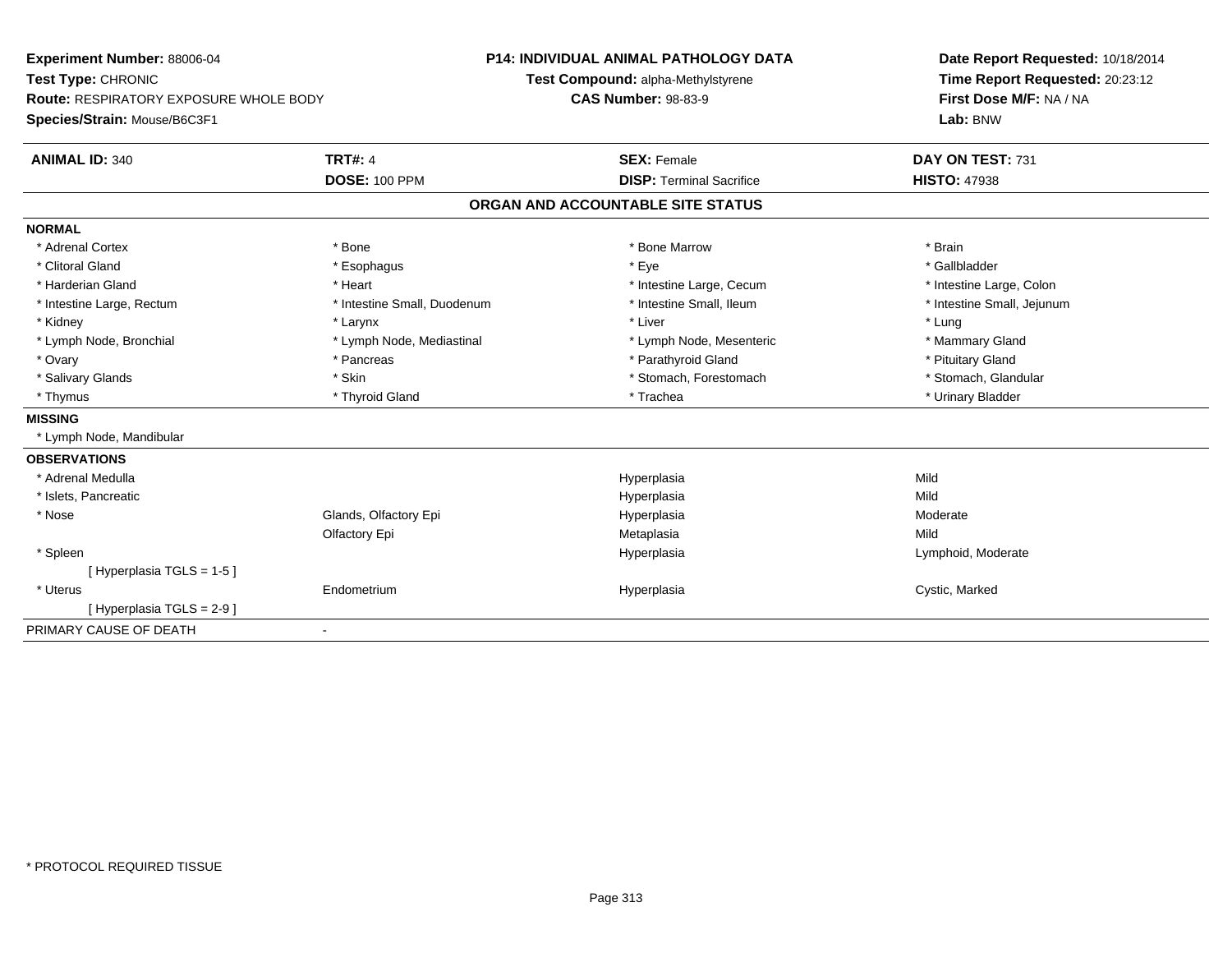| Experiment Number: 88006-04<br>Test Type: CHRONIC |                             | <b>P14: INDIVIDUAL ANIMAL PATHOLOGY DATA</b> |                                    |  | Date Report Requested: 10/18/2014   |  |
|---------------------------------------------------|-----------------------------|----------------------------------------------|------------------------------------|--|-------------------------------------|--|
|                                                   |                             |                                              | Test Compound: alpha-Methylstyrene |  | Time Report Requested: 20:23:12     |  |
| <b>Route: RESPIRATORY EXPOSURE WHOLE BODY</b>     |                             | <b>CAS Number: 98-83-9</b>                   |                                    |  | First Dose M/F: NA / NA<br>Lab: BNW |  |
| Species/Strain: Mouse/B6C3F1                      |                             |                                              |                                    |  |                                     |  |
| <b>ANIMAL ID: 341</b>                             | <b>TRT#: 4</b>              |                                              | <b>SEX: Female</b>                 |  | DAY ON TEST: 733                    |  |
|                                                   | <b>DOSE: 100 PPM</b>        |                                              | <b>DISP: Terminal Sacrifice</b>    |  | <b>HISTO: 47939</b>                 |  |
|                                                   |                             |                                              | ORGAN AND ACCOUNTABLE SITE STATUS  |  |                                     |  |
| <b>NORMAL</b>                                     |                             |                                              |                                    |  |                                     |  |
| * Adrenal Cortex                                  | * Adrenal Medulla           |                                              | * Bone                             |  | * Bone Marrow                       |  |
| * Brain                                           | * Esophagus                 |                                              | * Eye                              |  | * Gallbladder                       |  |
| * Harderian Gland                                 | * Heart                     |                                              | * Intestine Large, Cecum           |  | * Intestine Large, Colon            |  |
| * Intestine Large, Rectum                         | * Intestine Small, Duodenum |                                              | * Intestine Small, Ileum           |  | * Intestine Small, Jejunum          |  |
| * Islets, Pancreatic                              | * Larynx                    |                                              | * Lung                             |  | * Lymph Node, Bronchial             |  |
| * Lymph Node, Mandibular                          | * Lymph Node, Mediastinal   |                                              | * Lymph Node, Mesenteric           |  | * Mammary Gland                     |  |
| * Ovary                                           | * Pancreas                  |                                              | * Pituitary Gland                  |  | * Salivary Glands                   |  |
| * Skin                                            | * Spleen                    |                                              | * Stomach, Forestomach             |  | * Stomach, Glandular                |  |
| * Thymus                                          | * Thyroid Gland             |                                              | * Trachea                          |  | * Urinary Bladder                   |  |
| * Uterus                                          |                             |                                              |                                    |  |                                     |  |
| <b>MISSING</b>                                    |                             |                                              |                                    |  |                                     |  |
| * Clitoral Gland                                  | * Parathyroid Gland         |                                              |                                    |  |                                     |  |
| <b>OBSERVATIONS</b>                               |                             |                                              |                                    |  |                                     |  |
| * Kidney                                          |                             |                                              | Infarct                            |  | Mild                                |  |
| * Liver                                           |                             |                                              | Hepatocellular Adenoma             |  |                                     |  |
| [ Hepatocellular Adenoma TGLS = 1-6 ]             |                             |                                              |                                    |  |                                     |  |
| * Nose                                            | Glands, Olfactory Epi       |                                              | Hyperplasia                        |  | Mild                                |  |
|                                                   | Olfactory Epi               |                                              | Metaplasia                         |  | Mild                                |  |
| PRIMARY CAUSE OF DEATH                            |                             |                                              |                                    |  |                                     |  |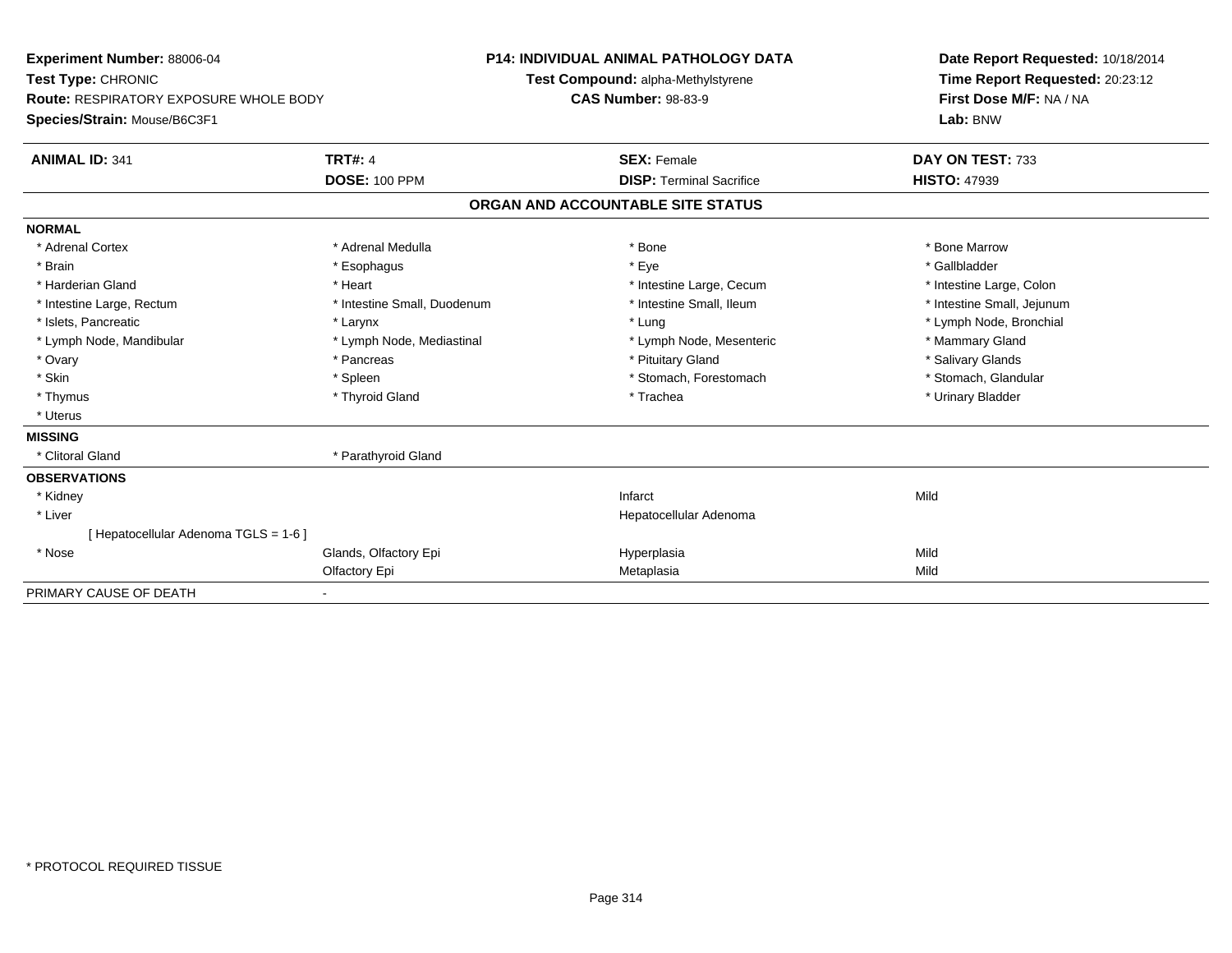**Experiment Number:** 88006-04**Test Type:** CHRONIC **Route:** RESPIRATORY EXPOSURE WHOLE BODY**Species/Strain:** Mouse/B6C3F1**P14: INDIVIDUAL ANIMAL PATHOLOGY DATATest Compound:** alpha-Methylstyrene**CAS Number:** 98-83-9**Date Report Requested:** 10/18/2014**Time Report Requested:** 20:23:12**First Dose M/F:** NA / NA**Lab:** BNW**ANIMAL ID:** 342**TRT#:** 4 **SEX:** Female **SEX: Female DAY ON TEST:** 556 **DOSE:** 100 PPM**DISP:** Moribund Sacrifice **HISTO:** 47940 **ORGAN AND ACCOUNTABLE SITE STATUSNORMAL**\* Adrenal Cortex \* Adrenal Medulla \* Adrenal Medulla \* Bone \* Bone \* Bone \* Bone \* Bone Marrow \* Brain \* Alternative of the state of the state of the state of the state of the state of the state of the state of the state of the state of the state of the state of the state of the state of the state of the state of th \* Gallbladder \* https://www.frage.com/marticle/state-of-state-of-state-of-state-of-state-of-state-of-state-of-state-of-state-of-state-of-state-of-state-of-state-of-state-of-state-of-state-of-state-of-state-of-state-of-stat \* Intestine Small, Ileum \* Intestine Large, Colon \* Intestine Large, Rectum \* Intestine Small, Duodenum \* Intestine Small, Duodenum \* Intestine Small, Jejunum \* 1992 \* The matrix of the state of the state of the state of the state of the state of the state of the state of the state of the state of the state of the state of the state of the state of the \* Lung \* Lymph Node, Bronchial \* Lymph Node, Bronchial \* Lymph Node, Mandibular \* Note \* Lymph Node, Mediastinal \* Lymph Node, Mesenteric \* \* The mannery Gland \* The mannery Gland \* Ovary \* Ovary \* The mannery states \* Pancreas \* Pancreas \* Pancreas \* Pancreas \* Pancreas \* Pancreas \* Pancreas \* Pancreas \* Pancreas \* Pancreas \* Pancre \* Parathyroid Gland \* \* Salivary Glands \* Salivary Glands \* Skin \* Skin \* State \* Spleen \* Spleen \* Spleen \* Spleen \* Thyroid Gland \* Stomach, Forestomach \* Thymus \* Stomach, Glandular \* Thymus \* Thymus \* Thymus \* Thymus \* Thymus \* Thymus \* Thymus \* Thymus \* Thymus \* Thymus \* Thymus \* Thymus \* Thymus \* Thymus \* Thymus \* Thymus \* Thymus \* Thymus \* Thymu \* Trachea \* Urinary Bladder \* Urinary Bladder \* Urinary Bladder \* Uterus **OBSERVATIONS** \* Kidneyy the control of the control of the control of the control of the control of the control of the control of the control of the control of the control of the control of the control of the control of the control of the contro [ Nephropathy TGLS = 5-6 ] \* NoseGlands, Olfactory Epi **Moderate Moderate Hyperplasia** Moderate **Moderate** Moderate Olfactory Epi Metaplasia Moderate \* Pituitary Glandd and the contract of Pars Distalis and the contract of Adenoma and Adenoma and the Adenoma and the Adenoma and  $\lambda$  $[$  Adenoma TGLS = 3-9 $]$ PRIMARY CAUSE OF DEATH- Kidney Nephropathy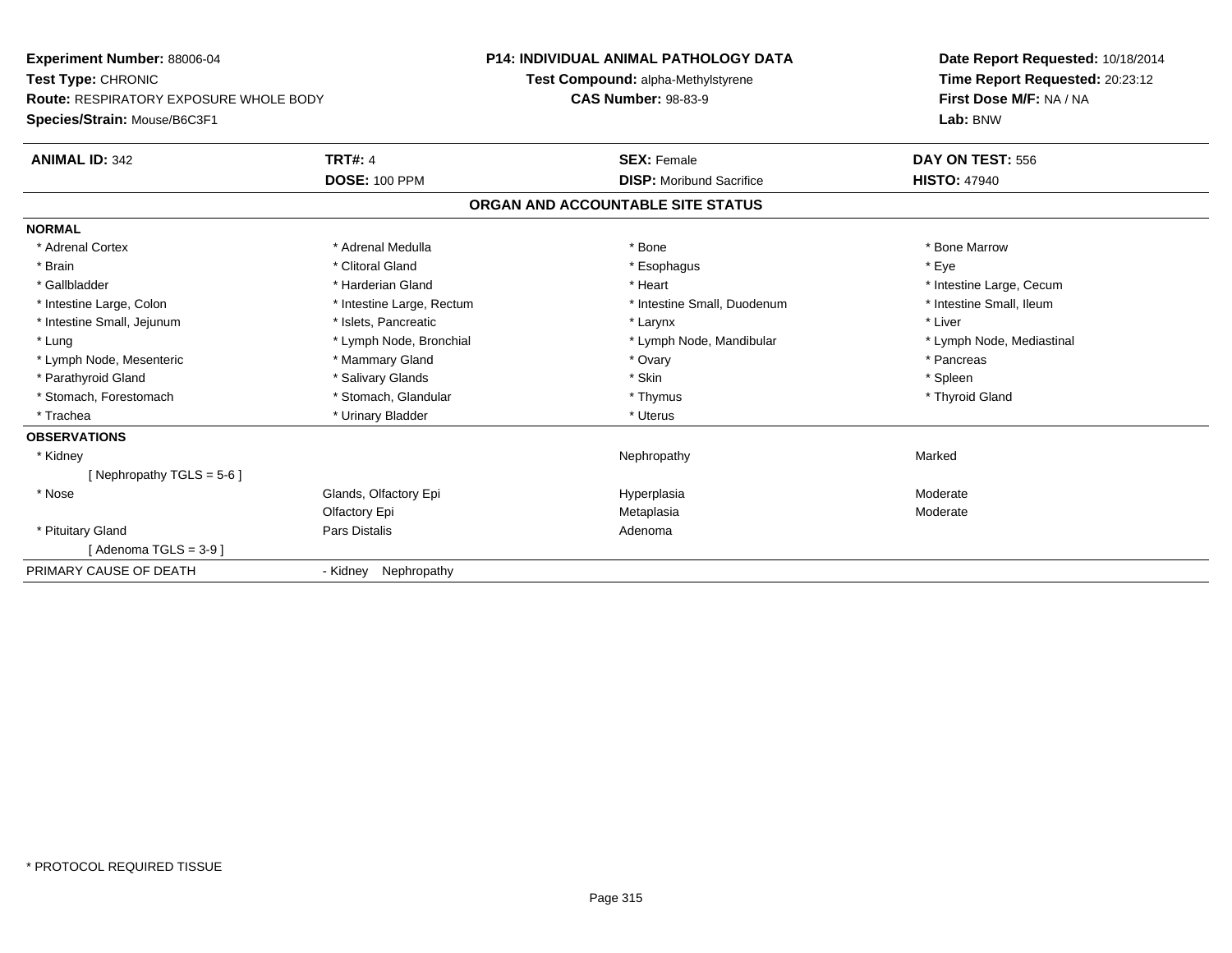| Experiment Number: 88006-04<br>Test Type: CHRONIC |                           | <b>P14: INDIVIDUAL ANIMAL PATHOLOGY DATA</b> |                                 | Date Report Requested: 10/18/2014 |  |
|---------------------------------------------------|---------------------------|----------------------------------------------|---------------------------------|-----------------------------------|--|
|                                                   |                           | Test Compound: alpha-Methylstyrene           |                                 | Time Report Requested: 20:23:12   |  |
| <b>Route: RESPIRATORY EXPOSURE WHOLE BODY</b>     |                           | <b>CAS Number: 98-83-9</b>                   |                                 | First Dose M/F: NA / NA           |  |
| Species/Strain: Mouse/B6C3F1                      |                           |                                              |                                 | Lab: BNW                          |  |
| <b>ANIMAL ID: 343</b>                             | <b>TRT#: 4</b>            |                                              | <b>SEX: Female</b>              | DAY ON TEST: 733                  |  |
|                                                   | <b>DOSE: 100 PPM</b>      |                                              | <b>DISP: Terminal Sacrifice</b> | <b>HISTO: 47941</b>               |  |
|                                                   |                           | ORGAN AND ACCOUNTABLE SITE STATUS            |                                 |                                   |  |
| <b>NORMAL</b>                                     |                           |                                              |                                 |                                   |  |
| * Adrenal Cortex                                  | * Adrenal Medulla         | * Bone                                       |                                 | * Bone Marrow                     |  |
| * Brain                                           | * Clitoral Gland          |                                              | * Esophagus                     | * Eye                             |  |
| * Gallbladder                                     | * Harderian Gland         |                                              | * Heart                         | * Intestine Large, Cecum          |  |
| * Intestine Large, Colon                          | * Intestine Large, Rectum |                                              | * Intestine Small, Duodenum     | * Intestine Small, Ileum          |  |
| * Intestine Small, Jejunum                        | * Islets, Pancreatic      |                                              | * Kidney                        | * Larynx                          |  |
| * Liver                                           | * Lung                    |                                              | * Lymph Node, Bronchial         | * Lymph Node, Mandibular          |  |
| * Lymph Node, Mesenteric                          | * Mammary Gland           |                                              | * Ovary                         | * Pancreas                        |  |
| * Parathyroid Gland                               | * Salivary Glands         | * Skin                                       |                                 | * Spleen                          |  |
| * Stomach, Forestomach                            | * Stomach, Glandular      |                                              | * Thymus                        | * Thyroid Gland                   |  |
| * Trachea                                         | * Urinary Bladder         |                                              |                                 |                                   |  |
| <b>MISSING</b>                                    |                           |                                              |                                 |                                   |  |
| * Lymph Node, Mediastinal                         |                           |                                              |                                 |                                   |  |
| <b>OBSERVATIONS</b>                               |                           |                                              |                                 |                                   |  |
| * Nose                                            | Glands, Olfactory Epi     |                                              | Hyperplasia                     | Moderate                          |  |
|                                                   | Olfactory Epi             | Metaplasia                                   |                                 | Moderate                          |  |
| * Pituitary Gland                                 | Pars Distalis             | Adenoma                                      |                                 |                                   |  |
| * Uterus                                          |                           | Cyst                                         |                                 |                                   |  |
| [ Cyst TGLS = 1-6 ]                               |                           |                                              |                                 |                                   |  |
| PRIMARY CAUSE OF DEATH<br>$\blacksquare$          |                           |                                              |                                 |                                   |  |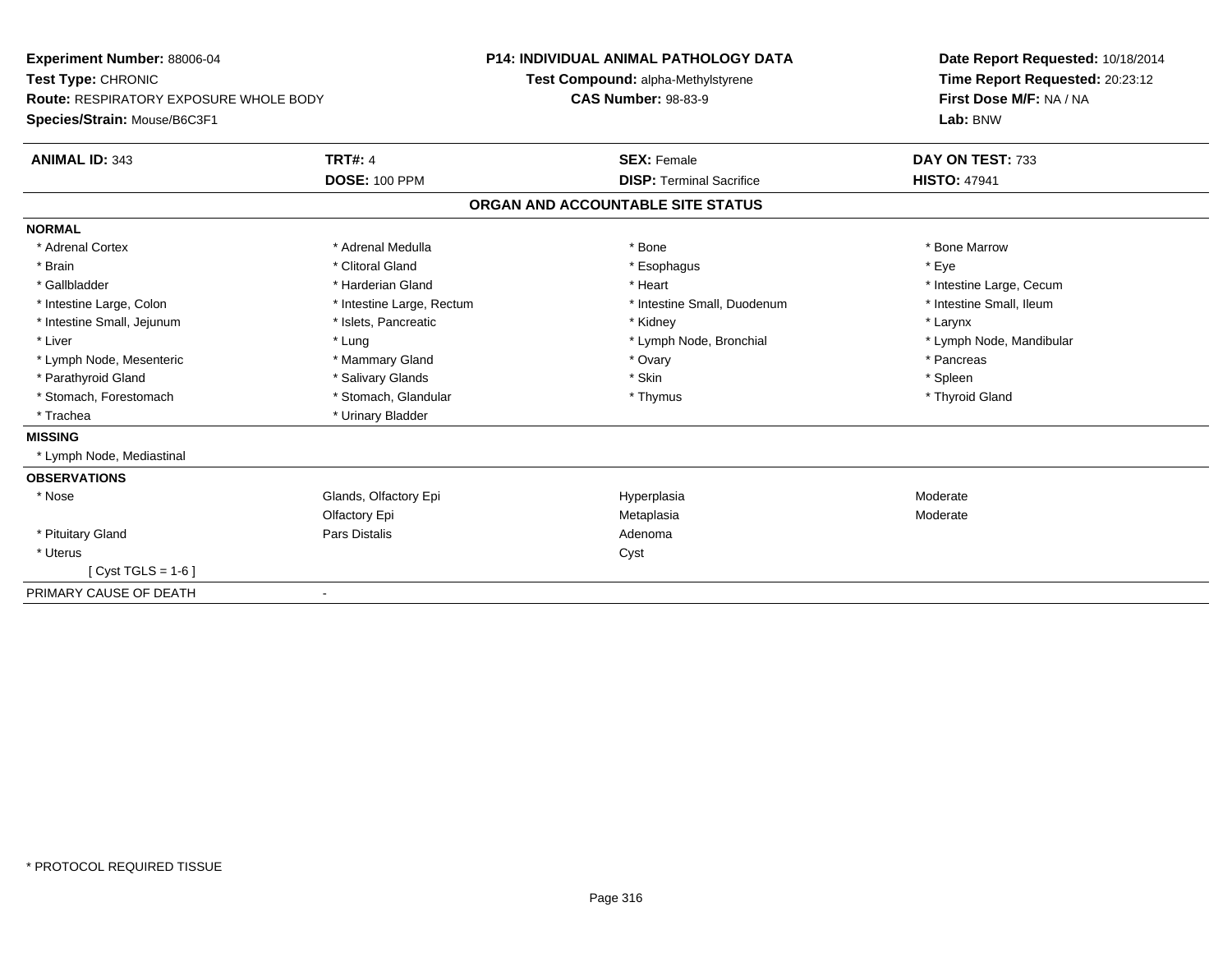| Experiment Number: 88006-04<br>Test Type: CHRONIC<br>Route: RESPIRATORY EXPOSURE WHOLE BODY |                             | <b>P14: INDIVIDUAL ANIMAL PATHOLOGY DATA</b> | Date Report Requested: 10/18/2014                          |  |
|---------------------------------------------------------------------------------------------|-----------------------------|----------------------------------------------|------------------------------------------------------------|--|
|                                                                                             |                             | Test Compound: alpha-Methylstyrene           | Time Report Requested: 20:23:12<br>First Dose M/F: NA / NA |  |
|                                                                                             |                             | <b>CAS Number: 98-83-9</b>                   |                                                            |  |
| Species/Strain: Mouse/B6C3F1                                                                |                             |                                              | Lab: BNW                                                   |  |
| <b>ANIMAL ID: 344</b>                                                                       | <b>TRT#: 4</b>              | <b>SEX: Female</b>                           | DAY ON TEST: 733                                           |  |
|                                                                                             | <b>DOSE: 100 PPM</b>        | <b>DISP: Terminal Sacrifice</b>              | <b>HISTO: 47942</b>                                        |  |
|                                                                                             |                             | ORGAN AND ACCOUNTABLE SITE STATUS            |                                                            |  |
| <b>NORMAL</b>                                                                               |                             |                                              |                                                            |  |
| * Adrenal Cortex                                                                            | * Adrenal Medulla           | * Bone                                       | * Bone Marrow                                              |  |
| * Brain                                                                                     | * Esophagus                 | * Eye                                        | * Gallbladder                                              |  |
| * Harderian Gland                                                                           | * Heart                     | * Intestine Large, Cecum                     | * Intestine Large, Colon                                   |  |
| * Intestine Large, Rectum                                                                   | * Intestine Small, Duodenum | * Intestine Small, Ileum                     | * Intestine Small, Jejunum                                 |  |
| * Islets, Pancreatic                                                                        | * Kidney                    | * Larynx                                     | * Lung                                                     |  |
| * Lymph Node, Bronchial                                                                     | * Lymph Node, Mandibular    | * Lymph Node, Mediastinal                    | * Lymph Node, Mesenteric                                   |  |
| * Mammary Gland                                                                             | * Pancreas                  | * Parathyroid Gland                          | * Salivary Glands                                          |  |
| * Skin                                                                                      | * Spleen                    | * Stomach, Forestomach                       | * Stomach, Glandular                                       |  |
| * Thymus                                                                                    | * Thyroid Gland             | * Trachea                                    | * Urinary Bladder                                          |  |
| <b>MISSING</b>                                                                              |                             |                                              |                                                            |  |
| * Clitoral Gland                                                                            |                             |                                              |                                                            |  |
| <b>OBSERVATIONS</b>                                                                         |                             |                                              |                                                            |  |
| * Liver                                                                                     |                             | Eosinophilic Focus                           |                                                            |  |
|                                                                                             |                             | Hepatocellular Adenoma                       |                                                            |  |
|                                                                                             |                             | <b>Tension Lipidosis</b>                     | Mild                                                       |  |
| [ Hepatocellular Adenoma TGLS = 2-5 ]                                                       |                             |                                              |                                                            |  |
| * Nose                                                                                      | Glands, Olfactory Epi       | Hyperplasia                                  | Moderate                                                   |  |
|                                                                                             | Olfactory Epi               | Metaplasia                                   | Moderate                                                   |  |
| * Ovary                                                                                     |                             | Cyst                                         |                                                            |  |
| [ $Cyst TGLS = 1-8$ ]                                                                       |                             |                                              |                                                            |  |
| * Pituitary Gland                                                                           | <b>Pars Distalis</b>        | Hyperplasia                                  | Mild                                                       |  |
| * Uterus                                                                                    | Endometrium                 | Hyperplasia                                  | Cystic, Marked                                             |  |
| PRIMARY CAUSE OF DEATH                                                                      |                             |                                              |                                                            |  |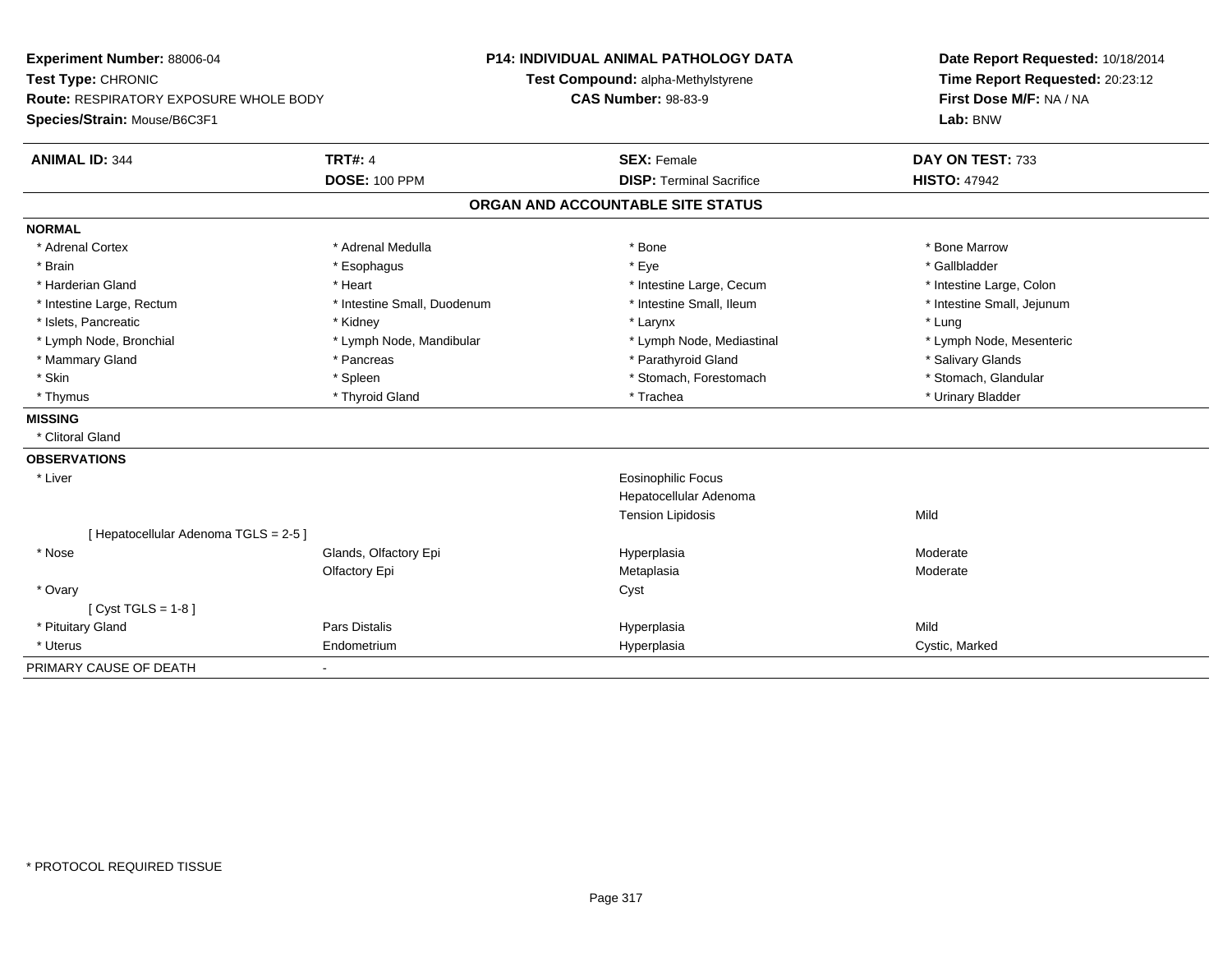| Experiment Number: 88006-04                                  |                                  | P14: INDIVIDUAL ANIMAL PATHOLOGY DATA | Date Report Requested: 10/18/2014 |  |
|--------------------------------------------------------------|----------------------------------|---------------------------------------|-----------------------------------|--|
| Test Type: CHRONIC<br>Route: RESPIRATORY EXPOSURE WHOLE BODY |                                  | Test Compound: alpha-Methylstyrene    | Time Report Requested: 20:23:12   |  |
|                                                              |                                  | <b>CAS Number: 98-83-9</b>            | First Dose M/F: NA / NA           |  |
| Species/Strain: Mouse/B6C3F1                                 |                                  |                                       | Lab: BNW                          |  |
| <b>ANIMAL ID: 345</b>                                        | <b>TRT#: 4</b>                   | <b>SEX: Female</b>                    | DAY ON TEST: 668                  |  |
|                                                              | <b>DOSE: 100 PPM</b>             | <b>DISP: Natural Death</b>            | <b>HISTO: 47943</b>               |  |
|                                                              |                                  | ORGAN AND ACCOUNTABLE SITE STATUS     |                                   |  |
| <b>NORMAL</b>                                                |                                  |                                       |                                   |  |
| * Adrenal Cortex                                             | * Adrenal Medulla                | * Bone                                | * Brain                           |  |
| * Esophagus                                                  | * Islets, Pancreatic             | * Larynx                              | * Lymph Node, Mediastinal         |  |
| * Lymph Node, Mesenteric                                     | * Mammary Gland                  | * Ovary                               | * Pancreas                        |  |
| * Parathyroid Gland                                          | * Salivary Glands                | * Skin                                | * Stomach, Forestomach            |  |
| * Thyroid Gland                                              | * Trachea                        | * Uterus                              |                                   |  |
| <b>MISSING</b>                                               |                                  |                                       |                                   |  |
| * Clitoral Gland                                             | * Lymph Node, Bronchial          | * Lymph Node, Mandibular              | * Thymus                          |  |
| <b>AUTO PRECLUDES DIAG.</b>                                  |                                  |                                       |                                   |  |
| * Bone Marrow                                                | * Eye                            | * Gallbladder                         | * Harderian Gland                 |  |
| * Intestine Large, Cecum                                     | * Intestine Large, Colon         | * Intestine Large, Rectum             | * Intestine Small, Duodenum       |  |
| * Intestine Small, Ileum                                     | * Intestine Small, Jejunum       | * Kidney                              | * Pituitary Gland                 |  |
| * Stomach, Glandular                                         | * Urinary Bladder                |                                       |                                   |  |
| <b>OBSERVATIONS</b>                                          |                                  |                                       |                                   |  |
| * Heart                                                      |                                  | Hepatocellular Carcinoma              | Metastatic (Liver)                |  |
| * Liver                                                      |                                  | Hepatocellular Carcinoma              | Multiple                          |  |
|                                                              |                                  | <b>Necrosis</b>                       | Marked                            |  |
| [ Hepatocellular Carcinoma TGLS = 4-5+12 ]                   |                                  |                                       |                                   |  |
| * Lung                                                       |                                  | Hepatocellular Carcinoma              | Metastatic (Liver)                |  |
| [ Hepatocellular Carcinoma TGLS = 2-4 ]                      |                                  |                                       |                                   |  |
| Fat<br>Mesentery                                             |                                  | Necrosis                              | Mild                              |  |
| [Necrosis TGLS = $5-6$ ]                                     |                                  |                                       |                                   |  |
| * Nose                                                       | Glands, Olfactory Epi            | Hyperplasia                           | Moderate                          |  |
|                                                              | Olfactory Epi                    | Metaplasia                            | Moderate                          |  |
| * Spleen                                                     |                                  | Hematopoietic Cell Proliferation      | Moderate                          |  |
| [ Hematopoietic Cell Proliferation TGLS = 3-5 ]              |                                  |                                       |                                   |  |
| PRIMARY CAUSE OF DEATH                                       | - Liver Hepatocellular Carcinoma |                                       |                                   |  |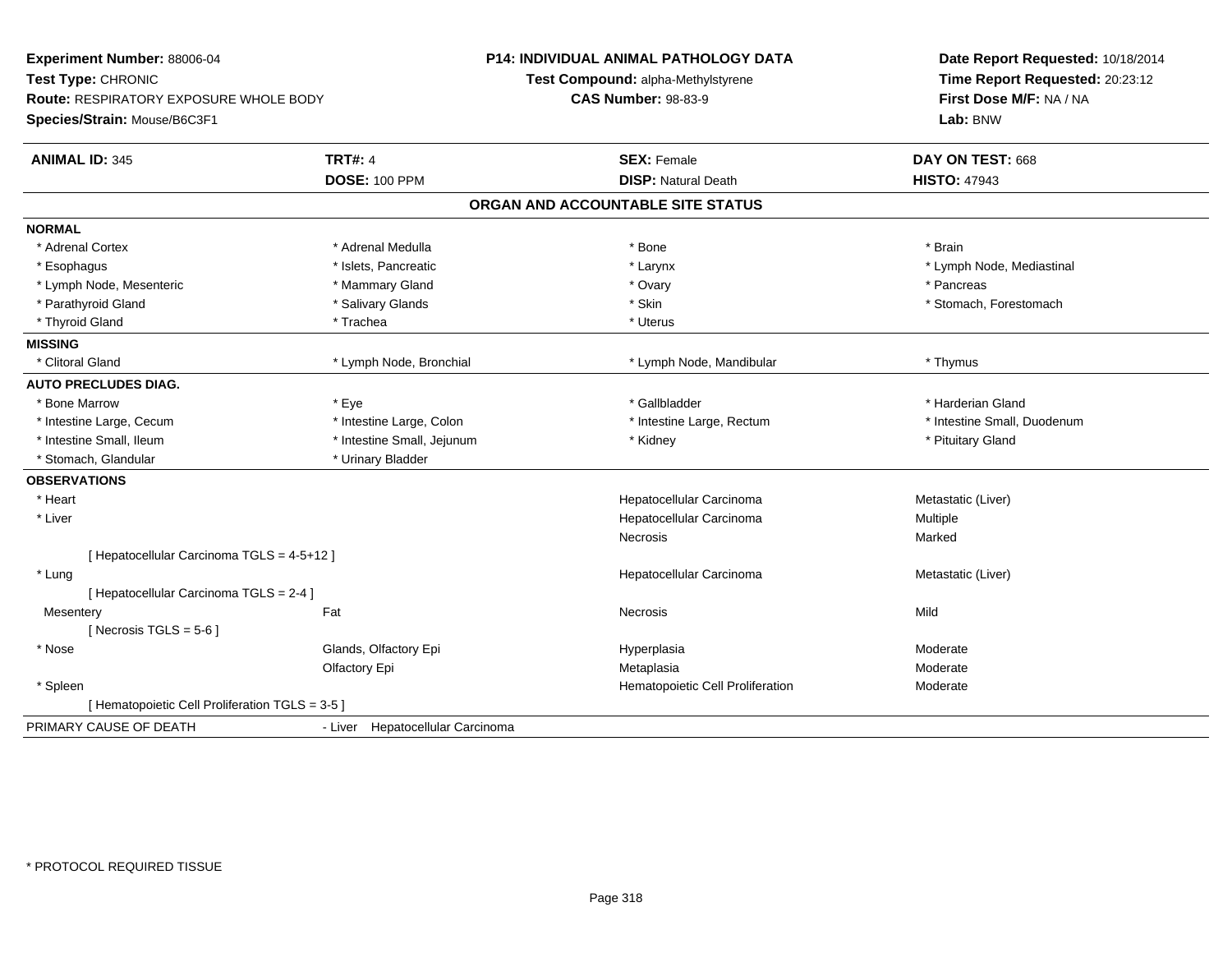| Experiment Number: 88006-04<br>Test Type: CHRONIC<br><b>Route: RESPIRATORY EXPOSURE WHOLE BODY</b> |                          | <b>P14: INDIVIDUAL ANIMAL PATHOLOGY DATA</b> | Date Report Requested: 10/18/2014 |
|----------------------------------------------------------------------------------------------------|--------------------------|----------------------------------------------|-----------------------------------|
|                                                                                                    |                          | Test Compound: alpha-Methylstyrene           | Time Report Requested: 20:23:12   |
|                                                                                                    |                          | <b>CAS Number: 98-83-9</b>                   | First Dose M/F: NA / NA           |
| Species/Strain: Mouse/B6C3F1                                                                       |                          |                                              | Lab: BNW                          |
| <b>ANIMAL ID: 346</b>                                                                              | <b>TRT#: 4</b>           | <b>SEX: Female</b>                           | DAY ON TEST: 731                  |
|                                                                                                    | <b>DOSE: 100 PPM</b>     | <b>DISP: Terminal Sacrifice</b>              | <b>HISTO: 47944</b>               |
|                                                                                                    |                          | ORGAN AND ACCOUNTABLE SITE STATUS            |                                   |
| <b>NORMAL</b>                                                                                      |                          |                                              |                                   |
| * Adrenal Cortex                                                                                   | * Adrenal Medulla        | * Bone                                       | * Bone Marrow                     |
| * Brain                                                                                            | * Esophagus              | * Eye                                        | * Harderian Gland                 |
| * Heart                                                                                            | * Intestine Large, Cecum | * Intestine Large, Colon                     | * Intestine Large, Rectum         |
| * Intestine Small, Duodenum                                                                        | * Intestine Small, Ileum | * Intestine Small, Jejunum                   | * Islets, Pancreatic              |
| * Kidney                                                                                           | * Larynx                 | * Liver                                      | * Lymph Node, Bronchial           |
| * Lymph Node, Mediastinal                                                                          | * Lymph Node, Mesenteric | * Mammary Gland                              | * Ovary                           |
| * Pancreas                                                                                         | * Parathyroid Gland      | * Pituitary Gland                            | * Salivary Glands                 |
| * Skin                                                                                             | * Spleen                 | * Stomach, Forestomach                       | * Stomach, Glandular              |
| * Thymus                                                                                           | * Thyroid Gland          | * Trachea                                    | * Urinary Bladder                 |
| * Uterus                                                                                           |                          |                                              |                                   |
| <b>MISSING</b>                                                                                     |                          |                                              |                                   |
| * Clitoral Gland                                                                                   | * Gallbladder            | * Lymph Node, Mandibular                     |                                   |
| <b>OBSERVATIONS</b>                                                                                |                          |                                              |                                   |
| * Lung                                                                                             |                          | Alveolar/Bronchiolar Adenoma                 |                                   |
| [ Alveolar/Bronchiolar Adenoma TGLS = 1-4 ]                                                        |                          |                                              |                                   |
| * Nose                                                                                             | Glands, Olfactory Epi    | Hyperplasia                                  | Moderate                          |
|                                                                                                    | Olfactory Epi            | Metaplasia                                   | Moderate                          |
| PRIMARY CAUSE OF DEATH                                                                             |                          |                                              |                                   |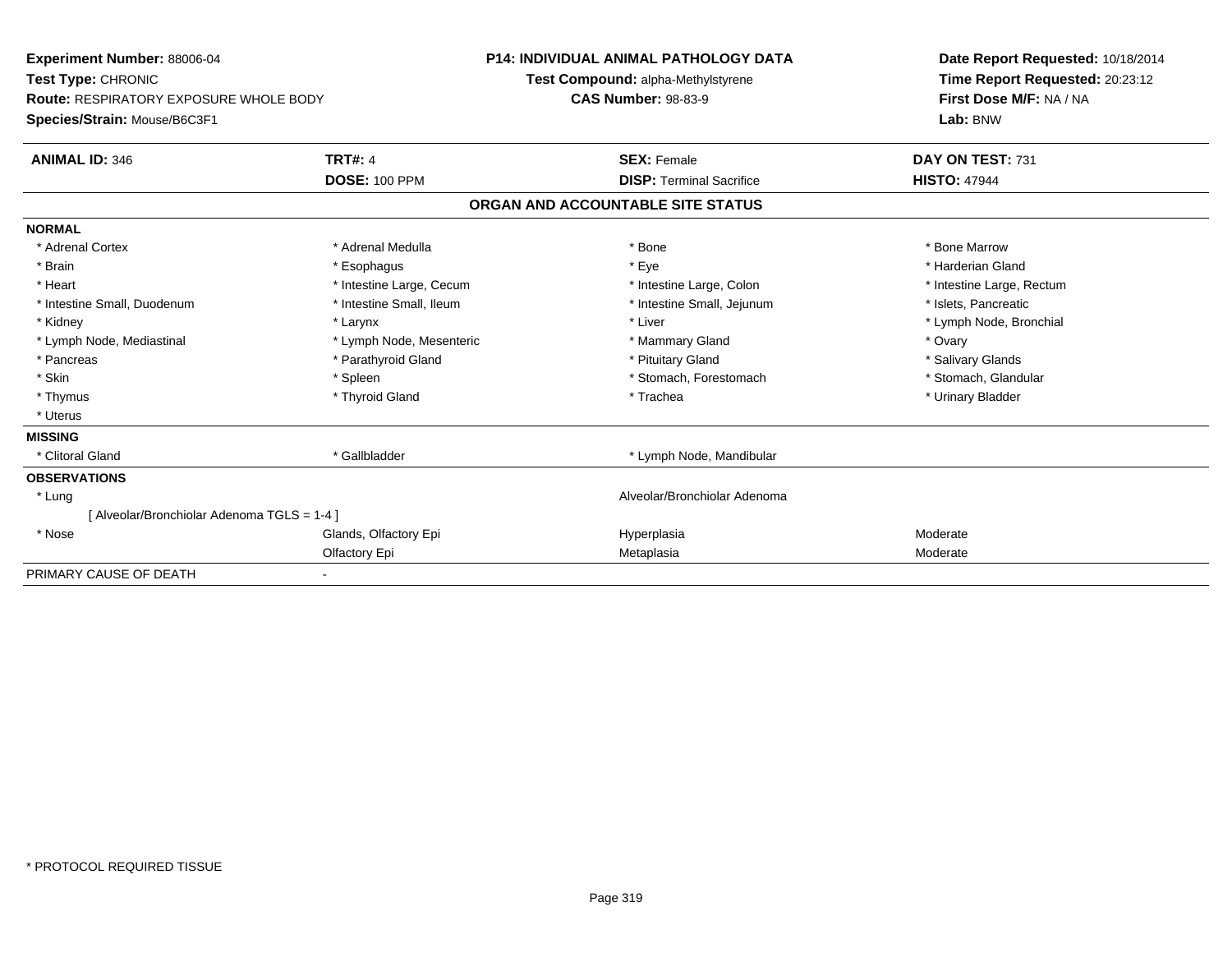| Experiment Number: 88006-04<br>Test Type: CHRONIC |                             | <b>P14: INDIVIDUAL ANIMAL PATHOLOGY DATA</b> | Date Report Requested: 10/18/2014 |  |
|---------------------------------------------------|-----------------------------|----------------------------------------------|-----------------------------------|--|
|                                                   |                             | Test Compound: alpha-Methylstyrene           | Time Report Requested: 20:23:12   |  |
| <b>Route: RESPIRATORY EXPOSURE WHOLE BODY</b>     |                             | <b>CAS Number: 98-83-9</b>                   | First Dose M/F: NA / NA           |  |
| Species/Strain: Mouse/B6C3F1                      |                             |                                              | Lab: BNW                          |  |
| <b>ANIMAL ID: 347</b>                             | <b>TRT#: 4</b>              | <b>SEX: Female</b>                           | DAY ON TEST: 733                  |  |
|                                                   | <b>DOSE: 100 PPM</b>        | <b>DISP: Terminal Sacrifice</b>              | <b>HISTO: 47945</b>               |  |
|                                                   |                             | ORGAN AND ACCOUNTABLE SITE STATUS            |                                   |  |
| <b>NORMAL</b>                                     |                             |                                              |                                   |  |
| * Adrenal Cortex                                  | * Adrenal Medulla           | * Bone                                       | * Bone Marrow                     |  |
| * Brain                                           | * Esophagus                 | * Eye                                        | * Gallbladder                     |  |
| * Harderian Gland                                 | * Heart                     | * Intestine Large, Cecum                     | * Intestine Large, Colon          |  |
| * Intestine Large, Rectum                         | * Intestine Small, Duodenum | * Intestine Small, Ileum                     | * Intestine Small, Jejunum        |  |
| * Islets, Pancreatic                              | * Kidney                    | * Larynx                                     | * Lymph Node, Bronchial           |  |
| * Lymph Node, Mesenteric                          | * Mammary Gland             | * Ovary                                      | * Pancreas                        |  |
| * Parathyroid Gland                               | * Salivary Glands           | * Skin                                       | * Spleen                          |  |
| * Stomach, Forestomach                            | * Stomach, Glandular        | * Thymus                                     | * Thyroid Gland                   |  |
| * Trachea                                         | * Urinary Bladder           | * Uterus                                     |                                   |  |
| <b>MISSING</b>                                    |                             |                                              |                                   |  |
| * Clitoral Gland                                  | * Lymph Node, Mandibular    | * Lymph Node, Mediastinal                    |                                   |  |
| <b>OBSERVATIONS</b>                               |                             |                                              |                                   |  |
| * Liver                                           |                             | Hepatocellular Carcinoma                     |                                   |  |
| [Hepatocellular Carcinoma TGLS = 2-5]             |                             |                                              |                                   |  |
| * Lung                                            |                             | Alveolar/Bronchiolar Carcinoma               |                                   |  |
|                                                   | Alveolar Epith              | Hyperplasia                                  | Minimal                           |  |
| [Alveolar/Bronchiolar Carcinoma TGLS = 1-4]       |                             |                                              |                                   |  |
| * Nose                                            | Olfactory Epi               | Atrophy                                      | Minimal                           |  |
|                                                   | Glands, Olfactory Epi       | Hyperplasia                                  | Moderate                          |  |
|                                                   | Olfactory Epi               | Metaplasia                                   | Moderate                          |  |
| * Pituitary Gland                                 | <b>Pars Distalis</b>        | Adenoma                                      |                                   |  |
| PRIMARY CAUSE OF DEATH                            |                             |                                              |                                   |  |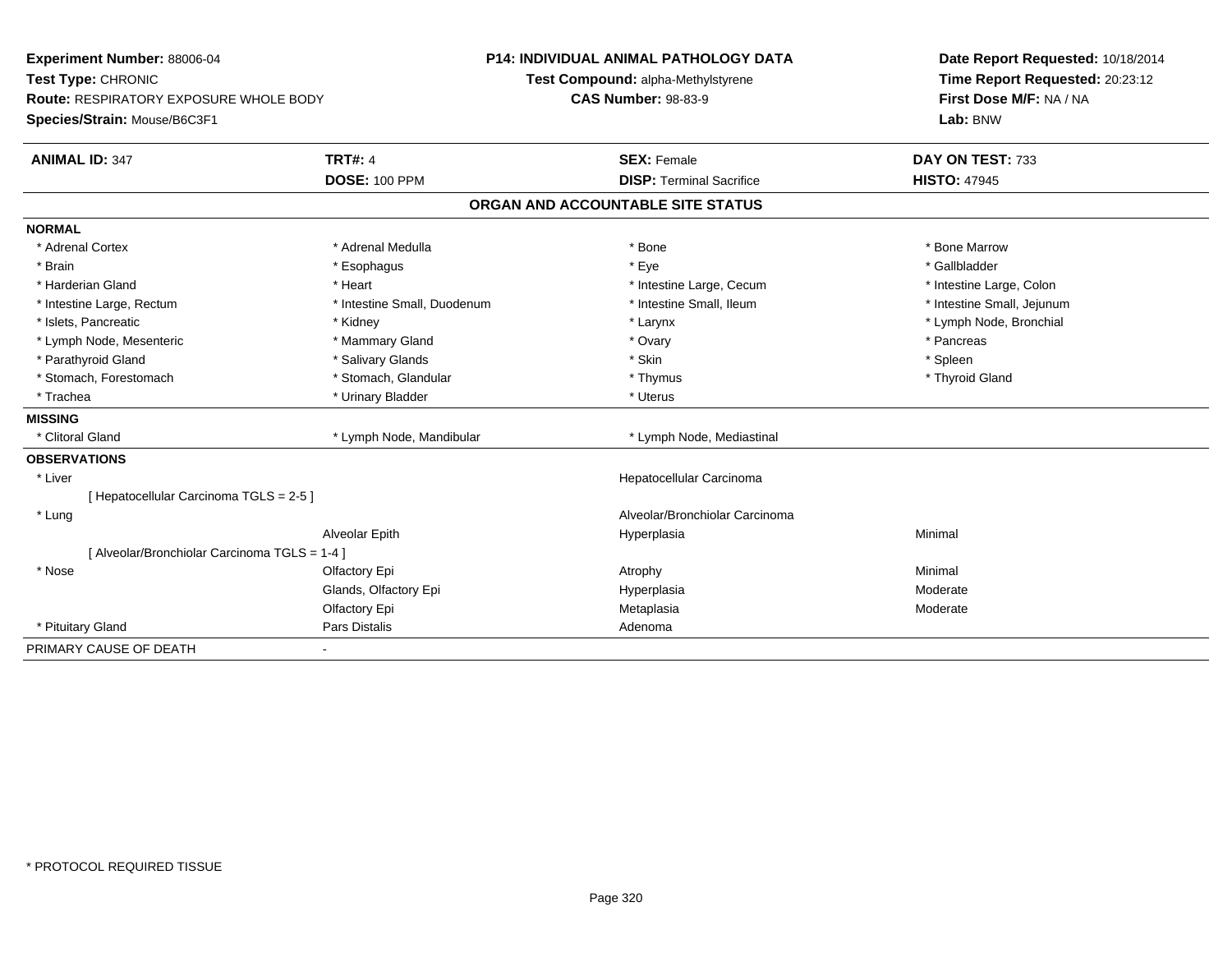| Experiment Number: 88006-04<br>Test Type: CHRONIC<br>Route: RESPIRATORY EXPOSURE WHOLE BODY |                          | <b>P14: INDIVIDUAL ANIMAL PATHOLOGY DATA</b> | Date Report Requested: 10/18/2014                          |  |
|---------------------------------------------------------------------------------------------|--------------------------|----------------------------------------------|------------------------------------------------------------|--|
|                                                                                             |                          | Test Compound: alpha-Methylstyrene           | Time Report Requested: 20:23:12<br>First Dose M/F: NA / NA |  |
|                                                                                             |                          | <b>CAS Number: 98-83-9</b>                   |                                                            |  |
| Species/Strain: Mouse/B6C3F1                                                                |                          |                                              | Lab: BNW                                                   |  |
| <b>ANIMAL ID: 348</b>                                                                       | <b>TRT#: 4</b>           | <b>SEX: Female</b>                           | DAY ON TEST: 731                                           |  |
|                                                                                             | <b>DOSE: 100 PPM</b>     | <b>DISP: Terminal Sacrifice</b>              | <b>HISTO: 47946</b>                                        |  |
|                                                                                             |                          | ORGAN AND ACCOUNTABLE SITE STATUS            |                                                            |  |
| <b>NORMAL</b>                                                                               |                          |                                              |                                                            |  |
| * Adrenal Cortex                                                                            | * Adrenal Medulla        | * Bone                                       | * Bone Marrow                                              |  |
| * Brain                                                                                     | * Clitoral Gland         | * Esophagus                                  | * Harderian Gland                                          |  |
| * Heart                                                                                     | * Intestine Large, Cecum | * Intestine Large, Colon                     | * Intestine Large, Rectum                                  |  |
| * Intestine Small, Duodenum                                                                 | * Intestine Small, Ileum | * Intestine Small, Jejunum                   | * Islets, Pancreatic                                       |  |
| * Kidney                                                                                    | * Larynx                 | * Lung                                       | * Lymph Node, Mandibular                                   |  |
| * Lymph Node, Mesenteric                                                                    | * Mammary Gland          | * Pancreas                                   | * Pituitary Gland                                          |  |
| * Salivary Glands                                                                           | * Skin                   | * Spleen                                     | * Stomach, Forestomach                                     |  |
| * Stomach, Glandular                                                                        | * Thymus                 | * Trachea                                    | * Urinary Bladder                                          |  |
| <b>MISSING</b>                                                                              |                          |                                              |                                                            |  |
| * Gallbladder                                                                               | * Lymph Node, Bronchial  | * Lymph Node, Mediastinal                    | * Parathyroid Gland                                        |  |
| <b>OBSERVATIONS</b>                                                                         |                          |                                              |                                                            |  |
| * Eye                                                                                       | Cornea                   | <b>Necrosis</b>                              | Mild                                                       |  |
| * Liver                                                                                     |                          | Hepatocellular Adenoma                       | Multiple                                                   |  |
| [ Hepatocellular Adenoma TGLS = 2,3-5 ]                                                     |                          |                                              |                                                            |  |
| * Nose                                                                                      | Glands, Olfactory Epi    | Hyperplasia                                  | Moderate                                                   |  |
|                                                                                             | Olfactory Epi            | Metaplasia                                   | Moderate                                                   |  |
| * Ovary                                                                                     |                          | Cyst                                         |                                                            |  |
| * Thyroid Gland                                                                             | <b>Follicular Cel</b>    | Hyperplasia                                  | Marked                                                     |  |
| * Uterus                                                                                    | Endometrium              | Hyperplasia                                  | Cystic, Marked                                             |  |
| [Hyperplasia TGLS = 1-12]                                                                   |                          |                                              |                                                            |  |
| PRIMARY CAUSE OF DEATH                                                                      | $\blacksquare$           |                                              |                                                            |  |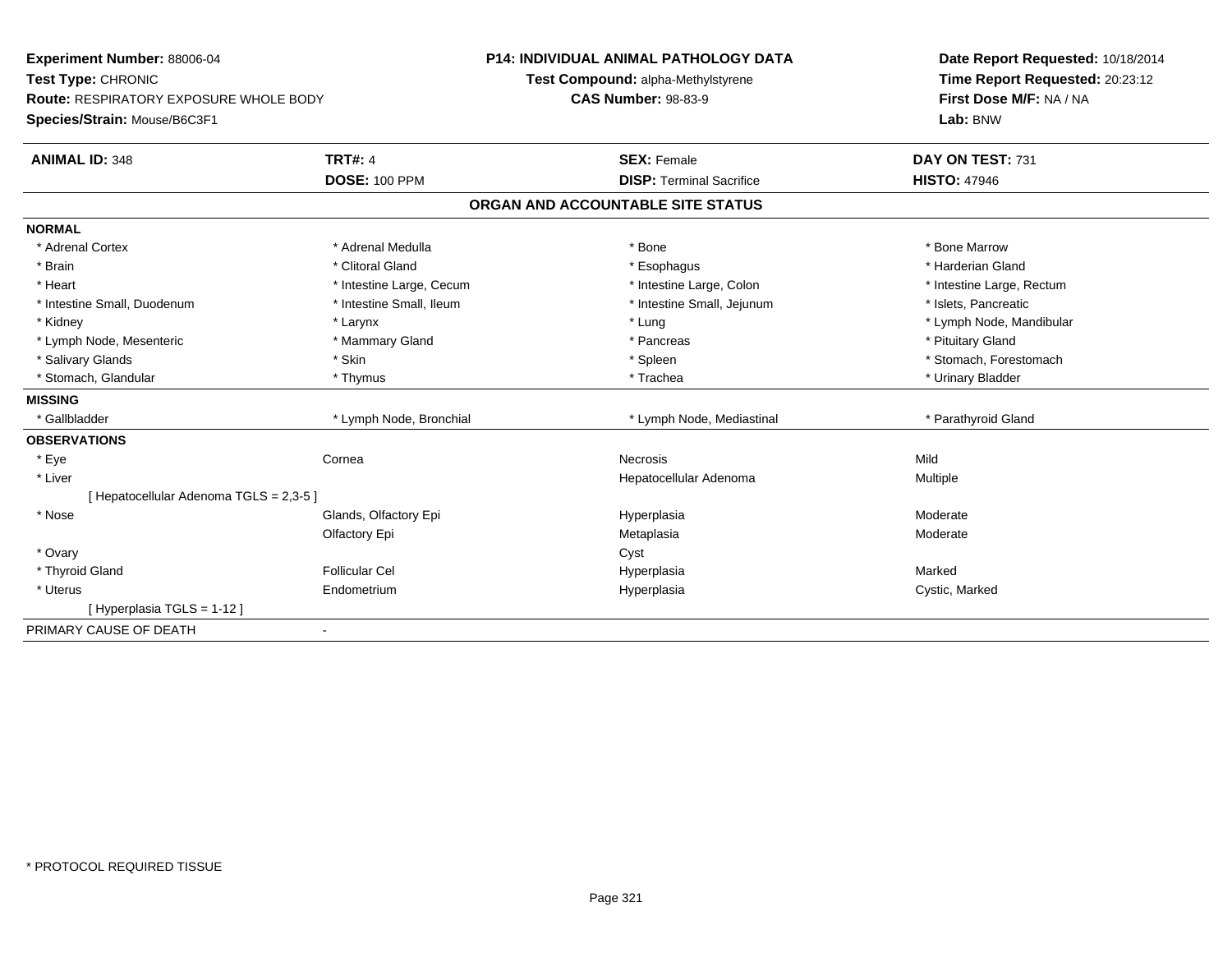| Experiment Number: 88006-04                   |                           | <b>P14: INDIVIDUAL ANIMAL PATHOLOGY DATA</b> | Date Report Requested: 10/18/2014 |  |
|-----------------------------------------------|---------------------------|----------------------------------------------|-----------------------------------|--|
| Test Type: CHRONIC                            |                           | Test Compound: alpha-Methylstyrene           | Time Report Requested: 20:23:12   |  |
| <b>Route: RESPIRATORY EXPOSURE WHOLE BODY</b> |                           | <b>CAS Number: 98-83-9</b>                   | First Dose M/F: NA / NA           |  |
| Species/Strain: Mouse/B6C3F1                  |                           |                                              | Lab: BNW                          |  |
| <b>ANIMAL ID: 349</b>                         | <b>TRT#: 4</b>            | <b>SEX: Female</b>                           | DAY ON TEST: 731                  |  |
|                                               | <b>DOSE: 100 PPM</b>      | <b>DISP: Terminal Sacrifice</b>              | <b>HISTO: 47947</b>               |  |
|                                               |                           | ORGAN AND ACCOUNTABLE SITE STATUS            |                                   |  |
| <b>NORMAL</b>                                 |                           |                                              |                                   |  |
| * Adrenal Cortex                              | * Adrenal Medulla         | * Bone                                       | * Bone Marrow                     |  |
| * Brain                                       | * Clitoral Gland          | * Esophagus                                  | * Eye                             |  |
| * Gallbladder                                 | * Harderian Gland         | * Heart                                      | * Intestine Large, Cecum          |  |
| * Intestine Large, Colon                      | * Intestine Large, Rectum | * Intestine Small, Duodenum                  | * Intestine Small, Ileum          |  |
| * Intestine Small, Jejunum                    | * Islets, Pancreatic      | * Kidney                                     | * Larynx                          |  |
| * Liver                                       | * Lymph Node, Bronchial   | * Lymph Node, Mandibular                     | * Lymph Node, Mediastinal         |  |
| * Lymph Node, Mesenteric                      | * Mammary Gland           | * Pancreas                                   | * Parathyroid Gland               |  |
| * Pituitary Gland                             | * Salivary Glands         | * Spleen                                     | * Stomach, Forestomach            |  |
| * Stomach, Glandular                          | * Thymus                  | * Thyroid Gland                              | * Trachea                         |  |
| * Urinary Bladder                             | * Uterus                  |                                              |                                   |  |
| <b>OBSERVATIONS</b>                           |                           |                                              |                                   |  |
| * Lung                                        |                           | Alveolar/Bronchiolar Carcinoma               |                                   |  |
| [Alveolar/Bronchiolar Carcinoma TGLS = 1-4 ]  |                           |                                              |                                   |  |
| * Nose                                        | Glands, Olfactory Epi     | Hyperplasia                                  | Mild                              |  |
|                                               | Olfactory Epi             | Metaplasia                                   | Mild                              |  |
| * Ovary                                       |                           | Luteoma                                      |                                   |  |
| * Skin                                        |                           | Cyst Epithelial Inclusion                    | Moderate                          |  |
| PRIMARY CAUSE OF DEATH                        |                           |                                              |                                   |  |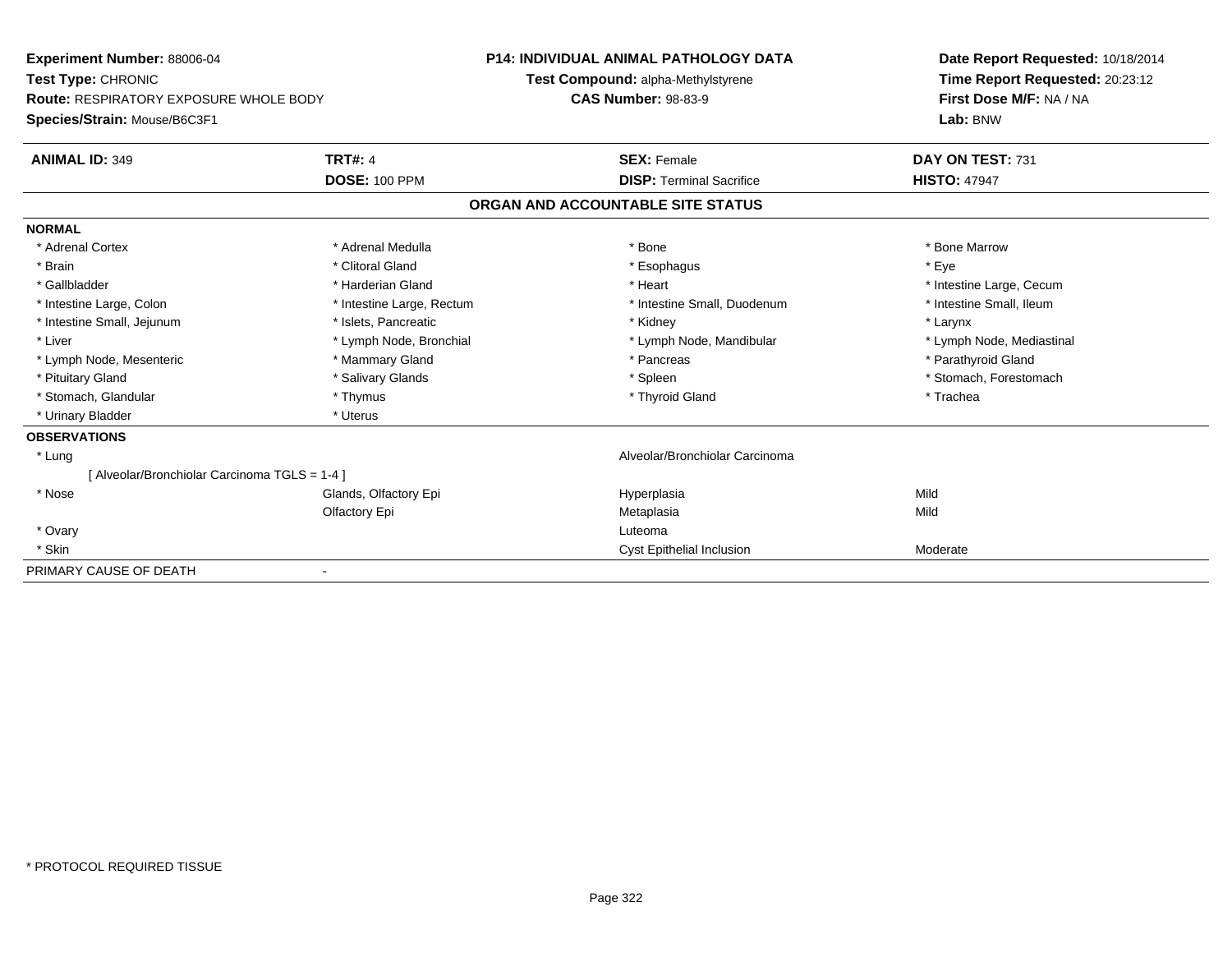| Experiment Number: 88006-04                     |                           | <b>P14: INDIVIDUAL ANIMAL PATHOLOGY DATA</b> | Date Report Requested: 10/18/2014 |  |
|-------------------------------------------------|---------------------------|----------------------------------------------|-----------------------------------|--|
| Test Type: CHRONIC                              |                           | Test Compound: alpha-Methylstyrene           | Time Report Requested: 20:23:12   |  |
| Route: RESPIRATORY EXPOSURE WHOLE BODY          |                           | <b>CAS Number: 98-83-9</b>                   | First Dose M/F: NA / NA           |  |
| Species/Strain: Mouse/B6C3F1                    |                           |                                              | Lab: BNW                          |  |
| <b>ANIMAL ID: 350</b>                           | <b>TRT#: 4</b>            | <b>SEX: Female</b>                           | DAY ON TEST: 732                  |  |
|                                                 | <b>DOSE: 100 PPM</b>      | <b>DISP: Terminal Sacrifice</b>              | <b>HISTO: 47948</b>               |  |
|                                                 |                           | ORGAN AND ACCOUNTABLE SITE STATUS            |                                   |  |
| <b>NORMAL</b>                                   |                           |                                              |                                   |  |
| * Adrenal Cortex                                | * Bone                    | * Brain                                      | * Clitoral Gland                  |  |
| * Esophagus                                     | * Eye                     | * Gallbladder                                | * Harderian Gland                 |  |
| * Heart                                         | * Intestine Large, Cecum  | * Intestine Large, Colon                     | * Intestine Large, Rectum         |  |
| * Intestine Small, Duodenum                     | * Intestine Small, Ileum  | * Intestine Small, Jejunum                   | * Islets, Pancreatic              |  |
| * Larynx                                        | * Liver                   | * Lung                                       | * Lymph Node, Bronchial           |  |
| * Lymph Node, Mandibular                        | * Lymph Node, Mediastinal | * Lymph Node, Mesenteric                     | * Mammary Gland                   |  |
| * Ovary                                         | * Pancreas                | * Pituitary Gland                            | * Salivary Glands                 |  |
| * Skin                                          | * Stomach, Forestomach    | * Stomach, Glandular                         | * Thymus                          |  |
| * Thyroid Gland                                 | * Trachea                 | * Urinary Bladder                            |                                   |  |
| <b>MISSING</b>                                  |                           |                                              |                                   |  |
| * Parathyroid Gland                             |                           |                                              |                                   |  |
| <b>OBSERVATIONS</b>                             |                           |                                              |                                   |  |
| * Adrenal Medulla                               |                           | Hyperplasia                                  | Mild                              |  |
| * Bone Marrow                                   |                           | Hyperplasia                                  | Reticulum Cell, Mild              |  |
| * Kidney                                        |                           | Nephropathy                                  | Minimal                           |  |
| Mesentery                                       | Fat                       | Necrosis                                     | Mild                              |  |
| [ Necrosis $TGLS = 4-12$ ]                      |                           |                                              |                                   |  |
| * Nose                                          | Glands, Olfactory Epi     | Hyperplasia                                  | Moderate                          |  |
|                                                 | Olfactory Epi             | Metaplasia                                   | Mild                              |  |
| * Spleen                                        |                           | Hematopoietic Cell Proliferation             | Mild                              |  |
| [ Hematopoietic Cell Proliferation TGLS = 3-5 ] |                           |                                              |                                   |  |
| * Uterus                                        |                           | Angiectasis                                  | Moderate                          |  |
|                                                 | Endometrium               | Hyperplasia                                  | Cystic, Marked                    |  |
| [Angiectasis TGLS = 1-9]                        |                           |                                              |                                   |  |
| [Hyperplasia TGLS = 2-12]                       |                           |                                              |                                   |  |
| PRIMARY CAUSE OF DEATH                          | $\blacksquare$            |                                              |                                   |  |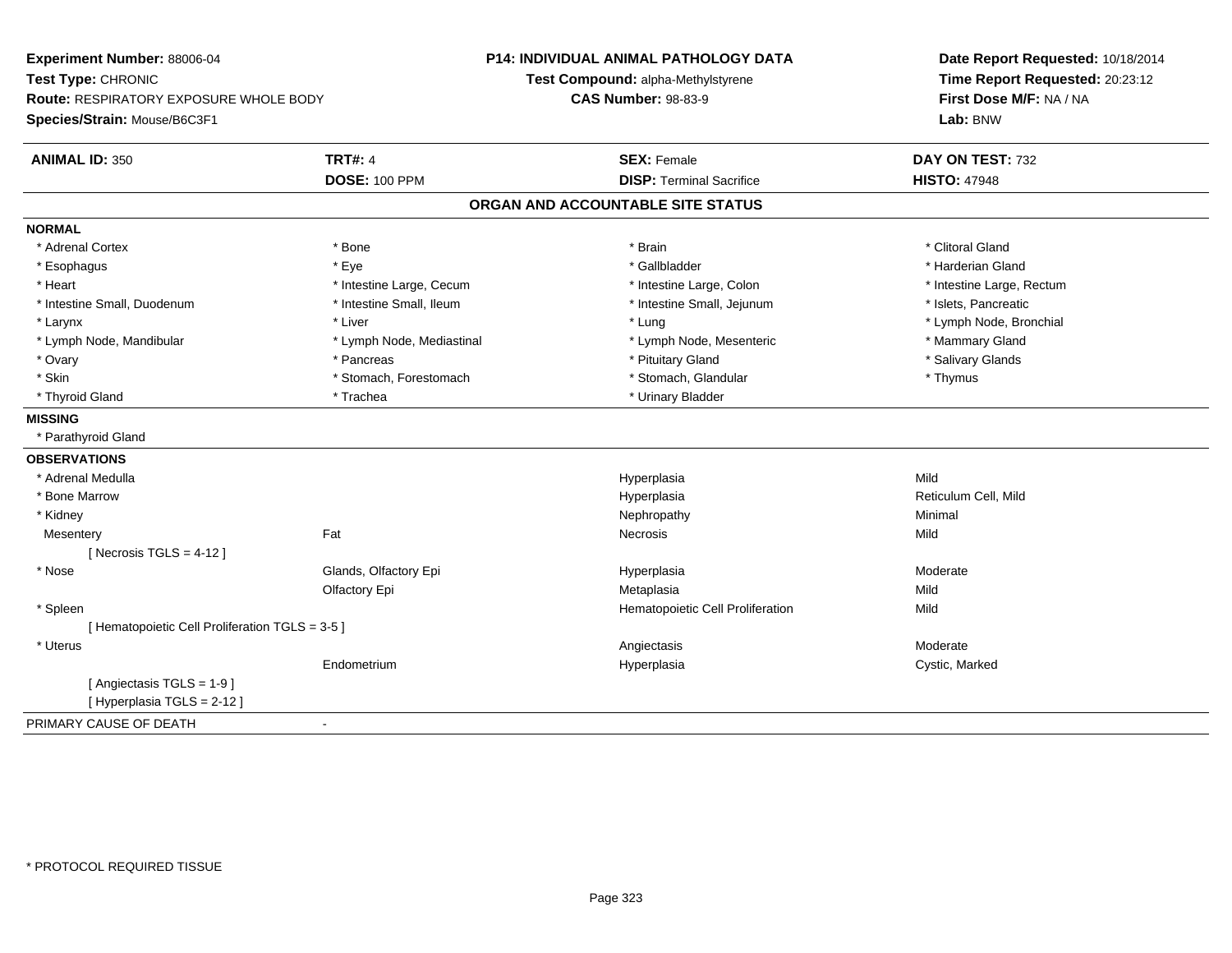| Experiment Number: 88006-04<br>Test Type: CHRONIC<br>Route: RESPIRATORY EXPOSURE WHOLE BODY |                             | <b>P14: INDIVIDUAL ANIMAL PATHOLOGY DATA</b> |  | Date Report Requested: 10/18/2014                          |  |  |
|---------------------------------------------------------------------------------------------|-----------------------------|----------------------------------------------|--|------------------------------------------------------------|--|--|
|                                                                                             |                             | Test Compound: alpha-Methylstyrene           |  | Time Report Requested: 20:23:12<br>First Dose M/F: NA / NA |  |  |
|                                                                                             |                             | <b>CAS Number: 98-83-9</b>                   |  |                                                            |  |  |
| Species/Strain: Mouse/B6C3F1                                                                |                             |                                              |  | Lab: BNW                                                   |  |  |
| <b>ANIMAL ID: 501</b>                                                                       | <b>TRT#: 6</b>              | <b>SEX: Female</b>                           |  | DAY ON TEST: 731                                           |  |  |
|                                                                                             | <b>DOSE: 300 PPM</b>        | <b>DISP: Terminal Sacrifice</b>              |  | <b>HISTO: 47799</b>                                        |  |  |
|                                                                                             |                             | ORGAN AND ACCOUNTABLE SITE STATUS            |  |                                                            |  |  |
| <b>NORMAL</b>                                                                               |                             |                                              |  |                                                            |  |  |
| * Adrenal Cortex                                                                            | * Bone                      | * Bone Marrow                                |  | * Brain                                                    |  |  |
| * Clitoral Gland                                                                            | * Esophagus                 | * Eye                                        |  | * Gallbladder                                              |  |  |
| * Harderian Gland                                                                           | * Heart                     | * Intestine Large, Cecum                     |  | * Intestine Large, Colon                                   |  |  |
| * Intestine Large, Rectum                                                                   | * Intestine Small, Duodenum | * Intestine Small. Ileum                     |  | * Intestine Small, Jejunum                                 |  |  |
| * Islets, Pancreatic                                                                        | * Larynx                    | * Lung                                       |  | * Lymph Node, Bronchial                                    |  |  |
| * Lymph Node, Mandibular                                                                    | * Lymph Node, Mesenteric    | * Mammary Gland                              |  | * Ovary                                                    |  |  |
| * Pancreas                                                                                  | * Pituitary Gland           | * Salivary Glands                            |  | * Skin                                                     |  |  |
| * Spleen                                                                                    | * Stomach, Forestomach      | * Stomach, Glandular                         |  | * Thymus                                                   |  |  |
| * Thyroid Gland                                                                             | * Trachea                   | * Urinary Bladder                            |  | * Uterus                                                   |  |  |
| <b>MISSING</b>                                                                              |                             |                                              |  |                                                            |  |  |
| * Lymph Node, Mediastinal                                                                   | * Parathyroid Gland         |                                              |  |                                                            |  |  |
| <b>OBSERVATIONS</b>                                                                         |                             |                                              |  |                                                            |  |  |
| * Adrenal Medulla                                                                           |                             | Pheochromocytoma Benign                      |  |                                                            |  |  |
| * Kidney                                                                                    |                             | Metaplasia                                   |  | Osseous, Minimal                                           |  |  |
| * Liver                                                                                     |                             | Hepatocellular Adenoma                       |  | Multiple                                                   |  |  |
| [ Hepatocellular Adenoma TGLS = 1,2-5+6 ]                                                   |                             |                                              |  |                                                            |  |  |
| * Nose                                                                                      | Glands, Olfactory Epi       | Hyperplasia                                  |  | Moderate                                                   |  |  |
|                                                                                             | Olfactory Epi               | Metaplasia                                   |  | Moderate                                                   |  |  |
| PRIMARY CAUSE OF DEATH                                                                      |                             |                                              |  |                                                            |  |  |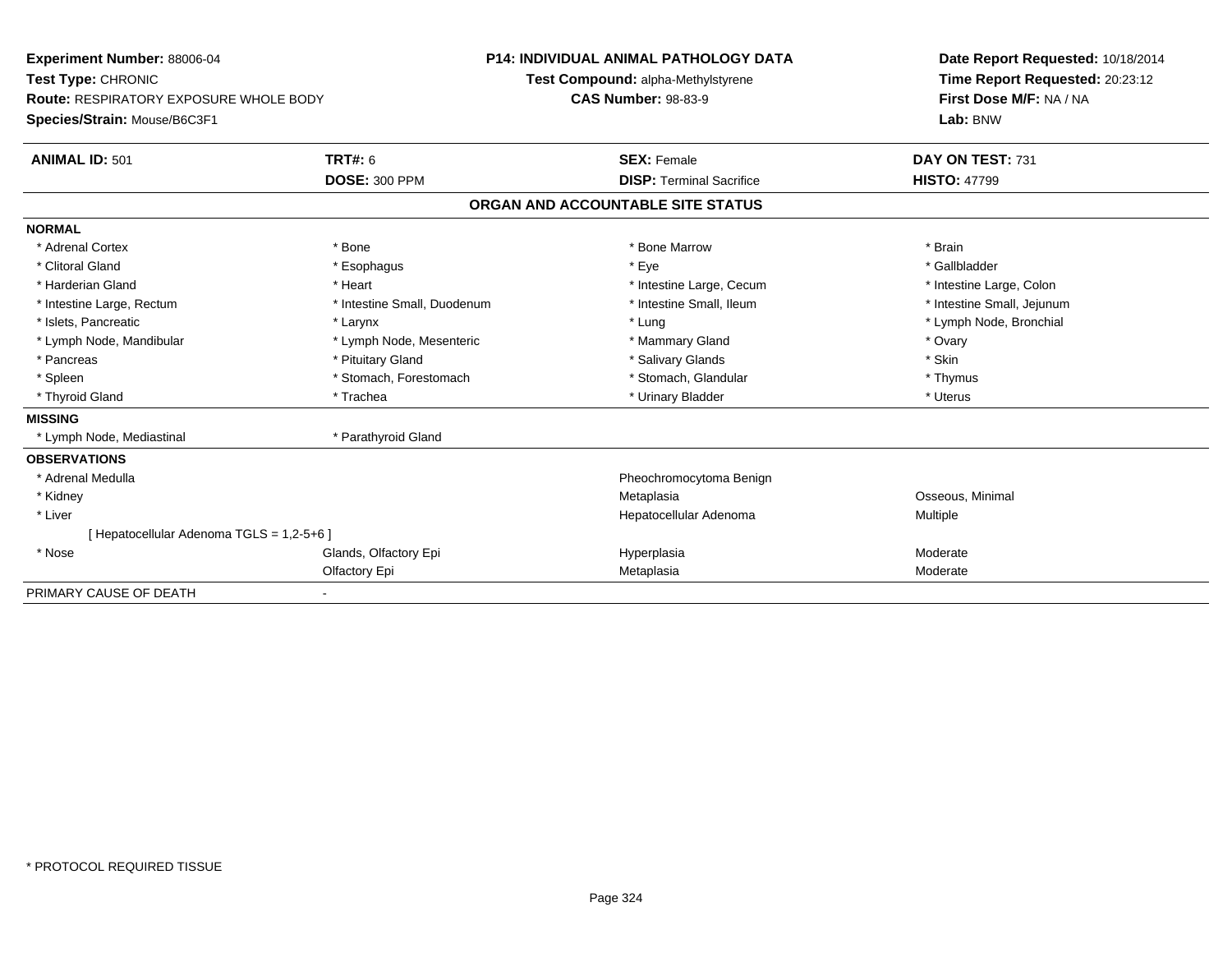| <b>Experiment Number: 88006-04</b>            |                             | <b>P14: INDIVIDUAL ANIMAL PATHOLOGY DATA</b> |                                    | Date Report Requested: 10/18/2014 |  |
|-----------------------------------------------|-----------------------------|----------------------------------------------|------------------------------------|-----------------------------------|--|
| Test Type: CHRONIC                            |                             |                                              | Test Compound: alpha-Methylstyrene | Time Report Requested: 20:23:12   |  |
| <b>Route: RESPIRATORY EXPOSURE WHOLE BODY</b> |                             | <b>CAS Number: 98-83-9</b>                   |                                    | First Dose M/F: NA / NA           |  |
| Species/Strain: Mouse/B6C3F1                  |                             |                                              |                                    | Lab: BNW                          |  |
| <b>ANIMAL ID: 502</b>                         | <b>TRT#: 6</b>              |                                              | <b>SEX: Female</b>                 | DAY ON TEST: 733                  |  |
|                                               | <b>DOSE: 300 PPM</b>        |                                              | <b>DISP: Terminal Sacrifice</b>    | <b>HISTO: 47800</b>               |  |
|                                               |                             |                                              | ORGAN AND ACCOUNTABLE SITE STATUS  |                                   |  |
| <b>NORMAL</b>                                 |                             |                                              |                                    |                                   |  |
| * Adrenal Cortex                              | * Adrenal Medulla           |                                              | * Bone                             | * Bone Marrow                     |  |
| * Brain                                       | * Clitoral Gland            |                                              | * Esophagus                        | * Eye                             |  |
| * Gallbladder                                 | * Heart                     |                                              | * Intestine Large, Cecum           | * Intestine Large, Colon          |  |
| * Intestine Large, Rectum                     | * Intestine Small, Duodenum |                                              | * Intestine Small, Ileum           | * Intestine Small, Jejunum        |  |
| * Islets, Pancreatic                          | * Larynx                    |                                              | * Lung                             | * Lymph Node, Bronchial           |  |
| * Lymph Node, Mandibular                      | * Lymph Node, Mesenteric    |                                              | * Mammary Gland                    | * Ovary                           |  |
| * Pancreas                                    | * Parathyroid Gland         |                                              | * Pituitary Gland                  | * Salivary Glands                 |  |
| * Skin                                        | * Spleen                    |                                              | * Stomach, Forestomach             | * Stomach, Glandular              |  |
| * Thymus                                      | * Thyroid Gland             |                                              | * Trachea                          | * Urinary Bladder                 |  |
| * Uterus                                      |                             |                                              |                                    |                                   |  |
| <b>MISSING</b>                                |                             |                                              |                                    |                                   |  |
| * Lymph Node, Mediastinal                     |                             |                                              |                                    |                                   |  |
| <b>OBSERVATIONS</b>                           |                             |                                              |                                    |                                   |  |
| * Harderian Gland                             |                             |                                              | Hyperplasia                        | Moderate                          |  |
| * Kidney                                      |                             |                                              | Nephropathy                        | Minimal                           |  |
| * Liver                                       |                             |                                              | Hepatocellular Adenoma             |                                   |  |
| [ Hepatocellular Adenoma TGLS = 1-6 ]         |                             |                                              |                                    |                                   |  |
| * Nose                                        | Glands, Olfactory Epi       |                                              | Hyperplasia                        | Moderate                          |  |
|                                               | Olfactory Epi               |                                              | Metaplasia                         | Moderate                          |  |
| PRIMARY CAUSE OF DEATH                        |                             |                                              |                                    |                                   |  |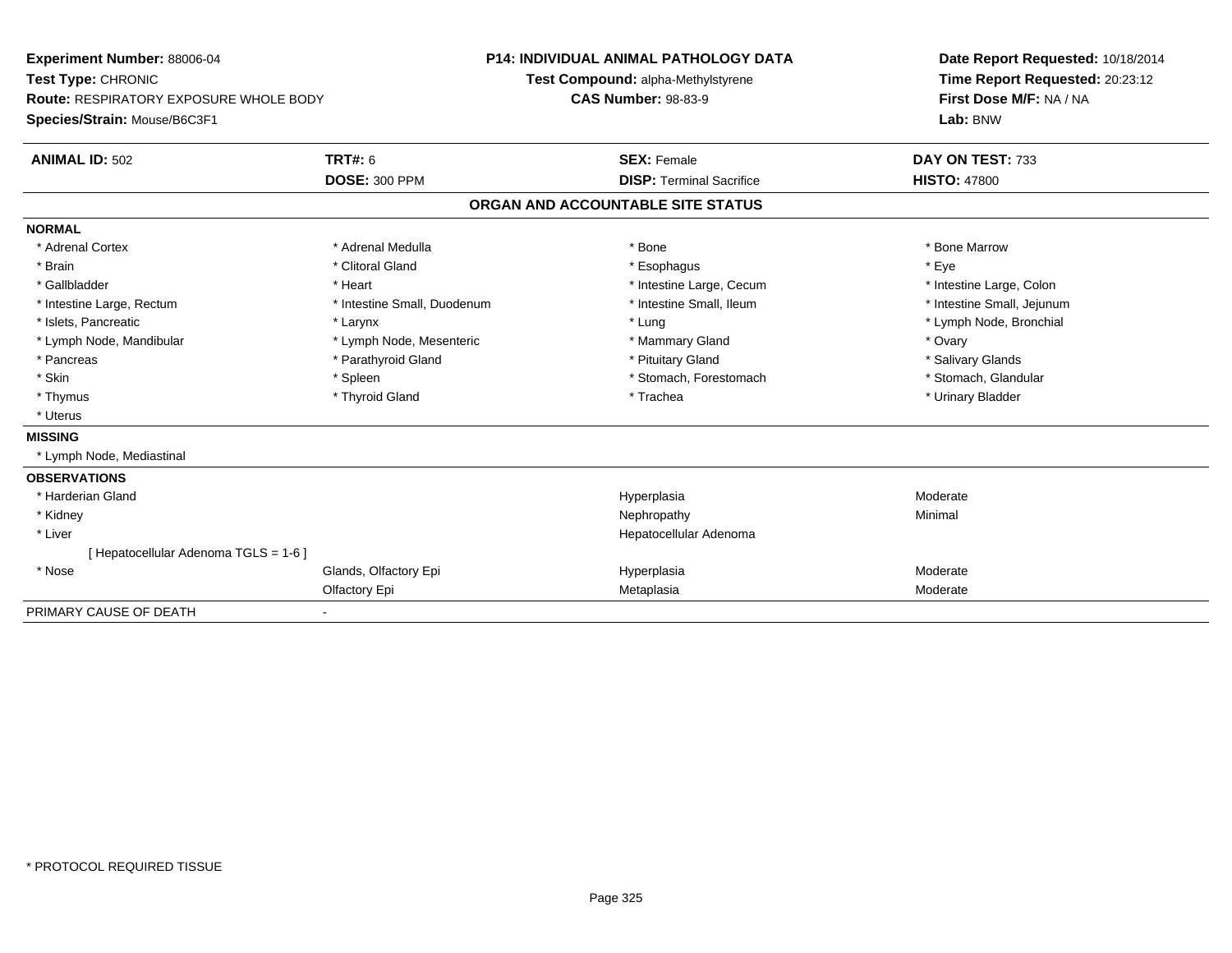**Experiment Number:** 88006-04**Test Type:** CHRONIC **Route:** RESPIRATORY EXPOSURE WHOLE BODY**Species/Strain:** Mouse/B6C3F1**P14: INDIVIDUAL ANIMAL PATHOLOGY DATATest Compound:** alpha-Methylstyrene**CAS Number:** 98-83-9**Date Report Requested:** 10/18/2014**Time Report Requested:** 20:23:12**First Dose M/F:** NA / NA**Lab:** BNW**ANIMAL ID:** 503**TRT#:** 6 **SEX:** Female **SEX: Female DAY ON TEST:** 733 **DOSE:** 300 PPM**DISP:** Terminal Sacrifice **HISTO:** 47801 **ORGAN AND ACCOUNTABLE SITE STATUSNORMAL**\* Adrenal Cortex \* Adrenal Medulla \* Adrenal Medulla \* Bone \* Bone \* Bone \* Bone \* Bone Marrow \* Brain \* Alternative of the state of the state of the state of the state of the state of the state of the state of the state of the state of the state of the state of the state of the state of the state of the state of th \* Intestine Large, Colon \* Gallbladder \* The mode of the state of the state of the state of the state of the state of the state of the state of the state of the state of the state of the state of the state of the state of the state of the state of \* Intestine Large, Rectum \* Thestine Small, Duodenum \* Intestine Small, Ileum \* Intestine Small, Ileum \* Islets, Pancreatic \* Kidney \* Larynx \* Lung \* Lymph Node, Bronchial\* Lymph Node, Mandibular \* Lymph Node, Mediastinal \* Lymph Node, Mesenteric \* Mammary Gland \* Salivary Glands \* Pancreas \* And the section of the section of the section of the section of the section of the section of the section of the section of the section of the section of the section of the section of the section of the sectio \* Stomach, Glandular \* Skin \* Spleen \* Spleen \* Spleen \* Stomach, Forestomach \* Stomach, Forestomach \* Thymus \* Thyroid Gland \* Trachea \* Urinary Bladder \* \* Uterus**OBSERVATIONS** \* Harderian Glandd and a state of the control of the control of the control of the control of the control of the control of the control of the control of the control of the control of the control of the control of the control of the contro \* Intestine Small, Jejunum Peyers Patch Hyperplasia Mild [ Hyperplasia TGLS = 5-12 ] \* Liver Hepatocellular Adenoma Multiple [ Hepatocellular Adenoma TGLS = 3,4-6+5 ] \* Nose Olfactory Epi Atrophy Minimal Glands, Olfactory Epi Hyperplasiaa Moderate Olfactory Epi Metaplasia Moderate \* Ovaryy cystem in the control of the control of the control of the control of the control of the control of the control of the control of the control of the control of the control of the control of the control of the control of  $[$  Cyst TGLS = 1-8  $]$ PRIMARY CAUSE OF DEATH-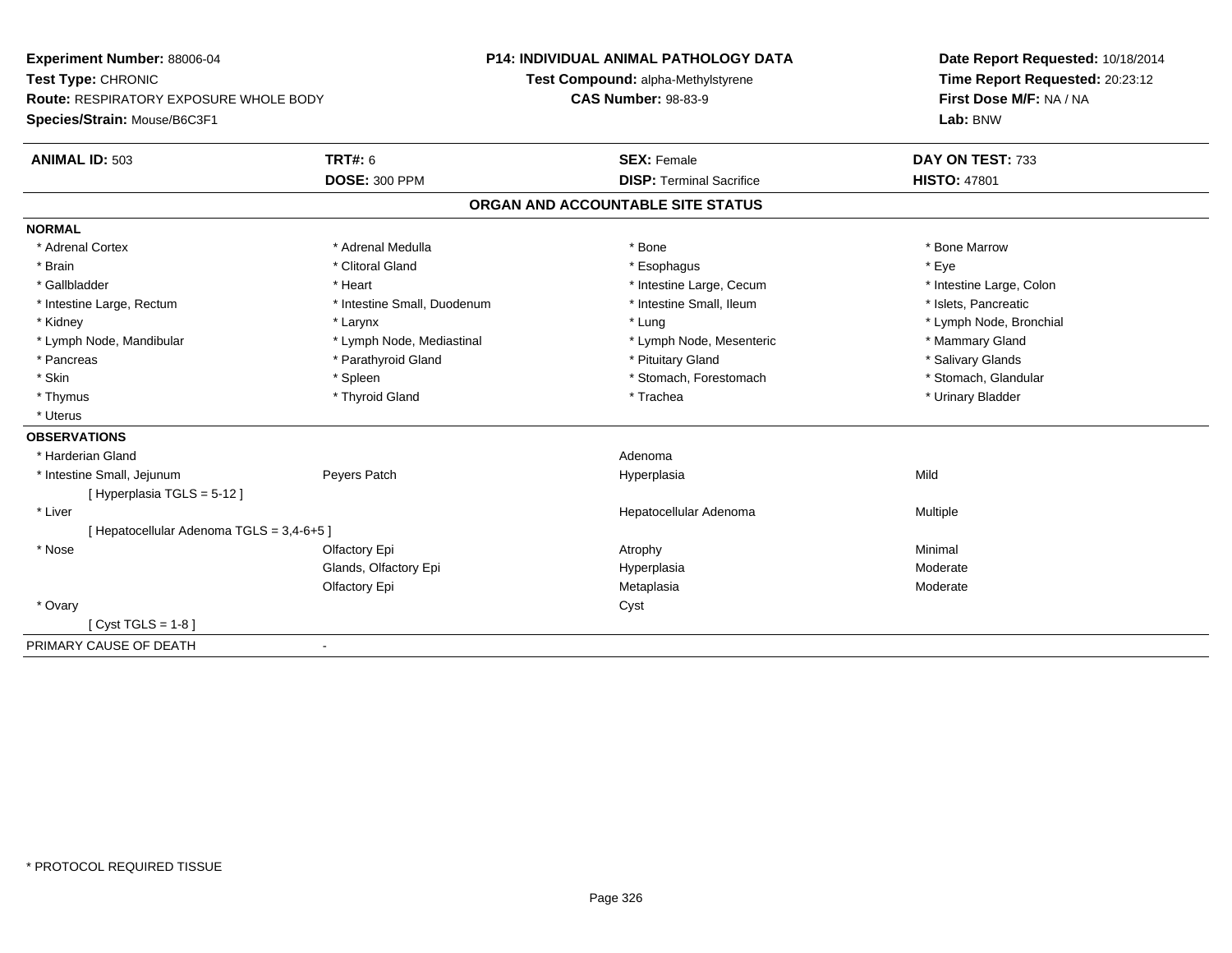| Experiment Number: 88006-04<br>Test Type: CHRONIC |                           | <b>P14: INDIVIDUAL ANIMAL PATHOLOGY DATA</b> | Date Report Requested: 10/18/2014 |  |
|---------------------------------------------------|---------------------------|----------------------------------------------|-----------------------------------|--|
|                                                   |                           | Test Compound: alpha-Methylstyrene           | Time Report Requested: 20:23:12   |  |
| <b>Route: RESPIRATORY EXPOSURE WHOLE BODY</b>     |                           | <b>CAS Number: 98-83-9</b>                   | First Dose M/F: NA / NA           |  |
| Species/Strain: Mouse/B6C3F1                      |                           |                                              | Lab: BNW                          |  |
| <b>ANIMAL ID: 504</b>                             | <b>TRT#: 6</b>            | <b>SEX: Female</b>                           | DAY ON TEST: 732                  |  |
|                                                   | <b>DOSE: 300 PPM</b>      | <b>DISP: Terminal Sacrifice</b>              | <b>HISTO: 47802</b>               |  |
|                                                   |                           | ORGAN AND ACCOUNTABLE SITE STATUS            |                                   |  |
| <b>NORMAL</b>                                     |                           |                                              |                                   |  |
| * Adrenal Cortex                                  | * Adrenal Medulla         | * Bone                                       | * Bone Marrow                     |  |
| * Brain                                           | * Clitoral Gland          | * Esophagus                                  | * Eye                             |  |
| * Gallbladder                                     | * Harderian Gland         | * Heart                                      | * Intestine Large, Cecum          |  |
| * Intestine Large, Colon                          | * Intestine Large, Rectum | * Intestine Small, Duodenum                  | * Intestine Small, Ileum          |  |
| * Intestine Small, Jejunum                        | * Islets, Pancreatic      | * Larynx                                     | * Lung                            |  |
| * Lymph Node, Bronchial                           | * Lymph Node, Mesenteric  | * Mammary Gland                              | * Pancreas                        |  |
| * Parathyroid Gland                               | * Salivary Glands         | * Skin                                       | * Spleen                          |  |
| * Stomach, Glandular                              | * Thymus                  | * Thyroid Gland                              | * Trachea                         |  |
| * Urinary Bladder                                 |                           |                                              |                                   |  |
| <b>MISSING</b>                                    |                           |                                              |                                   |  |
| * Lymph Node, Mandibular                          | * Lymph Node, Mediastinal |                                              |                                   |  |
| <b>OBSERVATIONS</b>                               |                           |                                              |                                   |  |
| * Kidney                                          |                           | Infarct                                      | Minimal                           |  |
|                                                   |                           | Nephropathy                                  | Minimal                           |  |
| * Liver                                           |                           | Hepatocellular Adenoma                       | Multiple                          |  |
| [ Hepatocellular Adenoma TGLS = 2-5+6 ]           |                           |                                              |                                   |  |
| * Nose                                            | Glands, Olfactory Epi     | Hyperplasia                                  | Moderate                          |  |
|                                                   | Olfactory Epi             | Metaplasia                                   | Moderate                          |  |
| * Ovary                                           |                           | Cyst                                         |                                   |  |
| * Pituitary Gland                                 | Pars Distalis             | Hyperplasia                                  | Moderate                          |  |
| * Stomach, Forestomach                            |                           | Squamous Cell Papilloma                      |                                   |  |
| [Squamous Cell Papilloma TGLS = 3-9]              |                           |                                              |                                   |  |
| * Uterus                                          | Endometrium               | Hyperplasia                                  | Cystic, Marked                    |  |
| PRIMARY CAUSE OF DEATH                            |                           |                                              |                                   |  |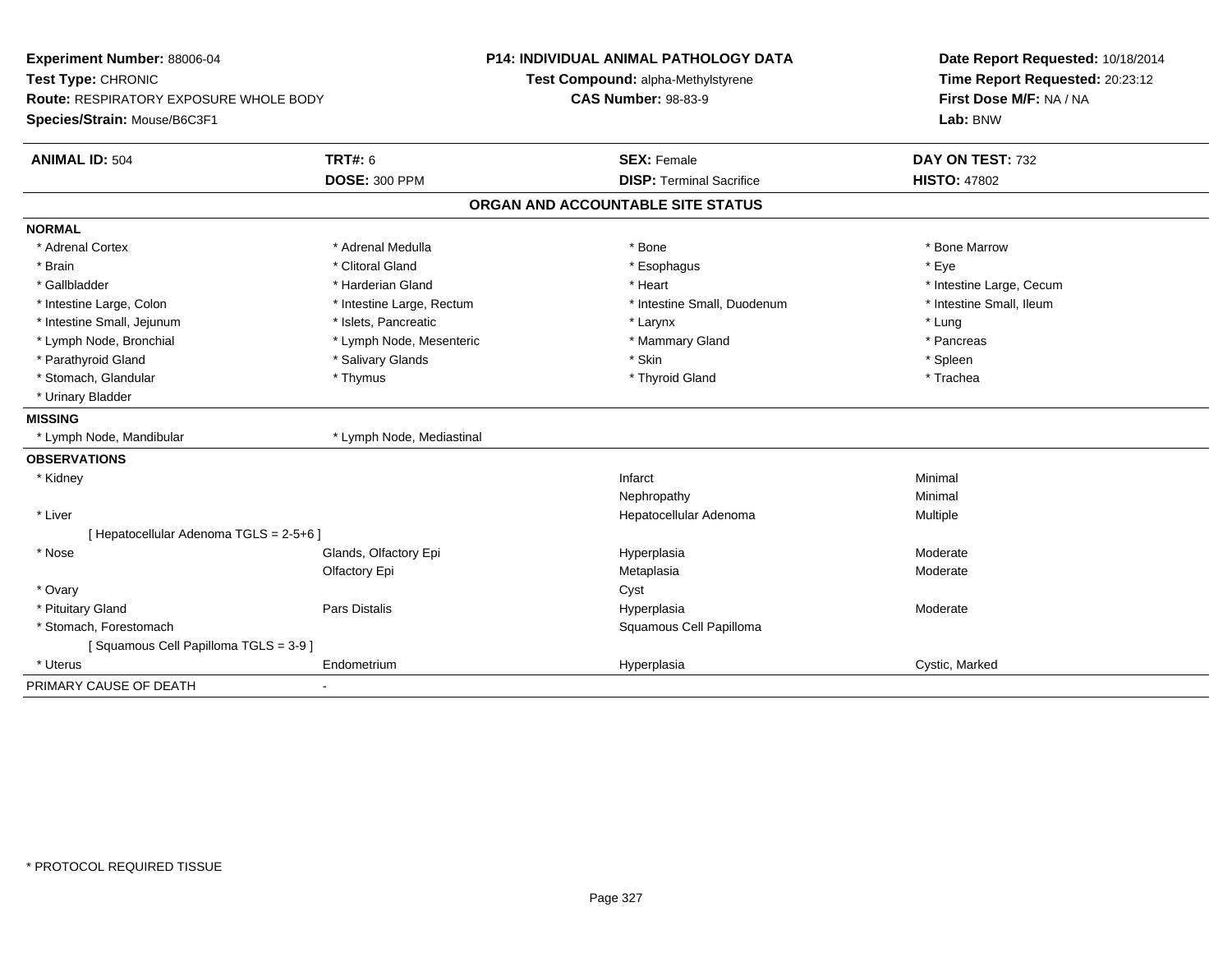| Experiment Number: 88006-04            |                           | <b>P14: INDIVIDUAL ANIMAL PATHOLOGY DATA</b> | Date Report Requested: 10/18/2014 |  |
|----------------------------------------|---------------------------|----------------------------------------------|-----------------------------------|--|
| Test Type: CHRONIC                     |                           | Test Compound: alpha-Methylstyrene           | Time Report Requested: 20:23:12   |  |
| Route: RESPIRATORY EXPOSURE WHOLE BODY |                           | <b>CAS Number: 98-83-9</b>                   | First Dose M/F: NA / NA           |  |
| Species/Strain: Mouse/B6C3F1           |                           |                                              | Lab: BNW                          |  |
| <b>ANIMAL ID: 505</b>                  | <b>TRT#: 6</b>            | <b>SEX: Female</b>                           | DAY ON TEST: 732                  |  |
|                                        | <b>DOSE: 300 PPM</b>      | <b>DISP: Terminal Sacrifice</b>              | <b>HISTO: 47803</b>               |  |
|                                        |                           | ORGAN AND ACCOUNTABLE SITE STATUS            |                                   |  |
| <b>NORMAL</b>                          |                           |                                              |                                   |  |
| * Adrenal Cortex                       | * Adrenal Medulla         | * Bone                                       | * Bone Marrow                     |  |
| * Brain                                | * Clitoral Gland          | * Esophagus                                  | * Eye                             |  |
| * Gallbladder                          | * Harderian Gland         | * Heart                                      | * Intestine Large, Cecum          |  |
| * Intestine Large, Colon               | * Intestine Large, Rectum | * Intestine Small, Duodenum                  | * Intestine Small, Ileum          |  |
| * Intestine Small, Jejunum             | * Kidney                  | * Larynx                                     | * Lung                            |  |
| * Lymph Node, Bronchial                | * Lymph Node, Mandibular  | * Lymph Node, Mesenteric                     | * Mammary Gland                   |  |
| * Ovary                                | * Pancreas                | * Parathyroid Gland                          | * Salivary Glands                 |  |
| * Skin                                 | * Spleen                  | * Stomach, Forestomach                       | * Stomach, Glandular              |  |
| * Thymus                               | * Trachea                 | * Urinary Bladder                            | * Uterus                          |  |
| <b>MISSING</b>                         |                           |                                              |                                   |  |
| * Lymph Node, Mediastinal              |                           |                                              |                                   |  |
| <b>OBSERVATIONS</b>                    |                           |                                              |                                   |  |
| * Islets, Pancreatic                   |                           | Hyperplasia                                  | Mild                              |  |
| * Liver                                |                           | Clear Cell Focus                             |                                   |  |
|                                        |                           | Eosinophilic Focus                           |                                   |  |
|                                        |                           | Hepatocellular Adenoma                       |                                   |  |
| [Eosinophilic Focus TGLS = 2-6]        |                           |                                              |                                   |  |
| [ Hepatocellular Adenoma TGLS = 1-5 ]  |                           |                                              |                                   |  |
| * Nose                                 | Glands, Olfactory Epi     | Hyperplasia                                  | Moderate                          |  |
|                                        | Olfactory Epi             | Metaplasia                                   | Moderate                          |  |
| * Pituitary Gland                      | <b>Pars Distalis</b>      | Angiectasis                                  | Mild                              |  |
| * Thyroid Gland                        | <b>Follicular Cel</b>     | Hyperplasia                                  | Mild                              |  |
| PRIMARY CAUSE OF DEATH                 |                           |                                              |                                   |  |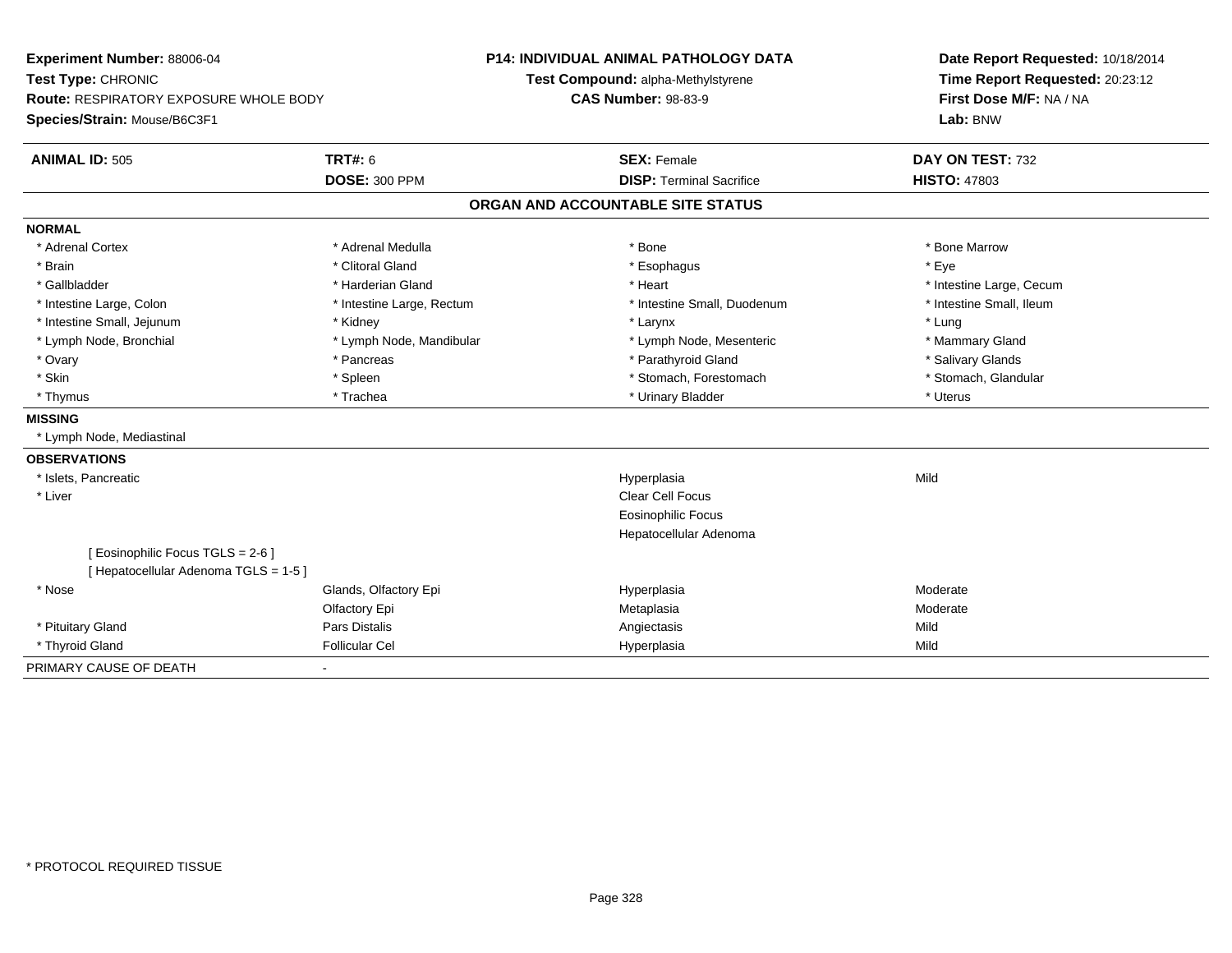| Experiment Number: 88006-04<br>Test Type: CHRONIC<br>Route: RESPIRATORY EXPOSURE WHOLE BODY<br>Species/Strain: Mouse/B6C3F1 |                                        | <b>P14: INDIVIDUAL ANIMAL PATHOLOGY DATA</b><br>Test Compound: alpha-Methylstyrene<br><b>CAS Number: 98-83-9</b> | Date Report Requested: 10/18/2014<br>Time Report Requested: 20:23:12<br>First Dose M/F: NA / NA<br>Lab: BNW |
|-----------------------------------------------------------------------------------------------------------------------------|----------------------------------------|------------------------------------------------------------------------------------------------------------------|-------------------------------------------------------------------------------------------------------------|
| <b>ANIMAL ID: 506</b>                                                                                                       | <b>TRT#: 6</b><br><b>DOSE: 300 PPM</b> | <b>SEX: Female</b><br><b>DISP: Natural Death</b>                                                                 | DAY ON TEST: 30<br><b>HISTO: 47804</b>                                                                      |
|                                                                                                                             |                                        | ORGAN AND ACCOUNTABLE SITE STATUS                                                                                |                                                                                                             |
| <b>NORMAL</b>                                                                                                               |                                        |                                                                                                                  |                                                                                                             |
| * Adrenal Cortex                                                                                                            | * Adrenal Medulla                      | * Bone                                                                                                           | * Brain                                                                                                     |
| * Esophagus                                                                                                                 | * Heart                                | * Islets, Pancreatic                                                                                             | * Kidney                                                                                                    |
| * Larynx                                                                                                                    | * Liver                                | * Lung                                                                                                           | * Lymph Node, Bronchial                                                                                     |
| * Mammary Gland                                                                                                             | * Ovary                                | * Pancreas                                                                                                       | * Parathyroid Gland                                                                                         |
| * Pituitary Gland                                                                                                           | * Salivary Glands                      | * Skin                                                                                                           | * Spleen                                                                                                    |
| * Thyroid Gland                                                                                                             | * Trachea                              |                                                                                                                  |                                                                                                             |
| <b>MISSING</b>                                                                                                              |                                        |                                                                                                                  |                                                                                                             |
| * Clitoral Gland                                                                                                            | * Lymph Node, Mandibular               |                                                                                                                  |                                                                                                             |
| <b>AUTO PRECLUDES DIAG.</b>                                                                                                 |                                        |                                                                                                                  |                                                                                                             |
| * Bone Marrow                                                                                                               | * Eye                                  | * Gallbladder                                                                                                    | * Harderian Gland                                                                                           |
| * Intestine Large, Cecum                                                                                                    | * Intestine Large, Colon               | * Intestine Large, Rectum                                                                                        | * Intestine Small, Duodenum                                                                                 |
| * Intestine Small, Ileum                                                                                                    | * Intestine Small, Jejunum             | * Lymph Node, Mediastinal                                                                                        | * Lymph Node, Mesenteric                                                                                    |
| * Stomach, Forestomach                                                                                                      | * Stomach, Glandular                   | * Thymus                                                                                                         | * Urinary Bladder                                                                                           |
| * Uterus                                                                                                                    |                                        |                                                                                                                  |                                                                                                             |
| <b>OBSERVATIONS</b>                                                                                                         |                                        |                                                                                                                  |                                                                                                             |
| * Nose                                                                                                                      | Olfactory Epi                          | Atrophy                                                                                                          | Mild                                                                                                        |
|                                                                                                                             | Glands, Olfactory Epi                  | Hyperplasia                                                                                                      | Minimal                                                                                                     |
| PRIMARY CAUSE OF DEATH                                                                                                      | - UNCERTAIN                            |                                                                                                                  |                                                                                                             |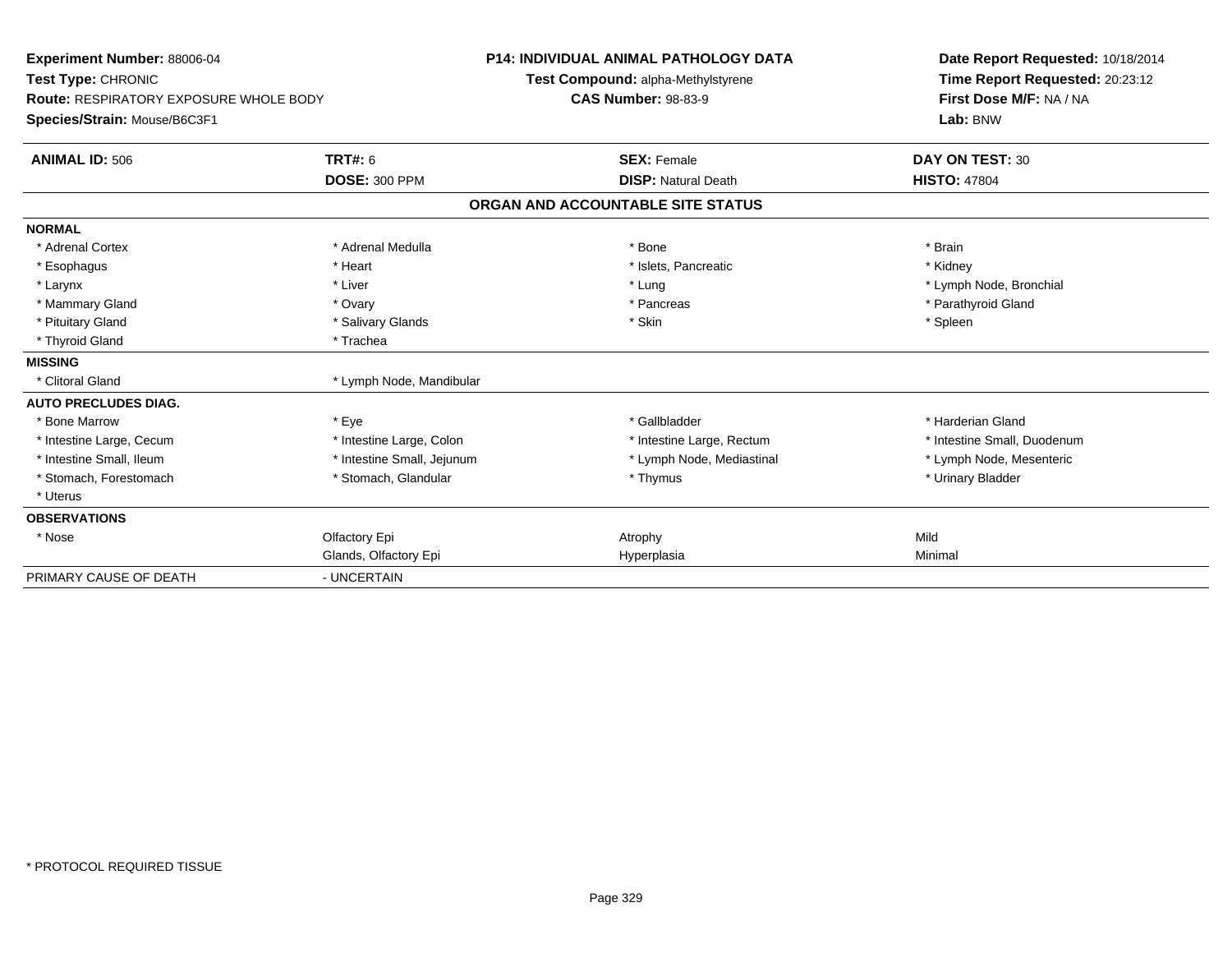| <b>Experiment Number: 88006-04</b><br>Test Type: CHRONIC<br><b>Route: RESPIRATORY EXPOSURE WHOLE BODY</b><br>Species/Strain: Mouse/B6C3F1 |                            | <b>P14: INDIVIDUAL ANIMAL PATHOLOGY DATA</b><br>Test Compound: alpha-Methylstyrene<br><b>CAS Number: 98-83-9</b> | Date Report Requested: 10/18/2014<br>Time Report Requested: 20:23:12<br>First Dose M/F: NA / NA<br>Lab: BNW |
|-------------------------------------------------------------------------------------------------------------------------------------------|----------------------------|------------------------------------------------------------------------------------------------------------------|-------------------------------------------------------------------------------------------------------------|
| <b>ANIMAL ID: 507</b>                                                                                                                     | TRT#: 6                    | <b>SEX: Female</b>                                                                                               | DAY ON TEST: 30                                                                                             |
|                                                                                                                                           | <b>DOSE: 300 PPM</b>       | <b>DISP: Natural Death</b>                                                                                       | <b>HISTO: 47805</b>                                                                                         |
|                                                                                                                                           |                            | ORGAN AND ACCOUNTABLE SITE STATUS                                                                                |                                                                                                             |
| <b>NORMAL</b>                                                                                                                             |                            |                                                                                                                  |                                                                                                             |
| * Adrenal Cortex                                                                                                                          | * Adrenal Medulla          | * Bone                                                                                                           | * Brain                                                                                                     |
| * Esophagus                                                                                                                               | * Heart                    | * Islets. Pancreatic                                                                                             | * Kidney                                                                                                    |
| * Larynx                                                                                                                                  | * Liver                    | * Lung                                                                                                           | * Lymph Node, Mediastinal                                                                                   |
| * Mammary Gland                                                                                                                           | * Ovary                    | * Parathyroid Gland                                                                                              | * Pituitary Gland                                                                                           |
| * Salivary Glands                                                                                                                         | * Skin                     | * Stomach, Forestomach                                                                                           | * Stomach, Glandular                                                                                        |
| * Thymus                                                                                                                                  | * Thyroid Gland            | * Trachea                                                                                                        | * Uterus                                                                                                    |
| <b>MISSING</b>                                                                                                                            |                            |                                                                                                                  |                                                                                                             |
| * Clitoral Gland                                                                                                                          | * Lymph Node, Bronchial    | * Lymph Node, Mandibular                                                                                         |                                                                                                             |
| <b>AUTO PRECLUDES DIAG.</b>                                                                                                               |                            |                                                                                                                  |                                                                                                             |
| * Bone Marrow                                                                                                                             | * Eye                      | * Gallbladder                                                                                                    | * Harderian Gland                                                                                           |
| * Intestine Large, Cecum                                                                                                                  | * Intestine Large, Colon   | * Intestine Large, Rectum                                                                                        | * Intestine Small, Duodenum                                                                                 |
| * Intestine Small, Ileum                                                                                                                  | * Intestine Small, Jejunum | * Lymph Node, Mesenteric                                                                                         | * Pancreas                                                                                                  |
| * Spleen                                                                                                                                  | * Urinary Bladder          |                                                                                                                  |                                                                                                             |
| <b>OBSERVATIONS</b>                                                                                                                       |                            |                                                                                                                  |                                                                                                             |
| * Nose                                                                                                                                    | Olfactory Epi              | Atrophy                                                                                                          | Minimal                                                                                                     |
|                                                                                                                                           | Glands, Olfactory Epi      | Hyperplasia                                                                                                      | Mild                                                                                                        |
| PRIMARY CAUSE OF DEATH                                                                                                                    | - UNCERTAIN                |                                                                                                                  |                                                                                                             |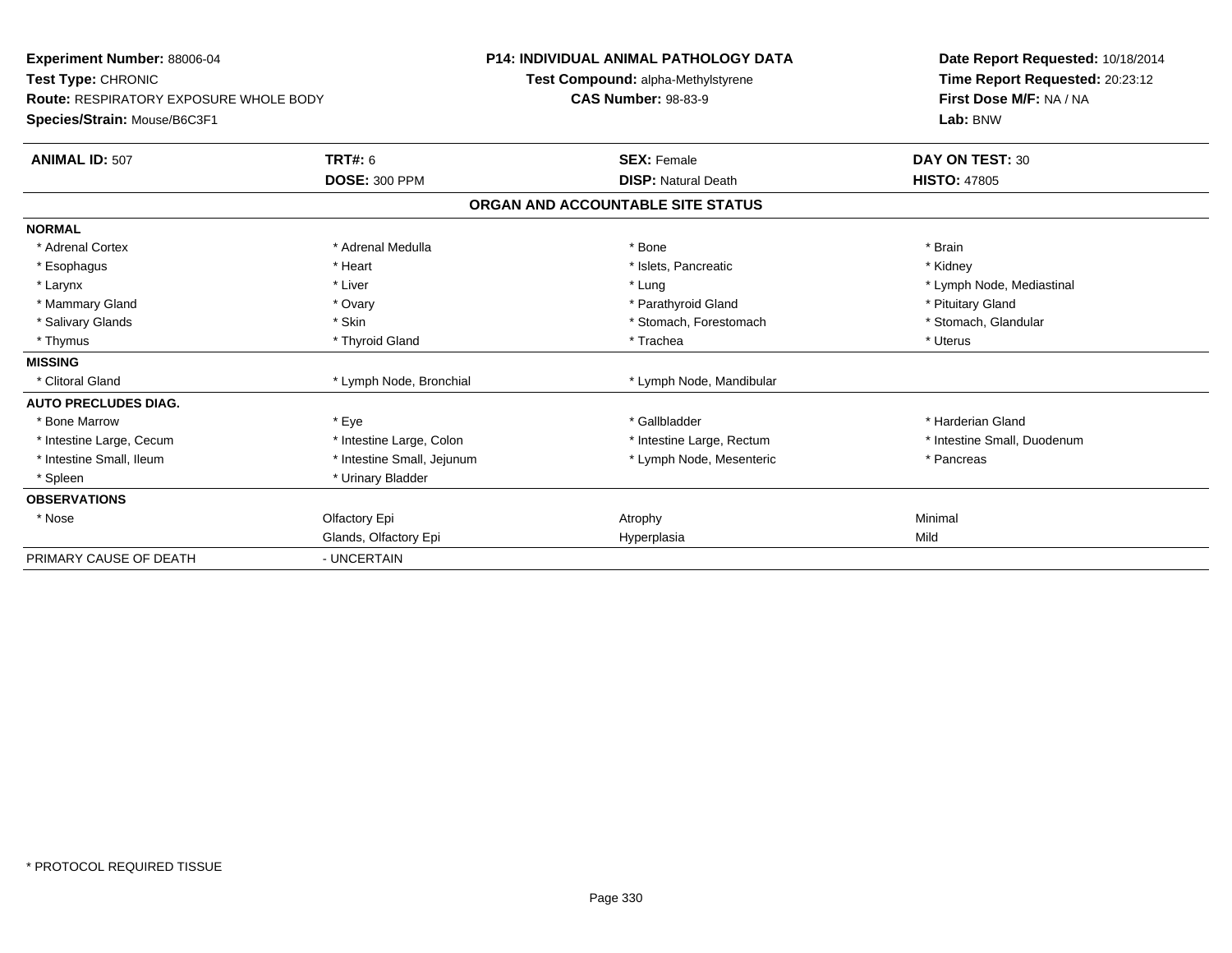| <b>Experiment Number: 88006-04</b><br><b>Test Type: CHRONIC</b><br><b>Route: RESPIRATORY EXPOSURE WHOLE BODY</b> |                           | <b>P14: INDIVIDUAL ANIMAL PATHOLOGY DATA</b> | Date Report Requested: 10/18/2014<br>Time Report Requested: 20:23:12<br>First Dose M/F: NA / NA |  |
|------------------------------------------------------------------------------------------------------------------|---------------------------|----------------------------------------------|-------------------------------------------------------------------------------------------------|--|
|                                                                                                                  |                           | <b>Test Compound: alpha-Methylstyrene</b>    |                                                                                                 |  |
|                                                                                                                  |                           | <b>CAS Number: 98-83-9</b>                   |                                                                                                 |  |
| Species/Strain: Mouse/B6C3F1                                                                                     |                           |                                              | Lab: BNW                                                                                        |  |
| <b>ANIMAL ID: 508</b>                                                                                            | <b>TRT#: 6</b>            | <b>SEX: Female</b>                           | DAY ON TEST: 732                                                                                |  |
|                                                                                                                  | <b>DOSE: 300 PPM</b>      | <b>DISP: Terminal Sacrifice</b>              | <b>HISTO: 47806</b>                                                                             |  |
|                                                                                                                  |                           | ORGAN AND ACCOUNTABLE SITE STATUS            |                                                                                                 |  |
| <b>NORMAL</b>                                                                                                    |                           |                                              |                                                                                                 |  |
| * Adrenal Cortex                                                                                                 | * Adrenal Medulla         | * Bone                                       | * Bone Marrow                                                                                   |  |
| * Brain                                                                                                          | * Clitoral Gland          | * Esophagus                                  | * Eve                                                                                           |  |
| * Gallbladder                                                                                                    | * Harderian Gland         | * Heart                                      | * Intestine Large, Cecum                                                                        |  |
| * Intestine Large, Colon                                                                                         | * Intestine Large, Rectum | * Intestine Small, Duodenum                  | * Intestine Small. Ileum                                                                        |  |
| * Intestine Small, Jejunum                                                                                       | * Islets, Pancreatic      | * Larynx                                     | * Liver                                                                                         |  |
| * Lymph Node, Bronchial                                                                                          | * Lymph Node, Mandibular  | * Lymph Node, Mediastinal                    | * Lymph Node, Mesenteric                                                                        |  |
| * Mammary Gland                                                                                                  | * Ovary                   | * Pancreas                                   | * Parathyroid Gland                                                                             |  |
| * Pituitary Gland                                                                                                | * Salivary Glands         | * Skin                                       | * Spleen                                                                                        |  |
| * Stomach, Forestomach                                                                                           | * Stomach, Glandular      | * Thymus                                     | * Thyroid Gland                                                                                 |  |
| * Trachea                                                                                                        | * Urinary Bladder         | * Uterus                                     |                                                                                                 |  |
| <b>OBSERVATIONS</b>                                                                                              |                           |                                              |                                                                                                 |  |
| * Kidney                                                                                                         |                           | Infarct                                      | Mild                                                                                            |  |
| * Lung                                                                                                           | Alveolar Epith            | Hyperplasia                                  | Mild                                                                                            |  |
| * Nose                                                                                                           | Glands, Olfactory Epi     | Hyperplasia                                  | Moderate                                                                                        |  |
|                                                                                                                  | Olfactory Epi             | Metaplasia                                   | Moderate                                                                                        |  |
| PRIMARY CAUSE OF DEATH                                                                                           |                           |                                              |                                                                                                 |  |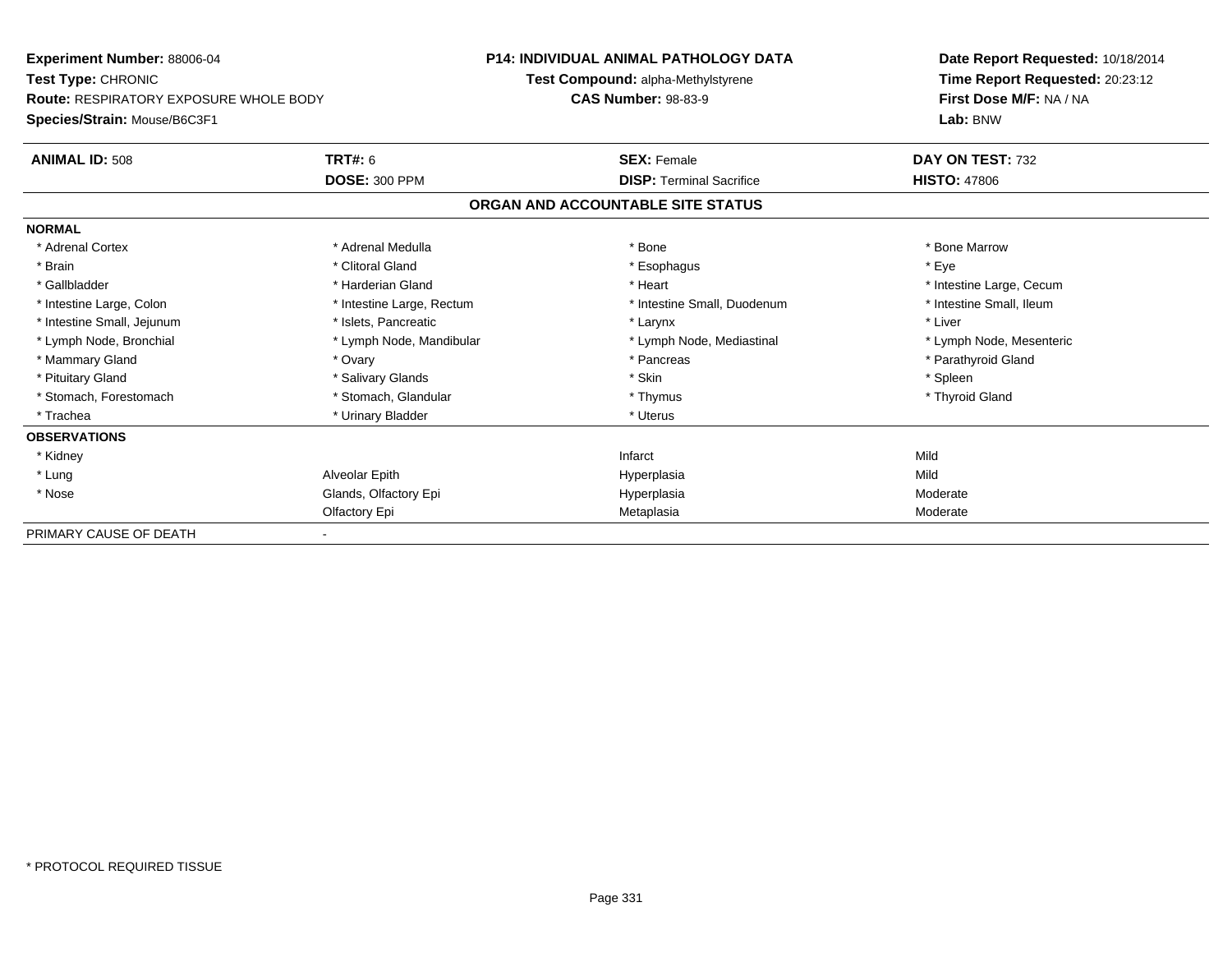| <b>Experiment Number: 88006-04</b>            |                            | <b>P14: INDIVIDUAL ANIMAL PATHOLOGY DATA</b> | Date Report Requested: 10/18/2014 |  |
|-----------------------------------------------|----------------------------|----------------------------------------------|-----------------------------------|--|
| Test Type: CHRONIC                            |                            | <b>Test Compound: alpha-Methylstyrene</b>    | Time Report Requested: 20:23:12   |  |
| <b>Route: RESPIRATORY EXPOSURE WHOLE BODY</b> |                            | <b>CAS Number: 98-83-9</b>                   | First Dose M/F: NA / NA           |  |
| Species/Strain: Mouse/B6C3F1                  |                            |                                              | Lab: BNW                          |  |
| <b>ANIMAL ID: 509</b>                         | <b>TRT#: 6</b>             | <b>SEX: Female</b>                           | DAY ON TEST: 732                  |  |
|                                               | <b>DOSE: 300 PPM</b>       | <b>DISP: Terminal Sacrifice</b>              | <b>HISTO: 47807</b>               |  |
|                                               |                            | ORGAN AND ACCOUNTABLE SITE STATUS            |                                   |  |
| <b>NORMAL</b>                                 |                            |                                              |                                   |  |
| * Adrenal Cortex                              | * Bone                     | * Bone Marrow                                | * Brain                           |  |
| * Clitoral Gland                              | * Esophagus                | * Eye                                        | * Heart                           |  |
| * Intestine Large, Cecum                      | * Intestine Large, Colon   | * Intestine Large, Rectum                    | * Intestine Small, Duodenum       |  |
| * Intestine Small, Ileum                      | * Intestine Small, Jejunum | * Islets, Pancreatic                         | * Larynx                          |  |
| * Lung                                        | * Mammary Gland            | * Parathyroid Gland                          | * Pituitary Gland                 |  |
| * Skin                                        | * Stomach, Forestomach     | * Stomach, Glandular                         | * Thyroid Gland                   |  |
| * Trachea                                     | * Urinary Bladder          | * Uterus                                     |                                   |  |
| <b>MISSING</b>                                |                            |                                              |                                   |  |
| * Gallbladder                                 |                            |                                              |                                   |  |
| <b>OBSERVATIONS</b>                           |                            |                                              |                                   |  |
| * Adrenal Medulla                             |                            | Hyperplasia                                  | Mild                              |  |
| * Harderian Gland                             |                            | Adenoma                                      |                                   |  |
| [Adenoma TGLS = $2-11$ ]                      |                            |                                              |                                   |  |
| * Kidney                                      |                            | Lymphoma Malignant                           |                                   |  |
| * Liver                                       |                            | Angiectasis                                  | Moderate                          |  |
|                                               |                            | Lymphoma Malignant                           |                                   |  |
| * Lymph Node, Bronchial                       |                            | Lymphoma Malignant                           |                                   |  |
| * Lymph Node, Mandibular                      |                            | Lymphoma Malignant                           |                                   |  |
| [ Lymphoma Malignant TGLS = 5-8 ]             |                            |                                              |                                   |  |
| * Lymph Node, Mediastinal                     |                            | Lymphoma Malignant                           |                                   |  |
| * Lymph Node, Mesenteric                      |                            | Lymphoma Malignant                           |                                   |  |
| [ Lymphoma Malignant TGLS = 6-7 ]             |                            |                                              |                                   |  |
| * Nose                                        | Glands, Olfactory Epi      | Hyperplasia                                  | Moderate                          |  |
|                                               | Olfactory Epi              | Metaplasia                                   | Moderate                          |  |
| * Ovary                                       |                            | Lymphoma Malignant                           |                                   |  |
| * Pancreas                                    |                            | Lymphoma Malignant                           |                                   |  |
| * Salivary Glands                             |                            | Lymphoma Malignant                           |                                   |  |
| * Spleen                                      |                            | Lymphoma Malignant                           |                                   |  |
| [ Lymphoma Malignant TGLS = 3,4-5 ]           |                            |                                              |                                   |  |
| * Thymus                                      |                            | Lymphoma Malignant                           |                                   |  |
|                                               |                            |                                              |                                   |  |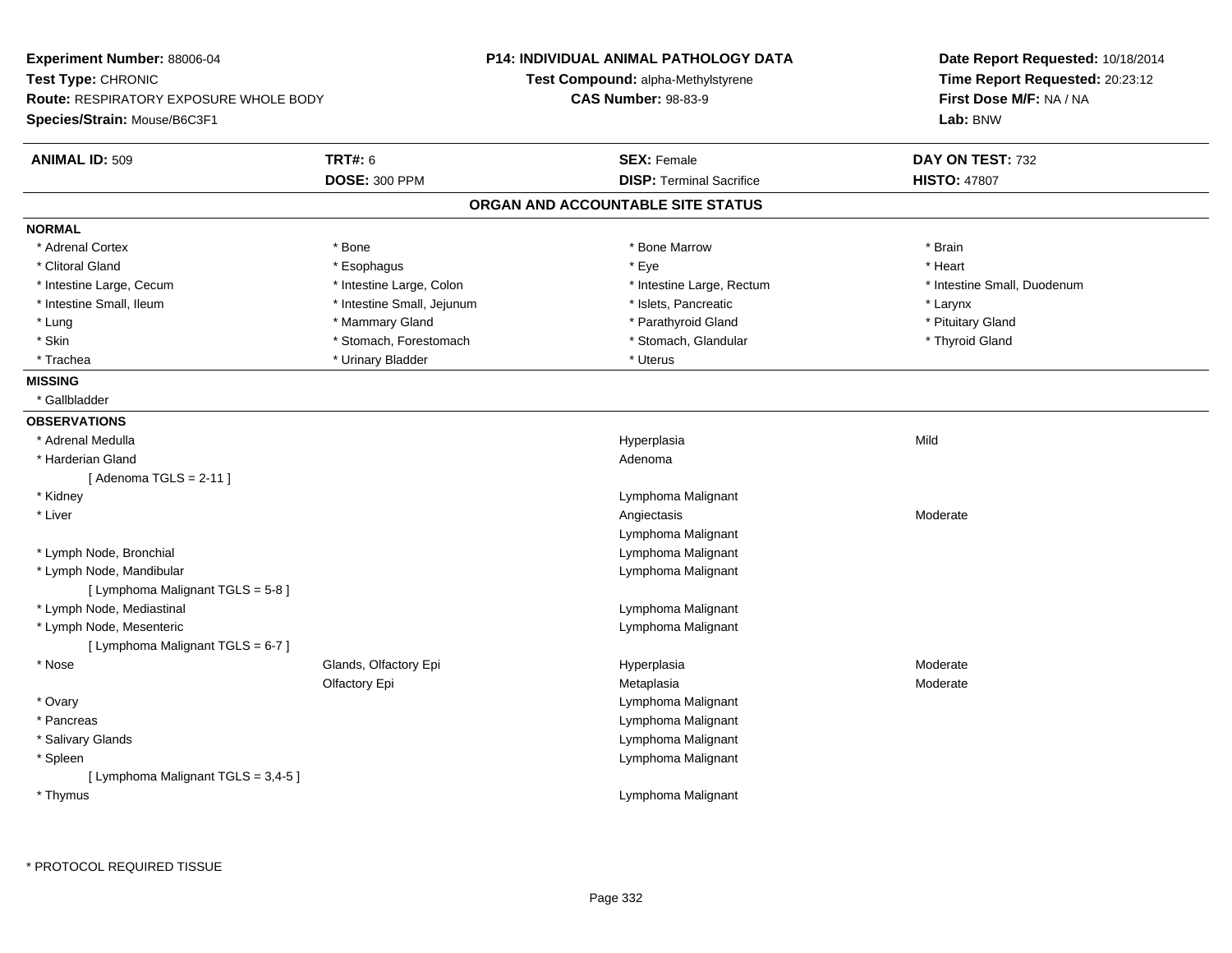| <b>Experiment Number: 88006-04</b><br><b>Test Type: CHRONIC</b><br><b>Route: RESPIRATORY EXPOSURE WHOLE BODY</b><br>Species/Strain: Mouse/B6C3F1 |                                 | <b>P14: INDIVIDUAL ANIMAL PATHOLOGY DATA</b><br>Test Compound: alpha-Methylstyrene<br><b>CAS Number: 98-83-9</b> | Date Report Requested: 10/18/2014<br>Time Report Requested: 20:23:12<br>First Dose M/F: NA / NA<br>Lab: BNW |
|--------------------------------------------------------------------------------------------------------------------------------------------------|---------------------------------|------------------------------------------------------------------------------------------------------------------|-------------------------------------------------------------------------------------------------------------|
| <b>ANIMAL ID: 509</b>                                                                                                                            | TRT#: 6<br><b>DOSE: 300 PPM</b> | <b>SEX: Female</b><br><b>DISP: Terminal Sacrifice</b>                                                            | DAY ON TEST: 732<br><b>HISTO: 47807</b>                                                                     |
|                                                                                                                                                  |                                 | ORGAN AND ACCOUNTABLE SITE STATUS                                                                                |                                                                                                             |
| [Lymphoma Malignant TGLS = $1-3$ ]                                                                                                               |                                 |                                                                                                                  |                                                                                                             |
| PRIMARY CAUSE OF DEATH                                                                                                                           |                                 |                                                                                                                  |                                                                                                             |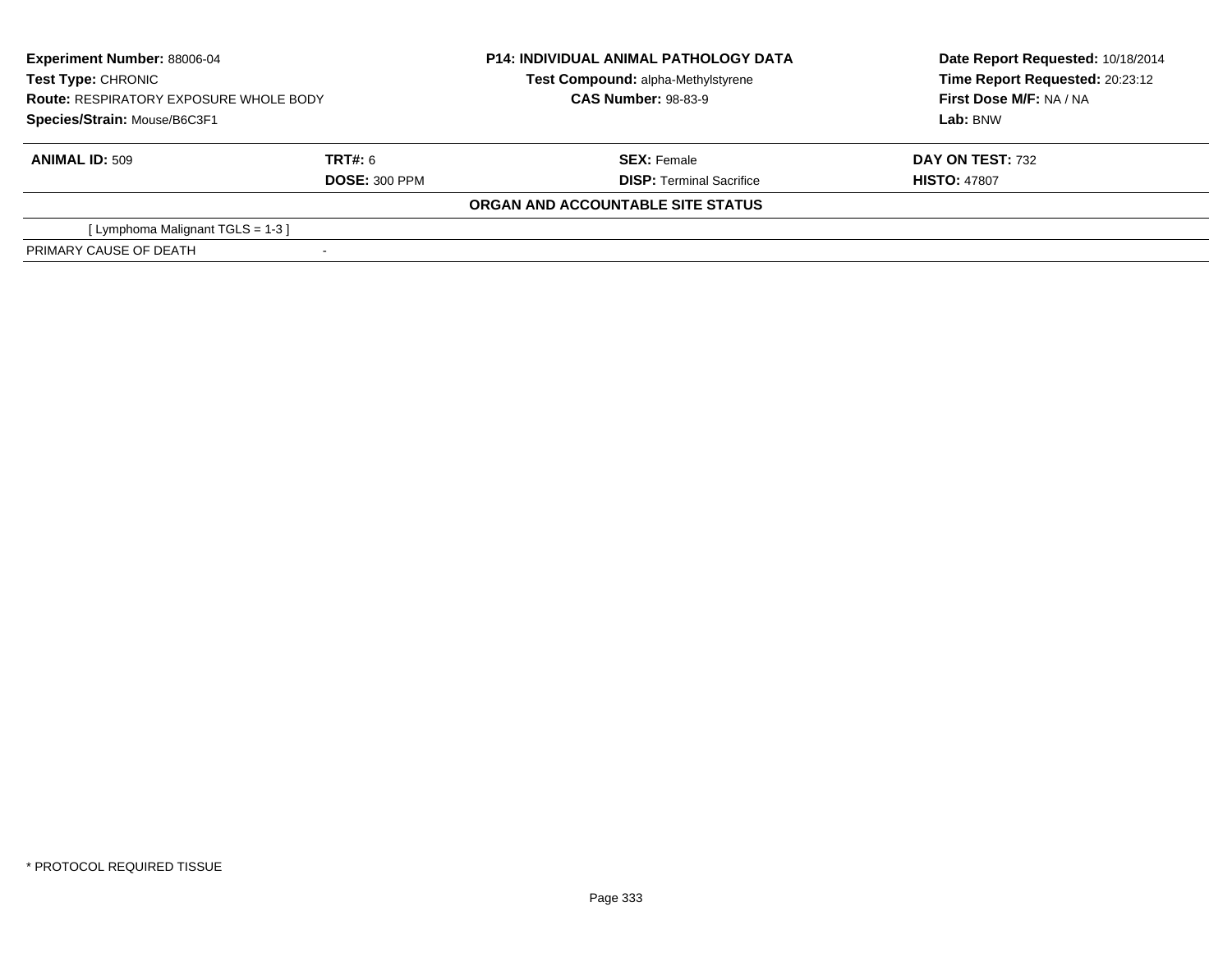**Experiment Number:** 88006-04**Test Type:** CHRONIC **Route:** RESPIRATORY EXPOSURE WHOLE BODY**Species/Strain:** Mouse/B6C3F1**P14: INDIVIDUAL ANIMAL PATHOLOGY DATATest Compound:** alpha-Methylstyrene**CAS Number:** 98-83-9**Date Report Requested:** 10/18/2014**Time Report Requested:** 20:23:12**First Dose M/F:** NA / NA**Lab:** BNW**ANIMAL ID:** 510**TRT#:** 6 **SEX:** Female **SEX: Female DAY ON TEST:** 702 **DOSE:** 300 PPM**DISP:** Moribund Sacrifice **HISTO:** 47808 **ORGAN AND ACCOUNTABLE SITE STATUSNORMAL**\* Adrenal Cortex \* Adrenal Medulla \* Adrenal Medulla \* Bone \* Bone \* Bone \* Bone \* Bone Marrow \* Brain \* Alternative of the state of the state of the state of the state of the state of the state of the state of the state of the state of the state of the state of the state of the state of the state of the state of th \* Gallbladder \* https://www.frage.com/marticle/state-of-state-of-state-of-state-of-state-of-state-of-state-of-state-of-state-of-state-of-state-of-state-of-state-of-state-of-state-of-state-of-state-of-state-of-state-of-stat \* Intestine Small, Ileum \* Intestine Large, Colon \* Intestine Large, Rectum \* Intestine Small, Duodenum \* Intestine Small, Duodenum \* Intestine Small, Jejunum \* \* external \* Islets, Pancreatic \* \* The material \* Larynx \* Larynx \* Larynx \* Larynx \* Larynx \* Larynx \* Larynx \* Larynx \* Larynx \* Larynx \* Larynx \* Larynx \* Larynx \* Larynx \* Larynx \* Larynx \* Mammary Gland \* **Americas** \* Pancreas \* Parathyroid Gland \* Parathyroid Gland \* **American** \* Salivary Glands \* Stomach. Glandular \* Skin \* Stomach, Forestomach \* Spleen \* Stomach, Stomach, Forestomach \* Stomach, Forestomach \* Thymus \* Thyroid Gland \* Trachea \* Urinary Bladder \* \* Uterus**MISSING** \* Lymph Node, Mandibular**INSUFFICIENT TISSUE** \* Ovary**OBSERVATIONS** \* Kidneyy the control of the control of the control of the control of the control of the control of the control of the control of the control of the control of the control of the control of the control of the control of the contro \* Liver Eosinophilic Focus Hepatocholangiocarcinoma[ Eosinophilic Focus TGLS = 6-5 ][ Hepatocholangiocarcinoma TGLS = 7-12 ] \* LungHepatocholangiocarcinoma Metastatic (Liver) [ Hepatocholangiocarcinoma  $TGLS = 2,5,3,4-4+6+13$  ] \* Lymph Node, Bronchial Hepatocholangiocarcinoma Metastatic (Liver) Histiocytic Sarcoma Hepatocholangiocarcinoma \* Lymph Node, Mediastinal Metastatic (Liver) Histiocytic Sarcoma \* Nosee Glands, Olfactory Epi Hyperplasia Moderate Olfactory Epi Metaplasiaa **Marked**  \* Pituitary Glandd and the Pars Intermed and the Pars of the Pars Intermed and the Adenoma Skeletal MuscleHepatocholangiocarcinoma Metastatic (Liver) [ Hepatocholangiocarcinoma TGLS = 8-13 ]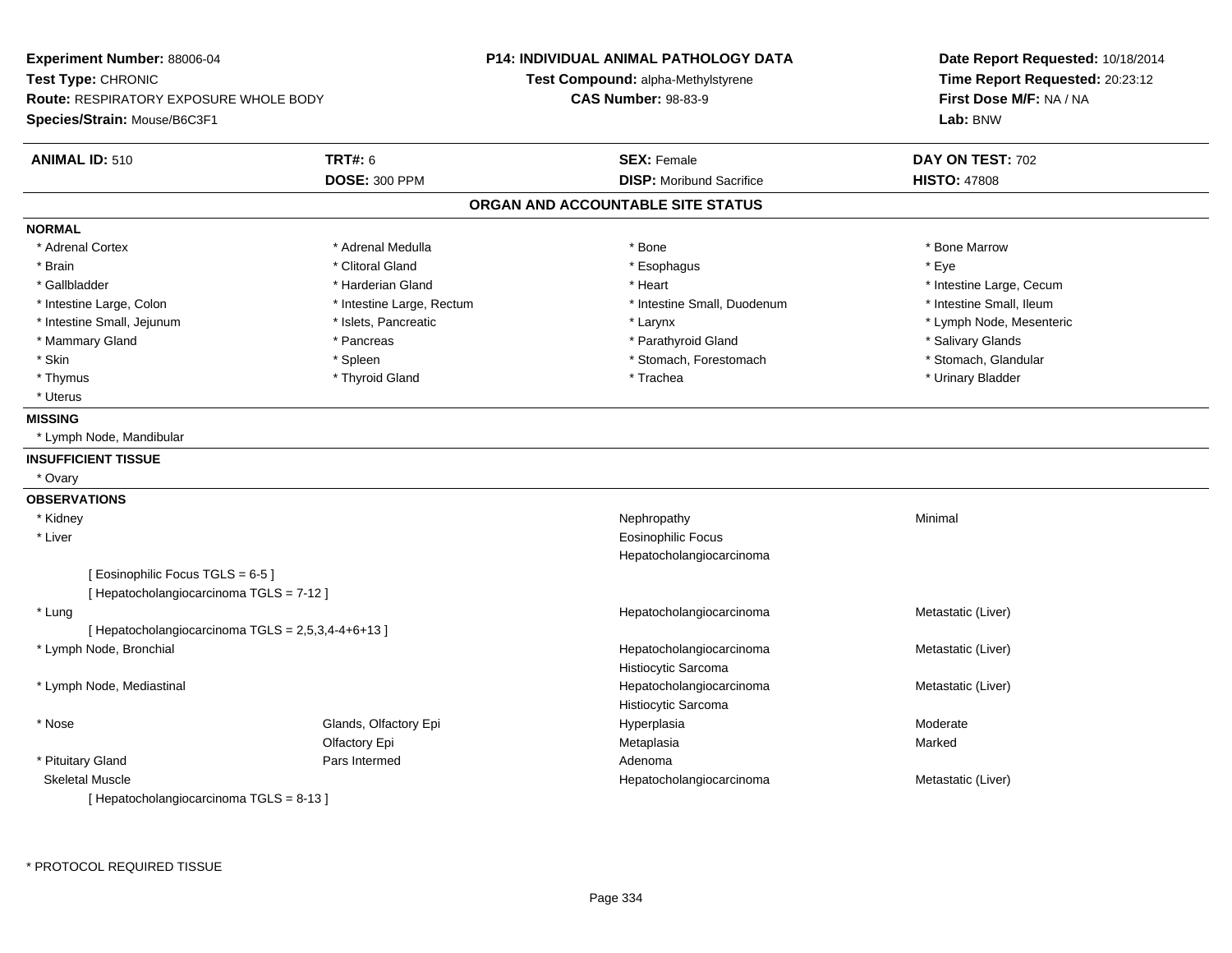| <b>Experiment Number: 88006-04</b><br><b>Test Type: CHRONIC</b><br><b>Route: RESPIRATORY EXPOSURE WHOLE BODY</b> |                                  | <b>P14: INDIVIDUAL ANIMAL PATHOLOGY DATA</b> | Date Report Requested: 10/18/2014 |  |
|------------------------------------------------------------------------------------------------------------------|----------------------------------|----------------------------------------------|-----------------------------------|--|
|                                                                                                                  |                                  | Test Compound: alpha-Methylstyrene           | Time Report Requested: 20:23:12   |  |
|                                                                                                                  |                                  | <b>CAS Number: 98-83-9</b>                   | <b>First Dose M/F: NA / NA</b>    |  |
| Species/Strain: Mouse/B6C3F1                                                                                     |                                  |                                              | Lab: BNW                          |  |
| <b>ANIMAL ID: 510</b>                                                                                            | <b>TRT#:</b> 6                   | <b>SEX: Female</b>                           | <b>DAY ON TEST: 702</b>           |  |
|                                                                                                                  | <b>DOSE: 300 PPM</b>             | <b>DISP:</b> Moribund Sacrifice              | <b>HISTO: 47808</b>               |  |
|                                                                                                                  |                                  | ORGAN AND ACCOUNTABLE SITE STATUS            |                                   |  |
| PRIMARY CAUSE OF DEATH                                                                                           | - Liver Hepatocholangiocarcinoma |                                              |                                   |  |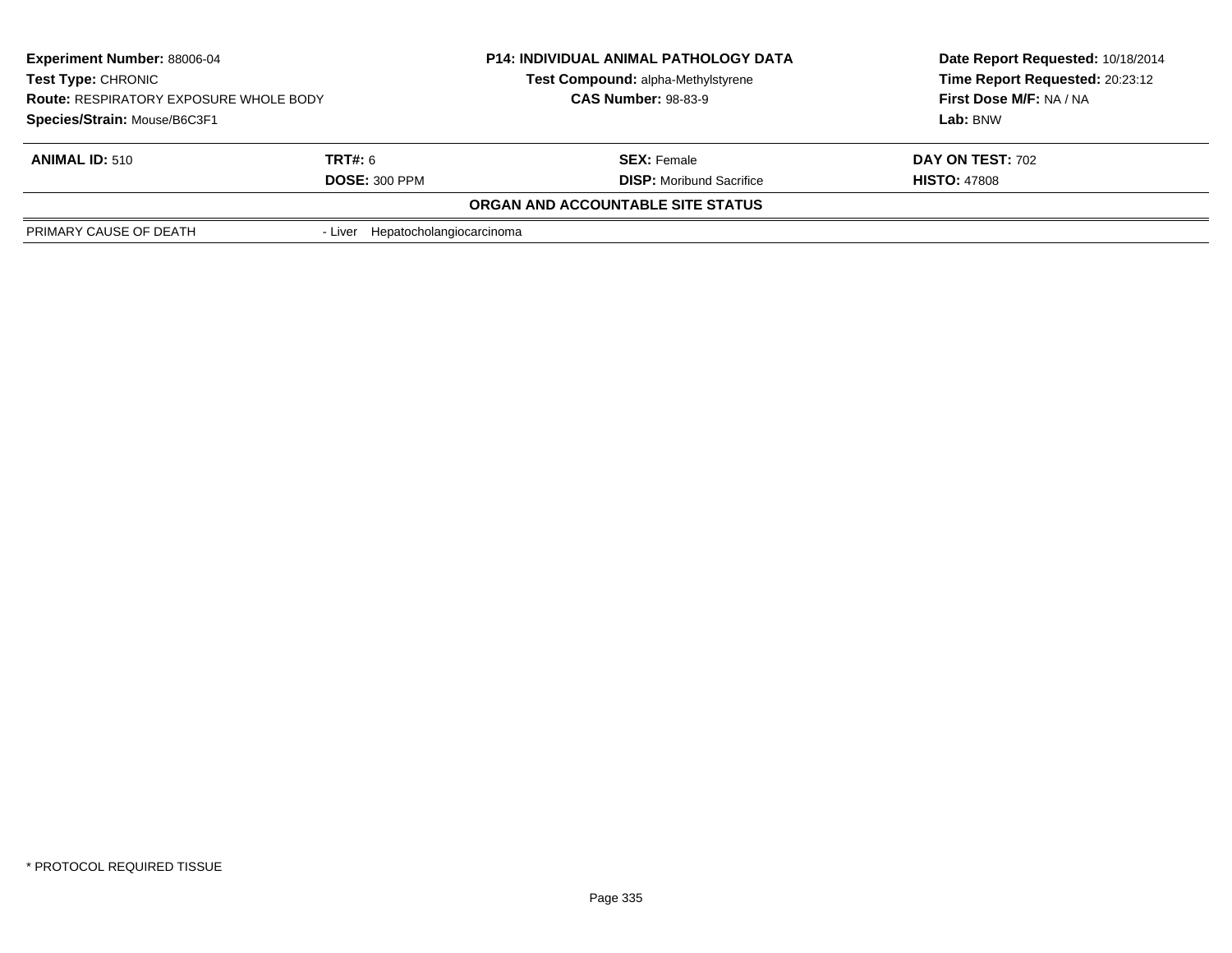| Experiment Number: 88006-04<br>Test Type: CHRONIC |                           | <b>P14: INDIVIDUAL ANIMAL PATHOLOGY DATA</b> |                                    | Date Report Requested: 10/18/2014 |  |
|---------------------------------------------------|---------------------------|----------------------------------------------|------------------------------------|-----------------------------------|--|
|                                                   |                           |                                              | Test Compound: alpha-Methylstyrene | Time Report Requested: 20:23:12   |  |
| <b>Route: RESPIRATORY EXPOSURE WHOLE BODY</b>     |                           | <b>CAS Number: 98-83-9</b>                   |                                    | First Dose M/F: NA / NA           |  |
| Species/Strain: Mouse/B6C3F1                      |                           |                                              |                                    | Lab: BNW                          |  |
| <b>ANIMAL ID: 511</b>                             | TRT#: 6                   |                                              | <b>SEX: Female</b>                 | DAY ON TEST: 732                  |  |
|                                                   | <b>DOSE: 300 PPM</b>      |                                              | <b>DISP: Terminal Sacrifice</b>    | <b>HISTO: 47809</b>               |  |
|                                                   |                           |                                              | ORGAN AND ACCOUNTABLE SITE STATUS  |                                   |  |
| <b>NORMAL</b>                                     |                           |                                              |                                    |                                   |  |
| * Adrenal Cortex                                  | * Adrenal Medulla         |                                              | * Bone                             | * Bone Marrow                     |  |
| * Brain                                           | * Clitoral Gland          |                                              | * Esophagus                        | * Eye                             |  |
| * Gallbladder                                     | * Harderian Gland         |                                              | * Heart                            | * Intestine Large, Cecum          |  |
| * Intestine Large, Colon                          | * Intestine Large, Rectum |                                              | * Intestine Small, Duodenum        | * Intestine Small. Ileum          |  |
| * Intestine Small, Jejunum                        | * Islets, Pancreatic      |                                              | * Kidney                           | * Larynx                          |  |
| * Lung                                            | * Lymph Node, Bronchial   |                                              | * Lymph Node, Mandibular           | * Lymph Node, Mesenteric          |  |
| * Mammary Gland                                   | * Ovary                   |                                              | * Pancreas                         | * Parathyroid Gland               |  |
| * Pituitary Gland                                 | * Salivary Glands         |                                              | * Skin                             | * Spleen                          |  |
| * Stomach, Forestomach                            | * Stomach, Glandular      |                                              | * Thymus                           | * Trachea                         |  |
| * Urinary Bladder                                 | * Uterus                  |                                              |                                    |                                   |  |
| <b>MISSING</b>                                    |                           |                                              |                                    |                                   |  |
| * Lymph Node, Mediastinal                         |                           |                                              |                                    |                                   |  |
| <b>OBSERVATIONS</b>                               |                           |                                              |                                    |                                   |  |
| * Liver                                           |                           |                                              | Hepatocellular Adenoma             | Multiple                          |  |
| [Hepatocellular Adenoma TGLS = 1,2-6+5]           |                           |                                              |                                    |                                   |  |
| * Nose                                            | Glands, Olfactory Epi     |                                              | Hyperplasia                        | Moderate                          |  |
|                                                   | Olfactory Epi             |                                              | Metaplasia                         | Moderate                          |  |
| * Thyroid Gland                                   | <b>Follicular Cel</b>     |                                              | Hyperplasia                        | Minimal                           |  |
| PRIMARY CAUSE OF DEATH                            |                           |                                              |                                    |                                   |  |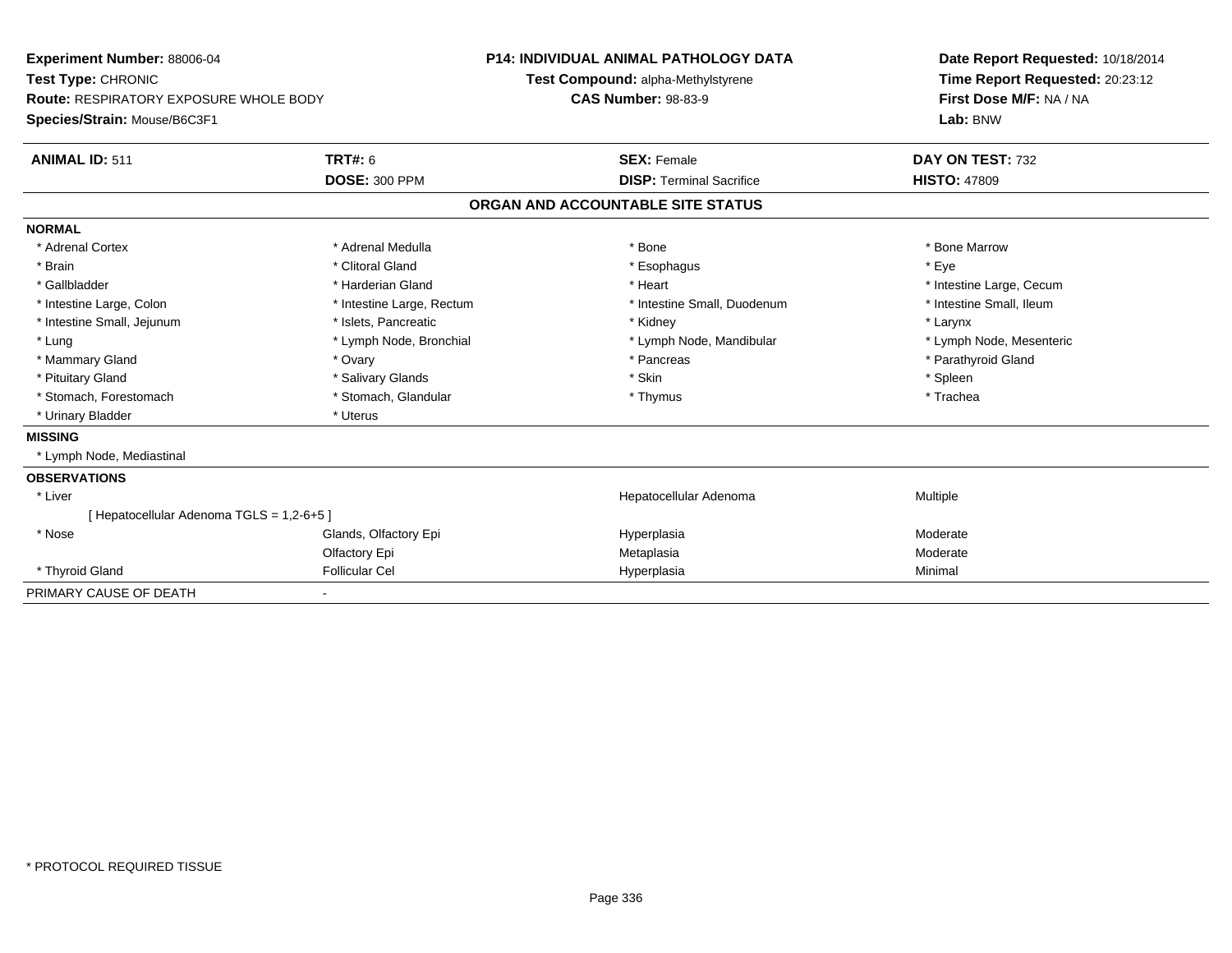| Experiment Number: 88006-04<br>Test Type: CHRONIC |                          | <b>P14: INDIVIDUAL ANIMAL PATHOLOGY DATA</b> | Date Report Requested: 10/18/2014 |  |
|---------------------------------------------------|--------------------------|----------------------------------------------|-----------------------------------|--|
|                                                   |                          | Test Compound: alpha-Methylstyrene           | Time Report Requested: 20:23:12   |  |
| <b>Route: RESPIRATORY EXPOSURE WHOLE BODY</b>     |                          | <b>CAS Number: 98-83-9</b>                   | First Dose M/F: NA / NA           |  |
| Species/Strain: Mouse/B6C3F1                      |                          |                                              | Lab: BNW                          |  |
| <b>ANIMAL ID: 512</b>                             | <b>TRT#: 6</b>           | <b>SEX: Female</b>                           | DAY ON TEST: 731                  |  |
|                                                   | <b>DOSE: 300 PPM</b>     | <b>DISP: Terminal Sacrifice</b>              | <b>HISTO: 47810</b>               |  |
|                                                   |                          | ORGAN AND ACCOUNTABLE SITE STATUS            |                                   |  |
| <b>NORMAL</b>                                     |                          |                                              |                                   |  |
| * Bone                                            | * Bone Marrow            | * Brain                                      | * Clitoral Gland                  |  |
| * Esophagus                                       | * Eye                    | * Gallbladder                                | * Harderian Gland                 |  |
| * Heart                                           | * Intestine Large, Cecum | * Intestine Large, Colon                     | * Intestine Large, Rectum         |  |
| * Intestine Small, Duodenum                       | * Intestine Small, Ileum | * Intestine Small, Jejunum                   | * Islets, Pancreatic              |  |
| * Larynx                                          | * Lung                   | * Lymph Node, Bronchial                      | * Lymph Node, Mediastinal         |  |
| * Mammary Gland                                   | * Ovary                  | * Parathyroid Gland                          | * Pituitary Gland                 |  |
| * Salivary Glands                                 | * Skin                   | * Stomach, Forestomach                       | * Stomach, Glandular              |  |
| * Thymus                                          | * Trachea                | * Urinary Bladder                            | * Uterus                          |  |
| <b>MISSING</b>                                    |                          |                                              |                                   |  |
| * Lymph Node, Mandibular                          |                          |                                              |                                   |  |
| <b>OBSERVATIONS</b>                               |                          |                                              |                                   |  |
| * Adrenal Cortex                                  |                          | Hyperplasia                                  | Mild                              |  |
| * Adrenal Medulla                                 |                          | Hyperplasia                                  | Mild                              |  |
| * Kidney                                          |                          | Lymphoma Malignant                           |                                   |  |
|                                                   |                          | Nephropathy                                  | Minimal                           |  |
| * Liver                                           |                          | Hepatocellular Adenoma                       |                                   |  |
| [ Hepatocellular Adenoma TGLS = 2-6 ]             |                          |                                              |                                   |  |
| * Lymph Node, Mesenteric                          |                          | Lymphoma Malignant                           |                                   |  |
| * Nose                                            | Glands, Olfactory Epi    | Hyperplasia                                  | Moderate                          |  |
|                                                   | Olfactory Epi            | Metaplasia                                   | Moderate                          |  |
| * Pancreas                                        |                          | Atrophy                                      | Mild                              |  |
| * Spleen                                          |                          | Lymphoma Malignant                           |                                   |  |
| [ Lymphoma Malignant TGLS = 1-5 ]                 |                          |                                              |                                   |  |
| * Thyroid Gland                                   | <b>Follicular Cel</b>    | Hyperplasia                                  | Mild                              |  |
| PRIMARY CAUSE OF DEATH                            |                          |                                              |                                   |  |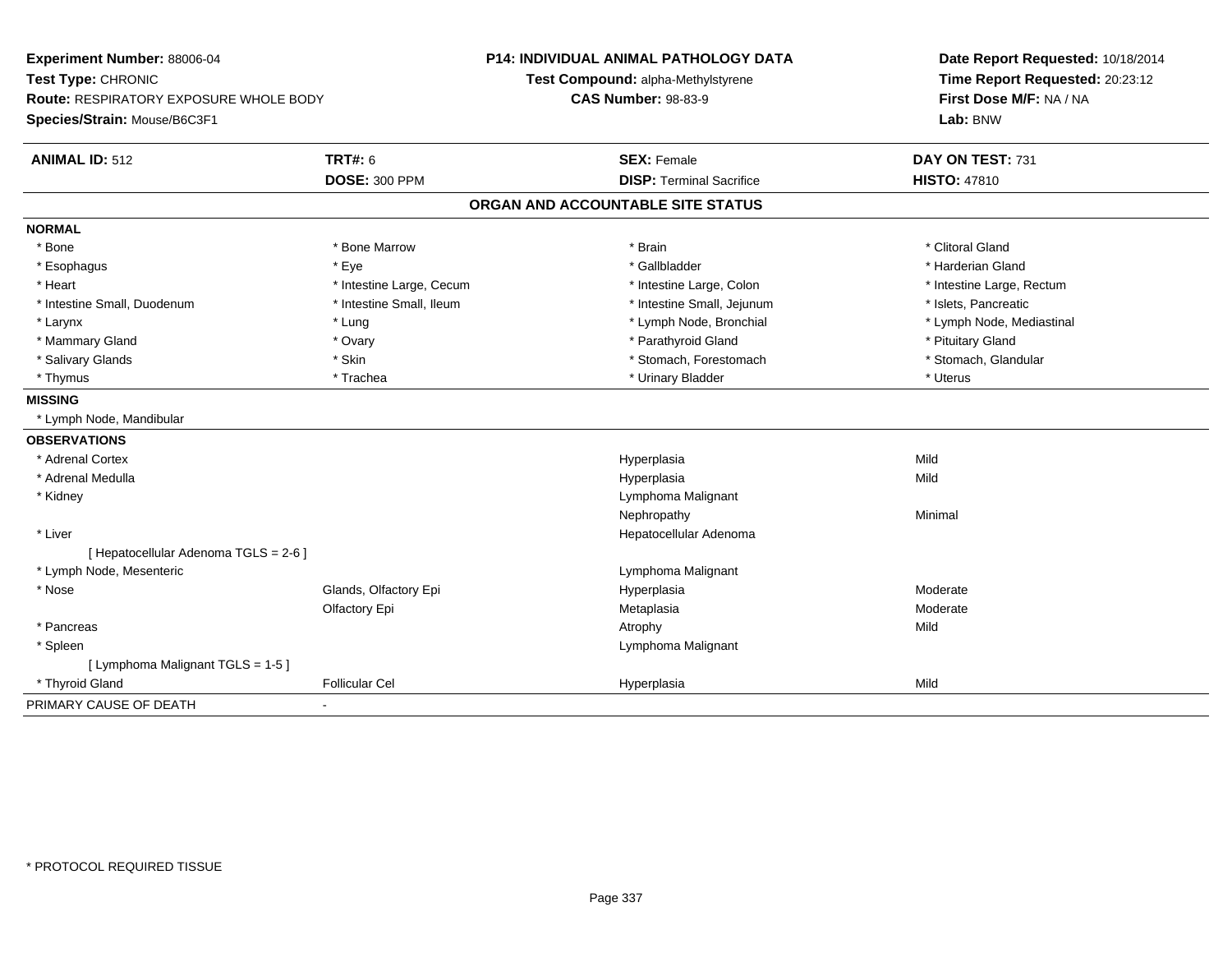| Experiment Number: 88006-04<br>Test Type: CHRONIC<br><b>Route: RESPIRATORY EXPOSURE WHOLE BODY</b><br>Species/Strain: Mouse/B6C3F1 |                             | <b>P14: INDIVIDUAL ANIMAL PATHOLOGY DATA</b><br>Test Compound: alpha-Methylstyrene<br><b>CAS Number: 98-83-9</b> | Date Report Requested: 10/18/2014<br>Time Report Requested: 20:23:12<br>First Dose M/F: NA / NA<br>Lab: BNW |  |
|------------------------------------------------------------------------------------------------------------------------------------|-----------------------------|------------------------------------------------------------------------------------------------------------------|-------------------------------------------------------------------------------------------------------------|--|
| <b>ANIMAL ID: 513</b>                                                                                                              | <b>TRT#: 6</b>              | <b>SEX: Female</b>                                                                                               | DAY ON TEST: 731                                                                                            |  |
|                                                                                                                                    | <b>DOSE: 300 PPM</b>        | <b>DISP: Terminal Sacrifice</b>                                                                                  | <b>HISTO: 47811</b>                                                                                         |  |
|                                                                                                                                    |                             | ORGAN AND ACCOUNTABLE SITE STATUS                                                                                |                                                                                                             |  |
| <b>NORMAL</b>                                                                                                                      |                             |                                                                                                                  |                                                                                                             |  |
| * Adrenal Cortex                                                                                                                   | * Bone                      | * Bone Marrow                                                                                                    | * Brain                                                                                                     |  |
| * Clitoral Gland                                                                                                                   | * Esophagus                 | * Eye                                                                                                            | * Gallbladder                                                                                               |  |
| * Harderian Gland                                                                                                                  | * Heart                     | * Intestine Large, Cecum                                                                                         | * Intestine Large, Colon                                                                                    |  |
| * Intestine Large, Rectum                                                                                                          | * Intestine Small, Duodenum | * Intestine Small, Ileum                                                                                         | * Intestine Small, Jejunum                                                                                  |  |
| * Islets, Pancreatic                                                                                                               | * Larynx                    | * Lymph Node, Mediastinal                                                                                        | * Mammary Gland                                                                                             |  |
| * Pancreas                                                                                                                         | * Pituitary Gland           | * Salivary Glands                                                                                                | * Skin                                                                                                      |  |
| * Stomach, Glandular                                                                                                               | * Thymus                    | * Trachea                                                                                                        | * Urinary Bladder                                                                                           |  |
| * Uterus                                                                                                                           |                             |                                                                                                                  |                                                                                                             |  |
| <b>MISSING</b>                                                                                                                     |                             |                                                                                                                  |                                                                                                             |  |
| * Lymph Node, Bronchial                                                                                                            | * Parathyroid Gland         |                                                                                                                  |                                                                                                             |  |
| <b>OBSERVATIONS</b>                                                                                                                |                             |                                                                                                                  |                                                                                                             |  |
| * Adrenal Medulla                                                                                                                  |                             | Hyperplasia                                                                                                      | Minimal                                                                                                     |  |
| * Kidney                                                                                                                           |                             | Nephropathy                                                                                                      | Minimal                                                                                                     |  |
| * Liver                                                                                                                            |                             | Hepatocellular Carcinoma                                                                                         |                                                                                                             |  |
| [ Hepatocellular Carcinoma TGLS = 7-5 ]                                                                                            |                             |                                                                                                                  |                                                                                                             |  |
| * Lung                                                                                                                             |                             | Hepatocellular Carcinoma                                                                                         | Metastatic (Liver)                                                                                          |  |
| [ Hepatocellular Carcinoma TGLS = 2,4,11,12,3-4+12 ]                                                                               |                             |                                                                                                                  |                                                                                                             |  |
| Lymph Node                                                                                                                         | Deep Cervical               | Lymphoma Malignant                                                                                               |                                                                                                             |  |
|                                                                                                                                    | Renal                       | Lymphoma Malignant                                                                                               |                                                                                                             |  |
| [ Lymphoma Malignant TGLS = 1-6 ]                                                                                                  |                             |                                                                                                                  |                                                                                                             |  |
| [ Lymphoma Malignant TGLS = 8-12 ]                                                                                                 |                             |                                                                                                                  |                                                                                                             |  |
| * Lymph Node, Mandibular                                                                                                           |                             | Lymphoma Malignant                                                                                               |                                                                                                             |  |
| * Lymph Node, Mesenteric                                                                                                           |                             | Lymphoma Malignant                                                                                               |                                                                                                             |  |
| [ Lymphoma Malignant TGLS = 9-7+13 ]                                                                                               |                             |                                                                                                                  |                                                                                                             |  |
| * Nose                                                                                                                             | Glands, Olfactory Epi       | Hyperplasia                                                                                                      | Mild                                                                                                        |  |
|                                                                                                                                    | Olfactory Epi               | Metaplasia                                                                                                       | Moderate                                                                                                    |  |
| * Ovary                                                                                                                            |                             | Cyst                                                                                                             |                                                                                                             |  |
| [Cyst TGLS = $5-8$ ]                                                                                                               |                             |                                                                                                                  |                                                                                                             |  |
| * Spleen                                                                                                                           |                             | Lymphoma Malignant                                                                                               |                                                                                                             |  |
| [ Lymphoma Malignant TGLS = 6-5 ]                                                                                                  |                             |                                                                                                                  |                                                                                                             |  |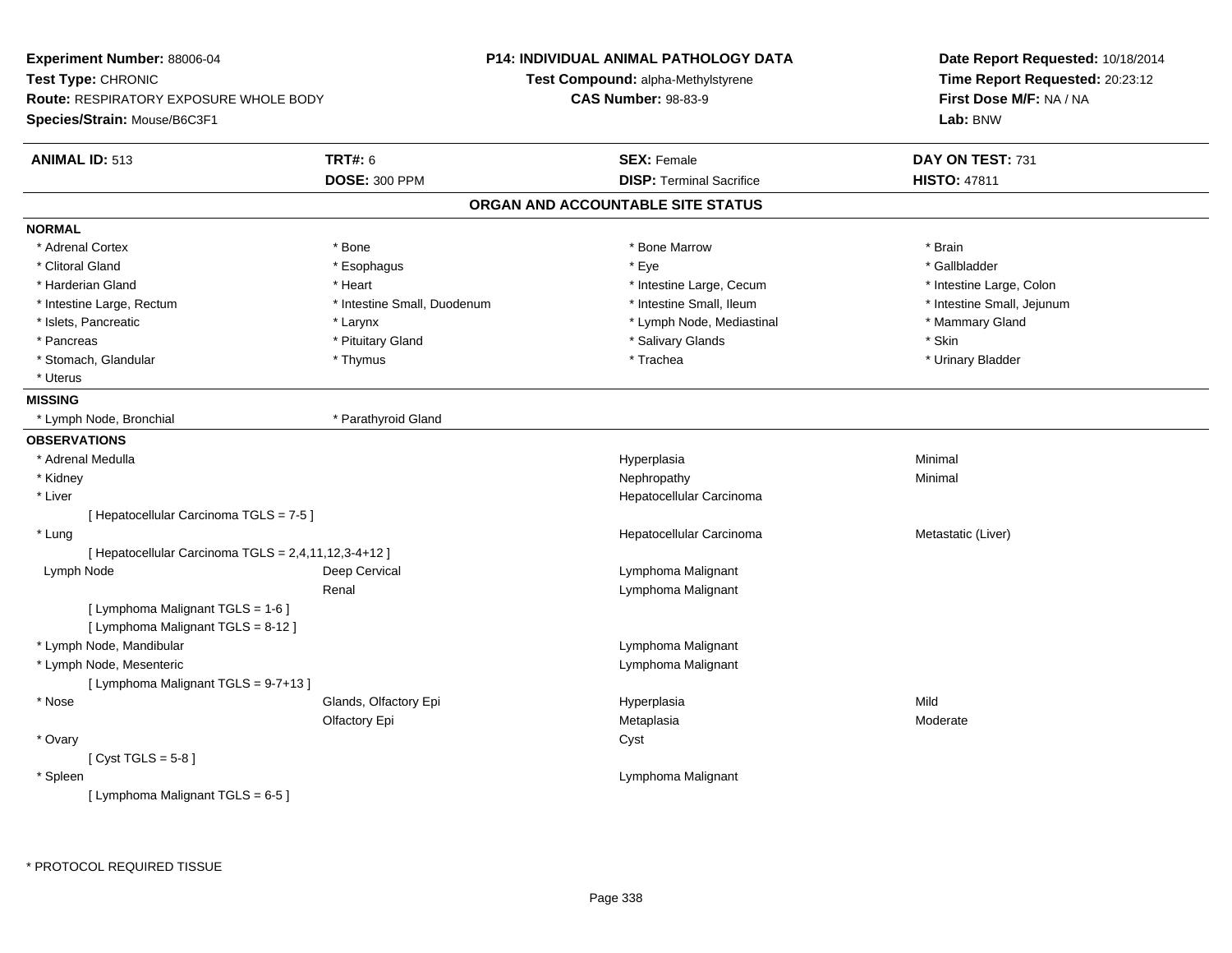| <b>Experiment Number: 88006-04</b><br><b>Test Type: CHRONIC</b><br><b>Route: RESPIRATORY EXPOSURE WHOLE BODY</b><br>Species/Strain: Mouse/B6C3F1 |                | P14: INDIVIDUAL ANIMAL PATHOLOGY DATA<br>Test Compound: alpha-Methylstyrene | Date Report Requested: 10/18/2014<br>Time Report Requested: 20:23:12 |  |  |
|--------------------------------------------------------------------------------------------------------------------------------------------------|----------------|-----------------------------------------------------------------------------|----------------------------------------------------------------------|--|--|
|                                                                                                                                                  |                | <b>CAS Number: 98-83-9</b>                                                  | First Dose M/F: NA / NA                                              |  |  |
|                                                                                                                                                  |                |                                                                             | Lab: BNW                                                             |  |  |
| <b>ANIMAL ID: 513</b>                                                                                                                            | TRT#: 6        | <b>SEX: Female</b>                                                          | DAY ON TEST: 731                                                     |  |  |
| <b>DOSE: 300 PPM</b>                                                                                                                             |                | <b>DISP:</b> Terminal Sacrifice                                             | <b>HISTO: 47811</b>                                                  |  |  |
|                                                                                                                                                  |                | ORGAN AND ACCOUNTABLE SITE STATUS                                           |                                                                      |  |  |
| * Stomach, Forestomach<br>[Hyperplasia TGLS = $13-9$ ]                                                                                           | Epithelium     | Hyperplasia                                                                 | Mild                                                                 |  |  |
| * Thyroid Gland                                                                                                                                  | Follicular Cel | Adenoma                                                                     |                                                                      |  |  |
| [Adenoma TGLS = $10-3$ ]                                                                                                                         |                |                                                                             |                                                                      |  |  |
| PRIMARY CAUSE OF DEATH                                                                                                                           |                |                                                                             |                                                                      |  |  |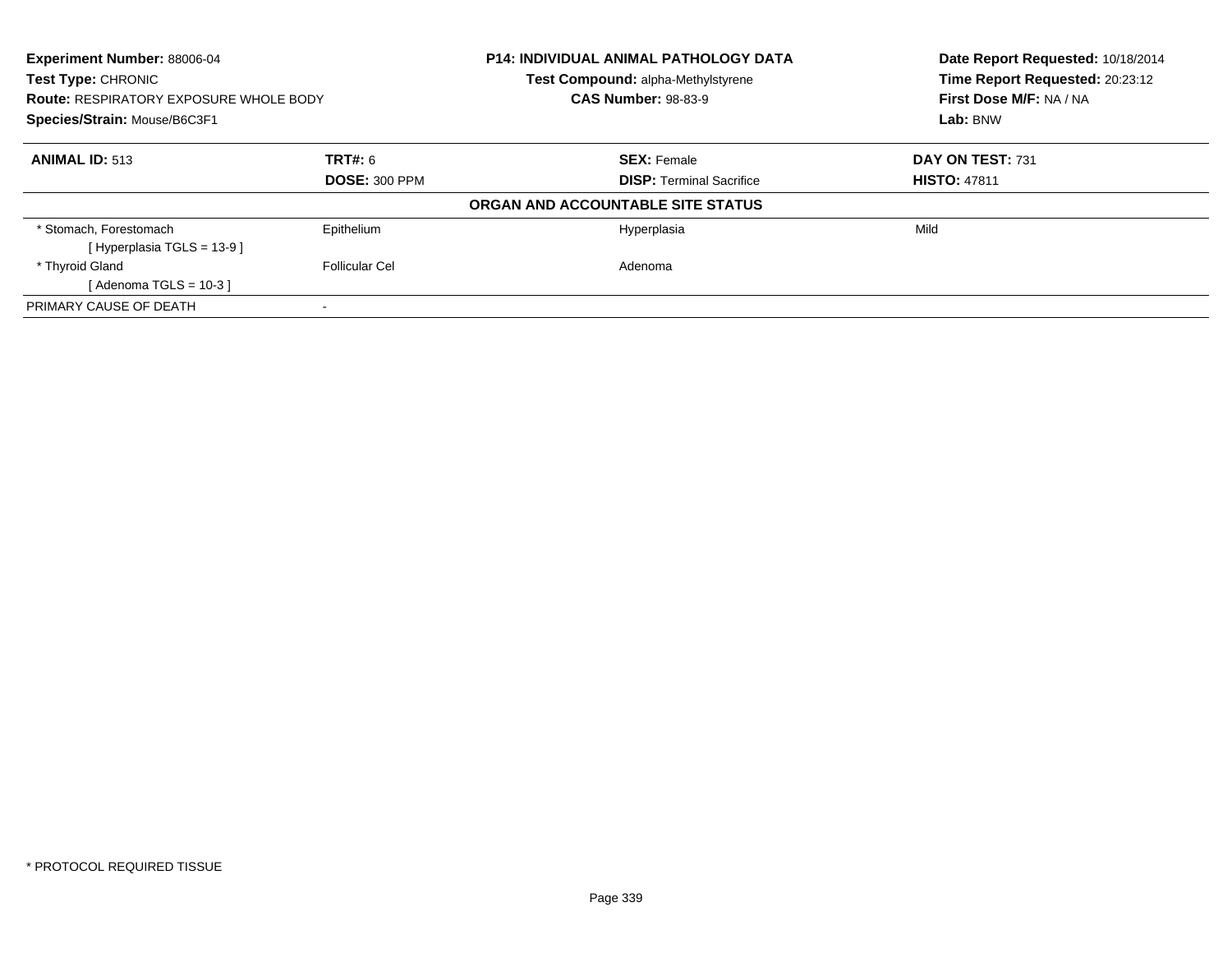| <b>Experiment Number: 88006-04</b>            |                             | <b>P14: INDIVIDUAL ANIMAL PATHOLOGY DATA</b> | Date Report Requested: 10/18/2014 |
|-----------------------------------------------|-----------------------------|----------------------------------------------|-----------------------------------|
| Test Type: CHRONIC                            |                             | Test Compound: alpha-Methylstyrene           | Time Report Requested: 20:23:12   |
| <b>Route: RESPIRATORY EXPOSURE WHOLE BODY</b> |                             | <b>CAS Number: 98-83-9</b>                   | First Dose M/F: NA / NA           |
| Species/Strain: Mouse/B6C3F1                  |                             |                                              | Lab: BNW                          |
| <b>ANIMAL ID: 514</b>                         | TRT#: 6                     | <b>SEX: Female</b>                           | DAY ON TEST: 733                  |
|                                               | <b>DOSE: 300 PPM</b>        | <b>DISP: Terminal Sacrifice</b>              | <b>HISTO: 47812</b>               |
|                                               |                             | ORGAN AND ACCOUNTABLE SITE STATUS            |                                   |
| <b>NORMAL</b>                                 |                             |                                              |                                   |
| * Adrenal Medulla                             | * Bone                      | * Bone Marrow                                | * Brain                           |
| * Clitoral Gland                              | * Esophagus                 | * Eye                                        | * Gallbladder                     |
| * Harderian Gland                             | * Heart                     | * Intestine Large, Cecum                     | * Intestine Large, Colon          |
| * Intestine Large, Rectum                     | * Intestine Small, Duodenum | * Intestine Small, Ileum                     | * Intestine Small, Jejunum        |
| * Islets, Pancreatic                          | * Kidney                    | * Larynx                                     | * Lymph Node, Bronchial           |
| * Lymph Node, Mandibular                      | * Lymph Node, Mediastinal   | * Lymph Node, Mesenteric                     | * Mammary Gland                   |
| * Ovary                                       | * Pancreas                  | * Pituitary Gland                            | * Salivary Glands                 |
| * Skin                                        | * Spleen                    | * Stomach, Forestomach                       | * Stomach, Glandular              |
| * Thymus                                      | * Trachea                   | * Urinary Bladder                            | * Uterus                          |
| <b>MISSING</b>                                |                             |                                              |                                   |
| * Parathyroid Gland                           |                             |                                              |                                   |
| <b>OBSERVATIONS</b>                           |                             |                                              |                                   |
| * Adrenal Cortex                              |                             | Hyperplasia                                  | Mild                              |
| * Liver                                       |                             | Hepatocellular Adenoma                       | Multiple                          |
| [Hepatocellular Adenoma TGLS = 1-5]           |                             |                                              |                                   |
| * Lung                                        |                             | Alveolar/Bronchiolar Carcinoma               |                                   |
| * Nose                                        | Glands, Olfactory Epi       | Hyperplasia                                  | Moderate                          |
|                                               | Olfactory Epi               | Metaplasia                                   | Moderate                          |
| * Thyroid Gland                               | <b>Follicular Cel</b>       | Hyperplasia                                  | Minimal                           |
| PRIMARY CAUSE OF DEATH                        |                             |                                              |                                   |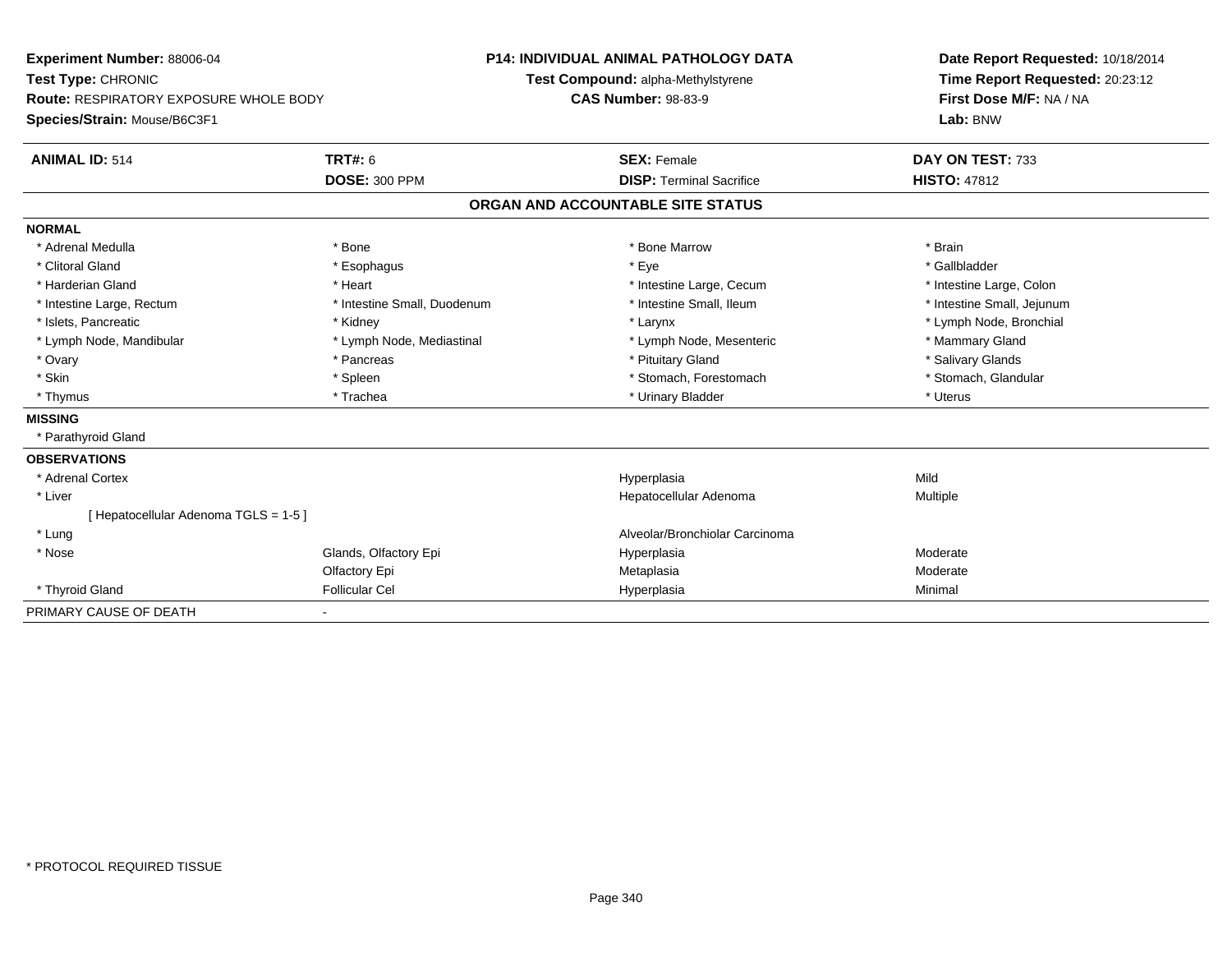| Experiment Number: 88006-04<br>Test Type: CHRONIC |                           | <b>P14: INDIVIDUAL ANIMAL PATHOLOGY DATA</b> | Date Report Requested: 10/18/2014 |  |  |
|---------------------------------------------------|---------------------------|----------------------------------------------|-----------------------------------|--|--|
|                                                   |                           | Test Compound: alpha-Methylstyrene           | Time Report Requested: 20:23:12   |  |  |
| <b>Route: RESPIRATORY EXPOSURE WHOLE BODY</b>     |                           | <b>CAS Number: 98-83-9</b>                   | First Dose M/F: NA / NA           |  |  |
| Species/Strain: Mouse/B6C3F1                      |                           |                                              | Lab: BNW                          |  |  |
| <b>ANIMAL ID: 515</b>                             | <b>TRT#: 6</b>            | <b>SEX: Female</b>                           | DAY ON TEST: 732                  |  |  |
|                                                   | <b>DOSE: 300 PPM</b>      | <b>DISP: Terminal Sacrifice</b>              | <b>HISTO: 47813</b>               |  |  |
|                                                   |                           | ORGAN AND ACCOUNTABLE SITE STATUS            |                                   |  |  |
| <b>NORMAL</b>                                     |                           |                                              |                                   |  |  |
| * Adrenal Cortex                                  | * Bone                    | * Bone Marrow                                | * Brain                           |  |  |
| * Clitoral Gland                                  | * Esophagus               | * Eye                                        | * Harderian Gland                 |  |  |
| * Heart                                           | * Intestine Large, Cecum  | * Intestine Large, Colon                     | * Intestine Large, Rectum         |  |  |
| * Intestine Small, Duodenum                       | * Intestine Small, Ileum  | * Intestine Small, Jejunum                   | * Islets, Pancreatic              |  |  |
| * Kidney                                          | * Larynx                  | * Lung                                       | * Lymph Node, Bronchial           |  |  |
| * Lymph Node, Mandibular                          | * Lymph Node, Mesenteric  | * Mammary Gland                              | * Pancreas                        |  |  |
| * Parathyroid Gland                               | * Pituitary Gland         | * Salivary Glands                            | * Skin                            |  |  |
| * Spleen                                          | * Stomach, Forestomach    | * Stomach, Glandular                         | * Thymus                          |  |  |
| * Thyroid Gland                                   | * Trachea                 | * Urinary Bladder                            | * Uterus                          |  |  |
| <b>MISSING</b>                                    |                           |                                              |                                   |  |  |
| * Gallbladder                                     | * Lymph Node, Mediastinal |                                              |                                   |  |  |
| <b>OBSERVATIONS</b>                               |                           |                                              |                                   |  |  |
| * Adrenal Medulla                                 |                           | Pheochromocytoma Benign                      |                                   |  |  |
| * Liver                                           |                           | <b>Basophilic Focus</b>                      |                                   |  |  |
| * Nose                                            | Glands, Olfactory Epi     | Hyperplasia                                  | Moderate                          |  |  |
|                                                   | Olfactory Epi             | Metaplasia                                   | Moderate                          |  |  |
| * Ovary                                           |                           | Cyst                                         |                                   |  |  |
| PRIMARY CAUSE OF DEATH                            |                           |                                              |                                   |  |  |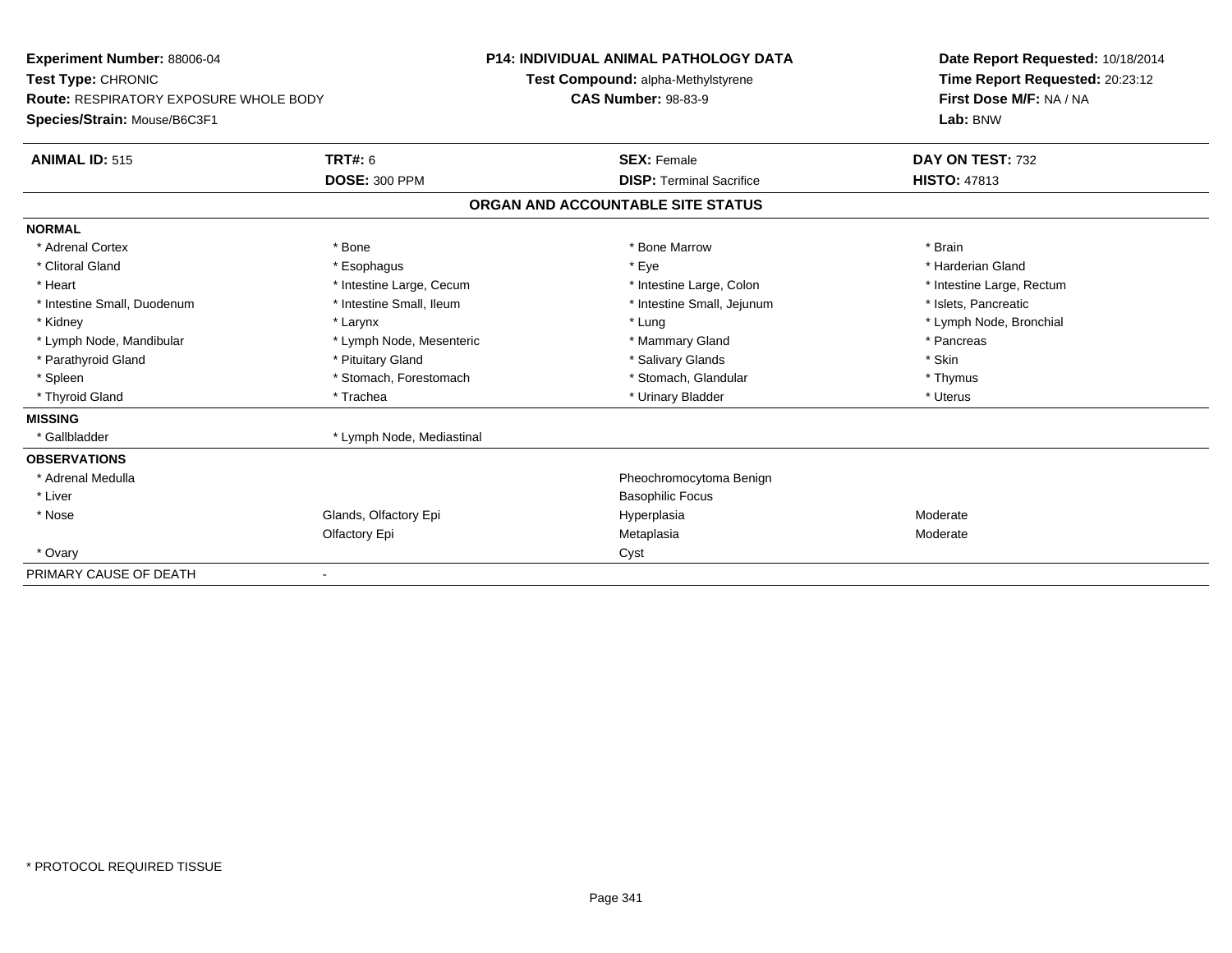| Experiment Number: 88006-04            |                          | P14: INDIVIDUAL ANIMAL PATHOLOGY DATA | Date Report Requested: 10/18/2014                          |  |  |
|----------------------------------------|--------------------------|---------------------------------------|------------------------------------------------------------|--|--|
| Test Type: CHRONIC                     |                          | Test Compound: alpha-Methylstyrene    | Time Report Requested: 20:23:12<br>First Dose M/F: NA / NA |  |  |
| Route: RESPIRATORY EXPOSURE WHOLE BODY |                          | <b>CAS Number: 98-83-9</b>            |                                                            |  |  |
| Species/Strain: Mouse/B6C3F1           |                          |                                       | Lab: BNW                                                   |  |  |
| <b>ANIMAL ID: 516</b>                  | <b>TRT#: 6</b>           | <b>SEX: Female</b>                    | DAY ON TEST: 656                                           |  |  |
|                                        | <b>DOSE: 300 PPM</b>     | <b>DISP:</b> Moribund Sacrifice       | <b>HISTO: 47814</b>                                        |  |  |
|                                        |                          | ORGAN AND ACCOUNTABLE SITE STATUS     |                                                            |  |  |
| <b>NORMAL</b>                          |                          |                                       |                                                            |  |  |
| * Bone                                 | * Bone Marrow            | * Brain                               | * Clitoral Gland                                           |  |  |
| * Esophagus                            | * Eye                    | * Gallbladder                         | * Harderian Gland                                          |  |  |
| * Heart                                | * Intestine Large, Cecum | * Intestine Large, Colon              | * Intestine Large, Rectum                                  |  |  |
| * Intestine Small, Duodenum            | * Intestine Small, Ileum | * Intestine Small, Jejunum            | * Islets, Pancreatic                                       |  |  |
| * Larynx                               | * Liver                  | * Mammary Gland                       | * Pancreas                                                 |  |  |
| * Parathyroid Gland                    | * Pituitary Gland        | * Salivary Glands                     | * Stomach, Forestomach                                     |  |  |
| * Stomach, Glandular                   | * Thymus                 | * Thyroid Gland                       | * Trachea                                                  |  |  |
| <b>OBSERVATIONS</b>                    |                          |                                       |                                                            |  |  |
| * Adrenal Cortex                       |                          | Necrosis                              | Marked                                                     |  |  |
| * Adrenal Medulla                      |                          | Necrosis                              | Marked                                                     |  |  |
| * Kidney                               |                          | <b>Amyloid Deposition</b>             | Marked                                                     |  |  |
|                                        |                          | Lymphoma Malignant                    |                                                            |  |  |
| [ Amyloid Deposition TGLS = 9-6 ]      |                          |                                       |                                                            |  |  |
| [ Lymphoma Malignant TGLS = 10-6 ]     |                          |                                       |                                                            |  |  |
| * Lung                                 |                          | Hemorrhage                            | Marked                                                     |  |  |
|                                        |                          | Lymphoma Malignant                    |                                                            |  |  |
| [Hemorrhage TGLS = $7,8-4$ ]           |                          |                                       |                                                            |  |  |
| Lymph Node                             | Iliac                    | Lymphoma Malignant                    |                                                            |  |  |
| [ Lymphoma Malignant TGLS = 11-6 ]     |                          |                                       |                                                            |  |  |
| * Lymph Node, Bronchial                |                          | Lymphoma Malignant                    |                                                            |  |  |
| * Lymph Node, Mandibular               |                          | Lymphoma Malignant                    |                                                            |  |  |
| * Lymph Node, Mediastinal              |                          | Lymphoma Malignant                    |                                                            |  |  |
| * Lymph Node, Mesenteric               |                          | Lymphoma Malignant                    |                                                            |  |  |
| * Nose                                 | Glands, Olfactory Epi    | Hyperplasia                           | Moderate                                                   |  |  |
|                                        | Olfactory Epi            | Metaplasia                            | Moderate                                                   |  |  |
| * Ovary                                |                          | Cyst                                  |                                                            |  |  |
| [Cyst TGLS = $4-8$ ]                   |                          |                                       |                                                            |  |  |
| * Skin                                 |                          | Necrosis                              | Mild                                                       |  |  |
| [Necrosis $TGLS = 1-12$ ]              |                          |                                       |                                                            |  |  |
| * Spleen                               |                          | Lymphoma Malignant                    |                                                            |  |  |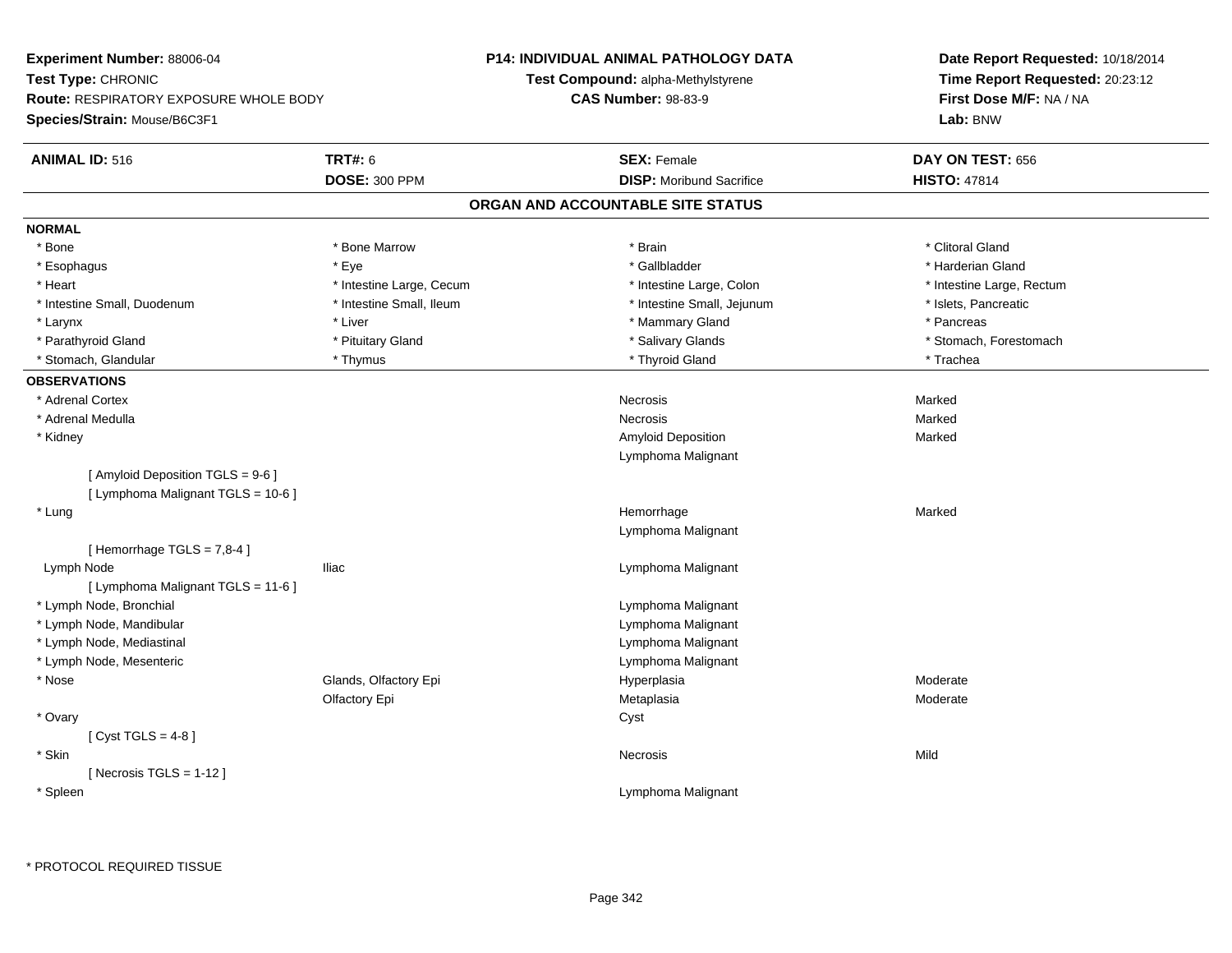| Experiment Number: 88006-04<br>Test Type: CHRONIC<br><b>Route: RESPIRATORY EXPOSURE WHOLE BODY</b><br>Species/Strain: Mouse/B6C3F1 |                                       | <b>P14: INDIVIDUAL ANIMAL PATHOLOGY DATA</b><br>Test Compound: alpha-Methylstyrene | Date Report Requested: 10/18/2014<br>Time Report Requested: 20:23:12 |  |  |
|------------------------------------------------------------------------------------------------------------------------------------|---------------------------------------|------------------------------------------------------------------------------------|----------------------------------------------------------------------|--|--|
|                                                                                                                                    |                                       | <b>CAS Number: 98-83-9</b>                                                         | First Dose M/F: NA / NA                                              |  |  |
|                                                                                                                                    |                                       |                                                                                    | Lab: BNW                                                             |  |  |
| <b>ANIMAL ID: 516</b>                                                                                                              | <b>TRT#: 6</b>                        | <b>SEX: Female</b>                                                                 | <b>DAY ON TEST: 656</b>                                              |  |  |
|                                                                                                                                    | <b>DOSE: 300 PPM</b>                  | <b>DISP:</b> Moribund Sacrifice                                                    | <b>HISTO: 47814</b>                                                  |  |  |
|                                                                                                                                    |                                       | ORGAN AND ACCOUNTABLE SITE STATUS                                                  |                                                                      |  |  |
| [ Lymphoma Malignant TGLS = 5,6-5 ]                                                                                                |                                       |                                                                                    |                                                                      |  |  |
| * Urinary Bladder                                                                                                                  |                                       | Lymphoma Malignant                                                                 |                                                                      |  |  |
| * Uterus                                                                                                                           | Endometrium                           | Hyperplasia                                                                        | Cystic, Marked                                                       |  |  |
| [Hyperplasia TGLS = $3-9$ ]                                                                                                        |                                       |                                                                                    |                                                                      |  |  |
| PRIMARY CAUSE OF DEATH                                                                                                             | <b>Amyloid Deposition</b><br>- Kidnev |                                                                                    |                                                                      |  |  |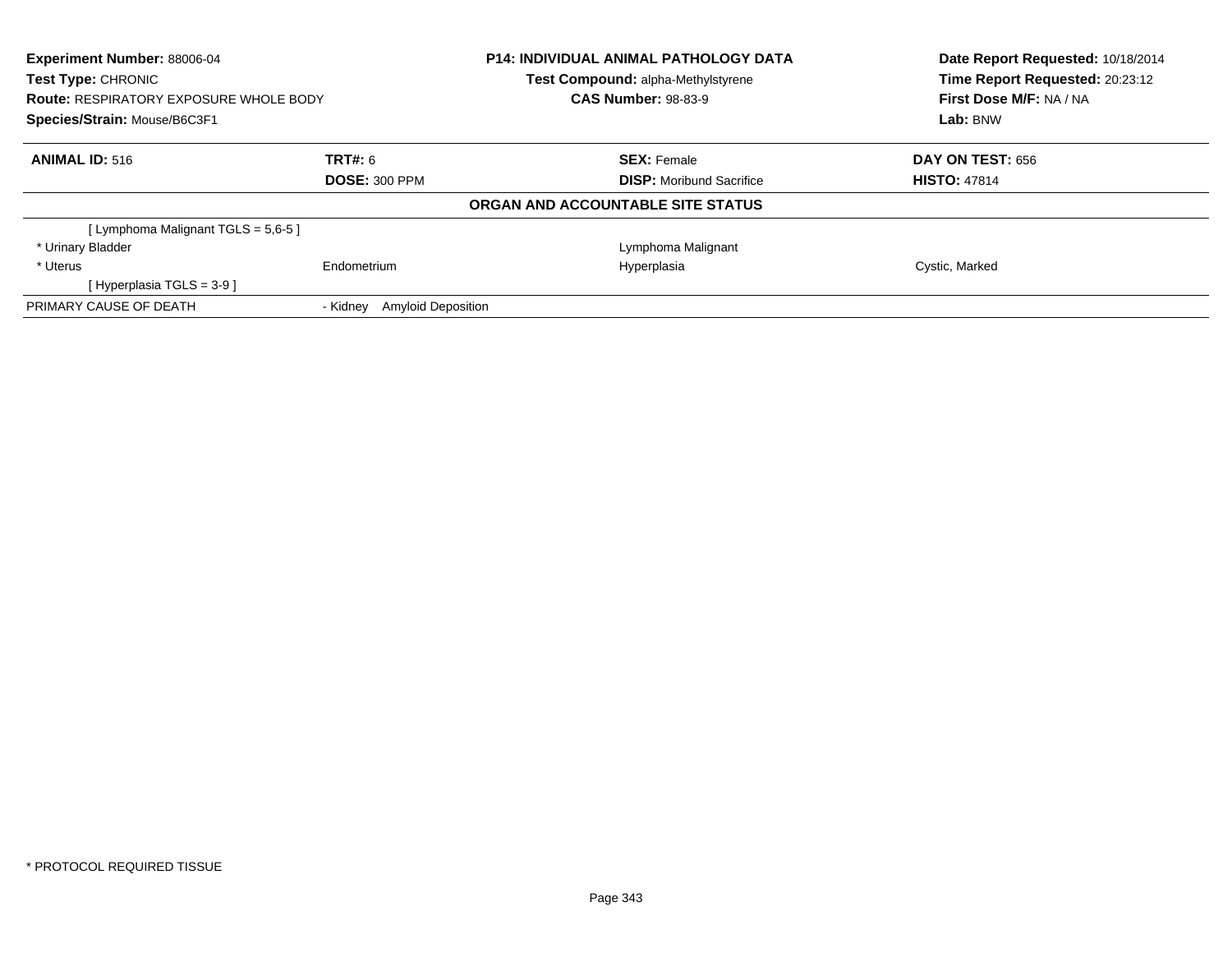| Experiment Number: 88006-04              |                          | <b>P14: INDIVIDUAL ANIMAL PATHOLOGY DATA</b> |                                    |  | Date Report Requested: 10/18/2014 |  |  |
|------------------------------------------|--------------------------|----------------------------------------------|------------------------------------|--|-----------------------------------|--|--|
| Test Type: CHRONIC                       |                          |                                              | Test Compound: alpha-Methylstyrene |  | Time Report Requested: 20:23:12   |  |  |
| Route: RESPIRATORY EXPOSURE WHOLE BODY   |                          | <b>CAS Number: 98-83-9</b>                   |                                    |  | First Dose M/F: NA / NA           |  |  |
| Species/Strain: Mouse/B6C3F1             |                          |                                              |                                    |  | Lab: BNW                          |  |  |
| <b>ANIMAL ID: 517</b>                    | <b>TRT#: 6</b>           |                                              | <b>SEX: Female</b>                 |  | DAY ON TEST: 731                  |  |  |
|                                          | <b>DOSE: 300 PPM</b>     |                                              | <b>DISP: Terminal Sacrifice</b>    |  | <b>HISTO: 47815</b>               |  |  |
|                                          |                          | ORGAN AND ACCOUNTABLE SITE STATUS            |                                    |  |                                   |  |  |
| <b>NORMAL</b>                            |                          |                                              |                                    |  |                                   |  |  |
| * Adrenal Cortex                         | * Adrenal Medulla        |                                              | $*$ Bone                           |  | * Brain                           |  |  |
| * Esophagus                              | * Eye                    |                                              | * Gallbladder                      |  | * Harderian Gland                 |  |  |
| * Heart                                  | * Intestine Large, Cecum |                                              | * Intestine Large, Colon           |  | * Intestine Large, Rectum         |  |  |
| * Intestine Small, Duodenum              | * Intestine Small, Ileum |                                              | * Intestine Small, Jejunum         |  | * Islets, Pancreatic              |  |  |
| * Kidney                                 | * Larynx                 |                                              | * Liver                            |  | * Lymph Node, Mandibular          |  |  |
| * Mammary Gland                          | * Ovary                  |                                              | * Pancreas                         |  | * Parathyroid Gland               |  |  |
| * Pituitary Gland                        | * Salivary Glands        |                                              | * Skin                             |  | * Stomach, Glandular              |  |  |
| * Thymus                                 | * Thyroid Gland          |                                              | * Trachea                          |  | * Urinary Bladder                 |  |  |
| * Uterus                                 |                          |                                              |                                    |  |                                   |  |  |
| <b>INSUFFICIENT TISSUE</b>               |                          |                                              |                                    |  |                                   |  |  |
| * Clitoral Gland                         |                          |                                              |                                    |  |                                   |  |  |
| <b>OBSERVATIONS</b>                      |                          |                                              |                                    |  |                                   |  |  |
| * Bone Marrow                            |                          |                                              | Lymphoma Malignant                 |  |                                   |  |  |
| * Lung                                   |                          |                                              | Lymphoma Malignant                 |  |                                   |  |  |
| * Lymph Node, Bronchial                  |                          |                                              | Lymphoma Malignant                 |  |                                   |  |  |
| * Lymph Node, Mediastinal                |                          |                                              | Lymphoma Malignant                 |  |                                   |  |  |
| * Lymph Node, Mesenteric                 |                          |                                              | Lymphoma Malignant                 |  |                                   |  |  |
| * Nose                                   | Glands, Olfactory Epi    |                                              | Hyperplasia                        |  | Moderate                          |  |  |
|                                          | Olfactory Epi            |                                              | Metaplasia                         |  | Moderate                          |  |  |
| * Spleen                                 |                          |                                              | Lymphoma Malignant                 |  |                                   |  |  |
| * Stomach, Forestomach                   |                          |                                              | Mineralization                     |  | Minimal                           |  |  |
| [ Mineralization TGLS = 1-9 ]            |                          |                                              |                                    |  |                                   |  |  |
| PRIMARY CAUSE OF DEATH<br>$\blacksquare$ |                          |                                              |                                    |  |                                   |  |  |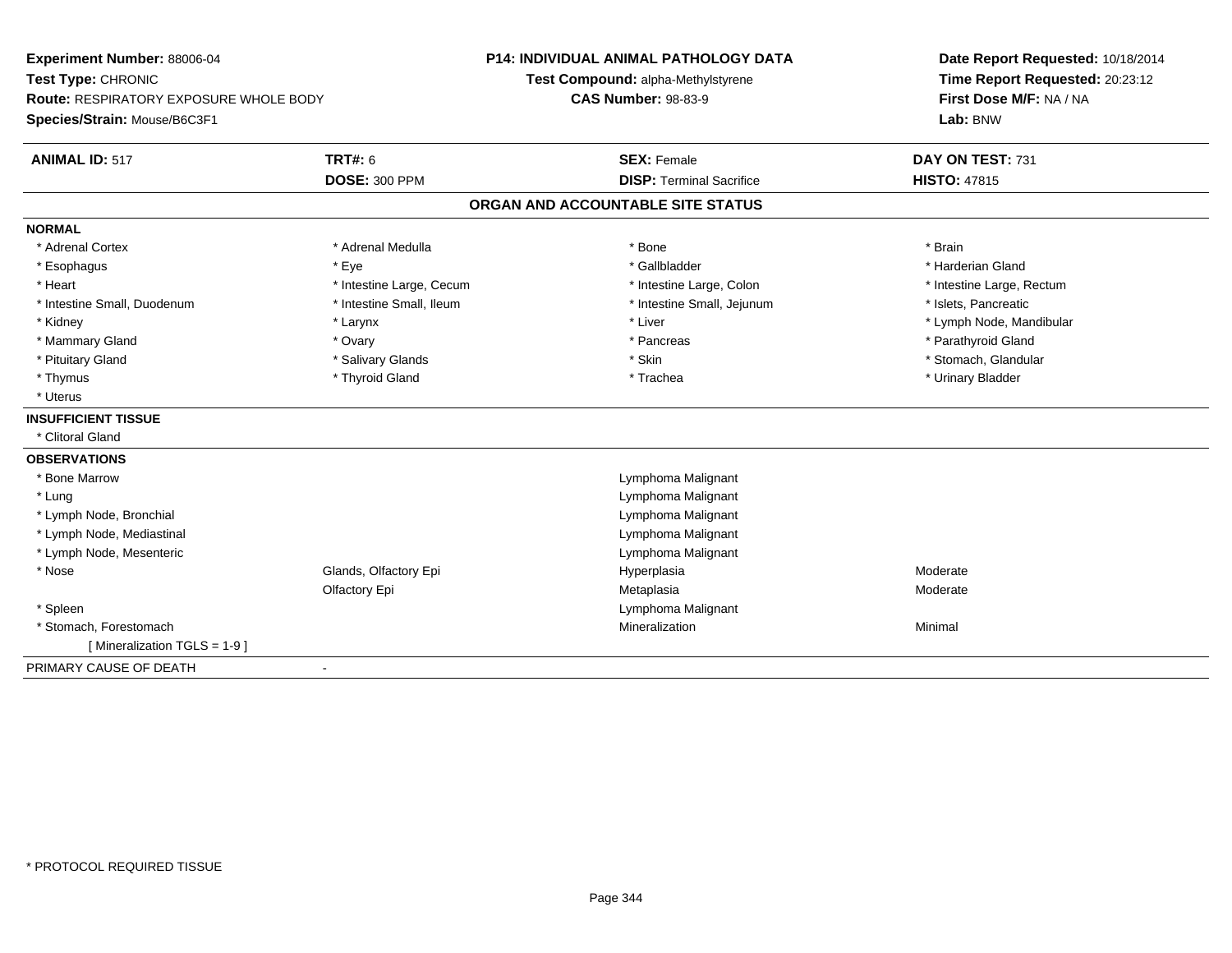| Experiment Number: 88006-04                           | <b>P14: INDIVIDUAL ANIMAL PATHOLOGY DATA</b> | Date Report Requested: 10/18/2014 |  |  |
|-------------------------------------------------------|----------------------------------------------|-----------------------------------|--|--|
| Test Type: CHRONIC                                    | Test Compound: alpha-Methylstyrene           | Time Report Requested: 20:23:12   |  |  |
| Route: RESPIRATORY EXPOSURE WHOLE BODY                | <b>CAS Number: 98-83-9</b>                   | First Dose M/F: NA / NA           |  |  |
| Species/Strain: Mouse/B6C3F1                          |                                              | Lab: BNW                          |  |  |
| <b>TRT#: 6</b><br><b>ANIMAL ID: 518</b>               | <b>SEX: Female</b>                           | DAY ON TEST: 733                  |  |  |
| <b>DOSE: 300 PPM</b>                                  | <b>DISP: Terminal Sacrifice</b>              | <b>HISTO: 47816</b>               |  |  |
|                                                       | ORGAN AND ACCOUNTABLE SITE STATUS            |                                   |  |  |
| <b>NORMAL</b>                                         |                                              |                                   |  |  |
| * Adrenal Cortex<br>* Adrenal Medulla                 | * Bone                                       | * Bone Marrow                     |  |  |
| * Brain<br>* Clitoral Gland                           | * Esophagus                                  | * Eye                             |  |  |
| * Gallbladder<br>* Harderian Gland                    | * Heart                                      | * Intestine Large, Cecum          |  |  |
| * Intestine Large, Colon<br>* Intestine Large, Rectum | * Intestine Small, Duodenum                  | * Intestine Small, Ileum          |  |  |
| * Intestine Small, Jejunum<br>* Islets, Pancreatic    | * Larynx                                     | * Lymph Node, Bronchial           |  |  |
| * Lymph Node, Mesenteric<br>* Lymph Node, Mediastinal | * Mammary Gland                              | * Ovary                           |  |  |
| * Pancreas<br>* Parathyroid Gland                     | * Pituitary Gland                            | * Salivary Glands                 |  |  |
| * Skin<br>* Spleen                                    | * Stomach, Forestomach                       | * Stomach, Glandular              |  |  |
| * Thymus<br>* Trachea                                 | * Urinary Bladder                            |                                   |  |  |
| <b>MISSING</b>                                        |                                              |                                   |  |  |
| * Lymph Node, Mandibular                              |                                              |                                   |  |  |
| <b>OBSERVATIONS</b>                                   |                                              |                                   |  |  |
| * Kidney                                              | Infarct                                      | Mild                              |  |  |
|                                                       | Nephropathy                                  | Minimal                           |  |  |
| * Liver                                               | Hepatocellular Adenoma                       | Multiple                          |  |  |
| [ Hepatocellular Adenoma TGLS = 1,2-12+5 ]            |                                              |                                   |  |  |
| * Lung<br>Alveolar Epith                              | Hyperplasia                                  | Moderate                          |  |  |
| $*$ Nose<br>Glands, Olfactory Epi                     | Hyperplasia                                  | Moderate                          |  |  |
| Olfactory Epi                                         | Metaplasia                                   | Moderate                          |  |  |
| * Thyroid Gland<br><b>Follicular Cel</b>              | Hyperplasia                                  | Mild                              |  |  |
| * Uterus<br>Endometrium                               | Hyperplasia                                  | Cystic, Marked                    |  |  |
| [Hyperplasia TGLS = 3-9]                              |                                              |                                   |  |  |
| PRIMARY CAUSE OF DEATH<br>$\blacksquare$              |                                              |                                   |  |  |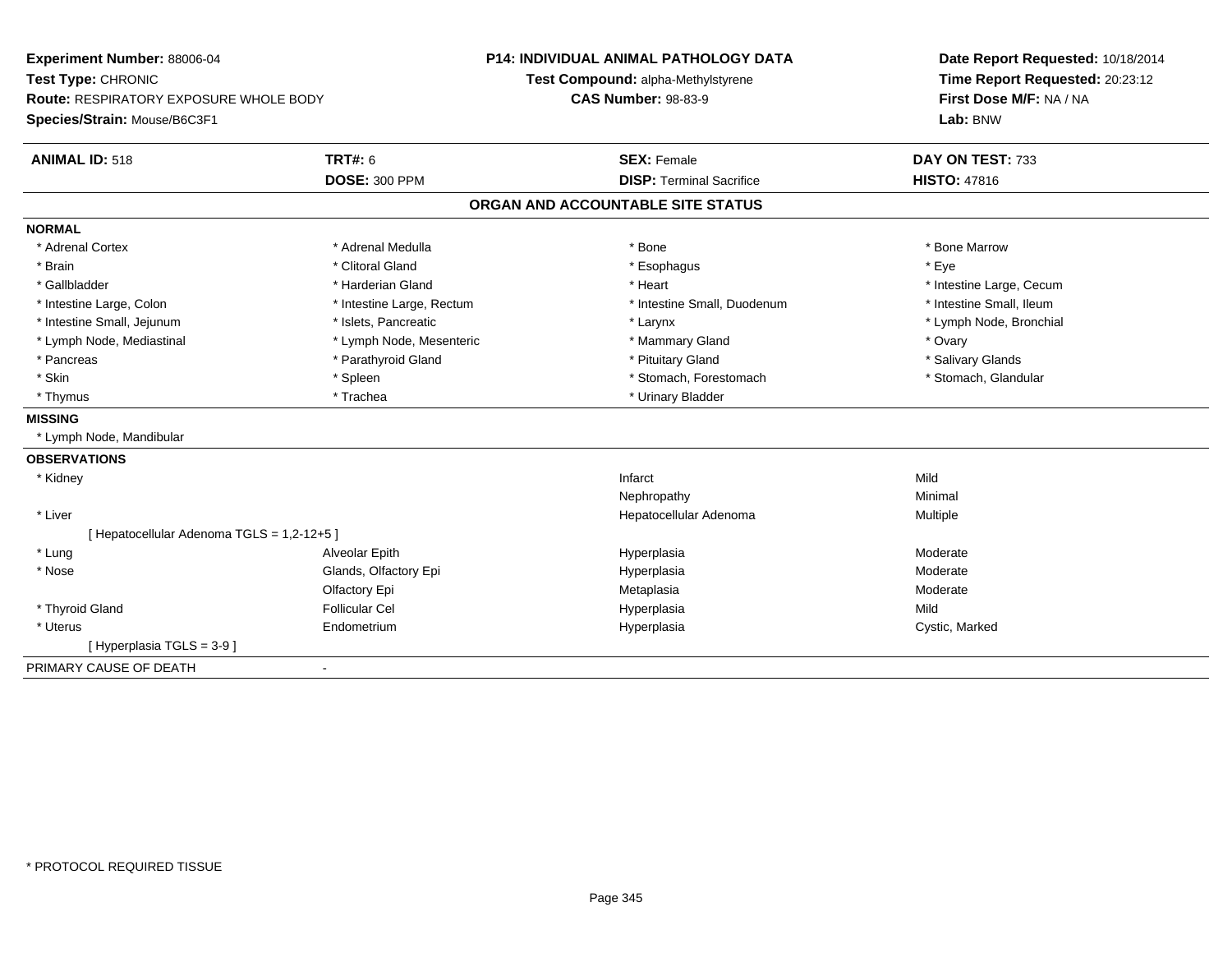| Experiment Number: 88006-04                   |                           | <b>P14: INDIVIDUAL ANIMAL PATHOLOGY DATA</b> | Date Report Requested: 10/18/2014 |  |  |
|-----------------------------------------------|---------------------------|----------------------------------------------|-----------------------------------|--|--|
| Test Type: CHRONIC                            |                           | Test Compound: alpha-Methylstyrene           | Time Report Requested: 20:23:12   |  |  |
| <b>Route: RESPIRATORY EXPOSURE WHOLE BODY</b> |                           | <b>CAS Number: 98-83-9</b>                   | First Dose M/F: NA / NA           |  |  |
| Species/Strain: Mouse/B6C3F1                  |                           |                                              | Lab: BNW                          |  |  |
| <b>ANIMAL ID: 519</b>                         | <b>TRT#: 6</b>            | <b>SEX: Female</b>                           | DAY ON TEST: 732                  |  |  |
|                                               | <b>DOSE: 300 PPM</b>      | <b>DISP: Terminal Sacrifice</b>              | <b>HISTO: 47817</b>               |  |  |
|                                               |                           | ORGAN AND ACCOUNTABLE SITE STATUS            |                                   |  |  |
| <b>NORMAL</b>                                 |                           |                                              |                                   |  |  |
| * Adrenal Cortex                              | * Adrenal Medulla         | * Bone                                       | * Bone Marrow                     |  |  |
| * Brain                                       | * Clitoral Gland          | * Esophagus                                  | * Eye                             |  |  |
| * Gallbladder                                 | * Harderian Gland         | * Heart                                      | * Intestine Large, Cecum          |  |  |
| * Intestine Large, Colon                      | * Intestine Large, Rectum | * Intestine Small, Duodenum                  | * Intestine Small, Ileum          |  |  |
| * Intestine Small, Jejunum                    | * Islets, Pancreatic      | * Kidney                                     | * Larynx                          |  |  |
| * Lung                                        | * Lymph Node, Bronchial   | * Lymph Node, Mandibular                     | * Lymph Node, Mediastinal         |  |  |
| * Lymph Node, Mesenteric                      | * Mammary Gland           | * Ovary                                      | * Pancreas                        |  |  |
| * Salivary Glands                             | * Skin                    | * Spleen                                     | * Stomach, Forestomach            |  |  |
| * Stomach, Glandular                          | * Thymus                  | * Trachea                                    | * Urinary Bladder                 |  |  |
| * Uterus                                      |                           |                                              |                                   |  |  |
| <b>MISSING</b>                                |                           |                                              |                                   |  |  |
| * Parathyroid Gland                           |                           |                                              |                                   |  |  |
| <b>OBSERVATIONS</b>                           |                           |                                              |                                   |  |  |
| * Liver                                       |                           | <b>Eosinophilic Focus</b>                    |                                   |  |  |
| [Eosinophilic Focus TGLS = 2-5]               |                           |                                              |                                   |  |  |
| Mesentery                                     | Fat                       | Necrosis                                     | Mild                              |  |  |
| [ Necrosis TGLS = $3-6$ ]                     |                           |                                              |                                   |  |  |
| * Nose                                        | Glands, Olfactory Epi     | Hyperplasia                                  | Moderate                          |  |  |
|                                               | Olfactory Epi             | Metaplasia                                   | Moderate                          |  |  |
| * Pituitary Gland                             | Pars Intermed             | Adenoma                                      |                                   |  |  |
| [Adenoma TGLS = $1-9$ ]                       |                           |                                              |                                   |  |  |
| * Thyroid Gland                               | <b>Follicular Cel</b>     | Hyperplasia                                  | Moderate                          |  |  |
| PRIMARY CAUSE OF DEATH                        |                           |                                              |                                   |  |  |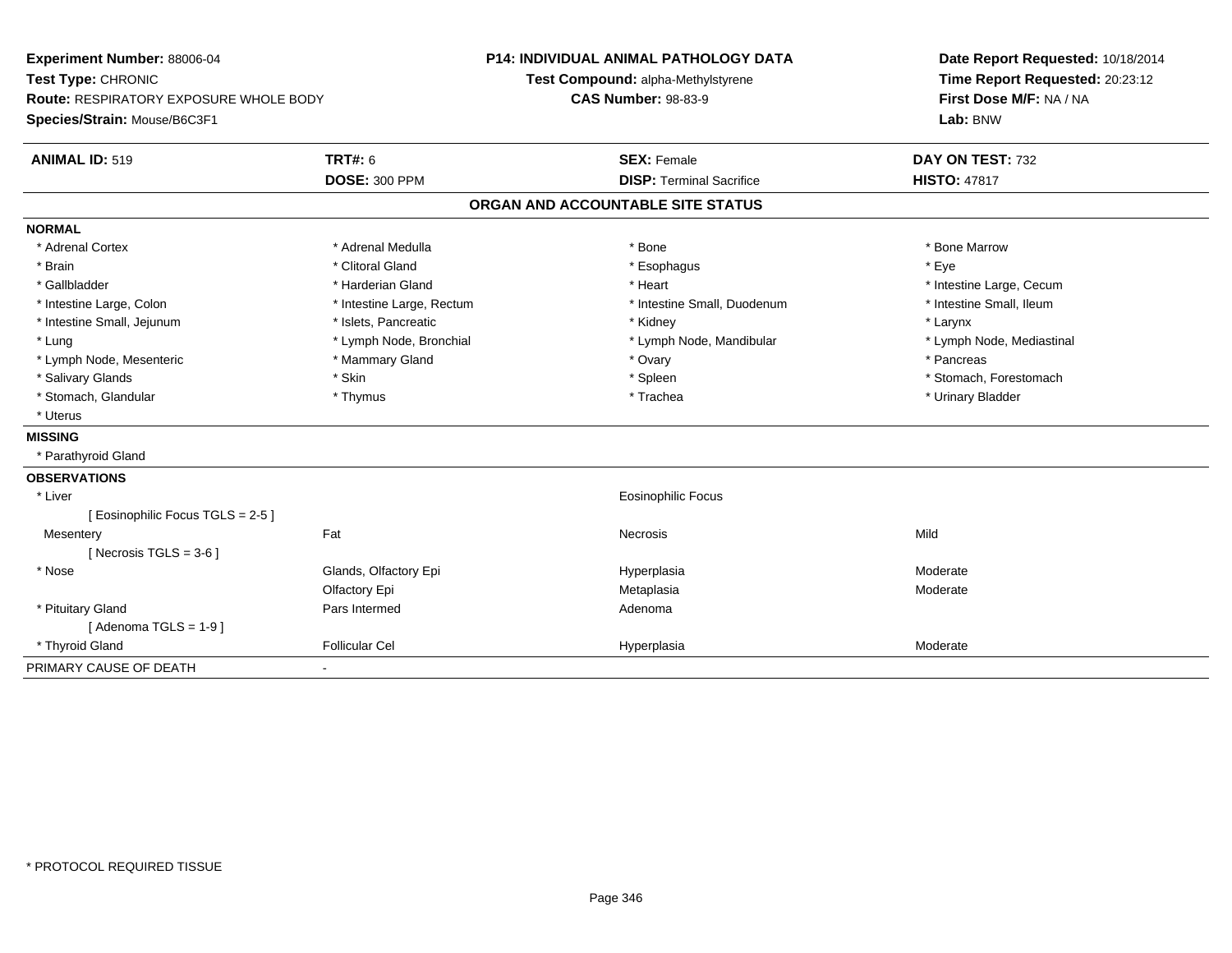| Experiment Number: 88006-04<br>Test Type: CHRONIC<br>Route: RESPIRATORY EXPOSURE WHOLE BODY<br>Species/Strain: Mouse/B6C3F1 |                             | P14: INDIVIDUAL ANIMAL PATHOLOGY DATA<br>Test Compound: alpha-Methylstyrene<br><b>CAS Number: 98-83-9</b> | Date Report Requested: 10/18/2014<br>Time Report Requested: 20:23:12<br>First Dose M/F: NA / NA<br>Lab: BNW |  |
|-----------------------------------------------------------------------------------------------------------------------------|-----------------------------|-----------------------------------------------------------------------------------------------------------|-------------------------------------------------------------------------------------------------------------|--|
| <b>ANIMAL ID: 520</b>                                                                                                       | <b>TRT#: 6</b>              | <b>SEX: Female</b>                                                                                        | DAY ON TEST: 719                                                                                            |  |
|                                                                                                                             | <b>DOSE: 300 PPM</b>        | <b>DISP: Moribund Sacrifice</b>                                                                           | <b>HISTO: 47818</b>                                                                                         |  |
|                                                                                                                             |                             | ORGAN AND ACCOUNTABLE SITE STATUS                                                                         |                                                                                                             |  |
| <b>NORMAL</b>                                                                                                               |                             |                                                                                                           |                                                                                                             |  |
| * Adrenal Cortex                                                                                                            | * Adrenal Medulla           | * Bone                                                                                                    | * Bone Marrow                                                                                               |  |
| * Brain                                                                                                                     | * Clitoral Gland            | * Esophagus                                                                                               | * Eye                                                                                                       |  |
| * Intestine Large, Cecum                                                                                                    | * Intestine Large, Colon    | * Intestine Large, Rectum                                                                                 | * Intestine Small, Duodenum                                                                                 |  |
| * Intestine Small, Ileum                                                                                                    | * Intestine Small, Jejunum  | * Islets, Pancreatic                                                                                      | * Larynx                                                                                                    |  |
| * Lymph Node, Bronchial                                                                                                     | * Lymph Node, Mandibular    | * Lymph Node, Mediastinal                                                                                 | * Lymph Node, Mesenteric                                                                                    |  |
| * Mammary Gland                                                                                                             | * Pancreas                  | * Parathyroid Gland                                                                                       | * Pituitary Gland                                                                                           |  |
| * Skin                                                                                                                      | * Stomach, Forestomach      | * Stomach, Glandular                                                                                      | * Thymus                                                                                                    |  |
| * Thyroid Gland                                                                                                             | * Trachea                   | * Urinary Bladder                                                                                         |                                                                                                             |  |
| <b>MISSING</b>                                                                                                              |                             |                                                                                                           |                                                                                                             |  |
| * Gallbladder                                                                                                               |                             |                                                                                                           |                                                                                                             |  |
| <b>OBSERVATIONS</b>                                                                                                         |                             |                                                                                                           |                                                                                                             |  |
| * Harderian Gland                                                                                                           |                             | <b>Necrosis</b>                                                                                           | Mild                                                                                                        |  |
| * Heart                                                                                                                     |                             | Mineralization                                                                                            | Minimal                                                                                                     |  |
| * Kidney                                                                                                                    |                             | Nephropathy                                                                                               | Minimal                                                                                                     |  |
| * Liver                                                                                                                     |                             | Hematopoietic Cell Proliferation                                                                          | Marked                                                                                                      |  |
|                                                                                                                             |                             | Histiocytic Sarcoma                                                                                       |                                                                                                             |  |
| [ Histiocytic Sarcoma TGLS = 1,3,4-5+12+6 ]                                                                                 |                             |                                                                                                           |                                                                                                             |  |
| * Lung                                                                                                                      |                             | Histiocytic Sarcoma                                                                                       |                                                                                                             |  |
| * Nose                                                                                                                      | Glands, Olfactory Epi       | Hyperplasia                                                                                               | Moderate                                                                                                    |  |
|                                                                                                                             | Olfactory Epi               | Metaplasia                                                                                                | Moderate                                                                                                    |  |
| * Ovary                                                                                                                     |                             | Cyst                                                                                                      |                                                                                                             |  |
| [ $Cyst TGLS = 5-8$ ]                                                                                                       |                             |                                                                                                           |                                                                                                             |  |
| * Salivary Glands                                                                                                           |                             | Atrophy                                                                                                   | Mild                                                                                                        |  |
|                                                                                                                             |                             | <b>Necrosis</b>                                                                                           | Mild                                                                                                        |  |
| * Spleen                                                                                                                    |                             | Hematopoietic Cell Proliferation                                                                          | Marked                                                                                                      |  |
| [ Hematopoietic Cell Proliferation TGLS = 2-5 ]                                                                             |                             |                                                                                                           |                                                                                                             |  |
| * Uterus                                                                                                                    |                             | Polyp Stromal                                                                                             |                                                                                                             |  |
| PRIMARY CAUSE OF DEATH                                                                                                      | - Liver Histiocytic Sarcoma |                                                                                                           |                                                                                                             |  |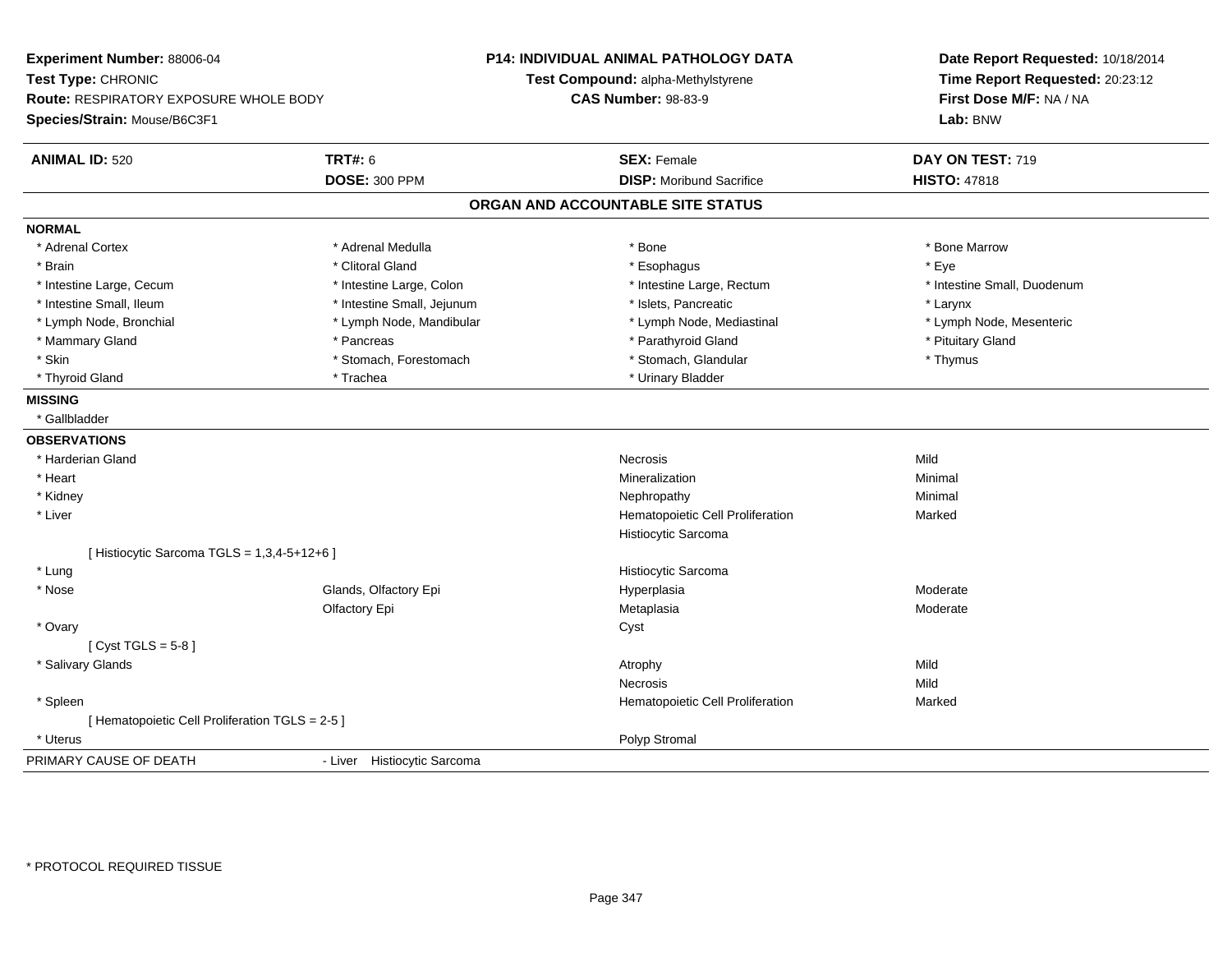| <b>Experiment Number: 88006-04</b><br>Test Type: CHRONIC<br><b>Route: RESPIRATORY EXPOSURE WHOLE BODY</b><br>Species/Strain: Mouse/B6C3F1 |                                  | <b>P14: INDIVIDUAL ANIMAL PATHOLOGY DATA</b><br>Test Compound: alpha-Methylstyrene |                                   |  | Date Report Requested: 10/18/2014<br>Time Report Requested: 20:23:12 |  |  |
|-------------------------------------------------------------------------------------------------------------------------------------------|----------------------------------|------------------------------------------------------------------------------------|-----------------------------------|--|----------------------------------------------------------------------|--|--|
|                                                                                                                                           |                                  | <b>CAS Number: 98-83-9</b>                                                         |                                   |  | First Dose M/F: NA / NA<br>Lab: BNW                                  |  |  |
| <b>ANIMAL ID: 521</b>                                                                                                                     | <b>TRT#: 6</b>                   |                                                                                    | <b>SEX: Female</b>                |  | DAY ON TEST: 507                                                     |  |  |
|                                                                                                                                           | <b>DOSE: 300 PPM</b>             |                                                                                    | <b>DISP: Natural Death</b>        |  | <b>HISTO: 47819</b>                                                  |  |  |
|                                                                                                                                           |                                  |                                                                                    | ORGAN AND ACCOUNTABLE SITE STATUS |  |                                                                      |  |  |
| <b>NORMAL</b>                                                                                                                             |                                  |                                                                                    |                                   |  |                                                                      |  |  |
| * Adrenal Cortex                                                                                                                          | * Adrenal Medulla                |                                                                                    | * Bone                            |  | * Bone Marrow                                                        |  |  |
| * Clitoral Gland                                                                                                                          | * Esophagus                      |                                                                                    | * Harderian Gland                 |  | * Heart                                                              |  |  |
| * Intestine Large, Cecum                                                                                                                  | * Intestine Large, Colon         |                                                                                    | * Intestine Large, Rectum         |  | * Islets, Pancreatic                                                 |  |  |
| * Larynx                                                                                                                                  | * Lymph Node, Mandibular         |                                                                                    | * Lymph Node, Mesenteric          |  | * Mammary Gland                                                      |  |  |
| * Ovary                                                                                                                                   | * Pancreas                       |                                                                                    | * Pituitary Gland                 |  | * Salivary Glands                                                    |  |  |
| * Skin                                                                                                                                    | * Spleen                         |                                                                                    | * Stomach, Forestomach            |  | * Stomach, Glandular                                                 |  |  |
| * Thymus                                                                                                                                  | * Trachea                        |                                                                                    | * Urinary Bladder                 |  | * Uterus                                                             |  |  |
| <b>MISSING</b>                                                                                                                            |                                  |                                                                                    |                                   |  |                                                                      |  |  |
| * Gallbladder                                                                                                                             | * Lymph Node, Bronchial          |                                                                                    | * Lymph Node, Mediastinal         |  | * Parathyroid Gland                                                  |  |  |
| <b>AUTO PRECLUDES DIAG.</b>                                                                                                               |                                  |                                                                                    |                                   |  |                                                                      |  |  |
| * Eye                                                                                                                                     | * Intestine Small, Duodenum      |                                                                                    | * Intestine Small, Ileum          |  | * Intestine Small, Jejunum                                           |  |  |
| <b>OBSERVATIONS</b>                                                                                                                       |                                  |                                                                                    |                                   |  |                                                                      |  |  |
| * Brain                                                                                                                                   |                                  |                                                                                    | Gliosis                           |  | Mild                                                                 |  |  |
| * Kidney                                                                                                                                  |                                  |                                                                                    | Nephropathy                       |  | Minimal                                                              |  |  |
| * Liver                                                                                                                                   |                                  |                                                                                    | Hepatocellular Carcinoma          |  |                                                                      |  |  |
| [ Hepatocellular Carcinoma TGLS = 4-5 ]                                                                                                   |                                  |                                                                                    |                                   |  |                                                                      |  |  |
| * Lung                                                                                                                                    |                                  |                                                                                    | Hepatocellular Carcinoma          |  | Metastatic (Liver)                                                   |  |  |
| [ Hepatocellular Carcinoma TGLS = 2,3-4 ]                                                                                                 |                                  |                                                                                    |                                   |  |                                                                      |  |  |
| * Nose                                                                                                                                    | Glands, Olfactory Epi            |                                                                                    | Hyperplasia                       |  | Moderate                                                             |  |  |
|                                                                                                                                           | Olfactory Epi                    |                                                                                    | Metaplasia                        |  | Moderate                                                             |  |  |
| * Thyroid Gland                                                                                                                           | <b>Follicular Cel</b>            |                                                                                    | Hyperplasia                       |  | Mild                                                                 |  |  |
| PRIMARY CAUSE OF DEATH                                                                                                                    | - Liver Hepatocellular Carcinoma |                                                                                    |                                   |  |                                                                      |  |  |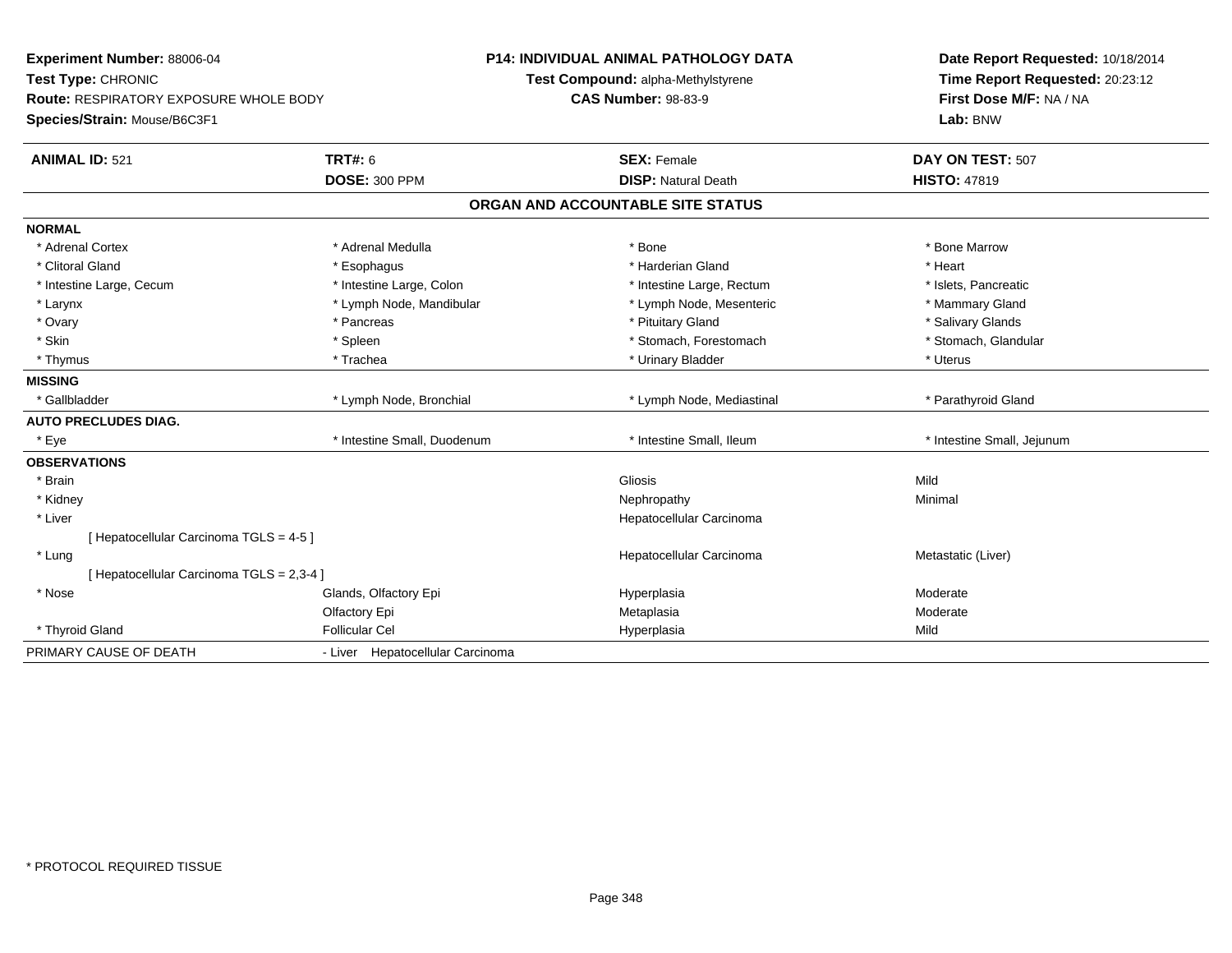| <b>Experiment Number: 88006-04</b>            |                           | <b>P14: INDIVIDUAL ANIMAL PATHOLOGY DATA</b> |                                    |  | Date Report Requested: 10/18/2014 |  |  |
|-----------------------------------------------|---------------------------|----------------------------------------------|------------------------------------|--|-----------------------------------|--|--|
| Test Type: CHRONIC                            |                           |                                              | Test Compound: alpha-Methylstyrene |  | Time Report Requested: 20:23:12   |  |  |
| <b>Route: RESPIRATORY EXPOSURE WHOLE BODY</b> |                           | <b>CAS Number: 98-83-9</b>                   |                                    |  | First Dose M/F: NA / NA           |  |  |
| Species/Strain: Mouse/B6C3F1                  |                           |                                              |                                    |  | Lab: BNW                          |  |  |
| <b>ANIMAL ID: 522</b>                         | <b>TRT#: 6</b>            |                                              | <b>SEX: Female</b>                 |  | DAY ON TEST: 733                  |  |  |
|                                               | <b>DOSE: 300 PPM</b>      |                                              | <b>DISP: Terminal Sacrifice</b>    |  | <b>HISTO: 47820</b>               |  |  |
|                                               |                           |                                              | ORGAN AND ACCOUNTABLE SITE STATUS  |  |                                   |  |  |
| <b>NORMAL</b>                                 |                           |                                              |                                    |  |                                   |  |  |
| * Adrenal Cortex                              | * Adrenal Medulla         |                                              | * Bone                             |  | * Bone Marrow                     |  |  |
| * Brain                                       | * Clitoral Gland          |                                              | * Esophagus                        |  | * Eye                             |  |  |
| * Gallbladder                                 | * Harderian Gland         |                                              | * Heart                            |  | * Intestine Large, Cecum          |  |  |
| * Intestine Large, Colon                      | * Intestine Large, Rectum |                                              | * Intestine Small, Duodenum        |  | * Intestine Small, Ileum          |  |  |
| * Intestine Small, Jejunum                    | * Islets, Pancreatic      |                                              | * Kidney                           |  | * Larynx                          |  |  |
| * Lung                                        | * Lymph Node, Bronchial   |                                              | * Lymph Node, Mandibular           |  | * Lymph Node, Mesenteric          |  |  |
| * Mammary Gland                               | * Ovary                   |                                              | * Pancreas                         |  | * Parathyroid Gland               |  |  |
| * Pituitary Gland                             | * Salivary Glands         |                                              | * Skin                             |  | * Spleen                          |  |  |
| * Stomach, Forestomach                        | * Stomach, Glandular      |                                              | * Thymus                           |  | * Thyroid Gland                   |  |  |
| * Trachea                                     | * Urinary Bladder         |                                              | * Uterus                           |  |                                   |  |  |
| <b>MISSING</b>                                |                           |                                              |                                    |  |                                   |  |  |
| * Lymph Node, Mediastinal                     |                           |                                              |                                    |  |                                   |  |  |
| <b>OBSERVATIONS</b>                           |                           |                                              |                                    |  |                                   |  |  |
| * Liver                                       |                           |                                              | <b>Clear Cell Focus</b>            |  |                                   |  |  |
|                                               |                           |                                              | Hepatocellular Adenoma             |  |                                   |  |  |
|                                               |                           |                                              | Hepatocellular Carcinoma           |  |                                   |  |  |
| [ Hepatocellular Carcinoma TGLS = 1-12 ]      |                           |                                              |                                    |  |                                   |  |  |
| * Nose                                        | Glands, Olfactory Epi     |                                              | Hyperplasia                        |  | Moderate                          |  |  |
|                                               | Olfactory Epi             |                                              | Metaplasia                         |  | Moderate                          |  |  |
| PRIMARY CAUSE OF DEATH                        |                           |                                              |                                    |  |                                   |  |  |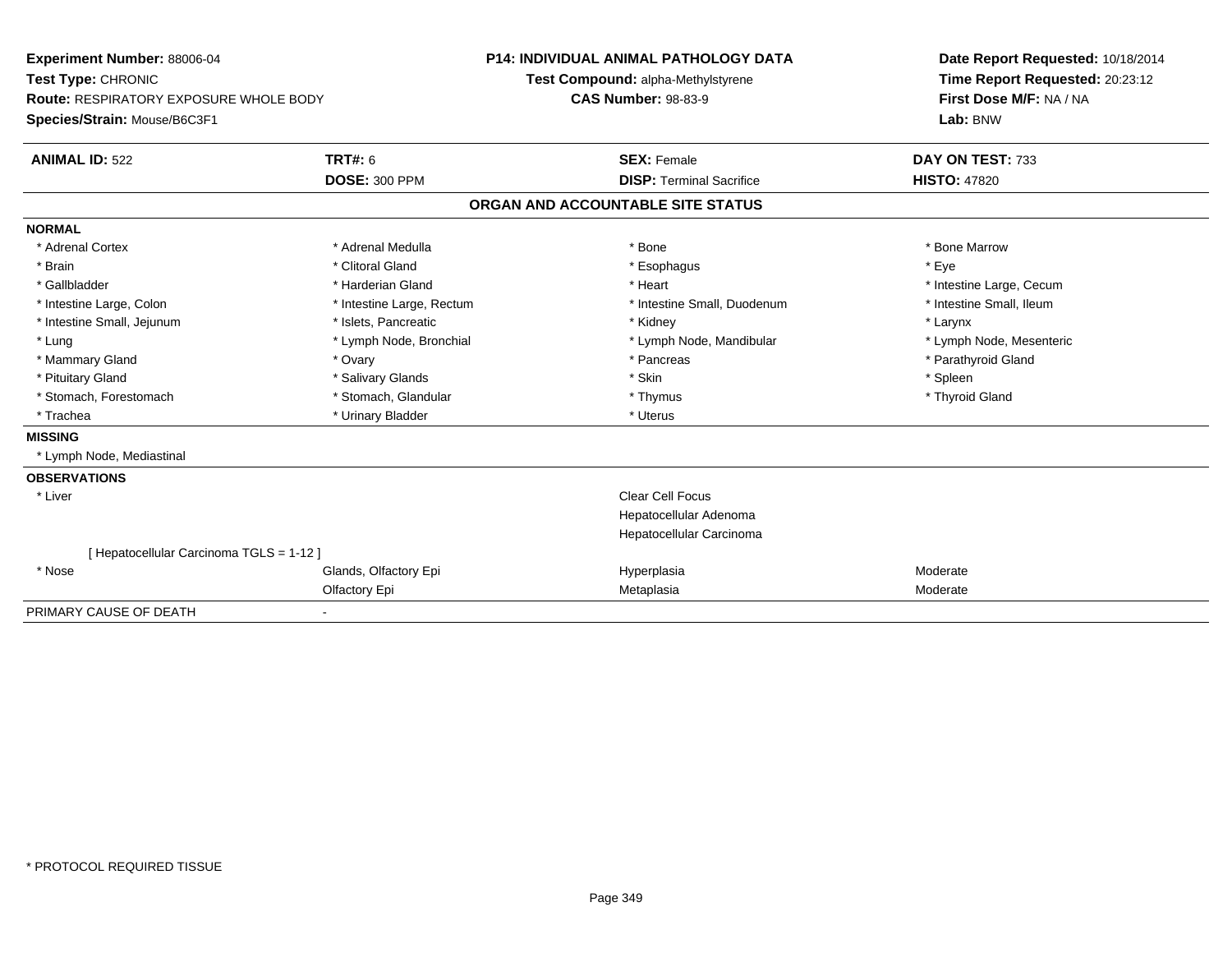| Experiment Number: 88006-04            |                           | <b>P14: INDIVIDUAL ANIMAL PATHOLOGY DATA</b> | Date Report Requested: 10/18/2014 |  |
|----------------------------------------|---------------------------|----------------------------------------------|-----------------------------------|--|
| Test Type: CHRONIC                     |                           | Test Compound: alpha-Methylstyrene           | Time Report Requested: 20:23:12   |  |
| Route: RESPIRATORY EXPOSURE WHOLE BODY |                           | <b>CAS Number: 98-83-9</b>                   | First Dose M/F: NA / NA           |  |
| Species/Strain: Mouse/B6C3F1           |                           |                                              | Lab: BNW                          |  |
| <b>ANIMAL ID: 523</b>                  | <b>TRT#: 6</b>            | <b>SEX: Female</b>                           | DAY ON TEST: 732                  |  |
|                                        | <b>DOSE: 300 PPM</b>      | <b>DISP: Terminal Sacrifice</b>              | <b>HISTO: 47821</b>               |  |
|                                        |                           | ORGAN AND ACCOUNTABLE SITE STATUS            |                                   |  |
| <b>NORMAL</b>                          |                           |                                              |                                   |  |
| * Adrenal Cortex                       | * Adrenal Medulla         | * Bone                                       | * Bone Marrow                     |  |
| * Brain                                | * Clitoral Gland          | * Esophagus                                  | * Eye                             |  |
| * Gallbladder                          | * Harderian Gland         | * Heart                                      | * Intestine Large, Cecum          |  |
| * Intestine Large, Colon               | * Intestine Large, Rectum | * Intestine Small, Duodenum                  | * Intestine Small, Ileum          |  |
| * Intestine Small, Jejunum             | * Islets, Pancreatic      | * Kidney                                     | * Larynx                          |  |
| * Lung                                 | * Lymph Node, Bronchial   | * Lymph Node, Mandibular                     | * Lymph Node, Mesenteric          |  |
| * Mammary Gland                        | * Ovary                   | * Pancreas                                   | * Parathyroid Gland               |  |
| * Pituitary Gland                      | * Salivary Glands         | * Skin                                       | * Stomach, Forestomach            |  |
| * Stomach, Glandular                   | * Thymus                  | * Thyroid Gland                              | * Trachea                         |  |
| * Urinary Bladder                      | * Uterus                  |                                              |                                   |  |
| <b>MISSING</b>                         |                           |                                              |                                   |  |
| * Lymph Node, Mediastinal              |                           |                                              |                                   |  |
| <b>OBSERVATIONS</b>                    |                           |                                              |                                   |  |
| * Liver                                |                           | Hepatocellular Adenoma                       | Multiple                          |  |
| [ Hepatocellular Adenoma TGLS = 1-6 ]  |                           |                                              |                                   |  |
| * Nose                                 | Glands, Olfactory Epi     | Hyperplasia                                  | Mild                              |  |
|                                        | Olfactory Epi             | Metaplasia                                   | Mild                              |  |
| * Spleen                               |                           | Hyperplasia                                  | Lymphoid, Marked                  |  |
| [Hyperplasia TGLS = 2-5]               |                           |                                              |                                   |  |
| PRIMARY CAUSE OF DEATH                 | $\overline{\phantom{a}}$  |                                              |                                   |  |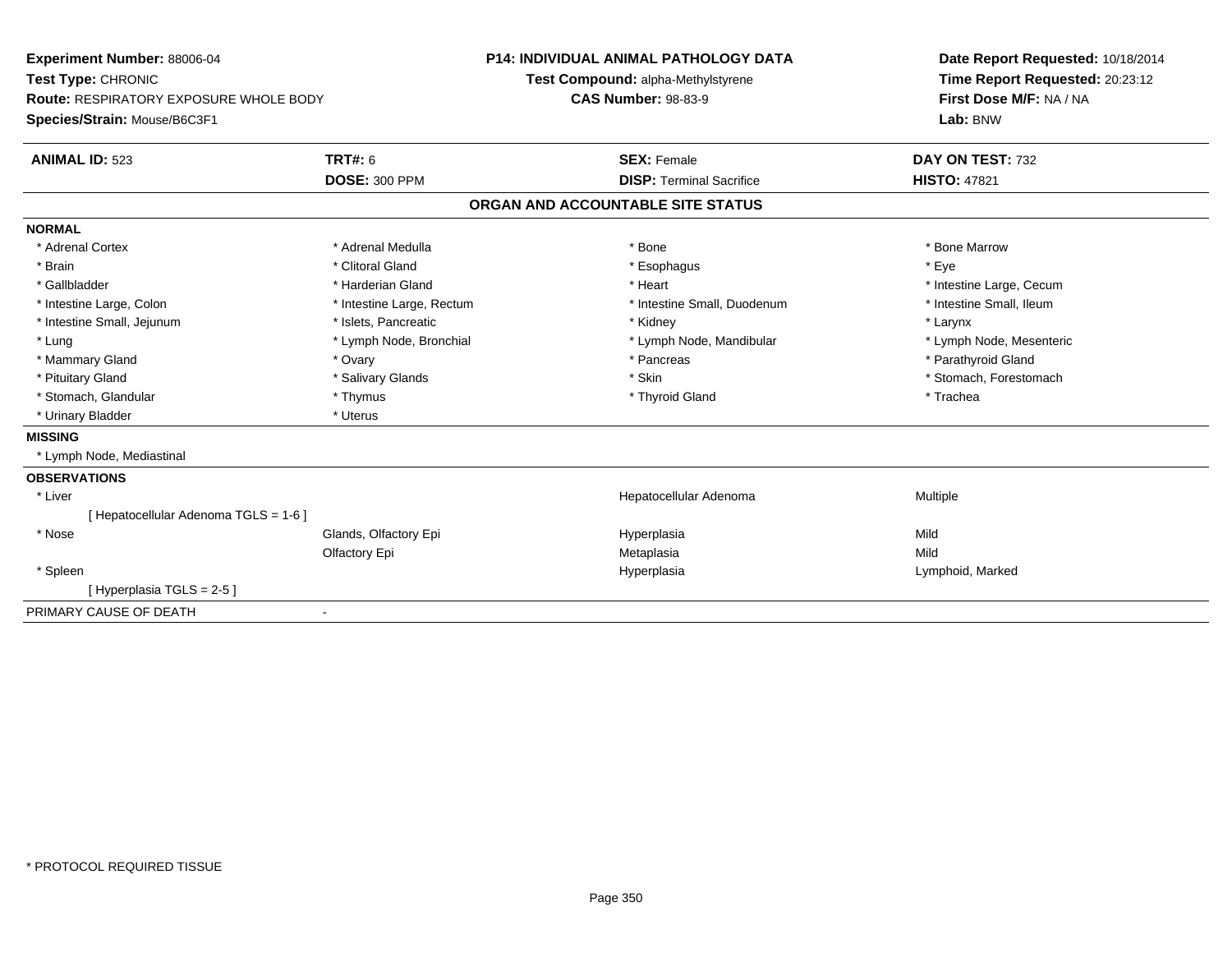| Experiment Number: 88006-04<br>Test Type: CHRONIC<br>Route: RESPIRATORY EXPOSURE WHOLE BODY<br>Species/Strain: Mouse/B6C3F1 |                            | <b>P14: INDIVIDUAL ANIMAL PATHOLOGY DATA</b><br>Test Compound: alpha-Methylstyrene<br><b>CAS Number: 98-83-9</b> | Date Report Requested: 10/18/2014<br>Time Report Requested: 20:23:13<br>First Dose M/F: NA / NA<br>Lab: BNW |
|-----------------------------------------------------------------------------------------------------------------------------|----------------------------|------------------------------------------------------------------------------------------------------------------|-------------------------------------------------------------------------------------------------------------|
| <b>ANIMAL ID: 524</b>                                                                                                       | <b>TRT#: 6</b>             | <b>SEX: Female</b>                                                                                               | DAY ON TEST: 733                                                                                            |
|                                                                                                                             | <b>DOSE: 300 PPM</b>       | <b>DISP: Terminal Sacrifice</b>                                                                                  | <b>HISTO: 47822</b>                                                                                         |
|                                                                                                                             |                            | ORGAN AND ACCOUNTABLE SITE STATUS                                                                                |                                                                                                             |
| <b>NORMAL</b>                                                                                                               |                            |                                                                                                                  |                                                                                                             |
| * Adrenal Cortex                                                                                                            | * Adrenal Medulla          | * Bone                                                                                                           | * Bone Marrow                                                                                               |
| * Brain                                                                                                                     | * Esophagus                | * Eye                                                                                                            | * Harderian Gland                                                                                           |
| * Intestine Large, Cecum                                                                                                    | * Intestine Large, Colon   | * Intestine Large, Rectum                                                                                        | * Intestine Small, Duodenum                                                                                 |
| * Intestine Small, Ileum                                                                                                    | * Intestine Small, Jejunum | * Islets, Pancreatic                                                                                             | * Larynx                                                                                                    |
| * Lymph Node, Mandibular                                                                                                    | * Lymph Node, Mesenteric   | * Mammary Gland                                                                                                  | * Pancreas                                                                                                  |
| * Parathyroid Gland                                                                                                         | * Pituitary Gland          | * Salivary Glands                                                                                                | * Skin                                                                                                      |
| * Stomach, Forestomach                                                                                                      | * Stomach, Glandular       | * Trachea                                                                                                        | * Uterus                                                                                                    |
| <b>MISSING</b>                                                                                                              |                            |                                                                                                                  |                                                                                                             |
| * Clitoral Gland                                                                                                            |                            |                                                                                                                  |                                                                                                             |
| <b>INSUFFICIENT TISSUE</b>                                                                                                  |                            |                                                                                                                  |                                                                                                             |
| * Gallbladder                                                                                                               |                            |                                                                                                                  |                                                                                                             |
| <b>OBSERVATIONS</b>                                                                                                         |                            |                                                                                                                  |                                                                                                             |
| * Heart                                                                                                                     |                            | Lymphoma Malignant                                                                                               |                                                                                                             |
| [ Lymphoma Malignant TGLS = 4-12 ]                                                                                          |                            |                                                                                                                  |                                                                                                             |
| * Kidney                                                                                                                    |                            | Lymphoma Malignant                                                                                               |                                                                                                             |
| * Liver                                                                                                                     |                            | Hepatocellular Adenoma                                                                                           | Multiple                                                                                                    |
|                                                                                                                             |                            | Lymphoma Malignant                                                                                               |                                                                                                             |
| [ Hepatocellular Adenoma TGLS = 2,5-5+6 ]                                                                                   |                            |                                                                                                                  |                                                                                                             |
| [ Lymphoma Malignant TGLS = 1,3-5 ]                                                                                         |                            |                                                                                                                  |                                                                                                             |
| * Lung                                                                                                                      |                            | Lymphoma Malignant                                                                                               |                                                                                                             |
| * Lymph Node, Bronchial                                                                                                     |                            | Lymphoma Malignant                                                                                               |                                                                                                             |
| * Lymph Node, Mediastinal                                                                                                   |                            | Lymphoma Malignant                                                                                               |                                                                                                             |
| * Nose                                                                                                                      | Glands, Olfactory Epi      | Hyperplasia                                                                                                      | Moderate                                                                                                    |
|                                                                                                                             | Olfactory Epi              | Metaplasia                                                                                                       | Moderate                                                                                                    |
| * Ovary                                                                                                                     |                            | Cyst                                                                                                             |                                                                                                             |
| * Spleen                                                                                                                    |                            | Lymphoma Malignant                                                                                               |                                                                                                             |
| * Thymus                                                                                                                    |                            | Lymphoma Malignant                                                                                               |                                                                                                             |
| * Thyroid Gland                                                                                                             | <b>Follicular Cel</b>      | Hyperplasia                                                                                                      | Minimal                                                                                                     |
| * Urinary Bladder                                                                                                           |                            | Lymphoma Malignant                                                                                               |                                                                                                             |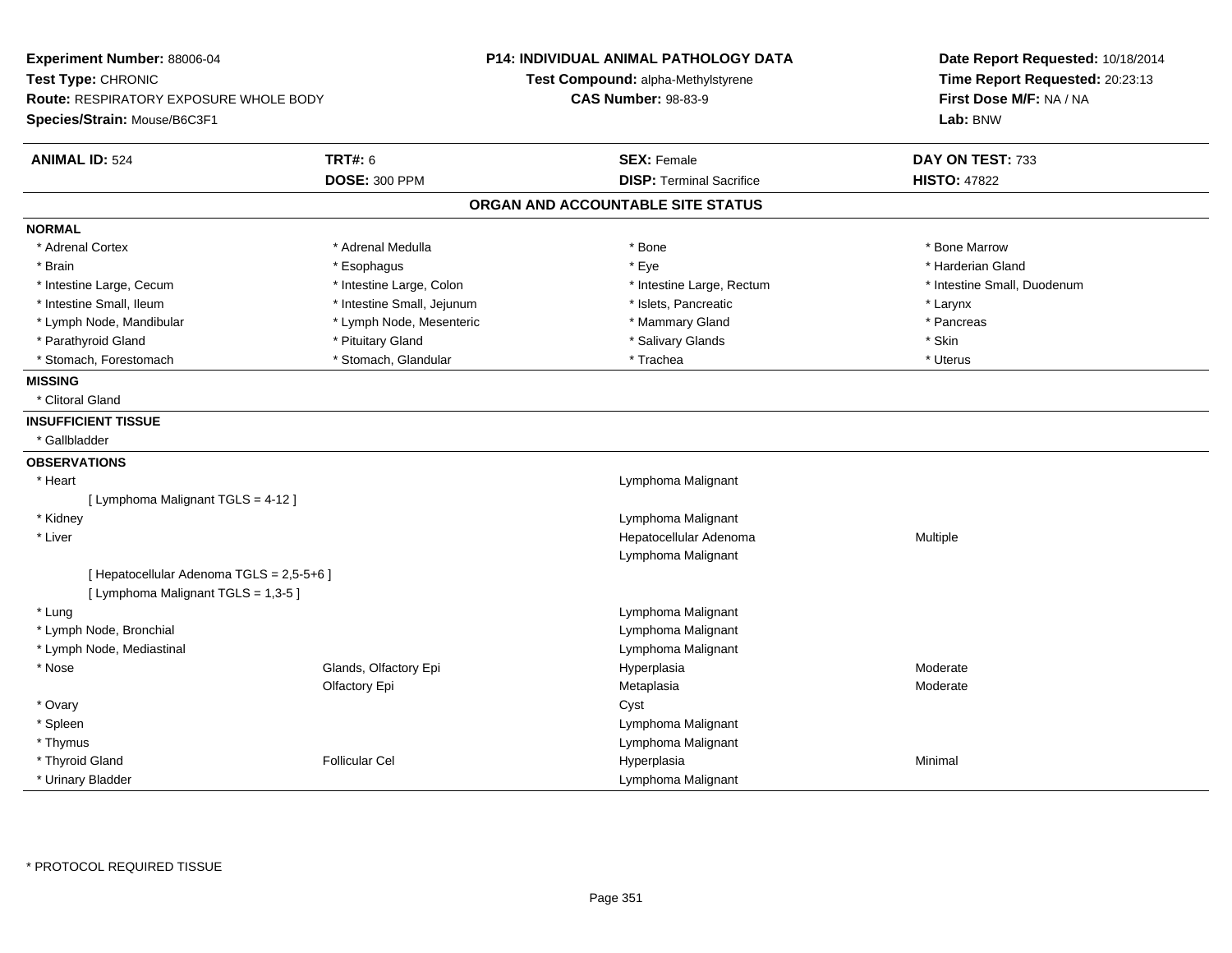| <b>Experiment Number: 88006-04</b><br>Test Type: CHRONIC<br><b>Route: RESPIRATORY EXPOSURE WHOLE BODY</b><br>Species/Strain: Mouse/B6C3F1 |                      | <b>P14: INDIVIDUAL ANIMAL PATHOLOGY DATA</b><br>Test Compound: alpha-Methylstyrene<br><b>CAS Number: 98-83-9</b> | Date Report Requested: 10/18/2014<br>Time Report Requested: 20:23:13<br>First Dose M/F: NA / NA<br>Lab: BNW |
|-------------------------------------------------------------------------------------------------------------------------------------------|----------------------|------------------------------------------------------------------------------------------------------------------|-------------------------------------------------------------------------------------------------------------|
|                                                                                                                                           |                      |                                                                                                                  |                                                                                                             |
| <b>ANIMAL ID: 524</b>                                                                                                                     | <b>TRT#:</b> 6       | <b>SEX:</b> Female                                                                                               | DAY ON TEST: 733                                                                                            |
|                                                                                                                                           | <b>DOSE: 300 PPM</b> | <b>DISP: Terminal Sacrifice</b>                                                                                  | <b>HISTO: 47822</b>                                                                                         |
|                                                                                                                                           |                      | <b>ORGAN AND ACCOUNTABLE SITE STATUS</b>                                                                         |                                                                                                             |
| PRIMARY CAUSE OF DEATH                                                                                                                    |                      |                                                                                                                  |                                                                                                             |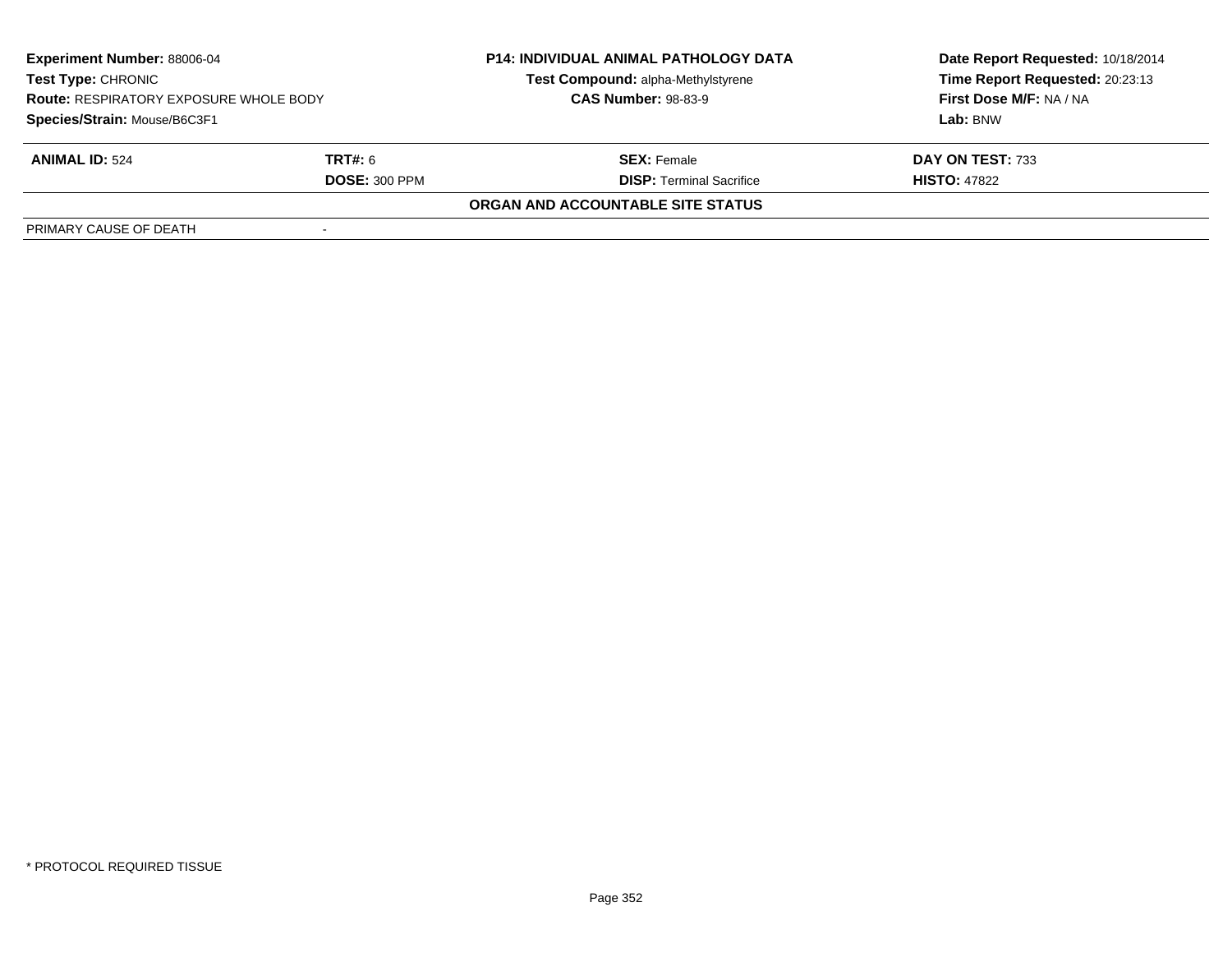| Time Report Requested: 20:23:13<br>Test Compound: alpha-Methylstyrene<br>First Dose M/F: NA / NA<br>Route: RESPIRATORY EXPOSURE WHOLE BODY<br><b>CAS Number: 98-83-9</b><br>Lab: BNW<br><b>ANIMAL ID: 525</b><br><b>TRT#: 6</b><br><b>SEX: Female</b><br>DAY ON TEST: 663<br>DOSE: 300 PPM<br><b>DISP: Moribund Sacrifice</b><br><b>HISTO: 47823</b><br>ORGAN AND ACCOUNTABLE SITE STATUS<br>* Adrenal Cortex<br>* Bone<br>* Bone Marrow<br>* Brain<br>* Eye<br>* Gallbladder<br>* Harderian Gland<br>* Esophagus<br>* Intestine Large, Cecum<br>* Heart<br>* Intestine Large, Colon<br>* Intestine Large, Rectum<br>* Intestine Small, Ileum<br>* Intestine Small, Jejunum<br>* Islets, Pancreatic<br>* Intestine Small, Duodenum<br>* Liver<br>* Lymph Node, Bronchial<br>* Kidney<br>* Larynx<br>* Mammary Gland<br>* Lymph Node, Mandibular<br>* Lymph Node, Mediastinal<br>* Lymph Node, Mesenteric<br>* Ovary<br>* Pituitary Gland<br>* Salivary Glands<br>* Pancreas<br>* Skin<br>* Spleen<br>* Stomach, Forestomach<br>* Stomach, Glandular<br>* Thyroid Gland<br>* Trachea<br>* Urinary Bladder<br>* Thymus<br>* Clitoral Gland<br>* Adrenal Medulla<br>* Parathyroid Gland<br>Alveolar/Bronchiolar Adenoma<br>* Lung<br>Alveolar/Bronchiolar Carcinoma<br>Multiple<br><b>Infiltration Cellular</b><br>Alveolus<br>Histiocyte, Marked<br>[ Alveolar/Bronchiolar Adenoma TGLS = 2-12 ]<br>[ Alveolar/Bronchiolar Carcinoma TGLS = 1,3-12+4 ]<br>[ Infiltration Cellular TGLS = 4-4 ]<br>Fat<br>Mild<br>Mesentery<br><b>Necrosis</b><br>[Necrosis TGLS = $6-6$ ]<br>* Nose<br>Glands, Olfactory Epi<br>Hyperplasia<br>Moderate<br>Moderate<br>Olfactory Epi<br>Metaplasia<br>* Uterus<br>Cystic, Marked<br>Endometrium<br>Hyperplasia<br>[Hyperplasia TGLS = 5-9]<br>- Lung Alveolar/Bronchiolar Carcinoma | Experiment Number: 88006-04  | <b>P14: INDIVIDUAL ANIMAL PATHOLOGY DATA</b> | Date Report Requested: 10/18/2014 |  |
|-------------------------------------------------------------------------------------------------------------------------------------------------------------------------------------------------------------------------------------------------------------------------------------------------------------------------------------------------------------------------------------------------------------------------------------------------------------------------------------------------------------------------------------------------------------------------------------------------------------------------------------------------------------------------------------------------------------------------------------------------------------------------------------------------------------------------------------------------------------------------------------------------------------------------------------------------------------------------------------------------------------------------------------------------------------------------------------------------------------------------------------------------------------------------------------------------------------------------------------------------------------------------------------------------------------------------------------------------------------------------------------------------------------------------------------------------------------------------------------------------------------------------------------------------------------------------------------------------------------------------------------------------------------------------------------------------------------------------------------------------------------------------------------------------------------------|------------------------------|----------------------------------------------|-----------------------------------|--|
|                                                                                                                                                                                                                                                                                                                                                                                                                                                                                                                                                                                                                                                                                                                                                                                                                                                                                                                                                                                                                                                                                                                                                                                                                                                                                                                                                                                                                                                                                                                                                                                                                                                                                                                                                                                                                   | Test Type: CHRONIC           |                                              |                                   |  |
|                                                                                                                                                                                                                                                                                                                                                                                                                                                                                                                                                                                                                                                                                                                                                                                                                                                                                                                                                                                                                                                                                                                                                                                                                                                                                                                                                                                                                                                                                                                                                                                                                                                                                                                                                                                                                   |                              |                                              |                                   |  |
|                                                                                                                                                                                                                                                                                                                                                                                                                                                                                                                                                                                                                                                                                                                                                                                                                                                                                                                                                                                                                                                                                                                                                                                                                                                                                                                                                                                                                                                                                                                                                                                                                                                                                                                                                                                                                   | Species/Strain: Mouse/B6C3F1 |                                              |                                   |  |
|                                                                                                                                                                                                                                                                                                                                                                                                                                                                                                                                                                                                                                                                                                                                                                                                                                                                                                                                                                                                                                                                                                                                                                                                                                                                                                                                                                                                                                                                                                                                                                                                                                                                                                                                                                                                                   |                              |                                              |                                   |  |
|                                                                                                                                                                                                                                                                                                                                                                                                                                                                                                                                                                                                                                                                                                                                                                                                                                                                                                                                                                                                                                                                                                                                                                                                                                                                                                                                                                                                                                                                                                                                                                                                                                                                                                                                                                                                                   |                              |                                              |                                   |  |
|                                                                                                                                                                                                                                                                                                                                                                                                                                                                                                                                                                                                                                                                                                                                                                                                                                                                                                                                                                                                                                                                                                                                                                                                                                                                                                                                                                                                                                                                                                                                                                                                                                                                                                                                                                                                                   |                              |                                              |                                   |  |
|                                                                                                                                                                                                                                                                                                                                                                                                                                                                                                                                                                                                                                                                                                                                                                                                                                                                                                                                                                                                                                                                                                                                                                                                                                                                                                                                                                                                                                                                                                                                                                                                                                                                                                                                                                                                                   | <b>NORMAL</b>                |                                              |                                   |  |
|                                                                                                                                                                                                                                                                                                                                                                                                                                                                                                                                                                                                                                                                                                                                                                                                                                                                                                                                                                                                                                                                                                                                                                                                                                                                                                                                                                                                                                                                                                                                                                                                                                                                                                                                                                                                                   |                              |                                              |                                   |  |
|                                                                                                                                                                                                                                                                                                                                                                                                                                                                                                                                                                                                                                                                                                                                                                                                                                                                                                                                                                                                                                                                                                                                                                                                                                                                                                                                                                                                                                                                                                                                                                                                                                                                                                                                                                                                                   |                              |                                              |                                   |  |
|                                                                                                                                                                                                                                                                                                                                                                                                                                                                                                                                                                                                                                                                                                                                                                                                                                                                                                                                                                                                                                                                                                                                                                                                                                                                                                                                                                                                                                                                                                                                                                                                                                                                                                                                                                                                                   |                              |                                              |                                   |  |
|                                                                                                                                                                                                                                                                                                                                                                                                                                                                                                                                                                                                                                                                                                                                                                                                                                                                                                                                                                                                                                                                                                                                                                                                                                                                                                                                                                                                                                                                                                                                                                                                                                                                                                                                                                                                                   |                              |                                              |                                   |  |
|                                                                                                                                                                                                                                                                                                                                                                                                                                                                                                                                                                                                                                                                                                                                                                                                                                                                                                                                                                                                                                                                                                                                                                                                                                                                                                                                                                                                                                                                                                                                                                                                                                                                                                                                                                                                                   |                              |                                              |                                   |  |
|                                                                                                                                                                                                                                                                                                                                                                                                                                                                                                                                                                                                                                                                                                                                                                                                                                                                                                                                                                                                                                                                                                                                                                                                                                                                                                                                                                                                                                                                                                                                                                                                                                                                                                                                                                                                                   |                              |                                              |                                   |  |
|                                                                                                                                                                                                                                                                                                                                                                                                                                                                                                                                                                                                                                                                                                                                                                                                                                                                                                                                                                                                                                                                                                                                                                                                                                                                                                                                                                                                                                                                                                                                                                                                                                                                                                                                                                                                                   |                              |                                              |                                   |  |
|                                                                                                                                                                                                                                                                                                                                                                                                                                                                                                                                                                                                                                                                                                                                                                                                                                                                                                                                                                                                                                                                                                                                                                                                                                                                                                                                                                                                                                                                                                                                                                                                                                                                                                                                                                                                                   |                              |                                              |                                   |  |
|                                                                                                                                                                                                                                                                                                                                                                                                                                                                                                                                                                                                                                                                                                                                                                                                                                                                                                                                                                                                                                                                                                                                                                                                                                                                                                                                                                                                                                                                                                                                                                                                                                                                                                                                                                                                                   |                              |                                              |                                   |  |
|                                                                                                                                                                                                                                                                                                                                                                                                                                                                                                                                                                                                                                                                                                                                                                                                                                                                                                                                                                                                                                                                                                                                                                                                                                                                                                                                                                                                                                                                                                                                                                                                                                                                                                                                                                                                                   | <b>MISSING</b>               |                                              |                                   |  |
|                                                                                                                                                                                                                                                                                                                                                                                                                                                                                                                                                                                                                                                                                                                                                                                                                                                                                                                                                                                                                                                                                                                                                                                                                                                                                                                                                                                                                                                                                                                                                                                                                                                                                                                                                                                                                   |                              |                                              |                                   |  |
|                                                                                                                                                                                                                                                                                                                                                                                                                                                                                                                                                                                                                                                                                                                                                                                                                                                                                                                                                                                                                                                                                                                                                                                                                                                                                                                                                                                                                                                                                                                                                                                                                                                                                                                                                                                                                   | <b>OBSERVATIONS</b>          |                                              |                                   |  |
|                                                                                                                                                                                                                                                                                                                                                                                                                                                                                                                                                                                                                                                                                                                                                                                                                                                                                                                                                                                                                                                                                                                                                                                                                                                                                                                                                                                                                                                                                                                                                                                                                                                                                                                                                                                                                   |                              |                                              |                                   |  |
|                                                                                                                                                                                                                                                                                                                                                                                                                                                                                                                                                                                                                                                                                                                                                                                                                                                                                                                                                                                                                                                                                                                                                                                                                                                                                                                                                                                                                                                                                                                                                                                                                                                                                                                                                                                                                   |                              |                                              |                                   |  |
|                                                                                                                                                                                                                                                                                                                                                                                                                                                                                                                                                                                                                                                                                                                                                                                                                                                                                                                                                                                                                                                                                                                                                                                                                                                                                                                                                                                                                                                                                                                                                                                                                                                                                                                                                                                                                   |                              |                                              |                                   |  |
|                                                                                                                                                                                                                                                                                                                                                                                                                                                                                                                                                                                                                                                                                                                                                                                                                                                                                                                                                                                                                                                                                                                                                                                                                                                                                                                                                                                                                                                                                                                                                                                                                                                                                                                                                                                                                   |                              |                                              |                                   |  |
|                                                                                                                                                                                                                                                                                                                                                                                                                                                                                                                                                                                                                                                                                                                                                                                                                                                                                                                                                                                                                                                                                                                                                                                                                                                                                                                                                                                                                                                                                                                                                                                                                                                                                                                                                                                                                   |                              |                                              |                                   |  |
|                                                                                                                                                                                                                                                                                                                                                                                                                                                                                                                                                                                                                                                                                                                                                                                                                                                                                                                                                                                                                                                                                                                                                                                                                                                                                                                                                                                                                                                                                                                                                                                                                                                                                                                                                                                                                   |                              |                                              |                                   |  |
|                                                                                                                                                                                                                                                                                                                                                                                                                                                                                                                                                                                                                                                                                                                                                                                                                                                                                                                                                                                                                                                                                                                                                                                                                                                                                                                                                                                                                                                                                                                                                                                                                                                                                                                                                                                                                   |                              |                                              |                                   |  |
|                                                                                                                                                                                                                                                                                                                                                                                                                                                                                                                                                                                                                                                                                                                                                                                                                                                                                                                                                                                                                                                                                                                                                                                                                                                                                                                                                                                                                                                                                                                                                                                                                                                                                                                                                                                                                   |                              |                                              |                                   |  |
|                                                                                                                                                                                                                                                                                                                                                                                                                                                                                                                                                                                                                                                                                                                                                                                                                                                                                                                                                                                                                                                                                                                                                                                                                                                                                                                                                                                                                                                                                                                                                                                                                                                                                                                                                                                                                   |                              |                                              |                                   |  |
|                                                                                                                                                                                                                                                                                                                                                                                                                                                                                                                                                                                                                                                                                                                                                                                                                                                                                                                                                                                                                                                                                                                                                                                                                                                                                                                                                                                                                                                                                                                                                                                                                                                                                                                                                                                                                   |                              |                                              |                                   |  |
|                                                                                                                                                                                                                                                                                                                                                                                                                                                                                                                                                                                                                                                                                                                                                                                                                                                                                                                                                                                                                                                                                                                                                                                                                                                                                                                                                                                                                                                                                                                                                                                                                                                                                                                                                                                                                   |                              |                                              |                                   |  |
|                                                                                                                                                                                                                                                                                                                                                                                                                                                                                                                                                                                                                                                                                                                                                                                                                                                                                                                                                                                                                                                                                                                                                                                                                                                                                                                                                                                                                                                                                                                                                                                                                                                                                                                                                                                                                   |                              |                                              |                                   |  |
|                                                                                                                                                                                                                                                                                                                                                                                                                                                                                                                                                                                                                                                                                                                                                                                                                                                                                                                                                                                                                                                                                                                                                                                                                                                                                                                                                                                                                                                                                                                                                                                                                                                                                                                                                                                                                   | PRIMARY CAUSE OF DEATH       |                                              |                                   |  |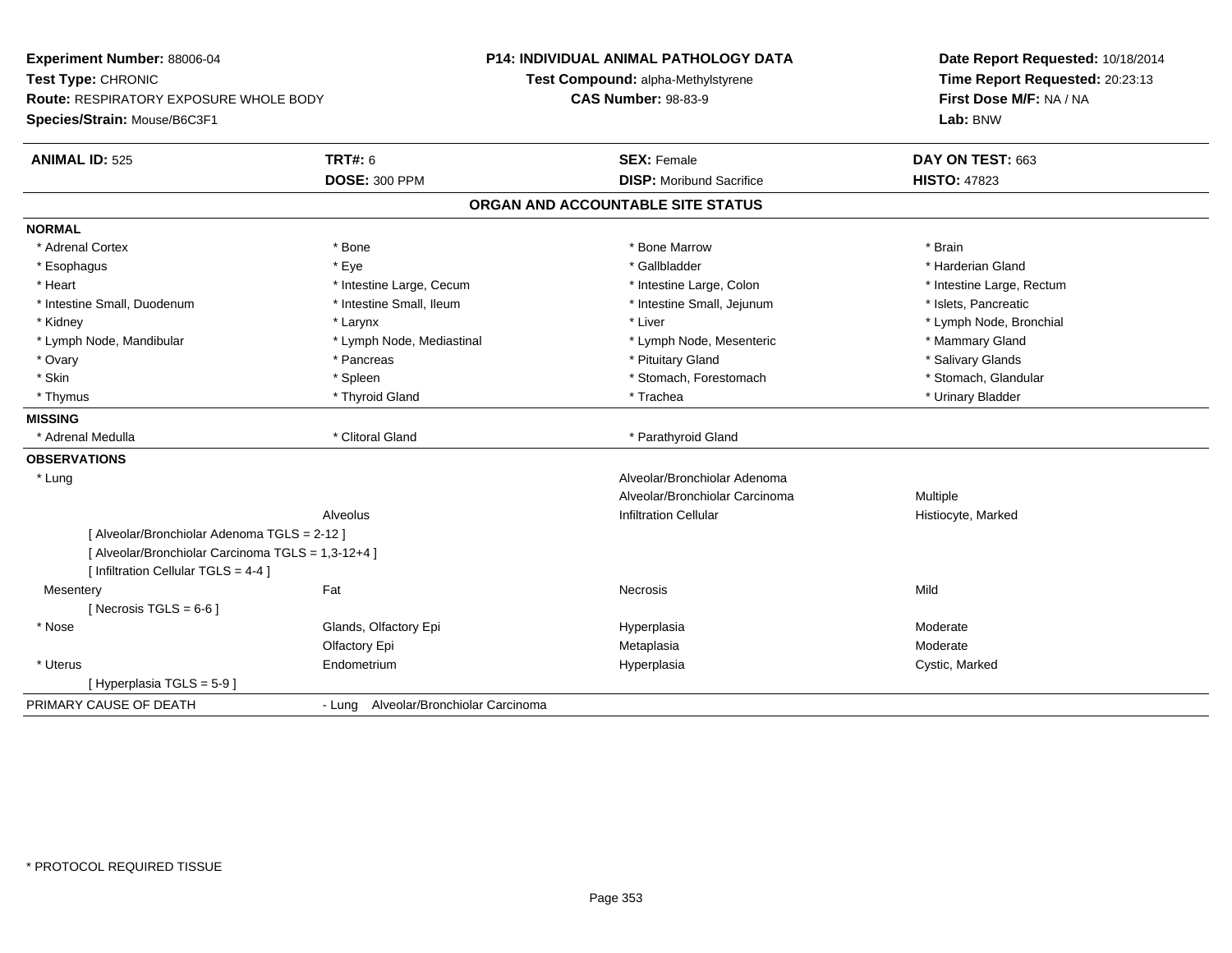| Experiment Number: 88006-04<br>Test Type: CHRONIC |                           | <b>P14: INDIVIDUAL ANIMAL PATHOLOGY DATA</b> | Date Report Requested: 10/18/2014<br>Time Report Requested: 20:23:13 |  |
|---------------------------------------------------|---------------------------|----------------------------------------------|----------------------------------------------------------------------|--|
|                                                   |                           | Test Compound: alpha-Methylstyrene           |                                                                      |  |
| <b>Route: RESPIRATORY EXPOSURE WHOLE BODY</b>     |                           | <b>CAS Number: 98-83-9</b>                   | First Dose M/F: NA / NA<br>Lab: BNW                                  |  |
| Species/Strain: Mouse/B6C3F1                      |                           |                                              |                                                                      |  |
| <b>ANIMAL ID: 526</b>                             | TRT#: 6                   | <b>SEX: Female</b>                           | DAY ON TEST: 732                                                     |  |
|                                                   | <b>DOSE: 300 PPM</b>      | <b>DISP: Terminal Sacrifice</b>              | <b>HISTO: 47824</b>                                                  |  |
|                                                   |                           | ORGAN AND ACCOUNTABLE SITE STATUS            |                                                                      |  |
| <b>NORMAL</b>                                     |                           |                                              |                                                                      |  |
| * Adrenal Cortex                                  | * Adrenal Medulla         | * Bone                                       | * Bone Marrow                                                        |  |
| * Brain                                           | * Clitoral Gland          | * Esophagus                                  | * Eve                                                                |  |
| * Gallbladder                                     | * Harderian Gland         | * Heart                                      | * Intestine Large, Cecum                                             |  |
| * Intestine Large, Colon                          | * Intestine Large, Rectum | * Intestine Small, Duodenum                  | * Intestine Small, Ileum                                             |  |
| * Intestine Small, Jejunum                        | * Islets, Pancreatic      | * Kidney                                     | * Larynx                                                             |  |
| * Liver                                           | * Lung                    | * Lymph Node, Bronchial                      | * Lymph Node, Mandibular                                             |  |
| * Lymph Node, Mediastinal                         | * Lymph Node, Mesenteric  | * Mammary Gland                              | * Pancreas                                                           |  |
| * Salivary Glands                                 | * Skin                    | * Stomach, Forestomach                       | * Stomach, Glandular                                                 |  |
| * Thymus                                          | * Thyroid Gland           | * Trachea                                    | * Urinary Bladder                                                    |  |
| <b>MISSING</b>                                    |                           |                                              |                                                                      |  |
| * Parathyroid Gland                               |                           |                                              |                                                                      |  |
| <b>OBSERVATIONS</b>                               |                           |                                              |                                                                      |  |
| * Nose                                            | Glands, Olfactory Epi     | Hyperplasia                                  | Moderate                                                             |  |
|                                                   | Olfactory Epi             | Metaplasia                                   | Moderate                                                             |  |
| * Ovary                                           |                           | Cyst                                         |                                                                      |  |
| * Pituitary Gland                                 | Pars Distalis             | Hyperplasia                                  | Moderate                                                             |  |
| * Spleen                                          |                           | Lymphoma Malignant                           |                                                                      |  |
| * Uterus                                          |                           | Polyp Stromal                                |                                                                      |  |
| PRIMARY CAUSE OF DEATH                            |                           |                                              |                                                                      |  |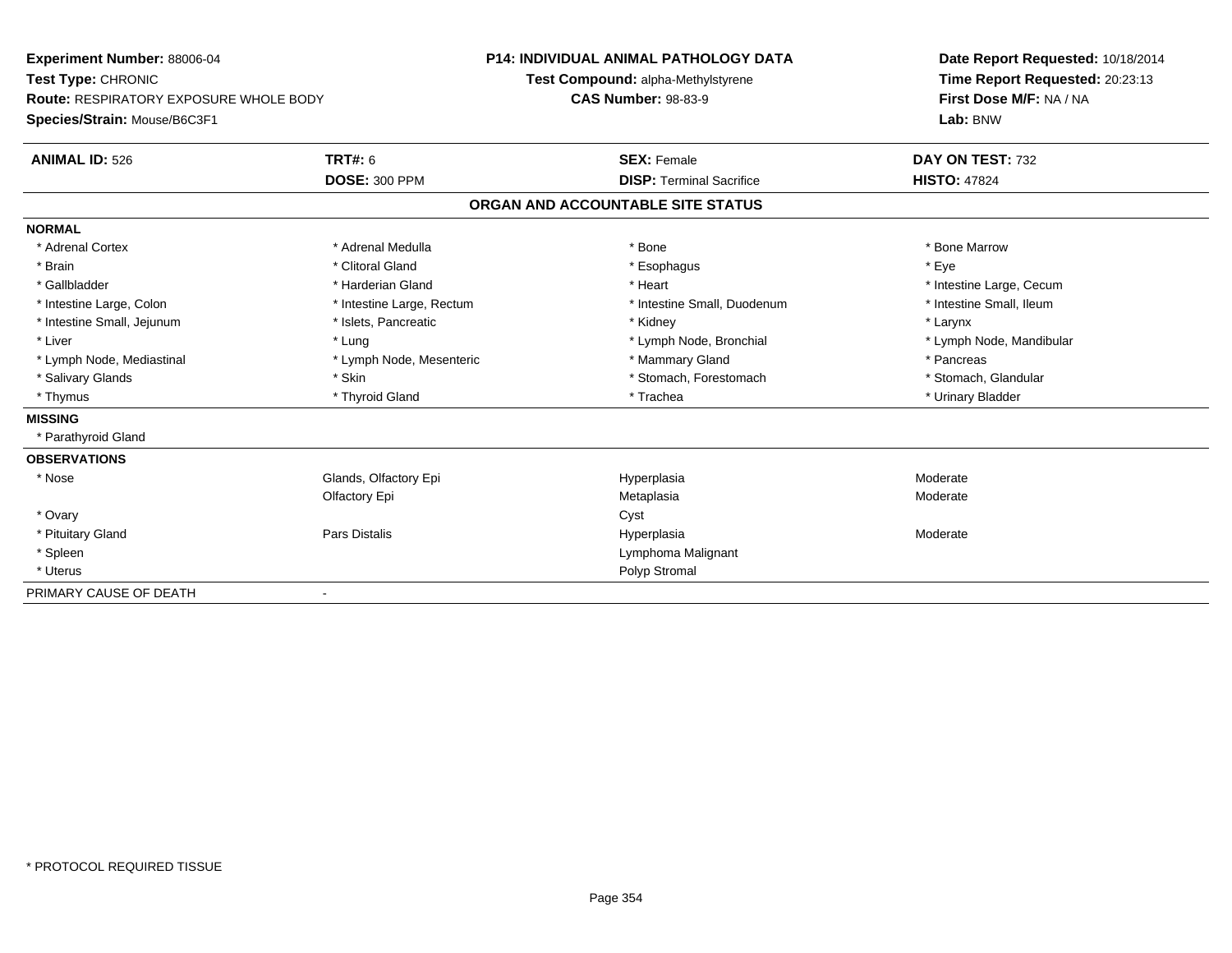| Experiment Number: 88006-04<br>Test Type: CHRONIC |                           | <b>P14: INDIVIDUAL ANIMAL PATHOLOGY DATA</b> | Date Report Requested: 10/18/2014 |
|---------------------------------------------------|---------------------------|----------------------------------------------|-----------------------------------|
|                                                   |                           | Test Compound: alpha-Methylstyrene           | Time Report Requested: 20:23:13   |
| <b>Route: RESPIRATORY EXPOSURE WHOLE BODY</b>     |                           | <b>CAS Number: 98-83-9</b>                   | First Dose M/F: NA / NA           |
| Species/Strain: Mouse/B6C3F1                      |                           |                                              | Lab: BNW                          |
| <b>ANIMAL ID: 527</b>                             | <b>TRT#: 6</b>            | <b>SEX: Female</b>                           | DAY ON TEST: 732                  |
|                                                   | <b>DOSE: 300 PPM</b>      | <b>DISP: Terminal Sacrifice</b>              | <b>HISTO: 47825</b>               |
|                                                   |                           | ORGAN AND ACCOUNTABLE SITE STATUS            |                                   |
| <b>NORMAL</b>                                     |                           |                                              |                                   |
| * Adrenal Cortex                                  | * Adrenal Medulla         | * Bone                                       | * Bone Marrow                     |
| * Brain                                           | * Clitoral Gland          | * Esophagus                                  | * Eye                             |
| * Gallbladder                                     | * Harderian Gland         | * Heart                                      | * Intestine Large, Cecum          |
| * Intestine Large, Colon                          | * Intestine Large, Rectum | * Intestine Small, Duodenum                  | * Intestine Small, Ileum          |
| * Intestine Small, Jejunum                        | * Islets, Pancreatic      | * Larynx                                     | * Lung                            |
| * Lymph Node, Bronchial                           | * Lymph Node, Mandibular  | * Lymph Node, Mediastinal                    | * Lymph Node, Mesenteric          |
| * Mammary Gland                                   | * Ovary                   | * Pancreas                                   | * Parathyroid Gland               |
| * Pituitary Gland                                 | * Salivary Glands         | * Skin                                       | * Spleen                          |
| * Stomach, Forestomach                            | * Stomach, Glandular      | * Thymus                                     | * Thyroid Gland                   |
| * Trachea                                         | * Urinary Bladder         | * Uterus                                     |                                   |
| <b>OBSERVATIONS</b>                               |                           |                                              |                                   |
| * Kidney                                          |                           | Nephropathy                                  | Minimal                           |
| * Liver                                           |                           | Hepatocellular Adenoma                       | Multiple                          |
|                                                   |                           | <b>Mixed Cell Focus</b>                      |                                   |
| [ Hepatocellular Adenoma TGLS = 3-5 ]             |                           |                                              |                                   |
| Mesentery                                         | Fat                       | Necrosis                                     | Mild                              |
| [Necrosis TGLS = $1-6$ ]                          |                           |                                              |                                   |
| * Nose                                            | Glands, Olfactory Epi     | Hyperplasia                                  | Moderate                          |
|                                                   | Olfactory Epi             | Metaplasia                                   | Moderate                          |
| PRIMARY CAUSE OF DEATH                            |                           |                                              |                                   |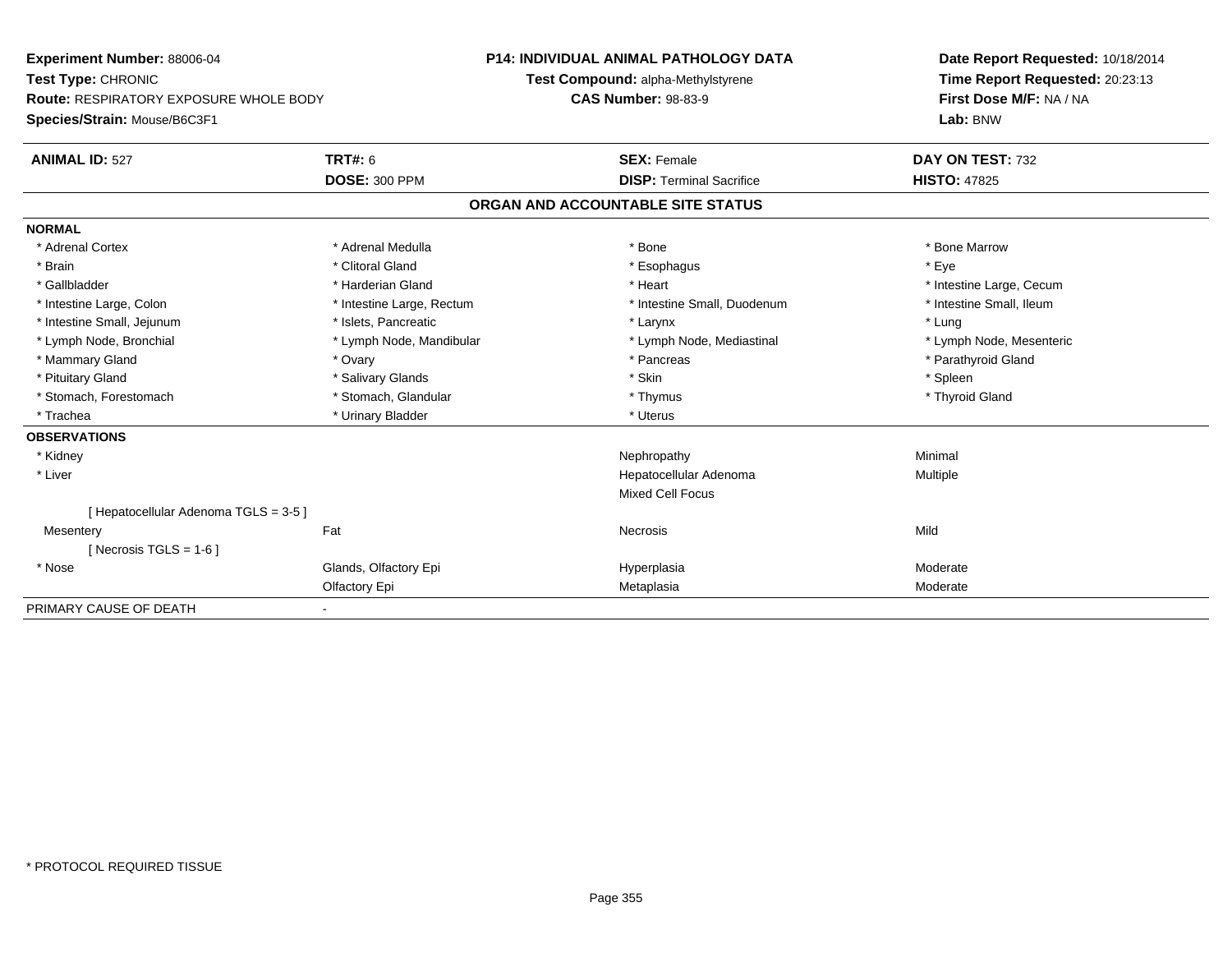| <b>Experiment Number: 88006-04</b><br>Test Type: CHRONIC |                           | <b>P14: INDIVIDUAL ANIMAL PATHOLOGY DATA</b> |                                    |  | Date Report Requested: 10/18/2014                                      |  |
|----------------------------------------------------------|---------------------------|----------------------------------------------|------------------------------------|--|------------------------------------------------------------------------|--|
|                                                          |                           |                                              | Test Compound: alpha-Methylstyrene |  | Time Report Requested: 20:23:13<br>First Dose M/F: NA / NA<br>Lab: BNW |  |
| Route: RESPIRATORY EXPOSURE WHOLE BODY                   |                           | <b>CAS Number: 98-83-9</b>                   |                                    |  |                                                                        |  |
| Species/Strain: Mouse/B6C3F1                             |                           |                                              |                                    |  |                                                                        |  |
| <b>ANIMAL ID: 528</b>                                    | <b>TRT#: 6</b>            |                                              | <b>SEX: Female</b>                 |  | DAY ON TEST: 733                                                       |  |
|                                                          | <b>DOSE: 300 PPM</b>      |                                              | <b>DISP: Terminal Sacrifice</b>    |  | <b>HISTO: 47826</b>                                                    |  |
|                                                          |                           |                                              | ORGAN AND ACCOUNTABLE SITE STATUS  |  |                                                                        |  |
| <b>NORMAL</b>                                            |                           |                                              |                                    |  |                                                                        |  |
| * Adrenal Cortex                                         | * Adrenal Medulla         |                                              | * Bone                             |  | * Bone Marrow                                                          |  |
| * Brain                                                  | * Clitoral Gland          |                                              | * Esophagus                        |  | * Eye                                                                  |  |
| * Gallbladder                                            | * Harderian Gland         |                                              | * Heart                            |  | * Intestine Large, Cecum                                               |  |
| * Intestine Large, Colon                                 | * Intestine Large, Rectum |                                              | * Intestine Small, Duodenum        |  | * Intestine Small, Ileum                                               |  |
| * Intestine Small, Jejunum                               | * Islets, Pancreatic      |                                              | * Kidney                           |  | * Larynx                                                               |  |
| * Lymph Node, Bronchial                                  | * Lymph Node, Mandibular  |                                              | * Lymph Node, Mediastinal          |  | * Lymph Node, Mesenteric                                               |  |
| * Mammary Gland                                          | * Ovary                   |                                              | * Pancreas                         |  | * Parathyroid Gland                                                    |  |
| * Salivary Glands                                        | * Skin                    |                                              | * Stomach, Forestomach             |  | * Stomach, Glandular                                                   |  |
| * Thymus                                                 | * Thyroid Gland           |                                              | * Trachea                          |  | * Urinary Bladder                                                      |  |
| * Uterus                                                 |                           |                                              |                                    |  |                                                                        |  |
| <b>OBSERVATIONS</b>                                      |                           |                                              |                                    |  |                                                                        |  |
| * Liver                                                  |                           |                                              | <b>Clear Cell Focus</b>            |  |                                                                        |  |
| * Lung                                                   | <b>Bronchiole</b>         |                                              | Hyperplasia                        |  | Mild                                                                   |  |
| * Nose                                                   | Glands, Olfactory Epi     |                                              | Hyperplasia                        |  | Moderate                                                               |  |
|                                                          | Olfactory Epi             |                                              | Metaplasia                         |  | Moderate                                                               |  |
| * Pituitary Gland                                        | Pars Distalis             |                                              | Adenoma                            |  |                                                                        |  |
| * Spleen                                                 |                           |                                              | Lymphoma Malignant                 |  |                                                                        |  |
| [ Lymphoma Malignant TGLS = 1-5 ]                        |                           |                                              |                                    |  |                                                                        |  |
| PRIMARY CAUSE OF DEATH                                   |                           |                                              |                                    |  |                                                                        |  |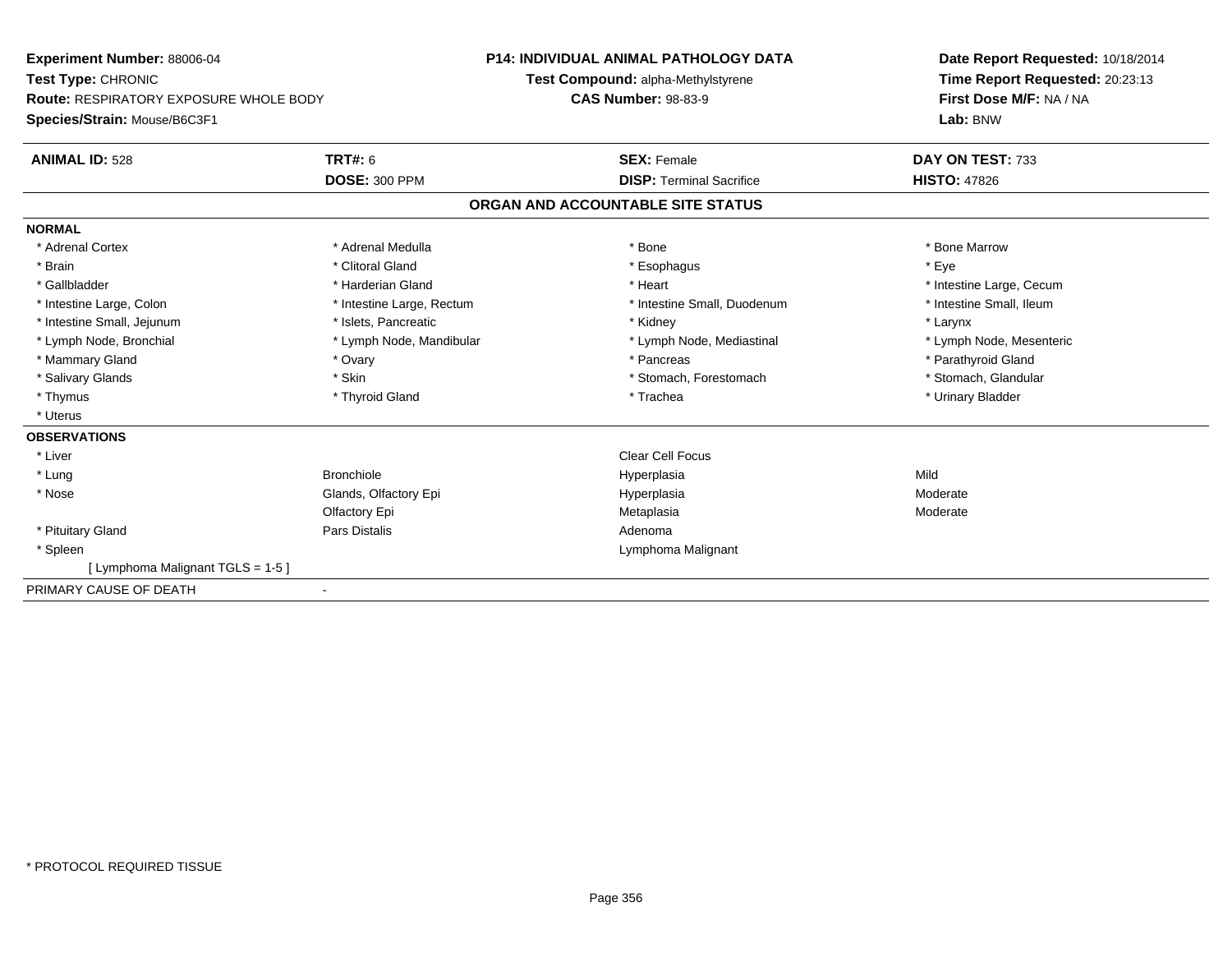| Experiment Number: 88006-04<br>Test Type: CHRONIC<br><b>Route: RESPIRATORY EXPOSURE WHOLE BODY</b><br>Species/Strain: Mouse/B6C3F1 |                          | <b>P14: INDIVIDUAL ANIMAL PATHOLOGY DATA</b><br>Test Compound: alpha-Methylstyrene<br><b>CAS Number: 98-83-9</b> | Date Report Requested: 10/18/2014<br>Time Report Requested: 20:23:13<br>First Dose M/F: NA / NA<br>Lab: BNW |  |
|------------------------------------------------------------------------------------------------------------------------------------|--------------------------|------------------------------------------------------------------------------------------------------------------|-------------------------------------------------------------------------------------------------------------|--|
| <b>ANIMAL ID: 529</b>                                                                                                              | <b>TRT#: 6</b>           | <b>SEX: Female</b>                                                                                               | DAY ON TEST: 731                                                                                            |  |
|                                                                                                                                    | <b>DOSE: 300 PPM</b>     | <b>DISP: Terminal Sacrifice</b>                                                                                  | <b>HISTO: 47827</b>                                                                                         |  |
|                                                                                                                                    |                          | ORGAN AND ACCOUNTABLE SITE STATUS                                                                                |                                                                                                             |  |
| <b>NORMAL</b>                                                                                                                      |                          |                                                                                                                  |                                                                                                             |  |
| * Bone                                                                                                                             | * Bone Marrow            | * Brain                                                                                                          | * Clitoral Gland                                                                                            |  |
| * Esophagus                                                                                                                        | * Eye                    | * Gallbladder                                                                                                    | * Harderian Gland                                                                                           |  |
| * Heart                                                                                                                            | * Intestine Large, Cecum | * Intestine Large, Colon                                                                                         | * Intestine Large, Rectum                                                                                   |  |
| * Intestine Small, Duodenum                                                                                                        | * Intestine Small, Ileum | * Intestine Small, Jejunum                                                                                       | * Islets, Pancreatic                                                                                        |  |
| * Kidney                                                                                                                           | * Liver                  | * Lymph Node, Bronchial                                                                                          | * Lymph Node, Mandibular                                                                                    |  |
| * Lymph Node, Mediastinal                                                                                                          | * Mammary Gland          | * Ovary                                                                                                          | * Pancreas                                                                                                  |  |
| * Pituitary Gland                                                                                                                  | * Salivary Glands        | * Skin                                                                                                           | * Spleen                                                                                                    |  |
| * Stomach, Forestomach                                                                                                             | * Stomach, Glandular     | * Thymus                                                                                                         | * Thyroid Gland                                                                                             |  |
| * Trachea                                                                                                                          | * Urinary Bladder        | * Uterus                                                                                                         |                                                                                                             |  |
| <b>MISSING</b>                                                                                                                     |                          |                                                                                                                  |                                                                                                             |  |
| * Parathyroid Gland                                                                                                                |                          |                                                                                                                  |                                                                                                             |  |
| <b>INSUFFICIENT TISSUE</b>                                                                                                         |                          |                                                                                                                  |                                                                                                             |  |
| * Larynx                                                                                                                           |                          |                                                                                                                  |                                                                                                             |  |
| <b>OBSERVATIONS</b>                                                                                                                |                          |                                                                                                                  |                                                                                                             |  |
| * Adrenal Cortex                                                                                                                   |                          | Hypertrophy                                                                                                      | Mild                                                                                                        |  |
| * Adrenal Medulla                                                                                                                  |                          | Hyperplasia                                                                                                      | Minimal                                                                                                     |  |
| * Lung                                                                                                                             | Alveolus                 | <b>Infiltration Cellular</b>                                                                                     | Histiocyte, Minimal                                                                                         |  |
| [ Infiltration Cellular TGLS = 1-4 ]                                                                                               |                          |                                                                                                                  |                                                                                                             |  |
| * Lymph Node, Mesenteric                                                                                                           |                          | <b>Infiltration Cellular</b>                                                                                     | Plasma Cell, Moderate                                                                                       |  |
| * Nose                                                                                                                             | Glands, Olfactory Epi    | Hyperplasia                                                                                                      | Moderate                                                                                                    |  |
|                                                                                                                                    | Olfactory Epi            | Metaplasia                                                                                                       | Moderate                                                                                                    |  |
| PRIMARY CAUSE OF DEATH                                                                                                             |                          |                                                                                                                  |                                                                                                             |  |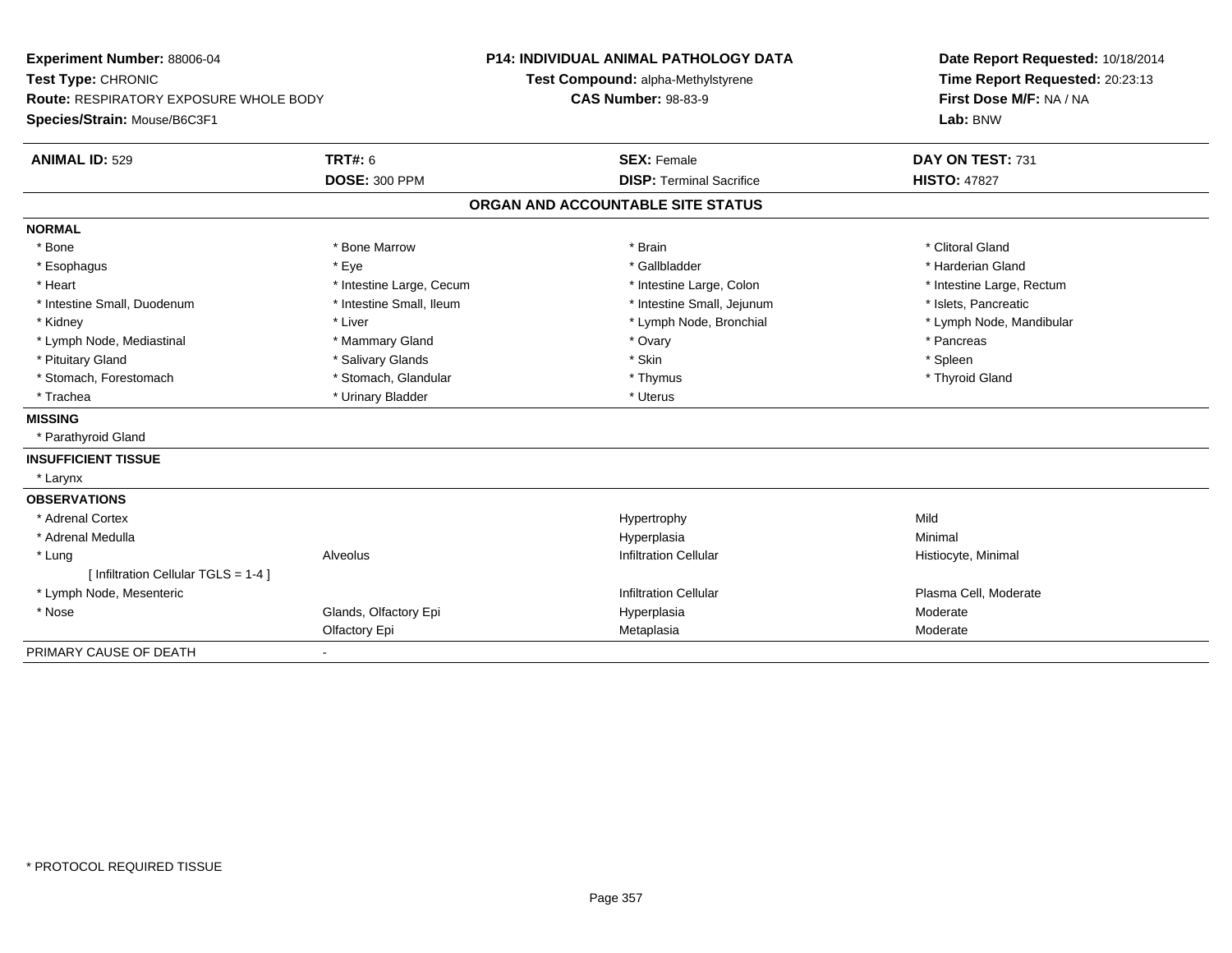| Experiment Number: 88006-04<br>Test Type: CHRONIC<br><b>Route: RESPIRATORY EXPOSURE WHOLE BODY</b><br>Species/Strain: Mouse/B6C3F1 |                          | <b>P14: INDIVIDUAL ANIMAL PATHOLOGY DATA</b><br>Test Compound: alpha-Methylstyrene<br><b>CAS Number: 98-83-9</b> | Date Report Requested: 10/18/2014<br>Time Report Requested: 20:23:13<br>First Dose M/F: NA / NA<br>Lab: BNW |  |
|------------------------------------------------------------------------------------------------------------------------------------|--------------------------|------------------------------------------------------------------------------------------------------------------|-------------------------------------------------------------------------------------------------------------|--|
| <b>ANIMAL ID: 530</b>                                                                                                              | <b>TRT#: 6</b>           | <b>SEX: Female</b>                                                                                               | DAY ON TEST: 733                                                                                            |  |
|                                                                                                                                    | <b>DOSE: 300 PPM</b>     | <b>DISP: Terminal Sacrifice</b>                                                                                  | <b>HISTO: 47828</b>                                                                                         |  |
|                                                                                                                                    |                          | ORGAN AND ACCOUNTABLE SITE STATUS                                                                                |                                                                                                             |  |
| <b>NORMAL</b>                                                                                                                      |                          |                                                                                                                  |                                                                                                             |  |
| * Adrenal Cortex                                                                                                                   | * Adrenal Medulla        | * Bone                                                                                                           | * Bone Marrow                                                                                               |  |
| * Brain                                                                                                                            | * Clitoral Gland         | * Esophagus                                                                                                      | * Eye                                                                                                       |  |
| * Heart                                                                                                                            | * Intestine Large, Cecum | * Intestine Large, Colon                                                                                         | * Intestine Large, Rectum                                                                                   |  |
| * Intestine Small, Duodenum                                                                                                        | * Intestine Small, Ileum | * Intestine Small, Jejunum                                                                                       | * Islets, Pancreatic                                                                                        |  |
| * Kidney                                                                                                                           | * Larynx                 | * Lymph Node, Bronchial                                                                                          | * Lymph Node, Mediastinal                                                                                   |  |
| * Lymph Node, Mesenteric                                                                                                           | * Mammary Gland          | * Pancreas                                                                                                       | * Pituitary Gland                                                                                           |  |
| * Salivary Glands                                                                                                                  | * Skin                   | * Spleen                                                                                                         | * Stomach, Forestomach                                                                                      |  |
| * Stomach, Glandular                                                                                                               | * Thymus                 | * Trachea                                                                                                        | * Urinary Bladder                                                                                           |  |
| * Uterus                                                                                                                           |                          |                                                                                                                  |                                                                                                             |  |
| <b>MISSING</b>                                                                                                                     |                          |                                                                                                                  |                                                                                                             |  |
| * Lymph Node, Mandibular                                                                                                           | * Parathyroid Gland      |                                                                                                                  |                                                                                                             |  |
| <b>INSUFFICIENT TISSUE</b>                                                                                                         |                          |                                                                                                                  |                                                                                                             |  |
| * Gallbladder                                                                                                                      |                          |                                                                                                                  |                                                                                                             |  |
| <b>OBSERVATIONS</b>                                                                                                                |                          |                                                                                                                  |                                                                                                             |  |
| * Harderian Gland                                                                                                                  |                          | Hyperplasia                                                                                                      | Mild                                                                                                        |  |
| * Liver                                                                                                                            |                          | Lymphoma Malignant                                                                                               |                                                                                                             |  |
| [ Lymphoma Malignant TGLS = 2-6 ]                                                                                                  |                          |                                                                                                                  |                                                                                                             |  |
| * Lung                                                                                                                             |                          | Alveolar/Bronchiolar Adenoma                                                                                     |                                                                                                             |  |
| [Alveolar/Bronchiolar Adenoma TGLS = 3-12]                                                                                         |                          |                                                                                                                  |                                                                                                             |  |
| * Nose                                                                                                                             | Glands, Olfactory Epi    | Hyperplasia                                                                                                      | Moderate                                                                                                    |  |
|                                                                                                                                    | Olfactory Epi            | Metaplasia                                                                                                       | Moderate                                                                                                    |  |
| * Ovary                                                                                                                            |                          | Cyst                                                                                                             |                                                                                                             |  |
| [Cyst TGLS = $1-8$ ]                                                                                                               |                          |                                                                                                                  |                                                                                                             |  |
| * Thyroid Gland                                                                                                                    | C Cell                   | Hyperplasia                                                                                                      | Minimal                                                                                                     |  |
| PRIMARY CAUSE OF DEATH                                                                                                             |                          |                                                                                                                  |                                                                                                             |  |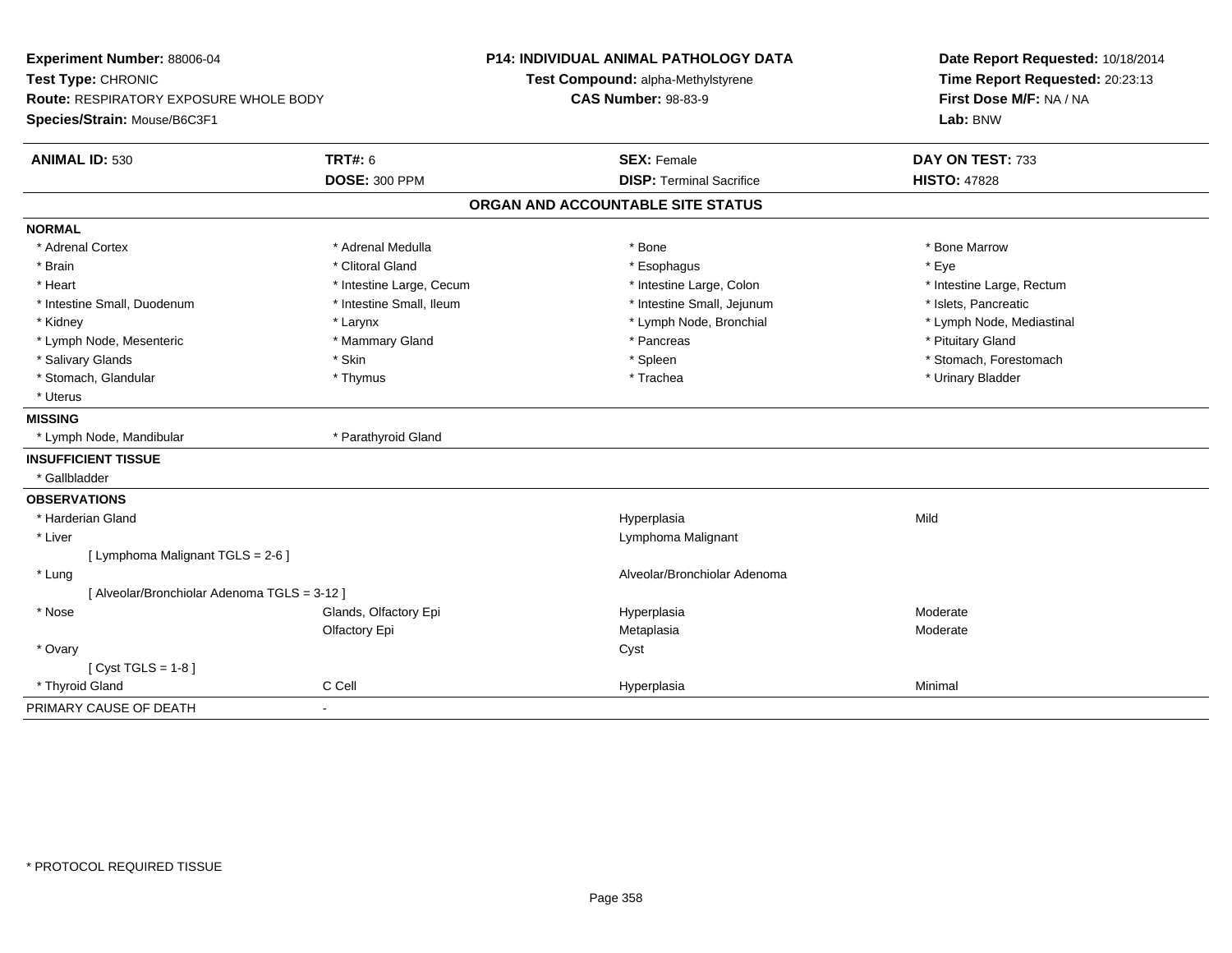| Experiment Number: 88006-04                   |                           | <b>P14: INDIVIDUAL ANIMAL PATHOLOGY DATA</b> | Date Report Requested: 10/18/2014 |  |
|-----------------------------------------------|---------------------------|----------------------------------------------|-----------------------------------|--|
| Test Type: CHRONIC                            |                           | Test Compound: alpha-Methylstyrene           | Time Report Requested: 20:23:13   |  |
| <b>Route: RESPIRATORY EXPOSURE WHOLE BODY</b> |                           | <b>CAS Number: 98-83-9</b>                   | First Dose M/F: NA / NA           |  |
| Species/Strain: Mouse/B6C3F1                  |                           |                                              | Lab: BNW                          |  |
| <b>ANIMAL ID: 531</b>                         | TRT#: 6                   | <b>SEX: Female</b>                           | DAY ON TEST: 733                  |  |
|                                               | <b>DOSE: 300 PPM</b>      | <b>DISP: Terminal Sacrifice</b>              | <b>HISTO: 47829</b>               |  |
|                                               |                           | ORGAN AND ACCOUNTABLE SITE STATUS            |                                   |  |
| <b>NORMAL</b>                                 |                           |                                              |                                   |  |
| * Adrenal Cortex                              | * Adrenal Medulla         | * Bone                                       | * Bone Marrow                     |  |
| * Brain                                       | * Clitoral Gland          | * Esophagus                                  | * Eve                             |  |
| * Gallbladder                                 | * Harderian Gland         | * Heart                                      | * Intestine Large, Cecum          |  |
| * Intestine Large, Colon                      | * Intestine Large, Rectum | * Intestine Small, Duodenum                  | * Intestine Small, Ileum          |  |
| * Intestine Small, Jejunum                    | * Islets, Pancreatic      | * Kidney                                     | * Larynx                          |  |
| * Lymph Node, Mandibular                      | * Lymph Node, Mesenteric  | * Mammary Gland                              | * Ovary                           |  |
| * Pancreas                                    | * Salivary Glands         | * Skin                                       | * Spleen                          |  |
| * Stomach, Forestomach                        | * Stomach, Glandular      | * Thymus                                     | * Thyroid Gland                   |  |
| * Trachea                                     | * Urinary Bladder         |                                              |                                   |  |
| <b>MISSING</b>                                |                           |                                              |                                   |  |
| * Lymph Node, Bronchial                       | * Lymph Node, Mediastinal | * Parathyroid Gland                          |                                   |  |
| <b>OBSERVATIONS</b>                           |                           |                                              |                                   |  |
| * Liver                                       |                           | <b>Eosinophilic Focus</b>                    |                                   |  |
| * Lung                                        |                           | Alveolar/Bronchiolar Adenoma                 |                                   |  |
| [Alveolar/Bronchiolar Adenoma TGLS = 1-12]    |                           |                                              |                                   |  |
| * Nose                                        | Glands, Olfactory Epi     | Hyperplasia                                  | Moderate                          |  |
|                                               | Olfactory Epi             | Metaplasia                                   | Moderate                          |  |
| * Pituitary Gland                             | <b>Pars Distalis</b>      | Hyperplasia                                  | Mild                              |  |
| * Uterus                                      | Endometrium               | Hyperplasia                                  | Cystic, Marked                    |  |
| PRIMARY CAUSE OF DEATH                        |                           |                                              |                                   |  |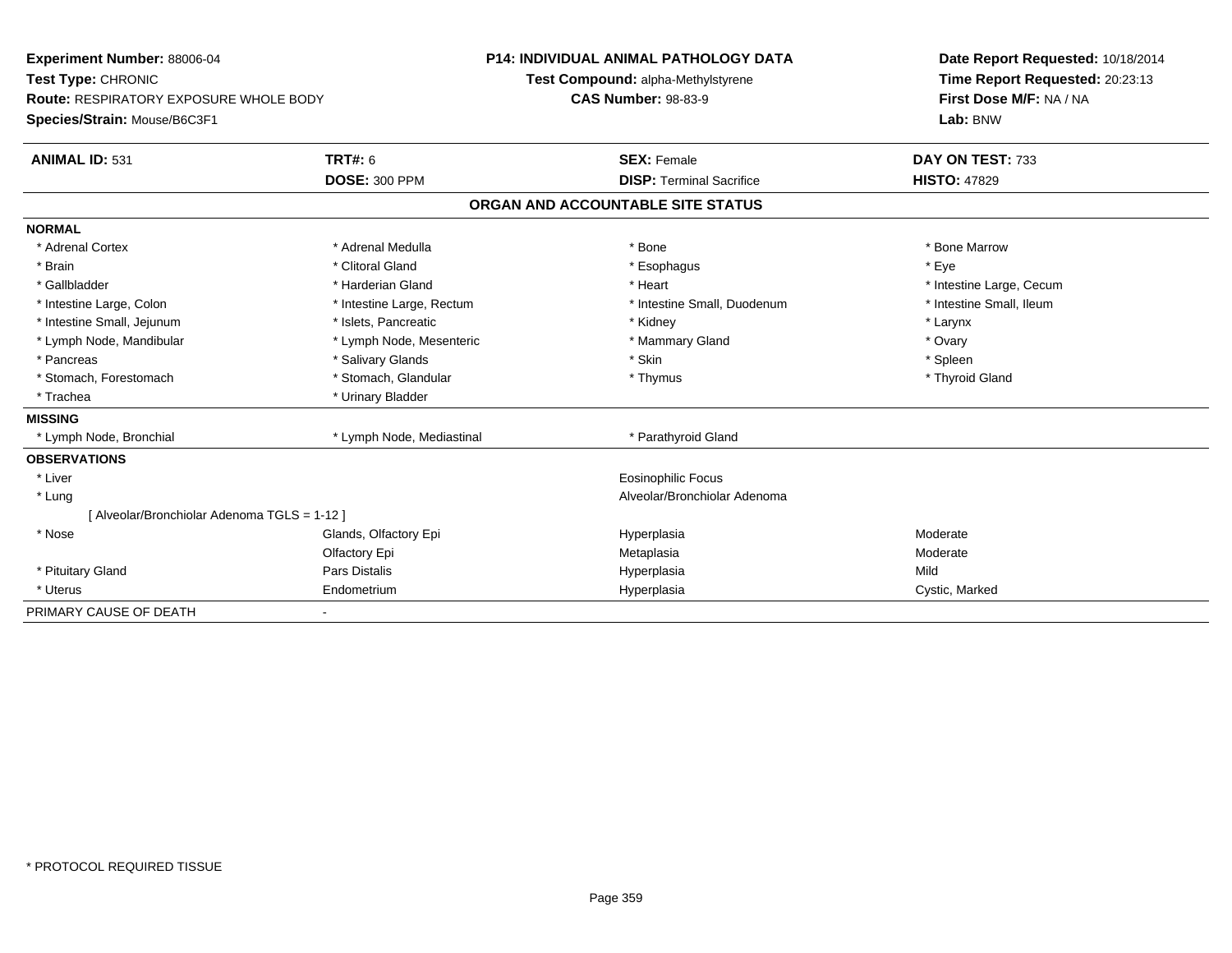| Experiment Number: 88006-04<br>Test Type: CHRONIC<br>Route: RESPIRATORY EXPOSURE WHOLE BODY<br>Species/Strain: Mouse/B6C3F1 |                                 | P14: INDIVIDUAL ANIMAL PATHOLOGY DATA<br>Test Compound: alpha-Methylstyrene<br><b>CAS Number: 98-83-9</b> | Date Report Requested: 10/18/2014<br>Time Report Requested: 20:23:13<br>First Dose M/F: NA / NA<br>Lab: BNW |
|-----------------------------------------------------------------------------------------------------------------------------|---------------------------------|-----------------------------------------------------------------------------------------------------------|-------------------------------------------------------------------------------------------------------------|
| <b>ANIMAL ID: 532</b>                                                                                                       | <b>TRT#: 6</b>                  | <b>SEX: Female</b>                                                                                        | DAY ON TEST: 705                                                                                            |
|                                                                                                                             | <b>DOSE: 300 PPM</b>            | <b>DISP:</b> Moribund Sacrifice                                                                           | <b>HISTO: 47830</b>                                                                                         |
|                                                                                                                             |                                 | ORGAN AND ACCOUNTABLE SITE STATUS                                                                         |                                                                                                             |
| <b>NORMAL</b>                                                                                                               |                                 |                                                                                                           |                                                                                                             |
| * Adrenal Cortex                                                                                                            | * Adrenal Medulla               | * Bone                                                                                                    | * Bone Marrow                                                                                               |
| * Brain                                                                                                                     | * Esophagus                     | * Eye                                                                                                     | * Gallbladder                                                                                               |
| * Harderian Gland                                                                                                           | * Heart                         | * Intestine Large, Cecum                                                                                  | * Intestine Large, Colon                                                                                    |
| * Intestine Large, Rectum                                                                                                   | * Intestine Small, Duodenum     | * Intestine Small, Ileum                                                                                  | * Intestine Small, Jejunum                                                                                  |
| * Islets, Pancreatic                                                                                                        | * Larynx                        | * Lymph Node, Bronchial                                                                                   | * Lymph Node, Mandibular                                                                                    |
| * Lymph Node, Mesenteric                                                                                                    | * Mammary Gland                 | * Pancreas                                                                                                | * Pituitary Gland                                                                                           |
| * Salivary Glands                                                                                                           | * Skin                          | * Stomach, Forestomach                                                                                    | * Stomach, Glandular                                                                                        |
| * Thymus                                                                                                                    | * Thyroid Gland                 | * Trachea                                                                                                 | * Urinary Bladder                                                                                           |
| <b>MISSING</b>                                                                                                              |                                 |                                                                                                           |                                                                                                             |
| * Lymph Node, Mediastinal                                                                                                   | * Parathyroid Gland             |                                                                                                           |                                                                                                             |
| <b>INSUFFICIENT TISSUE</b>                                                                                                  |                                 |                                                                                                           |                                                                                                             |
| * Clitoral Gland                                                                                                            |                                 |                                                                                                           |                                                                                                             |
| <b>OBSERVATIONS</b>                                                                                                         |                                 |                                                                                                           |                                                                                                             |
| * Kidney                                                                                                                    |                                 | Histiocytic Sarcoma                                                                                       |                                                                                                             |
| [ Histiocytic Sarcoma TGLS = 4-6 ]                                                                                          |                                 |                                                                                                           |                                                                                                             |
| * Liver                                                                                                                     |                                 | Histiocytic Sarcoma                                                                                       |                                                                                                             |
| [Histiocytic Sarcoma TGLS = 3-5]                                                                                            |                                 |                                                                                                           |                                                                                                             |
| * Lung                                                                                                                      |                                 | Histiocytic Sarcoma                                                                                       |                                                                                                             |
| * Nose                                                                                                                      | Glands, Olfactory Epi           | Hyperplasia                                                                                               | Moderate                                                                                                    |
|                                                                                                                             | Olfactory Epi                   | Metaplasia                                                                                                | Moderate                                                                                                    |
| * Ovary                                                                                                                     |                                 | Angiectasis                                                                                               | Moderate                                                                                                    |
| [Angiectasis TGLS = 1-8]                                                                                                    |                                 |                                                                                                           |                                                                                                             |
| * Spleen                                                                                                                    |                                 | Hematopoietic Cell Proliferation                                                                          | Moderate                                                                                                    |
| * Uterus                                                                                                                    |                                 | Histiocytic Sarcoma                                                                                       |                                                                                                             |
|                                                                                                                             | Endometrium                     | Hyperplasia                                                                                               | Cystic, Marked                                                                                              |
| [Histiocytic Sarcoma TGLS = 5-9]<br>[ Hyperplasia TGLS = 2-12 ]                                                             |                                 |                                                                                                           |                                                                                                             |
| PRIMARY CAUSE OF DEATH                                                                                                      | Histiocytic Sarcoma<br>- Uterus |                                                                                                           |                                                                                                             |
|                                                                                                                             |                                 |                                                                                                           |                                                                                                             |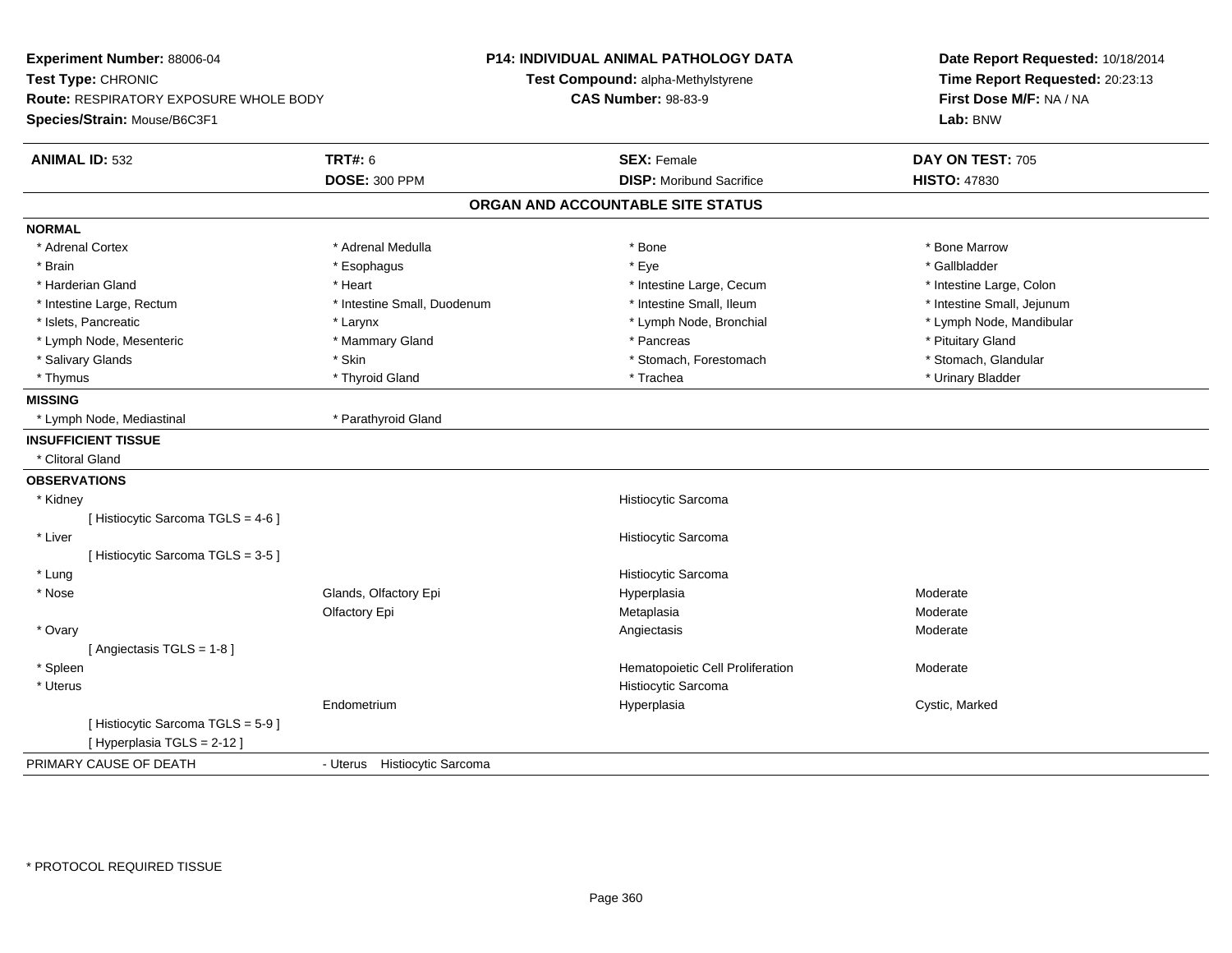| <b>Experiment Number: 88006-04</b><br>Test Type: CHRONIC |                           | <b>P14: INDIVIDUAL ANIMAL PATHOLOGY DATA</b> | Date Report Requested: 10/18/2014 |  |
|----------------------------------------------------------|---------------------------|----------------------------------------------|-----------------------------------|--|
|                                                          |                           | Test Compound: alpha-Methylstyrene           | Time Report Requested: 20:23:13   |  |
| <b>Route: RESPIRATORY EXPOSURE WHOLE BODY</b>            |                           | <b>CAS Number: 98-83-9</b>                   | First Dose M/F: NA / NA           |  |
| Species/Strain: Mouse/B6C3F1                             |                           |                                              | Lab: BNW                          |  |
| <b>ANIMAL ID: 533</b>                                    | <b>TRT#: 6</b>            | <b>SEX: Female</b>                           | DAY ON TEST: 733                  |  |
|                                                          | <b>DOSE: 300 PPM</b>      | <b>DISP: Terminal Sacrifice</b>              | <b>HISTO: 47831</b>               |  |
|                                                          |                           | ORGAN AND ACCOUNTABLE SITE STATUS            |                                   |  |
| <b>NORMAL</b>                                            |                           |                                              |                                   |  |
| * Adrenal Cortex                                         | * Adrenal Medulla         | * Bone                                       | * Bone Marrow                     |  |
| * Brain                                                  | * Clitoral Gland          | * Esophagus                                  | * Eye                             |  |
| * Gallbladder                                            | * Harderian Gland         | * Heart                                      | * Intestine Large, Cecum          |  |
| * Intestine Large, Colon                                 | * Intestine Large, Rectum | * Intestine Small, Duodenum                  | * Intestine Small, Ileum          |  |
| * Intestine Small, Jejunum                               | * Islets, Pancreatic      | * Larynx                                     | * Lung                            |  |
| * Lymph Node, Bronchial                                  | * Lymph Node, Mandibular  | * Lymph Node, Mediastinal                    | * Lymph Node, Mesenteric          |  |
| * Mammary Gland                                          | * Ovary                   | * Pancreas                                   | * Parathyroid Gland               |  |
| * Pituitary Gland                                        | * Salivary Glands         | * Skin                                       | * Spleen                          |  |
| * Stomach, Forestomach                                   | * Stomach, Glandular      | * Thymus                                     | * Trachea                         |  |
| * Urinary Bladder                                        | * Uterus                  |                                              |                                   |  |
| <b>OBSERVATIONS</b>                                      |                           |                                              |                                   |  |
| * Kidney                                                 |                           | Infarct                                      | Minimal                           |  |
| * Liver                                                  |                           | Hepatocellular Adenoma                       |                                   |  |
| [ Hepatocellular Adenoma TGLS = 1-5 ]                    |                           |                                              |                                   |  |
| * Nose                                                   | Glands, Olfactory Epi     | Hyperplasia                                  | Moderate                          |  |
|                                                          | Olfactory Epi             | Metaplasia                                   | Moderate                          |  |
| * Thyroid Gland                                          | <b>Follicular Cel</b>     | Hyperplasia                                  | Minimal                           |  |
| PRIMARY CAUSE OF DEATH                                   |                           |                                              |                                   |  |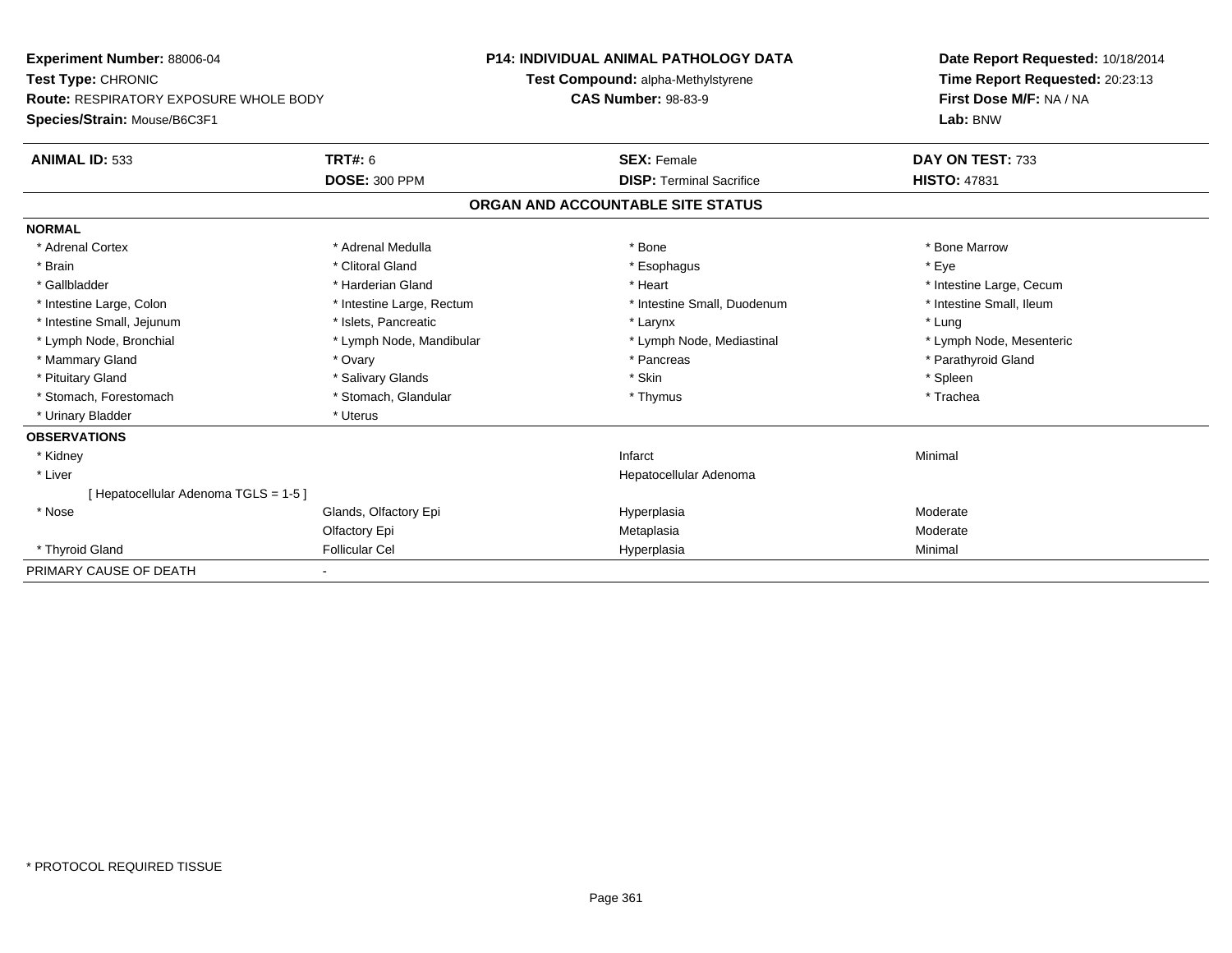| Experiment Number: 88006-04            |                           |                            | <b>P14: INDIVIDUAL ANIMAL PATHOLOGY DATA</b> | Date Report Requested: 10/18/2014 |
|----------------------------------------|---------------------------|----------------------------|----------------------------------------------|-----------------------------------|
| Test Type: CHRONIC                     |                           |                            | Test Compound: alpha-Methylstyrene           | Time Report Requested: 20:23:13   |
| Route: RESPIRATORY EXPOSURE WHOLE BODY |                           | <b>CAS Number: 98-83-9</b> |                                              | First Dose M/F: NA / NA           |
| Species/Strain: Mouse/B6C3F1           |                           |                            |                                              | Lab: BNW                          |
| <b>ANIMAL ID: 534</b>                  | <b>TRT#: 6</b>            |                            | <b>SEX: Female</b>                           | DAY ON TEST: 731                  |
|                                        | <b>DOSE: 300 PPM</b>      |                            | <b>DISP: Terminal Sacrifice</b>              | <b>HISTO: 47832</b>               |
|                                        |                           |                            | ORGAN AND ACCOUNTABLE SITE STATUS            |                                   |
| <b>NORMAL</b>                          |                           |                            |                                              |                                   |
| * Adrenal Cortex                       | * Adrenal Medulla         |                            | * Bone                                       | * Bone Marrow                     |
| * Brain                                | * Clitoral Gland          |                            | * Esophagus                                  | * Eye                             |
| * Gallbladder                          | * Harderian Gland         |                            | * Heart                                      | * Intestine Large, Cecum          |
| * Intestine Large, Colon               | * Intestine Large, Rectum |                            | * Intestine Small, Duodenum                  | * Intestine Small, Ileum          |
| * Intestine Small, Jejunum             | * Islets, Pancreatic      |                            | * Kidney                                     | * Larynx                          |
| * Liver                                | * Lung                    |                            | * Lymph Node, Bronchial                      | * Lymph Node, Mediastinal         |
| * Lymph Node, Mesenteric               | * Mammary Gland           |                            | * Ovary                                      | * Pancreas                        |
| * Salivary Glands                      | * Skin                    |                            | * Spleen                                     | * Stomach, Forestomach            |
| * Stomach, Glandular                   | * Thymus                  |                            | * Thyroid Gland                              | * Trachea                         |
| * Urinary Bladder                      |                           |                            |                                              |                                   |
| <b>MISSING</b>                         |                           |                            |                                              |                                   |
| * Lymph Node, Mandibular               | * Parathyroid Gland       |                            |                                              |                                   |
| <b>OBSERVATIONS</b>                    |                           |                            |                                              |                                   |
| * Nose                                 | Glands, Olfactory Epi     |                            | Hyperplasia                                  | Moderate                          |
|                                        | Olfactory Epi             |                            | Metaplasia                                   | Moderate                          |
| * Pituitary Gland                      | Pars Distalis             |                            | Hyperplasia                                  | Mild                              |
| * Uterus                               | Endometrium               |                            | Hyperplasia                                  | Cystic, Marked                    |
| PRIMARY CAUSE OF DEATH                 |                           |                            |                                              |                                   |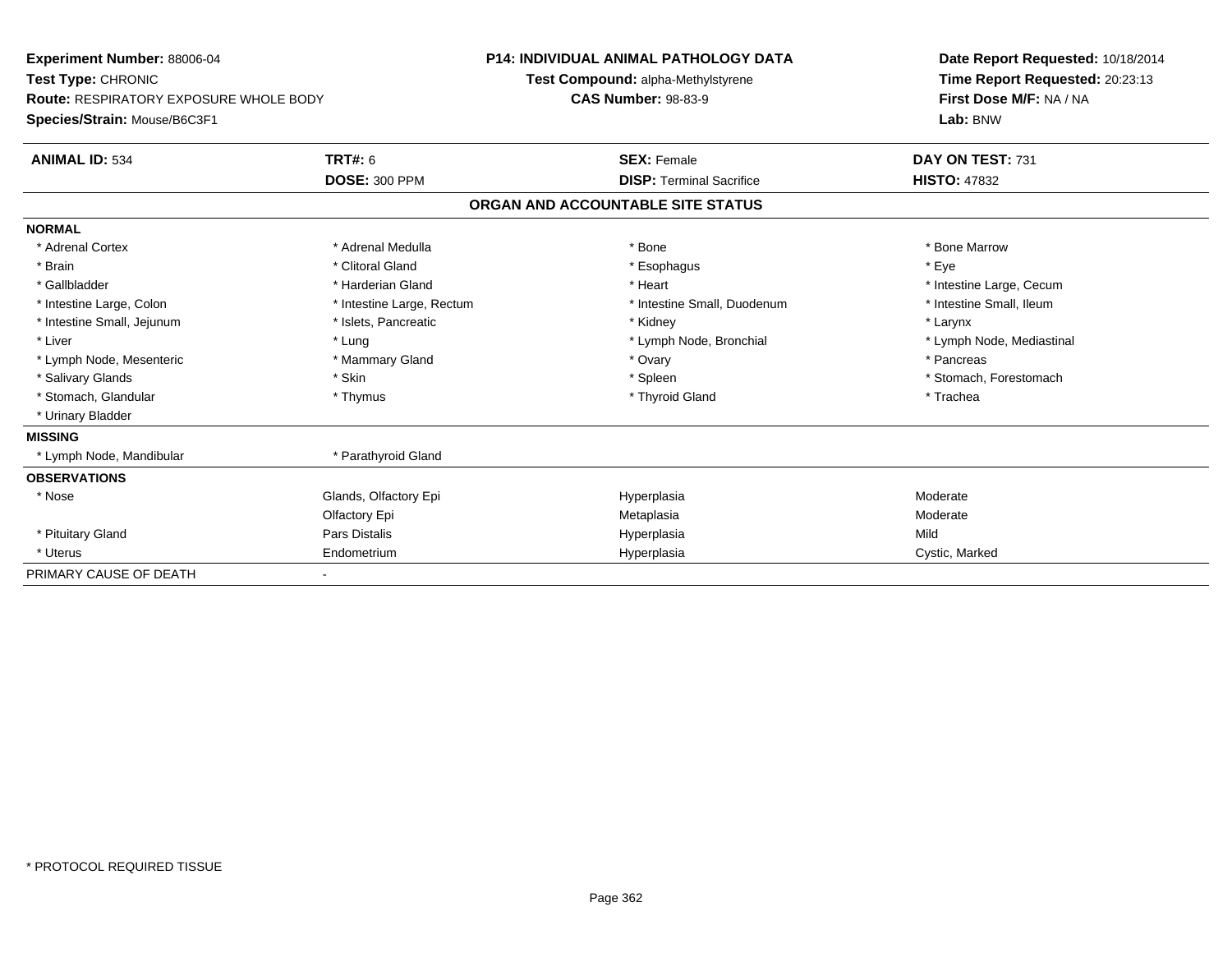| Time Report Requested: 20:23:13<br>Test Compound: alpha-Methylstyrene<br>First Dose M/F: NA / NA<br><b>Route: RESPIRATORY EXPOSURE WHOLE BODY</b><br><b>CAS Number: 98-83-9</b><br>Lab: BNW<br><b>TRT#: 6</b><br><b>ANIMAL ID: 535</b><br><b>SEX: Female</b><br>DAY ON TEST: 733<br><b>DOSE: 300 PPM</b><br><b>DISP: Terminal Sacrifice</b><br><b>HISTO: 47833</b><br>ORGAN AND ACCOUNTABLE SITE STATUS<br>* Adrenal Cortex<br>* Adrenal Medulla<br>* Bone<br>* Bone Marrow<br>* Brain<br>* Clitoral Gland<br>* Esophagus<br>* Eye<br>* Gallbladder<br>* Harderian Gland<br>* Heart<br>* Intestine Large, Cecum<br>* Intestine Large, Colon<br>* Intestine Small. Duodenum<br>* Intestine Small, Ileum<br>* Intestine Large, Rectum<br>* Intestine Small, Jejunum<br>* Islets, Pancreatic<br>* Kidney<br>* Larynx<br>* Lymph Node, Bronchial<br>* Lymph Node, Mandibular<br>* Lymph Node, Mediastinal<br>* Mammary Gland<br>* Parathyroid Gland<br>* Ovary<br>* Pancreas<br>* Pituitary Gland<br>* Stomach, Glandular<br>* Salivary Glands<br>* Skin<br>* Spleen<br>* Trachea<br>* Thymus<br>* Thyroid Gland<br>* Urinary Bladder<br>* Uterus<br>* Lymph Node, Mesenteric<br>* Liver<br><b>Basophilic Focus</b><br>Hepatocellular Adenoma<br>[Basophilic Focus TGLS = 3-6]<br>[ Hepatocellular Adenoma TGLS = 1-12 ]<br>Alveolar/Bronchiolar Adenoma<br>* Lung<br>[ Alveolar/Bronchiolar Adenoma TGLS = 2-4 ]<br>* Nose<br>Glands, Olfactory Epi<br>Moderate<br>Hyperplasia | Experiment Number: 88006-04<br>Test Type: CHRONIC |               | <b>P14: INDIVIDUAL ANIMAL PATHOLOGY DATA</b> | Date Report Requested: 10/18/2014 |
|-----------------------------------------------------------------------------------------------------------------------------------------------------------------------------------------------------------------------------------------------------------------------------------------------------------------------------------------------------------------------------------------------------------------------------------------------------------------------------------------------------------------------------------------------------------------------------------------------------------------------------------------------------------------------------------------------------------------------------------------------------------------------------------------------------------------------------------------------------------------------------------------------------------------------------------------------------------------------------------------------------------------------------------------------------------------------------------------------------------------------------------------------------------------------------------------------------------------------------------------------------------------------------------------------------------------------------------------------------------------------------------------------------------------------------------------------------------------------------|---------------------------------------------------|---------------|----------------------------------------------|-----------------------------------|
|                                                                                                                                                                                                                                                                                                                                                                                                                                                                                                                                                                                                                                                                                                                                                                                                                                                                                                                                                                                                                                                                                                                                                                                                                                                                                                                                                                                                                                                                             |                                                   |               |                                              |                                   |
|                                                                                                                                                                                                                                                                                                                                                                                                                                                                                                                                                                                                                                                                                                                                                                                                                                                                                                                                                                                                                                                                                                                                                                                                                                                                                                                                                                                                                                                                             |                                                   |               |                                              |                                   |
|                                                                                                                                                                                                                                                                                                                                                                                                                                                                                                                                                                                                                                                                                                                                                                                                                                                                                                                                                                                                                                                                                                                                                                                                                                                                                                                                                                                                                                                                             | Species/Strain: Mouse/B6C3F1                      |               |                                              |                                   |
|                                                                                                                                                                                                                                                                                                                                                                                                                                                                                                                                                                                                                                                                                                                                                                                                                                                                                                                                                                                                                                                                                                                                                                                                                                                                                                                                                                                                                                                                             |                                                   |               |                                              |                                   |
|                                                                                                                                                                                                                                                                                                                                                                                                                                                                                                                                                                                                                                                                                                                                                                                                                                                                                                                                                                                                                                                                                                                                                                                                                                                                                                                                                                                                                                                                             |                                                   |               |                                              |                                   |
|                                                                                                                                                                                                                                                                                                                                                                                                                                                                                                                                                                                                                                                                                                                                                                                                                                                                                                                                                                                                                                                                                                                                                                                                                                                                                                                                                                                                                                                                             |                                                   |               |                                              |                                   |
|                                                                                                                                                                                                                                                                                                                                                                                                                                                                                                                                                                                                                                                                                                                                                                                                                                                                                                                                                                                                                                                                                                                                                                                                                                                                                                                                                                                                                                                                             | <b>NORMAL</b>                                     |               |                                              |                                   |
|                                                                                                                                                                                                                                                                                                                                                                                                                                                                                                                                                                                                                                                                                                                                                                                                                                                                                                                                                                                                                                                                                                                                                                                                                                                                                                                                                                                                                                                                             |                                                   |               |                                              |                                   |
|                                                                                                                                                                                                                                                                                                                                                                                                                                                                                                                                                                                                                                                                                                                                                                                                                                                                                                                                                                                                                                                                                                                                                                                                                                                                                                                                                                                                                                                                             |                                                   |               |                                              |                                   |
|                                                                                                                                                                                                                                                                                                                                                                                                                                                                                                                                                                                                                                                                                                                                                                                                                                                                                                                                                                                                                                                                                                                                                                                                                                                                                                                                                                                                                                                                             |                                                   |               |                                              |                                   |
|                                                                                                                                                                                                                                                                                                                                                                                                                                                                                                                                                                                                                                                                                                                                                                                                                                                                                                                                                                                                                                                                                                                                                                                                                                                                                                                                                                                                                                                                             |                                                   |               |                                              |                                   |
|                                                                                                                                                                                                                                                                                                                                                                                                                                                                                                                                                                                                                                                                                                                                                                                                                                                                                                                                                                                                                                                                                                                                                                                                                                                                                                                                                                                                                                                                             |                                                   |               |                                              |                                   |
|                                                                                                                                                                                                                                                                                                                                                                                                                                                                                                                                                                                                                                                                                                                                                                                                                                                                                                                                                                                                                                                                                                                                                                                                                                                                                                                                                                                                                                                                             |                                                   |               |                                              |                                   |
|                                                                                                                                                                                                                                                                                                                                                                                                                                                                                                                                                                                                                                                                                                                                                                                                                                                                                                                                                                                                                                                                                                                                                                                                                                                                                                                                                                                                                                                                             |                                                   |               |                                              |                                   |
|                                                                                                                                                                                                                                                                                                                                                                                                                                                                                                                                                                                                                                                                                                                                                                                                                                                                                                                                                                                                                                                                                                                                                                                                                                                                                                                                                                                                                                                                             |                                                   |               |                                              |                                   |
|                                                                                                                                                                                                                                                                                                                                                                                                                                                                                                                                                                                                                                                                                                                                                                                                                                                                                                                                                                                                                                                                                                                                                                                                                                                                                                                                                                                                                                                                             |                                                   |               |                                              |                                   |
|                                                                                                                                                                                                                                                                                                                                                                                                                                                                                                                                                                                                                                                                                                                                                                                                                                                                                                                                                                                                                                                                                                                                                                                                                                                                                                                                                                                                                                                                             |                                                   |               |                                              |                                   |
|                                                                                                                                                                                                                                                                                                                                                                                                                                                                                                                                                                                                                                                                                                                                                                                                                                                                                                                                                                                                                                                                                                                                                                                                                                                                                                                                                                                                                                                                             | <b>INSUFFICIENT TISSUE</b>                        |               |                                              |                                   |
|                                                                                                                                                                                                                                                                                                                                                                                                                                                                                                                                                                                                                                                                                                                                                                                                                                                                                                                                                                                                                                                                                                                                                                                                                                                                                                                                                                                                                                                                             |                                                   |               |                                              |                                   |
|                                                                                                                                                                                                                                                                                                                                                                                                                                                                                                                                                                                                                                                                                                                                                                                                                                                                                                                                                                                                                                                                                                                                                                                                                                                                                                                                                                                                                                                                             | <b>OBSERVATIONS</b>                               |               |                                              |                                   |
|                                                                                                                                                                                                                                                                                                                                                                                                                                                                                                                                                                                                                                                                                                                                                                                                                                                                                                                                                                                                                                                                                                                                                                                                                                                                                                                                                                                                                                                                             |                                                   |               |                                              |                                   |
|                                                                                                                                                                                                                                                                                                                                                                                                                                                                                                                                                                                                                                                                                                                                                                                                                                                                                                                                                                                                                                                                                                                                                                                                                                                                                                                                                                                                                                                                             |                                                   |               |                                              |                                   |
|                                                                                                                                                                                                                                                                                                                                                                                                                                                                                                                                                                                                                                                                                                                                                                                                                                                                                                                                                                                                                                                                                                                                                                                                                                                                                                                                                                                                                                                                             |                                                   |               |                                              |                                   |
|                                                                                                                                                                                                                                                                                                                                                                                                                                                                                                                                                                                                                                                                                                                                                                                                                                                                                                                                                                                                                                                                                                                                                                                                                                                                                                                                                                                                                                                                             |                                                   |               |                                              |                                   |
|                                                                                                                                                                                                                                                                                                                                                                                                                                                                                                                                                                                                                                                                                                                                                                                                                                                                                                                                                                                                                                                                                                                                                                                                                                                                                                                                                                                                                                                                             |                                                   |               |                                              |                                   |
|                                                                                                                                                                                                                                                                                                                                                                                                                                                                                                                                                                                                                                                                                                                                                                                                                                                                                                                                                                                                                                                                                                                                                                                                                                                                                                                                                                                                                                                                             |                                                   |               |                                              |                                   |
|                                                                                                                                                                                                                                                                                                                                                                                                                                                                                                                                                                                                                                                                                                                                                                                                                                                                                                                                                                                                                                                                                                                                                                                                                                                                                                                                                                                                                                                                             |                                                   |               |                                              |                                   |
|                                                                                                                                                                                                                                                                                                                                                                                                                                                                                                                                                                                                                                                                                                                                                                                                                                                                                                                                                                                                                                                                                                                                                                                                                                                                                                                                                                                                                                                                             |                                                   | Olfactory Epi | Metaplasia                                   | Moderate                          |
| * Stomach, Forestomach<br>Epithelium<br>Minimal<br>Hyperplasia                                                                                                                                                                                                                                                                                                                                                                                                                                                                                                                                                                                                                                                                                                                                                                                                                                                                                                                                                                                                                                                                                                                                                                                                                                                                                                                                                                                                              |                                                   |               |                                              |                                   |
| [Hyperplasia TGLS = 4-9]                                                                                                                                                                                                                                                                                                                                                                                                                                                                                                                                                                                                                                                                                                                                                                                                                                                                                                                                                                                                                                                                                                                                                                                                                                                                                                                                                                                                                                                    |                                                   |               |                                              |                                   |
| $\blacksquare$                                                                                                                                                                                                                                                                                                                                                                                                                                                                                                                                                                                                                                                                                                                                                                                                                                                                                                                                                                                                                                                                                                                                                                                                                                                                                                                                                                                                                                                              | PRIMARY CAUSE OF DEATH                            |               |                                              |                                   |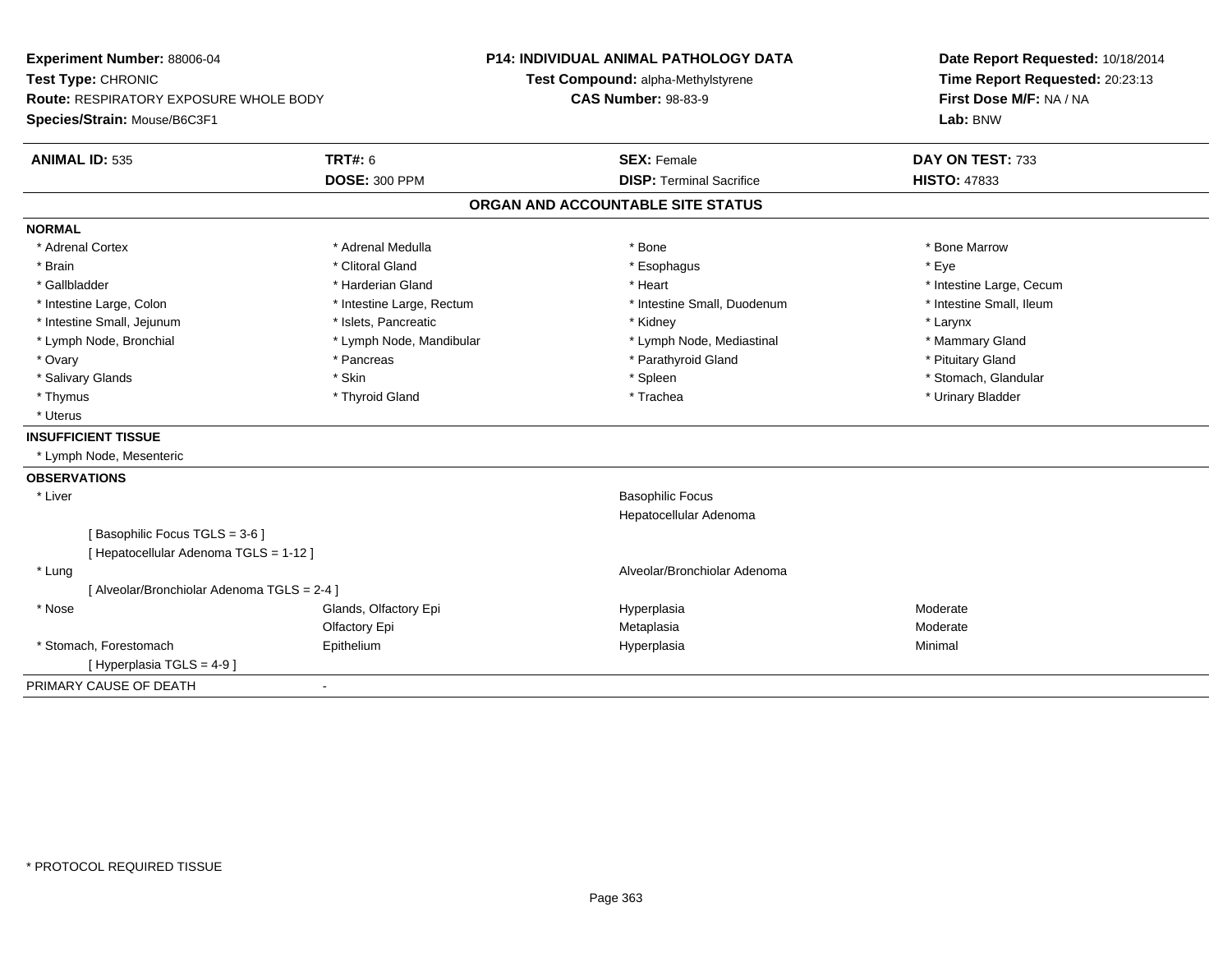| <b>Experiment Number: 88006-04</b>            |                             | <b>P14: INDIVIDUAL ANIMAL PATHOLOGY DATA</b> | Date Report Requested: 10/18/2014 |  |
|-----------------------------------------------|-----------------------------|----------------------------------------------|-----------------------------------|--|
| Test Type: CHRONIC                            |                             | Test Compound: alpha-Methylstyrene           | Time Report Requested: 20:23:13   |  |
| <b>Route: RESPIRATORY EXPOSURE WHOLE BODY</b> |                             | <b>CAS Number: 98-83-9</b>                   | First Dose M/F: NA / NA           |  |
| Species/Strain: Mouse/B6C3F1                  |                             |                                              | Lab: BNW                          |  |
| <b>ANIMAL ID: 536</b>                         | <b>TRT#: 6</b>              | <b>SEX: Female</b>                           | DAY ON TEST: 731                  |  |
|                                               | <b>DOSE: 300 PPM</b>        | <b>DISP: Terminal Sacrifice</b>              | <b>HISTO: 47834</b>               |  |
|                                               |                             | ORGAN AND ACCOUNTABLE SITE STATUS            |                                   |  |
| <b>NORMAL</b>                                 |                             |                                              |                                   |  |
| * Adrenal Cortex                              | * Adrenal Medulla           | * Bone                                       | * Bone Marrow                     |  |
| * Brain                                       | * Clitoral Gland            | * Esophagus                                  | * Eve                             |  |
| * Gallbladder                                 | * Heart                     | * Intestine Large, Cecum                     | * Intestine Large, Colon          |  |
| * Intestine Large, Rectum                     | * Intestine Small, Duodenum | * Intestine Small, Ileum                     | * Intestine Small, Jejunum        |  |
| * Islets, Pancreatic                          | * Larynx                    | * Lung                                       | * Lymph Node, Bronchial           |  |
| * Lymph Node, Mandibular                      | * Lymph Node, Mediastinal   | * Lymph Node, Mesenteric                     | * Mammary Gland                   |  |
| * Ovary                                       | * Pancreas                  | * Parathyroid Gland                          | * Pituitary Gland                 |  |
| * Salivary Glands                             | * Skin                      | * Spleen                                     | * Stomach, Forestomach            |  |
| * Stomach, Glandular                          | * Thymus                    | * Thyroid Gland                              | * Trachea                         |  |
| * Urinary Bladder                             | * Uterus                    |                                              |                                   |  |
| <b>OBSERVATIONS</b>                           |                             |                                              |                                   |  |
| * Harderian Gland                             |                             | Hyperplasia                                  | Mild                              |  |
| * Kidney                                      |                             | Nephropathy                                  | Minimal                           |  |
| * Liver                                       |                             | <b>Basophilic Focus</b>                      |                                   |  |
|                                               |                             | Hepatocellular Adenoma                       |                                   |  |
|                                               |                             | Hepatocellular Carcinoma                     |                                   |  |
| [Basophilic Focus TGLS = 3-5]                 |                             |                                              |                                   |  |
| [ Hepatocellular Adenoma TGLS = 1-5 ]         |                             |                                              |                                   |  |
| [ Hepatocellular Carcinoma TGLS = 2-12 ]      |                             |                                              |                                   |  |
| * Nose                                        | Glands, Olfactory Epi       | Hyperplasia                                  | Moderate                          |  |
|                                               | Olfactory Epi               | Metaplasia                                   | Moderate                          |  |
| PRIMARY CAUSE OF DEATH                        |                             |                                              |                                   |  |

-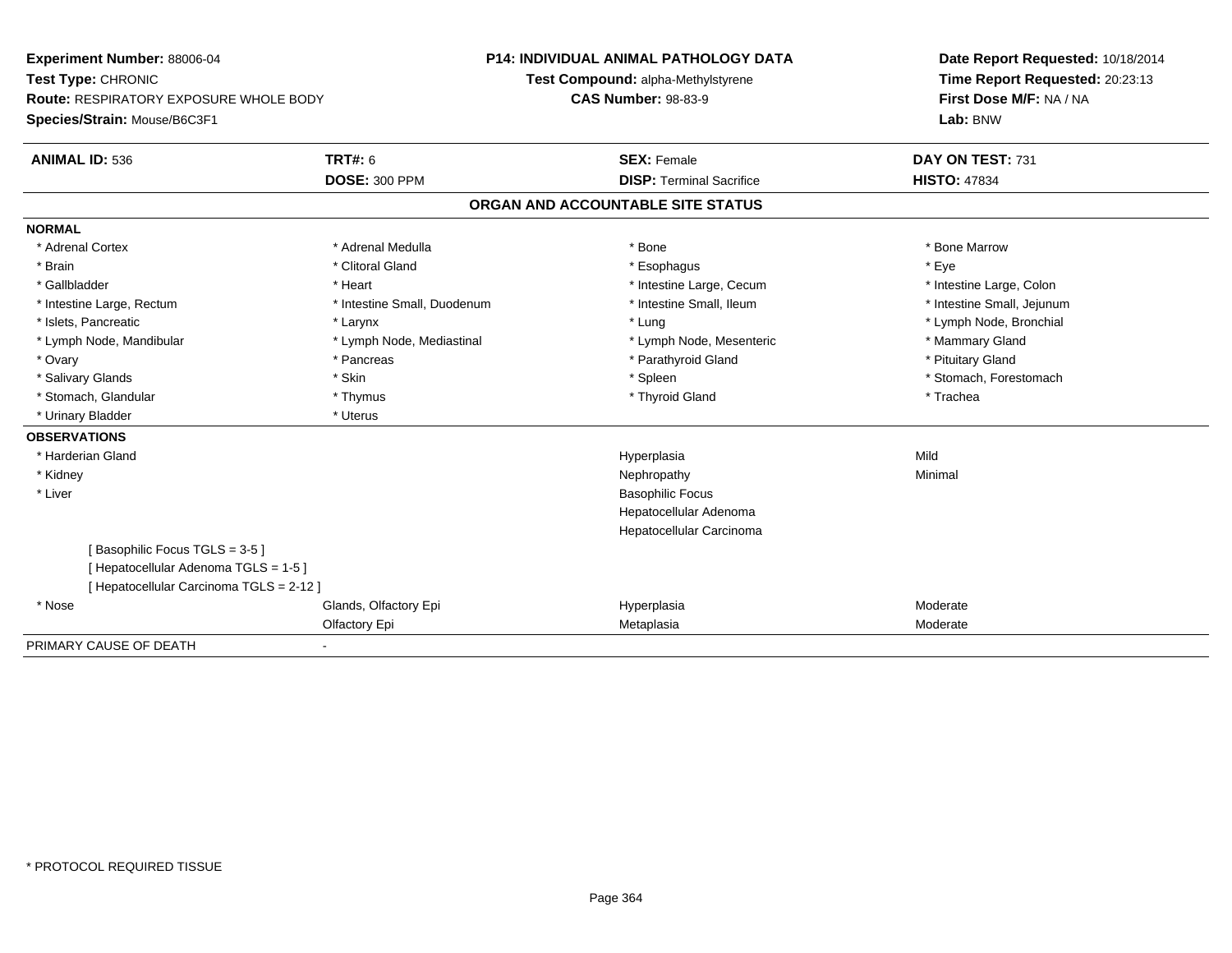| Experiment Number: 88006-04              |                           | P14: INDIVIDUAL ANIMAL PATHOLOGY DATA | Date Report Requested: 10/18/2014 |  |
|------------------------------------------|---------------------------|---------------------------------------|-----------------------------------|--|
| Test Type: CHRONIC                       |                           | Test Compound: alpha-Methylstyrene    | Time Report Requested: 20:23:13   |  |
| Route: RESPIRATORY EXPOSURE WHOLE BODY   |                           | <b>CAS Number: 98-83-9</b>            | First Dose M/F: NA / NA           |  |
| Species/Strain: Mouse/B6C3F1             |                           |                                       | Lab: BNW                          |  |
| <b>ANIMAL ID: 537</b>                    | <b>TRT#: 6</b>            | <b>SEX: Female</b>                    | DAY ON TEST: 732                  |  |
|                                          | <b>DOSE: 300 PPM</b>      | <b>DISP: Terminal Sacrifice</b>       | <b>HISTO: 47835</b>               |  |
|                                          |                           | ORGAN AND ACCOUNTABLE SITE STATUS     |                                   |  |
| <b>NORMAL</b>                            |                           |                                       |                                   |  |
| * Adrenal Cortex                         | * Adrenal Medulla         | * Bone                                | * Bone Marrow                     |  |
| * Brain                                  | * Clitoral Gland          | * Esophagus                           | * Eye                             |  |
| * Gallbladder                            | * Harderian Gland         | * Heart                               | * Intestine Large, Cecum          |  |
| * Intestine Large, Colon                 | * Intestine Large, Rectum | * Intestine Small, Duodenum           | * Intestine Small, Ileum          |  |
| * Islets, Pancreatic                     | * Kidney                  | * Larynx                              | * Lung                            |  |
| * Lymph Node, Mediastinal                | * Lymph Node, Mesenteric  | * Mammary Gland                       | * Pancreas                        |  |
| * Parathyroid Gland                      | * Salivary Glands         | * Skin                                | * Spleen                          |  |
| * Stomach, Forestomach                   | * Stomach, Glandular      | * Thymus                              | * Thyroid Gland                   |  |
| * Trachea                                | * Urinary Bladder         | * Uterus                              |                                   |  |
| <b>MISSING</b>                           |                           |                                       |                                   |  |
| * Lymph Node, Bronchial                  | * Lymph Node, Mandibular  |                                       |                                   |  |
| <b>OBSERVATIONS</b>                      |                           |                                       |                                   |  |
| * Intestine Small, Jejunum               |                           | Carcinoma                             |                                   |  |
| [Carcinoma TGLS = 3-7]                   |                           |                                       |                                   |  |
| * Liver                                  |                           | Hepatocellular Adenoma                |                                   |  |
|                                          |                           | Hepatocellular Carcinoma              |                                   |  |
| [ Hepatocellular Adenoma TGLS = 2-6 ]    |                           |                                       |                                   |  |
| [ Hepatocellular Carcinoma TGLS = 1-12 ] |                           |                                       |                                   |  |
| * Nose                                   | Glands, Olfactory Epi     | Hyperplasia                           | Moderate                          |  |
|                                          | Olfactory Epi             | Metaplasia                            | Moderate                          |  |
| * Ovary                                  |                           | Cystadenoma                           |                                   |  |
| * Pituitary Gland                        | Pars Distalis             | Adenoma                               |                                   |  |
| PRIMARY CAUSE OF DEATH                   |                           |                                       |                                   |  |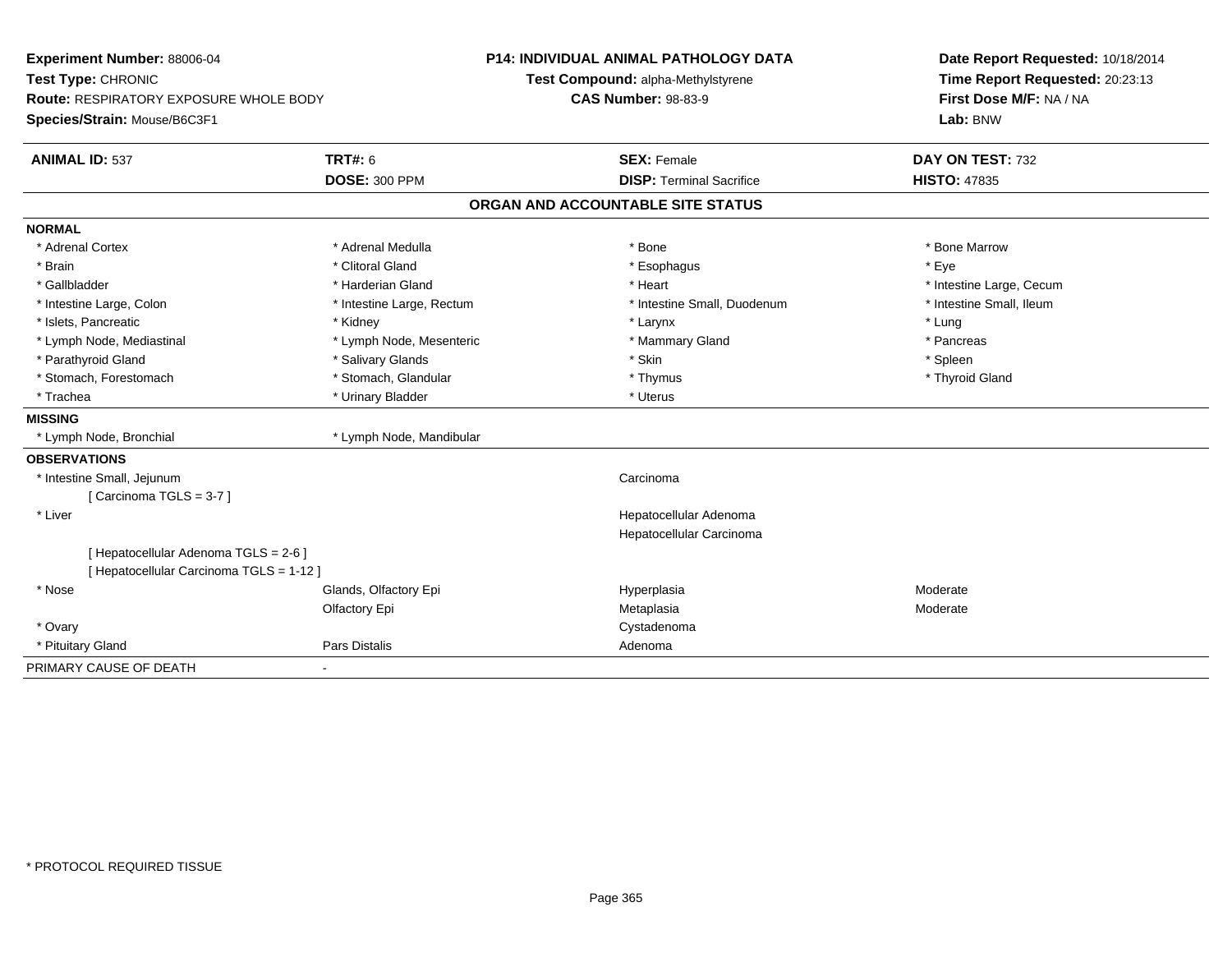| Experiment Number: 88006-04<br>Test Type: CHRONIC |                                          | <b>P14: INDIVIDUAL ANIMAL PATHOLOGY DATA</b><br>Test Compound: alpha-Methylstyrene | Date Report Requested: 10/18/2014<br>Time Report Requested: 20:23:13<br>First Dose M/F: NA / NA |
|---------------------------------------------------|------------------------------------------|------------------------------------------------------------------------------------|-------------------------------------------------------------------------------------------------|
| <b>Route: RESPIRATORY EXPOSURE WHOLE BODY</b>     |                                          | <b>CAS Number: 98-83-9</b>                                                         |                                                                                                 |
| Species/Strain: Mouse/B6C3F1                      |                                          |                                                                                    | Lab: BNW                                                                                        |
| <b>ANIMAL ID: 538</b>                             | <b>TRT#: 6</b>                           | <b>SEX: Female</b>                                                                 | DAY ON TEST: 649                                                                                |
|                                                   | <b>DOSE: 300 PPM</b>                     | <b>DISP:</b> Moribund Sacrifice                                                    | <b>HISTO: 47836</b>                                                                             |
|                                                   |                                          | ORGAN AND ACCOUNTABLE SITE STATUS                                                  |                                                                                                 |
| <b>NORMAL</b>                                     |                                          |                                                                                    |                                                                                                 |
| * Adrenal Cortex                                  | * Adrenal Medulla                        | * Bone                                                                             | * Bone Marrow                                                                                   |
| * Brain                                           | * Clitoral Gland                         | * Esophagus                                                                        | * Eye                                                                                           |
| * Gallbladder                                     | * Harderian Gland                        | * Heart                                                                            | * Intestine Large, Cecum                                                                        |
| * Intestine Large, Colon                          | * Intestine Small, Duodenum              | * Intestine Small, Ileum                                                           | * Intestine Small, Jejunum                                                                      |
| * Islets, Pancreatic                              | * Kidney                                 | * Larynx                                                                           | * Lung                                                                                          |
| * Lymph Node, Mesenteric                          | * Mammary Gland                          | * Ovary                                                                            | * Pancreas                                                                                      |
| * Parathyroid Gland                               | * Salivary Glands                        | * Skin                                                                             | * Stomach, Forestomach                                                                          |
| * Stomach, Glandular                              | * Thymus                                 | * Trachea                                                                          | * Urinary Bladder                                                                               |
| * Uterus                                          |                                          |                                                                                    |                                                                                                 |
| <b>MISSING</b>                                    |                                          |                                                                                    |                                                                                                 |
| * Lymph Node, Bronchial                           | * Lymph Node, Mandibular                 | * Lymph Node, Mediastinal                                                          |                                                                                                 |
| <b>OBSERVATIONS</b>                               |                                          |                                                                                    |                                                                                                 |
| * Intestine Large, Rectum                         |                                          | Leiomyosarcoma                                                                     |                                                                                                 |
| [ Leiomyosarcoma TGLS = 4-12 ]                    |                                          |                                                                                    |                                                                                                 |
| * Liver                                           |                                          | Necrosis                                                                           | Mild                                                                                            |
| [ Necrosis TGLS = $3-6$ ]                         |                                          |                                                                                    |                                                                                                 |
| * Nose                                            | Glands, Olfactory Epi                    | Hyperplasia                                                                        | Moderate                                                                                        |
|                                                   | Olfactory Epi                            | Metaplasia                                                                         | Moderate                                                                                        |
| * Pituitary Gland                                 | <b>Pars Distalis</b>                     | Adenoma                                                                            |                                                                                                 |
| [Adenoma TGLS = $1-9$ ]                           |                                          |                                                                                    |                                                                                                 |
| * Spleen                                          |                                          | Hematopoietic Cell Proliferation                                                   | Marked                                                                                          |
| [ Hematopoietic Cell Proliferation TGLS = 2-5 ]   |                                          |                                                                                    |                                                                                                 |
| * Thyroid Gland                                   | <b>Follicular Cel</b>                    | Hyperplasia                                                                        | Minimal                                                                                         |
| PRIMARY CAUSE OF DEATH                            | - Intestine Large, Rectum Leiomyosarcoma |                                                                                    |                                                                                                 |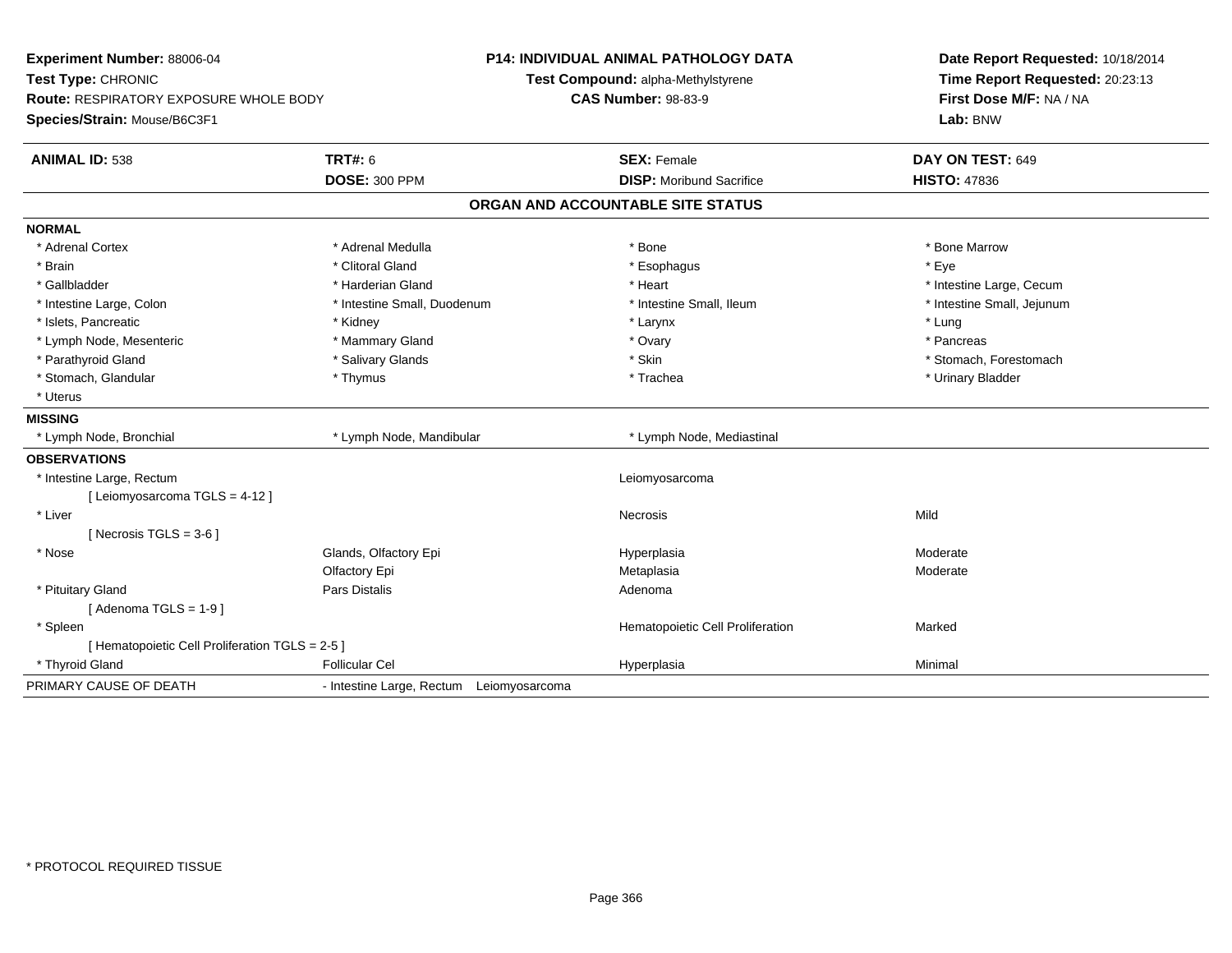| Experiment Number: 88006-04<br>Test Type: CHRONIC<br><b>Route: RESPIRATORY EXPOSURE WHOLE BODY</b><br>Species/Strain: Mouse/B6C3F1 |                            | <b>P14: INDIVIDUAL ANIMAL PATHOLOGY DATA</b><br><b>Test Compound: alpha-Methylstyrene</b><br><b>CAS Number: 98-83-9</b> |                                          | Date Report Requested: 10/18/2014<br>Time Report Requested: 20:23:13<br>First Dose M/F: NA / NA<br>Lab: BNW |
|------------------------------------------------------------------------------------------------------------------------------------|----------------------------|-------------------------------------------------------------------------------------------------------------------------|------------------------------------------|-------------------------------------------------------------------------------------------------------------|
| <b>ANIMAL ID: 539</b>                                                                                                              | <b>TRT#: 6</b>             | <b>SEX: Female</b>                                                                                                      |                                          | DAY ON TEST: 719                                                                                            |
|                                                                                                                                    | <b>DOSE: 300 PPM</b>       |                                                                                                                         | <b>DISP: Moribund Sacrifice</b>          | <b>HISTO: 47837</b>                                                                                         |
|                                                                                                                                    |                            | ORGAN AND ACCOUNTABLE SITE STATUS                                                                                       |                                          |                                                                                                             |
| <b>NORMAL</b>                                                                                                                      |                            |                                                                                                                         |                                          |                                                                                                             |
| * Adrenal Cortex                                                                                                                   | * Adrenal Medulla          | * Bone                                                                                                                  |                                          | * Brain                                                                                                     |
| * Clitoral Gland                                                                                                                   | * Esophagus                | * Eye                                                                                                                   |                                          | * Harderian Gland                                                                                           |
| * Intestine Large, Cecum                                                                                                           | * Intestine Large, Colon   |                                                                                                                         | * Intestine Large, Rectum                | * Intestine Small, Duodenum                                                                                 |
| * Intestine Small, Ileum                                                                                                           | * Intestine Small, Jejunum |                                                                                                                         | * Islets, Pancreatic                     | * Larynx                                                                                                    |
| * Mammary Gland                                                                                                                    | * Pancreas                 |                                                                                                                         | * Pituitary Gland                        | * Salivary Glands                                                                                           |
| * Skin                                                                                                                             | * Trachea                  |                                                                                                                         | * Urinary Bladder                        | * Uterus                                                                                                    |
| <b>MISSING</b>                                                                                                                     |                            |                                                                                                                         |                                          |                                                                                                             |
| * Parathyroid Gland                                                                                                                |                            |                                                                                                                         |                                          |                                                                                                             |
| <b>INSUFFICIENT TISSUE</b>                                                                                                         |                            |                                                                                                                         |                                          |                                                                                                             |
| * Lymph Node, Mandibular                                                                                                           |                            |                                                                                                                         |                                          |                                                                                                             |
| <b>OBSERVATIONS</b>                                                                                                                |                            |                                                                                                                         |                                          |                                                                                                             |
| * Bone Marrow                                                                                                                      |                            |                                                                                                                         | Lymphoma Malignant                       |                                                                                                             |
| * Gallbladder                                                                                                                      |                            |                                                                                                                         | Lymphoma Malignant                       |                                                                                                             |
| * Heart                                                                                                                            |                            |                                                                                                                         | Lymphoma Malignant                       |                                                                                                             |
| * Kidney                                                                                                                           |                            |                                                                                                                         | Lymphoma Malignant                       |                                                                                                             |
| [ Lymphoma Malignant TGLS = 5-6 ]                                                                                                  |                            |                                                                                                                         |                                          |                                                                                                             |
| * Liver                                                                                                                            |                            |                                                                                                                         | Lymphoma Malignant                       |                                                                                                             |
| [ Lymphoma Malignant TGLS = 4-5 ]                                                                                                  |                            |                                                                                                                         |                                          |                                                                                                             |
| * Lung                                                                                                                             |                            |                                                                                                                         | Lymphoma Malignant                       |                                                                                                             |
| * Lymph Node, Bronchial                                                                                                            |                            |                                                                                                                         | Lymphoma Malignant                       |                                                                                                             |
| * Lymph Node, Mediastinal                                                                                                          |                            |                                                                                                                         | Lymphoma Malignant                       |                                                                                                             |
| [ Lymphoma Malignant TGLS = 3-3+4 ]                                                                                                |                            |                                                                                                                         |                                          |                                                                                                             |
| * Lymph Node, Mesenteric                                                                                                           |                            |                                                                                                                         | Lymphoma Malignant                       |                                                                                                             |
| * Nose                                                                                                                             | Glands, Olfactory Epi      | Hyperplasia                                                                                                             |                                          | Moderate                                                                                                    |
|                                                                                                                                    | Olfactory Epi              | Metaplasia                                                                                                              |                                          | Moderate                                                                                                    |
| * Ovary<br>* Spleen                                                                                                                |                            |                                                                                                                         | Lymphoma Malignant<br>Lymphoma Malignant |                                                                                                             |
| * Stomach, Forestomach                                                                                                             |                            |                                                                                                                         | Lymphoma Malignant                       |                                                                                                             |
| * Stomach, Glandular                                                                                                               |                            |                                                                                                                         | Lymphoma Malignant                       |                                                                                                             |
| * Thymus                                                                                                                           |                            |                                                                                                                         | Lymphoma Malignant                       |                                                                                                             |
|                                                                                                                                    |                            |                                                                                                                         |                                          |                                                                                                             |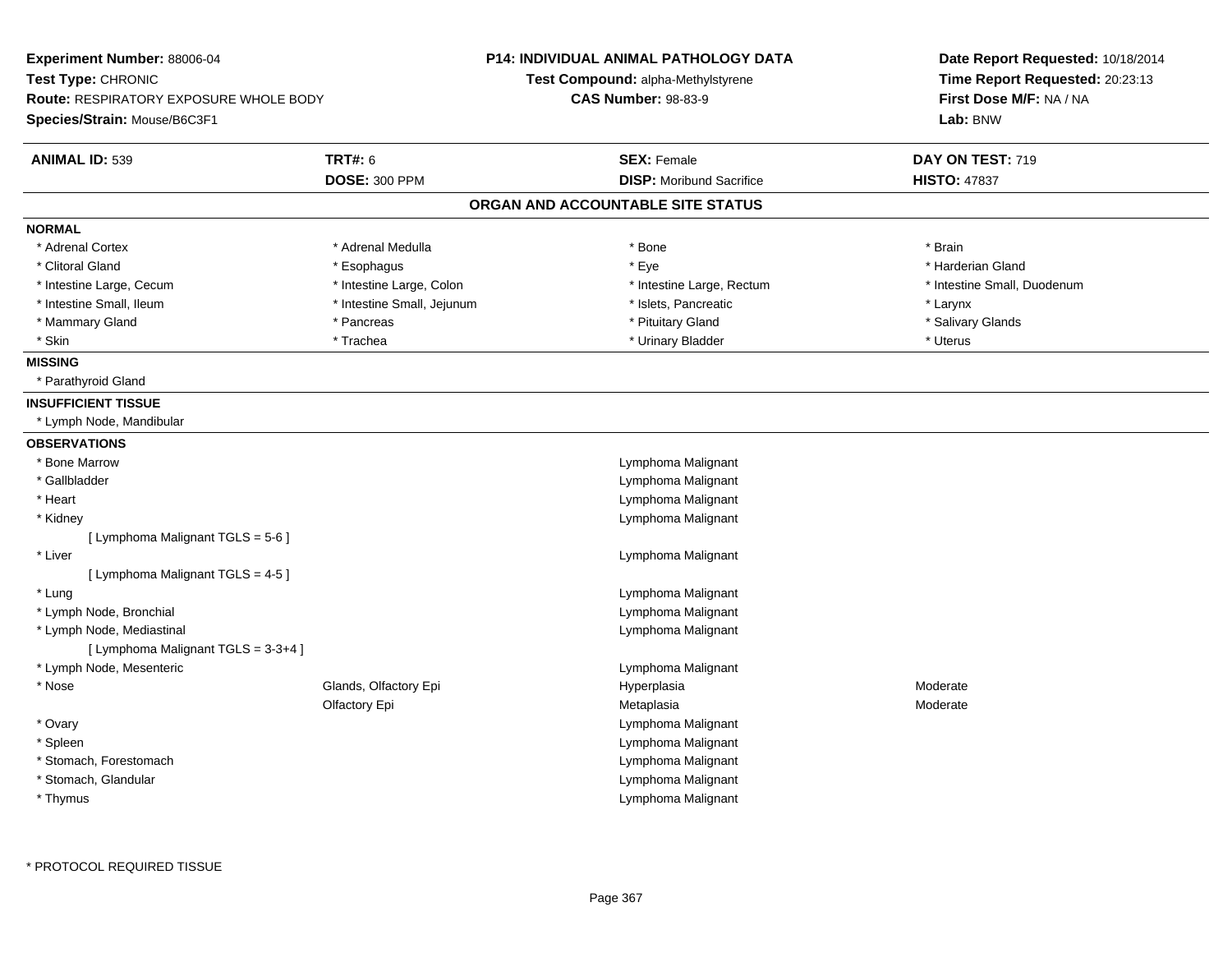| <b>Experiment Number: 88006-04</b><br><b>Test Type: CHRONIC</b><br><b>Route: RESPIRATORY EXPOSURE WHOLE BODY</b><br>Species/Strain: Mouse/B6C3F1 |                          | <b>P14: INDIVIDUAL ANIMAL PATHOLOGY DATA</b><br>Test Compound: alpha-Methylstyrene<br><b>CAS Number: 98-83-9</b> |                                   | Date Report Requested: 10/18/2014<br>Time Report Requested: 20:23:13 |
|--------------------------------------------------------------------------------------------------------------------------------------------------|--------------------------|------------------------------------------------------------------------------------------------------------------|-----------------------------------|----------------------------------------------------------------------|
|                                                                                                                                                  |                          |                                                                                                                  |                                   | First Dose M/F: NA / NA                                              |
|                                                                                                                                                  |                          |                                                                                                                  |                                   | Lab: BNW                                                             |
| <b>ANIMAL ID: 539</b>                                                                                                                            | TRT#: 6                  |                                                                                                                  | <b>SEX: Female</b>                | <b>DAY ON TEST: 719</b>                                              |
|                                                                                                                                                  | <b>DOSE: 300 PPM</b>     |                                                                                                                  | <b>DISP:</b> Moribund Sacrifice   | <b>HISTO: 47837</b>                                                  |
|                                                                                                                                                  |                          |                                                                                                                  | ORGAN AND ACCOUNTABLE SITE STATUS |                                                                      |
| * Thyroid Gland                                                                                                                                  |                          |                                                                                                                  | Inflammation                      | Chronic Active, Moderate                                             |
| [Inflammation TGLS = $2-3$ ]                                                                                                                     |                          |                                                                                                                  |                                   |                                                                      |
| PRIMARY CAUSE OF DEATH                                                                                                                           | - Lymph Node, Mesenteric | Lymphoma Malignant                                                                                               |                                   |                                                                      |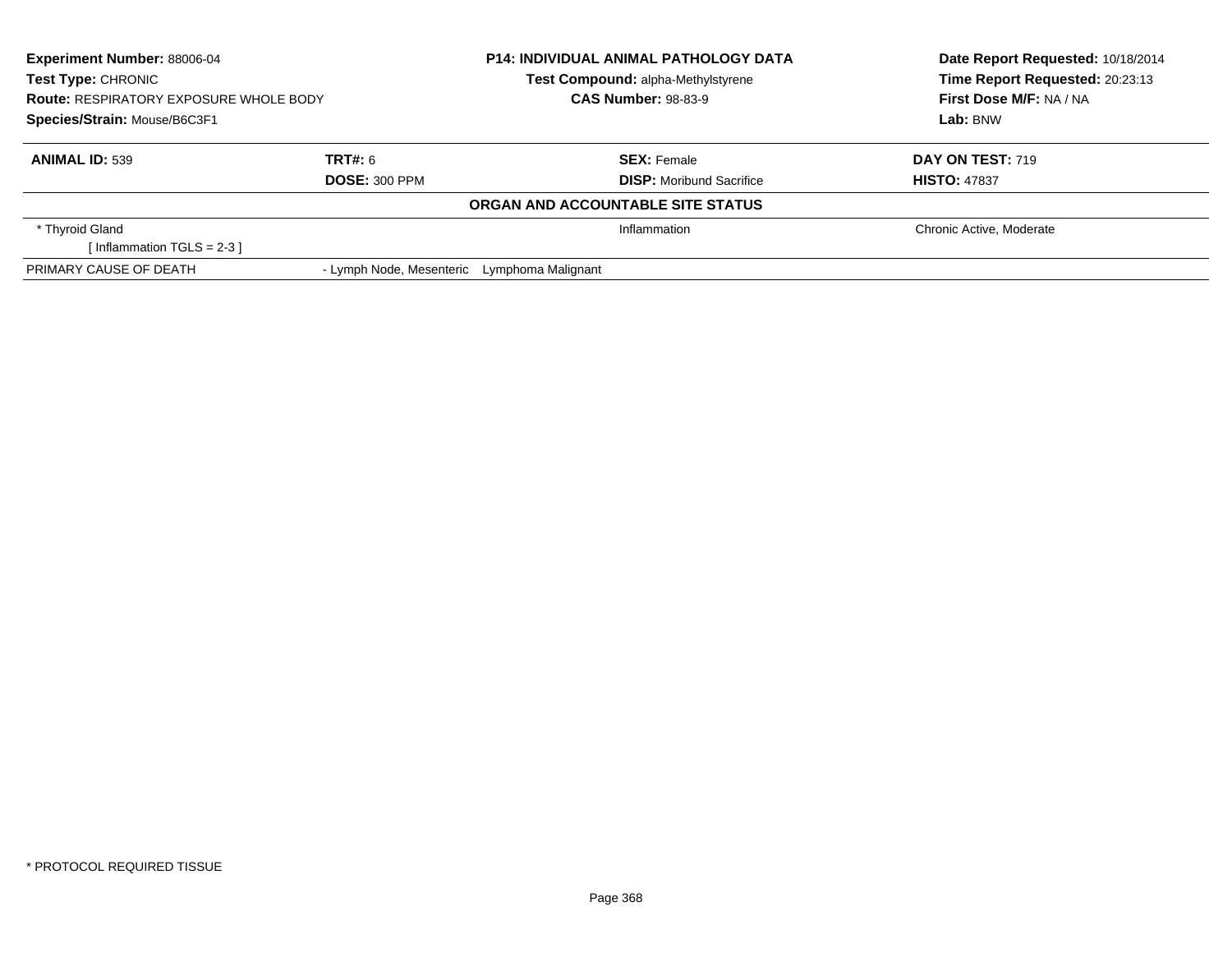**Experiment Number:** 88006-04**Test Type:** CHRONIC **Route:** RESPIRATORY EXPOSURE WHOLE BODY**Species/Strain:** Mouse/B6C3F1**P14: INDIVIDUAL ANIMAL PATHOLOGY DATATest Compound:** alpha-Methylstyrene**CAS Number:** 98-83-9**Date Report Requested:** 10/18/2014**Time Report Requested:** 20:23:13**First Dose M/F:** NA / NA**Lab:** BNW**ANIMAL ID:** 540**TRT#:** 6 **SEX:** Female **SEX: Female DAY ON TEST:** 309 **DOSE:** 300 PPM**DISP:** Accidentally Killed **HISTO:** 47838 **ORGAN AND ACCOUNTABLE SITE STATUSNORMAL**\* Adrenal Cortex \* Adrenal Medulla \* \* \* \* \* \* \* \* \* Bone Marrow \* \* \* \* \* \* \* \* Brain \* Gallbladder \* Clitoral Gland \* Esophagus \* Eye \* Gallbladder\* Harderian Gland \* The structure \* The \* Heart \* The structure Large, Cecum \* Intestine Large, Cecum \* Intestine Large, Colon \* Intestine Small, Jejunum \* Intestine Large, Rectum \* 1992 \* Intestine Small, Duodenum \* Intestine Small, Ileum \* Intestine Small, Ileum \* Islets, Pancreatic \* Kidney \* Larynx \* Lung\* Ovary \* Lymph Node, Mandibular \* Lymph Node, Mesenteric \* Mammary Gland \* Mammary Gland \* Salivary Glands \* Pancreas \* And the section of the section of the section of the section of the section of the section of the section of the section of the section of the section of the section of the section of the section of the sectio \* Stomach, Glandular \* Skin \* Spleen \* Spleen \* Spleen \* Stomach, Forestomach \* Stomach, Forestomach \* Thymus \* Thyroid Gland \* Trachea \* Urinary Bladder \* \* Uterus**MISSING**\* Lymph Node, Bronchial \* Lymph Node, Mediastinal **OBSERVATIONS** \* Bone Maxilla Necrosis Marked \* Liver Tension Lipidosiss Mild Mild \* Nosee and the Colfactory Epi Atrophy Atrophy Atrophy Atrophy Atrophy Atrophy Mild Glands, Olfactory Epi Hyperplasiaa Mild Glands Inflammation Acute, Marked PRIMARY CAUSE OF DEATH- Bone Maxilla Necrosis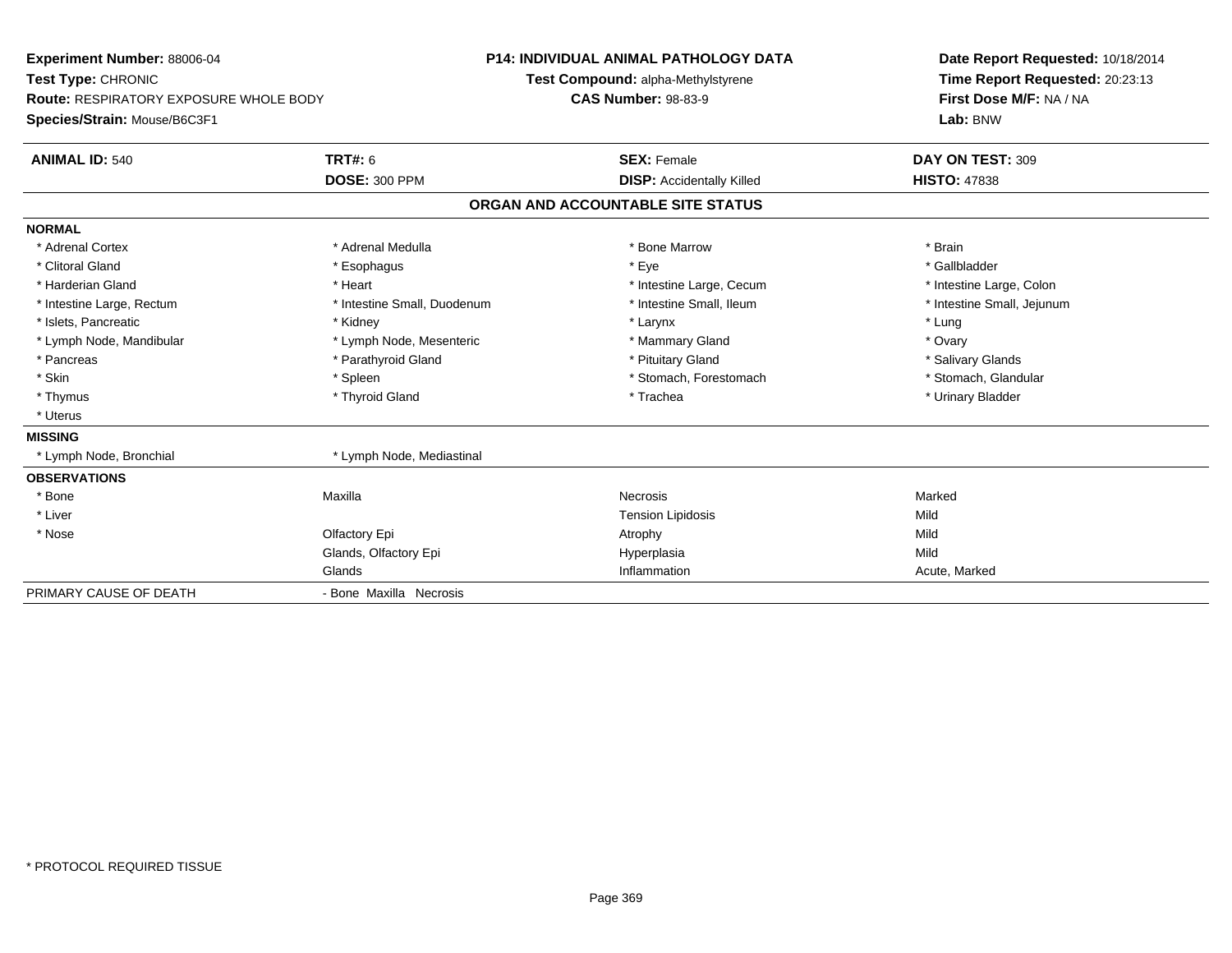| Experiment Number: 88006-04                   |                             | <b>P14: INDIVIDUAL ANIMAL PATHOLOGY DATA</b> | Date Report Requested: 10/18/2014                          |
|-----------------------------------------------|-----------------------------|----------------------------------------------|------------------------------------------------------------|
| Test Type: CHRONIC                            |                             | Test Compound: alpha-Methylstyrene           | Time Report Requested: 20:23:13<br>First Dose M/F: NA / NA |
| <b>Route: RESPIRATORY EXPOSURE WHOLE BODY</b> |                             | <b>CAS Number: 98-83-9</b>                   |                                                            |
| Species/Strain: Mouse/B6C3F1                  |                             |                                              | Lab: BNW                                                   |
| <b>ANIMAL ID: 541</b>                         | <b>TRT#: 6</b>              | <b>SEX: Female</b>                           | DAY ON TEST: 733                                           |
|                                               | <b>DOSE: 300 PPM</b>        | <b>DISP: Terminal Sacrifice</b>              | <b>HISTO: 47839</b>                                        |
|                                               |                             | ORGAN AND ACCOUNTABLE SITE STATUS            |                                                            |
| <b>NORMAL</b>                                 |                             |                                              |                                                            |
| * Adrenal Cortex                              | * Adrenal Medulla           | * Bone                                       | * Bone Marrow                                              |
| * Brain                                       | * Esophagus                 | * Eye                                        | * Gallbladder                                              |
| * Harderian Gland                             | * Heart                     | * Intestine Large, Cecum                     | * Intestine Large, Colon                                   |
| * Intestine Large, Rectum                     | * Intestine Small, Duodenum | * Intestine Small, Ileum                     | * Intestine Small, Jejunum                                 |
| * Islets, Pancreatic                          | * Kidney                    | * Larynx                                     | * Liver                                                    |
| * Lymph Node, Bronchial                       | * Lymph Node, Mandibular    | * Lymph Node, Mediastinal                    | * Lymph Node, Mesenteric                                   |
| * Mammary Gland                               | * Pancreas                  | * Parathyroid Gland                          | * Pituitary Gland                                          |
| * Salivary Glands                             | * Skin                      | * Stomach, Forestomach                       | * Stomach, Glandular                                       |
| * Thymus                                      | * Thyroid Gland             | * Trachea                                    | * Urinary Bladder                                          |
| * Uterus                                      |                             |                                              |                                                            |
| <b>MISSING</b>                                |                             |                                              |                                                            |
| * Clitoral Gland                              |                             |                                              |                                                            |
| <b>OBSERVATIONS</b>                           |                             |                                              |                                                            |
| * Lung                                        | <b>Bronchiole</b>           | Hyperplasia                                  | Minimal                                                    |
| * Nose                                        | Glands, Olfactory Epi       | Hyperplasia                                  | Moderate                                                   |
|                                               | Olfactory Epi               | Metaplasia                                   | Moderate                                                   |
| * Ovary                                       |                             | Cyst                                         |                                                            |
| [ $Cyst TGLS = 1-8$ ]                         |                             |                                              |                                                            |
| * Spleen                                      |                             | Lymphoma Malignant                           |                                                            |
| [ Lymphoma Malignant TGLS = 2-5 ]             |                             |                                              |                                                            |
| PRIMARY CAUSE OF DEATH                        |                             |                                              |                                                            |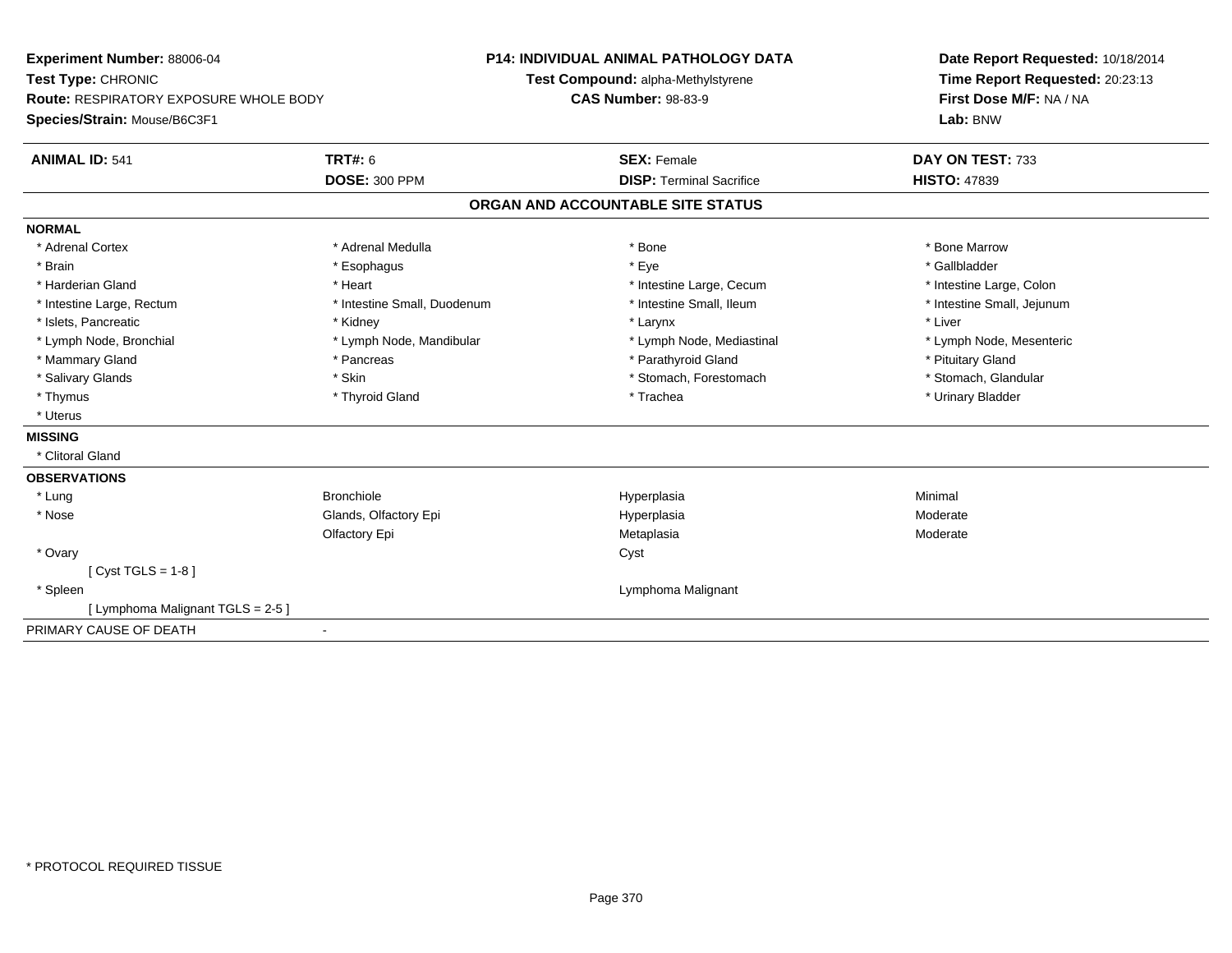| Experiment Number: 88006-04<br>Test Type: CHRONIC<br>Route: RESPIRATORY EXPOSURE WHOLE BODY<br>Species/Strain: Mouse/B6C3F1 |                                  | <b>P14: INDIVIDUAL ANIMAL PATHOLOGY DATA</b><br>Test Compound: alpha-Methylstyrene<br><b>CAS Number: 98-83-9</b> |                             | Date Report Requested: 10/18/2014<br>Time Report Requested: 20:23:13<br>First Dose M/F: NA / NA<br>Lab: BNW |  |
|-----------------------------------------------------------------------------------------------------------------------------|----------------------------------|------------------------------------------------------------------------------------------------------------------|-----------------------------|-------------------------------------------------------------------------------------------------------------|--|
| <b>ANIMAL ID: 542</b>                                                                                                       | <b>TRT#: 6</b>                   | <b>SEX: Female</b>                                                                                               |                             | DAY ON TEST: 416                                                                                            |  |
|                                                                                                                             | <b>DOSE: 300 PPM</b>             |                                                                                                                  | <b>DISP: Natural Death</b>  | <b>HISTO: 47840</b>                                                                                         |  |
|                                                                                                                             |                                  | ORGAN AND ACCOUNTABLE SITE STATUS                                                                                |                             |                                                                                                             |  |
| <b>NORMAL</b>                                                                                                               |                                  |                                                                                                                  |                             |                                                                                                             |  |
| * Adrenal Cortex                                                                                                            | * Adrenal Medulla                | * Bone                                                                                                           |                             | * Bone Marrow                                                                                               |  |
| * Brain                                                                                                                     | * Clitoral Gland                 |                                                                                                                  | * Esophagus                 | * Gallbladder                                                                                               |  |
| * Harderian Gland                                                                                                           | * Heart                          |                                                                                                                  | * Intestine Large, Colon    | * Intestine Large, Rectum                                                                                   |  |
| * Islets, Pancreatic                                                                                                        | * Kidney                         | * Larynx                                                                                                         |                             | * Lymph Node, Mandibular                                                                                    |  |
| * Lymph Node, Mediastinal                                                                                                   | * Lymph Node, Mesenteric         |                                                                                                                  | * Mammary Gland             | * Ovary                                                                                                     |  |
| * Pancreas                                                                                                                  | * Pituitary Gland                |                                                                                                                  | * Salivary Glands           | * Skin                                                                                                      |  |
| * Spleen                                                                                                                    | * Stomach, Forestomach           |                                                                                                                  | * Stomach, Glandular        | * Thymus                                                                                                    |  |
| * Thyroid Gland                                                                                                             | * Trachea                        |                                                                                                                  | * Urinary Bladder           | * Uterus                                                                                                    |  |
| <b>MISSING</b>                                                                                                              |                                  |                                                                                                                  |                             |                                                                                                             |  |
| * Lymph Node, Bronchial                                                                                                     | * Parathyroid Gland              |                                                                                                                  |                             |                                                                                                             |  |
| <b>AUTO PRECLUDES DIAG.</b>                                                                                                 |                                  |                                                                                                                  |                             |                                                                                                             |  |
| * Eye                                                                                                                       | * Intestine Large, Cecum         |                                                                                                                  | * Intestine Small, Duodenum | * Intestine Small, Ileum                                                                                    |  |
| * Intestine Small, Jejunum                                                                                                  |                                  |                                                                                                                  |                             |                                                                                                             |  |
| <b>OBSERVATIONS</b>                                                                                                         |                                  |                                                                                                                  |                             |                                                                                                             |  |
| * Liver                                                                                                                     |                                  |                                                                                                                  | Hepatocellular Carcinoma    |                                                                                                             |  |
|                                                                                                                             |                                  | Infarct                                                                                                          |                             | Moderate                                                                                                    |  |
| [ Hepatocellular Carcinoma TGLS = 1-12 ]                                                                                    |                                  |                                                                                                                  |                             |                                                                                                             |  |
| [ Infarct TGLS = $2-13$ ]                                                                                                   |                                  |                                                                                                                  |                             |                                                                                                             |  |
| * Lung                                                                                                                      |                                  |                                                                                                                  | Hepatocellular Carcinoma    | Metastatic (Liver)                                                                                          |  |
| * Nose                                                                                                                      | Glands, Olfactory Epi            | Hyperplasia                                                                                                      |                             | Moderate                                                                                                    |  |
|                                                                                                                             | Olfactory Epi                    | Metaplasia                                                                                                       |                             | Moderate                                                                                                    |  |
| PRIMARY CAUSE OF DEATH                                                                                                      | - Liver Hepatocellular Carcinoma |                                                                                                                  |                             |                                                                                                             |  |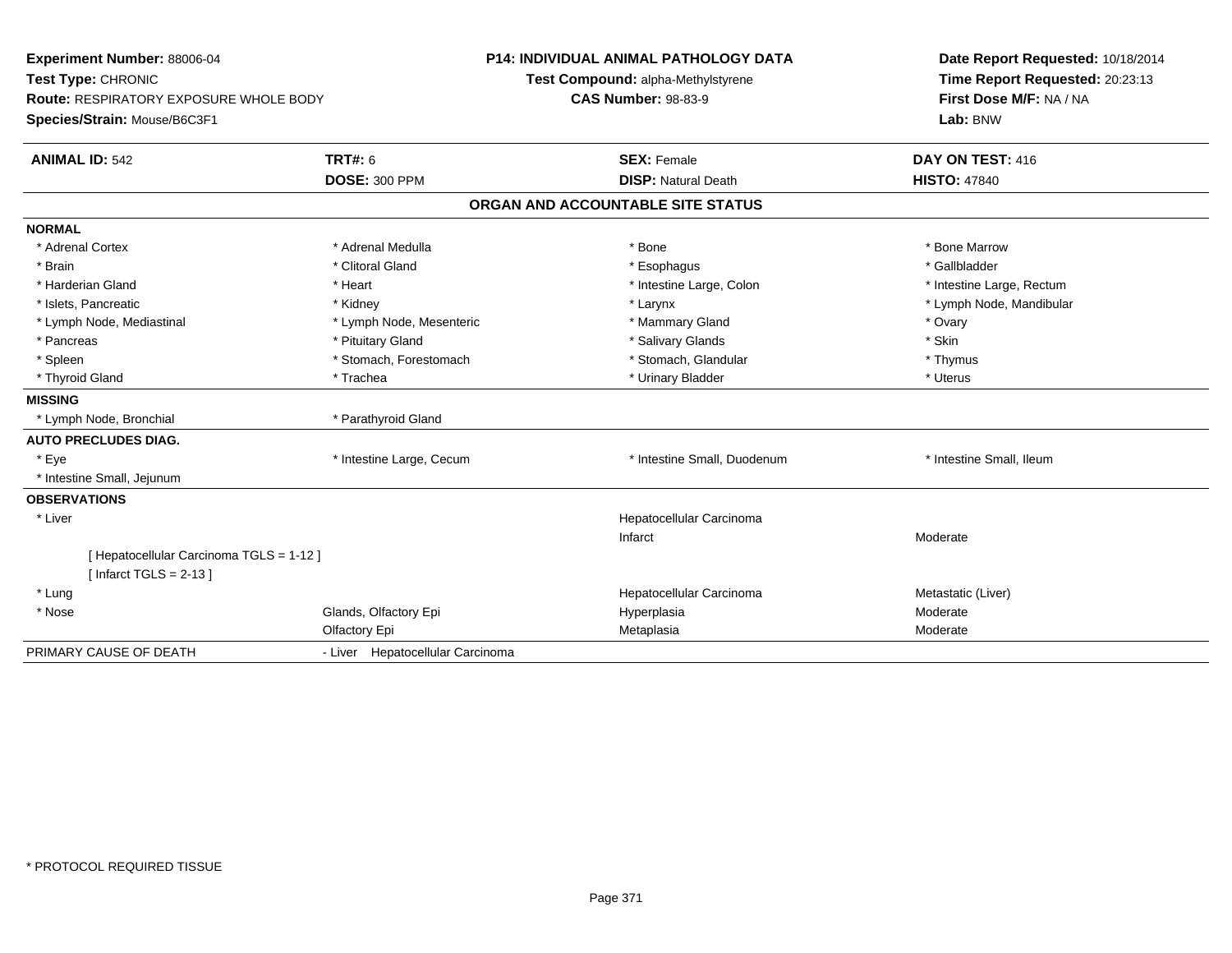| Experiment Number: 88006-04                |                             | <b>P14: INDIVIDUAL ANIMAL PATHOLOGY DATA</b> | Date Report Requested: 10/18/2014 |  |
|--------------------------------------------|-----------------------------|----------------------------------------------|-----------------------------------|--|
| Test Type: CHRONIC                         |                             | Test Compound: alpha-Methylstyrene           | Time Report Requested: 20:23:13   |  |
| Route: RESPIRATORY EXPOSURE WHOLE BODY     |                             | <b>CAS Number: 98-83-9</b>                   | First Dose M/F: NA / NA           |  |
| Species/Strain: Mouse/B6C3F1               |                             |                                              | Lab: BNW                          |  |
| <b>ANIMAL ID: 543</b>                      | <b>TRT#: 6</b>              | <b>SEX: Female</b>                           | DAY ON TEST: 732                  |  |
|                                            | <b>DOSE: 300 PPM</b>        | <b>DISP: Terminal Sacrifice</b>              | <b>HISTO: 47841</b>               |  |
|                                            |                             | ORGAN AND ACCOUNTABLE SITE STATUS            |                                   |  |
| <b>NORMAL</b>                              |                             |                                              |                                   |  |
| * Adrenal Cortex                           | * Adrenal Medulla           | * Bone                                       | * Bone Marrow                     |  |
| * Brain                                    | * Esophagus                 | * Eye                                        | * Gallbladder                     |  |
| * Harderian Gland                          | * Heart                     | * Intestine Large, Cecum                     | * Intestine Large, Colon          |  |
| * Intestine Large, Rectum                  | * Intestine Small, Duodenum | * Intestine Small, Ileum                     | * Intestine Small, Jejunum        |  |
| * Islets, Pancreatic                       | * Larynx                    | * Lung                                       | * Lymph Node, Bronchial           |  |
| * Lymph Node, Mediastinal                  | * Lymph Node, Mesenteric    | * Mammary Gland                              | * Pancreas                        |  |
| * Parathyroid Gland                        | * Pituitary Gland           | * Salivary Glands                            | * Skin                            |  |
| * Spleen                                   | * Stomach, Forestomach      | * Thymus                                     | * Thyroid Gland                   |  |
| * Trachea                                  | * Urinary Bladder           |                                              |                                   |  |
| <b>MISSING</b>                             |                             |                                              |                                   |  |
| * Clitoral Gland                           | * Lymph Node, Mandibular    |                                              |                                   |  |
| <b>OBSERVATIONS</b>                        |                             |                                              |                                   |  |
| * Kidney                                   |                             | Nephropathy                                  | Minimal                           |  |
| * Liver                                    |                             | Hepatocellular Adenoma                       | Multiple                          |  |
| [ Hepatocellular Adenoma TGLS = 6,7-12+5 ] |                             |                                              |                                   |  |
| Mesentery                                  | Fat                         | Necrosis                                     | Mild                              |  |
| [Necrosis $TGLS = 1-12$ ]                  |                             |                                              |                                   |  |
| $*$ Nose                                   | Glands, Olfactory Epi       | Hyperplasia                                  | Moderate                          |  |
|                                            | Olfactory Epi               | Metaplasia                                   | Moderate                          |  |
| * Ovary                                    |                             | Cyst                                         |                                   |  |
|                                            |                             | Cystadenoma                                  |                                   |  |
| [Cyst TGLS = $2-8$ ]                       |                             |                                              |                                   |  |
| [Cystadenoma TGLS = 3-8]                   |                             |                                              |                                   |  |
| * Stomach, Glandular                       |                             | Metaplasia                                   | Hepatocyte, Marked                |  |
| * Uterus                                   |                             | Polyp Stromal                                |                                   |  |
| [Polyp Stromal TGLS = 4-9]                 |                             |                                              |                                   |  |
| PRIMARY CAUSE OF DEATH<br>$\blacksquare$   |                             |                                              |                                   |  |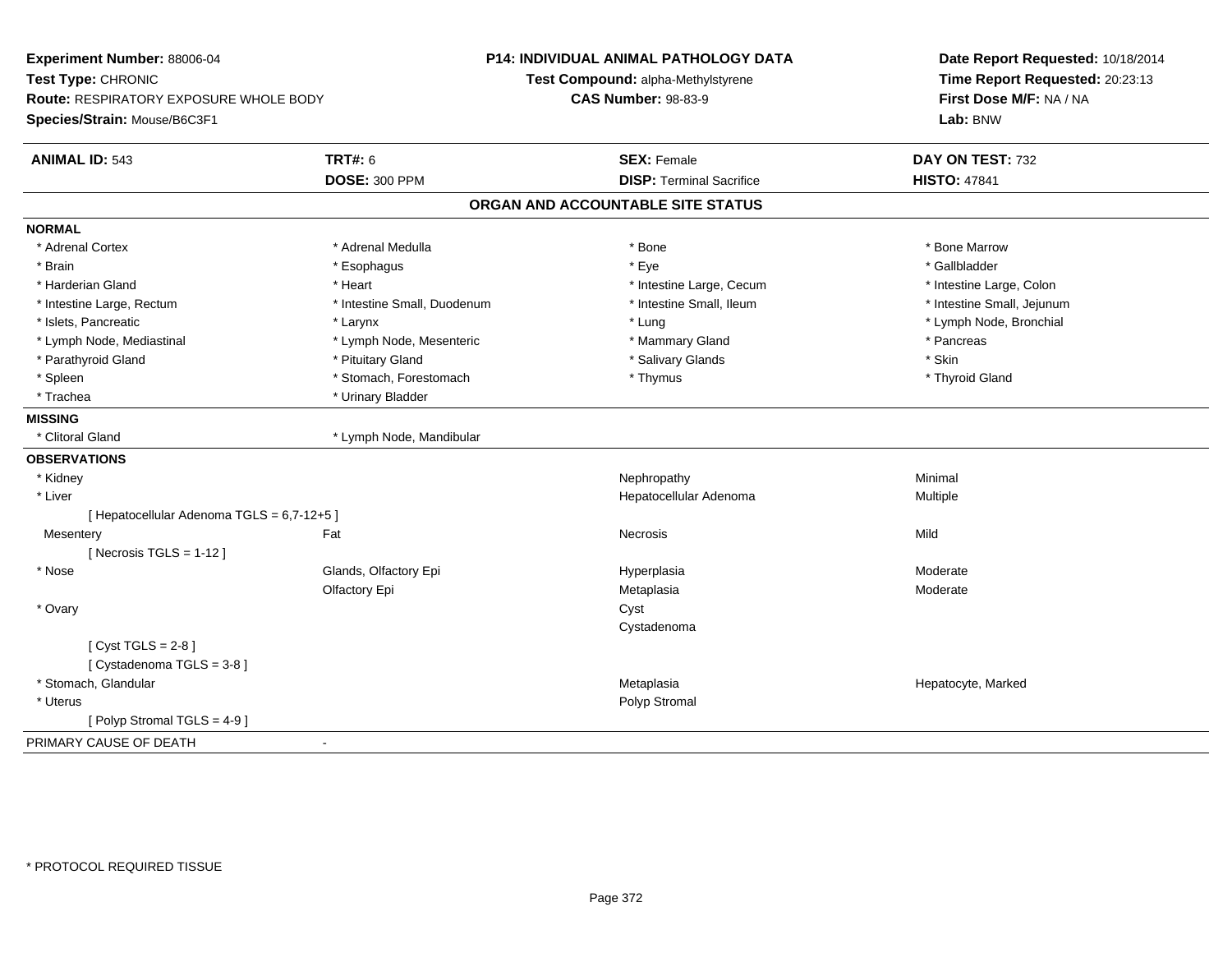| Experiment Number: 88006-04                   |                           | <b>P14: INDIVIDUAL ANIMAL PATHOLOGY DATA</b> | Date Report Requested: 10/18/2014 |
|-----------------------------------------------|---------------------------|----------------------------------------------|-----------------------------------|
| <b>Test Type: CHRONIC</b>                     |                           | Test Compound: alpha-Methylstyrene           | Time Report Requested: 20:23:13   |
| <b>Route: RESPIRATORY EXPOSURE WHOLE BODY</b> |                           | <b>CAS Number: 98-83-9</b>                   | First Dose M/F: NA / NA           |
| Species/Strain: Mouse/B6C3F1                  |                           |                                              | Lab: BNW                          |
| <b>ANIMAL ID: 544</b>                         | <b>TRT#: 6</b>            | <b>SEX: Female</b>                           | DAY ON TEST: 732                  |
|                                               | <b>DOSE: 300 PPM</b>      | <b>DISP: Terminal Sacrifice</b>              | <b>HISTO: 47842</b>               |
|                                               |                           | ORGAN AND ACCOUNTABLE SITE STATUS            |                                   |
| <b>NORMAL</b>                                 |                           |                                              |                                   |
| * Adrenal Cortex                              | * Adrenal Medulla         | * Bone                                       | * Bone Marrow                     |
| * Brain                                       | * Clitoral Gland          | * Esophagus                                  | * Eye                             |
| * Gallbladder                                 | * Harderian Gland         | * Heart                                      | * Intestine Large, Cecum          |
| * Intestine Large, Colon                      | * Intestine Large, Rectum | * Intestine Small, Duodenum                  | * Intestine Small, Ileum          |
| * Intestine Small, Jejunum                    | * Islets, Pancreatic      | * Kidney                                     | * Larynx                          |
| * Liver                                       | * Lung                    | * Lymph Node, Mandibular                     | * Lymph Node, Mediastinal         |
| * Lymph Node, Mesenteric                      | * Mammary Gland           | * Ovary                                      | * Pancreas                        |
| * Pituitary Gland                             | * Salivary Glands         | * Skin                                       | * Spleen                          |
| * Stomach. Forestomach                        | * Stomach, Glandular      | * Thymus                                     | * Thyroid Gland                   |
| * Trachea                                     | * Urinary Bladder         | * Uterus                                     |                                   |
| <b>MISSING</b>                                |                           |                                              |                                   |
| * Lymph Node, Bronchial                       | * Parathyroid Gland       |                                              |                                   |
| <b>OBSERVATIONS</b>                           |                           |                                              |                                   |
| * Nose                                        | Glands, Olfactory Epi     | Hyperplasia                                  | Moderate                          |
|                                               | Olfactory Epi             | Metaplasia                                   | Moderate                          |
| PRIMARY CAUSE OF DEATH                        |                           |                                              |                                   |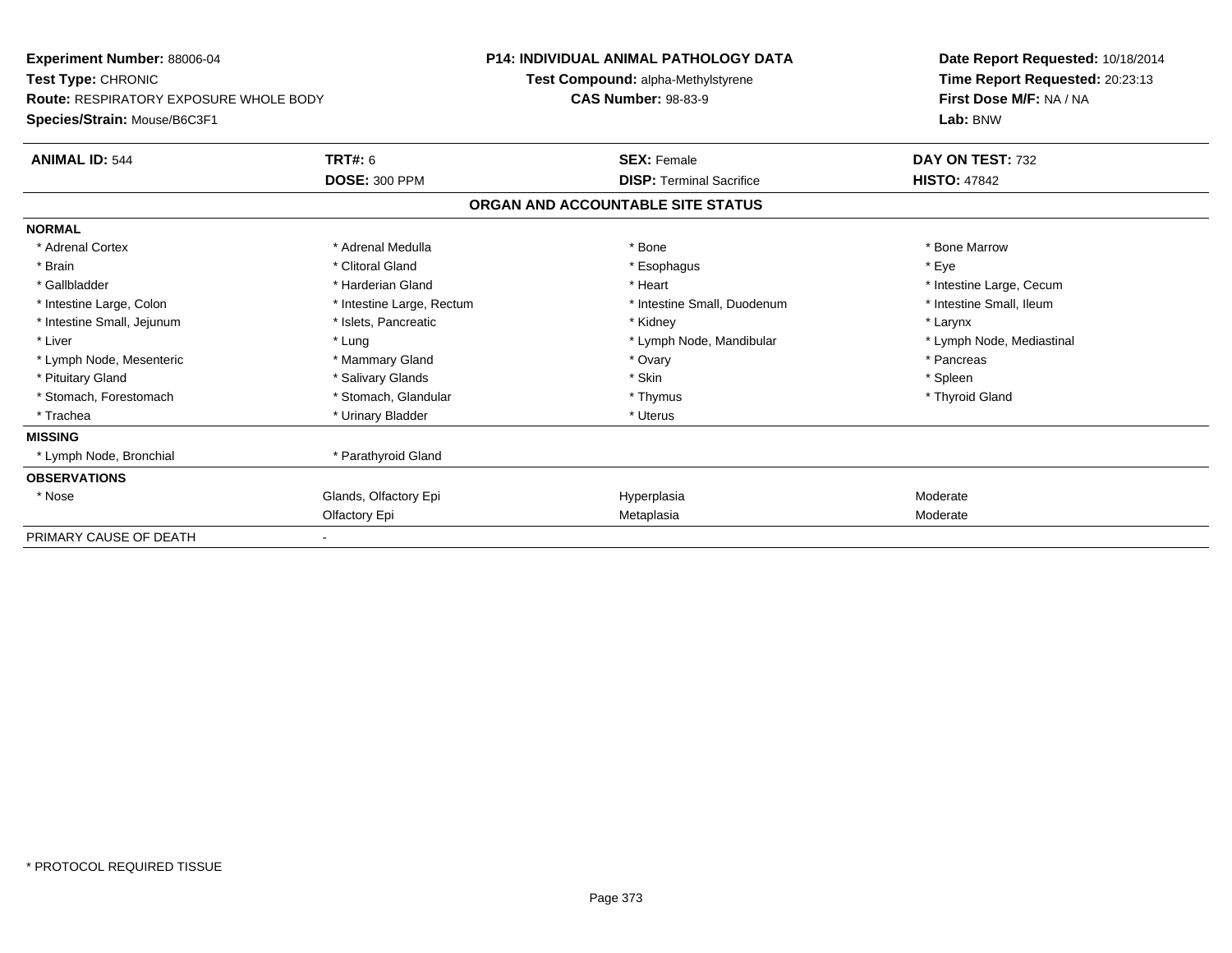| Experiment Number: 88006-04                   |                             | <b>P14: INDIVIDUAL ANIMAL PATHOLOGY DATA</b> | Date Report Requested: 10/18/2014<br>Time Report Requested: 20:23:13<br>First Dose M/F: NA / NA |
|-----------------------------------------------|-----------------------------|----------------------------------------------|-------------------------------------------------------------------------------------------------|
| Test Type: CHRONIC                            |                             | Test Compound: alpha-Methylstyrene           |                                                                                                 |
| <b>Route: RESPIRATORY EXPOSURE WHOLE BODY</b> |                             | <b>CAS Number: 98-83-9</b>                   |                                                                                                 |
| Species/Strain: Mouse/B6C3F1                  |                             |                                              | Lab: BNW                                                                                        |
| <b>ANIMAL ID: 545</b>                         | <b>TRT#: 6</b>              | <b>SEX: Female</b>                           | DAY ON TEST: 732                                                                                |
|                                               | <b>DOSE: 300 PPM</b>        | <b>DISP: Terminal Sacrifice</b>              | <b>HISTO: 47843</b>                                                                             |
|                                               |                             | ORGAN AND ACCOUNTABLE SITE STATUS            |                                                                                                 |
| <b>NORMAL</b>                                 |                             |                                              |                                                                                                 |
| * Adrenal Cortex                              | * Bone                      | * Bone Marrow                                | * Brain                                                                                         |
| * Clitoral Gland                              | * Esophagus                 | * Eye                                        | * Gallbladder                                                                                   |
| * Harderian Gland                             | * Heart                     | * Intestine Large, Cecum                     | * Intestine Large, Colon                                                                        |
| * Intestine Large, Rectum                     | * Intestine Small, Duodenum | * Intestine Small, Ileum                     | * Intestine Small, Jejunum                                                                      |
| * Islets, Pancreatic                          | * Kidney                    | * Larynx                                     | * Lung                                                                                          |
| * Lymph Node, Bronchial                       | * Lymph Node, Mandibular    | * Lymph Node, Mesenteric                     | * Mammary Gland                                                                                 |
| * Ovary                                       | * Pancreas                  | * Parathyroid Gland                          | * Pituitary Gland                                                                               |
| * Salivary Glands                             | * Skin                      | * Spleen                                     | * Stomach, Forestomach                                                                          |
| * Stomach, Glandular                          | * Thymus                    | * Thyroid Gland                              | * Trachea                                                                                       |
| * Urinary Bladder                             |                             |                                              |                                                                                                 |
| <b>MISSING</b>                                |                             |                                              |                                                                                                 |
| * Lymph Node, Mediastinal                     |                             |                                              |                                                                                                 |
| <b>OBSERVATIONS</b>                           |                             |                                              |                                                                                                 |
| * Adrenal Medulla                             |                             | Hyperplasia                                  | Minimal                                                                                         |
| * Liver                                       |                             | <b>Eosinophilic Focus</b>                    |                                                                                                 |
| [Eosinophilic Focus TGLS = 2-5]               |                             |                                              |                                                                                                 |
| $*$ Nose                                      | Glands, Olfactory Epi       | Hyperplasia                                  | Moderate                                                                                        |
|                                               | Olfactory Epi               | Metaplasia                                   | Moderate                                                                                        |
| * Uterus                                      | Endometrium                 | Hyperplasia                                  | Cystic, Marked                                                                                  |
| [Hyperplasia TGLS = 1-9]                      |                             |                                              |                                                                                                 |
| PRIMARY CAUSE OF DEATH                        | $\blacksquare$              |                                              |                                                                                                 |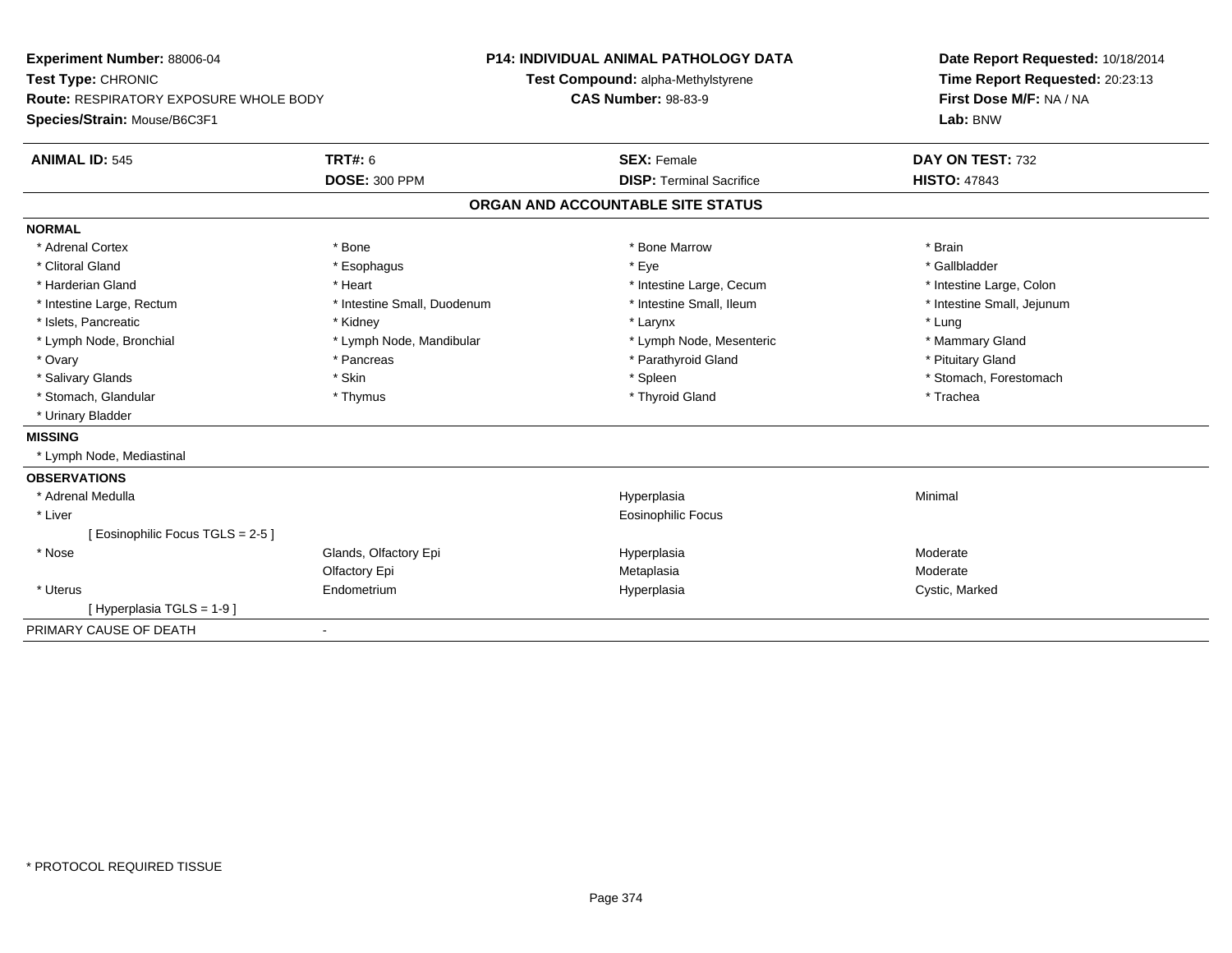| <b>Experiment Number: 88006-04</b><br>Test Type: CHRONIC<br><b>Route: RESPIRATORY EXPOSURE WHOLE BODY</b> |                           | <b>P14: INDIVIDUAL ANIMAL PATHOLOGY DATA</b> | Date Report Requested: 10/18/2014<br>Time Report Requested: 20:23:13<br>First Dose M/F: NA / NA |  |
|-----------------------------------------------------------------------------------------------------------|---------------------------|----------------------------------------------|-------------------------------------------------------------------------------------------------|--|
|                                                                                                           |                           | Test Compound: alpha-Methylstyrene           |                                                                                                 |  |
|                                                                                                           |                           | <b>CAS Number: 98-83-9</b>                   |                                                                                                 |  |
| Species/Strain: Mouse/B6C3F1                                                                              |                           |                                              | Lab: BNW                                                                                        |  |
| <b>ANIMAL ID: 546</b>                                                                                     | <b>TRT#: 6</b>            | <b>SEX: Female</b>                           | DAY ON TEST: 732                                                                                |  |
|                                                                                                           | <b>DOSE: 300 PPM</b>      | <b>DISP: Terminal Sacrifice</b>              | <b>HISTO: 47844</b>                                                                             |  |
|                                                                                                           |                           | ORGAN AND ACCOUNTABLE SITE STATUS            |                                                                                                 |  |
| <b>NORMAL</b>                                                                                             |                           |                                              |                                                                                                 |  |
| * Adrenal Cortex                                                                                          | * Adrenal Medulla         | * Bone                                       | * Bone Marrow                                                                                   |  |
| * Brain                                                                                                   | * Clitoral Gland          | * Esophagus                                  | * Eve                                                                                           |  |
| * Gallbladder                                                                                             | * Harderian Gland         | * Heart                                      | * Intestine Large, Cecum                                                                        |  |
| * Intestine Large, Colon                                                                                  | * Intestine Large, Rectum | * Intestine Small, Duodenum                  | * Intestine Small, Ileum                                                                        |  |
| * Intestine Small, Jejunum                                                                                | * Islets, Pancreatic      | * Kidney                                     | * Larynx                                                                                        |  |
| * Lung                                                                                                    | * Lymph Node, Bronchial   | * Lymph Node, Mandibular                     | * Lymph Node, Mediastinal                                                                       |  |
| * Lymph Node, Mesenteric                                                                                  | * Mammary Gland           | * Ovary                                      | * Pancreas                                                                                      |  |
| * Parathyroid Gland                                                                                       | * Pituitary Gland         | * Salivary Glands                            | * Skin                                                                                          |  |
| * Spleen                                                                                                  | * Stomach, Forestomach    | * Stomach, Glandular                         | * Thymus                                                                                        |  |
| * Thyroid Gland                                                                                           | * Trachea                 | * Urinary Bladder                            |                                                                                                 |  |
| <b>OBSERVATIONS</b>                                                                                       |                           |                                              |                                                                                                 |  |
| * Liver                                                                                                   |                           | <b>Eosinophilic Focus</b>                    |                                                                                                 |  |
|                                                                                                           |                           | Hepatocellular Adenoma                       | Multiple                                                                                        |  |
|                                                                                                           |                           | <b>Tension Lipidosis</b>                     | Minimal                                                                                         |  |
| [ Hepatocellular Adenoma TGLS = 2,3-5 ]                                                                   |                           |                                              |                                                                                                 |  |
| * Nose                                                                                                    | Glands, Olfactory Epi     | Hyperplasia                                  | Moderate                                                                                        |  |
|                                                                                                           | Olfactory Epi             | Metaplasia                                   | Moderate                                                                                        |  |
| * Uterus                                                                                                  | Endometrium               | Hyperplasia                                  | Cystic, Marked                                                                                  |  |
| [Hyperplasia TGLS = 1-12]                                                                                 |                           |                                              |                                                                                                 |  |
| PRIMARY CAUSE OF DEATH                                                                                    |                           |                                              |                                                                                                 |  |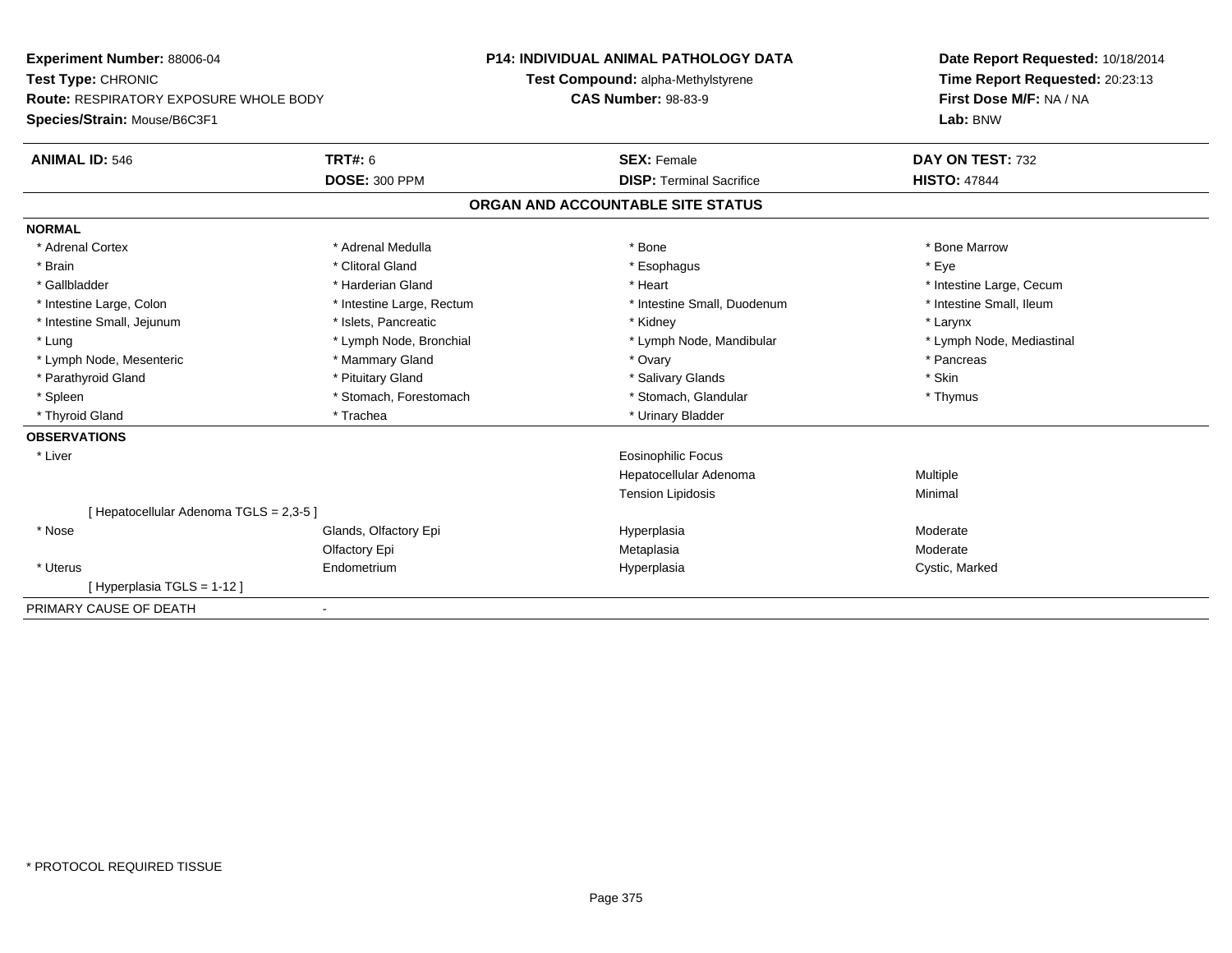| Experiment Number: 88006-04<br>Test Type: CHRONIC<br>Route: RESPIRATORY EXPOSURE WHOLE BODY<br>Species/Strain: Mouse/B6C3F1 |                           | <b>P14: INDIVIDUAL ANIMAL PATHOLOGY DATA</b><br>Test Compound: alpha-Methylstyrene<br><b>CAS Number: 98-83-9</b> | Date Report Requested: 10/18/2014<br>Time Report Requested: 20:23:13<br>First Dose M/F: NA / NA<br>Lab: BNW |
|-----------------------------------------------------------------------------------------------------------------------------|---------------------------|------------------------------------------------------------------------------------------------------------------|-------------------------------------------------------------------------------------------------------------|
| <b>ANIMAL ID: 547</b>                                                                                                       | <b>TRT#: 6</b>            | <b>SEX: Female</b>                                                                                               | DAY ON TEST: 731                                                                                            |
|                                                                                                                             | <b>DOSE: 300 PPM</b>      | <b>DISP: Terminal Sacrifice</b>                                                                                  | <b>HISTO: 47845</b>                                                                                         |
|                                                                                                                             |                           | ORGAN AND ACCOUNTABLE SITE STATUS                                                                                |                                                                                                             |
| <b>NORMAL</b>                                                                                                               |                           |                                                                                                                  |                                                                                                             |
| * Adrenal Cortex                                                                                                            | * Adrenal Medulla         | * Bone                                                                                                           | * Brain                                                                                                     |
| * Clitoral Gland                                                                                                            | * Esophagus               | * Heart                                                                                                          | * Intestine Large, Cecum                                                                                    |
| * Intestine Large, Colon                                                                                                    | * Intestine Large, Rectum | * Intestine Small, Duodenum                                                                                      | * Intestine Small, Ileum                                                                                    |
| * Intestine Small, Jejunum                                                                                                  | * Islets, Pancreatic      | * Larynx                                                                                                         | * Lung                                                                                                      |
| * Lymph Node, Mandibular                                                                                                    | * Lymph Node, Mesenteric  | * Mammary Gland                                                                                                  | * Ovary                                                                                                     |
| * Pancreas                                                                                                                  | * Pituitary Gland         | * Salivary Glands                                                                                                | * Skin                                                                                                      |
| * Spleen                                                                                                                    | * Stomach, Forestomach    | * Stomach, Glandular                                                                                             | * Thymus                                                                                                    |
| * Thyroid Gland                                                                                                             | * Trachea                 | * Urinary Bladder                                                                                                | * Uterus                                                                                                    |
| <b>MISSING</b>                                                                                                              |                           |                                                                                                                  |                                                                                                             |
| * Gallbladder                                                                                                               | * Lymph Node, Bronchial   | * Lymph Node, Mediastinal                                                                                        | * Parathyroid Gland                                                                                         |
| <b>OBSERVATIONS</b>                                                                                                         |                           |                                                                                                                  |                                                                                                             |
| * Bone Marrow                                                                                                               |                           | Inflammation                                                                                                     | Granulomatous, Marked                                                                                       |
| * Eye                                                                                                                       | Cornea                    | Inflammation                                                                                                     | Chronic Active, Minimal                                                                                     |
| * Harderian Gland                                                                                                           |                           | Adenoma                                                                                                          |                                                                                                             |
| [Adenoma TGLS = $4-11$ ]                                                                                                    |                           |                                                                                                                  |                                                                                                             |
| * Kidney                                                                                                                    |                           | Nephropathy                                                                                                      | Minimal                                                                                                     |
| * Liver                                                                                                                     |                           | <b>Eosinophilic Focus</b>                                                                                        |                                                                                                             |
|                                                                                                                             |                           | Hepatocellular Adenoma                                                                                           | Multiple                                                                                                    |
| [ Eosinophilic Focus TGLS = 5-12 ]                                                                                          |                           |                                                                                                                  |                                                                                                             |
| [ Hepatocellular Adenoma TGLS = 2,3-5+13 ]                                                                                  |                           |                                                                                                                  |                                                                                                             |
| Mesentery                                                                                                                   | Fat                       | <b>Necrosis</b>                                                                                                  | Mild                                                                                                        |
| [Necrosis TGLS = $1-12$ ]                                                                                                   |                           |                                                                                                                  |                                                                                                             |
| * Nose                                                                                                                      | Glands, Olfactory Epi     | Hyperplasia                                                                                                      | Moderate                                                                                                    |
|                                                                                                                             | Olfactory Epi             | Metaplasia                                                                                                       | Moderate                                                                                                    |
| PRIMARY CAUSE OF DEATH                                                                                                      | $\blacksquare$            |                                                                                                                  |                                                                                                             |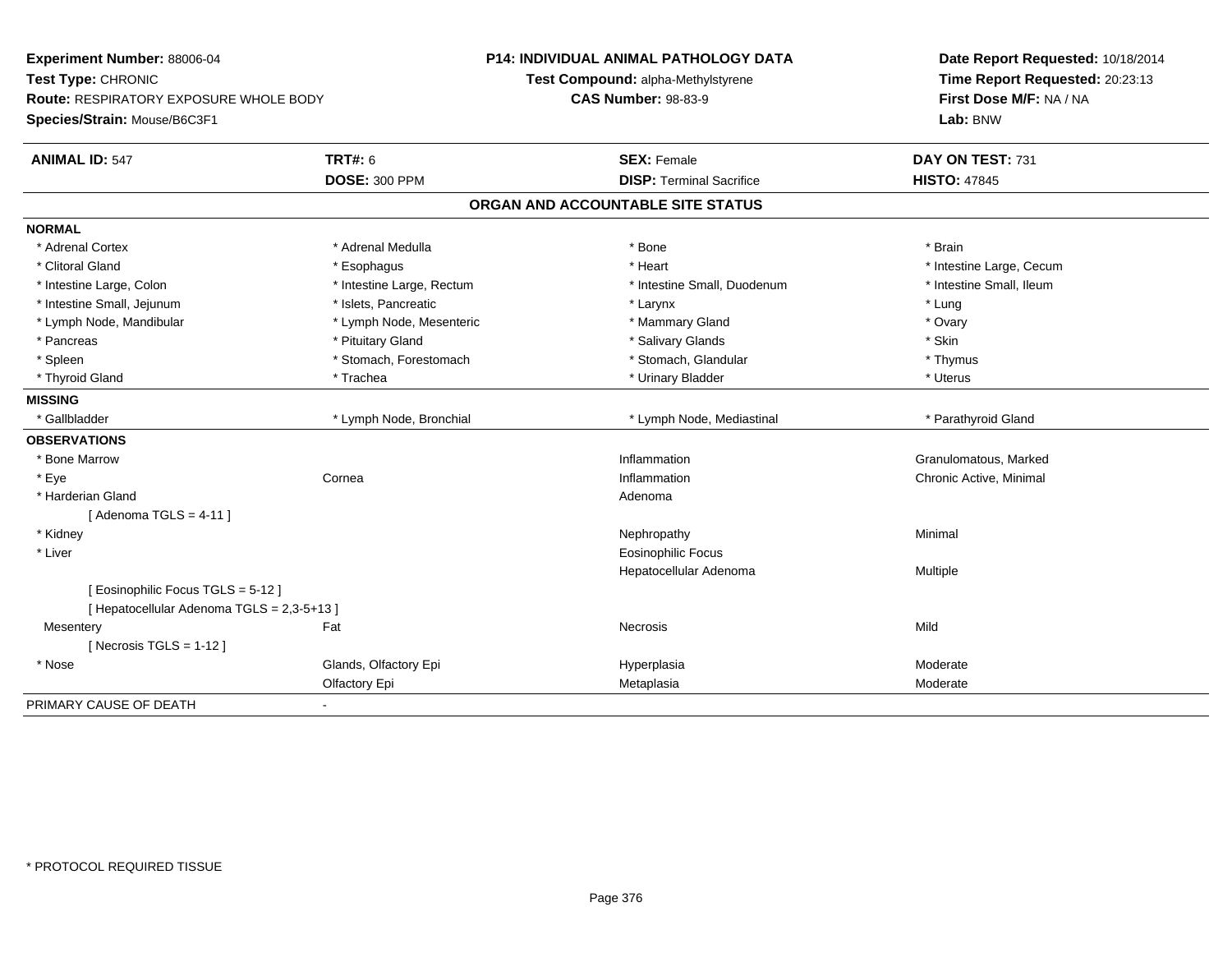| <b>Experiment Number: 88006-04</b>            |                                         | <b>P14: INDIVIDUAL ANIMAL PATHOLOGY DATA</b> | Date Report Requested: 10/18/2014 |
|-----------------------------------------------|-----------------------------------------|----------------------------------------------|-----------------------------------|
| Test Type: CHRONIC                            |                                         | Test Compound: alpha-Methylstyrene           | Time Report Requested: 20:23:13   |
| <b>Route: RESPIRATORY EXPOSURE WHOLE BODY</b> |                                         | <b>CAS Number: 98-83-9</b>                   | First Dose M/F: NA / NA           |
| Species/Strain: Mouse/B6C3F1                  |                                         |                                              | Lab: BNW                          |
| <b>ANIMAL ID: 548</b>                         | TRT#: 6                                 | <b>SEX: Female</b>                           | DAY ON TEST: 670                  |
|                                               | <b>DOSE: 300 PPM</b>                    | <b>DISP:</b> Moribund Sacrifice              | <b>HISTO: 47846</b>               |
|                                               |                                         | ORGAN AND ACCOUNTABLE SITE STATUS            |                                   |
| <b>NORMAL</b>                                 |                                         |                                              |                                   |
| * Adrenal Cortex                              | * Adrenal Medulla                       | * Bone                                       | * Bone Marrow                     |
| * Brain                                       | * Clitoral Gland                        | * Esophagus                                  | * Eye                             |
| * Gallbladder                                 | * Harderian Gland                       | * Heart                                      | * Intestine Large, Cecum          |
| * Intestine Large, Colon                      | * Intestine Large, Rectum               | * Intestine Small, Duodenum                  | * Intestine Small, Ileum          |
| * Intestine Small, Jejunum                    | * Islets, Pancreatic                    | * Kidney                                     | * Larynx                          |
| * Liver                                       | * Lung                                  | * Lymph Node, Bronchial                      | * Lymph Node, Mandibular          |
| * Lymph Node, Mediastinal                     | * Lymph Node, Mesenteric                | * Mammary Gland                              | * Ovary                           |
| * Pancreas                                    | * Salivary Glands                       | * Skin                                       | Spinal Cord                       |
| * Spleen                                      | * Stomach, Forestomach                  | * Stomach, Glandular                         | * Thymus                          |
| * Thyroid Gland                               | * Trachea                               | * Urinary Bladder                            | * Uterus                          |
| <b>MISSING</b>                                |                                         |                                              |                                   |
| * Parathyroid Gland                           |                                         |                                              |                                   |
| <b>OBSERVATIONS</b>                           |                                         |                                              |                                   |
| * Nose                                        | Glands, Olfactory Epi                   | Hyperplasia                                  | Moderate                          |
|                                               | Olfactory Epi                           | Metaplasia                                   | Moderate                          |
| * Pituitary Gland                             | Pars Distalis                           | Adenoma                                      |                                   |
| PRIMARY CAUSE OF DEATH                        | - Pituitary Gland Pars Distalis Adenoma |                                              |                                   |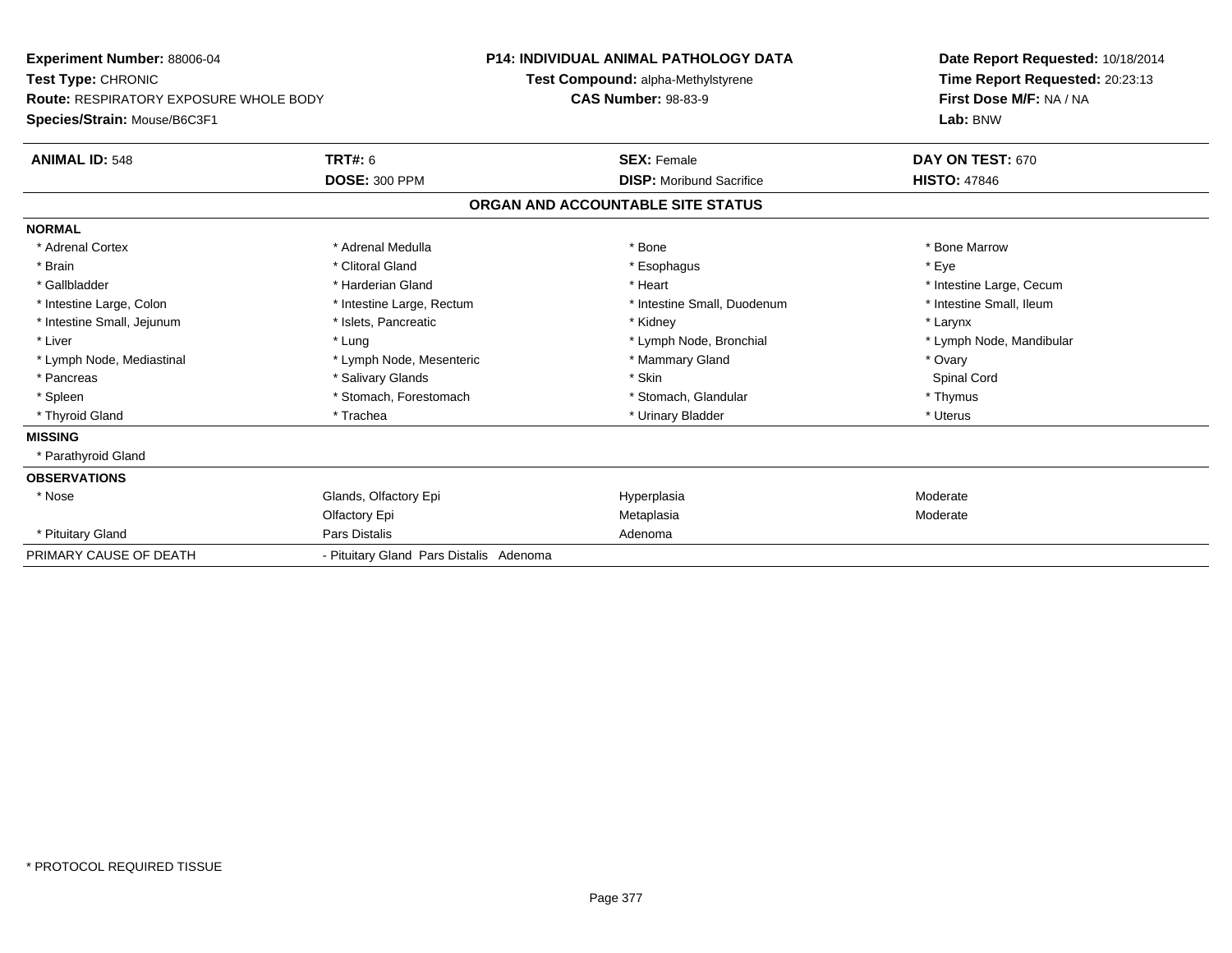| <b>Experiment Number: 88006-04</b>            |                             | <b>P14: INDIVIDUAL ANIMAL PATHOLOGY DATA</b> | Date Report Requested: 10/18/2014   |  |
|-----------------------------------------------|-----------------------------|----------------------------------------------|-------------------------------------|--|
| Test Type: CHRONIC                            |                             | Test Compound: alpha-Methylstyrene           | Time Report Requested: 20:23:13     |  |
| <b>Route: RESPIRATORY EXPOSURE WHOLE BODY</b> |                             | <b>CAS Number: 98-83-9</b>                   | First Dose M/F: NA / NA<br>Lab: BNW |  |
| Species/Strain: Mouse/B6C3F1                  |                             |                                              |                                     |  |
| <b>ANIMAL ID: 549</b>                         | TRT#: 6                     | <b>SEX: Female</b>                           | DAY ON TEST: 733                    |  |
|                                               | <b>DOSE: 300 PPM</b>        | <b>DISP: Terminal Sacrifice</b>              | <b>HISTO: 47847</b>                 |  |
|                                               |                             | ORGAN AND ACCOUNTABLE SITE STATUS            |                                     |  |
| <b>NORMAL</b>                                 |                             |                                              |                                     |  |
| * Adrenal Medulla                             | * Bone                      | * Bone Marrow                                | * Brain                             |  |
| * Clitoral Gland                              | * Esophagus                 | * Eye                                        | * Gallbladder                       |  |
| * Harderian Gland                             | * Heart                     | * Intestine Large, Cecum                     | * Intestine Large, Colon            |  |
| * Intestine Large, Rectum                     | * Intestine Small, Duodenum | * Intestine Small, Ileum                     | * Intestine Small, Jejunum          |  |
| * Islets, Pancreatic                          | * Larynx                    | * Liver                                      | * Lung                              |  |
| * Lymph Node, Mandibular                      | * Lymph Node, Mediastinal   | * Lymph Node, Mesenteric                     | * Mammary Gland                     |  |
| * Pancreas                                    | * Parathyroid Gland         | * Salivary Glands                            | * Spleen                            |  |
| * Stomach, Forestomach                        | * Stomach, Glandular        | * Thymus                                     | * Thyroid Gland                     |  |
| * Trachea                                     | * Urinary Bladder           | * Uterus                                     |                                     |  |
| <b>MISSING</b>                                |                             |                                              |                                     |  |
| * Lymph Node, Bronchial                       |                             |                                              |                                     |  |
| <b>OBSERVATIONS</b>                           |                             |                                              |                                     |  |
| * Adrenal Cortex                              |                             | Hyperplasia                                  | Mild                                |  |
| * Kidney                                      |                             | Infarct                                      | Mild                                |  |
| * Nose                                        | Glands, Olfactory Epi       | Hyperplasia                                  | Moderate                            |  |
|                                               | Olfactory Epi               | Metaplasia                                   | Moderate                            |  |
| * Ovary                                       |                             | Cystadenoma                                  |                                     |  |
| * Pituitary Gland                             | <b>Pars Distalis</b>        | Angiectasis                                  | Minimal                             |  |
| * Skin                                        |                             | <b>Infiltration Cellular</b>                 | Mixed Cell, Mild                    |  |
| PRIMARY CAUSE OF DEATH                        | $\overline{\phantom{a}}$    |                                              |                                     |  |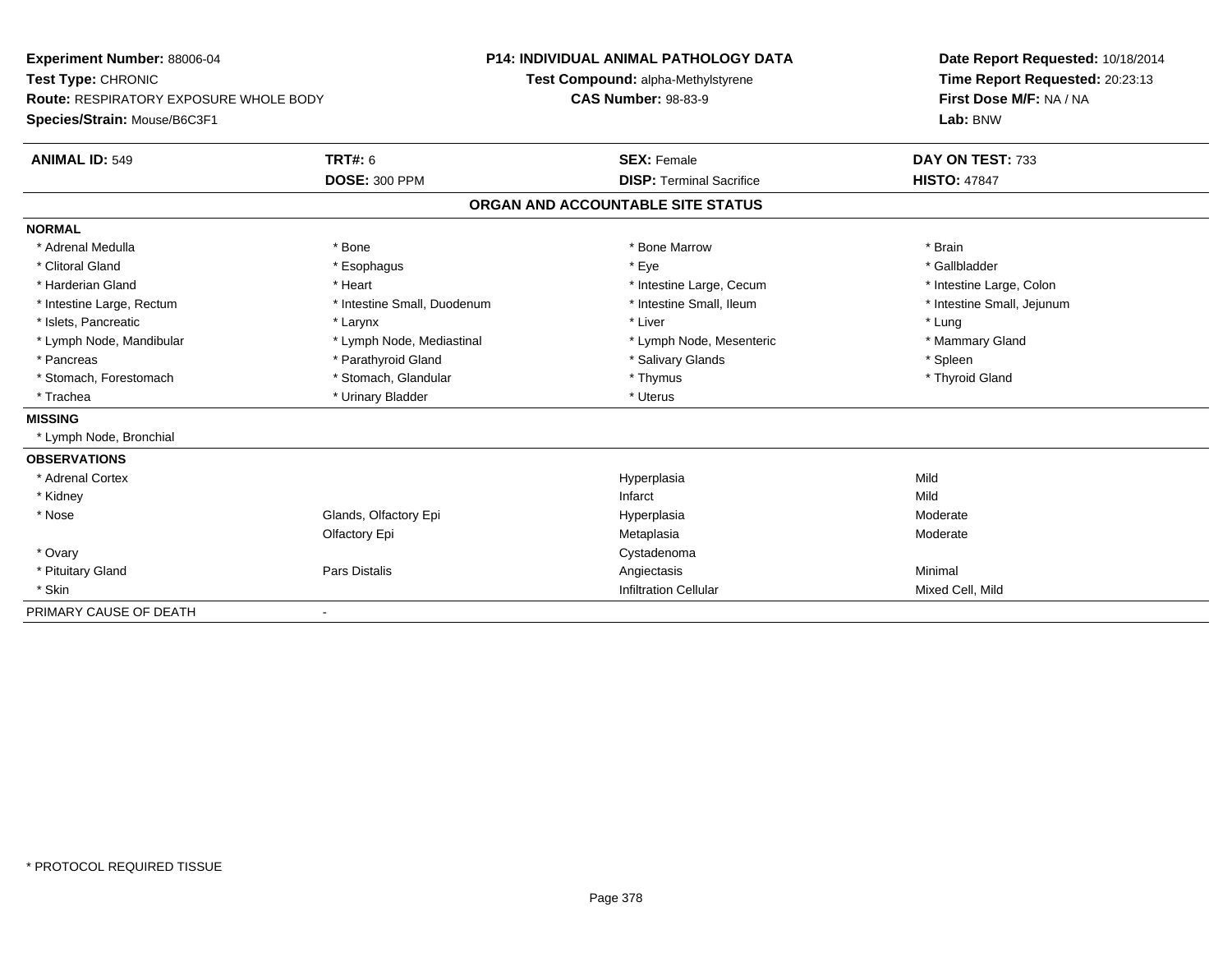| Experiment Number: 88006-04                   |                              | <b>P14: INDIVIDUAL ANIMAL PATHOLOGY DATA</b> | Date Report Requested: 10/18/2014 |  |
|-----------------------------------------------|------------------------------|----------------------------------------------|-----------------------------------|--|
| Test Type: CHRONIC                            |                              | Test Compound: alpha-Methylstyrene           | Time Report Requested: 20:23:13   |  |
| <b>Route: RESPIRATORY EXPOSURE WHOLE BODY</b> | <b>CAS Number: 98-83-9</b>   |                                              | First Dose M/F: NA / NA           |  |
| Species/Strain: Mouse/B6C3F1                  |                              |                                              | Lab: BNW                          |  |
| <b>ANIMAL ID: 550</b>                         | <b>TRT#: 6</b>               | <b>SEX: Female</b>                           | DAY ON TEST: 731                  |  |
|                                               | <b>DOSE: 300 PPM</b>         | <b>DISP: Terminal Sacrifice</b>              | <b>HISTO: 47848</b>               |  |
|                                               |                              | ORGAN AND ACCOUNTABLE SITE STATUS            |                                   |  |
| <b>NORMAL</b>                                 |                              |                                              |                                   |  |
| * Adrenal Cortex                              | * Adrenal Medulla            | * Bone                                       | * Bone Marrow                     |  |
| * Brain                                       | * Clitoral Gland             | * Esophagus                                  | * Eye                             |  |
| * Gallbladder                                 | * Harderian Gland            | * Heart                                      | * Intestine Large, Cecum          |  |
| * Intestine Large, Colon                      | * Intestine Large, Rectum    | * Intestine Small, Duodenum                  | * Intestine Small, Ileum          |  |
| * Intestine Small, Jejunum                    | * Islets, Pancreatic         | * Larynx                                     | * Lung                            |  |
| * Lymph Node, Bronchial                       | * Lymph Node, Mediastinal    | * Lymph Node, Mesenteric                     | * Mammary Gland                   |  |
| * Pancreas                                    | * Parathyroid Gland          | * Pituitary Gland                            | * Salivary Glands                 |  |
| * Skin                                        | * Spleen                     | * Stomach, Forestomach                       | * Stomach, Glandular              |  |
| * Thymus                                      | * Thyroid Gland              | * Trachea                                    | * Urinary Bladder                 |  |
| * Uterus                                      |                              |                                              |                                   |  |
| <b>MISSING</b>                                |                              |                                              |                                   |  |
| * Lymph Node, Mandibular                      |                              |                                              |                                   |  |
| <b>OBSERVATIONS</b>                           |                              |                                              |                                   |  |
| * Kidney                                      |                              | Infarct                                      | Minimal                           |  |
| * Liver                                       |                              | Hepatocellular Adenoma                       |                                   |  |
| [Hepatocellular Adenoma TGLS = 1-6]           |                              |                                              |                                   |  |
| * Nose                                        | Glands, Olfactory Epi        | Hyperplasia                                  | Moderate                          |  |
|                                               | Olfactory Epi                | Metaplasia                                   | Moderate                          |  |
| * Ovary                                       |                              | Cyst                                         |                                   |  |
| [ $Cyst TGLS = 2-8$ ]                         |                              |                                              |                                   |  |
| PRIMARY CAUSE OF DEATH                        | $\qquad \qquad \blacksquare$ |                                              |                                   |  |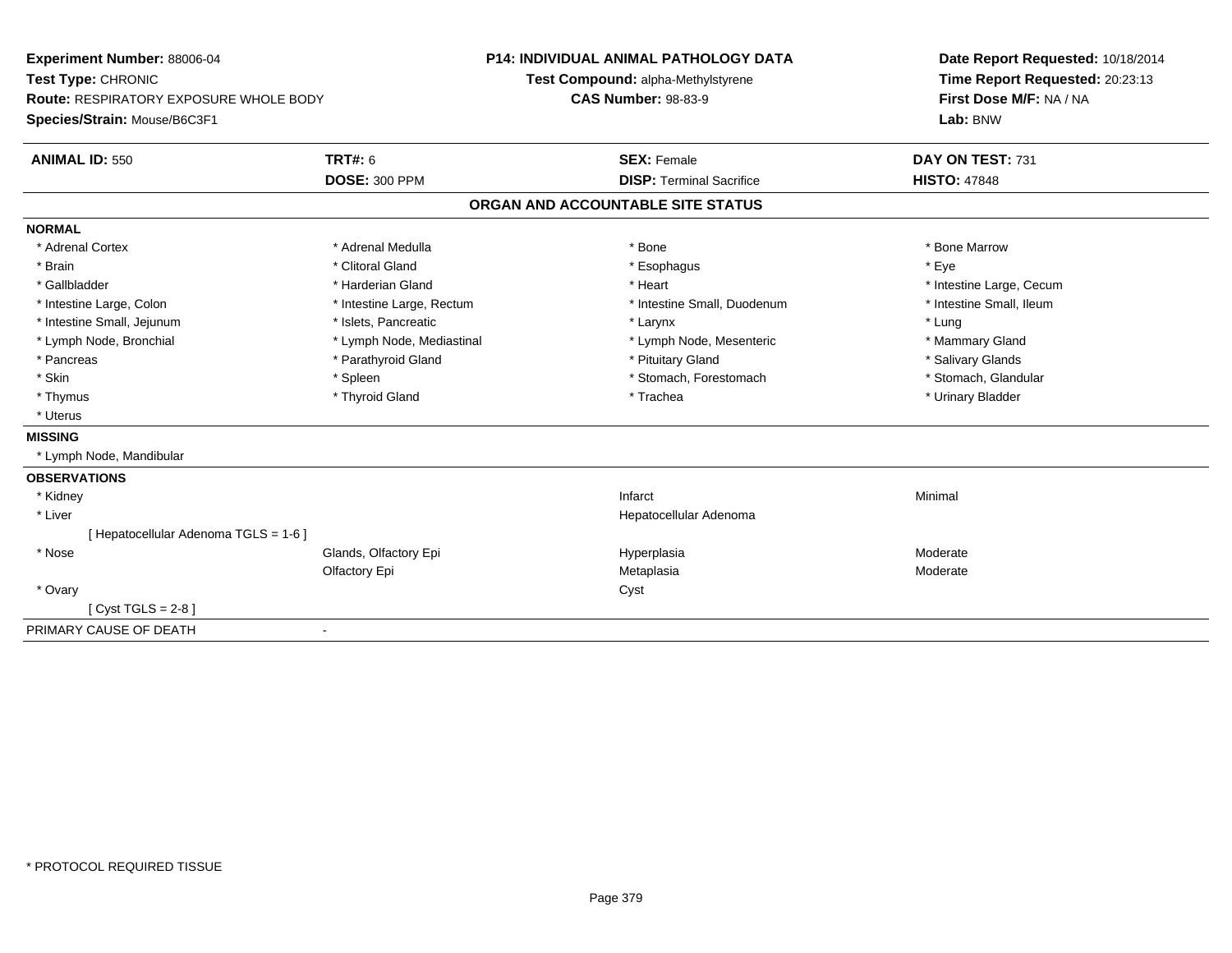| Experiment Number: 88006-04                   |                           | <b>P14: INDIVIDUAL ANIMAL PATHOLOGY DATA</b> |                                 | Date Report Requested: 10/18/2014 |  |
|-----------------------------------------------|---------------------------|----------------------------------------------|---------------------------------|-----------------------------------|--|
| Test Type: CHRONIC                            |                           | Test Compound: alpha-Methylstyrene           |                                 | Time Report Requested: 20:23:13   |  |
| <b>Route: RESPIRATORY EXPOSURE WHOLE BODY</b> |                           | <b>CAS Number: 98-83-9</b>                   |                                 | First Dose M/F: NA / NA           |  |
| Species/Strain: Mouse/B6C3F1                  |                           |                                              |                                 | Lab: BNW                          |  |
| <b>ANIMAL ID: 701</b>                         | <b>TRT#: 8</b>            | <b>SEX: Female</b>                           |                                 | DAY ON TEST: 733                  |  |
|                                               | <b>DOSE: 600 PPM</b>      |                                              | <b>DISP: Terminal Sacrifice</b> | <b>HISTO: 47699</b>               |  |
|                                               |                           | ORGAN AND ACCOUNTABLE SITE STATUS            |                                 |                                   |  |
| <b>NORMAL</b>                                 |                           |                                              |                                 |                                   |  |
| * Adrenal Cortex                              | * Adrenal Medulla         | * Bone                                       |                                 | * Bone Marrow                     |  |
| * Brain                                       | * Clitoral Gland          | * Esophagus                                  |                                 | * Eye                             |  |
| * Gallbladder                                 | * Harderian Gland         | * Heart                                      |                                 | * Intestine Large, Cecum          |  |
| * Intestine Large, Colon                      | * Intestine Large, Rectum |                                              | * Intestine Small, Duodenum     | * Intestine Small, Ileum          |  |
| * Intestine Small, Jejunum                    | * Islets, Pancreatic      | * Kidney                                     |                                 | * Larynx                          |  |
| * Lymph Node, Bronchial                       | * Lymph Node, Mandibular  |                                              | * Lymph Node, Mediastinal       | * Lymph Node, Mesenteric          |  |
| * Mammary Gland                               | * Ovary                   | * Pancreas                                   |                                 | * Parathyroid Gland               |  |
| * Pituitary Gland                             | * Salivary Glands         | * Skin                                       |                                 | * Spleen                          |  |
| * Stomach, Forestomach                        | * Stomach, Glandular      | * Thymus                                     |                                 | * Trachea                         |  |
| * Urinary Bladder                             |                           |                                              |                                 |                                   |  |
| <b>OBSERVATIONS</b>                           |                           |                                              |                                 |                                   |  |
| * Liver                                       |                           | <b>Basophilic Focus</b>                      |                                 |                                   |  |
| * Lung                                        | Alveolar Epith            | Hyperplasia                                  |                                 | Marked                            |  |
|                                               |                           | Inflammation                                 |                                 | Granulomatous, Mild               |  |
| * Nose                                        | Glands, Olfactory Epi     | Hyperplasia                                  |                                 | Moderate                          |  |
|                                               | Olfactory Epi             | Metaplasia                                   |                                 | Moderate                          |  |
| * Thyroid Gland                               | <b>Follicular Cel</b>     | Hyperplasia                                  |                                 | Mild                              |  |
| * Uterus                                      | Endometrium               | Hyperplasia                                  |                                 | Cystic, Marked                    |  |
| [Hyperplasia TGLS = 1-9]                      |                           |                                              |                                 |                                   |  |
| PRIMARY CAUSE OF DEATH                        |                           |                                              |                                 |                                   |  |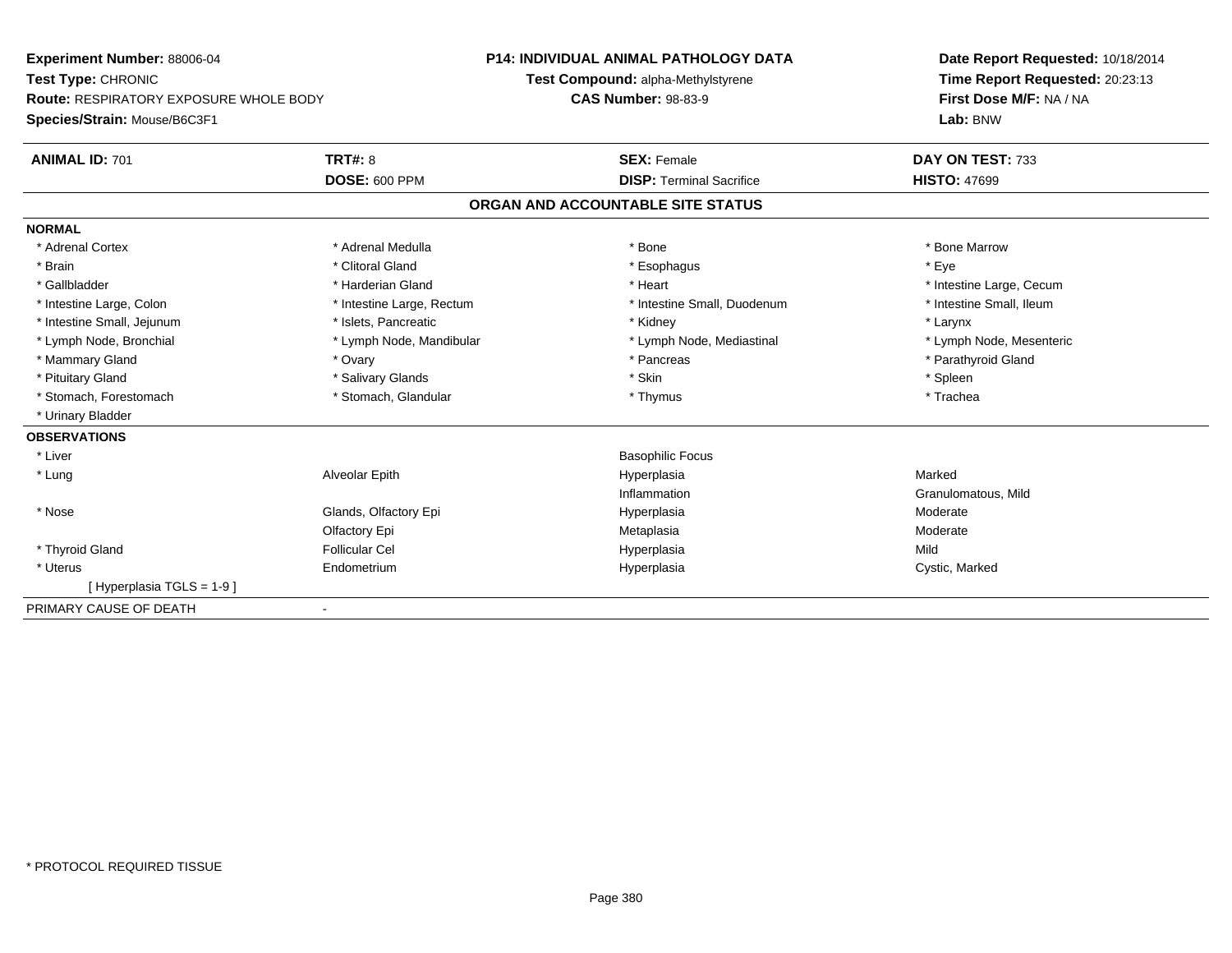| Experiment Number: 88006-04<br>Test Type: CHRONIC<br>Route: RESPIRATORY EXPOSURE WHOLE BODY<br>Species/Strain: Mouse/B6C3F1 |                                        | <b>P14: INDIVIDUAL ANIMAL PATHOLOGY DATA</b><br>Test Compound: alpha-Methylstyrene<br><b>CAS Number: 98-83-9</b> | Date Report Requested: 10/18/2014<br>Time Report Requested: 20:23:13<br>First Dose M/F: NA / NA<br>Lab: BNW |
|-----------------------------------------------------------------------------------------------------------------------------|----------------------------------------|------------------------------------------------------------------------------------------------------------------|-------------------------------------------------------------------------------------------------------------|
| <b>ANIMAL ID: 702</b>                                                                                                       | <b>TRT#: 8</b><br><b>DOSE: 600 PPM</b> | <b>SEX: Female</b><br><b>DISP:</b> Moribund Sacrifice                                                            | DAY ON TEST: 709<br><b>HISTO: 47700</b>                                                                     |
|                                                                                                                             |                                        | ORGAN AND ACCOUNTABLE SITE STATUS                                                                                |                                                                                                             |
| <b>NORMAL</b>                                                                                                               |                                        |                                                                                                                  |                                                                                                             |
| * Adrenal Cortex                                                                                                            | * Adrenal Medulla                      | * Bone                                                                                                           | * Bone Marrow                                                                                               |
| * Brain                                                                                                                     | * Esophagus                            | * Eye                                                                                                            | * Gallbladder                                                                                               |
| * Harderian Gland                                                                                                           | * Heart                                | * Intestine Large, Cecum                                                                                         | * Intestine Large, Colon                                                                                    |
| * Intestine Large, Rectum                                                                                                   | * Intestine Small, Duodenum            | * Intestine Small, Ileum                                                                                         | * Intestine Small, Jejunum                                                                                  |
| * Islets, Pancreatic                                                                                                        | * Larynx                               | * Lymph Node, Bronchial                                                                                          | * Lymph Node, Mandibular                                                                                    |
| * Lymph Node, Mesenteric                                                                                                    | * Mammary Gland                        | * Ovary                                                                                                          | * Pancreas                                                                                                  |
| * Pituitary Gland                                                                                                           | * Salivary Glands                      | * Skin                                                                                                           | * Stomach, Forestomach                                                                                      |
| * Stomach, Glandular                                                                                                        | * Thyroid Gland                        | * Trachea                                                                                                        | * Urinary Bladder                                                                                           |
| <b>MISSING</b>                                                                                                              |                                        |                                                                                                                  |                                                                                                             |
| * Clitoral Gland                                                                                                            | * Lymph Node, Mediastinal              | * Parathyroid Gland                                                                                              |                                                                                                             |
| <b>INSUFFICIENT TISSUE</b>                                                                                                  |                                        |                                                                                                                  |                                                                                                             |
| * Thymus                                                                                                                    |                                        |                                                                                                                  |                                                                                                             |
| <b>OBSERVATIONS</b>                                                                                                         |                                        |                                                                                                                  |                                                                                                             |
| * Kidney                                                                                                                    |                                        | Infarct                                                                                                          | Minimal                                                                                                     |
|                                                                                                                             |                                        | Nephropathy                                                                                                      | Mild                                                                                                        |
| * Liver                                                                                                                     |                                        | Hepatocellular Adenoma                                                                                           | Multiple                                                                                                    |
|                                                                                                                             |                                        | Hepatocellular Carcinoma                                                                                         |                                                                                                             |
| [ Hepatocellular Adenoma TGLS = 3,5-5+6 ]                                                                                   |                                        |                                                                                                                  |                                                                                                             |
| [ Hepatocellular Carcinoma TGLS = 2-5+12 ]                                                                                  |                                        |                                                                                                                  |                                                                                                             |
| * Lung                                                                                                                      |                                        | Hepatocellular Carcinoma                                                                                         | Metastatic (Liver)                                                                                          |
| * Nose                                                                                                                      | Glands, Olfactory Epi                  | Hyperplasia                                                                                                      | Moderate                                                                                                    |
|                                                                                                                             | Olfactory Epi                          | Metaplasia                                                                                                       | Moderate                                                                                                    |
| * Spleen                                                                                                                    |                                        | Hematopoietic Cell Proliferation                                                                                 | Mild                                                                                                        |
| [ Hematopoietic Cell Proliferation TGLS = 1-5 ]                                                                             |                                        |                                                                                                                  |                                                                                                             |
| * Uterus                                                                                                                    |                                        | Angiectasis                                                                                                      | Moderate                                                                                                    |
| [Angiectasis TGLS = 4-9]                                                                                                    |                                        |                                                                                                                  |                                                                                                             |
| PRIMARY CAUSE OF DEATH                                                                                                      | - Liver Hepatocellular Carcinoma       |                                                                                                                  |                                                                                                             |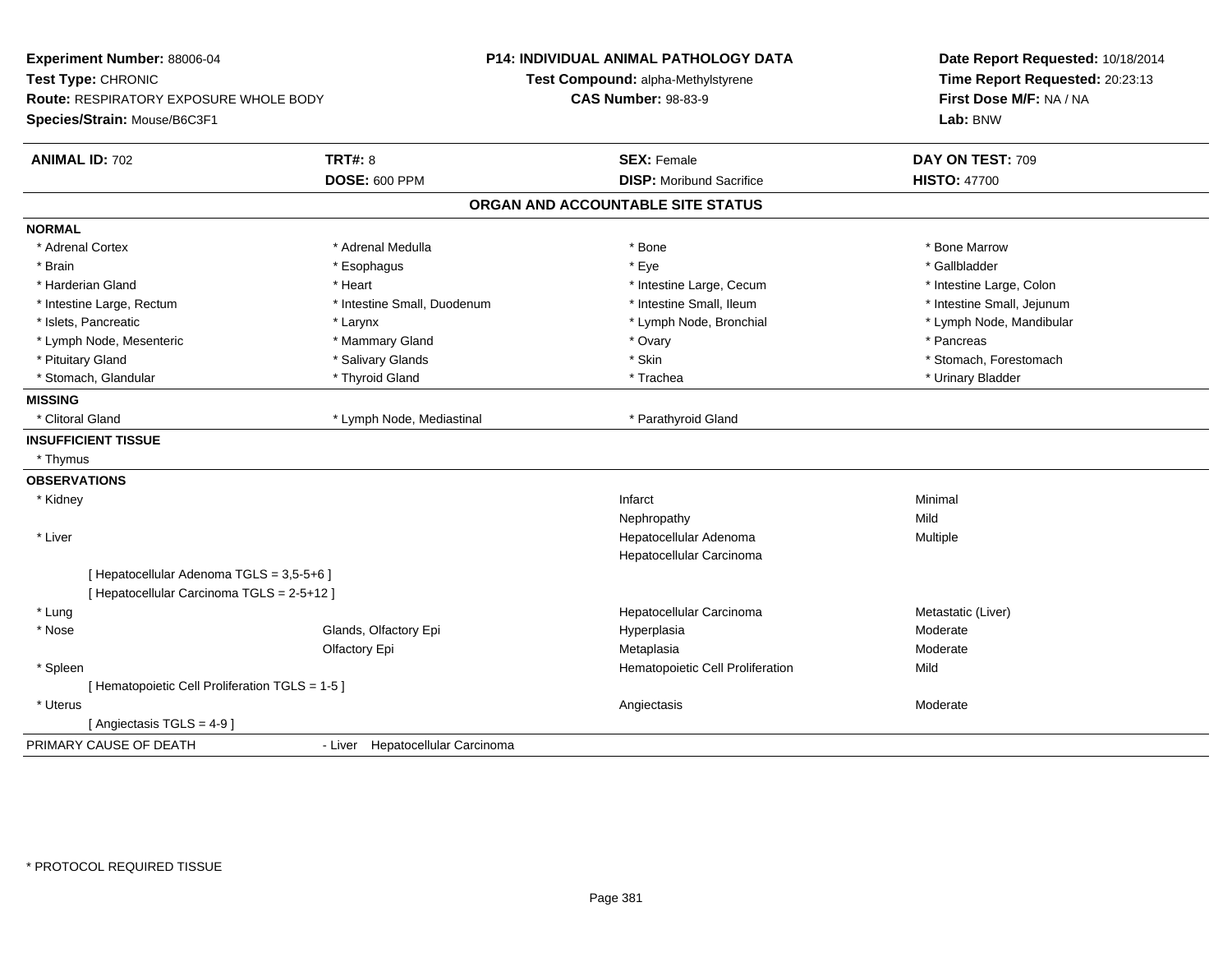| Experiment Number: 88006-04                   |                           | <b>P14: INDIVIDUAL ANIMAL PATHOLOGY DATA</b> | Date Report Requested: 10/18/2014 |
|-----------------------------------------------|---------------------------|----------------------------------------------|-----------------------------------|
| Test Type: CHRONIC                            |                           | Test Compound: alpha-Methylstyrene           | Time Report Requested: 20:23:13   |
| <b>Route: RESPIRATORY EXPOSURE WHOLE BODY</b> |                           | <b>CAS Number: 98-83-9</b>                   | First Dose M/F: NA / NA           |
| Species/Strain: Mouse/B6C3F1                  |                           |                                              | Lab: BNW                          |
| <b>ANIMAL ID: 703</b>                         | TRT#: 8                   | <b>SEX: Female</b>                           | DAY ON TEST: 731                  |
|                                               | <b>DOSE: 600 PPM</b>      | <b>DISP: Terminal Sacrifice</b>              | <b>HISTO: 47701</b>               |
|                                               |                           | ORGAN AND ACCOUNTABLE SITE STATUS            |                                   |
| <b>NORMAL</b>                                 |                           |                                              |                                   |
| * Adrenal Cortex                              | * Adrenal Medulla         | * Bone                                       | * Bone Marrow                     |
| * Brain                                       | * Clitoral Gland          | * Esophagus                                  | * Eye                             |
| * Gallbladder                                 | * Harderian Gland         | * Heart                                      | * Intestine Large, Cecum          |
| * Intestine Large, Colon                      | * Intestine Large, Rectum | * Intestine Small, Duodenum                  | * Intestine Small, Ileum          |
| * Intestine Small, Jejunum                    | * Islets, Pancreatic      | * Larynx                                     | * Lung                            |
| * Lymph Node, Bronchial                       | * Lymph Node, Mesenteric  | * Mammary Gland                              | * Ovary                           |
| * Pancreas                                    | * Parathyroid Gland       | * Pituitary Gland                            | * Salivary Glands                 |
| * Skin                                        | * Spleen                  | * Stomach, Forestomach                       | * Stomach, Glandular              |
| * Thymus                                      | * Trachea                 | * Urinary Bladder                            | * Uterus                          |
| <b>MISSING</b>                                |                           |                                              |                                   |
| * Lymph Node, Mandibular                      | * Lymph Node, Mediastinal |                                              |                                   |
| <b>OBSERVATIONS</b>                           |                           |                                              |                                   |
| * Kidney                                      |                           | Nephropathy                                  | Minimal                           |
| * Liver                                       |                           | <b>Eosinophilic Focus</b>                    |                                   |
|                                               |                           | <b>Tension Lipidosis</b>                     | Mild                              |
| * Nose                                        | Glands, Olfactory Epi     | Hyperplasia                                  | Moderate                          |
|                                               | Olfactory Epi             | Metaplasia                                   | Moderate                          |
| * Thyroid Gland                               | <b>Follicular Cel</b>     | Hyperplasia                                  | Mild                              |
| PRIMARY CAUSE OF DEATH                        |                           |                                              |                                   |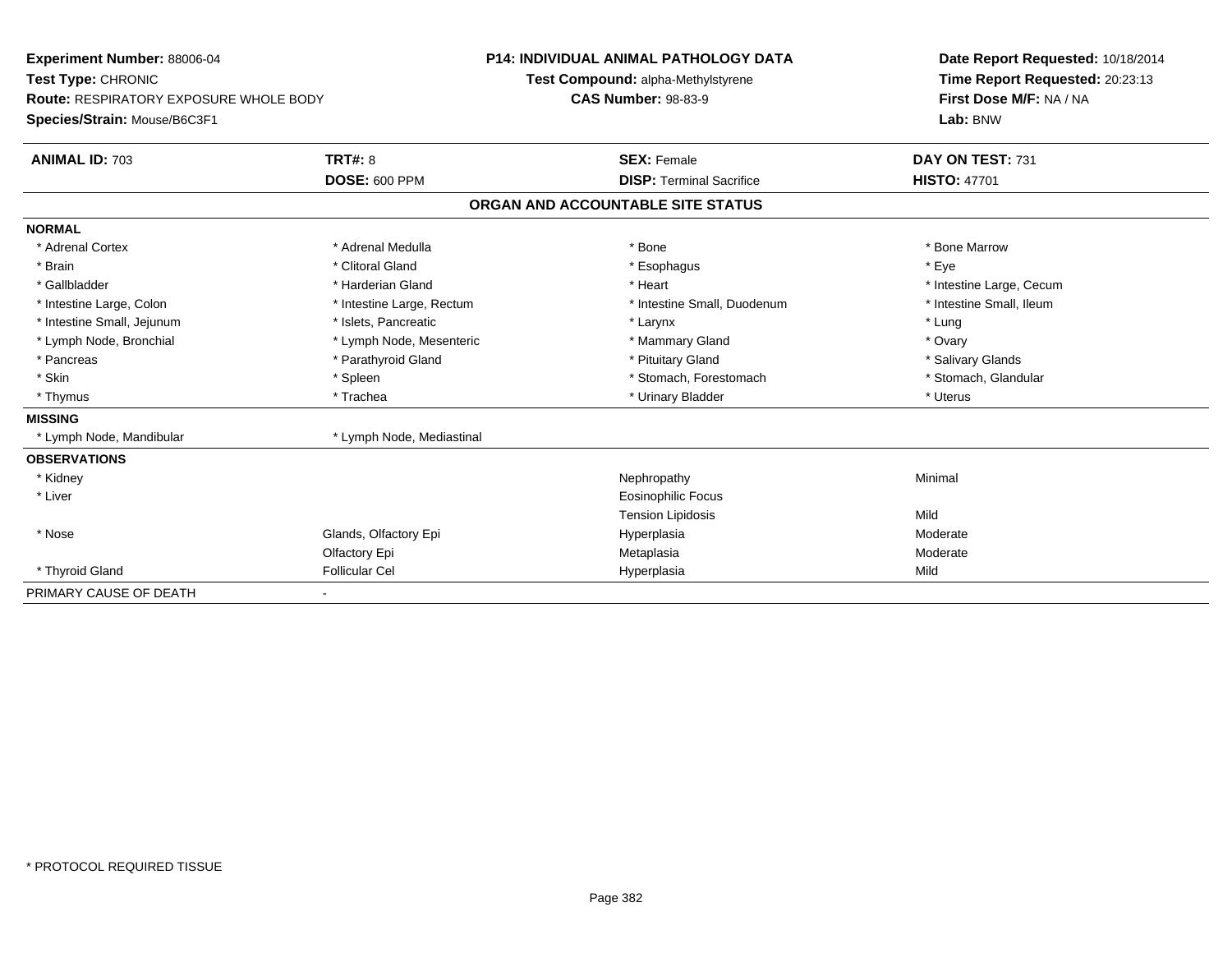| Experiment Number: 88006-04<br>Test Type: CHRONIC<br>Route: RESPIRATORY EXPOSURE WHOLE BODY<br>Species/Strain: Mouse/B6C3F1 |                             | P14: INDIVIDUAL ANIMAL PATHOLOGY DATA<br>Test Compound: alpha-Methylstyrene<br><b>CAS Number: 98-83-9</b> | Date Report Requested: 10/18/2014<br>Time Report Requested: 20:23:13<br>First Dose M/F: NA / NA<br>Lab: BNW |  |
|-----------------------------------------------------------------------------------------------------------------------------|-----------------------------|-----------------------------------------------------------------------------------------------------------|-------------------------------------------------------------------------------------------------------------|--|
| <b>ANIMAL ID: 704</b>                                                                                                       | <b>TRT#: 8</b>              | <b>SEX: Female</b>                                                                                        | DAY ON TEST: 733                                                                                            |  |
|                                                                                                                             | <b>DOSE: 600 PPM</b>        | <b>DISP: Terminal Sacrifice</b>                                                                           | <b>HISTO: 47702</b>                                                                                         |  |
|                                                                                                                             |                             | ORGAN AND ACCOUNTABLE SITE STATUS                                                                         |                                                                                                             |  |
| <b>NORMAL</b>                                                                                                               |                             |                                                                                                           |                                                                                                             |  |
| * Adrenal Cortex                                                                                                            | * Adrenal Medulla           | * Bone                                                                                                    | * Bone Marrow                                                                                               |  |
| * Brain                                                                                                                     | * Clitoral Gland            | * Esophagus                                                                                               | * Eye                                                                                                       |  |
| * Harderian Gland                                                                                                           | * Heart                     | * Intestine Large, Cecum                                                                                  | * Intestine Large, Colon                                                                                    |  |
| * Intestine Large, Rectum                                                                                                   | * Intestine Small, Duodenum | * Intestine Small, Ileum                                                                                  | * Intestine Small, Jejunum                                                                                  |  |
| * Islets, Pancreatic                                                                                                        | * Larynx                    | * Lymph Node, Bronchial                                                                                   | * Lymph Node, Mesenteric                                                                                    |  |
| * Mammary Gland                                                                                                             | * Ovary                     | * Pancreas                                                                                                | * Parathyroid Gland                                                                                         |  |
| * Pituitary Gland                                                                                                           | * Salivary Glands           | * Skin                                                                                                    | * Stomach, Forestomach                                                                                      |  |
| * Stomach, Glandular                                                                                                        | * Thymus                    | * Trachea                                                                                                 | * Urinary Bladder                                                                                           |  |
| * Uterus                                                                                                                    |                             |                                                                                                           |                                                                                                             |  |
| <b>MISSING</b>                                                                                                              |                             |                                                                                                           |                                                                                                             |  |
| * Lymph Node, Mandibular                                                                                                    | * Lymph Node, Mediastinal   |                                                                                                           |                                                                                                             |  |
| <b>INSUFFICIENT TISSUE</b>                                                                                                  |                             |                                                                                                           |                                                                                                             |  |
| * Gallbladder                                                                                                               |                             |                                                                                                           |                                                                                                             |  |
| <b>OBSERVATIONS</b>                                                                                                         |                             |                                                                                                           |                                                                                                             |  |
| * Kidney                                                                                                                    |                             | Nephropathy                                                                                               | Minimal                                                                                                     |  |
| * Liver                                                                                                                     |                             | Hepatocellular Adenoma                                                                                    | Multiple                                                                                                    |  |
|                                                                                                                             |                             | Hepatocellular Carcinoma                                                                                  |                                                                                                             |  |
| [ Hepatocellular Adenoma TGLS = 3-5+6 ]                                                                                     |                             |                                                                                                           |                                                                                                             |  |
| [ Hepatocellular Carcinoma TGLS = 3-12 ]                                                                                    |                             |                                                                                                           |                                                                                                             |  |
| * Lung                                                                                                                      |                             | Hepatocellular Carcinoma                                                                                  | Metastatic (Liver)                                                                                          |  |
| [ Hepatocellular Carcinoma TGLS = 1-4 ]                                                                                     |                             |                                                                                                           |                                                                                                             |  |
| * Nose                                                                                                                      | Glands, Olfactory Epi       | Hyperplasia                                                                                               | Moderate                                                                                                    |  |
|                                                                                                                             | Olfactory Epi               | Metaplasia                                                                                                | Moderate                                                                                                    |  |
| * Spleen                                                                                                                    |                             | Hematopoietic Cell Proliferation                                                                          | Moderate                                                                                                    |  |
| [ Hematopoietic Cell Proliferation TGLS = 2-5 ]                                                                             |                             |                                                                                                           |                                                                                                             |  |
| * Thyroid Gland                                                                                                             | <b>Follicular Cel</b>       | Hyperplasia                                                                                               | Minimal                                                                                                     |  |
| PRIMARY CAUSE OF DEATH                                                                                                      | $\blacksquare$              |                                                                                                           |                                                                                                             |  |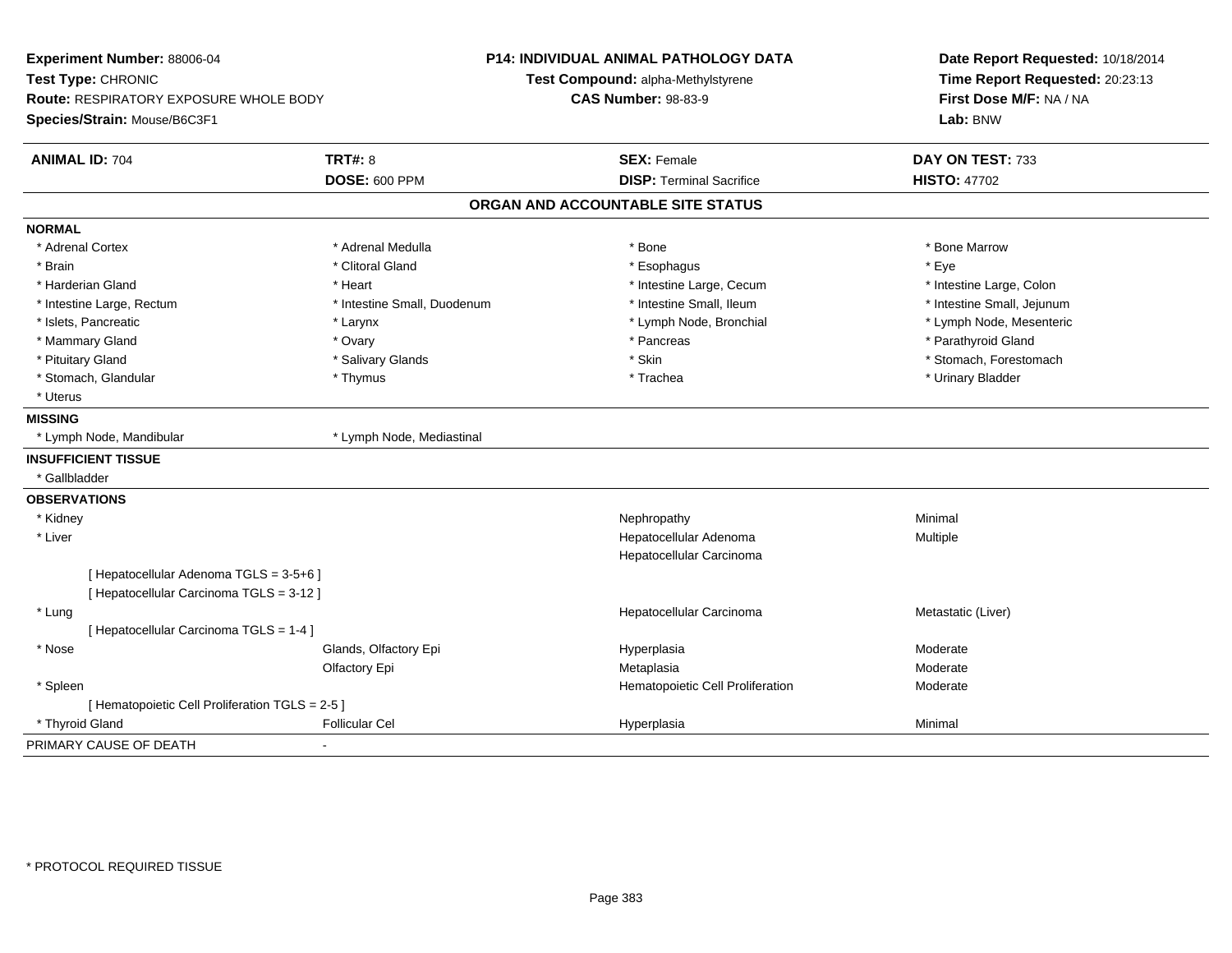| Experiment Number: 88006-04<br>Test Type: CHRONIC |                           | <b>P14: INDIVIDUAL ANIMAL PATHOLOGY DATA</b> |                                    | Date Report Requested: 10/18/2014 |
|---------------------------------------------------|---------------------------|----------------------------------------------|------------------------------------|-----------------------------------|
|                                                   |                           |                                              | Test Compound: alpha-Methylstyrene | Time Report Requested: 20:23:13   |
| <b>Route: RESPIRATORY EXPOSURE WHOLE BODY</b>     |                           | <b>CAS Number: 98-83-9</b>                   |                                    | First Dose M/F: NA / NA           |
| Species/Strain: Mouse/B6C3F1                      |                           |                                              |                                    | Lab: BNW                          |
| <b>ANIMAL ID: 705</b>                             | <b>TRT#: 8</b>            |                                              | <b>SEX: Female</b>                 | DAY ON TEST: 733                  |
|                                                   | <b>DOSE: 600 PPM</b>      |                                              | <b>DISP: Terminal Sacrifice</b>    | <b>HISTO: 47703</b>               |
|                                                   |                           |                                              | ORGAN AND ACCOUNTABLE SITE STATUS  |                                   |
| <b>NORMAL</b>                                     |                           |                                              |                                    |                                   |
| * Adrenal Cortex                                  | * Adrenal Medulla         |                                              | * Bone                             | * Bone Marrow                     |
| * Brain                                           | * Clitoral Gland          |                                              | * Esophagus                        | * Eye                             |
| * Gallbladder                                     | * Harderian Gland         |                                              | * Heart                            | * Intestine Large, Cecum          |
| * Intestine Large, Colon                          | * Intestine Large, Rectum |                                              | * Intestine Small, Duodenum        | * Intestine Small, Ileum          |
| * Intestine Small, Jejunum                        | * Islets, Pancreatic      |                                              | * Kidney                           | * Larynx                          |
| * Liver                                           | * Lung                    |                                              | * Lymph Node, Bronchial            | * Lymph Node, Mandibular          |
| * Lymph Node, Mesenteric                          | * Mammary Gland           |                                              | * Pancreas                         | * Parathyroid Gland               |
| * Pituitary Gland                                 | * Salivary Glands         |                                              | * Skin                             | * Spleen                          |
| * Stomach, Forestomach                            | * Stomach, Glandular      |                                              | * Thymus                           | * Thyroid Gland                   |
| * Trachea                                         | * Urinary Bladder         |                                              | * Uterus                           |                                   |
| <b>MISSING</b>                                    |                           |                                              |                                    |                                   |
| * Lymph Node, Mediastinal                         |                           |                                              |                                    |                                   |
| <b>OBSERVATIONS</b>                               |                           |                                              |                                    |                                   |
| * Nose                                            | Glands, Olfactory Epi     |                                              | Hyperplasia                        | Moderate                          |
|                                                   | Olfactory Epi             |                                              | Metaplasia                         | Moderate                          |
| * Ovary                                           |                           |                                              | Cyst                               |                                   |
| $Cvst TGLS = 1-8$                                 |                           |                                              |                                    |                                   |
| PRIMARY CAUSE OF DEATH                            |                           |                                              |                                    |                                   |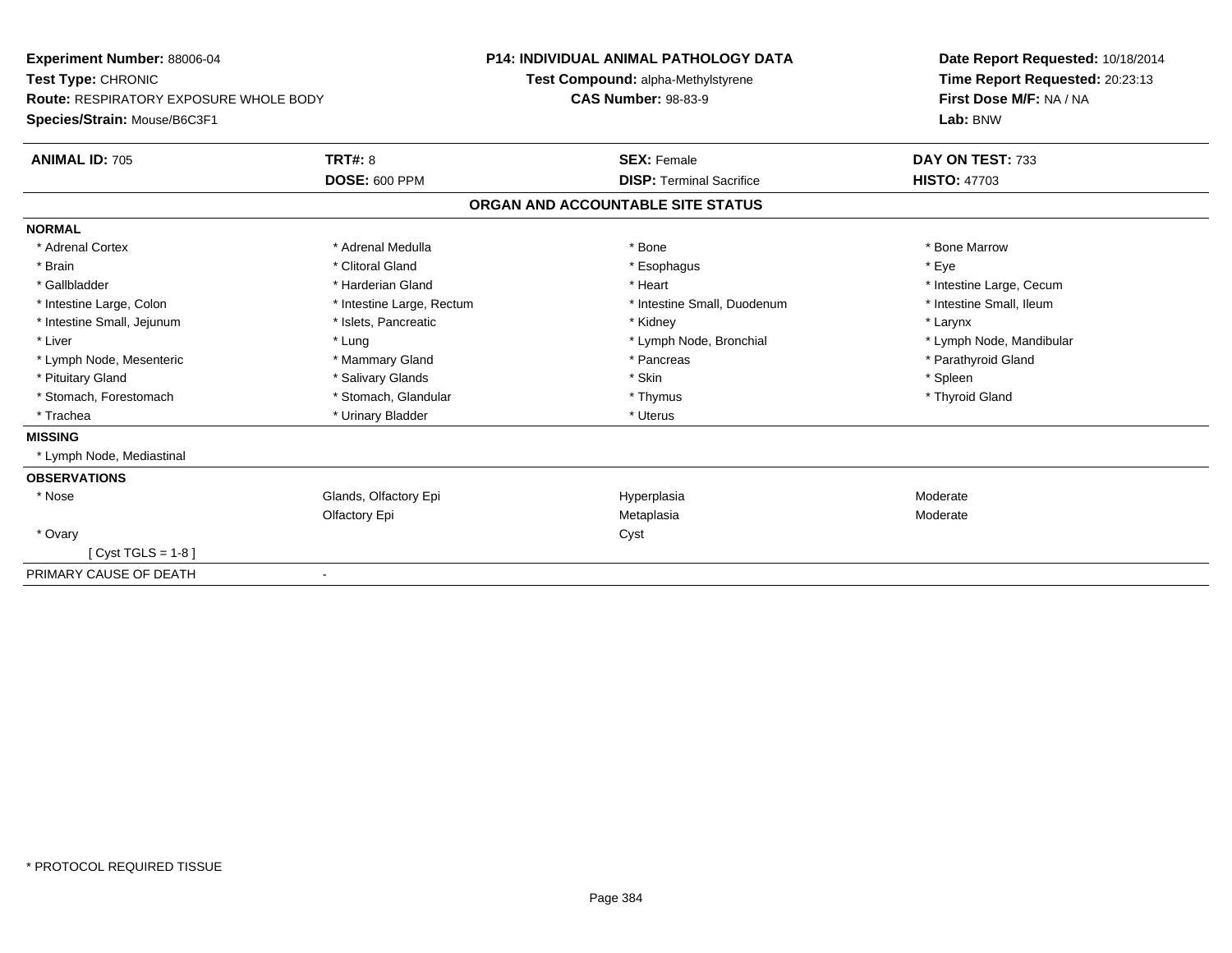| Experiment Number: 88006-04                   |                           | <b>P14: INDIVIDUAL ANIMAL PATHOLOGY DATA</b> | Date Report Requested: 10/18/2014 |  |
|-----------------------------------------------|---------------------------|----------------------------------------------|-----------------------------------|--|
| Test Type: CHRONIC                            |                           | Test Compound: alpha-Methylstyrene           | Time Report Requested: 20:23:13   |  |
| <b>Route: RESPIRATORY EXPOSURE WHOLE BODY</b> |                           | <b>CAS Number: 98-83-9</b>                   | First Dose M/F: NA / NA           |  |
| Species/Strain: Mouse/B6C3F1                  |                           |                                              | Lab: BNW                          |  |
| <b>ANIMAL ID: 706</b>                         | <b>TRT#: 8</b>            | <b>SEX: Female</b>                           | DAY ON TEST: 732                  |  |
|                                               | <b>DOSE: 600 PPM</b>      | <b>DISP: Terminal Sacrifice</b>              | <b>HISTO: 47704</b>               |  |
|                                               |                           | ORGAN AND ACCOUNTABLE SITE STATUS            |                                   |  |
| <b>NORMAL</b>                                 |                           |                                              |                                   |  |
| * Adrenal Cortex                              | * Adrenal Medulla         | * Bone                                       | * Bone Marrow                     |  |
| * Brain                                       | * Clitoral Gland          | * Esophagus                                  | * Eye                             |  |
| * Gallbladder                                 | * Harderian Gland         | * Heart                                      | * Intestine Large, Cecum          |  |
| * Intestine Large, Colon                      | * Intestine Large, Rectum | * Intestine Small, Duodenum                  | * Intestine Small, Ileum          |  |
| * Intestine Small, Jejunum                    | * Islets, Pancreatic      | * Kidney                                     | * Larynx                          |  |
| * Lung                                        | * Lymph Node, Bronchial   | * Lymph Node, Mandibular                     | * Lymph Node, Mediastinal         |  |
| * Lymph Node, Mesenteric                      | * Mammary Gland           | * Ovary                                      | * Pancreas                        |  |
| * Parathyroid Gland                           | * Salivary Glands         | * Skin                                       | * Spleen                          |  |
| * Stomach, Forestomach                        | * Stomach, Glandular      | * Thymus                                     | * Trachea                         |  |
| * Urinary Bladder                             |                           |                                              |                                   |  |
| <b>OBSERVATIONS</b>                           |                           |                                              |                                   |  |
| * Liver                                       |                           | <b>Eosinophilic Focus</b>                    |                                   |  |
|                                               |                           | Hepatocellular Carcinoma                     |                                   |  |
| [ Hepatocellular Carcinoma TGLS = 3-6 ]       |                           |                                              |                                   |  |
| * Nose                                        | Glands, Olfactory Epi     | Hyperplasia                                  | Moderate                          |  |
|                                               | Olfactory Epi             | Metaplasia                                   | Moderate                          |  |
| * Pituitary Gland                             | <b>Pars Distalis</b>      | Hyperplasia                                  | Marked                            |  |
| [Hyperplasia TGLS = 1-9]                      |                           |                                              |                                   |  |
| * Thyroid Gland                               | <b>Follicular Cel</b>     | Hyperplasia                                  | Mild                              |  |
| * Uterus                                      | Endometrium               | Hyperplasia                                  | Cystic, Marked                    |  |
| [ Hyperplasia TGLS = 2-9]                     |                           |                                              |                                   |  |
| PRIMARY CAUSE OF DEATH                        | $\blacksquare$            |                                              |                                   |  |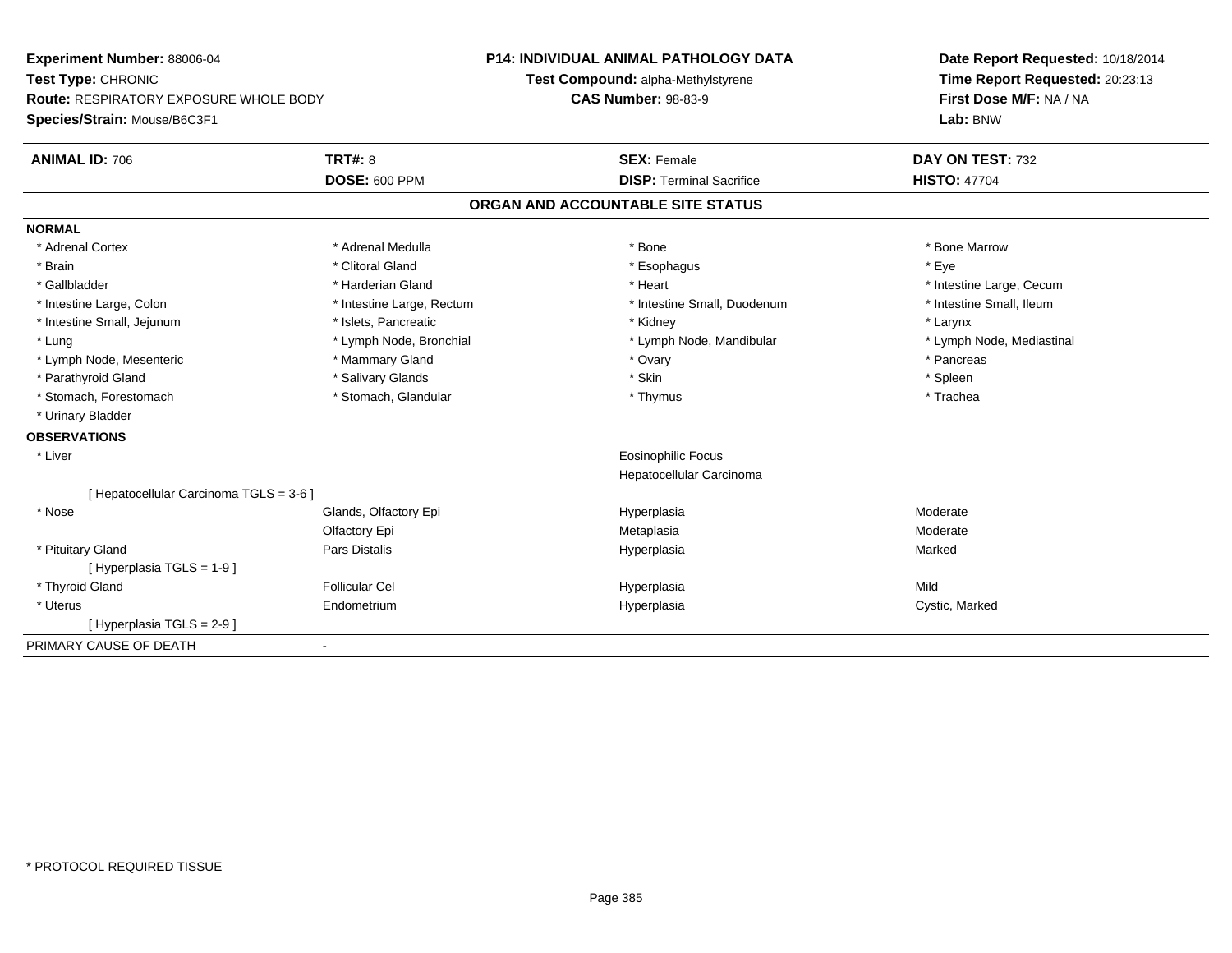| <b>Experiment Number: 88006-04</b>            |                             | <b>P14: INDIVIDUAL ANIMAL PATHOLOGY DATA</b> | Date Report Requested: 10/18/2014   |  |
|-----------------------------------------------|-----------------------------|----------------------------------------------|-------------------------------------|--|
| Test Type: CHRONIC                            |                             | Test Compound: alpha-Methylstyrene           | Time Report Requested: 20:23:13     |  |
| <b>Route: RESPIRATORY EXPOSURE WHOLE BODY</b> |                             | <b>CAS Number: 98-83-9</b>                   | First Dose M/F: NA / NA<br>Lab: BNW |  |
| Species/Strain: Mouse/B6C3F1                  |                             |                                              |                                     |  |
| <b>ANIMAL ID: 707</b>                         | <b>TRT#: 8</b>              | <b>SEX: Female</b>                           | DAY ON TEST: 733                    |  |
|                                               | <b>DOSE: 600 PPM</b>        | <b>DISP: Terminal Sacrifice</b>              | <b>HISTO: 47705</b>                 |  |
|                                               |                             | ORGAN AND ACCOUNTABLE SITE STATUS            |                                     |  |
| <b>NORMAL</b>                                 |                             |                                              |                                     |  |
| * Adrenal Cortex                              | * Bone                      | * Bone Marrow                                | * Brain                             |  |
| * Clitoral Gland                              | * Esophagus                 | * Eye                                        | * Gallbladder                       |  |
| * Harderian Gland                             | * Heart                     | * Intestine Large, Cecum                     | * Intestine Large, Colon            |  |
| * Intestine Large, Rectum                     | * Intestine Small, Duodenum | * Intestine Small, Ileum                     | * Intestine Small, Jejunum          |  |
| * Islets, Pancreatic                          | * Kidney                    | * Larynx                                     | * Lung                              |  |
| * Lymph Node, Mandibular                      | * Lymph Node, Mesenteric    | * Mammary Gland                              | * Ovary                             |  |
| * Pancreas                                    | * Pituitary Gland           | * Salivary Glands                            | * Skin                              |  |
| * Spleen                                      | * Stomach, Forestomach      | * Stomach, Glandular                         | * Thymus                            |  |
| * Trachea                                     | * Urinary Bladder           |                                              |                                     |  |
| <b>MISSING</b>                                |                             |                                              |                                     |  |
| * Lymph Node, Bronchial                       | * Lymph Node, Mediastinal   | * Parathyroid Gland                          |                                     |  |
| <b>OBSERVATIONS</b>                           |                             |                                              |                                     |  |
| * Adrenal Medulla                             |                             | Hyperplasia                                  | Minimal                             |  |
| * Liver                                       |                             | Clear Cell Focus                             |                                     |  |
| [Clear Cell Focus TGLS = 2-5]                 |                             |                                              |                                     |  |
| * Nose                                        | Glands, Olfactory Epi       | Hyperplasia                                  | Moderate                            |  |
|                                               | Olfactory Epi               | Metaplasia                                   | Moderate                            |  |
| * Thyroid Gland                               | <b>Follicular Cel</b>       | Hyperplasia                                  | Mild                                |  |
| * Uterus                                      | Endometrium                 | Hyperplasia                                  | Cystic, Marked                      |  |
| [Hyperplasia TGLS = 1-9]                      |                             |                                              |                                     |  |
| PRIMARY CAUSE OF DEATH                        | $\blacksquare$              |                                              |                                     |  |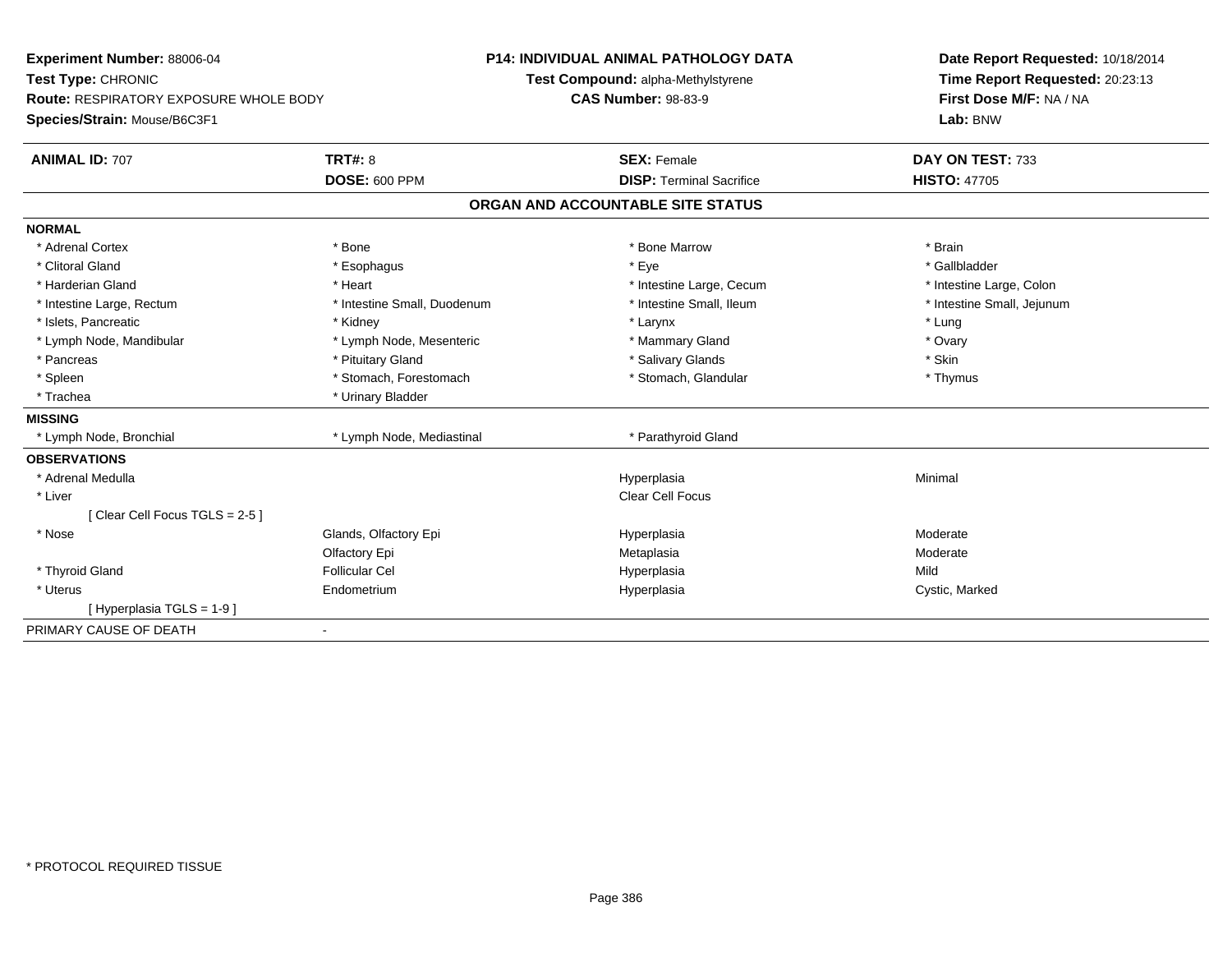| Experiment Number: 88006-04                   |                           | <b>P14: INDIVIDUAL ANIMAL PATHOLOGY DATA</b> | Date Report Requested: 10/18/2014 |  |  |
|-----------------------------------------------|---------------------------|----------------------------------------------|-----------------------------------|--|--|
| Test Type: CHRONIC                            |                           | Test Compound: alpha-Methylstyrene           | Time Report Requested: 20:23:13   |  |  |
| <b>Route: RESPIRATORY EXPOSURE WHOLE BODY</b> |                           | <b>CAS Number: 98-83-9</b>                   | First Dose M/F: NA / NA           |  |  |
| Species/Strain: Mouse/B6C3F1                  |                           |                                              | Lab: BNW                          |  |  |
| <b>ANIMAL ID: 708</b>                         | TRT#: 8                   | <b>SEX: Female</b>                           | DAY ON TEST: 733                  |  |  |
|                                               | DOSE: 600 PPM             | <b>DISP: Terminal Sacrifice</b>              | <b>HISTO: 47706</b>               |  |  |
|                                               |                           | ORGAN AND ACCOUNTABLE SITE STATUS            |                                   |  |  |
| <b>NORMAL</b>                                 |                           |                                              |                                   |  |  |
| * Adrenal Cortex                              | * Adrenal Medulla         | * Bone                                       | * Bone Marrow                     |  |  |
| * Brain                                       | * Clitoral Gland          | * Esophagus                                  | * Eye                             |  |  |
| * Gallbladder                                 | * Harderian Gland         | * Heart                                      | * Intestine Large, Cecum          |  |  |
| * Intestine Large, Colon                      | * Intestine Large, Rectum | * Intestine Small, Duodenum                  | * Intestine Small, Ileum          |  |  |
| * Intestine Small, Jejunum                    | * Islets, Pancreatic      | * Larynx                                     | * Lung                            |  |  |
| * Lymph Node, Bronchial                       | * Lymph Node, Mandibular  | * Lymph Node, Mediastinal                    | * Lymph Node, Mesenteric          |  |  |
| * Mammary Gland                               | * Ovary                   | * Pancreas                                   | * Parathyroid Gland               |  |  |
| * Pituitary Gland                             | * Salivary Glands         | * Skin                                       | * Spleen                          |  |  |
| * Stomach, Forestomach                        | * Stomach, Glandular      | * Thymus                                     | * Thyroid Gland                   |  |  |
| * Trachea                                     | * Urinary Bladder         | * Uterus                                     |                                   |  |  |
| <b>OBSERVATIONS</b>                           |                           |                                              |                                   |  |  |
| * Kidney                                      |                           | Nephropathy                                  | Minimal                           |  |  |
| * Liver                                       |                           | <b>Basophilic Focus</b>                      |                                   |  |  |
|                                               |                           | Hepatocellular Adenoma                       | Multiple                          |  |  |
| [ Hepatocellular Adenoma TGLS = 1,2-5+6 ]     |                           |                                              |                                   |  |  |
| * Nose                                        | Glands, Olfactory Epi     | Hyperplasia                                  | Marked                            |  |  |
|                                               | Olfactory Epi             | Metaplasia                                   | Moderate                          |  |  |
| PRIMARY CAUSE OF DEATH                        | $\blacksquare$            |                                              |                                   |  |  |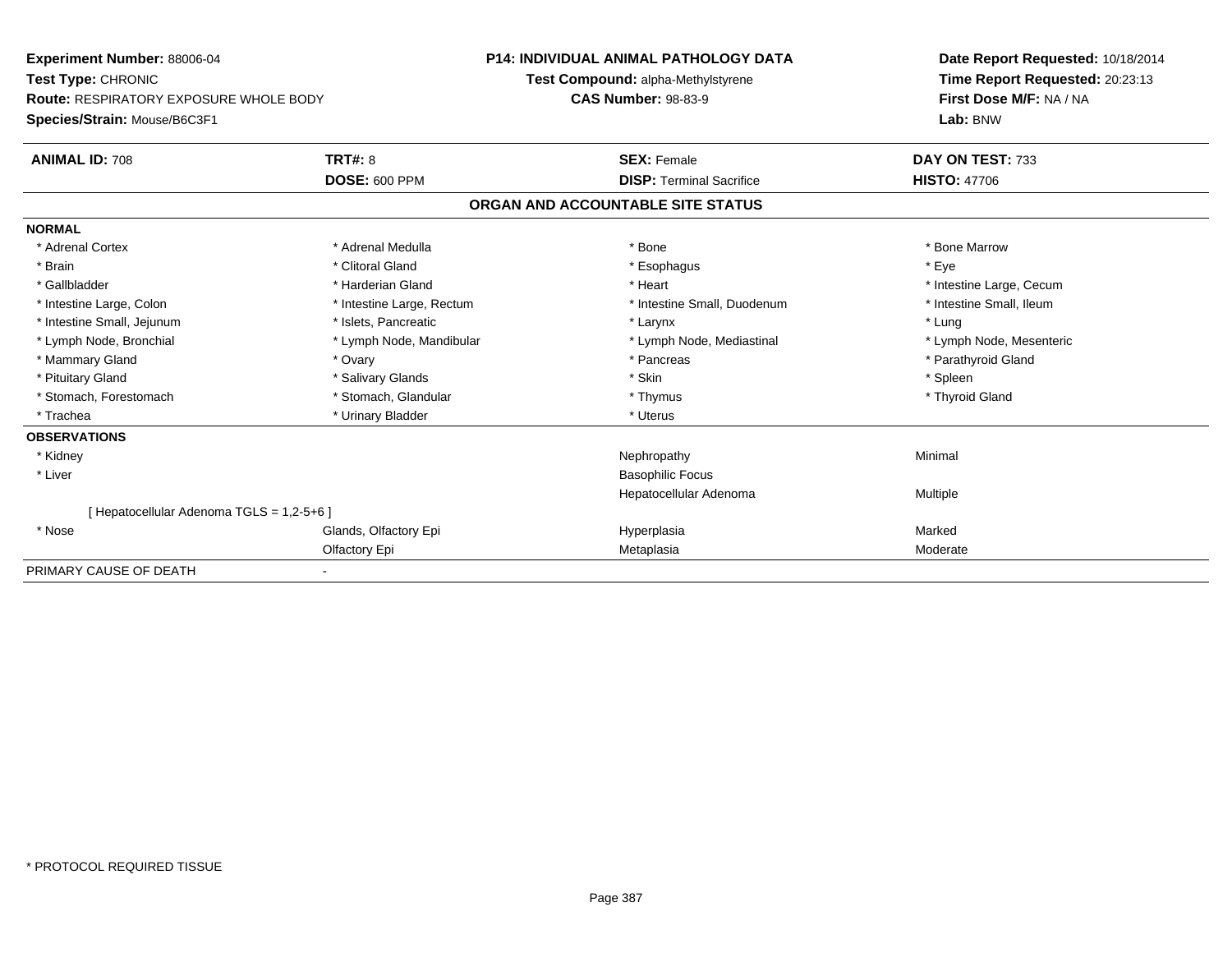| Experiment Number: 88006-04                                         |                             | <b>P14: INDIVIDUAL ANIMAL PATHOLOGY DATA</b> | Date Report Requested: 10/18/2014                 |                                 |
|---------------------------------------------------------------------|-----------------------------|----------------------------------------------|---------------------------------------------------|---------------------------------|
| Test Type: CHRONIC<br><b>Route: RESPIRATORY EXPOSURE WHOLE BODY</b> |                             |                                              | Test Compound: alpha-Methylstyrene                | Time Report Requested: 20:23:13 |
|                                                                     |                             |                                              | <b>CAS Number: 98-83-9</b>                        | First Dose M/F: NA / NA         |
| Species/Strain: Mouse/B6C3F1                                        |                             |                                              |                                                   | Lab: BNW                        |
| <b>ANIMAL ID: 709</b>                                               | TRT#: 8                     |                                              | <b>SEX: Female</b>                                | DAY ON TEST: 731                |
|                                                                     | <b>DOSE: 600 PPM</b>        |                                              | <b>DISP: Terminal Sacrifice</b>                   | <b>HISTO: 47707</b>             |
|                                                                     |                             |                                              | ORGAN AND ACCOUNTABLE SITE STATUS                 |                                 |
| <b>NORMAL</b>                                                       |                             |                                              |                                                   |                                 |
| * Adrenal Cortex                                                    | * Adrenal Medulla           |                                              | * Bone                                            | * Bone Marrow                   |
| * Brain                                                             | * Esophagus                 |                                              | * Eve                                             | * Gallbladder                   |
| * Harderian Gland                                                   | * Heart                     |                                              | * Intestine Large, Cecum                          | * Intestine Large, Colon        |
| * Intestine Large, Rectum                                           | * Intestine Small, Duodenum |                                              | * Intestine Small, Ileum                          | * Intestine Small, Jejunum      |
| * Islets, Pancreatic                                                | * Kidney                    |                                              | * Larynx                                          | * Lung                          |
| * Lymph Node, Bronchial                                             | * Lymph Node, Mesenteric    |                                              | * Mammary Gland                                   | * Ovary                         |
| * Pancreas                                                          | * Parathyroid Gland         |                                              | * Pituitary Gland                                 | * Salivary Glands               |
| * Skin                                                              | * Spleen                    |                                              | * Stomach, Forestomach                            | * Stomach, Glandular            |
| * Thymus                                                            | * Trachea                   |                                              | * Urinary Bladder                                 | * Uterus                        |
| <b>MISSING</b>                                                      |                             |                                              |                                                   |                                 |
| * Clitoral Gland                                                    | * Lymph Node, Mandibular    |                                              | * Lymph Node, Mediastinal                         |                                 |
| <b>OBSERVATIONS</b>                                                 |                             |                                              |                                                   |                                 |
| * Liver                                                             |                             |                                              | <b>Clear Cell Focus</b><br>Hepatocellular Adenoma |                                 |
| [Hepatocellular Adenoma TGLS = 1-5]                                 |                             |                                              |                                                   |                                 |
| * Nose                                                              | Glands, Olfactory Epi       |                                              | Hyperplasia                                       | Moderate                        |
|                                                                     | Olfactory Epi               |                                              | Metaplasia                                        | Moderate                        |
| * Thyroid Gland                                                     | <b>Follicular Cel</b>       |                                              | Hyperplasia                                       | Minimal                         |
| PRIMARY CAUSE OF DEATH                                              |                             |                                              |                                                   |                                 |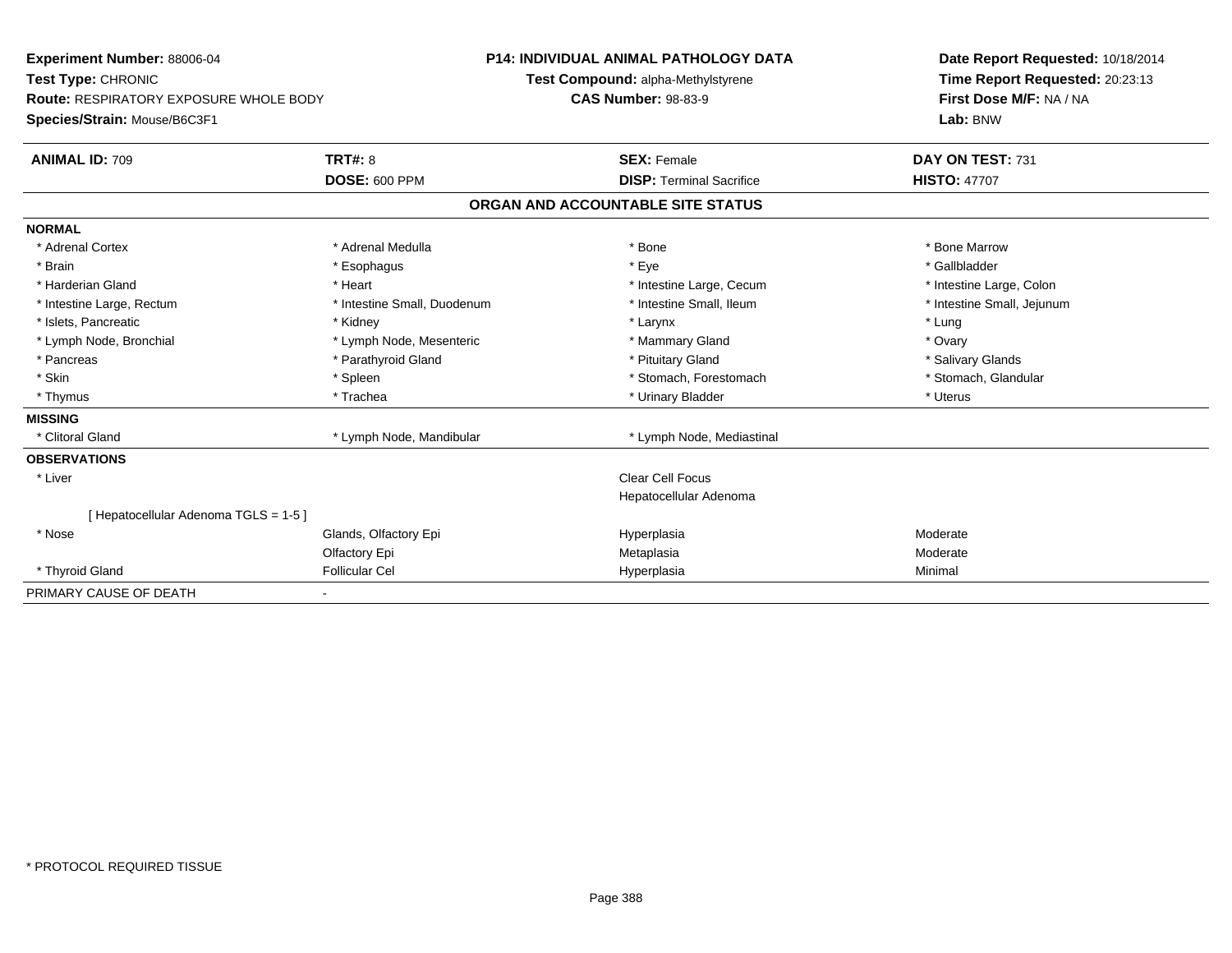| <b>Experiment Number: 88006-04</b><br>Test Type: CHRONIC |                           | <b>P14: INDIVIDUAL ANIMAL PATHOLOGY DATA</b> |                                    |  | Date Report Requested: 10/18/2014 |  |
|----------------------------------------------------------|---------------------------|----------------------------------------------|------------------------------------|--|-----------------------------------|--|
|                                                          |                           |                                              | Test Compound: alpha-Methylstyrene |  | Time Report Requested: 20:23:13   |  |
| Route: RESPIRATORY EXPOSURE WHOLE BODY                   |                           |                                              | <b>CAS Number: 98-83-9</b>         |  | First Dose M/F: NA / NA           |  |
| Species/Strain: Mouse/B6C3F1                             |                           |                                              |                                    |  | Lab: BNW                          |  |
| <b>ANIMAL ID: 710</b>                                    | <b>TRT#: 8</b>            |                                              | <b>SEX: Female</b>                 |  | DAY ON TEST: 731                  |  |
|                                                          | <b>DOSE: 600 PPM</b>      |                                              | <b>DISP: Terminal Sacrifice</b>    |  | <b>HISTO: 47708</b>               |  |
|                                                          |                           |                                              | ORGAN AND ACCOUNTABLE SITE STATUS  |  |                                   |  |
| <b>NORMAL</b>                                            |                           |                                              |                                    |  |                                   |  |
| * Adrenal Cortex                                         | * Adrenal Medulla         |                                              | * Bone                             |  | * Bone Marrow                     |  |
| * Brain                                                  | * Clitoral Gland          |                                              | * Esophagus                        |  | * Eye                             |  |
| * Gallbladder                                            | * Harderian Gland         |                                              | * Heart                            |  | * Intestine Large, Cecum          |  |
| * Intestine Large, Colon                                 | * Intestine Large, Rectum |                                              | * Intestine Small, Duodenum        |  | * Intestine Small, Ileum          |  |
| * Intestine Small, Jejunum                               | * Islets, Pancreatic      |                                              | * Kidney                           |  | * Larynx                          |  |
| * Lung                                                   | * Lymph Node, Bronchial   |                                              | * Lymph Node, Mandibular           |  | * Lymph Node, Mediastinal         |  |
| * Lymph Node, Mesenteric                                 | * Mammary Gland           |                                              | * Ovary                            |  | * Pancreas                        |  |
| * Parathyroid Gland                                      | * Salivary Glands         |                                              | * Skin                             |  | * Spleen                          |  |
| * Stomach, Forestomach                                   | * Stomach, Glandular      |                                              | * Trachea                          |  | * Urinary Bladder                 |  |
| * Uterus                                                 |                           |                                              |                                    |  |                                   |  |
| <b>MISSING</b>                                           |                           |                                              |                                    |  |                                   |  |
| * Thymus                                                 |                           |                                              |                                    |  |                                   |  |
| <b>OBSERVATIONS</b>                                      |                           |                                              |                                    |  |                                   |  |
| * Liver                                                  |                           |                                              | Hepatocellular Adenoma             |  | Multiple                          |  |
| Mesentery                                                | Fat                       |                                              | Necrosis                           |  | Mild                              |  |
| [Necrosis TGLS = $2-6$ ]                                 |                           |                                              |                                    |  |                                   |  |
| * Nose                                                   | Glands, Olfactory Epi     |                                              | Hyperplasia                        |  | Moderate                          |  |
|                                                          | Olfactory Epi             |                                              | Metaplasia                         |  | Moderate                          |  |
| * Pituitary Gland                                        | <b>Pars Distalis</b>      |                                              | Adenoma                            |  |                                   |  |
| [Adenoma TGLS = $1-9$ ]                                  |                           |                                              |                                    |  |                                   |  |
| * Thyroid Gland                                          | <b>Follicular Cel</b>     |                                              | Hyperplasia                        |  | Moderate                          |  |
| PRIMARY CAUSE OF DEATH                                   | $\blacksquare$            |                                              |                                    |  |                                   |  |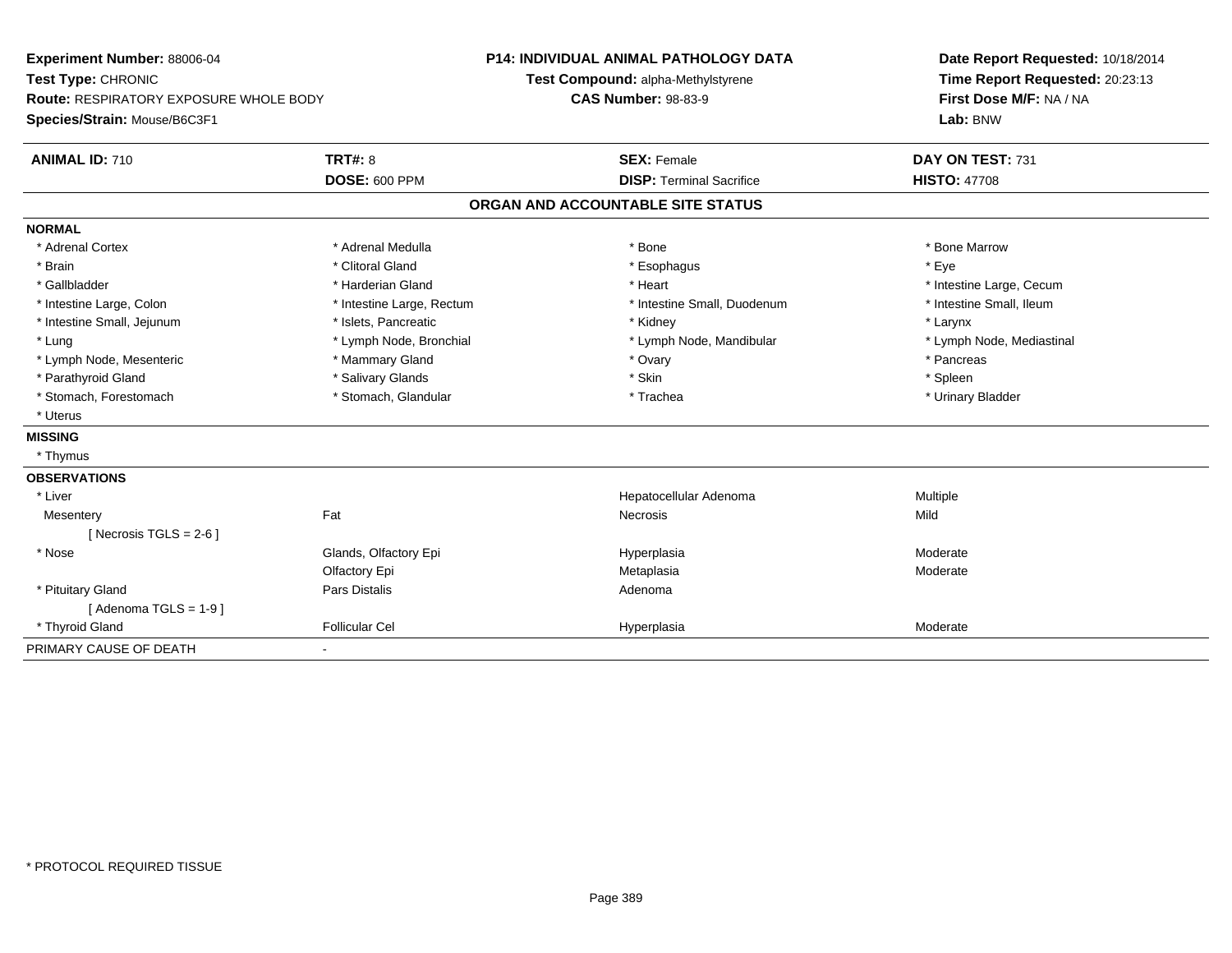| <b>Experiment Number: 88006-04</b>            |                             | <b>P14: INDIVIDUAL ANIMAL PATHOLOGY DATA</b> | Date Report Requested: 10/18/2014                          |
|-----------------------------------------------|-----------------------------|----------------------------------------------|------------------------------------------------------------|
| Test Type: CHRONIC                            |                             | Test Compound: alpha-Methylstyrene           | Time Report Requested: 20:23:13<br>First Dose M/F: NA / NA |
| <b>Route: RESPIRATORY EXPOSURE WHOLE BODY</b> |                             | <b>CAS Number: 98-83-9</b>                   |                                                            |
| Species/Strain: Mouse/B6C3F1                  |                             |                                              | Lab: BNW                                                   |
| <b>ANIMAL ID: 711</b>                         | <b>TRT#: 8</b>              | <b>SEX: Female</b>                           | DAY ON TEST: 732                                           |
|                                               | <b>DOSE: 600 PPM</b>        | <b>DISP: Terminal Sacrifice</b>              | <b>HISTO: 47709</b>                                        |
|                                               |                             | ORGAN AND ACCOUNTABLE SITE STATUS            |                                                            |
| <b>NORMAL</b>                                 |                             |                                              |                                                            |
| * Adrenal Cortex                              | * Adrenal Medulla           | * Bone                                       | * Bone Marrow                                              |
| * Brain                                       | * Clitoral Gland            | * Esophagus                                  | * Eve                                                      |
| * Gallbladder                                 | * Heart                     | * Intestine Large, Cecum                     | * Intestine Large, Colon                                   |
| * Intestine Large, Rectum                     | * Intestine Small, Duodenum | * Intestine Small, Ileum                     | * Intestine Small, Jejunum                                 |
| * Islets, Pancreatic                          | * Larynx                    | * Lung                                       | * Lymph Node, Bronchial                                    |
| * Lymph Node, Mandibular                      | * Lymph Node, Mesenteric    | * Mammary Gland                              | * Ovary                                                    |
| * Pancreas                                    | * Parathyroid Gland         | * Pituitary Gland                            | * Salivary Glands                                          |
| * Skin                                        | * Spleen                    | * Stomach, Glandular                         | * Thymus                                                   |
| * Thyroid Gland                               | * Trachea                   | * Urinary Bladder                            | * Uterus                                                   |
| <b>MISSING</b>                                |                             |                                              |                                                            |
| * Lymph Node, Mediastinal                     |                             |                                              |                                                            |
| <b>OBSERVATIONS</b>                           |                             |                                              |                                                            |
| * Harderian Gland                             |                             | Carcinoma                                    |                                                            |
| [Carcinoma TGLS = 1-11]                       |                             |                                              |                                                            |
| * Kidney                                      |                             | Nephropathy                                  | Minimal                                                    |
| * Liver                                       |                             | <b>Basophilic Focus</b>                      |                                                            |
| * Nose                                        | Glands, Olfactory Epi       | Hyperplasia                                  | Moderate                                                   |
|                                               | Olfactory Epi               | Metaplasia                                   | Moderate                                                   |
| * Stomach, Forestomach                        | Epithelium                  | Hyperplasia                                  | Basal Cell, Moderate                                       |
| [Hyperplasia TGLS = 2-9]                      |                             |                                              |                                                            |
| PRIMARY CAUSE OF DEATH                        | $\blacksquare$              |                                              |                                                            |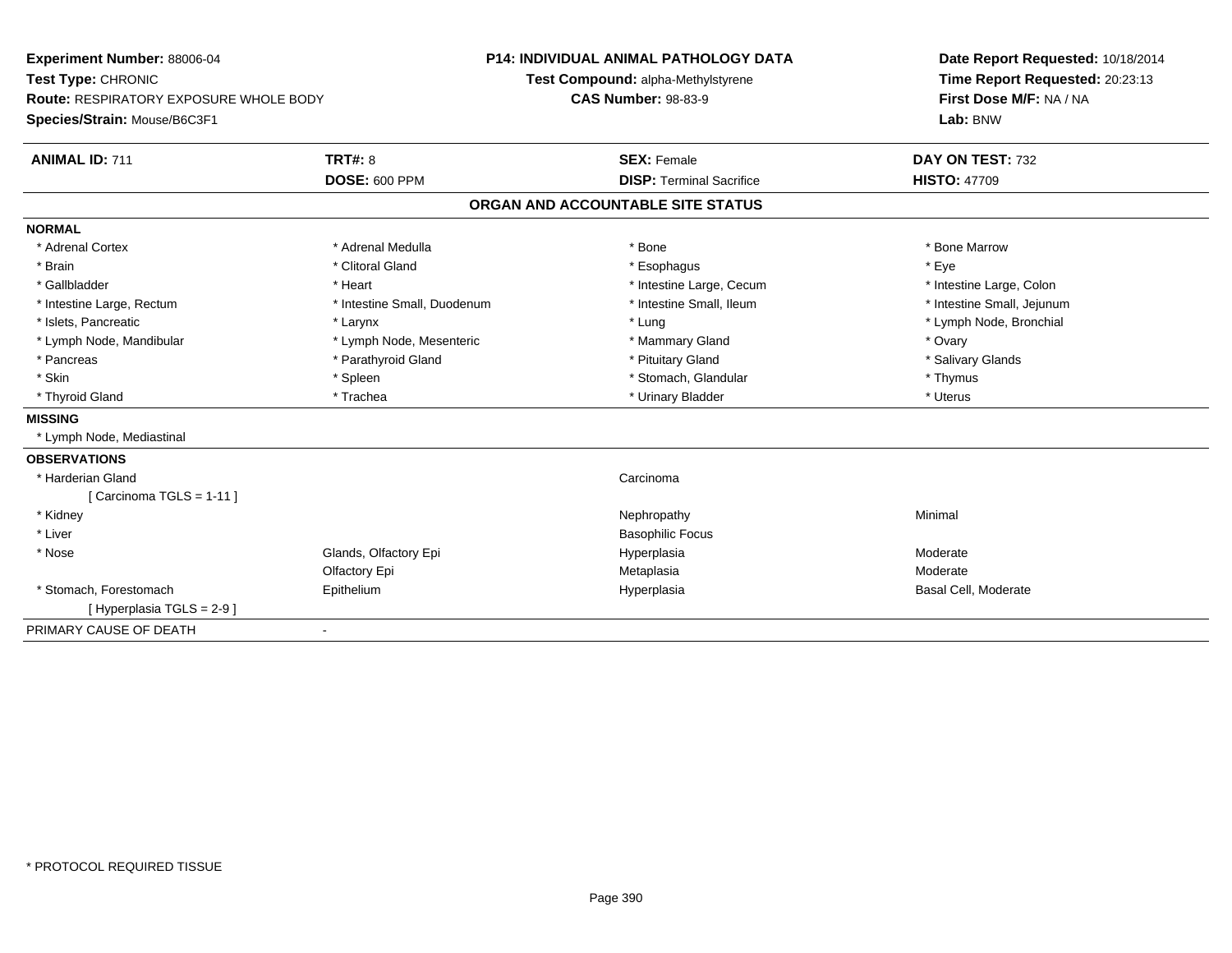**Experiment Number:** 88006-04**Test Type:** CHRONIC **Route:** RESPIRATORY EXPOSURE WHOLE BODY**Species/Strain:** Mouse/B6C3F1**P14: INDIVIDUAL ANIMAL PATHOLOGY DATATest Compound:** alpha-Methylstyrene**CAS Number:** 98-83-9**Date Report Requested:** 10/18/2014**Time Report Requested:** 20:23:13**First Dose M/F:** NA / NA**Lab:** BNW**ANIMAL ID:** 712**TRT#:** 8 **SEX:** Female **SEX: Female DAY ON TEST:** 732 **DOSE:** 600 PPM**DISP:** Terminal Sacrifice **HISTO:** 47710 **ORGAN AND ACCOUNTABLE SITE STATUSNORMAL**\* Adrenal Cortex \* Adrenal Cortex \* \* Adrenal Cortex \* Brain \* Bone \* \* Bone Marrow \* Bone Marrow \* \* Brain \* Brain \* Brain \* Brain \* Brain \* Brain \* Brain \* Brain \* Brain \* Brain \* Brain \* Brain \* Brain \* Brain \* Brain \* Brain \* Brain \* B \* Gallbladder \* Clitoral Gland \* Esophagus \* Eye \* Gallbladder\* Heart **\*** Intestine Large, Cecum **\* Intestine Large, Cecum** \* Intestine Large, Colon \* Intestine Large, Rectum \* Intestine Large, Rectum \* Intestine Small, Duodenum \* Intestine Small, Ileum \* Intestine Small, Intestine Small, Jejunum \* Islets, Pancreatic \* Lymph Node, Mesenteric \* Larynx **\* Lymph Node, Mandibular \*** Lymph Node, Mediastinal \* Lymph Node, Mediastinal \* \* Mammary Gland \* The state of the state of the state of the state of the state of the state of the state of the state of the state of the state of the state of the state of the state of the state of the state of the state \* Stomach. Glandular \* Salivary Glands \* \* Stomach, Glandular \* Skin \* Spleen \* Spleen \* Stomach, Glandular \* Stomach, Glandular \* Stomach, Glandular \* Stomach, Glandular \* Stomach, Glandular \* Stomach, Glandular \* Stomach, Glandular \* Stomach \* Thymus \* Thyroid Gland \* Trachea \* Urinary Bladder \* \* Uterus**MISSING** \* Lymph Node, Bronchial**OBSERVATIONS** \* Adrenal Medullaa and the control of the control of the control of the Hyperplasia and the control of the Mild of the control o \* Harderian Glandd and the control of the control of the control of the Hyperplasia and the control of the Mild of the control of the control of the control of the control of the control of the control of the control of the control of the \* Kidneyy the controller that the controller temperature of  $\lambda$  . Nephropathy the controller temperature  $\lambda$  Moderate \* Liver Eosinophilic Focus Hepatocellular Adenoma Multiple Hepatocellular Carcinoma[ Hepatocellular Adenoma TGLS = 2,6-5 ][ Hepatocellular Carcinoma TGLS = 1-12 ] \* Lungg and the state of the state of the state of the state of the Hepatocellular Carcinoma and the Metastatic (Liver) [ Hepatocellular Carcinoma TGLS = 3,5-4 ]**Mesentery** y the contract of the contract of the contract of the contract of the contract of the contract of the contract of the contract of the contract of the contract of the contract of the contract of the contract of the contract  $[$  Necrosis TGLS = 4-6  $]$  \* Nosee who says the Glands, Olfactory Epi and the Hyperplasia Moderate Moderate Moderate Moderate School and the Mo Olfactory Epi Metaplasiaa **Moderate**  \* Ovary Hepatocellular CarcinomaMetastatic (Liver)<br>Mild \* Stomach, Forestomach Epithelium Hyperplasia Mild Inflammationn Mild [ Hyperplasia TGLS = 7-9 ]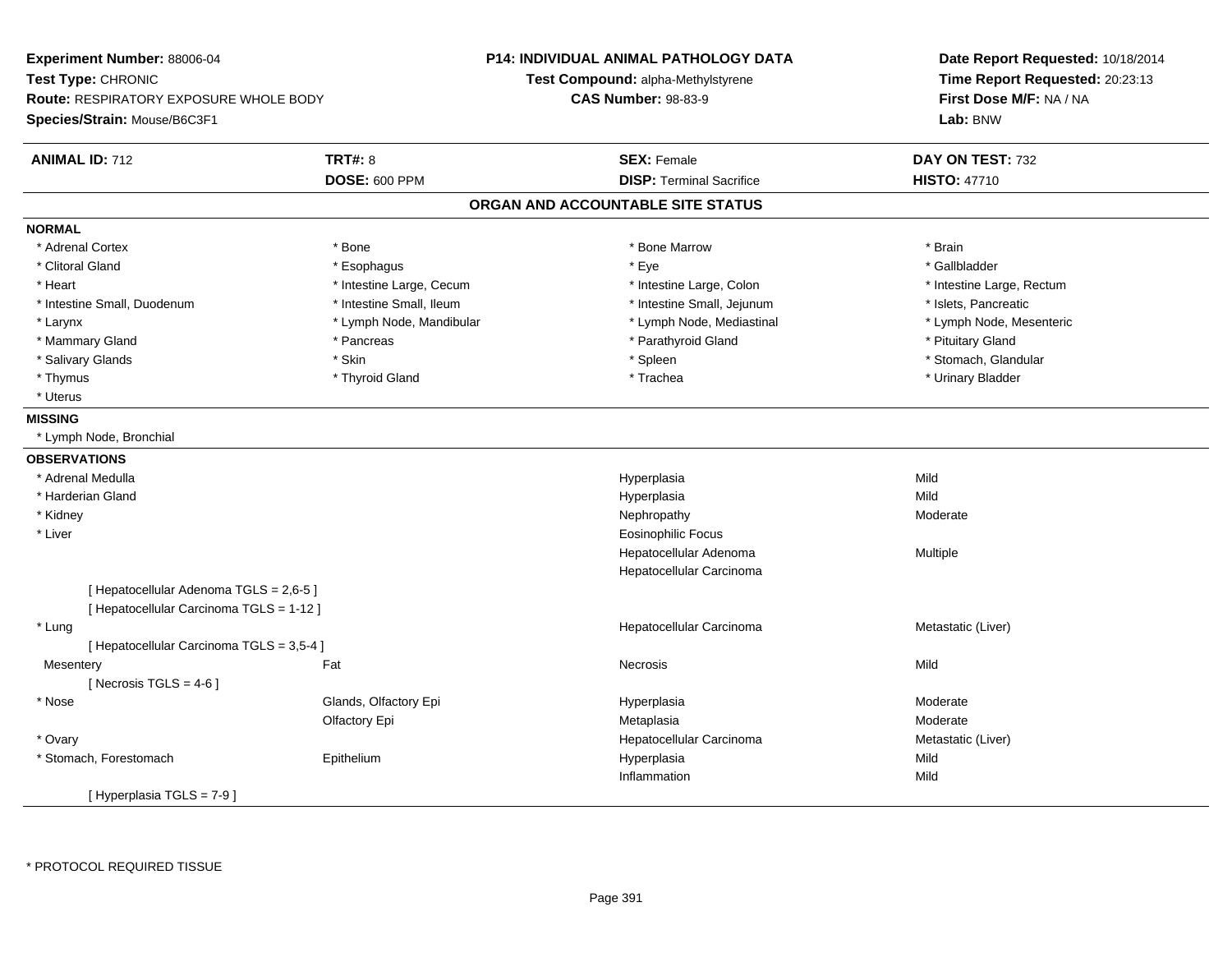| <b>Experiment Number: 88006-04</b><br>Test Type: CHRONIC<br><b>Route: RESPIRATORY EXPOSURE WHOLE BODY</b> |                      | <b>P14: INDIVIDUAL ANIMAL PATHOLOGY DATA</b> | Date Report Requested: 10/18/2014 |  |
|-----------------------------------------------------------------------------------------------------------|----------------------|----------------------------------------------|-----------------------------------|--|
|                                                                                                           |                      | Test Compound: alpha-Methylstyrene           | Time Report Requested: 20:23:13   |  |
|                                                                                                           |                      | <b>CAS Number: 98-83-9</b>                   | First Dose M/F: NA / NA           |  |
| Species/Strain: Mouse/B6C3F1                                                                              |                      |                                              | Lab: BNW                          |  |
| <b>ANIMAL ID: 712</b>                                                                                     | <b>TRT#: 8</b>       | <b>SEX: Female</b>                           | DAY ON TEST: 732                  |  |
|                                                                                                           | <b>DOSE: 600 PPM</b> | <b>DISP: Terminal Sacrifice</b>              | <b>HISTO: 47710</b>               |  |
|                                                                                                           |                      | <b>ORGAN AND ACCOUNTABLE SITE STATUS</b>     |                                   |  |
| PRIMARY CAUSE OF DEATH                                                                                    |                      |                                              |                                   |  |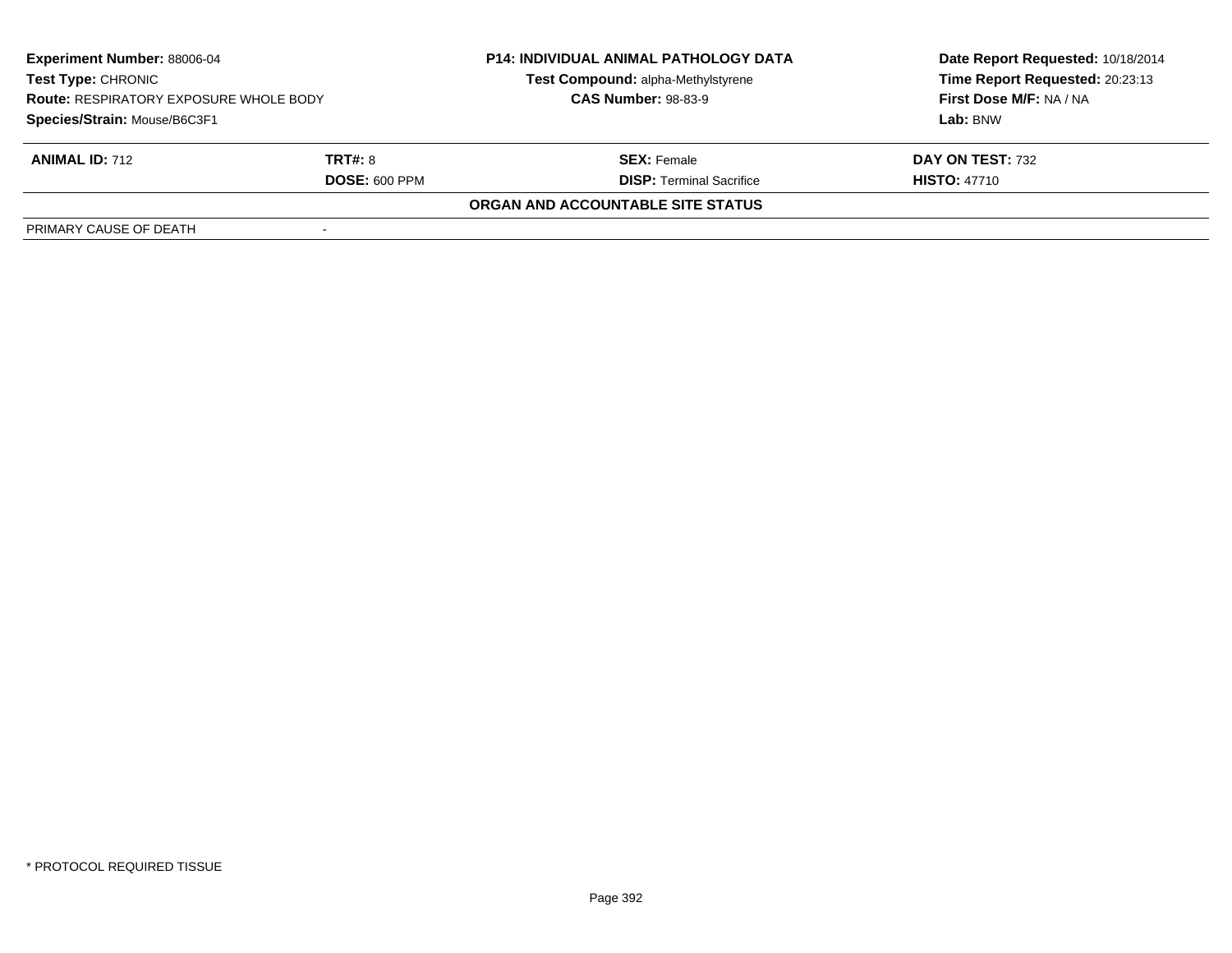| Experiment Number: 88006-04<br>Test Type: CHRONIC |                             | <b>P14: INDIVIDUAL ANIMAL PATHOLOGY DATA</b><br>Test Compound: alpha-Methylstyrene | Date Report Requested: 10/18/2014<br>Time Report Requested: 20:23:13 |  |
|---------------------------------------------------|-----------------------------|------------------------------------------------------------------------------------|----------------------------------------------------------------------|--|
| Route: RESPIRATORY EXPOSURE WHOLE BODY            |                             | <b>CAS Number: 98-83-9</b>                                                         | First Dose M/F: NA / NA                                              |  |
| Species/Strain: Mouse/B6C3F1                      |                             |                                                                                    | Lab: BNW                                                             |  |
| <b>ANIMAL ID: 713</b>                             | TRT#: 8                     | <b>SEX: Female</b>                                                                 | DAY ON TEST: 712                                                     |  |
|                                                   | <b>DOSE: 600 PPM</b>        | <b>DISP:</b> Moribund Sacrifice                                                    | <b>HISTO: 47711</b>                                                  |  |
|                                                   |                             | ORGAN AND ACCOUNTABLE SITE STATUS                                                  |                                                                      |  |
| <b>NORMAL</b>                                     |                             |                                                                                    |                                                                      |  |
| * Adrenal Cortex                                  | * Bone                      | * Bone Marrow                                                                      | * Brain                                                              |  |
| * Clitoral Gland                                  | * Esophagus                 | * Eye                                                                              | * Gallbladder                                                        |  |
| * Harderian Gland                                 | * Heart                     | * Intestine Large, Cecum                                                           | * Intestine Large, Colon                                             |  |
| * Intestine Large, Rectum                         | * Intestine Small, Duodenum | * Intestine Small, Ileum                                                           | * Intestine Small, Jejunum                                           |  |
| * Islets, Pancreatic                              | * Kidney                    | * Larynx                                                                           | * Lymph Node, Mandibular                                             |  |
| * Lymph Node, Mediastinal                         | * Lymph Node, Mesenteric    | * Mammary Gland                                                                    | * Ovary                                                              |  |
| * Pancreas                                        | * Salivary Glands           | * Spleen                                                                           | * Stomach, Forestomach                                               |  |
| * Stomach, Glandular                              | * Thymus                    | * Trachea                                                                          | * Urinary Bladder                                                    |  |
| <b>MISSING</b>                                    |                             |                                                                                    |                                                                      |  |
| * Lymph Node, Bronchial                           | * Parathyroid Gland         |                                                                                    |                                                                      |  |
| <b>INSUFFICIENT TISSUE</b>                        |                             |                                                                                    |                                                                      |  |
| * Pituitary Gland                                 |                             |                                                                                    |                                                                      |  |
| <b>OBSERVATIONS</b>                               |                             |                                                                                    |                                                                      |  |
| * Adrenal Medulla                                 |                             | Hyperplasia                                                                        | Minimal                                                              |  |
| * Liver                                           |                             | Eosinophilic Focus                                                                 |                                                                      |  |
| * Lung                                            |                             | Sarcoma                                                                            | Metastatic (Skin)                                                    |  |
| * Nose                                            | Glands, Olfactory Epi       | Hyperplasia                                                                        | Moderate                                                             |  |
|                                                   | Olfactory Epi               | Metaplasia                                                                         | Moderate                                                             |  |
| * Skin                                            | <b>Subcut Tiss</b>          | Sarcoma                                                                            | Multiple                                                             |  |
| [Sarcoma TGLS = 3,4-12+13]                        |                             |                                                                                    |                                                                      |  |
| * Thyroid Gland                                   | <b>Follicular Cel</b>       | Hyperplasia                                                                        | Moderate                                                             |  |
| * Uterus                                          | Endometrium                 | Hyperplasia                                                                        | Cystic, Marked                                                       |  |
| [Hyperplasia TGLS = 1-9]                          |                             |                                                                                    |                                                                      |  |
| PRIMARY CAUSE OF DEATH                            | - Skin Subcut Tiss Sarcoma  |                                                                                    |                                                                      |  |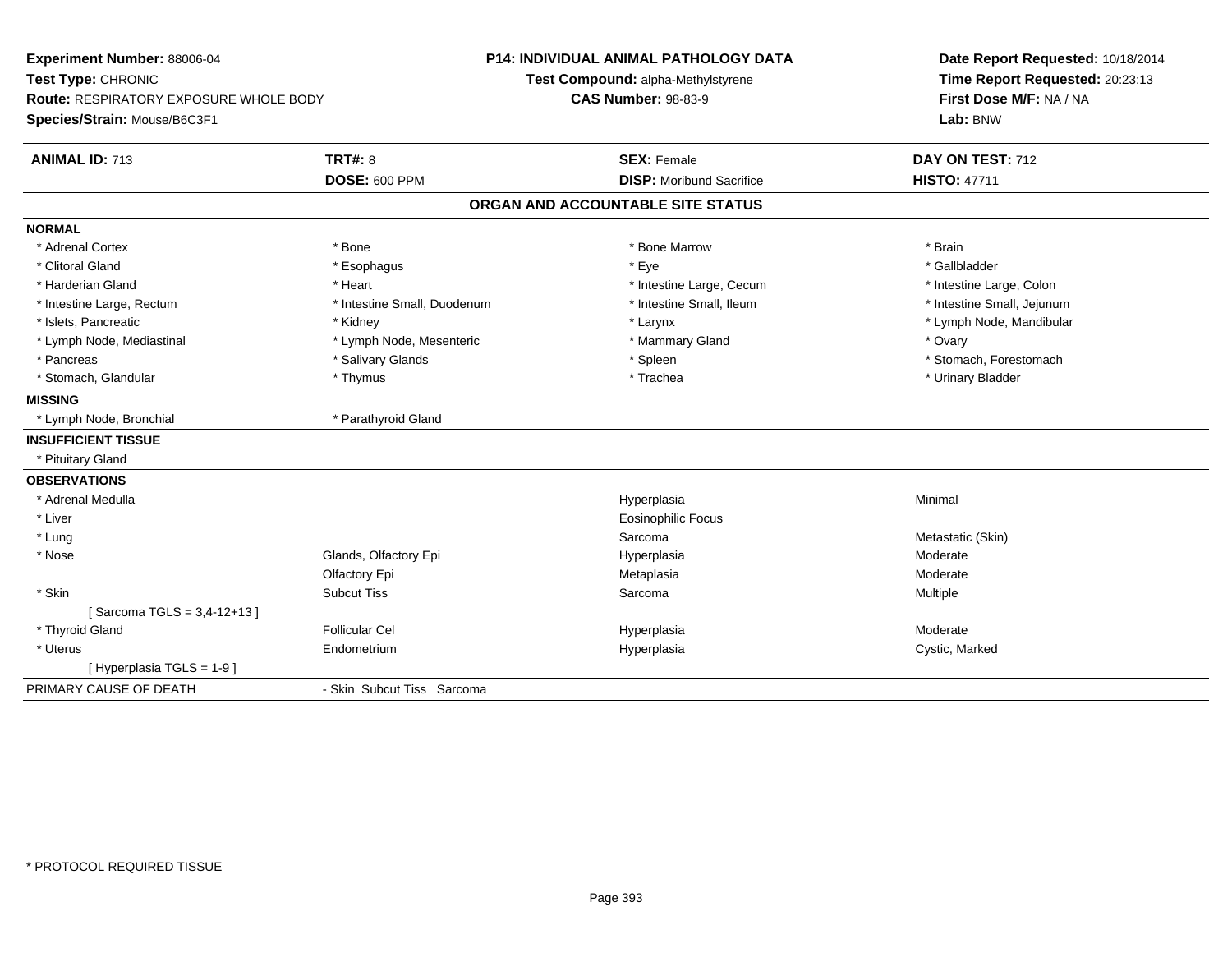| Experiment Number: 88006-04                    |                           | <b>P14: INDIVIDUAL ANIMAL PATHOLOGY DATA</b> | Date Report Requested: 10/18/2014 |  |
|------------------------------------------------|---------------------------|----------------------------------------------|-----------------------------------|--|
| Test Type: CHRONIC                             |                           | Test Compound: alpha-Methylstyrene           | Time Report Requested: 20:23:13   |  |
| <b>Route: RESPIRATORY EXPOSURE WHOLE BODY</b>  |                           | <b>CAS Number: 98-83-9</b>                   | First Dose M/F: NA / NA           |  |
| Species/Strain: Mouse/B6C3F1                   |                           |                                              | Lab: BNW                          |  |
| <b>TRT#: 8</b><br><b>ANIMAL ID: 714</b>        |                           | <b>SEX: Female</b>                           | DAY ON TEST: 733                  |  |
|                                                | <b>DOSE: 600 PPM</b>      | <b>DISP: Terminal Sacrifice</b>              | <b>HISTO: 47712</b>               |  |
|                                                |                           | ORGAN AND ACCOUNTABLE SITE STATUS            |                                   |  |
| <b>NORMAL</b>                                  |                           |                                              |                                   |  |
| * Adrenal Cortex                               | * Adrenal Medulla         | * Bone                                       | * Bone Marrow                     |  |
| * Brain                                        | * Clitoral Gland          | * Esophagus                                  | * Eve                             |  |
| * Gallbladder                                  | * Harderian Gland         | * Heart                                      | * Intestine Large, Cecum          |  |
| * Intestine Large, Colon                       | * Intestine Large, Rectum | * Intestine Small, Duodenum                  | * Intestine Small, Ileum          |  |
| * Intestine Small, Jejunum                     | * Islets. Pancreatic      | * Larynx                                     | * Lung                            |  |
| * Lymph Node, Bronchial                        | * Lymph Node, Mandibular  | * Lymph Node, Mesenteric                     | * Mammary Gland                   |  |
| * Pancreas                                     | * Parathyroid Gland       | * Pituitary Gland                            | * Salivary Glands                 |  |
| * Skin                                         | * Spleen                  | * Stomach, Forestomach                       | * Stomach, Glandular              |  |
| * Thymus                                       | * Thyroid Gland           | * Trachea                                    | * Urinary Bladder                 |  |
| * Uterus                                       |                           |                                              |                                   |  |
| <b>MISSING</b>                                 |                           |                                              |                                   |  |
| * Lymph Node, Mediastinal                      |                           |                                              |                                   |  |
| <b>OBSERVATIONS</b>                            |                           |                                              |                                   |  |
| * Kidney                                       |                           | Nephropathy                                  | Moderate                          |  |
| * Liver                                        |                           | <b>Eosinophilic Focus</b>                    |                                   |  |
|                                                |                           | Hepatocellular Adenoma                       | Multiple                          |  |
|                                                |                           | Hepatocellular Carcinoma                     | <b>Multiple</b>                   |  |
| [ Hepatocellular Adenoma TGLS = 2,3,6-5+12+6 ] |                           |                                              |                                   |  |
| [ Hepatocellular Carcinoma TGLS = 4,5-5+12 ]   |                           |                                              |                                   |  |
| * Nose                                         | Glands, Olfactory Epi     | Hyperplasia                                  | Moderate                          |  |
|                                                | Olfactory Epi             | Metaplasia                                   | Moderate                          |  |
| * Ovary                                        |                           | Cystadenoma                                  |                                   |  |
| [ Cystadenoma TGLS = 1-8 ]                     |                           |                                              |                                   |  |
| PRIMARY CAUSE OF DEATH<br>$\blacksquare$       |                           |                                              |                                   |  |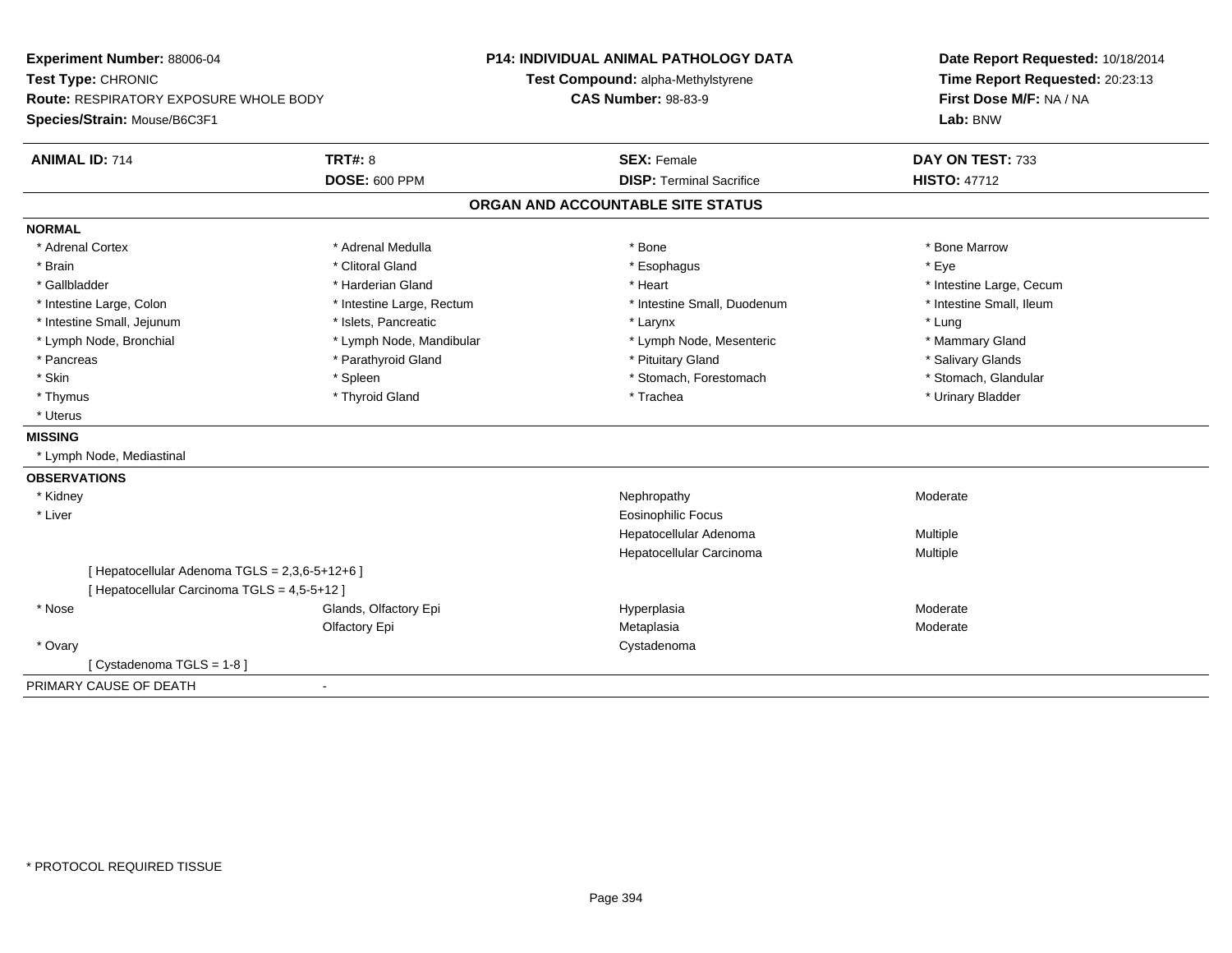| Experiment Number: 88006-04                   |                             | <b>P14: INDIVIDUAL ANIMAL PATHOLOGY DATA</b> | Date Report Requested: 10/18/2014                          |  |  |
|-----------------------------------------------|-----------------------------|----------------------------------------------|------------------------------------------------------------|--|--|
| Test Type: CHRONIC                            |                             | Test Compound: alpha-Methylstyrene           | Time Report Requested: 20:23:13<br>First Dose M/F: NA / NA |  |  |
| <b>Route: RESPIRATORY EXPOSURE WHOLE BODY</b> |                             | <b>CAS Number: 98-83-9</b>                   |                                                            |  |  |
| Species/Strain: Mouse/B6C3F1                  |                             |                                              | Lab: BNW                                                   |  |  |
| <b>ANIMAL ID: 715</b>                         | <b>TRT#: 8</b>              | <b>SEX: Female</b>                           | DAY ON TEST: 731                                           |  |  |
|                                               | <b>DOSE: 600 PPM</b>        | <b>DISP: Terminal Sacrifice</b>              | <b>HISTO: 47713</b>                                        |  |  |
|                                               |                             | ORGAN AND ACCOUNTABLE SITE STATUS            |                                                            |  |  |
| <b>NORMAL</b>                                 |                             |                                              |                                                            |  |  |
| * Adrenal Cortex                              | * Adrenal Medulla           | * Bone                                       | * Bone Marrow                                              |  |  |
| * Clitoral Gland                              | * Esophagus                 | * Eye                                        | * Gallbladder                                              |  |  |
| * Harderian Gland                             | * Heart                     | * Intestine Large, Cecum                     | * Intestine Large, Colon                                   |  |  |
| * Intestine Large, Rectum                     | * Intestine Small, Duodenum | * Intestine Small, Ileum                     | * Intestine Small, Jejunum                                 |  |  |
| * Islets, Pancreatic                          | * Kidney                    | * Larynx                                     | * Lung                                                     |  |  |
| * Lymph Node, Bronchial                       | * Lymph Node, Mediastinal   | * Lymph Node, Mesenteric                     | * Mammary Gland                                            |  |  |
| * Ovary                                       | * Pancreas                  | * Parathyroid Gland                          | * Pituitary Gland                                          |  |  |
| * Salivary Glands                             | * Skin                      | * Spleen                                     | * Stomach, Forestomach                                     |  |  |
| * Stomach, Glandular                          | * Thymus                    | * Trachea                                    | * Urinary Bladder                                          |  |  |
| * Uterus                                      |                             |                                              |                                                            |  |  |
| <b>MISSING</b>                                |                             |                                              |                                                            |  |  |
| * Lymph Node, Mandibular                      |                             |                                              |                                                            |  |  |
| <b>OBSERVATIONS</b>                           |                             |                                              |                                                            |  |  |
| * Brain                                       |                             | <b>Infiltration Cellular</b>                 | Mononuclear CI, Minimal                                    |  |  |
| * Liver                                       |                             | <b>Clear Cell Focus</b>                      |                                                            |  |  |
|                                               |                             | Hepatocellular Adenoma                       |                                                            |  |  |
| [ Hepatocellular Adenoma TGLS = 1-6 ]         |                             |                                              |                                                            |  |  |
| * Nose                                        | Glands, Olfactory Epi       | Hyperplasia                                  | Moderate                                                   |  |  |
|                                               | Olfactory Epi               | Metaplasia                                   | Moderate                                                   |  |  |
| * Thyroid Gland                               | <b>Follicular Cel</b>       | Hyperplasia                                  | Mild                                                       |  |  |
| PRIMARY CAUSE OF DEATH                        |                             |                                              |                                                            |  |  |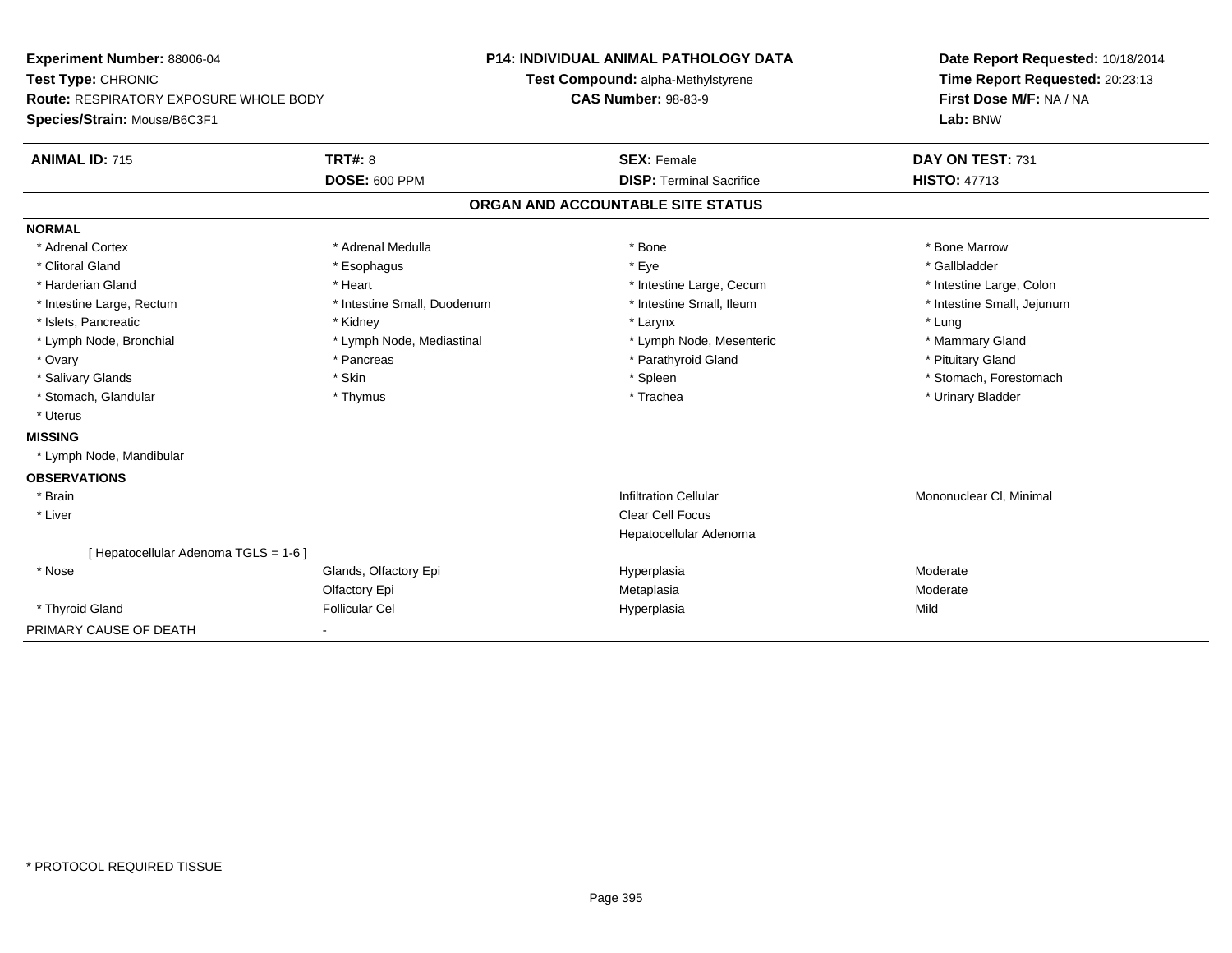| Experiment Number: 88006-04<br>Test Type: CHRONIC |                           | <b>P14: INDIVIDUAL ANIMAL PATHOLOGY DATA</b> |  | Date Report Requested: 10/18/2014 |  |
|---------------------------------------------------|---------------------------|----------------------------------------------|--|-----------------------------------|--|
|                                                   |                           | Test Compound: alpha-Methylstyrene           |  | Time Report Requested: 20:23:13   |  |
| Route: RESPIRATORY EXPOSURE WHOLE BODY            |                           | <b>CAS Number: 98-83-9</b>                   |  | First Dose M/F: NA / NA           |  |
| Species/Strain: Mouse/B6C3F1                      |                           |                                              |  | Lab: BNW                          |  |
| <b>ANIMAL ID: 716</b>                             | <b>TRT#: 8</b>            | <b>SEX: Female</b>                           |  | DAY ON TEST: 731                  |  |
|                                                   | <b>DOSE: 600 PPM</b>      | <b>DISP: Terminal Sacrifice</b>              |  | <b>HISTO: 47714</b>               |  |
|                                                   |                           | ORGAN AND ACCOUNTABLE SITE STATUS            |  |                                   |  |
| <b>NORMAL</b>                                     |                           |                                              |  |                                   |  |
| * Adrenal Cortex                                  | * Adrenal Medulla         | * Bone                                       |  | * Bone Marrow                     |  |
| * Brain                                           | * Clitoral Gland          | * Esophagus                                  |  | * Eye                             |  |
| * Gallbladder                                     | * Harderian Gland         | * Heart                                      |  | * Intestine Large, Cecum          |  |
| * Intestine Large, Colon                          | * Intestine Large, Rectum | * Intestine Small, Duodenum                  |  | * Intestine Small, Ileum          |  |
| * Intestine Small, Jejunum                        | * Islets, Pancreatic      | * Kidney                                     |  | * Larynx                          |  |
| * Lymph Node, Mandibular                          | * Lymph Node, Mediastinal | * Lymph Node, Mesenteric                     |  | * Mammary Gland                   |  |
| * Ovary                                           | * Pancreas                | * Parathyroid Gland                          |  | * Pituitary Gland                 |  |
| * Salivary Glands                                 | * Skin                    | * Spleen                                     |  | * Stomach, Forestomach            |  |
| * Stomach, Glandular                              | * Thymus                  | * Thyroid Gland                              |  | * Trachea                         |  |
| * Urinary Bladder                                 | * Uterus                  |                                              |  |                                   |  |
| <b>MISSING</b>                                    |                           |                                              |  |                                   |  |
| * Lymph Node, Bronchial                           |                           |                                              |  |                                   |  |
| <b>OBSERVATIONS</b>                               |                           |                                              |  |                                   |  |
| * Liver                                           |                           | <b>Eosinophilic Focus</b>                    |  |                                   |  |
|                                                   |                           | Hepatocellular Adenoma                       |  | Multiple                          |  |
| [ Hepatocellular Adenoma TGLS = 2,3-6+5 ]         |                           |                                              |  |                                   |  |
| * Lung                                            |                           | Alveolar/Bronchiolar Adenoma                 |  |                                   |  |
| [Alveolar/Bronchiolar Adenoma TGLS = 1-4]         |                           |                                              |  |                                   |  |
| * Nose                                            | Olfactory Epi             | Atrophy                                      |  | Minimal                           |  |
|                                                   | Glands, Olfactory Epi     | Hyperplasia                                  |  | Moderate                          |  |
|                                                   | Olfactory Epi             | Metaplasia                                   |  | Moderate                          |  |
| PRIMARY CAUSE OF DEATH                            |                           |                                              |  |                                   |  |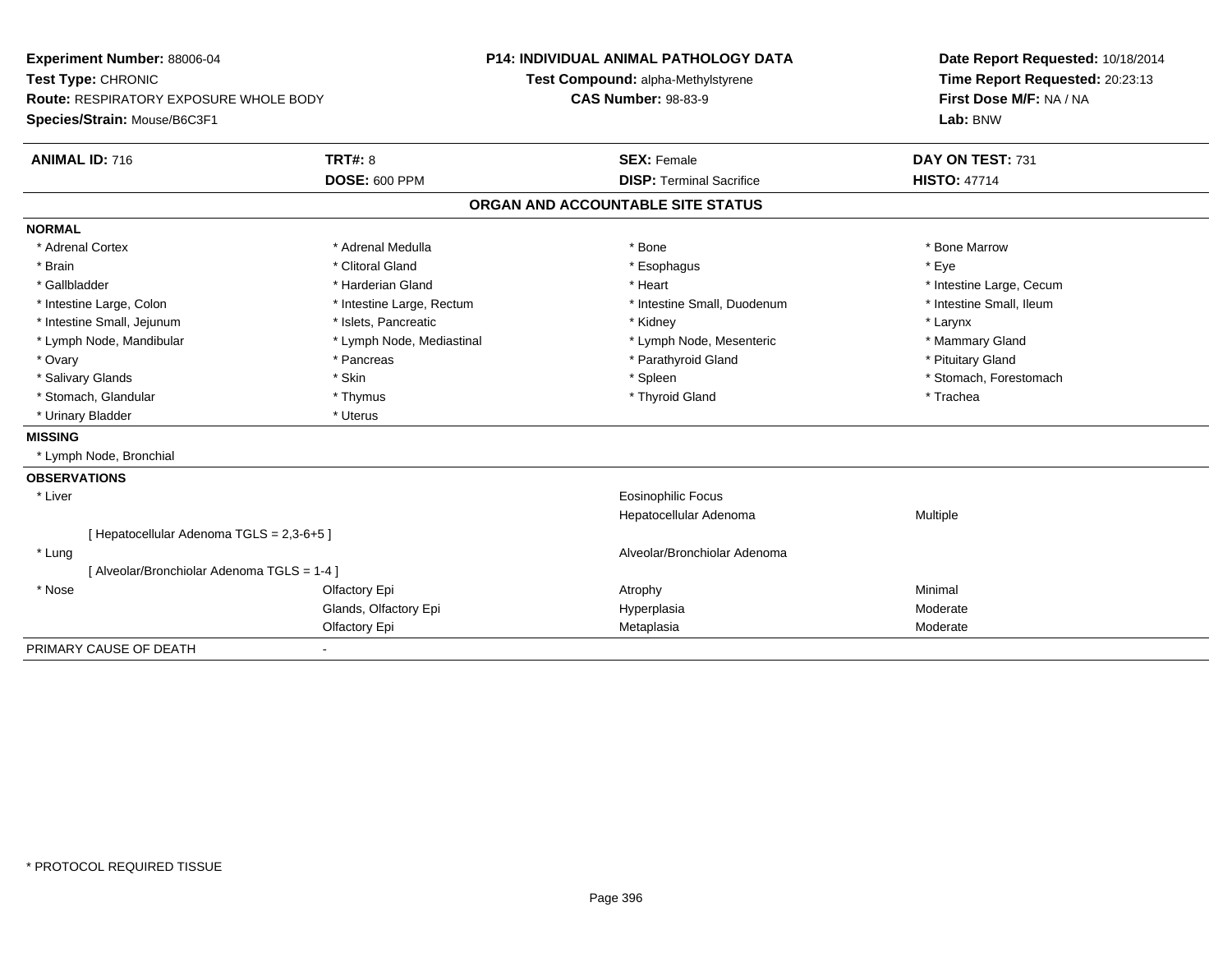| Experiment Number: 88006-04                   |                          | <b>P14: INDIVIDUAL ANIMAL PATHOLOGY DATA</b> |                                 | Date Report Requested: 10/18/2014 |
|-----------------------------------------------|--------------------------|----------------------------------------------|---------------------------------|-----------------------------------|
| Test Type: CHRONIC                            |                          | Test Compound: alpha-Methylstyrene           |                                 | Time Report Requested: 20:23:13   |
| <b>Route: RESPIRATORY EXPOSURE WHOLE BODY</b> |                          | <b>CAS Number: 98-83-9</b>                   |                                 | First Dose M/F: NA / NA           |
| Species/Strain: Mouse/B6C3F1                  |                          |                                              |                                 | Lab: BNW                          |
| <b>ANIMAL ID: 717</b>                         | <b>TRT#: 8</b>           |                                              | <b>SEX: Female</b>              | DAY ON TEST: 732                  |
|                                               | <b>DOSE: 600 PPM</b>     |                                              | <b>DISP: Terminal Sacrifice</b> | <b>HISTO: 47715</b>               |
|                                               |                          | ORGAN AND ACCOUNTABLE SITE STATUS            |                                 |                                   |
| <b>NORMAL</b>                                 |                          |                                              |                                 |                                   |
| * Adrenal Cortex                              | * Bone                   |                                              | * Bone Marrow                   | * Brain                           |
| * Esophagus                                   | * Eye                    |                                              | * Gallbladder                   | * Harderian Gland                 |
| * Heart                                       | * Intestine Large, Cecum |                                              | * Intestine Large, Colon        | * Intestine Large, Rectum         |
| * Intestine Small, Duodenum                   | * Intestine Small, Ileum |                                              | * Intestine Small, Jejunum      | * Islets, Pancreatic              |
| * Kidney                                      | * Larynx                 |                                              | * Lymph Node, Bronchial         | * Lymph Node, Mediastinal         |
| * Lymph Node, Mesenteric                      | * Mammary Gland          |                                              | * Pancreas                      | * Parathyroid Gland               |
| * Pituitary Gland                             | * Salivary Glands        | * Skin                                       |                                 | * Spleen                          |
| * Stomach, Forestomach                        | * Stomach, Glandular     |                                              | * Thymus                        | * Thyroid Gland                   |
| * Trachea                                     | * Urinary Bladder        | * Uterus                                     |                                 |                                   |
| <b>MISSING</b>                                |                          |                                              |                                 |                                   |
| * Adrenal Medulla                             | * Clitoral Gland         |                                              | * Lymph Node, Mandibular        |                                   |
| <b>OBSERVATIONS</b>                           |                          |                                              |                                 |                                   |
| * Liver                                       |                          |                                              | Hepatocellular Adenoma          |                                   |
| [ Hepatocellular Adenoma TGLS = 4-6 ]         |                          |                                              |                                 |                                   |
| * Lung                                        | <b>Bronchiole</b>        | Hyperplasia                                  |                                 | Minimal                           |
| * Nose                                        | Glands, Olfactory Epi    | Hyperplasia                                  |                                 | Moderate                          |
|                                               | Olfactory Epi            | Metaplasia                                   |                                 | Moderate                          |
| * Ovary                                       |                          | Cyst                                         |                                 |                                   |
| [Cyst TGLS = $2-8$ ]                          |                          |                                              |                                 |                                   |
| PRIMARY CAUSE OF DEATH                        |                          |                                              |                                 |                                   |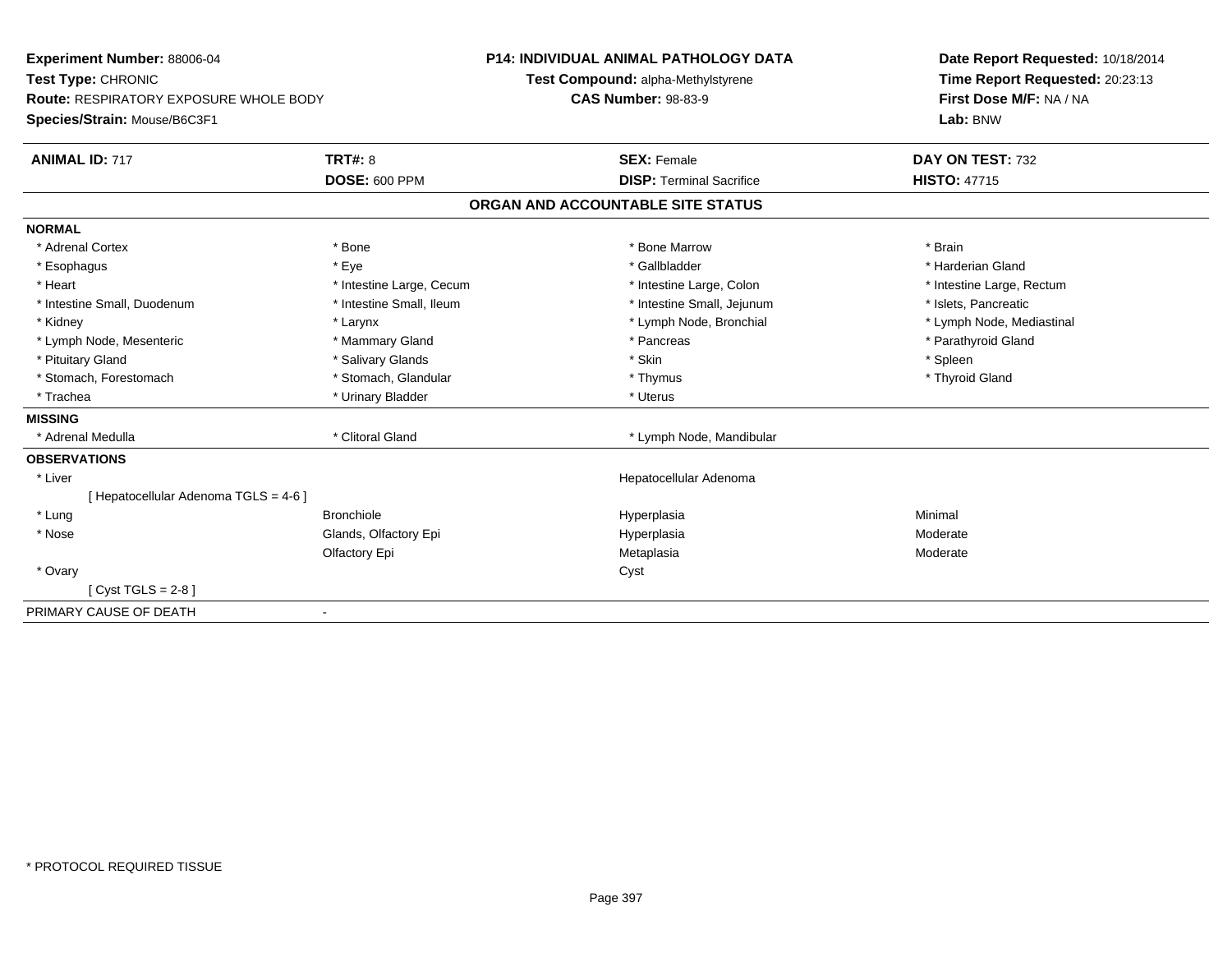| <b>Experiment Number: 88006-04</b>            |                           | <b>P14: INDIVIDUAL ANIMAL PATHOLOGY DATA</b> | Date Report Requested: 10/18/2014 |  |  |
|-----------------------------------------------|---------------------------|----------------------------------------------|-----------------------------------|--|--|
| Test Type: CHRONIC                            |                           | Test Compound: alpha-Methylstyrene           | Time Report Requested: 20:23:13   |  |  |
| <b>Route: RESPIRATORY EXPOSURE WHOLE BODY</b> |                           | <b>CAS Number: 98-83-9</b>                   | First Dose M/F: NA / NA           |  |  |
| Species/Strain: Mouse/B6C3F1                  |                           |                                              | Lab: BNW                          |  |  |
| <b>ANIMAL ID: 718</b>                         | <b>TRT#: 8</b>            | <b>SEX: Female</b>                           | DAY ON TEST: 731                  |  |  |
|                                               | <b>DOSE: 600 PPM</b>      | <b>DISP: Terminal Sacrifice</b>              | <b>HISTO: 47716</b>               |  |  |
|                                               |                           | ORGAN AND ACCOUNTABLE SITE STATUS            |                                   |  |  |
| <b>NORMAL</b>                                 |                           |                                              |                                   |  |  |
| * Adrenal Cortex                              | * Adrenal Medulla         | * Bone                                       | * Bone Marrow                     |  |  |
| * Brain                                       | * Clitoral Gland          | * Esophagus                                  | * Eye                             |  |  |
| * Gallbladder                                 | * Harderian Gland         | * Heart                                      | * Intestine Large, Cecum          |  |  |
| * Intestine Large, Colon                      | * Intestine Large, Rectum | * Intestine Small. Duodenum                  | * Intestine Small, Ileum          |  |  |
| * Islets, Pancreatic                          | * Larynx                  | * Lymph Node, Bronchial                      | * Lymph Node, Mandibular          |  |  |
| * Lymph Node, Mediastinal                     | * Lymph Node, Mesenteric  | * Mammary Gland                              | * Ovary                           |  |  |
| * Pancreas                                    | * Parathyroid Gland       | * Pituitary Gland                            | * Salivary Glands                 |  |  |
| * Skin                                        | * Spleen                  | * Stomach, Forestomach                       | * Stomach, Glandular              |  |  |
| * Thymus                                      | * Thyroid Gland           | * Trachea                                    | * Urinary Bladder                 |  |  |
| * Uterus                                      |                           |                                              |                                   |  |  |
| <b>OBSERVATIONS</b>                           |                           |                                              |                                   |  |  |
| * Intestine Small, Jejunum                    | Peyers Patch              | Hyperplasia                                  | Marked                            |  |  |
| [Hyperplasia TGLS = 1-7]                      |                           |                                              |                                   |  |  |
| * Kidney                                      |                           | Nephropathy                                  | Minimal                           |  |  |
| * Liver                                       |                           | <b>Clear Cell Focus</b>                      |                                   |  |  |
| * Lung                                        |                           | Alveolar/Bronchiolar Adenoma                 |                                   |  |  |
| * Nose                                        | Glands, Olfactory Epi     | Hyperplasia                                  | Moderate                          |  |  |
|                                               | Olfactory Epi             | Metaplasia                                   | Moderate                          |  |  |
| PRIMARY CAUSE OF DEATH                        |                           |                                              |                                   |  |  |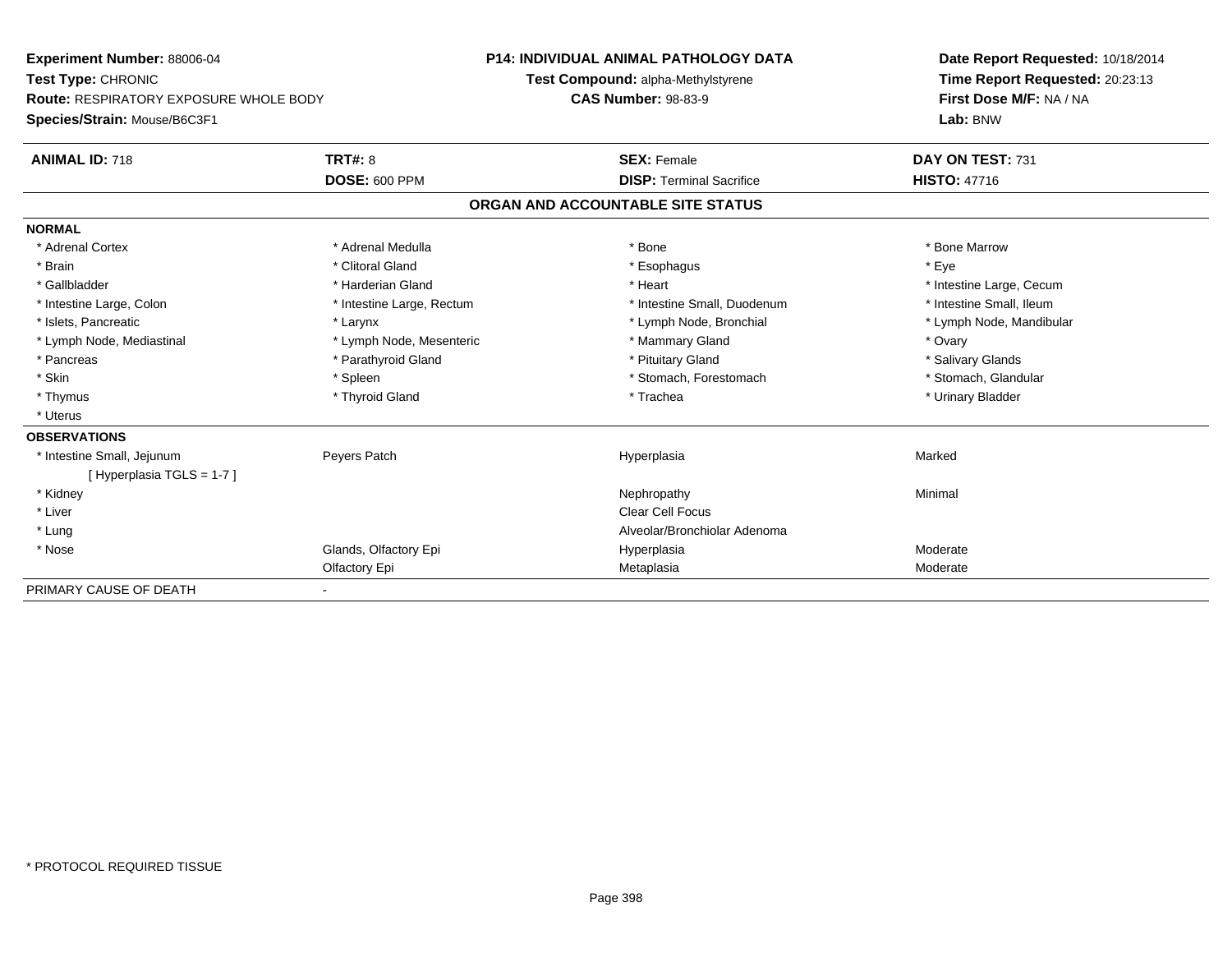| Experiment Number: 88006-04             |                                                                             | <b>P14: INDIVIDUAL ANIMAL PATHOLOGY DATA</b> | Date Report Requested: 10/18/2014 |  |  |
|-----------------------------------------|-----------------------------------------------------------------------------|----------------------------------------------|-----------------------------------|--|--|
| Test Type: CHRONIC                      |                                                                             | Test Compound: alpha-Methylstyrene           | Time Report Requested: 20:23:13   |  |  |
|                                         | <b>Route: RESPIRATORY EXPOSURE WHOLE BODY</b><br><b>CAS Number: 98-83-9</b> |                                              | First Dose M/F: NA / NA           |  |  |
| Species/Strain: Mouse/B6C3F1            |                                                                             |                                              | Lab: BNW                          |  |  |
| <b>ANIMAL ID: 719</b>                   | <b>TRT#: 8</b>                                                              | <b>SEX: Female</b>                           | DAY ON TEST: 731                  |  |  |
|                                         | <b>DOSE: 600 PPM</b>                                                        | <b>DISP: Terminal Sacrifice</b>              | <b>HISTO: 47717</b>               |  |  |
|                                         |                                                                             | ORGAN AND ACCOUNTABLE SITE STATUS            |                                   |  |  |
| <b>NORMAL</b>                           |                                                                             |                                              |                                   |  |  |
| * Adrenal Cortex                        | * Adrenal Medulla                                                           | * Bone                                       | * Bone Marrow                     |  |  |
| * Brain                                 | * Clitoral Gland                                                            | * Esophagus                                  | * Eye                             |  |  |
| * Gallbladder                           | * Harderian Gland                                                           | * Heart                                      | * Intestine Large, Cecum          |  |  |
| * Intestine Large, Colon                | * Intestine Large, Rectum                                                   | * Intestine Small, Duodenum                  | * Intestine Small, Ileum          |  |  |
| * Intestine Small, Jejunum              | * Islets, Pancreatic                                                        | * Kidney                                     | * Larynx                          |  |  |
| * Lymph Node, Bronchial                 | * Lymph Node, Mandibular                                                    | * Lymph Node, Mediastinal                    | * Lymph Node, Mesenteric          |  |  |
| * Mammary Gland                         | * Pancreas                                                                  | * Parathyroid Gland                          | * Salivary Glands                 |  |  |
| * Skin                                  | * Spleen                                                                    | * Stomach, Forestomach                       | * Stomach, Glandular              |  |  |
| * Thymus                                | * Thyroid Gland                                                             | * Trachea                                    | * Urinary Bladder                 |  |  |
| * Uterus                                |                                                                             |                                              |                                   |  |  |
| <b>OBSERVATIONS</b>                     |                                                                             |                                              |                                   |  |  |
| * Liver                                 |                                                                             | Hepatocellular Adenoma                       | Multiple                          |  |  |
| [ Hepatocellular Adenoma TGLS = 2-5+6 ] |                                                                             |                                              |                                   |  |  |
| * Lung                                  | Alveolar Epith                                                              | Hyperplasia                                  | Moderate                          |  |  |
| * Nose                                  | Glands, Olfactory Epi                                                       | Hyperplasia                                  | Moderate                          |  |  |
|                                         | Olfactory Epi                                                               | Metaplasia                                   | Moderate                          |  |  |
| * Ovary                                 |                                                                             | Cystadenoma                                  |                                   |  |  |
| * Pituitary Gland                       | Pars Distalis                                                               | Hyperplasia                                  | Moderate                          |  |  |
| [Hyperplasia TGLS = 1-9]                |                                                                             |                                              |                                   |  |  |
| PRIMARY CAUSE OF DEATH                  |                                                                             |                                              |                                   |  |  |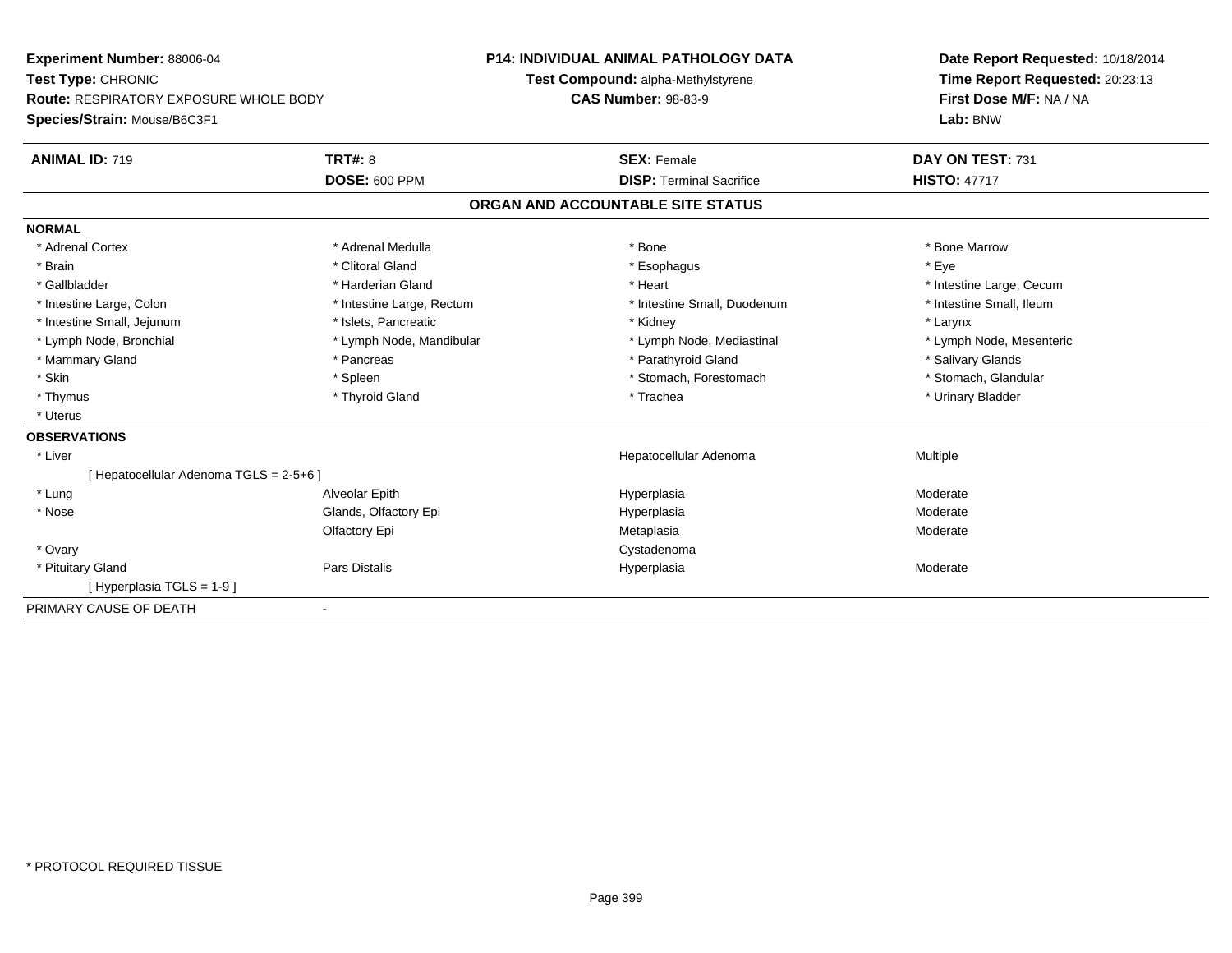| Experiment Number: 88006-04                   |                           | <b>P14: INDIVIDUAL ANIMAL PATHOLOGY DATA</b> |                                    |  | Date Report Requested: 10/18/2014 |  |
|-----------------------------------------------|---------------------------|----------------------------------------------|------------------------------------|--|-----------------------------------|--|
| Test Type: CHRONIC                            |                           |                                              | Test Compound: alpha-Methylstyrene |  | Time Report Requested: 20:23:13   |  |
| <b>Route: RESPIRATORY EXPOSURE WHOLE BODY</b> |                           | <b>CAS Number: 98-83-9</b>                   |                                    |  | First Dose M/F: NA / NA           |  |
| Species/Strain: Mouse/B6C3F1                  |                           |                                              |                                    |  | Lab: BNW                          |  |
| <b>ANIMAL ID: 720</b>                         | <b>TRT#: 8</b>            |                                              | <b>SEX: Female</b>                 |  | DAY ON TEST: 732                  |  |
|                                               | <b>DOSE: 600 PPM</b>      |                                              | <b>DISP: Terminal Sacrifice</b>    |  | <b>HISTO: 47718</b>               |  |
|                                               |                           |                                              | ORGAN AND ACCOUNTABLE SITE STATUS  |  |                                   |  |
| <b>NORMAL</b>                                 |                           |                                              |                                    |  |                                   |  |
| * Adrenal Cortex                              | * Adrenal Medulla         |                                              | * Bone                             |  | * Bone Marrow                     |  |
| * Brain                                       | * Clitoral Gland          |                                              | * Esophagus                        |  | * Eye                             |  |
| * Gallbladder                                 | * Harderian Gland         |                                              | * Heart                            |  | * Intestine Large, Cecum          |  |
| * Intestine Large, Colon                      | * Intestine Large, Rectum |                                              | * Intestine Small, Duodenum        |  | * Intestine Small, Ileum          |  |
| * Intestine Small, Jejunum                    | * Islets, Pancreatic      |                                              | * Kidney                           |  | * Larynx                          |  |
| * Lung                                        | * Lymph Node, Bronchial   |                                              | * Lymph Node, Mediastinal          |  | * Lymph Node, Mesenteric          |  |
| * Mammary Gland                               | * Ovary                   |                                              | * Pancreas                         |  | * Pituitary Gland                 |  |
| * Salivary Glands                             | * Skin                    |                                              | * Spleen                           |  | * Stomach, Forestomach            |  |
| * Stomach, Glandular                          | * Thymus                  |                                              | * Thyroid Gland                    |  | * Trachea                         |  |
| * Urinary Bladder                             | * Uterus                  |                                              |                                    |  |                                   |  |
| <b>MISSING</b>                                |                           |                                              |                                    |  |                                   |  |
| * Lymph Node, Mandibular                      | * Parathyroid Gland       |                                              |                                    |  |                                   |  |
| <b>OBSERVATIONS</b>                           |                           |                                              |                                    |  |                                   |  |
| * Liver                                       |                           |                                              | Hepatocellular Adenoma             |  | Multiple                          |  |
| [Hepatocellular Adenoma TGLS = 1,2-12+5]      |                           |                                              |                                    |  |                                   |  |
| * Nose                                        | Glands, Olfactory Epi     |                                              | Hyperplasia                        |  | Moderate                          |  |
|                                               | Olfactory Epi             |                                              | Metaplasia                         |  | Moderate                          |  |
| PRIMARY CAUSE OF DEATH                        |                           |                                              |                                    |  |                                   |  |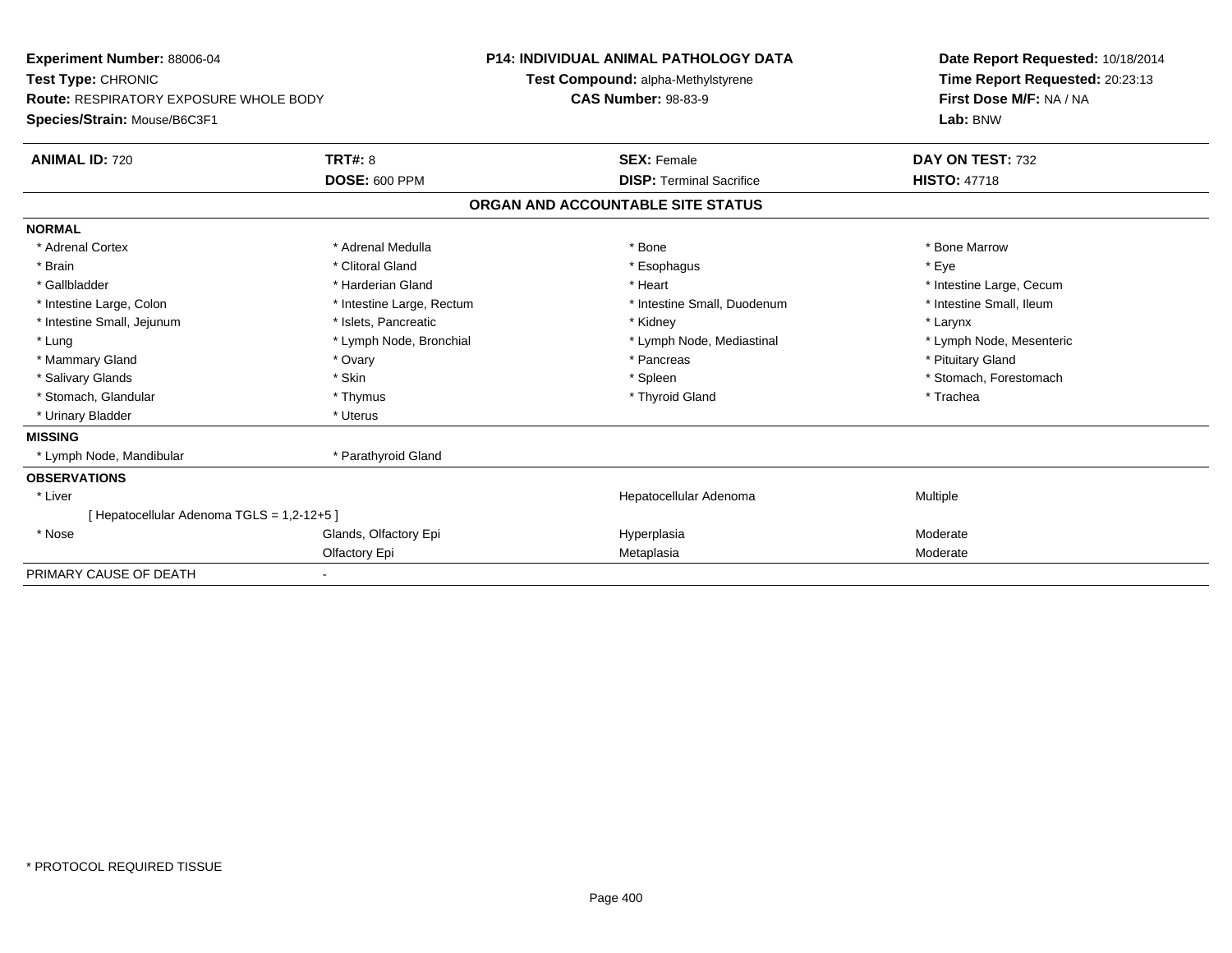| Experiment Number: 88006-04               |                           | <b>P14: INDIVIDUAL ANIMAL PATHOLOGY DATA</b> | Date Report Requested: 10/18/2014 |
|-------------------------------------------|---------------------------|----------------------------------------------|-----------------------------------|
| Test Type: CHRONIC                        |                           | Test Compound: alpha-Methylstyrene           | Time Report Requested: 20:23:13   |
| Route: RESPIRATORY EXPOSURE WHOLE BODY    |                           | <b>CAS Number: 98-83-9</b>                   | First Dose M/F: NA / NA           |
| Species/Strain: Mouse/B6C3F1              |                           |                                              | Lab: BNW                          |
| <b>ANIMAL ID: 721</b>                     | <b>TRT#: 8</b>            | <b>SEX: Female</b>                           | DAY ON TEST: 731                  |
|                                           | <b>DOSE: 600 PPM</b>      | <b>DISP: Terminal Sacrifice</b>              | <b>HISTO: 47719</b>               |
|                                           |                           | ORGAN AND ACCOUNTABLE SITE STATUS            |                                   |
| <b>NORMAL</b>                             |                           |                                              |                                   |
| * Adrenal Cortex                          | * Adrenal Medulla         | * Bone                                       | * Bone Marrow                     |
| * Brain                                   | * Clitoral Gland          | * Esophagus                                  | * Eye                             |
| * Gallbladder                             | * Harderian Gland         | * Heart                                      | * Intestine Large, Cecum          |
| * Intestine Large, Colon                  | * Intestine Large, Rectum | * Intestine Small, Duodenum                  | * Intestine Small, Ileum          |
| * Intestine Small, Jejunum                | * Islets, Pancreatic      | * Kidney                                     | * Larynx                          |
| * Lung                                    | * Lymph Node, Bronchial   | * Lymph Node, Mandibular                     | * Lymph Node, Mesenteric          |
| * Mammary Gland                           | * Ovary                   | * Pancreas                                   | * Parathyroid Gland               |
| * Pituitary Gland                         | * Salivary Glands         | * Skin                                       | * Spleen                          |
| * Stomach, Forestomach                    | * Stomach, Glandular      | * Thymus                                     | * Thyroid Gland                   |
| * Trachea                                 | * Urinary Bladder         |                                              |                                   |
| <b>MISSING</b>                            |                           |                                              |                                   |
| * Lymph Node, Mediastinal                 |                           |                                              |                                   |
| <b>OBSERVATIONS</b>                       |                           |                                              |                                   |
| * Liver                                   |                           | Clear Cell Focus                             |                                   |
|                                           |                           | <b>Eosinophilic Focus</b>                    |                                   |
|                                           |                           | Hepatocellular Adenoma                       | Multiple                          |
| [ Hepatocellular Adenoma TGLS = 2,3-6+5 ] |                           |                                              |                                   |
| * Nose                                    | Glands, Olfactory Epi     | Hyperplasia                                  | Moderate                          |
|                                           | Olfactory Epi             | Metaplasia                                   | Moderate                          |
| * Uterus                                  | Endometrium               | Hyperplasia                                  | Cystic, Moderate                  |
| [Hyperplasia TGLS = 1-9]                  |                           |                                              |                                   |
| PRIMARY CAUSE OF DEATH                    | $\blacksquare$            |                                              |                                   |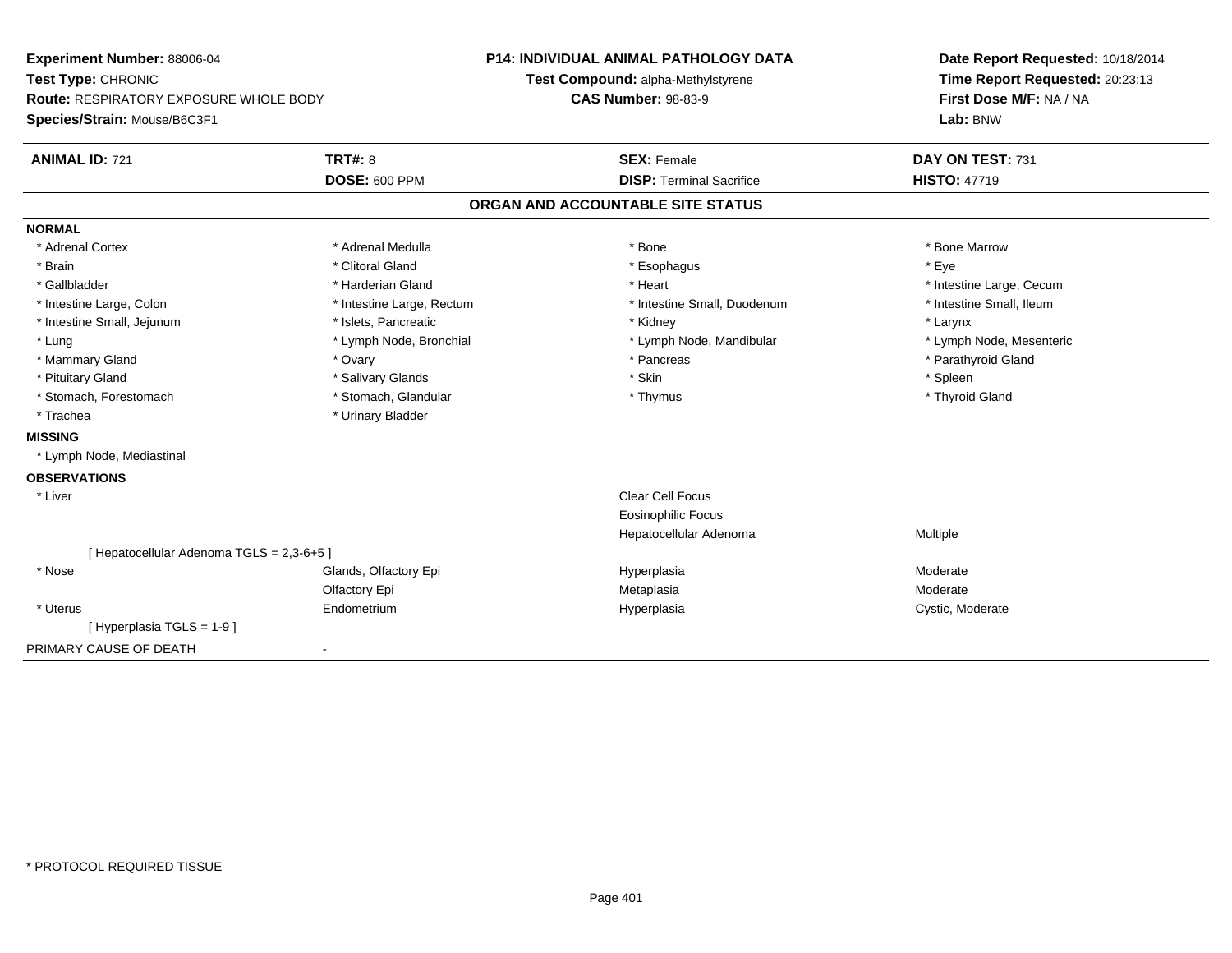**Experiment Number:** 88006-04**Test Type:** CHRONIC **Route:** RESPIRATORY EXPOSURE WHOLE BODY**Species/Strain:** Mouse/B6C3F1**P14: INDIVIDUAL ANIMAL PATHOLOGY DATATest Compound:** alpha-Methylstyrene**CAS Number:** 98-83-9**Date Report Requested:** 10/18/2014**Time Report Requested:** 20:23:13**First Dose M/F:** NA / NA**Lab:** BNW**ANIMAL ID:** 722**TRT#:** 8 **SEX:** Female **DAY ON TEST:** 731 **DOSE:** 600 PPM**DISP:** Terminal Sacrifice **HISTO:** 47720 **ORGAN AND ACCOUNTABLE SITE STATUSNORMAL**\* Adrenal Cortex \* \* The matter of the state of the Marrow \* Bone Marrow \* Bone Marrow \* The matter of the Marrow \* Brain \* Brain \* Brain \* Brain \* Brain \* Brain \* Brain \* Brain \* Brain \* Brain \* Brain \* Brain \* Brain \* Br \* Gallbladder \* Clitoral Gland \* Esophagus \* Eye \* Gallbladder\* Harderian Gland \* Heart \* Heart \* Heart \* Intestine Large, Cecum \* Intestine Large, Cecum \* Intestine Large, Colon \* Intestine Small, Jejunum \* Intestine Large, Rectum \* 1992 \* Intestine Small, Duodenum \* Intestine Small, Ileum \* Intestine Small, Ileum \* Islets, Pancreatic \* The matter of the state of the state of the state of the state of the state of the state of the state of the state of the state of the state of the state of the state of the state of the state of the \* Lung \* Lymph Node, Bronchial \* Lymph Node, and ibular \* Lymph Node, Mandibular \* Lymph Node, Mediastinal \* Lymph Node, Mediastinal \* Lymph Node, Mesenteric \* \* Mammary Gland \* \* Mammary Gland \* Ovary \* Ovary \* \* Pancreas \* Pancreas \* Parathyroid Gland \* \* Pituitary Gland \* Thuitary Gland \* Salivary Glands \* Stin \* Skin \* Skin \* Skin \* Skin \* Skin \* Skin \* Skin \* Skin \* Skin \* Skin \* Skin \* Skin \* Skin \* Skin \* Skin \* Skin \* Skin \* Skin \* Skin \* Skin \* Thymus \* Spleen \* Stomach, Forestomach \* Stomach \* Stomach, Glandular \* Stomach, Glandular \* Trachea \* Urinary Bladder \* Urinary Bladder \* Urinary Bladder \* Urinary Bladder \* Urinary Bladder **OBSERVATIONS** \* Adrenal Medulla Hyperplasia Mild \* Nosee Glands, Olfactory Epi Hyperplasia Moderate Olfactory Epi MetaplasiaModerate<br>Minimal \* Thyroid Gland Follicular Cel Hyperplasia Minimal PRIMARY CAUSE OF DEATH-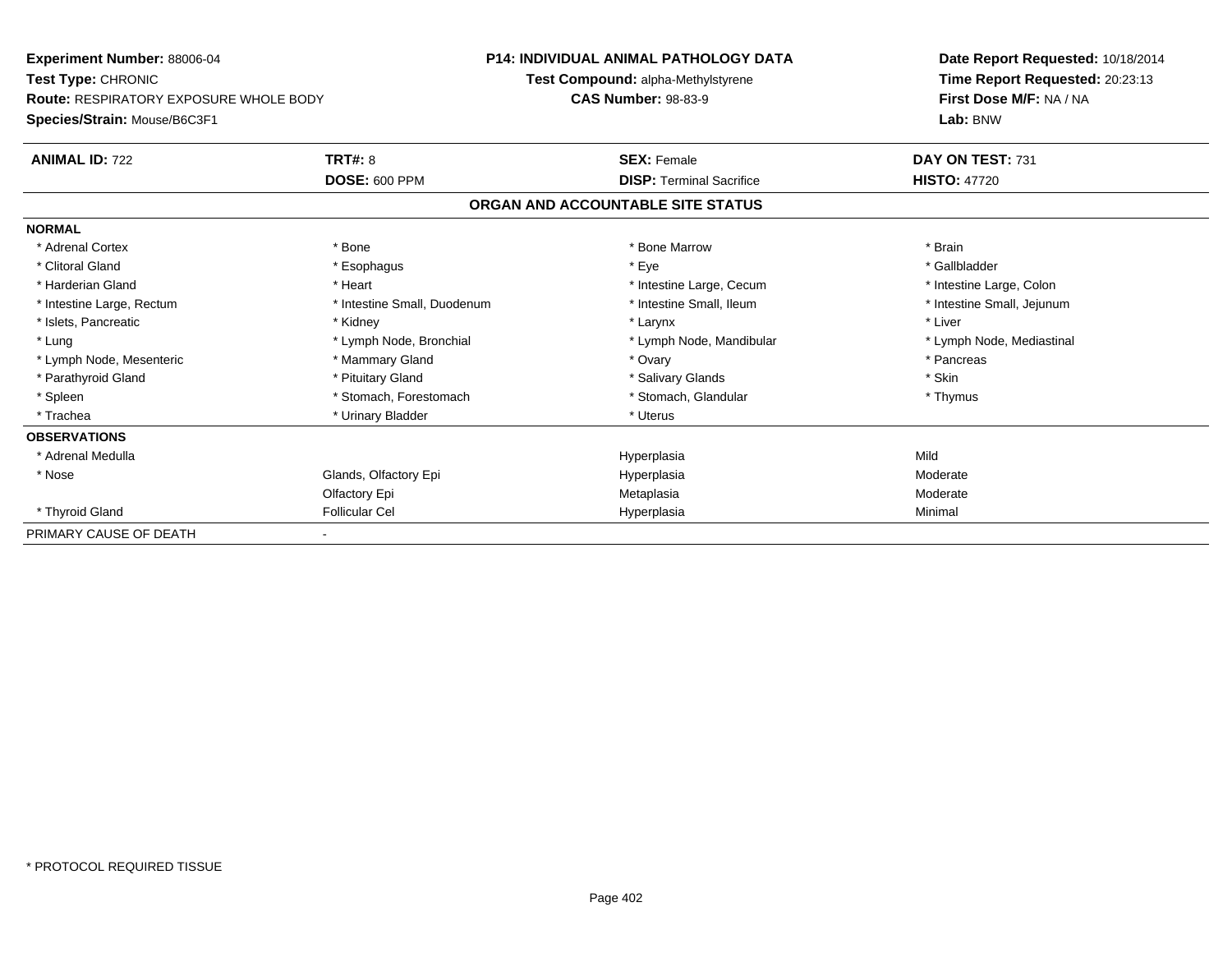| Experiment Number: 88006-04<br>Test Type: CHRONIC<br>Route: RESPIRATORY EXPOSURE WHOLE BODY<br>Species/Strain: Mouse/B6C3F1 |                             | <b>P14: INDIVIDUAL ANIMAL PATHOLOGY DATA</b><br>Test Compound: alpha-Methylstyrene<br><b>CAS Number: 98-83-9</b> | Date Report Requested: 10/18/2014<br>Time Report Requested: 20:23:13<br>First Dose M/F: NA / NA<br>Lab: BNW |  |
|-----------------------------------------------------------------------------------------------------------------------------|-----------------------------|------------------------------------------------------------------------------------------------------------------|-------------------------------------------------------------------------------------------------------------|--|
| <b>ANIMAL ID: 723</b>                                                                                                       | <b>TRT#: 8</b>              | <b>SEX: Female</b>                                                                                               | DAY ON TEST: 732                                                                                            |  |
|                                                                                                                             | <b>DOSE: 600 PPM</b>        | <b>DISP: Terminal Sacrifice</b>                                                                                  | <b>HISTO: 47721</b>                                                                                         |  |
|                                                                                                                             |                             | ORGAN AND ACCOUNTABLE SITE STATUS                                                                                |                                                                                                             |  |
| <b>NORMAL</b>                                                                                                               |                             |                                                                                                                  |                                                                                                             |  |
| * Adrenal Cortex                                                                                                            | * Adrenal Medulla           | * Bone                                                                                                           | * Bone Marrow                                                                                               |  |
| * Brain                                                                                                                     | * Esophagus                 | * Eye                                                                                                            | * Gallbladder                                                                                               |  |
| * Harderian Gland                                                                                                           | * Heart                     | * Intestine Large, Cecum                                                                                         | * Intestine Large, Colon                                                                                    |  |
| * Intestine Large, Rectum                                                                                                   | * Intestine Small, Duodenum | * Intestine Small, Ileum                                                                                         | * Intestine Small, Jejunum                                                                                  |  |
| * Islets. Pancreatic                                                                                                        | * Kidney                    | * Larynx                                                                                                         | * Lymph Node, Bronchial                                                                                     |  |
| * Lymph Node, Mediastinal                                                                                                   | * Lymph Node, Mesenteric    | * Mammary Gland                                                                                                  | * Pancreas                                                                                                  |  |
| * Pituitary Gland                                                                                                           | * Salivary Glands           | * Spleen                                                                                                         | * Stomach, Forestomach                                                                                      |  |
| * Stomach, Glandular                                                                                                        | * Thymus                    | * Thyroid Gland                                                                                                  | * Trachea                                                                                                   |  |
| * Urinary Bladder                                                                                                           | * Uterus                    |                                                                                                                  |                                                                                                             |  |
| <b>MISSING</b>                                                                                                              |                             |                                                                                                                  |                                                                                                             |  |
| * Clitoral Gland                                                                                                            | * Lymph Node, Mandibular    | * Parathyroid Gland                                                                                              |                                                                                                             |  |
| <b>OBSERVATIONS</b>                                                                                                         |                             |                                                                                                                  |                                                                                                             |  |
| * Liver                                                                                                                     |                             | Hepatocellular Adenoma                                                                                           |                                                                                                             |  |
|                                                                                                                             |                             | Hepatocellular Carcinoma                                                                                         |                                                                                                             |  |
| [ Hepatocellular Adenoma TGLS = 4-5 ]                                                                                       |                             |                                                                                                                  |                                                                                                             |  |
| [ Hepatocellular Carcinoma TGLS = 3.-12 ]                                                                                   |                             |                                                                                                                  |                                                                                                             |  |
| * Lung                                                                                                                      |                             | Sarcoma                                                                                                          | Metastatic (Skin)                                                                                           |  |
| [Sarcoma TGLS = $1-4$ ]                                                                                                     |                             |                                                                                                                  |                                                                                                             |  |
| Mesentery                                                                                                                   | Fat                         | Necrosis                                                                                                         | Mild                                                                                                        |  |
| [Necrosis TGLS = $2-12$ ]                                                                                                   |                             |                                                                                                                  |                                                                                                             |  |
| * Nose                                                                                                                      | Glands, Olfactory Epi       | Hyperplasia                                                                                                      | Moderate                                                                                                    |  |
|                                                                                                                             | Olfactory Epi               | Metaplasia                                                                                                       | Moderate                                                                                                    |  |
| * Ovary                                                                                                                     |                             | Cyst                                                                                                             |                                                                                                             |  |
| * Skin                                                                                                                      | <b>Subcut Tiss</b>          | Sarcoma                                                                                                          |                                                                                                             |  |
| [Sarcoma TGLS = $5-13$ ]                                                                                                    |                             |                                                                                                                  |                                                                                                             |  |
| PRIMARY CAUSE OF DEATH                                                                                                      | $\blacksquare$              |                                                                                                                  |                                                                                                             |  |
|                                                                                                                             |                             |                                                                                                                  |                                                                                                             |  |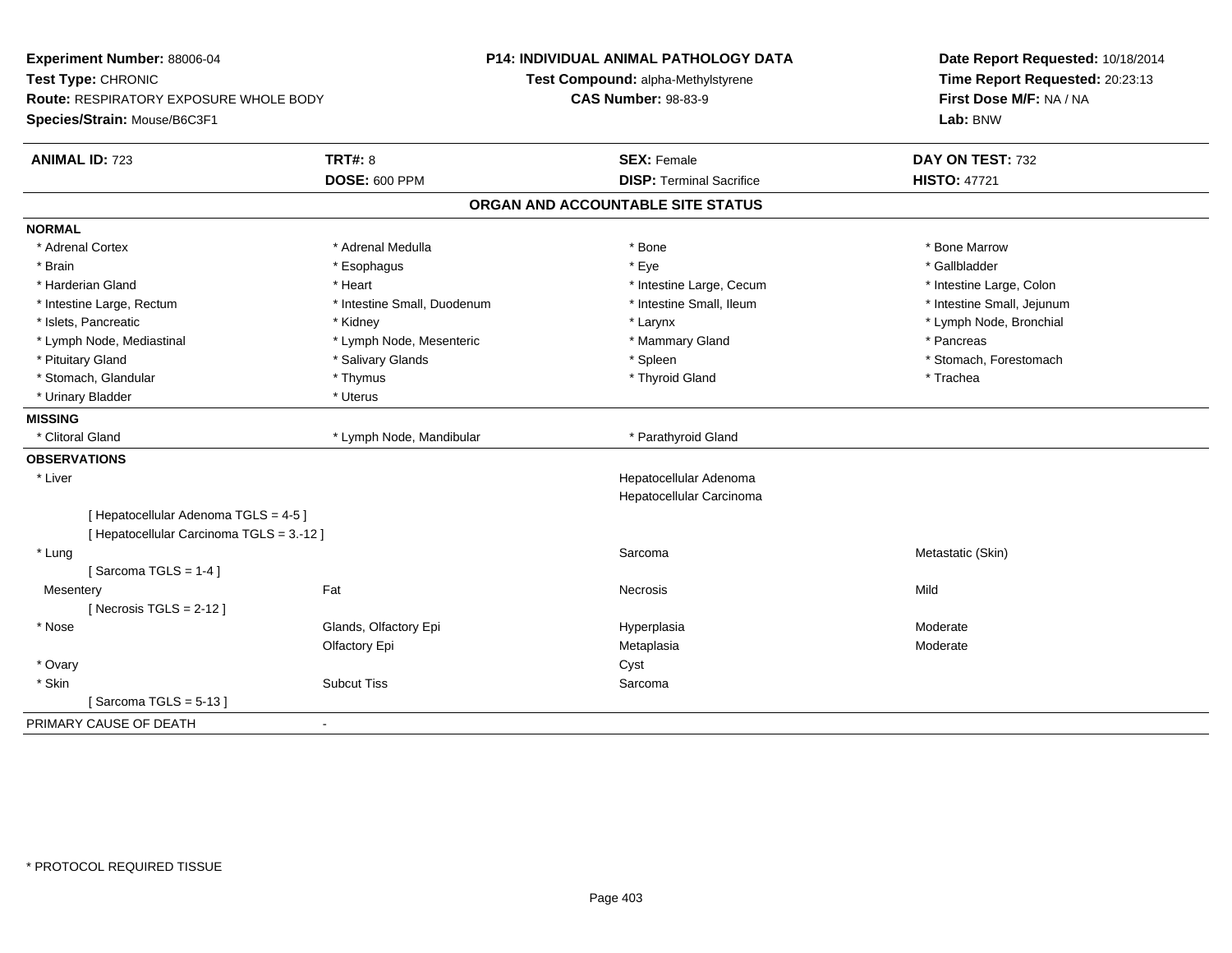| Test Type: CHRONIC<br>Time Report Requested: 20:23:13<br>Test Compound: alpha-Methylstyrene<br>First Dose M/F: NA / NA<br>Route: RESPIRATORY EXPOSURE WHOLE BODY<br><b>CAS Number: 98-83-9</b><br>Species/Strain: Mouse/B6C3F1<br>Lab: BNW<br><b>TRT#: 8</b><br><b>ANIMAL ID: 724</b><br><b>SEX: Female</b><br>DAY ON TEST: 686<br><b>DOSE: 600 PPM</b><br><b>DISP: Natural Death</b><br><b>HISTO: 47722</b><br>ORGAN AND ACCOUNTABLE SITE STATUS<br><b>NORMAL</b><br>* Bone<br>* Adrenal Cortex<br>* Adrenal Medulla<br>* Bone Marrow<br>* Clitoral Gland<br>* Harderian Gland<br>* Brain<br>* Esophagus<br>* Heart<br>* Intestine Large, Colon<br>* Intestine Large, Rectum<br>* Intestine Small, Duodenum<br>* Larynx<br>* Lymph Node, Mandibular<br>* Islets, Pancreatic<br>* Kidney<br>* Lymph Node, Mesenteric<br>* Mammary Gland<br>* Ovary<br>* Lymph Node, Mediastinal<br>$^{\star}$ Skin<br>* Pituitary Gland<br>* Salivary Glands<br>* Pancreas<br>* Stomach, Forestomach<br>* Stomach, Glandular<br>* Spleen<br>* Thymus<br>* Trachea<br>* Urinary Bladder<br>* Uterus<br><b>MISSING</b><br>* Parathyroid Gland<br><b>AUTO PRECLUDES DIAG.</b><br>* Gallbladder<br>* Intestine Large, Cecum<br>* Intestine Small, Ileum<br>* Intestine Small, Jejunum<br><b>OBSERVATIONS</b><br>* Eye<br>Mild<br>Cataract<br>* Liver<br>Hepatocellular Adenoma<br>Multiple<br>Hepatocellular Carcinoma<br>[ Hepatocellular Adenoma TGLS = 4-5+6 ]<br>[ Hepatocellular Carcinoma TGLS = 4-12 ]<br>* Lung<br>Hepatocellular Carcinoma<br>Metastatic (Liver)<br>[ Hepatocellular Carcinoma TGLS = 3-4 ]<br>* Lymph Node, Bronchial<br>Hepatocellular Carcinoma<br>Metastatic (Liver)<br>* Nose<br>Olfactory Epi<br>Degeneration<br>Hyaline, Minimal<br>Glands, Olfactory Epi<br>Moderate<br>Hyperplasia<br>Olfactory Epi<br>Metaplasia<br>Moderate<br>* Thyroid Gland<br><b>Follicular Cel</b><br>Adenoma<br>[Adenoma TGLS = $2-3$ ]<br>PRIMARY CAUSE OF DEATH<br>- Liver Hepatocellular Carcinoma | Experiment Number: 88006-04 | <b>P14: INDIVIDUAL ANIMAL PATHOLOGY DATA</b> | Date Report Requested: 10/18/2014 |  |
|---------------------------------------------------------------------------------------------------------------------------------------------------------------------------------------------------------------------------------------------------------------------------------------------------------------------------------------------------------------------------------------------------------------------------------------------------------------------------------------------------------------------------------------------------------------------------------------------------------------------------------------------------------------------------------------------------------------------------------------------------------------------------------------------------------------------------------------------------------------------------------------------------------------------------------------------------------------------------------------------------------------------------------------------------------------------------------------------------------------------------------------------------------------------------------------------------------------------------------------------------------------------------------------------------------------------------------------------------------------------------------------------------------------------------------------------------------------------------------------------------------------------------------------------------------------------------------------------------------------------------------------------------------------------------------------------------------------------------------------------------------------------------------------------------------------------------------------------------------------------------------------------------------------------------------------------------------------------------------------------|-----------------------------|----------------------------------------------|-----------------------------------|--|
|                                                                                                                                                                                                                                                                                                                                                                                                                                                                                                                                                                                                                                                                                                                                                                                                                                                                                                                                                                                                                                                                                                                                                                                                                                                                                                                                                                                                                                                                                                                                                                                                                                                                                                                                                                                                                                                                                                                                                                                             |                             |                                              |                                   |  |
|                                                                                                                                                                                                                                                                                                                                                                                                                                                                                                                                                                                                                                                                                                                                                                                                                                                                                                                                                                                                                                                                                                                                                                                                                                                                                                                                                                                                                                                                                                                                                                                                                                                                                                                                                                                                                                                                                                                                                                                             |                             |                                              |                                   |  |
|                                                                                                                                                                                                                                                                                                                                                                                                                                                                                                                                                                                                                                                                                                                                                                                                                                                                                                                                                                                                                                                                                                                                                                                                                                                                                                                                                                                                                                                                                                                                                                                                                                                                                                                                                                                                                                                                                                                                                                                             |                             |                                              |                                   |  |
|                                                                                                                                                                                                                                                                                                                                                                                                                                                                                                                                                                                                                                                                                                                                                                                                                                                                                                                                                                                                                                                                                                                                                                                                                                                                                                                                                                                                                                                                                                                                                                                                                                                                                                                                                                                                                                                                                                                                                                                             |                             |                                              |                                   |  |
|                                                                                                                                                                                                                                                                                                                                                                                                                                                                                                                                                                                                                                                                                                                                                                                                                                                                                                                                                                                                                                                                                                                                                                                                                                                                                                                                                                                                                                                                                                                                                                                                                                                                                                                                                                                                                                                                                                                                                                                             |                             |                                              |                                   |  |
|                                                                                                                                                                                                                                                                                                                                                                                                                                                                                                                                                                                                                                                                                                                                                                                                                                                                                                                                                                                                                                                                                                                                                                                                                                                                                                                                                                                                                                                                                                                                                                                                                                                                                                                                                                                                                                                                                                                                                                                             |                             |                                              |                                   |  |
|                                                                                                                                                                                                                                                                                                                                                                                                                                                                                                                                                                                                                                                                                                                                                                                                                                                                                                                                                                                                                                                                                                                                                                                                                                                                                                                                                                                                                                                                                                                                                                                                                                                                                                                                                                                                                                                                                                                                                                                             |                             |                                              |                                   |  |
|                                                                                                                                                                                                                                                                                                                                                                                                                                                                                                                                                                                                                                                                                                                                                                                                                                                                                                                                                                                                                                                                                                                                                                                                                                                                                                                                                                                                                                                                                                                                                                                                                                                                                                                                                                                                                                                                                                                                                                                             |                             |                                              |                                   |  |
|                                                                                                                                                                                                                                                                                                                                                                                                                                                                                                                                                                                                                                                                                                                                                                                                                                                                                                                                                                                                                                                                                                                                                                                                                                                                                                                                                                                                                                                                                                                                                                                                                                                                                                                                                                                                                                                                                                                                                                                             |                             |                                              |                                   |  |
|                                                                                                                                                                                                                                                                                                                                                                                                                                                                                                                                                                                                                                                                                                                                                                                                                                                                                                                                                                                                                                                                                                                                                                                                                                                                                                                                                                                                                                                                                                                                                                                                                                                                                                                                                                                                                                                                                                                                                                                             |                             |                                              |                                   |  |
|                                                                                                                                                                                                                                                                                                                                                                                                                                                                                                                                                                                                                                                                                                                                                                                                                                                                                                                                                                                                                                                                                                                                                                                                                                                                                                                                                                                                                                                                                                                                                                                                                                                                                                                                                                                                                                                                                                                                                                                             |                             |                                              |                                   |  |
|                                                                                                                                                                                                                                                                                                                                                                                                                                                                                                                                                                                                                                                                                                                                                                                                                                                                                                                                                                                                                                                                                                                                                                                                                                                                                                                                                                                                                                                                                                                                                                                                                                                                                                                                                                                                                                                                                                                                                                                             |                             |                                              |                                   |  |
|                                                                                                                                                                                                                                                                                                                                                                                                                                                                                                                                                                                                                                                                                                                                                                                                                                                                                                                                                                                                                                                                                                                                                                                                                                                                                                                                                                                                                                                                                                                                                                                                                                                                                                                                                                                                                                                                                                                                                                                             |                             |                                              |                                   |  |
|                                                                                                                                                                                                                                                                                                                                                                                                                                                                                                                                                                                                                                                                                                                                                                                                                                                                                                                                                                                                                                                                                                                                                                                                                                                                                                                                                                                                                                                                                                                                                                                                                                                                                                                                                                                                                                                                                                                                                                                             |                             |                                              |                                   |  |
|                                                                                                                                                                                                                                                                                                                                                                                                                                                                                                                                                                                                                                                                                                                                                                                                                                                                                                                                                                                                                                                                                                                                                                                                                                                                                                                                                                                                                                                                                                                                                                                                                                                                                                                                                                                                                                                                                                                                                                                             |                             |                                              |                                   |  |
|                                                                                                                                                                                                                                                                                                                                                                                                                                                                                                                                                                                                                                                                                                                                                                                                                                                                                                                                                                                                                                                                                                                                                                                                                                                                                                                                                                                                                                                                                                                                                                                                                                                                                                                                                                                                                                                                                                                                                                                             |                             |                                              |                                   |  |
|                                                                                                                                                                                                                                                                                                                                                                                                                                                                                                                                                                                                                                                                                                                                                                                                                                                                                                                                                                                                                                                                                                                                                                                                                                                                                                                                                                                                                                                                                                                                                                                                                                                                                                                                                                                                                                                                                                                                                                                             |                             |                                              |                                   |  |
|                                                                                                                                                                                                                                                                                                                                                                                                                                                                                                                                                                                                                                                                                                                                                                                                                                                                                                                                                                                                                                                                                                                                                                                                                                                                                                                                                                                                                                                                                                                                                                                                                                                                                                                                                                                                                                                                                                                                                                                             |                             |                                              |                                   |  |
|                                                                                                                                                                                                                                                                                                                                                                                                                                                                                                                                                                                                                                                                                                                                                                                                                                                                                                                                                                                                                                                                                                                                                                                                                                                                                                                                                                                                                                                                                                                                                                                                                                                                                                                                                                                                                                                                                                                                                                                             |                             |                                              |                                   |  |
|                                                                                                                                                                                                                                                                                                                                                                                                                                                                                                                                                                                                                                                                                                                                                                                                                                                                                                                                                                                                                                                                                                                                                                                                                                                                                                                                                                                                                                                                                                                                                                                                                                                                                                                                                                                                                                                                                                                                                                                             |                             |                                              |                                   |  |
|                                                                                                                                                                                                                                                                                                                                                                                                                                                                                                                                                                                                                                                                                                                                                                                                                                                                                                                                                                                                                                                                                                                                                                                                                                                                                                                                                                                                                                                                                                                                                                                                                                                                                                                                                                                                                                                                                                                                                                                             |                             |                                              |                                   |  |
|                                                                                                                                                                                                                                                                                                                                                                                                                                                                                                                                                                                                                                                                                                                                                                                                                                                                                                                                                                                                                                                                                                                                                                                                                                                                                                                                                                                                                                                                                                                                                                                                                                                                                                                                                                                                                                                                                                                                                                                             |                             |                                              |                                   |  |
|                                                                                                                                                                                                                                                                                                                                                                                                                                                                                                                                                                                                                                                                                                                                                                                                                                                                                                                                                                                                                                                                                                                                                                                                                                                                                                                                                                                                                                                                                                                                                                                                                                                                                                                                                                                                                                                                                                                                                                                             |                             |                                              |                                   |  |
|                                                                                                                                                                                                                                                                                                                                                                                                                                                                                                                                                                                                                                                                                                                                                                                                                                                                                                                                                                                                                                                                                                                                                                                                                                                                                                                                                                                                                                                                                                                                                                                                                                                                                                                                                                                                                                                                                                                                                                                             |                             |                                              |                                   |  |
|                                                                                                                                                                                                                                                                                                                                                                                                                                                                                                                                                                                                                                                                                                                                                                                                                                                                                                                                                                                                                                                                                                                                                                                                                                                                                                                                                                                                                                                                                                                                                                                                                                                                                                                                                                                                                                                                                                                                                                                             |                             |                                              |                                   |  |
|                                                                                                                                                                                                                                                                                                                                                                                                                                                                                                                                                                                                                                                                                                                                                                                                                                                                                                                                                                                                                                                                                                                                                                                                                                                                                                                                                                                                                                                                                                                                                                                                                                                                                                                                                                                                                                                                                                                                                                                             |                             |                                              |                                   |  |
|                                                                                                                                                                                                                                                                                                                                                                                                                                                                                                                                                                                                                                                                                                                                                                                                                                                                                                                                                                                                                                                                                                                                                                                                                                                                                                                                                                                                                                                                                                                                                                                                                                                                                                                                                                                                                                                                                                                                                                                             |                             |                                              |                                   |  |
|                                                                                                                                                                                                                                                                                                                                                                                                                                                                                                                                                                                                                                                                                                                                                                                                                                                                                                                                                                                                                                                                                                                                                                                                                                                                                                                                                                                                                                                                                                                                                                                                                                                                                                                                                                                                                                                                                                                                                                                             |                             |                                              |                                   |  |
|                                                                                                                                                                                                                                                                                                                                                                                                                                                                                                                                                                                                                                                                                                                                                                                                                                                                                                                                                                                                                                                                                                                                                                                                                                                                                                                                                                                                                                                                                                                                                                                                                                                                                                                                                                                                                                                                                                                                                                                             |                             |                                              |                                   |  |
|                                                                                                                                                                                                                                                                                                                                                                                                                                                                                                                                                                                                                                                                                                                                                                                                                                                                                                                                                                                                                                                                                                                                                                                                                                                                                                                                                                                                                                                                                                                                                                                                                                                                                                                                                                                                                                                                                                                                                                                             |                             |                                              |                                   |  |
|                                                                                                                                                                                                                                                                                                                                                                                                                                                                                                                                                                                                                                                                                                                                                                                                                                                                                                                                                                                                                                                                                                                                                                                                                                                                                                                                                                                                                                                                                                                                                                                                                                                                                                                                                                                                                                                                                                                                                                                             |                             |                                              |                                   |  |
|                                                                                                                                                                                                                                                                                                                                                                                                                                                                                                                                                                                                                                                                                                                                                                                                                                                                                                                                                                                                                                                                                                                                                                                                                                                                                                                                                                                                                                                                                                                                                                                                                                                                                                                                                                                                                                                                                                                                                                                             |                             |                                              |                                   |  |
|                                                                                                                                                                                                                                                                                                                                                                                                                                                                                                                                                                                                                                                                                                                                                                                                                                                                                                                                                                                                                                                                                                                                                                                                                                                                                                                                                                                                                                                                                                                                                                                                                                                                                                                                                                                                                                                                                                                                                                                             |                             |                                              |                                   |  |
|                                                                                                                                                                                                                                                                                                                                                                                                                                                                                                                                                                                                                                                                                                                                                                                                                                                                                                                                                                                                                                                                                                                                                                                                                                                                                                                                                                                                                                                                                                                                                                                                                                                                                                                                                                                                                                                                                                                                                                                             |                             |                                              |                                   |  |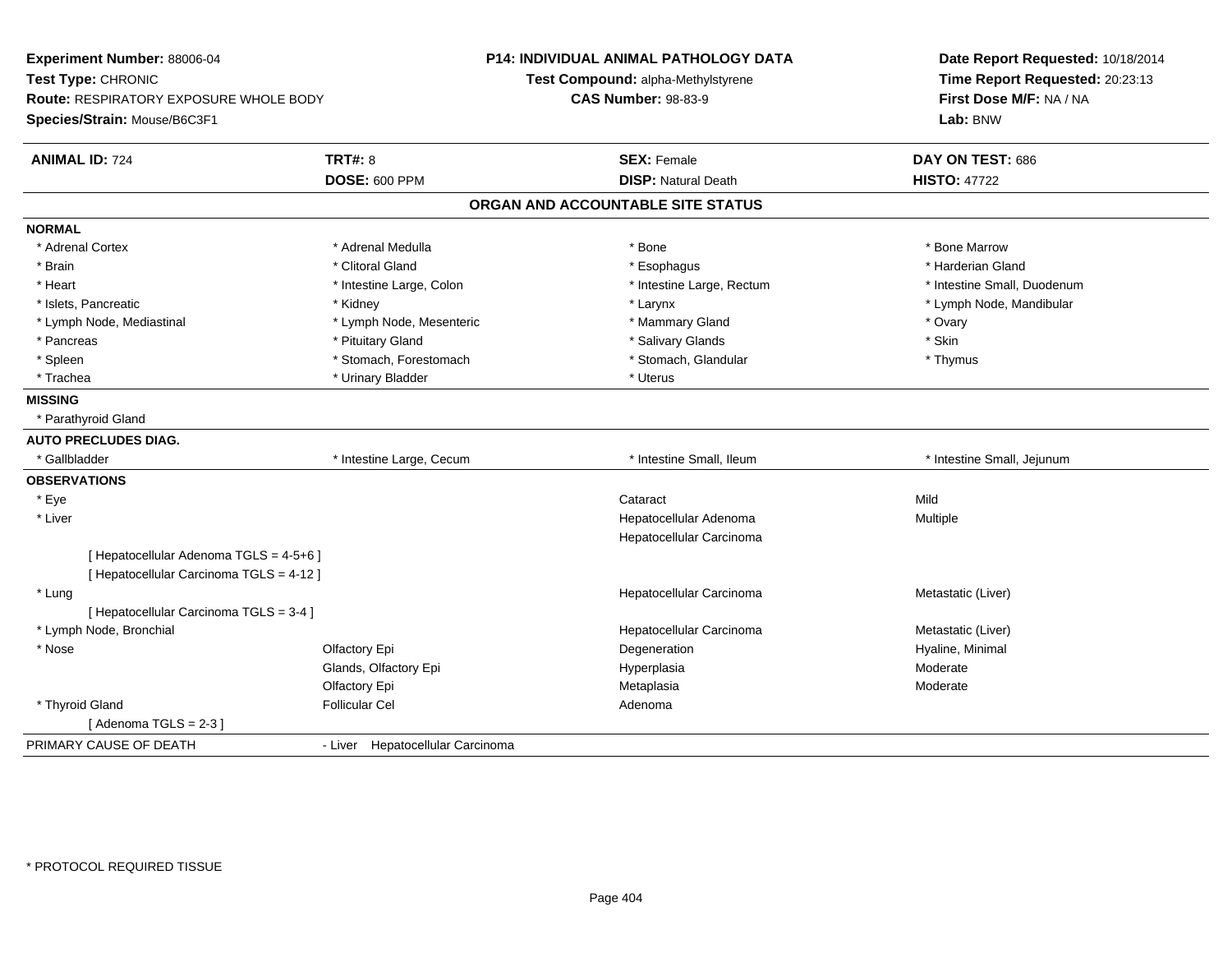| Experiment Number: 88006-04                   |                             | P14: INDIVIDUAL ANIMAL PATHOLOGY DATA | Date Report Requested: 10/18/2014 |  |
|-----------------------------------------------|-----------------------------|---------------------------------------|-----------------------------------|--|
| Test Type: CHRONIC                            |                             | Test Compound: alpha-Methylstyrene    | Time Report Requested: 20:23:13   |  |
| <b>Route: RESPIRATORY EXPOSURE WHOLE BODY</b> |                             | <b>CAS Number: 98-83-9</b>            | First Dose M/F: NA / NA           |  |
| Species/Strain: Mouse/B6C3F1                  |                             |                                       | Lab: BNW                          |  |
| <b>ANIMAL ID: 725</b>                         | TRT#: 8                     | <b>SEX: Female</b>                    | DAY ON TEST: 733                  |  |
|                                               | <b>DOSE: 600 PPM</b>        | <b>DISP: Terminal Sacrifice</b>       | <b>HISTO: 47723</b>               |  |
|                                               |                             | ORGAN AND ACCOUNTABLE SITE STATUS     |                                   |  |
| <b>NORMAL</b>                                 |                             |                                       |                                   |  |
| * Adrenal Cortex                              | * Adrenal Medulla           | * Bone                                | * Bone Marrow                     |  |
| * Brain                                       | * Clitoral Gland            | * Esophagus                           | * Eve                             |  |
| * Gallbladder                                 | * Harderian Gland           | * Intestine Large, Cecum              | * Intestine Large, Colon          |  |
| * Intestine Large, Rectum                     | * Intestine Small, Duodenum | * Intestine Small. Ileum              | * Intestine Small, Jejunum        |  |
| * Islets, Pancreatic                          | * Larynx                    | * Lymph Node, Bronchial               | * Lymph Node, Mandibular          |  |
| * Lymph Node, Mediastinal                     | * Lymph Node, Mesenteric    | * Mammary Gland                       | * Ovary                           |  |
| * Pancreas                                    | * Parathyroid Gland         | * Pituitary Gland                     | * Salivary Glands                 |  |
| * Skin                                        | * Spleen                    | * Stomach, Forestomach                | * Stomach, Glandular              |  |
| * Thymus                                      | * Thyroid Gland             | * Trachea                             | * Urinary Bladder                 |  |
| * Uterus                                      |                             |                                       |                                   |  |
| <b>OBSERVATIONS</b>                           |                             |                                       |                                   |  |
| * Heart                                       |                             | Cardiomyopathy                        | Mild                              |  |
| * Kidney                                      |                             | Nephropathy                           | Minimal                           |  |
| * Liver                                       |                             | Hepatocellular Carcinoma              |                                   |  |
| [ Hepatocellular Carcinoma TGLS = 2-12 ]      |                             |                                       |                                   |  |
| * Lung                                        |                             | Hepatocellular Carcinoma              | Metastatic (Liver)                |  |
|                                               | Alveolar Epith              | Hyperplasia                           | Minimal                           |  |
| [Hepatocellular Carcinoma TGLS = 1-4]         |                             |                                       |                                   |  |
| * Nose                                        | Glands, Olfactory Epi       | Hyperplasia                           | Moderate                          |  |
|                                               | Olfactory Epi               | Metaplasia                            | Moderate                          |  |
| PRIMARY CAUSE OF DEATH                        | $\overline{\phantom{a}}$    |                                       |                                   |  |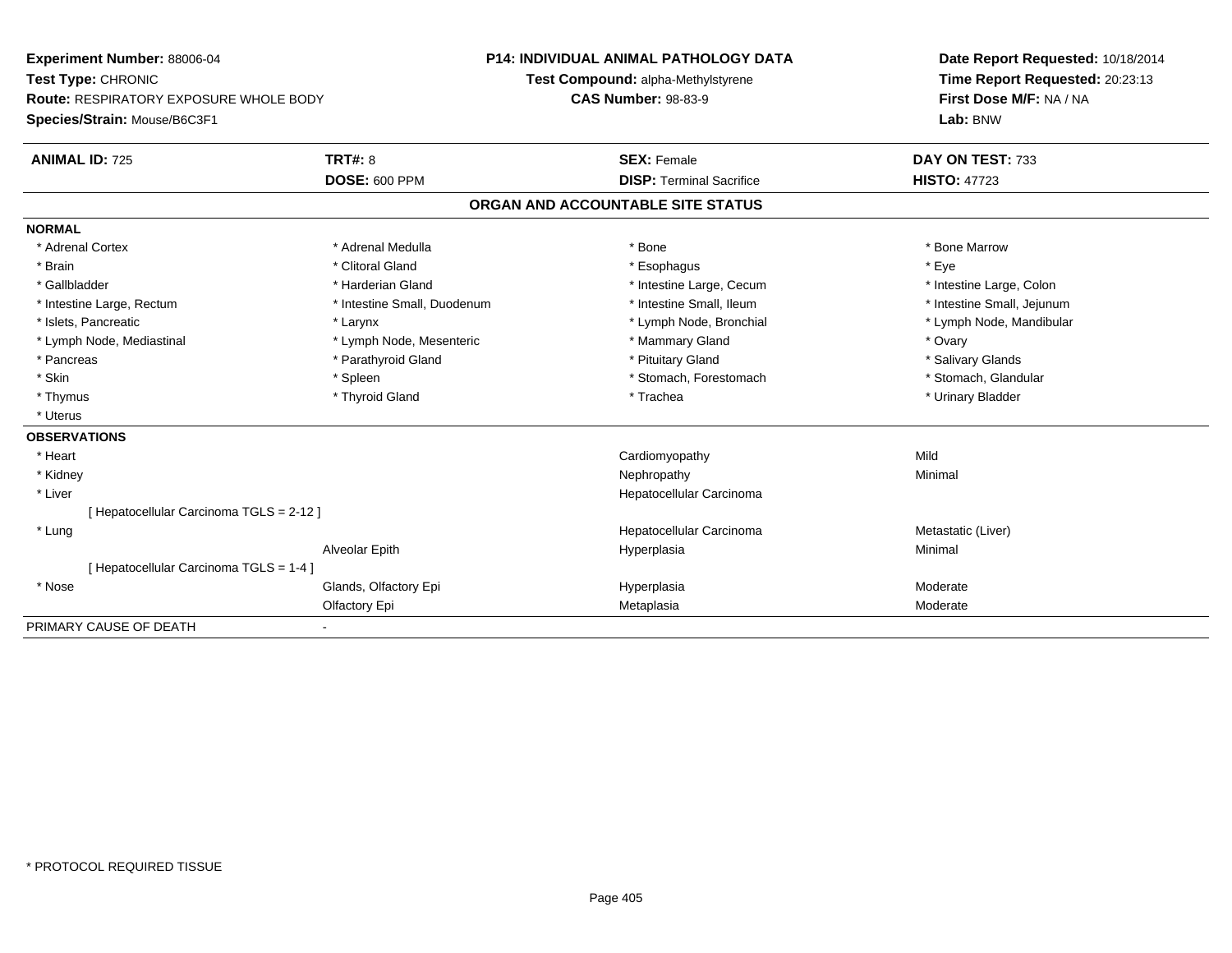| Experiment Number: 88006-04                   |                           | <b>P14: INDIVIDUAL ANIMAL PATHOLOGY DATA</b> |                                    |  | Date Report Requested: 10/18/2014 |  |
|-----------------------------------------------|---------------------------|----------------------------------------------|------------------------------------|--|-----------------------------------|--|
| Test Type: CHRONIC                            |                           |                                              | Test Compound: alpha-Methylstyrene |  | Time Report Requested: 20:23:13   |  |
| <b>Route: RESPIRATORY EXPOSURE WHOLE BODY</b> |                           | <b>CAS Number: 98-83-9</b>                   |                                    |  | First Dose M/F: NA / NA           |  |
| Species/Strain: Mouse/B6C3F1                  |                           |                                              |                                    |  | Lab: BNW                          |  |
| <b>ANIMAL ID: 726</b>                         | TRT#: 8                   |                                              | <b>SEX: Female</b>                 |  | DAY ON TEST: 732                  |  |
|                                               | <b>DOSE: 600 PPM</b>      |                                              | <b>DISP: Terminal Sacrifice</b>    |  | <b>HISTO: 47724</b>               |  |
|                                               |                           |                                              | ORGAN AND ACCOUNTABLE SITE STATUS  |  |                                   |  |
| <b>NORMAL</b>                                 |                           |                                              |                                    |  |                                   |  |
| * Adrenal Cortex                              | * Adrenal Medulla         |                                              | * Bone                             |  | * Bone Marrow                     |  |
| * Brain                                       | * Clitoral Gland          |                                              | * Esophagus                        |  | * Eye                             |  |
| * Gallbladder                                 | * Harderian Gland         |                                              | * Heart                            |  | * Intestine Large, Cecum          |  |
| * Intestine Large, Colon                      | * Intestine Large, Rectum |                                              | * Intestine Small, Duodenum        |  | * Intestine Small, Ileum          |  |
| * Intestine Small, Jejunum                    | * Islets, Pancreatic      |                                              | * Kidney                           |  | * Larynx                          |  |
| * Liver                                       | * Lung                    |                                              | * Lymph Node, Mandibular           |  | * Lymph Node, Mediastinal         |  |
| * Lymph Node, Mesenteric                      | * Mammary Gland           |                                              | * Ovary                            |  | * Pancreas                        |  |
| * Parathyroid Gland                           | * Pituitary Gland         |                                              | * Salivary Glands                  |  | * Skin                            |  |
| * Spleen                                      | * Stomach, Forestomach    |                                              | * Stomach, Glandular               |  | * Thymus                          |  |
| * Trachea                                     | * Urinary Bladder         |                                              | * Uterus                           |  |                                   |  |
| <b>MISSING</b>                                |                           |                                              |                                    |  |                                   |  |
| * Lymph Node, Bronchial                       |                           |                                              |                                    |  |                                   |  |
| <b>OBSERVATIONS</b>                           |                           |                                              |                                    |  |                                   |  |
| * Nose                                        | Glands, Olfactory Epi     |                                              | Hyperplasia                        |  | Moderate                          |  |
|                                               | Olfactory Epi             |                                              | Metaplasia                         |  | Moderate                          |  |
| * Thyroid Gland                               | <b>Follicular Cel</b>     |                                              | Hyperplasia                        |  | Minimal                           |  |
| PRIMARY CAUSE OF DEATH                        |                           |                                              |                                    |  |                                   |  |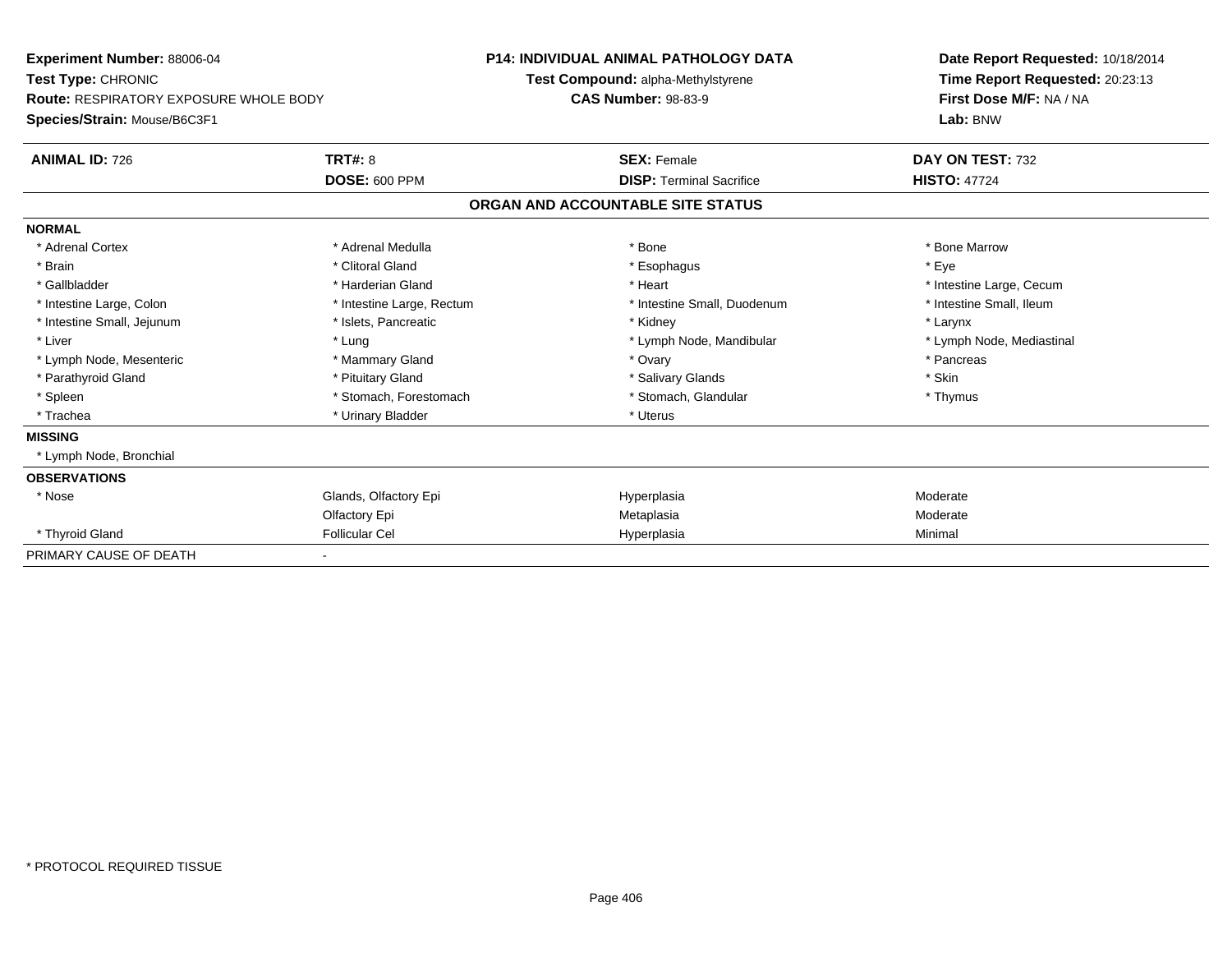| Experiment Number: 88006-04                | <b>P14: INDIVIDUAL ANIMAL PATHOLOGY DATA</b> |  | Date Report Requested: 10/18/2014  |                                 |
|--------------------------------------------|----------------------------------------------|--|------------------------------------|---------------------------------|
| Test Type: CHRONIC                         |                                              |  | Test Compound: alpha-Methylstyrene | Time Report Requested: 20:23:13 |
| Route: RESPIRATORY EXPOSURE WHOLE BODY     |                                              |  | <b>CAS Number: 98-83-9</b>         | First Dose M/F: NA / NA         |
| Species/Strain: Mouse/B6C3F1               |                                              |  |                                    | Lab: BNW                        |
| <b>ANIMAL ID: 727</b>                      | <b>TRT#: 8</b>                               |  | <b>SEX: Female</b>                 | DAY ON TEST: 612                |
|                                            | <b>DOSE: 600 PPM</b>                         |  | <b>DISP:</b> Moribund Sacrifice    | <b>HISTO: 47725</b>             |
|                                            |                                              |  | ORGAN AND ACCOUNTABLE SITE STATUS  |                                 |
| <b>NORMAL</b>                              |                                              |  |                                    |                                 |
| * Adrenal Medulla                          | * Bone                                       |  | * Bone Marrow                      | * Brain                         |
| * Esophagus                                | * Eye                                        |  | * Gallbladder                      | * Harderian Gland               |
| * Heart                                    | * Intestine Large, Cecum                     |  | * Intestine Large, Colon           | * Intestine Large, Rectum       |
| * Intestine Small, Duodenum                | * Intestine Small, Ileum                     |  | * Intestine Small, Jejunum         | * Islets, Pancreatic            |
| * Kidney                                   | * Larynx                                     |  | * Lymph Node, Mandibular           | * Lymph Node, Mediastinal       |
| * Lymph Node, Mesenteric                   | * Mammary Gland                              |  | * Ovary                            | * Pancreas                      |
| * Pituitary Gland                          | * Salivary Glands                            |  | * Skin                             | * Spleen                        |
| * Stomach, Forestomach                     | * Stomach, Glandular                         |  | * Thymus                           | * Thyroid Gland                 |
| * Trachea                                  | * Urinary Bladder                            |  | * Uterus                           |                                 |
| <b>MISSING</b>                             |                                              |  |                                    |                                 |
| * Clitoral Gland                           | * Lymph Node, Bronchial                      |  | * Parathyroid Gland                |                                 |
| <b>OBSERVATIONS</b>                        |                                              |  |                                    |                                 |
| * Adrenal Cortex                           |                                              |  | Hypertrophy                        | Mild                            |
| * Liver                                    |                                              |  | <b>Eosinophilic Focus</b>          |                                 |
|                                            |                                              |  | Hepatocellular Carcinoma           |                                 |
| [ Hepatocellular Carcinoma TGLS = 2-5+12 ] |                                              |  |                                    |                                 |
| * Lung                                     |                                              |  | Hepatocellular Carcinoma           | Metastatic (Liver)              |
| [ Hepatocellular Carcinoma TGLS = 1-4 ]    |                                              |  |                                    |                                 |
| * Nose                                     | Glands, Olfactory Epi                        |  | Hyperplasia                        | Moderate                        |
|                                            | Olfactory Epi                                |  | Metaplasia                         | Moderate                        |
| PRIMARY CAUSE OF DEATH                     | - Liver Hepatocellular Carcinoma             |  |                                    |                                 |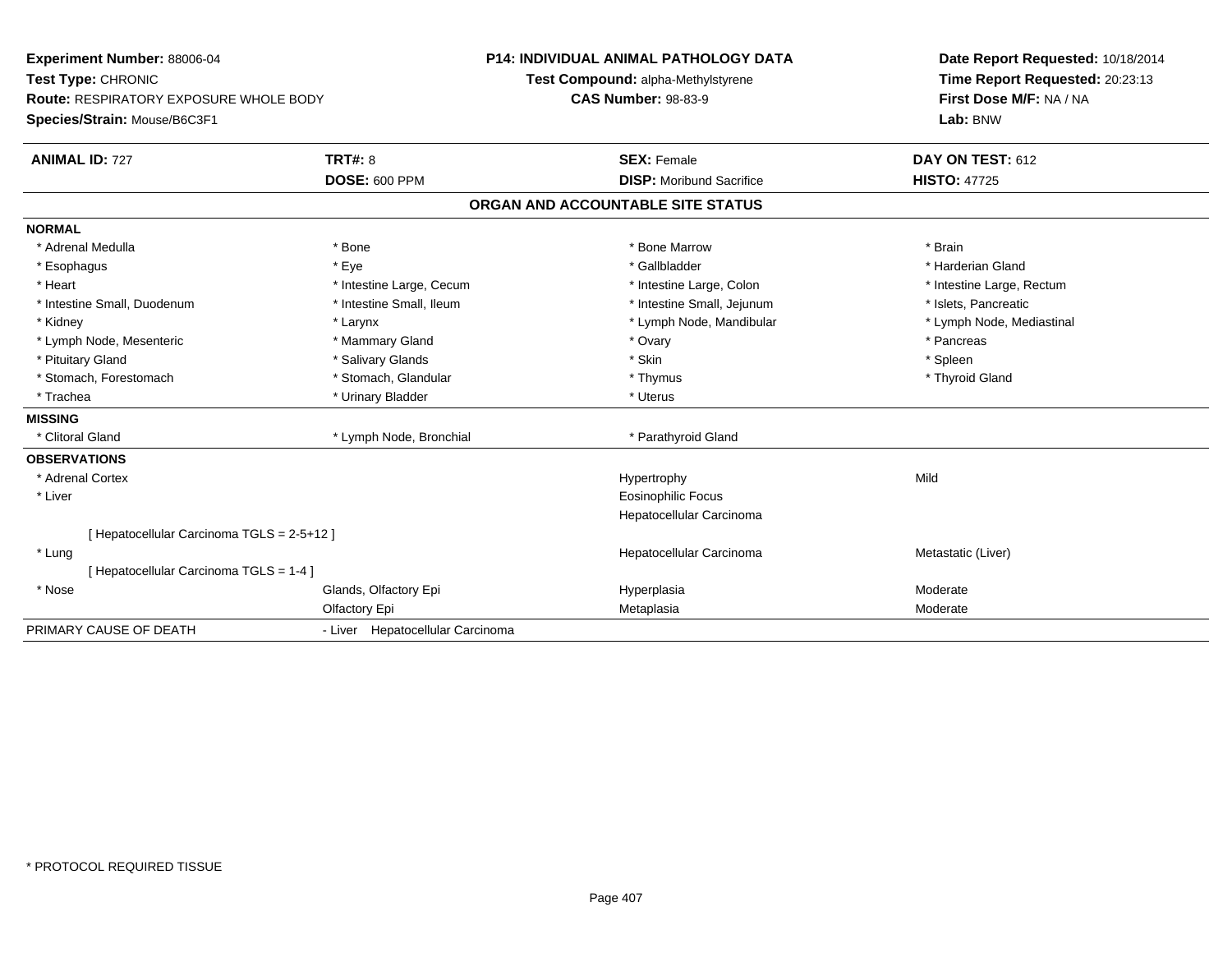| Experiment Number: 88006-04                   |                           | <b>P14: INDIVIDUAL ANIMAL PATHOLOGY DATA</b> | Date Report Requested: 10/18/2014 |  |  |
|-----------------------------------------------|---------------------------|----------------------------------------------|-----------------------------------|--|--|
| Test Type: CHRONIC                            |                           | Test Compound: alpha-Methylstyrene           | Time Report Requested: 20:23:13   |  |  |
| <b>Route: RESPIRATORY EXPOSURE WHOLE BODY</b> |                           | <b>CAS Number: 98-83-9</b>                   | First Dose M/F: NA / NA           |  |  |
| Species/Strain: Mouse/B6C3F1                  |                           |                                              | Lab: BNW                          |  |  |
| <b>ANIMAL ID: 728</b>                         | <b>TRT#: 8</b>            | <b>SEX: Female</b>                           | DAY ON TEST: 732                  |  |  |
|                                               | <b>DOSE: 600 PPM</b>      | <b>DISP: Terminal Sacrifice</b>              | <b>HISTO: 47726</b>               |  |  |
|                                               |                           | ORGAN AND ACCOUNTABLE SITE STATUS            |                                   |  |  |
| <b>NORMAL</b>                                 |                           |                                              |                                   |  |  |
| * Adrenal Cortex                              | * Adrenal Medulla         | * Bone                                       | * Bone Marrow                     |  |  |
| * Brain                                       | * Clitoral Gland          | * Esophagus                                  | * Eve                             |  |  |
| * Gallbladder                                 | * Harderian Gland         | * Heart                                      | * Intestine Large, Cecum          |  |  |
| * Intestine Large, Colon                      | * Intestine Large, Rectum | * Intestine Small, Duodenum                  | * Intestine Small, Ileum          |  |  |
| * Intestine Small, Jejunum                    | * Islets, Pancreatic      | * Larynx                                     | * Liver                           |  |  |
| * Lymph Node, Bronchial                       | * Lymph Node, Mandibular  | * Lymph Node, Mediastinal                    | * Lymph Node, Mesenteric          |  |  |
| * Mammary Gland                               | * Ovary                   | * Pancreas                                   | * Pituitary Gland                 |  |  |
| * Salivary Glands                             | * Skin                    | * Spleen                                     | * Stomach, Forestomach            |  |  |
| * Stomach, Glandular                          | * Thymus                  | * Thyroid Gland                              | * Trachea                         |  |  |
| * Urinary Bladder                             | * Uterus                  |                                              |                                   |  |  |
| <b>MISSING</b>                                |                           |                                              |                                   |  |  |
| * Parathyroid Gland                           |                           |                                              |                                   |  |  |
| <b>OBSERVATIONS</b>                           |                           |                                              |                                   |  |  |
| * Kidney                                      |                           | Nephropathy                                  | Minimal                           |  |  |
| * Lung                                        |                           | Alveolar/Bronchiolar Adenoma                 |                                   |  |  |
|                                               | Alveolar Epith            | Hyperplasia                                  | Moderate                          |  |  |
| [ Alveolar/Bronchiolar Adenoma TGLS = 1-4 ]   |                           |                                              |                                   |  |  |
| * Nose                                        | Glands, Olfactory Epi     | Hyperplasia                                  | Moderate                          |  |  |
|                                               | Olfactory Epi             | Metaplasia                                   | Moderate                          |  |  |
| PRIMARY CAUSE OF DEATH                        |                           |                                              |                                   |  |  |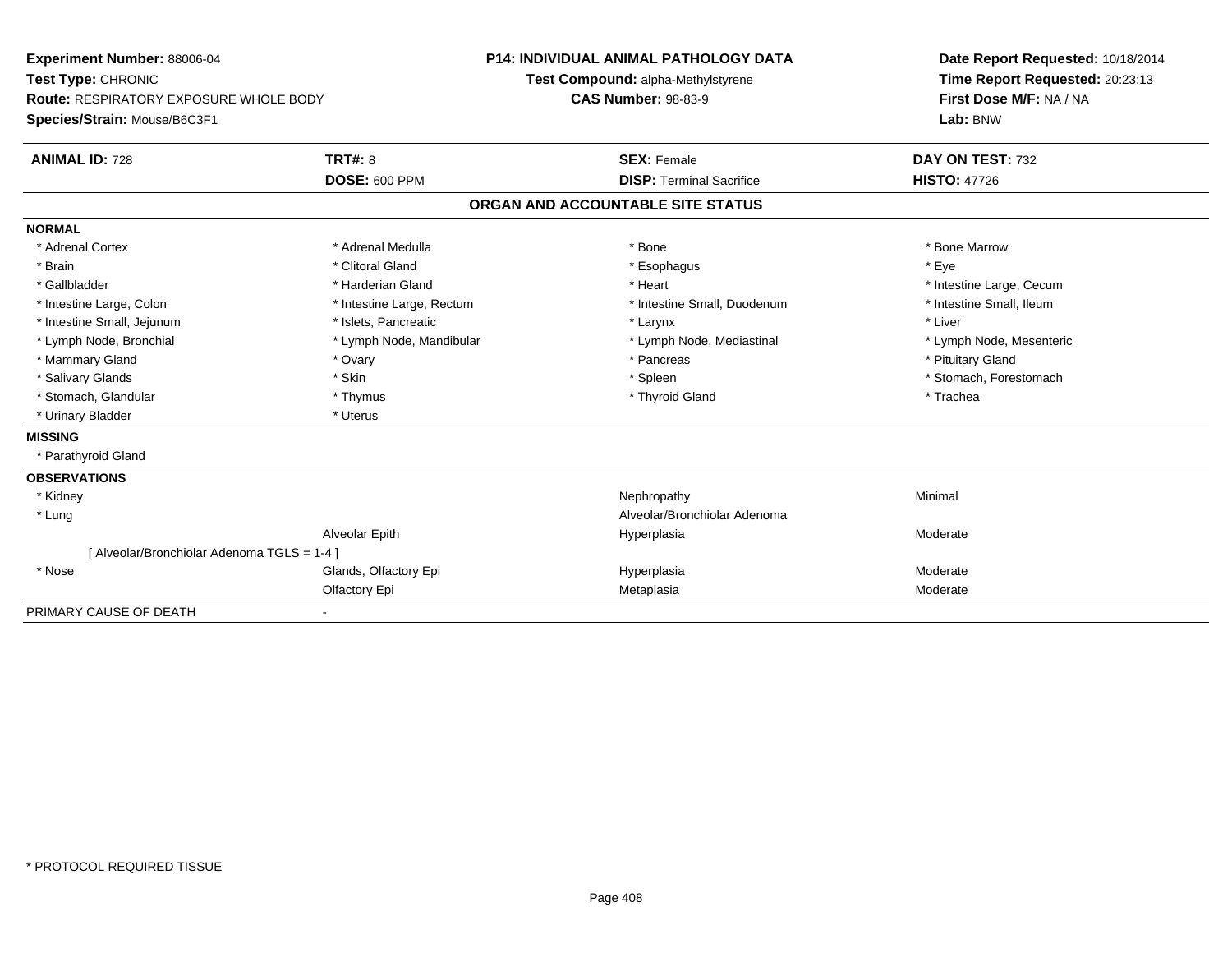| Experiment Number: 88006-04                   |                                  | <b>P14: INDIVIDUAL ANIMAL PATHOLOGY DATA</b> | Date Report Requested: 10/18/2014 |  |
|-----------------------------------------------|----------------------------------|----------------------------------------------|-----------------------------------|--|
| Test Type: CHRONIC                            |                                  | Test Compound: alpha-Methylstyrene           | Time Report Requested: 20:23:13   |  |
| <b>Route: RESPIRATORY EXPOSURE WHOLE BODY</b> |                                  | <b>CAS Number: 98-83-9</b>                   | First Dose M/F: NA / NA           |  |
| Species/Strain: Mouse/B6C3F1                  |                                  |                                              | Lab: BNW                          |  |
| <b>ANIMAL ID: 729</b>                         | <b>TRT#: 8</b>                   | <b>SEX: Female</b>                           | DAY ON TEST: 677                  |  |
|                                               | <b>DOSE: 600 PPM</b>             | <b>DISP:</b> Moribund Sacrifice              | <b>HISTO: 47727</b>               |  |
|                                               |                                  | ORGAN AND ACCOUNTABLE SITE STATUS            |                                   |  |
| <b>NORMAL</b>                                 |                                  |                                              |                                   |  |
| * Adrenal Cortex                              | * Adrenal Medulla                | * Bone                                       | * Bone Marrow                     |  |
| * Brain                                       | * Clitoral Gland                 | * Esophagus                                  | * Eye                             |  |
| * Gallbladder                                 | * Harderian Gland                | * Heart                                      | * Intestine Large, Cecum          |  |
| * Intestine Large, Colon                      | * Intestine Large, Rectum        | * Intestine Small, Duodenum                  | * Intestine Small, Ileum          |  |
| * Intestine Small, Jejunum                    | * Islets, Pancreatic             | * Larynx                                     | * Lymph Node, Bronchial           |  |
| * Lymph Node, Mandibular                      | * Lymph Node, Mediastinal        | * Lymph Node, Mesenteric                     | * Mammary Gland                   |  |
| * Ovary                                       | * Pancreas                       | * Parathyroid Gland                          | * Pituitary Gland                 |  |
| * Salivary Glands                             | * Skin                           | * Spleen                                     | * Stomach, Glandular              |  |
| * Trachea                                     | * Urinary Bladder                | * Uterus                                     |                                   |  |
| <b>MISSING</b>                                |                                  |                                              |                                   |  |
| * Thymus                                      |                                  |                                              |                                   |  |
| <b>OBSERVATIONS</b>                           |                                  |                                              |                                   |  |
| * Kidney                                      |                                  | Nephropathy                                  | Mild                              |  |
| * Liver                                       |                                  | Hepatocellular Carcinoma                     |                                   |  |
| [Hepatocellular Carcinoma TGLS = 3-12]        |                                  |                                              |                                   |  |
| * Lung                                        |                                  | Alveolar/Bronchiolar Carcinoma               |                                   |  |
|                                               |                                  | Hepatocellular Carcinoma                     | Metastatic (Liver)                |  |
| [ Hepatocellular Carcinoma TGLS = 2-4 ]       |                                  |                                              |                                   |  |
| Mesentery                                     | Fat                              | <b>Necrosis</b>                              | Mild                              |  |
| [Necrosis TGLS = $4-6$ ]                      |                                  |                                              |                                   |  |
| * Nose                                        | Glands, Olfactory Epi            | Hyperplasia                                  | Moderate                          |  |
|                                               | Olfactory Epi                    | Metaplasia                                   | Moderate                          |  |
| * Stomach, Forestomach                        |                                  | Ulcer                                        | Minimal                           |  |
| * Thyroid Gland                               | <b>Follicular Cel</b>            | Hyperplasia                                  | Minimal                           |  |
| PRIMARY CAUSE OF DEATH                        | - Liver Hepatocellular Carcinoma |                                              |                                   |  |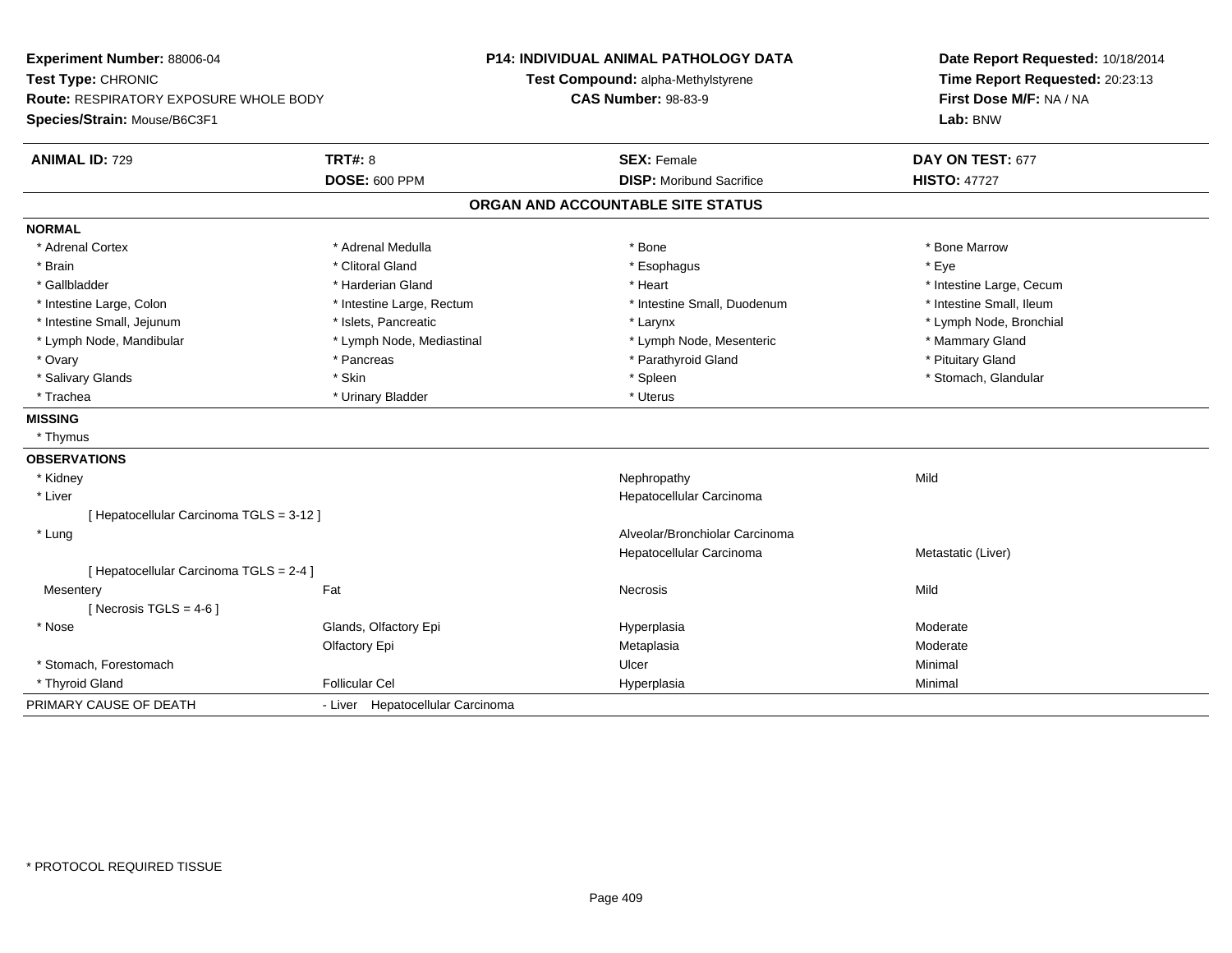**Experiment Number:** 88006-04**Test Type:** CHRONIC **Route:** RESPIRATORY EXPOSURE WHOLE BODY**Species/Strain:** Mouse/B6C3F1**P14: INDIVIDUAL ANIMAL PATHOLOGY DATATest Compound:** alpha-Methylstyrene**CAS Number:** 98-83-9**Date Report Requested:** 10/18/2014**Time Report Requested:** 20:23:13**First Dose M/F:** NA / NA**Lab:** BNW**ANIMAL ID:** 730**C TRT#:** 8 **SEX:** Female **SEX: Female DAY ON TEST:** 731 **DOSE:** 600 PPM**DISP:** Terminal Sacrifice **HISTO:** 47728 **ORGAN AND ACCOUNTABLE SITE STATUSNORMAL**\* Adrenal Medulla \* \* Annual Medulla \* Brain \* Bone \* \* Bone Marrow \* Bone Marrow \* \* Brain \* Brain \* Brain \* Brain \* Brain \* Brain \* Brain \* Brain \* Brain \* Brain \* Brain \* Brain \* Brain \* Brain \* Brain \* Brain \* Brain \* \* Gallbladder \* Clitoral Gland \* Esophagus \* Eye \* Gallbladder\* Heart **\*** Intestine Large, Cecum **\* Intestine Large, Cecum** \* Intestine Large, Colon \* Intestine Large, Rectum \* Intestine Large, Rectum \* Intestine Small, Duodenum \* Intestine Small, Ileum \* Intestine Small, Intestine Small, Jejunum \* Islets, Pancreatic \* Kidney \* Larynx \* Lung \* Lymph Node, Bronchial\* Lymph Node, Mediastinal \* The metal of the Mesenteric the metal and the Mammary Gland \* Ovary \* Ovary \* Ovary \* Salivary Glands \* Pancreas \* And the section of the section of the section of the section of the section of the section of the section of the section of the section of the section of the section of the section of the section of the sectio \* Stomach, Glandular \* Skin \* Spleen \* Spleen \* Spleen \* Stomach, Forestomach \* Stomach, Forestomach \* Thymus \* Thyroid Gland \* Trachea \* Urinary Bladder \* **MISSING** \* Lymph Node, Mandibular**OBSERVATIONS** \* Adrenal Cortexx and the control of the control of the control of the Hypertrophy control of the control of the control of the control of the control of the control of the control of the control of the control of the control of the contr Minimal \* Harderian Glandd and the control of the control of the control of the Hyperplasia and the control of the control of the control of the control of the control of the control of the control of the control of the control of the control of t \* Liver Eosinophilic Focus Hepatocellular Adenoma Multiple [ Hepatocellular Adenoma TGLS = 1,2-5+6 ] \* Nosee who says the Glands, Olfactory Epi and the Hyperplasia Moderate Moderate Moderate Moderate School and the Mo Olfactory Epi Metaplasiaa **Moderate**  \* Uteruss and the contract of the contract of the contract of the contract of the contract of the contract of the contract of the contract of the contract of the contract of the contract of the contract of the contract of the cont Marked Thrombosis Marked[ Angiectasis TGLS = 3-12 ]PRIMARY CAUSE OF DEATH-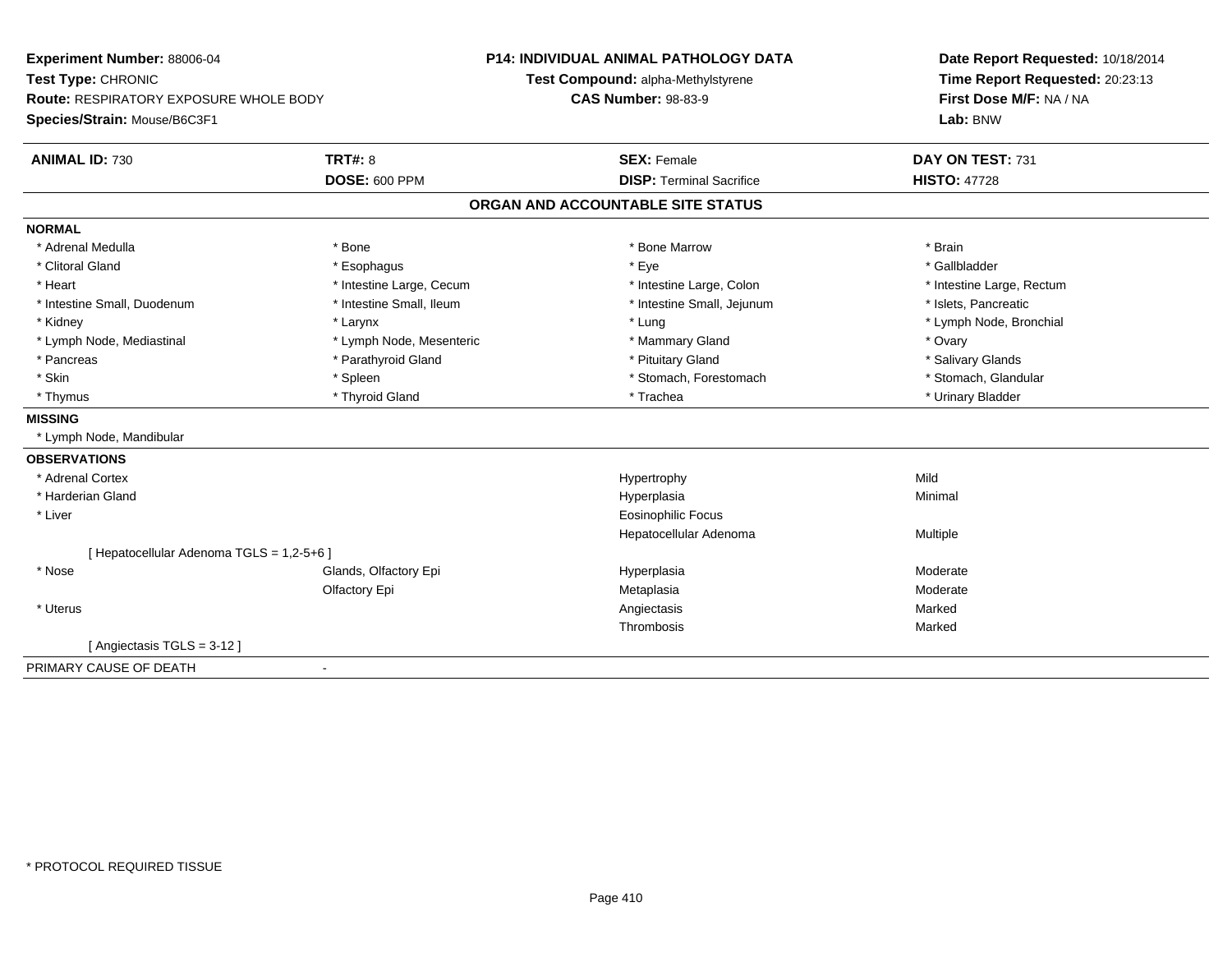**Experiment Number:** 88006-04**Test Type:** CHRONIC **Route:** RESPIRATORY EXPOSURE WHOLE BODY**Species/Strain:** Mouse/B6C3F1**P14: INDIVIDUAL ANIMAL PATHOLOGY DATATest Compound:** alpha-Methylstyrene**CAS Number:** 98-83-9**Date Report Requested:** 10/18/2014**Time Report Requested:** 20:23:13**First Dose M/F:** NA / NA**Lab:** BNW**ANIMAL ID:** 731**TRT#:** 8 **SEX:** Female **SEX: Female DAY ON TEST:** 733 **DOSE:** 600 PPM**DISP:** Terminal Sacrifice **HISTO:** 47729 **ORGAN AND ACCOUNTABLE SITE STATUSNORMAL**\* Adrenal Medulla \* \* Annual Medulla \* Brain \* Bone \* \* Bone Marrow \* Bone Marrow \* \* Brain \* Brain \* Brain \* Brain \* Brain \* Brain \* Brain \* Brain \* Brain \* Brain \* Brain \* Brain \* Brain \* Brain \* Brain \* Brain \* Brain \* \* Gallbladder \* Clitoral Gland \* Esophagus \* Eye \* Gallbladder\* Harderian Gland \* The structure \* Theart \* Heart \* Intestine Large, Cecum \* Intestine Large, Cecum \* Intestine Large, Colon \* Intestine Small, Jejunum \* Intestine Large, Rectum \* Intestine Small, Duodenum \* Intestine Small, Ileum \* Intestine Small, Ileum \* Islets, Pancreatic \* Kidney \* Larynx \* Lymph Node, Bronchial \* Lymph Node, Mediastinal \* The metal of the Mesenteric the metal and the Mammary Gland \* Ovary \* Ovary \* Ovary \* Stomach. Glandular \* Pancreas \* \* Stomach, Glandular \* Salivary Glands \* \* Stomach, Stomach, Glandular \* Stomach, Glandular \* Stomach, Glandular \* Stomach, Glandular \* Stomach, Glandular \* Stomach, Glandular \* Stomach, Glandular \* Stomach, G \* Thymus \* Thyroid Gland \* Trachea \* Urinary Bladder \* \* Uterus**MISSING** \* Parathyroid Gland**OBSERVATIONS** \* Adrenal Cortex Hepatocellular Carcinoma Metastatic (Liver) \* Liver Eosinophilic Focus Hepatocellular Carcinoma[ Hepatocellular Carcinoma TGLS = 3-13 ] \* Lung Alveolar/Bronchiolar Carcinoma Hepatocellular Carcinoma Metastatic (Liver) [ Alveolar/Bronchiolar Carcinoma TGLS = 4-6 ][ Hepatocellular Carcinoma TGLS = 1-12 ] \* Lymph Node, Mandibular Hyperplasia Lymphoid, Marked [ Hyperplasia TGLS = 5-8 ] \* Nosee who says the Glands, Olfactory Epi and the Hyperplasia Moderate Moderate Moderate Moderate School and the Mo Olfactory Epi Metaplasiaa **Moderate**  \* Pituitary Gland Pars Distalis Hyperplasia Minimal \* SpleenHematopoietic Cell Proliferation Mild [ Hematopoietic Cell Proliferation TGLS = 2-5 ] \* Stomach, Forestomach Squamous Cell Papilloma [ Squamous Cell Papilloma TGLS = 6-9 ]PRIMARY CAUSE OF DEATH-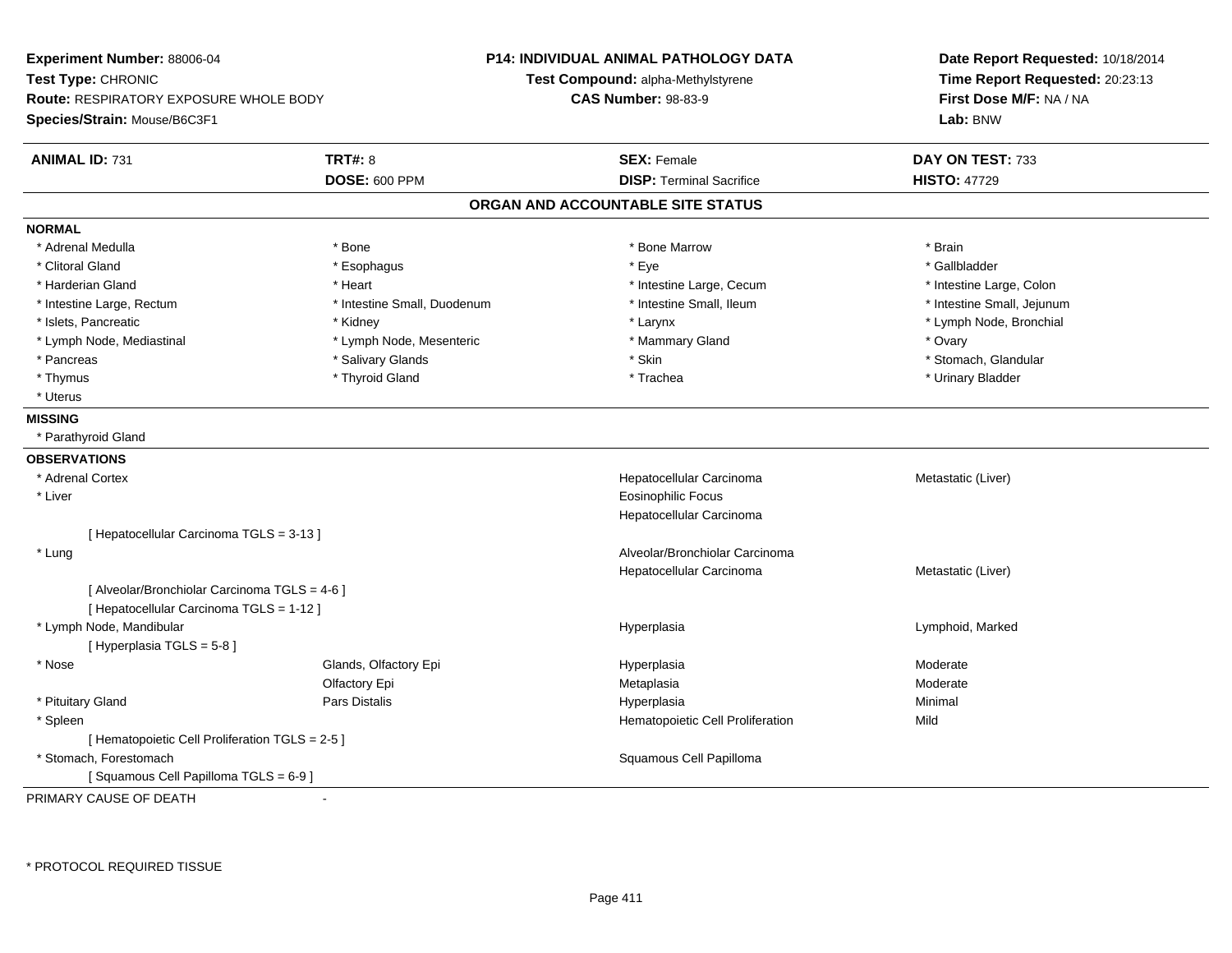| <b>Experiment Number: 88006-04</b><br><b>Test Type: CHRONIC</b><br><b>Route: RESPIRATORY EXPOSURE WHOLE BODY</b> |                      | <b>P14: INDIVIDUAL ANIMAL PATHOLOGY DATA</b><br>Test Compound: alpha-Methylstyrene<br><b>CAS Number: 98-83-9</b> | Date Report Requested: 10/18/2014<br>Time Report Requested: 20:23:13<br>First Dose M/F: NA / NA |
|------------------------------------------------------------------------------------------------------------------|----------------------|------------------------------------------------------------------------------------------------------------------|-------------------------------------------------------------------------------------------------|
| Species/Strain: Mouse/B6C3F1                                                                                     |                      |                                                                                                                  | Lab: BNW                                                                                        |
| <b>ANIMAL ID: 731</b>                                                                                            | <b>TRT#: 8</b>       | <b>SEX: Female</b>                                                                                               | DAY ON TEST: 733                                                                                |
|                                                                                                                  | <b>DOSE: 600 PPM</b> | <b>DISP: Terminal Sacrifice</b>                                                                                  | <b>HISTO: 47729</b>                                                                             |
|                                                                                                                  |                      | <b>ORGAN AND ACCOUNTABLE SITE STATUS</b>                                                                         |                                                                                                 |
|                                                                                                                  |                      |                                                                                                                  |                                                                                                 |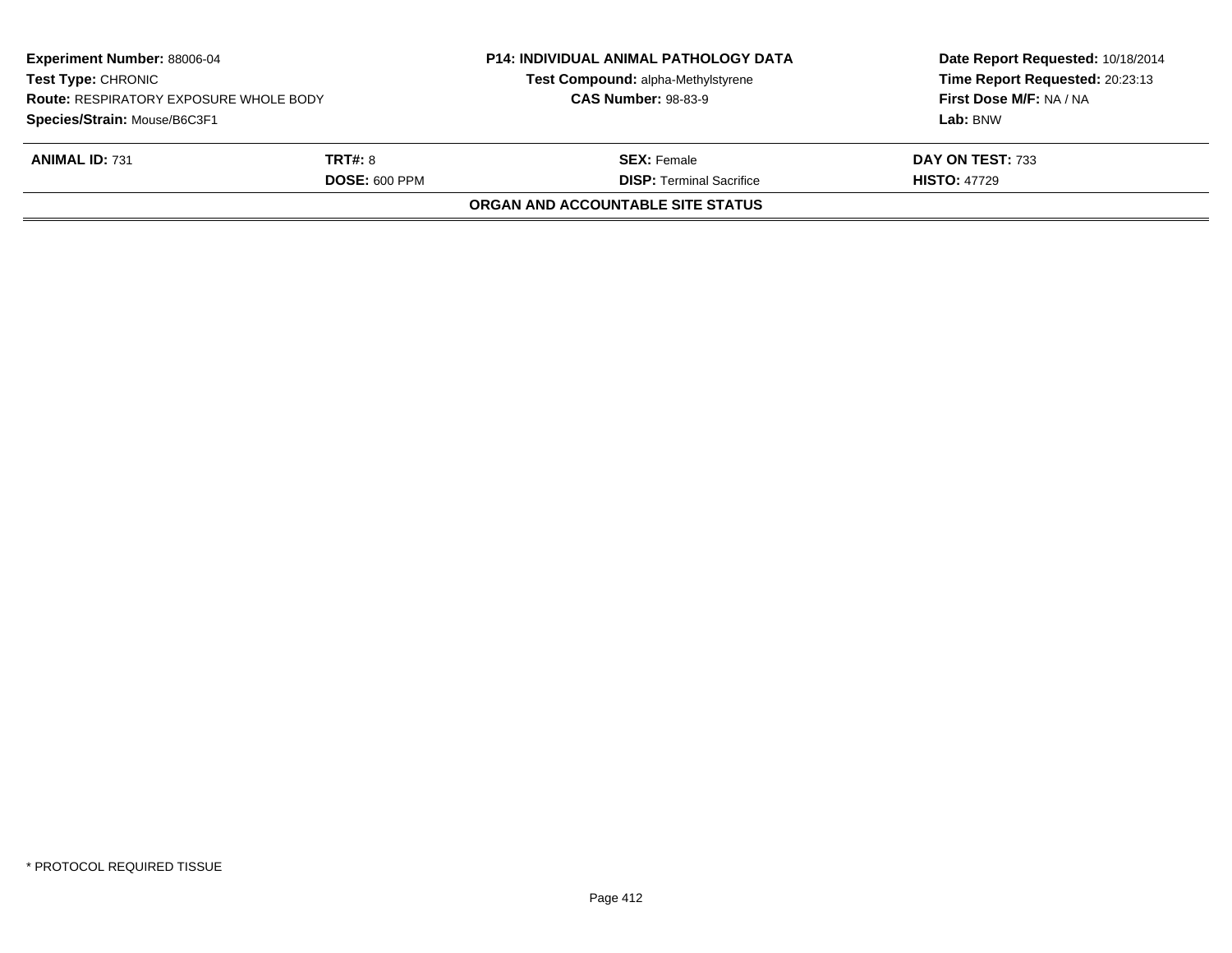| Experiment Number: 88006-04<br>Test Type: CHRONIC<br>Route: RESPIRATORY EXPOSURE WHOLE BODY<br>Species/Strain: Mouse/B6C3F1 |                          | <b>P14: INDIVIDUAL ANIMAL PATHOLOGY DATA</b><br>Test Compound: alpha-Methylstyrene<br><b>CAS Number: 98-83-9</b> |                                   |                           | Date Report Requested: 10/18/2014<br>Time Report Requested: 20:23:13<br>First Dose M/F: NA / NA |  |
|-----------------------------------------------------------------------------------------------------------------------------|--------------------------|------------------------------------------------------------------------------------------------------------------|-----------------------------------|---------------------------|-------------------------------------------------------------------------------------------------|--|
|                                                                                                                             |                          |                                                                                                                  |                                   | Lab: BNW                  |                                                                                                 |  |
| <b>ANIMAL ID: 732</b>                                                                                                       | <b>TRT#: 8</b>           |                                                                                                                  | <b>SEX: Female</b>                | DAY ON TEST: 732          |                                                                                                 |  |
|                                                                                                                             | <b>DOSE: 600 PPM</b>     |                                                                                                                  | <b>DISP: Terminal Sacrifice</b>   | <b>HISTO: 47730</b>       |                                                                                                 |  |
|                                                                                                                             |                          |                                                                                                                  | ORGAN AND ACCOUNTABLE SITE STATUS |                           |                                                                                                 |  |
| <b>NORMAL</b>                                                                                                               |                          |                                                                                                                  |                                   |                           |                                                                                                 |  |
| * Adrenal Cortex                                                                                                            | * Adrenal Medulla        |                                                                                                                  | * Bone                            | * Bone Marrow             |                                                                                                 |  |
| * Brain                                                                                                                     | * Esophagus              |                                                                                                                  | * Eye                             | * Harderian Gland         |                                                                                                 |  |
| * Heart                                                                                                                     | * Intestine Large, Cecum |                                                                                                                  | * Intestine Large, Colon          | * Intestine Large, Rectum |                                                                                                 |  |
| * Intestine Small, Duodenum                                                                                                 | * Intestine Small, Ileum |                                                                                                                  | * Intestine Small, Jejunum        | * Islets, Pancreatic      |                                                                                                 |  |
| * Larynx                                                                                                                    | * Lymph Node, Bronchial  |                                                                                                                  | * Lymph Node, Mediastinal         |                           | * Lymph Node, Mesenteric                                                                        |  |
| * Mammary Gland                                                                                                             | * Pancreas               |                                                                                                                  | * Salivary Glands                 | * Skin                    |                                                                                                 |  |
| * Spleen                                                                                                                    | * Stomach, Forestomach   |                                                                                                                  | * Stomach, Glandular              | * Thymus                  |                                                                                                 |  |
| * Thyroid Gland                                                                                                             | * Trachea                |                                                                                                                  | * Urinary Bladder                 | * Uterus                  |                                                                                                 |  |
| <b>MISSING</b>                                                                                                              |                          |                                                                                                                  |                                   |                           |                                                                                                 |  |
| * Lymph Node, Mandibular                                                                                                    | * Parathyroid Gland      |                                                                                                                  |                                   |                           |                                                                                                 |  |
| <b>INSUFFICIENT TISSUE</b>                                                                                                  |                          |                                                                                                                  |                                   |                           |                                                                                                 |  |
| * Clitoral Gland                                                                                                            | * Gallbladder            |                                                                                                                  |                                   |                           |                                                                                                 |  |
| <b>OBSERVATIONS</b>                                                                                                         |                          |                                                                                                                  |                                   |                           |                                                                                                 |  |
| * Kidney                                                                                                                    |                          |                                                                                                                  | Nephropathy                       | Mild                      |                                                                                                 |  |
| * Liver                                                                                                                     |                          |                                                                                                                  | Hepatocellular Carcinoma          |                           |                                                                                                 |  |
| [ Hepatocellular Carcinoma TGLS = 1-12 ]                                                                                    |                          |                                                                                                                  |                                   |                           |                                                                                                 |  |
| * Lung                                                                                                                      |                          |                                                                                                                  | Hepatocellular Carcinoma          | Metastatic (Liver)        |                                                                                                 |  |
| * Nose                                                                                                                      | Glands, Olfactory Epi    |                                                                                                                  | Hyperplasia                       | Moderate                  |                                                                                                 |  |
|                                                                                                                             | Olfactory Epi            |                                                                                                                  | Metaplasia                        | Moderate                  |                                                                                                 |  |
| * Ovary                                                                                                                     |                          |                                                                                                                  | Cyst                              |                           |                                                                                                 |  |
| [ $Cyst TGLS = 2-8$ ]                                                                                                       |                          |                                                                                                                  |                                   |                           |                                                                                                 |  |
| * Pituitary Gland                                                                                                           | <b>Pars Distalis</b>     |                                                                                                                  | Hyperplasia                       | Mild                      |                                                                                                 |  |
| PRIMARY CAUSE OF DEATH                                                                                                      |                          |                                                                                                                  |                                   |                           |                                                                                                 |  |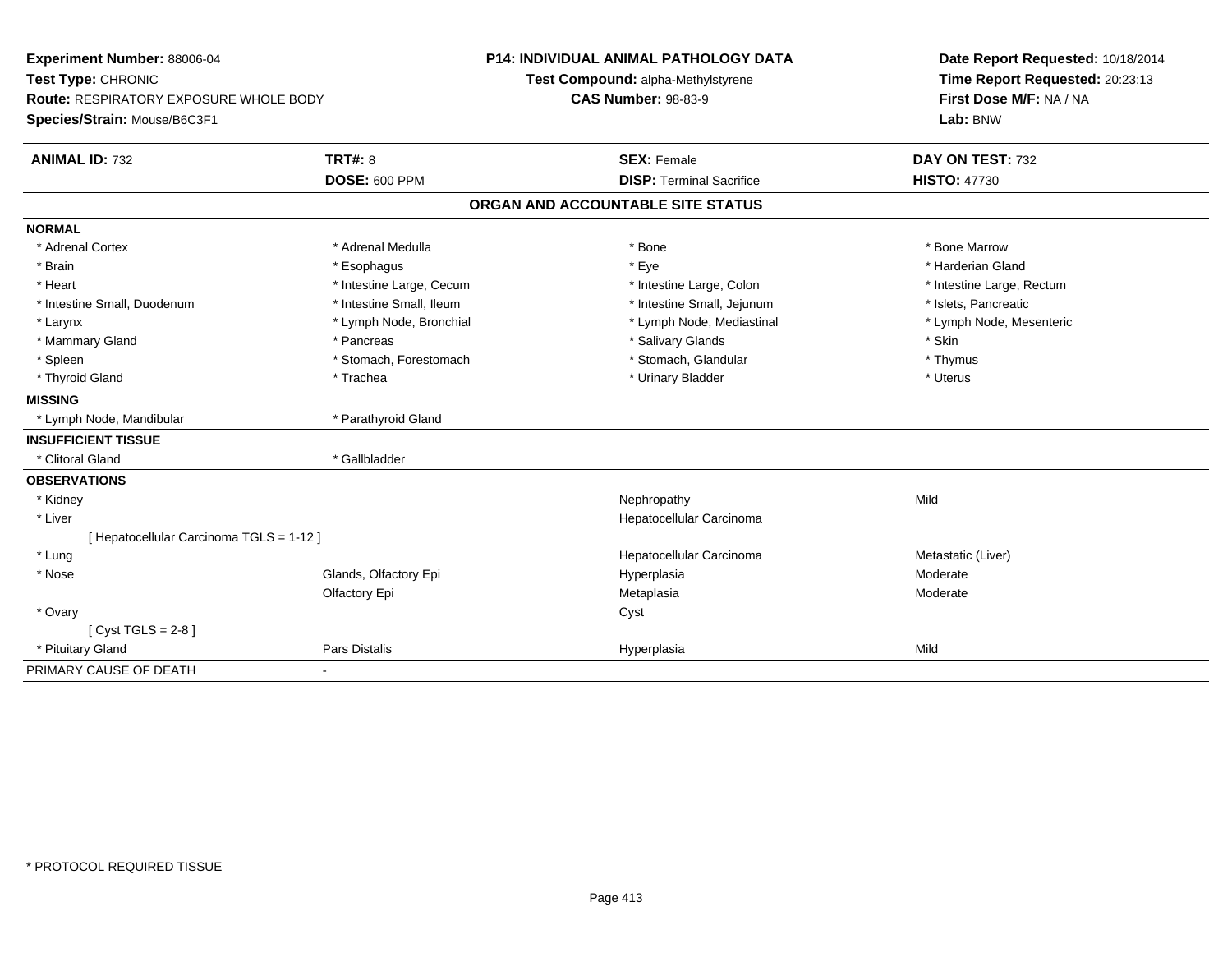| Experiment Number: 88006-04<br>Test Type: CHRONIC   | <b>P14: INDIVIDUAL ANIMAL PATHOLOGY DATA</b><br>Test Compound: alpha-Methylstyrene | Date Report Requested: 10/18/2014<br>Time Report Requested: 20:23:13 |  |
|-----------------------------------------------------|------------------------------------------------------------------------------------|----------------------------------------------------------------------|--|
| <b>Route: RESPIRATORY EXPOSURE WHOLE BODY</b>       | <b>CAS Number: 98-83-9</b>                                                         | First Dose M/F: NA / NA                                              |  |
| Species/Strain: Mouse/B6C3F1                        |                                                                                    | Lab: BNW                                                             |  |
| <b>TRT#: 8</b><br><b>ANIMAL ID: 733</b>             | <b>SEX: Female</b>                                                                 | DAY ON TEST: 523                                                     |  |
| <b>DOSE: 600 PPM</b>                                | <b>DISP: Natural Death</b>                                                         | <b>HISTO: 47731</b>                                                  |  |
|                                                     | ORGAN AND ACCOUNTABLE SITE STATUS                                                  |                                                                      |  |
| <b>NORMAL</b>                                       |                                                                                    |                                                                      |  |
| * Adrenal Cortex<br>* Adrenal Medulla               | * Bone                                                                             | * Bone Marrow                                                        |  |
| * Brain<br>* Clitoral Gland                         | * Esophagus                                                                        | * Gallbladder                                                        |  |
| * Harderian Gland<br>* Intestine Large, Colon       | * Intestine Large, Rectum                                                          | * Islets, Pancreatic                                                 |  |
| * Larynx<br>* Lung                                  | * Lymph Node, Mediastinal                                                          | * Lymph Node, Mesenteric                                             |  |
| * Mammary Gland<br>* Ovary                          | * Pancreas                                                                         | * Parathyroid Gland                                                  |  |
| * Salivary Glands<br>* Skin                         | * Spleen                                                                           | * Stomach, Forestomach                                               |  |
| * Stomach, Glandular<br>* Thymus                    | * Thyroid Gland                                                                    | * Trachea                                                            |  |
| * Urinary Bladder<br>* Uterus                       |                                                                                    |                                                                      |  |
| <b>MISSING</b>                                      |                                                                                    |                                                                      |  |
| * Lymph Node, Bronchial<br>* Lymph Node, Mandibular | * Pituitary Gland                                                                  |                                                                      |  |
| <b>AUTO PRECLUDES DIAG.</b>                         |                                                                                    |                                                                      |  |
| * Eye<br>* Intestine Large, Cecum                   | * Intestine Small, Duodenum                                                        | * Intestine Small, Ileum                                             |  |
| * Intestine Small, Jejunum                          |                                                                                    |                                                                      |  |
| <b>OBSERVATIONS</b>                                 |                                                                                    |                                                                      |  |
| * Heart                                             | <b>Necrosis</b>                                                                    | Moderate                                                             |  |
|                                                     | Thrombosis                                                                         | Mild                                                                 |  |
| [Necrosis TGLS = $4-5$ ]                            |                                                                                    |                                                                      |  |
| * Kidney                                            | Nephropathy                                                                        | Marked                                                               |  |
| [Nephropathy TGLS = $2-6$ ]                         |                                                                                    |                                                                      |  |
| * Liver                                             | <b>Necrosis</b>                                                                    | Moderate                                                             |  |
| [Necrosis TGLS = $3-6$ ]                            |                                                                                    |                                                                      |  |
| * Nose<br>Glands, Olfactory Epi                     | Hyperplasia                                                                        | Moderate                                                             |  |
| Olfactory Epi                                       | Metaplasia                                                                         | Moderate                                                             |  |
| PRIMARY CAUSE OF DEATH<br>- Heart Necrosis          |                                                                                    |                                                                      |  |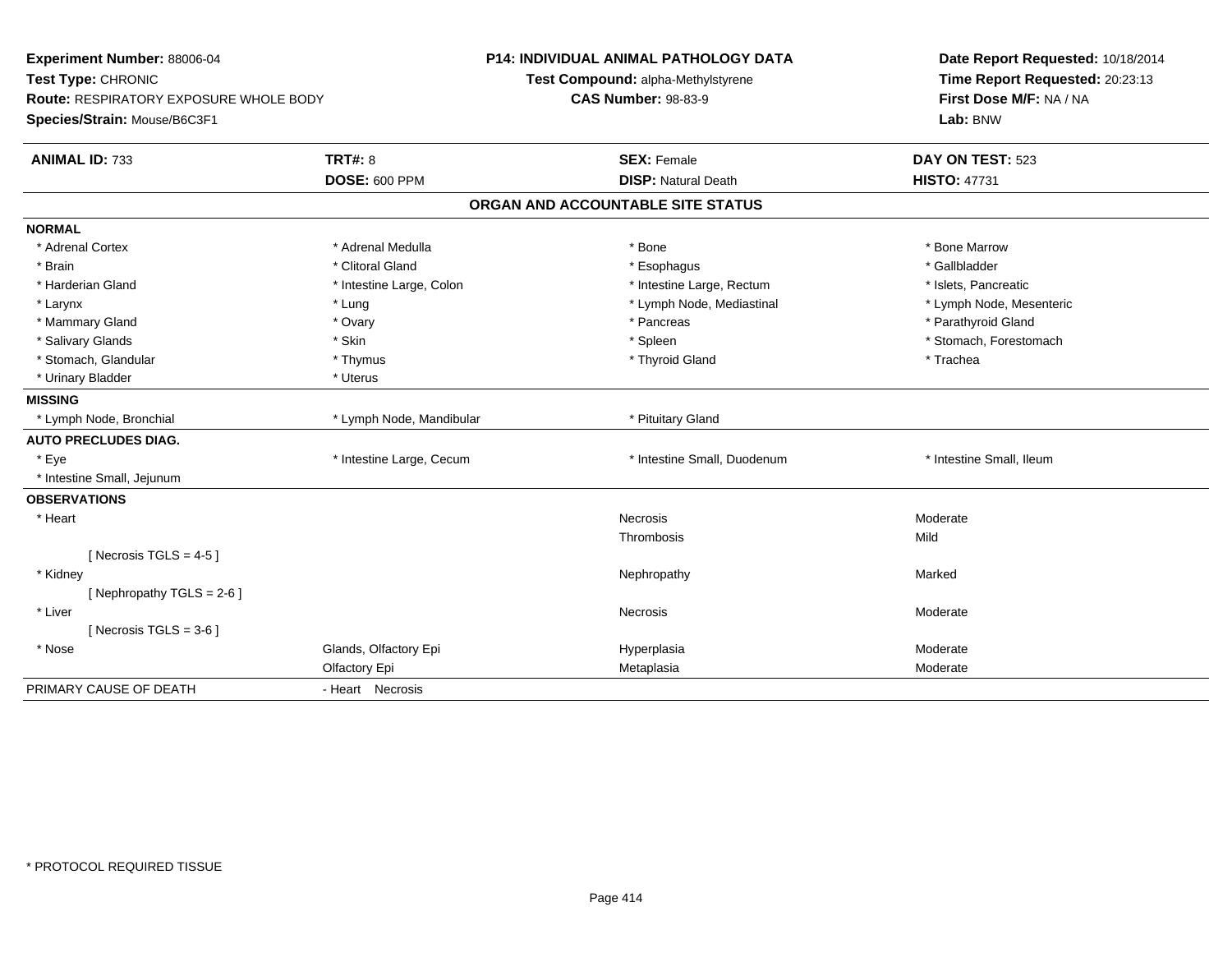| Experiment Number: 88006-04<br>Test Type: CHRONIC  |                             | <b>P14: INDIVIDUAL ANIMAL PATHOLOGY DATA</b><br>Test Compound: alpha-Methylstyrene | Date Report Requested: 10/18/2014<br>Time Report Requested: 20:23:13<br>First Dose M/F: NA / NA |  |
|----------------------------------------------------|-----------------------------|------------------------------------------------------------------------------------|-------------------------------------------------------------------------------------------------|--|
| Route: RESPIRATORY EXPOSURE WHOLE BODY             |                             | <b>CAS Number: 98-83-9</b>                                                         |                                                                                                 |  |
|                                                    |                             |                                                                                    |                                                                                                 |  |
| Species/Strain: Mouse/B6C3F1                       |                             |                                                                                    | Lab: BNW                                                                                        |  |
| <b>ANIMAL ID: 734</b>                              | <b>TRT#: 8</b>              | <b>SEX: Female</b>                                                                 | DAY ON TEST: 464                                                                                |  |
|                                                    | <b>DOSE: 600 PPM</b>        | <b>DISP:</b> Moribund Sacrifice                                                    | <b>HISTO: 47732</b>                                                                             |  |
|                                                    |                             | ORGAN AND ACCOUNTABLE SITE STATUS                                                  |                                                                                                 |  |
| <b>NORMAL</b>                                      |                             |                                                                                    |                                                                                                 |  |
| * Adrenal Cortex                                   | * Adrenal Medulla           | * Bone                                                                             | * Bone Marrow                                                                                   |  |
| * Brain                                            | * Clitoral Gland            | * Eye                                                                              | * Gallbladder                                                                                   |  |
| * Harderian Gland                                  | * Heart                     | * Intestine Large, Cecum                                                           | * Intestine Large, Colon                                                                        |  |
| * Intestine Large, Rectum                          | * Intestine Small, Duodenum | * Intestine Small, Ileum                                                           | * Intestine Small, Jejunum                                                                      |  |
| * Islets, Pancreatic                               | * Lung                      | * Lymph Node, Bronchial                                                            | * Lymph Node, Mandibular                                                                        |  |
| * Lymph Node, Mesenteric                           | * Mammary Gland             | * Pancreas                                                                         | * Parathyroid Gland                                                                             |  |
| * Pituitary Gland                                  | * Salivary Glands           | * Skin                                                                             | * Spleen                                                                                        |  |
| * Stomach, Forestomach                             | * Stomach, Glandular        | * Thymus                                                                           | * Thyroid Gland                                                                                 |  |
| * Urinary Bladder                                  |                             |                                                                                    |                                                                                                 |  |
| <b>MISSING</b>                                     |                             |                                                                                    |                                                                                                 |  |
| * Lymph Node, Mediastinal                          |                             |                                                                                    |                                                                                                 |  |
| <b>OBSERVATIONS</b>                                |                             |                                                                                    |                                                                                                 |  |
| * Esophagus                                        |                             | Inflammation                                                                       | Suppurative, Mild                                                                               |  |
| * Kidney                                           |                             | Nephropathy                                                                        | Minimal                                                                                         |  |
| * Larynx                                           |                             | Inflammation                                                                       | Suppurative, Marked                                                                             |  |
| * Liver                                            |                             | Hepatocellular Adenoma                                                             |                                                                                                 |  |
|                                                    |                             | <b>Necrosis</b>                                                                    | Mild                                                                                            |  |
| [ Hepatocellular Adenoma TGLS = 5-6 ]              |                             |                                                                                    |                                                                                                 |  |
| * Nose                                             | Glands, Olfactory Epi       | Hyperplasia                                                                        | Moderate                                                                                        |  |
|                                                    |                             | Inflammation                                                                       | Suppurative, Marked                                                                             |  |
|                                                    | Olfactory Epi               | Metaplasia                                                                         | Moderate                                                                                        |  |
|                                                    |                             | Thrombosis                                                                         | Marked                                                                                          |  |
| * Ovary                                            |                             | Cyst                                                                               |                                                                                                 |  |
| * Trachea                                          |                             | Inflammation                                                                       | Suppurative, Marked                                                                             |  |
| * Uterus                                           |                             | Necrosis                                                                           | Marked                                                                                          |  |
| PRIMARY CAUSE OF DEATH                             | - Nose<br>Inflammation      |                                                                                    |                                                                                                 |  |
| Animal Note: TGL 1 = NCL (No Corresponding Lesion) |                             |                                                                                    |                                                                                                 |  |
|                                                    |                             |                                                                                    |                                                                                                 |  |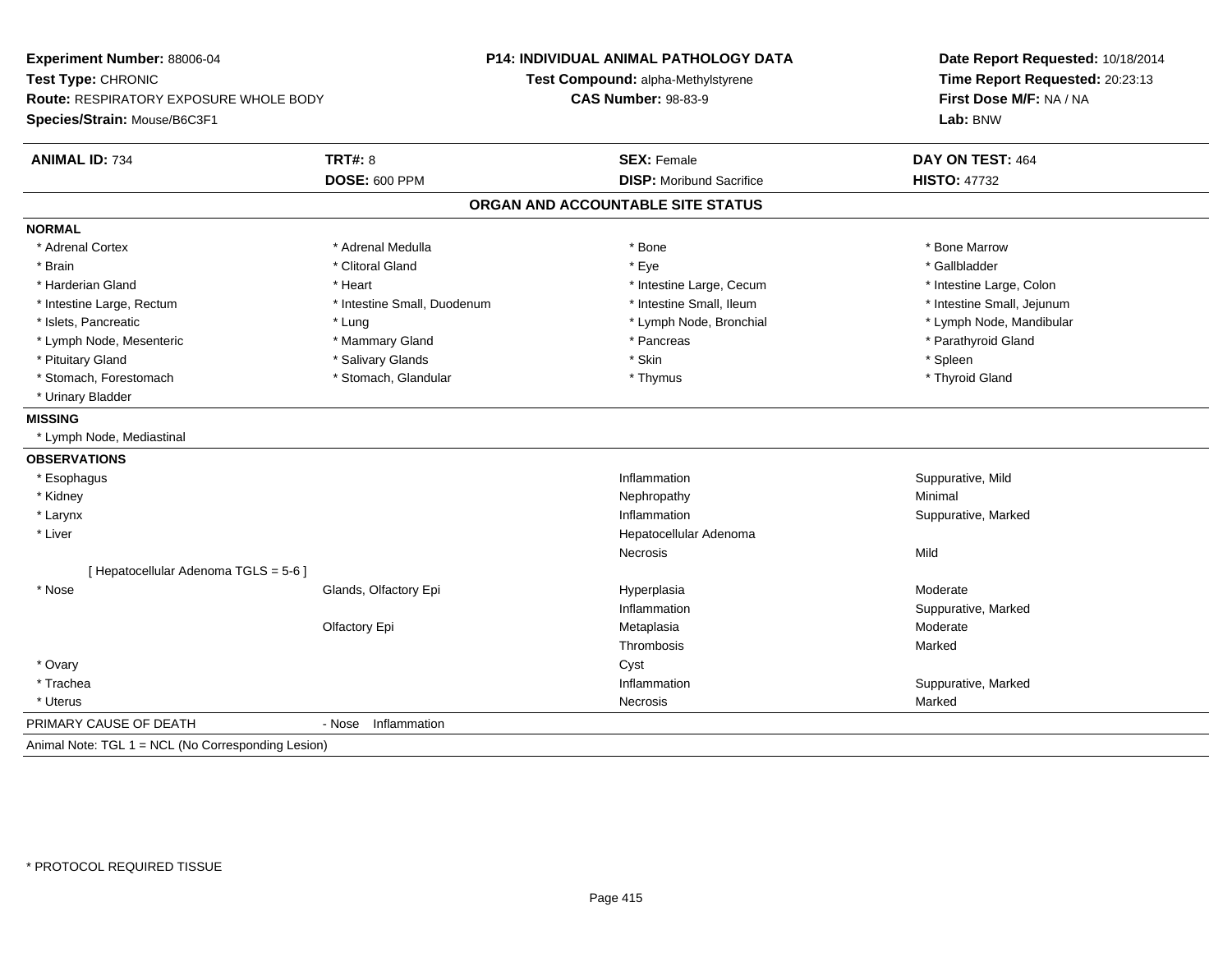| Time Report Requested: 20:23:13<br>Test Type: CHRONIC<br>Test Compound: alpha-Methylstyrene<br>First Dose M/F: NA / NA<br><b>CAS Number: 98-83-9</b><br><b>Route: RESPIRATORY EXPOSURE WHOLE BODY</b><br>Species/Strain: Mouse/B6C3F1<br>Lab: BNW |  |
|---------------------------------------------------------------------------------------------------------------------------------------------------------------------------------------------------------------------------------------------------|--|
|                                                                                                                                                                                                                                                   |  |
|                                                                                                                                                                                                                                                   |  |
|                                                                                                                                                                                                                                                   |  |
| <b>TRT#: 8</b><br><b>ANIMAL ID: 735</b><br><b>SEX: Female</b><br>DAY ON TEST: 732                                                                                                                                                                 |  |
| <b>DOSE: 600 PPM</b><br><b>DISP: Terminal Sacrifice</b><br><b>HISTO: 47733</b>                                                                                                                                                                    |  |
| ORGAN AND ACCOUNTABLE SITE STATUS                                                                                                                                                                                                                 |  |
| <b>NORMAL</b>                                                                                                                                                                                                                                     |  |
| * Bone Marrow<br>* Adrenal Cortex<br>* Adrenal Medulla<br>* Bone                                                                                                                                                                                  |  |
| * Clitoral Gland<br>* Brain<br>* Esophagus<br>* Eve                                                                                                                                                                                               |  |
| * Harderian Gland<br>* Heart<br>* Intestine Large, Cecum<br>* Intestine Large, Colon                                                                                                                                                              |  |
| * Intestine Small, Ileum<br>* Intestine Small, Jejunum<br>* Intestine Large, Rectum<br>* Intestine Small, Duodenum                                                                                                                                |  |
| * Islets. Pancreatic<br>* Lymph Node, Bronchial<br>* Lung<br>* Larynx                                                                                                                                                                             |  |
| * Lymph Node, Mandibular<br>* Mammary Gland<br>* Lymph Node, Mediastinal<br>* Lymph Node, Mesenteric                                                                                                                                              |  |
| * Parathyroid Gland<br>* Salivary Glands<br>* Ovary<br>* Pancreas                                                                                                                                                                                 |  |
| * Skin<br>* Stomach, Glandular<br>* Thymus<br>* Stomach, Forestomach                                                                                                                                                                              |  |
| * Thyroid Gland<br>* Trachea<br>* Urinary Bladder<br>* Uterus                                                                                                                                                                                     |  |
| <b>MISSING</b>                                                                                                                                                                                                                                    |  |
| * Gallbladder                                                                                                                                                                                                                                     |  |
| <b>OBSERVATIONS</b>                                                                                                                                                                                                                               |  |
| Osseous, Minimal<br>* Kidney<br>Metaplasia                                                                                                                                                                                                        |  |
| Nephropathy<br>Minimal                                                                                                                                                                                                                            |  |
| * Liver<br>Hepatoblastoma                                                                                                                                                                                                                         |  |
| Multiple<br>Hepatocellular Adenoma                                                                                                                                                                                                                |  |
| [ Hepatocellular Adenoma TGLS = 2-12 ]                                                                                                                                                                                                            |  |
| * Nose<br>Glands, Olfactory Epi<br>Moderate<br>Hyperplasia                                                                                                                                                                                        |  |
| Moderate<br>Olfactory Epi<br>Metaplasia                                                                                                                                                                                                           |  |
| Oviduct<br>Hyperplasia<br>Moderate                                                                                                                                                                                                                |  |
| * Pituitary Gland<br>Pars Distalis<br>Hyperplasia<br>Mild                                                                                                                                                                                         |  |
| * Spleen<br>Lymphoma Malignant                                                                                                                                                                                                                    |  |
| [ Lymphoma Malignant TGLS = 1-12 ]                                                                                                                                                                                                                |  |
| PRIMARY CAUSE OF DEATH<br>$\blacksquare$                                                                                                                                                                                                          |  |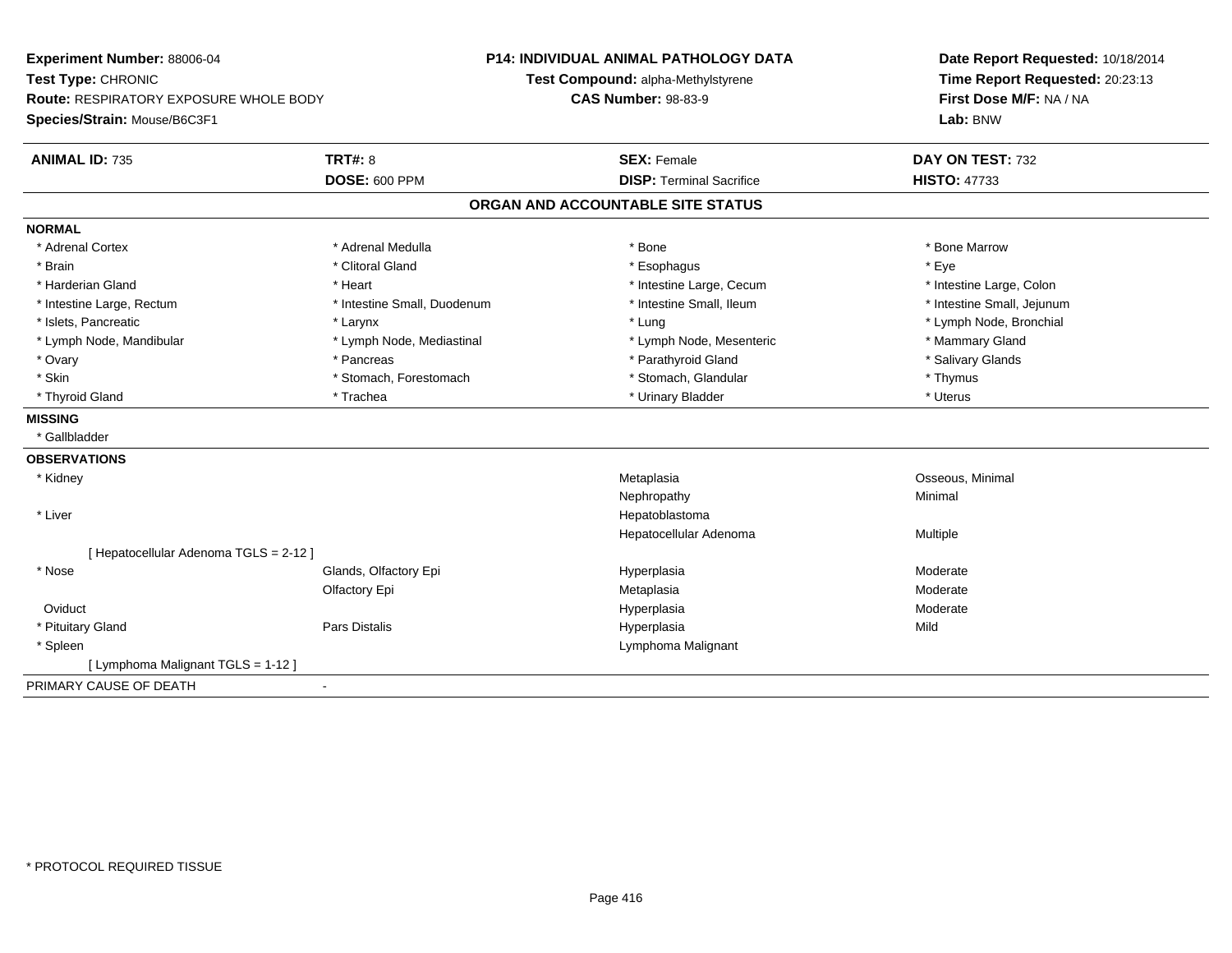| <b>TRT#: 8</b><br><b>ANIMAL ID: 736</b><br><b>SEX: Female</b><br>DAY ON TEST: 733<br><b>DOSE: 600 PPM</b><br><b>DISP: Terminal Sacrifice</b><br><b>HISTO: 47734</b><br>ORGAN AND ACCOUNTABLE SITE STATUS<br><b>NORMAL</b><br>* Adrenal Cortex<br>* Adrenal Medulla<br>* Bone Marrow<br>* Bone<br>* Clitoral Gland<br>* Esophagus<br>* Brain<br>* Eye<br>* Intestine Large, Colon<br>* Heart<br>* Intestine Large, Cecum<br>* Intestine Large, Rectum<br>* Intestine Small, Jejunum<br>* Islets, Pancreatic<br>* Intestine Small, Duodenum<br>* Intestine Small, Ileum<br>* Mammary Gland<br>* Larynx<br>* Lung<br>* Lymph Node, Mandibular<br>* Ovary<br>* Pancreas<br>* Salivary Glands<br>* Skin<br>* Thyroid Gland<br>* Stomach, Forestomach<br>* Stomach, Glandular<br>* Trachea<br>* Urinary Bladder<br>* Uterus<br><b>MISSING</b><br>* Pituitary Gland<br>* Parathyroid Gland<br><b>INSUFFICIENT TISSUE</b><br>* Gallbladder<br><b>OBSERVATIONS</b><br>* Harderian Gland<br>Hyperplasia<br>Mild<br>* Kidney<br>Nephropathy<br>Minimal<br>* Liver<br>Lymphoma Malignant<br>[ Lymphoma Malignant TGLS = 1-5 ]<br>Lymph Node<br>Lumbar<br>Lymphoma Malignant<br>Pancreatic<br>Lymphoma Malignant<br>[ Lymphoma Malignant TGLS = 3-12 ]<br>[ Lymphoma Malignant TGLS = 4-13 ]<br>* Lymph Node, Bronchial<br>Lymphoma Malignant<br>* Lymph Node, Mediastinal<br>Lymphoma Malignant<br>* Lymph Node, Mesenteric<br>Lymphoma Malignant<br>Glands, Olfactory Epi<br>* Nose<br>Hyperplasia<br>Moderate<br>Olfactory Epi<br>Metaplasia<br>Moderate<br>* Spleen<br>Lymphoma Malignant<br>[ Lymphoma Malignant TGLS = 2-12 ]<br>* Thymus<br>Lymphoma Malignant | Experiment Number: 88006-04<br>Test Type: CHRONIC<br>Route: RESPIRATORY EXPOSURE WHOLE BODY<br>Species/Strain: Mouse/B6C3F1 |  | P14: INDIVIDUAL ANIMAL PATHOLOGY DATA<br>Test Compound: alpha-Methylstyrene<br><b>CAS Number: 98-83-9</b> | Date Report Requested: 10/18/2014<br>Time Report Requested: 20:23:13<br>First Dose M/F: NA / NA<br>Lab: BNW |  |
|----------------------------------------------------------------------------------------------------------------------------------------------------------------------------------------------------------------------------------------------------------------------------------------------------------------------------------------------------------------------------------------------------------------------------------------------------------------------------------------------------------------------------------------------------------------------------------------------------------------------------------------------------------------------------------------------------------------------------------------------------------------------------------------------------------------------------------------------------------------------------------------------------------------------------------------------------------------------------------------------------------------------------------------------------------------------------------------------------------------------------------------------------------------------------------------------------------------------------------------------------------------------------------------------------------------------------------------------------------------------------------------------------------------------------------------------------------------------------------------------------------------------------------------------------------------------------------------------------------------------------------------------------------|-----------------------------------------------------------------------------------------------------------------------------|--|-----------------------------------------------------------------------------------------------------------|-------------------------------------------------------------------------------------------------------------|--|
|                                                                                                                                                                                                                                                                                                                                                                                                                                                                                                                                                                                                                                                                                                                                                                                                                                                                                                                                                                                                                                                                                                                                                                                                                                                                                                                                                                                                                                                                                                                                                                                                                                                          |                                                                                                                             |  |                                                                                                           |                                                                                                             |  |
|                                                                                                                                                                                                                                                                                                                                                                                                                                                                                                                                                                                                                                                                                                                                                                                                                                                                                                                                                                                                                                                                                                                                                                                                                                                                                                                                                                                                                                                                                                                                                                                                                                                          |                                                                                                                             |  |                                                                                                           |                                                                                                             |  |
|                                                                                                                                                                                                                                                                                                                                                                                                                                                                                                                                                                                                                                                                                                                                                                                                                                                                                                                                                                                                                                                                                                                                                                                                                                                                                                                                                                                                                                                                                                                                                                                                                                                          |                                                                                                                             |  |                                                                                                           |                                                                                                             |  |
|                                                                                                                                                                                                                                                                                                                                                                                                                                                                                                                                                                                                                                                                                                                                                                                                                                                                                                                                                                                                                                                                                                                                                                                                                                                                                                                                                                                                                                                                                                                                                                                                                                                          |                                                                                                                             |  |                                                                                                           |                                                                                                             |  |
|                                                                                                                                                                                                                                                                                                                                                                                                                                                                                                                                                                                                                                                                                                                                                                                                                                                                                                                                                                                                                                                                                                                                                                                                                                                                                                                                                                                                                                                                                                                                                                                                                                                          |                                                                                                                             |  |                                                                                                           |                                                                                                             |  |
|                                                                                                                                                                                                                                                                                                                                                                                                                                                                                                                                                                                                                                                                                                                                                                                                                                                                                                                                                                                                                                                                                                                                                                                                                                                                                                                                                                                                                                                                                                                                                                                                                                                          |                                                                                                                             |  |                                                                                                           |                                                                                                             |  |
|                                                                                                                                                                                                                                                                                                                                                                                                                                                                                                                                                                                                                                                                                                                                                                                                                                                                                                                                                                                                                                                                                                                                                                                                                                                                                                                                                                                                                                                                                                                                                                                                                                                          |                                                                                                                             |  |                                                                                                           |                                                                                                             |  |
|                                                                                                                                                                                                                                                                                                                                                                                                                                                                                                                                                                                                                                                                                                                                                                                                                                                                                                                                                                                                                                                                                                                                                                                                                                                                                                                                                                                                                                                                                                                                                                                                                                                          |                                                                                                                             |  |                                                                                                           |                                                                                                             |  |
|                                                                                                                                                                                                                                                                                                                                                                                                                                                                                                                                                                                                                                                                                                                                                                                                                                                                                                                                                                                                                                                                                                                                                                                                                                                                                                                                                                                                                                                                                                                                                                                                                                                          |                                                                                                                             |  |                                                                                                           |                                                                                                             |  |
|                                                                                                                                                                                                                                                                                                                                                                                                                                                                                                                                                                                                                                                                                                                                                                                                                                                                                                                                                                                                                                                                                                                                                                                                                                                                                                                                                                                                                                                                                                                                                                                                                                                          |                                                                                                                             |  |                                                                                                           |                                                                                                             |  |
|                                                                                                                                                                                                                                                                                                                                                                                                                                                                                                                                                                                                                                                                                                                                                                                                                                                                                                                                                                                                                                                                                                                                                                                                                                                                                                                                                                                                                                                                                                                                                                                                                                                          |                                                                                                                             |  |                                                                                                           |                                                                                                             |  |
|                                                                                                                                                                                                                                                                                                                                                                                                                                                                                                                                                                                                                                                                                                                                                                                                                                                                                                                                                                                                                                                                                                                                                                                                                                                                                                                                                                                                                                                                                                                                                                                                                                                          |                                                                                                                             |  |                                                                                                           |                                                                                                             |  |
|                                                                                                                                                                                                                                                                                                                                                                                                                                                                                                                                                                                                                                                                                                                                                                                                                                                                                                                                                                                                                                                                                                                                                                                                                                                                                                                                                                                                                                                                                                                                                                                                                                                          |                                                                                                                             |  |                                                                                                           |                                                                                                             |  |
|                                                                                                                                                                                                                                                                                                                                                                                                                                                                                                                                                                                                                                                                                                                                                                                                                                                                                                                                                                                                                                                                                                                                                                                                                                                                                                                                                                                                                                                                                                                                                                                                                                                          |                                                                                                                             |  |                                                                                                           |                                                                                                             |  |
|                                                                                                                                                                                                                                                                                                                                                                                                                                                                                                                                                                                                                                                                                                                                                                                                                                                                                                                                                                                                                                                                                                                                                                                                                                                                                                                                                                                                                                                                                                                                                                                                                                                          |                                                                                                                             |  |                                                                                                           |                                                                                                             |  |
|                                                                                                                                                                                                                                                                                                                                                                                                                                                                                                                                                                                                                                                                                                                                                                                                                                                                                                                                                                                                                                                                                                                                                                                                                                                                                                                                                                                                                                                                                                                                                                                                                                                          |                                                                                                                             |  |                                                                                                           |                                                                                                             |  |
|                                                                                                                                                                                                                                                                                                                                                                                                                                                                                                                                                                                                                                                                                                                                                                                                                                                                                                                                                                                                                                                                                                                                                                                                                                                                                                                                                                                                                                                                                                                                                                                                                                                          |                                                                                                                             |  |                                                                                                           |                                                                                                             |  |
|                                                                                                                                                                                                                                                                                                                                                                                                                                                                                                                                                                                                                                                                                                                                                                                                                                                                                                                                                                                                                                                                                                                                                                                                                                                                                                                                                                                                                                                                                                                                                                                                                                                          |                                                                                                                             |  |                                                                                                           |                                                                                                             |  |
|                                                                                                                                                                                                                                                                                                                                                                                                                                                                                                                                                                                                                                                                                                                                                                                                                                                                                                                                                                                                                                                                                                                                                                                                                                                                                                                                                                                                                                                                                                                                                                                                                                                          |                                                                                                                             |  |                                                                                                           |                                                                                                             |  |
|                                                                                                                                                                                                                                                                                                                                                                                                                                                                                                                                                                                                                                                                                                                                                                                                                                                                                                                                                                                                                                                                                                                                                                                                                                                                                                                                                                                                                                                                                                                                                                                                                                                          |                                                                                                                             |  |                                                                                                           |                                                                                                             |  |
|                                                                                                                                                                                                                                                                                                                                                                                                                                                                                                                                                                                                                                                                                                                                                                                                                                                                                                                                                                                                                                                                                                                                                                                                                                                                                                                                                                                                                                                                                                                                                                                                                                                          |                                                                                                                             |  |                                                                                                           |                                                                                                             |  |
|                                                                                                                                                                                                                                                                                                                                                                                                                                                                                                                                                                                                                                                                                                                                                                                                                                                                                                                                                                                                                                                                                                                                                                                                                                                                                                                                                                                                                                                                                                                                                                                                                                                          |                                                                                                                             |  |                                                                                                           |                                                                                                             |  |
|                                                                                                                                                                                                                                                                                                                                                                                                                                                                                                                                                                                                                                                                                                                                                                                                                                                                                                                                                                                                                                                                                                                                                                                                                                                                                                                                                                                                                                                                                                                                                                                                                                                          |                                                                                                                             |  |                                                                                                           |                                                                                                             |  |
|                                                                                                                                                                                                                                                                                                                                                                                                                                                                                                                                                                                                                                                                                                                                                                                                                                                                                                                                                                                                                                                                                                                                                                                                                                                                                                                                                                                                                                                                                                                                                                                                                                                          |                                                                                                                             |  |                                                                                                           |                                                                                                             |  |
|                                                                                                                                                                                                                                                                                                                                                                                                                                                                                                                                                                                                                                                                                                                                                                                                                                                                                                                                                                                                                                                                                                                                                                                                                                                                                                                                                                                                                                                                                                                                                                                                                                                          |                                                                                                                             |  |                                                                                                           |                                                                                                             |  |
|                                                                                                                                                                                                                                                                                                                                                                                                                                                                                                                                                                                                                                                                                                                                                                                                                                                                                                                                                                                                                                                                                                                                                                                                                                                                                                                                                                                                                                                                                                                                                                                                                                                          |                                                                                                                             |  |                                                                                                           |                                                                                                             |  |
|                                                                                                                                                                                                                                                                                                                                                                                                                                                                                                                                                                                                                                                                                                                                                                                                                                                                                                                                                                                                                                                                                                                                                                                                                                                                                                                                                                                                                                                                                                                                                                                                                                                          |                                                                                                                             |  |                                                                                                           |                                                                                                             |  |
|                                                                                                                                                                                                                                                                                                                                                                                                                                                                                                                                                                                                                                                                                                                                                                                                                                                                                                                                                                                                                                                                                                                                                                                                                                                                                                                                                                                                                                                                                                                                                                                                                                                          |                                                                                                                             |  |                                                                                                           |                                                                                                             |  |
|                                                                                                                                                                                                                                                                                                                                                                                                                                                                                                                                                                                                                                                                                                                                                                                                                                                                                                                                                                                                                                                                                                                                                                                                                                                                                                                                                                                                                                                                                                                                                                                                                                                          |                                                                                                                             |  |                                                                                                           |                                                                                                             |  |
|                                                                                                                                                                                                                                                                                                                                                                                                                                                                                                                                                                                                                                                                                                                                                                                                                                                                                                                                                                                                                                                                                                                                                                                                                                                                                                                                                                                                                                                                                                                                                                                                                                                          |                                                                                                                             |  |                                                                                                           |                                                                                                             |  |
|                                                                                                                                                                                                                                                                                                                                                                                                                                                                                                                                                                                                                                                                                                                                                                                                                                                                                                                                                                                                                                                                                                                                                                                                                                                                                                                                                                                                                                                                                                                                                                                                                                                          |                                                                                                                             |  |                                                                                                           |                                                                                                             |  |
|                                                                                                                                                                                                                                                                                                                                                                                                                                                                                                                                                                                                                                                                                                                                                                                                                                                                                                                                                                                                                                                                                                                                                                                                                                                                                                                                                                                                                                                                                                                                                                                                                                                          |                                                                                                                             |  |                                                                                                           |                                                                                                             |  |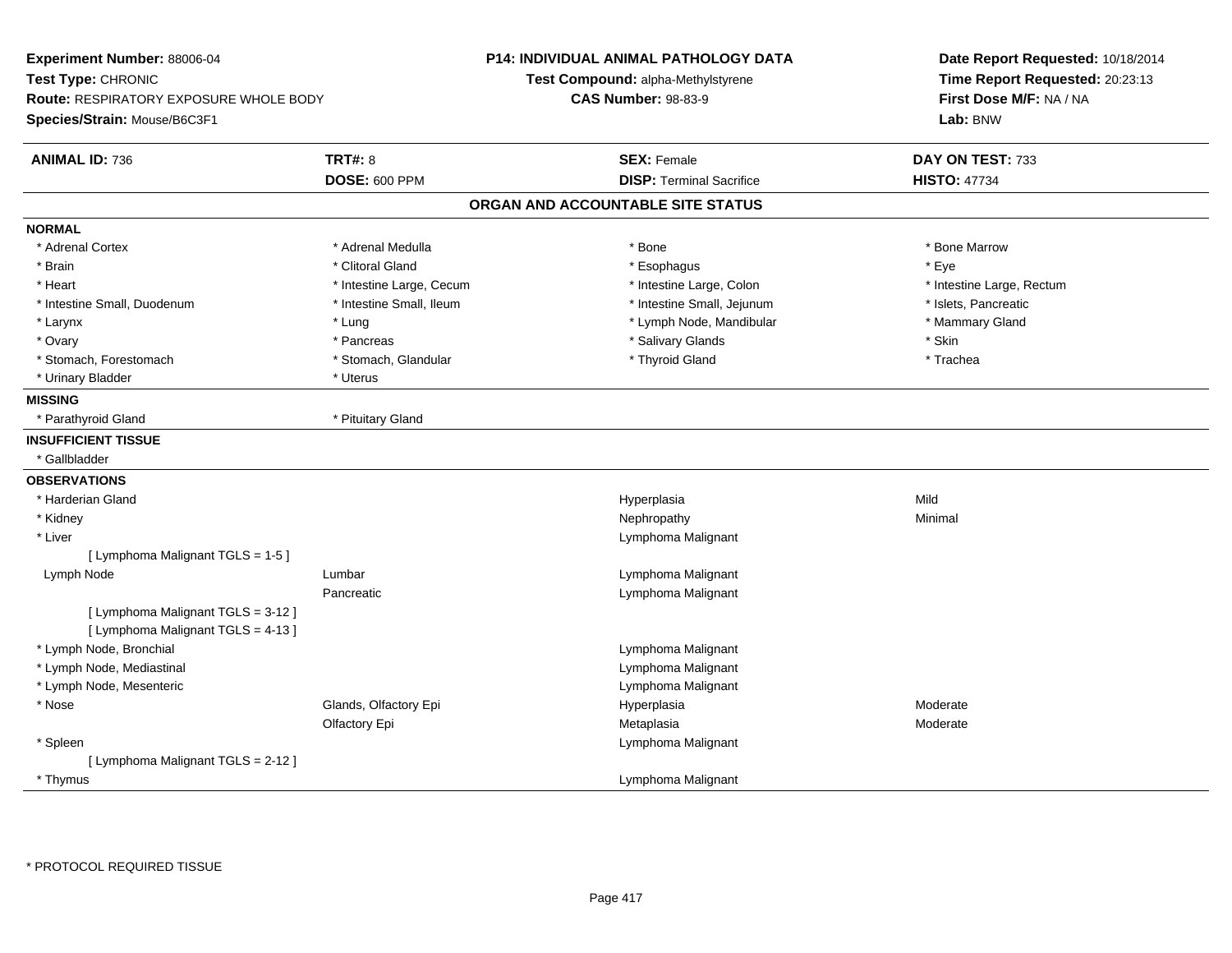| <b>Experiment Number: 88006-04</b><br><b>Test Type: CHRONIC</b><br><b>Route: RESPIRATORY EXPOSURE WHOLE BODY</b><br>Species/Strain: Mouse/B6C3F1 |                      | <b>P14: INDIVIDUAL ANIMAL PATHOLOGY DATA</b> | Date Report Requested: 10/18/2014 |  |
|--------------------------------------------------------------------------------------------------------------------------------------------------|----------------------|----------------------------------------------|-----------------------------------|--|
|                                                                                                                                                  |                      | Test Compound: alpha-Methylstyrene           | Time Report Requested: 20:23:13   |  |
|                                                                                                                                                  |                      | <b>CAS Number: 98-83-9</b>                   | First Dose M/F: NA / NA           |  |
|                                                                                                                                                  |                      |                                              | Lab: BNW                          |  |
| <b>ANIMAL ID: 736</b>                                                                                                                            | <b>TRT#: 8</b>       | <b>SEX: Female</b>                           | DAY ON TEST: 733                  |  |
|                                                                                                                                                  | <b>DOSE: 600 PPM</b> | <b>DISP: Terminal Sacrifice</b>              | <b>HISTO: 47734</b>               |  |
|                                                                                                                                                  |                      | ORGAN AND ACCOUNTABLE SITE STATUS            |                                   |  |
| PRIMARY CAUSE OF DEATH                                                                                                                           |                      |                                              |                                   |  |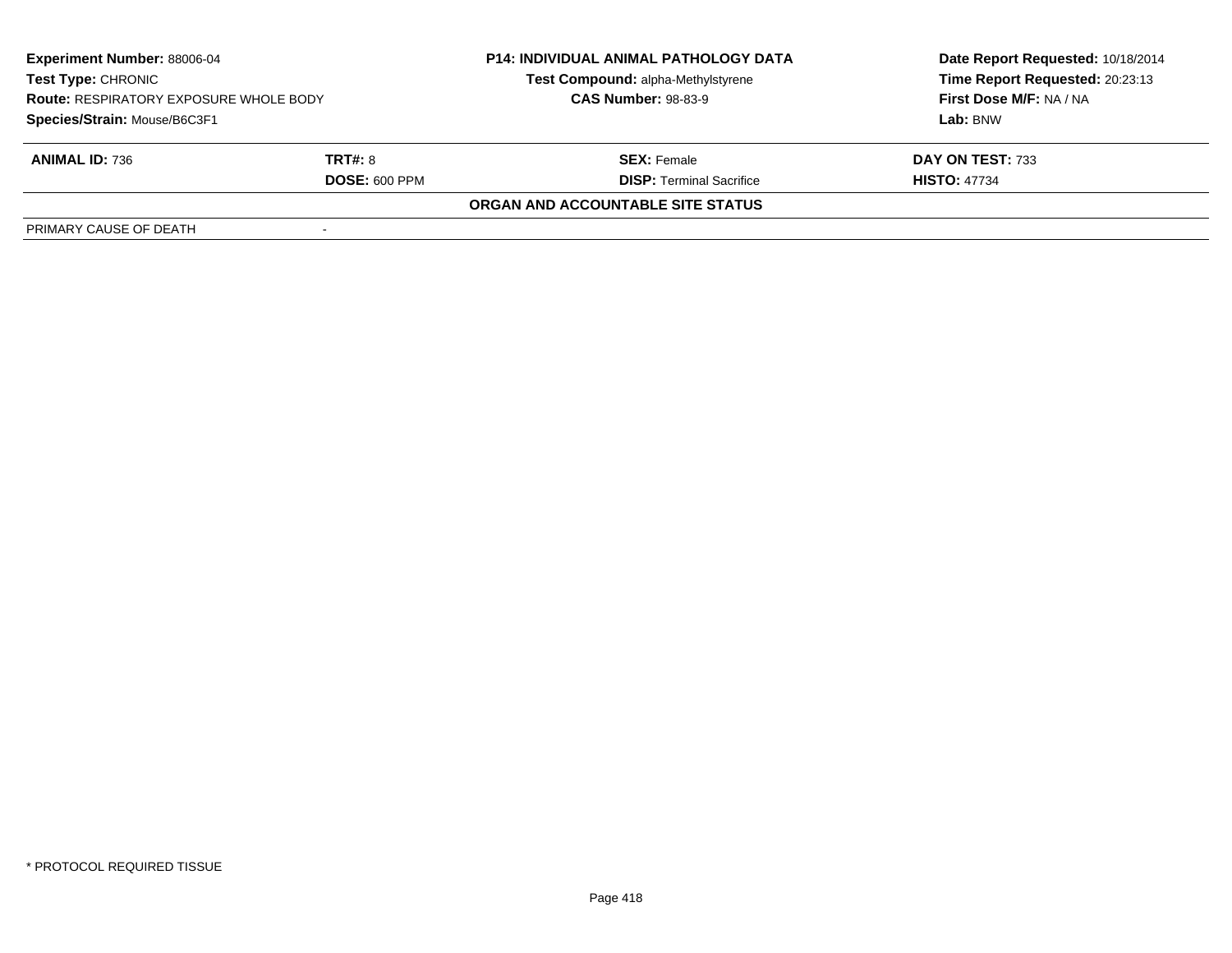**Experiment Number:** 88006-04**Test Type:** CHRONIC **Route:** RESPIRATORY EXPOSURE WHOLE BODY**Species/Strain:** Mouse/B6C3F1**P14: INDIVIDUAL ANIMAL PATHOLOGY DATATest Compound:** alpha-Methylstyrene**CAS Number:** 98-83-9**Date Report Requested:** 10/18/2014**Time Report Requested:** 20:23:13**First Dose M/F:** NA / NA**Lab:** BNW**ANIMAL ID:** 737**TRT#:** 8 **SEX:** Female **DAY ON TEST:** 645 **DOSE:** 600 PPM**DISP:** Moribund Sacrifice **HISTO:** 47735 **ORGAN AND ACCOUNTABLE SITE STATUSNORMAL**\* Adrenal Cortex \* Adrenal Medulla \* Adrenal Medulla \* Bone \* Bone \* Bone \* Bone \* Bone Marrow \* Brain \* Alternative of the state of the state of the state of the state of the state of the state of the state of the state of the state of the state of the state of the state of the state of the state of the state of th \* Gallbladder \* https://www.frage.com/marticle/state-of-state-of-state-of-state-of-state-of-state-of-state-of-state-of-state-of-state-of-state-of-state-of-state-of-state-of-state-of-state-of-state-of-state-of-state-of-stat \* Intestine Small, Ileum \* Intestine Large, Colon \* Intestine Large, Rectum \* Intestine Small, Duodenum \* Intestine Small, Duodenum \* Intestine Small, Jejunum \* \* \* https://www.fariteduceur.com/community/stateduceurs/stateduceurs/stateduceurs/ \* Lymph Node, Mediastinal \* The metal of the Mesenteric the metal and the Mammary Gland \* Ovary \* Ovary \* Ovary \* Salivary Glands \* Pancreas \* Parathyroid Gland \* And the state of the Salivary Gland \* Pituitary Gland \* Salivary Gland \* Spleen \* Stomach, Forestomach \* Stomach \* Stomach, Glandular \* Stomach, Glandular \* Thymus \* Thyroid Gland \* Trachea \* Trachea \* Trachea \* Thyroid Gland **MISSING** \* Lymph Node, Bronchial**OBSERVATIONS** \* Kidneyy the control of the control of the control of the control of the control of the control of the control of the control of the control of the control of the control of the control of the control of the control of the contro \* Liver Eosinophilic Focus Hepatocellular Carcinoma[ Hepatocellular Carcinoma TGLS = 3-14 ] \* Lungg and the state of the state of the state of the state of the Hepatocellular Carcinoma and the Metastatic (Liver) Alveolar Epithh anns an t-Imperplasia anns an t-Imperplasia anns an t-Imperplasia anns an t-Imperplasia anns an t-Imperplasi<br>Iomraidhean [ Hepatocellular Carcinoma TGLS = 1-4 ] \* Nosee who says the Glands, Olfactory Epi and the Hyperplasia Moderate Moderate Moderate Moderate School and the Mo Olfactory Epi Metaplasiaa **Moderate**  \* Skinn and the subcut Tiss of the Subcut Tiss of the Sarcoma state of the Sarcoma state of the Sarcoma state of the Sarcoma state of the Sarcoma state of the Sarcoma state of the Sarcoma state of the Sarcoma state of the Sarcom  $[$  Sarcoma TGLS = 4-12+13  $]$  \* Uterus Endometriumm and the Hyperplasia Cystic, Marked Cystic, Marked Cystic, Marked Cystic, Marked Cystic, Marked Cystic, Marked Cystic, Marked Cystic, Marked Cystic, Marked Cystic, Marked Cystic, Marked Cystic, Marked Cystic, Marked Cysti [ Hyperplasia TGLS = 2-9 ]PRIMARY CAUSE OF DEATH - Liver Hepatocellular Carcinoma CONTRIBUTORY CAUSE OF DEATH- Skin Subcut Tiss Sarcoma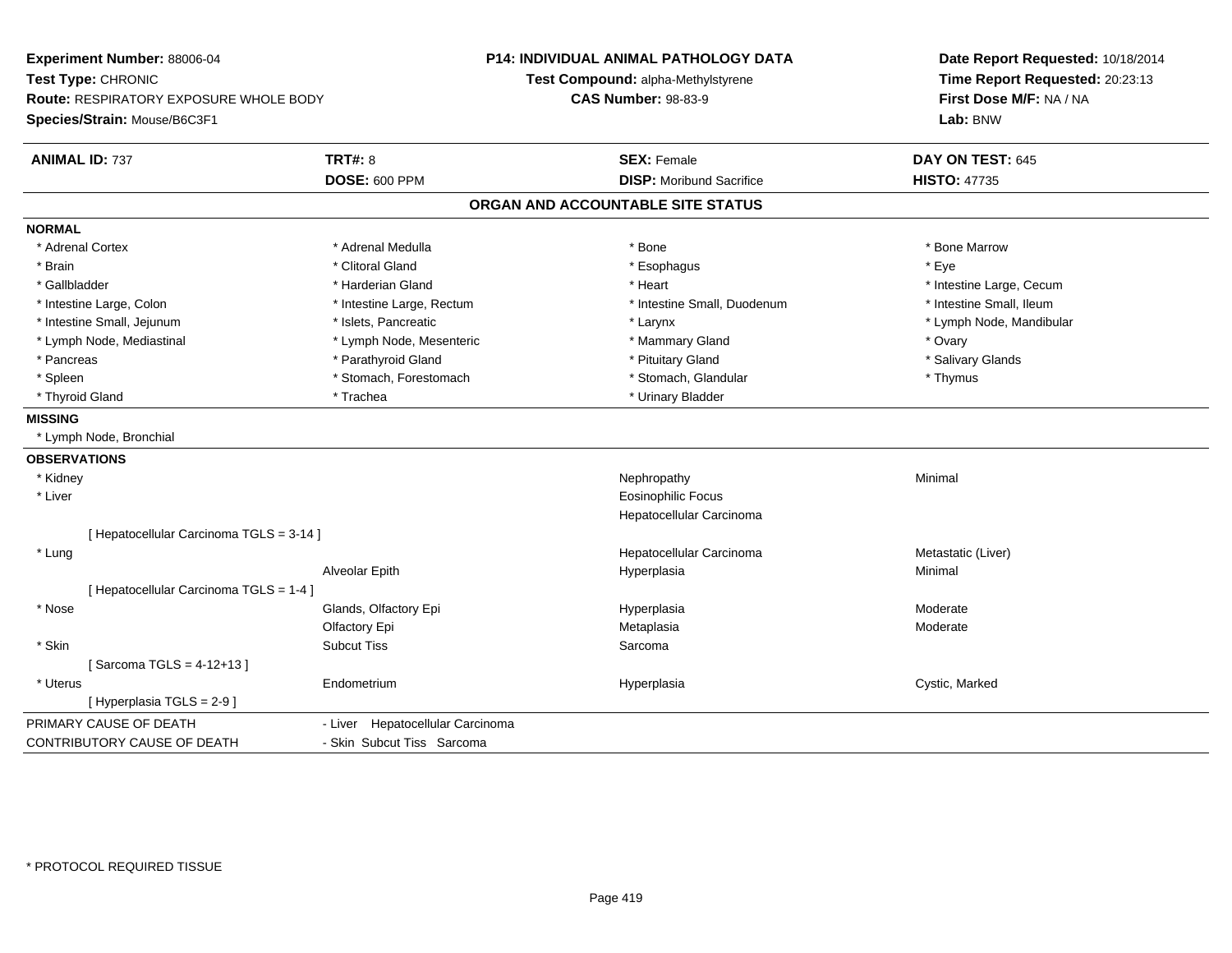| Experiment Number: 88006-04<br>Test Type: CHRONIC<br><b>Route: RESPIRATORY EXPOSURE WHOLE BODY</b><br>Species/Strain: Mouse/B6C3F1 |                             | <b>P14: INDIVIDUAL ANIMAL PATHOLOGY DATA</b> | Date Report Requested: 10/18/2014 |
|------------------------------------------------------------------------------------------------------------------------------------|-----------------------------|----------------------------------------------|-----------------------------------|
|                                                                                                                                    |                             | Test Compound: alpha-Methylstyrene           | Time Report Requested: 20:23:13   |
|                                                                                                                                    |                             | <b>CAS Number: 98-83-9</b>                   | First Dose M/F: NA / NA           |
|                                                                                                                                    |                             |                                              | Lab: BNW                          |
| <b>ANIMAL ID: 738</b>                                                                                                              | <b>TRT#: 8</b>              | <b>SEX: Female</b>                           | DAY ON TEST: 731                  |
|                                                                                                                                    | <b>DOSE: 600 PPM</b>        | <b>DISP: Terminal Sacrifice</b>              | <b>HISTO: 47736</b>               |
|                                                                                                                                    |                             | ORGAN AND ACCOUNTABLE SITE STATUS            |                                   |
| <b>NORMAL</b>                                                                                                                      |                             |                                              |                                   |
| * Adrenal Cortex                                                                                                                   | * Adrenal Medulla           | * Bone                                       | * Bone Marrow                     |
| * Brain                                                                                                                            | * Clitoral Gland            | * Esophagus                                  | * Eye                             |
| * Gallbladder                                                                                                                      | * Heart                     | * Intestine Large, Cecum                     | * Intestine Large, Colon          |
| * Intestine Large, Rectum                                                                                                          | * Intestine Small, Duodenum | * Intestine Small. Ileum                     | * Intestine Small, Jejunum        |
| * Islets. Pancreatic                                                                                                               | * Larynx                    | * Lymph Node, Bronchial                      | * Lymph Node, Mediastinal         |
| * Lymph Node, Mesenteric                                                                                                           | * Mammary Gland             | * Ovary                                      | * Pancreas                        |
| * Parathyroid Gland                                                                                                                | * Pituitary Gland           | * Salivary Glands                            | * Skin                            |
| * Spleen                                                                                                                           | * Stomach, Forestomach      | * Stomach, Glandular                         | * Thymus                          |
| * Thyroid Gland                                                                                                                    | * Trachea                   | * Urinary Bladder                            |                                   |
| <b>MISSING</b>                                                                                                                     |                             |                                              |                                   |
| * Lymph Node, Mandibular                                                                                                           |                             |                                              |                                   |
| <b>OBSERVATIONS</b>                                                                                                                |                             |                                              |                                   |
| * Harderian Gland                                                                                                                  |                             | Adenoma                                      |                                   |
| * Kidney                                                                                                                           |                             | Nephropathy                                  | Minimal                           |
| * Liver                                                                                                                            |                             | Hepatocellular Adenoma                       | Multiple                          |
|                                                                                                                                    |                             | Hepatocellular Carcinoma                     |                                   |
| [ Hepatocellular Adenoma TGLS = 2,3,4,5-12+5+6 ]                                                                                   |                             |                                              |                                   |
| [ Hepatocellular Carcinoma TGLS = 6-13 ]                                                                                           |                             |                                              |                                   |
| * Lung                                                                                                                             | <b>Bronchiole</b>           | Hyperplasia                                  | Minimal                           |
| * Nose                                                                                                                             | Glands, Olfactory Epi       | Hyperplasia                                  | Moderate                          |
|                                                                                                                                    | Olfactory Epi               | Metaplasia                                   | Moderate                          |
| * Uterus                                                                                                                           |                             | Histiocytic Sarcoma                          |                                   |
| [Histiocytic Sarcoma TGLS = 1-9]                                                                                                   |                             |                                              |                                   |
| PRIMARY CAUSE OF DEATH<br>$\blacksquare$                                                                                           |                             |                                              |                                   |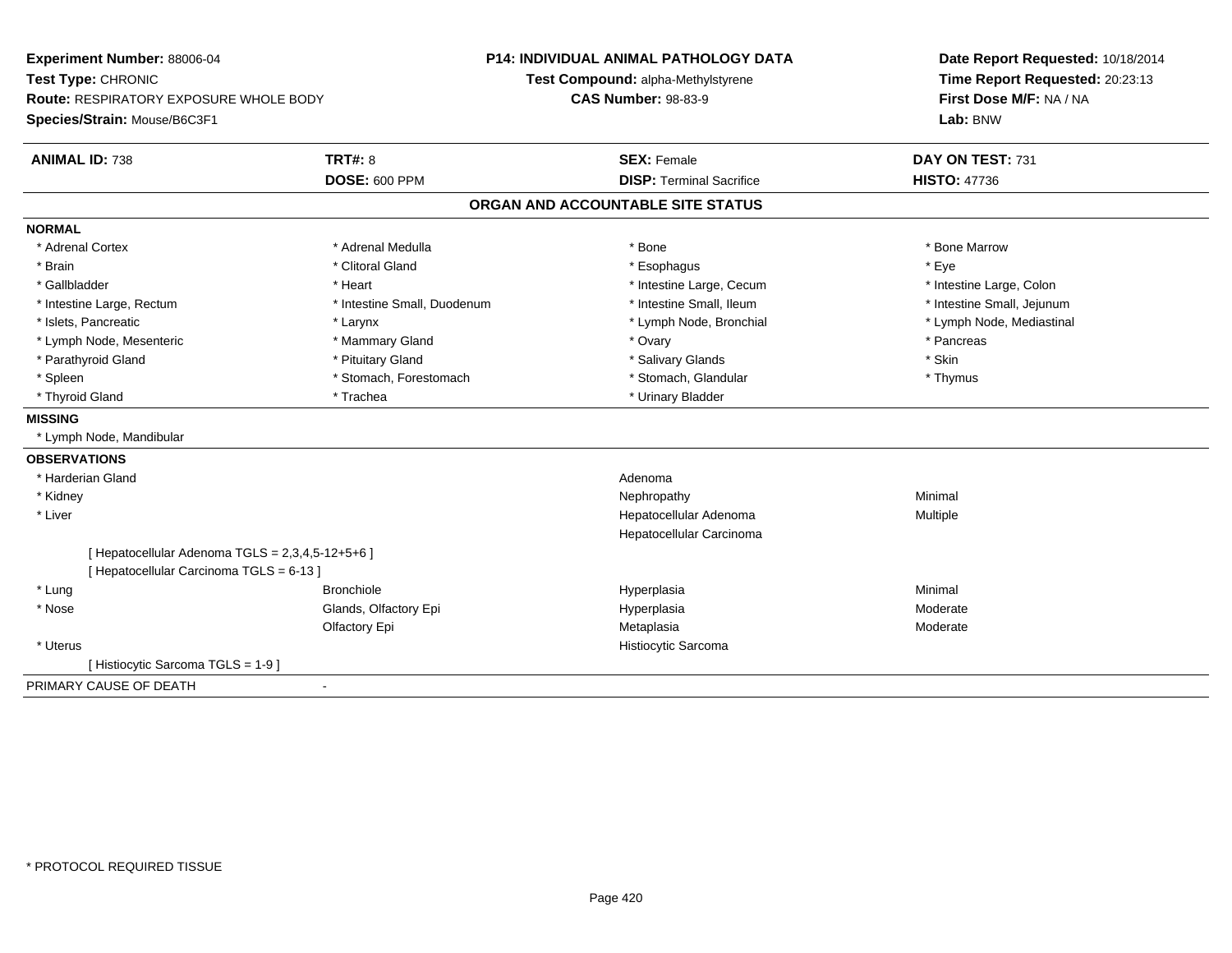| <b>Experiment Number: 88006-04</b><br>Test Type: CHRONIC<br><b>Route: RESPIRATORY EXPOSURE WHOLE BODY</b><br>Species/Strain: Mouse/B6C3F1 |                                | <b>P14: INDIVIDUAL ANIMAL PATHOLOGY DATA</b><br>Test Compound: alpha-Methylstyrene<br><b>CAS Number: 98-83-9</b> |                                   |  | Date Report Requested: 10/18/2014<br>Time Report Requested: 20:23:13<br>First Dose M/F: NA / NA<br>Lab: BNW |  |
|-------------------------------------------------------------------------------------------------------------------------------------------|--------------------------------|------------------------------------------------------------------------------------------------------------------|-----------------------------------|--|-------------------------------------------------------------------------------------------------------------|--|
|                                                                                                                                           |                                |                                                                                                                  |                                   |  |                                                                                                             |  |
|                                                                                                                                           |                                |                                                                                                                  |                                   |  |                                                                                                             |  |
| <b>ANIMAL ID: 739</b>                                                                                                                     | <b>TRT#: 8</b>                 |                                                                                                                  | <b>SEX: Female</b>                |  | DAY ON TEST: 694                                                                                            |  |
|                                                                                                                                           | <b>DOSE: 600 PPM</b>           |                                                                                                                  | <b>DISP:</b> Moribund Sacrifice   |  | <b>HISTO: 47737</b>                                                                                         |  |
|                                                                                                                                           |                                |                                                                                                                  | ORGAN AND ACCOUNTABLE SITE STATUS |  |                                                                                                             |  |
| <b>NORMAL</b>                                                                                                                             |                                |                                                                                                                  |                                   |  |                                                                                                             |  |
| * Adrenal Cortex                                                                                                                          | * Adrenal Medulla              |                                                                                                                  | * Bone                            |  | * Bone Marrow                                                                                               |  |
| * Brain                                                                                                                                   | * Clitoral Gland               |                                                                                                                  | * Esophagus                       |  | * Eye                                                                                                       |  |
| * Harderian Gland                                                                                                                         | * Heart                        |                                                                                                                  | * Intestine Large, Cecum          |  | * Intestine Large, Colon                                                                                    |  |
| * Intestine Large, Rectum                                                                                                                 | * Intestine Small, Duodenum    |                                                                                                                  | * Intestine Small, Ileum          |  | * Intestine Small, Jejunum                                                                                  |  |
| * Islets, Pancreatic                                                                                                                      | * Kidney                       |                                                                                                                  | * Larynx                          |  | * Liver                                                                                                     |  |
| * Lung                                                                                                                                    | * Lymph Node, Bronchial        |                                                                                                                  | * Lymph Node, Mediastinal         |  | * Lymph Node, Mesenteric                                                                                    |  |
| * Mammary Gland                                                                                                                           | * Ovary                        |                                                                                                                  | * Pancreas                        |  | * Parathyroid Gland                                                                                         |  |
| * Pituitary Gland                                                                                                                         | * Salivary Glands              |                                                                                                                  | * Spleen                          |  | * Stomach, Forestomach                                                                                      |  |
| * Stomach, Glandular                                                                                                                      | * Thymus                       |                                                                                                                  | * Thyroid Gland                   |  | * Trachea                                                                                                   |  |
| * Urinary Bladder                                                                                                                         |                                |                                                                                                                  |                                   |  |                                                                                                             |  |
| <b>MISSING</b>                                                                                                                            |                                |                                                                                                                  |                                   |  |                                                                                                             |  |
| * Lymph Node, Mandibular                                                                                                                  |                                |                                                                                                                  |                                   |  |                                                                                                             |  |
| <b>INSUFFICIENT TISSUE</b>                                                                                                                |                                |                                                                                                                  |                                   |  |                                                                                                             |  |
| * Gallbladder                                                                                                                             |                                |                                                                                                                  |                                   |  |                                                                                                             |  |
| <b>OBSERVATIONS</b>                                                                                                                       |                                |                                                                                                                  |                                   |  |                                                                                                             |  |
| * Nose                                                                                                                                    | Glands, Olfactory Epi          |                                                                                                                  | Hyperplasia                       |  | Moderate                                                                                                    |  |
|                                                                                                                                           | Olfactory Epi                  |                                                                                                                  | Metaplasia                        |  | Moderate                                                                                                    |  |
| * Skin                                                                                                                                    | <b>Subcut Tiss</b>             |                                                                                                                  | Liposarcoma                       |  | Multiple                                                                                                    |  |
| [ Liposarcoma TGLS = 1,2,3-12+13 ]                                                                                                        |                                |                                                                                                                  |                                   |  |                                                                                                             |  |
| * Uterus                                                                                                                                  | Endometrium                    |                                                                                                                  | Hyperplasia                       |  | Cystic, Moderate                                                                                            |  |
| [Hyperplasia TGLS = 4-9]                                                                                                                  |                                |                                                                                                                  |                                   |  |                                                                                                             |  |
| PRIMARY CAUSE OF DEATH                                                                                                                    | - Skin Subcut Tiss Liposarcoma |                                                                                                                  |                                   |  |                                                                                                             |  |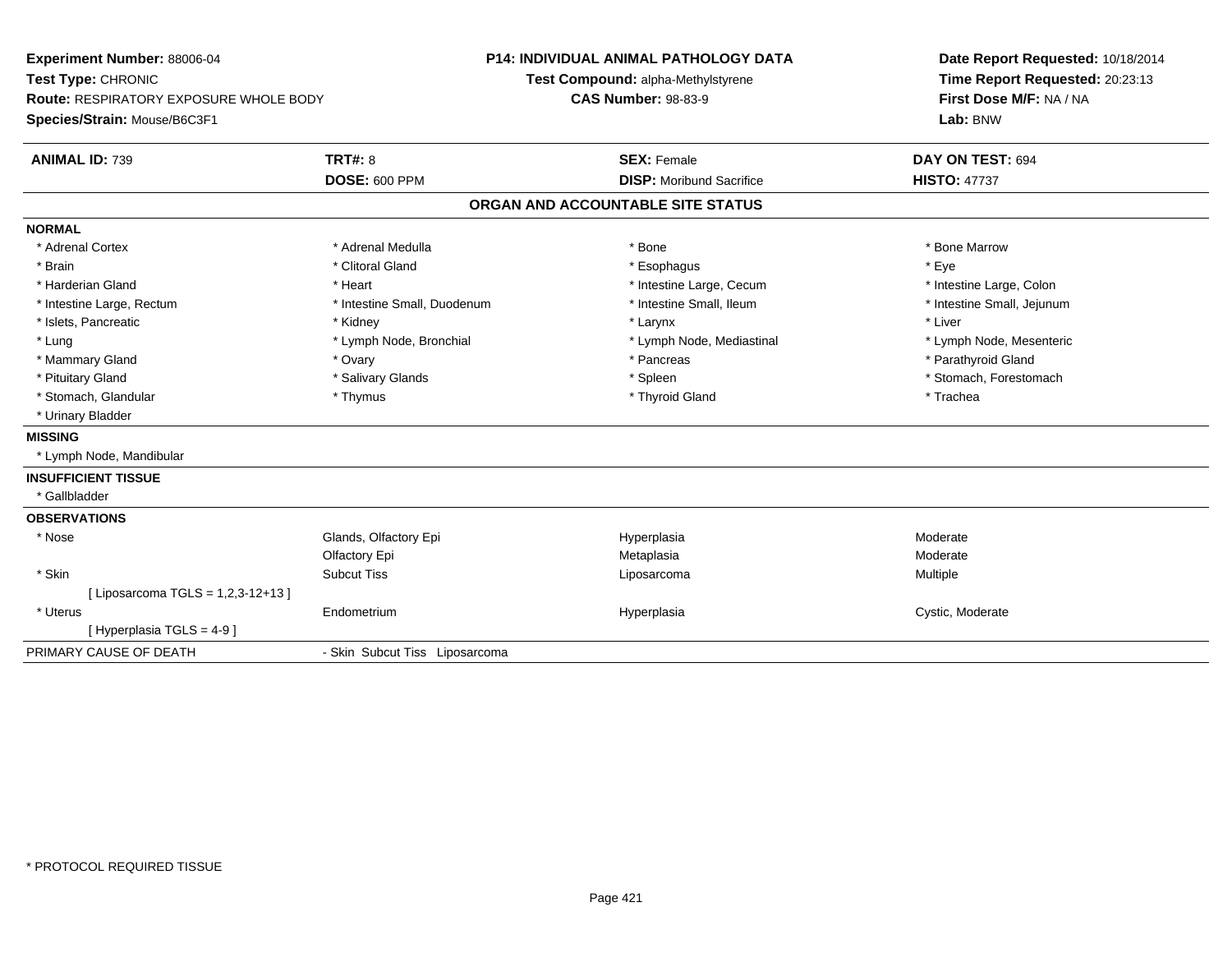| Experiment Number: 88006-04<br>Test Type: CHRONIC<br><b>Route: RESPIRATORY EXPOSURE WHOLE BODY</b><br>Species/Strain: Mouse/B6C3F1 |                             | <b>P14: INDIVIDUAL ANIMAL PATHOLOGY DATA</b><br>Test Compound: alpha-Methylstyrene<br><b>CAS Number: 98-83-9</b> | Date Report Requested: 10/18/2014<br>Time Report Requested: 20:23:13<br>First Dose M/F: NA / NA<br>Lab: BNW |  |
|------------------------------------------------------------------------------------------------------------------------------------|-----------------------------|------------------------------------------------------------------------------------------------------------------|-------------------------------------------------------------------------------------------------------------|--|
| <b>ANIMAL ID: 740</b>                                                                                                              | <b>TRT#: 8</b>              | <b>SEX: Female</b>                                                                                               | DAY ON TEST: 732                                                                                            |  |
|                                                                                                                                    | <b>DOSE: 600 PPM</b>        | <b>DISP: Terminal Sacrifice</b>                                                                                  | <b>HISTO: 47738</b>                                                                                         |  |
|                                                                                                                                    |                             | ORGAN AND ACCOUNTABLE SITE STATUS                                                                                |                                                                                                             |  |
| <b>NORMAL</b>                                                                                                                      |                             |                                                                                                                  |                                                                                                             |  |
| * Adrenal Cortex                                                                                                                   | * Adrenal Medulla           | * Bone                                                                                                           | * Bone Marrow                                                                                               |  |
| * Brain                                                                                                                            | * Clitoral Gland            | * Esophagus                                                                                                      | * Eye                                                                                                       |  |
| * Gallbladder                                                                                                                      | * Heart                     | * Intestine Large, Cecum                                                                                         | * Intestine Large, Colon                                                                                    |  |
| * Intestine Large, Rectum                                                                                                          | * Intestine Small, Duodenum | * Intestine Small, Ileum                                                                                         | * Intestine Small, Jejunum                                                                                  |  |
| * Islets, Pancreatic                                                                                                               | * Larynx                    | * Lymph Node, Bronchial                                                                                          | * Lymph Node, Mandibular                                                                                    |  |
| * Lymph Node, Mesenteric                                                                                                           | * Mammary Gland             | * Ovary                                                                                                          | * Pancreas                                                                                                  |  |
| * Parathyroid Gland                                                                                                                | * Salivary Glands           | * Skin                                                                                                           | * Stomach, Forestomach                                                                                      |  |
| * Stomach, Glandular                                                                                                               | * Thymus                    | * Thyroid Gland                                                                                                  | * Trachea                                                                                                   |  |
| * Urinary Bladder                                                                                                                  | * Uterus                    |                                                                                                                  |                                                                                                             |  |
| <b>MISSING</b>                                                                                                                     |                             |                                                                                                                  |                                                                                                             |  |
| * Lymph Node, Mediastinal                                                                                                          |                             |                                                                                                                  |                                                                                                             |  |
| <b>OBSERVATIONS</b>                                                                                                                |                             |                                                                                                                  |                                                                                                             |  |
| * Harderian Gland                                                                                                                  |                             | Hyperplasia                                                                                                      | Minimal                                                                                                     |  |
| * Kidney                                                                                                                           |                             | Nephropathy                                                                                                      | Moderate                                                                                                    |  |
| * Liver                                                                                                                            |                             | Hepatocellular Carcinoma                                                                                         |                                                                                                             |  |
|                                                                                                                                    |                             | <b>Mitotic Alteration</b>                                                                                        | Marked                                                                                                      |  |
| [ Hepatocellular Carcinoma TGLS = 2-12 ]                                                                                           |                             |                                                                                                                  |                                                                                                             |  |
| [Mitotic Alteration TGLS = 3-5]                                                                                                    |                             |                                                                                                                  |                                                                                                             |  |
| * Lung                                                                                                                             |                             | Hepatocellular Carcinoma                                                                                         | Metastatic (Liver)                                                                                          |  |
| * Nose                                                                                                                             | Glands, Olfactory Epi       | Hyperplasia                                                                                                      | Moderate                                                                                                    |  |
|                                                                                                                                    | Olfactory Epi               | Metaplasia                                                                                                       | Moderate                                                                                                    |  |
| * Pituitary Gland                                                                                                                  | <b>Pars Distalis</b>        | Hyperplasia                                                                                                      | Moderate                                                                                                    |  |
| * Spleen                                                                                                                           |                             | Lymphoma Malignant                                                                                               |                                                                                                             |  |
| [ Lymphoma Malignant TGLS = 1-5 ]                                                                                                  |                             |                                                                                                                  |                                                                                                             |  |
| PRIMARY CAUSE OF DEATH                                                                                                             |                             |                                                                                                                  |                                                                                                             |  |
|                                                                                                                                    |                             |                                                                                                                  |                                                                                                             |  |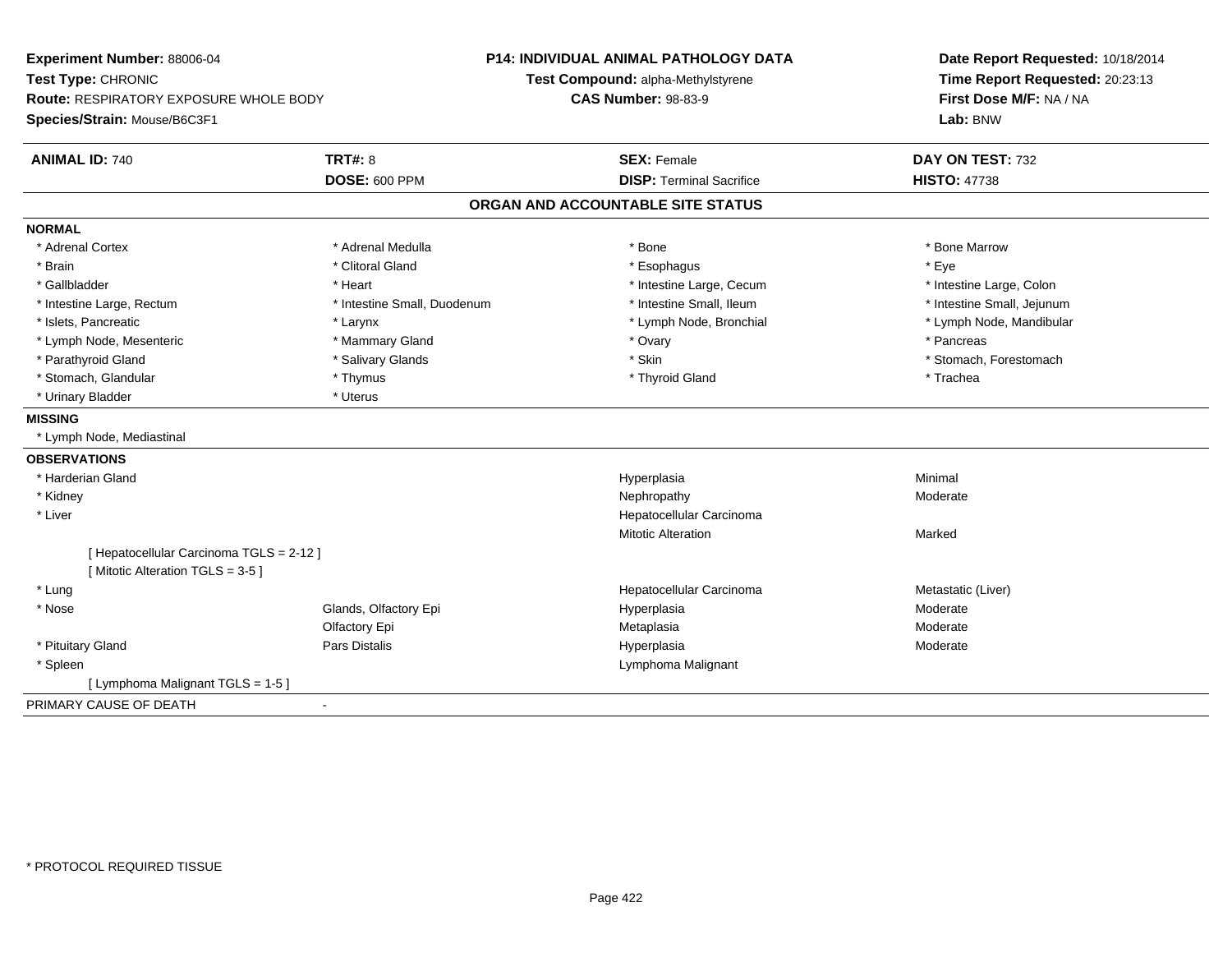| Experiment Number: 88006-04                 |                             | <b>P14: INDIVIDUAL ANIMAL PATHOLOGY DATA</b> | Date Report Requested: 10/18/2014 |  |
|---------------------------------------------|-----------------------------|----------------------------------------------|-----------------------------------|--|
| Test Type: CHRONIC                          |                             | Test Compound: alpha-Methylstyrene           | Time Report Requested: 20:23:13   |  |
| Route: RESPIRATORY EXPOSURE WHOLE BODY      |                             | <b>CAS Number: 98-83-9</b>                   | First Dose M/F: NA / NA           |  |
| Species/Strain: Mouse/B6C3F1                |                             |                                              | Lab: BNW                          |  |
| <b>ANIMAL ID: 741</b>                       | <b>TRT#: 8</b>              | <b>SEX: Female</b>                           | DAY ON TEST: 731                  |  |
|                                             | <b>DOSE: 600 PPM</b>        | <b>DISP: Terminal Sacrifice</b>              | <b>HISTO: 47739</b>               |  |
|                                             |                             | ORGAN AND ACCOUNTABLE SITE STATUS            |                                   |  |
| <b>NORMAL</b>                               |                             |                                              |                                   |  |
| * Adrenal Cortex                            | * Adrenal Medulla           | * Bone                                       | * Bone Marrow                     |  |
| * Brain                                     | * Esophagus                 | * Eye                                        | * Gallbladder                     |  |
| * Harderian Gland                           | * Heart                     | * Intestine Large, Cecum                     | * Intestine Large, Colon          |  |
| * Intestine Large, Rectum                   | * Intestine Small, Duodenum | * Intestine Small, Ileum                     | * Intestine Small, Jejunum        |  |
| * Islets. Pancreatic                        | * Larynx                    | * Lung                                       | * Lymph Node, Bronchial           |  |
| * Lymph Node, Mediastinal                   | * Lymph Node, Mesenteric    | * Mammary Gland                              | * Ovary                           |  |
| * Pancreas                                  | * Parathyroid Gland         | * Pituitary Gland                            | * Salivary Glands                 |  |
| * Skin                                      | * Spleen                    | * Stomach, Forestomach                       | * Stomach, Glandular              |  |
| * Thymus                                    | * Trachea                   | * Urinary Bladder                            |                                   |  |
| <b>MISSING</b>                              |                             |                                              |                                   |  |
| * Clitoral Gland                            | * Lymph Node, Mandibular    |                                              |                                   |  |
| <b>OBSERVATIONS</b>                         |                             |                                              |                                   |  |
| * Kidney                                    |                             | Infarct                                      | Mild                              |  |
|                                             |                             | Nephropathy                                  | Minimal                           |  |
| * Liver                                     |                             | Hepatocellular Adenoma                       | Multiple                          |  |
| [ Hepatocellular Adenoma TGLS = 2,3-13+12 ] |                             |                                              |                                   |  |
| Mesentery                                   | Fat                         | <b>Necrosis</b>                              | Mild                              |  |
| [Necrosis TGLS = $1-6$ ]                    |                             |                                              |                                   |  |
| * Nose                                      | Glands, Olfactory Epi       | Hyperplasia                                  | Moderate                          |  |
|                                             | Olfactory Epi               | Metaplasia                                   | Moderate                          |  |
| * Thyroid Gland                             | <b>Follicular Cel</b>       | Adenoma                                      |                                   |  |
| * Uterus                                    | Endometrium                 | Hyperplasia                                  | Cystic, Marked                    |  |
| PRIMARY CAUSE OF DEATH                      |                             |                                              |                                   |  |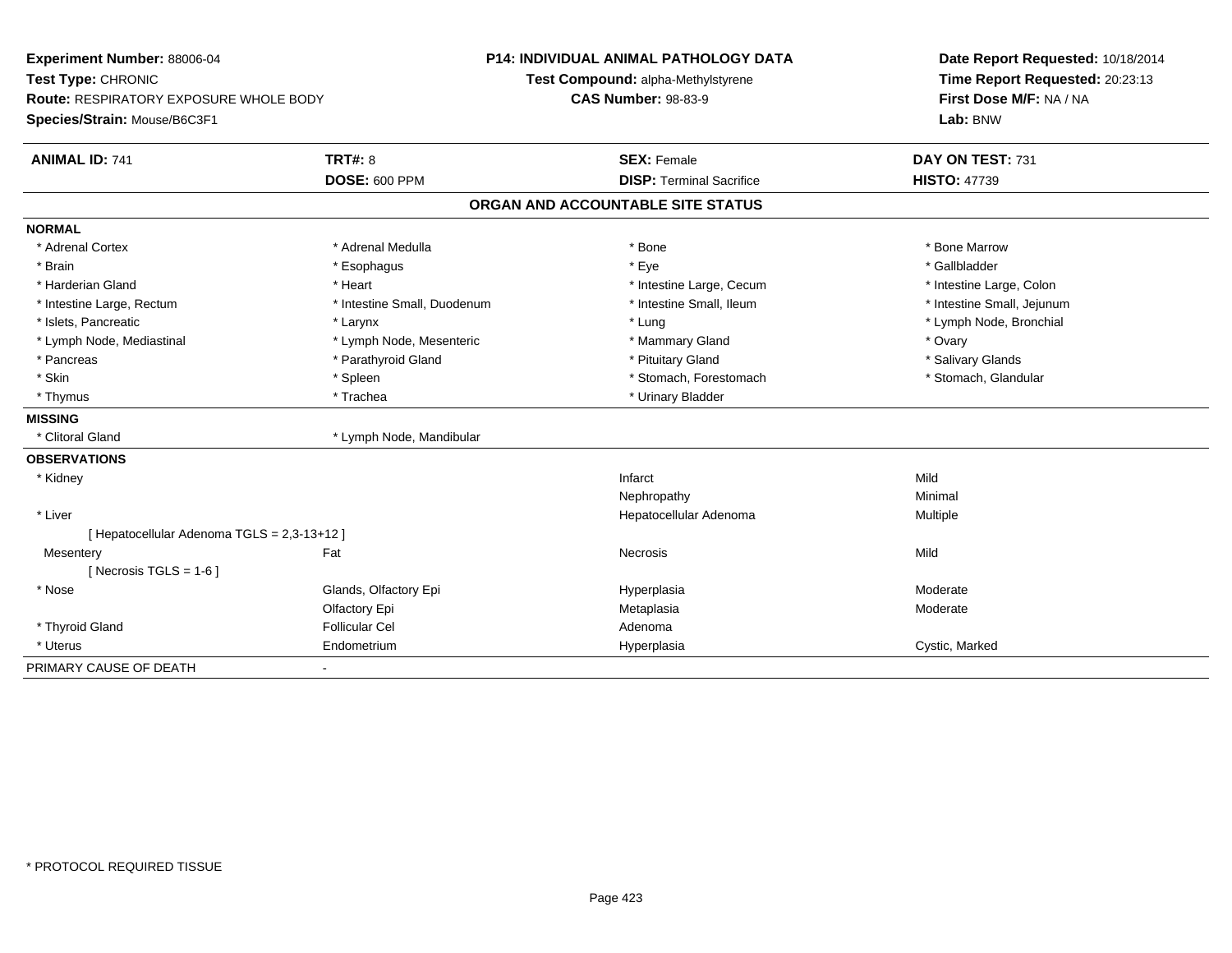| Experiment Number: 88006-04                                         |                           | P14: INDIVIDUAL ANIMAL PATHOLOGY DATA | Date Report Requested: 10/18/2014                          |  |
|---------------------------------------------------------------------|---------------------------|---------------------------------------|------------------------------------------------------------|--|
| Test Type: CHRONIC<br><b>Route: RESPIRATORY EXPOSURE WHOLE BODY</b> |                           | Test Compound: alpha-Methylstyrene    | Time Report Requested: 20:23:13<br>First Dose M/F: NA / NA |  |
|                                                                     |                           | <b>CAS Number: 98-83-9</b>            |                                                            |  |
| Species/Strain: Mouse/B6C3F1                                        |                           |                                       | Lab: BNW                                                   |  |
| <b>ANIMAL ID: 742</b>                                               | <b>TRT#: 8</b>            | <b>SEX: Female</b>                    | DAY ON TEST: 731                                           |  |
|                                                                     | <b>DOSE: 600 PPM</b>      | <b>DISP: Terminal Sacrifice</b>       | <b>HISTO: 47740</b>                                        |  |
|                                                                     |                           | ORGAN AND ACCOUNTABLE SITE STATUS     |                                                            |  |
| <b>NORMAL</b>                                                       |                           |                                       |                                                            |  |
| * Adrenal Cortex                                                    | * Adrenal Medulla         | * Bone                                | * Bone Marrow                                              |  |
| * Brain                                                             | * Clitoral Gland          | * Esophagus                           | * Eve                                                      |  |
| * Gallbladder                                                       | * Harderian Gland         | * Heart                               | * Intestine Large, Cecum                                   |  |
| * Intestine Large, Colon                                            | * Intestine Large, Rectum | * Intestine Small, Duodenum           | * Intestine Small, Ileum                                   |  |
| * Intestine Small, Jejunum                                          | * Islets, Pancreatic      | * Larynx                              | * Liver                                                    |  |
| * Lung                                                              | * Lymph Node, Bronchial   | * Lymph Node, Mandibular              | * Lymph Node, Mediastinal                                  |  |
| * Lymph Node, Mesenteric                                            | * Mammary Gland           | * Ovary                               | * Pancreas                                                 |  |
| * Parathyroid Gland                                                 | * Pituitary Gland         | * Salivary Glands                     | * Skin                                                     |  |
| * Spleen                                                            | * Stomach, Forestomach    | * Stomach, Glandular                  | * Thymus                                                   |  |
| * Trachea                                                           | * Urinary Bladder         | * Uterus                              |                                                            |  |
| <b>OBSERVATIONS</b>                                                 |                           |                                       |                                                            |  |
| * Kidney                                                            |                           | Nephropathy                           | Minimal                                                    |  |
| * Nose                                                              | Glands, Olfactory Epi     | Hyperplasia                           | Moderate                                                   |  |
|                                                                     | Olfactory Epi             | Metaplasia                            | Moderate                                                   |  |
| * Thyroid Gland                                                     | <b>Follicular Cel</b>     | Hyperplasia                           | Mild                                                       |  |
| PRIMARY CAUSE OF DEATH                                              |                           |                                       |                                                            |  |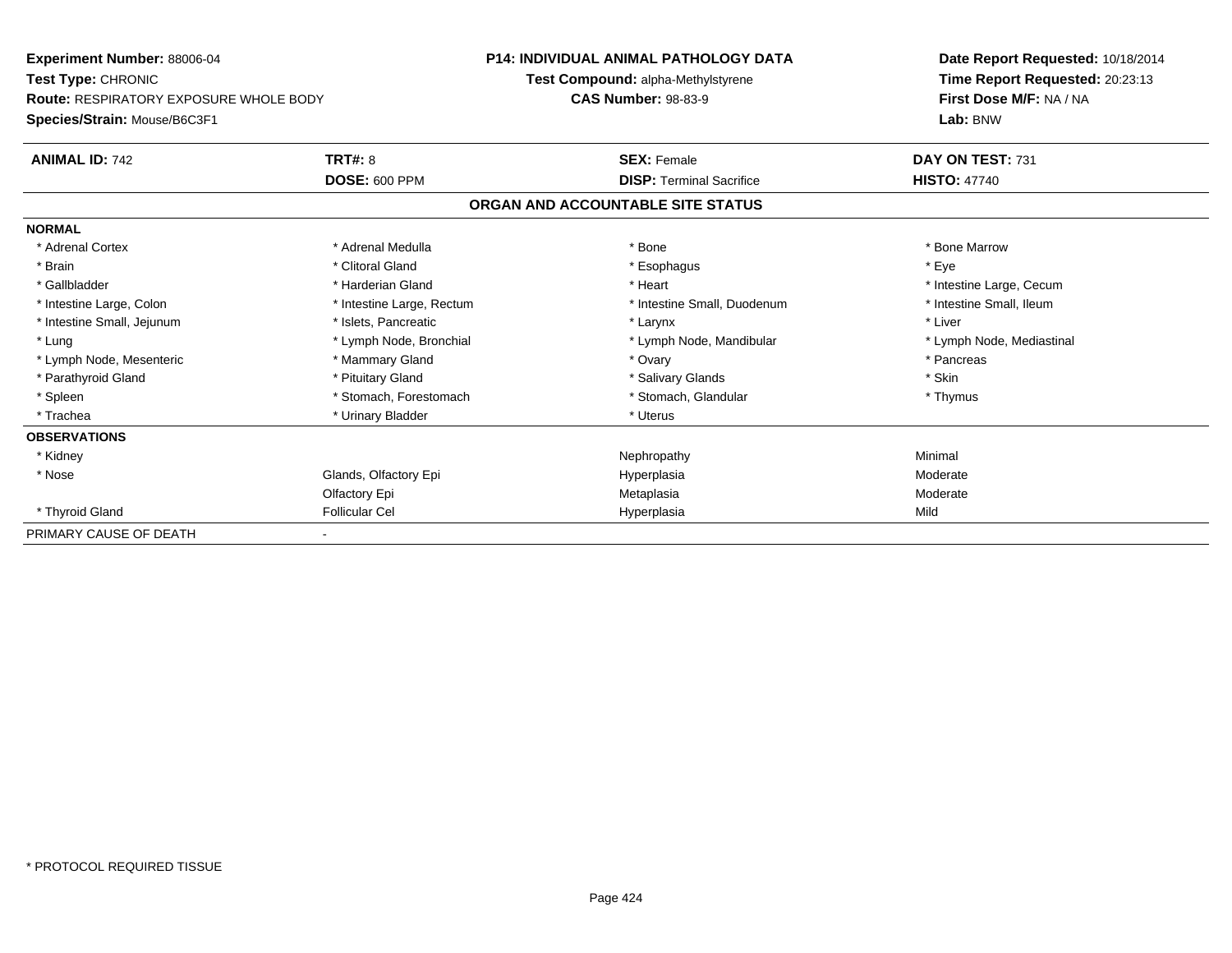| Experiment Number: 88006-04                   |                                    | <b>P14: INDIVIDUAL ANIMAL PATHOLOGY DATA</b> | Date Report Requested: 10/18/2014<br>Time Report Requested: 20:23:13 |  |
|-----------------------------------------------|------------------------------------|----------------------------------------------|----------------------------------------------------------------------|--|
| Test Type: CHRONIC                            | Test Compound: alpha-Methylstyrene |                                              |                                                                      |  |
| <b>Route: RESPIRATORY EXPOSURE WHOLE BODY</b> |                                    | <b>CAS Number: 98-83-9</b>                   | First Dose M/F: NA / NA                                              |  |
| Species/Strain: Mouse/B6C3F1                  |                                    |                                              | Lab: BNW                                                             |  |
| <b>ANIMAL ID: 743</b>                         | <b>TRT#: 8</b>                     | <b>SEX: Female</b>                           | DAY ON TEST: 684                                                     |  |
|                                               | <b>DOSE: 600 PPM</b>               | <b>DISP:</b> Moribund Sacrifice              | <b>HISTO: 47741</b>                                                  |  |
|                                               |                                    | ORGAN AND ACCOUNTABLE SITE STATUS            |                                                                      |  |
| <b>NORMAL</b>                                 |                                    |                                              |                                                                      |  |
| * Adrenal Medulla                             | * Bone                             | * Bone Marrow                                | * Brain                                                              |  |
| * Clitoral Gland                              | * Esophagus                        | * Eye                                        | * Gallbladder                                                        |  |
| * Harderian Gland                             | * Heart                            | * Intestine Large, Cecum                     | * Intestine Large, Colon                                             |  |
| * Intestine Large, Rectum                     | * Intestine Small, Duodenum        | * Intestine Small, Ileum                     | * Intestine Small, Jejunum                                           |  |
| * Islets, Pancreatic                          | * Larynx                           | * Lung                                       | * Lymph Node, Mandibular                                             |  |
| * Lymph Node, Mediastinal                     | * Lymph Node, Mesenteric           | * Mammary Gland                              | * Pancreas                                                           |  |
| * Parathyroid Gland                           | * Pituitary Gland                  | * Salivary Glands                            | * Skin                                                               |  |
| * Spleen                                      | * Stomach, Forestomach             | * Stomach, Glandular                         | * Thymus                                                             |  |
| * Thyroid Gland                               | * Trachea                          | * Urinary Bladder                            | * Uterus                                                             |  |
| <b>MISSING</b>                                |                                    |                                              |                                                                      |  |
| * Lymph Node, Bronchial                       |                                    |                                              |                                                                      |  |
| <b>OBSERVATIONS</b>                           |                                    |                                              |                                                                      |  |
| * Adrenal Cortex                              |                                    | Hyperplasia                                  | Mild                                                                 |  |
| * Kidney                                      |                                    | Nephropathy                                  | Mild                                                                 |  |
| * Liver                                       |                                    | Hepatocellular Carcinoma                     |                                                                      |  |
| [ Hepatocellular Carcinoma TGLS = 1-12 ]      |                                    |                                              |                                                                      |  |
| * Nose                                        | Glands, Olfactory Epi              | Hyperplasia                                  | Moderate                                                             |  |
|                                               | Olfactory Epi                      | Metaplasia                                   | Moderate                                                             |  |
| * Ovary                                       |                                    | Cyst                                         |                                                                      |  |
| [ $Cyst TGLS = 2-8$ ]                         |                                    |                                              |                                                                      |  |
| PRIMARY CAUSE OF DEATH                        | - Liver Hepatocellular Carcinoma   |                                              |                                                                      |  |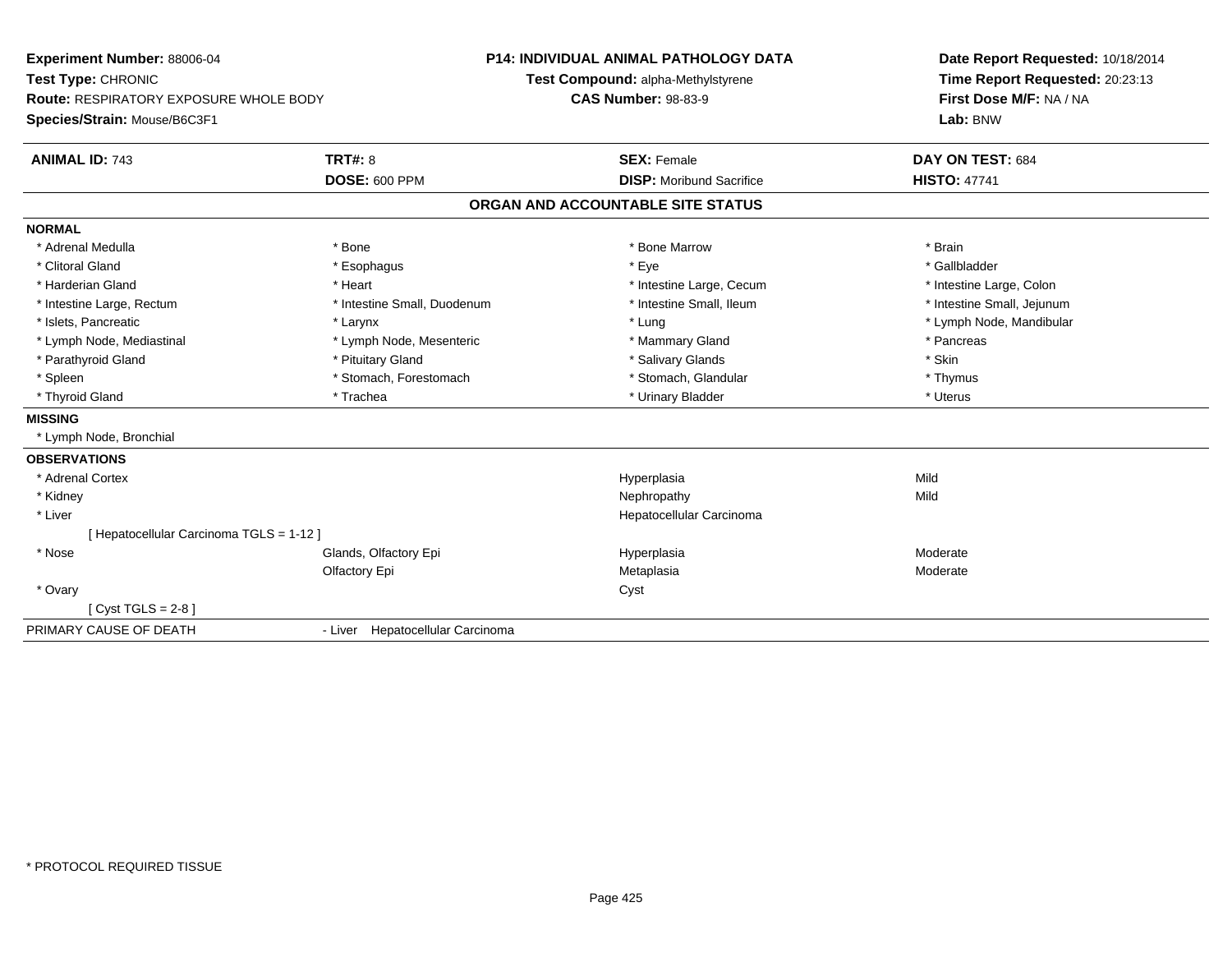| Experiment Number: 88006-04            |                                 | P14: INDIVIDUAL ANIMAL PATHOLOGY DATA | Date Report Requested: 10/18/2014<br>Time Report Requested: 20:23:13<br>First Dose M/F: NA / NA |  |
|----------------------------------------|---------------------------------|---------------------------------------|-------------------------------------------------------------------------------------------------|--|
| Test Type: CHRONIC                     |                                 | Test Compound: alpha-Methylstyrene    |                                                                                                 |  |
| Route: RESPIRATORY EXPOSURE WHOLE BODY |                                 | <b>CAS Number: 98-83-9</b>            |                                                                                                 |  |
| Species/Strain: Mouse/B6C3F1           |                                 |                                       | Lab: BNW                                                                                        |  |
| <b>ANIMAL ID: 744</b>                  | <b>TRT#: 8</b>                  | <b>SEX: Female</b>                    | DAY ON TEST: 694                                                                                |  |
|                                        | <b>DOSE: 600 PPM</b>            | <b>DISP:</b> Moribund Sacrifice       | <b>HISTO: 47742</b>                                                                             |  |
|                                        |                                 | ORGAN AND ACCOUNTABLE SITE STATUS     |                                                                                                 |  |
| <b>NORMAL</b>                          |                                 |                                       |                                                                                                 |  |
| * Adrenal Cortex                       | * Adrenal Medulla               | * Bone                                | * Bone Marrow                                                                                   |  |
| * Brain                                | * Esophagus                     | * Eye                                 | * Gallbladder                                                                                   |  |
| * Harderian Gland                      | * Heart                         | * Intestine Large, Cecum              | * Intestine Large, Colon                                                                        |  |
| * Intestine Large, Rectum              | * Intestine Small, Duodenum     | * Intestine Small, Ileum              | * Intestine Small, Jejunum                                                                      |  |
| * Islets, Pancreatic                   | * Larynx                        | * Lymph Node, Mandibular              | * Lymph Node, Mesenteric                                                                        |  |
| * Mammary Gland                        | * Ovary                         | * Pancreas                            | * Parathyroid Gland                                                                             |  |
| * Pituitary Gland                      | * Salivary Glands               | * Stomach, Forestomach                | * Stomach, Glandular                                                                            |  |
| * Thymus                               | * Thyroid Gland                 | * Trachea                             | * Urinary Bladder                                                                               |  |
| * Uterus                               |                                 |                                       |                                                                                                 |  |
| <b>MISSING</b>                         |                                 |                                       |                                                                                                 |  |
| * Lymph Node, Bronchial                |                                 |                                       |                                                                                                 |  |
| <b>INSUFFICIENT TISSUE</b>             |                                 |                                       |                                                                                                 |  |
| * Clitoral Gland                       |                                 |                                       |                                                                                                 |  |
| <b>OBSERVATIONS</b>                    |                                 |                                       |                                                                                                 |  |
| * Kidney                               |                                 | Nephropathy                           | Minimal                                                                                         |  |
| * Liver                                |                                 | Hepatocellular Adenoma                |                                                                                                 |  |
| [ Hepatocellular Adenoma TGLS = 2-5 ]  |                                 |                                       |                                                                                                 |  |
| * Lung                                 |                                 | Fibrosarcoma                          | Metastatic (Skin)                                                                               |  |
| * Lymph Node, Mediastinal              |                                 | Fibrosarcoma                          | Metastatic (Skin)                                                                               |  |
| * Nose                                 | Olfactory Epi                   | Atrophy                               | Minimal                                                                                         |  |
|                                        | Glands, Olfactory Epi           | Hyperplasia                           | Moderate                                                                                        |  |
|                                        | Olfactory Epi                   | Metaplasia                            | Moderate                                                                                        |  |
| * Skin                                 | <b>Subcut Tiss</b>              | Fibrosarcoma                          |                                                                                                 |  |
| [Fibrosarcoma TGLS = 1-12]             |                                 |                                       |                                                                                                 |  |
| * Spleen                               |                                 | Hematopoietic Cell Proliferation      | Marked                                                                                          |  |
| PRIMARY CAUSE OF DEATH                 | - Skin Subcut Tiss Fibrosarcoma |                                       |                                                                                                 |  |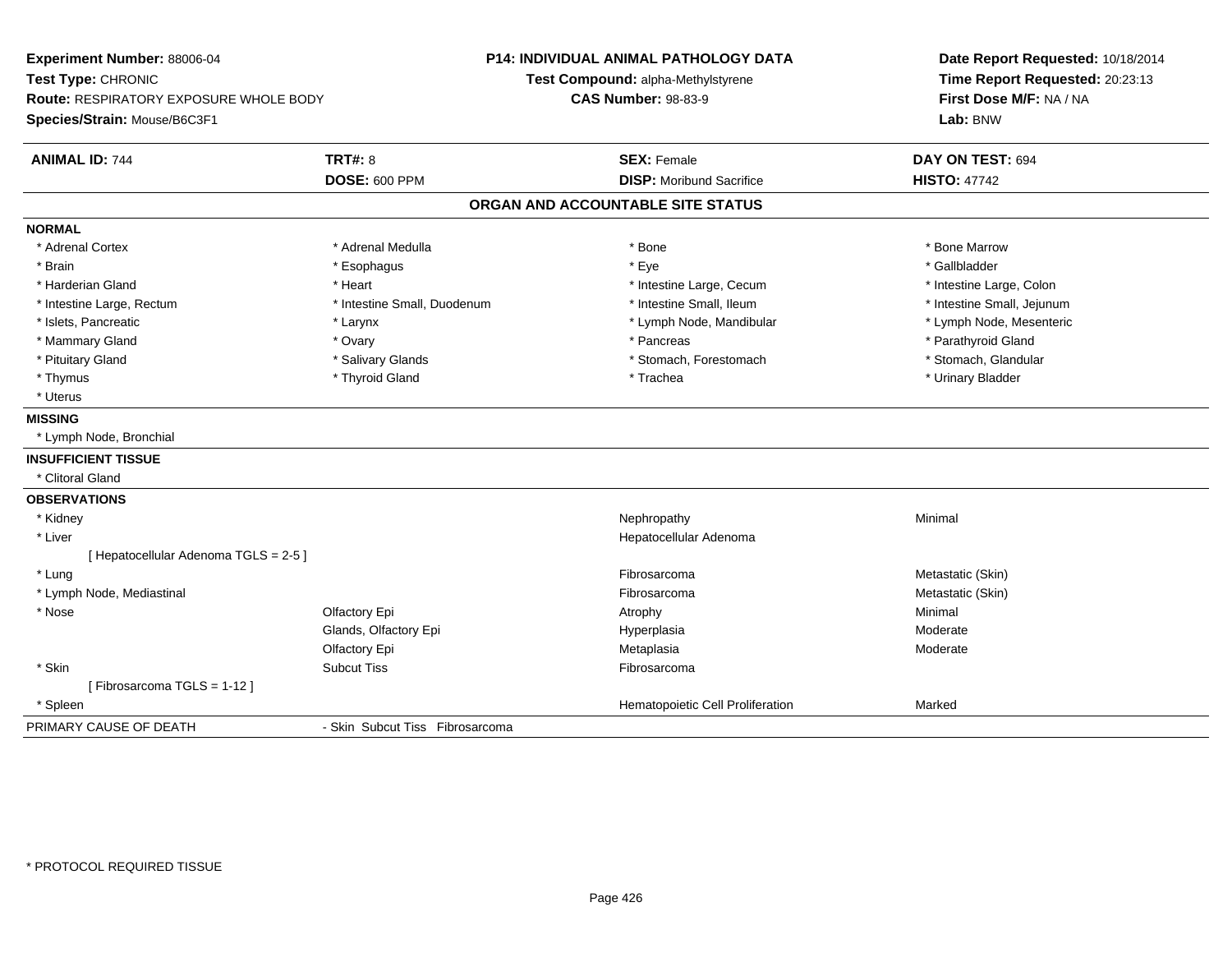| Experiment Number: 88006-04<br>Test Type: CHRONIC<br>Route: RESPIRATORY EXPOSURE WHOLE BODY |                           | <b>P14: INDIVIDUAL ANIMAL PATHOLOGY DATA</b> | Date Report Requested: 10/18/2014<br>Time Report Requested: 20:23:13<br>First Dose M/F: NA / NA |
|---------------------------------------------------------------------------------------------|---------------------------|----------------------------------------------|-------------------------------------------------------------------------------------------------|
|                                                                                             |                           | Test Compound: alpha-Methylstyrene           |                                                                                                 |
|                                                                                             |                           | <b>CAS Number: 98-83-9</b>                   |                                                                                                 |
| Species/Strain: Mouse/B6C3F1                                                                |                           |                                              | Lab: BNW                                                                                        |
| <b>ANIMAL ID: 745</b>                                                                       | <b>TRT#: 8</b>            | <b>SEX: Female</b>                           | DAY ON TEST: 732                                                                                |
|                                                                                             | <b>DOSE: 600 PPM</b>      | <b>DISP: Terminal Sacrifice</b>              | <b>HISTO: 47743</b>                                                                             |
|                                                                                             |                           | ORGAN AND ACCOUNTABLE SITE STATUS            |                                                                                                 |
| <b>NORMAL</b>                                                                               |                           |                                              |                                                                                                 |
| * Adrenal Cortex                                                                            | * Adrenal Medulla         | * Bone                                       | * Bone Marrow                                                                                   |
| * Brain                                                                                     | * Clitoral Gland          | * Esophagus                                  | * Eve                                                                                           |
| * Gallbladder                                                                               | * Harderian Gland         | * Heart                                      | * Intestine Large, Cecum                                                                        |
| * Intestine Large, Colon                                                                    | * Intestine Large, Rectum | * Intestine Small, Duodenum                  | * Intestine Small, Ileum                                                                        |
| * Islets, Pancreatic                                                                        | * Kidney                  | * Larynx                                     | * Liver                                                                                         |
| * Lung                                                                                      | * Mammary Gland           | * Pancreas                                   | * Pituitary Gland                                                                               |
| * Salivary Glands                                                                           | * Skin                    | * Stomach, Forestomach                       | * Stomach, Glandular                                                                            |
| * Thymus                                                                                    | * Thyroid Gland           | * Trachea                                    | * Urinary Bladder                                                                               |
| * Uterus                                                                                    |                           |                                              |                                                                                                 |
| <b>MISSING</b>                                                                              |                           |                                              |                                                                                                 |
| * Lymph Node, Bronchial                                                                     | * Lymph Node, Mediastinal | * Parathyroid Gland                          |                                                                                                 |
| <b>OBSERVATIONS</b>                                                                         |                           |                                              |                                                                                                 |
| * Intestine Small, Jejunum                                                                  | Peyers Patch              | Lymphoma Malignant                           |                                                                                                 |
| [ Lymphoma Malignant TGLS = 5-13 ]                                                          |                           |                                              |                                                                                                 |
| * Lymph Node, Mandibular                                                                    |                           | Lymphoma Malignant                           |                                                                                                 |
| [ Lymphoma Malignant TGLS = 1-12 ]                                                          |                           |                                              |                                                                                                 |
| * Lymph Node, Mesenteric                                                                    |                           | Lymphoma Malignant                           |                                                                                                 |
| * Nose                                                                                      | Glands, Olfactory Epi     | Hyperplasia                                  | Moderate                                                                                        |
|                                                                                             | Olfactory Epi             | Metaplasia                                   | Moderate                                                                                        |
| * Ovary                                                                                     |                           | Cyst                                         |                                                                                                 |
| [Cyst TGLS = $2-8$ ]                                                                        |                           |                                              |                                                                                                 |
| * Spleen                                                                                    |                           | Lymphoma Malignant                           |                                                                                                 |
| [ Lymphoma Malignant TGLS = 3,4-5 ]                                                         |                           |                                              |                                                                                                 |
| PRIMARY CAUSE OF DEATH                                                                      | $\blacksquare$            |                                              |                                                                                                 |
|                                                                                             |                           |                                              |                                                                                                 |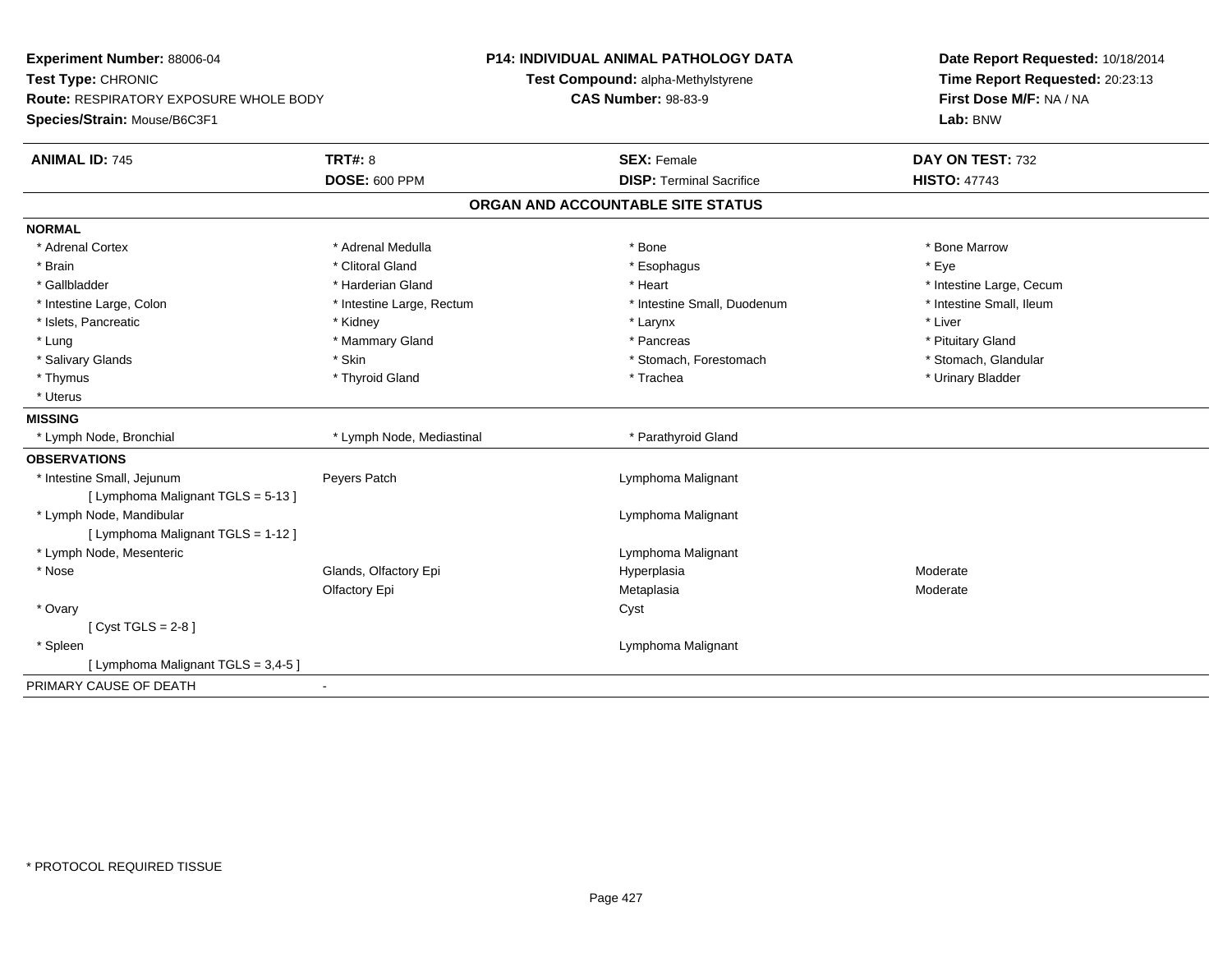| Experiment Number: 88006-04                   |                                         | <b>P14: INDIVIDUAL ANIMAL PATHOLOGY DATA</b> | Date Report Requested: 10/18/2014                          |  |
|-----------------------------------------------|-----------------------------------------|----------------------------------------------|------------------------------------------------------------|--|
| Test Type: CHRONIC                            |                                         | Test Compound: alpha-Methylstyrene           | Time Report Requested: 20:23:13<br>First Dose M/F: NA / NA |  |
| <b>Route: RESPIRATORY EXPOSURE WHOLE BODY</b> |                                         | <b>CAS Number: 98-83-9</b>                   |                                                            |  |
| Species/Strain: Mouse/B6C3F1                  |                                         |                                              | Lab: BNW                                                   |  |
| <b>ANIMAL ID: 746</b>                         | TRT#: 8                                 | <b>SEX: Female</b>                           | DAY ON TEST: 527                                           |  |
|                                               | <b>DOSE: 600 PPM</b>                    | <b>DISP:</b> Moribund Sacrifice              | <b>HISTO: 47744</b>                                        |  |
|                                               |                                         | ORGAN AND ACCOUNTABLE SITE STATUS            |                                                            |  |
| <b>NORMAL</b>                                 |                                         |                                              |                                                            |  |
| * Adrenal Cortex                              | * Adrenal Medulla                       | * Bone                                       | * Bone Marrow                                              |  |
| * Brain                                       | * Esophagus                             | * Eye                                        | * Gallbladder                                              |  |
| * Harderian Gland                             | * Heart                                 | * Intestine Large, Cecum                     | * Intestine Large, Colon                                   |  |
| * Intestine Large, Rectum                     | * Intestine Small, Duodenum             | * Intestine Small, Ileum                     | * Intestine Small, Jejunum                                 |  |
| * Islets, Pancreatic                          | * Larynx                                | * Lung                                       | * Lymph Node, Mandibular                                   |  |
| * Lymph Node, Mesenteric                      | * Mammary Gland                         | * Ovary                                      | * Pancreas                                                 |  |
| * Salivary Glands                             | * Skin                                  | * Spleen                                     | * Stomach, Forestomach                                     |  |
| * Stomach, Glandular                          | * Thymus                                | * Trachea                                    | * Urinary Bladder                                          |  |
| * Uterus                                      |                                         |                                              |                                                            |  |
| <b>MISSING</b>                                |                                         |                                              |                                                            |  |
| * Clitoral Gland                              | * Lymph Node, Bronchial                 | * Lymph Node, Mediastinal                    | * Parathyroid Gland                                        |  |
| <b>OBSERVATIONS</b>                           |                                         |                                              |                                                            |  |
| * Kidney                                      |                                         | Nephropathy                                  | Minimal                                                    |  |
| * Liver                                       |                                         | <b>Tension Lipidosis</b>                     | Minimal                                                    |  |
| * Nose                                        | Glands, Olfactory Epi                   | Hyperplasia                                  | Moderate                                                   |  |
|                                               | Olfactory Epi                           | Metaplasia                                   | Moderate                                                   |  |
| * Pituitary Gland                             | <b>Pars Distalis</b>                    | Adenoma                                      |                                                            |  |
| [Adenoma TGLS = $2-9$ ]                       |                                         |                                              |                                                            |  |
| * Thyroid Gland                               | <b>Follicular Cel</b>                   | Hyperplasia                                  | Moderate                                                   |  |
| PRIMARY CAUSE OF DEATH                        | - Pituitary Gland Pars Distalis Adenoma |                                              |                                                            |  |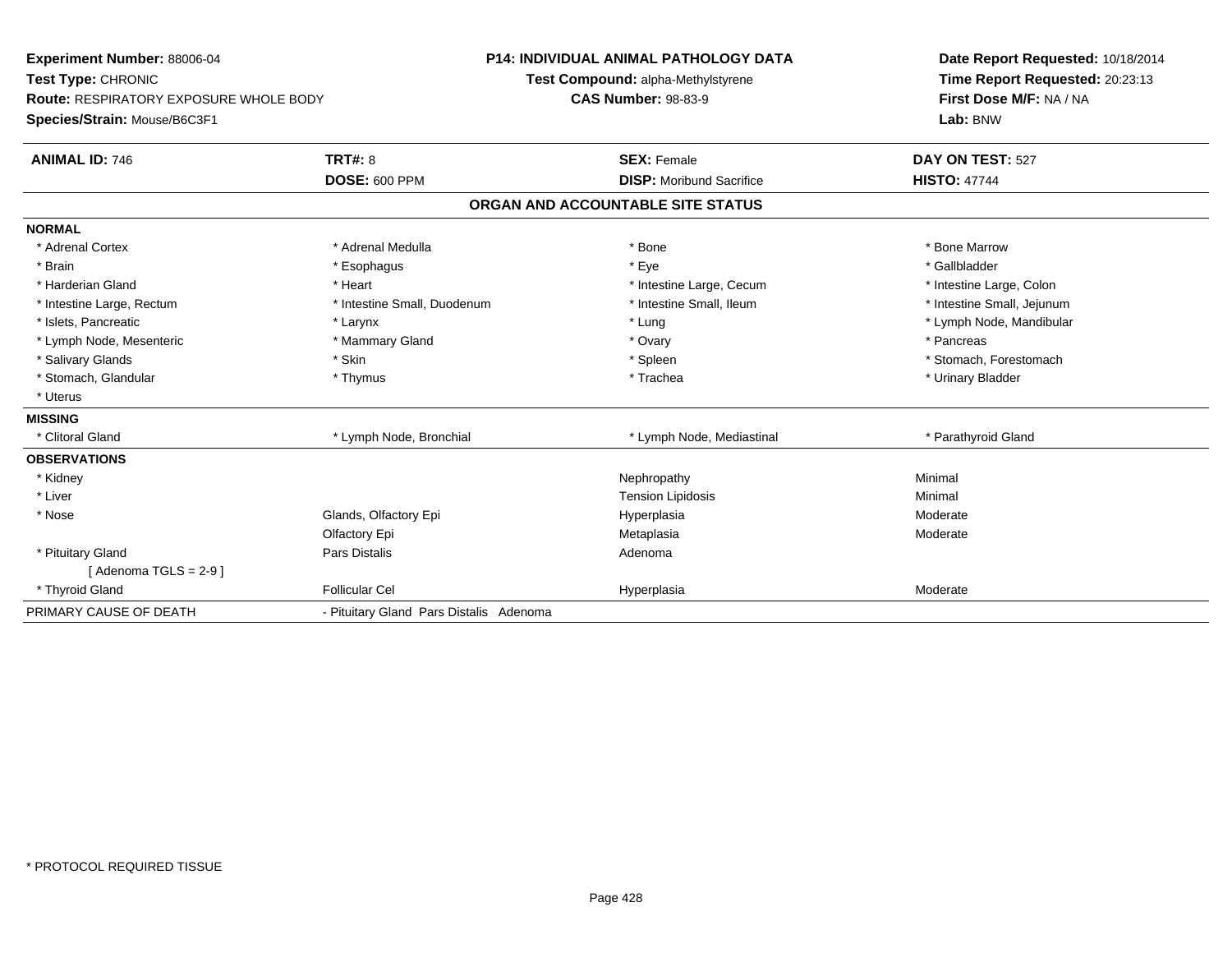| <b>Experiment Number: 88006-04</b><br>Test Type: CHRONIC |                           | <b>P14: INDIVIDUAL ANIMAL PATHOLOGY DATA</b><br>Test Compound: alpha-Methylstyrene | Date Report Requested: 10/18/2014<br>Time Report Requested: 20:23:13<br>First Dose M/F: NA / NA |  |
|----------------------------------------------------------|---------------------------|------------------------------------------------------------------------------------|-------------------------------------------------------------------------------------------------|--|
| <b>Route: RESPIRATORY EXPOSURE WHOLE BODY</b>            |                           | <b>CAS Number: 98-83-9</b>                                                         |                                                                                                 |  |
| Species/Strain: Mouse/B6C3F1                             |                           |                                                                                    | Lab: BNW                                                                                        |  |
| <b>ANIMAL ID: 747</b>                                    | <b>TRT#: 8</b>            | <b>SEX: Female</b>                                                                 | DAY ON TEST: 732                                                                                |  |
|                                                          | <b>DOSE: 600 PPM</b>      | <b>DISP: Terminal Sacrifice</b>                                                    | <b>HISTO: 47745</b>                                                                             |  |
|                                                          |                           | ORGAN AND ACCOUNTABLE SITE STATUS                                                  |                                                                                                 |  |
| <b>NORMAL</b>                                            |                           |                                                                                    |                                                                                                 |  |
| * Adrenal Cortex                                         | * Adrenal Medulla         | * Bone                                                                             | * Bone Marrow                                                                                   |  |
| * Brain                                                  | * Clitoral Gland          | * Esophagus                                                                        | * Eve                                                                                           |  |
| * Gallbladder                                            | * Harderian Gland         | * Heart                                                                            | * Intestine Large, Cecum                                                                        |  |
| * Intestine Large, Colon                                 | * Intestine Large, Rectum | * Intestine Small, Duodenum                                                        | * Intestine Small. Ileum                                                                        |  |
| * Intestine Small, Jejunum                               | * Islets, Pancreatic      | * Kidney                                                                           | * Larynx                                                                                        |  |
| * Lung                                                   | * Lymph Node, Bronchial   | * Lymph Node, Mandibular                                                           | * Lymph Node, Mesenteric                                                                        |  |
| * Mammary Gland                                          | * Pancreas                | * Pituitary Gland                                                                  | * Salivary Glands                                                                               |  |
| * Skin                                                   | * Spleen                  | * Stomach, Forestomach                                                             | * Stomach, Glandular                                                                            |  |
| * Thymus                                                 | * Thyroid Gland           | * Trachea                                                                          | * Urinary Bladder                                                                               |  |
| <b>MISSING</b>                                           |                           |                                                                                    |                                                                                                 |  |
| * Lymph Node, Mediastinal                                |                           |                                                                                    |                                                                                                 |  |
| <b>INSUFFICIENT TISSUE</b>                               |                           |                                                                                    |                                                                                                 |  |
| * Parathyroid Gland                                      |                           |                                                                                    |                                                                                                 |  |
| <b>OBSERVATIONS</b>                                      |                           |                                                                                    |                                                                                                 |  |
| * Liver                                                  |                           | <b>Tension Lipidosis</b>                                                           | Mild                                                                                            |  |
| * Nose                                                   | Glands, Olfactory Epi     | Hyperplasia                                                                        | Moderate                                                                                        |  |
|                                                          | Olfactory Epi             | Metaplasia                                                                         | Moderate                                                                                        |  |
| * Ovary                                                  |                           | Cyst                                                                               |                                                                                                 |  |
| * Uterus                                                 | Endometrium               | Hyperplasia                                                                        | Cystic, Marked                                                                                  |  |
| [Hyperplasia TGLS = 1-9]                                 |                           |                                                                                    |                                                                                                 |  |
| PRIMARY CAUSE OF DEATH                                   |                           |                                                                                    |                                                                                                 |  |
|                                                          |                           |                                                                                    |                                                                                                 |  |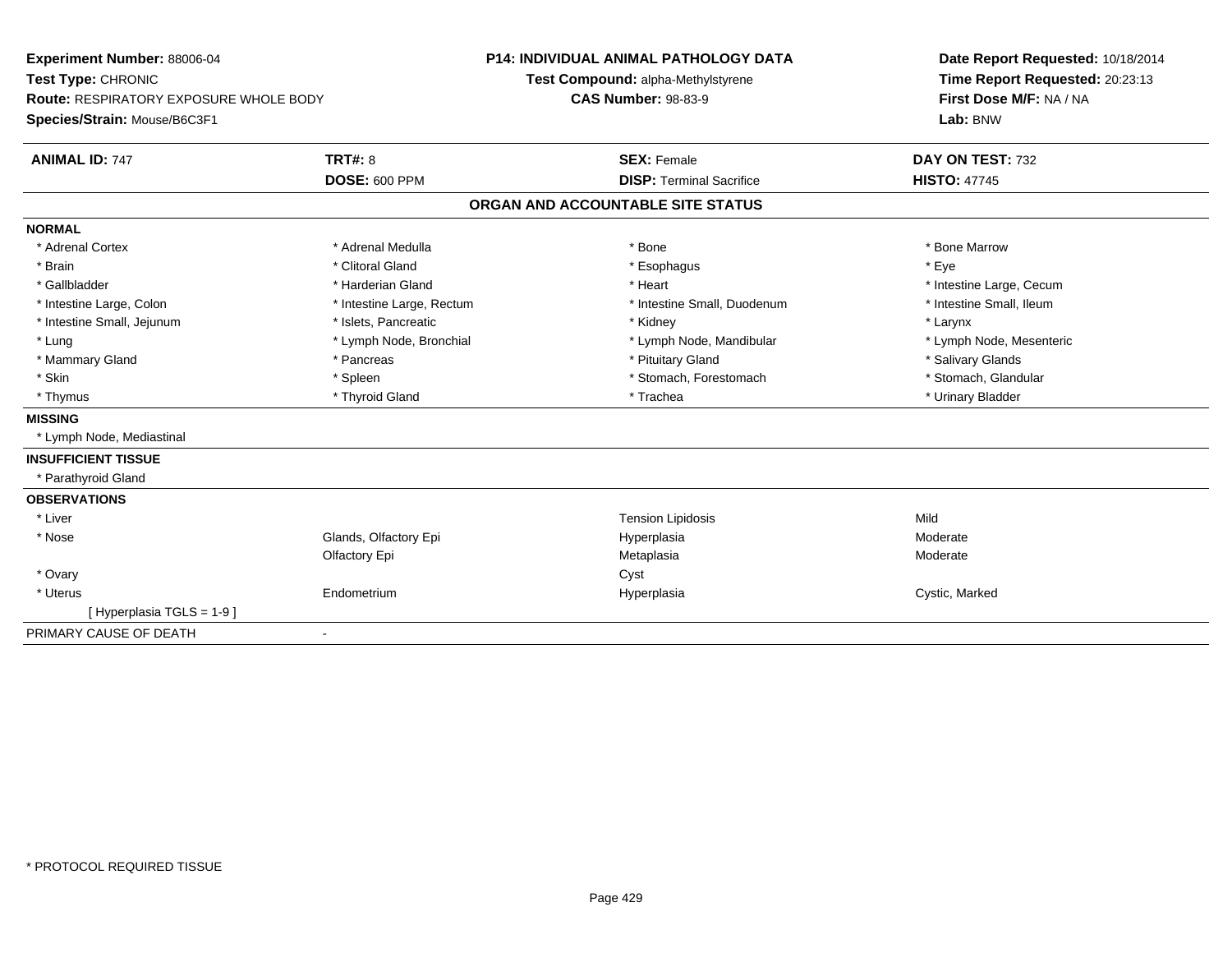| Experiment Number: 88006-04             |                             | <b>P14: INDIVIDUAL ANIMAL PATHOLOGY DATA</b> | Date Report Requested: 10/18/2014 |
|-----------------------------------------|-----------------------------|----------------------------------------------|-----------------------------------|
| Test Type: CHRONIC                      |                             | Test Compound: alpha-Methylstyrene           | Time Report Requested: 20:23:13   |
| Route: RESPIRATORY EXPOSURE WHOLE BODY  |                             | <b>CAS Number: 98-83-9</b>                   | First Dose M/F: NA / NA           |
| Species/Strain: Mouse/B6C3F1            |                             |                                              | Lab: BNW                          |
| <b>ANIMAL ID: 748</b>                   | <b>TRT#: 8</b>              | <b>SEX: Female</b>                           | DAY ON TEST: 733                  |
|                                         | <b>DOSE: 600 PPM</b>        | <b>DISP: Terminal Sacrifice</b>              | <b>HISTO: 47746</b>               |
|                                         |                             | ORGAN AND ACCOUNTABLE SITE STATUS            |                                   |
| <b>NORMAL</b>                           |                             |                                              |                                   |
| * Adrenal Cortex                        | * Adrenal Medulla           | * Bone                                       | * Bone Marrow                     |
| * Brain                                 | * Clitoral Gland            | * Esophagus                                  | * Eye                             |
| * Harderian Gland                       | * Heart                     | * Intestine Large, Cecum                     | * Intestine Large, Colon          |
| * Intestine Large, Rectum               | * Intestine Small, Duodenum | * Intestine Small, Ileum                     | * Intestine Small, Jejunum        |
| * Islets, Pancreatic                    | * Larynx                    | * Lymph Node, Bronchial                      | * Lymph Node, Mandibular          |
| * Lymph Node, Mediastinal               | * Lymph Node, Mesenteric    | * Mammary Gland                              | * Pancreas                        |
| * Parathyroid Gland                     | * Pituitary Gland           | * Salivary Glands                            | * Skin                            |
| * Spleen                                | * Stomach, Forestomach      | * Stomach, Glandular                         | * Thymus                          |
| * Trachea                               | * Urinary Bladder           | * Uterus                                     |                                   |
| <b>INSUFFICIENT TISSUE</b>              |                             |                                              |                                   |
| * Gallbladder                           |                             |                                              |                                   |
| <b>OBSERVATIONS</b>                     |                             |                                              |                                   |
| * Kidney                                |                             | Nephropathy                                  | Minimal                           |
| * Liver                                 |                             | Hepatocellular Adenoma                       |                                   |
|                                         |                             | Hepatocellular Carcinoma                     |                                   |
| [ Hepatocellular Adenoma TGLS = 1-12 ]  |                             |                                              |                                   |
| [ Hepatocellular Carcinoma TGLS = 2-5 ] |                             |                                              |                                   |
| * Lung                                  |                             | Hepatocellular Carcinoma                     | Metastatic (Liver)                |
| * Nose                                  | Glands, Olfactory Epi       | Hyperplasia                                  | Moderate                          |
|                                         | Olfactory Epi               | Metaplasia                                   | Moderate                          |
| * Ovary                                 |                             | <b>Tubulostromal Adenoma</b>                 |                                   |
| * Thyroid Gland                         | <b>Follicular Cel</b>       | Hyperplasia                                  | Minimal                           |
| PRIMARY CAUSE OF DEATH                  |                             |                                              |                                   |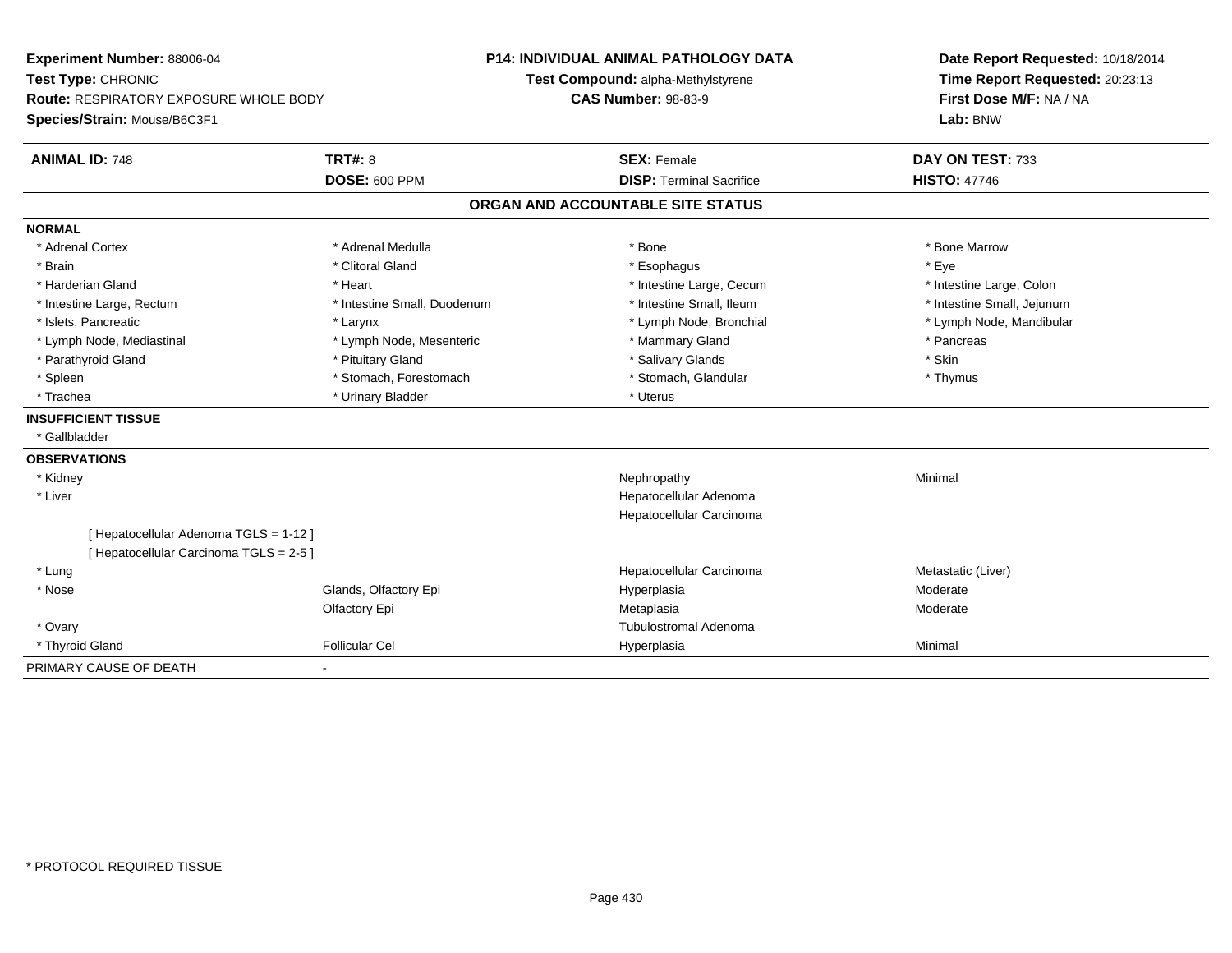| Experiment Number: 88006-04                     |                                  | <b>P14: INDIVIDUAL ANIMAL PATHOLOGY DATA</b> | Date Report Requested: 10/18/2014 |  |
|-------------------------------------------------|----------------------------------|----------------------------------------------|-----------------------------------|--|
| Test Type: CHRONIC                              |                                  | Test Compound: alpha-Methylstyrene           | Time Report Requested: 20:23:13   |  |
| <b>Route: RESPIRATORY EXPOSURE WHOLE BODY</b>   |                                  | <b>CAS Number: 98-83-9</b>                   | First Dose M/F: NA / NA           |  |
| Species/Strain: Mouse/B6C3F1                    |                                  |                                              | Lab: BNW                          |  |
| <b>ANIMAL ID: 749</b>                           | <b>TRT#: 8</b>                   | <b>SEX: Female</b>                           | DAY ON TEST: 683                  |  |
|                                                 | <b>DOSE: 600 PPM</b>             | <b>DISP:</b> Moribund Sacrifice              | <b>HISTO: 47747</b>               |  |
|                                                 |                                  | ORGAN AND ACCOUNTABLE SITE STATUS            |                                   |  |
| <b>NORMAL</b>                                   |                                  |                                              |                                   |  |
| * Adrenal Cortex                                | * Adrenal Medulla                | * Bone                                       | * Bone Marrow                     |  |
| * Brain                                         | * Clitoral Gland                 | * Esophagus                                  | * Eye                             |  |
| * Gallbladder                                   | * Intestine Large, Cecum         | * Intestine Large, Colon                     | * Intestine Large, Rectum         |  |
| * Intestine Small, Duodenum                     | * Intestine Small, Ileum         | * Intestine Small, Jejunum                   | * Islets, Pancreatic              |  |
| * Larynx                                        | * Lymph Node, Mediastinal        | * Lymph Node, Mesenteric                     | * Mammary Gland                   |  |
| * Ovary                                         | * Pancreas                       | * Parathyroid Gland                          | * Pituitary Gland                 |  |
| * Salivary Glands                               | * Skin                           | * Stomach, Forestomach                       | * Stomach, Glandular              |  |
| * Thyroid Gland                                 | * Trachea                        | * Urinary Bladder                            | * Uterus                          |  |
| <b>MISSING</b>                                  |                                  |                                              |                                   |  |
| * Lymph Node, Bronchial                         | * Lymph Node, Mandibular         | * Thymus                                     |                                   |  |
| <b>OBSERVATIONS</b>                             |                                  |                                              |                                   |  |
| * Harderian Gland                               |                                  | Hyperplasia                                  | Mild                              |  |
| * Heart                                         |                                  | Thrombosis                                   | Moderate                          |  |
| * Kidney                                        |                                  | Nephropathy                                  | Moderate                          |  |
| * Liver                                         |                                  | Eosinophilic Focus                           |                                   |  |
|                                                 |                                  | Hepatocellular Carcinoma                     |                                   |  |
| [ Hepatocellular Carcinoma TGLS = 1-5+12 ]      |                                  |                                              |                                   |  |
| * Lung                                          |                                  | Hepatocellular Carcinoma                     | Metastatic (Liver)                |  |
|                                                 | Alveolus                         | <b>Infiltration Cellular</b>                 | Histiocyte, Minimal               |  |
| * Nose                                          | Glands, Olfactory Epi            | Hyperplasia                                  | Moderate                          |  |
|                                                 | Olfactory Epi                    | Metaplasia                                   | Moderate                          |  |
| * Spleen                                        |                                  | Hematopoietic Cell Proliferation             | Moderate                          |  |
| [ Hematopoietic Cell Proliferation TGLS = 2-5 ] |                                  |                                              |                                   |  |
| PRIMARY CAUSE OF DEATH                          | - Liver Hepatocellular Carcinoma |                                              |                                   |  |